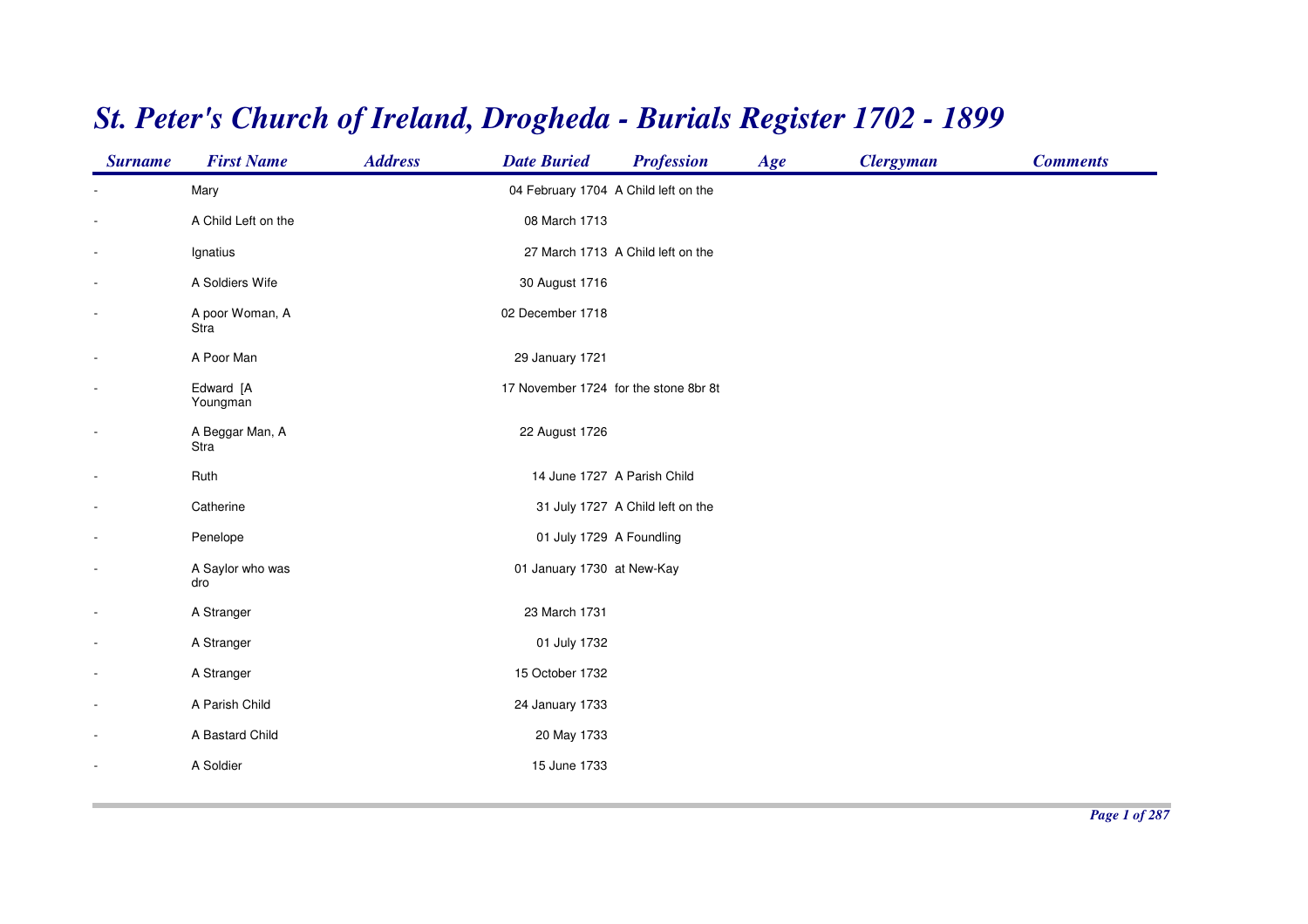| <b>Surname</b>           | <b>First Name</b>       | <b>Address</b>                | <b>Date Buried</b>          | <b>Profession</b>                     | Age    | <b>Clergyman</b> | <b>Comments</b> |
|--------------------------|-------------------------|-------------------------------|-----------------------------|---------------------------------------|--------|------------------|-----------------|
|                          | A Poor Woman<br>that di |                               | 09 August 1734 Child birth. |                                       |        |                  |                 |
| $\overline{\phantom{a}}$ | A Poor Boy              |                               | 27 September 1734           |                                       |        |                  |                 |
| $\overline{\phantom{a}}$ | A Poor Widow            |                               | 20 April 1735               |                                       |        |                  |                 |
| ÷,                       | A Dutchman              |                               | 07 April 1740               |                                       |        |                  |                 |
| $\overline{\phantom{a}}$ | A Foundling             |                               | 29 July 1740                |                                       |        |                  |                 |
| $\blacksquare$           | A Sailor who was<br>dro |                               |                             | 28 July 1745 at new Quay.             |        |                  |                 |
| $\overline{\phantom{a}}$ | The Sailor that drow    |                               | 14 January 1760             |                                       |        |                  |                 |
| $\overline{\phantom{a}}$ |                         | Name and Residence<br>unknown |                             | 26 May 1826 A Poor Traveller          | $00\,$ | John Smyth       |                 |
|                          | Margaret                | Lodged at Sunday's Gate       | 25 November 1826 A Stranger |                                       | $00\,$ | T.B.Owens        |                 |
| $\blacksquare$           | $\blacksquare$          | Co. Hospital                  |                             | 27 March 1834 A Stranger name<br>unkn | 40     | Rev.G.King       |                 |
| Abberly                  | John                    |                               | 29 April 1754 Merchant      |                                       |        |                  |                 |
| Aberly                   | Mary Daughter of<br>Joh |                               | 25 May 1753 Merchant        |                                       |        |                  |                 |
| Ackland                  | Elizabeth Daughter<br>t |                               | 23 June 1702 Widow          |                                       |        |                  |                 |
| Ackland                  | George                  |                               | 27 July 1705                |                                       |        |                  |                 |
| Ackland                  | George Son<br>ofthesaid |                               | 30 July 1705                |                                       |        |                  |                 |
| Ackland                  | Luce Daugh.to<br>George |                               | 04 February 1707            |                                       |        |                  |                 |
| Ackland                  | John                    |                               | 20 May 1707                 |                                       |        |                  |                 |
| Ackland                  | Edward                  |                               | 12 May 1711                 |                                       |        |                  |                 |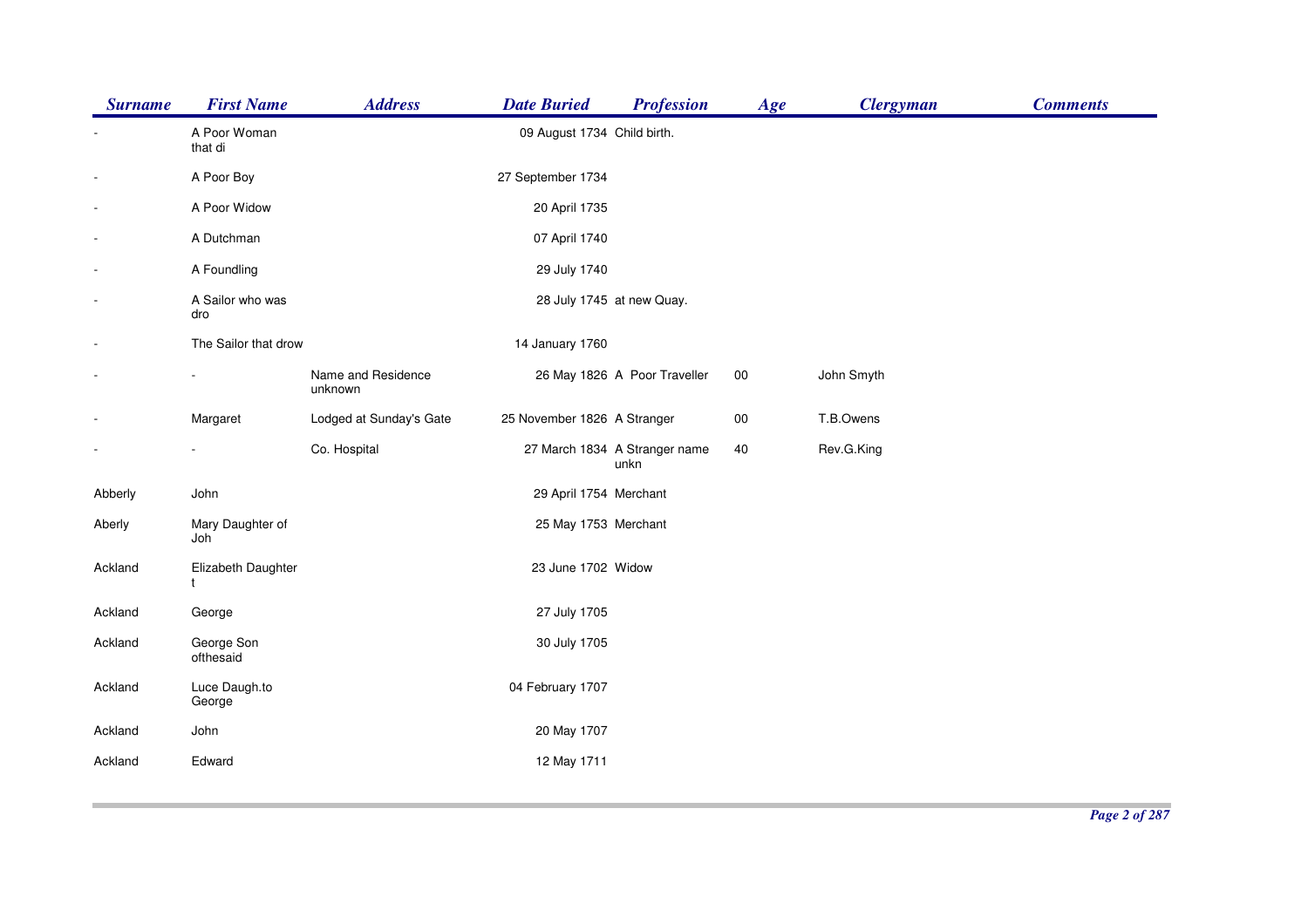| <b>Surname</b>   | <b>First Name</b>       | <b>Address</b>        | <b>Date Buried</b>                 | <b>Profession</b> | Age    | <b>Clergyman</b>         | <b>Comments</b> |
|------------------|-------------------------|-----------------------|------------------------------------|-------------------|--------|--------------------------|-----------------|
| Ackland          | Sarah Daug.to<br>Mr.Hen |                       | 15 September 1730                  |                   |        |                          |                 |
| Ackland          | Widow                   |                       | 26 November 1730 Out of the Poor   | Hous              |        |                          |                 |
| Ackland          | Sarah Daug.to<br>Mr.Hen |                       | 07 July 1731                       |                   |        |                          |                 |
| Ackland          | Alderman Henry          |                       | 17 August 1742                     |                   |        |                          |                 |
| Ackland          | Mr.John                 |                       | 11 November 1742                   |                   |        |                          |                 |
| Ackland          | Edward                  |                       | 17 September 1744                  |                   |        |                          |                 |
| Ackland          | Mr.Thomas               |                       | 25 May 1748                        |                   |        |                          |                 |
| Ackland          | Mrs.Elizabeth           |                       | 03 March 1759                      |                   |        |                          |                 |
| Ackland          | Miss.Margaret           |                       | 05 May 1782                        |                   |        |                          |                 |
| Ackland          | Mary                    |                       | 27 October 1806 Widow              |                   | 71     | <b>Wardlaw Ball</b>      |                 |
| Ackland          | Alicia Anne             | Peter Street          | 15 May 1827                        |                   | $00\,$ | T.B.Owens 3 Weeks        |                 |
| Ackland          | Henry                   | <b>William Street</b> | 11 June 1830                       |                   | 48     | J.Magee                  |                 |
| Ackland          | Graves                  | Saint James's         | 08 September 1860 Captain Half Pay |                   | 65     | <b>Edward Gore Kelly</b> |                 |
| Ackland [Junior] | Edward Son to the<br>Wi |                       | 05 August 1713                     |                   |        |                          |                 |
| Adams            | Catherine               | Shop Street           | 10 June 1832                       |                   | 35     | Rev.Joseph Duncan        |                 |
| Adams            | John                    | Shop Street           | 07 May 1844                        |                   | 60     | Dissenter                |                 |
| Adams            | Joseph Boyce            | Laurence Street       | 29 March 1871                      |                   | 21     | John Eccles              |                 |
| Addy             | Anne                    | Strand                | 19 March 1831                      |                   | 52     |                          |                 |
| Adkison          | Sarah Daugh.to<br>Chris |                       | 09 July 1707                       |                   |        |                          |                 |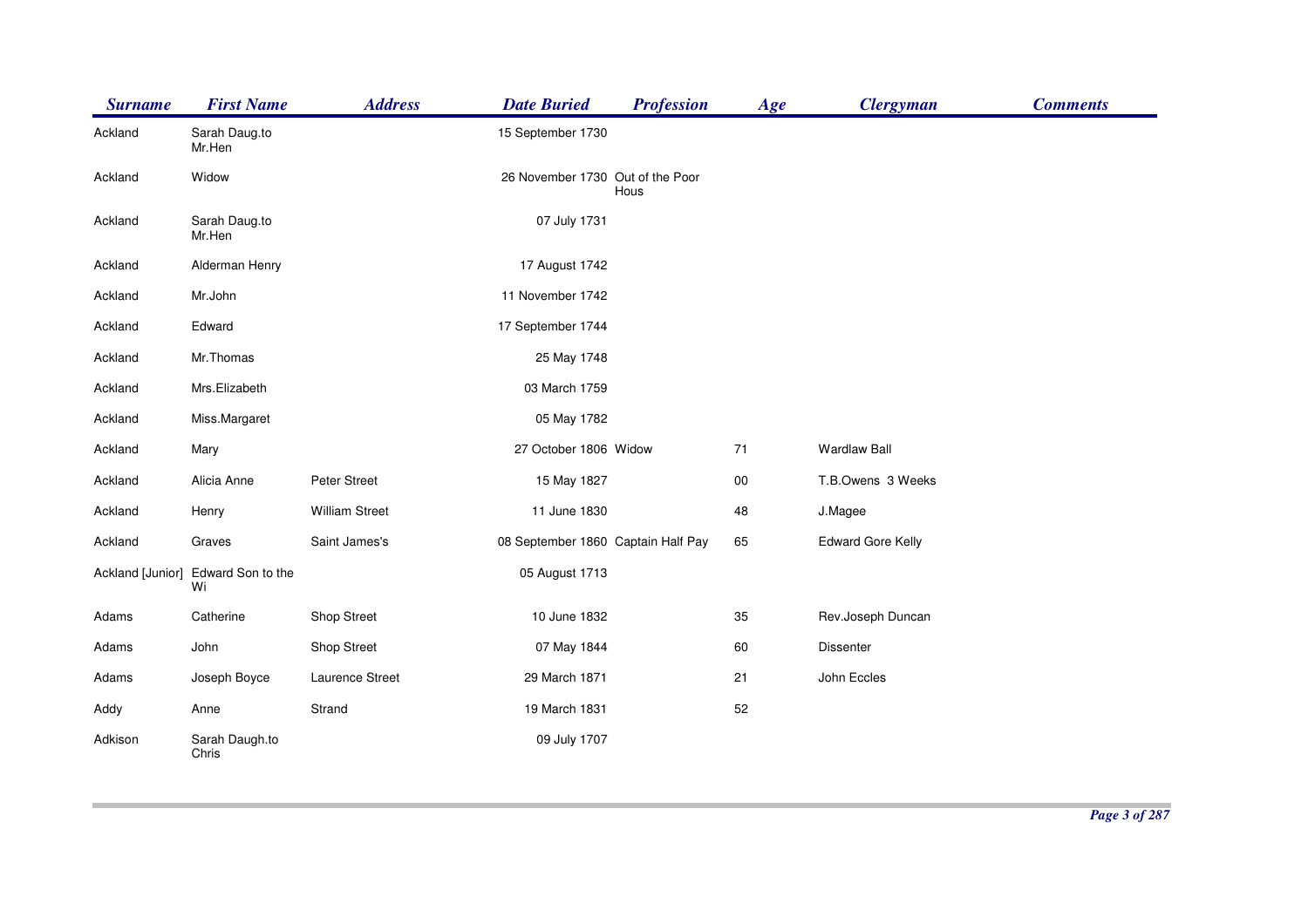| Church Alleys<br>W.B.Arkin<br>$90\,$<br>Ahern<br>02 January 1852<br>Jane<br>T.B.Owens<br>79<br>Thomas<br>19 February 1820<br>Aickin<br>John Son to John<br>Akins<br>27 May 1723 A Stranger<br>18 October 1771<br>Alder<br>Jane<br>Elizabeth<br>18 June 1719<br>Aldersey<br>Alexander<br>Jane Daug.to David<br>13 May 1714<br>30 December 1715<br>Alexander<br>David<br>W.B.Arkin<br>King Street<br>22<br>Alexander<br>30 July 1851<br>Anne<br>Palace Street<br>22 September 1831<br>63<br>Rev.Richard George<br>Algar<br>Elizabeth<br>Palace Street<br>27 March 1834<br>$00\,$<br>Rev.G.King 6 Months<br>Algar<br>Emma<br>Laurence Street<br>21 January 1847<br>70<br>William M Beresford<br>Robert<br>Algar<br>54<br>Andrew Williamson<br>Church Alleys<br>02 September 1848<br>Algar<br>Jane<br>Laurence Street<br>17<br>Algar<br>Robert Ashe<br>07 January 1852<br>W.E.Ormsby<br>Mount Hanover, Co. Meath<br>05 November 1875<br>32<br>Jane<br>John Eccles & John Archer<br>Algar<br>Allen<br>Mrs.Dorothy<br>26 May 1703<br>Allen<br>William<br>15 August 1703<br>11 February 1711<br>Allen<br>John<br>Mrs.Catherine<br>Allen<br>24 September 1755<br>Elizabeth<br>Allen<br>15 December 1756 Carpenter<br>Daughterof<br>13 July 1758 Boatman<br>Allen<br>Francis<br>Mrs.<br>Allen<br>23 April 1769 | <b>Surname</b> | <b>First Name</b> | <b>Address</b> | <b>Date Buried</b> | <b>Profession</b> | Age | <b>Clergyman</b> | <b>Comments</b> |
|-------------------------------------------------------------------------------------------------------------------------------------------------------------------------------------------------------------------------------------------------------------------------------------------------------------------------------------------------------------------------------------------------------------------------------------------------------------------------------------------------------------------------------------------------------------------------------------------------------------------------------------------------------------------------------------------------------------------------------------------------------------------------------------------------------------------------------------------------------------------------------------------------------------------------------------------------------------------------------------------------------------------------------------------------------------------------------------------------------------------------------------------------------------------------------------------------------------------------------------------------------------------------------------------------------|----------------|-------------------|----------------|--------------------|-------------------|-----|------------------|-----------------|
|                                                                                                                                                                                                                                                                                                                                                                                                                                                                                                                                                                                                                                                                                                                                                                                                                                                                                                                                                                                                                                                                                                                                                                                                                                                                                                       |                |                   |                |                    |                   |     |                  |                 |
|                                                                                                                                                                                                                                                                                                                                                                                                                                                                                                                                                                                                                                                                                                                                                                                                                                                                                                                                                                                                                                                                                                                                                                                                                                                                                                       |                |                   |                |                    |                   |     |                  |                 |
|                                                                                                                                                                                                                                                                                                                                                                                                                                                                                                                                                                                                                                                                                                                                                                                                                                                                                                                                                                                                                                                                                                                                                                                                                                                                                                       |                |                   |                |                    |                   |     |                  |                 |
|                                                                                                                                                                                                                                                                                                                                                                                                                                                                                                                                                                                                                                                                                                                                                                                                                                                                                                                                                                                                                                                                                                                                                                                                                                                                                                       |                |                   |                |                    |                   |     |                  |                 |
|                                                                                                                                                                                                                                                                                                                                                                                                                                                                                                                                                                                                                                                                                                                                                                                                                                                                                                                                                                                                                                                                                                                                                                                                                                                                                                       |                |                   |                |                    |                   |     |                  |                 |
|                                                                                                                                                                                                                                                                                                                                                                                                                                                                                                                                                                                                                                                                                                                                                                                                                                                                                                                                                                                                                                                                                                                                                                                                                                                                                                       |                |                   |                |                    |                   |     |                  |                 |
|                                                                                                                                                                                                                                                                                                                                                                                                                                                                                                                                                                                                                                                                                                                                                                                                                                                                                                                                                                                                                                                                                                                                                                                                                                                                                                       |                |                   |                |                    |                   |     |                  |                 |
|                                                                                                                                                                                                                                                                                                                                                                                                                                                                                                                                                                                                                                                                                                                                                                                                                                                                                                                                                                                                                                                                                                                                                                                                                                                                                                       |                |                   |                |                    |                   |     |                  |                 |
|                                                                                                                                                                                                                                                                                                                                                                                                                                                                                                                                                                                                                                                                                                                                                                                                                                                                                                                                                                                                                                                                                                                                                                                                                                                                                                       |                |                   |                |                    |                   |     |                  |                 |
|                                                                                                                                                                                                                                                                                                                                                                                                                                                                                                                                                                                                                                                                                                                                                                                                                                                                                                                                                                                                                                                                                                                                                                                                                                                                                                       |                |                   |                |                    |                   |     |                  |                 |
|                                                                                                                                                                                                                                                                                                                                                                                                                                                                                                                                                                                                                                                                                                                                                                                                                                                                                                                                                                                                                                                                                                                                                                                                                                                                                                       |                |                   |                |                    |                   |     |                  |                 |
|                                                                                                                                                                                                                                                                                                                                                                                                                                                                                                                                                                                                                                                                                                                                                                                                                                                                                                                                                                                                                                                                                                                                                                                                                                                                                                       |                |                   |                |                    |                   |     |                  |                 |
|                                                                                                                                                                                                                                                                                                                                                                                                                                                                                                                                                                                                                                                                                                                                                                                                                                                                                                                                                                                                                                                                                                                                                                                                                                                                                                       |                |                   |                |                    |                   |     |                  |                 |
|                                                                                                                                                                                                                                                                                                                                                                                                                                                                                                                                                                                                                                                                                                                                                                                                                                                                                                                                                                                                                                                                                                                                                                                                                                                                                                       |                |                   |                |                    |                   |     |                  |                 |
|                                                                                                                                                                                                                                                                                                                                                                                                                                                                                                                                                                                                                                                                                                                                                                                                                                                                                                                                                                                                                                                                                                                                                                                                                                                                                                       |                |                   |                |                    |                   |     |                  |                 |
|                                                                                                                                                                                                                                                                                                                                                                                                                                                                                                                                                                                                                                                                                                                                                                                                                                                                                                                                                                                                                                                                                                                                                                                                                                                                                                       |                |                   |                |                    |                   |     |                  |                 |
|                                                                                                                                                                                                                                                                                                                                                                                                                                                                                                                                                                                                                                                                                                                                                                                                                                                                                                                                                                                                                                                                                                                                                                                                                                                                                                       |                |                   |                |                    |                   |     |                  |                 |
|                                                                                                                                                                                                                                                                                                                                                                                                                                                                                                                                                                                                                                                                                                                                                                                                                                                                                                                                                                                                                                                                                                                                                                                                                                                                                                       |                |                   |                |                    |                   |     |                  |                 |
|                                                                                                                                                                                                                                                                                                                                                                                                                                                                                                                                                                                                                                                                                                                                                                                                                                                                                                                                                                                                                                                                                                                                                                                                                                                                                                       |                |                   |                |                    |                   |     |                  |                 |
|                                                                                                                                                                                                                                                                                                                                                                                                                                                                                                                                                                                                                                                                                                                                                                                                                                                                                                                                                                                                                                                                                                                                                                                                                                                                                                       |                |                   |                |                    |                   |     |                  |                 |
|                                                                                                                                                                                                                                                                                                                                                                                                                                                                                                                                                                                                                                                                                                                                                                                                                                                                                                                                                                                                                                                                                                                                                                                                                                                                                                       |                |                   |                |                    |                   |     |                  |                 |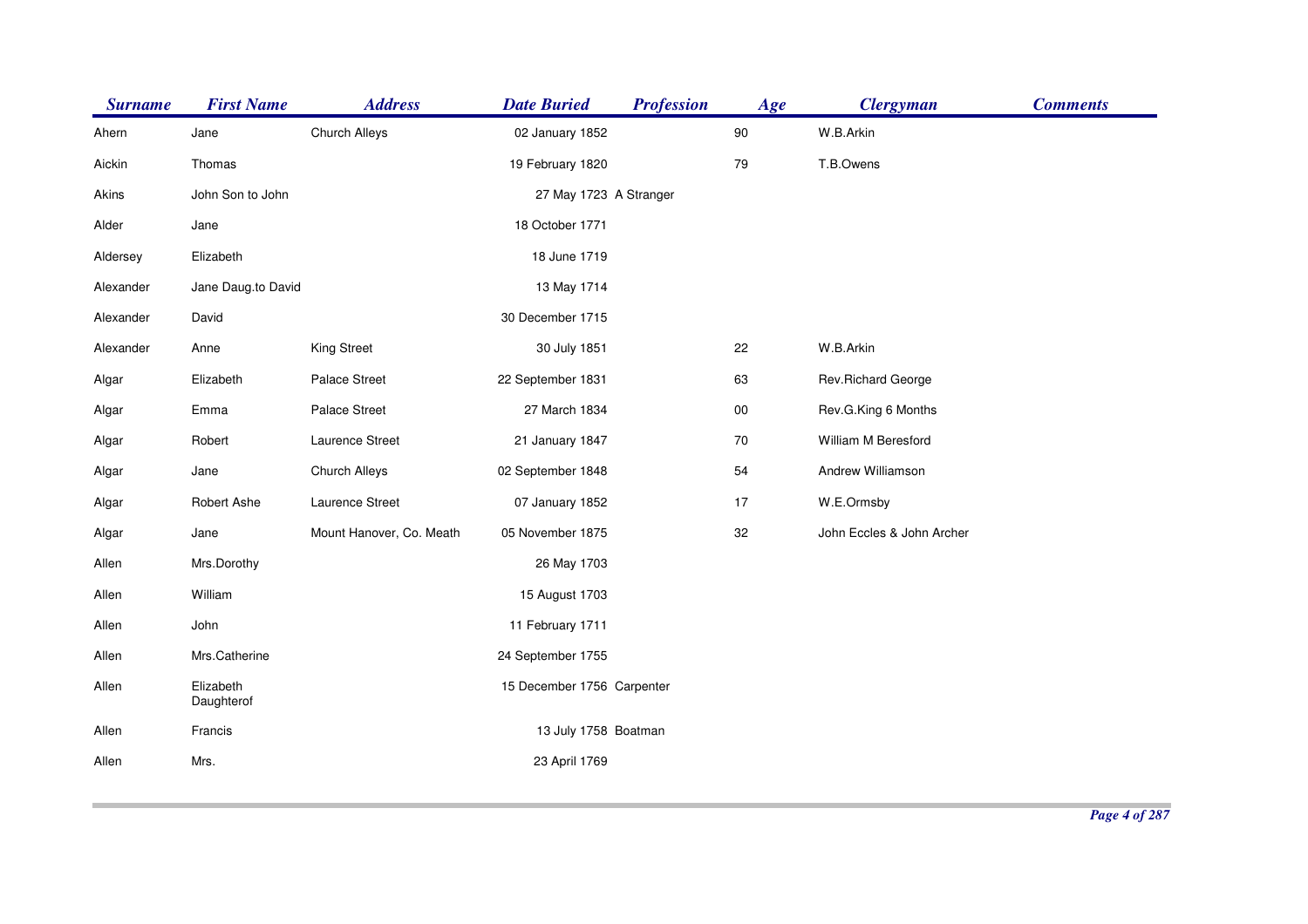| <b>Surname</b> | <b>First Name</b>       | <b>Address</b>     | <b>Date Buried</b>           | <b>Profession</b>                   | Age        | <b>Clergyman</b>     | <b>Comments</b> |
|----------------|-------------------------|--------------------|------------------------------|-------------------------------------|------------|----------------------|-----------------|
| Allen          | Peter                   |                    |                              | 02 March 1807 St.Mary's Drogheda 04 |            | <b>Bigoe Henzell</b> |                 |
| Allen          | Amelia                  |                    |                              | 19 May 1808 Parish of St.Mary's     | 02         | Henry Leland         |                 |
| Allen          | Mary Anne               |                    | 01 April 1809                |                                     | 03         | Henry Leland         |                 |
| Allen          | Amelia                  |                    | 20 October 1810              |                                     | $00\,$     | Henry Leland         |                 |
| Allen          | Richard                 |                    |                              | 18 January 1811 Parish of St.Mary   | 23         | Henry Leland         |                 |
| Allen          | Mary Anne               |                    | 11 August 1813               |                                     | 07         | Henry Leland         |                 |
| Allen          | James                   |                    | 06 May 1815 An Infant        |                                     | ${\bf 00}$ | Henry Leland         |                 |
| Allen          | Anthony                 |                    | 22 May 1815                  |                                     | 11         | Henry Leland         |                 |
| Allen          | Joseph                  |                    | 08 July 1821                 |                                     | 40         | T.B.Owens            |                 |
| Allen          | John                    | England            | 24 July 1825                 |                                     | 32         | T.B.Owens            |                 |
| Allen          | Andrew                  | Laurence Street    | 20 December 1825             |                                     | 21         | T.B.Owens            |                 |
| Allen          | John                    | Laurences Street   | 03 February 1829 Post Master |                                     | 57         | T.B.Owens            |                 |
| Allen          | Mrs.John                | Magdalene Street   | 04 April 1835                |                                     | 52         | Rev.Mr. Rodney       |                 |
| Allen          | John George             | <b>West Street</b> | 20 April 1840 Mariner        |                                     | 29         | A.Wynne              |                 |
| Allen          | Peter                   | <b>West Street</b> | 15 September 1840 Merchant   |                                     | 32         | Arthur Wynne         |                 |
| Allen          | Jane                    | Mall               | 14 April 1855                |                                     | 42         | John G Eccles        |                 |
| Allen          | Mary Anne               | George's Street    | 14 April 1868                |                                     | 25         | I.H.Monsarrat        |                 |
| Allerry        | Mary Daug.to Henry      |                    | 19 October 1739              |                                     |            |                      |                 |
| Alley          | Delia Hannah            | Dublin             | 17 May 1856                  |                                     | 80         | W.E.Ormsby           |                 |
| Allin          | William Son of<br>Franc |                    | 07 February 1758             |                                     |            |                      |                 |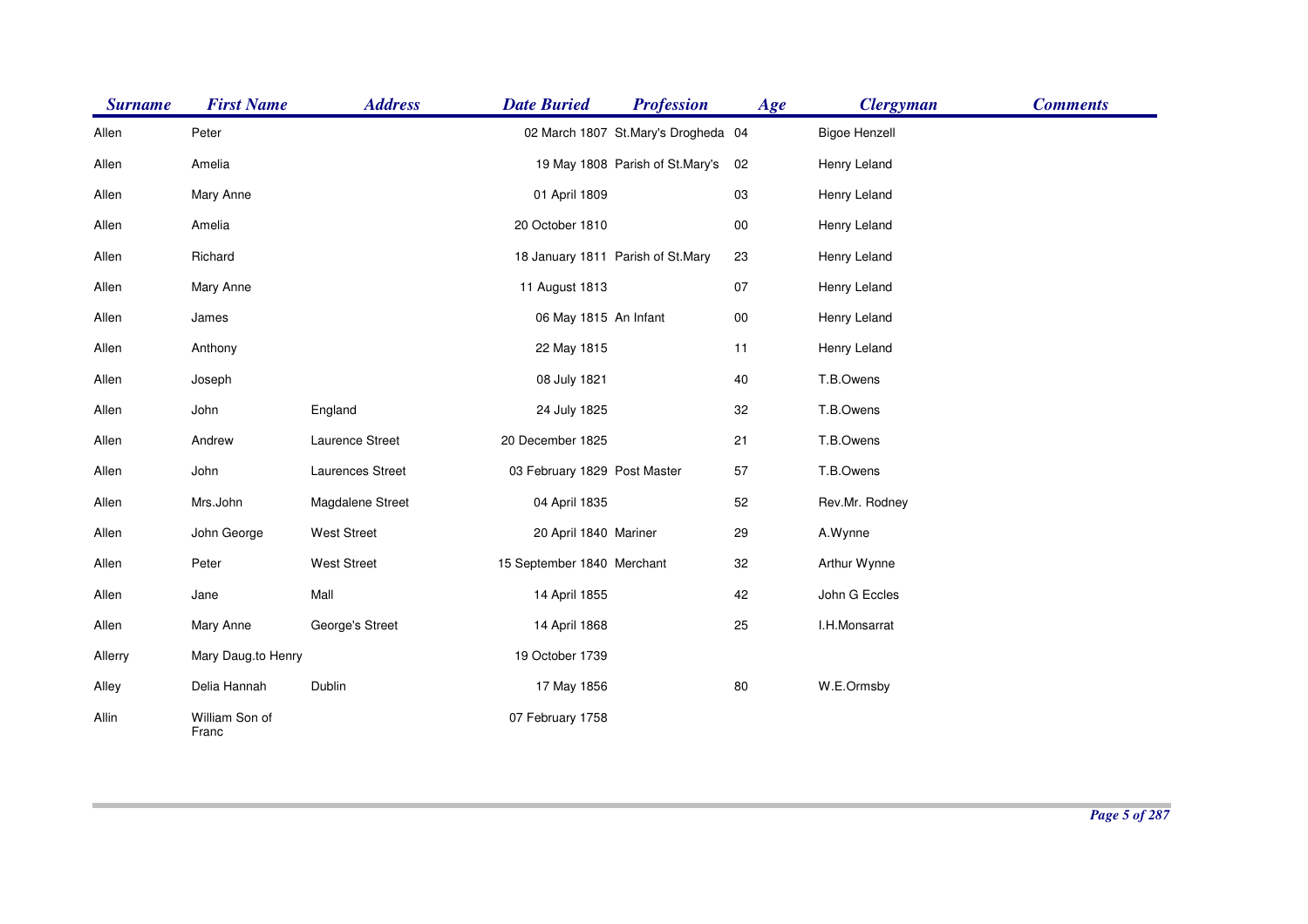| <b>Surname</b>         | <b>First Name</b>       | <b>Address</b> | <b>Date Buried</b>          | <b>Profession</b> | Age | <b>Clergyman</b> | <b>Comments</b> |
|------------------------|-------------------------|----------------|-----------------------------|-------------------|-----|------------------|-----------------|
| Allison                | Henry                   |                | 16 March 1704 A Seaman that | was dr            |     |                  |                 |
| Anderson               | Robert                  |                | 31 January 1717 A Soldier   |                   |     |                  |                 |
| Andrew                 | James Son to John       |                | 05 October 1707             |                   |     |                  |                 |
| Andrew                 | John Son to John        |                | 29 July 1712                |                   |     |                  |                 |
| Andrew                 | Henry                   |                | 27 April 1713               |                   |     |                  |                 |
| Andrew                 | James Son to John       |                | 22 March 1730               |                   |     |                  |                 |
| Andrew                 | Robert                  |                | 18 May 1735                 |                   |     |                  |                 |
| Andrew                 | Thomas Son to<br>Thomas |                | 25 October 1747             |                   |     |                  |                 |
| Andrew                 | Mrs.Rose                |                | 09 November 1758            |                   |     |                  |                 |
| Andrew                 | A Child of Thomas       |                | 30 September 1763           |                   |     |                  |                 |
| Andrew [Senior] Thomas |                         |                | 23 December 1781 Butcher    |                   |     |                  |                 |
| Andrews                | Jane                    |                | 12 September 1706           |                   |     |                  |                 |
| Andrews                | The Widow               |                | 26 December 1709            |                   |     |                  |                 |
| Andrews                | George                  |                | 11 December 1717            |                   |     |                  |                 |
| Andrews                | John                    |                | 19 November 1734            |                   |     |                  |                 |
| Andrews                | A Child of Thomas       |                | 28 August 1750              |                   |     |                  |                 |
| Andrews                | Richard Son of<br>Thoma |                | 09 August 1756 Butcher      |                   |     |                  |                 |
| Andrews                | Elizabeth               |                | 06 May 1762                 |                   |     |                  |                 |
| Andrews                | Robert Son of<br>Thomas |                | 30 March 1763               |                   |     |                  |                 |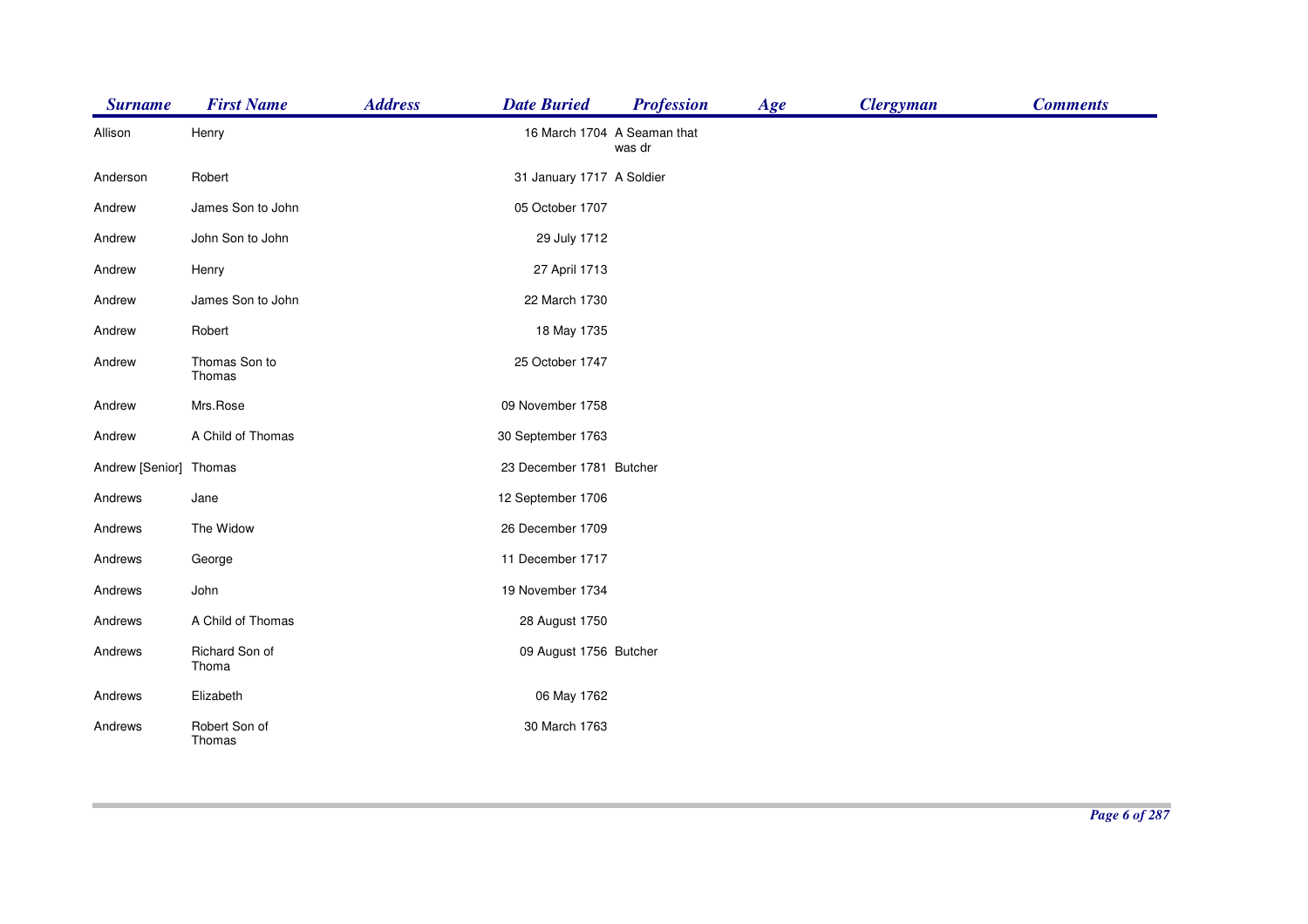| <b>Surname</b> | <b>First Name</b>        | <b>Address</b>        | <b>Date Buried</b>        | <b>Profession</b> | Age    | <b>Clergyman</b>        | <b>Comments</b> |
|----------------|--------------------------|-----------------------|---------------------------|-------------------|--------|-------------------------|-----------------|
| Andrews        | Mrs.                     |                       | 01 December 1778          |                   |        |                         |                 |
| Andrews        | Thomas                   |                       | 24 February 1819 Beaulieu |                   | 62     | <b>Wardlaw Ball</b>     |                 |
| Andrews        | Thomas                   |                       | 03 September 1820         |                   | 27     | T.B.Owens               |                 |
| Andrews        | Martha                   |                       | 29 June 1823              |                   | 43     | T.B.Owens               |                 |
| Andrews        | Mary                     | St.Johns Poor House   | 27 May 1832               |                   | 87     | Rev.Joseph Duncan       |                 |
| Andrews        | Susan                    | Chord Road, Drogheda  | 02 April 1877             |                   | 50     | John Eccles & C.G.Booth |                 |
| Angsly         | Elizabeth                |                       | 26 October 1704           |                   |        |                         |                 |
| Anslow         | Benjamin Son to<br>Will  |                       | 10 January 1705           |                   |        |                         |                 |
| Anslow         | Abraham Son to<br>Willi  |                       | 08 August 1709            |                   |        |                         |                 |
| Anthony        | Susanna                  |                       | 21 November 1706          |                   |        |                         |                 |
| Apperson       | Frances                  | Peter Street          | 21 November 1839          |                   | 03     | John.A.Wall             |                 |
| Apperson       | Jane                     | Widows House          | 27 December 1846          |                   | 64     | William M Beresford     |                 |
| Apperson       | Elizabeth                | <b>William Street</b> | 01 January 1848           |                   | $40\,$ | William M Beresford     |                 |
| Apperson       | Thomas                   | Peter Street          | 01 December 1848 Printer  |                   | 36     | Andrew Williamson       |                 |
| Appleby        | Ann Daug.to John         |                       | 13 January 1747           |                   |        |                         |                 |
| Appleyard      | Modlin                   |                       | 05 August 1702            |                   |        |                         |                 |
| Appleyard      | John Son to Joseph       |                       | 02 October 1716           |                   |        |                         |                 |
| Appleyard      | Mark Son to Joseph       |                       | 17 July 1722              |                   |        |                         |                 |
| Appleyard      | William Son to<br>Joseph |                       | 26 July 1722              |                   |        |                         |                 |
| Appleyard      | Sarah                    |                       | 19 October 1722           |                   |        |                         |                 |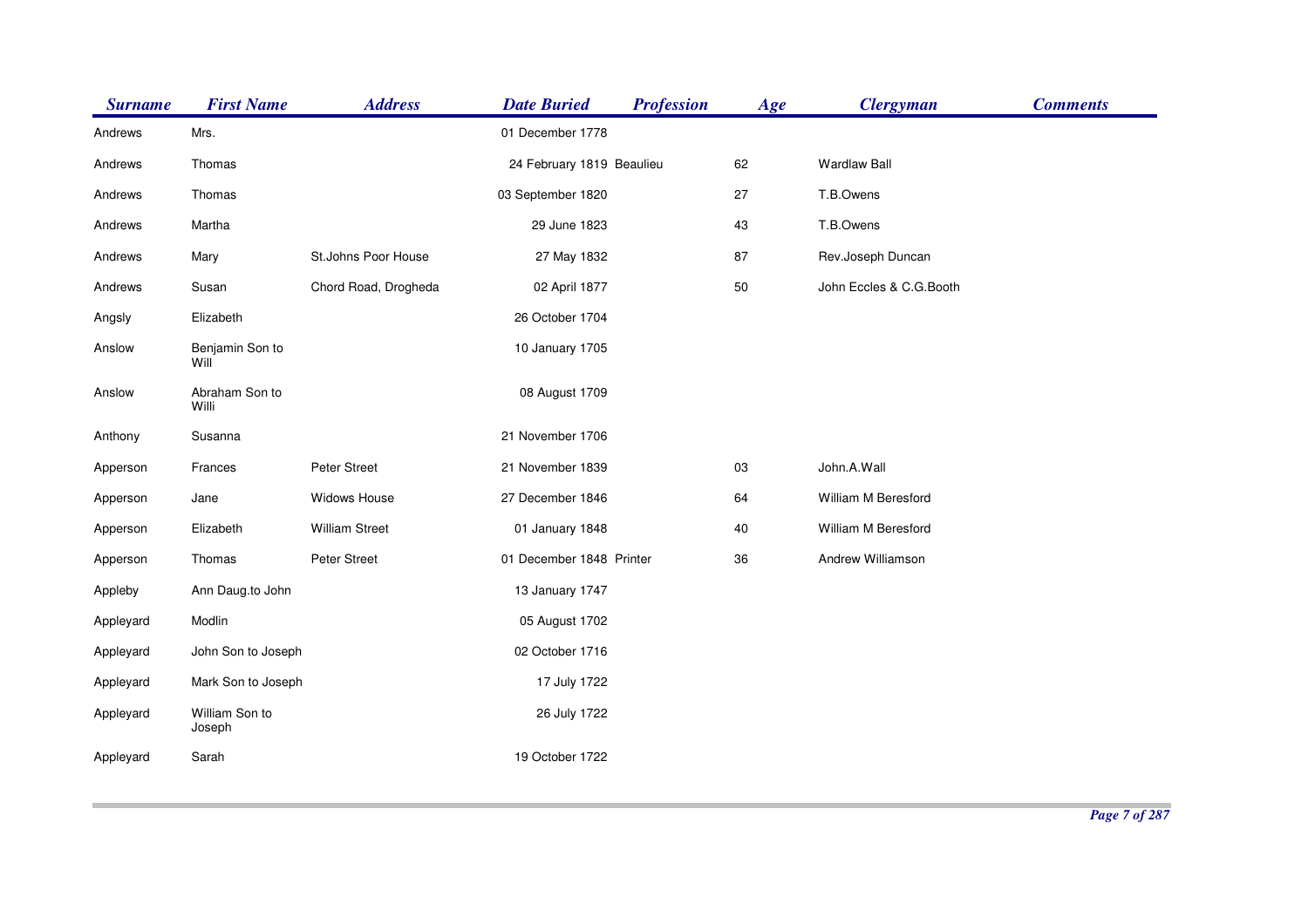| <b>Surname</b> | <b>First Name</b>       | <b>Address</b> | <b>Date Buried</b>         | <b>Profession</b> | Age    | <b>Clergyman</b>         | <b>Comments</b> |
|----------------|-------------------------|----------------|----------------------------|-------------------|--------|--------------------------|-----------------|
| Appleyard      | Thomas                  |                | 01 June 1739               |                   |        |                          |                 |
| Appleyard      | Sarah Daug.to<br>Henry  |                | 23 August 1740             |                   |        |                          |                 |
| Appleyard      | Mary Daug.to Henry      |                | 20 May 1741                |                   |        |                          |                 |
| Appleyard      | Mary Daug.to Henry      |                | 06 June 1746               |                   |        |                          |                 |
| Appleyard      | Elizabeth               |                | 26 October 1746            |                   |        |                          |                 |
| Appleyard      | Elizabeth Daughter<br>D |                | 12 December 1754 Smith     |                   |        |                          |                 |
| Appleyard      | Henry                   |                | 19 November 1757 Shoemaker |                   |        |                          |                 |
| Appleyard      | Widow                   |                | 13 February 1763           |                   |        |                          |                 |
| Appleyard      | A Child of James        |                | 17 September 1770          |                   |        |                          |                 |
| Appleyard      | A Child of James        |                | 27 February 1771           |                   |        |                          |                 |
| Appleyard      | David                   |                | 12 August 1771             |                   |        |                          |                 |
| Appleyard      | James                   |                | 23 June 1807               |                   | 75     | <b>Bigoe Henzell</b>     |                 |
| Appleyard      | Margaret                |                | 08 February 1814           |                   | 83     | Henry Leland             |                 |
| Appleyard      | Catharine               | Shop Street    | 26 August 1823             |                   | 39     | T.B.Owens                |                 |
| Appleyard      | David                   | West Gate      | 07 October 1826            |                   | 50     | John Smyth               |                 |
| Appleyard      | Thomas                  | Church Yard    | 28 June 1831               |                   | 11     | Rev.Richard George       |                 |
| Appleyard      | James                   | Church Alleys  | 15 May 1839                |                   | 65     | John.A.Wall              |                 |
| Appleyard      | Gervais F.              | Church Alleys  | 21 August 1849             |                   | $00\,$ | Andrew Williamson 3 Days |                 |
| Appleyard      | William Y.              | Church Alleys  | 27 January 1851            |                   | 03     | W.E.Ormsby + 3 Months    |                 |
| Appleyard      | Elizabeth               | Killineer      | 11 March 1857              |                   | 80     | John G Eccles            |                 |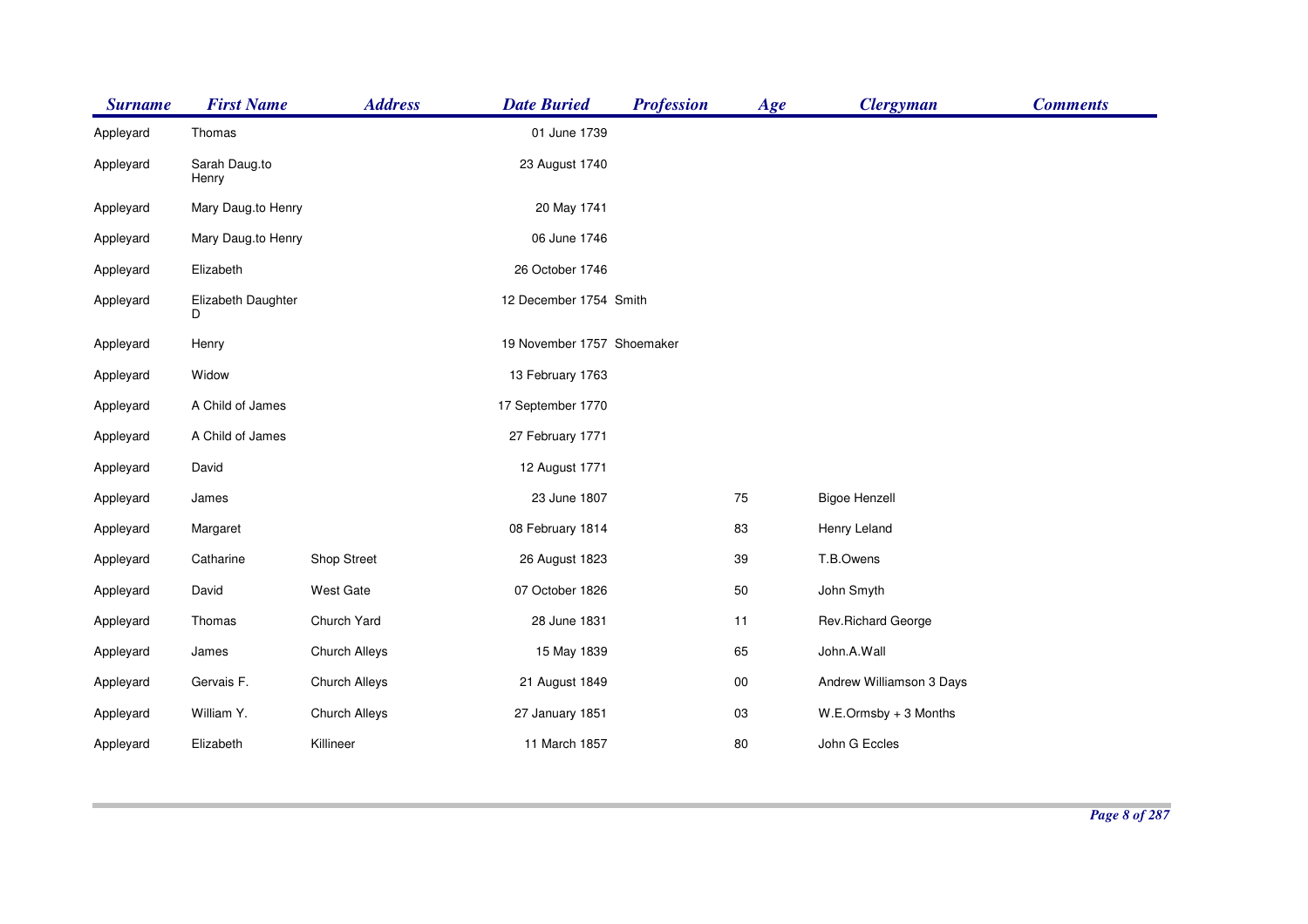| <b>Surname</b> | <b>First Name</b>        | <b>Address</b>          | <b>Date Buried</b>        | <b>Profession</b>            | Age    | <b>Clergyman</b>       | <b>Comments</b> |
|----------------|--------------------------|-------------------------|---------------------------|------------------------------|--------|------------------------|-----------------|
| Appleyard      | Catherine Maria          | Boyne Terrace, Drogheda | 11 October 1880           |                              | 71     | John Eccles            |                 |
| Applyard       | Mathew                   |                         | 28 April 1703             |                              |        |                        |                 |
| Archbold       | Edward                   |                         | 30 September 1763         |                              |        |                        |                 |
| Archer         | Alderman                 |                         | 12 August 1768            |                              |        |                        |                 |
| Archibold      | Henry Charles<br>David   | Fair Street, Drogheda   | 30 March 1881             |                              | $00\,$ | Presbyterian 11 Months |                 |
| Ardrews        | William Son of<br>Thomas |                         | 11 September 1762         |                              |        |                        |                 |
| Argles         | Jane                     | <b>Palace Street</b>    | 24 February 1857          |                              | 34     | <b>Dissenter</b>       |                 |
| Armitage       | John Son to<br>Timothy   |                         | 05 December 1710          |                              |        |                        |                 |
| Armour         | Samuel                   | Strand Road, Drogheda   | 14 January 1896           |                              | 61     | T.R.Brunskill Curate   |                 |
| Armstrong      | Jane Daughter to<br>Joh  |                         | 11 September 1721         |                              |        |                        |                 |
| Armstrong      | William Son to John      |                         | 30 November 1731          |                              |        |                        |                 |
| Armstrong      | Mrs.                     |                         | 05 December 1779          |                              |        |                        |                 |
| Armstrong      | George                   |                         | 18 October 1818 Alderman, | Kilsharvan                   | 56     | Henry Leland           |                 |
| Armstrong      | Susanna                  | Loughbough              | 03 June 1829              |                              | $00\,$ | T.B.Owens 21 Months    |                 |
| Armstrong      | Robert                   | Peter Street            | 15 June 1832              |                              | 19     | Rev.Joseph Duncan      |                 |
| Armstrong      | Mrs.Elizabeth            | Peter Street            | 18 March 1833             |                              | 47     | Rev.J.Magee            |                 |
| Armstrong      | Mary                     | <b>West Street</b>      | 22 November 1854          |                              | 90     | John Eccles            |                 |
| Ash            | William Son to Willi     |                         | 26 February 1713          |                              |        |                        |                 |
| Ash            | Mr.Dudley                |                         |                           | 26 April 1732 Excize Officer |        |                        |                 |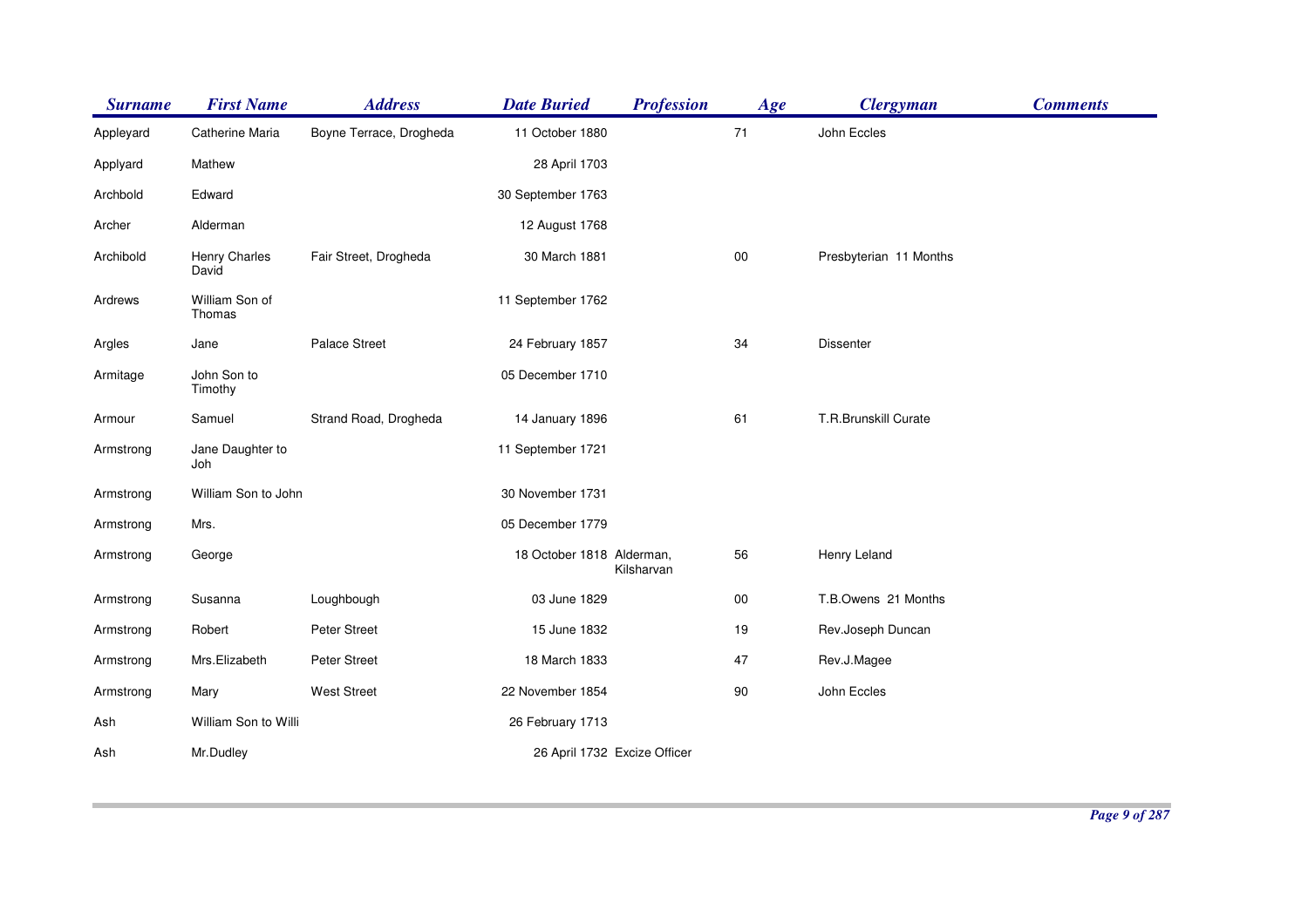| <b>Surname</b> | <b>First Name</b>       | <b>Address</b>     | <b>Date Buried</b>      | <b>Profession</b> | Age | <b>Clergyman</b>    | <b>Comments</b> |
|----------------|-------------------------|--------------------|-------------------------|-------------------|-----|---------------------|-----------------|
| Ash            | Thomas                  |                    | 09 December 1765        |                   |     |                     |                 |
| Ash            | Mrs.                    |                    | 12 September 1772       |                   |     |                     |                 |
| Ash            | Mrs.                    |                    | 18 December 1777        |                   |     |                     |                 |
| Ash            | Mr.Nicholas             |                    | 22 February 1778        |                   |     |                     |                 |
| Ash            | William                 |                    | 24 March 1778 Shoemaker |                   |     |                     |                 |
| Ashe           | - to Mr. Thomas         |                    | 03 June 1743            |                   |     |                     |                 |
| Ashe           | Grace Daug.to<br>Nichol |                    | 23 July 1745            |                   |     |                     |                 |
| Ashe           | Mrs.                    |                    | 07 September 1745       |                   |     |                     |                 |
| Ashe           | Widow                   |                    | 08 February 1758        |                   |     |                     |                 |
| Ashe           | Joseph                  | <b>Fair Street</b> | 13 November 1853        |                   | 76  | W.E.Ormsby          |                 |
| Ashson         | Jane Daugh.to<br>Thomas |                    | 27 March 1703           |                   |     |                     |                 |
| Aspel          | Miss.Sarah              |                    | 02 May 1762             |                   |     |                     |                 |
| Aston          | William Son to<br>Mr.Wi |                    | 14 May 1713             |                   |     |                     |                 |
| Aston          | Captain Thomas          |                    | 25 March 1714           |                   |     |                     |                 |
| Aston          | Madam Salsbury          |                    | 30 January 1718         |                   |     |                     |                 |
| Aston          | William                 |                    | 25 August 1744          |                   |     |                     |                 |
| Aston          | Titchborne              |                    | 09 March 1748           |                   |     |                     |                 |
| Aston          | Thomas                  |                    | 30 August 1755          |                   |     |                     |                 |
| Astwick        | William                 |                    | 04 April 1732           |                   |     |                     |                 |
| Athenleek      | Captain John            |                    | 13 July 1821            |                   | 63  | <b>Wardlaw Ball</b> |                 |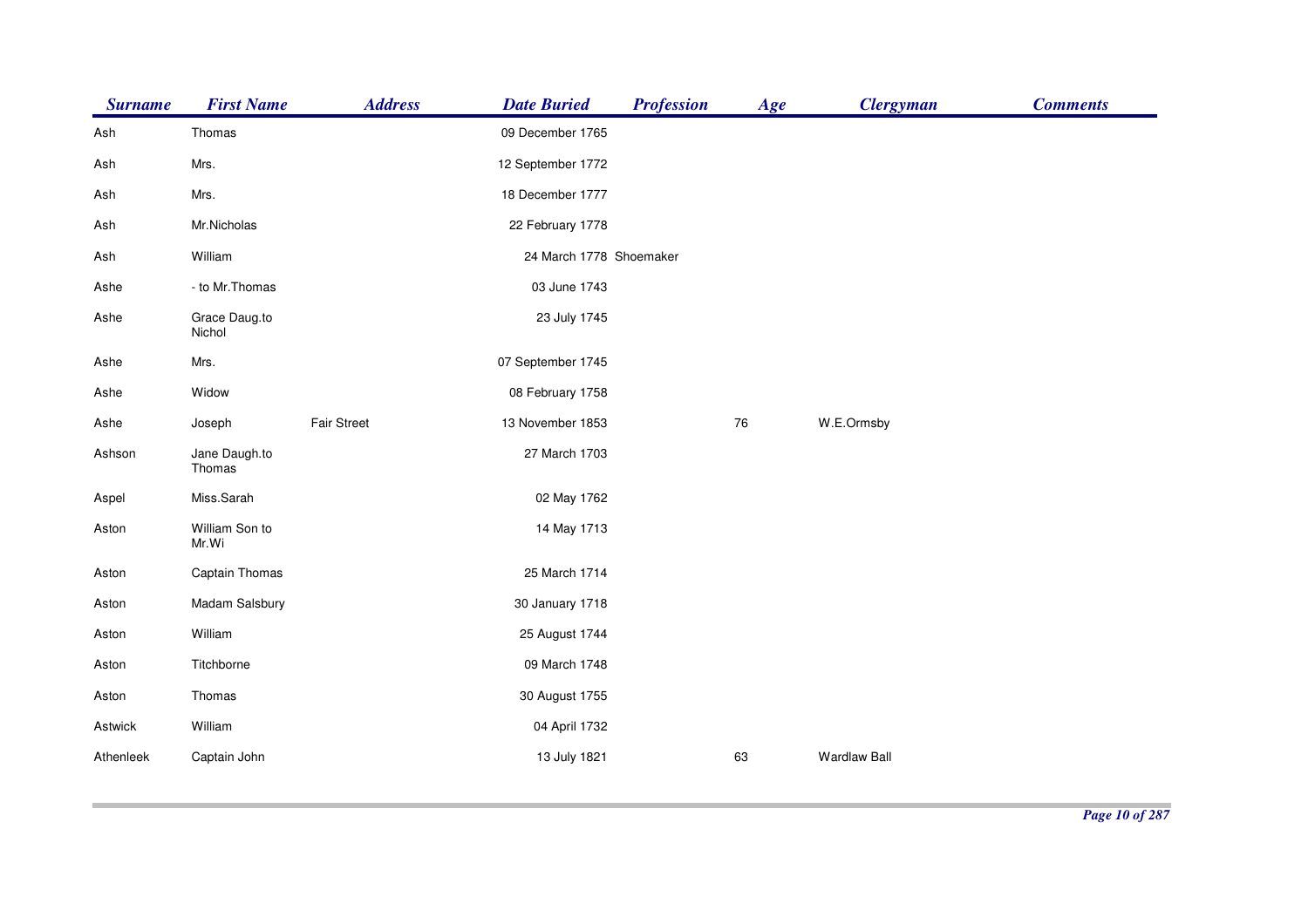| <b>Surname</b> | <b>First Name</b>       | <b>Address</b>                      | <b>Date Buried</b>           | <b>Profession</b>                     | Age    | <b>Clergyman</b>                  | <b>Comments</b> |
|----------------|-------------------------|-------------------------------------|------------------------------|---------------------------------------|--------|-----------------------------------|-----------------|
| Athinson       | Mr. Willm               |                                     | 30 November 1730             |                                       |        |                                   |                 |
| Atkins         | Richard                 | <b>Chord Street</b>                 | 22 April 1868                |                                       | 12     | I.H.Monsarrat                     |                 |
| Atkinson       | The Widow               |                                     | 15 December 1758             |                                       |        |                                   |                 |
| Atkinson       | John                    |                                     |                              | 05 March 1814 2nd Garrison Battali 39 |        | Henry Leland                      |                 |
| Atkinson       | Mary                    | <b>Fair Street</b>                  | 24 January 1829              |                                       | $00\,$ | T.B.Owens A Few Days              |                 |
| Atkinson       | Mary                    | <b>William Street</b>               | 10 February 1833             |                                       | 20     | Rev.J.Magee                       |                 |
| Atkinson       | Sarah Jane              | Fair Street                         | 05 October 1837              |                                       | 01     | Rev.Arthur Wynne                  |                 |
| Atkinson       | Anne                    | <b>William Street</b>               | 26 February 1839             |                                       | 56     | John.A.Wall                       |                 |
| Atkinson       | Thomas                  | <b>William Street</b>               | 24 September 1847 Watchmaker |                                       | 25     | J.W.Hallowell                     |                 |
| Atkinson       | Rosetta                 | <b>West Street</b>                  | 19 November 1849             |                                       | 40     | W.E.Ormsby                        |                 |
| Atkinson       | Samuel                  | <b>William Street</b>               | 19 January 1856              |                                       | 77     | John G Eccles                     |                 |
| Atkinson       | Edward                  | Ashfield, Co. Meath                 | 25 March 1875                |                                       | 29     | John Eccles & B.W.Brunker*        |                 |
| Atkinson       | Edward                  | Glenwilliam Castle, Co.<br>Limerick | 25 October 1876              |                                       | 76     | John Archer & Thomas<br>Fullerton |                 |
| Auckanlack     | Captain                 |                                     | 30 April 1754                |                                       |        |                                   |                 |
| Auckanlack     | The Widow of<br>Captain |                                     | 16 September 1756            |                                       |        |                                   |                 |
| Austin         | Elizabeth Daug.to<br>He |                                     | 01 June 1722                 |                                       |        |                                   |                 |
| Austin         | Edward Son to<br>Guilbe |                                     | 09 July 1733                 |                                       |        |                                   |                 |
| Austin         | John Son of George      |                                     | 25 June 1752                 |                                       |        |                                   |                 |
| Austin         | Mr.Gilbert              |                                     | 05 April 1762 Swordbearer    |                                       |        |                                   |                 |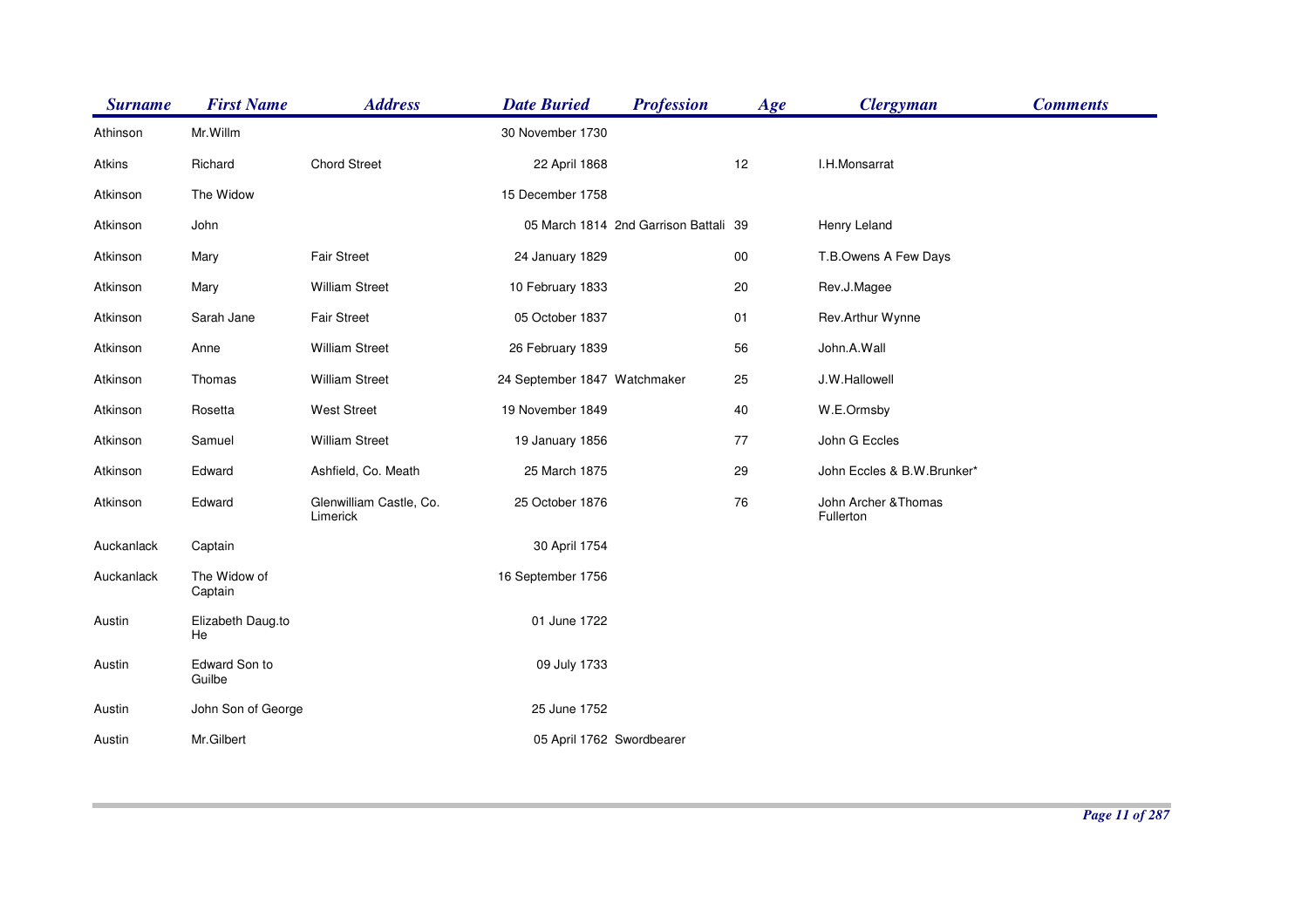| <b>Surname</b> | <b>First Name</b>              | <b>Address</b> | <b>Date Buried</b> | <b>Profession</b>                          | Age    | <b>Clergyman</b>    | <b>Comments</b> |
|----------------|--------------------------------|----------------|--------------------|--------------------------------------------|--------|---------------------|-----------------|
| Austin         | Letitia<br>DaughterofRa        |                | 30 August 1765     |                                            |        |                     |                 |
| Austin         | William                        |                | 13 December 1819   |                                            | 68     | T.B.Owens<br>Curate |                 |
| Austin         | Anne                           | North Road     | 03 January 1826    |                                            | $00\,$ | T.B.Owens           |                 |
|                | Austin [Daug. of Miss.Margaret |                |                    | 10 December 1751 Mr. GilbertAustinSw<br>or |        |                     |                 |
| Babbington     | Mrs.                           | Church Alleys  | 12 May 1834        |                                            | 56     | Rev.G.King          |                 |
| Babington      | Thomas                         | Church Alleys  | 08 July 1832 Esq.  |                                            | $20\,$ | Rev.John Magee      |                 |
| Bacom          | Grizell Daugh.to<br>Rob        |                | 11 June 1705       |                                            |        |                     |                 |
| Bacom          | Robert                         |                | 28 September 1705  |                                            |        |                     |                 |
| Baggs          | Sarah                          |                | 04 October 1765    |                                            |        |                     |                 |
| <b>Baggs</b>   | John                           |                | 22 May 1766 Weaver |                                            |        |                     |                 |
| Baggs          | Sarah Maria<br>Daug.of         |                | 21 May 1767        |                                            |        |                     |                 |
| Baggs          | Pierce                         |                | 28 June 1767       |                                            |        |                     |                 |
| Baggs          | Mary                           |                | 06 September 1767  |                                            |        |                     |                 |
| Baggs          | James                          |                | 09 September 1767  |                                            |        |                     |                 |
| <b>Baggs</b>   | Anne                           |                | 05 March 1817      |                                            | 43     | Henry Leland        |                 |
| Bagnal         | Henry                          | Peter Street   | 20 August 1838     |                                            | 07     | A.Wynne + 6 Months  |                 |
| Bagnall        | Mary                           | Peter Street   | 15 October 1826    |                                            | 38     | T.B.Owens           |                 |
| Bagnall        | Thomas Henry                   | Peter Street   | 29 March 1829      |                                            | $00\,$ | T.B.Owens 20 Months |                 |
| Bagnall        | Matilda                        | Peter Street   | 05 February 1837   |                                            | $00\,$ | Dissenter 7 Months  |                 |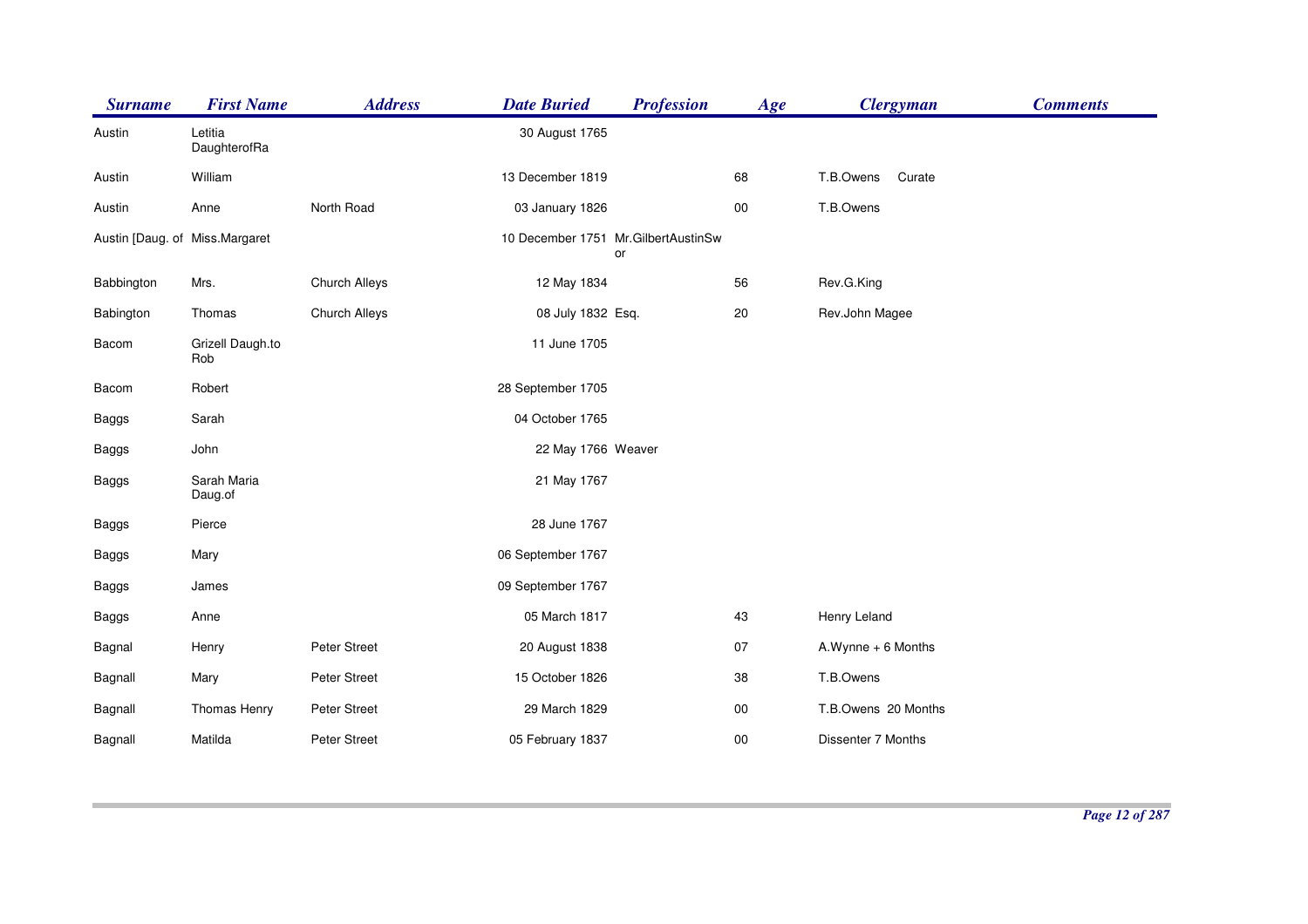| <b>Surname</b> | <b>First Name</b>       | <b>Address</b>        | <b>Date Buried</b>                       | <b>Profession</b> | Age | <b>Clergyman</b> | <b>Comments</b> |
|----------------|-------------------------|-----------------------|------------------------------------------|-------------------|-----|------------------|-----------------|
| Bagnall        | Matilda                 | Peter Street          | 20 March 1848                            |                   | 10  | <b>Dissenter</b> |                 |
| Bagnall        | Sarah                   | Peter Street          | 11 July 1849                             |                   | 17  | Dissenter        |                 |
| Bagnall        | Maria                   | <b>Fair Street</b>    | 14 September 1849                        |                   | 20  | W.E.Ormsby       |                 |
| Bagnall        | Henry                   | <b>William Street</b> | 13 September 1862                        |                   | 62  | Dissenter        |                 |
| Bagnall        | Mary Anne               | Fair Street           | 13 February 1868                         |                   | 42  | John Eccles      |                 |
| Bagnall        | Henry Mackay            | Rathmines, Dublin     | 30 March 1876                            |                   | 16  | John Eccles      |                 |
| Bagnall        | Rose                    | Rathmines, Dublin     | 02 May 1881                              |                   | 88  | Wesleyan         |                 |
| Bagwell        | Mrs.Bagwell Wife<br>toS |                       | 19 December 1731                         |                   |     |                  |                 |
| Bagwell        | Elizabeth Daug.to<br>Mr |                       | 02 July 1733                             |                   |     |                  |                 |
| Baker          | Richard Son to<br>Georg |                       | 07 June 1712                             |                   |     |                  |                 |
| Baker          | William Son to<br>Georg |                       | 26 March 1713                            |                   |     |                  |                 |
| <b>Baker</b>   | Sarah Daug.to<br>George |                       | 05 July 1714                             |                   |     |                  |                 |
| Baker          | George Son to Mr.       |                       | 24 May 1732 Chyrurgeon                   |                   |     |                  |                 |
| Baker          | Susanna                 |                       | 27 November 1810 2nd Garrison Battali 22 |                   |     | Henry Leland     |                 |
| Balckwire      | Catherine               |                       | 28 January 1765                          |                   |     |                  |                 |
| Ball           | <b>Betty</b>            |                       | 11 December 1732 A Child left on the     |                   |     |                  |                 |
| Ball           | James                   |                       | 08 July 1739                             |                   |     |                  |                 |
| Ball           | Mrs.                    |                       | 22 April 1742 Widow                      |                   |     |                  |                 |
| Ball           | Mrs.Sarah               |                       | 03 April 1751 From Dublin                |                   |     |                  |                 |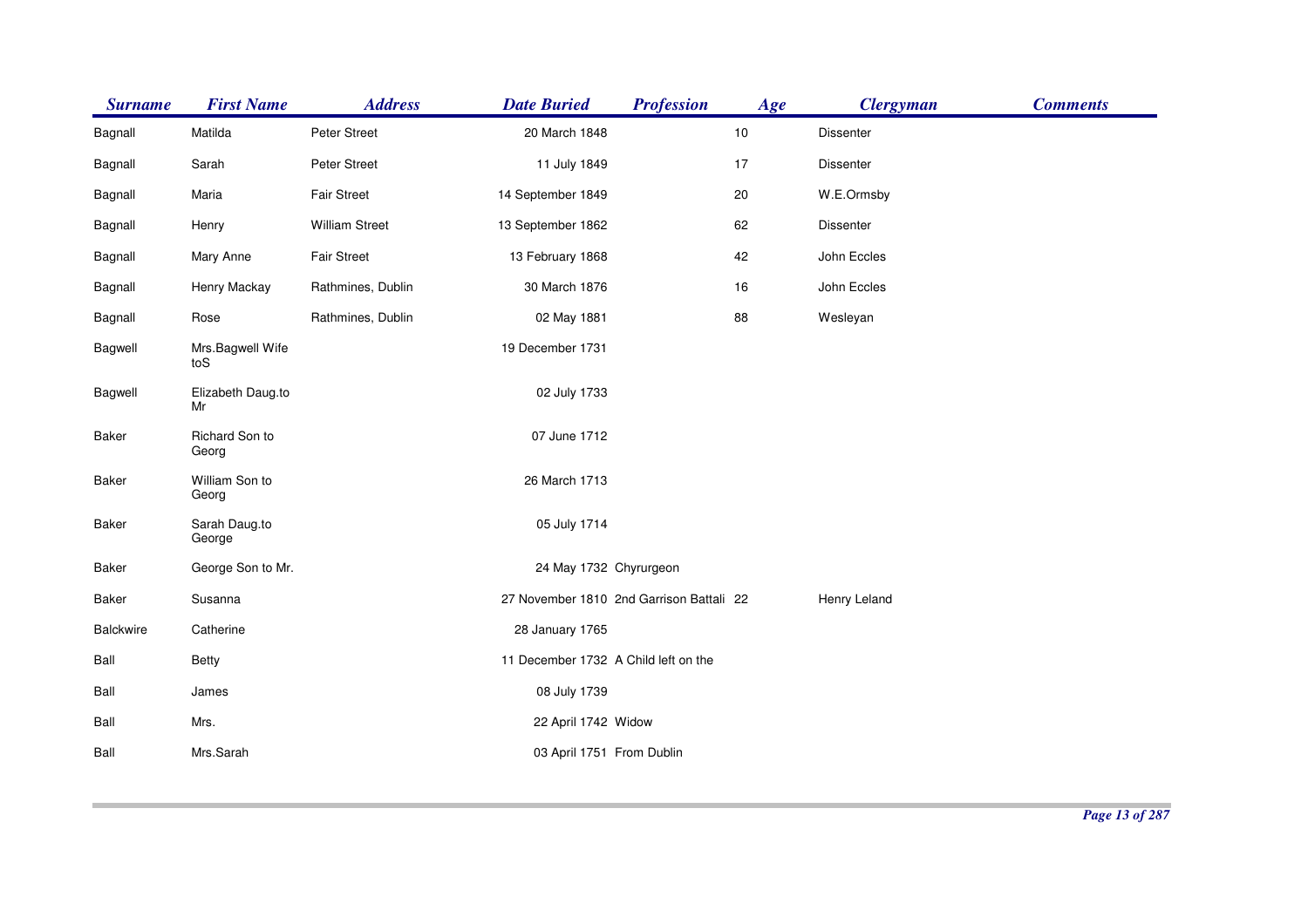| <b>Surname</b>    | <b>First Name</b>  | <b>Address</b>                         | <b>Date Buried</b>                | <b>Profession</b>                      | Age    | <b>Clergyman</b>                  | <b>Comments</b> |
|-------------------|--------------------|----------------------------------------|-----------------------------------|----------------------------------------|--------|-----------------------------------|-----------------|
| Ball              | Mr.Charles         |                                        | 26 October 1758                   |                                        |        |                                   |                 |
| Ball              | Mrs.Elizabeth      |                                        | 29 January 1760                   |                                        |        |                                   |                 |
| Ball              | Catherine          |                                        | 26 September 1766 Gentlewoman     |                                        |        |                                   |                 |
| Ball              | Sterne             |                                        | 06 May 1810 18th* Dublin          |                                        | $00\,$ | Henry Leland Age 18?              |                 |
| Ball              | Catherine          |                                        | 15 March 1813                     |                                        | 67     | Henry Leland                      |                 |
| Ball              | John               |                                        |                                   | 26 August 1813 MajestysSergeants<br>at | 59     | Henry Leland Cy.of Dublin         |                 |
| Ball              | Sarah              |                                        | 25 December 1814                  |                                        | 70     | Henry Leland                      |                 |
| Ball              | Charles            |                                        | 25 October 1820 Barrister, Dublin |                                        | 66     | T.B.Owens                         |                 |
| Ball              | Rev.Wardlaw        | Vicarge House                          |                                   | 28 January 1829 Vicar of this Parish   | 74     | T.B.Owens                         |                 |
| Ball              | Mrs.               | Dublin                                 | 15 February 1832                  |                                        | 70     |                                   |                 |
| Ball              | John               | Dublin                                 | 27 October 1837                   |                                        | 44     | Arthur Wynne                      |                 |
| Ball              | Flora              | Church Alleys                          | 22 July 1849                      |                                        | $00\,$ | Andrew Williamson (Age<br>$N/K$ ) |                 |
| Ball              | Francis            | Dublin                                 | 25 October 1851 Recorder of       | Drogheda                               | 54     | W.E.Ormsby                        |                 |
| Ball              | Margaret           | Peter Street                           | 09 August 1858                    |                                        | 01     | John G Eccles + 3 Months          |                 |
| Ball              | Caroline Christmas | 9 Neville Terrace, South<br>Kensington | 19 December 1876                  |                                        | 81     | John Eccles (London)              |                 |
| <b>Ballard</b>    | James W.           | <b>West Street</b>                     | 19 February 1850                  |                                        | 14     | <b>Dissenter</b>                  |                 |
| <b>Ballentine</b> | Mr. William        |                                        | 12 October 1718                   |                                        |        |                                   |                 |
| <b>Balmer</b>     | Mary               |                                        | 05 January 1807 R.N.D. Militia    |                                        | 36     | <b>Bigoe Henzell</b>              |                 |
| <b>Bamber</b>     | Margaret           | Green Lanes                            | 22 April 1847                     |                                        | 48     | William M Beresford               |                 |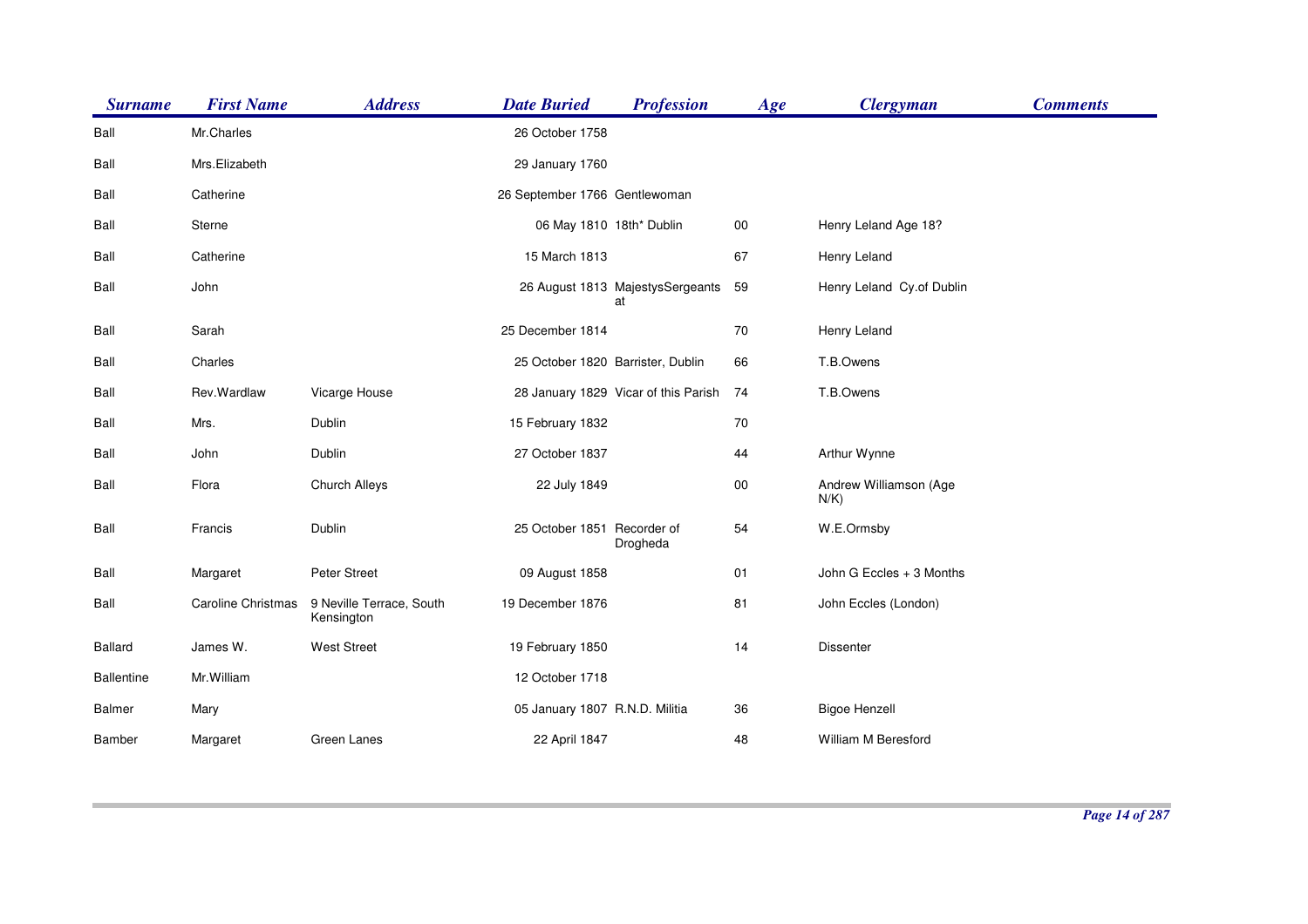| <b>Surname</b>         | <b>First Name</b>            | <b>Address</b>  | <b>Date Buried</b>        | <b>Profession</b> | Age | <b>Clergyman</b>     | <b>Comments</b> |
|------------------------|------------------------------|-----------------|---------------------------|-------------------|-----|----------------------|-----------------|
| Bamber                 | Elizabeth                    | Green Lanes     | 02 July 1853              |                   | 23  | John Eccles          |                 |
| Banks                  | William                      |                 | 21 July 1768              |                   |     |                      |                 |
| Banks                  | William                      | Killineer       | 27 December 1869          |                   | 09  | I.H.Monsarrat        |                 |
| Bannotgea              | John                         |                 | 06 May 1818 Scotland      |                   | 32  | <b>Wardlaw Ball</b>  |                 |
| Barefoot               | William Son to<br>Franc      |                 | 01 April 1722             |                   |     |                      |                 |
| Barefoot               | Ann Daug.to<br>Francis       |                 | 18 May 1726               |                   |     |                      |                 |
| Barefoot               | Widow                        |                 | 27 June 1741              |                   |     |                      |                 |
| Barker                 | Jane                         |                 | 09 December 1817          |                   | 26  | Henry Leland         |                 |
| Barker                 | Mary                         | North Road      | 13 March 1841             |                   | 50  | A.Wynne              |                 |
| Barker                 | William                      | County Hospital | 30 July 1848              |                   | 72  | Andrew Williamson    |                 |
| <b>Barker</b> [Senior] | The Rev.Mr.                  |                 | 25 November 1781          |                   |     |                      |                 |
| Barkley                | John                         |                 | 21 April 1712             |                   |     |                      |                 |
| Barlow                 | John Son to James            |                 | 07 April 1735             |                   |     |                      |                 |
| Barlow                 | Master Robert                |                 | 06 January 1749           |                   |     |                      |                 |
| Barlow                 | James                        |                 | 01 December 1759 Alderman |                   |     |                      |                 |
| Barlow                 | Hanah Daughter of<br>Maurice |                 | 13 May 1767               |                   |     |                      |                 |
| Barlow                 | John Son of<br>Maurice       |                 | 02 June 1767              |                   |     |                      |                 |
| <b>Barlow</b>          | Mrs.Henrietta                |                 | 14 July 1807              |                   | 64  | <b>Bigoe Henzell</b> |                 |
| Barlow                 | Patience                     | West Gate       | 07 May 1827               |                   | 87  | T.B.Owens            |                 |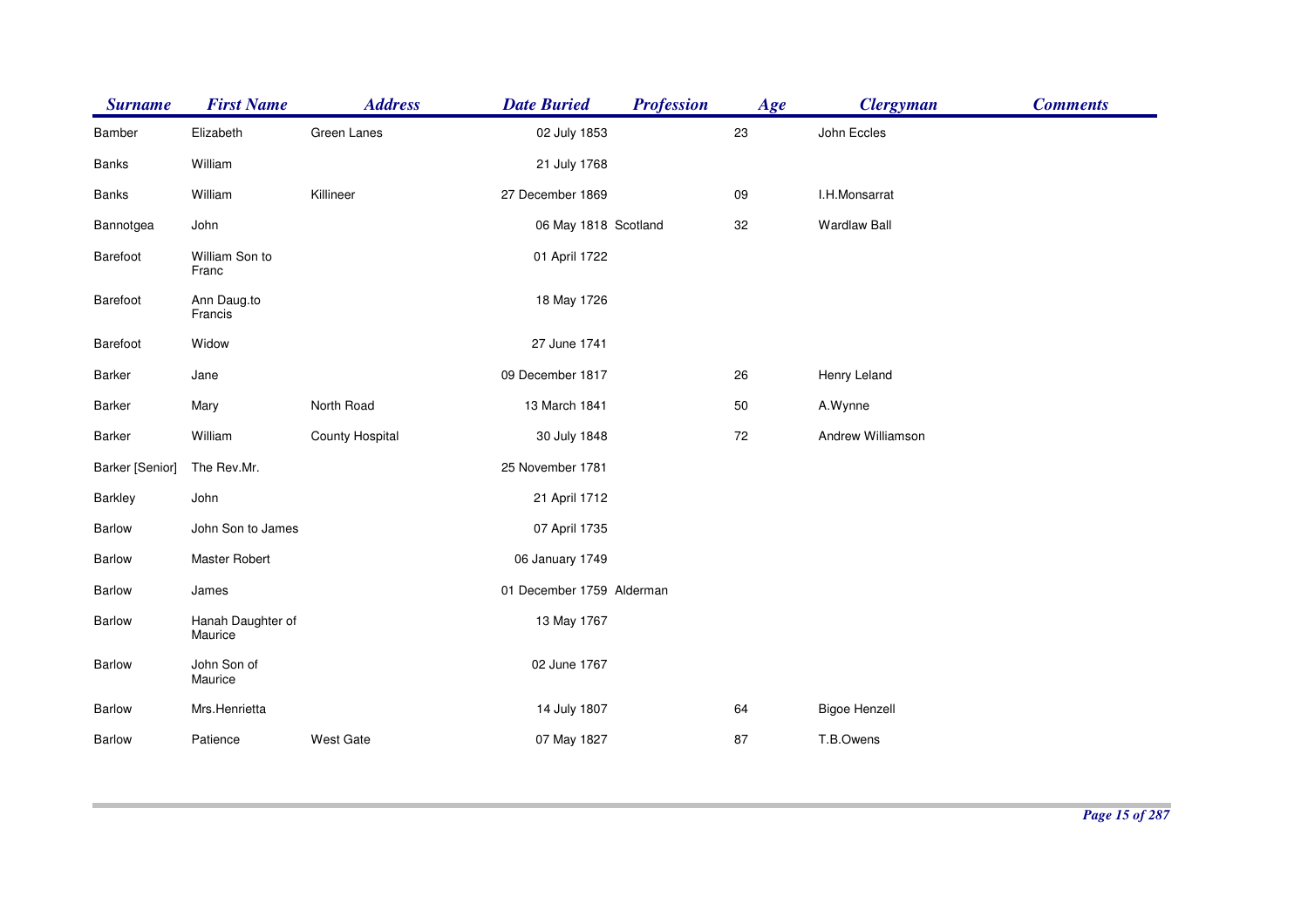| <b>Surname</b>  | <b>First Name</b>       | <b>Address</b>        | <b>Date Buried</b>          | <b>Profession</b> | Age    | <b>Clergyman</b> | <b>Comments</b> |
|-----------------|-------------------------|-----------------------|-----------------------------|-------------------|--------|------------------|-----------------|
| Barnard         | Master John             |                       | 20 January 1732             |                   |        |                  |                 |
| Barren          | The Widow               |                       | 30 October 1758             |                   |        |                  |                 |
| <b>Barrett</b>  | Mary                    |                       | 20 July 1804                |                   | $00\,$ | W.H.Woods        |                 |
| <b>Barrnett</b> | Sarah                   | <b>Patrick Street</b> | 22 March 1831               |                   | 24     |                  |                 |
| Barron          | William Son to John     |                       | 09 December 1702            |                   |        |                  |                 |
| Barron          | Martha Daugh. to<br>Mr. |                       | 01 January 1706             |                   |        |                  |                 |
| Barron          | Anne Daughterto<br>Mr.W |                       | 19 May 1709                 |                   |        |                  |                 |
| Barron          | Thomas Son to<br>Mr.Joh |                       | 21 August 1709              |                   |        |                  |                 |
| Barron          | Mary Daugh.to John      |                       | 28 December 1710 Sherriff   |                   |        |                  |                 |
| Barron          | John Son to Mr. Willi   |                       | 29 August 1712              |                   |        |                  |                 |
| Barron          | Arrabella Daug.to<br>Jo |                       | 08 December 1718            |                   |        |                  |                 |
| Barron          | Alderman John           |                       | 28 February 1727            |                   |        |                  |                 |
| Barron          | William                 |                       | 07 August 1734 Sword Bearer |                   |        |                  |                 |
| Barron          | The widow of<br>Mr.Will |                       | 14 June 1748                |                   |        |                  |                 |
| Barry           | Mrs.Ann                 |                       | 16 January 1726             |                   |        |                  |                 |
| Barry           | Mrs.                    |                       | 15 August 1746              |                   |        |                  |                 |
| Barry           | James                   |                       | 25 January 1758             |                   |        |                  |                 |
| Barry           | William                 | Shop Street           | 10 July 1832                |                   | 32     | Presbyterian     |                 |
| Barry           | Anna                    | <b>William Street</b> | 06 November 1838            |                   | 10     | <b>Dissenter</b> |                 |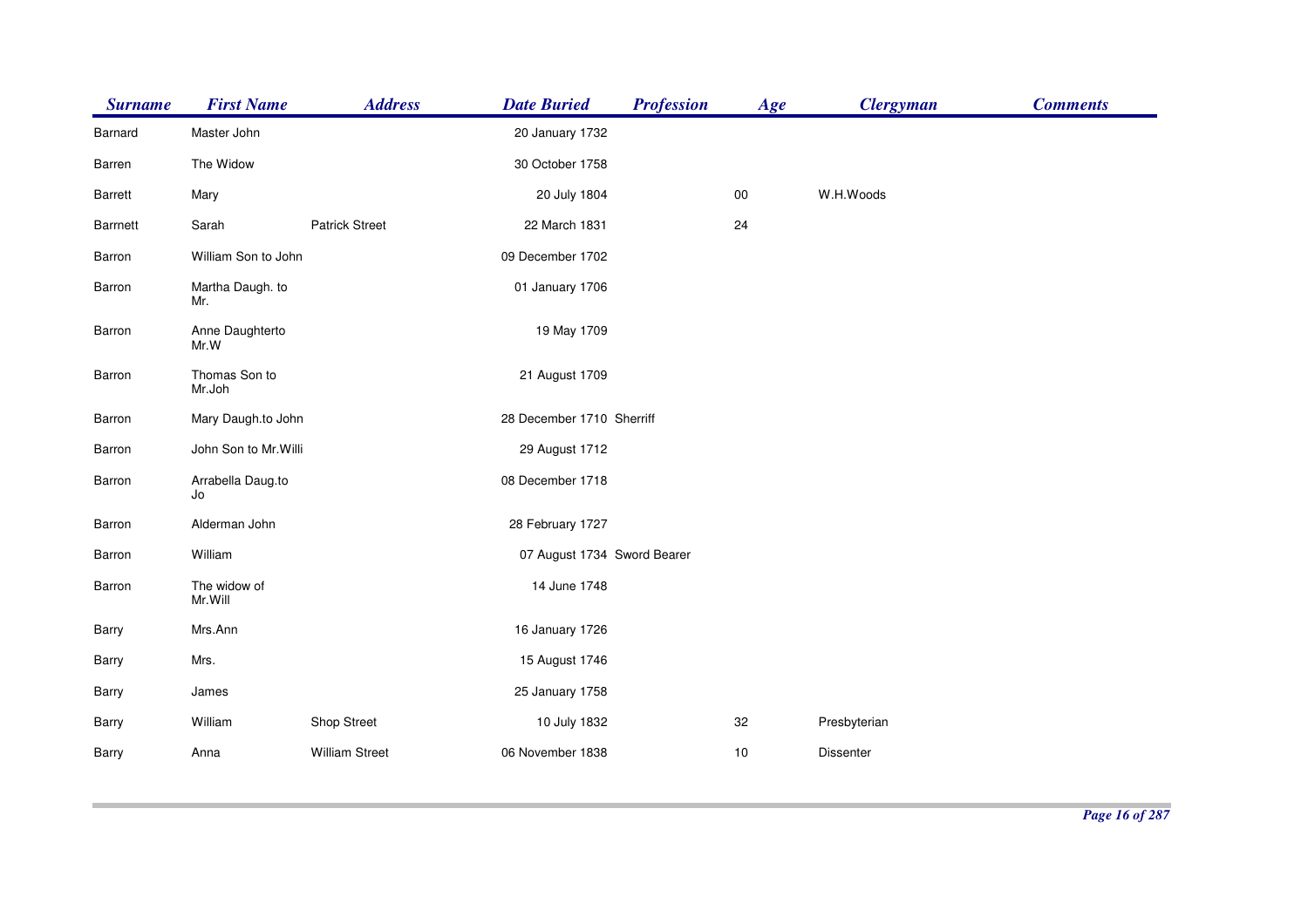| <b>Surname</b>  | <b>First Name</b>       | <b>Address</b>     | <b>Date Buried</b>          | <b>Profession</b> | Age | <b>Clergyman</b>      | <b>Comments</b>      |
|-----------------|-------------------------|--------------------|-----------------------------|-------------------|-----|-----------------------|----------------------|
| Bartleman       | Elizabeth Daugh.to<br>J |                    | 13 May 1706                 |                   |     |                       |                      |
| <b>Bartley</b>  | Mrs.Elizabeth           |                    | 23 May 1761                 |                   |     |                       |                      |
| Barton          | Mary Daug.to<br>Mr.Thom |                    | 02 March 1718               |                   |     |                       |                      |
| Barton          | Elianer Daug.to<br>Mr.J |                    | 11 January 1730             |                   |     |                       |                      |
| Barton          | Mrs.                    |                    | 01 March 1731               |                   |     |                       | Date was: 00/03/1731 |
| Barton          | Martha Daug.to<br>Mr.Th |                    | 18 April 1731               |                   |     |                       |                      |
| Barton          | Thomas Son to<br>Thomas |                    | 13 June 1733                |                   |     |                       |                      |
| Bashford        | Edward Isaac            | <b>Fair Street</b> | 23 October 1840             |                   | 27  | A.Wynne               |                      |
| Bashford        | Mary                    | <b>Fair Street</b> | 21 May 1862                 |                   | 86  | <b>Garrett Nugent</b> |                      |
| <b>Basier</b>   | John                    | Magdalene Street   | 15 November 1833            |                   | 69  | Rev.G.King            |                      |
| <b>Basley</b>   | Margaret                | Peter Street       | 27 January 1853             |                   | 06  | <b>Richard Carter</b> |                      |
| <b>Bassiere</b> | Judith                  | Magdalene Street   | 24 January 1838             |                   | 70  | Roman Catholic        |                      |
| <b>Bassire</b>  | John                    | Sunday's Gate      | 30 June 1832                |                   | 41  | Rev.John Magee        |                      |
| <b>Bathers</b>  | George                  |                    | 03 January 1779             |                   |     |                       |                      |
| Batt            | Elinor                  |                    | 27 January 1814             |                   | 03  | Henry Leland          |                      |
| Battersby       | William                 |                    | 18 April 1768               |                   |     |                       |                      |
| <b>Bayly</b>    | Elizabeth               |                    | 16 May 1705                 |                   |     |                       |                      |
| Bayly           | John                    |                    | 28 December 1705            |                   |     |                       |                      |
| Be              | Alexander Son of<br>Dav |                    | 24 October 1770 Watch Maker |                   |     |                       |                      |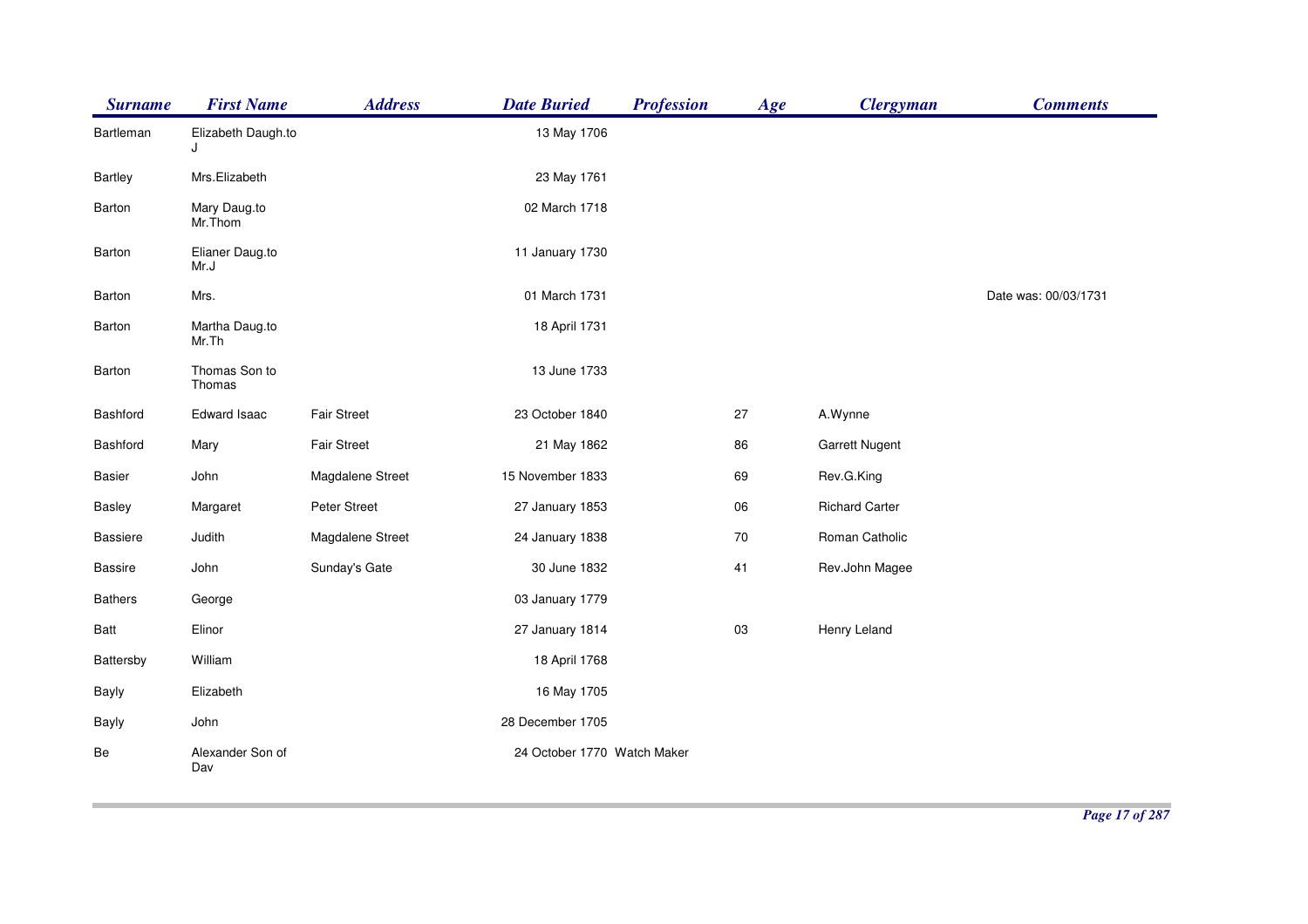| <b>Surname</b> | <b>First Name</b>  | <b>Address</b>            | <b>Date Buried</b>              | <b>Profession</b>                  | Age    | <b>Clergyman</b>          | <b>Comments</b> |
|----------------|--------------------|---------------------------|---------------------------------|------------------------------------|--------|---------------------------|-----------------|
| <b>Beallin</b> | Widow              |                           | 14 December 1753                |                                    |        |                           |                 |
| Beard          | Mary Daug.to John  |                           | 05 April 1741                   |                                    |        |                           |                 |
| Beard          | Mrs.               |                           | 10 September 1762 Widow of John | Beard                              |        |                           |                 |
| Beasley        | Eliza              | <b>Scarlet Street</b>     | 29 January 1854                 |                                    | $02\,$ | W.E.Ormsby                |                 |
| Beath          | Mrs.Elizabeth      |                           | 29 June 1730                    |                                    |        |                           |                 |
| Beaven         | George             | Laurence Street           | 10 May 1832                     |                                    | 36     | None                      |                 |
| Beavor         | A Child of Captain |                           | 03 October 1763                 |                                    |        |                           |                 |
| Beddy          | Thomas             | <b>West Street</b>        | 05 December 1840 Saddler        |                                    | $70\,$ | E.P.Durham                |                 |
| Beddy          | Mary               | Fair Street               | 10 February 1844                |                                    | $77\,$ | William M Beresford       |                 |
| Beddy          | Anna               | <b>West Street</b>        | 17 April 1854                   |                                    | 10     | John Eccles               |                 |
| Beddy          | George             | <b>West Street</b>        | 17 June 1869                    |                                    | 16     | John Eccles               |                 |
| Beddy          | Maria              | Fair Street, Drogheda     | 20 June 1882                    |                                    | 77     | John Eccles               |                 |
| Beddy          | William H.         | Dominick Street, Drogheda | 29 January 1885                 |                                    | 82     | John Eccles               |                 |
| Beddy          | Hannah             | Dominick Street, Drogheda |                                 | 01 October 1889 Betw.11/10 & 15/11 | 69     | John Eccles/F.J.S.Mouritz |                 |
| Beddy          | Thomas             | West Street, Drogheda     | 18 March 1893                   |                                    | 87     | John Eccles/F.W.Macran    |                 |
| Beeles         | Isabella           |                           | 12 December 1806                |                                    | 26     | <b>Bigoe Henzell</b>      |                 |
| Beerd          | John               |                           | 26 June 1761                    |                                    |        |                           |                 |
| Beggs          | John               |                           | 07 March 1779                   |                                    |        |                           |                 |
| Belagh         | Mr.                |                           | 15 June 1769                    |                                    |        |                           |                 |
| Beldwin        | Anne               |                           | 17 December 1827                |                                    | $00\,$ | 2 Months                  |                 |
| Bell           | John               |                           | 01 February 1710                |                                    |        |                           |                 |
|                |                    |                           |                                 |                                    |        |                           |                 |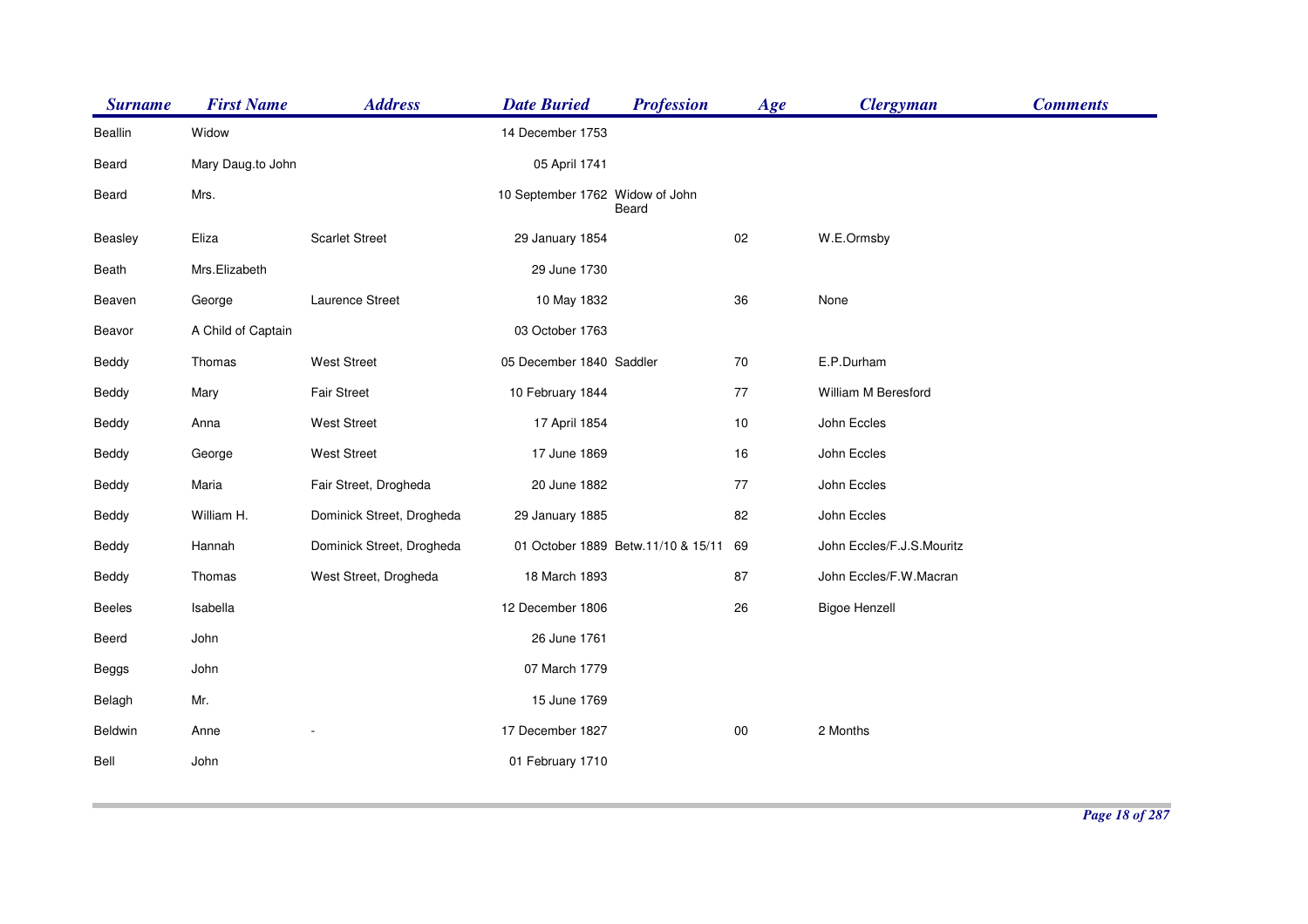| <b>Surname</b>  | <b>First Name</b>       | <b>Address</b>      | <b>Date Buried</b>       | <b>Profession</b>                       | Age    | <b>Clergyman</b>                  | <b>Comments</b> |
|-----------------|-------------------------|---------------------|--------------------------|-----------------------------------------|--------|-----------------------------------|-----------------|
| Bell            | Mrs.Jane                |                     | 10 July 1721             |                                         |        |                                   |                 |
| Bell            | William                 |                     |                          | 21 July 1752 Of Workington<br>Marine    | wasd   |                                   |                 |
| <b>Bellew</b>   | Mary Daugh.to<br>Coll.T |                     | 22 June 1704             |                                         |        |                                   |                 |
| <b>Bellew</b>   | Christopher             | North Quay          | 04 April 1834            |                                         | 58     | <b>Dissenter</b>                  |                 |
| <b>Bellew</b>   | Mary Anne               | North Quay          | 21 March 1848            |                                         | 81     | Roman Catholic                    |                 |
| Bellingham      | Mary Daug.to<br>Mr.Alle |                     | 17 December 1744         |                                         |        |                                   |                 |
| <b>Bellings</b> | Mr.Patrick              |                     | 05 February 1730         |                                         |        |                                   |                 |
| <b>Bellsley</b> | William                 |                     |                          | 07 January 1814 2nd Garrison Battali 46 |        | Henry Leland                      |                 |
| Benison         | Peter                   |                     | 13 August 1709 A Soldier |                                         |        |                                   |                 |
| Benjamin        | Sidney Daug.to Mr.      |                     | 18 July 1727 [Deceased]  |                                         |        |                                   |                 |
| Bennet          | Collin                  |                     |                          | 10 March 1813 2nd Garrison Battali 28   |        | Henry Leland                      |                 |
| <b>Bennett</b>  | <b>Bridget</b>          | <b>Fair Street</b>  | 25 March 1862            |                                         | 00     | John Eccles 24 Hours              |                 |
| <b>Bennett</b>  | Kate Elizabeth          | <b>Fair Street</b>  | 17 December 1865         |                                         | $00\,$ | John Eccles 8 Months              |                 |
| Benny           | Anne                    | St.Johns Poor House | 12 July 1897             |                                         | 82     | Herbert Sandford                  |                 |
| Benson          | Master Richard          |                     | 04 June 1758             |                                         |        |                                   |                 |
| Benson          | Mrs.Catherine           |                     | 02 January 1813          |                                         | 87     | WardlawBallRegistered1301<br>1813 |                 |
| Benson          | Sarah                   | <b>West Gate</b>    | 09 August 1827           |                                         | $00\,$ | T.B.Owens 19 Days                 |                 |
| Bentley         | Hannah Daug.to<br>Benja |                     | 14 May 1722              |                                         |        |                                   |                 |
| <b>Bentley</b>  | Abraham Son to<br>Benja |                     | 21 May 1722              |                                         |        |                                   |                 |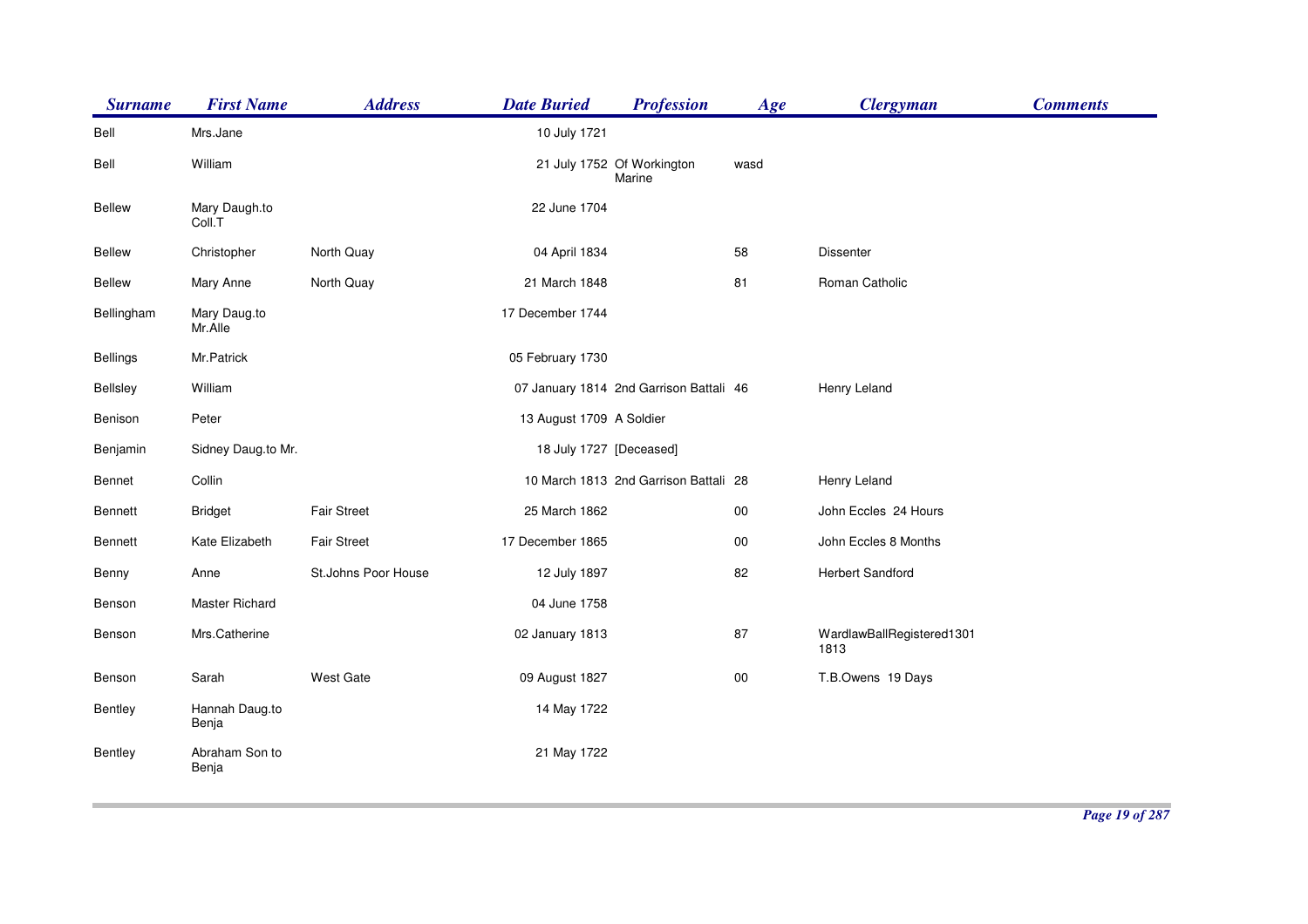| <b>Surname</b> | <b>First Name</b>       | <b>Address</b>           | <b>Date Buried</b>                | <b>Profession</b> | Age | <b>Clergyman</b>  | <b>Comments</b> |
|----------------|-------------------------|--------------------------|-----------------------------------|-------------------|-----|-------------------|-----------------|
| Bentley        | Thomas                  |                          | 13 November 1743                  |                   |     |                   |                 |
| Bentley        | Mary                    | <b>William Street</b>    | 25 November 1872                  |                   | 64  | John Eccles       |                 |
| Bentley        | William                 | William Street, Drogheda | 19 December 1876                  |                   | 74  | John Eccles       |                 |
| <b>Bently</b>  | Widow                   |                          | 19 October 1762                   |                   |     |                   |                 |
| <b>Bently</b>  | Thomas                  |                          | 10 February 1764 Soldier          |                   |     |                   |                 |
| Berckinsha     | Master John             |                          | 23 December 1761                  |                   |     |                   |                 |
| Bergin         | Rose C.                 | Magdalene Street         | 12 August 1849                    |                   | 37  | Andrew Williamson |                 |
| Berrill        | Catherine               |                          | 17 September 1735 In the Countrey |                   |     |                   |                 |
| Berrill        | Mrs.                    | Laurence Street          | 15 June 1832                      |                   | 39  |                   |                 |
| Best           | Mr.Elias                |                          | 16 May 1749 Gauger                |                   |     |                   |                 |
| <b>Bethell</b> | Thomas Son to<br>Thomas |                          | 19 June 1707                      |                   |     |                   |                 |
| <b>Bethell</b> | Jane                    |                          | 28 February 1729 Out of the Poor  | Hous              |     |                   |                 |
| <b>Betties</b> | Hugh                    |                          | 26 March 1761                     |                   |     |                   |                 |
| Betty          | John Son to Hugh        |                          | 11 February 1715                  |                   |     |                   |                 |
| <b>Betty</b>   | Ann Daug.to Hugh        |                          | 17 January 1721                   |                   |     |                   |                 |
| <b>Betty</b>   | Elianor Daug.to<br>Hugh |                          | 10 August 1726                    |                   |     |                   |                 |
| <b>Betty</b>   | Jane Daug.to<br>William |                          | 18 June 1733                      |                   |     |                   |                 |
| <b>Betty</b>   | Mary                    |                          | 09 January 1744                   |                   |     |                   |                 |
| <b>Betty</b>   | Jane                    |                          | 03 December 1744                  |                   |     |                   |                 |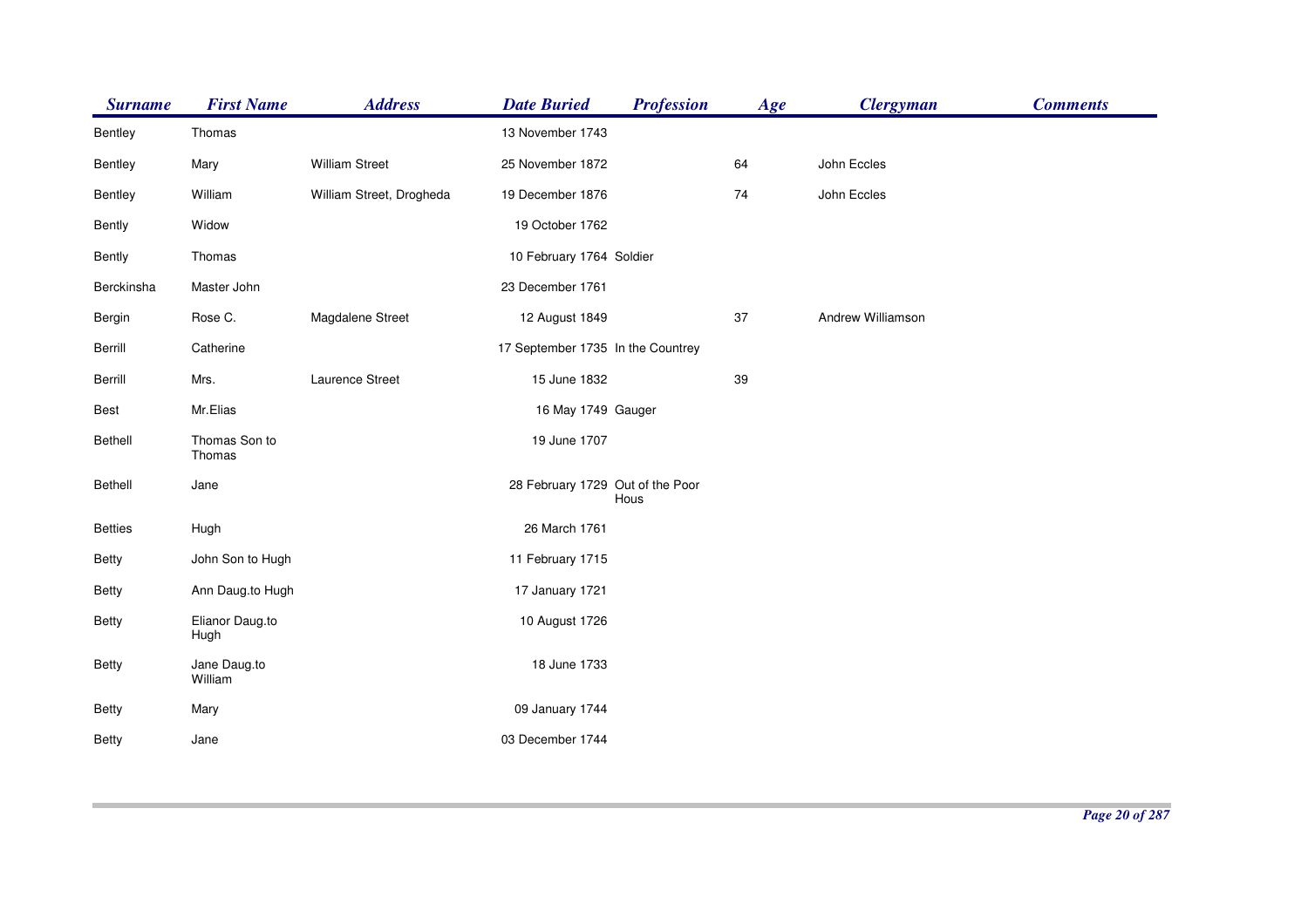| <b>Surname</b>   | <b>First Name</b>       | <b>Address</b> | <b>Date Buried</b>           | <b>Profession</b> | Age | <b>Clergyman</b>                  | <b>Comments</b> |
|------------------|-------------------------|----------------|------------------------------|-------------------|-----|-----------------------------------|-----------------|
| <b>Bickerton</b> | Ann Daug.to Mr.         |                | 25 October 1742              |                   |     |                                   |                 |
| Bierd            | The Wife of John        |                | 10 January 1760 Cellerman    |                   |     |                                   |                 |
| <b>Bird</b>      | Mr.John                 |                | 02 February 1759             |                   |     |                                   |                 |
| <b>Bird</b>      | A Child of Mr. Barthol  |                | 29 August 1761 Merchant      |                   |     |                                   |                 |
| <b>Bird</b>      | Elizabeth               |                | 25 June 1817                 |                   | 10  | Henry Leland                      |                 |
| <b>Bird</b>      | $\frac{1}{2}$           |                | 17 October 1822              |                   | 07  | <b>Wardlaw Ball</b>               |                 |
| <b>Bird</b>      | Michael                 | Paradise Row   | 21 July 1841                 |                   | 60  | Roman Catholic                    |                 |
| Bird             | James                   | Pardaise Row   | 18 January 1842              |                   | 30  | Roman Catholic                    |                 |
| <b>Birnie</b>    | Daniel                  | Stockwell Lane | 10 August 1836 Cabinet Maker |                   | 33  | Rev.John Magee                    |                 |
| <b>Bishop</b>    | Frances                 |                | 27 December 1711             |                   |     |                                   |                 |
| Bitcon           | Mr.Hugh                 |                | 09 January 1749              |                   |     |                                   |                 |
| <b>Black</b>     | James                   | New Quay       | 15 July 1832                 |                   | 26  | <b>Dissenter</b>                  |                 |
| Blackburn        | Eliza                   |                | 29 March 1823                |                   | 15  | T.B.Owens                         |                 |
| Blackburne       | Jane                    |                | 01 April 1808                |                   | 91  | WardlawBallRegistered0304<br>1808 |                 |
| Blackburne       | William                 |                | 12 October 1812              |                   | 42  | Henry Leland                      |                 |
| Blacker          | Elizabeth<br>Daug.toMr. |                | 26 July 1703                 |                   |     |                                   |                 |
| <b>Blacker</b>   | Stewart Son to<br>Mr.Ge |                | 13 November 1709             |                   |     |                                   |                 |
| <b>Blacker</b>   | Anne Daug.to<br>Mr.Geor |                | 08 January 1712              |                   |     |                                   |                 |
| <b>Blacker</b>   | Charles Son to<br>Mr.Ge |                | 12 January 1713              |                   |     |                                   |                 |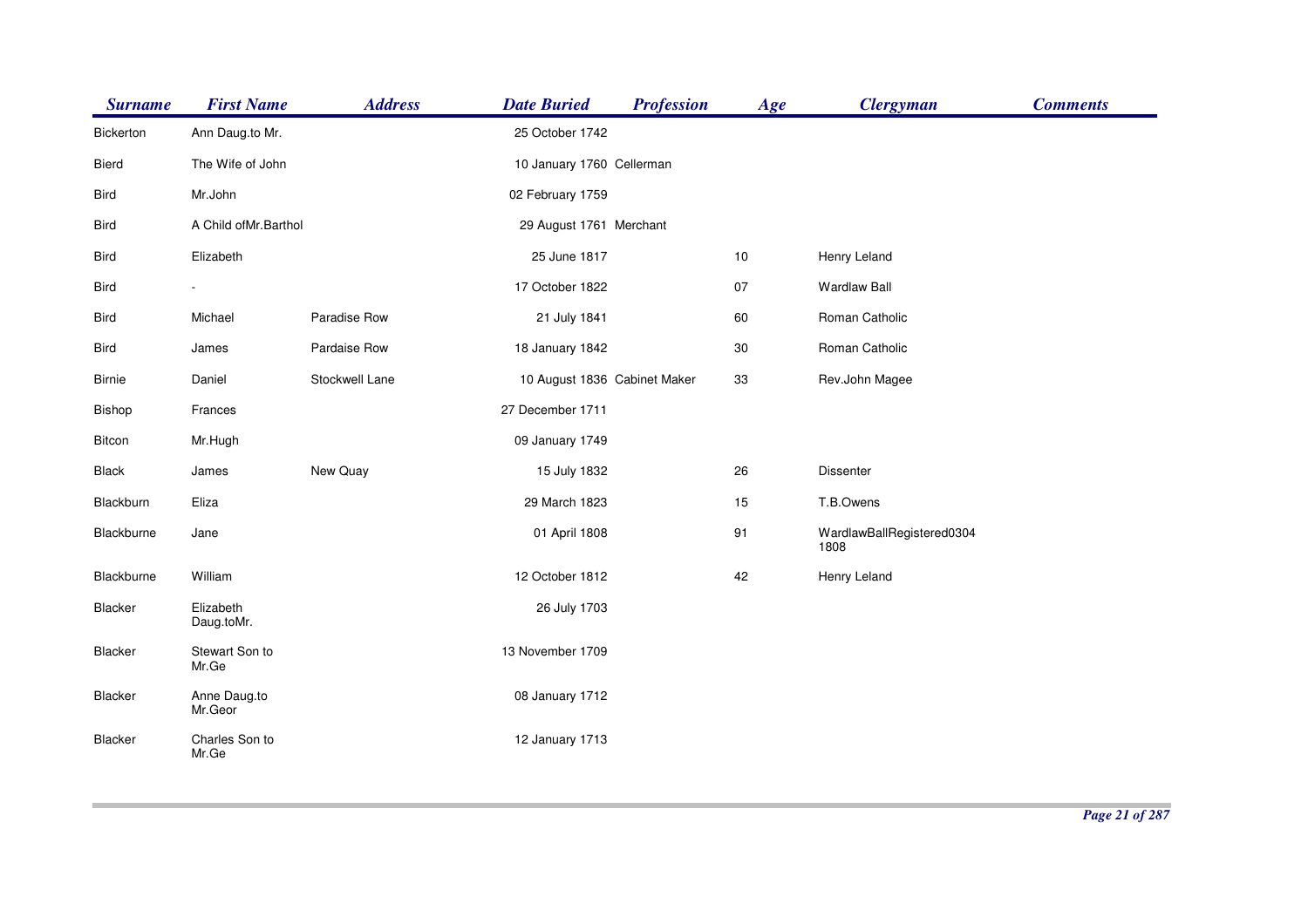| <b>Surname</b>       | <b>First Name</b>       | <b>Address</b>         | <b>Date Buried</b>                | <b>Profession</b>                     | Age    | <b>Clergyman</b>                  | <b>Comments</b> |
|----------------------|-------------------------|------------------------|-----------------------------------|---------------------------------------|--------|-----------------------------------|-----------------|
| Blacker              | Mrs.Ann                 |                        | 21 September 1722                 |                                       |        |                                   |                 |
| <b>Blacker</b>       | Alderman George         |                        | 15 May 1744                       |                                       |        |                                   |                 |
| Blacker              | Letitia<br>DaughterofGe |                        |                                   | 07 July 1763 Gentleman.Dub.Co<br>py B |        |                                   |                 |
| Blacker              | Master                  |                        | 07 September 1768 By a fall       |                                       |        |                                   |                 |
| Blacker              | Miss.<br>DaughterofLeat |                        | 18 September 1773                 |                                       |        |                                   |                 |
| <b>Blacker</b>       | Beaver                  |                        | 19 March 1808                     |                                       | 54     | Henry Leland                      |                 |
| <b>Blacker</b>       | John                    |                        | 01 April 1808                     |                                       | 26     | WardlawBallRegistered0304<br>1808 |                 |
| Blacker              | Arthur                  |                        | 29 January 1816                   |                                       | 13     | Henry Leland                      |                 |
| Blacker              | Susanna                 |                        | 27 August 1822                    |                                       | 61     |                                   |                 |
| Blacker              | Barbara                 | <b>Fair Street</b>     | 06 September 1826                 |                                       | $00\,$ | John Smyth                        |                 |
| <b>Blacker</b>       | Elizabeth               | <b>Fair Street</b>     | 02 January 1830                   |                                       | $72\,$ |                                   |                 |
| Blacker              | Letitia                 | Dublin                 | 02 January 1832                   |                                       | $00\,$ | Rev.Joseph Duncan                 |                 |
| <b>Blacker</b>       | Miss. Alicia            | Ballymacarney Co.Meath | 21 December 1838                  |                                       | 84     | John.A.Wall                       |                 |
| <b>Blacker</b>       | Susan                   | Church Alleys          | 28 May 1866                       |                                       | 70     | John Eccles                       |                 |
| Blacker [Junior]     | George                  |                        | 28 February 1724                  |                                       |        |                                   |                 |
| <b>Blacker Owens</b> | Francis                 |                        | 23 November 1806 Parish of Duleek |                                       | 08     | <b>Bigoe Henzell</b>              |                 |
| Blackwel             | Richardson              |                        | 26 December 1806                  |                                       | 62     | <b>Bigoe Henzell</b>              |                 |
| Blackwell            | John                    |                        | 25 October 1821                   |                                       | 77     | T.B.Owens                         |                 |
| Blackwire            | A Child of Mr.          |                        | 08 March 1767                     |                                       |        |                                   |                 |
| Blackwood            | John                    | Peter Street           | 11 March 1826                     |                                       | $00\,$ | John Smyth 11 Months              |                 |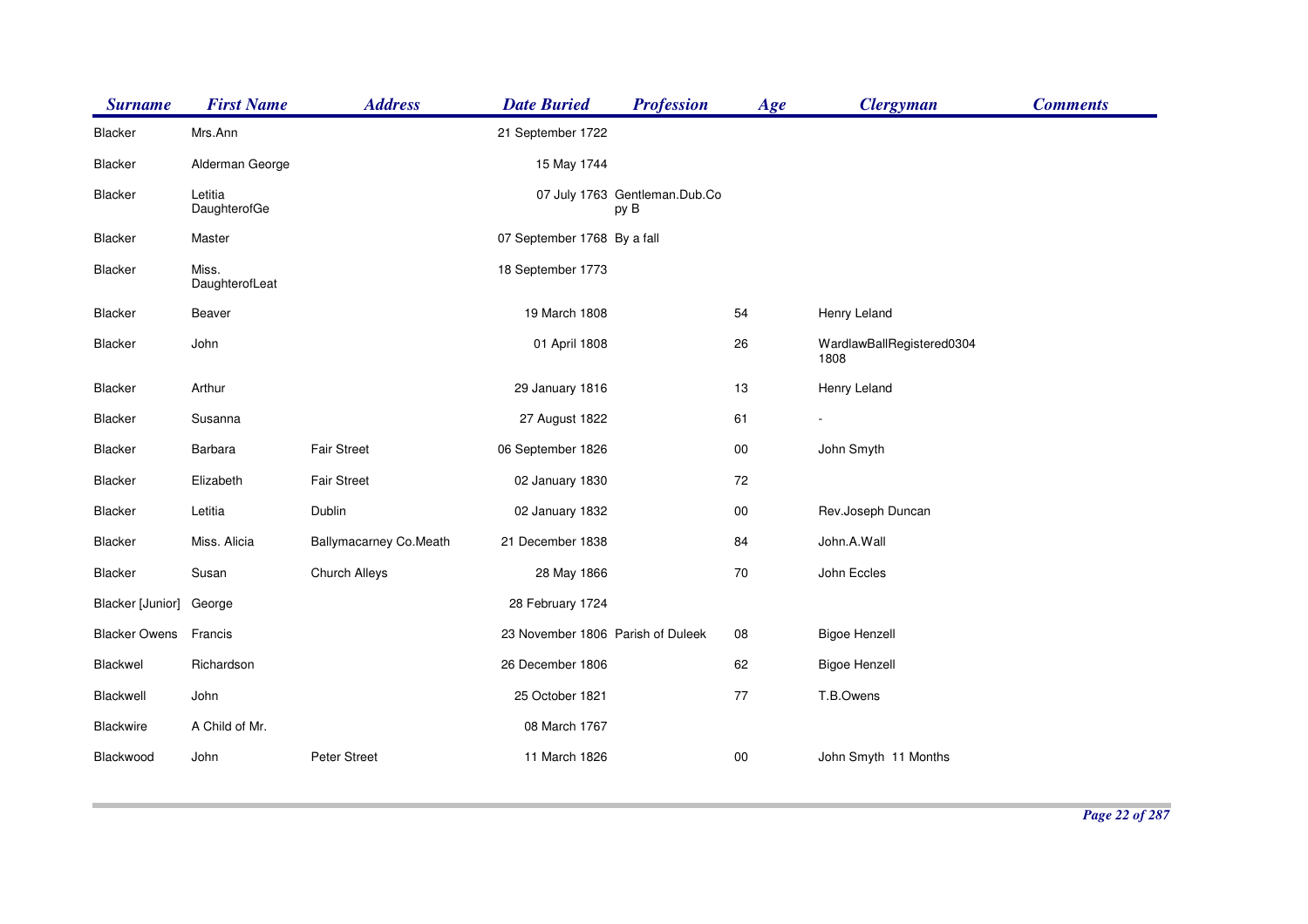| <b>Surname</b> | <b>First Name</b> | <b>Address</b>        | <b>Date Buried</b> | <b>Profession</b>                    | Age | <b>Clergyman</b>     | <b>Comments</b> |
|----------------|-------------------|-----------------------|--------------------|--------------------------------------|-----|----------------------|-----------------|
| Blackwood      | John              | Duke Street           | 26 May 1832 Tailor |                                      | 39  | Rev.John Magee       |                 |
| Blackwood      | Mary              | Hardmans Garden       | 15 July 1832       |                                      | 66  | Rev.J.Magee          |                 |
| Blackwood      | John              | Sunday's Gate         | 15 April 1833      |                                      | 01  | Rev.J.Magee          |                 |
| Blackwood      | John              | $\ddot{?}$            | 17 January 1840    |                                      | 73  | A.Wynne              |                 |
| Blackwood      | Mary Anne         | Hardmans Garden       | 03 November 1842   |                                      | 06  | E.P.Durham           |                 |
| Blackwood      | Margaret          | Hardmans Garden       | 23 November 1842   |                                      | 03  | E.P.Durham           |                 |
| Blackwood      | Mary              | Poor House            | 20 February 1844   |                                      | 46  | M.Mc Kay             |                 |
| Blackwood      | Robert            | Hardmans Garden       | 06 October 1853    |                                      | 53  | W.E.Ormsby           |                 |
| Blain          | Joseph            | <b>Trinity Street</b> | 18 September 1855  |                                      | 25  | Presbyterian         |                 |
| Blain          | Elizabeth         | $\ddot{?}$            | 18 February 1857   |                                      | 25  | Dissenter            |                 |
| Blaine         | Lizzie Maria      | <b>West Street</b>    | 04 March 1863      |                                      | 05  | Dissenter            |                 |
| <b>Blake</b>   | Mary              | Church Alleys         | 12 March 1834      |                                      | 56  | Rev.G.King           |                 |
| Blakesley      | Jane              |                       |                    | 17 July 1709 Out of the Poor<br>Hous |     |                      |                 |
| Blean          | Susan             |                       | 15 April 1812      |                                      | 09  | Henry Leland         |                 |
| Blear          | Sarah             |                       | 01 July 1711       |                                      |     |                      |                 |
| Blogg          | Anne              |                       | 05 February 1817   |                                      | 27  | Henry Leland         |                 |
| Blogg          | John              | Laurence's Gate       | 26 October 1825    |                                      | 57  | T.B.Owens            |                 |
| Blogg          | Jane              | <b>West Street</b>    | 19 December 1828   |                                      | 15  | T.B.Owens            |                 |
| Blurton        | Susanna           |                       | 27 December 1805   |                                      | 24  | <b>Bigoe Henzell</b> |                 |
| <b>Blyth</b>   | Anne              |                       | 05 January 1812    |                                      | 56  | Henry Leland         |                 |
| <b>Blythe</b>  | Jane              |                       | 27 September 1815  |                                      | 86  | Henry Leland         |                 |
|                |                   |                       |                    |                                      |     |                      |                 |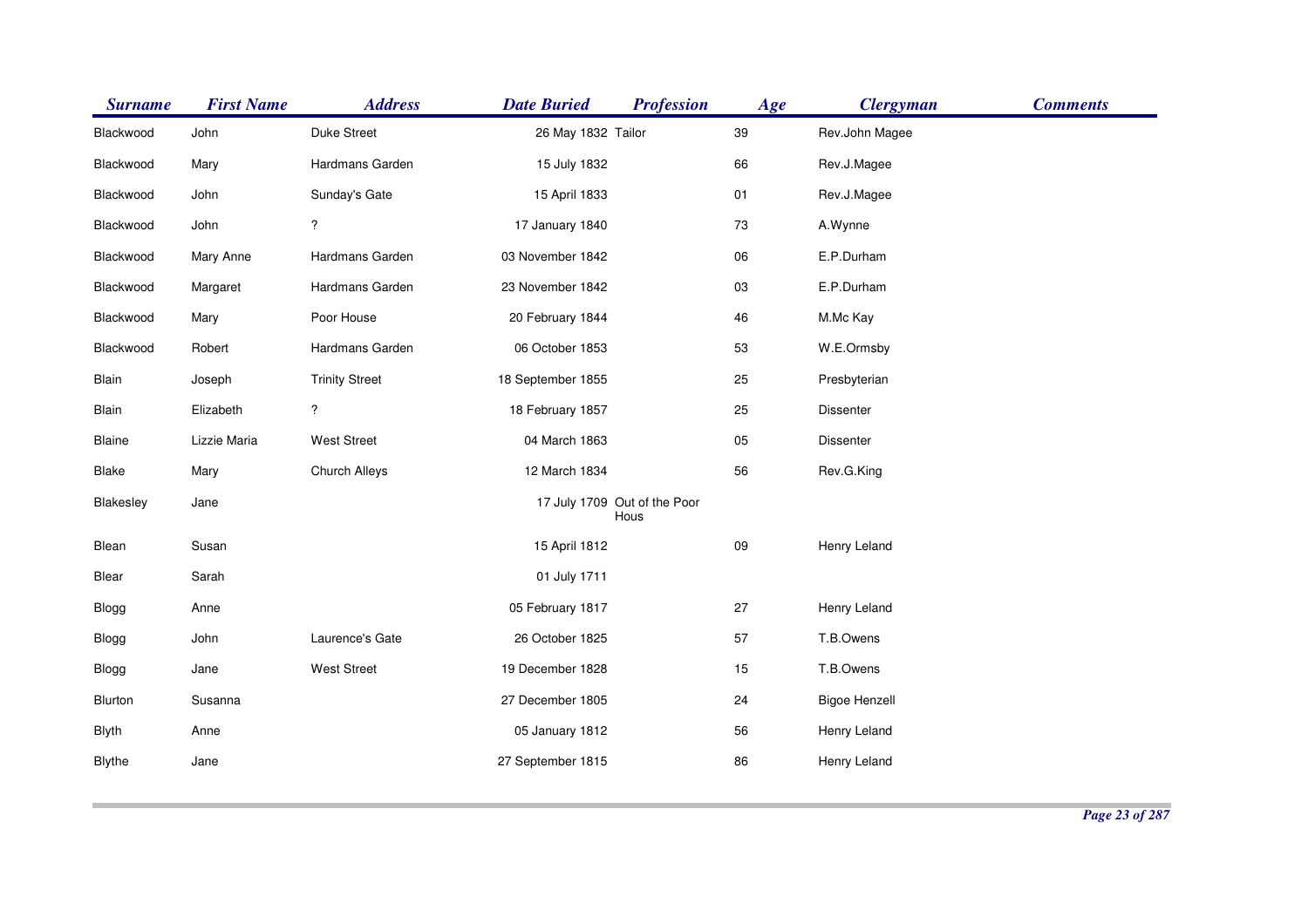| <b>Surname</b> | <b>First Name</b>       | <b>Address</b> | <b>Date Buried</b>               | <b>Profession</b>          | Age    | <b>Clergyman</b>                  | <b>Comments</b> |
|----------------|-------------------------|----------------|----------------------------------|----------------------------|--------|-----------------------------------|-----------------|
| Boardman       | Mary                    |                | 01 September 1702                |                            |        |                                   |                 |
| Boddington     | Thomas                  |                | 21 February 1724 Macebearer      |                            |        |                                   |                 |
| Bodington      | The Widow of<br>Thomas  |                | 08 October 1751 Formerly Sword   | Beare                      |        |                                   |                 |
| <b>Bolton</b>  | Elianor Daug.to<br>John |                | 23 May 1722                      |                            |        |                                   |                 |
| <b>Bolton</b>  | John                    |                | 06 May 1754 Mason                |                            |        |                                   |                 |
| <b>Bolton</b>  | Elizabeth               |                | 06 January 1761 Widow            |                            |        |                                   |                 |
| Bolton         | Laurence                |                | 24 August 1769                   |                            |        |                                   |                 |
| <b>Bolton</b>  | John                    |                |                                  | 10 June 1779 Cabinet Maker |        |                                   |                 |
| Bolton         | Laurence                |                | 20 February 1808 Wicklow Militia |                            | 22     | <b>Bigoe Henzell</b>              |                 |
| Bond           | Joseph Son to<br>Joseph |                | 01 February 1726                 |                            |        |                                   |                 |
| Bond           | Mrs.                    |                | 11 February 1767                 |                            |        |                                   |                 |
| Bonner         | William                 |                | 17 May 1703                      |                            |        |                                   |                 |
| Bonner         | Mary                    |                | 23 March 1812                    |                            | 37     | Henry Leland                      |                 |
| Bonus          | Mrs.Margaret            |                | 07 February 1713                 |                            |        |                                   |                 |
| Bonus          | John Son to<br>Richard  |                | 01 March 1715                    |                            |        |                                   |                 |
| <b>Bonus</b>   | Mary                    |                | 05 July 1753                     |                            |        |                                   |                 |
| Booth          | Joseph                  |                | 26 July 1766                     |                            |        |                                   |                 |
| Booth          | Obadiah                 |                | 01 March 1805                    |                            | $00\,$ | WardlawBallRegistered0203<br>1805 |                 |
| Booth          | Hariot                  |                | 18 January 1807                  |                            | 09     | <b>Bigoe Henzell</b>              |                 |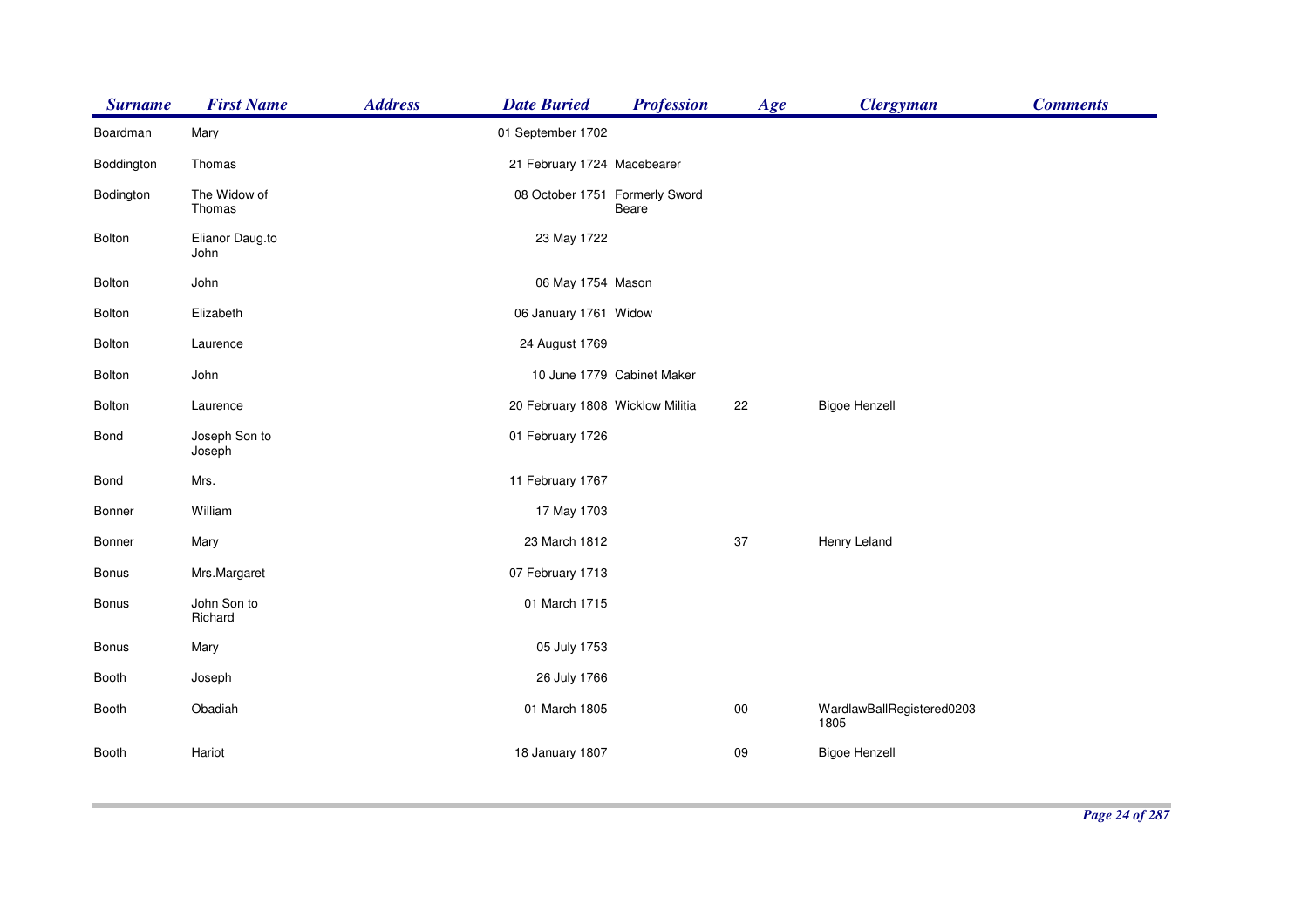| <b>Surname</b> | <b>First Name</b>                | <b>Address</b>     | <b>Date Buried</b>               | <b>Profession</b>                        | Age        | <b>Clergyman</b>           | <b>Comments</b> |
|----------------|----------------------------------|--------------------|----------------------------------|------------------------------------------|------------|----------------------------|-----------------|
| Booth          | John                             |                    | 08 February 1823                 |                                          | ${\bf 00}$ | T.B.Owens                  |                 |
| Booth          | Mrs.                             | <b>Fair Street</b> | 30 May 1832                      |                                          | 75         | Rev.Joseph Duncan          |                 |
| Booth          | Anne                             | Widows House       | 05 March 1845                    |                                          | 58         | William M Beresford        |                 |
| <b>Boothe</b>  | Eliza                            |                    | 25 January 1810 Parish of Collon |                                          | 09         | Henry Leland               |                 |
| <b>Borliff</b> | Ellis[Eliza2ndEntry]             |                    | 08 March 1816 Mariner            |                                          | 26         | Henry Leland Entered Twice |                 |
| Bould          | Martha Daug.to<br>Willi          |                    | 24 October 1733                  |                                          |            |                            |                 |
| <b>Bould</b>   | Isaac Son to<br>William          |                    | 15 February 1735                 |                                          |            |                            |                 |
| <b>Boulds</b>  | William                          |                    | 06 December 1706                 |                                          |            |                            |                 |
| Bourk          | Anne                             |                    | 23 April 1714                    |                                          |            |                            |                 |
| Bourke         | Theobald                         |                    | 07 July 1779                     |                                          |            |                            |                 |
| Bowden         | Anne                             | <b>Fair Street</b> | 15 November 1830                 |                                          | 50         | Rev.R George               |                 |
| <b>Bowels</b>  | David                            | Dublin Road        | 13 January 1828                  |                                          | 60         | T.B.Owens                  |                 |
| Bowen          | William                          |                    |                                  | 04 December 1810 2nd Garrison Battali 01 |            | Henry Leland $+8$ Months   |                 |
| <b>Bowers</b>  | Elizabeth Penelope Church Bowers |                    | 21 January 1861                  |                                          | 01         | John Eccles + 10 Months    |                 |
| <b>Bowers</b>  | George                           | <b>Fair Street</b> | 11 August 1863                   |                                          | 34         | John Eccles                |                 |
| Bowld [Junior] | William                          |                    | 20 May 1705                      |                                          |            |                            |                 |
| <b>Bowles</b>  | Richard Son to Willi             |                    | 16 November 1707                 |                                          |            |                            |                 |
| <b>Bowles</b>  | Nehemiah Son to<br>Will          |                    | 22 August 1714 [Deceased]        |                                          |            |                            |                 |
| <b>Bowles</b>  | Elianor Daug.to Will             |                    | 28 February 1719                 |                                          |            |                            |                 |
| <b>Bowles</b>  | William Son to John              |                    | 03 January 1720                  |                                          |            |                            |                 |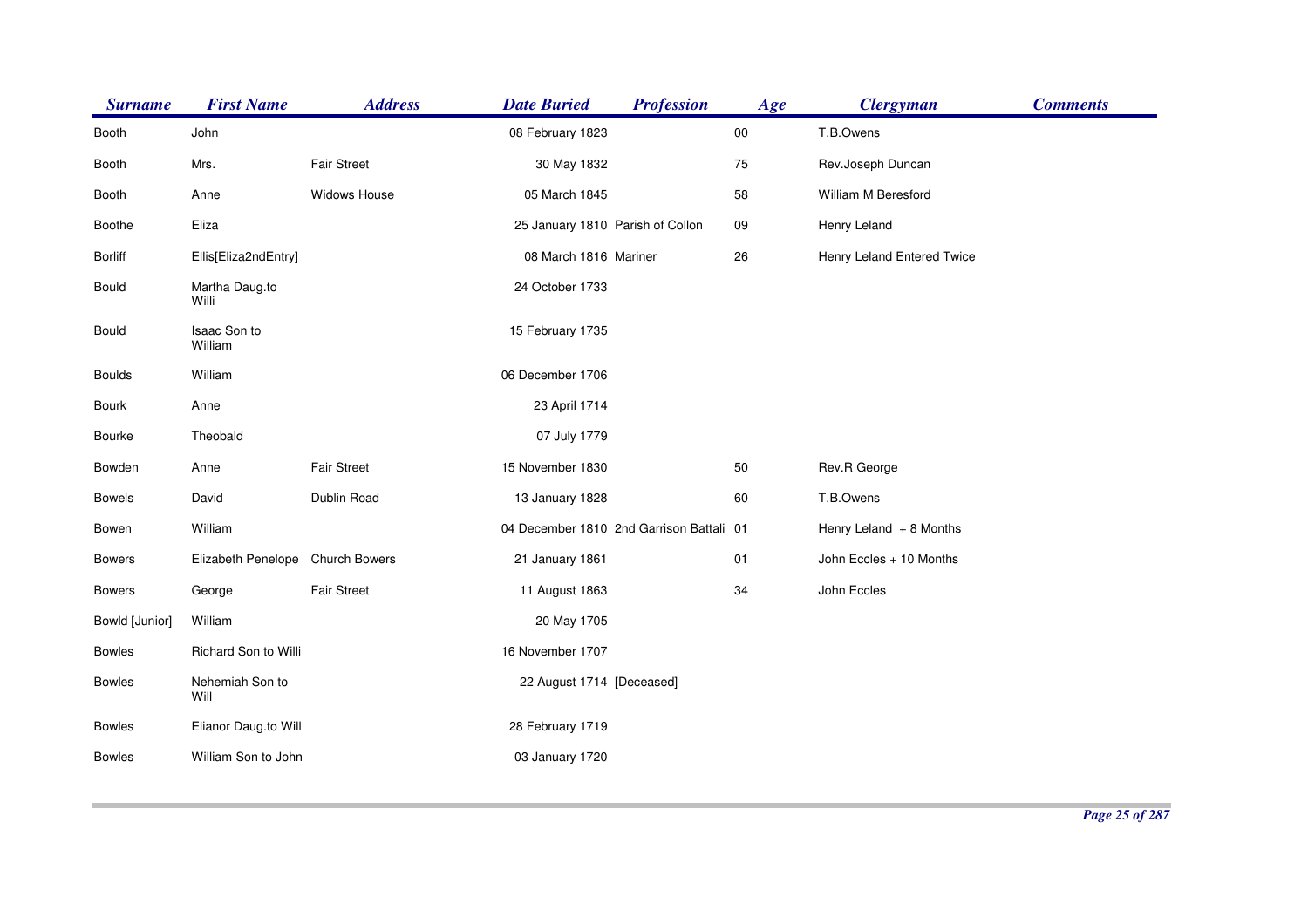| <b>Surname</b> | <b>First Name</b>       | <b>Address</b>        | <b>Date Buried</b>       | <b>Profession</b>                   | Age        | <b>Clergyman</b>     | <b>Comments</b> |
|----------------|-------------------------|-----------------------|--------------------------|-------------------------------------|------------|----------------------|-----------------|
| <b>Bowles</b>  | Elizabeth               |                       | 10 February 1720         |                                     |            |                      |                 |
| <b>Bowles</b>  | Susan                   |                       |                          | 11 May 1720 Out of the Poor<br>Hous |            |                      |                 |
| <b>Bowles</b>  | Mary Daug.to<br>William |                       | 25 December 1721         |                                     |            |                      |                 |
| <b>Bowles</b>  | Mary Anne               | Chesters Lane         | 29 August 1852           |                                     | 08         | W.B.Askin            |                 |
| <b>Bowles</b>  | Margaret                | Moores Field          | 07 May 1853              |                                     | 03         | W.E.Ormsby           |                 |
| <b>Bowles</b>  | James John              | Loughbuoy             | 15 March 1854            |                                     | $00\,$     | W.E.Ormsby 10 Days   |                 |
| <b>Bowles</b>  | George                  | <b>Trinity Street</b> | 13 March 1855            |                                     | ${\bf 00}$ | Henry Seddall 9 Days |                 |
| <b>Bowles</b>  | John                    | North Road            | 12 May 1860              |                                     | 59         | John G Eccles        |                 |
| <b>Bowles</b>  | Elizabeth               | North Road, Drogheda  | 22 August 1884           |                                     | 68         | John J.Sandys Curate |                 |
| Bowlton        | Richard Son to<br>John  |                       | 30 January 1710          |                                     |            |                      |                 |
| Bowlton        | Elizabeth Daug.to<br>Jo |                       | 19 June 1712             |                                     |            |                      |                 |
| Boyce          | Nathaniel               |                       | 06 December 1717         |                                     |            |                      |                 |
| Boyce          | James                   |                       |                          | 03 May 1810 2nd Garrison Battali 32 |            | Henry Leland         |                 |
| Boyd           | Hugh                    |                       | 08 May 1819              |                                     | 60         | T.B.Owens            |                 |
| Boyd           | Anne                    | Magdalen Street       | 11 September 1826        |                                     | 62         | T.B.Owens            |                 |
| Boyde          | Mr.                     |                       | 20 May 1772 Collector of | Donaghe                             |            |                      |                 |
| Boyde          | Andrew                  | Magdalen Street       | 24 February 1830         |                                     | 79         | J.Magee              |                 |
| <b>Boyes</b>   | Edward W.               | Church Alleys         | 30 December 1850         |                                     | 09         | W.E.Ormsby           |                 |
| Boylan         | Mr.Pat                  |                       | 06 June 1742             |                                     |            |                      |                 |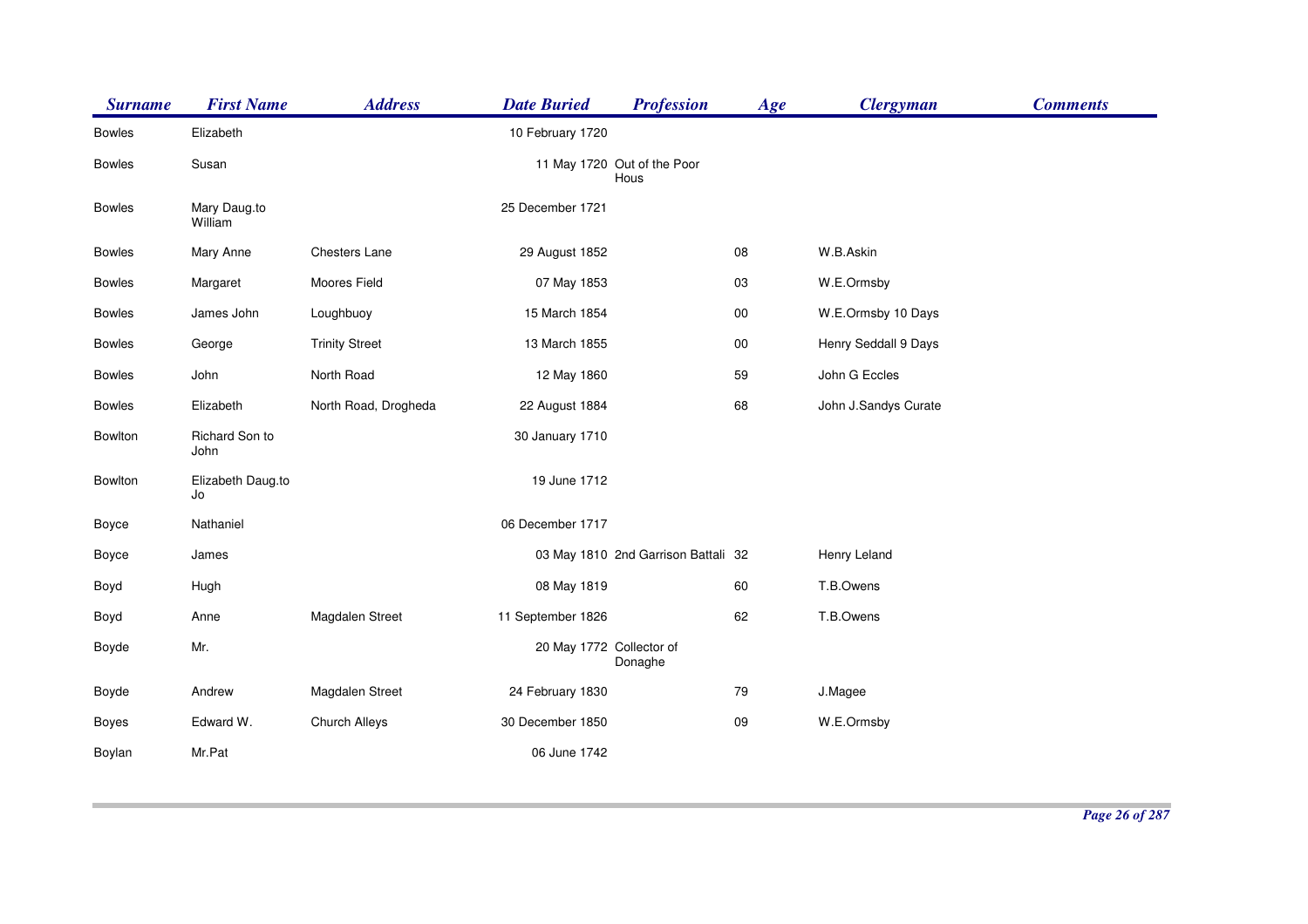| <b>Surname</b> | <b>First Name</b>       | <b>Address</b>        | <b>Date Buried</b>  | <b>Profession</b> | Age    | <b>Clergyman</b>  | <b>Comments</b> |
|----------------|-------------------------|-----------------------|---------------------|-------------------|--------|-------------------|-----------------|
| Boyle          | Priscilla Daugh.to E    |                       | 18 August 1707      |                   |        |                   |                 |
| Boyle          | Anne Daughter to<br>Edw |                       | 30 December 1708    |                   |        |                   |                 |
| Boyle          | James Son to<br>Michael |                       | 27 March 1727       |                   |        |                   |                 |
| Boyle          | Thomas Son to<br>Michae |                       | 27 March 1727       |                   |        |                   |                 |
| Boyle          | Mary                    | Green Lanes           | 24 May 1832         |                   | 26     | Rev.Joseph Duncan |                 |
| Brabazon       | Elizabeth               | <b>William Street</b> | 19 June 1827        |                   | 82     | T.B.Owens         |                 |
| <b>Bracken</b> | Rose                    | Poor House            | 20 March 1847       |                   | 26     | Roman Catholic    |                 |
| <b>Bradley</b> | Widow                   |                       | 05 March 1730       |                   |        |                   |                 |
| <b>Bradly</b>  | Andrew                  |                       | 26 January 1721     |                   |        |                   |                 |
| <b>Bran</b>    | Thomas Son to<br>Robert |                       | 11 July 1733        |                   |        |                   |                 |
| Bran [Junior]  | Robert                  |                       | 16 June 1780        |                   |        |                   |                 |
| Brandon        | Charles                 | Shop Street           | 07 September 1823   |                   | 01     | T.B.Owens         |                 |
| <b>Brandon</b> | Robert                  | Shop Street           | 10 November 1824    |                   | 07     | T.B.Owens         |                 |
| Brandon        | Mrs.                    | Peter Street          | 18 July 1832        |                   | 59     | Dissenter         |                 |
| Brandon        | John                    | Peter Street          | 21 December 1835    |                   | 60     | Rev.John Magee    |                 |
| <b>Brandon</b> | Anne                    | Poor House            | 29 April 1841       |                   | $40\,$ | E.P.Durham        |                 |
| Brann          | Elizabeth               |                       | 12 January 1712     |                   |        |                   |                 |
| <b>Brann</b>   | Robert Son to<br>Robert |                       | 24 December 1744    |                   |        |                   |                 |
| Brann          | Robert                  |                       | 30 May 1772 Butcher |                   |        |                   |                 |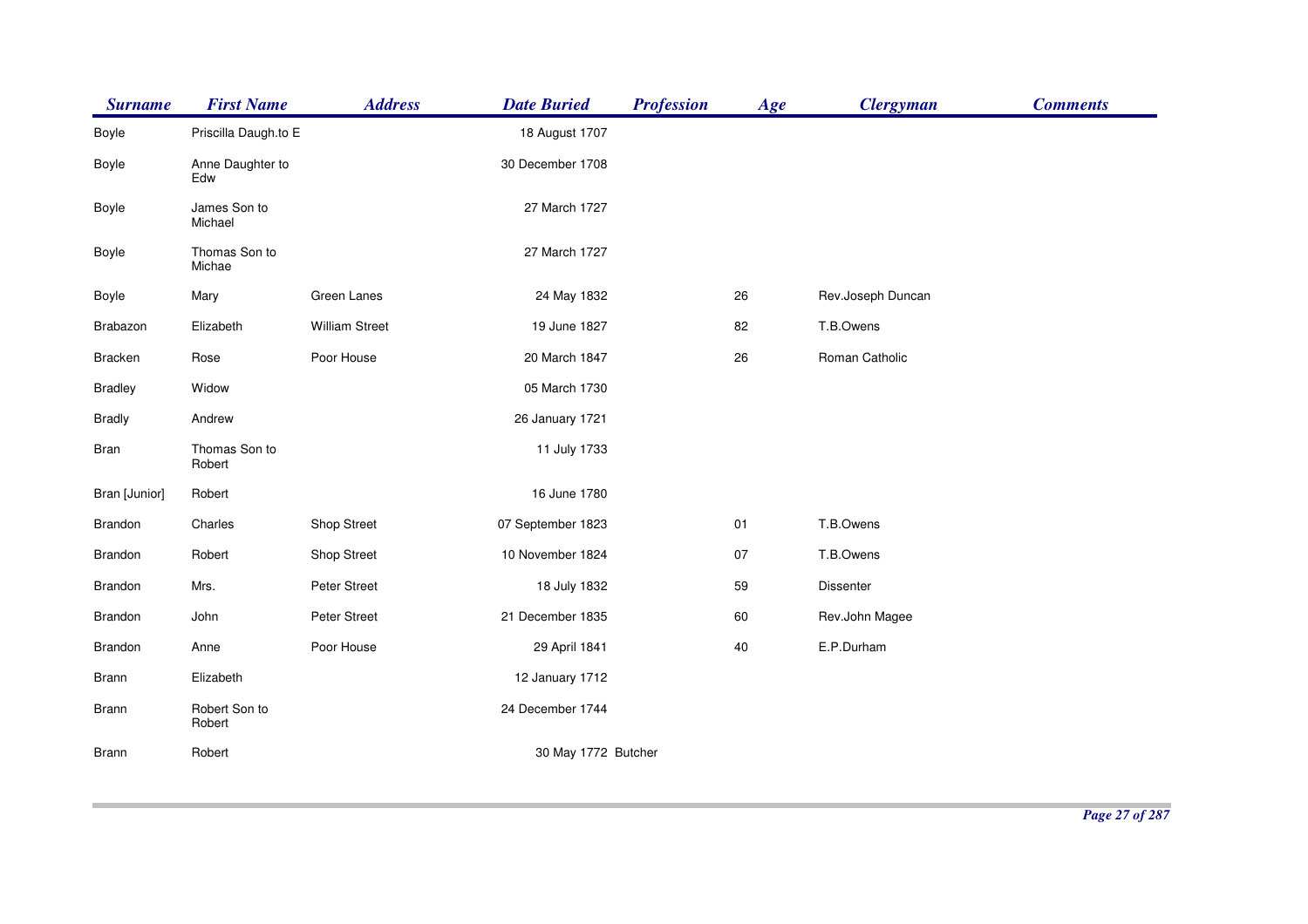| <b>Surname</b>   | <b>First Name</b>       | <b>Address</b>                          | <b>Date Buried</b>          | <b>Profession</b>                     | Age | <b>Clergyman</b> | <b>Comments</b>      |
|------------------|-------------------------|-----------------------------------------|-----------------------------|---------------------------------------|-----|------------------|----------------------|
| <b>Branock</b>   | Lettitia                |                                         | 03 February 1766            |                                       |     |                  |                      |
| Bransill         | Alice                   |                                         | 19 November 1721            |                                       |     |                  |                      |
| <b>Branzille</b> | Alice                   | <b>Warren's Court</b>                   | 07 February 1868            |                                       | 40  | John Eccles      |                      |
| <b>Branzille</b> | Anne                    | Warren's Court, Peter Street            | 24 April 1868               |                                       | 90  | I.H.Monsarrat    |                      |
| <b>Bray</b>      | William                 |                                         | 08 July 1747                |                                       |     |                  |                      |
| <b>Bray</b>      | The Widow of<br>William |                                         | 03 December 1749 Deceased   |                                       |     |                  |                      |
| <b>Bray</b>      | Elizabeth               |                                         | 04 March 1837               |                                       | 50  | None             |                      |
| <b>Bredin</b>    | Anne                    | Dublin                                  | 03 September 1853           |                                       | 50  | John Eccles      |                      |
| <b>Bredin</b>    | James Edward            | <b>Great Brunswick Street</b><br>Dublin | 14 January 1857             |                                       | 16  | John G Eccles    |                      |
| Brembley         | Thomas                  |                                         | 09 March 1815 68th Regiment |                                       | 27  | Henry Leland     |                      |
| Brennan          | Patrick                 | <b>Barracks</b>                         |                             | 19 April 1826 Private RifleBrigade 26 |     | T.B.Owens        |                      |
| <b>Breslin</b>   | Owen                    | Peter Street                            | 07 March 1871               |                                       | 81  | John Eccles      |                      |
| <b>Brett</b>     | James                   | <b>West Street</b>                      | 23 May 1840 Watchmaker      |                                       | 24  | A.Wynne          |                      |
| <b>Brickhill</b> | Anne Daughter to<br>Nat |                                         | 05 August 1708              |                                       |     |                  |                      |
| <b>Brickhill</b> | Michael Son to<br>Natha |                                         | 23 September 1711           |                                       |     |                  |                      |
| <b>Brickill</b>  | Elinor                  |                                         | 04 May 1747                 |                                       |     |                  |                      |
| <b>Brickland</b> | Hannah Daug.to<br>Natha |                                         | 27 October 1717             |                                       |     |                  |                      |
| <b>Bridges</b>   | David                   |                                         | 28 February 1771            |                                       |     |                  | Date was: 29/02/1771 |
| <b>Bridges</b>   |                         |                                         |                             | 09 July 1804 Of St. Mary's Parish 00  |     | W.H.Woods        |                      |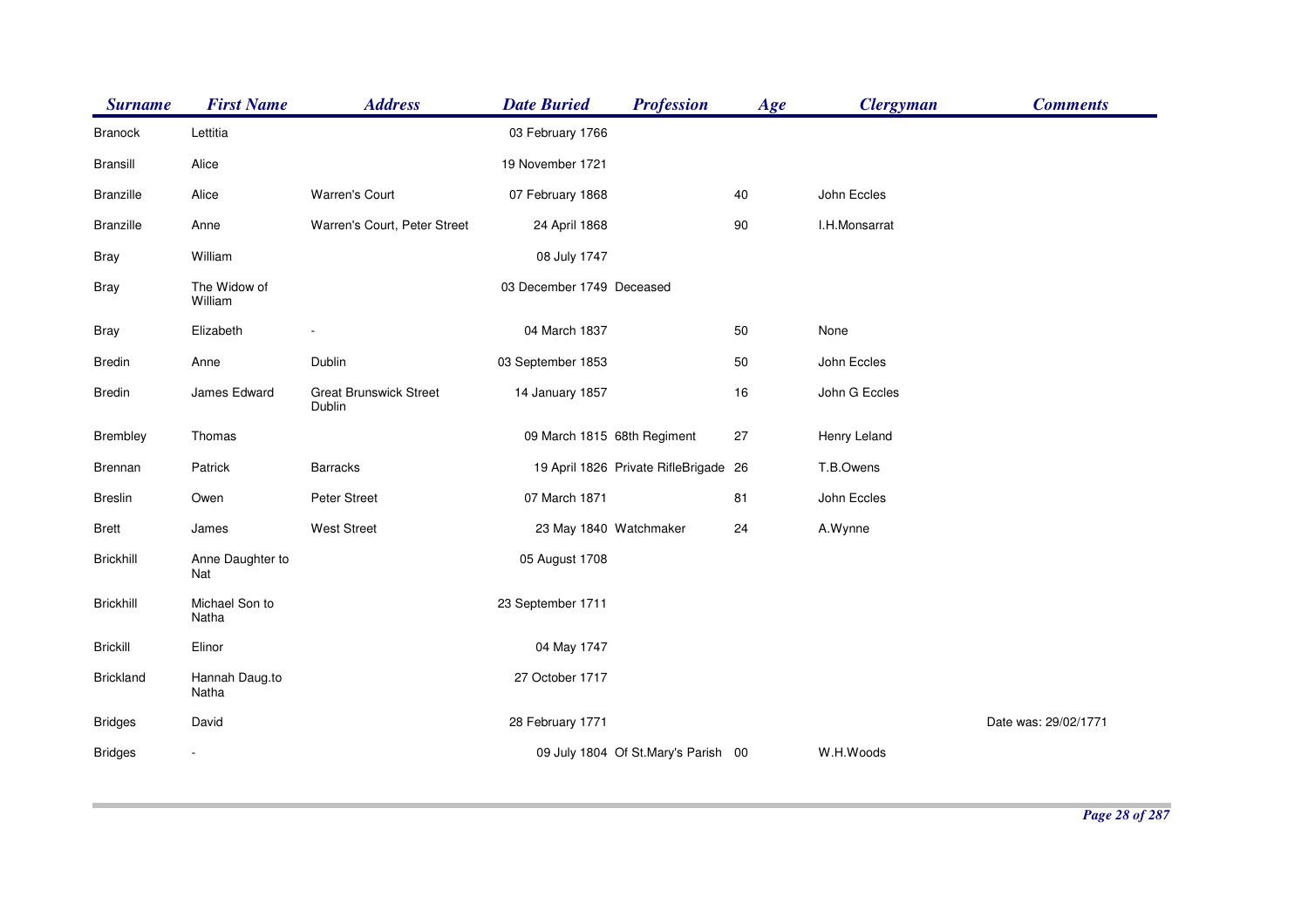| <b>Surname</b>   | <b>First Name</b>       | <b>Address</b>     | <b>Date Buried</b>    | <b>Profession</b>                       | Age | <b>Clergyman</b>                 | <b>Comments</b> |
|------------------|-------------------------|--------------------|-----------------------|-----------------------------------------|-----|----------------------------------|-----------------|
| <b>Bridges</b>   | Edward                  |                    | 28 January 1815       |                                         | 67  | Henry Leland                     |                 |
| <b>Bridges</b>   | Margaret                |                    | 07 May 1820           |                                         | 67  | T.B.Owens                        |                 |
| <b>Bridges</b>   | Bernard                 | Palace Street      | 10 April 1825         |                                         | 78  | T.B.Owens                        |                 |
| <b>Bridges</b>   | Thomas                  | Stockwell Lane     | 11 May 1832           |                                         | 48  | Rev.Joseph Duncan                |                 |
| <b>Bridges</b>   | Eleanor                 | Green lanes        | 14 April 1840         |                                         | 13  | A.Wynne                          |                 |
| <b>Bridges</b>   | Eleanor                 | Green Lanes        | 13 May 1855           |                                         | 05  | George F Lacey                   |                 |
| <b>Bridges</b>   | Elizabeth               | Free School Lane   | 25 September 1858     |                                         | 09  | John G Eccles                    |                 |
| <b>Brierly</b>   | Joseph                  | <b>West Street</b> | 29 April 1866         |                                         | 36  | John Eccles                      |                 |
| Brimingham       | George Son to<br>Thomas |                    | 25 December 1715      |                                         |     |                                  |                 |
| <b>Brisken</b>   | John                    |                    |                       | 20 January 1816 Kings County Militia 22 |     | Henry Leland                     |                 |
| <b>Bromfield</b> | Joseph                  |                    | 14 April 1812 Sailor  |                                         | 34  | Henry Leland                     |                 |
| Brookbank *      | <b>Bridget</b>          | Poor House         |                       | 09 May 1837 * Cross Ref. only           | 48  | Rev.P.Mooney * see Jones<br>p200 |                 |
| <b>Brookes</b>   | Ann Daughter to<br>Barn |                    | 01 May 1702           |                                         |     |                                  |                 |
| <b>Brookes</b>   | Thomas                  |                    | 31 March 1704         |                                         |     |                                  |                 |
| <b>Brookes</b>   | Jacob                   |                    | 15 July 1705          |                                         |     |                                  |                 |
| <b>Brookes</b>   | Thomas                  | North Road         | 13 March 1835 Butcher |                                         | 55  | Rev. Thomas Finny                |                 |
| <b>Brooks</b>    | Mary Daughter to<br>Bar |                    | 20 February 1709      |                                         |     |                                  |                 |
| <b>Brooks</b>    | Sarah                   |                    | 18 February 1710      |                                         |     |                                  |                 |
| <b>Brooks</b>    | Barnaby                 |                    | 14 September 1732     |                                         |     |                                  |                 |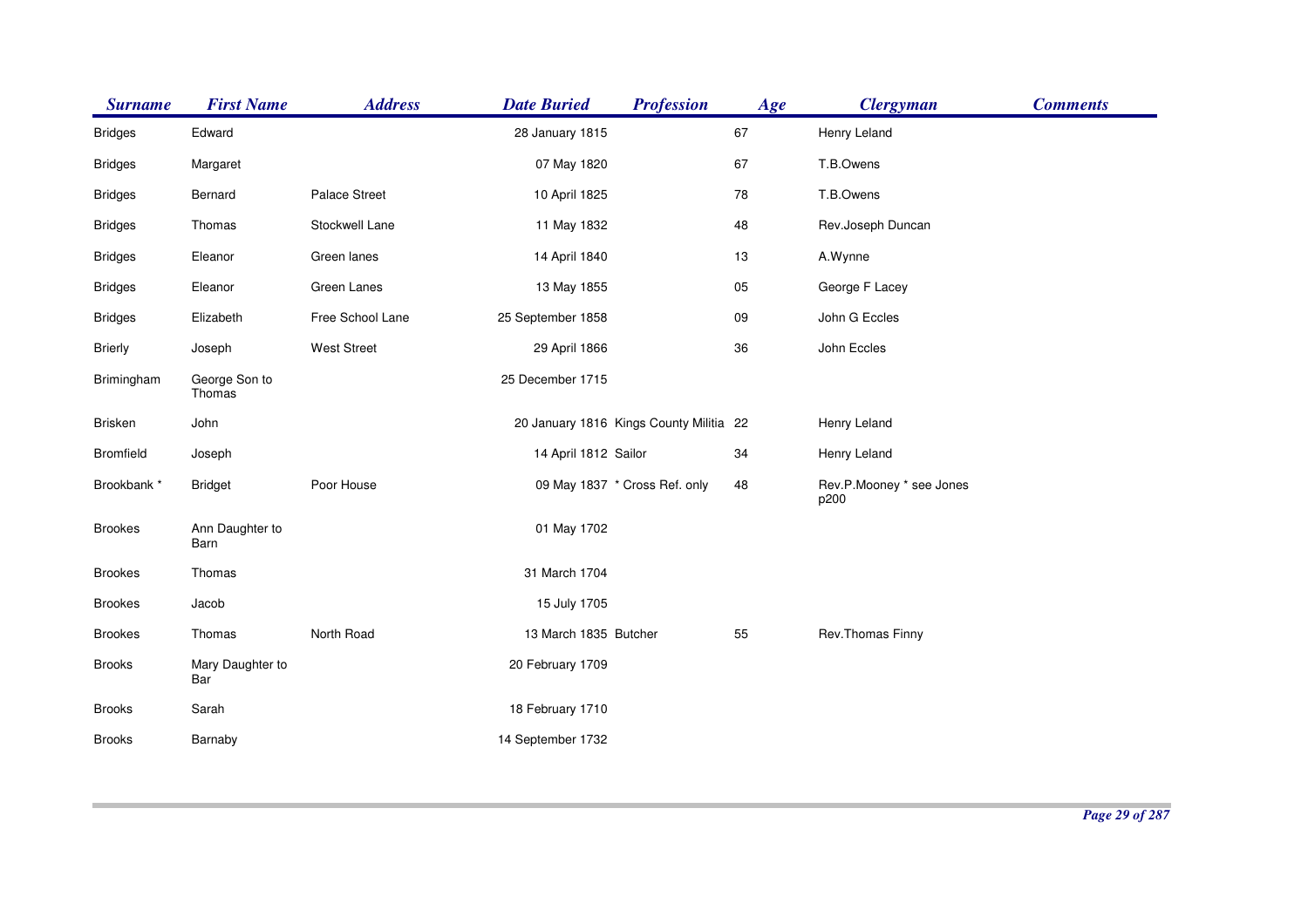| <b>Surname</b> | <b>First Name</b>       | <b>Address</b> | <b>Date Buried</b>                    | <b>Profession</b> | Age | <b>Clergyman</b> | <b>Comments</b> |
|----------------|-------------------------|----------------|---------------------------------------|-------------------|-----|------------------|-----------------|
| <b>Brooks</b>  | Dimond Son to<br>Thomas |                | 13 February 1733                      |                   |     |                  |                 |
| <b>Brooks</b>  | Ann                     |                | 09 November 1741                      |                   |     |                  |                 |
| <b>Brooks</b>  | John                    |                | 08 December 1741                      |                   |     |                  |                 |
| <b>Brooks</b>  | Elinor Daughterof<br>Ed |                | 14 November 1760 Wigmaker             |                   |     |                  |                 |
| <b>Brooks</b>  | Thomas                  |                | 03 July 1762                          |                   |     |                  |                 |
| Broughton      | Hamell Son to<br>Mr.Joh |                | 27 July 1727                          |                   |     |                  |                 |
| Broughton      | John Son to<br>Mr.John  |                | 17 July 1728                          |                   |     |                  |                 |
| Broughton      | Anthony Son to<br>Alder |                | 07 July 1733                          |                   |     |                  |                 |
| Broughton      | Miss.                   |                | 22 August 1739                        |                   |     |                  |                 |
| Broughton      | A Grandchild of<br>Alde |                | 14 February 1743                      |                   |     |                  |                 |
| Broughton      | John                    |                | 07 June 1755 Alderman                 |                   |     |                  |                 |
| Broughton      | <b>Master Henry</b>     |                | 07 January 1757                       |                   |     |                  |                 |
| Brown          | Mr.Nicholas             |                | 06 December 1702                      |                   |     |                  |                 |
| Brown          | Elizabeth Daug.to<br>Ge |                | 15 May 1712                           |                   |     |                  |                 |
| Brown          | William Son to<br>Danie |                | 02 December 1712                      |                   |     |                  |                 |
| Brown          | The Widow               |                | 17 December 1722 Sister to Captain Ba |                   |     |                  |                 |
| Brown          | Nicholas Son to<br>Pete |                | 01 October 1728                       |                   |     |                  |                 |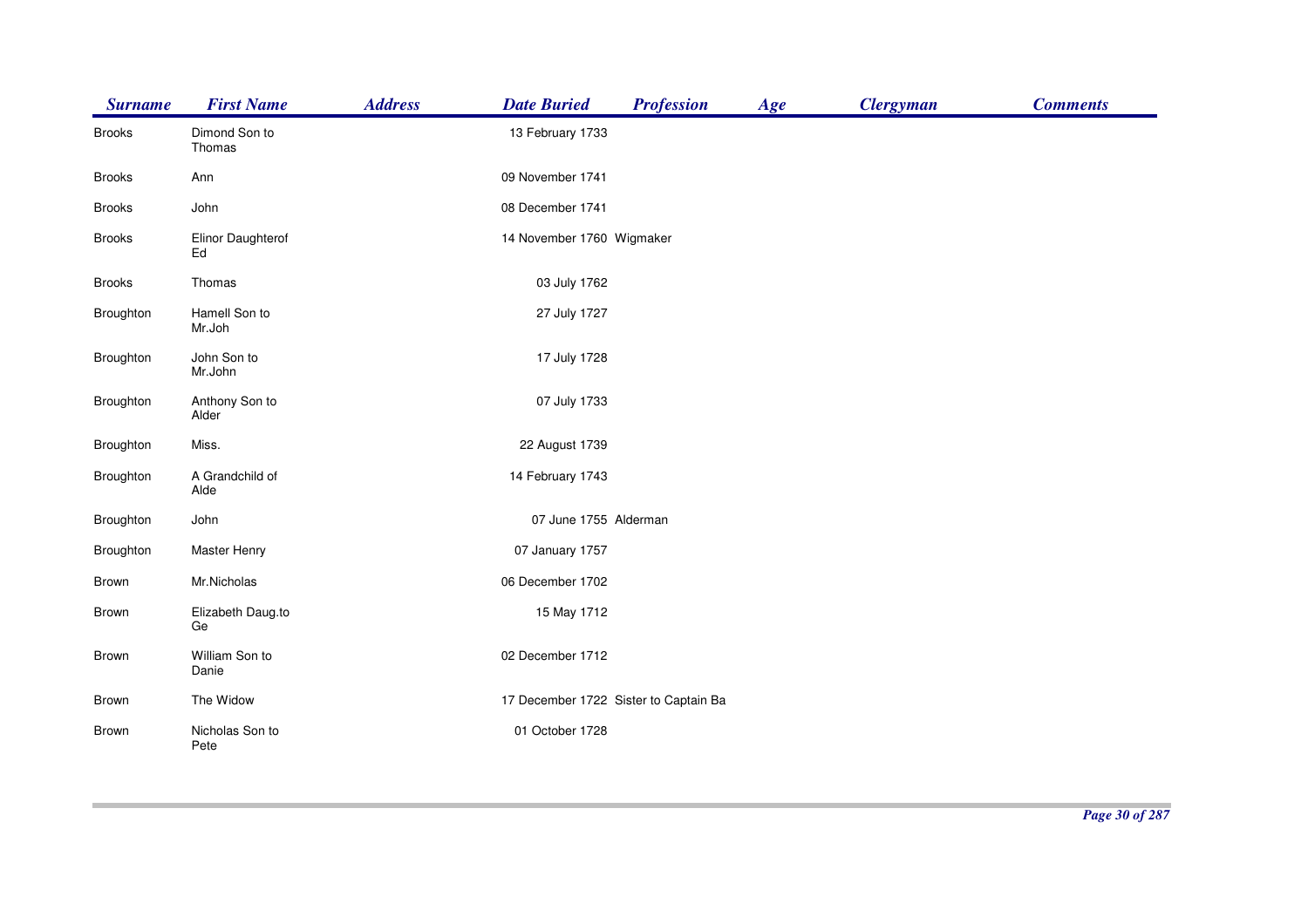| <b>Surname</b> | <b>First Name</b> | <b>Address</b>        | <b>Date Buried</b>           | <b>Profession</b> | Age        | <b>Clergyman</b>         | <b>Comments</b> |
|----------------|-------------------|-----------------------|------------------------------|-------------------|------------|--------------------------|-----------------|
| Brown          | John              |                       | 09 April 1732                |                   |            |                          |                 |
| Brown          | Mathew Son to     |                       | 28 April 1733                |                   |            |                          |                 |
| Brown          | Robert            |                       | 27 May 1753 Aledraper        |                   |            |                          |                 |
| Brown          | Thomas            |                       | 15 January 1809              |                   | 60         | Henry Leland             |                 |
| Brown          | Elizabeth         |                       | 27 August 1821               |                   | 60         | T.B.Owens                |                 |
| Brown          | Alexander         | Magdalen Street       | 24 March 1824                |                   | 67         | T.B.Owens                |                 |
| Brown          | John              | <b>West Street</b>    | 14 December 1825             |                   | 40         | John Smyth               |                 |
| Brown          | Anne              | <b>Sunday Street</b>  | 13 July 1827                 |                   | 57         | T.B.Owens                |                 |
| Brown          | Jane              | Green Lanes           | 05 January 1840              |                   | 04         | Dissenter                |                 |
| Brown          | Mary              | Paradise Row          | 15 July 1869                 |                   | 69         | John Eccles              |                 |
| Brownbill      | John              | <b>Francis Street</b> | 02 August 1841 Sail Maker    |                   | 58         | E.P.Durham               |                 |
| <b>Browne</b>  | Jane              |                       | 30 May 1728 Widdow           |                   |            |                          |                 |
| <b>Browne</b>  | Eliza             |                       | 18 June 1815                 |                   | 01         | Henry Leland $+6$ Months |                 |
| <b>Browne</b>  | Margaret          |                       | 19 August 1816 19th Dragoons |                   | 23         | Henry Leland             |                 |
| <b>Browne</b>  | Alexander         |                       | 23 September 1817            |                   | 10         | Henry Leland             |                 |
| <b>Browne</b>  | John              |                       | 15 June 1819                 |                   | 76         | <b>Wardlaw Ball</b>      |                 |
| <b>Browne</b>  | Mary Jane         | Magdalene Street      | 07 May 1842                  |                   | ${\bf 00}$ | Dissenter 2 Months       |                 |
| <b>Browne</b>  | Sarah             | Beltichburne          | 28 November 1845             |                   | $00\,$     | Dissenter 6 Weeks        |                 |
| <b>Browne</b>  | David             | Magdalene Street      | 26 June 1847                 |                   | 85         | William M Beresford      |                 |
| <b>Browne</b>  | Mary              | Magdalene Street      | 10 April 1849                |                   | 37         | William E Ormsby         |                 |
| <b>Browne</b>  | Emily             | <b>William Street</b> | 31 August 1849               |                   | $00\,$     | W.E.Ormsby 5 Months      |                 |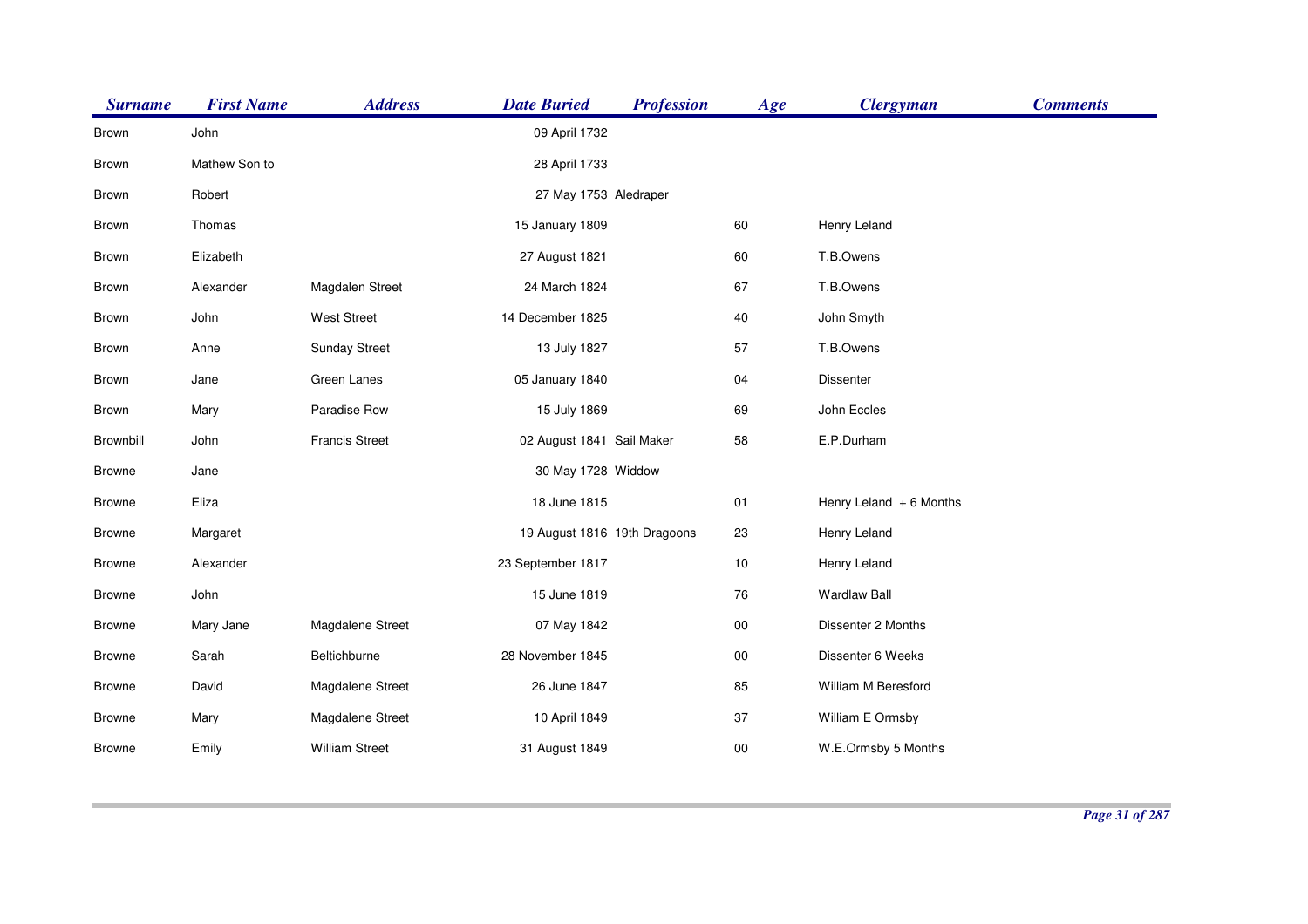| <b>Surname</b> | <b>First Name</b>       | <b>Address</b>           | <b>Date Buried</b>       | <b>Profession</b> | Age    | <b>Clergyman</b>      | <b>Comments</b> |
|----------------|-------------------------|--------------------------|--------------------------|-------------------|--------|-----------------------|-----------------|
| <b>Browne</b>  | Mary                    | <b>Dyer Street</b>       | 10 February 1850 Sister  |                   | $00\,$ | Presbyterian 5 Months |                 |
| <b>Browne</b>  | Mary Jane               | <b>Dyer Street</b>       | 12 February 1850 Sister  |                   | 05     | Presbyterian          |                 |
| <b>Browne</b>  | George                  | <b>Dyer Street</b>       | 13 February 1850 Brother |                   | 02     | Presbyterian          |                 |
| <b>Browne</b>  | Elizabeth               | Union Work House         | 20 May 1851              |                   | 06     | Thomas Taylor         |                 |
| <b>Browne</b>  | Margaret                | <b>Dyer Street</b>       | 13 May 1860              |                   | 49     | Presbyterian          |                 |
| <b>Browne</b>  | George G.               | Boyne Terrace            | 25 October 1867          |                   | 65     | I.H.Monsarrat         |                 |
| <b>Browne</b>  | Alice                   | Chord Road, Drogheda     | 08 March 1876            |                   | 13     | Presbyteran           |                 |
| <b>Browne</b>  | William                 | King Street, Drogheda    | 28 April 1881            |                   | 65     | Roman Catholic        |                 |
| <b>Browne</b>  | James                   | William Street, Drogheda | 20 November 1883         |                   | 43     | Frederick W.Mervyn    |                 |
| <b>Browne</b>  | Catherine               | Scarlet Street, Drogheda | 18 June 1885             |                   | 22     | Roman Catholic        |                 |
| <b>Bruce</b>   | Elizabeth Daug.of<br>Ge |                          | 25 August 1775           |                   |        |                       |                 |
| <b>Bruce</b>   | John                    | Fair Street, Drogheda    | 22 December 1881         |                   | 83     | John Eccles           |                 |
| <b>Brunton</b> | William Son to<br>Richa |                          | 04 February 1728         |                   |        |                       |                 |
| <b>Brunton</b> | Thomas Son to<br>Richar |                          | 25 January 1734          |                   |        |                       |                 |
| <b>Brunton</b> | Edward Son to<br>Richar |                          | 14 July 1740             |                   |        |                       |                 |
| <b>Brunton</b> | Hannah Daug.to<br>Richa |                          | 24 March 1741            |                   |        |                       |                 |
| <b>Brunton</b> | Thomas Son to<br>Widow  |                          | 30 December 1742         |                   |        |                       |                 |
| <b>Brunton</b> | Mrs.                    |                          | 10 May 1803              |                   | $00\,$ | W.H.Woods             |                 |
| <b>Brunton</b> | Mary                    | Poor House               | 25 September 1838        |                   | 60     | John.A.Wall           |                 |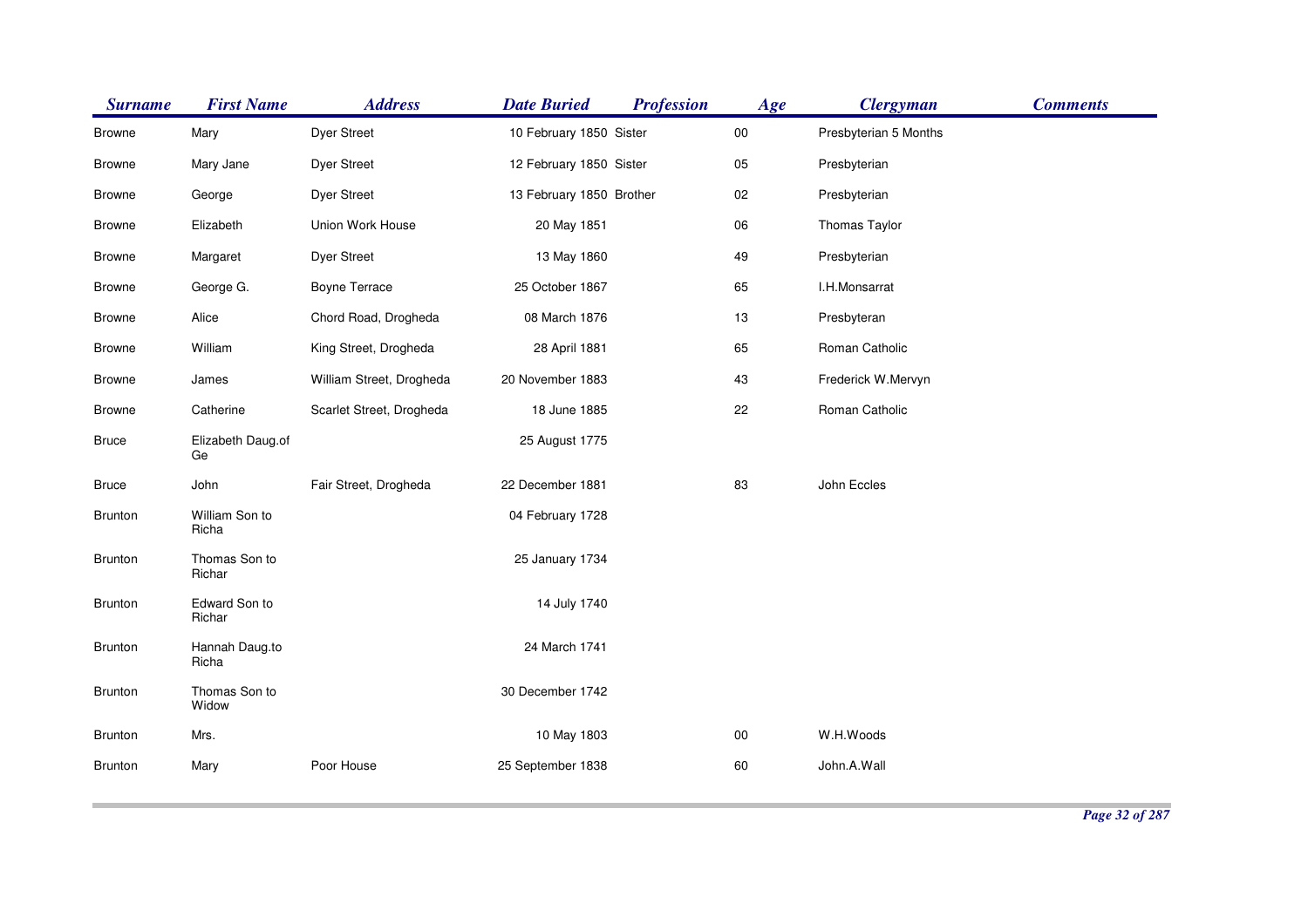| <b>Surname</b>    | <b>First Name</b>       | <b>Address</b>       | <b>Date Buried</b>          | <b>Profession</b>                     | Age        | <b>Clergyman</b>                | <b>Comments</b> |
|-------------------|-------------------------|----------------------|-----------------------------|---------------------------------------|------------|---------------------------------|-----------------|
| <b>Brydges</b>    | George                  | Church Hill          | 29 April 1846               |                                       | 60         | William M Beresford             |                 |
| <b>Brydges</b>    | William                 | Potato Market        | 13 September 1853           |                                       | 32         | John Eccles                     |                 |
| <b>Brydges</b>    | Ellen                   | Green Lanes          | 17 March 1861               |                                       | 80         | John Eccles                     |                 |
| <b>Brydges</b>    | Oliver                  | Magdalen Street      | 14 June 1871                |                                       | 95         | John Eccles                     |                 |
| Buckmaster        | Joseph                  | Peter Street         | 29 December 1831 Stay Maker |                                       | 50         | Rev.Joseph Duncan               |                 |
| <b>Buckmaster</b> | Joseph                  | Peter Street         | 29 December 1831            |                                       | 50         | Rev.Joseph Duncan               |                 |
| Buckmaster        | Jane                    | Peter Street         | 23 October 1836             |                                       | 55         | <b>Dissenter</b>                |                 |
| <b>Budd</b>       | Edmund                  | <b>West Street</b>   | 29 April 1845               |                                       | $00\,$     | William M Beresford 3<br>Months |                 |
| Bull              | A Child of Edward       |                      | 03 January 1761             |                                       |            |                                 |                 |
| Bull              | Edward Son of<br>Edward |                      | 02 June 1763 Merchant       |                                       |            |                                 |                 |
| Bull              | A Son of Mr.<br>Edward  |                      |                             | 11 April 1768 Merchant [Dublin<br>cop |            |                                 |                 |
| Bull              | Mrs.                    |                      | 05 June 1778                |                                       |            |                                 |                 |
| Bulleyn           | Mrs.Jane                |                      | 13 August 1708              |                                       |            |                                 |                 |
| Bullyen           | Mrs.Jane                |                      | 07 March 1703 Widow         |                                       |            |                                 |                 |
| Bulmarr*          | John                    |                      | 25 June 1741                |                                       |            |                                 |                 |
| <b>Bulter</b>     | Alice                   | Chord Road, Drogheda | 24 January 1891             |                                       | ${\bf 00}$ | F.T.S.Mouritz 3 Months          |                 |
| <b>Burges</b>     | Mrs.                    |                      | 30 January 1719             |                                       |            |                                 |                 |
| <b>Burk</b>       | Maria                   |                      | 22 July 1820                |                                       | 78         | T.B.Owens                       |                 |
| <b>Burk</b>       | Richard                 |                      |                             | 18 June 1822 86th Regiment            | 21         | T.B.Owens                       |                 |
| <b>Burke</b>      | Andrew                  |                      | 11 November 1820            |                                       | 66         | T.B.Owens                       |                 |
|                   |                         |                      |                             |                                       |            |                                 |                 |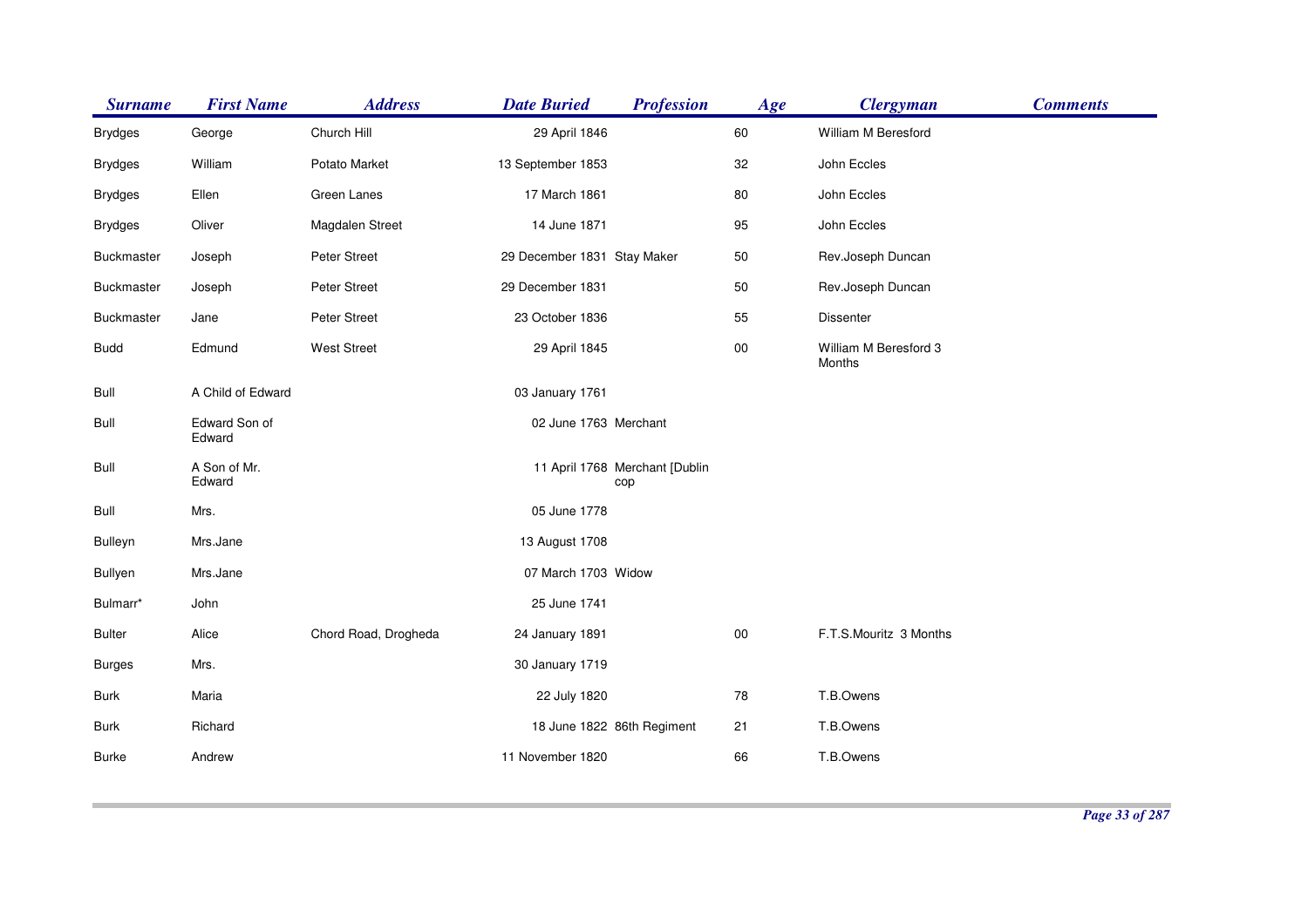| <b>Surname</b>   | <b>First Name</b>       | <b>Address</b>                    | <b>Date Buried</b> | <b>Profession</b> | Age        | <b>Clergyman</b>                | <b>Comments</b>      |
|------------------|-------------------------|-----------------------------------|--------------------|-------------------|------------|---------------------------------|----------------------|
| <b>Burne</b>     | Bartholomew Son<br>to E |                                   | 11 February 1718   |                   |            |                                 |                      |
| Burne            | Hugh                    |                                   | 11 April 1728      |                   |            |                                 |                      |
| <b>Burnett</b>   | Jane                    | <b>Strand Lane</b>                | 22 July 1826       |                   | 95         | T.B.Owens                       |                      |
| <b>Burns</b>     | Hamlet                  | Peter Street, Drogheda            | 09 January 1876    |                   | ${\bf 08}$ | James William Smith<br>(Curate) |                      |
| <b>Burns</b>     | Frances                 | Palace Street (Lane),<br>Drogheda | 14 October 1877    |                   | 01         | Coates G.Booth + 8 Months       |                      |
| <b>Burns</b>     | Martha Jane             | Thomas Street, Drogheda           | 02 September 1889  |                   | 03         | $F.J.S.Mouritz + 7$ Months      |                      |
| <b>Burns</b>     | William Henry           | Thomas Street, Drogheda           | 07 June 1890       |                   | 16         | John Eccles                     |                      |
| <b>Burns</b>     | Nesbitt L.              | Thomas Street, Drogheda           | 14 July 1890       |                   | 23         | F.J.S.Mouritz                   |                      |
| <b>Burns</b>     | Jane Frances            | Magdalen Street, Drogheda         | 15 December 1891   |                   | 09         | F.W.Macran                      |                      |
| <b>Burns</b>     | Elizabeth Jane          | Magdalene Street, Drogheda        | 30 November 1893   |                   | 22         | John Eccles                     |                      |
| <b>Burns</b>     | Elizabeth               | Magdalen Street, Drogheda         | 30 January 1894    |                   | 49         | John Eccles                     |                      |
| <b>Burns</b>     | John                    | Workhouse Hospital                | 23 June 1899       |                   | 28         | The Rev.John Archer             |                      |
| <b>Burnsides</b> | Mrs.                    |                                   | 22 August 1779     |                   |            |                                 |                      |
| Burros           | Joanna                  |                                   | 26 January 1730    |                   |            |                                 |                      |
| <b>Burros</b>    | Richard                 |                                   | 18 December 1739   |                   |            |                                 |                      |
| Burt             | Grandchild of Henry     |                                   | 29 August 1742     |                   |            |                                 |                      |
| Burt             | A Grand Child of<br>Hen |                                   | 07 August 1743     |                   |            |                                 |                      |
| Burt             | Elizabeth               |                                   | 08 November 1746   |                   |            |                                 |                      |
| <b>Burton</b>    | Mrs.                    |                                   | 30 June 1747       |                   |            |                                 | Date was: 31/06/1747 |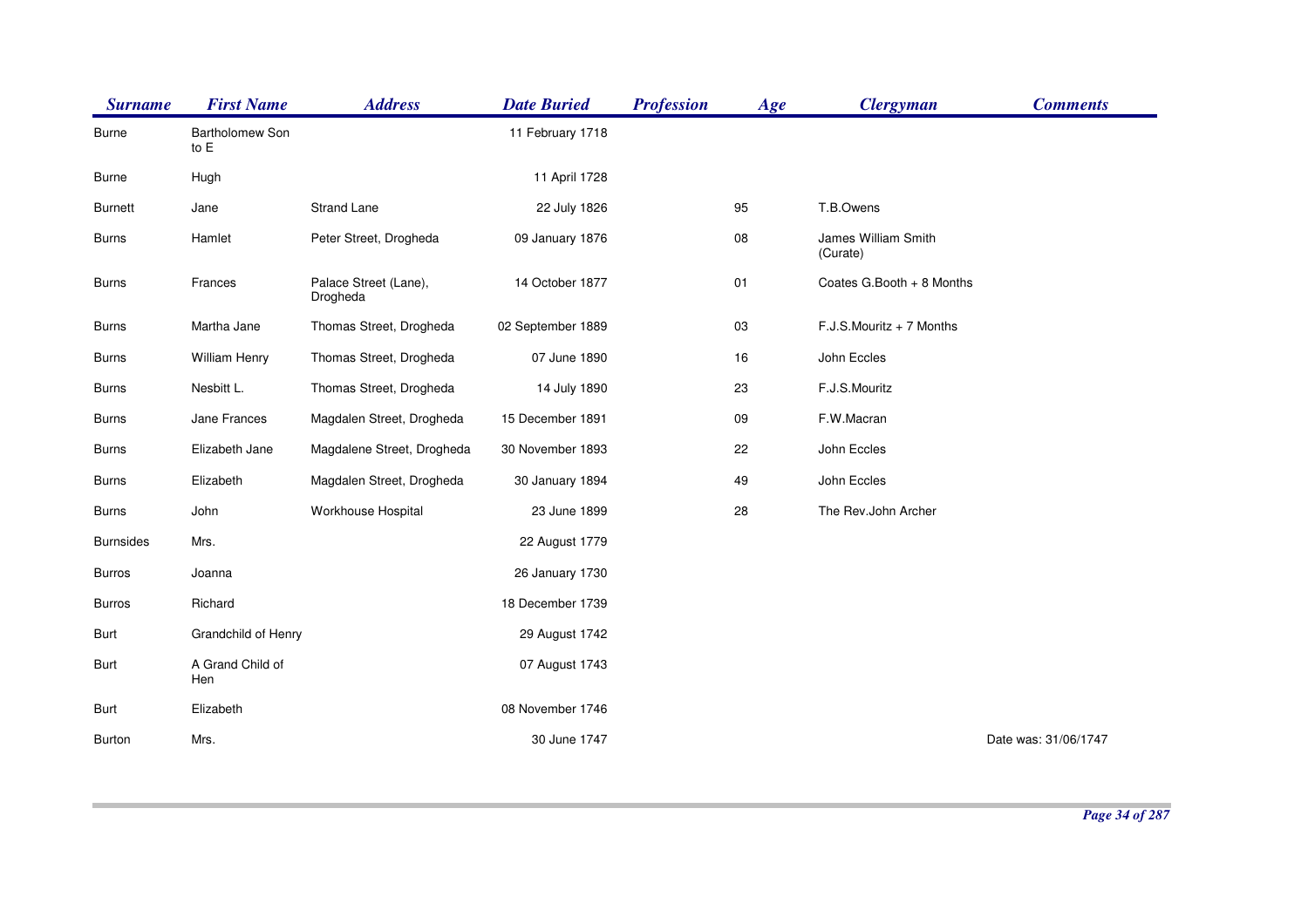| <b>Surname</b> | <b>First Name</b>         | <b>Address</b>             | <b>Date Buried</b>            | <b>Profession</b>                     | Age | <b>Clergyman</b>        | <b>Comments</b> |
|----------------|---------------------------|----------------------------|-------------------------------|---------------------------------------|-----|-------------------------|-----------------|
| Burton         | Robert                    | <b>Church Alleys</b>       | 08 July 1850                  |                                       | 25  | W.E.Ormsby              |                 |
| <b>Burton</b>  | Sarah                     | to death) Free School Lane |                               | 27 August 1857 Accidentally burned 09 |     | John G Eccles           |                 |
| Bury           | Mr.Joseph                 |                            | 11 January 1734               |                                       |     |                         |                 |
| Bury           | Anthony Son to Mr.        |                            | 05 August 1739                |                                       |     |                         |                 |
| Bury           | Mr.Anthony                |                            | 28 April 1782                 |                                       |     |                         |                 |
| Bury           | Mrs. WidowoflateMr<br>Ant |                            | 05 June 1782                  |                                       |     |                         |                 |
| <b>Busby</b>   | James                     |                            | 08 January 1817 62nd Regiment |                                       | 27  | Henry Leland            |                 |
| <b>Butler</b>  | John                      |                            | 23 May 1702                   |                                       |     |                         |                 |
| <b>Butler</b>  | Anne                      | $\overline{\cdot}$         | 19 September 1847             |                                       | 02  | A.Wynne                 |                 |
| <b>Button</b>  | David                     | Magdalene Street           | 17 July 1832                  |                                       | 40  | Rev.John Magee          |                 |
| <b>Byers</b>   | $\overline{?}$            | <b>West Street</b>         | 10 July 1849                  |                                       | 00  | Dissenter (Age Unknown) |                 |
| Byrn           | Alderman John             |                            |                               | 03 June 1730 In Termonfeighan         |     |                         |                 |
| <b>Byrne</b>   | Margery                   |                            | 04 November 1704              |                                       |     |                         |                 |
| <b>Byrne</b>   | Margaret                  |                            | 09 September 1714             |                                       |     |                         |                 |
| Byrne          | Francis Son to<br>Ald.C   |                            | 14 July 1717                  |                                       |     |                         |                 |
| <b>Byrne</b>   | Elizabeth Daug.to<br>Ch   |                            | 25 February 1722 Alderman     |                                       |     |                         |                 |
| <b>Byrne</b>   | Elianor Daug.to<br>Char   |                            | 19 April 1722 Alderman        |                                       |     |                         |                 |
| <b>Byrne</b>   | John Son<br>toAldermanC   |                            | 11 May 1722                   |                                       |     |                         |                 |
| <b>Byrne</b>   | Catherine Daug.to<br>Ch   |                            | 08 August 1722 Alderman       |                                       |     |                         |                 |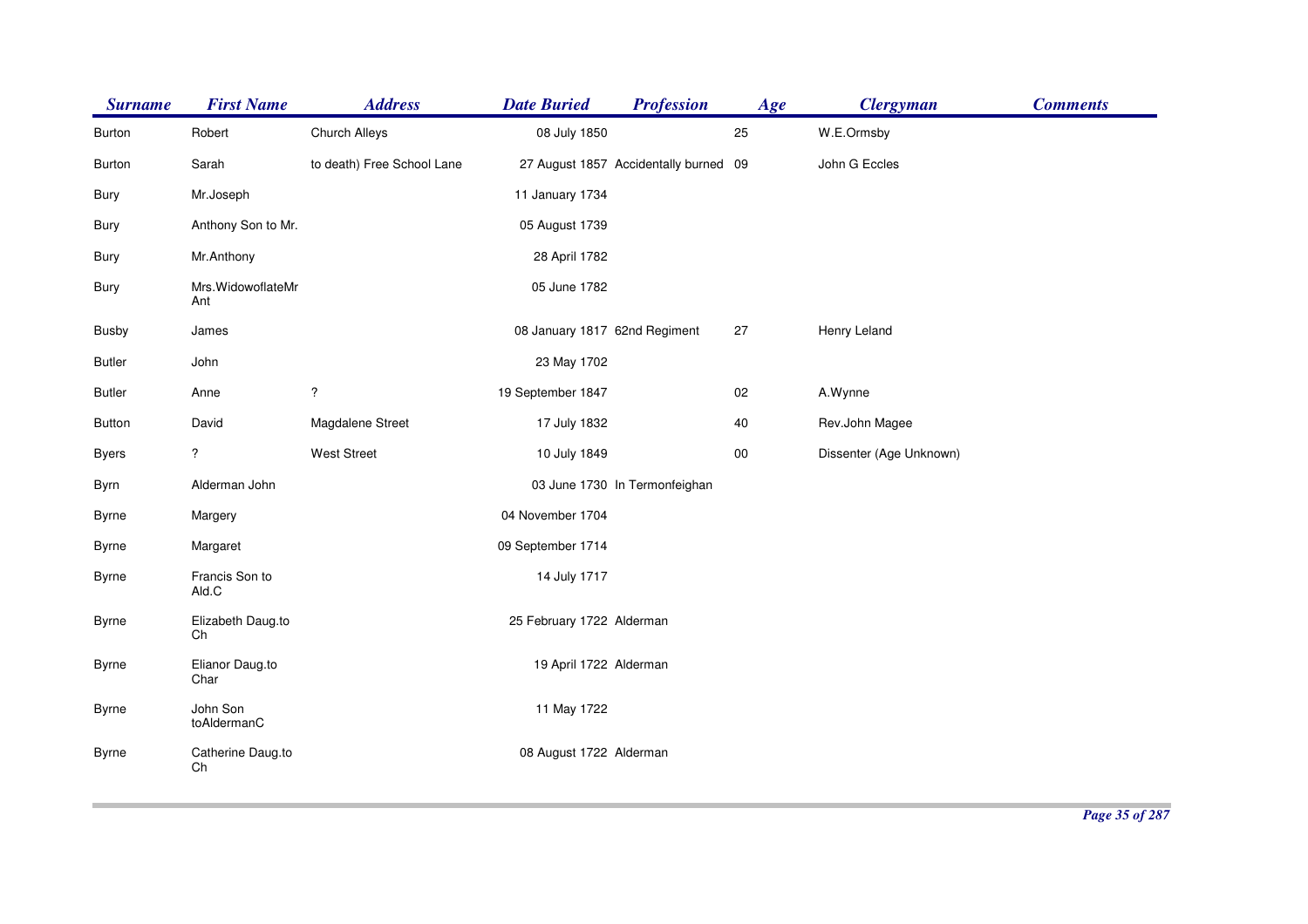| <b>Surname</b> | <b>First Name</b>       | <b>Address</b>        | <b>Date Buried</b>                 | <b>Profession</b>                      | Age | <b>Clergyman</b>      | <b>Comments</b> |
|----------------|-------------------------|-----------------------|------------------------------------|----------------------------------------|-----|-----------------------|-----------------|
| <b>Byrne</b>   | Mrs.Ann                 |                       | 28 November 1722                   |                                        |     |                       |                 |
| <b>Byrne</b>   | Ann<br>Daug.toAldermanC |                       | 18 May 1729                        |                                        |     |                       |                 |
| <b>Byrne</b>   | Alderman Charles        |                       | 18 September 1733 At Termonfeighan |                                        |     |                       |                 |
| <b>Byrne</b>   | Mrs.Dorcas Widow<br>of  |                       |                                    | 17 August 1757 Alderman [Dublin<br>Cop |     |                       |                 |
| Byrne          | Elizabeth               |                       | 26 January 1808                    |                                        | 68  | Henry Leland          |                 |
| <b>Byrne</b>   | John                    | Peter Street          | 23 March 1828                      |                                        | 48  | T.B.Owens             |                 |
| Byron          | Samuel                  | <b>William Street</b> |                                    | 07 October 1854 Scripture Reader       | 82  | <b>Richard Carter</b> |                 |
| Cahill         | Master                  |                       |                                    | 29 March 1730 In the Countrey          |     |                       |                 |
| Cain           | James Son to John       |                       | 25 September 1733                  |                                        |     |                       |                 |
| Cain           | Widow                   |                       | 01 July 1740                       |                                        |     |                       |                 |
| Cain           | John                    |                       |                                    | 20 March 1756 Butcher. Dublin<br>Copy  |     |                       |                 |
| Cain           | Catherine               |                       | 14 January 1815                    |                                        | 15  | Henry Leland          |                 |
| Cain           | Nicholas                | North Road            | 15 August 1830                     |                                        | 45  | Rev.Mr.Magee          |                 |
| Cain [Senior]  | John                    |                       | 30 January 1740                    |                                        |     |                       |                 |
| Caine          | Edward                  |                       | 02 January 1744                    |                                        |     |                       |                 |
| Caine          | Mr. William             |                       | 19 June 1744                       |                                        |     |                       |                 |
| Caine          | Ann Daug.to Widow       |                       | 05 January 1745                    |                                        |     |                       |                 |
| Caldwell       | William                 |                       | 05 May 1808                        |                                        | 03  | Henry Leland          |                 |
| Caldwell       | Eliza                   |                       | 17 September 1819                  |                                        | 87  | <b>Wardlaw Ball</b>   |                 |
| Caldwell       | William                 |                       | 17 April 1823                      |                                        | 49  | T.B.Owens             |                 |
|                |                         |                       |                                    |                                        |     |                       |                 |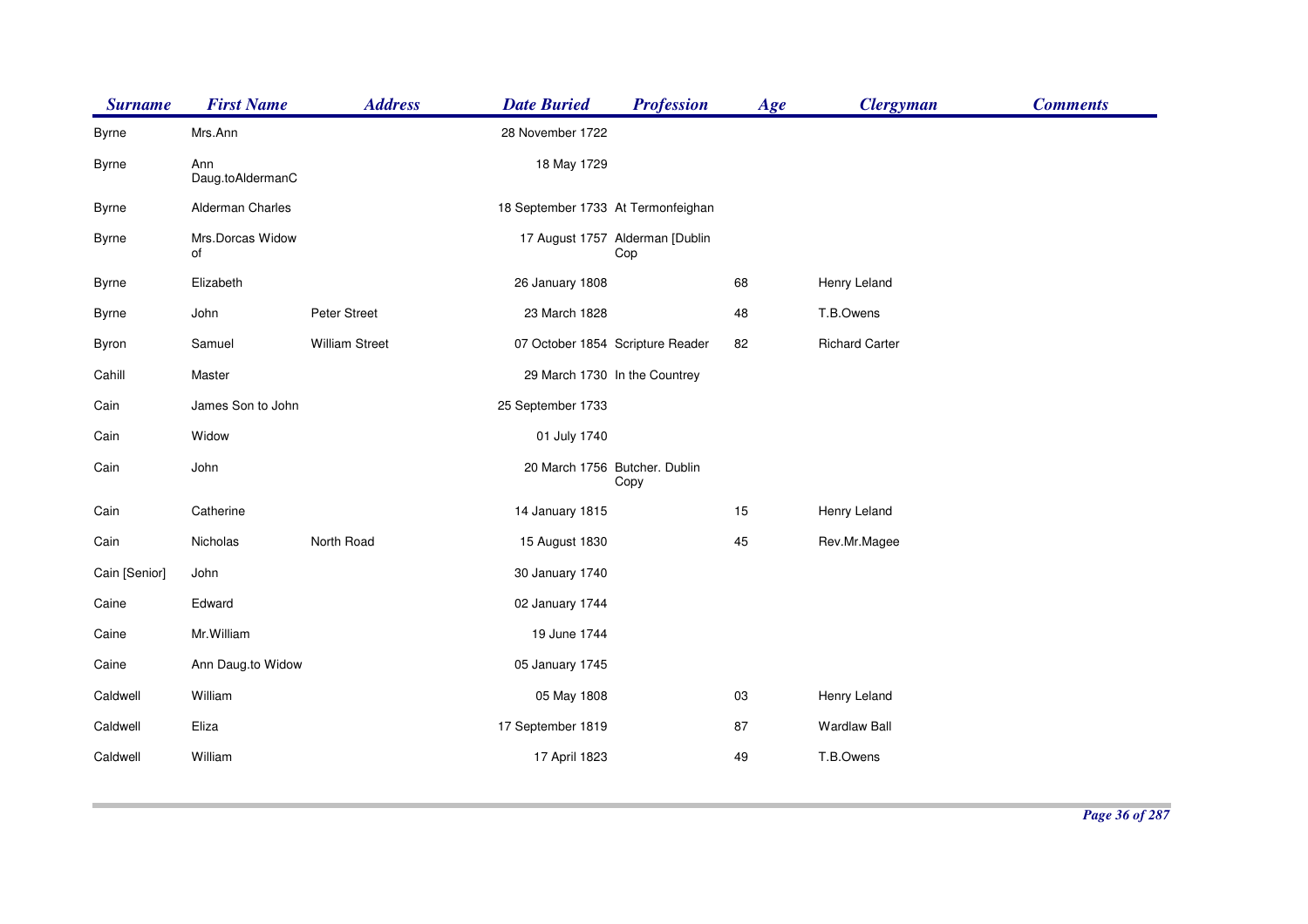| <b>Surname</b> | <b>First Name</b>       | <b>Address</b>        | <b>Date Buried</b>         | <b>Profession</b>                       | Age    | <b>Clergyman</b>      | <b>Comments</b> |
|----------------|-------------------------|-----------------------|----------------------------|-----------------------------------------|--------|-----------------------|-----------------|
| Caldwell       | Margaret                | <b>Fair Street</b>    | 05 December 1824           |                                         | 07     | T.B.Owens             |                 |
| Caldwell       | Margaret                | Alleys                | 22 September 1829          |                                         | 44     | T.B.Owens             |                 |
| Caldwell       | John                    | Church Lane           | 20 August 1832             |                                         | 51     | Rev.J.Duncan          |                 |
| Callaghan      | Neal                    |                       | 23 January 1807 7th D.G.   |                                         | $30\,$ | <b>Bigoe Henzell</b>  |                 |
| Calvert        | Leonard                 | Died in Hospital      | 30 November 1843 Pensioner |                                         | 40     | William M Beresford   |                 |
| Cameron        | Charles                 |                       |                            | 15 October 1813 2nd Garrison Battali 00 |        | Henry Leland 1 Month  |                 |
| Cameron        | Ellen Eliza             |                       | 02 May 1815                |                                         | $00\,$ | Henry Leland 6 Months |                 |
| Cameron        | Ellen                   | Tubberboyce Lane      | 24 April 1852              |                                         | 19     | Dissenter             |                 |
| Campbell       | John                    |                       | 22 September 1725 A Weaver |                                         |        |                       |                 |
| Campbell       | Catharine               | Green Lanes           | 15 April 1825              |                                         | 58     | T.B.Owens             |                 |
| Campbell       | Jane                    |                       | 10 January 1830            |                                         | 00     | J.Magee               |                 |
| Campbell       | Miss.                   | Church Alleys Upper   | 29 May 1832                |                                         | 88     |                       |                 |
| Campbell       | James                   | <b>Patrick Street</b> | 28 January 1833            |                                         | $70\,$ | Rev.John Magee        |                 |
| Campbell       | Mary                    |                       | 26 March 1837              |                                         | $00\,$ | Dissenter 9 Months    |                 |
| Campbell       | Mrs.                    | North Strand          | 11 August 1837             |                                         | $00\,$ | A Dissenter .Age N/K  |                 |
| Campbell       | James                   | <b>Blue School</b>    | 17 October 1838            |                                         | 06     | John.A.Wall           |                 |
| Campbell       | Jane                    | <b>Patrick Street</b> | 15 July 1841               |                                         | 64     | E.P.Durham            |                 |
| Campbell       | Thomas                  | North Strand          | 10 September 1849          |                                         | 36     | Dissenter T.L.        |                 |
| Camrill        | Catherine Daug.to<br>Jo |                       | 10 May 1717                |                                         |        |                       |                 |
| Cane           | Mary                    |                       | 15 September 1809          |                                         | $00\,$ | Henry Leland          |                 |
| Cantwell       | Cassandra               | Palace Street         | 06 April 1853              |                                         | 67     | John Eccles           |                 |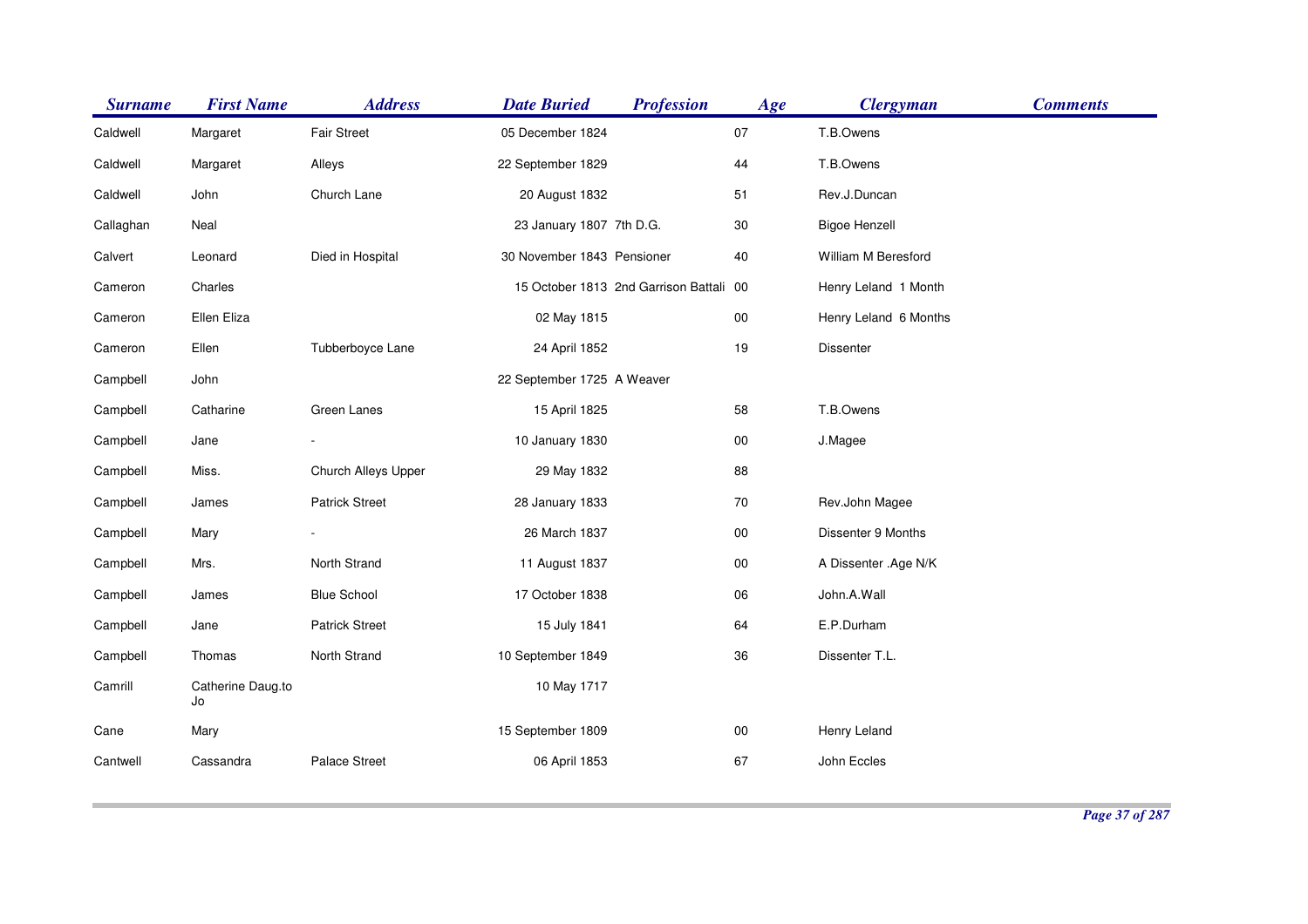| <b>Surname</b> | <b>First Name</b>       | <b>Address</b>          | <b>Date Buried</b> | <b>Profession</b>                        | Age | <b>Clergyman</b>                | <b>Comments</b> |
|----------------|-------------------------|-------------------------|--------------------|------------------------------------------|-----|---------------------------------|-----------------|
| Carboe         | John                    |                         |                    | 19 February 1805 Soldier Wexford Mili 00 |     | <b>Wardlaw Ball</b>             |                 |
| Cardiff        | Mrs.                    |                         | 13 November 1757   |                                          |     |                                 |                 |
| Carey          | Rev.John                | Palace Street           | 03 March 1874      |                                          | 90  | Wesleyan Minister               |                 |
| Carey          | Catherine               | Palace Street, Drogheda | 07 January 1876    |                                          | 87  | Wesleyan                        |                 |
| Carncross      | John                    |                         |                    | 07 March 1733 In St.Mary's Parish        |     |                                 |                 |
| Carney         | Malvina                 | Sunday' Gate            | 05 February 1874   |                                          | 17  | John Eccles                     |                 |
| Carpendale     | Wilhelmina F.*          | St.Peters, Drogheda     | 13 January 1876    |                                          | 77  | John Eccles & James<br>Wm.Smith |                 |
| Carr           | Mary Daug.to John       |                         | 02 March 1745      |                                          |     |                                 |                 |
| Carr           | Mrs.Elinor              |                         | 17 May 1770        |                                          |     |                                 |                 |
| Carr           | Margaret                |                         | 05 January 1816    |                                          | 70  | Henry Leland                    |                 |
| Carre          | William                 | Palace Street           | 11 May 1847        |                                          | 80  | William M Beresford             |                 |
| Carrington     | Mrs.Elizabeth           |                         | 18 August 1731     |                                          |     |                                 |                 |
| Carrolan       | Abigal Daughter to<br>Α |                         | 09 March 1708      |                                          |     |                                 |                 |
| Carroll        | Catherine Daug.to<br>Ar |                         | 11 April 1715      |                                          |     |                                 |                 |
| Carroll        | Thomas Son to<br>Richar |                         | 29 May 1717        |                                          |     |                                 |                 |
| Carroll        | George Son to<br>Arthur |                         | 05 May 1722        |                                          |     |                                 |                 |
| Carroll        | Arthur Son to Arthur    |                         | 09 June 1722       |                                          |     |                                 |                 |
| Carroll        | Elizabeth Daug.to<br>Ri |                         | 07 December 1722   |                                          |     |                                 |                 |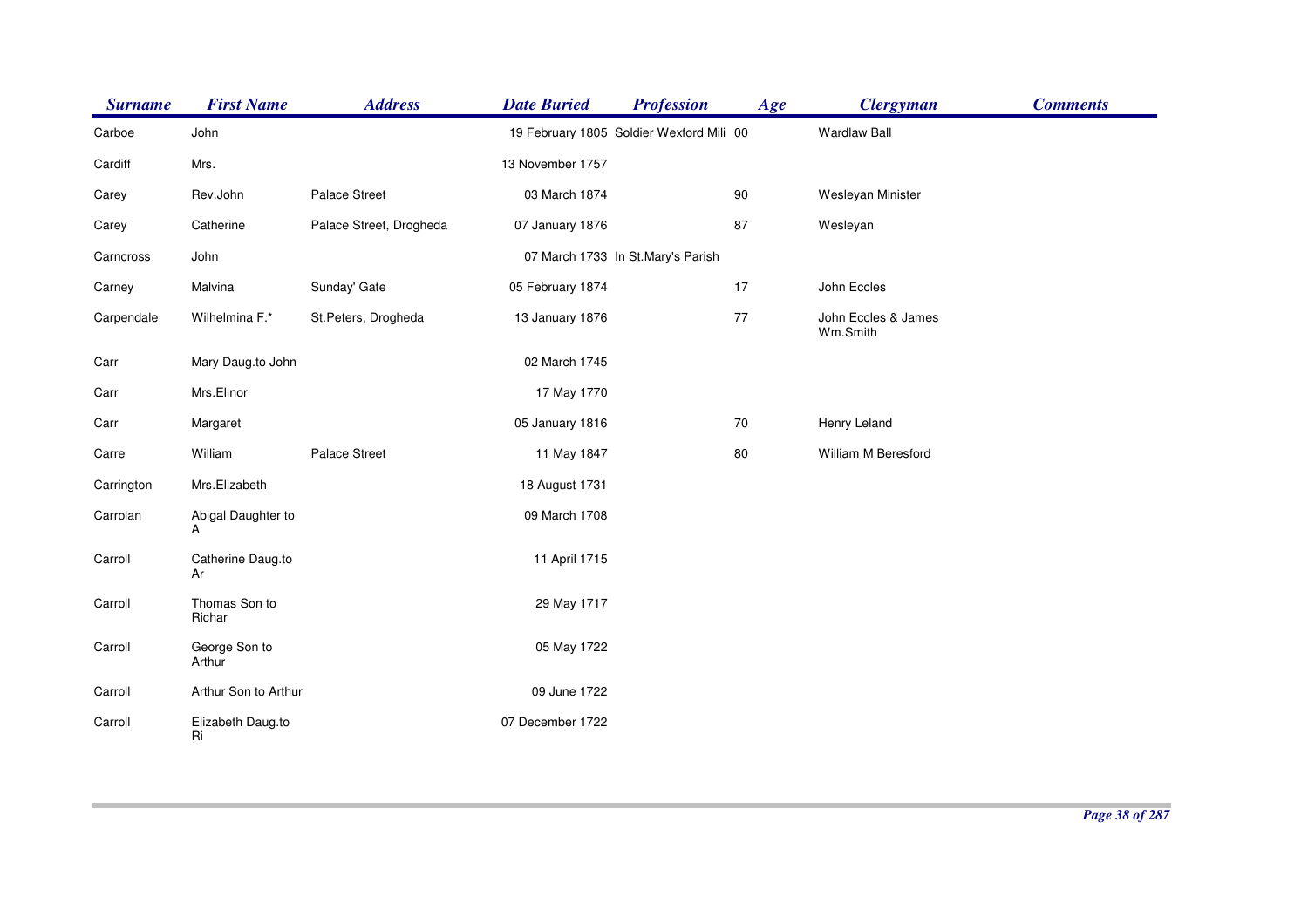| <b>Surname</b> | <b>First Name</b>       | <b>Address</b>           | <b>Date Buried</b>      | <b>Profession</b> | Age    | <b>Clergyman</b>       | <b>Comments</b> |
|----------------|-------------------------|--------------------------|-------------------------|-------------------|--------|------------------------|-----------------|
| Carroll        | Sarah Daug.to<br>Richar |                          | 12 May 1724             |                   |        |                        |                 |
| Carroll        | William Son to Marti    |                          | 23 December 1744        |                   |        |                        |                 |
| Carroll        | Arthur Son to John      |                          | 14 January 1745         |                   |        |                        |                 |
| Carroll        | Christian Daug.to<br>Ma |                          | 03 February 1745        |                   |        |                        |                 |
| Carroll        | Christopher Son to<br>М |                          | 10 August 1745          |                   |        |                        |                 |
| Carroll        | Martin                  |                          | 27 February 1746        |                   |        |                        |                 |
| Carroll        | Mary Daug.to<br>Widow   |                          | 08 August 1746          |                   |        |                        |                 |
| Carroll        | Elinor Wife of Richa    |                          | 12 April 1755 Shoemaker |                   |        |                        |                 |
| Carroll        | Richard                 |                          | 11 May 1762 Shoemaker   |                   |        |                        |                 |
| Carroll        | Thomas                  |                          | 06 January 1763         |                   |        |                        |                 |
| Carroll        | Ann                     |                          | 24 November 1764        |                   |        |                        |                 |
| Carroll        | Edward                  |                          | 24 August 1771          |                   |        |                        |                 |
| Carroll        | Eliza                   |                          | 30 July 1809            |                   | 02     | Henry Leland           |                 |
| Carroll        | Margaret                | St.John's Poor House     | 23 October 1824         |                   | 78     | T.B.Owens              |                 |
| Carroll        | Mrs.                    | <b>West Street</b>       | 11 August 1834          |                   | 32     | Roman Catholic         |                 |
| Carroll        | Anna Maria              | Georges Street           | 30 November 1873        |                   | $00\,$ | John Eccles 8 Months   |                 |
| Carroll        | Robert                  | North Road               | 18 July 1878            |                   | 20     | Coates G.Booth Curate  |                 |
| Carroll        | Richard                 | Georges Street, Drogheda | 08 October 1892         |                   | 21     | John Archer/F.W.Macran |                 |
| Carroll        | William                 | North Road, Drogheda     | 12 July 1893            |                   | 72     | John Archer/F.W.Macran |                 |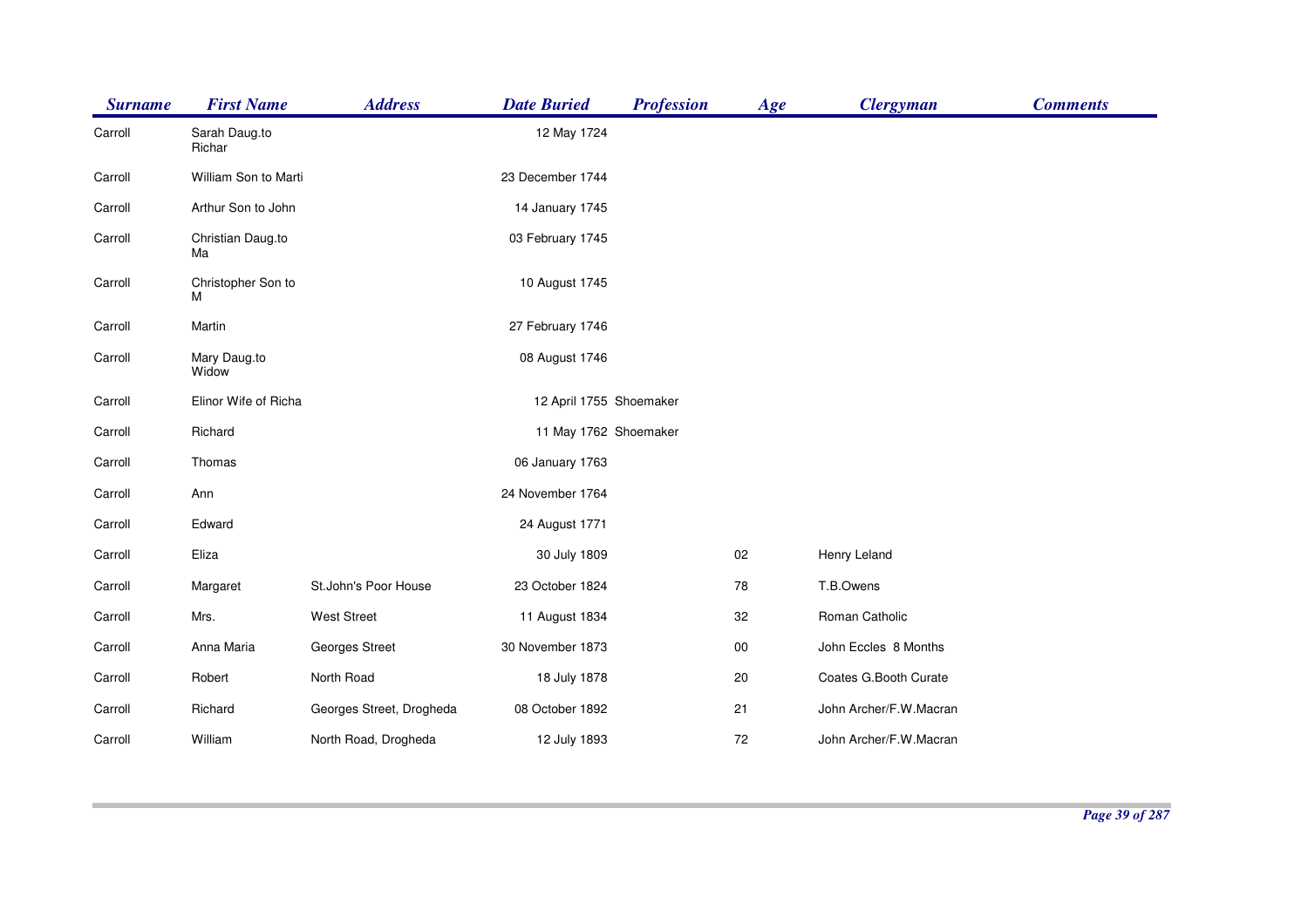| <b>Surname</b> | <b>First Name</b>        | <b>Address</b>           | <b>Date Buried</b>               | <b>Profession</b>                     | Age    | <b>Clergyman</b>        | <b>Comments</b> |
|----------------|--------------------------|--------------------------|----------------------------------|---------------------------------------|--------|-------------------------|-----------------|
| Carron         | Mrs.Leather*             |                          | 08 February 1750                 |                                       |        |                         |                 |
| Carson         | Elizabeth Daugh.to       |                          | 28 December 1706                 |                                       |        |                         |                 |
| Carter         | John Son to William      |                          | 26 February 1715                 |                                       |        |                         |                 |
| Carter         | Elinor                   |                          | 29 November 1731 Out of the Poor | Hous                                  |        |                         |                 |
| Carter         | John                     |                          | 23 February 1734 One of the Poor | Hous                                  |        |                         |                 |
| Carter         | Thomas                   |                          | 30 July 1766                     |                                       |        |                         |                 |
| Cartey         | Frances                  | <b>West Street</b>       | 13 May 1859                      |                                       | $00\,$ | John G Eccles (Age N/K) |                 |
| Cartmel        | James                    | Lytham Near Preston      | 24 April 1828 Sailor             |                                       | 46     | T.B.Owens               |                 |
| Cartor         | Laurance Son to<br>Mary  |                          | 13 December 1727                 |                                       |        |                         |                 |
| Carty          | Henry                    | Magdalene Street         | 12 October 1841                  |                                       | 36     | E.P.Durham              |                 |
| Carty          | Jane                     | Magdalene Street         | 29 November 1843                 |                                       | 49     | William M Beresford     |                 |
| Carushers      | Morelan                  | William Street, Drogheda | 02 May 1892                      |                                       | 02     | Presbyterian + 9 Months |                 |
| Carville       | Joseph                   |                          | 26 October 1816                  |                                       | $00\,$ | Henry Leland            |                 |
| Cary           | Christian Daugh.to<br>H. |                          | 28 December 1703                 |                                       |        |                         |                 |
| Cary           | Rachel                   |                          | 09 April 1710                    |                                       |        |                         |                 |
| Cash           | Barbarry                 |                          | 17 June 1728                     |                                       |        |                         |                 |
| Cash           | John                     |                          |                                  | 01 November 1747 Parish Clark of St.P |        |                         |                 |
| Cash           | The Widow                |                          | 01 July 1761                     |                                       |        |                         |                 |
| Cassidy        | Alice                    | Magdalene Street         | 04 July 1840                     |                                       | 70     | Roman Catholic          |                 |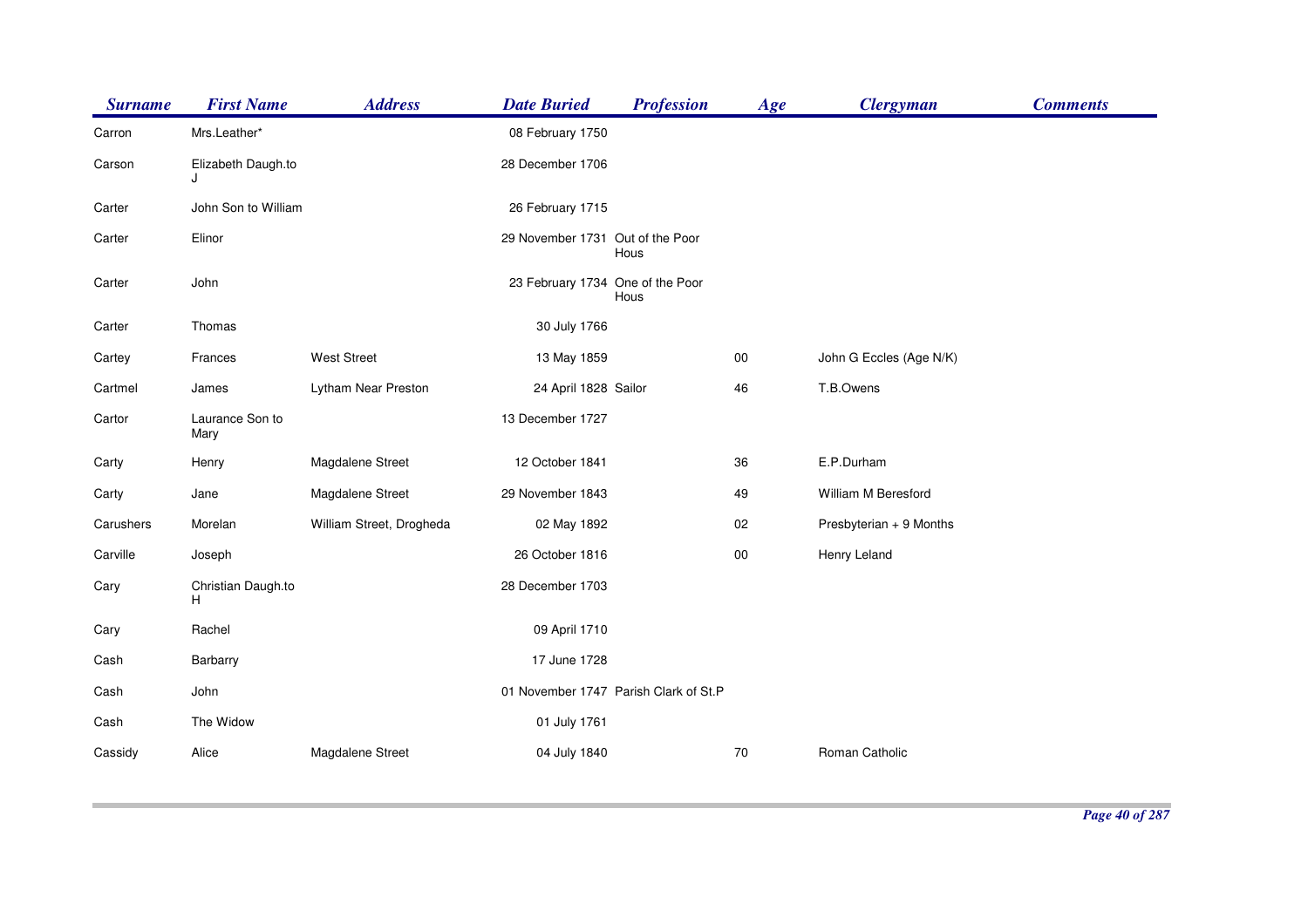| <b>Surname</b> | <b>First Name</b>       | <b>Address</b>                        | <b>Date Buried</b>         | <b>Profession</b>                 | Age        | <b>Clergyman</b>                | <b>Comments</b> |
|----------------|-------------------------|---------------------------------------|----------------------------|-----------------------------------|------------|---------------------------------|-----------------|
| Cavan          | Mrs.                    |                                       | 15 October 1710            |                                   |            |                                 |                 |
| Cavanagh       | Margaret                | Peter Street                          | 18 May 1832                |                                   | 60         | Rev.Joseph Duncan               |                 |
| Cave*          | Anne                    | Church Street, St.Mary's,<br>Drogheda | 06 January 1890            |                                   | 66         | John Archer Rector<br>St.Mary's |                 |
| Cavenah        | Judith                  |                                       |                            | 06 April 1742 In St.Mary's Parish |            |                                 |                 |
| Cawood         | Isabella                | <b>Fogartys Buildings</b>             | 13 October 1852            |                                   | 18         | W.E.Ormsby                      |                 |
| Cawood         | John Thomas             | <b>Fogartys Buildings</b>             | 21 October 1852            |                                   | ${\bf 00}$ | W.E.Ormsby 12 Days              |                 |
| Cesar          | Arthur                  |                                       | 24 October 1719            |                                   |            |                                 |                 |
| Cezar          | Ann                     |                                       | 20 January 1730            |                                   |            |                                 |                 |
| Chaddock       | James                   |                                       | 15 November 1709 A Soldier |                                   |            |                                 |                 |
| Chaham         | Elizabeth               | Barracks                              | 24 November 1824           |                                   | ${\bf 00}$ | T.B.Owens 11 Months             |                 |
| Chambers       | Elinor                  |                                       | 02 October 1704            |                                   |            |                                 |                 |
| Chambers       | Anne Daugh.to<br>Richar |                                       | 29 January 1707            |                                   |            |                                 |                 |
| Chambers       | Friend Son to<br>Edward |                                       | 06 April 1717              |                                   |            |                                 |                 |
| Chambers       | Richard                 |                                       | 03 January 1723            |                                   |            |                                 |                 |
| Chambers       | Edward                  |                                       | 15 October 1729            |                                   |            |                                 |                 |
| Chambers       | Mrs.                    |                                       | 13 August 1764 A Foreigner |                                   |            |                                 |                 |
| Chambers       | Alice                   |                                       | 07 March 1767              |                                   |            |                                 |                 |
| Chambers       | Henry                   |                                       | 24 July 1771               |                                   |            |                                 |                 |
| Chambers       | Mrs.                    |                                       | 18 January 1772            |                                   |            |                                 |                 |
| Chambers       | Jane                    |                                       | 05 February 1810           |                                   | 20         | Henry Leland                    |                 |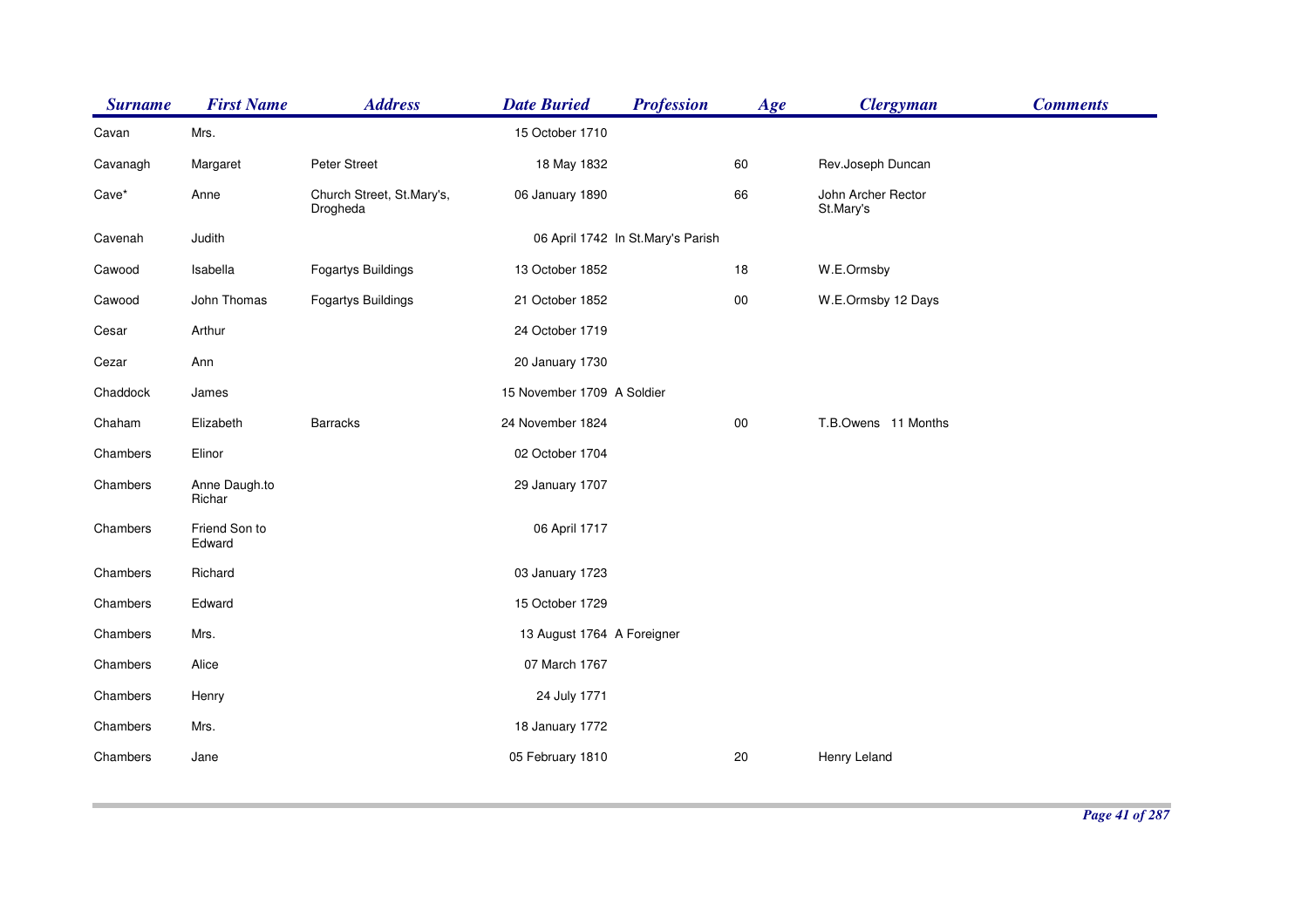| <b>Surname</b> | <b>First Name</b> | <b>Address</b>        | <b>Date Buried</b>               | <b>Profession</b> | Age        | <b>Clergyman</b>      | <b>Comments</b> |
|----------------|-------------------|-----------------------|----------------------------------|-------------------|------------|-----------------------|-----------------|
| Chambers       | Rachel            |                       | 03 March 1810                    |                   | ${\bf 00}$ | Henry Leland 9 Months |                 |
| Chambers       | Sarah             |                       | 24 March 1811                    |                   | 65         | Henry Leland          |                 |
| Chambers       | Sophia            |                       | 13 February 1812                 |                   | 19         | Henry Leland          |                 |
| Chambers       | John              |                       | 15 July 1814                     |                   | 28         | Henry Leland          |                 |
| Chambers       | Edward            |                       | 10 September 1817                |                   | 42         | Henry Leland          |                 |
| Chambers       | Mary              | Church Yard           | 07 February 1825                 |                   | 73         | T.B.Owens             |                 |
| Chambers       | William           | Church Yard           | 18 July 1832                     |                   | 47         | Rev.John Magee        |                 |
| Chambers       | Edward            | <b>William Street</b> | 21 July 1832                     |                   | 18         | Rev.Joseph Duncan     |                 |
| Chambers       | Mary              | Magdalene Street      | 26 September 1839                |                   | 50         | John.A.Wall           |                 |
| Chambers       | William           | Magdalene Street      | 25 October 1839 Brazier          |                   | 23         | John.A.Wall           |                 |
| Chambers       | Eliza             | Widows House          | 26 March 1847                    |                   | 50         | William M Beresford   |                 |
| Chambers       | Elizabeth         | <b>Trinity Street</b> | 12 July 1849                     |                   | 24         | Andrew Williamson     |                 |
| Chambers       | John              | <b>Trinity Street</b> | 11 February 1851 Scalded         |                   | 27         | W.E.Ormsby            |                 |
| Chambers       | Hugh              | Church Yard           | 28 July 1873                     |                   | 75         | John Eccles           |                 |
| Chapman        | Elizabeth         |                       | 07 August 1707                   |                   |            |                       |                 |
| Chapman        | Hannah            |                       | 29 November 1730 Out of the Poor | Hous              |            |                       |                 |
| Chapman        | Ann               |                       | 08 February 1741                 |                   |            |                       |                 |
| Chapman        | John              |                       | 17 February 1757 Shoemaker       |                   |            |                       |                 |
| Chapman        | William           |                       | 06 November 1805                 |                   | 10         | <b>Wardlaw Ball</b>   |                 |
| Chapman        | Michael           | Sunday Gate           | 20 July 1847                     |                   | 47         | William M Beresford   |                 |
| Chapman        | Elizabeth         | <b>King Street</b>    | 14 January 1871                  |                   | 78         | John Eccles           |                 |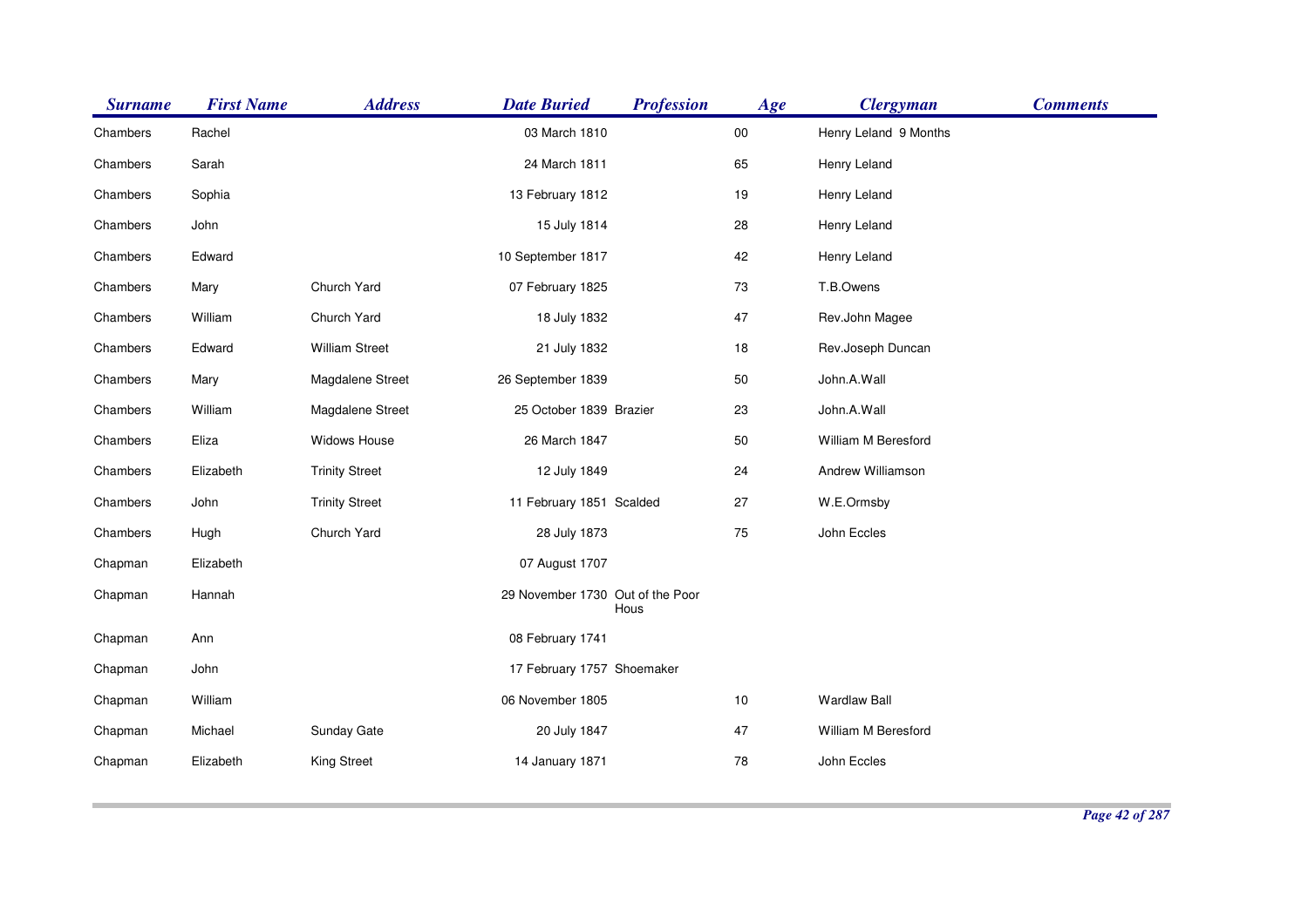| <b>Surname</b> | <b>First Name</b>       | <b>Address</b>                   | <b>Date Buried</b>     | <b>Profession</b> | Age        | <b>Clergyman</b>                 | <b>Comments</b> |
|----------------|-------------------------|----------------------------------|------------------------|-------------------|------------|----------------------------------|-----------------|
| Chapman        | Bernard                 | Magdalen Street                  | 30 December 1872       |                   | 78         | John Eccles                      |                 |
| Chapman        | Isabella                | 21 Upper Mount Street,<br>Dublin | 27 December 1875       |                   | 87         | John Eccles(Serv.read in<br>Dub. |                 |
| Chapman        | Agnes                   | Chord Road, Drogheda             | 08 June 1889           |                   | 03         | $F.J.S.Mouritz + 6$ Months       |                 |
| Chapman        | Charles Campbell        | Boyne View, Drogheda             | 05 October 1889        |                   | 07         | F.J.S.Mouritz                    |                 |
| Charles        | Garty                   |                                  | 26 August 1729         |                   |            |                                  |                 |
| Charter*       | Captain William         |                                  | 25 October 1762        |                   |            |                                  |                 |
| Charters       | Stephen                 |                                  | 17 February 1812       |                   | 01         | Henry Leland $+3$ Months         |                 |
| Charters       | Ellen Eliza             |                                  | 02 April 1816          |                   | ${\bf 00}$ | Henry Leland 9 Months            |                 |
| Chedwick       | Thomas                  |                                  | 05 June 1817 An Infant |                   | $00\,$     | Henry Leland                     |                 |
| Cheman         | Richard                 |                                  | 10 August 1709         |                   |            |                                  |                 |
| Cherry         | Catherine               | <b>William Street</b>            | 15 December 1846       |                   | 74         | A.Wynne                          |                 |
| Cherry         | Alice                   | William Street, Drogheda         | 01 February 1875       |                   | 72         | John Eccles Frederic<br>L.Meares |                 |
| Chesheire      | Samuell Son to<br>Mr.Ed |                                  | 11 January 1704        |                   |            |                                  |                 |
| Cheshere       | Adam Son to<br>Mr.Edwar |                                  | 28 March 1706          |                   |            |                                  |                 |
| Cheshere       | Thomas                  |                                  | 11 December 1725       |                   |            |                                  |                 |
| Cheshire       | Mr.Edward               |                                  | 04 March 1709          |                   |            |                                  |                 |
| Cheshire       | Martha Daugh.to<br>Mr.E |                                  | 05 August 1709         |                   |            |                                  |                 |
| Cheshire       | Samuel Son to Mrs.      |                                  | 14 October 1711        |                   |            |                                  |                 |
| Cheshire       | Mrs.Hanna               |                                  | 29 March 1713          |                   |            |                                  |                 |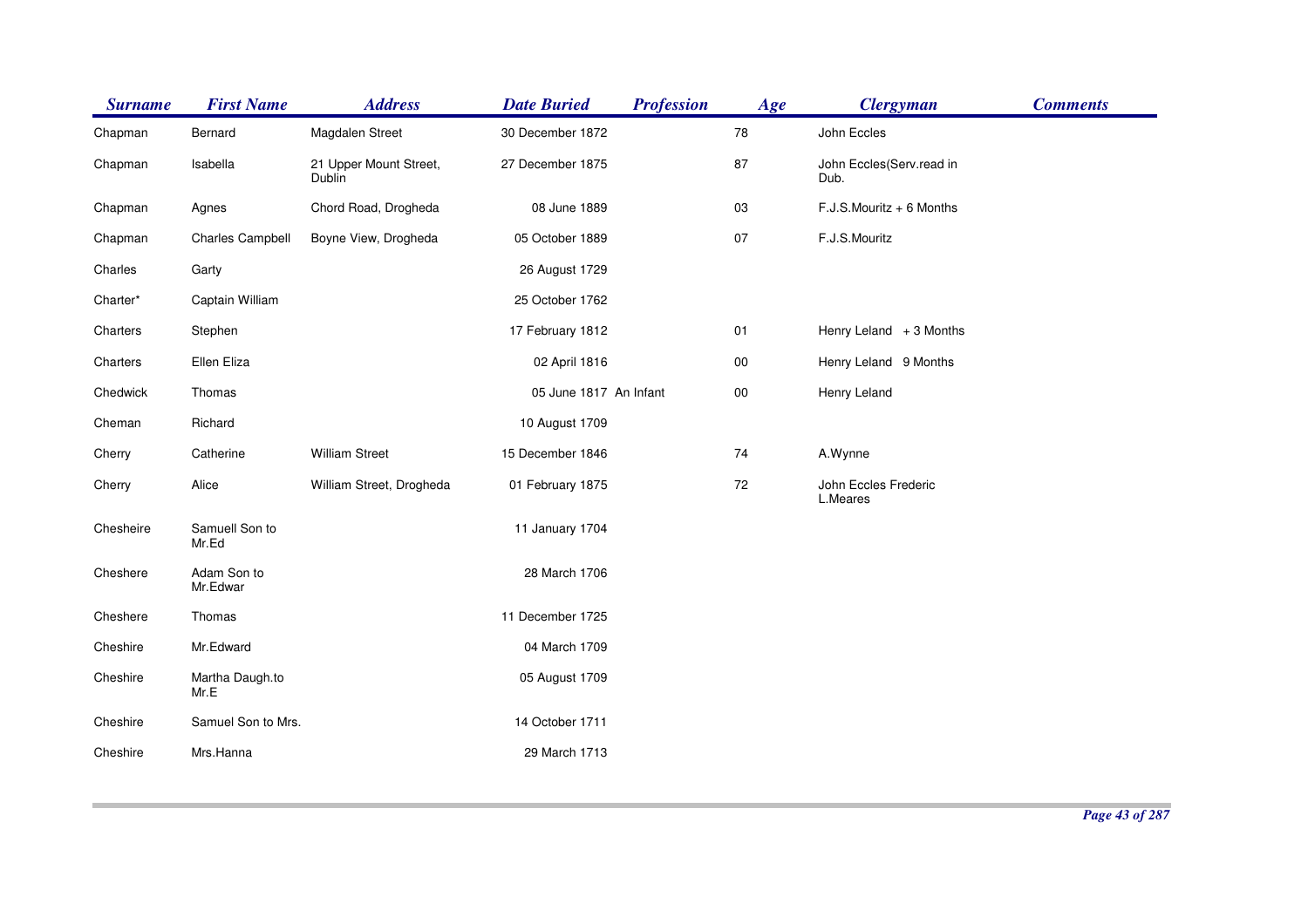| <b>Surname</b> | <b>First Name</b>        | <b>Address</b>     | <b>Date Buried</b>         | <b>Profession</b>                     | Age | <b>Clergyman</b> | <b>Comments</b>      |
|----------------|--------------------------|--------------------|----------------------------|---------------------------------------|-----|------------------|----------------------|
| Cheshire       | Charity Daugh.to<br>The  |                    | 18 December 1715           |                                       |     |                  |                      |
| Cheshire       | Mary                     |                    | 11 October 1717            |                                       |     |                  |                      |
| Cheshire       | Richard                  |                    | 29 July 1718               |                                       |     |                  |                      |
| Cheshire       | Dorothy Daug.to<br>Edwa  |                    | 12 March 1724              |                                       |     |                  |                      |
| Cheshire       | Charles Son to<br>Thoma  |                    | 01 May 1724                |                                       |     |                  | Date was: 00/05/1724 |
| Cheshire       | William Son to<br>Edwar  |                    | 15 February 1725           |                                       |     |                  |                      |
| Cheshire       | William Son to<br>Mr.Ed  |                    | 13 June 1726               |                                       |     |                  |                      |
| Cheshire       | Martha Daug.to<br>Thoma  |                    | 21 January 1733 [Deceased] |                                       |     |                  |                      |
| Cheshire       | Thomas                   |                    | 22 July 1733 A Child       |                                       |     |                  |                      |
| Chesshire      | Mrs.                     |                    | 05 July 1752 Widow         |                                       |     |                  |                      |
| Chesshire      | Mrs.Sarah                |                    |                            | 01 July 1758 WifeofMr.EdwardCh<br>ess |     |                  |                      |
| Chesshire      | Alderman                 |                    | 09 February 1779           |                                       |     |                  |                      |
| Chesshire      | Edward                   |                    | 11 March 1820              |                                       | 67  | T.B.Owens        |                      |
| Chesshire      | Mrs.Eliza                |                    | 04 September 1821          |                                       | 66  | T.B.Owens        |                      |
| Chesshire      | Alderman John            | <b>Fair Street</b> | 03 February 1837           |                                       | 48  | Rev.John Magee   |                      |
| Chesshire      | Sarah                    | Church Alleys      | 01 July 1849               |                                       | 64  | W.E.Ormsby       |                      |
| Chessire       | Edward                   |                    | 29 July 1766 Alderman      |                                       |     |                  |                      |
| Chevers        | EdwardSontotheRe<br>v.Ed |                    | 25 September 1715          |                                       |     |                  |                      |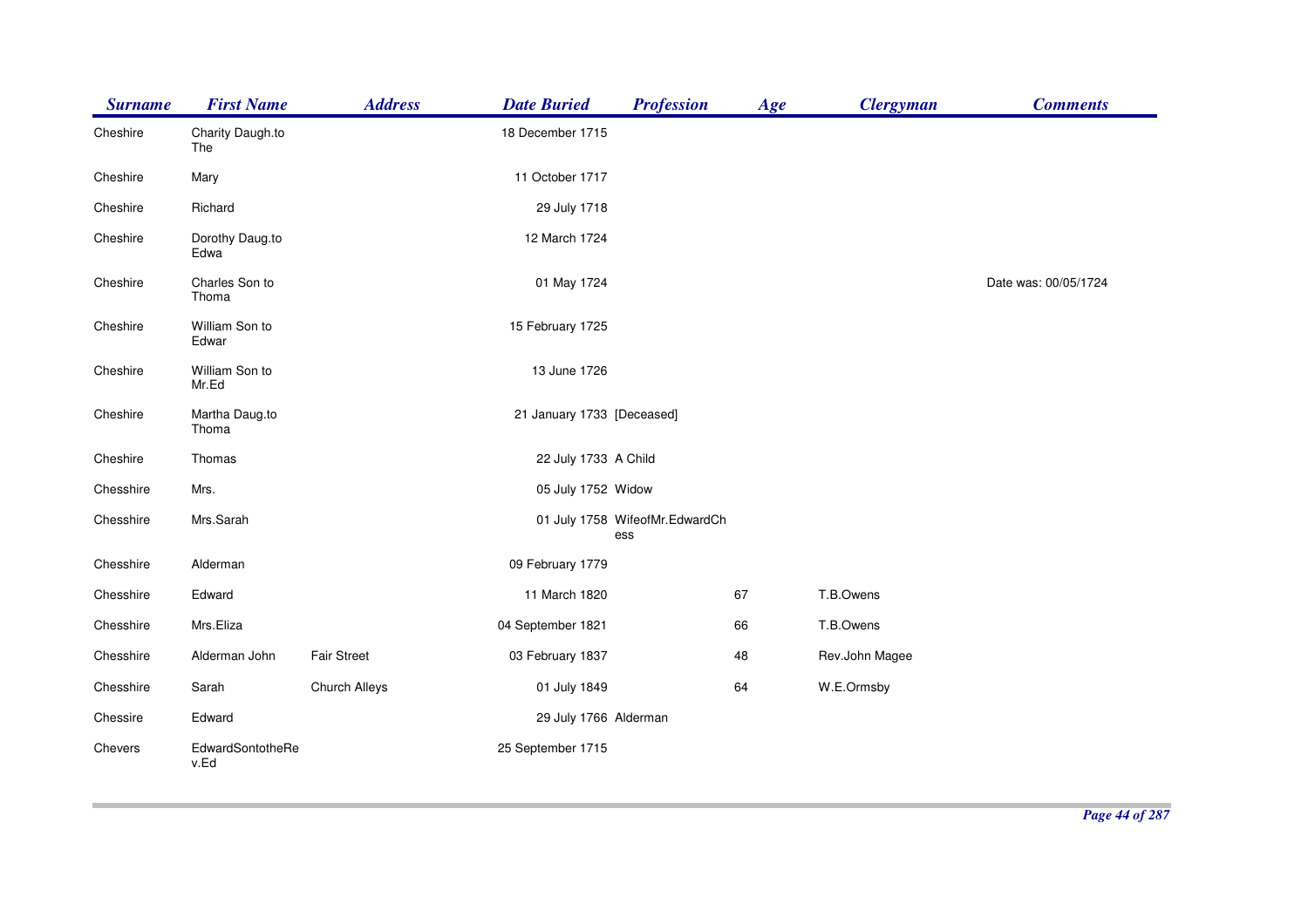| <b>Surname</b> | <b>First Name</b>       | <b>Address</b>      | <b>Date Buried</b>        | <b>Profession</b> | Age | <b>Clergyman</b>                 | <b>Comments</b> |
|----------------|-------------------------|---------------------|---------------------------|-------------------|-----|----------------------------------|-----------------|
| Chickley       | Elianor Daug.to<br>Fran |                     | 16 May 1717               |                   |     |                                  |                 |
| Chinnery       | Thomas                  | Duleek Gate         | 22 August 1847            |                   | 18  | William M Beresford Son          |                 |
| Chinnery       | George                  | Dunleek Street      | 10 September 1847         |                   | 50  | William M Beresford<br>Husband   |                 |
| Chinnery       | Sarah                   | Dunleek Street      | 19 September 1847         |                   | 48  | A.Wynne Wife                     |                 |
| Chinnery       | Sarah                   | Union Work House    | 30 April 1852             |                   | 17  | W.E.Ormsby                       |                 |
| Chisholm       | Edward                  | <b>West Street</b>  | 17 June 1832 Assistant of | Sap&Min           | 23  | Rev.Joseph Duncan                |                 |
| Church         | Peter                   |                     | 24 March 1716             |                   |     |                                  |                 |
| Civill         | John                    |                     | 25 June 1731              |                   |     |                                  |                 |
| Clampet        | Mary Anne               | <b>West Street</b>  | 10 August 1827            |                   | 01  | T.B.Owens + 9 Months             |                 |
| Clancy         | Jane                    |                     | 27 April 1814             |                   | 63  | Henry Leland                     |                 |
| Clarck         | Mrs.Julia               | <b>West Street</b>  | 28 May 1832               |                   | 40  | Rev.John Magee                   |                 |
| Clare          | Thomas                  | Green Lanes         | 23 March 1832             |                   | 02  | Rev.Richard George + 3<br>Months |                 |
| Clare          | Thomas                  | Market Hill         | 24 January 1836           |                   | 46  | Rev.John Magee                   |                 |
| Clare          | Christina               | Peter's Church Yard | 09 March 1869             |                   | 60  | I.H.Monsarrat                    |                 |
| Clarendon      | William                 |                     | 04 January 1818           |                   | 46  | Henry Leland                     |                 |
| Clarendon      | Rebecca                 | <b>West Street</b>  | 10 January 1827           |                   | 55  | John Smyth                       |                 |
| Clark          | Mary                    |                     | 27 May 1713               |                   |     |                                  |                 |
| Clark          | Thomas                  |                     | 26 March 1716             |                   |     |                                  |                 |
| Clark          | Arrabella               |                     | 29 August 1717            |                   |     |                                  |                 |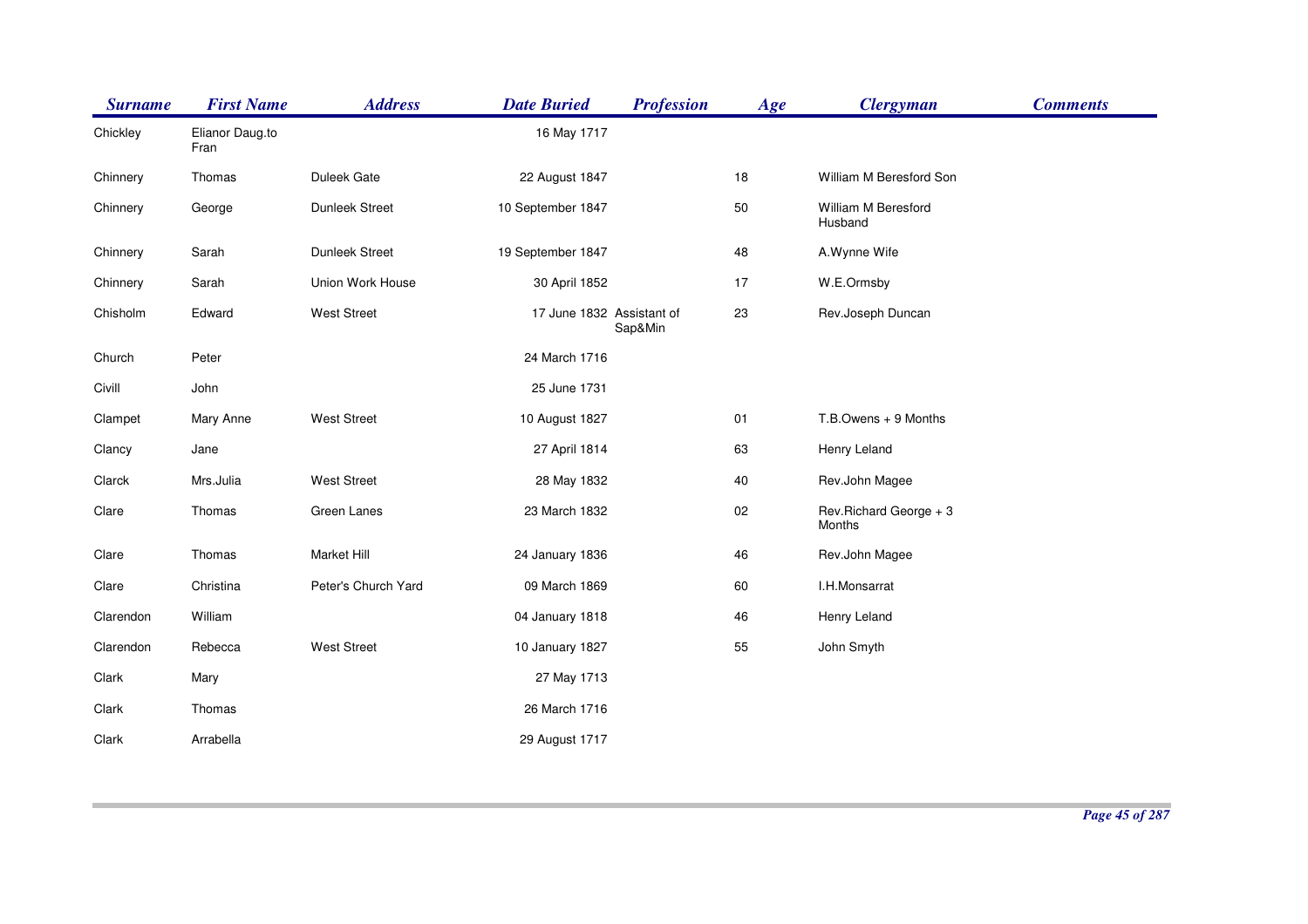| <b>Surname</b> | <b>First Name</b>       | <b>Address</b> | <b>Date Buried</b>         | <b>Profession</b>                  | Age | <b>Clergyman</b> | <b>Comments</b> |
|----------------|-------------------------|----------------|----------------------------|------------------------------------|-----|------------------|-----------------|
| Clark          | Elianor Daug.to<br>Matt |                | 28 August 1718             |                                    |     |                  |                 |
| Clark          | Thomas Son to<br>Richar |                | 09 February 1720           |                                    |     |                  |                 |
| Clark          | Mary Daug.to<br>Edward  |                | 20 May 1722 Cutler         |                                    |     |                  |                 |
| Clark          | Mary Daug.to<br>William |                | 01 June 1727               |                                    |     |                  |                 |
| Clark          | John Son to<br>Matthew  |                | 21 July 1728               |                                    |     |                  |                 |
| Clark          | Matthew Son to<br>Matth |                | 31 August 1732             |                                    |     |                  |                 |
| Clark          | Elizabeth               |                | 01 April 1733              |                                    |     |                  |                 |
| Clark          | John Son to John        |                | 13 July 1733               |                                    |     |                  |                 |
| Clark          | William Son to John     |                | 17 July 1733               |                                    |     |                  |                 |
| Clark          | Marks                   |                | 15 November 1734           |                                    |     |                  |                 |
| Clark          | Mary                    |                | 11 January 1741            |                                    |     |                  |                 |
| Clark          | William Son to John     |                | 05 April 1741              |                                    |     |                  |                 |
| Clark          | Edward                  |                | 10 December 1744           |                                    |     |                  |                 |
| Clark          | Mary                    |                | 28 September 1746          |                                    |     |                  |                 |
| Clark          | Mrs.Elizabeth           |                | 31 August 1747             |                                    |     |                  |                 |
| Clark          | Mathew                  |                | 03 February 1754 Whipmaker |                                    |     |                  |                 |
| Clark          | Mary                    |                |                            | 03 February 1754 Said Mathews Wife |     |                  |                 |
| Clark          | William                 |                | 04 May 1755 Shoemaker      |                                    |     |                  |                 |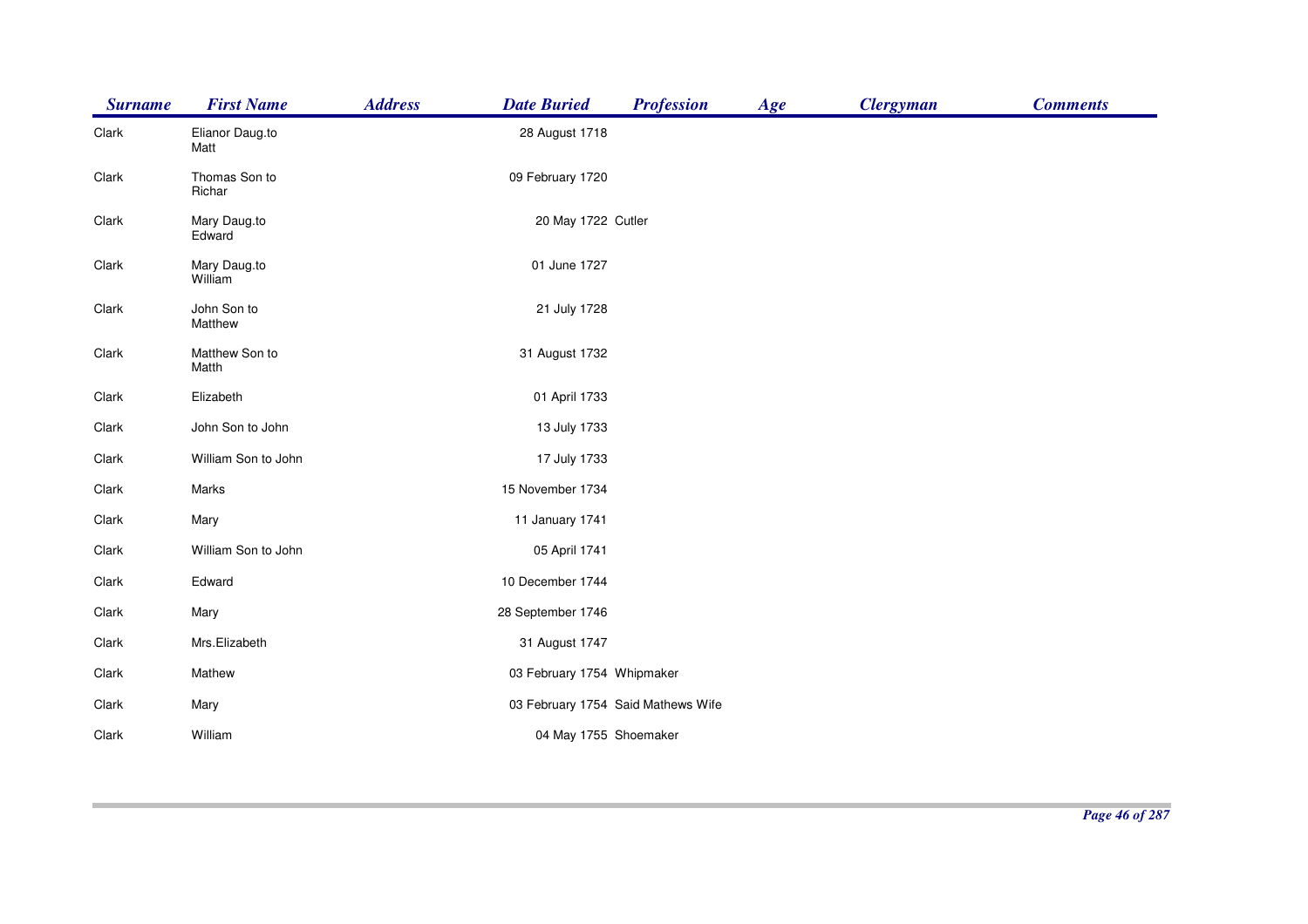| <b>Surname</b> | <b>First Name</b>       | <b>Address</b>     | <b>Date Buried</b>                | <b>Profession</b> | Age        | <b>Clergyman</b>               | <b>Comments</b> |
|----------------|-------------------------|--------------------|-----------------------------------|-------------------|------------|--------------------------------|-----------------|
| Clark          | Thomas Son of<br>Thomas |                    | 08 January 1758                   |                   |            |                                |                 |
| Clark          | Mr.John                 |                    | 11 January 1758 Of Mell           |                   |            |                                |                 |
| Clark          | James                   |                    | 15 May 1818                       |                   | 78         | <b>Wardlaw Ball</b>            |                 |
| Clarke         | Robert                  |                    | 28 June 1702                      |                   |            |                                |                 |
| Clarke         | Rose Daugh.to<br>Willia |                    | 17 May 1705                       |                   |            |                                |                 |
| Clarke         | Anne                    |                    | 19 January 1712                   |                   |            |                                |                 |
| Clarke         | Mr.Samuel               |                    | 30 December 1754                  |                   |            |                                |                 |
| Clarke         | Margaret                |                    | 22 November 1766                  |                   |            |                                |                 |
| Clarke         | William                 |                    | 30 December 1814 16th Regiment of | Foo               | $00\,$     | Henry Leland 10 Months         |                 |
| Clarke         | Eliza                   |                    | 01 March 1823                     |                   | 73         | T.B.Owens                      |                 |
| Clarke         | James                   | <b>Barracks</b>    | 24 November 1824                  |                   | 00         | T.B.Owens 5 Weeks              |                 |
| Clarke         | Maria                   | <b>West Street</b> | 03 February 1829                  |                   | 04         | T.B.Owens                      |                 |
| Clarke         | George Robinson         | <b>West Street</b> | 09 March 1829                     |                   | $00\,$     | T.B.Owens 7 Months             |                 |
| Clarke         | Eliza                   | West Street        | 29 May 1831                       |                   | ${\bf 00}$ | Rev.Richard George 6<br>Months |                 |
| Clarke         | George R.               | <b>West Street</b> | 22 February 1832                  |                   | $00\,$     | Rev.Joseph Duncan 9<br>Months  |                 |
| Clarke         | Miss.                   | <b>West Street</b> | 20 November 1833                  |                   | ${\bf 00}$ | 5 Weeks                        |                 |
| Clarke         | Miss.                   | <b>West Street</b> | 28 February 1834                  |                   | 02         | Rev.G.King                     |                 |
| Clarke         | Robert Edward           | <b>West Street</b> | 26 January 1837                   |                   | ${\bf 00}$ | 10 Months                      |                 |
| Clarke         | Margaret                | Kentstown          | 12 May 1838                       |                   | $00\,$     | John.A.Wall 6 Weeks            |                 |
|                |                         |                    |                                   |                   |            |                                |                 |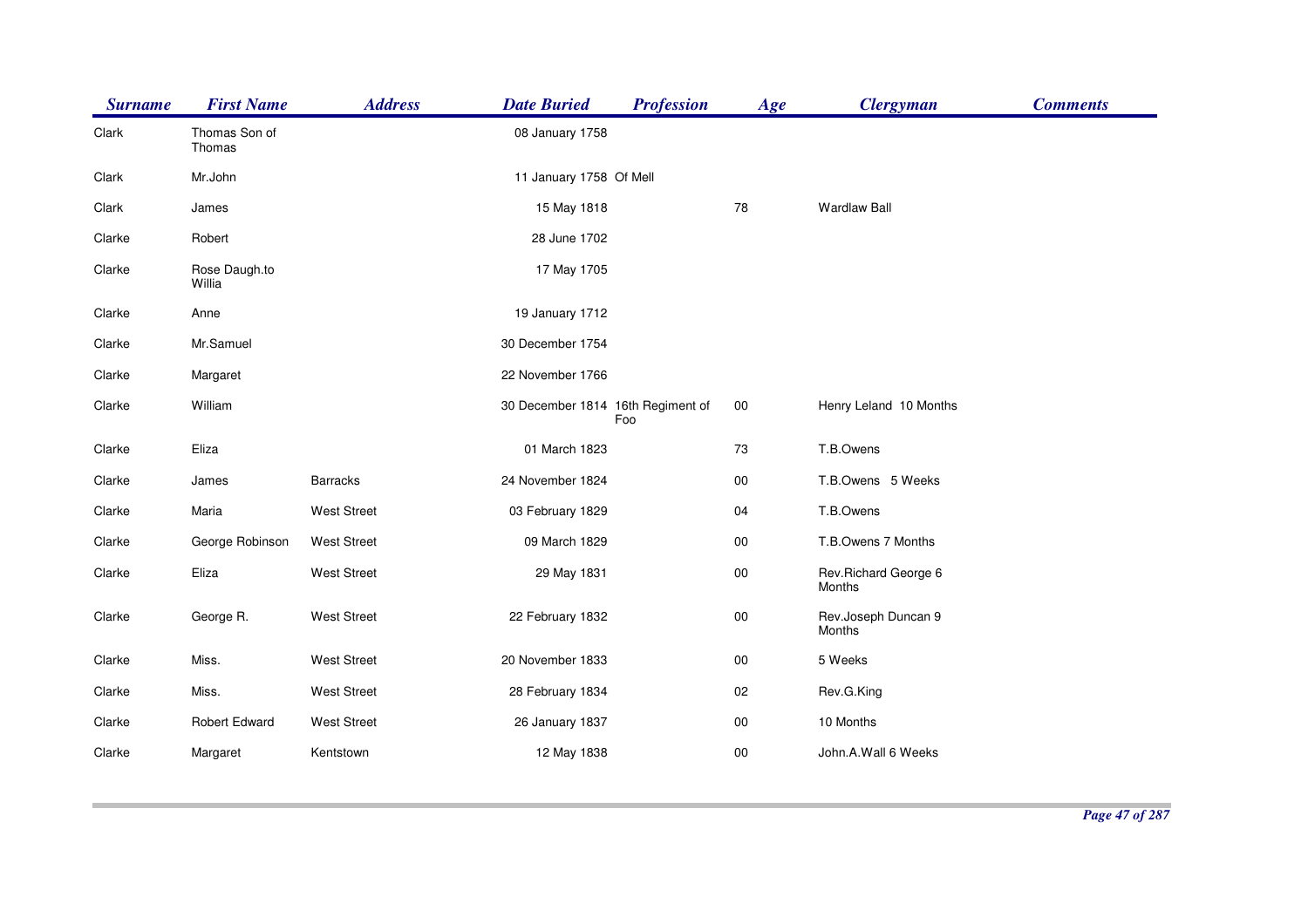| <b>Surname</b> | <b>First Name</b>                      | <b>Address</b>                          | <b>Date Buried</b> | <b>Profession</b>                     | Age    | <b>Clergyman</b>                 | <b>Comments</b> |
|----------------|----------------------------------------|-----------------------------------------|--------------------|---------------------------------------|--------|----------------------------------|-----------------|
| Clarke         | Annne                                  | Mel Flax Mill                           | 11 October 1839    |                                       | 39     | Arthur Wynne. (3 N's in<br>book) |                 |
| Clarke         | Jane E.                                | William Street (Buried in<br>Killeneer) | 08 July 1849       |                                       | 31     | Andrew Williamson                |                 |
| Clarke         | George R.                              | <b>Boyne Terrace</b>                    | 17 July 1849       |                                       | 57     | Andrew Williamson                |                 |
| Clarke         | Henry                                  | Linen Hall Street                       | 15 February 1853   |                                       | 55     | W.E.Ormsby                       |                 |
| Clarke         | Sophia                                 | North Strand                            | 26 April 1863      |                                       | 19     | I.H.Monsarrat                    |                 |
| Clarke         | Rachael                                | Palace Row                              | 23 June 1866       |                                       | 26     | I.H.Monsarrat                    |                 |
| Clarke         | William                                | Fair Street, Drogheda                   | 25 November 1866   |                                       | $00\,$ | I.H.Monsarrat 11 Months          |                 |
| Clarke         | Anne                                   | Belfast                                 | 19 April 1867      |                                       | $00\,$ | Presbyterian                     |                 |
| Clarke         | George                                 | Palace Row, Palace Street               | 11 April 1869      |                                       | 66     | I.H.Monsarrat                    |                 |
| Clarke         | Eliza                                  | Chord Road                              | 22 June 1870       |                                       | 68     | I.H.Monsarrat                    |                 |
| d]             | Clarke[Decease Mr.Thomas Son of<br>Dr. |                                         |                    | 18 March 1772 Dub.copy adds<br>SonofD |        |                                  |                 |
| Cleapum        | Priscilla                              | Peter Street                            | 21 October 1825    |                                       | 78     | T.B.Owens                        |                 |
| Clegg          | John Son to John                       |                                         | 01 January 1720    |                                       |        |                                  |                 |
| Clegg          | Bartholomew Son<br>to J                |                                         | 09 December 1724   |                                       |        |                                  |                 |
| Clegg          | Frances Daug.to<br>John                |                                         | 07 January 1733    |                                       |        |                                  |                 |
| Clegg          | Rebecca Daug.to<br>John                |                                         | 05 March 1733      |                                       |        |                                  |                 |
| Clegg          | Susana Daug.to<br>Mr.Jo                |                                         | 16 April 1733      |                                       |        |                                  |                 |
| Clegg          | Mr.John                                |                                         | 02 March 1746      |                                       |        |                                  |                 |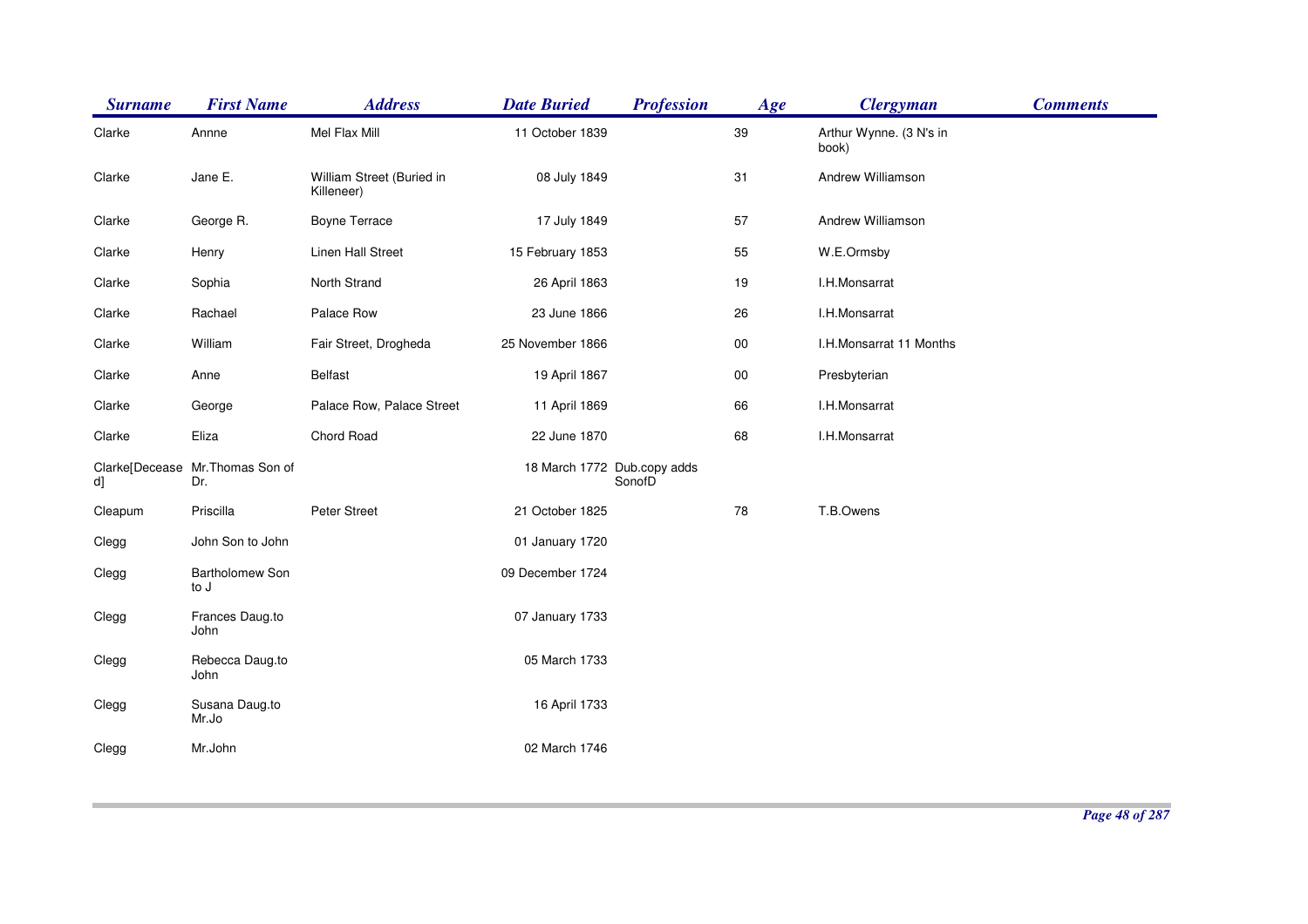| <b>Surname</b> | <b>First Name</b>       | <b>Address</b>        | <b>Date Buried</b>     | <b>Profession</b>              | Age    | <b>Clergyman</b>        | <b>Comments</b> |
|----------------|-------------------------|-----------------------|------------------------|--------------------------------|--------|-------------------------|-----------------|
| Clegg          | Widow                   |                       | 21 March 1749          |                                |        |                         |                 |
| Clegg          | Elinor<br>DaughterMr.Ge |                       | 05 October 1757        |                                |        |                         |                 |
| Clemonts       | Master William          |                       | 03 April 1759          |                                |        |                         |                 |
| Clinck         | John                    | Barracks 63rd Foot    | 22 December 1824       |                                | 01     | $T.B.$ Owens + 6 Months |                 |
| Cloff          | Elizabeth Daug.to<br>Jo |                       | 17 September 1716      |                                |        |                         |                 |
| Cloff          | Alice Daug.to John      |                       | 20 July 1717           |                                |        |                         |                 |
| Cloff          | Christian Daug.to<br>Jo |                       | 22 February 1723       |                                |        |                         |                 |
| Cloff          | Cathrine                |                       | 18 January 1741        |                                |        |                         |                 |
| Clough         | Thomas                  |                       | 27 May 1703            |                                |        |                         |                 |
| Clough         | Mary Daugh.to John      |                       | 30 July 1705           |                                |        |                         |                 |
| Clough         | Alice                   |                       |                        | 09 July 1708 Out of Poor House |        |                         |                 |
| Clough         | Thomas Son to<br>John   |                       | 02 March 1711          |                                |        |                         |                 |
| Clough         | John Son to John        |                       | 03 June 1711           |                                |        |                         |                 |
| Clubb          | Sarah                   | Palace Street         | 29 July 1869           |                                | 72     | Independent             |                 |
| Cluff          | Elizabeth               | <b>West Street</b>    | 25 June 1840           |                                | 56     | A.Wynne                 |                 |
| Cluskey        | James                   |                       | 25 April 1806 a Sailor |                                | 17     | <b>Bigoe Henzell</b>    |                 |
| Coade          | <b>Charles Benner</b>   | Shop Street, Drogheda | 14 June 1883           |                                | $00\,$ | John Archer 9 Months    |                 |
| Codd           | Loftus                  |                       | 06 January 1812        |                                | 87     | Henry Leland            |                 |
| Codd           | Mary                    | Palace Row            | 10 August 1826         |                                | $00\,$ | T.B.Owens 3 Months      |                 |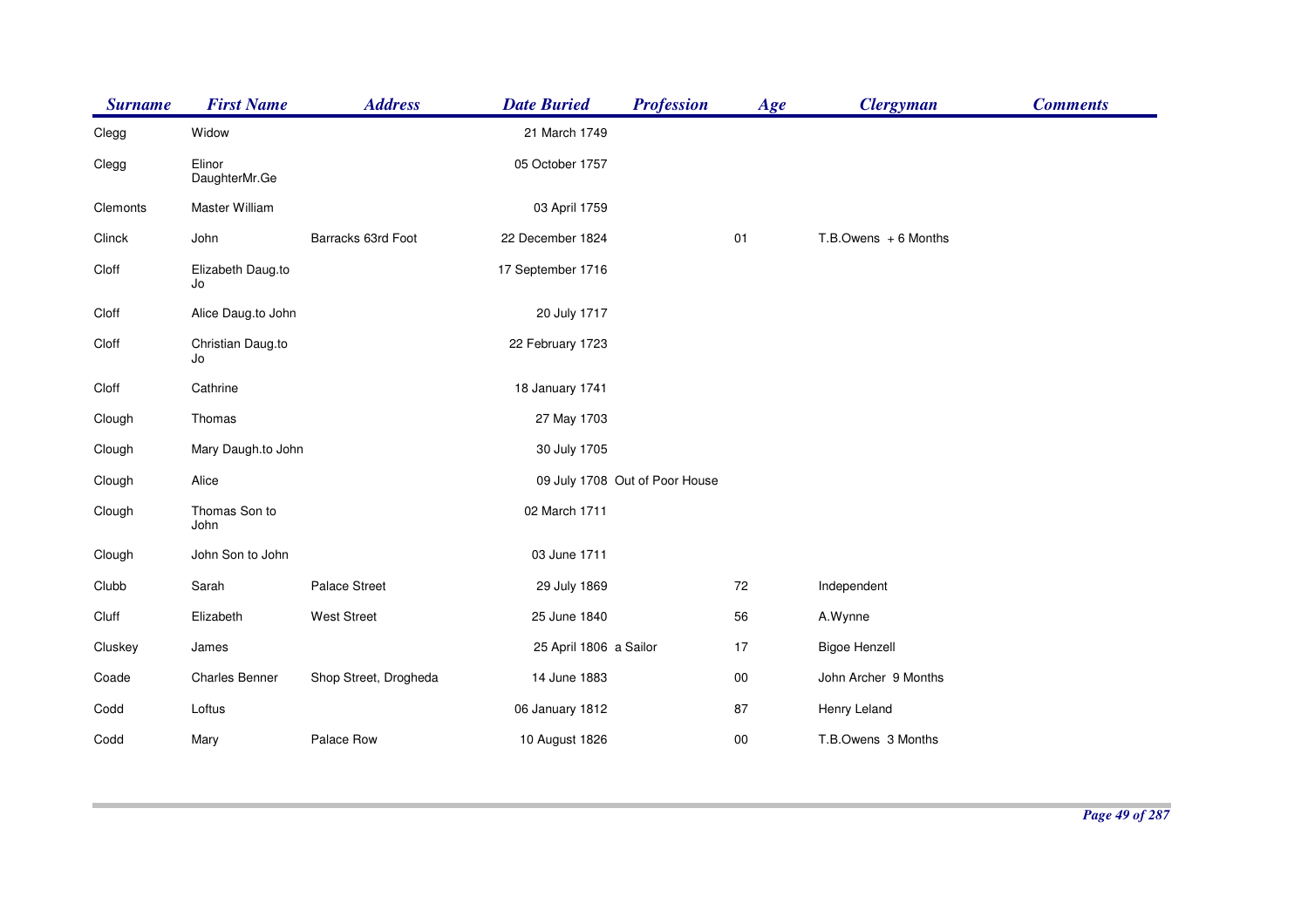| <b>Surname</b> | <b>First Name</b>       | <b>Address</b>           | <b>Date Buried</b>              | <b>Profession</b>                   | Age    | <b>Clergyman</b>        | <b>Comments</b> |
|----------------|-------------------------|--------------------------|---------------------------------|-------------------------------------|--------|-------------------------|-----------------|
| Codd           | Marianne                | Palace Row               | 26 March 1830                   |                                     | 09     | J.Magee                 |                 |
| Codd           | Sarah                   | Palace Row               | 05 August 1832                  |                                     | 17     | Rev.J.Duncan            |                 |
| Codd           | Charles                 | <b>William Street</b>    | 08 January 1839 Shoemaker       |                                     | $30\,$ | Arthur Wynne            |                 |
| Codd           | Frances                 | <b>William Street</b>    | 10 January 1844                 |                                     | 62     | William M Beresford     |                 |
| Codd           | Loftus                  | Termonfecken             |                                 | 28 October 1844 Clerk of the Parish | 58     | <b>Richard Carter</b>   |                 |
| Codd           | William                 | <b>William Street</b>    | 05 August 1847                  |                                     | 45     | J.W.Hallowell           |                 |
| Codd           | Charles                 | <b>Bolton Street</b>     | 09 April 1849                   |                                     | 72     | Andrew Williamson       |                 |
| Codd           | William John            | Willaim Street, Drogheda | 06 March 1880                   |                                     | 03     | John Eccles             |                 |
| Codd           | Mary Anne               | William Street, Drogheda | 26 March 1880                   |                                     | 32     | John Eccles             |                 |
| Codd           | Sarah Margaret          | William Street, Drogheda | 28 March 1880                   |                                     | 04     | John Eccles + 10 Months |                 |
| Codd           | William                 | William Street, Drogheda | 20 August 1880                  |                                     | 37     | John A.Jennings Curate  |                 |
| Codde          | Margaret                | <b>King Street</b>       | 28 October 1865                 |                                     | 75     | Dissenter               |                 |
| Codde          | Sarah                   | <b>William Street</b>    | 15 September 1869               |                                     | 56     | I.H.Monsarrat           |                 |
| Coddington     | Ms.Jane<br>Daug.toMr.Ni |                          |                                 | 14 May 1734 In the Countrey         |        |                         |                 |
| Coddington     | Mrs.                    |                          | 12 July 1747                    |                                     |        |                         |                 |
| Coddington     | Mrs.                    |                          | 18 December 1747 In the Country |                                     |        |                         |                 |
| Coddington     | William                 |                          | 22 March 1780                   |                                     |        |                         |                 |
| Coddington     | William                 |                          | 20 March 1810                   |                                     | 08     | Henry Leland            |                 |
| Coddington     | Sarah                   | Laurence Street          | 07 September 1833               |                                     | 90     | Rev.J.Magee             |                 |
| Coddington**   | Peter A Servant to<br>М |                          |                                 | 11 April 1747 Surname not given     |        |                         |                 |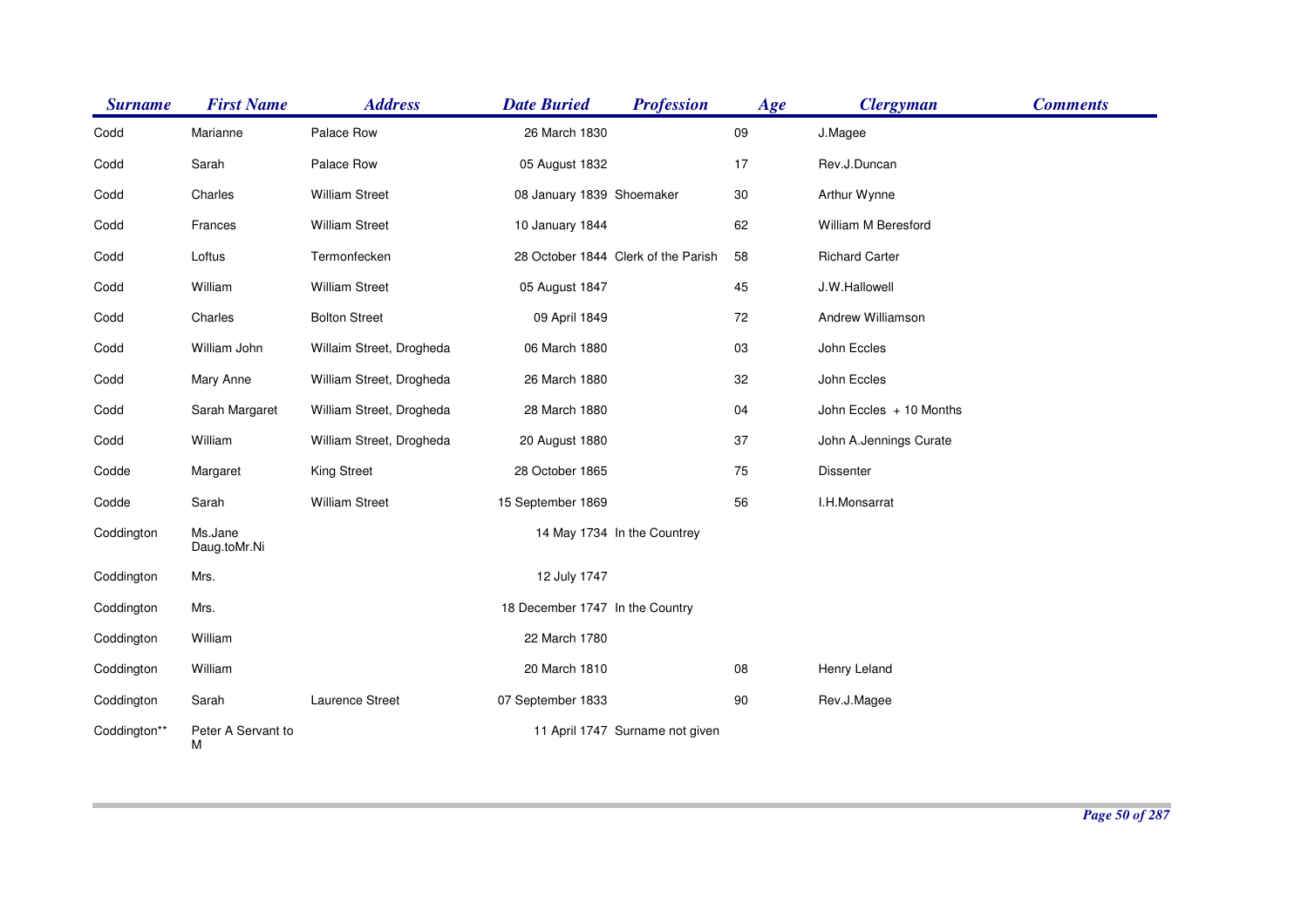| <b>Surname</b> | <b>First Name</b>        | <b>Address</b>               | <b>Date Buried</b>              | <b>Profession</b>                       | Age    | <b>Clergyman</b> | <b>Comments</b> |
|----------------|--------------------------|------------------------------|---------------------------------|-----------------------------------------|--------|------------------|-----------------|
| Coffee         | Daniel                   |                              | 26 January 1759                 |                                         |        |                  |                 |
| Cogley         | James                    |                              | 19 April 1735                   |                                         |        |                  |                 |
| Cohoune        | Archibald                |                              |                                 | 28 October 1812 2nd Garrison Battali 38 |        | Henry Leland     |                 |
| Colborne       | Francis                  | Harmans Gardens,<br>Drogheda | 29 December 1896                |                                         | 19     | T.R.Brunskill    |                 |
| Cole           | PeterSontoCaptain<br>Mic |                              | 03 July 1716                    |                                         |        |                  |                 |
| Cole           | Mrs.Ann                  |                              | 07 July 1716                    |                                         |        |                  |                 |
| Cole           | Catherine                |                              | 02 June 1729                    |                                         |        |                  |                 |
| Coleman        | Thomas                   |                              | 23 June 1766                    |                                         |        |                  |                 |
| Coleman        | Mrs.                     |                              | 19 May 1779 Pillory Street      |                                         |        |                  |                 |
| Coleman        | Mrs. Wife of Mr.         |                              | 18 September 1782 Cabinet Maker |                                         |        |                  |                 |
| Coleman        | Miss.                    | <b>West Street</b>           | 11 August 1834                  |                                         | 28     | Roman Catholic   |                 |
| Collear*       | A child of John          |                              | 31 January 1751                 |                                         |        |                  |                 |
| Collier        | Thomas                   |                              |                                 | 17 March 1733 In St.Mary's Parish       |        |                  |                 |
| Collier        | Elinor Daug.to John      |                              | 22 July 1733                    |                                         |        |                  |                 |
| Collier        | Ann Daug.to John         |                              | 14 July 1740                    |                                         |        |                  |                 |
| Collier        | Jane Daug.to John        |                              | 29 June 1744                    |                                         |        |                  |                 |
| Collier        | Sarah Daug.to John       |                              | 02 August 1746                  |                                         |        |                  |                 |
| Collier        | John                     |                              | 02 May 1755 Carpenter           |                                         |        |                  |                 |
| Collier        | Elizabeth                | Green Lanes                  | 04 June 1833                    |                                         | 01     | + 2 Months **    |                 |
| Collier        | Mrs.                     | Church Yard                  | 20 August 1834                  |                                         | $00\,$ | Rev.J.Magee      |                 |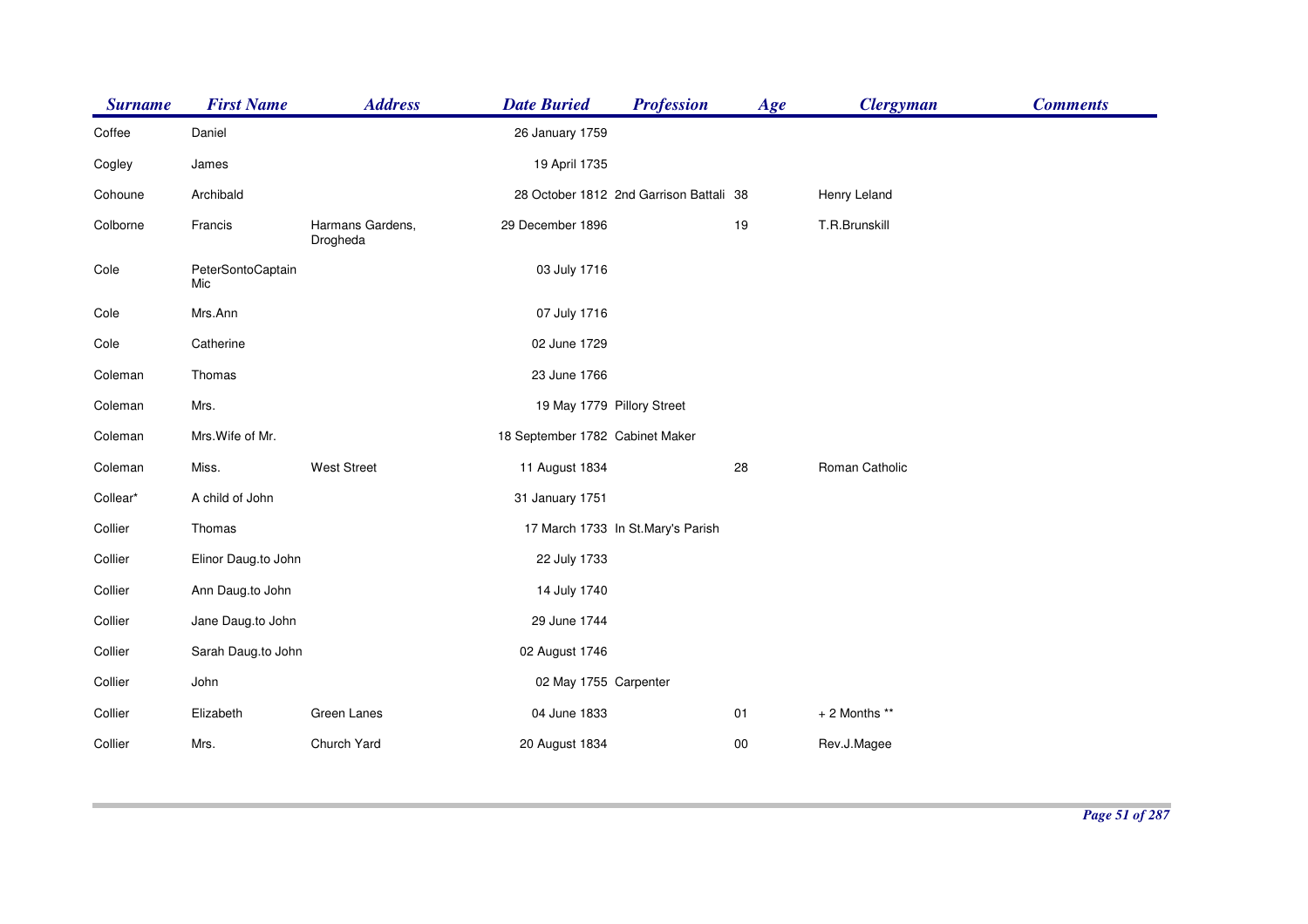| <b>Surname</b> | <b>First Name</b> | <b>Address</b>        | <b>Date Buried</b>     | <b>Profession</b> | Age    | <b>Clergyman</b>                 | <b>Comments</b> |
|----------------|-------------------|-----------------------|------------------------|-------------------|--------|----------------------------------|-----------------|
| Collins        | Catherine         |                       | 08 June 1804 An Infant |                   | $00\,$ | W.H.Woods                        |                 |
| Collins        | Thomas            |                       | 12 February 1807       |                   | 52     | <b>Bigoe Henzell</b>             |                 |
| Collins        | Mary              |                       | 10 September 1807      |                   | 66     | <b>Bigoe Henzell</b>             |                 |
| Collins        | Eliza             |                       | 13 December 1818       |                   | $00\,$ | Wardlaw Ball 7 Months            |                 |
| Collins        | Thomas            | Green Hills           | 20 September 1823      |                   | 03     | T.B.Owens                        |                 |
| Collins        | Thomas            | Bank-Town             | 07 February 1824       |                   | 45     | T.B.Owens                        |                 |
| Collins        | Margaret          | Prospect              | 02 January 1825        |                   | 09     | T.B.Owens                        |                 |
| Collins        | Elizabeth         | Prospect              | 27 February 1825       |                   | 36     | Samuel Fairtlough                |                 |
| Collins        | Thomas            | Laurence Street       | 17 October 1825        |                   | 66     | T.B.Owens                        |                 |
| Collins        | Jane              | <b>William Street</b> | 01 October 1830        |                   | 58     | Rev.Mr.George                    |                 |
| Collins        | Mrs.Rose          | Laurence Street       | 25 May 1832            |                   | 55     | Rev.Joseph Duncan                |                 |
| Collins        | Charles           | Newfound Well         | 13 July 1832           |                   | 19     | Rev.John Magee                   |                 |
| Collins        | Mrs.Mary Anne     | <b>William Street</b> | 21 March 1833          |                   | 54     | Rev.J.Magee                      |                 |
| Collins        | Mrs.Emily         | Laurence Street       | 23 August 1834         |                   | 26     | Dissenter[Josias Wilson<br>Pres. |                 |
| Collins        | Miss.             | Laurence Street       | 27 August 1834         |                   | $00\,$ | Dissenter [Josias Wilson<br>Pres |                 |
| Collins        | Isabella          | Laurence Street       | 25 September 1842      |                   | $00\,$ | Dissenter 5 Months               |                 |
| Collins        | Isabella          | Laurence Street       | 04 April 1846          |                   | 34     | A.Wynne                          |                 |
| Collins        | Charles F.        | Laurence's Street     | 27 November 1848       |                   | 44     | Andrew Williamson                |                 |
| Collins        | Charles           | <b>Thomas Street</b>  | 17 February 1849       |                   | 05     | Roman Catholic                   |                 |
| Collins        | Francis           | Dublin                | 01 May 1849            |                   | $90\,$ | W.E.Ormsby                       |                 |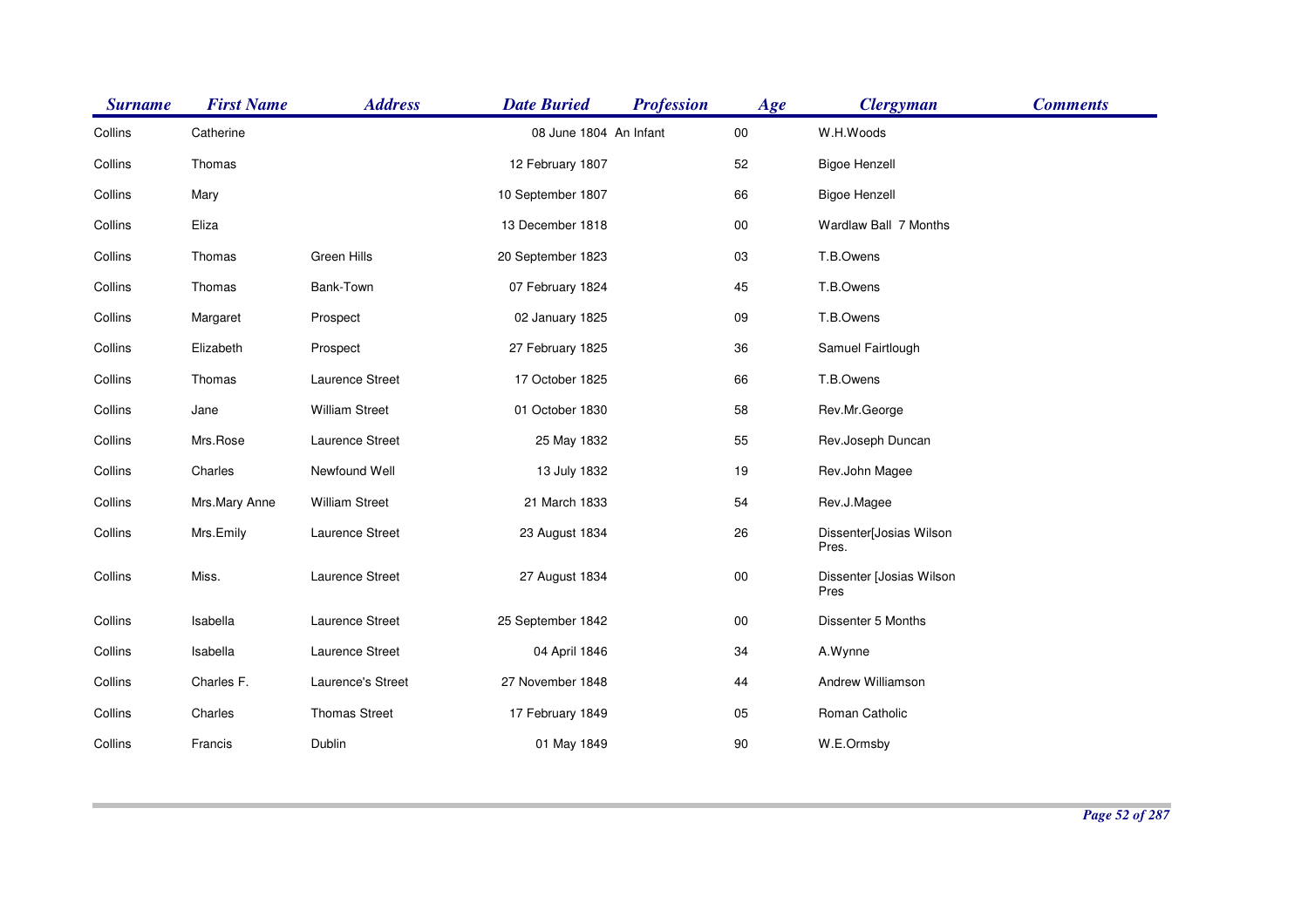| <b>Surname</b> | <b>First Name</b>       | <b>Address</b>          | <b>Date Buried</b>          | <b>Profession</b>                | Age    | <b>Clergyman</b>    | <b>Comments</b> |
|----------------|-------------------------|-------------------------|-----------------------------|----------------------------------|--------|---------------------|-----------------|
| Collins        | Margaret                | North Strand            | 22 August 1849              |                                  | 63     | W.E.Ormsby          |                 |
| Collins        | Charles T.              | North Strand            | 09 August 1853              |                                  | 76     | John Eccles         |                 |
| Colwell        | Thomas Son to<br>James  |                         | 12 August 1704              |                                  |        |                     |                 |
| Colwell        | Anne Daugh.to<br>James  |                         | 16 August 1704              |                                  |        |                     |                 |
| Commerford     | Mrs.Mary                |                         | 05 December 1762            |                                  |        |                     |                 |
| Commons        | Alexander               |                         |                             | 06 May 1808 Wicklow Militia      | 05     | Henry Leland        |                 |
| Coningham      | The Widow               |                         | 19 July 1752                |                                  |        |                     |                 |
| Conley         | Mrs.                    |                         | 25 December 1758            |                                  |        |                     |                 |
| Conly          | Luke                    |                         | 09 August 1732              |                                  |        |                     |                 |
| Conly          | Patrick                 |                         | 24 April 1746               |                                  |        |                     |                 |
| Conly          | Ignatus                 |                         | 02 April 1759               |                                  |        |                     |                 |
| Conly          | Juluan                  |                         | 17 January 1760             |                                  |        |                     |                 |
| Connell        | Margaret                |                         | 06 September 1717           |                                  |        |                     |                 |
| Conner         | Dorothy Daug.to<br>Sara |                         | 04 June 1722                |                                  |        |                     |                 |
| Conner         | James                   |                         | 13 May 1762 Shoemaker       |                                  |        |                     |                 |
| Conner         | James                   |                         | 13 April 1763 Cooper        |                                  |        |                     |                 |
| Conner         | John                    |                         | 23 November 1767 Wigg Maker |                                  |        |                     |                 |
| Conner         | Mary                    |                         |                             | 13 August 1771 Of the Poor House |        |                     |                 |
| Connolly       | Charles                 | <b>West Street</b>      | 23 February 1857            |                                  | $00\,$ | Dissenter 10 Months |                 |
| Connolly       | Charles T.              | $\overline{\mathbf{?}}$ | 23 November 1858            |                                  | $00\,$ | Dissenter 6 Months  |                 |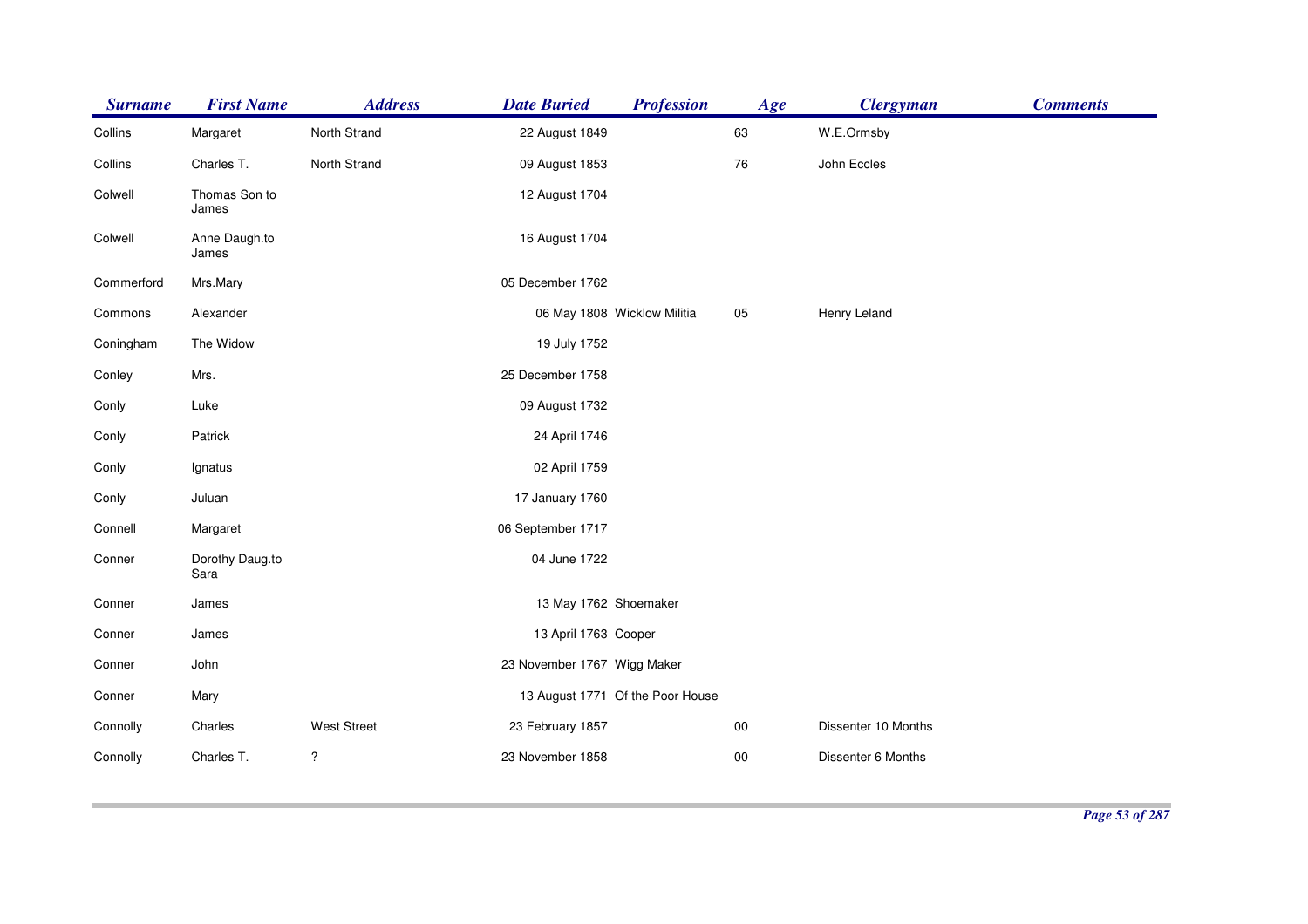| <b>Surname</b> | <b>First Name</b>        | <b>Address</b>      | <b>Date Buried</b>           | <b>Profession</b>                             | Age | <b>Clergyman</b>       | <b>Comments</b> |
|----------------|--------------------------|---------------------|------------------------------|-----------------------------------------------|-----|------------------------|-----------------|
| Connor         | John Son to Sarah        |                     | 23 March 1727 Widow          |                                               |     |                        |                 |
| Connor         | Thomas Son to<br>Sarah   |                     | 23 March 1727 Widow          |                                               |     |                        |                 |
| Connor         | Denis                    |                     | 16 March 1733                |                                               |     |                        |                 |
| Connor         | Widow                    |                     | 21 May 1735                  |                                               |     |                        |                 |
| Connor         | Mary Daug.to John        |                     | 04 June 1744                 |                                               |     |                        |                 |
| Connor         | Mrs. Wife of<br>Mr.Micha |                     | 18 August 1782 Woolen Draper |                                               |     |                        |                 |
| Connor         | Mary                     |                     |                              | 22 September 1806 DaughterSoldierSlig 20<br>o |     | <b>Wardlaw Ball</b>    |                 |
| Connor         | Jane                     |                     | 22 December 1817             |                                               | 36  | <b>Wardlaw Ball</b>    |                 |
| Connor         | Ellen                    | Peter Street        | 05 June 1832                 |                                               | 44  |                        |                 |
| Connor         | Henry                    | Peter Street        | 17 June 1832                 |                                               | 48  | P.190 Ommited in Order |                 |
| Connor         | Ellen                    | <b>Barrack Lane</b> | 04 January 1837              |                                               | 02  |                        |                 |
| Connoway       | Florence                 |                     | 20 December 1706             |                                               |     |                        |                 |
| Conolly        | Mr.Richard               |                     | 19 June 1771                 |                                               |     |                        |                 |
| Conry          | Mary Daug.to<br>Daniel   |                     | 23 March 1719                |                                               |     |                        |                 |
| Conry          | Joseph                   |                     | 09 March 1722                |                                               |     |                        |                 |
| Conry          | Elizabeth Daug.to<br>Da  |                     | 01 May 1722                  |                                               |     |                        |                 |
| Conry          | Joseph Son to<br>Daniel  |                     | 23 December 1725             |                                               |     |                        |                 |
| Conry          | Mary Daug.to<br>Daniell  |                     | 09 October 1726              |                                               |     |                        |                 |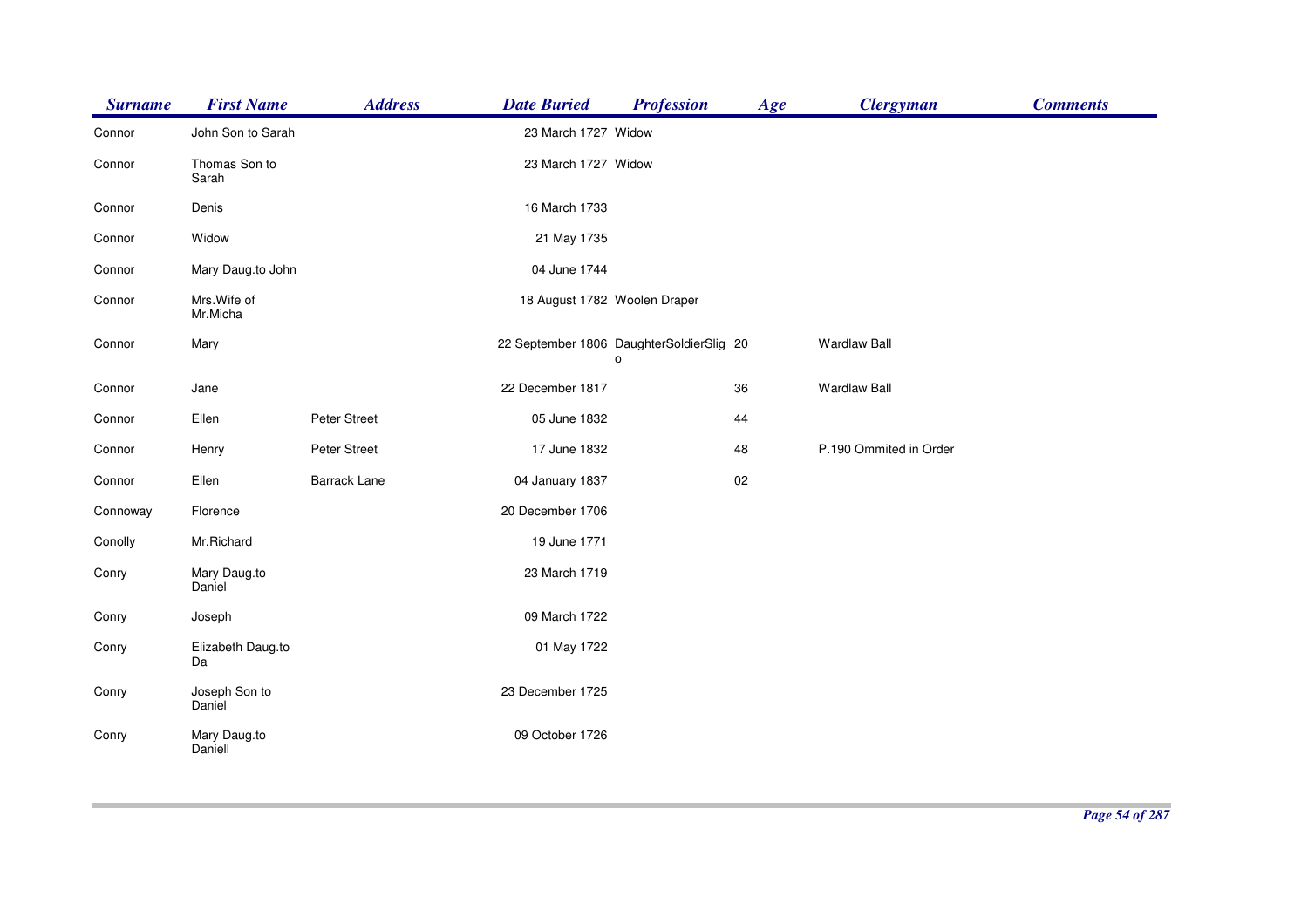| <b>Surname</b> | <b>First Name</b>       | <b>Address</b> | <b>Date Buried</b>        | <b>Profession</b>                  | Age | <b>Clergyman</b> | <b>Comments</b> |
|----------------|-------------------------|----------------|---------------------------|------------------------------------|-----|------------------|-----------------|
| Conry          | Daniell                 |                | 31 December 1726          |                                    |     |                  |                 |
| Conry          | Mary                    |                | 28 May 1732 A Poor Widow  |                                    |     |                  |                 |
| Conry [Junior] | Mary                    |                | 13 January 1721           |                                    |     |                  |                 |
| Constantine    | Thomas Son to Mr.       |                | 05 April 1728             |                                    |     |                  |                 |
| Cook           | John Son to John        |                | 07 April 1722 Saylor      |                                    |     |                  |                 |
| Cook           | Catherine Daug.to<br>Ge |                | 08 May 1722               |                                    |     |                  |                 |
| Cook           | Mr.John                 |                | 18 December 1726 Merchant |                                    |     |                  |                 |
| Cook           | Margret                 |                | 12 March 1727             |                                    |     |                  |                 |
| Cook           | Margret Daug.to<br>Geor |                | 23 May 1727               |                                    |     |                  |                 |
| Cook           | Henry Son to John       |                | 26 September 1727         |                                    |     |                  |                 |
| Cook           | George Son to<br>George |                | 07 October 1734           |                                    |     |                  |                 |
| Cook           | Jane Daug.to<br>George  |                | 08 October 1739           |                                    |     |                  |                 |
| Cook           | George                  |                | 01 January 1740           |                                    |     |                  |                 |
| Cook           | Mary Daughter of<br>Geo |                | 30 August 1756 Wigmaker   |                                    |     |                  |                 |
| Cook           | Alice Wife of John      |                | 05 November 1756          |                                    |     |                  |                 |
| Cook           | John                    |                |                           | 01 February 1770 Dublin copy entry |     |                  |                 |
| Cook           | George                  |                | 27 May 1772 Wigmaker      |                                    |     |                  |                 |
| Cook [Junior]  | Robert Son to John      |                | 21 November 1717          |                                    |     |                  |                 |
| Cook [Junior]  | Frances Daug.to<br>John |                | 24 May 1722               |                                    |     |                  |                 |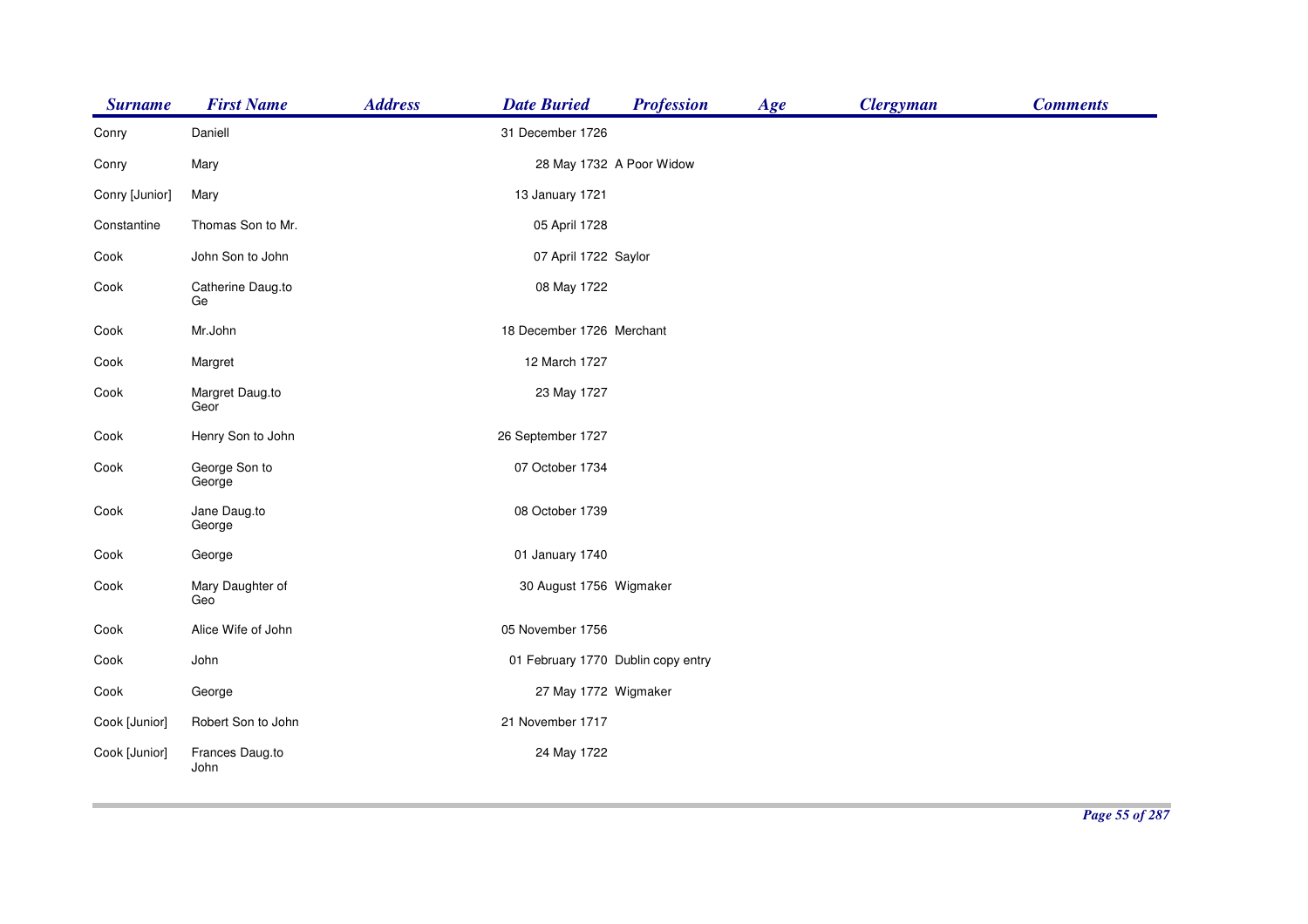| <b>Surname</b> | <b>First Name</b>       | <b>Address</b>                        | <b>Date Buried</b>               | <b>Profession</b> | Age | <b>Clergyman</b>                 | <b>Comments</b> |
|----------------|-------------------------|---------------------------------------|----------------------------------|-------------------|-----|----------------------------------|-----------------|
| Cook [Junior]  | Margrett Daug.to<br>Joh |                                       | 29 November 1722                 |                   |     |                                  |                 |
| Cook [Senior]  | Mr.John                 |                                       | 09 May 1730                      |                   |     |                                  |                 |
| Cooke          | Margret Daugh.to<br>Mr. |                                       | 09 January 1706                  |                   |     |                                  |                 |
| Cooke          | John Son to George      |                                       | 30 January 1718                  |                   |     |                                  |                 |
| Cooke          | Mary Ann                | Marsh Mary's Parish                   | 08 March 1839                    |                   | 05  | John.A.Wall                      |                 |
| Cooke          | <b>Charles Edward</b>   | <b>West Street</b>                    | 24 December 1873                 |                   | 01  | Wesleyan $+6$ months             |                 |
| Cooke          | <b>Edwin Robert</b>     | West Street, Drogheda                 | 24 January 1876                  |                   | 01  | Wesleyan $+3$ Months             |                 |
| Cooke          | Ellen                   | Marsh, Drogheda(St. Mary's<br>Parish) | 14 April 1876                    |                   | 75  | John Archer Buried<br>GoodFriday |                 |
| Cooke          | Thomas                  | Marsh, Drogheda (St.Mary's<br>Parish) | 01 April 1881                    |                   | 88  | John A.Jennings                  |                 |
| Cooke          | Margaret                | St.Peters, Drogheda                   | 04 January 1894                  |                   | 50  | F.W.Macran                       |                 |
| Cooke          | Albert                  | 7 St. Peter's Place, Drogheda         | 08 September 1898 See Ref.186 in | <b>Book</b>       | 08  | H.A.Sandford                     |                 |
| Cooke          | <b>Emily Muntford</b>   | Harper House, Drogheda                | 01 December 1899                 |                   | 22  | Methodist                        |                 |
| Cooper         | Thomas Son to<br>Richar |                                       | 10 May 1717                      |                   |     |                                  |                 |
| Cooper         | Richard                 |                                       | 04 March 1725                    |                   |     |                                  |                 |
| Cooper         | Widow                   |                                       | 29 June 1730                     |                   |     |                                  |                 |
| Cooper         | Elizabeth Daug.to<br>Ri |                                       | 17 March 1746                    |                   |     |                                  |                 |
| Cooper         | Elizabeth Daug.to<br>Ri |                                       | 02 October 1746                  |                   |     |                                  |                 |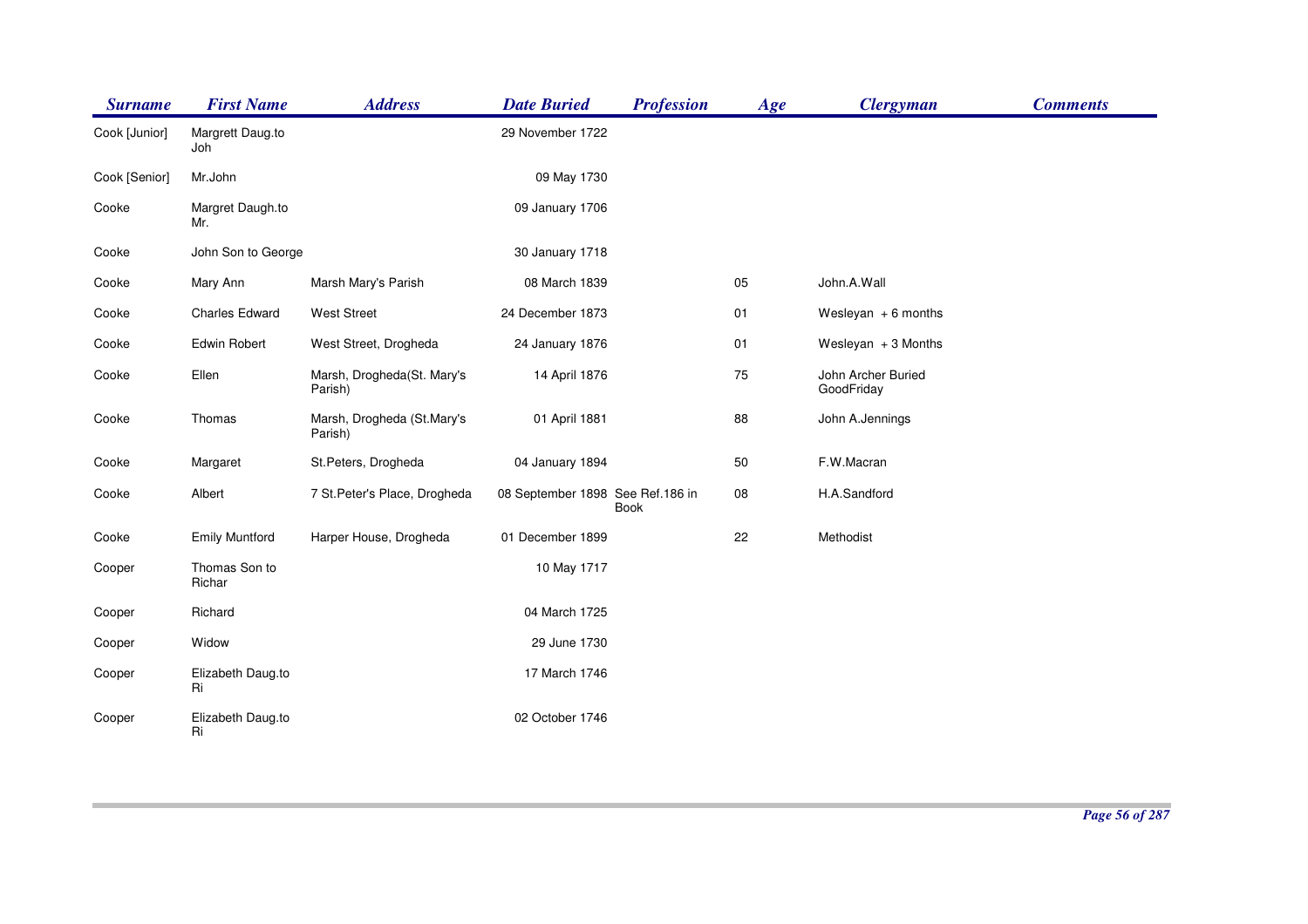| <b>Surname</b>   | <b>First Name</b>       | <b>Address</b>     | <b>Date Buried</b>         | <b>Profession</b> | Age | <b>Clergyman</b>         | <b>Comments</b> |
|------------------|-------------------------|--------------------|----------------------------|-------------------|-----|--------------------------|-----------------|
| Cooper           | Hannah<br>DaughterofRic |                    | 20 August 1750             |                   |     |                          |                 |
| Cooper           | Richard                 |                    | 13 May 1762 Wigmaker       |                   |     |                          |                 |
| Cooper           | Mrs.                    |                    | 06 March 1778              |                   |     |                          |                 |
| Coopland         | John                    |                    | 02 April 1708 In St.Mary's |                   |     |                          |                 |
| Cope             | Mary Daught.to<br>Mr.Jo |                    | 29 September 1704          |                   |     |                          |                 |
| Cope             | Alderman John           |                    | 05 August 1711             |                   |     |                          |                 |
| Cope             | Mrs.                    |                    | 04 November 1757           |                   |     |                          |                 |
| Corbet           | Margaret                | Potato Market      | 20 January 1843            |                   | 62  | E.P.Durham               |                 |
| Corbett          | George                  | Potato Market      | 20 October 1850            |                   | 35  | Roman Catholic           |                 |
| Corby            | Ann                     |                    | 12 February 1721           |                   |     |                          |                 |
| Corcoran         | Thomas                  | County Infirmary   | 28 April 1868              |                   | 45  | John Eccles              |                 |
| Cormack          | Margaret                | <b>Dyer Street</b> | 20 November 1860           |                   | 03  | John G Eccles + 6 Months |                 |
| Coroner          | Eleanor                 | Sunday Gate        | 03 September 1843          |                   | 40  | William M Beresford      |                 |
| Coroner          | William                 | Sunday's Gate      | 05 August 1847             |                   | 64  | William M Beresford      |                 |
| Corry            | Ann Daug.to Mr.         |                    | 24 May 1747 Painter        |                   |     |                          |                 |
| Corry            | Abraham                 |                    | 08 January 1812            |                   | 72  | Henry Leland             |                 |
| Cosgrave         | James                   |                    | 11 December 1815           |                   | 64  | Henry Leland             |                 |
| Cosgrave         | Elizabeth               |                    | 23 November 1817           |                   | 65  | Henry Leland             |                 |
| Costello         | Sarah                   | Poor House         | 30 October 1846            |                   | 75  | William M Beresford      |                 |
| Costello[Costly] | John                    | Rope Walk          | 08 May 1832                |                   | 22  | Rev.Joseph Duncan        |                 |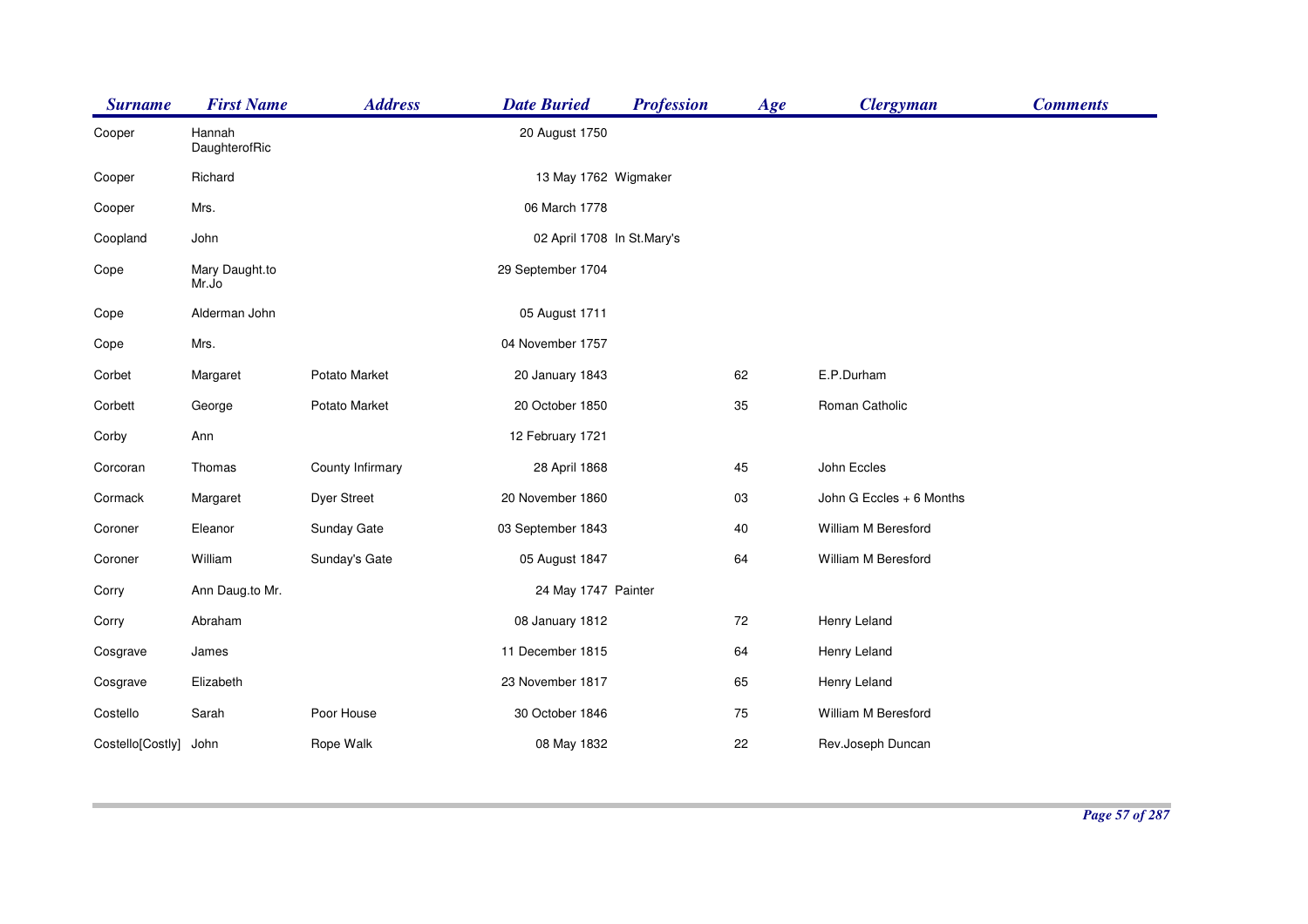| <b>Surname</b>   | <b>First Name</b>       | <b>Address</b>        | <b>Date Buried</b>        | <b>Profession</b> | Age        | <b>Clergyman</b>         | <b>Comments</b> |
|------------------|-------------------------|-----------------------|---------------------------|-------------------|------------|--------------------------|-----------------|
| Costello[Costly] | Mary                    | Rope Walk             | 10 May 1832               |                   | 22         | Rev.Joseph Duncan        |                 |
| Costello[Costly] | James                   | Rope Walk             | 11 May 1832               |                   | 67         | Rev.Joseph Duncan        |                 |
| Costley          | William                 |                       | 24 January 1814           |                   | 01         | Henry Leland + 1 Month   |                 |
| Cotter           | Widow                   |                       | 02 November 1745          |                   |            |                          |                 |
| Coulson          | Mrs.                    |                       | 31 May 1765               |                   |            |                          |                 |
| Coulson          | James                   | Peter Street          | 20 June 1838              |                   | 01         | John.A.Wall 1 Month      |                 |
| Coulson          | Isabella                | Widows House          | 28 June 1861              |                   | 75         | John Eccles              |                 |
| Courtenay        | Mary Anne               | Church Lane           | 05 June 1825              |                   | 50         | T.B.Owens                |                 |
| Courtenay        | Anne                    | Church Lane           | 05 February 1829          |                   | ${\bf 00}$ | T.B.Owens 7 Months       |                 |
| Courtney         | Henry Son to John       |                       | 26 May 1722               |                   |            |                          |                 |
| Courtney         | Jane                    | <b>Scarlet Street</b> | 24 October 1860           |                   | 02         | John G Eccles + 6 Months |                 |
| Courtney         | Stewart S.              | <b>Scarlet Street</b> | 09 March 1861             |                   | $00\,$     | John Eccles 8 Weeks      |                 |
| Courtny          | Evers                   | Peter Street          | 05 January 1834           |                   | 69         | Rev.G.King               |                 |
| Coward           | William Son to Willi    |                       | 19 August 1703            |                   |            |                          |                 |
| Cowen            | Robert Son to<br>Charle |                       | 15 October 1732           |                   |            |                          |                 |
| Cowen            | Jane                    |                       | 01 June 1740              |                   |            |                          |                 |
| Cowen            | Leacy                   |                       | 13 March 1743             |                   |            |                          |                 |
| Cowen            | Ann Wife of Charles     |                       | 10 January 1757 Reedmaker |                   |            |                          |                 |
| Cowen            | Charles                 |                       | 26 January 1757 Reedmaker |                   |            |                          |                 |
| Cowen [Junior]   | George Son to<br>Charle |                       | 29 May 1714               |                   |            |                          |                 |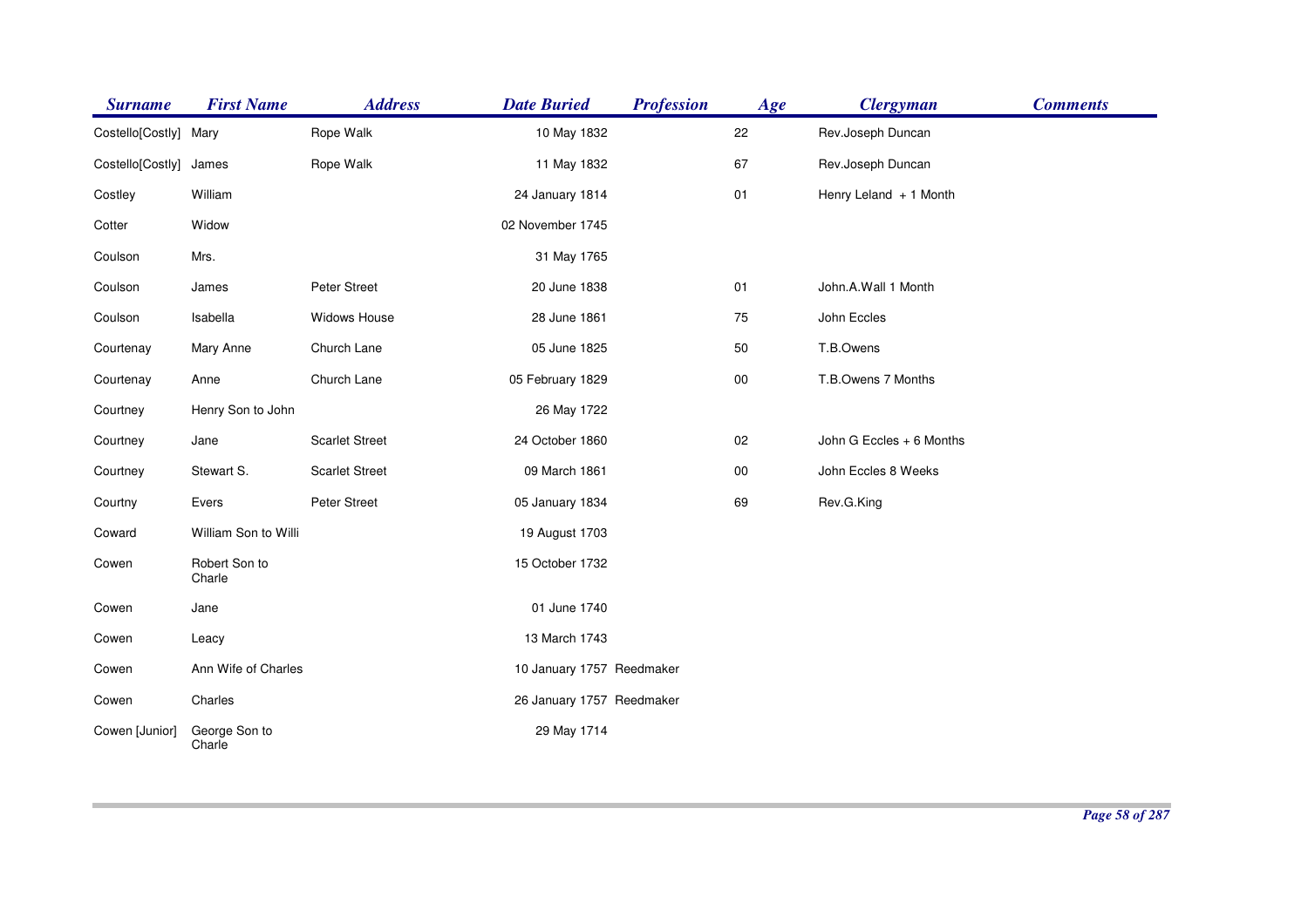| <b>Surname</b>      | <b>First Name</b>       | <b>Address</b> | <b>Date Buried</b>            | <b>Profession</b>                         | Age | <b>Clergyman</b>     | <b>Comments</b> |
|---------------------|-------------------------|----------------|-------------------------------|-------------------------------------------|-----|----------------------|-----------------|
| Cowen [Junior]      | John Son to<br>Charles  |                | 16 June 1721                  |                                           |     |                      |                 |
| Cowen [Junior]      | Jane Daug.to<br>Charles |                | 30 May 1722                   |                                           |     |                      |                 |
| Cowin [Junior]      | Ann Daug.to<br>Charles  |                | 08 July 1727                  |                                           |     |                      |                 |
| Cowltran            | Abigail                 |                | 21 May 1717                   |                                           |     |                      |                 |
| Cowltrin            | Jane Daugh.to<br>Franci |                | 15 March 1706                 |                                           |     |                      |                 |
| Cox                 | Mrs.Elizabeth           |                | 14 August 1715 Wife to the    | Rev.Dean                                  |     |                      |                 |
| Cox<br>[PetersDrog. | The<br>Rev.Thomas[Vicar |                |                               | 12 November 1718 MinofBeaulyRecLo<br>wthD |     |                      |                 |
| Crafford            | Elizabeth               |                | 29 September 1767             |                                           |     |                      |                 |
| Crage               | Anne                    |                | 21 February 1828              |                                           | 45  |                      |                 |
| Craig               | John                    |                | 19 December 1727 A Saylor     |                                           |     |                      |                 |
| Craig               | John                    |                | 25 October 1814 Louth Militia |                                           | 49  | Henry Leland         |                 |
| Craningham          | Mrs.                    |                | 05 December 1746              |                                           |     |                      |                 |
| Crawford            | John                    |                | 07 March 1724 A Saylor        |                                           |     |                      |                 |
| Crawford            | John                    |                | 08 February 1725 A Soldier    |                                           |     |                      |                 |
| Crawford            | Mary                    |                | 13 October 1727               |                                           |     |                      |                 |
| Crawford            | John                    |                | 12 November 1771              |                                           |     |                      |                 |
| Crawford            | Charlotte               |                | 02 March 1808                 |                                           | 09  | <b>Bigoe Henzell</b> |                 |
| Crawford            | Robert                  |                | 20 March 1808                 |                                           | 70  | Henry Leland         |                 |
| Crawford            | Mary                    |                | 27 February 1811              |                                           | 50  | Henry Leland         |                 |
|                     |                         |                |                               |                                           |     |                      |                 |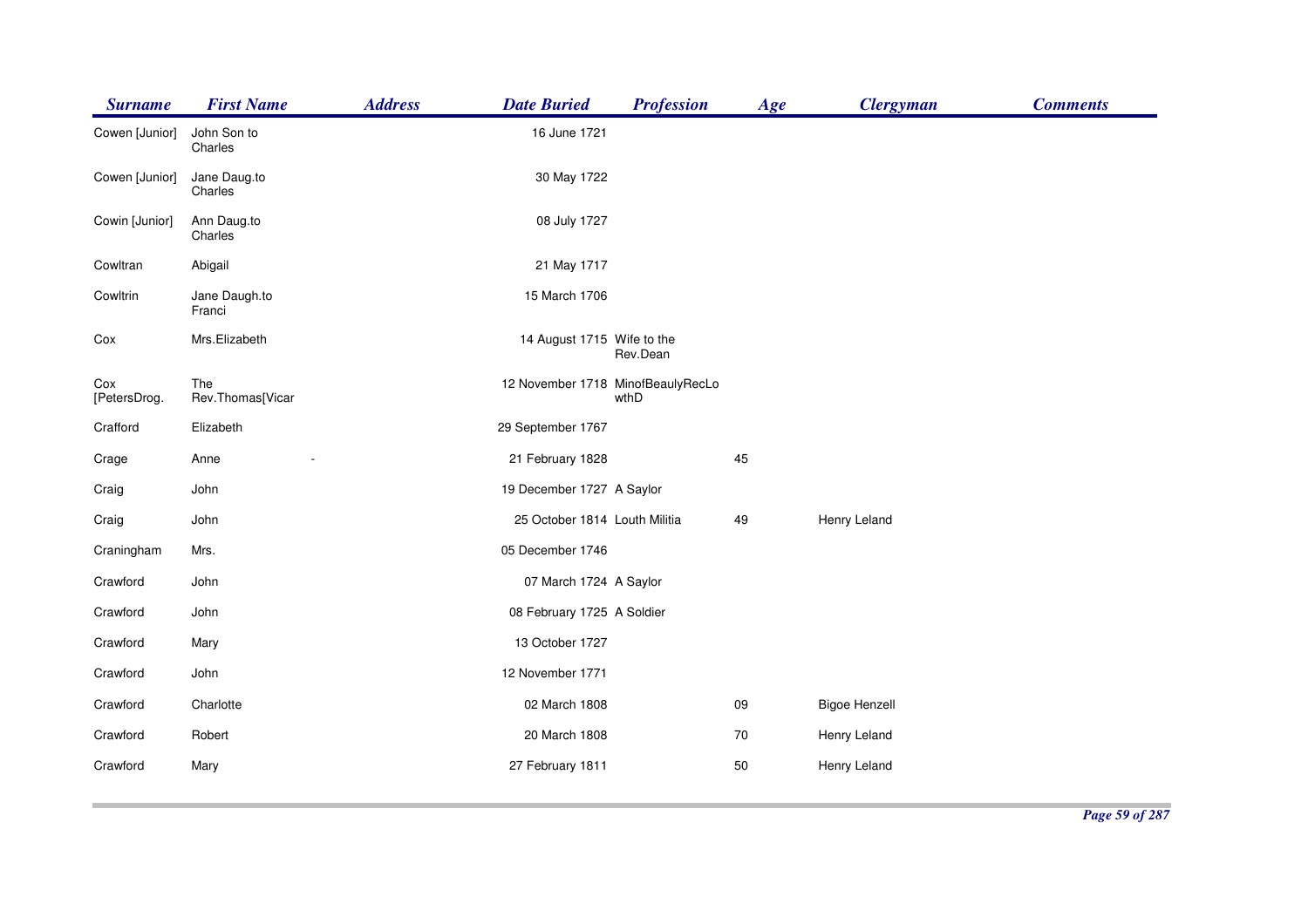| <b>Surname</b> | <b>First Name</b>   | <b>Address</b>        | <b>Date Buried</b>           | <b>Profession</b>                    | Age    | <b>Clergyman</b>                | <b>Comments</b> |
|----------------|---------------------|-----------------------|------------------------------|--------------------------------------|--------|---------------------------------|-----------------|
| Crawford       | Sarah               |                       |                              | 06 June 1812 Parish of St.Mary's     | 42     | Henry Leland                    |                 |
| Crawford       | Benjamin            |                       | 13 March 1822 1st Regiment   |                                      | 00     | T.B.Owens 6 Months              |                 |
| Crawford       | <b>Frances Anne</b> |                       | 30 May 1822 Of               | St.Mary'sDrogheda                    | 28     | <b>Wardlaw Ball</b>             |                 |
| Crawford       | David               | Green Lanes           | 04 January 1826              |                                      | $00\,$ | T.B.Owens 5 Months              |                 |
| Crawford       | Rev.Charles         | Fair Street           | 21 January 1832              |                                      | 70     | Rev.Richard George              |                 |
| Crawford       | Mary Anne           | Duleek Gate           | 25 July 1832                 |                                      | 50     |                                 |                 |
| Crawford       | Charles James       | Dublin Road           | 27 June 1837                 |                                      | 02     | Rev.P.Mooney                    |                 |
| Crawford       | Evelina             | <b>Fair Street</b>    | 17 October 1837              |                                      | $00\,$ | George Needham 14 Days          |                 |
| Crawford       | Antonia Brabazon    | Dublin Road           | 27 December 1843             |                                      | $00\,$ | A. Wynne 3 Weeks                |                 |
| Crawford       | John                | Mary's Parish         | 04 November 1846 Register of | Marriage                             | $40\,$ | William M Beresford             |                 |
| Crawford       | Mary                | Church Alleys         | 20 March 1853                |                                      | 84     | W.E.Ormsby                      |                 |
| Crawford       | Peter               | Union Work House      | 31 January 1856              |                                      | 40     | W.E.Ormsby                      |                 |
| Crawford       | Samuel W.           | Church Alley          | 03 November 1856             |                                      | 75     | W.E.Ormsby                      |                 |
| Crawford       | Margaret            | North Road, Drogheda  | 06 January 1884              |                                      | 72     | John Eccles                     |                 |
| Crawly         | Mary Wife to James  |                       | 02 December 1732             |                                      |        |                                 |                 |
| Creton         | Henry               |                       | 16 January 1766              |                                      |        |                                 |                 |
| Cribbes        | Robert              |                       |                              | 18 July 1805 Of the 16th Light Dr 19 |        | <b>Bigoe Henzell</b>            |                 |
| Crofton        | Valesius            | <b>William Street</b> | 19 February 1844             |                                      | $00\,$ | William M Beresford 8<br>Months |                 |
| Crofton        | Julia               | Peter Street          | 26 January 1848              |                                      | 03     | A.Wynne                         |                 |
| Crofton        | Richard             | Peter Street          | 14 July 1849                 |                                      | 14     | Andrew Williamson               |                 |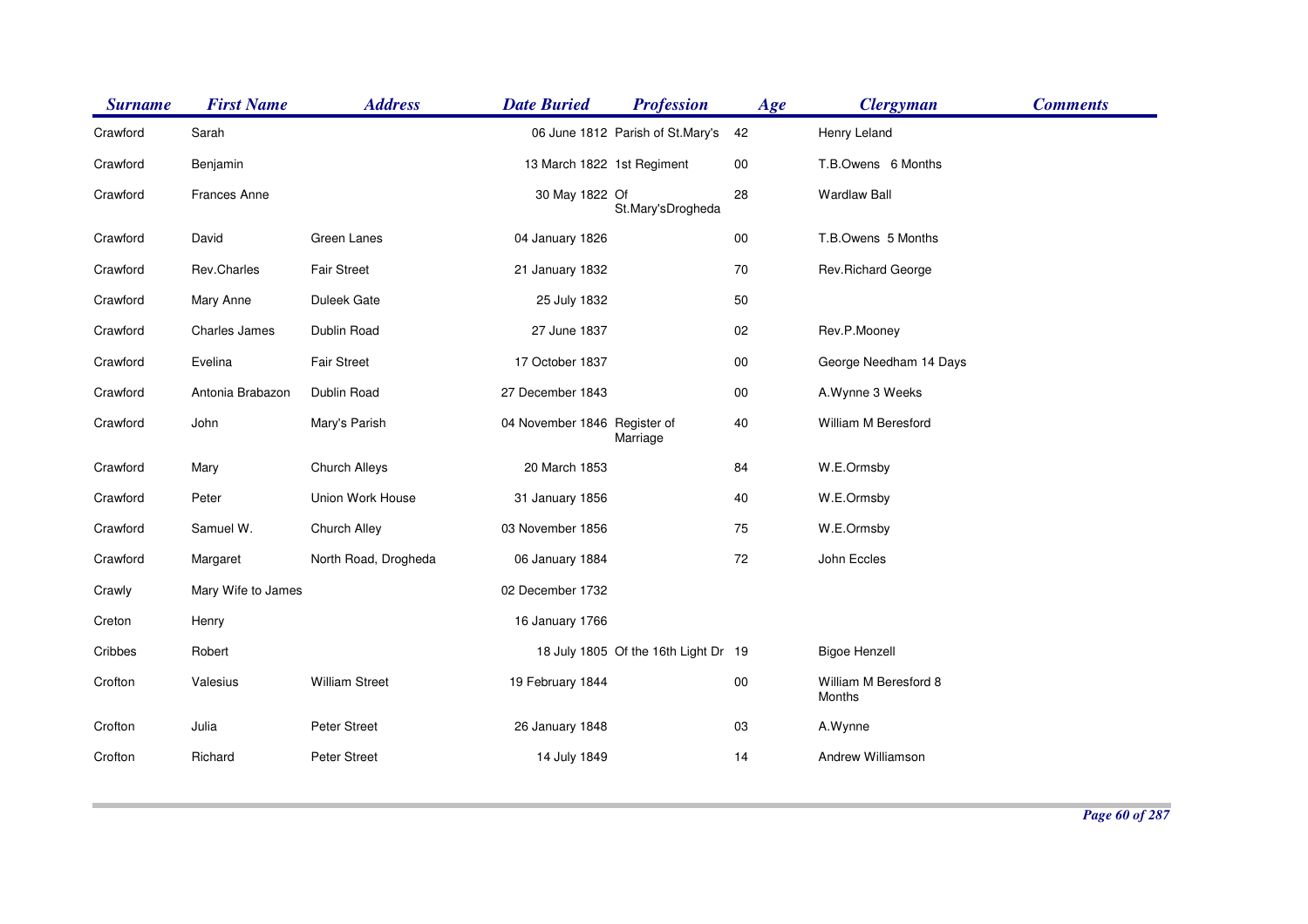| <b>Surname</b> | <b>First Name</b> | <b>Address</b>            | <b>Date Buried</b>  | <b>Profession</b> | Age    | <b>Clergyman</b>          | <b>Comments</b> |
|----------------|-------------------|---------------------------|---------------------|-------------------|--------|---------------------------|-----------------|
| Crofton        | Valesius S.       | <b>Fair Street</b>        | 17 May 1867         |                   | 58     | John Eccles               |                 |
| Croghan        | John              |                           | 15 July 1768        |                   |        |                           |                 |
| Crommell       | Elinor            |                           | 07 March 1709       |                   |        |                           |                 |
| Cromp          | Master            |                           | 24 January 1742     |                   |        |                           |                 |
| Crompton       | Mr.Charles        |                           | 02 February 1714    |                   |        |                           |                 |
| Crompton       | Mrs.Charlotte     |                           | 28 May 1804         |                   | $00\,$ | W.H.Woods                 |                 |
| Crookes        | James             |                           | 18 March 1705       |                   |        |                           |                 |
| Crooks         | Jane              |                           | 13 November 1724    |                   |        |                           |                 |
| Crooks         | Leonard           |                           | 31 December 1821 Of | St.Mary'sDrogheda | 57     | T.B.Owens                 |                 |
| Crooks         | Anne              | Palace Street             | 22 November 1849    |                   | 75     | Presbyterean T.L.         |                 |
| Crooks*        | Alice             | Windmill Lane, Drogheda   | 12 September 1894   |                   | $00\,$ | Presbyterian 7 Days       |                 |
| Crosbie        | Thomas            | Magdalen Street           | 26 August 1878      |                   | 01     | Coates G.Booth + 4 Months |                 |
| Crosbie        | Thomas            | Magdalen Street, Drogheda | 07 June 1879        |                   | $00\,$ | Coates G.Booth 4 Months   |                 |
| Crosbie        | Alice             | Peter Street, Drogheda    | 08 June 1889        |                   | 45     | John Eccles/F.J.S.Mouritz |                 |
| Crosby         | Jane              |                           | 29 October 1814     |                   | 18     | Henry Leland              |                 |
| Crosby         | George            |                           | 03 May 1817         |                   | 56     | Henry Leland              |                 |
| Cross          | John              |                           | 22 June 1760        |                   |        |                           |                 |
| Crozier        | Frances Mary Ann  |                           | 31 May 1807 N.D.M.  |                   | $00\,$ | Bigoe Henzell 4 Months    |                 |
| Cudmor         | Doctor Michael    |                           | 28 December 1708    |                   |        |                           |                 |
| Cudmore        | Edward            |                           | 21 September 1710   |                   |        |                           |                 |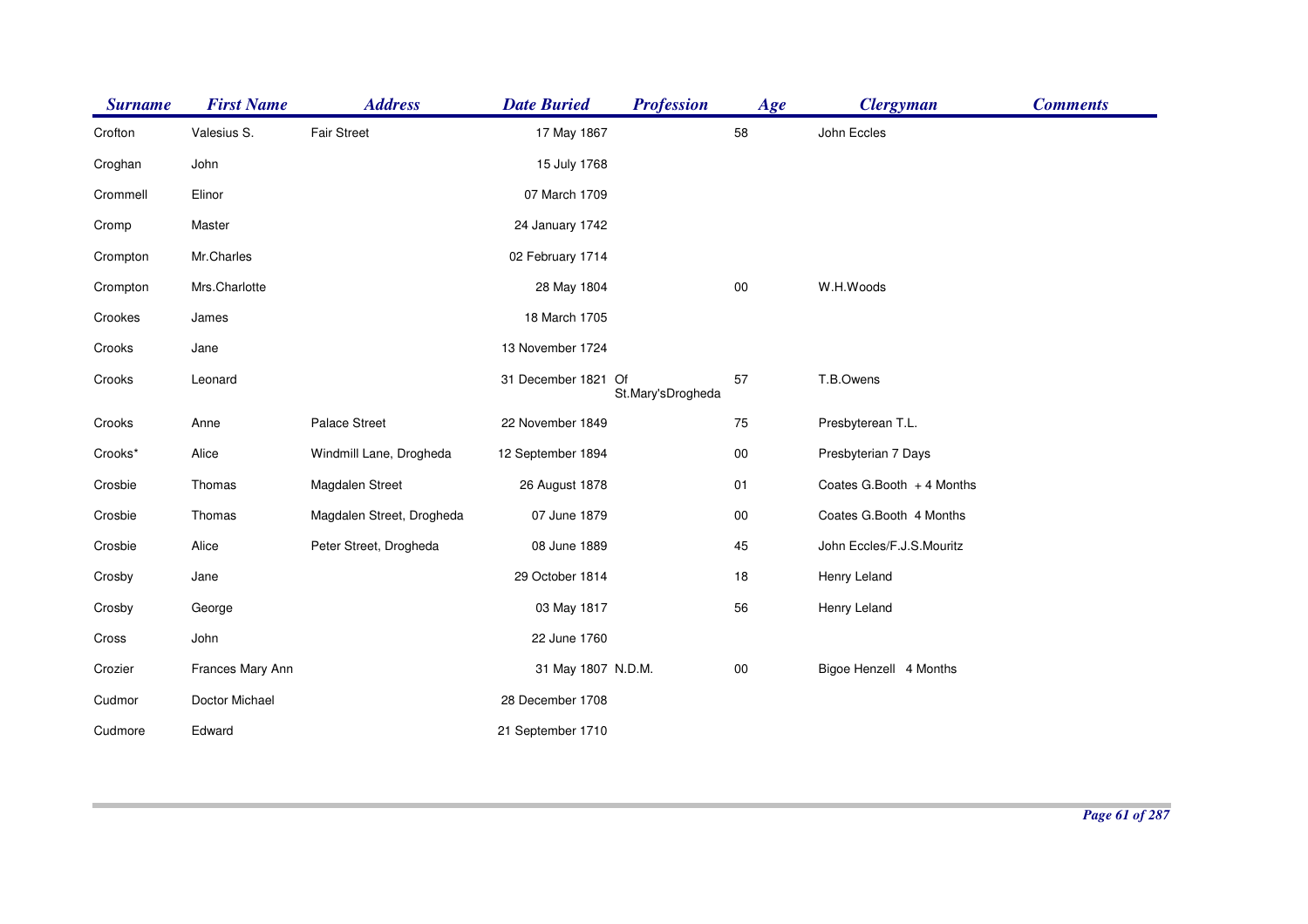| <b>Surname</b> | <b>First Name</b>       | <b>Address</b>        | <b>Date Buried</b>                 | <b>Profession</b>               | Age | <b>Clergyman</b> | <b>Comments</b> |
|----------------|-------------------------|-----------------------|------------------------------------|---------------------------------|-----|------------------|-----------------|
| Cudmore        | Charity<br>Daugh.toMr.R |                       | 30 July 1713                       |                                 |     |                  |                 |
| Cudmore        | Jerome Sonto<br>DoctorR |                       | 05 November 1715                   |                                 |     |                  |                 |
| Cudmore        | Doctor Richard          |                       | 29 December 1717                   |                                 |     |                  |                 |
| Cudmore        | Richard Son to<br>Dr.Ri |                       | 30 March 1718 [Deceased]           |                                 |     |                  |                 |
| Cudmore        | Lancelott Son to<br>Doc |                       | 01 May 1718 [Deceased]             |                                 |     |                  |                 |
| Cudmurr        | Mrs.                    |                       | 03 October 1745 Widow              |                                 |     |                  |                 |
| Culbert        | Hanah                   |                       | 08 January 1734 One of the Poor    | Hous                            |     |                  |                 |
| Cullen         | Mary                    |                       | 27 January 1760                    |                                 |     |                  |                 |
| Culter         | John                    |                       | 12 November 1771 Dublin copy entry |                                 |     |                  |                 |
| Cumber         | Mary                    | <b>Patrick Street</b> | 14 August 1840                     |                                 | 35  | A.Wynne          |                 |
| Cuningham      | Mrs.                    |                       | 05 December 1743 From Dublin       |                                 |     |                  |                 |
| Cuningham      | Thomas                  |                       | 16 July 1746                       |                                 |     |                  |                 |
| Cunningham     | Florence                |                       | 09 March 1721                      |                                 |     |                  |                 |
| Cunningham     | Thomas Son to<br>Thomas |                       | 17 October 1727                    |                                 |     |                  |                 |
| Cunningham     | Mrs.                    |                       | 22 February 1746                   |                                 |     |                  |                 |
| Cunningham     | Andrew                  | Mill Mount Barracks   |                                    | 10 June 1832 Serjeant 99th Foot | 45  |                  |                 |
| Cunningham     | Thomas                  | Palace Street         | 06 April 1864                      |                                 | 15  | Dissenter        |                 |
| Curley         | Rachel                  |                       | 04 September 1719                  |                                 |     |                  |                 |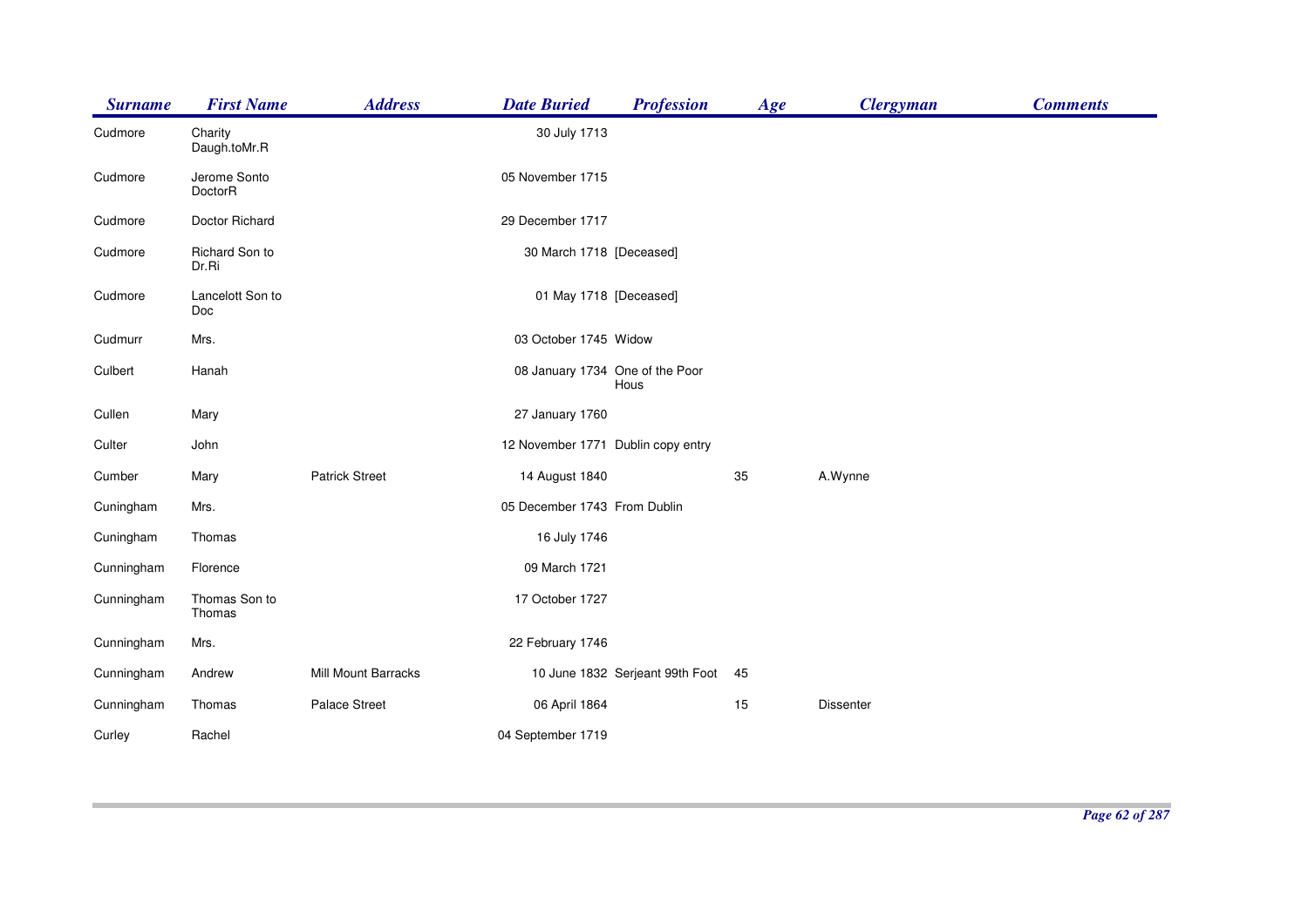| <b>Surname</b> | <b>First Name</b>       | <b>Address</b>     | <b>Date Buried</b>                | <b>Profession</b>                     | Age | <b>Clergyman</b> | <b>Comments</b>                   |
|----------------|-------------------------|--------------------|-----------------------------------|---------------------------------------|-----|------------------|-----------------------------------|
| Curly          | Elizabeth Daugh.to<br>F |                    | 08 January 1709                   |                                       |     |                  |                                   |
| Curly          | Widow                   |                    |                                   | 21 April 1768 Dublin copy gives<br>Cu |     |                  | Date was: 21/04/1868 - sb<br>1768 |
| Curran         | Elizabeth Daughter      |                    | 04 December 1703                  |                                       |     |                  |                                   |
| Curran         | John Son to John        |                    | 21 May 1707                       |                                       |     |                  |                                   |
| Curran         | Martha Daughter to<br>J |                    | 10 February 1709                  |                                       |     |                  |                                   |
| Curran         | John                    |                    | 17 September 1729                 |                                       |     |                  |                                   |
| Curron         | Edward Son to<br>John   |                    | 24 May 1710                       |                                       |     |                  |                                   |
| Curtis         | Thomas                  |                    | 14 December 1712                  |                                       |     |                  |                                   |
| Curtis         | Mrs.Elizabeth           |                    | 27 March 1727                     |                                       |     |                  |                                   |
| Curtiss        | Mrs.                    |                    | 01 March 1733                     |                                       |     |                  |                                   |
| Cuthbert       | John                    |                    | 01 June 1721                      |                                       |     |                  |                                   |
| Cuthbert       | Alice                   |                    | 14 September 1722                 |                                       |     |                  |                                   |
| Cuthbert       | Susan                   |                    | 12 March 1727                     |                                       |     |                  |                                   |
| Cuthbert       | William Son<br>Rev.Ephr |                    |                                   | 03 July 1756 Vicar of St. Peter's     |     |                  |                                   |
| Cuthbert       | The Rev.Ephraim         |                    |                                   | 03 April 1779 Late Vicar of this P    |     |                  |                                   |
| Cuthbert       | Elizabeth               | <b>Fair Street</b> | 11 July 1842                      |                                       | 37  | A.Wynne          |                                   |
| Cutts          | Mary                    |                    | 25 September 1730 Out of the Poor | Hous                                  |     |                  |                                   |
| Da             | Widow                   |                    | 20 November 1768                  |                                       |     |                  |                                   |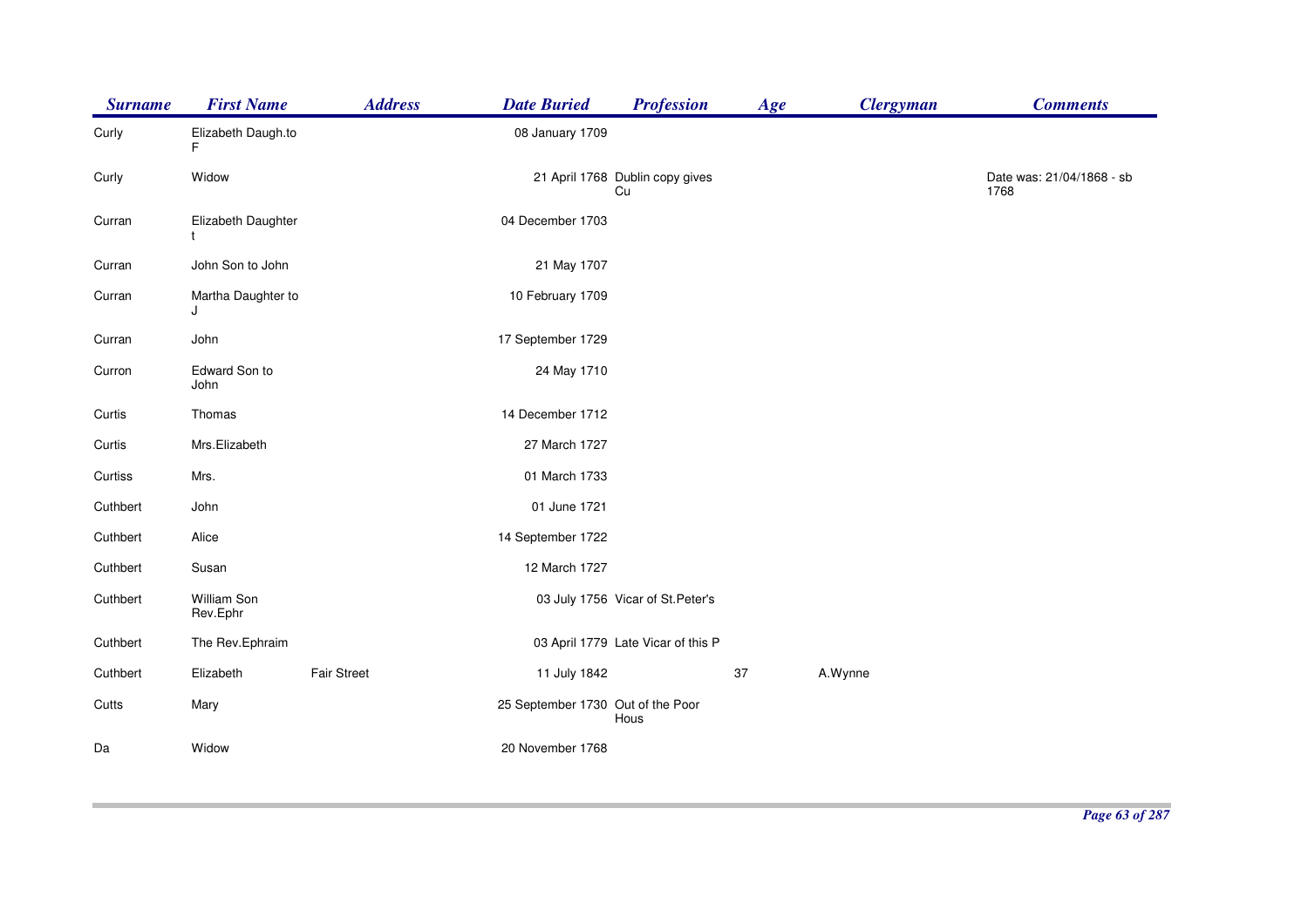| <b>Surname</b> | <b>First Name</b>     | <b>Address</b>                | <b>Date Buried</b> | <b>Profession</b>                           | Age    | <b>Clergyman</b>                  | <b>Comments</b> |
|----------------|-----------------------|-------------------------------|--------------------|---------------------------------------------|--------|-----------------------------------|-----------------|
| Dalton         | Richard               |                               | 04 May 1729        |                                             |        |                                   |                 |
| Daly           | Mrs.Mary              | Laurence Street               | 27 February 1836   |                                             | 63     | Rev.John Magee                    |                 |
| Daly           | Frances               | Church Yard                   | 07 March 1837      |                                             | 00     | Rev.John Magee 7 Months           |                 |
| Daly           | Robert                | Laurence Street               | 19 October 1848    |                                             | $00\,$ | A.Wynne 11 Days                   |                 |
| Daly           | Michael               | Mall                          | 17 January 1862    |                                             | 72     | John Eccles                       |                 |
| Daly           | <b>Charles Albert</b> | <b>West Street</b>            | 05 August 1862     |                                             | 02     | I.S.Monsarrat                     |                 |
| Daly           | Alan                  | Laurence Street               | 18 March 1871      |                                             | 16     | John Eccles                       |                 |
| Daly           | Jane                  | Fair Street, Drogheda         | 10 July 1877       |                                             | 88     | John Eccles & Coates<br>G.Booth   |                 |
| Daly           | Ivan King             | Laurence Street, Drogheda     | 08 October 1880    |                                             | 01     | John Eccles                       |                 |
| Daly           | Amelia                | Laurence Street, Drogheda     | 03 September 1883  |                                             | 31     | John Archer & F.W.Mervyn          |                 |
| Daly           | Eva Amelia            | Laurence Street, Drogheda     | 25 September 1883  |                                             | $00\,$ | Frederick W.Mervyn 4<br>Weeks     |                 |
| Daly           | Margaret              | Orkney Ville, Mornington      | 17 November 1883   |                                             | 67     | John Eccles & John Archer         |                 |
| Daly           | Eric Robert King      | Donacarney House,<br>Drogheda | 22 November 1885   |                                             | 04     | John Eccles                       |                 |
| Daly           | Mary                  | Donacarney House,<br>Drogheda |                    | 31 October 1888 J.ArcherRecSt.Mary 67<br>'s |        | J.Eccles/J.J.Sandys/J.Arche<br>r  |                 |
| Daly           | Robert Bedford        | Donacarney House,<br>Drogheda | 01 October 1891    |                                             | 73     | J.EcclesJ.ArcherF.J.S.Mouri<br>tz |                 |
| Dan            | Jane                  |                               | 23 July 1822       |                                             | 07     | T.B.Owens                         |                 |
| Daniel         | The Widow             |                               | 25 August 1711     |                                             |        |                                   |                 |
| Daniel         | Mary                  |                               | 21 September 1808  |                                             | 60     | Henry Leland                      |                 |
| Daniell        | Mr.George             |                               | 22 August 1705     |                                             |        |                                   |                 |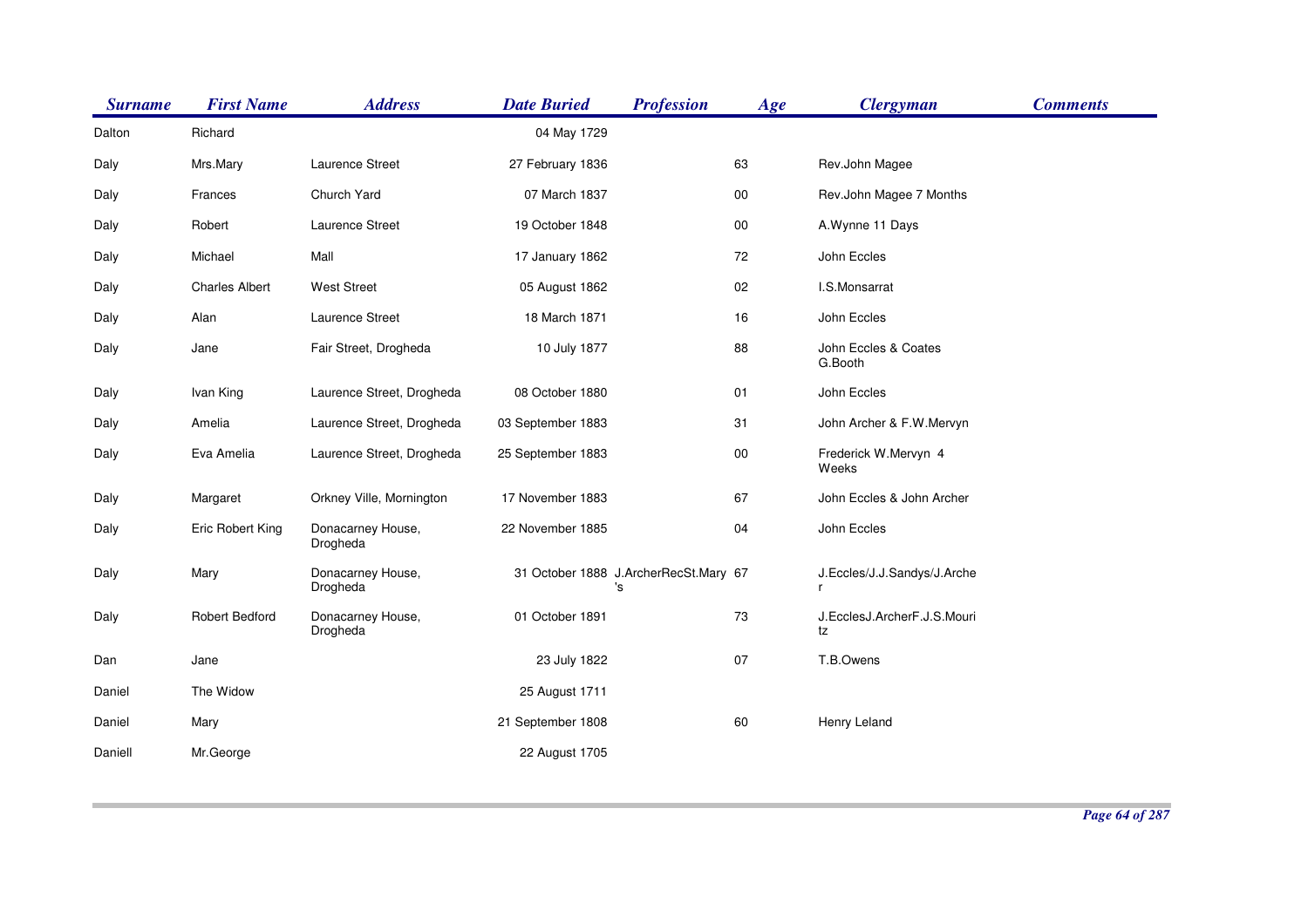| <b>Surname</b> | <b>First Name</b>       | <b>Address</b>         | <b>Date Buried</b>           | <b>Profession</b>             | Age    | <b>Clergyman</b> | <b>Comments</b>                                         |
|----------------|-------------------------|------------------------|------------------------------|-------------------------------|--------|------------------|---------------------------------------------------------|
| Dann           | James                   |                        | 23 June 1823                 |                               | 47     | T.B.Owens        |                                                         |
| Darbey         | Edward                  | Balbriggan, Co. Dublin | 14 October 1869              |                               | 24     | John Eccles      |                                                         |
| Darbey         | Elizabeth               | Balbriggan             | 10 December 1874             |                               | 68     | John Eccles      |                                                         |
| Darby          | Patrick                 | Laurence Street        |                              | 21 July 1846 Surgeon and M.D. | 46     | A.Wynne          |                                                         |
| D'Arcey        | Isabella Jemima         | Church Alleys          | 15 November 1858             |                               | 27     | John G Eccles    |                                                         |
| D'Arcy         | Sarah                   | Dublin                 | 21 January 1862              |                               | 74     | John Eccles      |                                                         |
| Darling        | Dorcas Jane             | Dublin                 | 19 October 1839              |                               | 57     | John.A.Wall      |                                                         |
| Davies         | Gregory                 |                        | 24 May 1717                  |                               |        |                  |                                                         |
| Davies         | Elianor                 |                        | 24 August 1720 Alias Turner  |                               |        |                  |                                                         |
| Davies         | James                   |                        | 26 October 1721              |                               |        |                  |                                                         |
| Davies         | Mary                    |                        | 25 September 1729 A Stranger |                               |        |                  |                                                         |
| Davis          | William Son to<br>Franc |                        | 24 December 1706             |                               |        |                  |                                                         |
| Davis          | <b>Bridget</b>          |                        | 20 June 1710                 |                               |        |                  |                                                         |
| Davis          | Richard Son to<br>John  |                        | 28 June 1712                 |                               |        |                  |                                                         |
| Davis          | Allice                  |                        | 30 April 1766                |                               |        |                  |                                                         |
| Davis          | Widow                   |                        | 28 July 1768                 |                               |        |                  |                                                         |
| Davis          | Mrs.                    |                        | 01 December 1778             |                               |        |                  | Check date: no date<br>(between 14/09 and<br>17/11/1778 |
| Davis          | James                   |                        | 13 October 1803              |                               | $00\,$ |                  |                                                         |
| Davis          | William                 |                        | 21 April 1811                |                               | 38     | Henry Leland     |                                                         |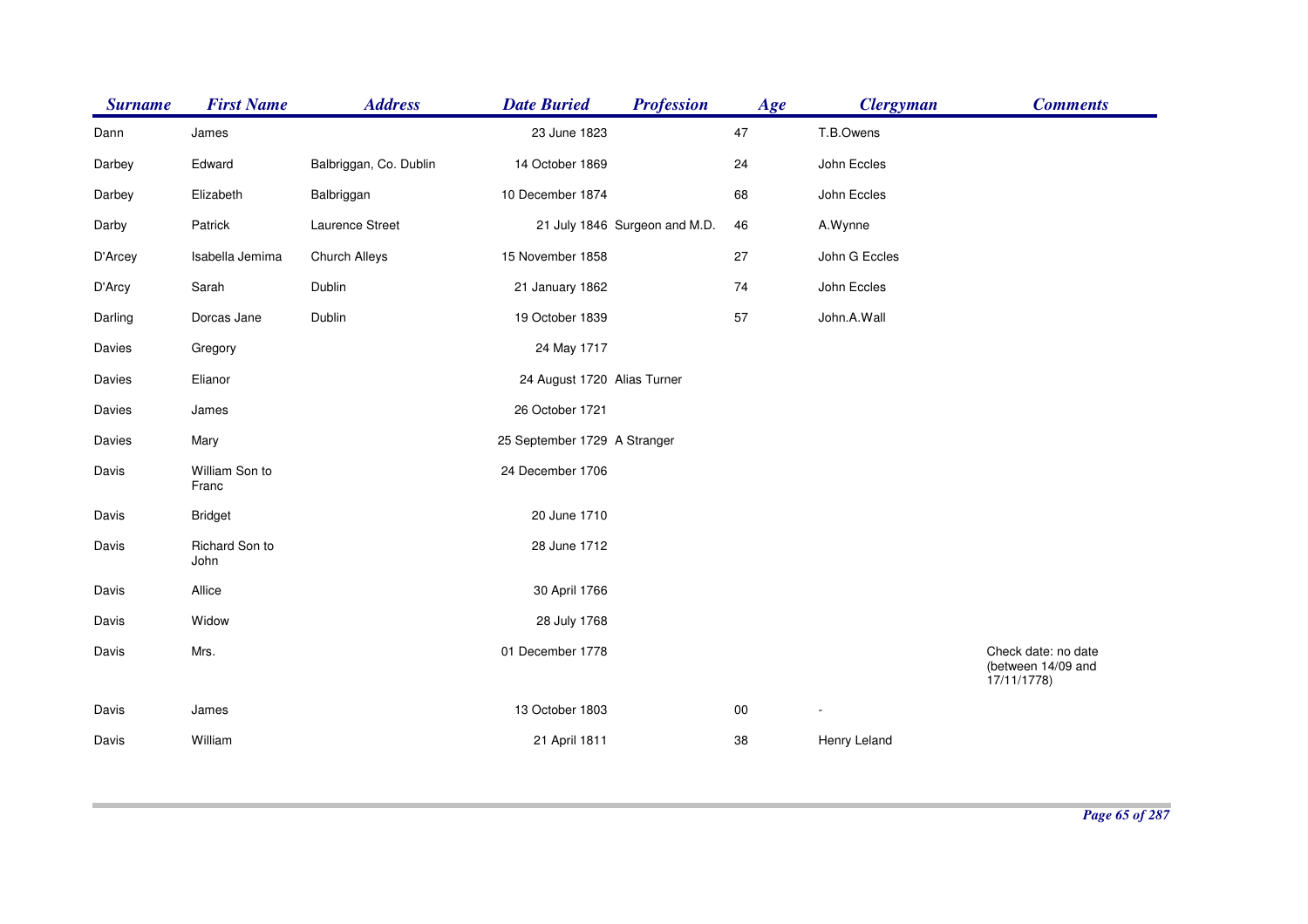| <b>Surname</b> | <b>First Name</b>     | <b>Address</b>         | <b>Date Buried</b>        | <b>Profession</b> | Age        | <b>Clergyman</b>       | <b>Comments</b> |
|----------------|-----------------------|------------------------|---------------------------|-------------------|------------|------------------------|-----------------|
| Davis          | Mary                  |                        | 12 June 1813 Newry        |                   | 82         | Henry Leland           |                 |
| Davis          | James                 |                        | 12 September 1821         |                   | 57         | T.B.Owens              |                 |
| Davis          | James                 | Peter Street           | 24 February 1828          |                   | ${\bf 00}$ | T.B.Owens 4 Months     |                 |
| Davis          | Mrs.Jane              | Fair Street            | 10 July 1832              |                   | 62         | Rev.John Magee         |                 |
| Davis          | Anne                  |                        | 04 March 1837             |                   | 56         | None                   |                 |
| Davis          | Mary                  | John Bobs Lane         | 14 May 1839               |                   | 16         | John.A.Wall            |                 |
| Davis          | Ellen                 | Dublin                 | 06 February 1850          |                   | 77         | W.E.Ormsby             |                 |
| Davis          | <b>Ebenezer Bartw</b> | <b>West Street</b>     | 06 October 1855           |                   | 16         | Wesleyan               |                 |
| Davis          | Janie                 | <b>Thomas Street</b>   | 03 June 1859              |                   | 60         | John Stewart           |                 |
| Davis          | James                 | Queensboro, Co.Louth   | 31 March 1864             |                   | 70         | Dissenter (Omitted)    |                 |
| Davis          | Sarah Anne            | Beamore Road, Drogheda | 14 June 1875              |                   | 35         | Methodist              |                 |
| Davis          | Anna                  | West Street, Drogheda  | 25 September 1879         |                   | 73         | Wesleyan               |                 |
| Davison        | Thomas Somers         |                        | 02 November 1819 Scotland |                   | 36         | <b>Wardlaw Ball</b>    |                 |
| Daviss         | James Son to<br>James |                        | 13 January 1742 A Saylor  |                   |            |                        |                 |
| Daw            | Margery               |                        | 25 December 1746          |                   |            |                        |                 |
| Daws           | Thomas                |                        | 23 December 1710          |                   |            |                        |                 |
| Dawson         | Mary                  |                        | 06 September 1711         |                   |            |                        |                 |
| Dawson         | George                |                        | 11 October 1715 Clerk     |                   |            |                        |                 |
| Dawson         | Bryan                 |                        | 06 November 1727          |                   |            |                        |                 |
| Dawson         | Charles               |                        | 02 May 1807 N.D.M.        |                   | $00\,$     | Bigoe Henzell 2 Months |                 |
| De Little      | Hester                | Magdalene Street       | 18 March 1859             |                   | 04         | John Stewart           |                 |
|                |                       |                        |                           |                   |            |                        |                 |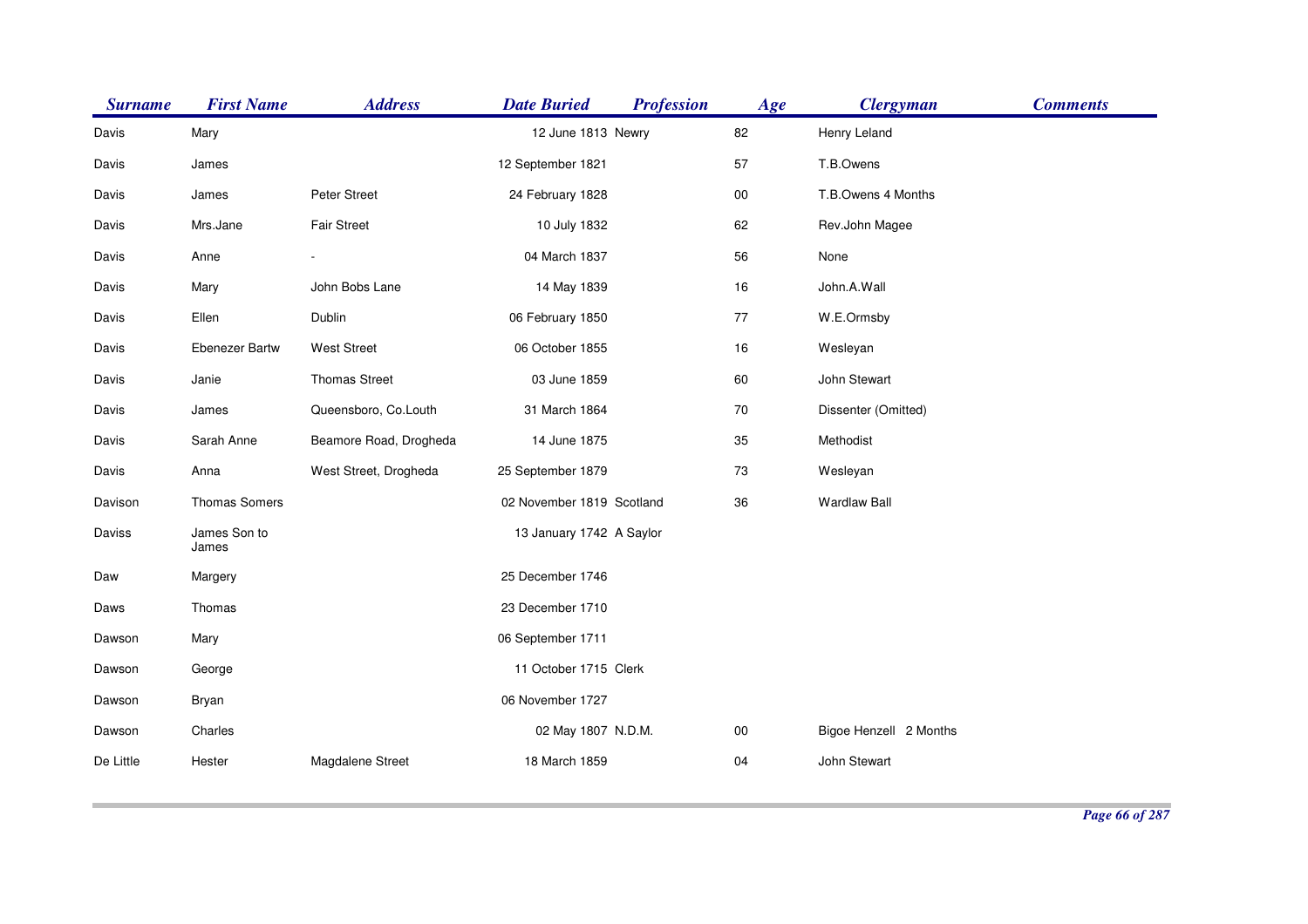| <b>Surname</b>  | <b>First Name</b>       | <b>Address</b>        | <b>Date Buried</b>                  | <b>Profession</b>                   | Age | <b>Clergyman</b>         | <b>Comments</b> |
|-----------------|-------------------------|-----------------------|-------------------------------------|-------------------------------------|-----|--------------------------|-----------------|
| Deacon          | Mrs.Rachel              |                       | 21 June 1706                        |                                     |     |                          |                 |
| Deacon          | Mary Daughter to<br>Joh |                       | 06 November 1710                    |                                     |     |                          |                 |
| Deacon          | Widow                   |                       | 03 August 1763                      |                                     |     |                          |                 |
| Deakon          | Mr.John                 |                       | 02 October 1715                     |                                     |     |                          |                 |
| Dearden         | John                    |                       | 15 October 1747                     |                                     |     |                          |                 |
| Deavis          | Francis Son to<br>Franc |                       | 23 September 1705                   |                                     |     |                          |                 |
| Delap           | Grizell                 |                       | 05 April 1706                       |                                     |     |                          |                 |
| <b>Delittle</b> | Susannah                | <b>Scarlet Street</b> | 05 November 1851 1st of same family |                                     | 08  | W.E.Ormsby               |                 |
| Delittle        | William                 | <b>Scarlet Street</b> |                                     | 18 January 1852 2nd of same family  | 04  | W.E.Ormsby               |                 |
| Delittle        | Maria                   | <b>Scarlet Street</b> |                                     | 28 January 1852 3rd of same family  | 05  | $W.E. Ormsby + 6$ Months |                 |
| Delittle        | Charlotte               | <b>Scarlet Street</b> |                                     | 06 February 1852 4th of same family | 02  | W.E.Ormsby + 9 Months    |                 |
| Delittle        | Cornelius               | <b>Scarlet Street</b> |                                     | 15 April 1852 5th of same family    | 10  | Alexander Smith          |                 |
| Delittle        | Robert                  | <b>Scarlet Street</b> |                                     | 30 April 1852 6th of same family    | 08  | $W.E. Ormsby + 6$ Months |                 |
| Dempsy          | Margery                 |                       | 10 October 1709                     |                                     |     |                          |                 |
| Denison         | Margery                 |                       | 07 June 1740                        |                                     |     |                          |                 |
| Dennis          | Margaret Daughter<br>of |                       | 28 September 1759 Carpenter         |                                     |     |                          |                 |
| Dennis          | Miss.                   |                       | 21 August 1768                      |                                     |     |                          |                 |
| Derdin          | Son to Henry            |                       | 03 May 1706 In Killineer            |                                     |     |                          |                 |
| Derepas         | John                    | Killineer             | 20 March 1837                       |                                     | 06  | None                     |                 |
| Derepas         | John                    | <b>Fair Street</b>    | 02 April 1837                       |                                     | 60  | Roman Catholic           |                 |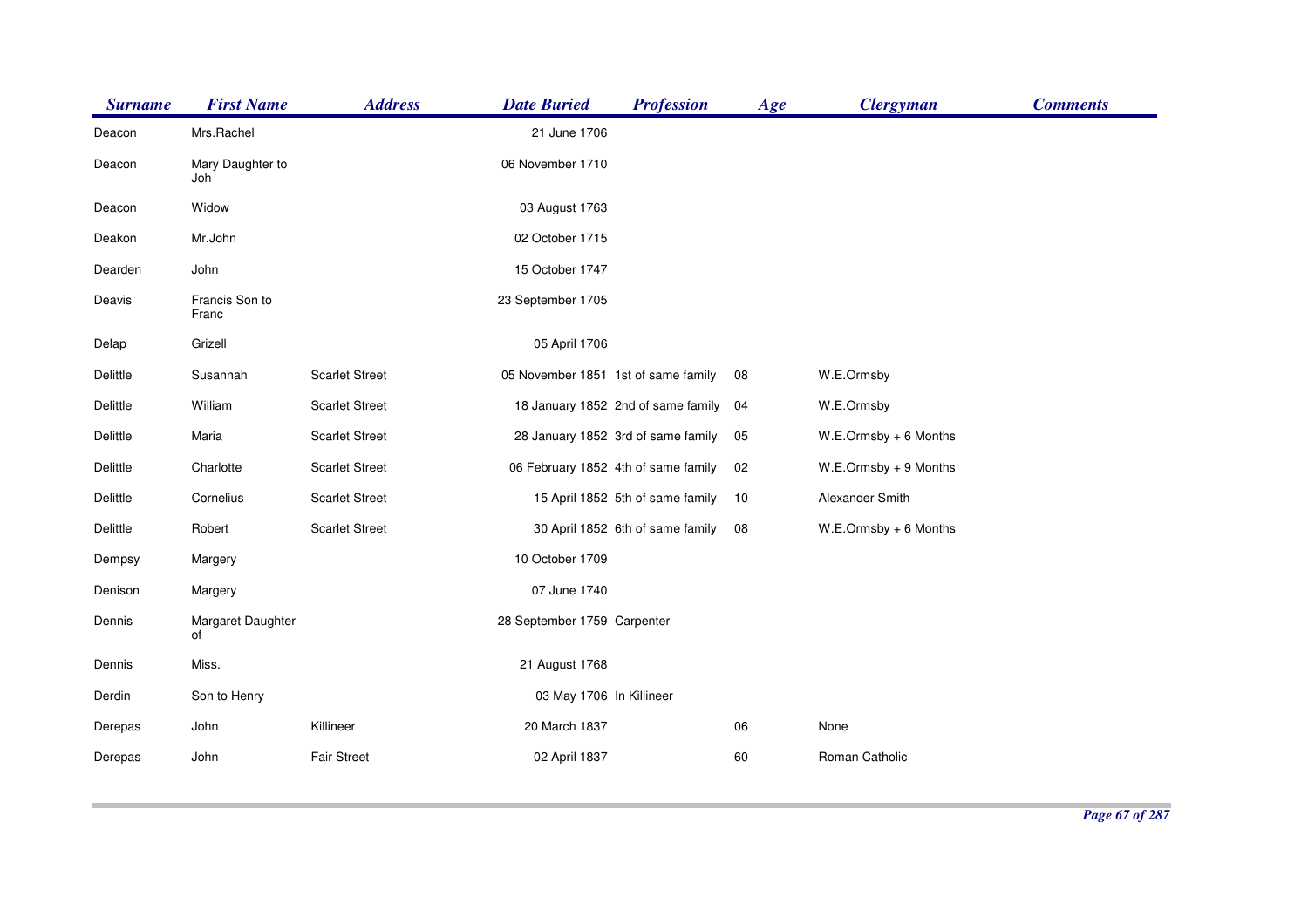| <b>Surname</b> | <b>First Name</b>       | <b>Address</b>           | <b>Date Buried</b>           | <b>Profession</b>                    | Age        | <b>Clergyman</b>               | <b>Comments</b> |
|----------------|-------------------------|--------------------------|------------------------------|--------------------------------------|------------|--------------------------------|-----------------|
| Derepas        | Mrs.                    | <b>Fair Street</b>       | 27 April 1837                |                                      | ${\bf 00}$ | Dissenter. Age N/K             |                 |
| Devin          | Patrick Son of Peter    |                          | 31 January 1748              |                                      |            |                                |                 |
| Devlin         | James                   | Greenhills               | 08 September 1869            |                                      | 09         | I.H.Monsarrat                  |                 |
| Devlin         | Rebecca                 | <b>King Street</b>       | 11 June 1871                 |                                      | $00\,$     | John Eccles (Age Not<br>Known) |                 |
| Devlin         | Christopher             | Scarlet Street, Drogheda | 03 June 1872                 |                                      | 18         | John Eccles                    |                 |
| Dias           | Anne                    |                          | 03 January 1715 A Poor Woman |                                      |            |                                |                 |
| Dickson        | Jane                    |                          | 24 April 1773                |                                      |            |                                |                 |
| Dickson        | Isabella                | North Quay               | 28 December 1849             |                                      | 84         | W.E.Ormsby                     |                 |
| Dickson        | Elizabeth               | West Gate                | 08 April 1851                |                                      | 60         | Thomas Taylor                  |                 |
| Dickson        | Jane                    | <b>West Street</b>       | 06 May 1858                  |                                      | 57         | John G Eccles                  |                 |
| Dikison        | John                    |                          | 14 February 1713 A Seaman    |                                      |            |                                |                 |
| Dill           | Margaret                | Magdalene Street         | 26 June 1838                 |                                      | 34         | John.A.Wall                    |                 |
| Diltdore       | Henry                   |                          |                              | 18 June 1813 2nd Garrison Battali 75 |            | Henry Leland                   |                 |
| Dinning        | Eleanor                 | Newry                    | 12 January 1855              |                                      | 40         | Roman Catholic                 |                 |
| Disney         | Mr.Thomas               |                          | 27 September 1710            |                                      |            |                                |                 |
| Disney         | Mrs.Frances             |                          | 08 July 1711                 |                                      |            |                                |                 |
| Disney         | Frances Daug.to<br>Mr.T |                          | 05 December 1712             |                                      |            |                                |                 |
| Dixie          | Jane<br>Daugh.toCaptain |                          | 23 December 1711             |                                      |            |                                |                 |
| Dixie          | Robert Son<br>toCaptain |                          | 25 August 1712               |                                      |            |                                |                 |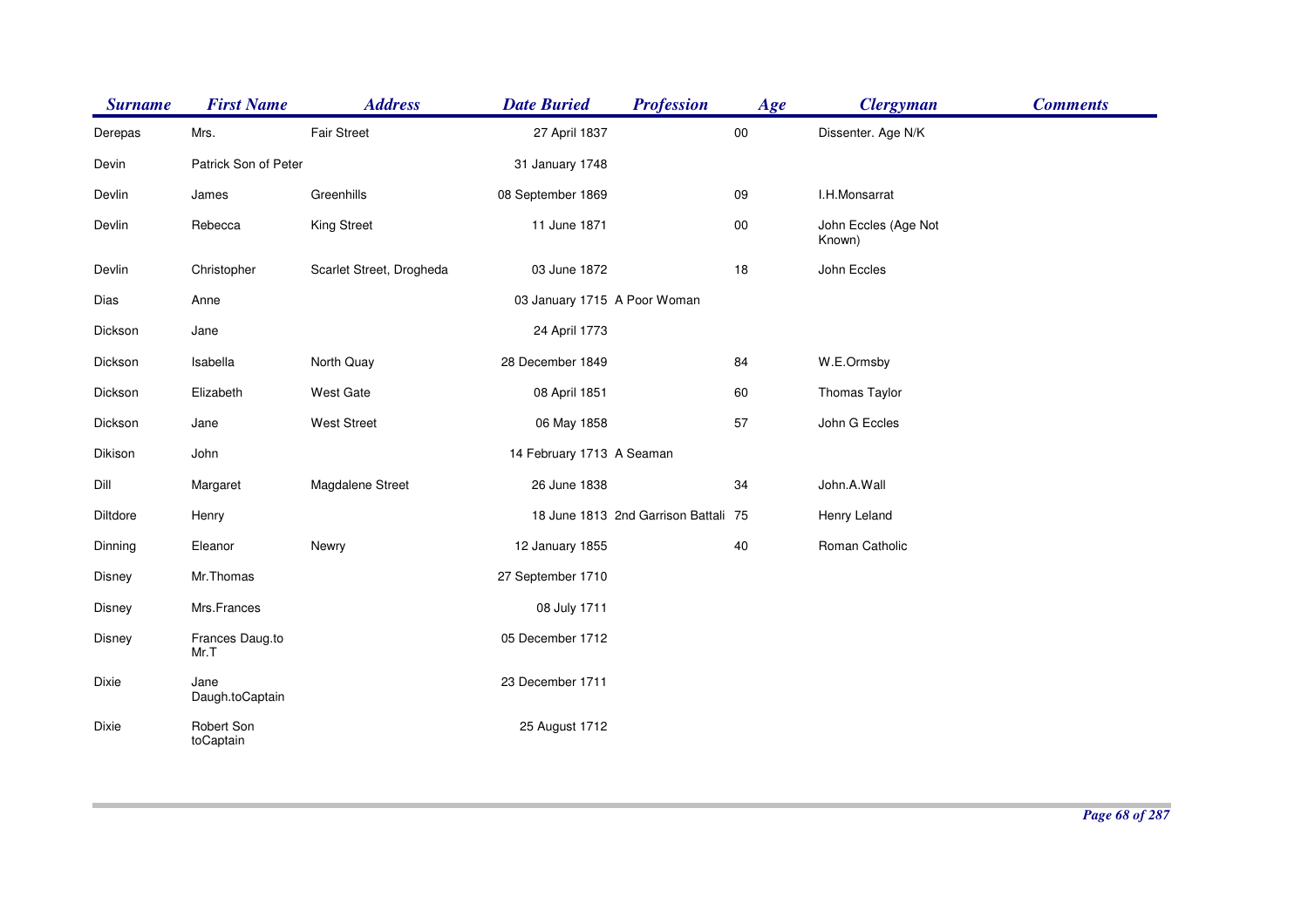| <b>Surname</b> | <b>First Name</b>        | <b>Address</b> | <b>Date Buried</b>          | <b>Profession</b> | Age | <b>Clergyman</b>     | <b>Comments</b> |
|----------------|--------------------------|----------------|-----------------------------|-------------------|-----|----------------------|-----------------|
| Dixie          | ElizabethDaugCapt<br>ain |                | 25 December 1714            |                   |     |                      |                 |
| Dixie          | RobertSontoCaptai<br>nEd |                | 23 January 1718             |                   |     |                      |                 |
| Dixie          | Mrs.                     |                | 22 January 1742             |                   |     |                      |                 |
| Dixie          | Captain                  |                | 09 June 1746                |                   |     |                      |                 |
| Dixie          | Isabella                 |                | 15 January 1766 Gentlewoman |                   |     |                      |                 |
| Dixon          | Margret                  |                | 19 October 1721             |                   |     |                      |                 |
| Dixon          | Elianor Daug.to<br>John  |                | 28 July 1727                |                   |     |                      |                 |
| Dixon          | Isabell                  |                | 31 January 1728             |                   |     |                      |                 |
| Dixon          | Richard                  |                | 02 July 1739                |                   |     |                      |                 |
| Dixon          | Margaret Daug.to<br>Wid  |                | 20 December 1740            |                   |     |                      |                 |
| Dixon          | Widow                    |                | 28 March 1741               |                   |     |                      |                 |
| Dixon          | Sarah Daug.to John       |                | 07 August 1745              |                   |     |                      |                 |
| Dixon          | Arthur Son of John       |                | 29 December 1757 Wigmaker   |                   |     |                      |                 |
| Dixon          | John                     |                | 21 April 1759 Wigmaker      |                   |     |                      |                 |
| Dixon          | Mrs.Alicia               |                | 14 January 1806             |                   | 56  | <b>Bigoe Henzell</b> |                 |
| Dixon          | Patrick                  |                | 02 April 1822               |                   | 18  | T.B.Owens            |                 |
| Dixon          | John                     |                | 02 April 1822               |                   | 52  | T.B.Owens            |                 |
| Dixon          | Samuel                   |                | 07 November 1826 Mariner    |                   | 21  | T.B.Owens            |                 |
| Dixon          | Anne                     | Church Alleys  | 19 November 1867            |                   | 72  | I.H.Monsarrat        |                 |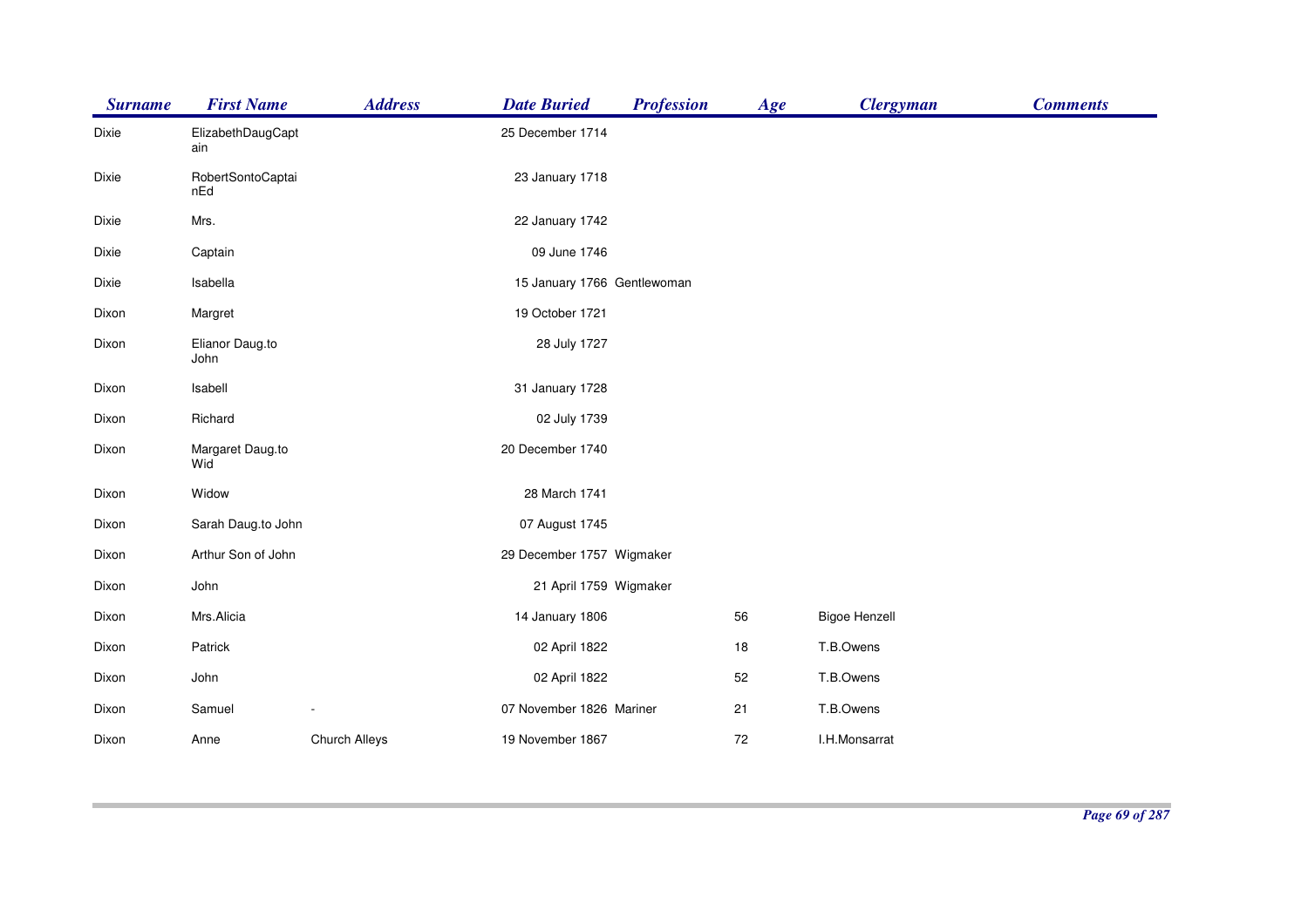| <b>Surname</b> | <b>First Name</b>       | <b>Address</b>          | <b>Date Buried</b>           | <b>Profession</b> | Age | <b>Clergyman</b>                | <b>Comments</b> |
|----------------|-------------------------|-------------------------|------------------------------|-------------------|-----|---------------------------------|-----------------|
| Dixon [Junior] | Elizabeth Daug.to<br>Jo |                         | 22 November 1720             |                   |     |                                 |                 |
| Dixon [Junior] | Thomas Son to<br>John   |                         | 05 November 1721             |                   |     |                                 |                 |
| Dixon [Junior] | Isaac Son to John       |                         | 04 December 1724             |                   |     |                                 |                 |
| Dixon [Junior] | Richard Son to<br>John  |                         | 22 May 1732                  |                   |     |                                 |                 |
| Dixon [Junior] | John                    |                         | 04 February 1740             |                   |     |                                 |                 |
| Dixson         | Katherine               |                         | 15 February 1705             |                   |     |                                 |                 |
| Dixson         | Andrew                  |                         | 24 April 1707                |                   |     |                                 |                 |
| Dixson         | Mary                    |                         | 08 September 1708            |                   |     |                                 |                 |
| Dixson         | Anne                    |                         | 22 September 1715            |                   |     |                                 |                 |
| Dobbie         | Meron                   | New Quay                | 13 April 1840                |                   | 13  | Presbyterian                    |                 |
| Dobbs          | George Son to<br>Mr.Jos |                         | 01 May 1702                  |                   |     |                                 |                 |
| Dobbs          | Nathaniell Son<br>toMr. |                         | 30 August 1704               |                   |     |                                 |                 |
| Dobbs          | Mrs.Rose                |                         | 16 March 1710                |                   |     |                                 |                 |
| Dobbs          | Mr.Joseph               |                         | 11 March 1712                |                   |     |                                 |                 |
| Dobbs          | Mrs.Ann                 |                         | 13 June 1746                 |                   |     |                                 |                 |
| Dobson         | Henry C.                | Church Alleys, Drogheda | 31 January 1876              |                   | 71  | John Eccles & James<br>Wm.Smith |                 |
| Dockura        | George M.               | <b>Church Alleys</b>    | 11 March 1849 Excise Officer |                   | 28  | <b>Andrew Williams</b>          |                 |
| Dodd           | Bartholemew             |                         | 27 September 1727            |                   |     |                                 |                 |
| Dodd           | Maryanne                |                         | 27 February 1817             |                   | 04  | Henry Leland                    |                 |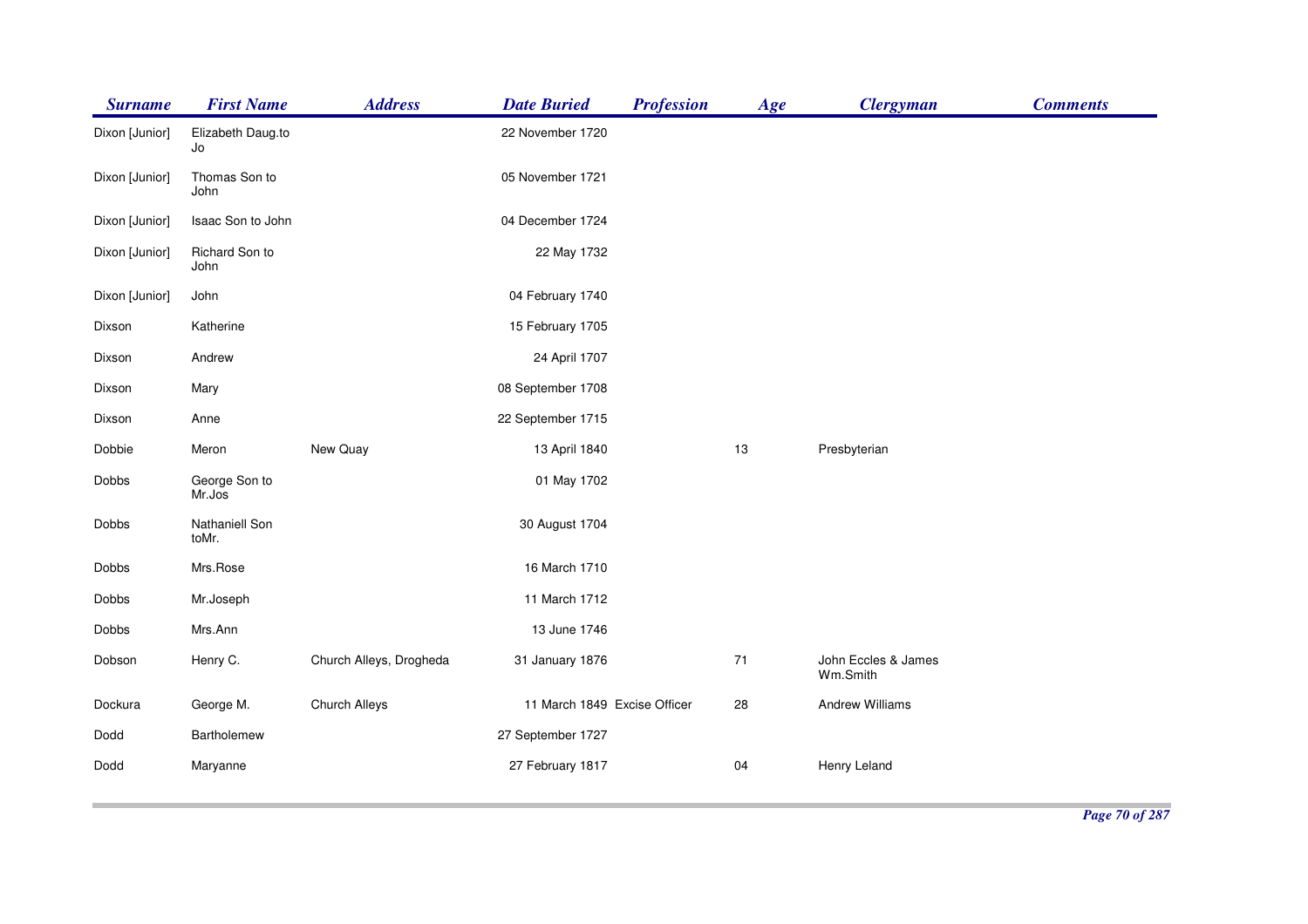| <b>Surname</b> | <b>First Name</b>       | <b>Address</b>      | <b>Date Buried</b>                 | <b>Profession</b> | Age    | <b>Clergyman</b>    | <b>Comments</b> |
|----------------|-------------------------|---------------------|------------------------------------|-------------------|--------|---------------------|-----------------|
| Dodson         | Anne Daugh.to<br>Edward |                     | 20 February 1705                   |                   |        |                     |                 |
| Dodson         | Edward Son to<br>Willia |                     | 26 December 1717                   |                   |        |                     |                 |
| Dodson         | James Son to<br>William |                     | 08 October 1720                    |                   |        |                     |                 |
| Dodson         | Thomas Son to<br>Willia |                     | 28 November 1721                   |                   |        |                     |                 |
| Dodson         | Mary                    |                     | 17 December 1721                   |                   |        |                     |                 |
| Dodson         | Abraham Son to<br>Sawqu |                     | 17 June 1722                       |                   |        |                     |                 |
| Dodson         | Mary                    |                     | 06 June 1728                       |                   |        |                     |                 |
| Dodson         | Edward                  |                     | 10 October 1728                    |                   |        |                     |                 |
| Dodson         | Debora Daug.to<br>Willi |                     | 12 November 1732                   |                   |        |                     |                 |
| Dodson         | Sawkwell                |                     | 22 February 1763 Dublin Copy Entry |                   |        |                     |                 |
| Dodson         | Robert                  |                     | 04 December 1810                   |                   | 85     | Henry Leland        |                 |
| Doff           | Mary                    |                     | 27 January 1741                    |                   |        |                     |                 |
| Doff           | Stephen                 |                     | 30 April 1741                      |                   |        |                     |                 |
| Doff           | Simon                   |                     | 17 March 1742                      |                   |        |                     |                 |
| Doff           | John                    |                     | 18 April 1745                      |                   |        |                     |                 |
| Dogherty       | James                   |                     | 03 July 1724 A Soldier             |                   |        |                     |                 |
| Dogherty       | Mary                    | Rope Walk           | 06 January 1829                    |                   | $00\,$ | T.B.Owens 7 Months  |                 |
| Dogherty       | John                    | <b>Barrack Lane</b> | 06 April 1831                      |                   | $00\,$ | 3 Months            |                 |
| Dogherty       | Mary                    | North Road          | 07 October 1843                    |                   | 80     | William M Beresford |                 |
|                |                         |                     |                                    |                   |        |                     |                 |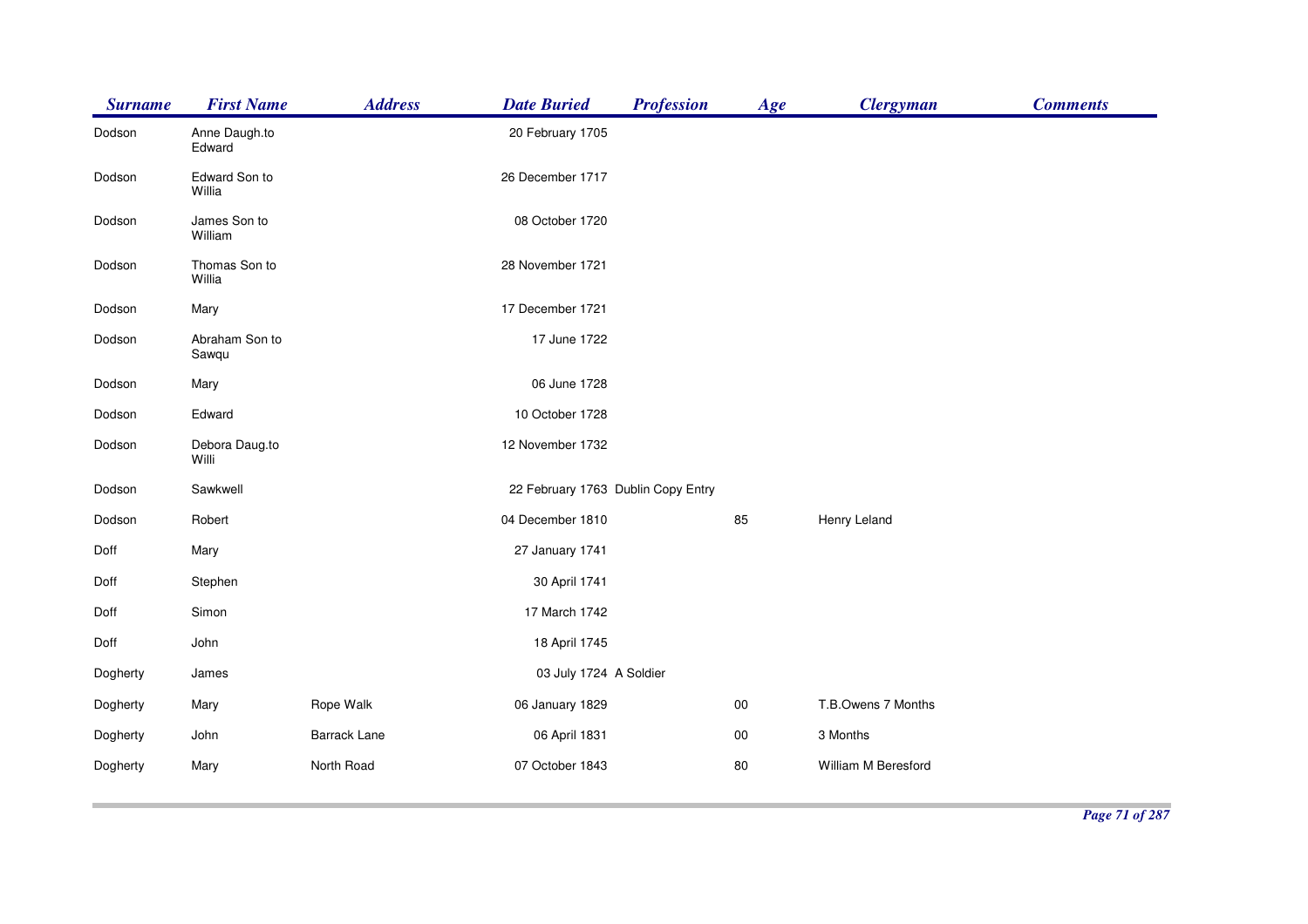| <b>Surname</b>      | <b>First Name</b>       | <b>Address</b>      | <b>Date Buried</b>       | <b>Profession</b>                      | Age        | <b>Clergyman</b>      | <b>Comments</b> |
|---------------------|-------------------------|---------------------|--------------------------|----------------------------------------|------------|-----------------------|-----------------|
| Dogherty            | John                    | Union Work House    | 01 June 1846             |                                        | $90\,$     | A.Wynne               |                 |
| Dogherty            | Edward                  | Stockwell Lane      | 03 July 1848             |                                        | 56         | Andrew Williamson     |                 |
| Dolittle            | Ann Daug.to John        |                     | 05 August 1745           |                                        |            |                       |                 |
| Domville            | James                   |                     | 23 October 1748          |                                        |            |                       |                 |
| Donagh              | Henry                   |                     |                          | 10 May 1730 In St.Mary's Parish        |            |                       |                 |
| Donagh              | Ann Daug.to<br>Mr.Franc |                     | 17 August 1733 At Bielew |                                        |            |                       |                 |
| Donagh<br>[Daughter | Jane                    |                     |                          | 28 June 1752 of the Worshipful Fr Dona |            | Mayor]                |                 |
| Donald              | Robert Massaroon        | Laurence Street     | 27 August 1856           |                                        | 06         | Dissenter + 10 Months |                 |
| Donald              | James                   | <b>West Street</b>  | 13 April 1859            |                                        | 16         | Dissenter             |                 |
| Donalson            | Mrs.                    |                     | 26 May 1803              |                                        | ${\bf 00}$ |                       |                 |
| Donelly             | Elizabeth               |                     | 08 February 1733         |                                        |            |                       |                 |
| Donelly             | Barnaby                 |                     | 13 March 1735            |                                        |            |                       |                 |
| Donelly             | Susanna                 | St.Johns Poor House | 07 February 1829         |                                        | 76         | T.B.Owens             |                 |
| Donnelly            | Elizabeth               |                     | 25 March 1722            |                                        |            |                       |                 |
| Donnelly            | Elizabeth Daug.to<br>Jo |                     | 15 September 1724        |                                        |            |                       |                 |
| Doogan              | Mary                    |                     | 20 February 1766         |                                        |            |                       |                 |
| Dooghery            | Ann Daug.to<br>Charles  |                     | 08 January 1734          |                                        |            |                       |                 |
| Dooghery            | Charles Son to<br>Charl |                     | 18 September 1735        |                                        |            |                       |                 |
| Doran               | Catherine               |                     | 09 November 1818         |                                        | 42         | <b>Wardlaw Ball</b>   |                 |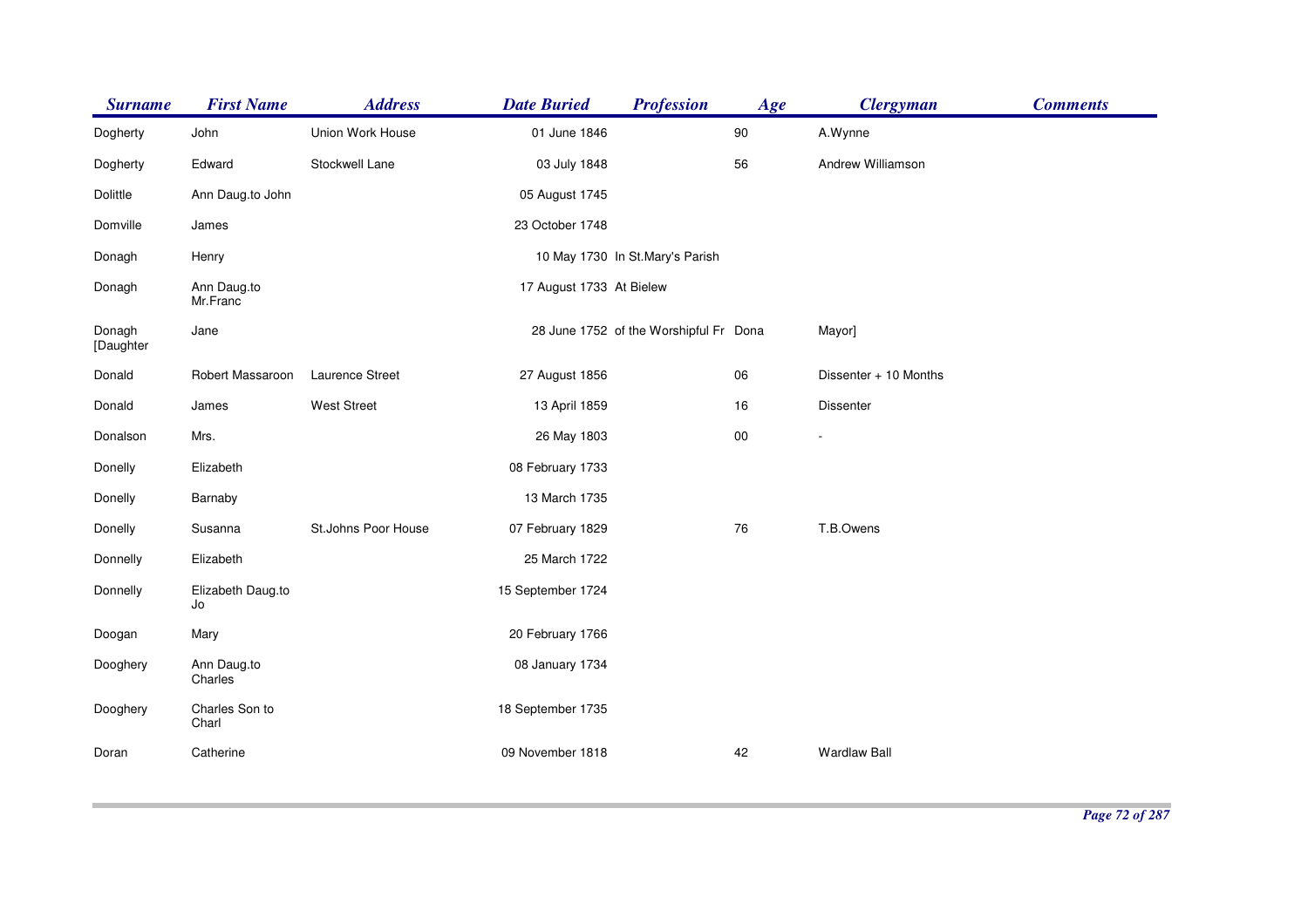| <b>Surname</b> | <b>First Name</b>       | <b>Address</b>        | <b>Date Buried</b> | <b>Profession</b>                    | Age  | <b>Clergyman</b>                | <b>Comments</b> |
|----------------|-------------------------|-----------------------|--------------------|--------------------------------------|------|---------------------------------|-----------------|
| Doran          | Philip                  |                       | 11 March 1819      |                                      | 58   | T.B.Owens                       |                 |
| Dormor         | Elizabeth Daug.to<br>Ri |                       | 24 October 1713    |                                      |      |                                 |                 |
| Dormor         | Richard Son to<br>Richa |                       | 31 December 1717   |                                      |      |                                 |                 |
| Dowd           | Anne                    |                       | 13 November 1818   |                                      | 87   | <b>Wardlaw Ball</b>             |                 |
| Dowd           |                         |                       | 01 January 1837    |                                      | 00   | Roman Catholic Age N/K          |                 |
| Dowd           | Elizabeth               | Shop Street           | 27 October 1846    |                                      | 80   | Roman Catholic                  |                 |
| Dowd           | James P.                | Sandy Hall Co.Louth   | 29 May 1849        |                                      | 00   | Roman Catholic (Age<br>Unknown) |                 |
| Dowd           | Margaret                | Shop Street, Drogheda | 13 August 1879     |                                      | 77   | Roman Catholic                  |                 |
| Dowd           | Susan                   | Dublin                | 09 March 1881      |                                      | 50   | Roman Catholic                  |                 |
| Dowdal         | Mrs.                    |                       |                    | 16 July 1772 Dub.Copy Clergy<br>man' |      |                                 |                 |
| Dowdal         | Richard                 |                       | 12 February 1808   |                                      | $01$ | <b>Bigoe Henzell</b>            |                 |
| Dowdall        | Jerom Son to<br>Mr.Adam |                       | 12 September 1703  |                                      |      |                                 |                 |
| Dowdall        | Judith Daugh.to<br>Mr.A |                       | 11 May 1706        |                                      |      |                                 |                 |
| Dowdall        | Lancelot Son to<br>Mr.A |                       | 09 December 1706   |                                      |      |                                 |                 |
| Dowdall        | Laurence Son to<br>Mr.A |                       | 23 October 1713    |                                      |      |                                 |                 |
| Dowdall        | Judeth Daug.to<br>Mr.Ad |                       | 02 November 1713   |                                      |      |                                 |                 |
| Dowdall        | Edward Son to<br>Mr.Ada |                       | 09 December 1717   |                                      |      |                                 |                 |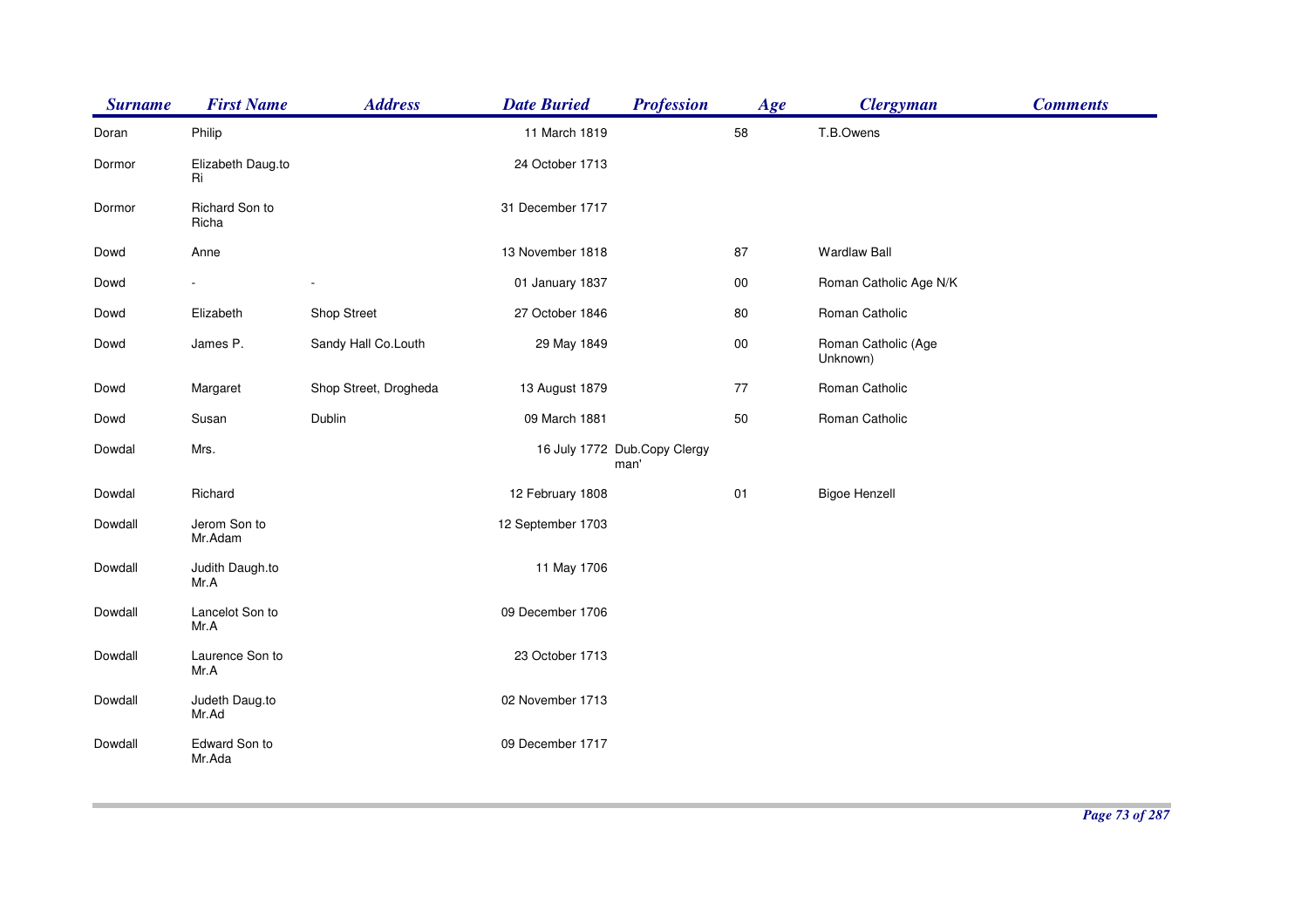| <b>Surname</b> | <b>First Name</b> | <b>Address</b>                 | <b>Date Buried</b>           | <b>Profession</b> | Age    | <b>Clergyman</b>       | <b>Comments</b> |
|----------------|-------------------|--------------------------------|------------------------------|-------------------|--------|------------------------|-----------------|
| Dowdall        | Mrs.              |                                | 29 November 1723 From Dublin |                   |        |                        |                 |
| Dowdall        | Mrs.              |                                | 14 August 1725               |                   |        |                        |                 |
| Dowdall        | The Widow         |                                | 27 February 1733             |                   |        |                        |                 |
| Dowdall        | Mrs.              |                                | 29 March 1779 Fair Street    |                   |        |                        |                 |
| Dowdall        | Mary              |                                | 17 May 1822 Of Drumglass     |                   | 89     | T.B.Owens              |                 |
| Dowdall        | Rev.Launcelot     | Dublin                         | 19 December 1831             |                   | 59     | Rev.Joseph Duncan      |                 |
| Dowdey         | John W.           | Shop Street, Drogheda          | 14 January 1881              |                   | 00     | Presbyterian 10 Months |                 |
| Dowdy          | William           | Magdalene Terrace,<br>Drogheda | 19 December 1887             |                   | 00     | Wesleyan 6 Months      |                 |
| Dowdy          | Margaret Florence | Magdalen Terrace, Drogheda     | 06 March 1892                |                   | 02     | Wesleyan               |                 |
| Dowling        | Robert            |                                | 11 May 1809                  |                   | $00\,$ | Henry Leland 7 Months  |                 |
| Dowling        | Edward            |                                | 30 June 1810                 |                   | $00\,$ | Henry Leland           |                 |
| Dowling        | Thomas            |                                | 14 February 1813 An Infant   |                   | 00     | Henry Leland           |                 |
| Dowling        | Mary              |                                | 12 March 1814                |                   | 29     | Henry Leland           |                 |
| Downes         | Richard           | North Road                     | 10 September 1831            |                   | 56     | Rev.Richard George     |                 |
| Downes         | Letitia           | Hardsmans Garden               | 15 April 1840                |                   | 23     | A.Wynne                |                 |
| Downes         | Thomas            | Hardmans Garden                | 22 April 1847                |                   | 40     | William M Beresford    |                 |
| Downes         | Elizabeth         | Hardman's Garden               | 02 October 1850 Widow        |                   | 85     | W.E.Ormsby             |                 |
| Downes         | Elizabeth         | Hardman's Garden               | 01 May 1852                  |                   | 16     | W.E.Ormsby             |                 |
| Downes         | Robert            | Hardman's Garden               | 22 December 1860             |                   | 49     | John G Eccles          |                 |
| Downes         | William           | Green Lanes                    | 31 January 1865              |                   | 64     | John Eccles            |                 |
| Downes         | Catherine         | Green Lanes, Drogheda          | 10 October 1878              |                   | 80     | John Eccles            |                 |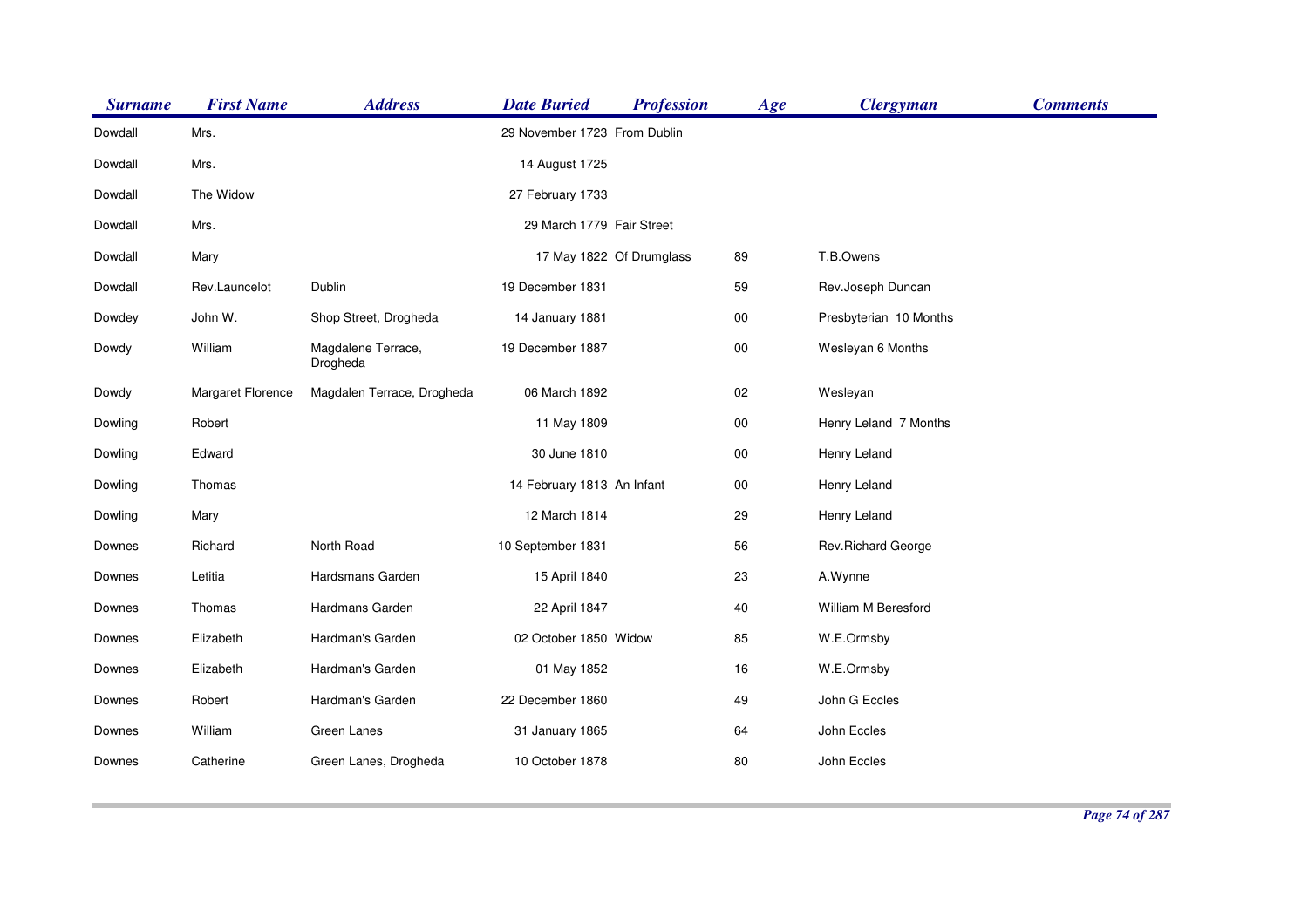| <b>Surname</b> | <b>First Name</b>       | <b>Address</b>           | <b>Date Buried</b>       | <b>Profession</b> | Age        | <b>Clergyman</b>               | <b>Comments</b> |
|----------------|-------------------------|--------------------------|--------------------------|-------------------|------------|--------------------------------|-----------------|
| Downes         | Margaret                | Scarlet Street, Drogheda | 10 March 1880            |                   | 64         | John Eccles                    |                 |
| Downes         | Daniel                  | Scarlet Street, Drogheda | 30 May 1883              |                   | 64         | John Eccles                    |                 |
| Downey         | Mary Jane               | Mel                      | 25 October 1845          |                   | 25         | A.Wynne                        |                 |
| Downey         | Mary Jane               | Mel                      | 15 November 1845         |                   | ${\bf 00}$ | William M Beresford 6<br>Weeks |                 |
| Dowson         | Susanna Daughter<br>to  |                          | 09 June 1710             |                   |            |                                |                 |
| Dowson         | Henry                   |                          | 14 September 1710        |                   |            |                                |                 |
| Dowson         | Edward Son to<br>Franci |                          | 16 March 1713            |                   |            |                                |                 |
| Dowson         | Henry Son to<br>Francis |                          | 23 June 1716             |                   |            |                                |                 |
| Dowson         | William                 |                          | 05 February 1720         |                   |            |                                |                 |
| Drapho         | Mr.Francis              |                          | 23 January 1704          |                   |            |                                |                 |
| Dromgeole      | Mrs.Mary                |                          | 18 October 1767          |                   |            |                                |                 |
| Dromgoole      | A Child of Michaell     |                          | 05 February 1744         |                   |            |                                |                 |
| Dromgoole      | Mathew Son of<br>Michae |                          | 30 May 1756 Merchant     |                   |            |                                |                 |
| Dromgoole      | Widow                   |                          | 25 November 1763         |                   |            |                                |                 |
| Dromgoole      | Mary Daughter of<br>Pet |                          | 07 May 1765              |                   |            |                                |                 |
| Dromgoole      | Michael                 |                          | 13 October 1766 Merchant |                   |            |                                |                 |
| Dromgoole      | Mr.Patt                 |                          | 26 July 1772 West Street |                   |            |                                |                 |
| Dromgoole      | Mrs. Wife of James      |                          | 18 October 1773 Merchant |                   |            |                                |                 |
| Dromgoole      | <b>Master Peter</b>     |                          | 06 September 1778        |                   |            |                                |                 |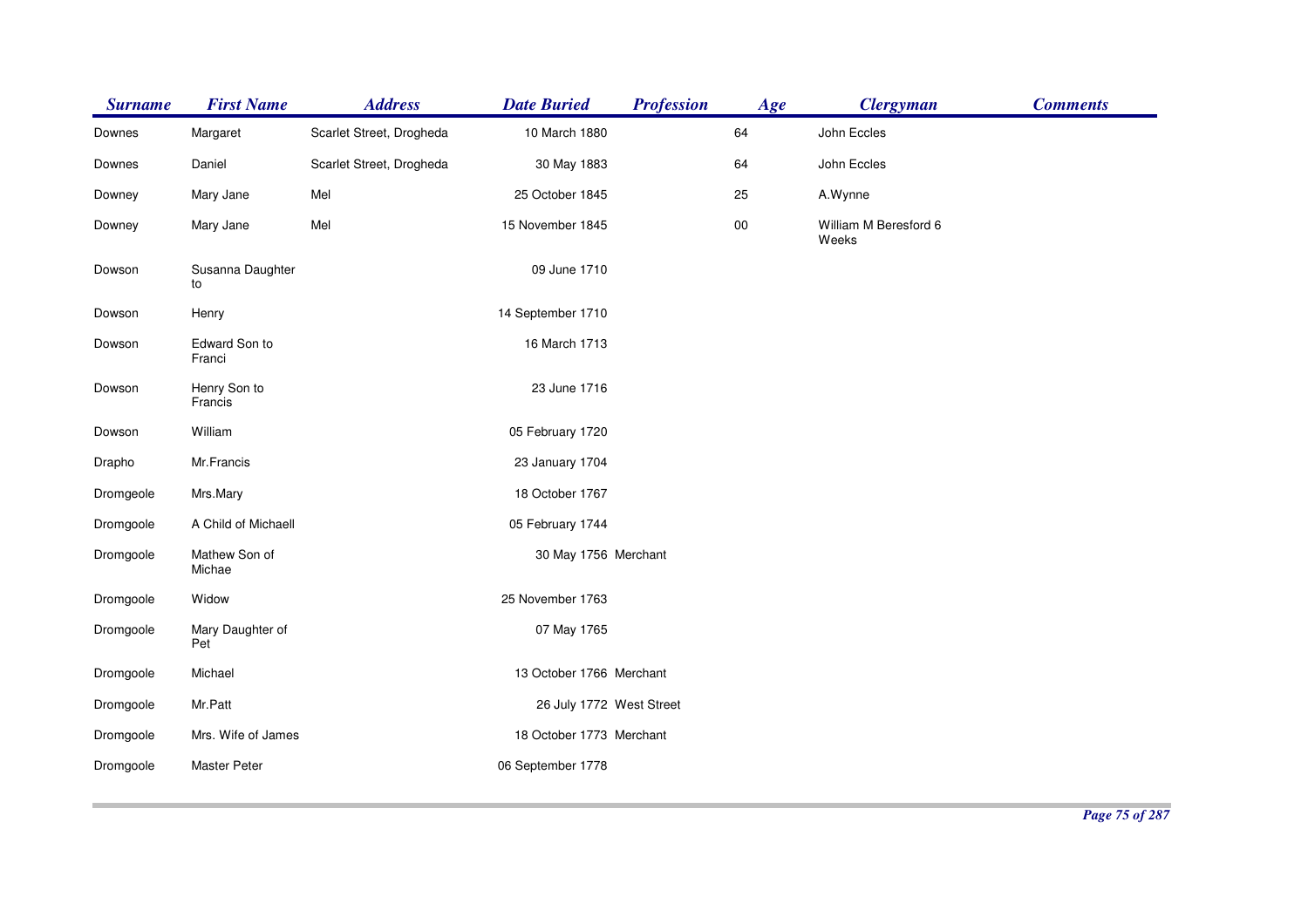| <b>Surname</b> | <b>First Name</b>       | <b>Address</b>  | <b>Date Buried</b>           | <b>Profession</b> | Age        | <b>Clergyman</b>       | <b>Comments</b>      |
|----------------|-------------------------|-----------------|------------------------------|-------------------|------------|------------------------|----------------------|
| Dromgooles     | Mr.                     |                 | 02 May 1766 Fishere          |                   |            |                        |                      |
| Dromgooles     | A Child of Patrick      |                 | 22 September 1775            |                   |            |                        |                      |
| Dropes         | Robert                  |                 | 26 December 1817             |                   | 24         | Henry Leland           |                      |
| Dropes         | Bella                   | Laurence Street | 08 May 1832                  |                   | 64         | Rev.Joseph Duncan      |                      |
| Dropes         | Eleanor                 | Listoke         | 11 August 1841               |                   | 28         | E.P.Durham             |                      |
| Dropes         | Charlotte               | North Road      | 09 October 1846              |                   | $00\,$     | J.W.Hallowell 9 Months |                      |
| Dropes         | Mary Anne               | King Street     | 04 October 1861              |                   | 15         | John Eccles            |                      |
| Drumgold       | Ann Daug.to<br>Mr.James |                 | 01 February 1732             |                   |            |                        | Date was: 00/02/1732 |
| Drumgold       | Mrs.                    |                 | 17 October 1732 From England |                   |            |                        |                      |
| Drumgoold      | Mary                    |                 | 24 October 1822              |                   | 80         | <b>Wardlaw Ball</b>    |                      |
| Drumgoole      | Christopher             |                 | 23 March 1746                |                   |            |                        |                      |
| Drummond       | $\sim$                  |                 | 01 July 1804 A Child         |                   | ${\bf 00}$ | W.H.Woods              |                      |
| Drummond       | John                    |                 | 24 July 1809 Wicklow Militia |                   | 65         | Henry Leland           |                      |
| Drury          | Samuel                  |                 | 02 July 1818                 |                   | 24         | Henry Leland           |                      |
| Duck           | Charles Son to<br>Franc |                 | 20 July 1727                 |                   |            |                        |                      |
| Duck           | Esther                  |                 | 14 August 1745               |                   |            |                        |                      |
| Duff           | Elianor<br>Daug.toBarth |                 | 20 March 1718                |                   |            |                        |                      |
| Duff           | Martha                  |                 | 05 September 1725            |                   |            |                        |                      |
| Duff           | Bartholomew             |                 | 17 April 1739                |                   |            |                        |                      |
| Duff           | Ann                     |                 | 13 November 1740             |                   |            |                        |                      |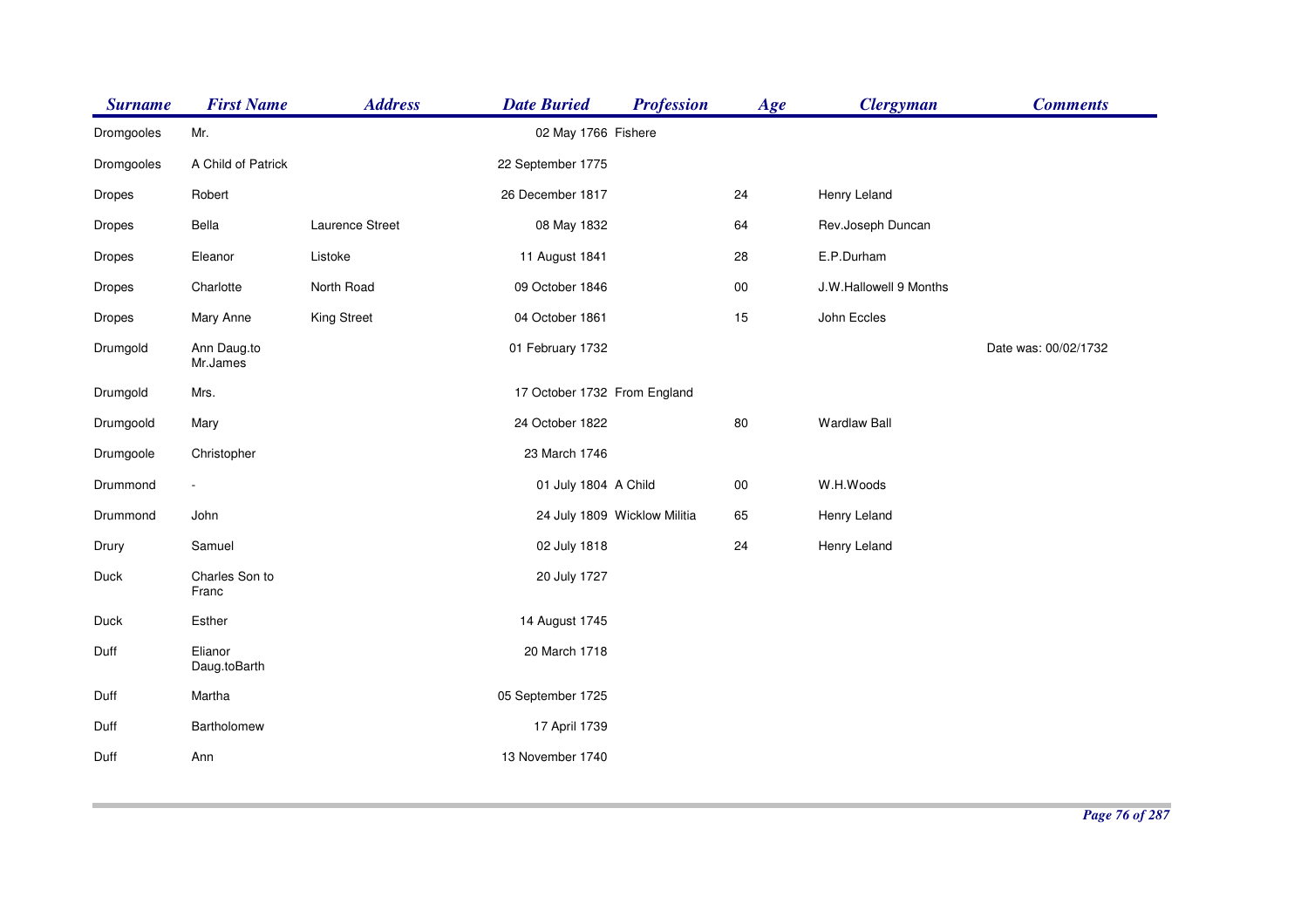| <b>Surname</b> | <b>First Name</b>       | <b>Address</b>                         | <b>Date Buried</b>         | <b>Profession</b> | Age | <b>Clergyman</b>                 | <b>Comments</b> |
|----------------|-------------------------|----------------------------------------|----------------------------|-------------------|-----|----------------------------------|-----------------|
| Duff           | John                    |                                        | 22 June 1757 Weaver        |                   |     |                                  |                 |
| Dufugia        | Francis                 |                                        | 28 November 1706 A Soldier |                   |     |                                  |                 |
| Duggan         | John                    | of the Balacklava Charge)<br>St.Peters | 23 March 1881 One of the   | Survivors         | 67  | John Eccles & John<br>A.Jennings |                 |
| Duglass        | Richard Son to<br>Hugh  |                                        | 20 September 1703          |                   |     |                                  |                 |
| Duglass        | Mr.Hugh                 |                                        | 16 June 1709               |                   |     |                                  |                 |
| Dullaghan      | Mary                    |                                        | 17 October 1743            |                   |     |                                  |                 |
| Dun            | Margret                 |                                        | 19 April 1727              |                   |     |                                  |                 |
| Dunin          | Samuel Son to<br>Dimond |                                        | 20 October 1734            |                   |     |                                  |                 |
| Dunin          | Dimond                  |                                        | 10 November 1734           |                   |     |                                  |                 |
| Dunin          | Grace Daug.to<br>Philip |                                        | 22 April 1743              |                   |     |                                  |                 |
| Dunin          | Mr.Philip               |                                        | 16 April 1744              |                   |     |                                  |                 |
| Dunn           | Mary Daughter of<br>Edw |                                        | 30 August 1756 Servant     |                   |     |                                  |                 |
| Dunne          | Robert                  |                                        | 18 March 1768 Sadler       |                   |     |                                  |                 |
| Dunne          | Edward                  |                                        | 10 October 1768            |                   |     |                                  |                 |
| Dunnon         | - Son to Philip         |                                        | 21 May 1703                |                   |     |                                  |                 |
| Dunnon         | John Son to Philip      |                                        | 02 April 1707              |                   |     |                                  |                 |
| Dunnon         | Samuel Son to<br>Philip |                                        | 09 January 1709            |                   |     |                                  |                 |
| Dunnon         | Elizabeth Daug.to<br>Ph |                                        | 23 March 1712              |                   |     |                                  |                 |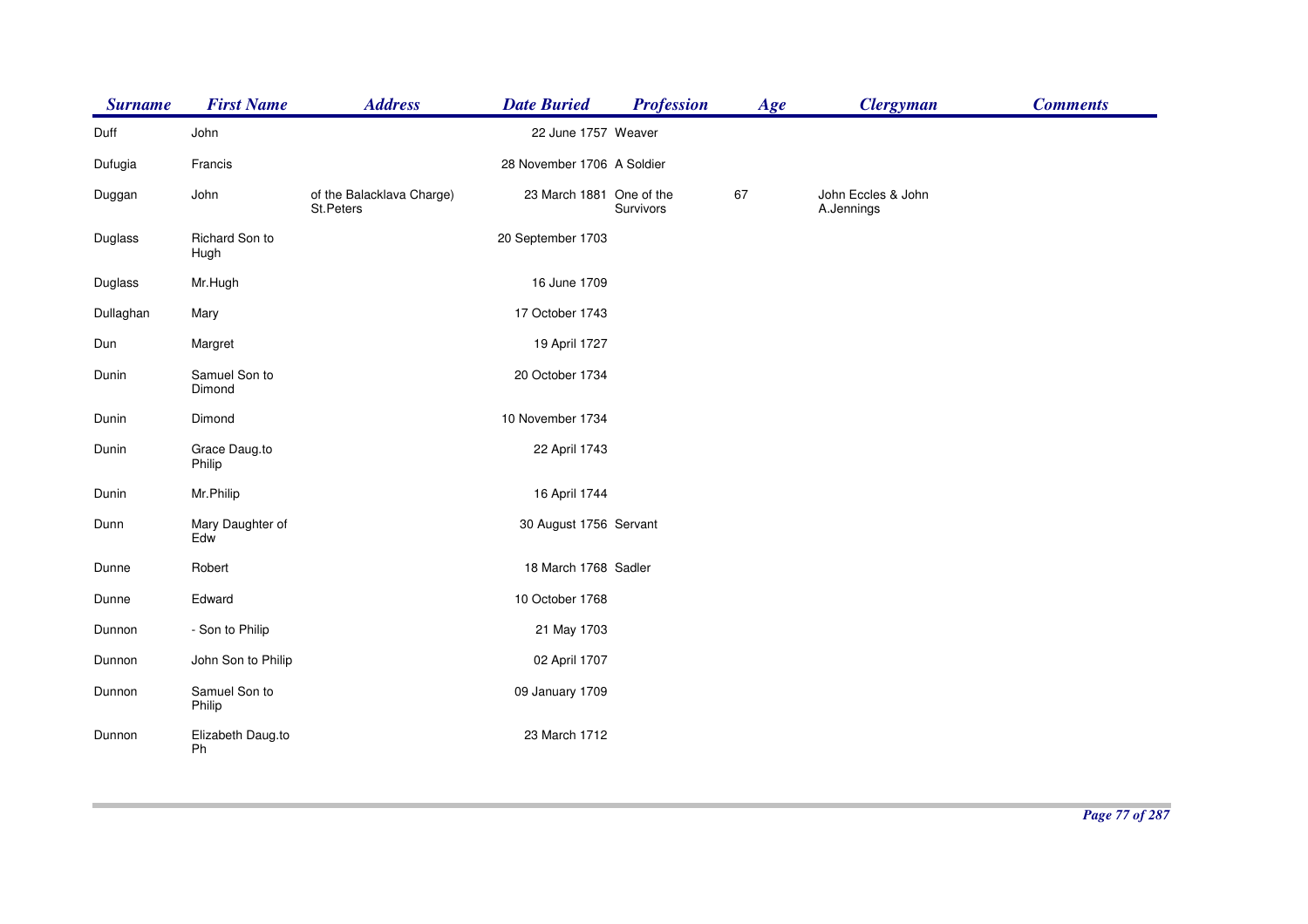| <b>Surname</b> | <b>First Name</b>       | <b>Address</b>         | <b>Date Buried</b> | <b>Profession</b>                     | Age        | <b>Clergyman</b>          | <b>Comments</b> |
|----------------|-------------------------|------------------------|--------------------|---------------------------------------|------------|---------------------------|-----------------|
| Dunnon         | Samuel Son to<br>Philip |                        | 24 February 1713   |                                       |            |                           |                 |
| Dunnon         | Humphry Son to<br>Phili |                        | 10 May 1715        |                                       |            |                           |                 |
| Dupan          | Henry Son to<br>Thomas  |                        | 21 September 1707  |                                       |            |                           |                 |
| Dupan          | Jeremiah Son to<br>Thom |                        | 21 March 1710      |                                       |            |                           |                 |
| Duppa          | James Son to<br>Thomas  |                        | 14 January 1703    |                                       |            |                           |                 |
| Duppa          | Jane Daughter to<br>Tho |                        | 08 May 1704        |                                       |            |                           |                 |
| Duppa          | John Son to<br>Thomas   |                        | 08 April 1705      |                                       |            |                           |                 |
| Duppa          | Elizabeth Daugh.to<br>Τ |                        | 25 August 1705     |                                       |            |                           |                 |
| Duppa          | Jane                    |                        | 27 September 1718  |                                       |            |                           |                 |
| Dury           | Robert                  |                        | 05 June 1712       |                                       |            |                           |                 |
| Duval          | Mrs.                    |                        | 18 January 1761    |                                       |            |                           |                 |
| Dwyer          | Charles                 |                        | 08 November 1815   |                                       | 19         | Henry Leland              |                 |
| Dyas           | Hannah Daug.to<br>Thoma |                        | 17 June 1716       |                                       |            |                           |                 |
| Dyas           | Frances Sophia          | Mullacroghan, Drogheda | 31 May 1884        |                                       | 35         | John Eccles               |                 |
| Dyas           | Nathanael H.            | Mullacroghan, Drogheda | 26 February 1890   |                                       | 45         | John Eccles/F.J.S.Mouritz |                 |
| Dyson          | Jane                    |                        |                    | 21 April 1721 Out of the Poor<br>Hous |            |                           |                 |
| Eakin          | Martha                  | <b>Barracks</b>        | 10 March 1826      |                                       | ${\bf 00}$ | T.B.Owens 9 Weeks         |                 |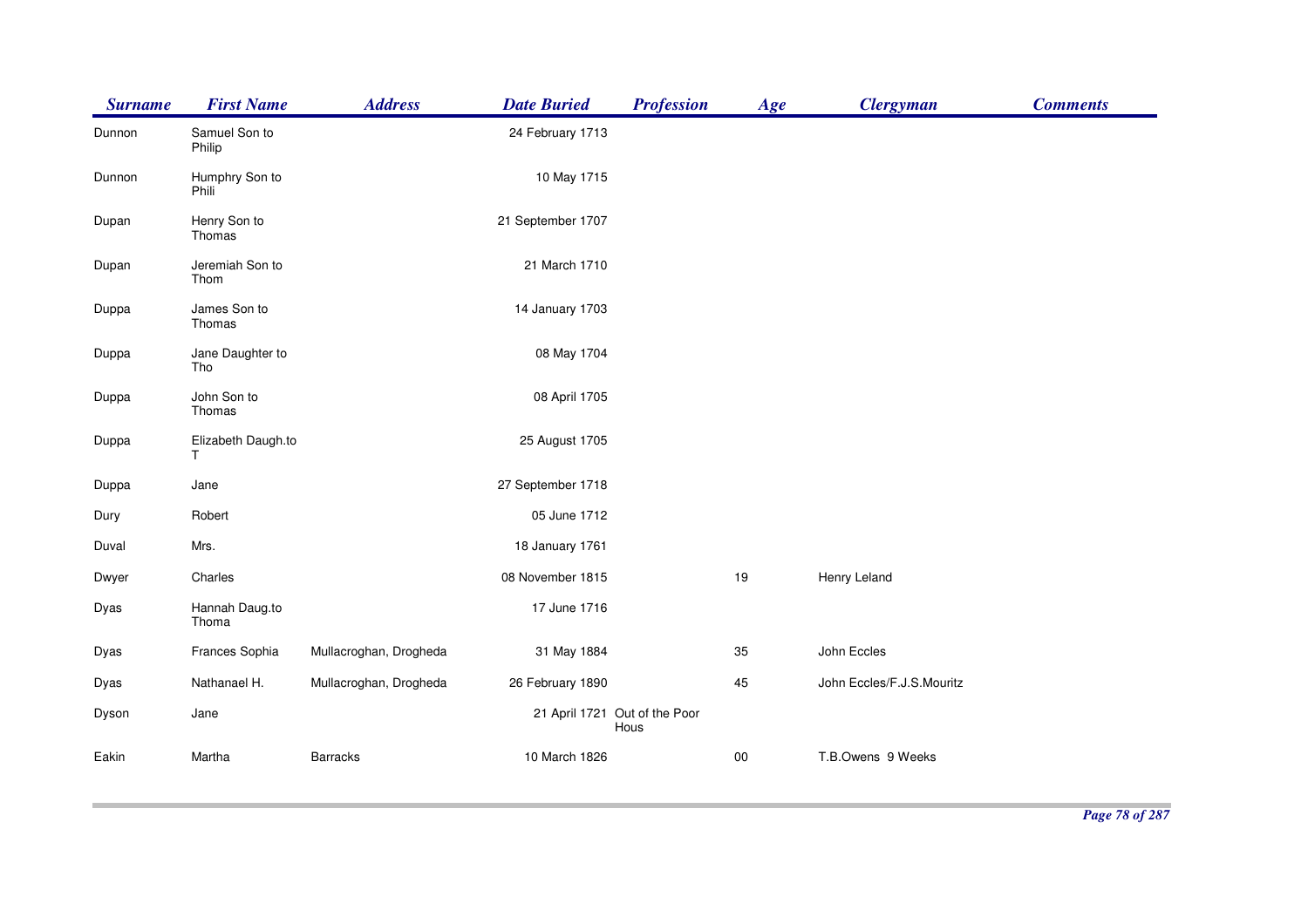| <b>Surname</b> | <b>First Name</b>              | <b>Address</b>         | <b>Date Buried</b>        | <b>Profession</b> | Age    | <b>Clergyman</b>    | <b>Comments</b> |
|----------------|--------------------------------|------------------------|---------------------------|-------------------|--------|---------------------|-----------------|
| Easton         | Elizabeth                      | <b>Wellington Quay</b> | 04 January 1832           |                   | 44     | Joseph Duncan       |                 |
| Easton         | Thomas                         | New Quay               | 11 August 1833            |                   | 46     | A Dissenter **      |                 |
| Easton         | Elizabeth                      | Stockwell Lane         | 03 February 1838          |                   | $00\,$ | Dissenter 6 Months  |                 |
| Easton         | Thomas                         | <b>Bolton Street</b>   | 11 June 1847              |                   | 28     | William M Beresford |                 |
| Easton         | Mary Anne                      | <b>Bolton Street</b>   | 30 November 1848          |                   | 05     | Andrew Williamson   |                 |
| Easton         | Andrew                         | <b>Bolton Street</b>   | 11 July 1849              |                   | 09     | Andrew Williamson   |                 |
| Easton [Eason] | Margaret                       | New Quay               | 14 July 1832              |                   | $16\,$ | Rev.J.Magee         |                 |
| Eastwood       | Paul Son to<br>Mr.John         |                        | 06 July 1721              |                   |        |                     |                 |
| Eastwood       | Patrick Son to John            |                        | 22 December 1723          |                   |        |                     |                 |
| Eastwood       | Mr.John                        |                        | 26 October 1726           |                   |        |                     |                 |
| Eastwood       | <b>Bridget Daug.to</b><br>Wido |                        | 13 August 1727            |                   |        |                     |                 |
| Eastwood       | Elizabeth Daug.to<br>Wi        |                        | 14 June 1733              |                   |        |                     |                 |
| Eastwood       | Mr.Abraham                     |                        | 25 October 1743           |                   |        |                     |                 |
| Eastwood       | Mrs.                           |                        | 19 August 1746            |                   |        |                     |                 |
| Eaton          | Alice Daughter of<br>Wa        |                        | 14 April 1751             |                   |        |                     |                 |
| Eaton          | William                        |                        | 30 May 1751               |                   |        |                     |                 |
| Eaton          | Jane Wife of Walter            |                        | 08 August 1758 Porter     |                   |        |                     |                 |
| Eaton          | Edward Son of<br>Walter        |                        | 22 September 1765 Butcher |                   |        |                     |                 |
| Eaton          | James                          | Barracks 61st Foot     | 20 March 1828             |                   | 20     | T.B.Owens           |                 |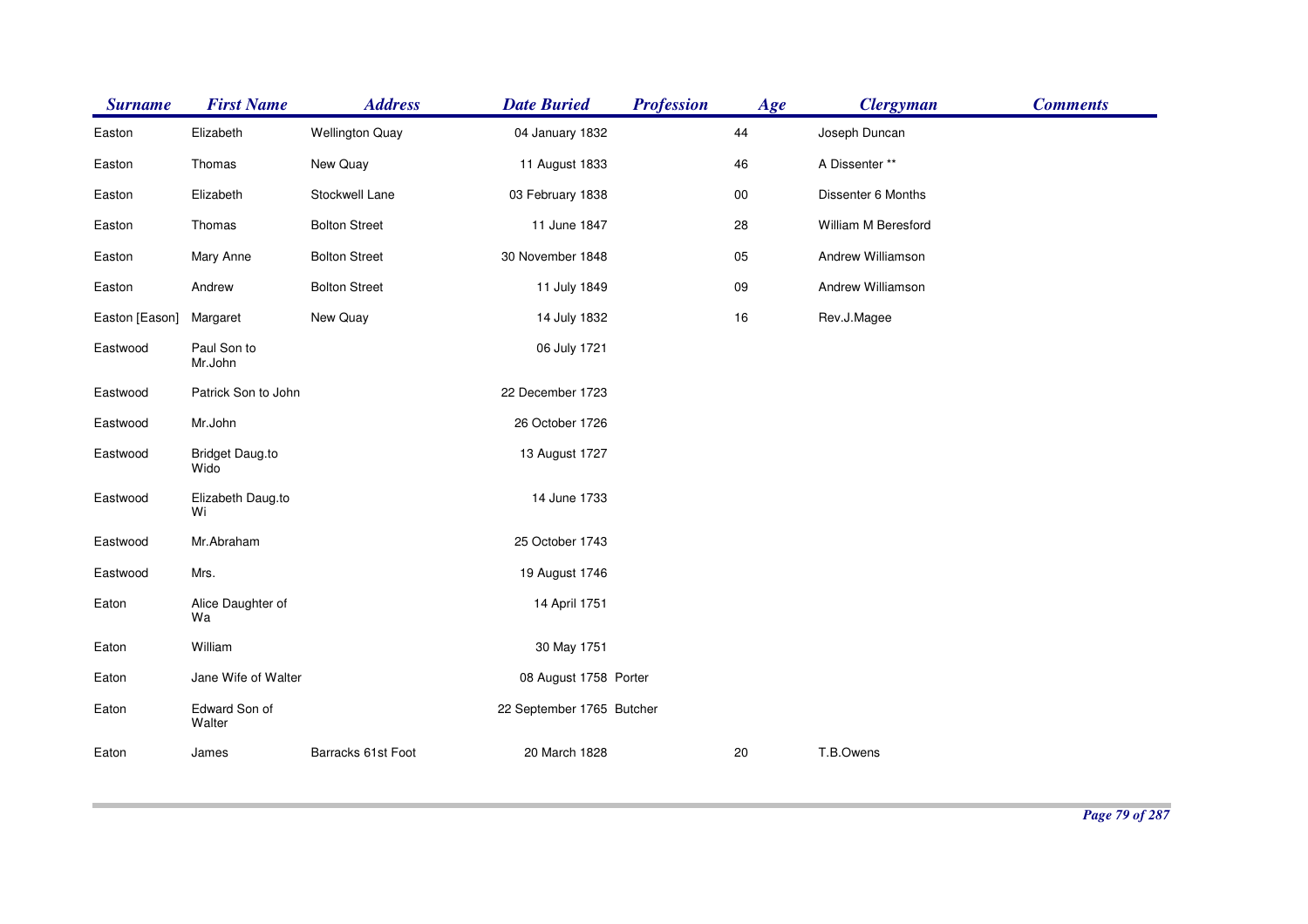| <b>Surname</b> | <b>First Name</b>       | <b>Address</b>                          | <b>Date Buried</b>              | <b>Profession</b>                        | Age    | <b>Clergyman</b>                 | <b>Comments</b> |
|----------------|-------------------------|-----------------------------------------|---------------------------------|------------------------------------------|--------|----------------------------------|-----------------|
| Eaton          | Stephen                 | <b>William Street</b>                   | 04 April 1848                   |                                          | 08     | Andrew Williamson                |                 |
| Eavens         | George Son to<br>Edward |                                         | 02 April 1747                   |                                          |        |                                  |                 |
| Ebbs           | John Son to<br>Charles  |                                         | 12 July 1745                    |                                          |        |                                  |                 |
| Ebbs           | Elizabeth Wife<br>ofCha |                                         |                                 | 29 January 1758 MasterofCharterSch<br>.M |        |                                  |                 |
| Ebhart         | Frederick               |                                         | 02 February 1807 Lieutenant 9th | Drago                                    | 32     | <b>Bigoe Henzell</b>             |                 |
| Eccles         | Elizabeth B.            | New Quay                                | 29 November 1855                |                                          | 00     | George F Lacey 7 Months          |                 |
| Eccles         | Alice Jane              | New Quay                                | 10 November 1858                |                                          | $00\,$ | <b>Richard Carter 10 Months</b>  |                 |
| Eccles         | Sophia                  | New Quay                                | 01 May 1860                     |                                          | 01     | Edward Gore Kelly + 1<br>Month   |                 |
| Eccles         | Harriette               | Rectory Saint Peters (Died<br>29th July | 01 August 1874                  |                                          | 54     | Frederic L.Meares&John<br>Archer |                 |
| Eccles         | John                    | Delgany, Co. Wicklow                    |                                 | 21 October 1895 Formerly Rector          | 75     | John Archer/Herbert<br>Sandford  |                 |
| Eccleston      | Thomas                  |                                         | 28 June 1708                    |                                          |        |                                  |                 |
| Eccleston      | Jane                    |                                         | 19 January 1711                 |                                          |        |                                  |                 |
| Eccleston      | Walter Son to<br>Walter |                                         | 07 September 1714 [Deceased]    |                                          |        |                                  |                 |
| Eccleston      | John Son to John        |                                         | 01 June 1723 Weaver             |                                          |        |                                  |                 |
| Eccleston      | Ralph                   |                                         | 12 May 1729                     |                                          |        |                                  |                 |
| Eccleston      | Mary Daug.to Ralph      |                                         | 01 February 1730                |                                          |        |                                  |                 |
| Eccleston      | Ann                     |                                         |                                 | 13 June 1735 In the Countrey             |        |                                  |                 |
| Eccleston      | Sarah                   |                                         | 08 June 1749                    |                                          |        |                                  |                 |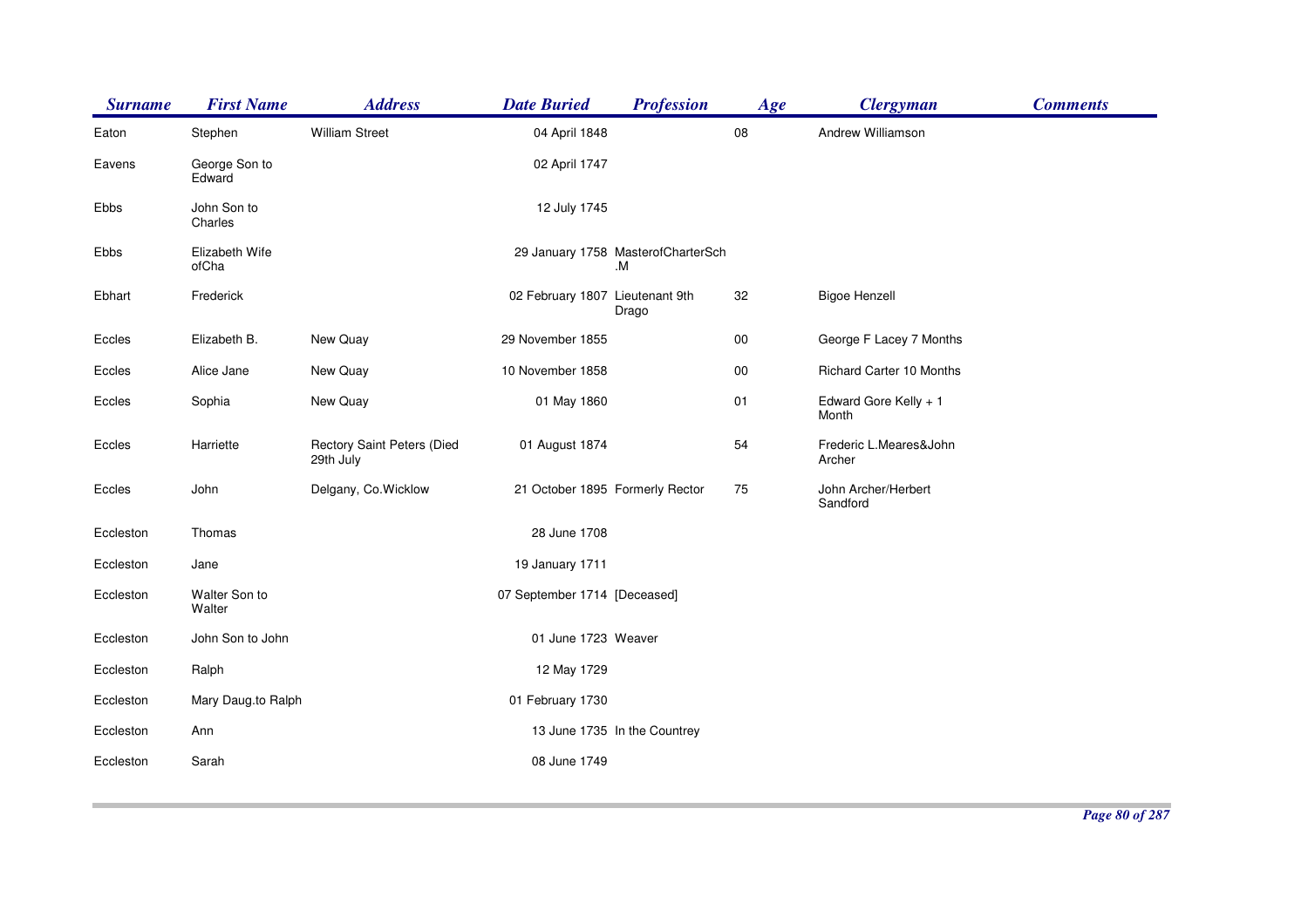| <b>Surname</b> | <b>First Name</b>        | <b>Address</b>                          | <b>Date Buried</b>             | <b>Profession</b>                | Age    | <b>Clergyman</b>        | <b>Comments</b> |
|----------------|--------------------------|-----------------------------------------|--------------------------------|----------------------------------|--------|-------------------------|-----------------|
| Eccleston      | Mary Daughter of<br>Joh  |                                         | 05 May 1751                    |                                  |        |                         |                 |
| Eccleston      | The Wife of John         |                                         | 24 May 1751                    |                                  |        |                         |                 |
| Eccleston      | Ann                      |                                         | 23 June 1766                   |                                  |        |                         |                 |
| Eccleston      | Jane                     |                                         | 23 February 1768               |                                  |        |                         |                 |
| Eccleston      | Abbey                    |                                         |                                | 11 June 1814 Parish of St.Mary's | 67     | Henry Leland            |                 |
| Eccleston      | John                     | Green Lanes                             | 14 December 1831               |                                  | 02     | Rev.Richard George      |                 |
| Eccleston      | Elizabeth                | Poor House                              | 04 January 1841                |                                  | 90     | E.P.Durham              |                 |
| Eccleston      | Ralph                    | Mary's Parish                           | 05 January 1863                |                                  | 69     | I.H.Monsarrat           |                 |
| Ecclestone     | James Son to<br>James    |                                         | 01 July 1719                   |                                  |        |                         |                 |
| Ecclestone     | James                    |                                         | 19 December 1726               |                                  |        |                         |                 |
| Ecclestone     | Mary                     |                                         | 14 April 1728                  |                                  |        |                         |                 |
| Echlin         | Elizabeth                |                                         | 07 November 1816 62nd Regiment |                                  | 00     | Henry Leland 9 Months   |                 |
| Edmunds        | John                     |                                         | 04 September 1702              |                                  |        |                         |                 |
| Edwards        | James                    |                                         | 25 January 1704                |                                  |        |                         |                 |
| Edwards        | Mrs.                     |                                         | 16 January 1780                |                                  |        |                         |                 |
| Edwards        | Catherine                | Green Hills Co.Louth                    | 01 August 1855                 |                                  | $00\,$ | John G Eccles (Age N/K) |                 |
| Eeles*         | Catharine                | Daughter of Major Eeles<br>RifleBrigade | 23 April 1826                  |                                  | 00     | T.B.Owens 11 Weeks      |                 |
| Egan           | ElizabethDaugtoLie<br>ut |                                         | 24 April 1718                  |                                  |        |                         |                 |
| Egan           | Thomas Son to<br>Lt.Tho  |                                         | 15 October 1718                |                                  |        |                         |                 |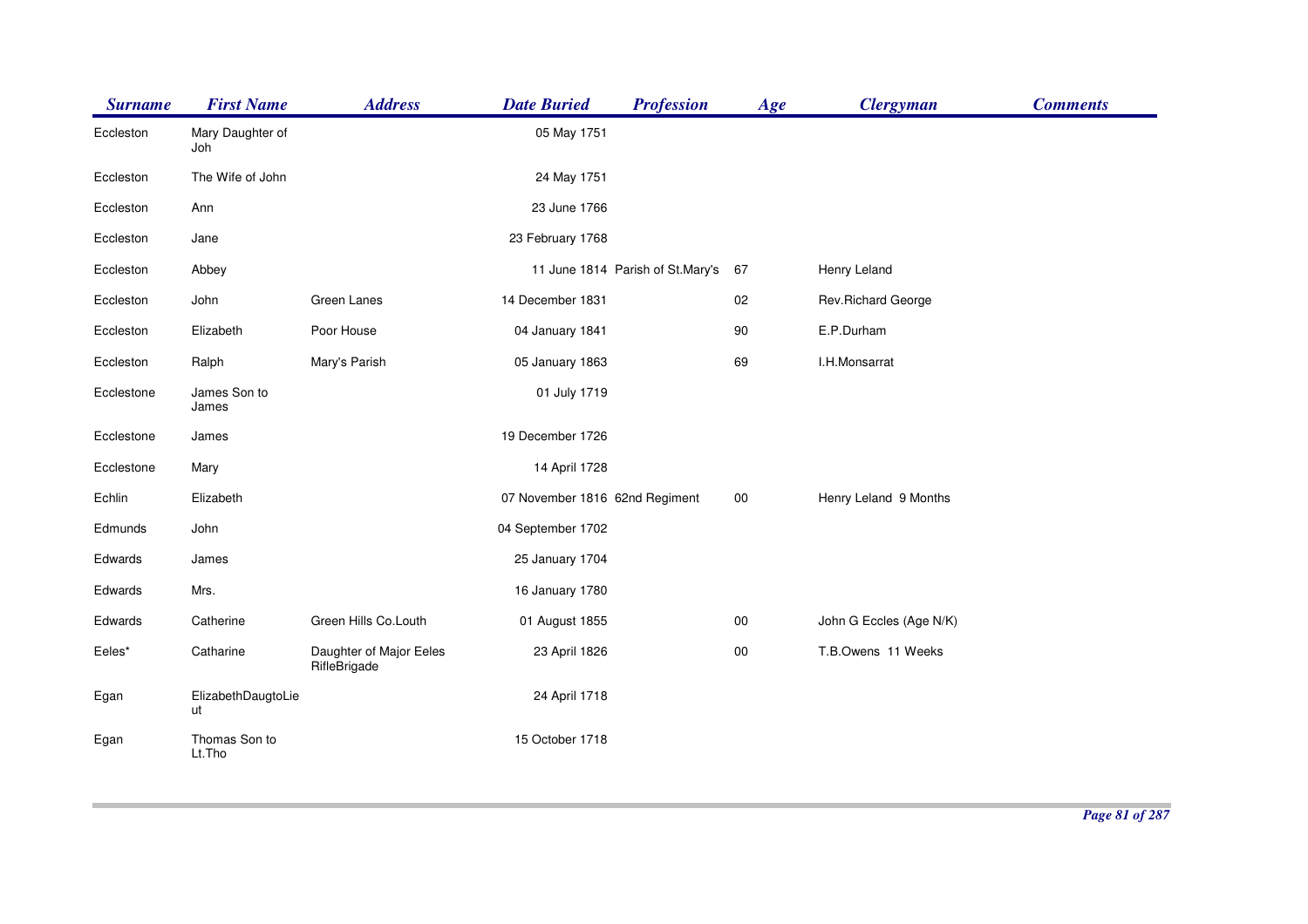| <b>Surname</b> | <b>First Name</b>       | <b>Address</b> | <b>Date Buried</b>                     | <b>Profession</b> | Age    | <b>Clergyman</b>     | <b>Comments</b> |
|----------------|-------------------------|----------------|----------------------------------------|-------------------|--------|----------------------|-----------------|
| Egan           | Ann Daug.to<br>Lieut.Th |                | 19 February 1720                       |                   |        |                      |                 |
| Eggleston      | James                   | Green Lanes    | 03 April 1826                          |                   | $00\,$ | John Smyth           |                 |
| Eggleston      | Mary                    | Mary's Parish  | 21 March 1874                          |                   | 73     | John Eccles          |                 |
| Egleston       | Henry Son to<br>Walter  |                | 16 August 1703                         |                   |        |                      |                 |
| Egleston       | John Son to Walter      |                | 03 October 1707                        |                   |        |                      |                 |
| Egleston       | John                    |                | 17 June 1805                           |                   | 80     | <b>Bigoe Henzell</b> |                 |
| Eillott        | Esther                  |                | 03 September 1804 An Infant Sligo Mili |                   | 00     | <b>Wardlaw Ball</b>  |                 |
| Elis           | William Son to the<br>W |                | 25 December 1722                       |                   |        |                      |                 |
| Ellice         | James Farren            | Fair Street    | 07 August 1835                         |                   | 23     | Rev.J.Magee          |                 |
| Elliot         | Mrs.Elliot Wife of G    |                | 08 March 1731                          |                   |        |                      |                 |
| Elliot         | Michael Son to<br>Rober |                | 03 June 1733                           |                   |        |                      |                 |
| Elliot         | Ann Daug.to<br>George   |                | 08 October 1733                        |                   |        |                      |                 |
| Elliot         | Widow                   |                | 09 March 1743                          |                   |        |                      |                 |
| Elliot         | Mr.Robert               |                | 13 June 1743                           |                   |        |                      |                 |
| Elliot         | Robert                  |                | 26 February 1746                       |                   |        |                      |                 |
| Elliot         | Robert                  |                | 08 July 1804 A Child                   |                   | 00     | W.H.Woods            |                 |
| Elliot         | Elizabeth               | Poor House     | 01 November 1839                       |                   | 90     | John.A.Wall          |                 |
| Elliot         | Frances                 | Widow's House  | 22 February 1860                       |                   | 56     | John G Eccles        |                 |
| Elliott        | Joseph son to<br>Thomas |                | 16 June 1703                           |                   |        |                      |                 |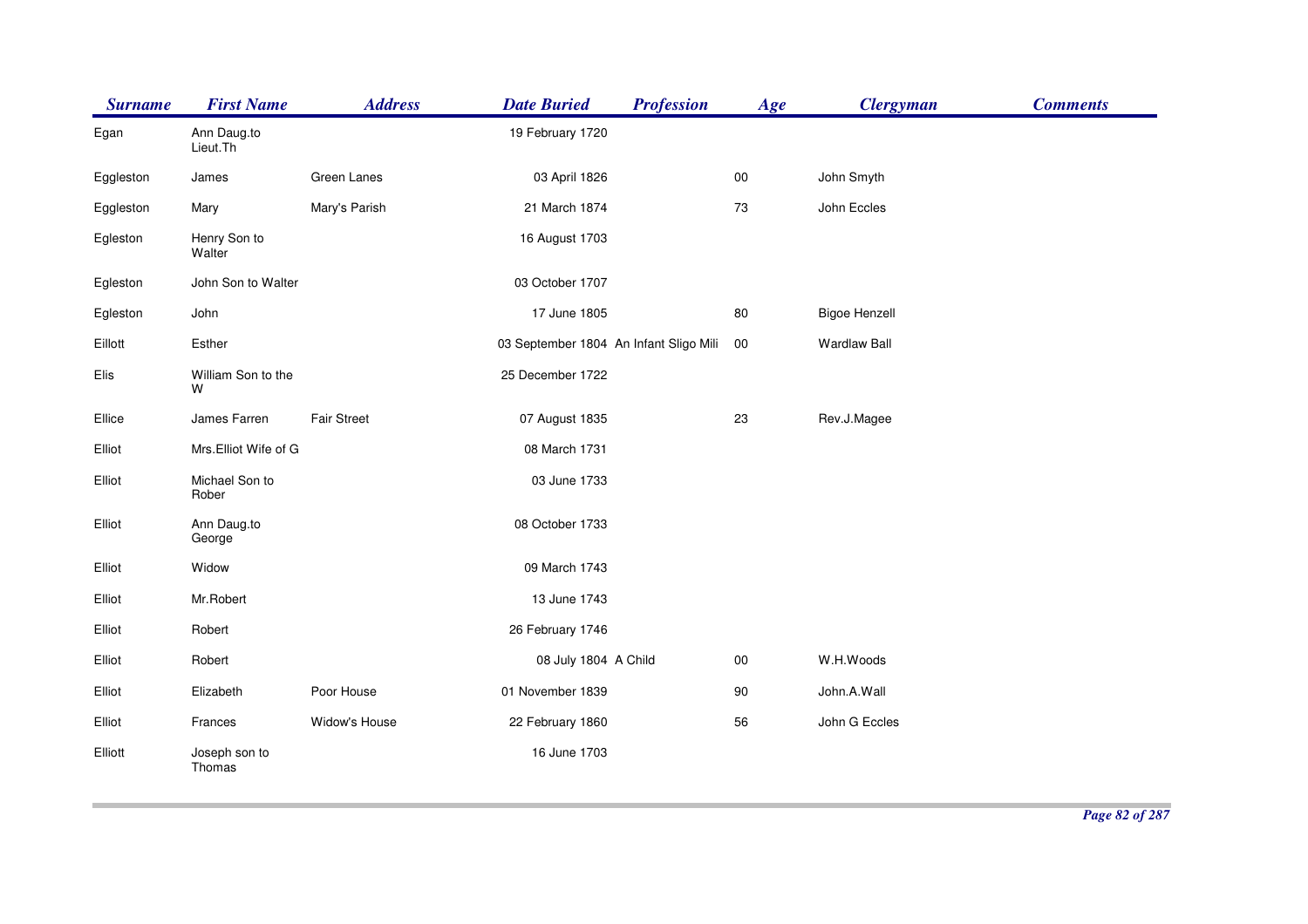| <b>Surname</b> | <b>First Name</b>       | <b>Address</b> | <b>Date Buried</b>      | <b>Profession</b>              | Age | <b>Clergyman</b> | <b>Comments</b> |
|----------------|-------------------------|----------------|-------------------------|--------------------------------|-----|------------------|-----------------|
| Elliott        | John Son to Robert      |                | 21 October 1703         |                                |     |                  |                 |
| Elliott        | William Son to<br>Rober |                | 14 February 1705        |                                |     |                  |                 |
| Elliott        | James Son to<br>Robert  |                | 11 February 1706        |                                |     |                  |                 |
| Elliott        | Robert Son to<br>Robert |                | 22 June 1707            |                                |     |                  |                 |
| Elliott        | Thomas Son to<br>Robert |                | 06 February 1711        |                                |     |                  |                 |
| Elliott        | Mr.Thomas               |                | 18 July 1711            |                                |     |                  |                 |
| Elliott        | George Son to<br>Robert |                | 25 March 1712           |                                |     |                  |                 |
| Elliott        | Moses Son to<br>Robert  |                | 18 February 1714        |                                |     |                  |                 |
| Elliott        | Ann                     |                | 25 March 1721 Widdow    |                                |     |                  |                 |
| Elliott        | Jane Daug.to<br>Robert  |                | 14 April 1722 Taylor    |                                |     |                  |                 |
| Elliott        | Margery Daug.to<br>Robe |                | 29 April 1722           |                                |     |                  |                 |
| Elliott        | Robert                  |                |                         | 01 May 1723 Alias Scotch Robin |     |                  |                 |
| Elliott        | Mary Daug.to<br>George  |                | 21 August 1727          |                                |     |                  |                 |
| Elliott        | Mr.Thomas               |                | 30 July 1748 Gauger     |                                |     |                  |                 |
| Elliott        | Hannah Daughterof<br>Th |                | 25 June 1764 Gauger     |                                |     |                  |                 |
| Elliott        | Andrew Son of<br>John   |                | 30 August 1765 Merchant |                                |     |                  |                 |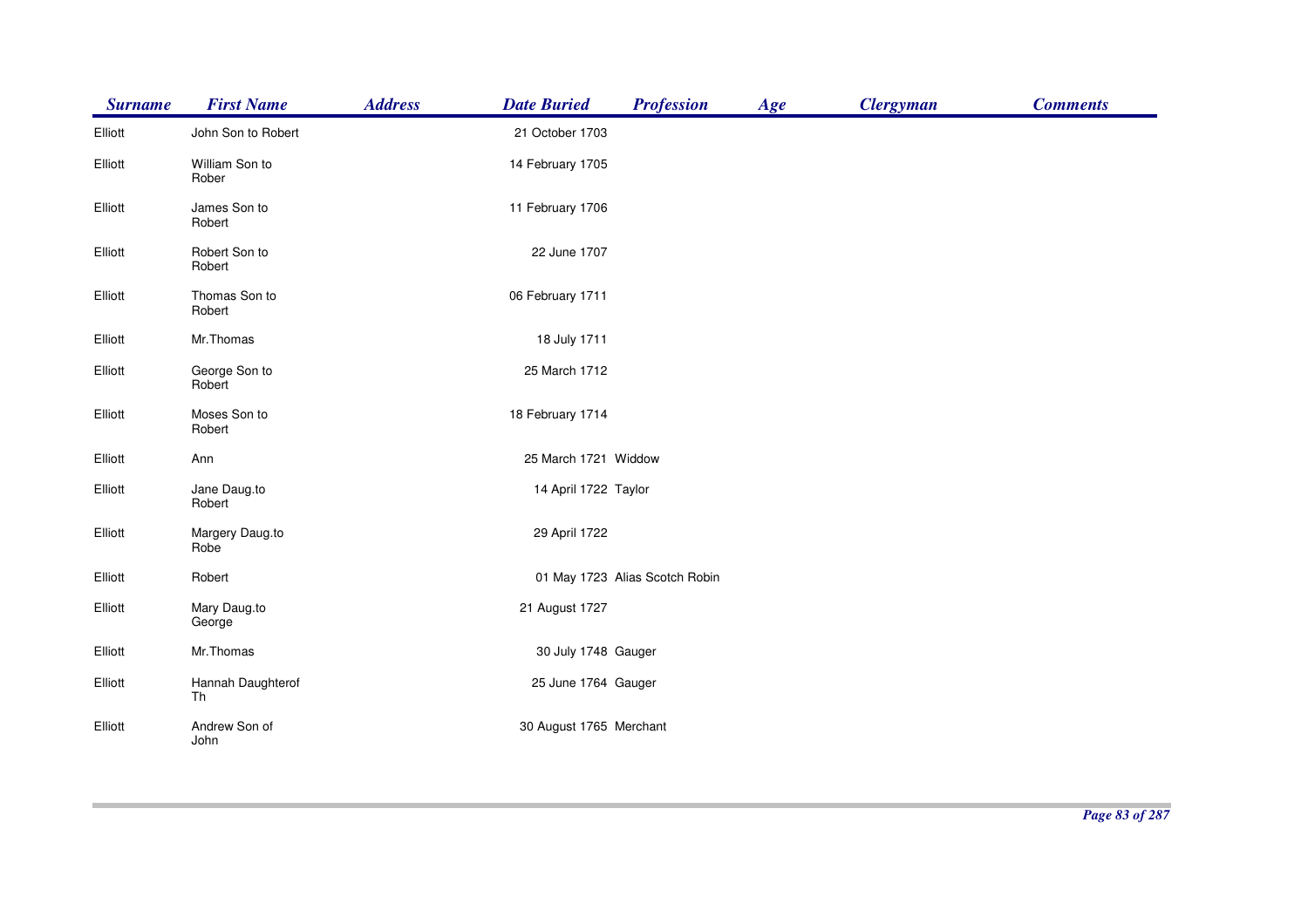| 09 September 1766 Dublin Copy Entry<br>Elliott<br>Jane<br>04 October 1768<br>Elliott<br>Charles<br>Mrs.<br>01 April 1769<br>Elliott<br>A Child of Francis<br>Elliott<br>10 May 1770<br>Mrs.Rose<br>01 April 1782<br>Elliott<br>Mr.Thomas<br>30 May 1782<br>Elliott<br>W.H.Woods<br>Elliott<br>John<br>31 May 1804 An Infant<br>00<br>John Thomas<br>23 June 1805<br>35<br><b>Bigoe Henzell</b><br>Elliott<br>04 September 1805<br><b>Wardlaw Ball</b><br>Elliott<br>Anne Jane<br>01<br>66<br>Elliott<br>Hannah<br>15 January 1807<br><b>Bigoe Henzell</b><br>13 April 1808<br>63<br>Henry Leland<br>Elliott<br>Mary<br>Elizabeth<br>07 February 1813<br>37<br>Henry Leland<br>Elliott<br>Shop Street<br>04 October 1826<br>78<br>T.B.Owens<br>Elliott<br>Robert<br>Green Lanes<br>23 February 1831<br>$70\,$<br>Rev.Mr.George<br>Elliott<br>Mary Anne<br>18 November 1770<br>A Child of Mr.<br>Elliotts<br>Dorothy Daugt.to<br>14 October 1703<br>Ellis<br>Wil<br>Ellis<br>William Son to Willi<br>06 April 1705 | <b>Surname</b> | <b>First Name</b> | <b>Address</b> | <b>Date Buried</b> | <b>Profession</b> | Age | <b>Clergyman</b> | <b>Comments</b> |
|------------------------------------------------------------------------------------------------------------------------------------------------------------------------------------------------------------------------------------------------------------------------------------------------------------------------------------------------------------------------------------------------------------------------------------------------------------------------------------------------------------------------------------------------------------------------------------------------------------------------------------------------------------------------------------------------------------------------------------------------------------------------------------------------------------------------------------------------------------------------------------------------------------------------------------------------------------------------------------------------------------------|----------------|-------------------|----------------|--------------------|-------------------|-----|------------------|-----------------|
|                                                                                                                                                                                                                                                                                                                                                                                                                                                                                                                                                                                                                                                                                                                                                                                                                                                                                                                                                                                                                  |                |                   |                |                    |                   |     |                  |                 |
|                                                                                                                                                                                                                                                                                                                                                                                                                                                                                                                                                                                                                                                                                                                                                                                                                                                                                                                                                                                                                  |                |                   |                |                    |                   |     |                  |                 |
|                                                                                                                                                                                                                                                                                                                                                                                                                                                                                                                                                                                                                                                                                                                                                                                                                                                                                                                                                                                                                  |                |                   |                |                    |                   |     |                  |                 |
|                                                                                                                                                                                                                                                                                                                                                                                                                                                                                                                                                                                                                                                                                                                                                                                                                                                                                                                                                                                                                  |                |                   |                |                    |                   |     |                  |                 |
|                                                                                                                                                                                                                                                                                                                                                                                                                                                                                                                                                                                                                                                                                                                                                                                                                                                                                                                                                                                                                  |                |                   |                |                    |                   |     |                  |                 |
|                                                                                                                                                                                                                                                                                                                                                                                                                                                                                                                                                                                                                                                                                                                                                                                                                                                                                                                                                                                                                  |                |                   |                |                    |                   |     |                  |                 |
|                                                                                                                                                                                                                                                                                                                                                                                                                                                                                                                                                                                                                                                                                                                                                                                                                                                                                                                                                                                                                  |                |                   |                |                    |                   |     |                  |                 |
|                                                                                                                                                                                                                                                                                                                                                                                                                                                                                                                                                                                                                                                                                                                                                                                                                                                                                                                                                                                                                  |                |                   |                |                    |                   |     |                  |                 |
|                                                                                                                                                                                                                                                                                                                                                                                                                                                                                                                                                                                                                                                                                                                                                                                                                                                                                                                                                                                                                  |                |                   |                |                    |                   |     |                  |                 |
|                                                                                                                                                                                                                                                                                                                                                                                                                                                                                                                                                                                                                                                                                                                                                                                                                                                                                                                                                                                                                  |                |                   |                |                    |                   |     |                  |                 |
|                                                                                                                                                                                                                                                                                                                                                                                                                                                                                                                                                                                                                                                                                                                                                                                                                                                                                                                                                                                                                  |                |                   |                |                    |                   |     |                  |                 |
|                                                                                                                                                                                                                                                                                                                                                                                                                                                                                                                                                                                                                                                                                                                                                                                                                                                                                                                                                                                                                  |                |                   |                |                    |                   |     |                  |                 |
|                                                                                                                                                                                                                                                                                                                                                                                                                                                                                                                                                                                                                                                                                                                                                                                                                                                                                                                                                                                                                  |                |                   |                |                    |                   |     |                  |                 |
|                                                                                                                                                                                                                                                                                                                                                                                                                                                                                                                                                                                                                                                                                                                                                                                                                                                                                                                                                                                                                  |                |                   |                |                    |                   |     |                  |                 |
|                                                                                                                                                                                                                                                                                                                                                                                                                                                                                                                                                                                                                                                                                                                                                                                                                                                                                                                                                                                                                  |                |                   |                |                    |                   |     |                  |                 |
|                                                                                                                                                                                                                                                                                                                                                                                                                                                                                                                                                                                                                                                                                                                                                                                                                                                                                                                                                                                                                  |                |                   |                |                    |                   |     |                  |                 |
|                                                                                                                                                                                                                                                                                                                                                                                                                                                                                                                                                                                                                                                                                                                                                                                                                                                                                                                                                                                                                  |                |                   |                |                    |                   |     |                  |                 |
|                                                                                                                                                                                                                                                                                                                                                                                                                                                                                                                                                                                                                                                                                                                                                                                                                                                                                                                                                                                                                  | Ellis          | Jane              |                | 01 October 1705    |                   |     |                  |                 |
| 10 March 1707<br>Ellis<br>Mrs.Dorothy                                                                                                                                                                                                                                                                                                                                                                                                                                                                                                                                                                                                                                                                                                                                                                                                                                                                                                                                                                            |                |                   |                |                    |                   |     |                  |                 |
| 04 December 1720<br>Ellis<br>William                                                                                                                                                                                                                                                                                                                                                                                                                                                                                                                                                                                                                                                                                                                                                                                                                                                                                                                                                                             |                |                   |                |                    |                   |     |                  |                 |
| Ellis<br>Margaret<br>04 April 1762 Widow                                                                                                                                                                                                                                                                                                                                                                                                                                                                                                                                                                                                                                                                                                                                                                                                                                                                                                                                                                         |                |                   |                |                    |                   |     |                  |                 |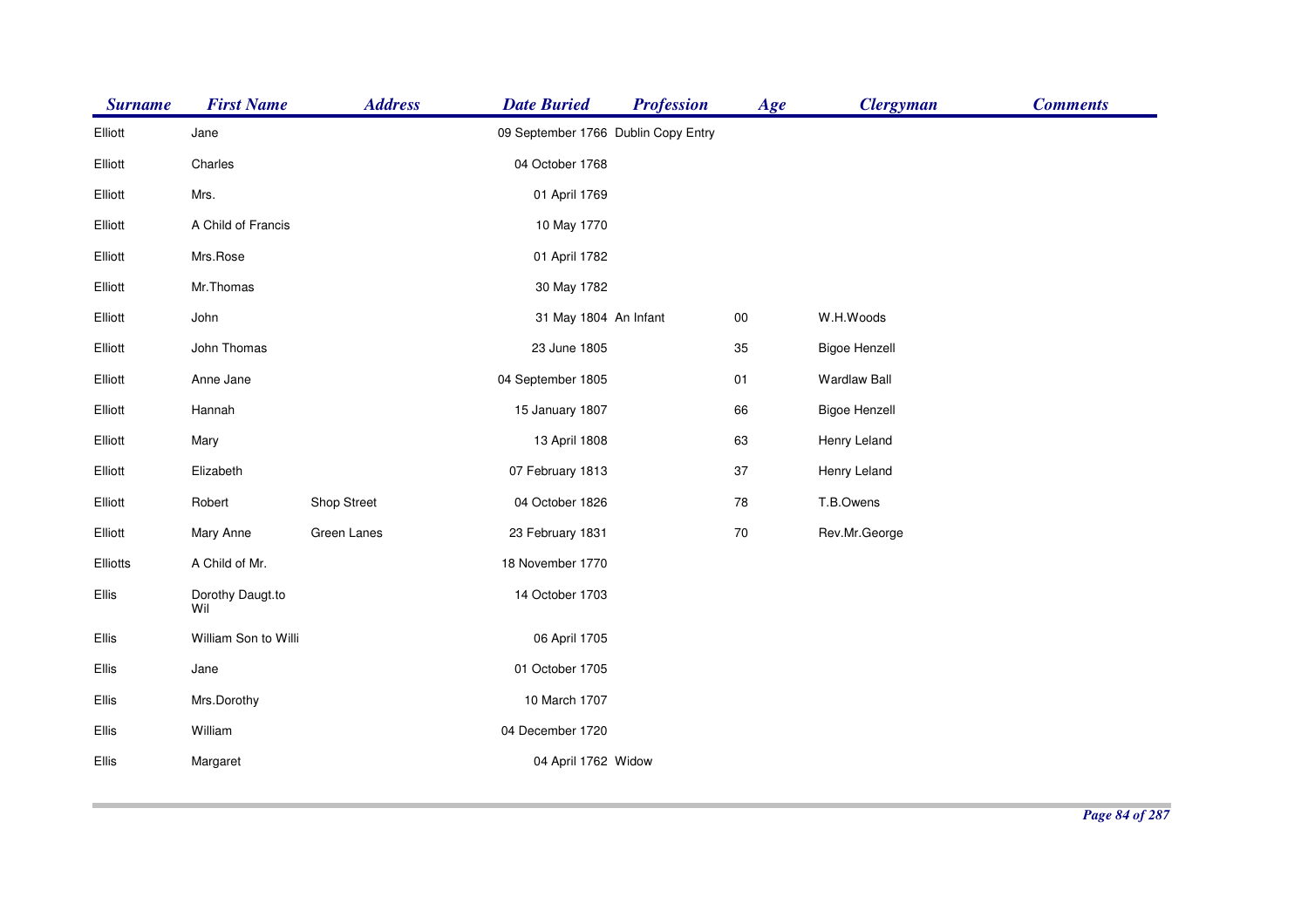| <b>Surname</b> | <b>First Name</b>       | <b>Address</b>     | <b>Date Buried</b>          | <b>Profession</b>              | Age | <b>Clergyman</b>                | <b>Comments</b> |
|----------------|-------------------------|--------------------|-----------------------------|--------------------------------|-----|---------------------------------|-----------------|
| Ellis          | Robert E.               | <b>Fair Street</b> | 05 July 1870                |                                | 60  | I.H.Monsarrat                   |                 |
| Ellison        | Thomas                  | 31st Reg of Foot   | 01 January 1823             |                                | 40  | T.B.Owens bet. 9-21-12-<br>1823 |                 |
| Elwood         | Elinor                  |                    | 15 December 1808            |                                | 90  | Henry Leland                    |                 |
| England        | Mary                    | <b>West Street</b> | 10 July 1824                |                                | 05  | T.B.Owens                       |                 |
| English        | Isabella                |                    | 24 January 1807             |                                | 75  | <b>Bigoe Henzell</b>            |                 |
| English        | Henry                   |                    | 06 July 1823                |                                | 07  | T.B.Owens                       |                 |
| English        | James                   | Sunday Gate        | 20 March 1826               |                                | 53  | T.B.Owens                       |                 |
| English        | Matty                   | Green Lanes        | 11 April 1831               |                                | 53  |                                 |                 |
| Ennis          | Son to Fairfax          |                    | 25 October 1735             |                                |     |                                 |                 |
| Ennis          | Mary                    |                    | 24 November 1743            |                                |     |                                 |                 |
| Ennis          | Thomas Son to<br>Fairfa |                    | 23 July 1745                |                                |     |                                 |                 |
| Ennis          | The Widow               |                    |                             | 06 July 1752 Of the Poor House |     |                                 |                 |
| Ennis          | Francis                 |                    | 14 March 1763               |                                |     |                                 |                 |
| Ennis          | Fairfax                 |                    | 19 July 1765                |                                |     |                                 |                 |
| Ennis          | Margaret                | Palace Street      | 15 March 1858               |                                | 28  | John G Eccles                   |                 |
| Enniss         | Esther                  |                    | 17 August 1732              |                                |     |                                 |                 |
| Ernin          | Frances                 |                    | 14 March 1766               |                                |     |                                 |                 |
| Erwin          | James                   |                    | 28 February 1719 A Poor Boy |                                |     |                                 |                 |
| Esq. Alderman  | William Chesshire       | <b>Fair Street</b> | 26 November 1825            |                                | 70  | John Smyth                      |                 |
| Evans          | Sarah Daug.to<br>Franci |                    | 25 October 1714             |                                |     |                                 |                 |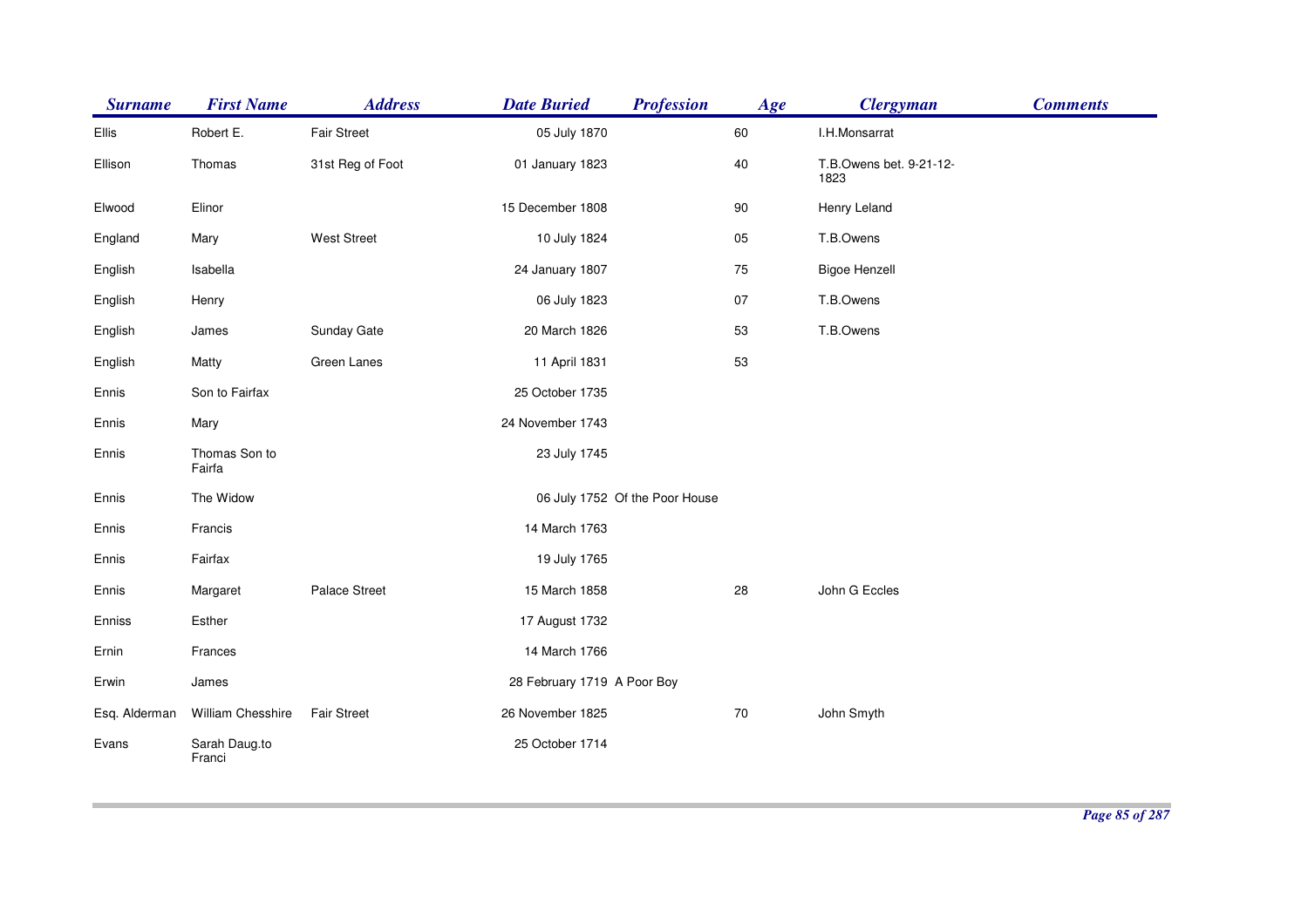| <b>Surname</b> | <b>First Name</b>       | <b>Address</b> | <b>Date Buried</b>             | <b>Profession</b> | Age | <b>Clergyman</b> | <b>Comments</b>      |
|----------------|-------------------------|----------------|--------------------------------|-------------------|-----|------------------|----------------------|
| Evans          | John                    |                | 08 February 1715               |                   |     |                  |                      |
| Evans          | Mary Daug.to<br>Francis |                | 31 August 1718                 |                   |     |                  |                      |
| Evans          | Thomas Son to<br>Mr.Ric |                | 17 September 1721              |                   |     |                  |                      |
| Evans          | Elizabeth Daug.to<br>Jo |                | 20 May 1722 A Soldier          |                   |     |                  |                      |
| Evans          | Joan                    |                | 31 January 1724 A Pensioner    |                   |     |                  |                      |
| Evans          | Mr.Richard              |                | 29 September 1725              |                   |     |                  |                      |
| Evans          | John Son to<br>Nathanie |                | 28 February 1734               |                   |     |                  |                      |
| Evans          | Edward Son to<br>Nathan |                | 20 February 1735               |                   |     |                  |                      |
| Evans          | Thomas Son to<br>Edward |                | 03 November 1742               |                   |     |                  |                      |
| Evans          | George Son to<br>Edward |                | 13 March 1745                  |                   |     |                  |                      |
| Evans          | John Son to<br>Nathanie |                | 13 November 1745               |                   |     |                  |                      |
| Evans          | Nathaniel<br>SonofNatha |                | 20 January 1755 Ship Carpenter |                   |     |                  |                      |
| Evans          | Roland                  |                | 20 August 1762 Marriner        |                   |     |                  |                      |
| Evans          | Mary Wife of<br>Charles |                | 03 May 1763 Brazier            |                   |     |                  |                      |
| Evans          | Mrs.                    |                | 28 February 1769               |                   |     |                  | Date was: 30/02/1769 |
| Evans          | Nathaniel               |                | 12 January 1773 Ship Carpenter |                   |     |                  |                      |
| Evans          | Mr.George               |                | 23 July 1775 Shoemaker         |                   |     |                  |                      |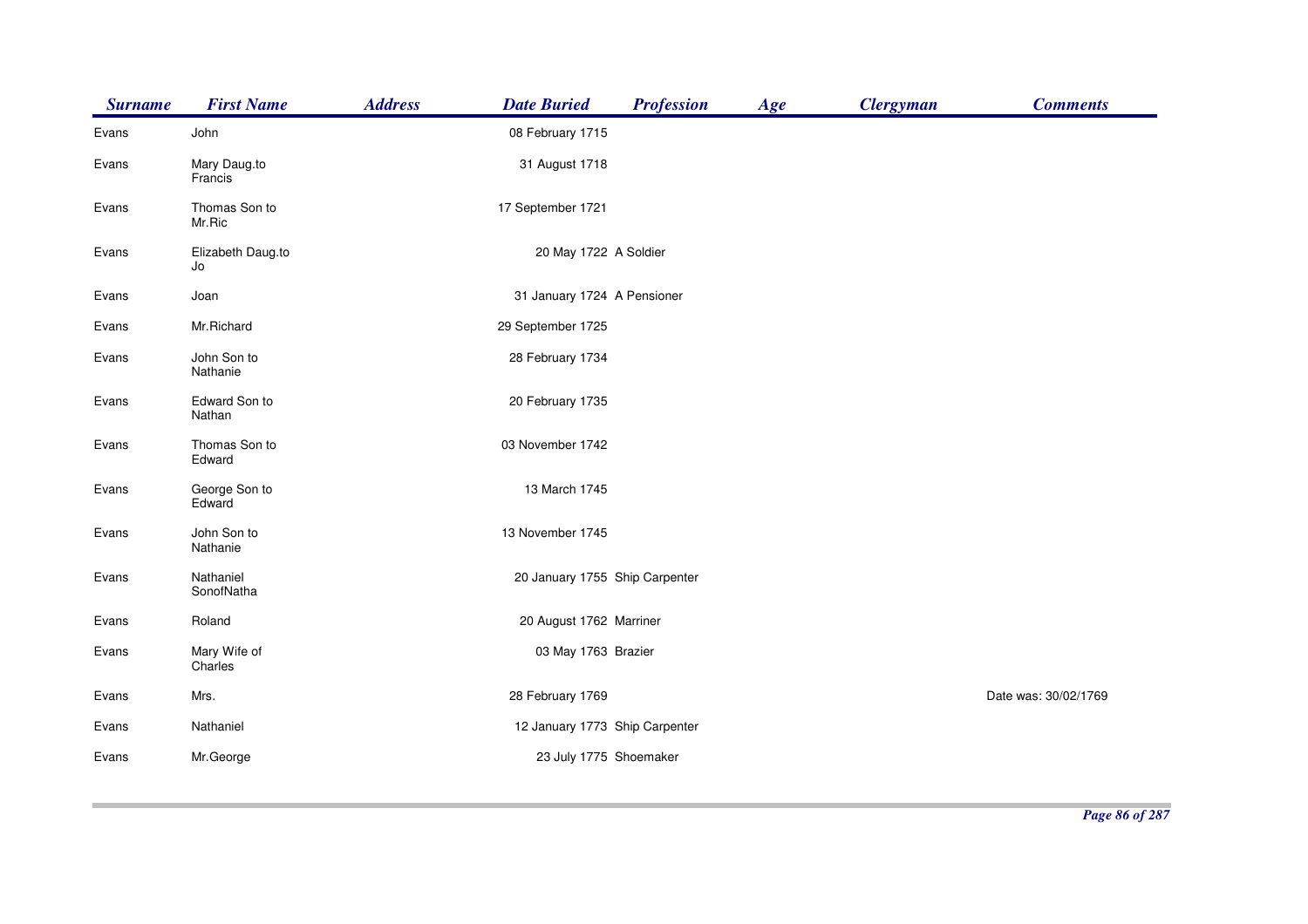| <b>Surname</b> | <b>First Name</b>       | <b>Address</b>     | <b>Date Buried</b>     | <b>Profession</b>                       | Age    | <b>Clergyman</b>   | <b>Comments</b> |
|----------------|-------------------------|--------------------|------------------------|-----------------------------------------|--------|--------------------|-----------------|
| Evans          | Thomas                  |                    |                        | 12 October 1815 3rdLancashireMilitia 19 |        | Henry Leland       |                 |
| Evans          | Samuel                  |                    | 19 April 1817 Infant   |                                         | $00\,$ | Henry Leland       |                 |
| Evans          | Maria                   |                    | 22 June 1820           |                                         | $00\,$ | T.B.Owens 6 Months |                 |
| Evans          | Frances                 | Laurence Street    | 04 March 1824          |                                         | 59     | T.B.Owens          |                 |
| Evans          | Georgina<br>Wilhemina   | <b>Fair Street</b> | 20 January 1825        |                                         | 40     | T.B.Owens          |                 |
| Evans          | George                  | Killineer          | 21 April 1826 Alderman |                                         | 81     | T.B.Owens          |                 |
| Evans          | Sarah                   | Duke Street        | 28 February 1827       |                                         | 75     | John Smyth         |                 |
| Evans          | <b>Charles Seymor</b>   | Laurence Street    | 03 July 1832 Alderman  |                                         | 76     | Rev.John Magee     |                 |
| Evans          | Catherine               | Sunday's Gate      | 14 July 1832           |                                         | 64     | Rev.J.Magee        |                 |
| Evans          | Miss.Arabella           | Paradise Row       | 17 October 1836        |                                         | 40     | Rev.John Magee     |                 |
| Evans          | William G.              | <b>Fair Street</b> | 10 February 1841       |                                         | 26     | E.P.Durham         |                 |
| Evans          | George William          | <b>Fair Street</b> | 04 July 1849           |                                         | 64     | Andrew Williamson  |                 |
| Evans          | Anne                    | Church Alleys      | 29 January 1874        |                                         | 81     | John Eccles        |                 |
| Evans Jnr.     | Charles                 | Laurence Street    | 08 May 1832            |                                         | 30     | Rev.Joseph Duncan  |                 |
| Evins          | Richard                 |                    | 08 August 1702         |                                         |        |                    |                 |
| Evins          | Robert Son to John      |                    | 20 September 1704      |                                         |        |                    |                 |
| Evins          | William Son to<br>Franc |                    | 25 November 1706       |                                         |        |                    |                 |
| Evins          | James Son to<br>Frances |                    | 15 May 1707            |                                         |        |                    |                 |
| Evison         | Jane Daug.to<br>Thomas  |                    | 11 October 1713        |                                         |        |                    |                 |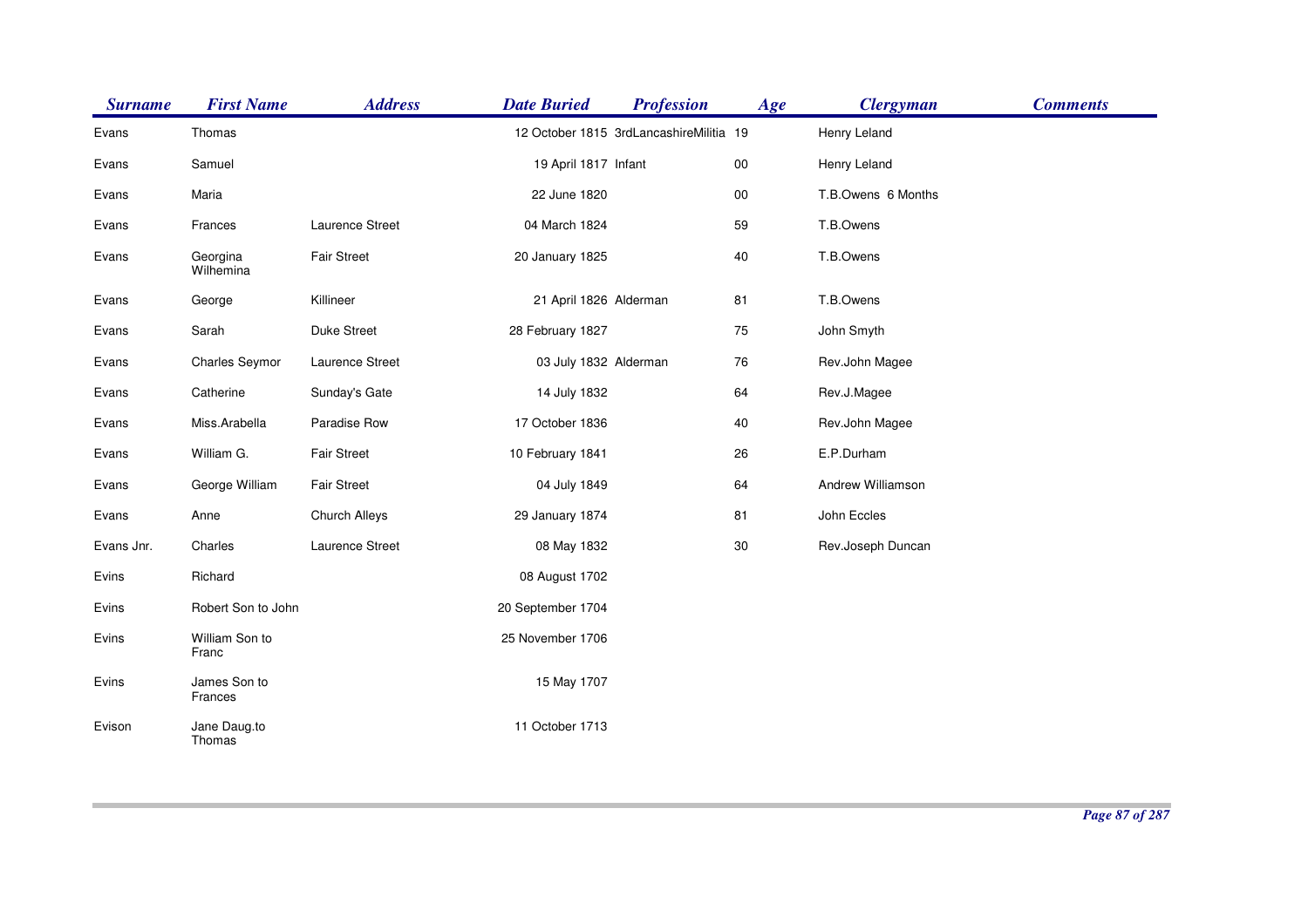| <b>Surname</b> | <b>First Name</b>                   | <b>Address</b>       | <b>Date Buried</b>              | <b>Profession</b>                     | Age    | <b>Clergyman</b>      | <b>Comments</b> |
|----------------|-------------------------------------|----------------------|---------------------------------|---------------------------------------|--------|-----------------------|-----------------|
| Evison         | Margret Daug.to<br>Geor             |                      | 16 August 1728                  |                                       |        |                       |                 |
| Evison         | George Son to<br>George             |                      | 25 June 1733                    |                                       |        |                       |                 |
| Ewart          | Mary Daug.to<br>Mr.Adam             |                      | 13 April 1722                   |                                       |        |                       |                 |
| Ewerdine       | William                             | $\ddot{\phantom{0}}$ | 04 November 1838                |                                       | $00\,$ | 8 Days. No Clergy Man |                 |
| Fagan          | Serjeant                            |                      | 09 September 1805 47th Regiment | Infant                                | $00\,$ | <b>Wardlaw Ball</b>   |                 |
| Fairtlough     | Mr.Oliver                           |                      | 21 June 1713                    |                                       |        |                       |                 |
| Fairtlough     | Mary Daug.to<br>Mr.Oliv             |                      | 30 January 1716                 |                                       |        |                       |                 |
| Fairtlough     | Catherine Daug.to<br>O <sub>l</sub> |                      | 07 April 1722 Alderman          |                                       |        |                       |                 |
| Fairtlough     | Norman Son to<br>Alderm             |                      | 22 December 1724                |                                       |        |                       |                 |
| Fairtlough     | Mrs.Mary                            |                      | 01 April 1726                   |                                       |        |                       |                 |
| Fairtlough     | Widow                               |                      | 17 May 1733                     |                                       |        |                       |                 |
| Fairtlough     | Alderman Oliver                     |                      | 22 April 1734                   |                                       |        |                       |                 |
| Fairtlough     | William Son to<br>Mr.OI             |                      | 23 May 1742                     |                                       |        |                       |                 |
| Fairtlough     | William Son to<br>Mr.OI             |                      | 02 April 1745                   |                                       |        |                       |                 |
| Fairtlough     | Mrs.                                |                      |                                 | 26 June 1749 WifeAldermanOliver<br>Fa |        |                       |                 |
| Fairtlough     | MaryDaughterofMr.<br>Wil            |                      | 21 July 1749                    |                                       |        |                       |                 |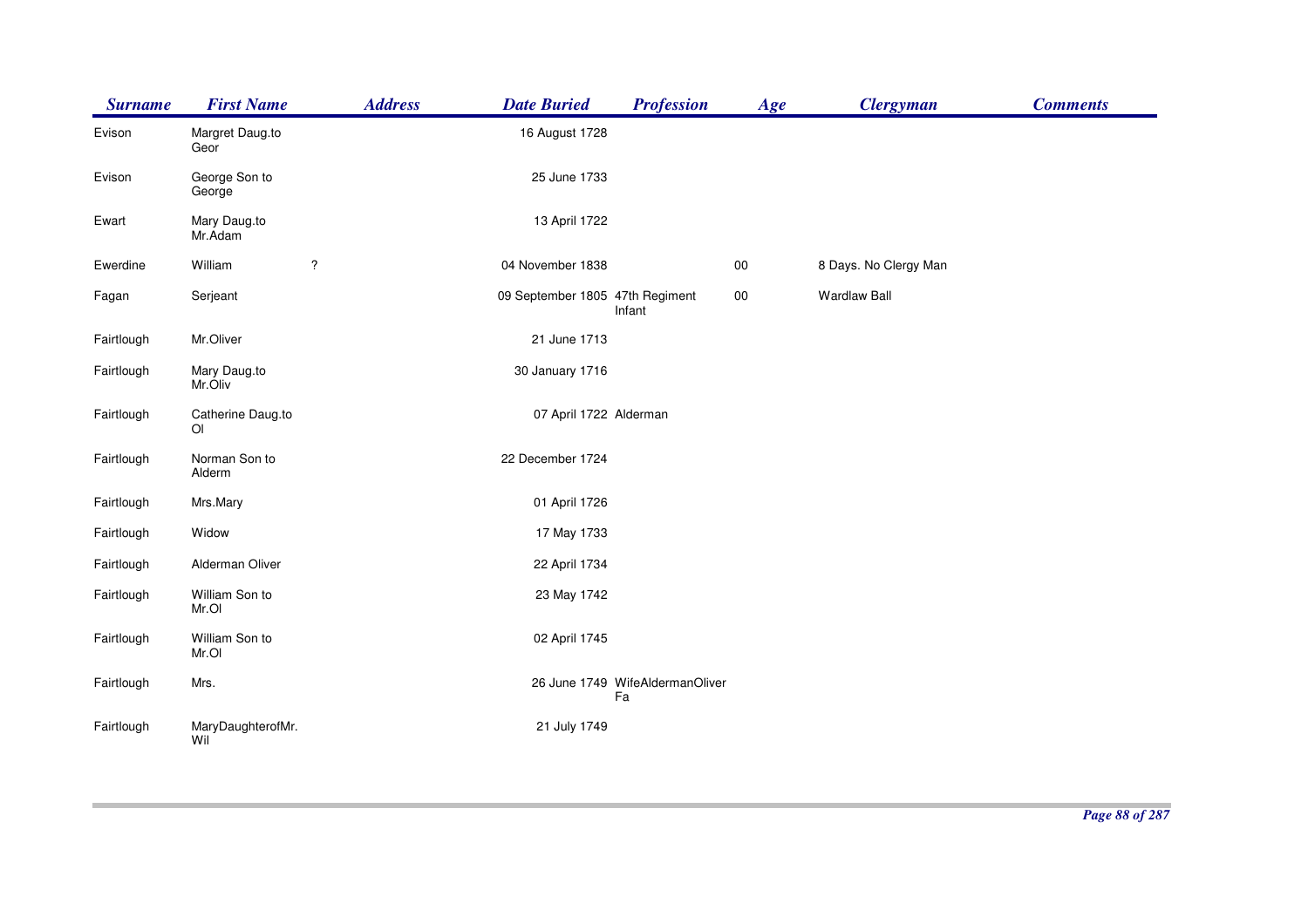| <b>Surname</b> | <b>First Name</b>       | <b>Address</b>          | <b>Date Buried</b>                    | <b>Profession</b> | Age        | <b>Clergyman</b>                  | <b>Comments</b> |
|----------------|-------------------------|-------------------------|---------------------------------------|-------------------|------------|-----------------------------------|-----------------|
| Fairtlough     | Alice<br>DaughterMr.Wil |                         | 16 May 1752                           |                   |            |                                   |                 |
| Fairtlough     | Alice<br>DaughterMr.Wil |                         | 27 July 1752                          |                   |            |                                   |                 |
| Fairtlough     | Mr.Thomas               |                         | 27 July 1764                          |                   |            |                                   |                 |
| Fairtlough     | Alderman William        |                         | 16 December 1769                      |                   |            |                                   |                 |
| Fairtlough     | Oliver                  |                         | 06 June 1804 Major                    | Commandant Dro    | $00\,$     | W.H.Woods                         |                 |
| Fairtlough     | Mrs.                    |                         | 05 February 1809                      |                   | ${\bf 00}$ | WardlawBallRegistered1502<br>1809 |                 |
| Fairtlough     | Mary                    |                         | 04 June 1810                          |                   | 58         | Henry Leland                      |                 |
| Fairtlough     | John William            |                         | 23 April 1811                         |                   | $00\,$     | Henry Leland 8 Months             |                 |
| Fairtlough     | John                    |                         | 09 June 1812                          |                   | 69         | Henry Leland                      |                 |
| Fairtlough     | William                 |                         | 12 September 1813 Major Louth Militia |                   | $00\,$     | Henry Leland                      |                 |
| Fairtlough     | Catherine               |                         | 27 July 1816                          |                   | 69         | Henry Leland                      |                 |
| Fairtlough     | Elizabeth               |                         | 20 April 1822                         |                   | 74         | T.B.Owens                         |                 |
| Fairtlough     | Alicia                  |                         | 19 August 1822                        |                   | $00\,$     | T.B.Owens                         |                 |
| Fairtlough     | Rev.Thomas              | Kilmoon Glebe, Co.Meath | 03 September 1825                     |                   | $71$       | T.B.Owens                         |                 |
| Fairtlough     | Margaret                | Dublin                  | 15 October 1827                       |                   | 75         | T.B.Owens                         |                 |
| Fairtlough     | Delia                   | Chruch Alleys           | 27 August 1828 Widow                  |                   | 85         | T.B.Owens                         |                 |
| Fairtlough     | Rev. Joseph             | <b>William Street</b>   | 29 March 1830                         |                   | 87         | J.Magee                           |                 |
| Fairtlough     | Francis                 | Laurence Street         | 04 April 1830                         |                   | 64         | J.Magee                           |                 |
| Fairtlough     | William Oliver          | Laurence Street         | 02 January 1833 Alderman              |                   | 58         | Rev.J.Magee                       |                 |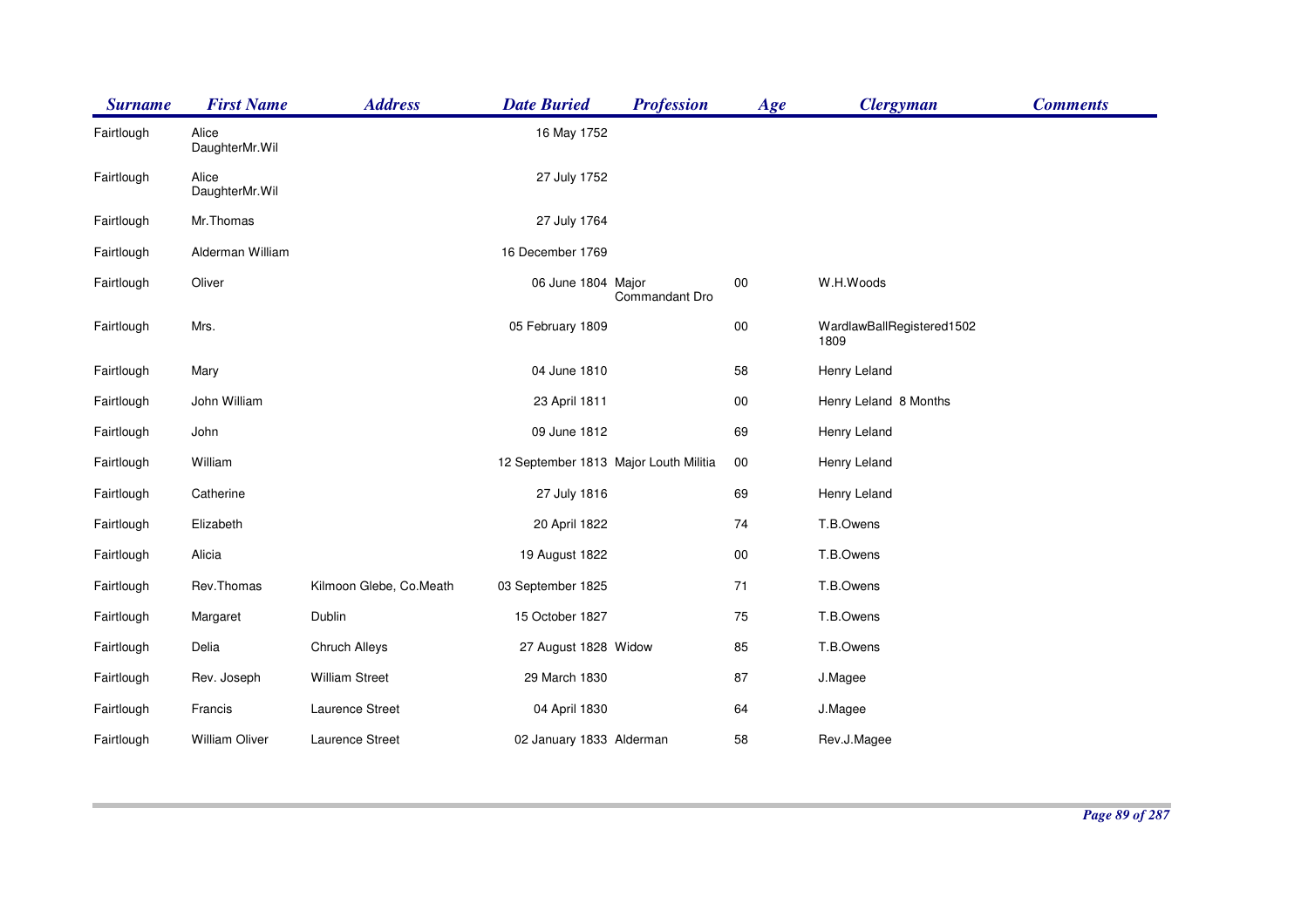| <b>Surname</b> | <b>First Name</b>   | <b>Address</b>                        | <b>Date Buried</b>                | <b>Profession</b>                  | Age    | <b>Clergyman</b>          | <b>Comments</b> |
|----------------|---------------------|---------------------------------------|-----------------------------------|------------------------------------|--------|---------------------------|-----------------|
| Fairtlough     | Mrs.John            | Rathmullen Cottage                    | 15 October 1834                   |                                    | 44     | Rev.George King           |                 |
| Fairtlough     | John                | <b>Fair Street</b>                    | 12 March 1836                     |                                    | 55     | Rev.John Magee            |                 |
| Fairtlough     | Mrs.Catherine       | Laurence Street                       | 20 March 1836                     |                                    | 48     | Roman Catholic            |                 |
| Fairtlough     | Susannah            | <b>William Street</b>                 | 06 August 1836                    |                                    | 85     | Rev.John Magee            |                 |
| Fairtlough     | Alderman Edward     | <b>Laurence Street</b>                |                                   | 09 October 1837 Doctor of Medicine | 81     | Rev.Arthur Wynne          |                 |
| Fairtlough     | Francis             | Laurence Street                       | 04 February 1842 Lieutenant 16th  | Regt                               | 33     | A.Wynne                   |                 |
| Fairtlough     | Captain Francis G.  | Laurence Street                       | 09 March 1844                     |                                    | 83     | A.Wynne                   |                 |
| Fairtlough     | Mary                | Bettystown                            | 21 August 1846                    |                                    | 79     | A.Wynne                   |                 |
| Fairtlough     | William             | <b>Scarlet Street</b>                 | 22 November 1847                  |                                    | $30\,$ | J.W.Hallowell             |                 |
| Fairtlough     | Jane                | Laurence Street                       | 24 December 1847                  |                                    | 81     | A.Wynne                   |                 |
| Fairtlough     | Lathum              | <b>Fair Street</b>                    | 07 May 1849 Solicitor             |                                    | $00\,$ | W.E.Ormsby (Age Unknown)  |                 |
| Fairtlough     | Henry B.            | The Cottage                           | 23 November 1852 Justice of Peace |                                    | 66     | W.E.Ormsby                |                 |
| Fairtlough     | William             | Laurence Street                       |                                   | 04 July 1860 Lieutant Colonel      | 78     | <b>Edward Gore Kelly</b>  |                 |
| Fairtlough     | Francis             | Dublin                                | 18 April 1866                     |                                    | 26     | John Eccles               |                 |
| Fairtlough     | Sophia Josephine    | Ardagh Co.Meath                       | 14 October 1869                   |                                    | 28     | John Eccles               |                 |
| Fairtlough     | Martha              | <b>Fair Street</b>                    | 08 December 1871                  |                                    | 92     | John Eccles               |                 |
| Fairtlough     | Edward              | Ardagh, Co. Cavan                     | 09 January 1872                   |                                    | 28     | John Eccles               |                 |
| Fairtlough     | Helouisa            | Matson Lodge, Co. Louth               | 27 November 1873                  |                                    | 80     | John Eccles               |                 |
| Fairtlough     | Mary Anne           | Belgrive Square, Rathmines,<br>Dublin | 09 March 1875                     |                                    | 72     | Frederic L.Meares         |                 |
| Fairtlough     | Charlotte Elizabeth | ?                                     | 28 January 1884                   |                                    | 66     | Entered in next book J.E. |                 |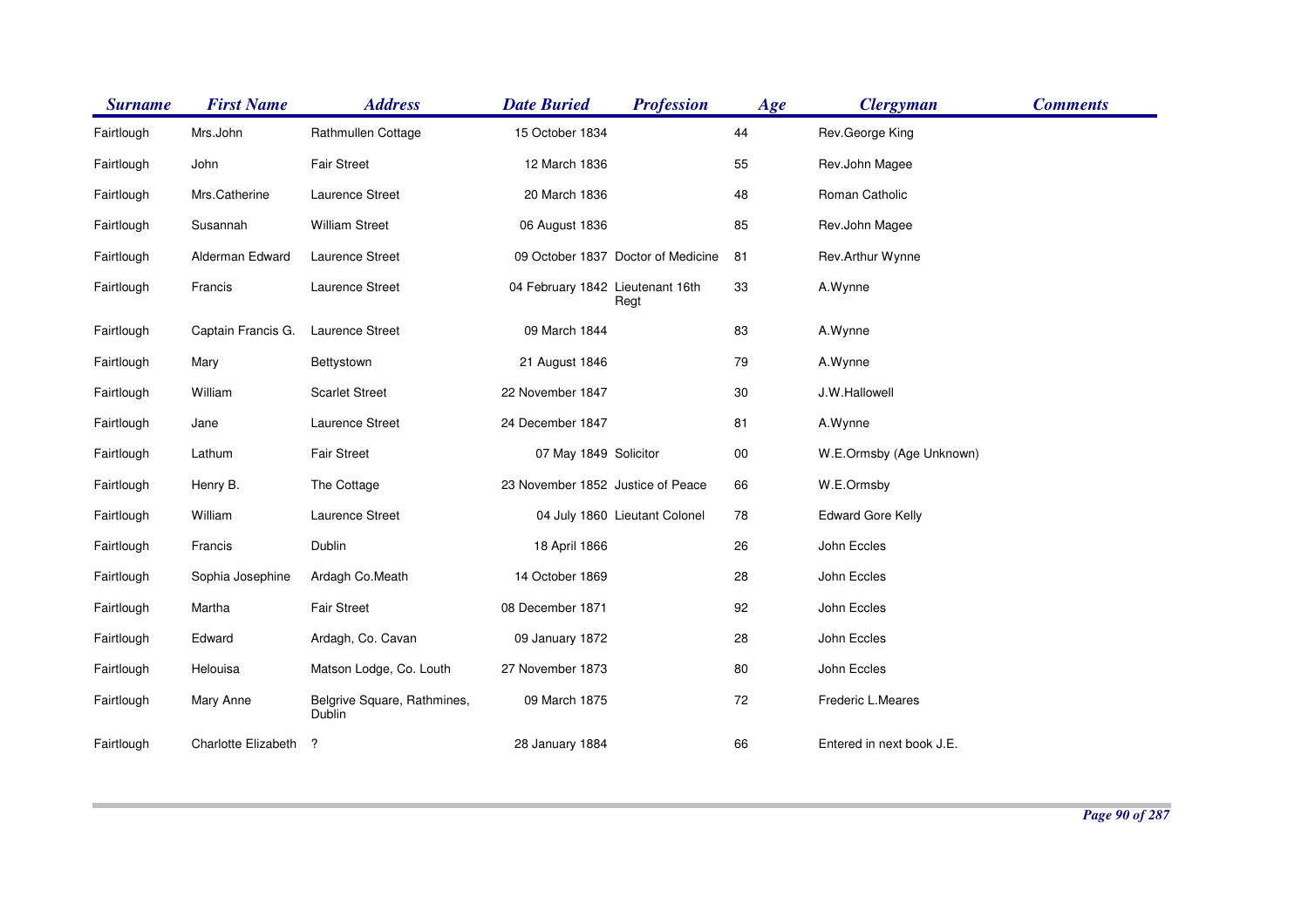| <b>Surname</b> | <b>First Name</b>       | <b>Address</b>               | <b>Date Buried</b>                | <b>Profession</b>                     | Age        | <b>Clergyman</b>                | <b>Comments</b> |
|----------------|-------------------------|------------------------------|-----------------------------------|---------------------------------------|------------|---------------------------------|-----------------|
| Fairtlough     | Charlotte E.            | Fancourt Terrace, Balbriggan | 28 January 1884                   |                                       | 66         | John Eccles                     |                 |
| Fallan*        | Catherine               |                              | 02 December 1764 Checked to date. |                                       |            |                                 |                 |
| Fallin         | John                    |                              |                                   | 21 January 1808 Wicklow Regiment      | 22         | <b>Bigoe Henzell</b>            |                 |
| Fanning        | Anne                    | Laurence Street              | 25 August 1845                    |                                       | 60         | William M Beresford             |                 |
| Farley         | Eleanora                | Laurence' Street             | 24 September 1871                 |                                       | $00\,$     | John Eccles 2 Months            |                 |
| Farley         | Jane                    | Laurence Street, Drogheda    | 18 October 1875                   |                                       | 45         | John Eccles & James<br>Wm.Smith |                 |
| Farlow         | Robert                  |                              | 30 March 1763 Mathematician       |                                       |            |                                 |                 |
| Farrel         | John                    |                              | 06 September 1806                 |                                       | ${\bf 00}$ | <b>Wardlaw Ball</b>             |                 |
| Farrell        | Nansy                   |                              | 01 December 1702                  |                                       |            |                                 |                 |
| Farrell        | James                   |                              |                                   | 25 January 1810 18th Regiment Foot 25 |            | Henry Leland                    |                 |
| Farrell        | John                    | <b>Trinity Street</b>        | 01 January 1851                   |                                       | $00\,$     | W.E.Ormsby 9 Months             |                 |
| Farrelly       | Catherine Daug.to<br>Br |                              | 02 June 1722 [Deceased]           |                                       |            |                                 |                 |
| Farrer         | Mr. William             |                              | 19 January 1734 Chyrurgeon        |                                       |            |                                 |                 |
| Farrow         | George                  | <b>Fair Street</b>           | 08 January 1874                   |                                       | 89         | John Eccles                     |                 |
| Faulkner       | James                   | <b>Thomas Street</b>         | 23 February 1846                  |                                       | ${\bf 00}$ | William M Beresford 8<br>Months |                 |
| Feagan         | Anne                    |                              | 08 November 1813                  |                                       | 50         | Henry Leland                    |                 |
| Fee*           | Anne                    |                              | 21 June 1808                      |                                       | 70         | Henry Leland                    |                 |
| Fegan          | Peter                   | Church Yard                  | 11 August 1834                    |                                       | 43         | Rev.J.Magee                     |                 |
| Fegan          | Laurence                | Trinity Street, Drogheda     | 07 March 1892                     |                                       | 75         | F.W.Macran Curate               |                 |
| Fell           | John                    |                              | 15 December 1817 Mariner          |                                       | 42         | $\overline{\phantom{a}}$        |                 |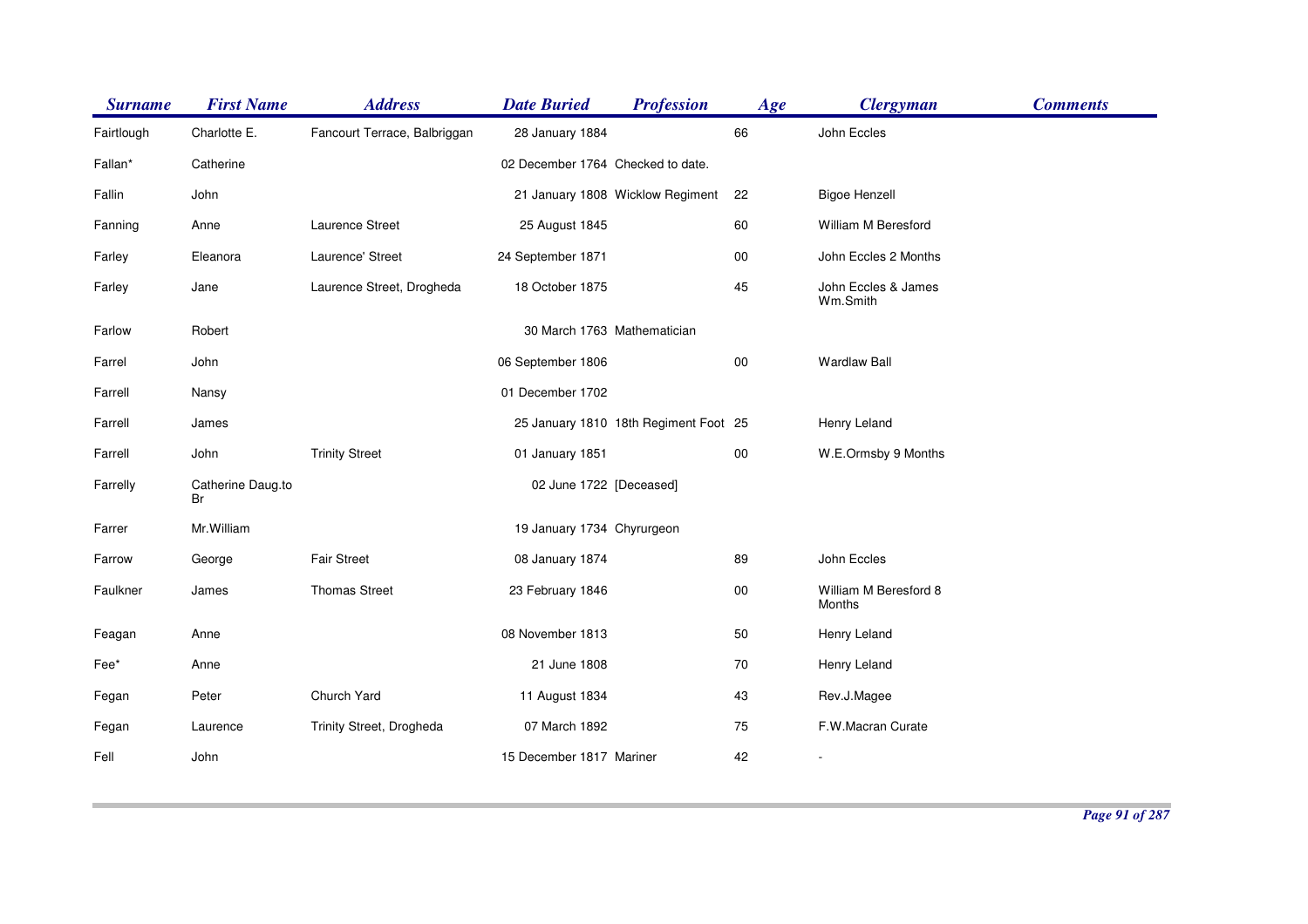| <b>Surname</b> | <b>First Name</b>       | <b>Address</b>       | <b>Date Buried</b> | <b>Profession</b>                      | Age    | <b>Clergyman</b>     | <b>Comments</b> |
|----------------|-------------------------|----------------------|--------------------|----------------------------------------|--------|----------------------|-----------------|
| Fell           | Thomas                  | Sea Captain          | 13 September 1831  |                                        | $71$   | Rev.Richard George   |                 |
| Ferguson       | Henry<br>SonofRev.Mr.Th |                      | 03 June 1755       |                                        |        |                      |                 |
| Ferguson       | The Rev.Mr.William      |                      | 11 December 1755   |                                        |        |                      |                 |
| Ferguson       | Mrs.Isabella            |                      | 13 May 1766        |                                        |        |                      |                 |
| Ferguson       | The Rev.Dr.             |                      |                    | 24 March 1773 By Falling off his h     |        |                      |                 |
| Ferguson       | Robert                  |                      | 27 July 1804       |                                        | $00\,$ | W.H.Woods            |                 |
| Fergusson      | Isabella                | Church Alleys        | 11 June 1832       |                                        | 82     | Rev.John Magee       |                 |
| Ferrin         | John                    | North Quay, Drogheda | 01 May 1887        |                                        | $30\,$ | Presbyterian         |                 |
| Ferry          | Wife of John            |                      | 21 July 1705       |                                        |        |                      |                 |
| Fewtrell       | The Widow               |                      | 07 April 1759      |                                        |        |                      |                 |
| Fewtrill       | Samuel Son to<br>Samuel |                      | 18 April 1741      |                                        |        |                      |                 |
| Fewtrill       | Edward Son to<br>Samuel |                      | 08 October 1747    |                                        |        |                      |                 |
| Field          | Mrs.                    |                      | 20 March 1803      |                                        | $00\,$ | W.H.Woods            |                 |
| Figis          | John                    |                      |                    | 17 May 1806 The 30th Regiment 26       |        | <b>Bigoe Henzell</b> |                 |
| Finch          | Mr.Roger                |                      | 29 January 1703    |                                        |        |                      |                 |
| Finch          | Hugh                    |                      |                    | 17 August 1769 Drown'd at Green<br>Hil |        |                      |                 |
| Finegan        | Mrs.Abigal              |                      | 06 July 1772       |                                        |        |                      |                 |
| Finegans       | A Child of John         |                      | 27 April 1775      |                                        |        |                      |                 |
| Finlay         | Patt                    |                      | 06 April 1760      |                                        |        |                      |                 |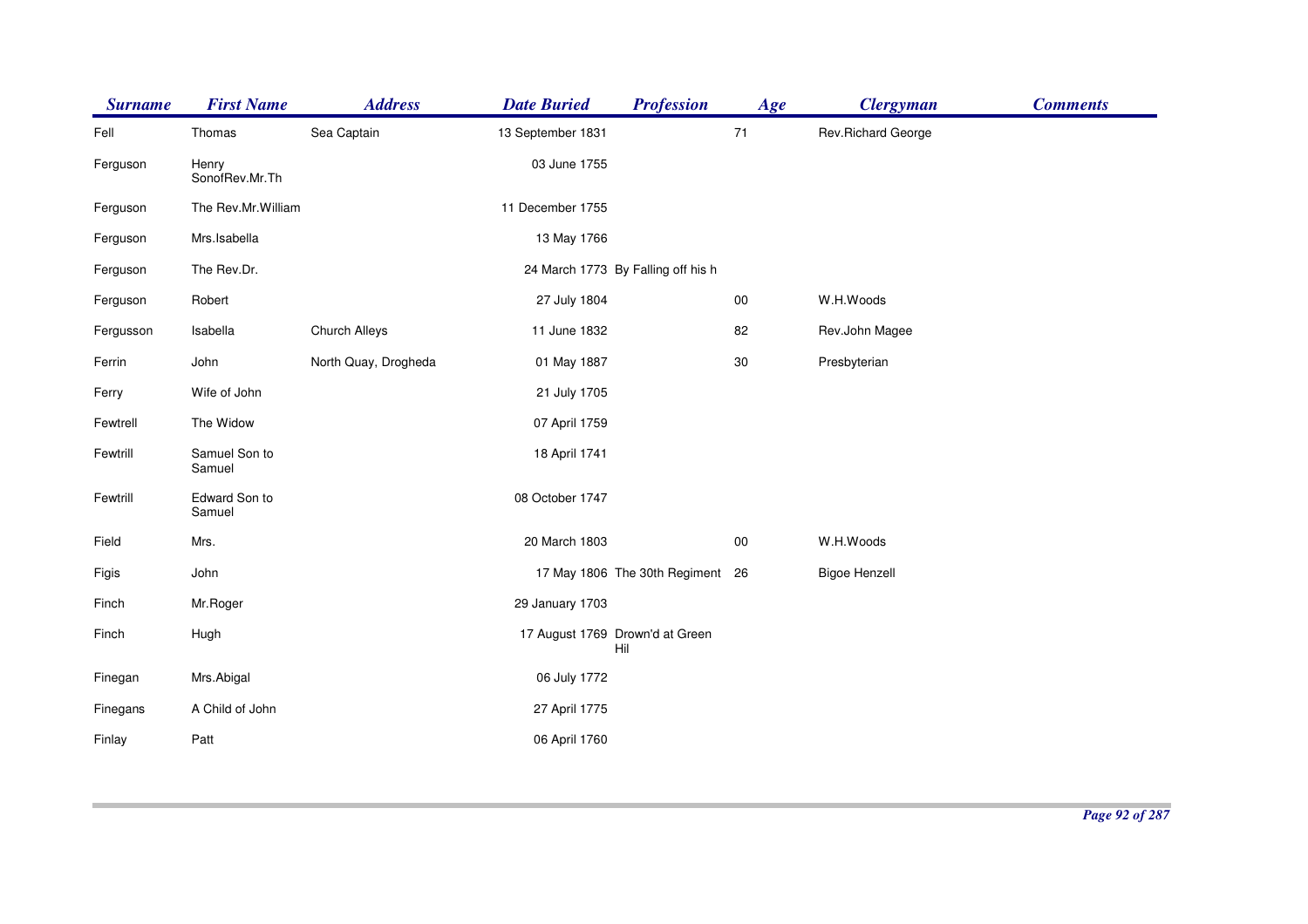|                         |                      |                   | <b>Profession</b>                                         | Age                                                                                                                                                                                                                                         | <b>Clergyman</b>   | <b>Comments</b> |
|-------------------------|----------------------|-------------------|-----------------------------------------------------------|---------------------------------------------------------------------------------------------------------------------------------------------------------------------------------------------------------------------------------------------|--------------------|-----------------|
| Wm. John<br>Sutherland  | Magdalen Street      |                   |                                                           | ${\bf 00}$                                                                                                                                                                                                                                  | Dissenter 8 Months |                 |
| Thomas                  |                      |                   |                                                           |                                                                                                                                                                                                                                             |                    |                 |
| John                    |                      | 25 March 1714     |                                                           |                                                                                                                                                                                                                                             |                    |                 |
| Cathrine Daug.to<br>Dav |                      | 13 May 1741       |                                                           |                                                                                                                                                                                                                                             |                    |                 |
| David                   |                      | 05 November 1744  |                                                           |                                                                                                                                                                                                                                             |                    |                 |
| Jane Daug.to<br>Widow   |                      | 07 December 1744  |                                                           |                                                                                                                                                                                                                                             |                    |                 |
| Margaret                |                      |                   |                                                           |                                                                                                                                                                                                                                             |                    |                 |
| Ann Daughter of<br>Thom |                      |                   | eg.                                                       |                                                                                                                                                                                                                                             |                    |                 |
| A Child of James        |                      |                   |                                                           |                                                                                                                                                                                                                                             |                    |                 |
| Widow                   |                      |                   |                                                           |                                                                                                                                                                                                                                             |                    |                 |
| Launcelot               |                      |                   |                                                           | 85                                                                                                                                                                                                                                          | T.B.Owens          |                 |
| Rose Mary               | <b>Fair Street</b>   |                   |                                                           | 68                                                                                                                                                                                                                                          | A.Wynne            |                 |
| Charles                 |                      | 23 September 1734 |                                                           |                                                                                                                                                                                                                                             |                    |                 |
| Charles Son of<br>John  |                      |                   |                                                           |                                                                                                                                                                                                                                             |                    |                 |
| Sarah                   |                      | 05 February 1766  |                                                           |                                                                                                                                                                                                                                             |                    |                 |
| Edward                  | Stockwell Lane       | 17 October 1823   |                                                           | $00\,$                                                                                                                                                                                                                                      | T.B.Owens          |                 |
| Anne                    | St.John's Poor House |                   |                                                           | ${\bf 00}$                                                                                                                                                                                                                                  | John Smyth         |                 |
| Anne                    |                      |                   |                                                           | 20                                                                                                                                                                                                                                          | John Smyth         |                 |
| Peter                   | Peter Street         | 07 September 1848 |                                                           | 70                                                                                                                                                                                                                                          | Andrew Williamson  |                 |
|                         |                      |                   | <b>Address</b><br><b>First Name</b><br><b>Date Buried</b> | 07 June 1865<br>04 April 1710<br>03 October 1765<br>17 April 1768 Dragoonofthe12thR<br>19 February 1772 Stonecutter<br>24 May 1779 Poor House<br>11 May 1822<br>21 February 1846<br>08 June 1760 Taylor<br>14 September 1826<br>19 May 1825 |                    |                 |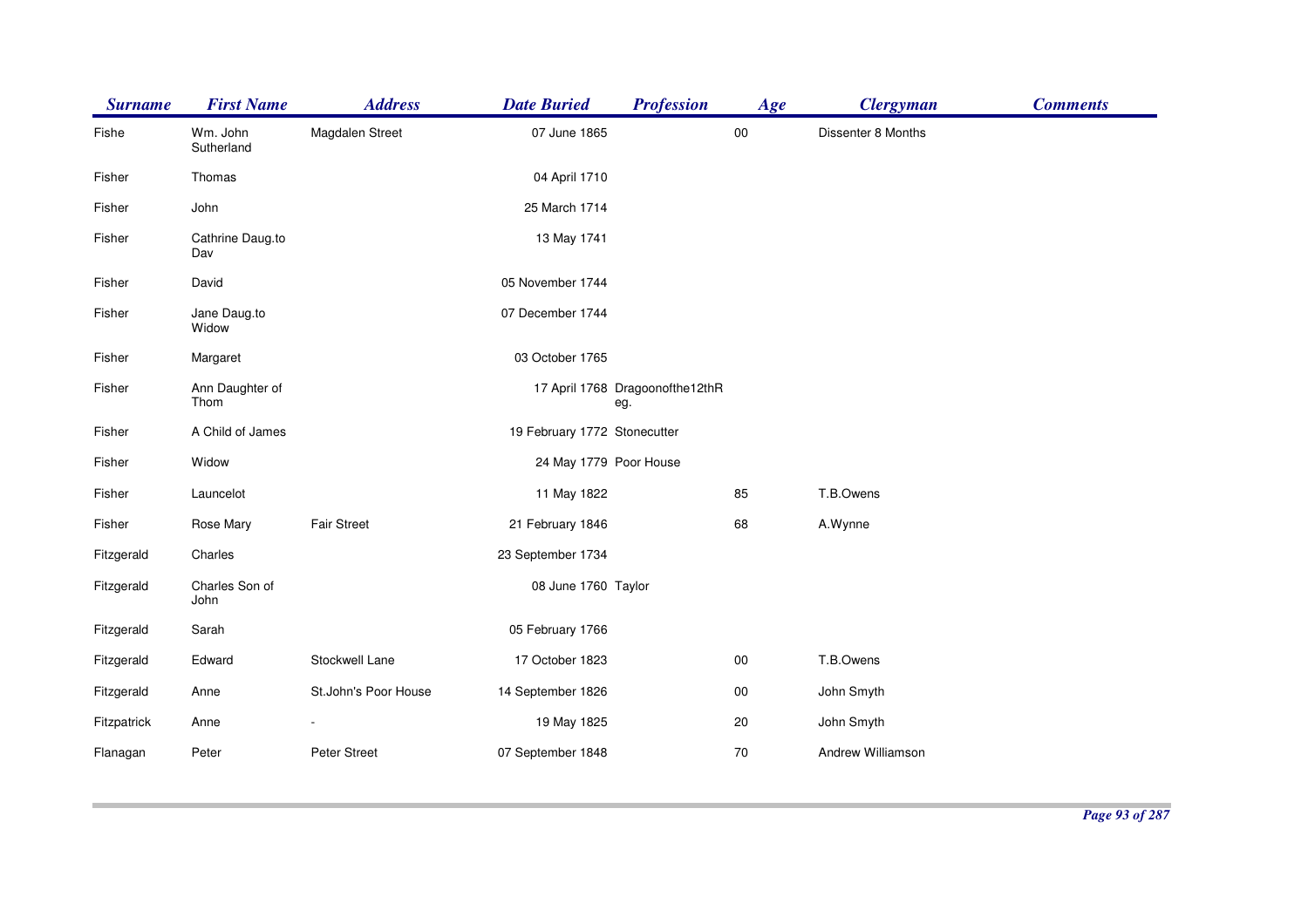| <b>Surname</b> | <b>First Name</b>       | <b>Address</b> | <b>Date Buried</b>                 | <b>Profession</b>                   | Age | <b>Clergyman</b> | <b>Comments</b> |
|----------------|-------------------------|----------------|------------------------------------|-------------------------------------|-----|------------------|-----------------|
| Flanagan       | Rachael                 | Green Lanes    | 31 December 1850                   |                                     | 65  | Roman Catholic   |                 |
| Fleming        | Mrs.Elizabeth           |                | 21 August 1712                     |                                     |     |                  |                 |
| Fleming        | Mrs.Anne                |                | 04 October 1713                    |                                     |     |                  |                 |
| Fleming        | Matthew                 |                | 14 June 1730                       |                                     |     |                  |                 |
| Fleming        | The Widow               |                |                                    | 31 October 1734 Of St.Mary's Parish |     |                  |                 |
| Fleming        | Jane                    |                | 23 October 1740                    |                                     |     |                  |                 |
| Fleming        | Ann                     |                | 26 November 1740                   |                                     |     |                  |                 |
| Fleming        | James                   |                | 25 June 1741                       |                                     |     |                  |                 |
| Fleming        | Mrs.                    |                | 18 May 1746                        |                                     |     |                  |                 |
| Fleming        | David                   |                | 20 February 1752 The Elder Skinner |                                     |     |                  |                 |
| Fleming        | Michael Son of<br>John  |                | 11 November 1755 Merchant          |                                     |     |                  |                 |
| Fleming        | Ann Daughter of<br>John |                | 28 June 1756 Merchant              |                                     |     |                  |                 |
| Fleming        | The Wife of David       |                | 25 September 1756 Breeches Maker   |                                     |     |                  |                 |
| Fleming        | James                   |                | 18 October 1756 Merchant           |                                     |     |                  |                 |
| Fleming        | Master James            |                | 01 December 1756                   |                                     |     |                  |                 |
| Fleming        | Charles Son of<br>Mr.Jo |                | 08 May 1757                        |                                     |     |                  |                 |
| Fleming        | Charles Son of Mr.      |                | 28 June 1758                       |                                     |     |                  |                 |
| Fleming        | ElinorDaughter of<br>Mr |                | 07 July 1758                       |                                     |     |                  |                 |
| Fleming        | Catherine               |                | 13 January 1761 Of Dublin          |                                     |     |                  |                 |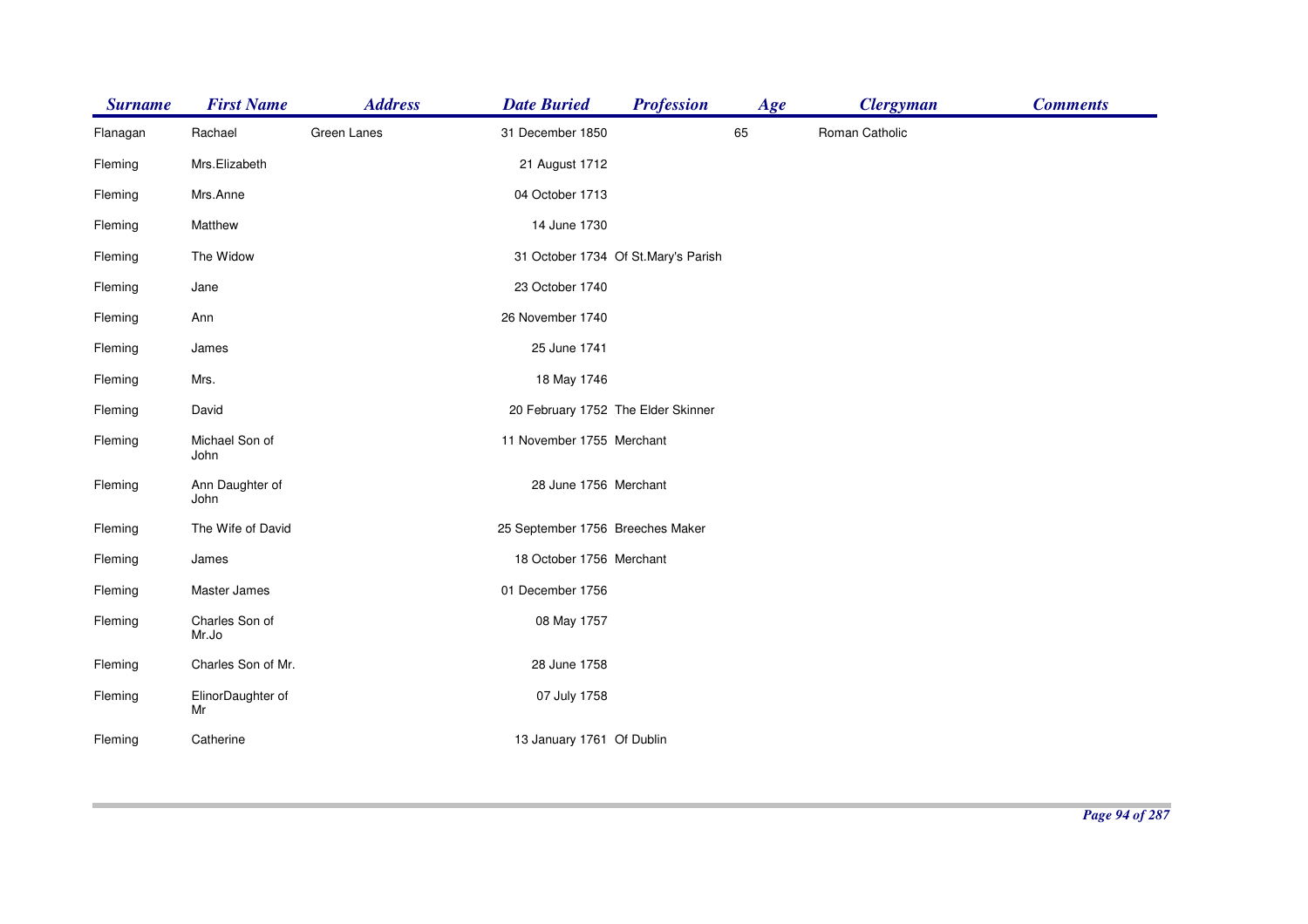| <b>Surname</b> | <b>First Name</b>       | <b>Address</b>        | <b>Date Buried</b>          | <b>Profession</b>                    | Age | <b>Clergyman</b> | <b>Comments</b> |
|----------------|-------------------------|-----------------------|-----------------------------|--------------------------------------|-----|------------------|-----------------|
| Fleming        | A Child of Mr.John      |                       | 07 June 1761 Merchant       |                                      |     |                  |                 |
| Fleming        | John                    |                       | 08 March 1764 From Dublin   |                                      |     |                  |                 |
| Fleming        | Catherine               |                       | 14 November 1764            |                                      |     |                  |                 |
| Fleming        | John                    |                       | 25 January 1766             |                                      |     |                  |                 |
| Fleming        | Rose                    |                       | 16 July 1767                |                                      |     |                  |                 |
| Fleming        | Mrs. Wife of John       |                       | 27 March 1775 Stationere    |                                      |     |                  |                 |
| Fleming        | Margaret                | Church Alley          | 14 August 1855              |                                      | 52  | W.E.Ormsby       |                 |
| Flemins        | George<br>[TheReputedba |                       |                             | 21 January 1722 child of Mary Flemin |     |                  |                 |
| Flemming       | John                    |                       | 02 February 1823 Dublin     |                                      | 80  | T.B.Owens        |                 |
| Fletcher       | Philip Son to Mr.Phi    |                       | 12 February 1713            |                                      |     |                  |                 |
| Fletcher       | Amye Daug.to<br>Mr.Phil |                       | 16 February 1716            |                                      |     |                  |                 |
| Fletcher       | Abednego Son to<br>John |                       | 09 October 1727             |                                      |     |                  |                 |
| Flin           | Richard                 |                       |                             | 05 March 1733 In St.Mary's Parish    |     |                  |                 |
| Flinn          | Michael                 |                       | 06 January 1763 A Stranger  |                                      |     |                  |                 |
| Flood          | William<br>SontoLeiut.W |                       | 19 June 1713                |                                      |     |                  |                 |
| Flood          | Miss.Mary Anne          | <b>Dyer Street</b>    | 26 May 1832                 |                                      | 26  |                  |                 |
| Flood          | James                   | <b>Dyer Street</b>    | 22 November 1842 Tobaconist |                                      | 85  | Roman Catholic   |                 |
| Flood          | Elizabeth               | <b>Dyer Street</b>    | 13 June 1843                |                                      | 40  | Roman Catholic   |                 |
| Flood          | Jane                    | <b>William Street</b> | 29 September 1866           |                                      | 85  | John Eccles      |                 |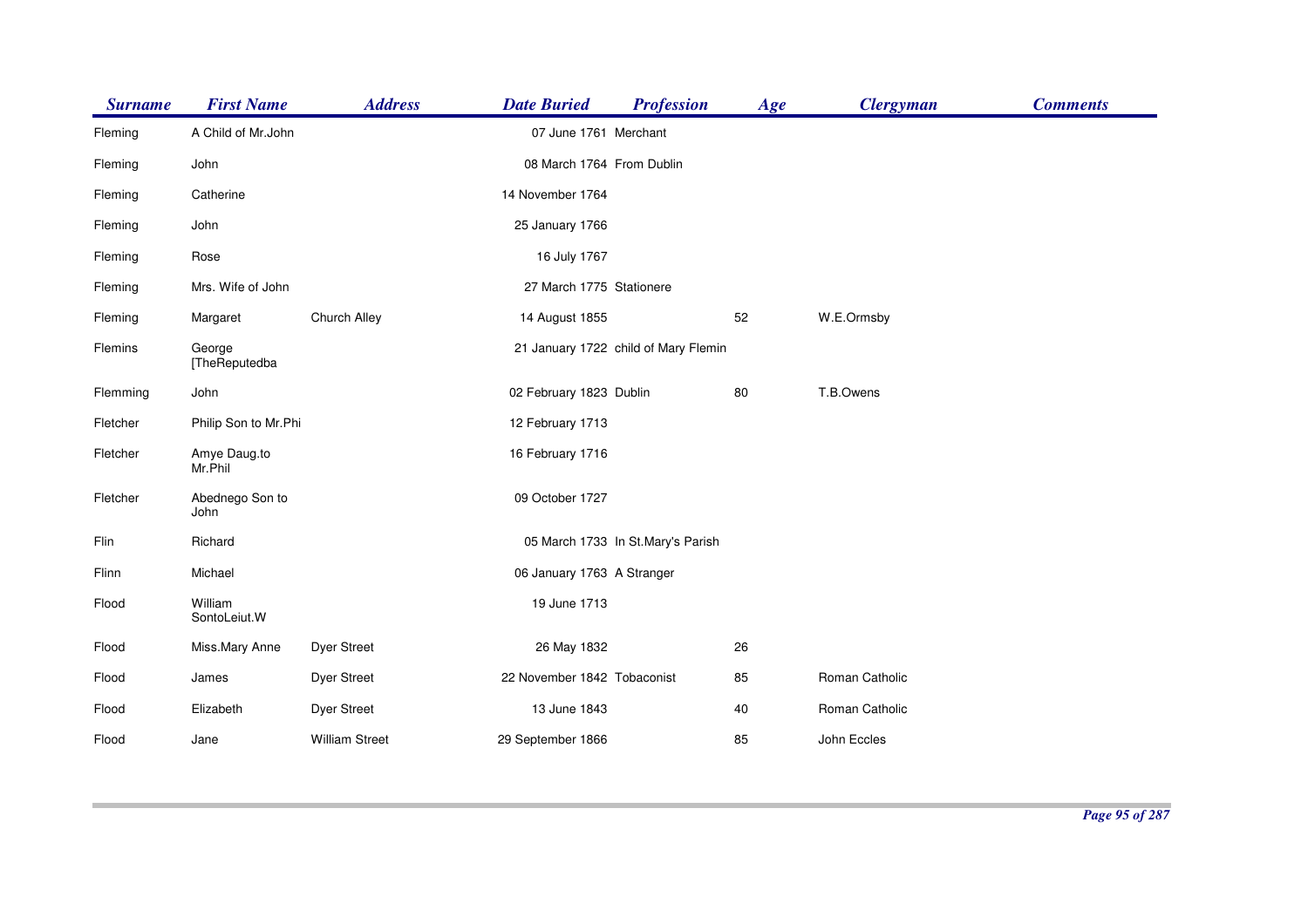| <b>Surname</b> | <b>First Name</b>       | <b>Address</b>           | <b>Date Buried</b>            | <b>Profession</b> | Age    | <b>Clergyman</b>         | <b>Comments</b> |
|----------------|-------------------------|--------------------------|-------------------------------|-------------------|--------|--------------------------|-----------------|
| Flood          | Ellen                   | Scarlet Street, Drogheda | 05 January 1880               |                   | 86     | John Eccles              |                 |
| Fogarty        | Mary Anne               | Shop Street              | 13 October 1827               |                   | 56     | T.B.Owens                |                 |
| Fogarty        | Mary Ane                | <b>Palace Street</b>     | 04 May 1852                   |                   | 01     | $W.E. Ormsby + 8$ Months |                 |
| Fogarty        | Jane                    | Bettystown               | 15 November 1856              |                   | 56     | John G Eccles            |                 |
| Fogarty        | Thomas T.               | Laurence Street          | 25 March 1862 M.D.            |                   | 55     | John Eccles              |                 |
| Fogerty        | John Robert             |                          | 05 February 1813 An Infant    |                   | $00\,$ | Henry Leland             |                 |
| Fogerty        | Edward                  | Duleek, Co.Meath         | 08 December 1834 M.D. Surgeon |                   | 44     | Roman Catholic           |                 |
| Folds          | Miss.Hannah             |                          | 05 April 1782                 |                   |        |                          |                 |
| Folds          | Hannah                  |                          | 20 September 1805 Widow       |                   | 82     | <b>Wardlaw Ball</b>      |                 |
| Foord          | A Son ofthe Late<br>Cap |                          | 10 September 1749             |                   |        |                          |                 |
| Forbes         | Mr.Edward               |                          | 10 January 1712               |                   |        |                          |                 |
| Forbes         | Susanna Daug.to<br>Rand |                          | 19 September 1722 A Grenadeer |                   |        |                          |                 |
| Forbes         | Ruth Daug.to<br>Randolp |                          | 26 September 1722             |                   |        |                          |                 |
| Forbes         | Ms.Emelia               |                          | 25 June 1727                  |                   |        |                          |                 |
| Forbes         | John Son to<br>Mr.John  |                          | 23 April 1733 Of Dublin       |                   |        |                          |                 |
| Forbes         | William                 | Scarlet Street, Drogheda | 15 November 1889              |                   | 11     | F.J.S.Mouritz            |                 |
| Forbes         | John                    | Scarlet Street, Drogheda | 10 August 1893                |                   | 19     | F.W.Macran               |                 |
| Forbies        | Anne Daughter to<br>Mr. |                          | 11 May 1704                   |                   |        |                          |                 |
| Forbies        | John Son to<br>Mr.Edwar |                          | 07 April 1705                 |                   |        |                          |                 |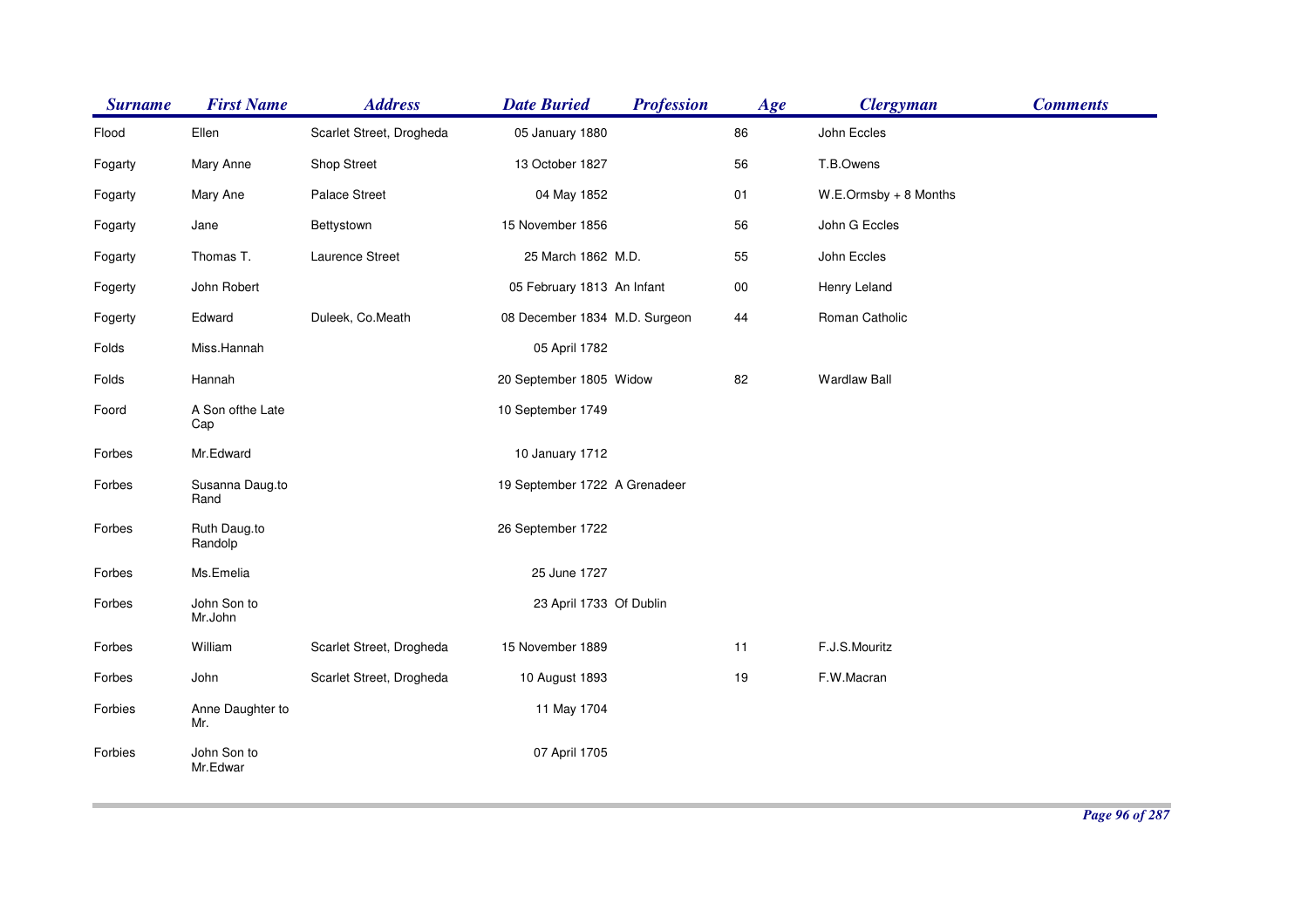| <b>Surname</b> | <b>First Name</b>       | <b>Address</b>              | <b>Date Buried</b>              | <b>Profession</b>                      | Age        | <b>Clergyman</b>   | <b>Comments</b> |
|----------------|-------------------------|-----------------------------|---------------------------------|----------------------------------------|------------|--------------------|-----------------|
| Ford           | Ralph                   |                             | 06 January 1709                 |                                        |            |                    |                 |
| Ford           | Sarah                   |                             |                                 | 15 April 1723 Out of the Poor<br>Hous  |            |                    |                 |
| Ford           | Roger Son to<br>Mr.Robe |                             | 15 October 1731                 |                                        |            |                    |                 |
| Ford           | Patience Daug.to<br>Mr. |                             | 08 August 1733                  |                                        |            |                    |                 |
| Ford           | - to Mr.                |                             | 02 August 1739                  |                                        |            |                    |                 |
| Ford           | Edward Son to<br>Alderm |                             | 26 February 1745                |                                        |            |                    |                 |
| Ford           | Alderman                |                             | 25 June 1746                    |                                        |            |                    |                 |
| Ford           | Master William          |                             |                                 | 24 August 1749 Son of Mrs.Ford<br>Wido |            |                    |                 |
| Ford           | Master Robert           |                             | 08 October 1753                 |                                        |            |                    |                 |
| Ford           | Mrs.                    |                             | 26 November 1754 Widow of       | CaptainFord                            |            |                    |                 |
| Ford           |                         |                             | 08 December 1761 A Stranger     |                                        |            |                    |                 |
| Ford           | Mrs.                    |                             | 20 February 1780 Pillory Street |                                        |            |                    |                 |
| Ford           | Elizabeth               |                             | 30 January 1811                 |                                        | 40         | Henry Leland       |                 |
| Ford           | Rebecca                 | School House, Bolton Street | 30 August 1826                  |                                        | 00         | T.B.Owens 9 Months |                 |
| Ford           | Izabella                | Parish School               | 24 May 1830                     |                                        | 01         | J.Magee + 4 Months |                 |
| Ford           | Mrs.Jane                | Cornmarket Hill             | 09 July 1832                    |                                        | 28         | Rev.John Magee     |                 |
| Ford           | Margaret Anne           | Magdalene Street            | 15 September 1832               |                                        | ${\bf 00}$ | 9 Months           |                 |
| Ford           | Margaret                | <b>William Street</b>       | 27 October 1848                 |                                        | 55         | A.Wynne            |                 |
| Ford           | Francis                 | Killineer                   | 05 May 1849                     |                                        | 76         | Andrew Williamson  |                 |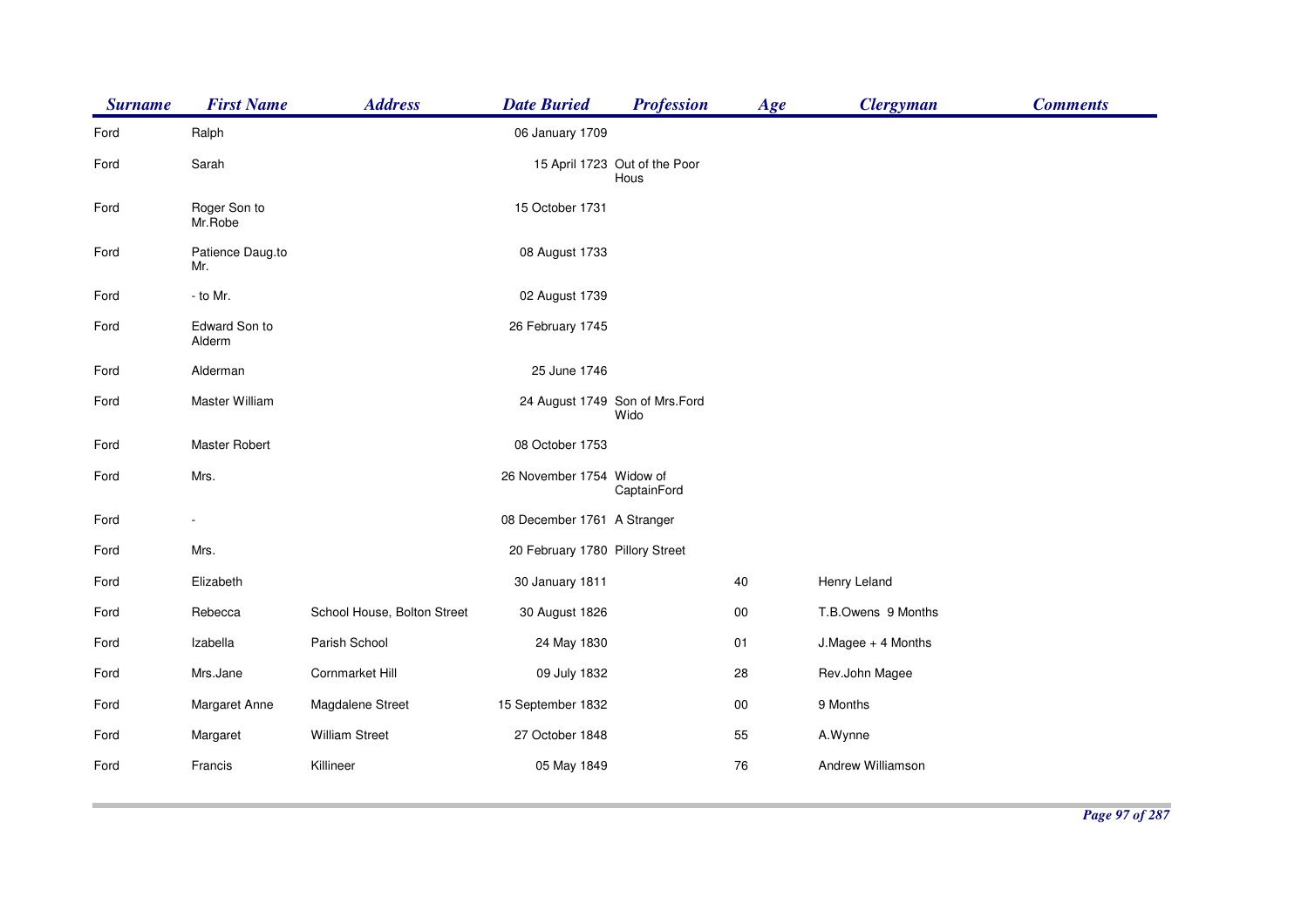| <b>Surname</b> | <b>First Name</b>       | <b>Address</b>             | <b>Date Buried</b>         | <b>Profession</b>                       | Age    | <b>Clergyman</b>         | <b>Comments</b> |
|----------------|-------------------------|----------------------------|----------------------------|-----------------------------------------|--------|--------------------------|-----------------|
| Ford           | Jane                    | Magdalene Street, Drogheda | 21 November 1885           |                                         | 56     | John Eccles              |                 |
| Forde          | Mrs.                    |                            | 08 August 1778             |                                         |        |                          |                 |
| Forde          | James                   | Magdalen Street, Drogheda  | 26 December 1878           |                                         | 87     | John Eccles              |                 |
| Forde's        | A Child of<br>AldermanJ |                            | 13 August 1770             |                                         |        |                          |                 |
| Forgerty       | Eleanor                 |                            | 26 January 1808            |                                         | $00\,$ | Bigoe Henzell One Day    |                 |
| Forrest        | George                  | Francis Street, Drogheda   | 07 April 1876              |                                         | 98     | Presbyterain             |                 |
| Forsayth       | James                   |                            | 07 February 1808           |                                         | 03     | <b>Bigoe Henzell</b>     |                 |
| Forsaythe      | John                    |                            | 27 June 1815               |                                         | 19     | Henry Leland             |                 |
| Forsaythe      | John                    |                            | 27 June 1815               |                                         | 19     | Henry Leland [Curate]    |                 |
| Forster        | Robert                  |                            | 19 June 1714               |                                         |        |                          |                 |
| Forster        | Elizabeth               |                            | 04 February 1718           |                                         |        |                          |                 |
| Forster        | John [A Saylor<br>dropt |                            |                            | 05 October 1729 on board and was<br>dro |        |                          |                 |
| Forster        | Samuel                  |                            | 08 January 1817 Alderman   |                                         | 52     | Henry Leland             |                 |
| Forsyth        | William                 |                            | 14 November 1805           |                                         | 50     | <b>Bigoe Henzell</b>     |                 |
| Forty          | John Son of James       |                            | 06 December 1772           |                                         |        |                          |                 |
| Fosit          | A Child of Mrs.         |                            | 26 January 1706 A Stranger |                                         |        |                          |                 |
| Foster         | <b>William Henry</b>    | <b>West Street</b>         | 24 June 1847 Apothecary    |                                         | 37     | William M Beresford      |                 |
| Foster         | Harry                   | <b>Fair Street</b>         | 28 December 1849           |                                         | 01     | $W.E. Ormsby + 2 Months$ |                 |
| Foster         | Balthazer               | <b>Fair Street</b>         |                            | 06 May 1862 Officer Inland Reve. 49     |        | John Eccles              |                 |
| Fouk           | Mrs.                    |                            | 12 July 1763               |                                         |        |                          |                 |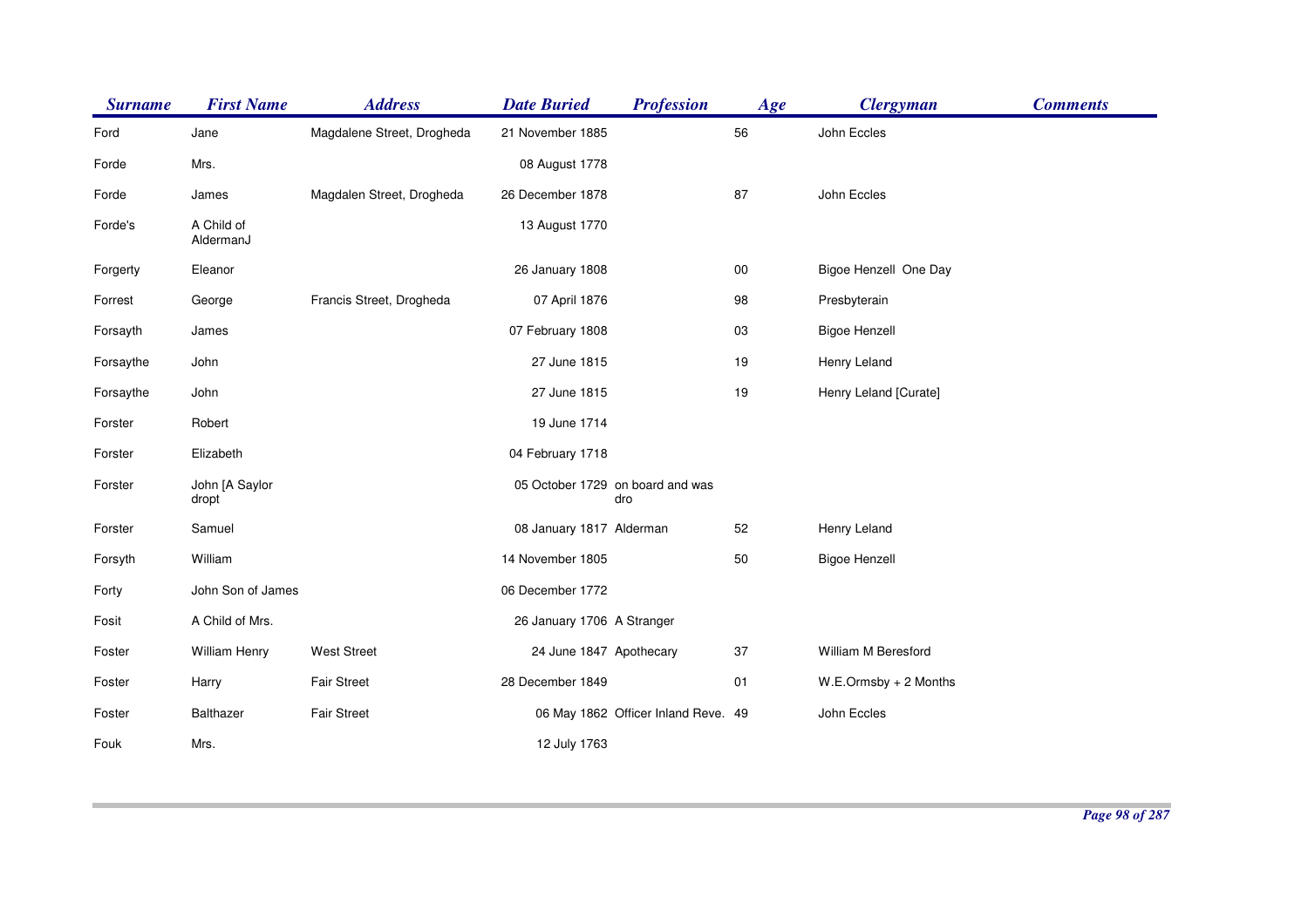| <b>Surname</b> | <b>First Name</b>       | <b>Address</b>            | <b>Date Buried</b>              | <b>Profession</b>               | Age    | <b>Clergyman</b>               | <b>Comments</b> |
|----------------|-------------------------|---------------------------|---------------------------------|---------------------------------|--------|--------------------------------|-----------------|
| Fowke          | John                    |                           | 11 February 1757                |                                 |        |                                |                 |
| Fowls          | Master Townley          |                           | 22 February 1759 Son of         | Rev.Mr.John F                   |        |                                |                 |
| Fowls          | A Child of the<br>Rev.M |                           | 03 March 1761                   |                                 |        |                                |                 |
| Fox            | Thomas                  |                           | 18 May 1705                     |                                 |        |                                |                 |
| Francis        | Mary                    |                           | 17 June 1718                    |                                 |        |                                |                 |
| Franklin       | Elizabeth               |                           | 13 November 1705                |                                 |        |                                |                 |
| Frazer         | Widow                   |                           | 19 January 1747                 |                                 |        |                                |                 |
| Frazer         | Samuel                  | Simcox Row                | 02 July 1839                    |                                 | $00\,$ | Dissenter 9 Months             |                 |
| Frazier        | Robert                  |                           | 25 August 1819 93rd Regiment    |                                 | 01     | Wardlaw Ball $+2$ Months       |                 |
| Frazier        | Thomas                  | Marsh in St.Mary's Parish | 01 October 1826                 |                                 | 76     | Rev.W.Shields For<br>T.B.Owens |                 |
| Freeman        | Mary                    |                           | 10 October 1702                 |                                 |        |                                |                 |
| Freeman        | John Son to<br>Anthony  |                           | 30 December 1711                |                                 |        |                                |                 |
| Freeman        | Ann Daug.to Henry       |                           | 18 June 1727                    |                                 |        |                                |                 |
| Freeman        | Anthony Son to<br>Henry |                           | 04 June 1728                    |                                 |        |                                |                 |
| Freeman        | A Grand Child of<br>Ant |                           | 24 June 1733                    |                                 |        |                                |                 |
| Freeman        | Anthony                 |                           | 18 July 1734                    |                                 |        |                                |                 |
| Freeman        | Margarett               |                           |                                 | 08 March 1748 Of the Poor House |        |                                |                 |
| French         | John                    |                           | 21 October 1724                 |                                 |        |                                |                 |
| French*        | John                    |                           | 17 January 1812 Lieutenant Col. |                                 | 48     | Henry Leland                   |                 |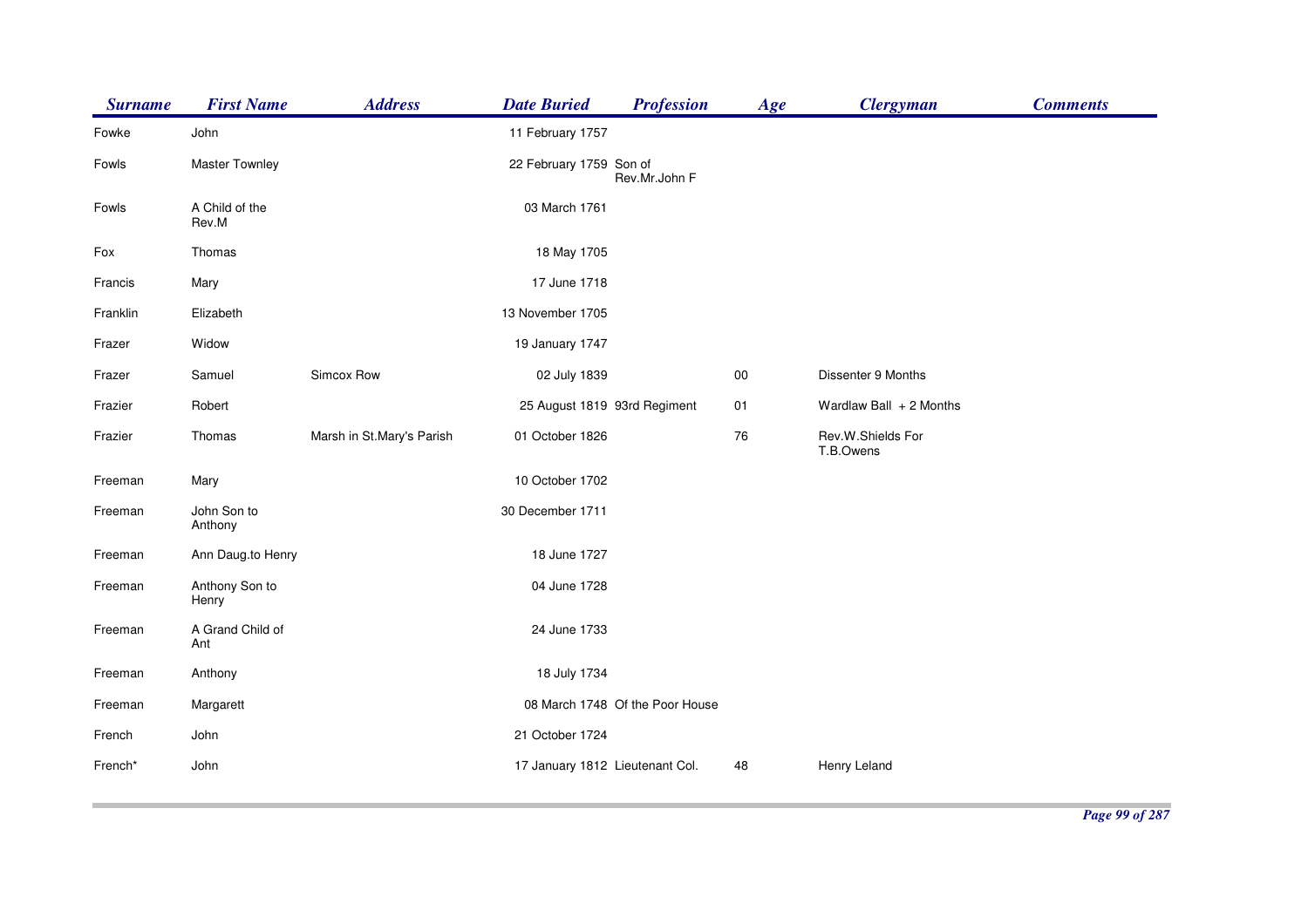| <b>Surname</b>   | <b>First Name</b>       | <b>Address</b> | <b>Profession</b><br><b>Date Buried</b> | Age | <b>Clergyman</b> | <b>Comments</b> |
|------------------|-------------------------|----------------|-----------------------------------------|-----|------------------|-----------------|
| Friend           | Mrs.Mary                |                | 16 February 1706                        |     |                  |                 |
| Friend           | Ann Daug.to<br>Mr.John  |                | 14 February 1716                        |     |                  |                 |
| Friend           | Mr.John                 |                | 05 June 1722                            |     |                  |                 |
| Frisby           | John                    |                | 18 September 1711                       |     |                  |                 |
| Fullard          | Joseph Son to<br>Thomas |                | 05 June 1707                            |     |                  |                 |
| Fullard          | Margrett                |                | 15 January 1720                         |     |                  |                 |
| Fullard          | Willm Son to<br>Thomas  |                | 12 May 1722                             |     |                  |                 |
| Fullard          | Elizabeth               |                | 14 May 1722                             |     |                  |                 |
| Fullard          | Mary Daug.to<br>Thomas  |                | 01 September 1728                       |     |                  |                 |
| Fullard          | Thomas                  |                | 27 February 1748                        |     |                  |                 |
| Fullard [Junior] | Henry Son to<br>Thomas  |                | 07 December 1704                        |     |                  |                 |
| Fullard [Junior] | Margret Daug.to<br>Thom |                | 22 January 1717                         |     |                  |                 |
| Fullard [Senior] | Thomas                  |                | 18 February 1728                        |     |                  |                 |
| Fulton           | Matthew Son to<br>Matth |                | 06 December 1706 In St.Mary's           |     |                  |                 |
| Fulton           | Abigail Daug.to<br>Matt |                | 23 August 1707 In St.Mary's             |     |                  |                 |
| Futral           | John Son of<br>Samuel   |                | 25 July 1752                            |     |                  |                 |
| Futral           | John Son of<br>Samuel   |                | 16 May 1753 Shoemaker                   |     |                  |                 |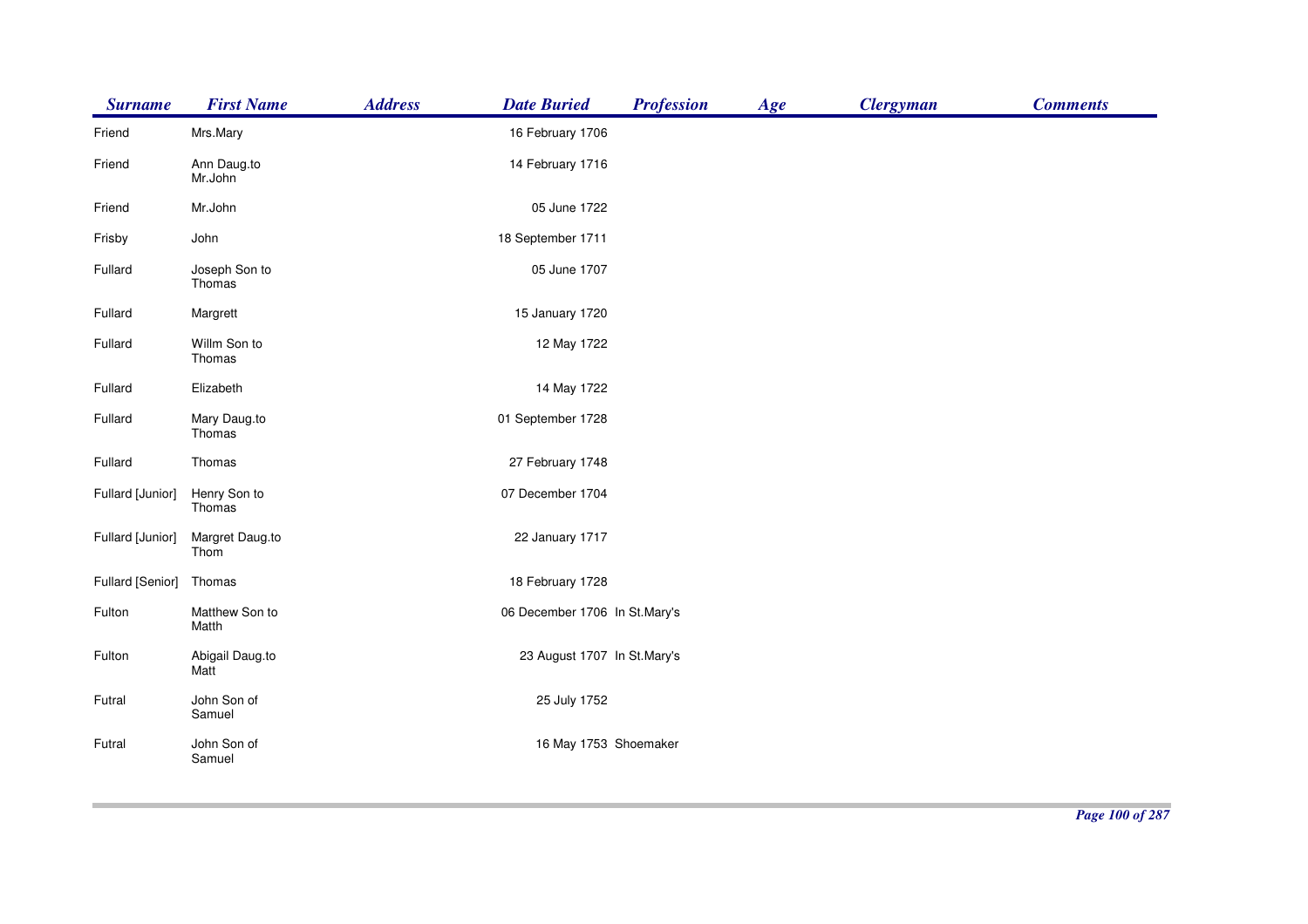| <b>Surname</b> | <b>First Name</b>       | <b>Address</b>          | <b>Date Buried</b>        | <b>Profession</b> | Age | <b>Clergyman</b>             | <b>Comments</b> |
|----------------|-------------------------|-------------------------|---------------------------|-------------------|-----|------------------------------|-----------------|
| Futrill        | Edward                  |                         | 18 June 1718              |                   |     |                              |                 |
| Fyan           | Mr.Edward               |                         | 04 February 1722          |                   |     |                              |                 |
| Fyan           | Mr.John                 |                         | 17 March 1740             |                   |     |                              |                 |
| Fyans          | Mrs.Mary                |                         | 13 January 1707           |                   |     |                              |                 |
| Fyans          | Jane Daugh.to<br>Mr.Joh |                         | 27 July 1707              |                   |     |                              |                 |
| Gaeaves        | William                 |                         | 15 December 1767 Alderman |                   |     |                              |                 |
| Gafford        | John                    | North Road              | 10 August 1834            |                   | 09  | Rev.J.Magee Brother          |                 |
| Gafford        | Miss.                   | North Road              | 11 August 1834            |                   | 09  | Rev.J.Magee Sister           |                 |
| Galbraith      | Mr.                     | <b>Patrick Street</b>   | 11 August 1834            |                   | 63  | Rev.J.Magee                  |                 |
| Galbraith      | Margaret                | Peter Street            | 17 May 1846               |                   | 87  | A.Wynne                      |                 |
| Galbraith      | George                  | Shop Street             | 13 June 1846 Drowned      |                   | 17  | William M Beresford          |                 |
| Galbraith      | Elizabeth               | Shop Street             | 10 June 1866              |                   | 46  | John Eccles                  |                 |
| Galbraith      | Hugh                    | Shop Street, Drogheda   | 18 June 1883              |                   | 83  | John Eccles &<br>F.Wm.Mervyn |                 |
| Galbraith      | Hugh                    | Liverpool               | 23 April 1890             |                   | 32  | F.J.S.Mouritz                |                 |
| Galbraith      | Samuel                  | Coolagh Lodge, Drogheda | 19 June 1893              |                   | 35  | John Eccles/John Archer      |                 |
| Galbraith      | George                  | Shop Street, Drogheda   | 09 November 1897          |                   | 43  | H.E.Sandford/T.R.Brunskill   |                 |
| Galbreath      | Anne                    | Balbriggan              | 12 March 1847             |                   | 63  | William M Beresford          |                 |
| Galbreath      | Anne                    | <b>Shop Street</b>      | 11 April 1849             |                   | 45  | William E Ormsby             |                 |
| Gamarr         | Sarah Daugh.to<br>Mr.Pe |                         | 15 June 1711              |                   |     |                              |                 |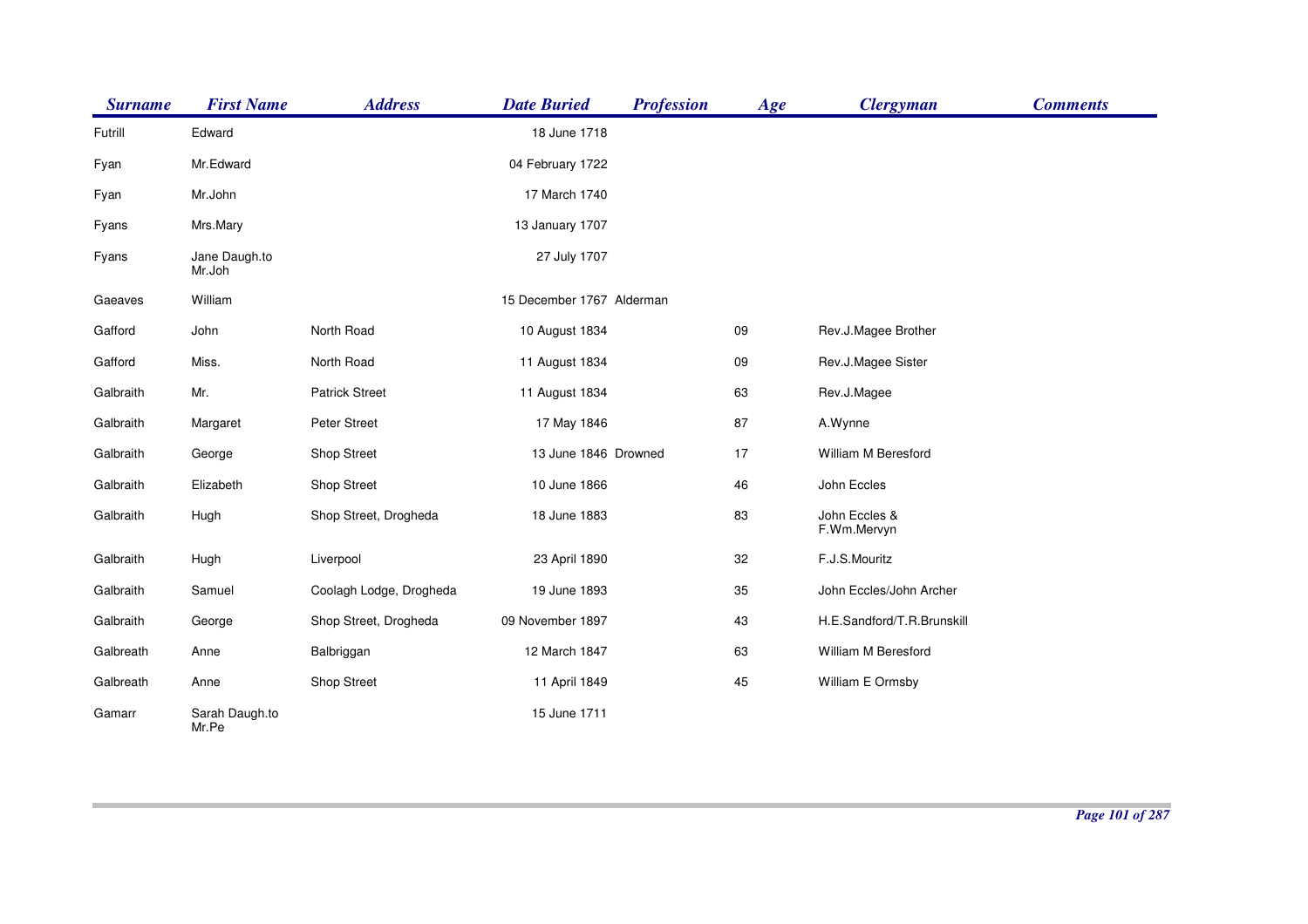| <b>Surname</b> | <b>First Name</b>       | <b>Address</b>        | <b>Date Buried</b>       | <b>Profession</b>                     | Age | <b>Clergyman</b> | <b>Comments</b> |
|----------------|-------------------------|-----------------------|--------------------------|---------------------------------------|-----|------------------|-----------------|
| Gamarr         | Esther Daug.to<br>Mr.Pe |                       | 20 March 1714            |                                       |     |                  |                 |
| Gamarr         | Lydia                   |                       | 17 May 1762              |                                       |     |                  |                 |
| Gamble         | Rebecca                 | Magdalen Street       | 23 December 1825         |                                       | 63  | T.B.Owens        |                 |
| Gameere        | Abraham Son to<br>Mr.Pe |                       | 25 May 1705              |                                       |     |                  |                 |
| Gameere        | Peter Son to<br>Mr.Pete |                       | 09 January 1706          |                                       |     |                  |                 |
| Gamell*        | Letitia                 |                       | 27 February 1810         |                                       | 72  | Henry Leland     |                 |
| Gamill         | Alexander               |                       | 14 February 1810 Mariner |                                       | 65  | Henry Leland     |                 |
| Gammell        | John [Drowned]          |                       |                          | 13 March 1779 Master of a Scotts<br>v |     |                  |                 |
| Gammell        | Robert                  |                       | 26 September 1815        |                                       | 85  | Henry Leland     |                 |
| Gammell        | Eleanor                 | <b>Bolton Street</b>  | 28 December 1825         |                                       | 68  | T.B.Owens        |                 |
| Gammill        | John                    | Stockwell Lane        | 07 January 1838          |                                       | 02  | <b>Dissenter</b> |                 |
| Garforth       | James                   | <b>Trinity Street</b> | 14 June 1837             |                                       | 49  | Rev.P.Mooney     |                 |
| Garlick        | Dorothea                | Green Hills           | 03 December 1824         |                                       | 30  | T.B.Owens        |                 |
| Garlick        | George                  | Green Hills           | 30 December 1824         |                                       | 35  | T.B.Owens        |                 |
| Garner         | Thomas Son to<br>Willia |                       | 07 January 1720          |                                       |     |                  |                 |
| Garner         | William                 |                       | 09 December 1720         |                                       |     |                  |                 |
| Garner         | Susanna Daug.to<br>Will |                       | 22 February 1722         |                                       |     |                  |                 |
| Garner         | Elizabeth               |                       | 28 February 1722         |                                       |     |                  |                 |
| Garner         | William Son to Willi    |                       | 19 April 1727            |                                       |     |                  |                 |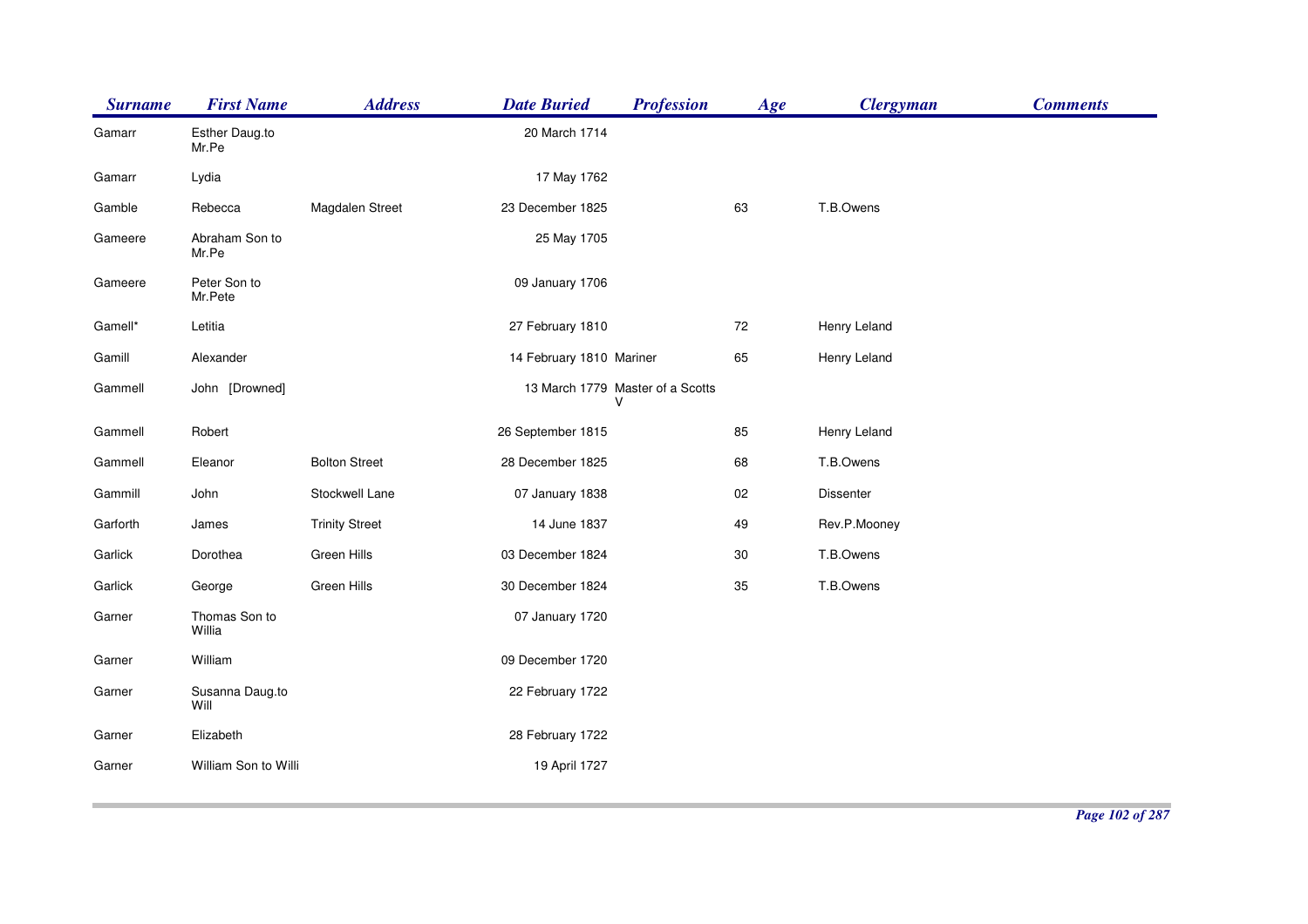| <b>Surname</b> | <b>First Name</b>       | <b>Address</b>          | <b>Date Buried</b>     | <b>Profession</b> | Age | <b>Clergyman</b>                  | <b>Comments</b> |
|----------------|-------------------------|-------------------------|------------------------|-------------------|-----|-----------------------------------|-----------------|
| Garner         | Susanna                 |                         | 12 December 1729       |                   |     |                                   |                 |
| Garner         | William Son to Willi    |                         | 08 June 1733           |                   |     |                                   |                 |
| Garner         | Jane Daug.to<br>William |                         | 08 June 1740           |                   |     |                                   |                 |
| Gartland       | Margaret                | Magdalene Street        | 01 October 1835        |                   | 04  | Rev.Joseph Duncan + 6<br>Months   |                 |
| Gartland       | Bella                   | Magdalene Street        | 14 July 1836           |                   | 85  | Rev.John Magee                    |                 |
| Gartland       | John                    | Magdalene Street        | 15 October 1846        |                   | 37  | William M Beresford               |                 |
| Gartside       | Jane Daug.to<br>Mr.Will |                         | 10 September 1722      |                   |     |                                   |                 |
| Gartside       | Mr. William             |                         | 30 March 1726 Merchant |                   |     |                                   |                 |
| Gartside       | Mrs.                    |                         | 17 January 1760        |                   |     |                                   |                 |
| Gartside       | Mrs.Mary                |                         | 19 January 1813        |                   | 90  | WardlawBallRegistered1301<br>1813 |                 |
| Gartsides      | Alderman                |                         | 27 April 1769          |                   |     |                                   |                 |
| Garty          | Anne                    |                         | 17 January 1810        |                   | 25  | Henry Leland                      |                 |
| Gaymar         | John Son to<br>Mr.Peter |                         | 11 November 1720       |                   |     |                                   |                 |
| Gaymar         | Mr.Peter                |                         | 11 February 1726       |                   |     |                                   |                 |
| Gaymar         | Mrs.Cathrine            |                         | 15 January 1744        |                   |     |                                   |                 |
| Gaymarr        | Mary Daug.to<br>Mr.Pete |                         | 05 December 1708       |                   |     |                                   |                 |
| Gaymarr        | Magdalen Daugh.to<br>Mr |                         | 26 February 1709       |                   |     |                                   |                 |
| Geale          | Thomas                  | Palace Street, Drogheda | 15 October 1880        |                   | 41  | Wesleyan                          |                 |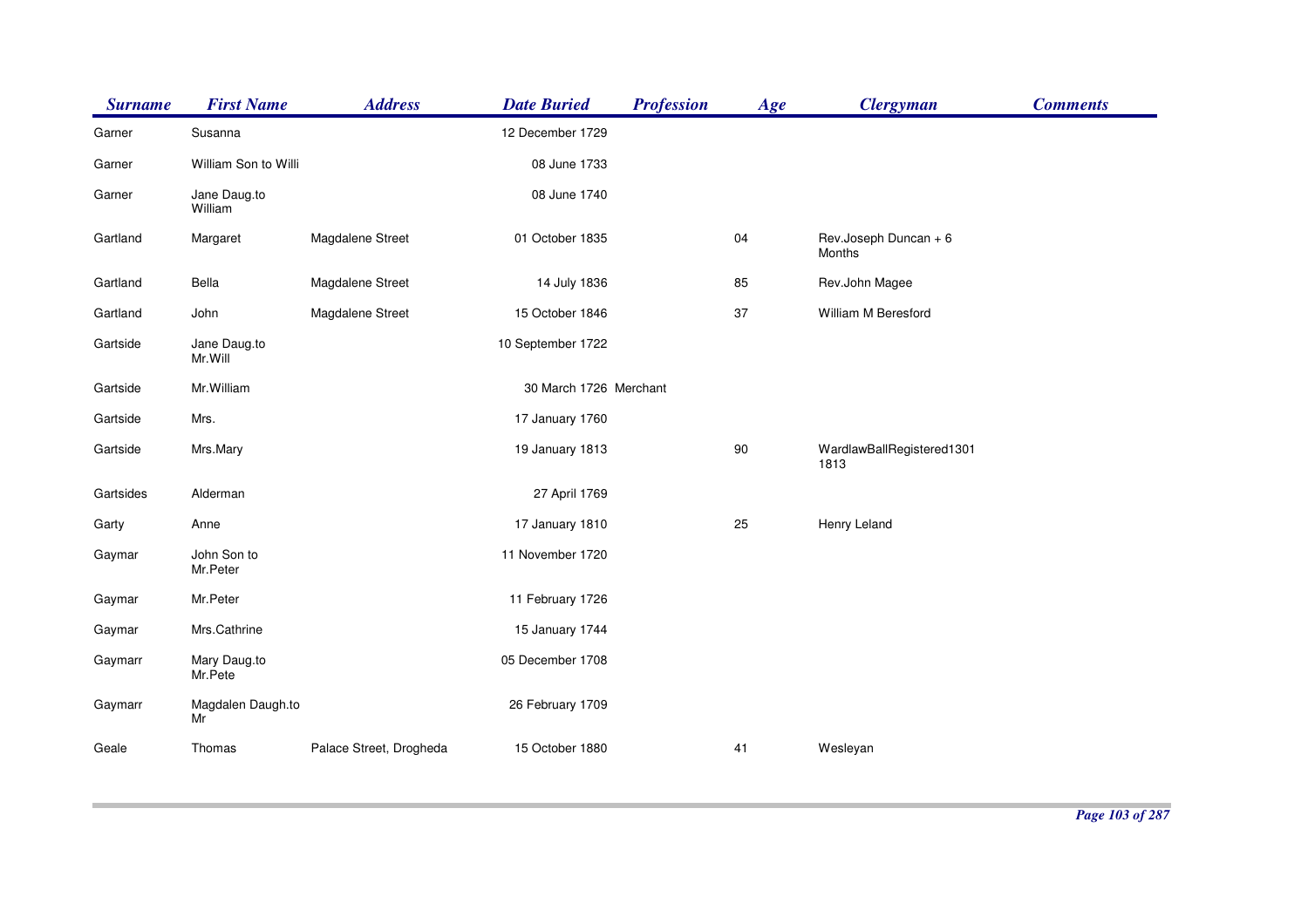| <b>Surname</b> | <b>First Name</b>       | <b>Address</b>               | <b>Date Buried</b>                 | <b>Profession</b> | Age    | <b>Clergyman</b>                | <b>Comments</b> |
|----------------|-------------------------|------------------------------|------------------------------------|-------------------|--------|---------------------------------|-----------------|
| Gee            | John                    | North Road                   | 18 February 1834                   |                   | 09     | Rev.G.King                      |                 |
| Gee            | Martha                  | North Road                   | 20 September 1834                  |                   | 18     | Rev.George King                 |                 |
| Gee            | William                 | North Road                   | 08 March 1837                      |                   | 04     | Rev.John Magee + 6 Months       |                 |
| Gee            | Anne                    | North Road                   | 15 May 1847                        |                   | 48     | William M Beresford             |                 |
| Gee            | Sarah                   | <b>Great George's Street</b> | 01 December 1851                   |                   | 34     | W.E.Ormsby                      |                 |
| Gentle         | Mary                    | <b>Barracks Fair Street</b>  | 02 July 1836                       |                   | 03     | Rev.Joseph Duncan + 6<br>Months |                 |
| Geoghigan      | John                    | Sunday's Gate                | 18 May 1832 [Geghan]               |                   | 67     | Rev.Joseph Duncan               |                 |
| Geoghigan      | Elizabeth               | Sunday's Gate                | 19 May 1832 [Geoghan]              |                   | $09\,$ | Rev.John Magee                  |                 |
| George         | Mrs.Frances             |                              | 20 November 1704                   |                   |        |                                 |                 |
| George         | Mr.Joseph               |                              | 27 August 1705                     |                   |        |                                 |                 |
| Gerrard        | Elizabeth<br>Daug.toMr. |                              | 22 January 1710                    |                   |        |                                 |                 |
| Gerrard        | John Son to<br>Mr.Thoma |                              | 27 July 1712                       |                   |        |                                 |                 |
| Gerrard        | Charles                 |                              | 09 March 1720 A Begger             |                   |        |                                 |                 |
| Gerrard        | Thomas Son to<br>Gregor |                              | 11 June 1733                       |                   |        |                                 |                 |
| Gerrard        | Mrs.                    |                              | 20 July 1746                       |                   |        |                                 |                 |
| Gerrard        | Mr.Samuel               |                              | 18 January 1754 Brazier            |                   |        |                                 |                 |
| Gerrard        | Mrs.                    |                              | 18 December 1771 Dublin copy entry |                   |        |                                 |                 |
| Geymar         | Thomas                  |                              | 25 November 1757 Parish Clerk      |                   |        |                                 |                 |
| Ghoff          | John                    |                              | 21 February 1760 Mason             |                   |        |                                 |                 |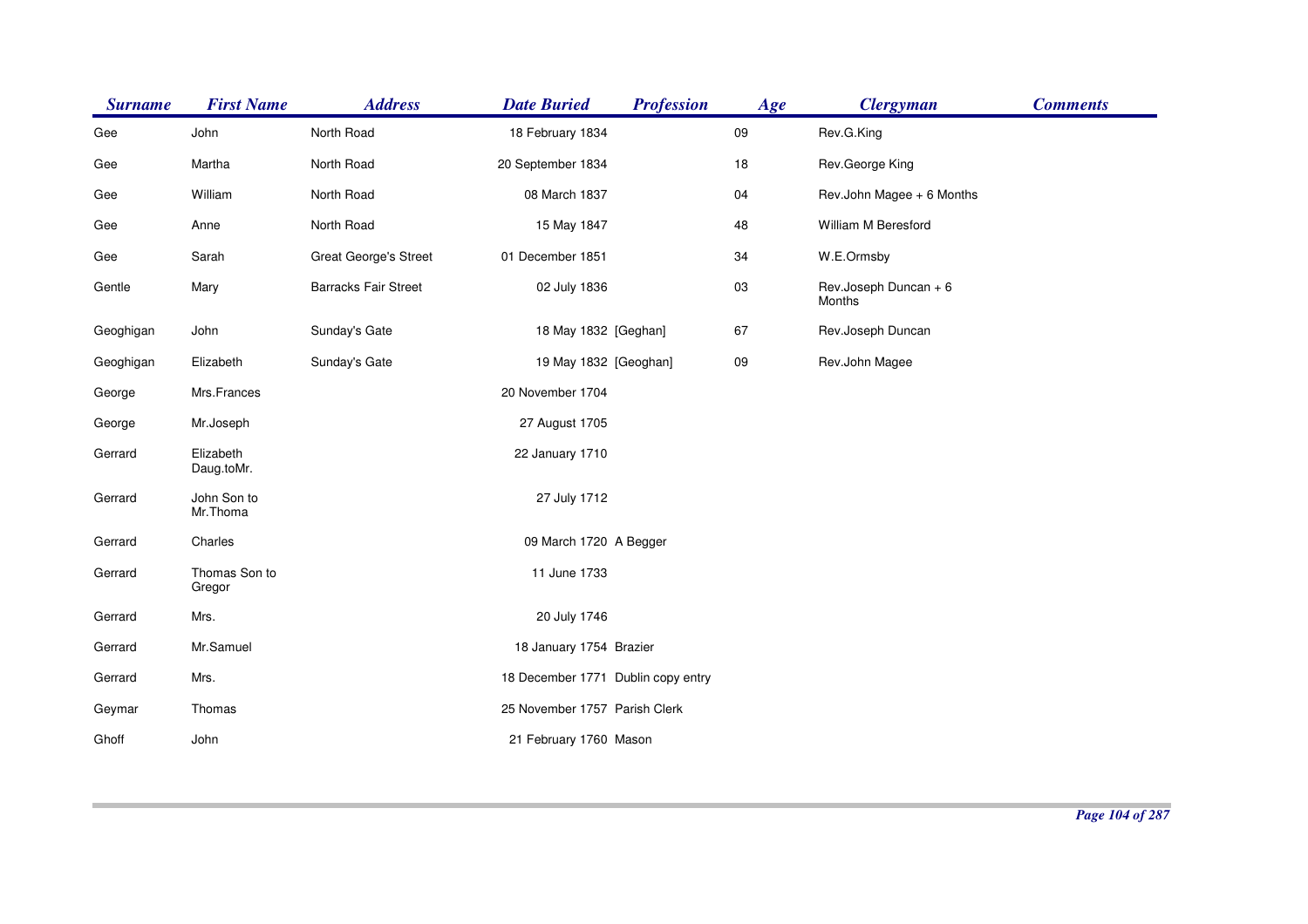| <b>Surname</b> | <b>First Name</b>        | <b>Address</b>        | <b>Date Buried</b>                     | <b>Profession</b> | Age    | <b>Clergyman</b>                 | <b>Comments</b> |
|----------------|--------------------------|-----------------------|----------------------------------------|-------------------|--------|----------------------------------|-----------------|
| Gibbons        | William                  |                       | 04 October 1807                        |                   | 67     | <b>Bigoe Henzell</b>             |                 |
| Gibbons        | Jane                     |                       | 29 February 1812                       |                   | 26     | Henry Leland                     |                 |
| Gibbons        | <b>Edward Hale</b>       |                       | 06 March 1813                          |                   | 34     | Henry Leland                     |                 |
| Gibbons        | $\overline{\phantom{a}}$ |                       | 14 March 1813                          |                   | 00     | Henry Leland                     |                 |
| Gibbons        | Jeremiah                 |                       | 30 January 1821                        |                   | 31     | T.B.Owens                        |                 |
| Gibbons        | Mary Anne                | <b>Fair Street</b>    | 07 November 1825                       |                   | 00     | John Smyth Curate                |                 |
| Gibson         | James [A Saylor<br>that  |                       | 20 September 1729 drown'd in the river |                   |        |                                  |                 |
| Gibson         | Jane Daug.to John        |                       | 23 May 1742                            |                   |        |                                  |                 |
| Gibson         | Robert                   |                       | 21 February 1762 Smyth                 |                   |        |                                  |                 |
| Gibson         | John                     |                       | 24 January 1766                        |                   |        |                                  |                 |
| Gibson         | Elinor Daughterof<br>Sa  |                       | 30 March 1766                          |                   |        |                                  |                 |
| Gibson         | Charity                  | Dublin                | 15 February 1832                       |                   | 96     | Rev.Richard George               |                 |
| Gifford        | The Rev.Mr.<br>George    |                       | 28 January 1767                        |                   |        |                                  |                 |
| Gihon          | John                     |                       | 11 April 1823 An Infant                |                   | $00\,$ | T.B.Owens                        |                 |
| Gihon          | Elizabeth Anne           | <b>Scarlet Street</b> | 04 February 1824                       |                   | 04     | William Shields For<br>T.B.Owens |                 |
| Gilbert        | William Sonto<br>Captai  |                       | 27 November 1702                       |                   |        |                                  |                 |
| Gilbert        | Thomas Son to<br>Captai  |                       | 29 August 1704                         |                   |        |                                  |                 |
| Gilbert        | Mrs.Christian            |                       | 27 May 1712                            |                   |        |                                  |                 |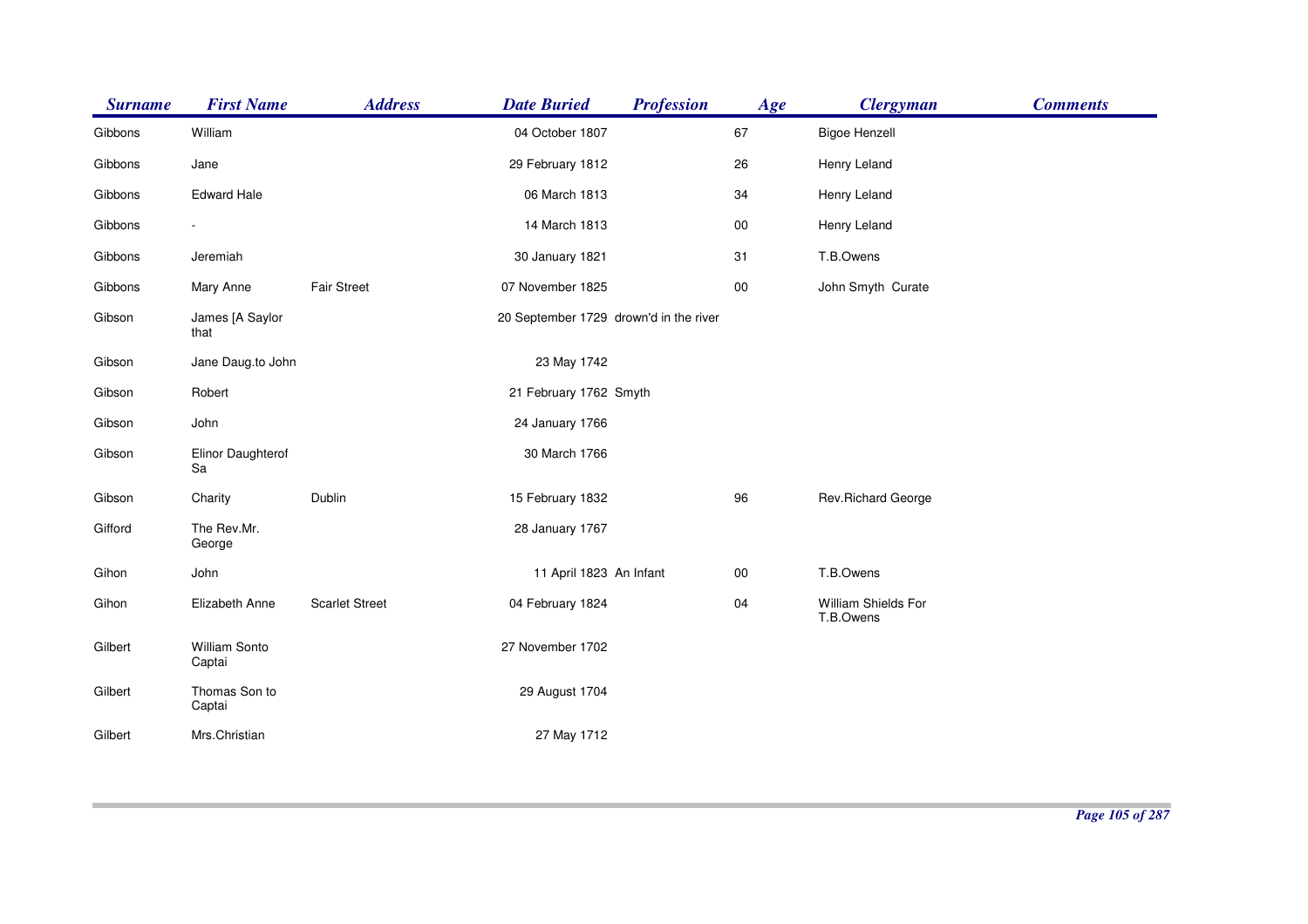| <b>Surname</b> | <b>First Name</b>       | <b>Address</b>           | <b>Date Buried</b>                       | <b>Profession</b>                    | Age    | <b>Clergyman</b>                 | <b>Comments</b> |
|----------------|-------------------------|--------------------------|------------------------------------------|--------------------------------------|--------|----------------------------------|-----------------|
| Gilbert        | Christian Daug.to<br>Mr |                          | 20 November 1715                         |                                      |        |                                  |                 |
| Gilbert        | John                    |                          | 12 June 1753 Alderman                    |                                      |        |                                  |                 |
| Gilbert        | William                 | <b>Blue School</b>       | 08 December 1840                         |                                      | 12     | E.P.Durham                       |                 |
| Gilbert        | David                   | Green Lanes              | 13 July 1849                             |                                      | 05     | Andrew Williamson                |                 |
| Gilbert        | Jane                    | Green Lanes              | 14 July 1849                             |                                      | 03     | Andrew Williamson                |                 |
| Gilbert        | Dorah                   | Peter Street             | 05 April 1851                            |                                      | 00     | Thomas Taylor 5 Months           |                 |
| Gilbert        | John                    | <b>Peter Street</b>      | 04 August 1862                           |                                      | 46     | I.S.Monsarrat                    |                 |
| Gilbert        | Jane                    | Dublin                   | 29 May 1871                              |                                      | 20     | John Eccles                      |                 |
| Gilbert        | Mary                    | Peter Street             | 01 February 1873                         |                                      | 70     | John Eccles                      |                 |
| Gilbert        | William John            | Peter Street, Drogheda   | 29 October 1879                          |                                      | $00\,$ | John Eccles 9 Days               |                 |
| Gilbert        | Thomas                  | Stockwell Lane, Drogheda | 29 January 1886                          |                                      | 68     | John J.Sandys                    |                 |
| Gilford        | Halford                 |                          | 15 February 1812 2nd Garrison Battali 03 |                                      |        | Henry Leland                     |                 |
| Gillespie      | Benjamin                | Laurence Street          | 13 October 1826                          |                                      | 57     | T.B.Owens                        |                 |
| Gillespie      | Jane                    | <b>William Street</b>    | 31 December 1826                         |                                      | 00     | T.B.Owens                        |                 |
| Gillespy       | Joseph                  |                          | 15 November 1805                         |                                      | 47     | <b>Bigoe Henzell</b>             |                 |
| Gilliland      | Mary A.                 | <b>West Street</b>       | 17 February 1853                         |                                      | 01     | Henry T Hearn + 6 Months         |                 |
| Gilliland      | Mary Anne               | William Street, Drogheda | 30 January 1881                          |                                      | 58     | John A.Jennings                  |                 |
| Gilliland      | James                   | Peter Street, Drogheda   | 23 June 1894                             |                                      | 48     | F.T.Aldhouse<br>Rec.Ballymakenny |                 |
| Gilmor         | Mrs.                    |                          | 19 January 1769                          |                                      |        |                                  |                 |
| Gilmore        | Robert                  |                          |                                          | 29 June 1814 2nd Garrison Battali 50 |        |                                  |                 |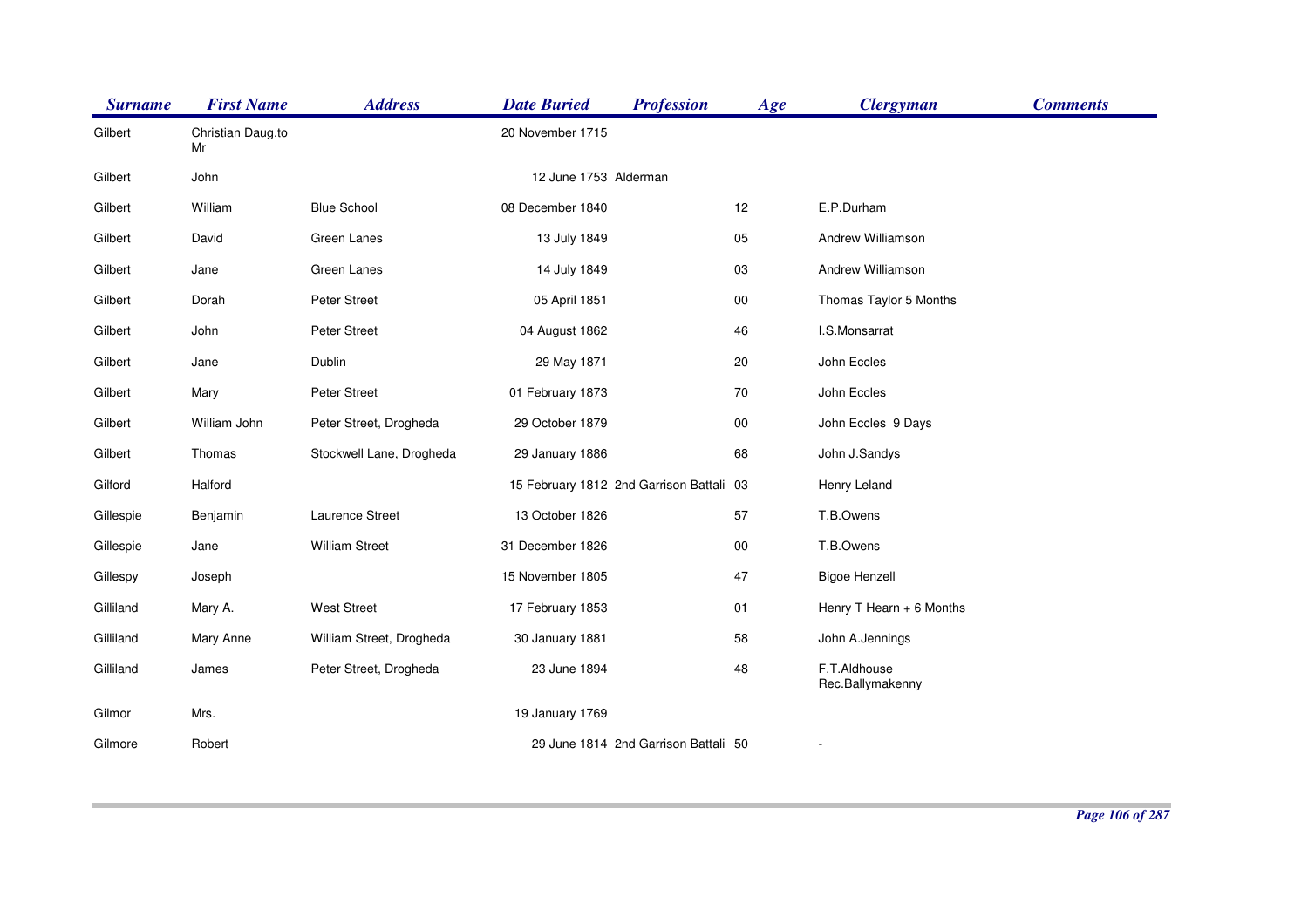| <b>Surname</b> | <b>First Name</b>       | <b>Address</b> | <b>Date Buried</b>                   | <b>Profession</b>                     | Age    | <b>Clergyman</b>     | <b>Comments</b> |
|----------------|-------------------------|----------------|--------------------------------------|---------------------------------------|--------|----------------------|-----------------|
| Gilmore        | Bryan                   |                | 14 February 1837                     |                                       | $70\,$ | None                 |                 |
| Gincking       | John Son to John        |                | 25 September 1703                    |                                       |        |                      |                 |
| Ginkin         | Sarah                   |                | 26 January 1704                      |                                       |        |                      |                 |
| Glasserent     | Archer                  |                |                                      | 09 July 1804 A Child of St.Mary's 00  |        | W.H.Woods            |                 |
| Glenn          | James                   |                | 18 July 1806                         |                                       | 55     | <b>Bigoe Henzell</b> |                 |
| Glenn          | Margaret                |                |                                      | 13 July 1816 Parish of Tullyallen     | 56     | Henry Leland         |                 |
| Glynne         | Elizabeth               |                | 11 September 1772 Sister of Alderman |                                       |        |                      |                 |
| Glynne         | Henry                   | Peter Street   | 13 October 1826                      |                                       | 80     | T.B.Owens            |                 |
| Goard          | Catherine               |                | 13 January 1716                      |                                       |        |                      |                 |
| Goatly         | Francis Son to<br>Josep |                | 04 September 1703                    |                                       |        |                      |                 |
| Goatly         | Mary Daugh.to<br>Joseph |                | 01 May 1707                          |                                       |        |                      |                 |
| Godfrey        | Mr.Thomas               |                | 05 June 1731                         |                                       |        |                      |                 |
| Godfrey        | Mrs.Mary                |                | 20 October 1731                      |                                       |        |                      |                 |
| Godfrey        | John Son to<br>Alderman |                | 20 January 1734                      |                                       |        |                      |                 |
| Godfrey        | Alderman John           |                | 02 April 1734                        |                                       |        |                      |                 |
| Godley         | Godley Son to The<br>Re |                | 19 August 1733                       |                                       |        |                      |                 |
| Godley         | Miss.                   |                | 12 February 1745                     |                                       |        |                      |                 |
| Godley         | Mrs.                    |                | 06 January 1749 Wife of              | Rev.William                           |        |                      |                 |
| Godley         | John                    |                |                                      | 08 August 1806 Of St.Mary's Dublin 75 |        | <b>Wardlaw Ball</b>  |                 |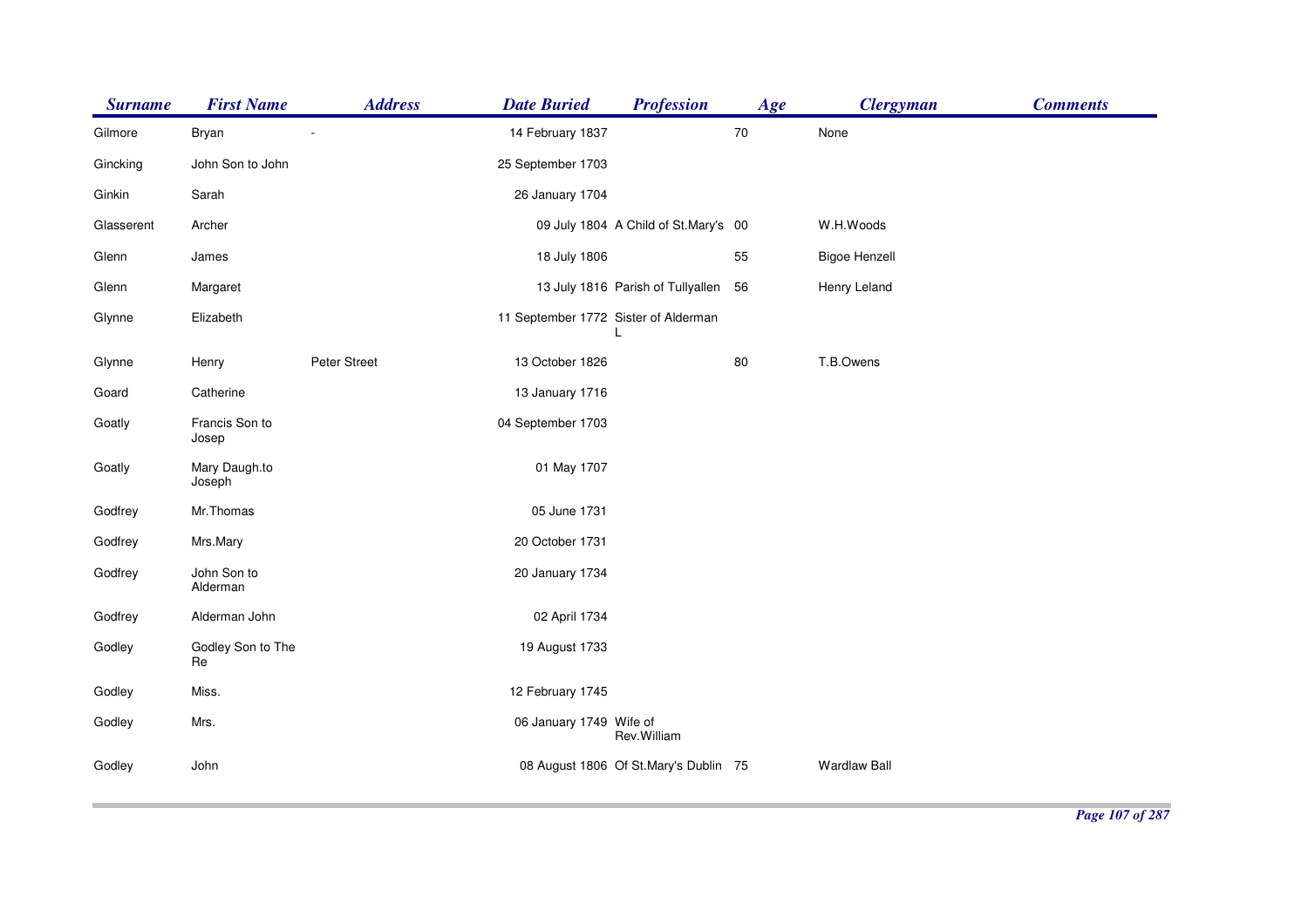| <b>Surname</b> | <b>First Name</b>        | <b>Address</b>     | <b>Date Buried</b>     | <b>Profession</b> | Age    | <b>Clergyman</b>           | <b>Comments</b> |
|----------------|--------------------------|--------------------|------------------------|-------------------|--------|----------------------------|-----------------|
| Godley         | Rose Ann                 |                    | 22 July 1812           |                   | $70\,$ | Henry Leland               |                 |
| Godly          | Margret                  |                    | 17 June 1703           |                   |        |                            |                 |
| Godly          | Nathan                   |                    | 30 May 1708            |                   |        |                            |                 |
| Godly          | The Rev.Doctor           |                    | 07 November 1779       |                   |        |                            |                 |
| Gogan          | Mary Daug.to<br>William  |                    | 18 July 1744           |                   |        |                            |                 |
| Gogan          | Wife of John             |                    | 10 September 1746      |                   |        |                            |                 |
| Gogan          | Mrs.Elizabeth            |                    | 21 May 1757 Shopkeeper |                   |        |                            |                 |
| Gohan          | Anne                     | Mill Mount Barrack | 07 June 1832           |                   | 32     | p.190 Ommitted in Order    |                 |
| Gollagher      | Sarah                    | Green Lanes        | 01 January 1824        |                   | 08     | T.B.Owens bet.1-12-01-1824 |                 |
| Goodwin        | John                     |                    | 27 June 1722 A Soldier |                   |        |                            |                 |
| Goodwin        | Sarah                    | Town of Silgo      | 09 December 1823       |                   | 31     | T.B.Owens                  |                 |
| Goold          | Walter Son of the<br>Re  |                    | 04 August 1765         |                   |        |                            |                 |
| Goold          | PierceSonofRev.Mr.<br>Pi |                    | 06 June 1766           |                   |        |                            |                 |
| Goold          |                          |                    | 30 March 1811          |                   | $77\,$ | Henry Leland               |                 |
| Goold          | Jane                     |                    | 21 July 1823           |                   | $00\,$ | T.B.Owens                  |                 |
| Gordon         | George Son to<br>Richar  |                    | 04 May 1718            |                   |        |                            |                 |
| Gordon         | Elizabeth                |                    | 24 February 1720       |                   |        |                            |                 |
| Gordon         | James Son to<br>Richard  |                    | 24 November 1720       |                   |        |                            |                 |
| Gordon         | John                     |                    | 08 December 1728       |                   |        |                            |                 |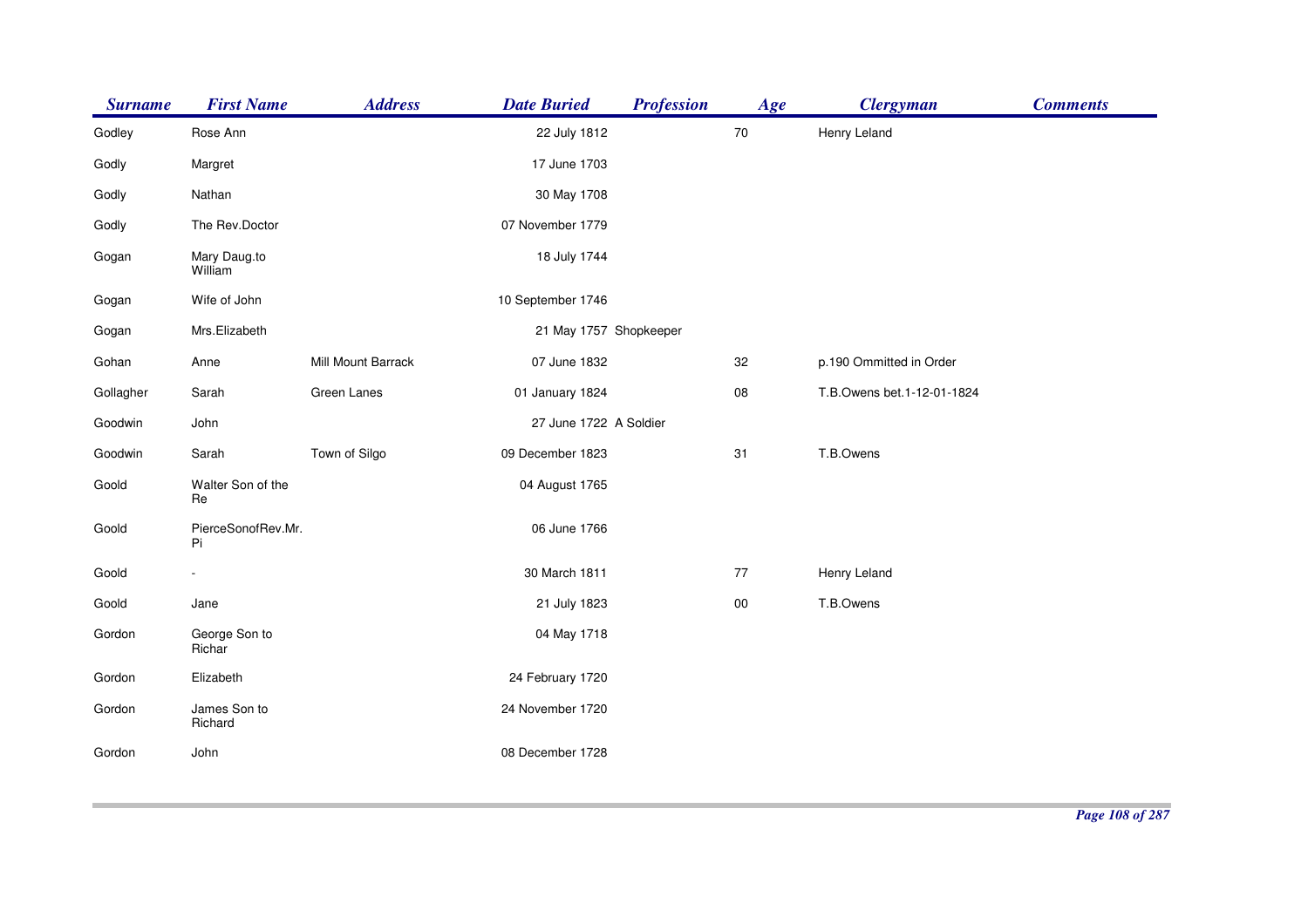| <b>Surname</b> | <b>First Name</b>       | <b>Address</b>              | <b>Date Buried</b>                   | <b>Profession</b>              | Age | <b>Clergyman</b>                | <b>Comments</b> |
|----------------|-------------------------|-----------------------------|--------------------------------------|--------------------------------|-----|---------------------------------|-----------------|
| Gordon         | Katherine Wife to Ri    |                             | 21 March 1735                        |                                |     |                                 |                 |
| Gore           | Robert Son to<br>Thomas |                             | 28 December 1712                     |                                |     |                                 |                 |
| Gore           | Mary Daug.to<br>Thomas  |                             | 30 November 1716                     |                                |     |                                 |                 |
| Gore           | Elizabeth<br>Daug.toMr. |                             | 29 July 1717                         |                                |     |                                 |                 |
| Gore           | Elianor Daug.to<br>Mr.T |                             | 17 July 1727                         |                                |     |                                 |                 |
| Gore           | Margery Wife of<br>Thom |                             | 28 June 1750                         |                                |     |                                 |                 |
| Gore           | Mr.Thomas               |                             | 26 March 1772                        |                                |     |                                 |                 |
| Gore-Kelly     | Anne                    | St. Peter's Place, Drogheda | 24 September 1889                    |                                | 75  | John Eccles/John Archer         |                 |
| Gorman         | Catherine               | West Gate                   | 02 June 1831                         |                                | 87  |                                 |                 |
| Gorman         | Byran                   | West Gate                   | 22 May 1832                          |                                | 67  | Roman Catholic [73 old<br>book] |                 |
| Grady          | Susan                   | Magdalen Street             | 06 June 1865                         |                                | 75  | I.H.Monsarrat                   |                 |
| Graham         | John Son to<br>Alderman |                             | 02 June 1705                         |                                |     |                                 |                 |
| Graham         | Mr.John                 |                             | 21 November 1707 In St.Mary's Parish |                                |     |                                 |                 |
| Graham         | Elinor                  |                             |                                      | 09 July 1708 Out of Poor House |     |                                 |                 |
| Graham         | Mr.Newton               |                             | 05 April 1710                        |                                |     |                                 |                 |
| Graham         | Alderman John           |                             | 27 March 1717                        |                                |     |                                 |                 |
| Graham         | Mrs.Charity             |                             | 10 May 1731                          |                                |     |                                 |                 |
| Graham         | Widow                   |                             | 03 February 1740                     |                                |     |                                 |                 |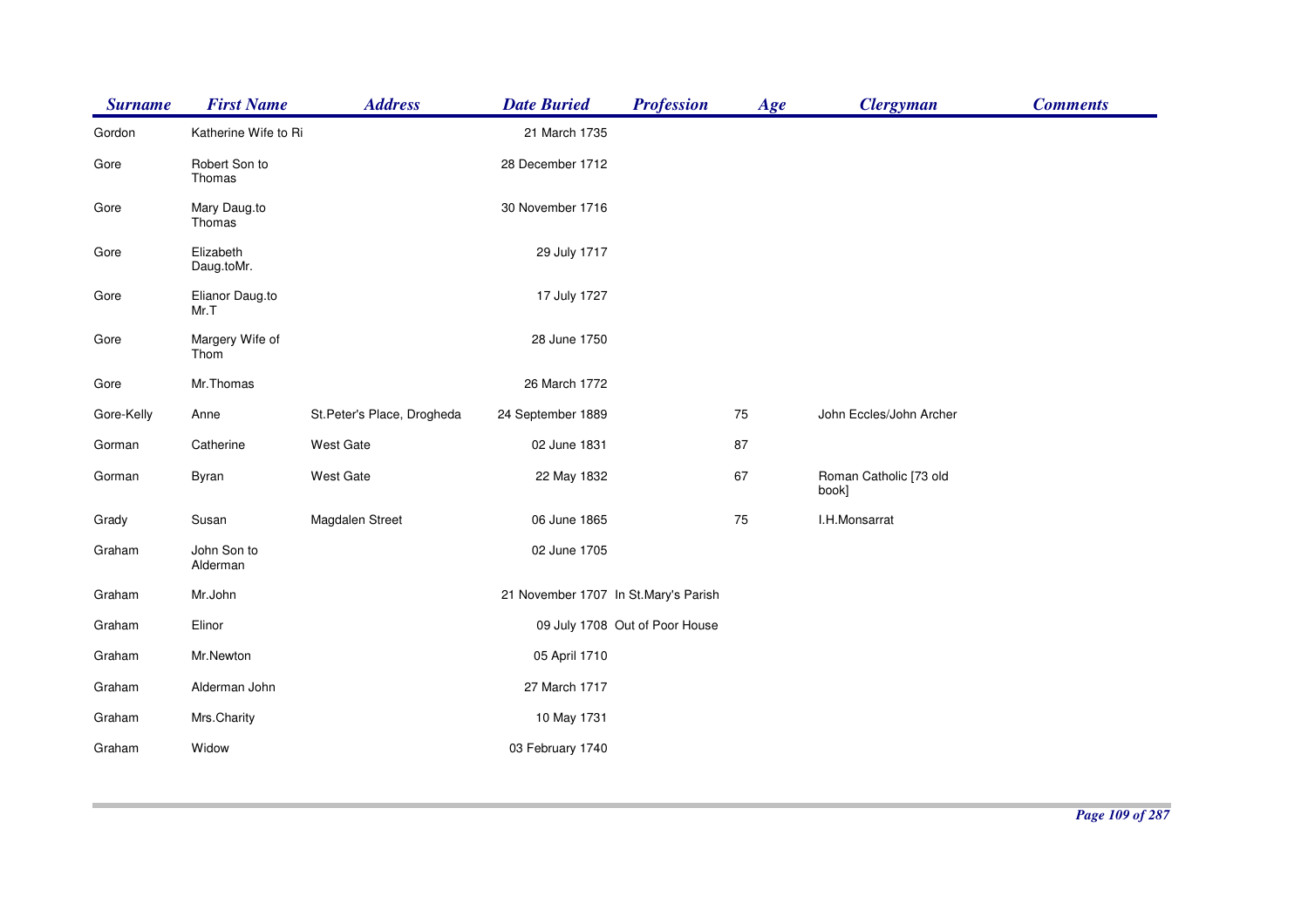| <b>Surname</b>     | <b>First Name</b>       | <b>Address</b>                         | <b>Date Buried</b>              | <b>Profession</b> | Age    | <b>Clergyman</b>    | <b>Comments</b> |
|--------------------|-------------------------|----------------------------------------|---------------------------------|-------------------|--------|---------------------|-----------------|
| Graham             | Miss.                   |                                        | 12 February 1745                |                   |        |                     |                 |
| Graham             | Miss.Sarah              |                                        | 21 July 1747                    |                   |        |                     |                 |
| Graham             | MasterWilliam<br>SonofJ |                                        | 01 August 1757 Alderman         |                   |        |                     |                 |
| Graham             | William                 |                                        | 11 July 1808                    |                   | 47     | <b>Wardlaw Ball</b> |                 |
| Graham             | Judith                  |                                        | 20 November 1812                |                   | 66     | Henry Leland        |                 |
| Graham             | John                    |                                        | 04 June 1822                    |                   | 78     | T.B.Owens           |                 |
| Graham             | Sarah                   | Laurence Street                        | 07 July 1849                    |                   | $00\,$ | Dissenter 1 Month   |                 |
| Graham             | Margaret                | <b>Great George's Street</b>           | 20 March 1869                   |                   | 55     | Presbyterian        |                 |
| Graham             | James                   | <b>Trinity Street</b>                  | 13 April 1869                   |                   | 45     | Presbyterian        |                 |
| Graham             | Elizabeth               | St.Johns Poor House                    | 15 May 1878                     |                   | $80\,$ | Presbyterian        |                 |
| Graham             | Peter                   | Magdalene Street                       | 04 November 1897                |                   | 87     | Herbert Sandford    |                 |
| Graham<br>[Grehan] | James                   | To Sappers and Miners                  | 18 January 1832 Civil Assistant |                   | 26     | Rev.Richard George  |                 |
| Grant              | Margaret                |                                        | 03 November 1710                |                   |        |                     |                 |
| Graves             | Mrs.Margret             |                                        | 23 September 1703               |                   |        |                     |                 |
| Graves             | Mrs.Esther              |                                        | 03 September 1717               |                   |        |                     |                 |
| Graves             | Mrs.Elizabeth           |                                        | 05 April 1720                   |                   |        |                     |                 |
| Graves             | Mrs.Francis             |                                        | 18 September 1722               |                   |        |                     |                 |
| Graves             | Mrs.Jane                |                                        | 16 December 1723                |                   |        |                     |                 |
| Graves             | Captain William         |                                        | 20 October 1745                 |                   |        |                     |                 |
| Gray               | James                   | Cottage Mills (Buried in<br>Killineer) | 09 September 1849               |                   | 18     | W.E.Ormsby          |                 |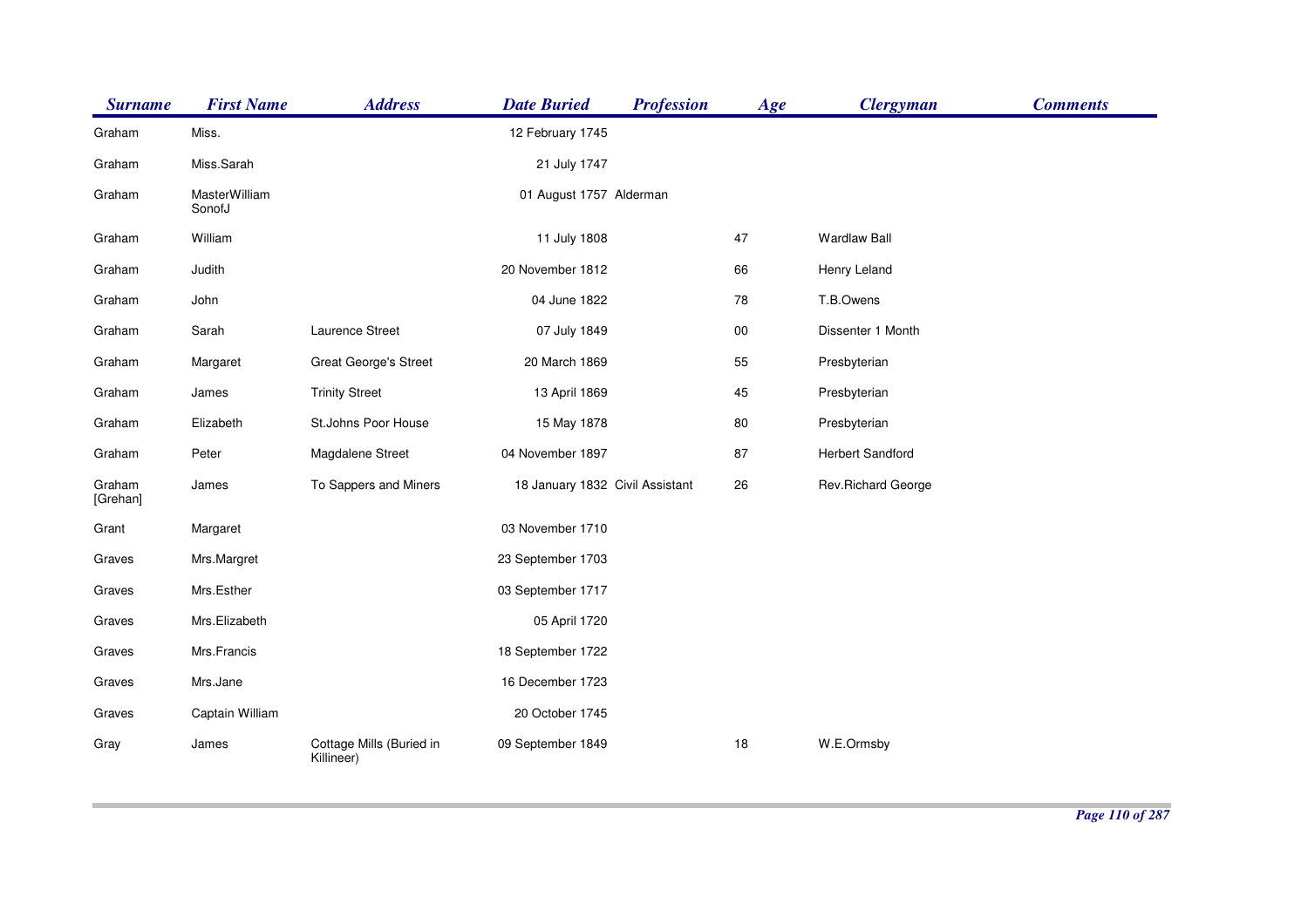| <b>Surname</b> | <b>First Name</b>     | <b>Address</b>        | <b>Date Buried</b>            | <b>Profession</b> | Age    | <b>Clergyman</b>          | <b>Comments</b> |
|----------------|-----------------------|-----------------------|-------------------------------|-------------------|--------|---------------------------|-----------------|
| Greehan        | Mary Daug.to<br>Widow |                       | 16 December 1744              |                   |        |                           |                 |
| Greehan        | A Child of Mr.        |                       | 02 June 1747                  |                   |        |                           |                 |
| Green          | Anne                  | <b>Fair Street</b>    | 24 February 1827              |                   | $00\,$ | T. William Dixon          |                 |
| Green          | Anna                  | Fair Street, Drogheda | 14 November 1879              |                   | 04     | Coates G.Booth            |                 |
| Green          | George                | Fair Street, Drogheda | 18 November 1879              |                   | 02     | John Eccles + 5 Months    |                 |
| Greene         | Charlotte             | <b>Fair Street</b>    | 27 November 1831              |                   | 32     | Rev.Joseph Duncan         |                 |
| Greene         | Elizabeth             | <b>Fair Street</b>    | 25 July 1832                  |                   | 51     | Rev.J.Magee               |                 |
| Greene         | James                 | Prospect              | 15 May 1834 M.D.              |                   | 68     | Rev.G.King                |                 |
| Greene         | George                | Betaghstown           | 02 December 1864              |                   | 18     | John Eccles               |                 |
| Greene         | Frederick George      | Bettystown, Drogheda  | 26 March 1890                 |                   | 79     | John Archer/F.J.S.Mouritz |                 |
| Greene         | Annison               | West Street, Drogheda | 21 May 1890                   |                   | 64     | John Eccles/F.J.S.Mouritz |                 |
| Greene         | Elizabeth             | Sunnyside, Bray       | 04 June 1893                  |                   | 81     | John Archer/John Eccles   |                 |
| Greenhan       | Widow                 |                       | 26 July 1742                  |                   |        |                           |                 |
| Greenwood      | William               |                       | 27 September 1832 Sea Captain |                   | 27     | Rev.J.Duncan              |                 |
| Greer          | Eleanor               | Laurence Street       | 01 March 1842                 |                   | 48     | Dissenter                 |                 |
| Gregory        | Mary                  |                       | 09 September 1710             |                   |        |                           |                 |
| Grehan         | John                  |                       | 30 December 1742              |                   |        |                           |                 |
| Grendon        | Maria                 | <b>West Street</b>    | 13 February 1824              |                   | $00\,$ | T.B.Owens 5 Months        |                 |
| Grendon        | Mary Anne             | <b>West Street</b>    | 15 June 1825                  |                   | $00\,$ | - 6 Months                |                 |
| Grendon        | Mary Anne             | <b>West Street</b>    | 23 May 1826                   |                   | $30\,$ | T.B.Owens                 |                 |
| Grendon        | Thomas                | <b>West Street</b>    | 26 November 1848              |                   | 64     | Andrew Williamson         |                 |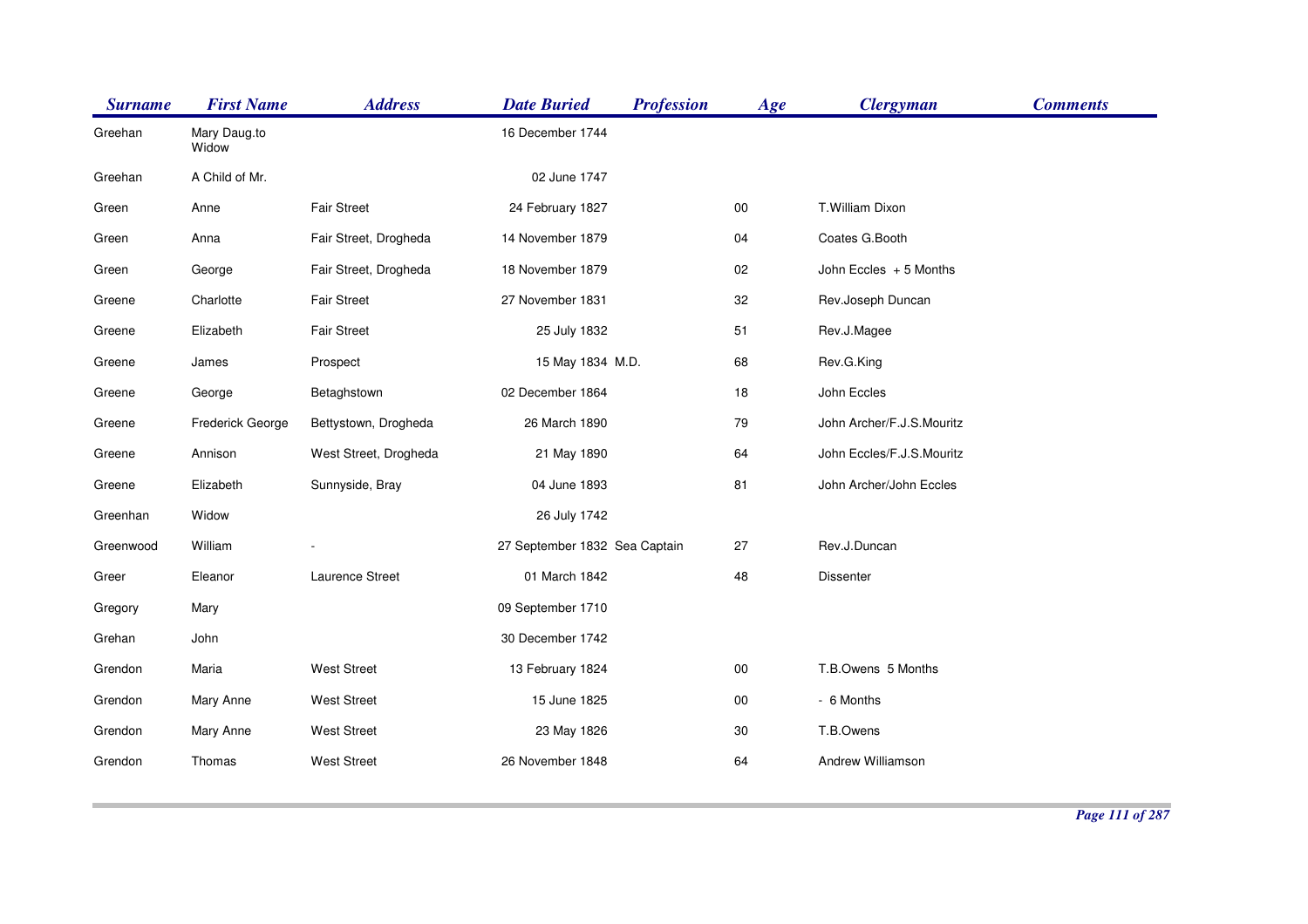| <b>Surname</b> | <b>First Name</b>       | <b>Address</b>                         | <b>Date Buried</b>                | <b>Profession</b>                        | Age    | <b>Clergyman</b>            | <b>Comments</b> |
|----------------|-------------------------|----------------------------------------|-----------------------------------|------------------------------------------|--------|-----------------------------|-----------------|
| Grendon        | George                  | Rathmullen                             | 02 June 1863                      |                                          | 27     | John Eccles & I.H.Monsarrat |                 |
| Grennan        | Francis                 | North Road                             | 23 December 1847                  |                                          | 04     | William M Beresford         |                 |
| Gressey        | Rowland [Whowas<br>kill |                                        |                                   | 02 October 1715 fall out of a window     |        |                             |                 |
| Grey           | James                   | Cottage Mills (Buried in<br>Killineer) | 05 February 1851                  |                                          | 61     | Thomas Taylor               |                 |
| Griffeth       | John                    |                                        | 13 May 1714                       |                                          |        |                             |                 |
| Griffeth       | Margaret                |                                        | 29 September 1714 Out of the Poor | Hous                                     |        |                             |                 |
| Griffith       | William                 |                                        |                                   | 22 February 1827 Private RifleBrigade 36 |        | T.William Dixon             |                 |
| Grimes         | Judith                  |                                        | 13 March 1811                     |                                          | $00\,$ | Henry Leland 5 Months       |                 |
| Grimmond       | David                   | North Quay                             | 12 November 1842                  |                                          | $00\,$ | A.Wynne 15 Days             |                 |
| Grinden        | Godfrey                 |                                        | 07 June 1821                      |                                          | 02     | T.B.Owens                   |                 |
| Groleer        | Mrs.Jane                |                                        | 29 November 1730                  |                                          |        |                             |                 |
| Grollier       | Mrs.Hester              |                                        | 16 August 1750                    |                                          |        |                             |                 |
| Grooleer       | Mr.                     |                                        | 22 December 1723                  |                                          |        |                             |                 |
| Guagan         | Mary                    |                                        | 05 November 1806                  |                                          | 70     | <b>Wardlaw Ball</b>         |                 |
| Guess          | Charles                 |                                        | 13 June 1809                      |                                          | 23     | Henry Leland                |                 |
| Guilmer        | A Child of Mrs.         |                                        | 18 September 1747                 |                                          |        |                             |                 |
| Gunne          | Mary                    |                                        | 26 July 1817                      |                                          | $00\,$ | Henry Leland                |                 |
| Gunne          | Winefred                |                                        | 01 February 1820 93rd Regiment    |                                          | 01     | $T.B.$ Owens $+3$ Months    |                 |
| Guthrie        | Maria                   | Shamrock Lodge Co.Louth                | 26 May 1854                       |                                          | $00\,$ | John Eccles (Age N/K)       |                 |
| Guthrie        | Robert                  | Shamrock Lodge, Co.Louth               | 08 October 1864                   |                                          | 86     | John Eccles                 |                 |
|                |                         |                                        |                                   |                                          |        |                             |                 |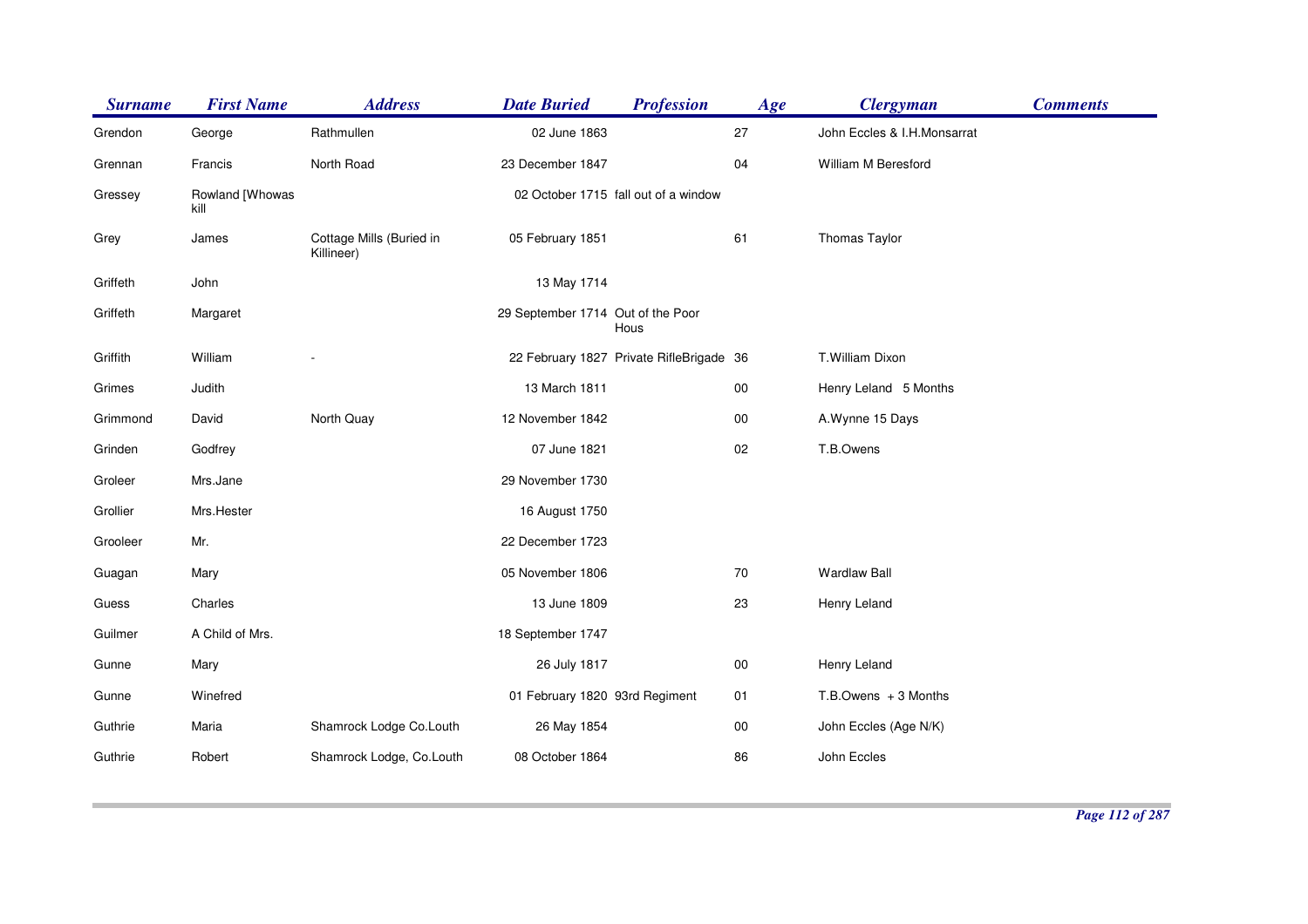| <b>Surname</b> | <b>First Name</b>       | <b>Address</b> | <b>Date Buried</b>           | <b>Profession</b>                   | Age        | <b>Clergyman</b>        | <b>Comments</b> |
|----------------|-------------------------|----------------|------------------------------|-------------------------------------|------------|-------------------------|-----------------|
| Gwyne          | John                    | Sunday's Gate  | 15 October 1869              |                                     | 04         | Presbyterian            |                 |
| Gyles          | Roger                   |                | 22 December 1716             |                                     |            |                         |                 |
| Gylls          | Katherine               |                | 18 September 1704            |                                     |            |                         |                 |
| Habeshaw       | Robert James            | Chord Road     | 13 March 1896                |                                     | 02         | Herbert Sandford Rector |                 |
| Hackett        | Thomas                  |                | 07 March 1828                |                                     | ${\bf 00}$ | T.B.Owens 3 Months      |                 |
| Haggan         | Margaret                | Poor House     | 10 May 1832                  |                                     | 56         | Rev.Joseph Duncan       |                 |
| Hale           | Mr.Richard              |                | 09 November 1710             |                                     |            |                         |                 |
| Hale           | Elizabeth Daugh.to<br>R |                | 16 October 1711              |                                     |            |                         |                 |
| Hale           | Alice                   |                |                              | 14 May 1713 Out of the Poor<br>Hous |            |                         |                 |
| Hale           | Christian<br>Daug.toMr. |                | 17 October 1716              |                                     |            |                         |                 |
| Hale           | Edward Son to<br>Mr.Edw |                | 30 December 1717             |                                     |            |                         |                 |
| Hale           | Newton Son to<br>Mr.Edw |                | 19 September 1718 Apothecary |                                     |            |                         |                 |
| Hale           | Susanna Daug.to<br>John |                | 26 December 1718             |                                     |            |                         |                 |
| Hale           | Edward Son to<br>Mr.Edw |                | 12 April 1728                |                                     |            |                         |                 |
| Hale           | Charity Daug.to<br>Mr.E |                | 11 October 1729              |                                     |            |                         |                 |
| Hale           | Mary                    |                | 02 August 1730               |                                     |            |                         |                 |
| Hale           | Samuel                  |                | 30 April 1732 Of Killineer   |                                     |            |                         |                 |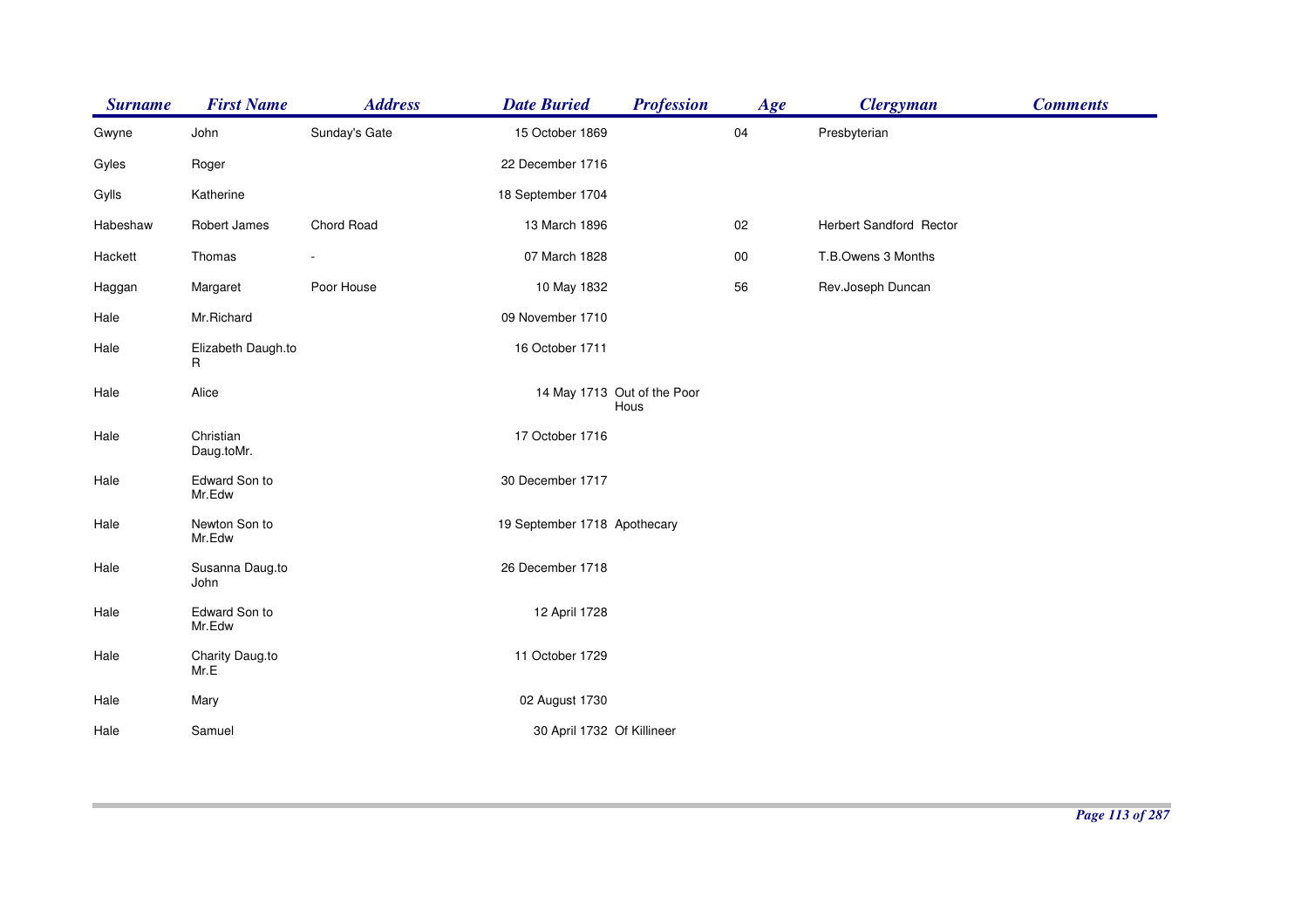| <b>Surname</b>  | <b>First Name</b>       | <b>Address</b>        | <b>Date Buried</b>         | <b>Profession</b>                     | Age | <b>Clergyman</b> | <b>Comments</b> |
|-----------------|-------------------------|-----------------------|----------------------------|---------------------------------------|-----|------------------|-----------------|
| Hale            | James Son to<br>Henry   |                       | 14 January 1733            |                                       |     |                  |                 |
| Hale            | Miss.Ann                |                       | 22 April 1742              |                                       |     |                  |                 |
| Hale            | Widow                   |                       | 22 March 1743 At Killineer |                                       |     |                  |                 |
| Hale            | Robert                  |                       | 26 April 1744 At Killineer |                                       |     |                  |                 |
| Hale            | Frances                 |                       | 25 July 1748 Widow         |                                       |     |                  |                 |
| Hale            | Miss.Mary               |                       | 12 January 1750            |                                       |     |                  |                 |
| Hale            | Elizabeth               |                       | 01 February 1762           |                                       |     |                  |                 |
| Hale            | Mrs.Elizabeth           |                       | 16 March 1762              |                                       |     |                  |                 |
| Halfpenny       | Patrick                 |                       | 09 November 1760           |                                       |     |                  |                 |
| Halfpenny       | Ann                     |                       | 08 December 1765           |                                       |     |                  |                 |
| Hall            | Joseph Son to<br>Willia |                       | 05 May 1702 A Stranger     |                                       |     |                  |                 |
| Hall            | Elizabeth               |                       | 22 February 1705           |                                       |     |                  |                 |
| Hall            | Thomas Son to<br>George |                       | 06 December 1747 Country   |                                       |     |                  |                 |
| Hall            | Frances Daughter<br>Cap |                       | 23 May 1766                |                                       |     |                  |                 |
| Hall            | Jane                    |                       | 31 October 1825            |                                       | 02  | T.B.Owens        |                 |
| Hall            | Mrs. Elizabeth          | Navan                 | 25 June 1838               |                                       | 40  | John.A.Wall      |                 |
| Hall            | Sarah Elizabeth         | West Street, Drogheda | 25 June 1875               |                                       | 37  | John Eccles      |                 |
| Hall [Pensioner | John                    |                       |                            | 22 May 1756 belonging to the Old Hosp |     |                  |                 |
| Halliday        | Annie Ellis             | St.Peters, Drogheda   | 12 November 1886           |                                       | 07  | John Eccles      |                 |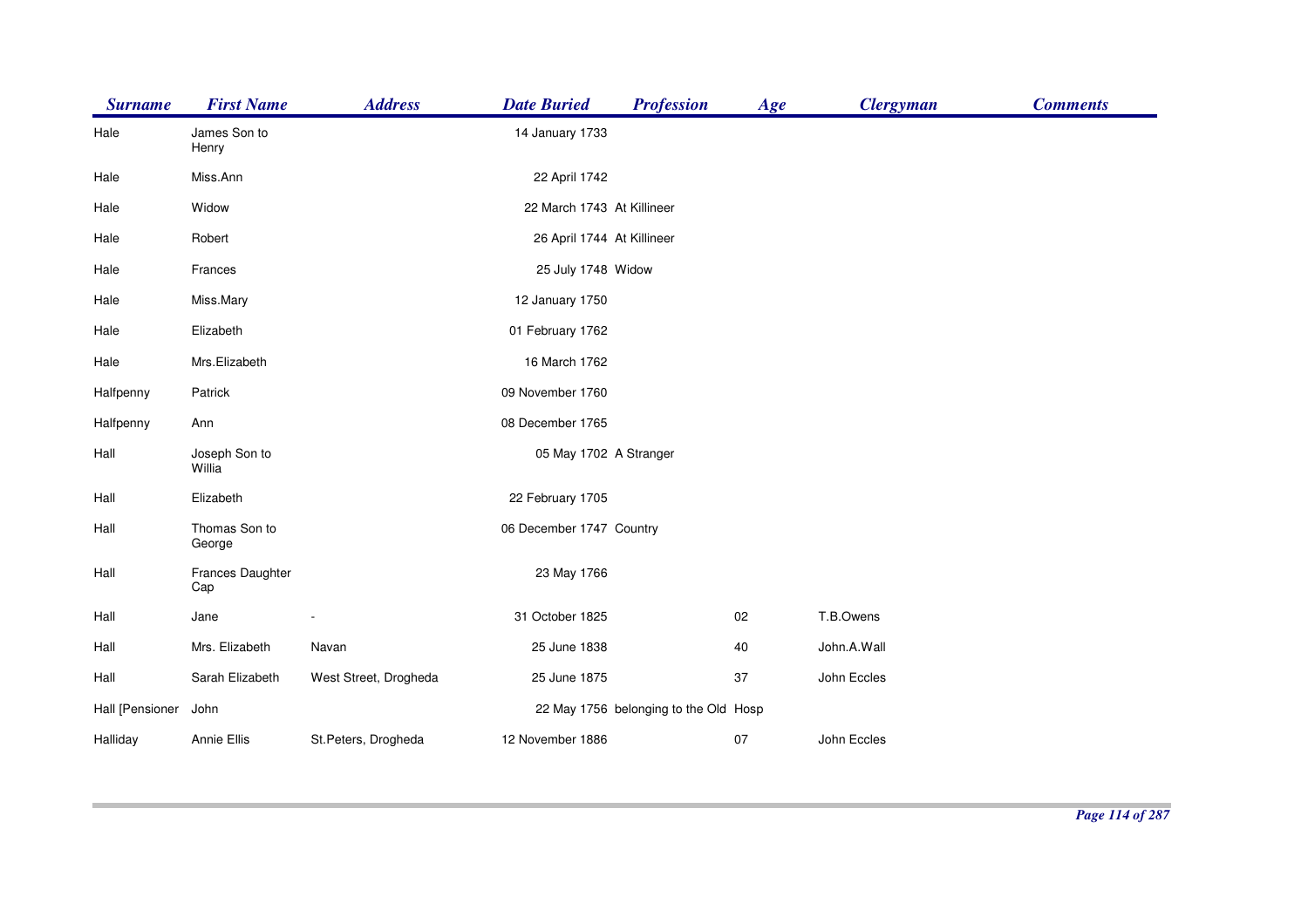| <b>Surname</b> | <b>First Name</b>       | <b>Address</b>                        | <b>Date Buried</b>        | <b>Profession</b>                    | Age        | <b>Clergyman</b>               | <b>Comments</b> |
|----------------|-------------------------|---------------------------------------|---------------------------|--------------------------------------|------------|--------------------------------|-----------------|
| Halliday       | Albert E.               | St.Peters(Sextons House),<br>Drogheda | 17 July 1887              |                                      | 17         | John Eccles & John<br>J.Sandys |                 |
| Halliday       | George                  | Sextons House, St.Peters              | 03 June 1889              |                                      | 62         | John Eccles/F.J.S.Mouritz      |                 |
| Halpin         | Samuel                  | Chord Road, Drogheda                  | 27 January 1885           |                                      | 04         | John Eccles + 6 Months         |                 |
| Hambleton      | Eliza                   |                                       | 11 December 1817          |                                      | 01         | Henry Leland $+6$ Months       |                 |
| Hamill         | William                 | Prestidges Yard                       | 26 September 1825         |                                      | 00         | T.B.Owens 10 Months            |                 |
| Hamill         | Charlotte               | North Road                            | 26 September 1826         |                                      | 36         | John Smyth                     |                 |
| Hamilton       | John Son to William     |                                       | 03 August 1713            |                                      |            |                                |                 |
| Hamilton       | Matthew Son to<br>Willi |                                       | 13 October 1716           |                                      |            |                                |                 |
| Hamilton       | William                 |                                       | 29 October 1731           |                                      |            |                                |                 |
| Hamilton       | John Son to George      |                                       | 10 January 1745           |                                      |            |                                |                 |
| Hamilton       | A Child of one          |                                       | 19 April 1749 From Dublin |                                      |            |                                |                 |
| Hamilton       | Mary                    |                                       |                           | 19 July 1761 Widow [Dublin<br>Copy H | -1         |                                |                 |
| Hamilton       | Halpin Son of<br>Edward |                                       | 16 May 1769               |                                      |            |                                |                 |
| Hamilton       | <b>Edward Ackland</b>   |                                       | 11 October 1803           |                                      | ${\bf 00}$ |                                |                 |
| Hamilton       | Catherine Mayhew<br>Bea |                                       | 19 February 1810          |                                      | $00\,$     | Henry Leland 4 Months          |                 |
| Hamilton       | Mary Ackland            |                                       | 19 March 1812             |                                      | 04         | Henry Leland                   |                 |
| Hamilton       | Edward                  |                                       | 02 May 1818               |                                      | 72         | <b>Wardlaw Ball</b>            |                 |
| Hamilton       | Mary                    |                                       | 15 February 1820          |                                      | 84         | T.B.Owens                      |                 |
| Hamilton       | Mary Martha             |                                       | 04 February 1823          |                                      | 01         | T.B.Owens                      |                 |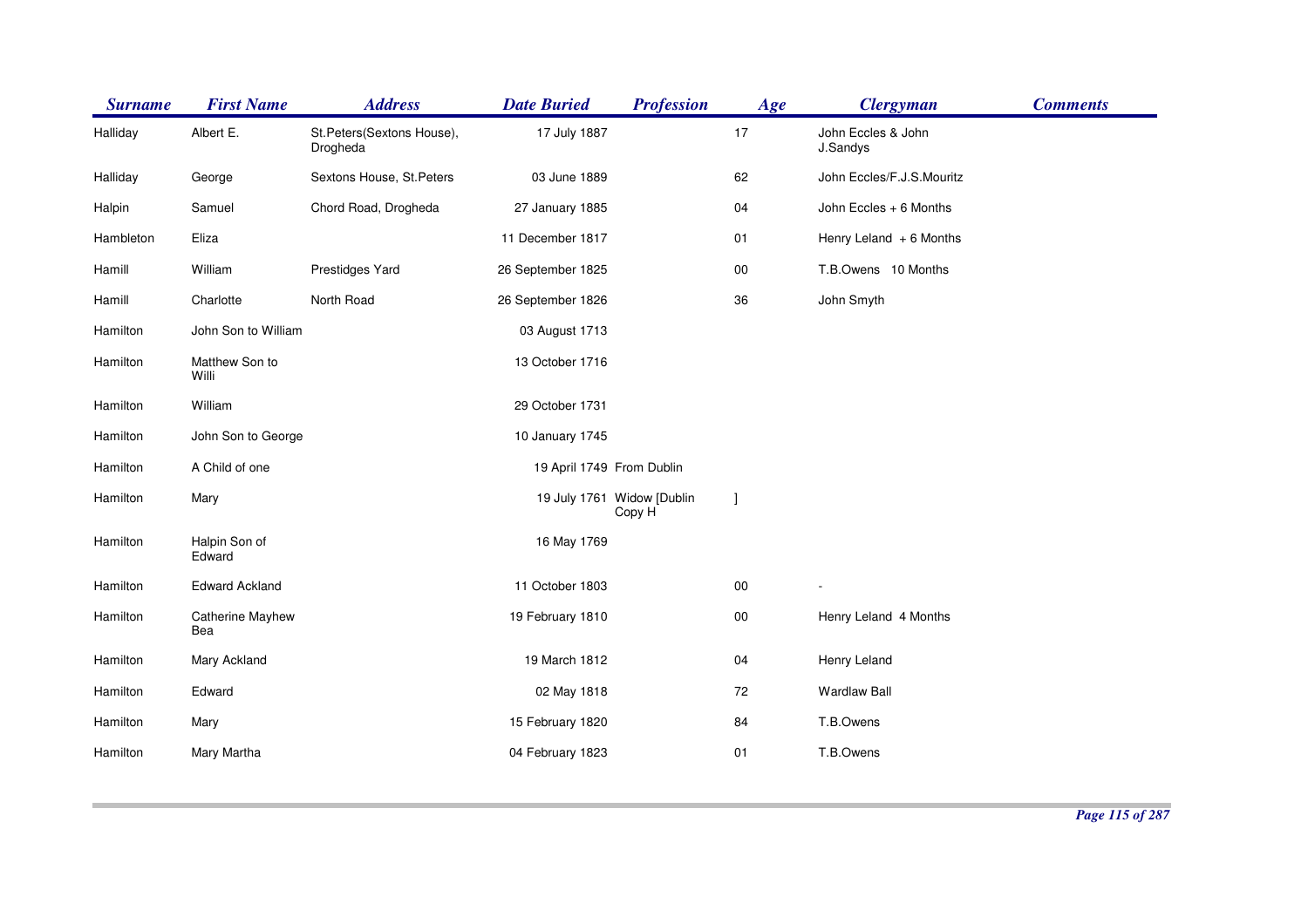| <b>Surname</b> | <b>First Name</b>       | <b>Address</b>          | <b>Date Buried</b>       | <b>Profession</b> | Age | <b>Clergyman</b>                | <b>Comments</b> |
|----------------|-------------------------|-------------------------|--------------------------|-------------------|-----|---------------------------------|-----------------|
| Hamilton       | Mary Good               | Church Lane             | 24 December 1825         |                   | 41  | T.B.Owens                       |                 |
| Hamilton       | Wakefield               | Church Lane             | 13 March 1828            |                   | 48  | T.B.Owens                       |                 |
| Hamilton       | Wakefield               | Laurence Street         | 26 December 1837 Printer |                   | 24  | John.A.Wall                     |                 |
| Hamilton       | Edward A.               | <b>West Street</b>      | 03 May 1853              |                   | 00  | John Eccles 2 Months            |                 |
| Hamilton       | Henry Arthur            | West Street             | 08 November 1853         |                   | 02  | John Eccles + 6 Months          |                 |
| Hamilton       | Anne                    | Magdalene Street        | 24 June 1854             |                   | 76  | John Eccles                     |                 |
| Hamilton       | Sarah Chater            | <b>West Street</b>      | 29 March 1861            |                   | 01  | John Eccles                     |                 |
| Hamilton       | Robert                  | Magdalen Street         | 04 July 1864             |                   | 42  | John Eccles                     |                 |
| Hamilton       | John                    | <b>West Street</b>      | 15 April 1866            |                   | 66  | John Eccles (Reputed Age<br>66) |                 |
| Hamilton       | Wakefield               | Trinity College, Dublin | 13 June 1867             |                   | 21  | John Eccles                     |                 |
| Hamilton       | Henry                   | <b>West Street</b>      | 20 May 1871              |                   | 40  | John Eccles                     |                 |
| Hamilton       | John B.                 | West Street, Drogheda   | 25 May 1876              |                   | 58  | John Eccles                     |                 |
| Hamilton       | Marrion                 | Sandycove, Dublin       | 21 January 1881          |                   | 60  | John Eccles                     |                 |
| Hamlin         | Stephen                 |                         | 27 February 1722         |                   |     |                                 |                 |
| Hamlin         | Wotten Son to John      |                         | 24 March 1734            |                   |     |                                 |                 |
| Hamlin         | Mr.John                 |                         | 06 April 1743            |                   |     |                                 |                 |
| Hamlin         | A Child of<br>Mr.Thomas |                         | 24 February 1744         |                   |     |                                 |                 |
| Hamlin         | Mrs.                    |                         | 11 March 1746            |                   |     |                                 |                 |
| Hamlin         | Widow                   |                         | 08 June 1749             |                   |     |                                 |                 |
| Hamlin         | Elizabeth               |                         | 20 March 1760            |                   |     |                                 |                 |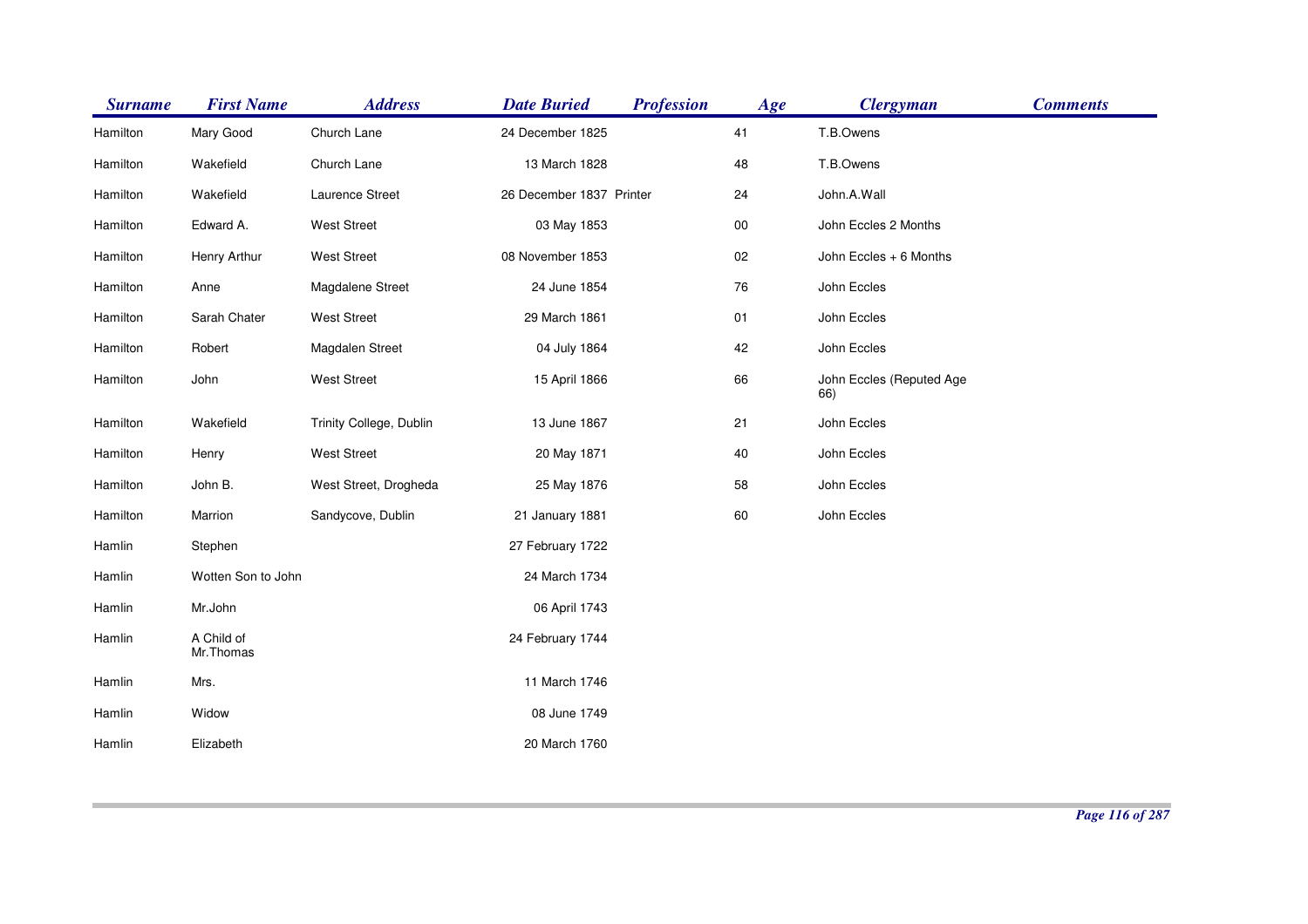| <b>Surname</b> | <b>First Name</b>        | <b>Address</b>        | <b>Date Buried</b>        | <b>Profession</b>                    | <b>Age</b> | <b>Clergyman</b>                | <b>Comments</b> |
|----------------|--------------------------|-----------------------|---------------------------|--------------------------------------|------------|---------------------------------|-----------------|
| Hamlin         | William Lathum<br>Black  |                       | 23 January 1812 Rathescar |                                      | 66         | Henry Leland                    |                 |
| Hammond        | Margaret                 | Green Lanes           | 12 May 1832               |                                      | 01         | Rev.Joseph Duncan + 2<br>Months |                 |
| Hammond        | Sarah                    | Green Lanes           | 14 September 1833         |                                      | $00\,$     | 4 Months **                     |                 |
| Hammond        | William                  | Church Lane           | 22 February 1846          |                                      | 45         | A.Wynne                         |                 |
| Hammond        | Mary                     | Magdalen Street       | 30 December 1870          |                                      | 75         | John Eccles                     |                 |
| Hampson        | Mr.Ambross               |                       | 20 July 1702              |                                      |            |                                 |                 |
| Hand           | Owen                     |                       | 05 October 1732           |                                      |            |                                 |                 |
| Hanly          | John Son of<br>Christop  |                       |                           | 17 July 1756 The younger<br>Merchant |            |                                 |                 |
| Hanna          | Richard                  | West Street, Drogheda | 22 July 1885              |                                      | 36         | John J.Sandys                   |                 |
| Hansard        | Richard Son to<br>Mr.Ri  |                       | 29 March 1722             |                                      |            |                                 |                 |
| Hanson         | Mrs.Anne                 |                       | 20 April 1704             |                                      |            |                                 |                 |
| Harbinson      | <b>Robert Francis</b>    | West Street, Drogheda | 06 December 1875          |                                      | 06         | Presbyterian                    |                 |
| Harbinson      | Georgina                 | West Street, Drogheda | 06 December 1875          |                                      | 07         | Presbyterian + 5 Months         |                 |
| Harbinson      | Mary Frances             | West Street, Drogheda | 14 November 1881          |                                      | 18         | Presbyterian                    |                 |
| Hardgrave      | Ann                      |                       | 03 June 1730 In Dundalk   |                                      |            |                                 |                 |
| Harding        | Georgina                 | Magdalen Street       | 04 September 1823         |                                      | 02         | T.B.Owens                       |                 |
| Hardman        | Elizabeth<br>Daug.Ald.G  |                       | 14 August 1703 Alderman   |                                      |            |                                 |                 |
| Hardman        | GeorgeSontoAlder<br>manG |                       | 11 May 1713               |                                      |            |                                 |                 |
| Hardman        | Alderman George          |                       | 17 February 1716          |                                      |            |                                 |                 |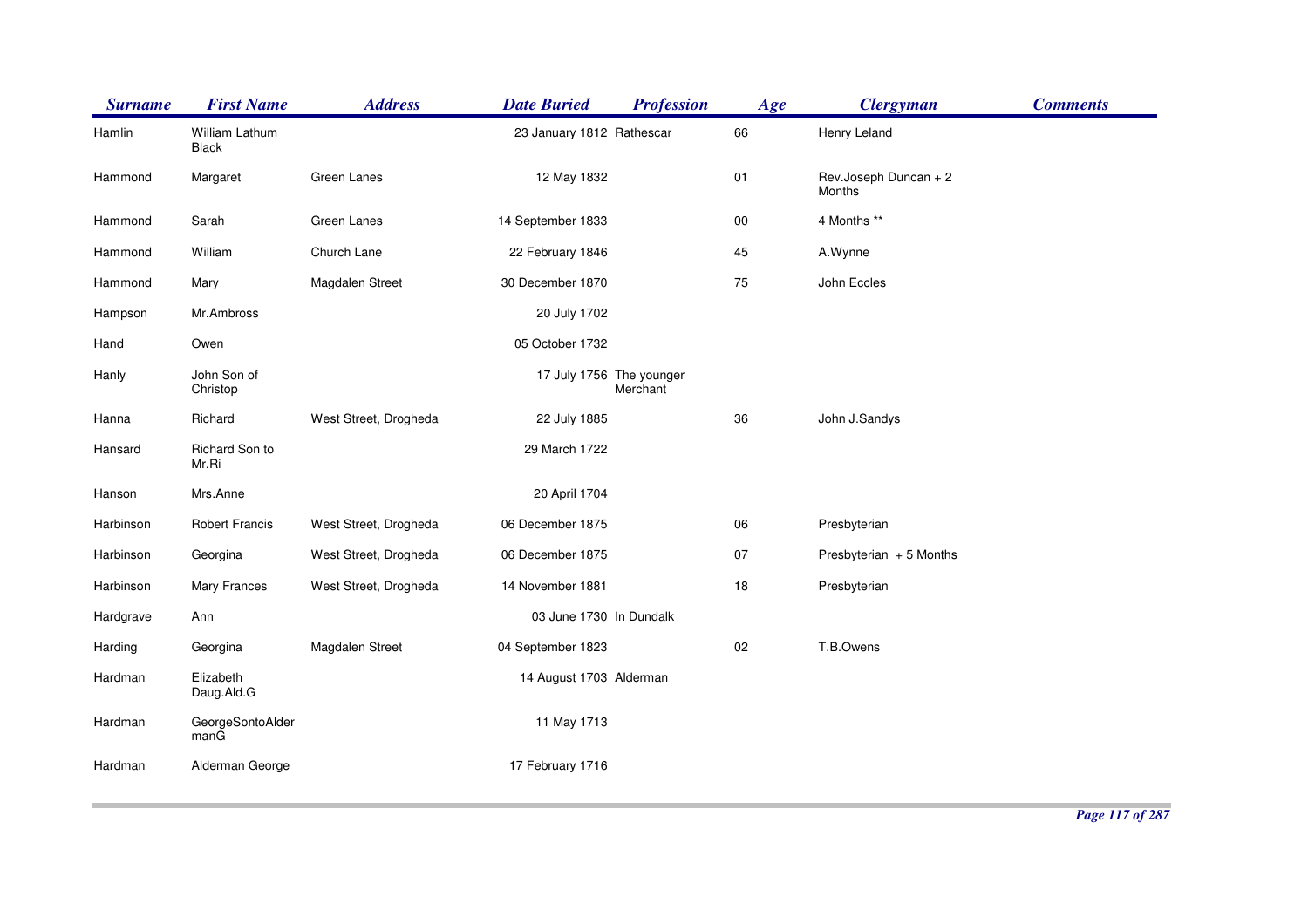| <b>Surname</b> | <b>First Name</b>       | <b>Address</b>        | <b>Date Buried</b>          | <b>Profession</b> | Age    | <b>Clergyman</b>     | <b>Comments</b> |
|----------------|-------------------------|-----------------------|-----------------------------|-------------------|--------|----------------------|-----------------|
| Hardman        | Mary<br>Daug.toAlderman |                       | 28 February 1717 [Deceased] |                   |        |                      |                 |
| Hardman        | Mrs.Margarett           |                       | 02 December 1718 Widdow     |                   |        |                      |                 |
| Hardman        | Mrs.Jane                |                       | 30 May 1722                 |                   |        |                      |                 |
| Hardman        | Jane Daug.to<br>Ald.Edw |                       | 21 September 1734 Alderman  |                   |        |                      |                 |
| Hardman        | George<br>SontoAlderman |                       | 26 April 1742               |                   |        |                      |                 |
| Hardman        | Son to Alderman<br>Edwa |                       | 13 January 1744             |                   |        |                      |                 |
| Hardman        | Mrs.Sarah               |                       | 13 January 1774             |                   |        |                      |                 |
| Hardman        | Mrs.                    |                       | 08 May 1778                 |                   |        |                      |                 |
| Hardman        | George                  |                       | 10 April 1807 N.D.M.        |                   | 02     | <b>Bigoe Henzell</b> |                 |
| Hardman        | Edward                  |                       | 12 February 1814            |                   | 73     | Henry Leland         |                 |
| Hardman        | Jane                    | Laurence's Street     | 05 October 1827             |                   | 86     |                      |                 |
| Hardman        | Mrs. Anna T. B.         | Mall                  | 07 November 1837            |                   | 54     | Arthur Wynne         |                 |
| Hardman        | Townley B.              | Hardman's Garden      | 02 September 1850           |                   | 81     | W.E.Ormsby           |                 |
| Hardman        | Catherine               | Dublin                | 26 February 1853            |                   | 74     | W.E.Ormsby           |                 |
| Hardman        | Anne                    | Palace Street         | 08 June 1864                |                   | 92     | John Eccles          |                 |
| Hardman        | Eliza                   | Church Lane           | 17 December 1872            |                   | 84     | John Eccles          |                 |
| Hardman        | $\overline{?}$          | $\ddot{?}$            | 01 January 1874             |                   | $00\,$ | $\overline{\cdot}$   |                 |
| Hardman        | <b>Edward Townley</b>   | Fair Street, Drogheda | 25 May 1889                 |                   | 74     | John Eccles          |                 |
| Hardmans       | A Child of Mr.          |                       | 19 October 1770             |                   |        |                      |                 |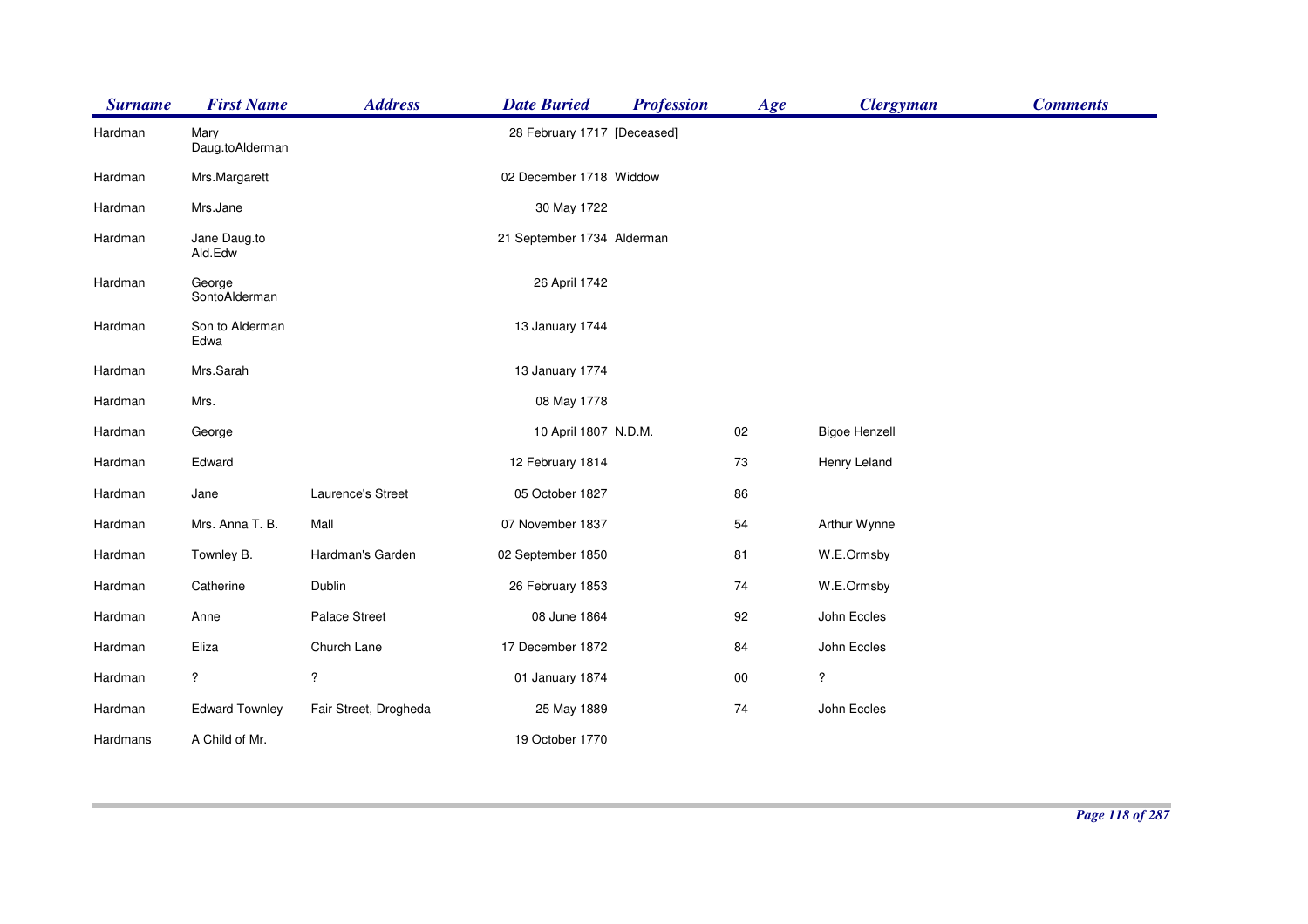| <b>Surname</b>     | <b>First Name</b>       | <b>Address</b>           | <b>Date Buried</b>        | <b>Profession</b>                   | Age    | <b>Clergyman</b>     | <b>Comments</b> |
|--------------------|-------------------------|--------------------------|---------------------------|-------------------------------------|--------|----------------------|-----------------|
| Hardmans           | A Child of Alderman     |                          | 22 October 1771           |                                     |        |                      |                 |
| Hardy              | Esther                  |                          | 15 June 1808              |                                     | 29     | Henry Leland         |                 |
| Hardy              | Andrew                  |                          | 27 March 1813             |                                     | 87     | Henry Leland         |                 |
| Hargison           | Thomas Son to<br>James  |                          | 31 October 1709           |                                     |        |                      |                 |
| Harker             | Ralph                   |                          |                           | 26 May 1815 North York Militia      | 19     | Henry Leland         |                 |
| Harley             | Henry                   |                          | 30 July 1728              |                                     |        |                      |                 |
| Harlow*            | Margarett               |                          | 23 May 1808               |                                     | 80     | Henry Leland         |                 |
| Harlow*<br>Hanlow? | Thomas                  |                          | 12 June 1817 Infant[45th  | Regiment                            | $00\,$ | Henry Leland         |                 |
| Harman             | Susan                   | Scarlet Street, Drogheda | 30 November 1878          |                                     | 02     | John Eccles          |                 |
| Harper             | John                    |                          |                           | 18 May 1754 Date as in Dublin<br>Co |        |                      |                 |
| Harper             | John Sonof Thomas       |                          | 11 September 1769         |                                     |        |                      |                 |
| Harper             | George                  | Laurence Street          | 12 April 1841             |                                     | $00\,$ | Dissenter 8 Months   |                 |
| Harpur             | Mr.Thomas               |                          | 25 October 1723           |                                     |        |                      |                 |
| Harpur             | Jane Daug.to<br>Mr.Jose |                          | 28 July 1740              |                                     |        |                      |                 |
| Harpur             | Mrs.                    |                          | 02 April 1742 Of Mell     |                                     |        |                      |                 |
| Harpur             | - To Mr.Joseph          |                          | 31 July 1745              |                                     |        |                      |                 |
| Harpur             | John                    |                          | 26 March 1752 Of Mell     |                                     |        |                      |                 |
| Harris             | John                    |                          | 12 December 1758 Foundlin |                                     |        |                      |                 |
| Harris             | William                 |                          |                           | 04 April 1805 A Soldiers Child      | 00     | <b>Bigoe Henzell</b> |                 |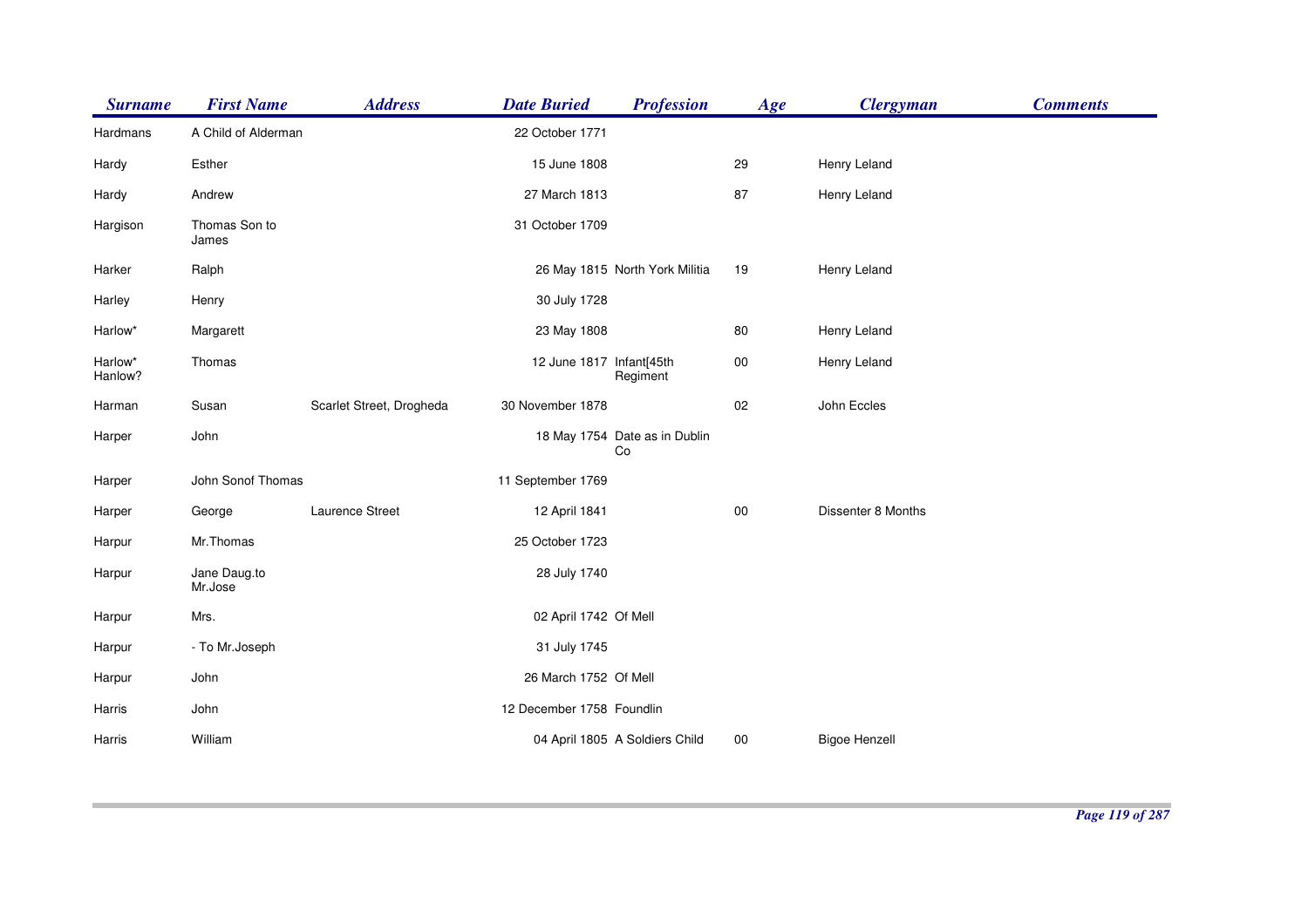| <b>Surname</b> | <b>First Name</b>       | <b>Address</b>         | <b>Date Buried</b> | <b>Profession</b>                 | Age        | <b>Clergyman</b>                     | <b>Comments</b> |
|----------------|-------------------------|------------------------|--------------------|-----------------------------------|------------|--------------------------------------|-----------------|
| Harris         | John                    | <b>Chord Street</b>    | 26 October 1852    |                                   | $00\,$     | W.E.Ormsby 10 Days                   |                 |
| Harris         | Mary                    | Chord Lane             | 14 April 1853      |                                   | 74         | W.E.Ormsby                           |                 |
| Harris         | George                  | Green Hills            | 17 March 1856      |                                   | ${\bf 00}$ | John G Eccles 6 Days                 |                 |
| Harris         | John                    | Peter Street           | 09 February 1859   |                                   | $02\,$     | John Stewart + 6 Months              |                 |
| Harris         | Rebecca                 | Widow's House          | 14 December 1862   |                                   | 88         | John Eccles                          |                 |
| Harris         | Elizabeth               | Peter Street           | 26 October 1863    |                                   | 04         | John Eccles                          |                 |
| Harris         | Elizabeth               | Magdalen Street        | 05 June 1869       |                                   | ${\bf 00}$ | John Eccles 1 Month                  |                 |
| Harris         | Joseph                  | Peter Street, Drogheda | 12 March 1877      |                                   | 70         | John Eccles & C.G.Booth              |                 |
| Harrison       | Alice                   |                        |                    | 03 April 1707 In St.Mary's Parish |            |                                      |                 |
| Harrison       | John                    |                        | 24 March 1717      |                                   |            |                                      |                 |
| Harrison       | A Sister of<br>Mr.Hezek |                        | 29 May 1748        |                                   |            |                                      |                 |
| Harrison       | William                 |                        | 08 January 1814    |                                   | 07         | Henry Leland                         |                 |
| Harrison       | Sarah                   |                        | 24 January 1814    |                                   | 43         | Henry Leland                         |                 |
| Harrison       | Sarah                   |                        | 18 September 1814  |                                   | 29         | Henry Leland                         |                 |
| Harrison       | John                    |                        | 07 June 1816       |                                   | 07         | Henry Leland                         |                 |
| Harrison       | Margaret                | Laurence Street        | 30 September 1824  |                                   | 59         | T.B.Owens                            |                 |
| Harrison       | William                 | Laurence Street        | 15 January 1825    |                                   | 56         | T.B.Owens                            |                 |
| Harrison       | George                  | Hardmans Garden        | 18 April 1837      |                                   | 75         | Rev.John Magee                       |                 |
| Harrison       | William                 | Sunday's Gate          | 04 November 1838   |                                   | 22         | Arthur Wynne                         |                 |
| Harrison       | Catherine               | Peter Street           | 24 July 1849       |                                   | $00\,$     | Andrew Williamson 2<br><b>Months</b> |                 |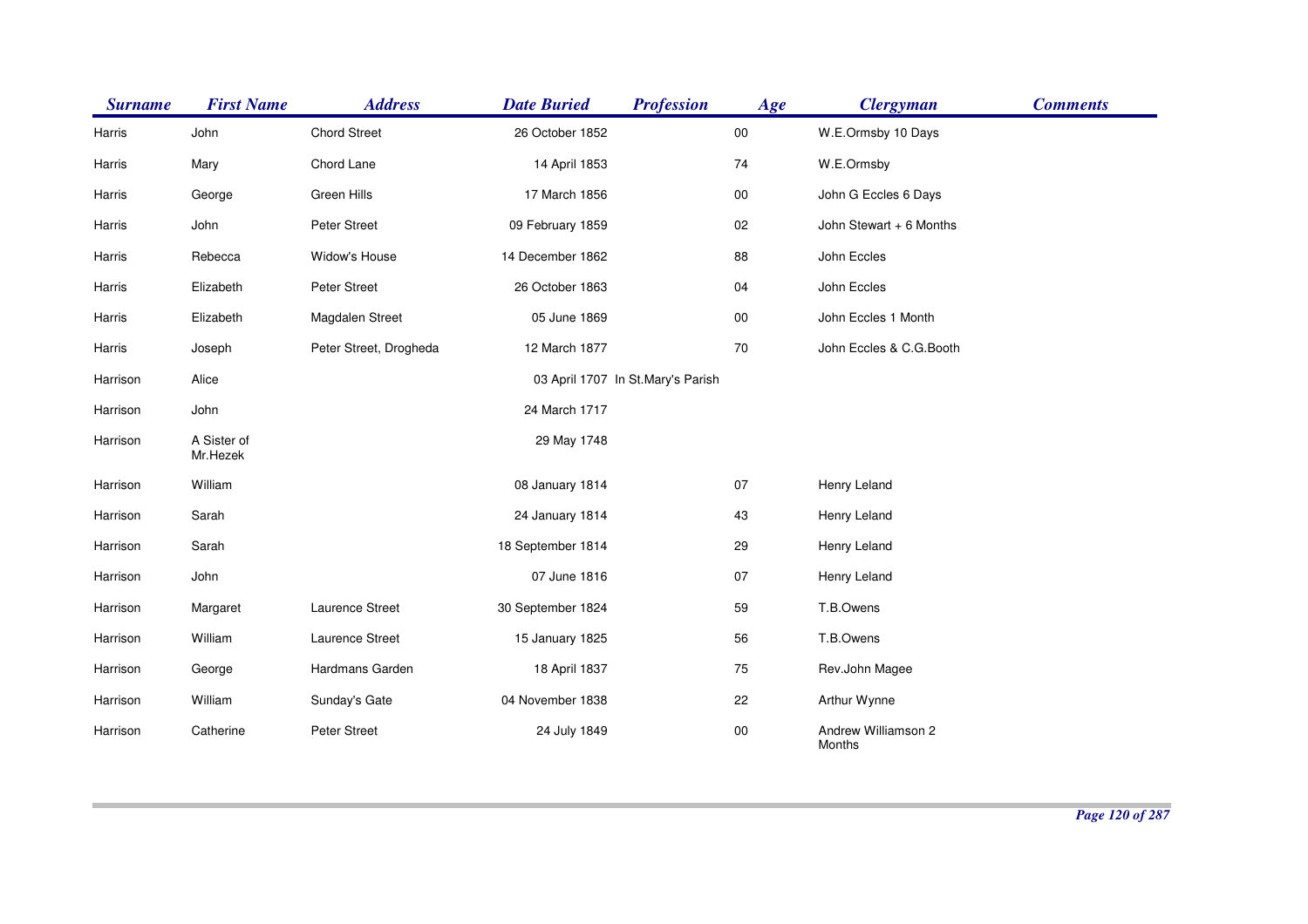| <b>Surname</b> | <b>First Name</b>     | <b>Address</b>           | <b>Date Buried</b>          | <b>Profession</b> | Age        | <b>Clergyman</b>                  | <b>Comments</b> |
|----------------|-----------------------|--------------------------|-----------------------------|-------------------|------------|-----------------------------------|-----------------|
| Harrison       | Mary Anne             | Peter Street             | 07 February 1872            |                   | 52         | John Eccles                       |                 |
| Harrison       | Sarah                 | Dublin                   | 25 August 1896              |                   | 40         | HerbertSandford/T.R.Brunsk<br>ill |                 |
| Harrisson      | Robert                |                          | 24 July 1804 A Child        |                   | ${\bf 00}$ | W.H.Woods                         |                 |
| Harrisson      | Edward                | William Street, Drogheda | 01 January 1887             |                   | 70         | John Eccles                       |                 |
| Hart           | Elizabeth             |                          | 10 September 1817           |                   | 32         | Henry Leland                      |                 |
| Harte          | Mary Anne             | Shop Street              | 03 February 1835            |                   | ${\bf 00}$ | Rev.George King                   |                 |
| Harte          | Mary                  | Shop Street              | 12 January 1851             |                   | 67         | Roman Catholic                    |                 |
| Hartley        | Elizabeth             |                          | 19 June 1816 62nd Regiment  |                   | $30\,$     | Henry Leland                      |                 |
| Harvey         | Ann Daug.to<br>Thomas |                          | 09 January 1722             |                   |            |                                   |                 |
| Harvey         | Robert                |                          | 14 June 1818                |                   | 02         | Henry Leland                      |                 |
| Harvey         | Elizabeth             |                          | 01 September 1822 An Infant |                   | ${\bf 00}$ | T.B.OwensBetw.27.08/08.10<br>1822 |                 |
| Harvey         | Sarah                 |                          | 15 February 1823            |                   | 43         | T.B.Owens                         |                 |
| Harvey         | George Henry          | West Street              | 02 July 1847                |                   | 01         | William M Beresford               |                 |
| Harvey         | Mary                  | <b>West Street</b>       | 17 August 1847              |                   | 60         | William M Beresford               |                 |
| Harvey         | George                | <b>Trinity Street</b>    | 13 September 1851           |                   | ${\bf 00}$ | W.B.Arkin 8 Months                |                 |
| Harvey         | Mary                  | Shop Street              | 26 May 1857                 |                   | 47         | John G Eccles                     |                 |
| Harvey         | William               | <b>Trinity Street</b>    | 05 March 1858               |                   | 10         | John G Eccles                     |                 |
| Harvey         | Catherine             | <b>Trinity Street</b>    | 30 April 1859               |                   | ${\bf 00}$ | Roman Catholic (Age N/K)          |                 |
| Harvey         | Richard               | Tara Co.Meath            | 04 May 1859                 |                   | 83         | John Stewart                      |                 |
| Harvey         | Richard               | Shop Street              | 07 February 1860 Hatter     |                   | 55         | John G Eccles                     |                 |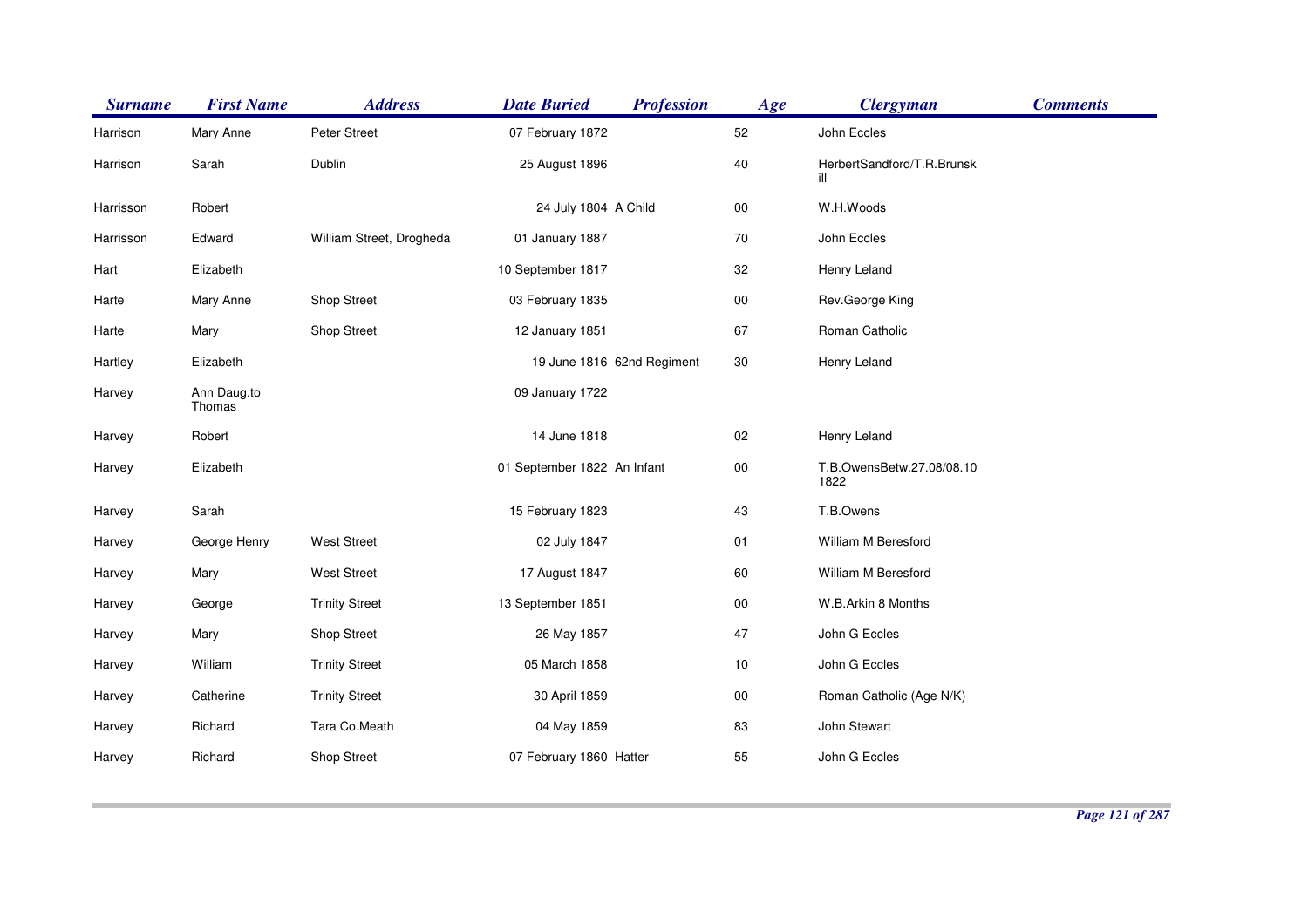| <b>Surname</b> | <b>First Name</b>       | <b>Address</b> | <b>Date Buried</b>            | <b>Profession</b> | Age | <b>Clergyman</b>     | <b>Comments</b>             |
|----------------|-------------------------|----------------|-------------------------------|-------------------|-----|----------------------|-----------------------------|
| Haslom         | James                   |                | 26 July 1720                  |                   |     |                      |                             |
| Haslome        | Mary                    |                | 27 July 1722                  |                   |     |                      |                             |
| Hastings       | William Son to<br>Timot |                | 24 December 1706              |                   |     |                      |                             |
| Hatchet        | Jane                    |                | 17 September 1807             |                   | 85  | <b>Bigoe Henzell</b> |                             |
| Hatchett       | William Son to<br>Rober |                | 29 November 1744              |                   |     |                      |                             |
| Hatchett       | Elinor Daughter<br>Robe |                | 30 September 1757 Dublin Copy | Hatchet           |     |                      |                             |
| Hatchett       | The Wife of Robert      |                | 23 February 1773 Mace Bearer  |                   |     |                      |                             |
| Hatfield       | Ms.Catherine            |                | 25 April 1728                 |                   |     |                      |                             |
| Hatfield       | Mrs.                    |                | 19 April 1742                 |                   |     |                      |                             |
| Hathorn        | James Son to John       |                | 12 January 1741               |                   |     |                      | Date was: 12/01/7141 (typo) |
| Hathorn        | John                    |                | 30 October 1746               |                   |     |                      |                             |
| Hathorn        | Mrs.                    |                | 02 July 1782                  |                   |     |                      |                             |
| Haviland       | Mrs.Haviland<br>WifeofM |                | 13 November 1749 of General   | Blakeney'         |     |                      |                             |
| Hawkins        | Mrs.Margret             |                | 18 September 1719             |                   |     |                      |                             |
| Hawkins        | Alderman Henry          |                | 05 April 1720                 |                   |     |                      |                             |
| Hawthorn       | John Son to John        |                | 20 June 1733                  |                   |     |                      |                             |
| Hawthorn       | Jane Daug.to<br>Mr.John |                | 20 December 1734              |                   |     |                      |                             |
| Hawton         | Elizabeth Daug.to<br>Mr |                | 10 September 1729             |                   |     |                      |                             |
| Haydon         | Alderman John           |                | 15 August 1749                |                   |     |                      |                             |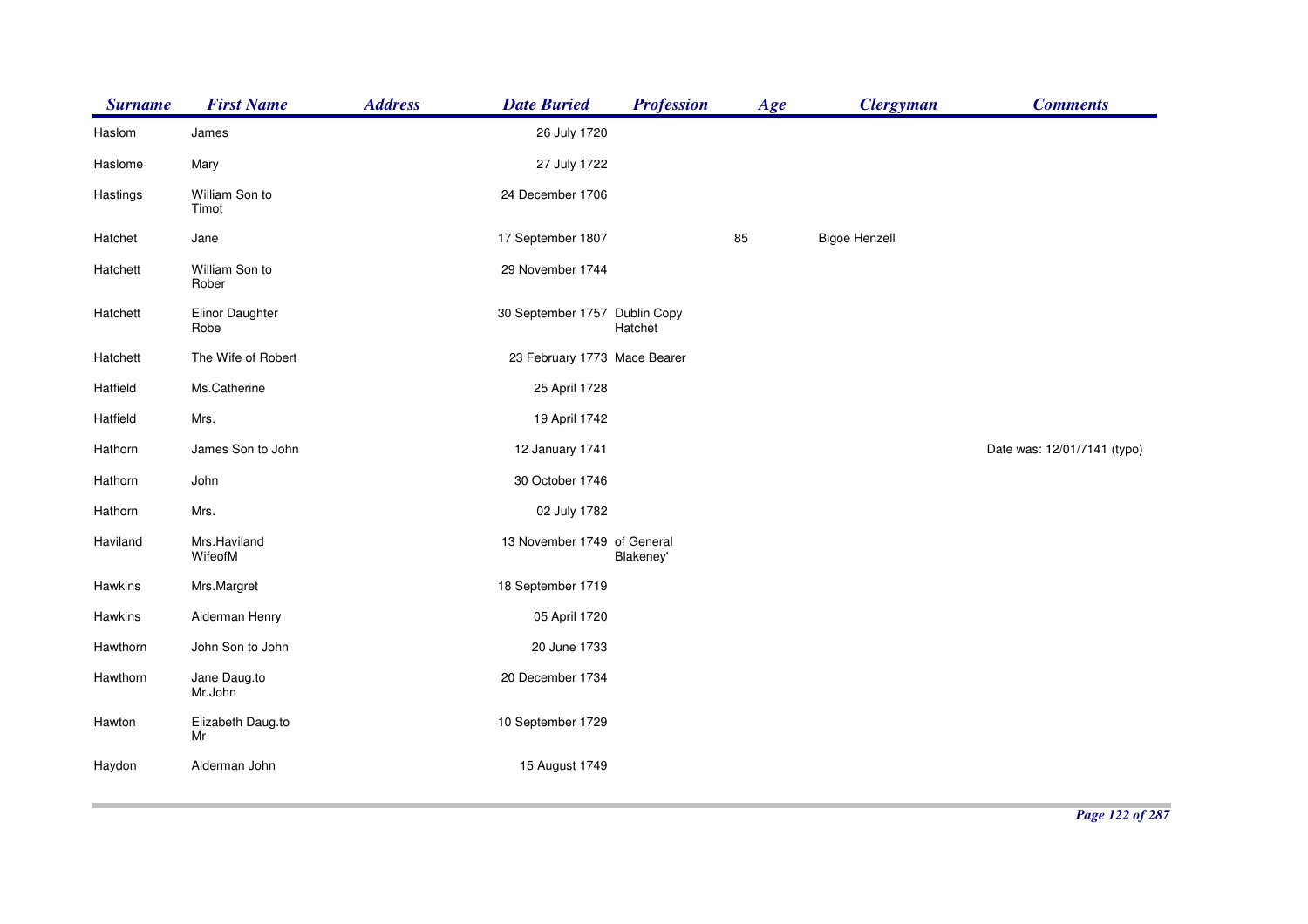| <b>Surname</b> | <b>First Name</b>       | <b>Address</b>             | <b>Date Buried</b>              | <b>Profession</b>                        | Age    | <b>Clergyman</b>         | <b>Comments</b> |
|----------------|-------------------------|----------------------------|---------------------------------|------------------------------------------|--------|--------------------------|-----------------|
| Hayes          | Mary                    |                            | 20 January 1810 Wicklow Militia |                                          | 11     | Henry Leland             |                 |
| Hays           | Elizabeth               | Rifle Brigade              | 11 May 1827                     |                                          | 02     | T.B.Owens + 9 Months     |                 |
| Hays           | William                 | Rifle Brigade              | 25 May 1827                     |                                          | $00\,$ | T.B.Owens 10 Months      |                 |
| Hayslom        | Margaret                |                            | 09 September 1707               |                                          |        |                          |                 |
| Head           | Henry                   |                            | 07 May 1739                     |                                          |        |                          |                 |
| Head           | Abraham                 |                            | 15 July 1747                    |                                          |        |                          |                 |
| Head           | Jane the Wife of<br>Joh |                            | 17 June 1752                    |                                          |        |                          |                 |
| Head           | The Widow               |                            | 03 November 1758                |                                          |        |                          |                 |
| Heade          | John                    |                            | 08 January 1774 Carpenter       |                                          |        |                          |                 |
| Heale          | James                   |                            | 23 November 1702                |                                          |        |                          |                 |
| Heale          | Edward [At killineer    |                            |                                 | 17 June 1705 was drown'd on<br>Sunda     |        |                          |                 |
| Heale          | Mrs.Frances             |                            | 19 July 1709                    |                                          |        |                          |                 |
| Healy          | Kate Mary               | 28 Gardiners Place, Dublin | 08 October 1897                 |                                          | 53     | Rev.Archer/T.R.Brunskill |                 |
| Hearn          | Edward                  |                            | 20 February 1823                |                                          | 02     | T.B.Owens                |                 |
| Hearn          | Margaret                |                            | 05 March 1823                   |                                          | 04     | T.B.Owens                |                 |
| Hearn          | James                   | <b>William Street</b>      | 06 February 1824                |                                          | 36     | T.B.Owens                |                 |
| Heavy          | John                    |                            | 11 November 1810                |                                          | $00\,$ | Henry Leland             |                 |
| Heely          | Thomas Son to<br>Carbur |                            | 19 October 1722 A Soldier       |                                          |        |                          |                 |
| Heely          | Peter John              |                            |                                 | 11 February 1810 2nd Garrison Battali 00 |        | Henry Leland 21 Days     |                 |
| Heeney         | John                    |                            | 08 December 1718 A Saylor       |                                          |        |                          |                 |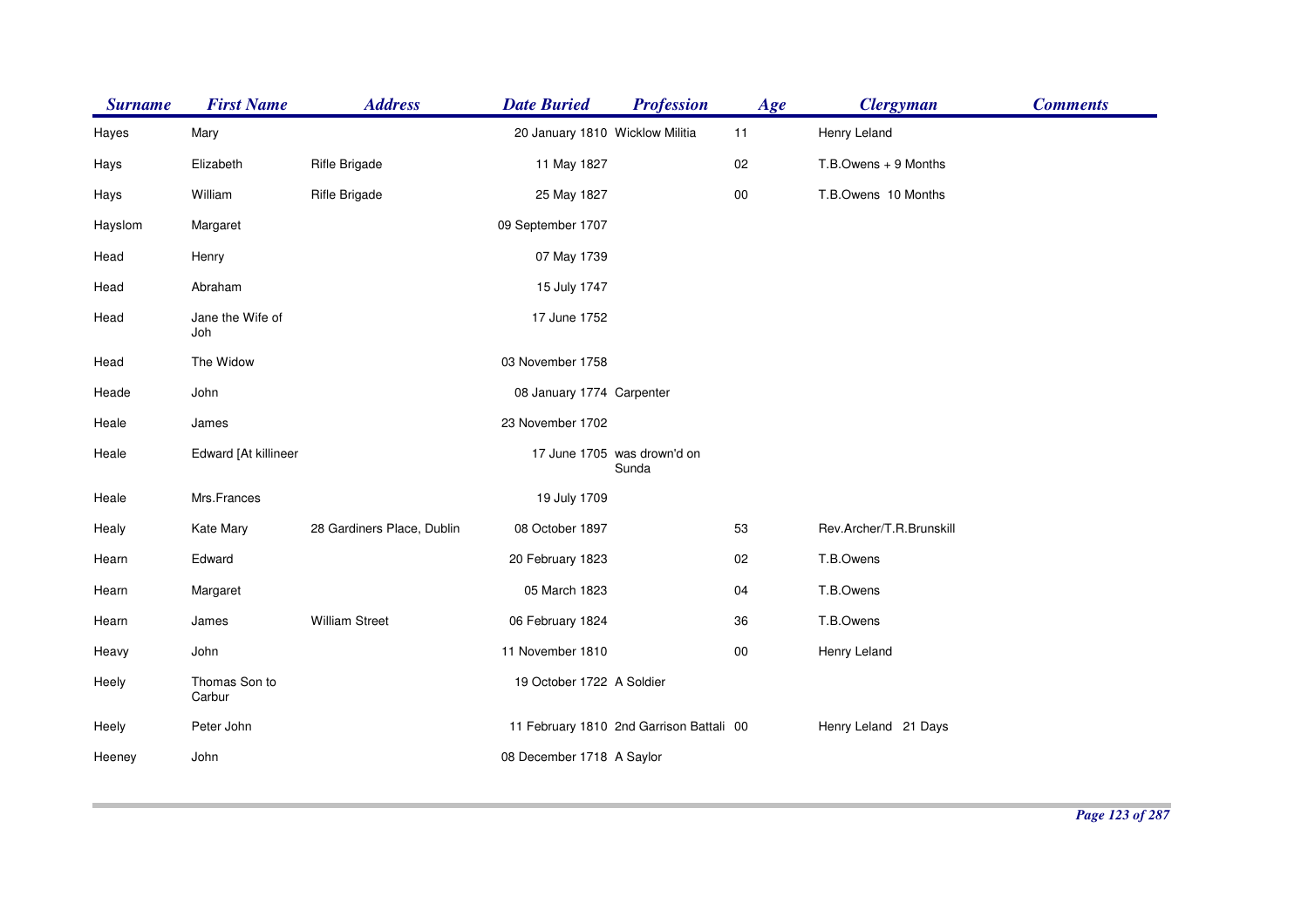| <b>Surname</b> | <b>First Name</b>       | <b>Address</b>     | <b>Date Buried</b>       | <b>Profession</b>                 | Age | <b>Clergyman</b>                 | <b>Comments</b> |
|----------------|-------------------------|--------------------|--------------------------|-----------------------------------|-----|----------------------------------|-----------------|
| Helley         | Mrs.Elizabeth           |                    | 30 January 1742          |                                   |     |                                  |                 |
| Helley         | Mr.                     |                    |                          | 28 August 1742 Surveyor of Excise |     |                                  |                 |
| Hemstall       | Thomas                  |                    | 10 June 1753 Cooper      |                                   |     |                                  |                 |
| Henderson      | Anne                    |                    | 29 July 1715             |                                   |     |                                  |                 |
| Henderson      | James                   |                    | 26 December 1770         |                                   |     |                                  |                 |
| Henderson      | Charles                 | Magdalene Street   | 15 June 1832             |                                   | 09  | Rev.Joseph Duncan                |                 |
| Henderson      | Thomas                  | Cornmarket Hill    | 07 July 1832             |                                   | 11  |                                  |                 |
| Henderson      | John                    | <b>West Street</b> |                          | 21 May 1854 Police Constable      | 25  | W.E.Ormsby                       |                 |
| Henington      | Mrs.Mary                |                    | 01 November 1734 Of Mell |                                   |     |                                  |                 |
| Henry          | Daughter to<br>Mr.Hugh  |                    | 21 June 1719             |                                   |     |                                  |                 |
| Henry          | Agnes Daug.to<br>Mr.Hug |                    | 11 December 1722         |                                   |     |                                  |                 |
| Henry          | James Son to<br>Mr.Hugh |                    | 29 November 1724         |                                   |     |                                  |                 |
| Henry          | Daug.to Mr.             |                    | 05 July 1733             |                                   |     |                                  |                 |
| Henry          | Andrew                  |                    | 22 June 1815             |                                   | 36  | Henry Leland                     |                 |
| Henry          | Elinor                  |                    | 15 December 1816         |                                   | 36  | Henry Leland                     |                 |
| Henry          | Jane Stuart             | Collon, Co.Louth   | 31 March 1893            |                                   | 69  | J.Eccles/R.M.P.Freeman<br>Collon |                 |
| Henrys         | Rachel Daug.to<br>Mr.Hu |                    | 15 May 1717              |                                   |     |                                  |                 |
| Henzell        | Gorges                  | Dromshallen        | 21 August 1840 Alderman  |                                   | 51  | A.Wynne                          |                 |
| Henzell        | Francis Donagh          | Balbriggan         | 15 September 1891        |                                   | 65  | John Eccles                      |                 |
|                |                         |                    |                          |                                   |     |                                  |                 |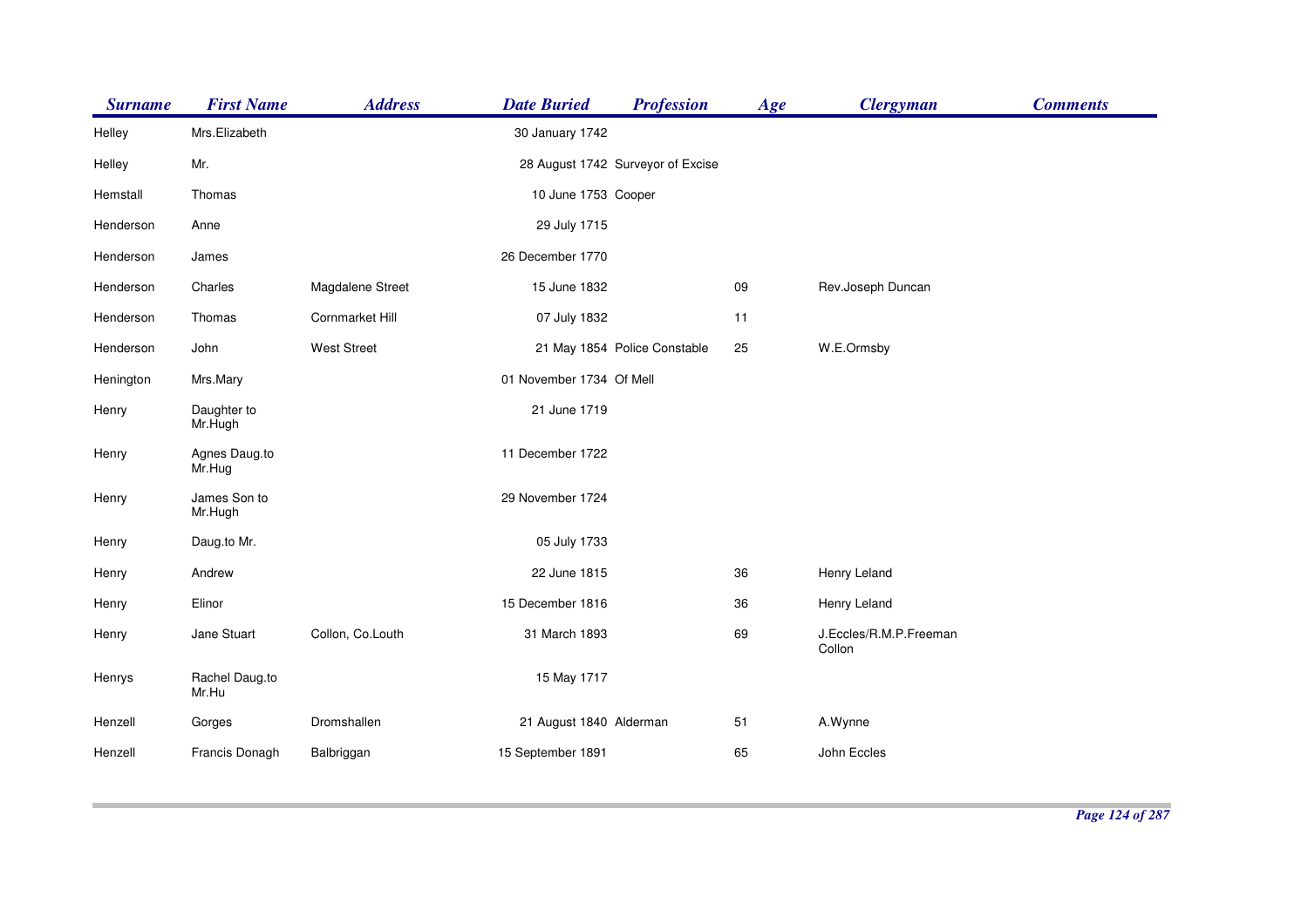| <b>Surname</b> | <b>First Name</b>       | <b>Address</b>              | <b>Date Buried</b>               | <b>Profession</b> | Age | <b>Clergyman</b>                 | <b>Comments</b> |
|----------------|-------------------------|-----------------------------|----------------------------------|-------------------|-----|----------------------------------|-----------------|
| Henzell Jr.    | Gorges                  | Dromshallon                 | 28 August 1840                   |                   | 19  | A.Wynne                          |                 |
| Henzelle       | Mary Jane               | Dublin                      | 12 June 1841                     |                   | 16  | E.P.Durham                       |                 |
| Henzelle       | Lucy                    | Church Alley                | 06 November 1843                 |                   | 72  | A.Wynne                          |                 |
| Heron          | Frances                 |                             | 01 March 1806                    |                   | 24  | <b>Bigoe Henzell</b>             |                 |
| Heron          | Anne                    |                             | 02 November 1812                 |                   | 26  | Henry Leland                     |                 |
| Herons         | A Child of Mr.          |                             | 13 January 1779                  |                   |     |                                  |                 |
| Herring        | Thomas                  | Offices for Ireland. Dublin | 15 August 1832 Inspector of Post |                   | 50  | Rev.J.Magee                      |                 |
| Hest           | Elinor Daug.to<br>Rowla |                             | 14 April 1702                    |                   |     |                                  |                 |
| Hewardine      | Joseph                  |                             | 15 April 1818                    |                   | 84  | <b>Wardlaw Ball</b>              |                 |
| Hewell         | Elizabeth Daughter<br>o |                             | 06 June 1766                     |                   |     |                                  |                 |
| Hewitt         | William                 | Of Liverpool                | 11 October 1865                  |                   | 62  | John Eccles                      |                 |
| Hewry          | Sophia Olivia<br>Holmes | Dunleer                     | 08 March 1895                    |                   | 36  | W.J.AskinsDunleer/RMPFre<br>eman |                 |
| Heywood        | Mr.Richard              |                             | 17 August 1706                   |                   |     |                                  |                 |
| Heywood        | Charity<br>Daug.toMr.Be |                             | 05 June 1712                     |                   |     |                                  |                 |
| Heywood        | Richard Son to<br>Mr.Be |                             | 19 October 1712                  |                   |     |                                  |                 |
| Heywood        | Ann Daug.to<br>Mr.Benja |                             | 10 August 1716                   |                   |     |                                  |                 |
| Heywood        | Mr.Benjamine            |                             | 11 September 1725                |                   |     |                                  |                 |
| Heywood        | Mrs.                    |                             | 28 May 1747                      |                   |     |                                  |                 |
| Hickey         | Richard                 |                             | 06 August 1727                   |                   |     |                                  |                 |
|                |                         |                             |                                  |                   |     |                                  |                 |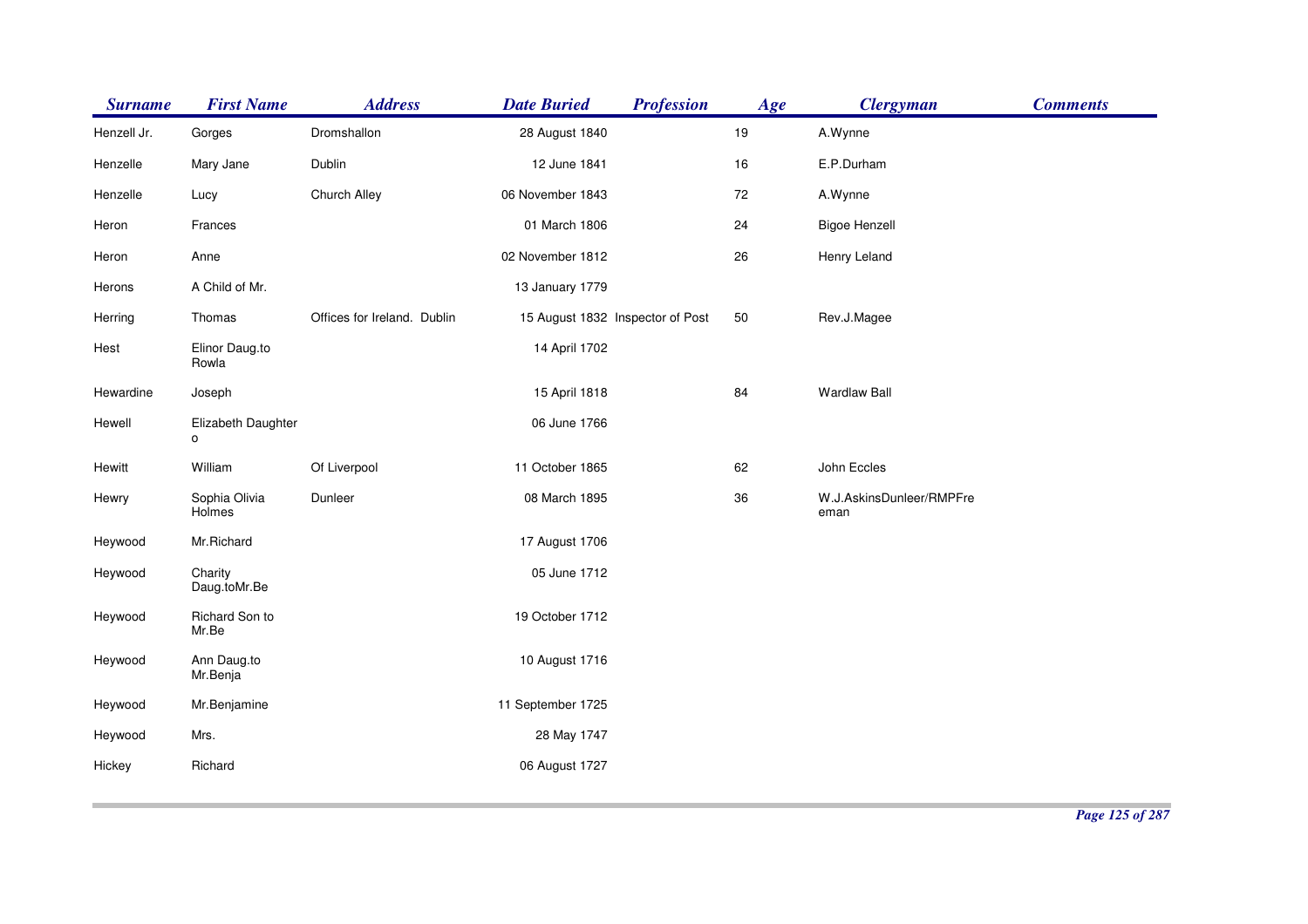| <b>Surname</b> | <b>First Name</b>     | <b>Address</b>       | <b>Date Buried</b>              | <b>Profession</b>                    | Age    | <b>Clergyman</b>                 | <b>Comments</b> |
|----------------|-----------------------|----------------------|---------------------------------|--------------------------------------|--------|----------------------------------|-----------------|
| Higginbottom   | Ann Daug.to John      |                      | 30 June 1728                    |                                      |        |                                  |                 |
| Higgins        | Isaac                 | North Quay, Drogheda | 13 July 1888                    |                                      | 21     | Presbyterian                     |                 |
| Highgate       | Thomas Son to<br>John |                      | 09 August 1702                  |                                      |        |                                  |                 |
| Highgate       | Anne Daugh.to<br>John |                      | 10 March 1705                   |                                      |        |                                  |                 |
| Highgate       | Mary Daugh.to John    |                      | 21 October 1711                 |                                      |        |                                  |                 |
| Highgate       | Ann                   |                      | 06 October 1732                 |                                      |        |                                  |                 |
| Hill           | Mary                  |                      | 06 May 1707                     |                                      |        |                                  |                 |
| Hill           | Tremor                |                      | 26 October 1708                 |                                      |        |                                  |                 |
| Hill           | Mr.Edward             |                      | 17 November 1728                |                                      |        |                                  |                 |
| Hill           | Trimer                |                      | 02 April 1734                   |                                      |        |                                  |                 |
| Hill           | Widow                 |                      |                                 | 05 July 1734 One of the Poor<br>Hous |        |                                  |                 |
| Hill           | Ann                   |                      | 26 February 1746                |                                      |        |                                  |                 |
| Hill           | Robert                |                      | 15 January 1816                 |                                      | 02     | Henry Leland                     |                 |
| Hill           | Isabella              |                      | 20 January 1816 Royal Artillery |                                      | $00\,$ | Henry Leland 6 Months            |                 |
| Hill           | Nathaniel St.Geo.     | <b>West Street</b>   | 28 November 1824                |                                      | 01     | $T.B.$ Owens $+3$ Months         |                 |
| Hill           | William               | Green Lanes          | 13 May 1827                     |                                      | 65     | T.B.Owens                        |                 |
| Hill           | Octavia               |                      | 08 March 1830                   |                                      | $00\,$ | J.Magee 5 Weeks                  |                 |
| Hill           | Janet                 | Palace Street        | 04 December 1831                |                                      | $00\,$ | Rev. Richard George 14<br>Months |                 |
| Hill           | James                 | Green Lanes          | 20 December 1831                |                                      | 08     | Rev.Joseph Duncan                |                 |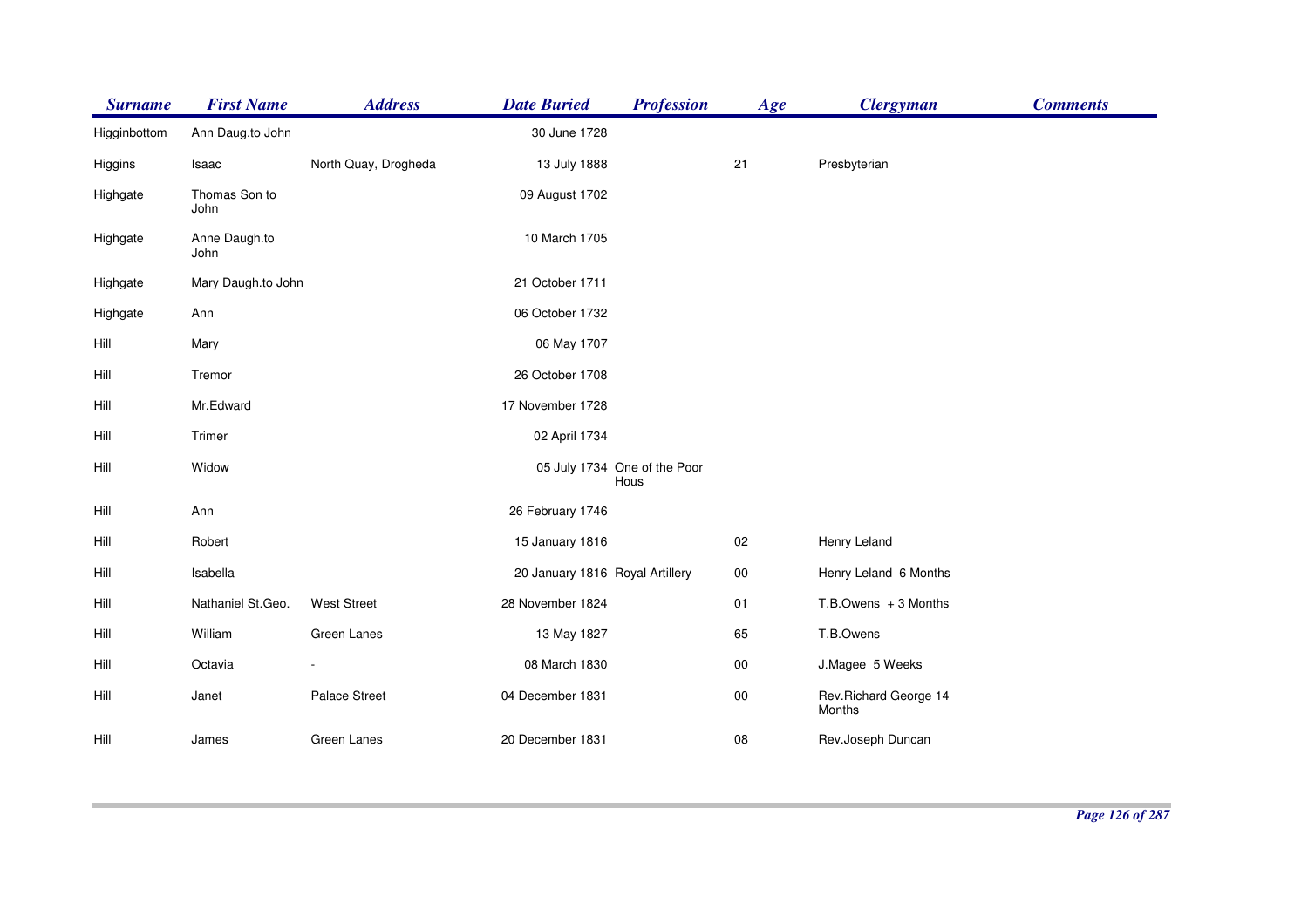| <b>Surname</b> | <b>First Name</b>      | <b>Address</b>       | <b>Date Buried</b>          | <b>Profession</b>              | Age        | <b>Clergyman</b>          | <b>Comments</b> |
|----------------|------------------------|----------------------|-----------------------------|--------------------------------|------------|---------------------------|-----------------|
| Hill           | William                | Mill Mount Barrack   |                             | 19 July 1832 Private 99th Foot | 31         | P.190 Ommited in Order    |                 |
| Hill           | Mr.                    |                      | 11 August 1834              |                                | $00\,$     | Rev.J.Magee               |                 |
| Hill           | Thomas Pr.             | <b>Palace Street</b> | 10 April 1836 Merchant      |                                | 47         | Rev.John Magee            |                 |
| Hill           | Sarah                  | <b>Palace Street</b> | 05 February 1841            |                                | 76         | E.P.Durham                |                 |
| Hill           | Nathaniel              | Laurence's Gate      | 30 May 1846                 |                                | 57         | A.Wynne                   |                 |
| Hill           | Sarah                  | Monknewtown          | 06 May 1857                 |                                | 67         | W.E.Ormsby                |                 |
| Hill           | Ada Matilda            | North Road           | 01 February 1860            |                                | $00\,$     | Edward Gore Kelly 1 Month |                 |
| Hill           | Eliza                  | Sunday' Gate         | 09 February 1867            |                                | 70         | John Eccles               |                 |
| Hilton         | Abraham                |                      | 28 September 1709 A Soldier |                                |            |                           |                 |
| Hirst          | John Son to<br>Rowland |                      | 15 May 1743                 |                                |            |                           |                 |
| Hissey         | George                 | Chord Lane           | 14 April 1844               |                                | 60         | William M Beresford       |                 |
| Hobson         | Mary                   |                      | 03 August 1821 1st Regiment |                                | 01         | T.B.Owens                 |                 |
| Hobson         | Thomas                 | <b>West Street</b>   | 18 March 1848               |                                | 02         | Andrew Williamson         |                 |
| Hobson         | Mary                   | <b>West Street</b>   | 19 March 1848               |                                | $38\,$     | Andrew Williamson         |                 |
| Hobson         | Arthur                 | <b>West Street</b>   | 02 May 1854                 |                                | 10         | John Eccles               |                 |
| Hobson         | John James             | <b>West Street</b>   | 23 September 1854           |                                | $00\,$     | John Eccles 6 Months      |                 |
| Hobson         | Richard                | North Strand         | 03 February 1855            |                                | 06         | <b>Henry Seddall</b>      |                 |
| Hobson         | Michael John           | <b>West Street</b>   | 25 June 1868                |                                | 01         | John Eccles + 6 Months    |                 |
| Hobson         | William                | Chord Road, Drogheda | 06 May 1876                 |                                | ${\bf 00}$ | John Eccles 4 Months      |                 |
| Hobson         | Elias                  | Chord Road, Drogheda | 15 May 1876                 |                                | 07         | John Eccles               |                 |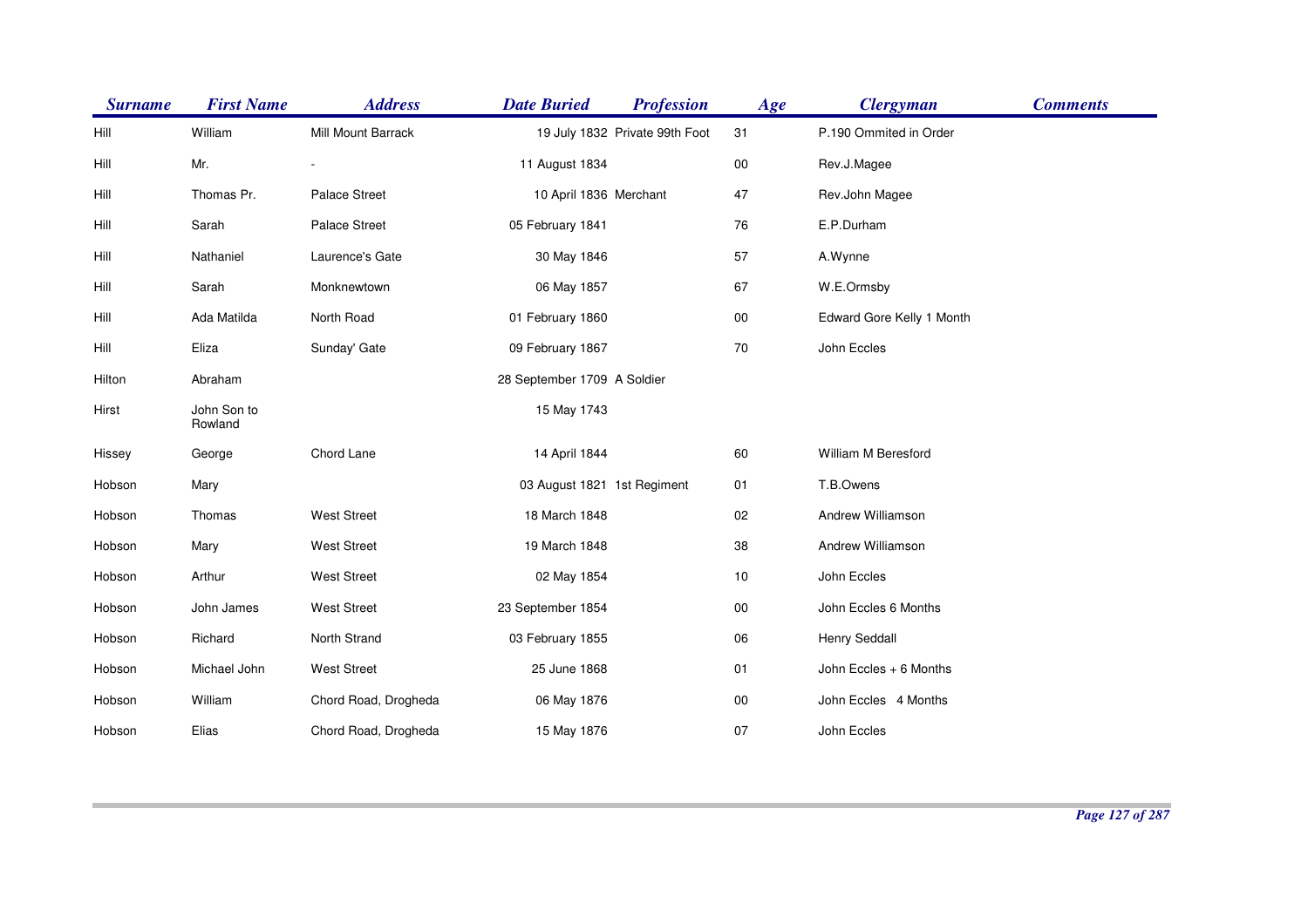| <b>Surname</b> | <b>First Name</b>       | <b>Address</b>           | <b>Date Buried</b>          | <b>Profession</b> | Age        | <b>Clergyman</b>                 | <b>Comments</b> |
|----------------|-------------------------|--------------------------|-----------------------------|-------------------|------------|----------------------------------|-----------------|
| Hobson         | Jane                    | Chord Road, Drogheda     | 17 May 1876                 |                   | 11         | John Archer (Rector<br>St.Mary's |                 |
| Hobson         | Jane                    | Chord Road, Drogheda     | 22 January 1877             |                   | 37         | John Eccles                      |                 |
| Hobson         | Nathaniel               | Chord Road               | 12 September 1878           |                   | ${\bf 00}$ | John Eccles 6 Months             |                 |
| Hobson         | Arthur                  | Stockwell Lane, Drogheda | 13 January 1884             |                   | 70         | John Eccles [Rector]             |                 |
| Hobson         | А.                      | $\overline{\mathcal{E}}$ | 13 January 1884             |                   | 70         | Entered in next book J.E.        |                 |
| Hodge          | John                    | Rope Walk                | 04 April 1849 Pensioner     |                   | 66         | Andrew Williamson                |                 |
| Hodgetts       | Mary                    | <b>Fair Street</b>       | 24 November 1847            |                   | 41         | A.Wynne                          |                 |
| Hodgetts       | John E.                 | Fair Street              | 17 January 1848             |                   | 02         | A.Wynne                          |                 |
| Hogg           | Mr.Robert               |                          | 30 March 1705               |                   |            |                                  |                 |
| Hol            | A Child of William      |                          | 08 January 1769             |                   |            |                                  |                 |
| Holden         | Mary                    | Church Yard              | 09 July 1824                |                   | ${\bf 00}$ | T.B.Owens 8 Months               |                 |
| Holladay       | John                    |                          | 14 January 1808 An Infant   |                   | 00         | <b>Bigoe Henzell</b>             |                 |
| Holland        | Elizabeth Daugh.to<br>R |                          | 09 July 1705                |                   |            |                                  |                 |
| Holland        | Richard Son to<br>Richa |                          | 05 June 1706                |                   |            |                                  |                 |
| Holland        | James Son to<br>Richard |                          | 09 January 1709             |                   |            |                                  |                 |
| Holland        | William Son to<br>Richa |                          | 28 November 1709            |                   |            |                                  |                 |
| Holland        | Michael Son to<br>Richa |                          | 06 December 1712            |                   |            |                                  |                 |
| Holland        | One                     |                          | 25 August 1723 A Beggar Man |                   |            |                                  |                 |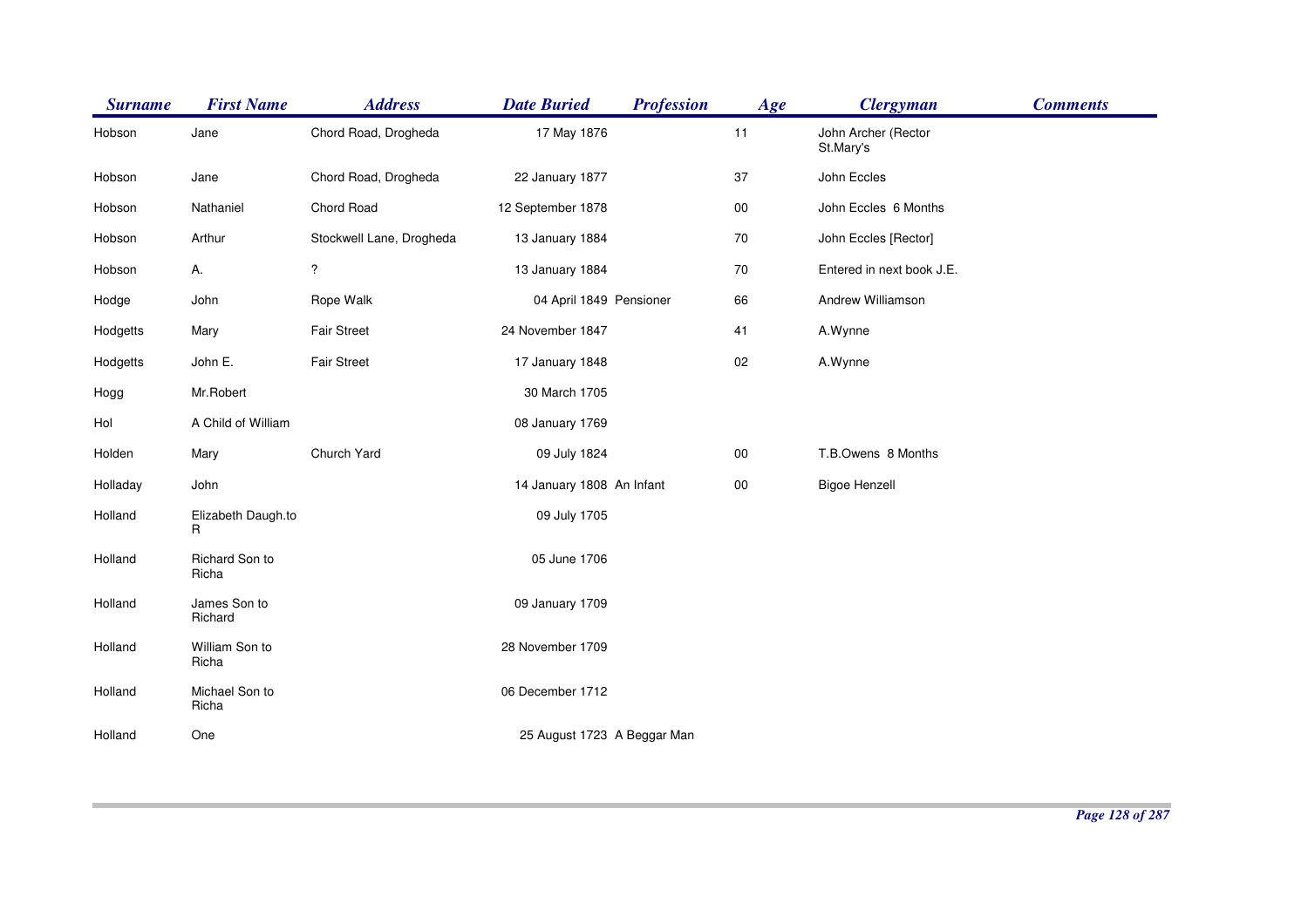| <b>Surname</b> | <b>First Name</b>       | <b>Address</b> | <b>Date Buried</b>           | <b>Profession</b> | Age | <b>Clergyman</b> | <b>Comments</b> |
|----------------|-------------------------|----------------|------------------------------|-------------------|-----|------------------|-----------------|
| Holland        | Kathrin Daug.to<br>Thom |                | 26 March 1731                |                   |     |                  |                 |
| Holland        | Ann Daug.to John        |                | 17 August 1732               |                   |     |                  |                 |
| Holland        | William Son to<br>Thoma |                | 28 June 1733                 |                   |     |                  |                 |
| Holland        | John                    |                | 02 February 1740             |                   |     |                  |                 |
| Holland        | Ann Daug.to John        |                | 23 October 1740              |                   |     |                  |                 |
| Holland        | Cathrine Daug.to<br>Tho |                | 19 April 1741                |                   |     |                  |                 |
| Holland        | William Son to<br>Thoma |                | 30 December 1744             |                   |     |                  |                 |
| Holland        | Philip Son to Richar    |                | 15 January 1745              |                   |     |                  |                 |
| Holland        | Roger Son to<br>Thomas  |                | 15 February 1746             |                   |     |                  |                 |
| Holland        | Widow                   |                | 09 October 1746              |                   |     |                  |                 |
| Holland        | Ann Daughter of<br>John |                | 09 September 1755 Weaver     |                   |     |                  |                 |
| Holland        | Margaret Daughter<br>of |                | 24 September 1756 Attorney   |                   |     |                  |                 |
| Holland        | John                    |                | 21 May 1761 Weaver           |                   |     |                  |                 |
| Holland        | Richard                 |                | 21 November 1762             |                   |     |                  |                 |
| Holland        | Jane Daughter of<br>Joh |                | 09 April 1765                |                   |     |                  |                 |
| Holland        | Ann                     |                | 13 June 1765                 |                   |     |                  |                 |
| Holland        | Patton Son of<br>Thomas |                | 18 August 1765 Cabinet Maker |                   |     |                  |                 |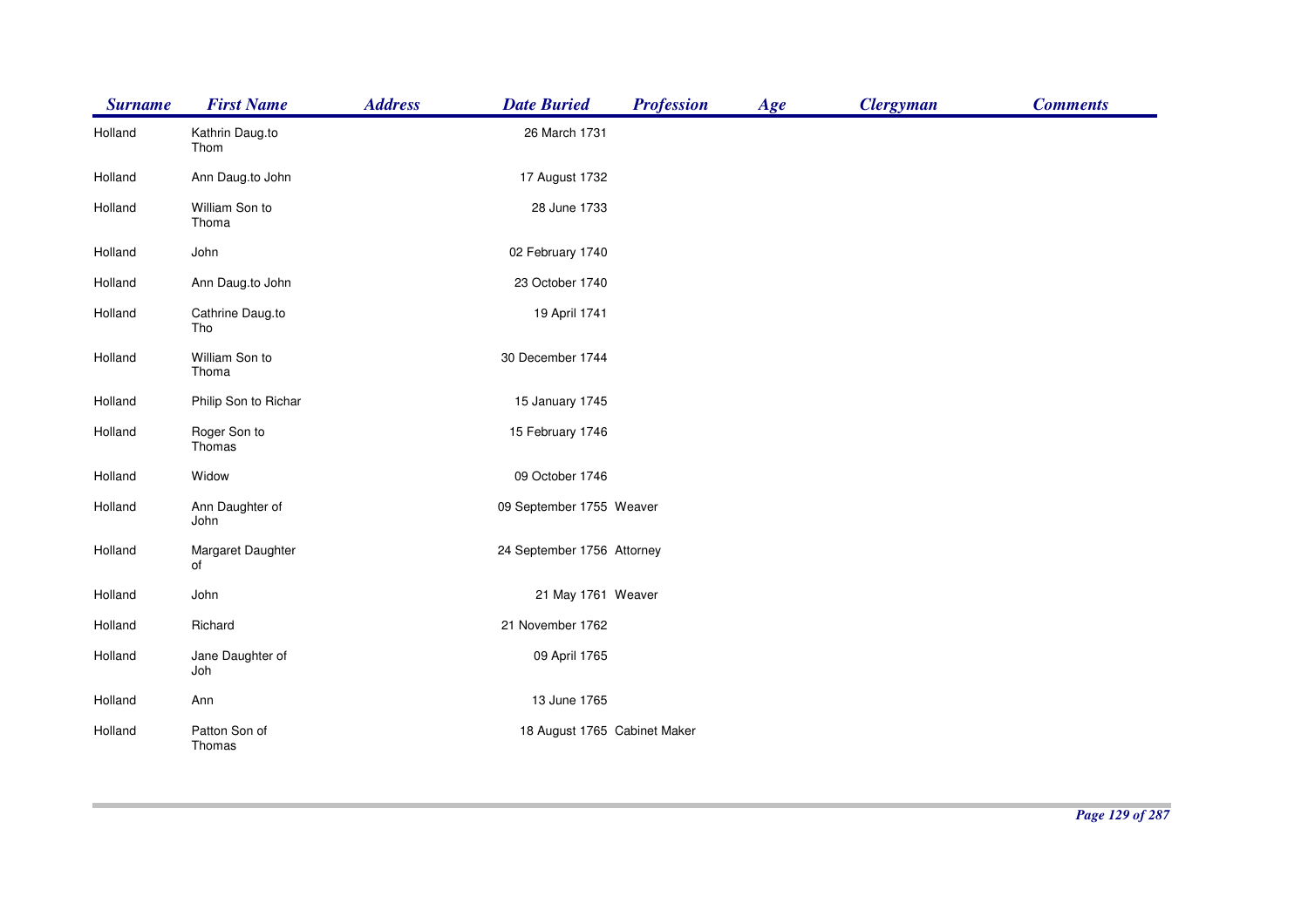| <b>Surname</b>          | <b>First Name</b>                  | <b>Address</b>            | <b>Date Buried</b>           | <b>Profession</b>                     | Age | <b>Clergyman</b>         | <b>Comments</b> |
|-------------------------|------------------------------------|---------------------------|------------------------------|---------------------------------------|-----|--------------------------|-----------------|
| Holland                 | John                               |                           | 09 August 1766 Al            |                                       |     |                          |                 |
| Holland                 | Jane                               |                           | 16 September 1766            |                                       |     |                          |                 |
| Holland                 | A Daughter of Mrs.                 |                           | 11 June 1770 West Gate       |                                       |     |                          |                 |
| Holland                 | John                               |                           | 24 January 1772              |                                       |     |                          |                 |
| Holland                 | Mrs. Wife of                       |                           |                              | 17 April 1773 Cabinet Maker           |     |                          |                 |
| Holland                 | Mrs.                               |                           | 01 May 1774                  |                                       |     |                          |                 |
| Holland                 | Mrs.                               |                           | 10 June 1779 Alias Row       |                                       |     |                          |                 |
| Holland                 | Mrs.                               |                           | 07 September 1781 Ale Seller |                                       |     |                          |                 |
| Holland                 | Thomas                             |                           | 26 May 1807                  |                                       | 08  | <b>Bigoe Henzell</b>     |                 |
| Holland                 | Jane                               |                           | 18 April 1808                |                                       | 58  | <b>Wardlaw Ball</b>      |                 |
| Holland                 | Elizabeth                          |                           | 10 June 1816                 |                                       | 50  | Henry Leland             |                 |
| Holland                 | Anne                               | <b>Fair Street</b>        | 17 October 1825              |                                       | 03  | $T.B.$ Owens $+6$ Months |                 |
| Holland                 | John                               | Fair Street               | 03 December 1825             |                                       | 53  | John Smyth               |                 |
| Holland                 | Catherine                          | St.Johns Poor House       | 14 July 1832                 |                                       | 61  | Rev.J.Magee              |                 |
| Holland                 | Jane F.                            | Laurence Street, Drogheda | 01 February 1883             |                                       | 30  | John Eccles              |                 |
| Holland [Junior] Thomas |                                    |                           | 14 November 1779             |                                       |     |                          |                 |
|                         | Holland [Senior] James Son to John |                           | 03 September 1733            |                                       |     |                          |                 |
| Holland [Senior] Thomas |                                    |                           | 28 May 1780                  |                                       |     |                          |                 |
| Holland<br>[Thatwas     | A Child of Richard                 |                           |                              | 05 November 1751 killed by a house fa |     |                          |                 |
| Holmes                  | John                               |                           | 17 March 1770                |                                       |     |                          |                 |
| Holmes                  | Mr.Joseph                          |                           | 14 February 1772             |                                       |     |                          |                 |
|                         |                                    |                           |                              |                                       |     |                          |                 |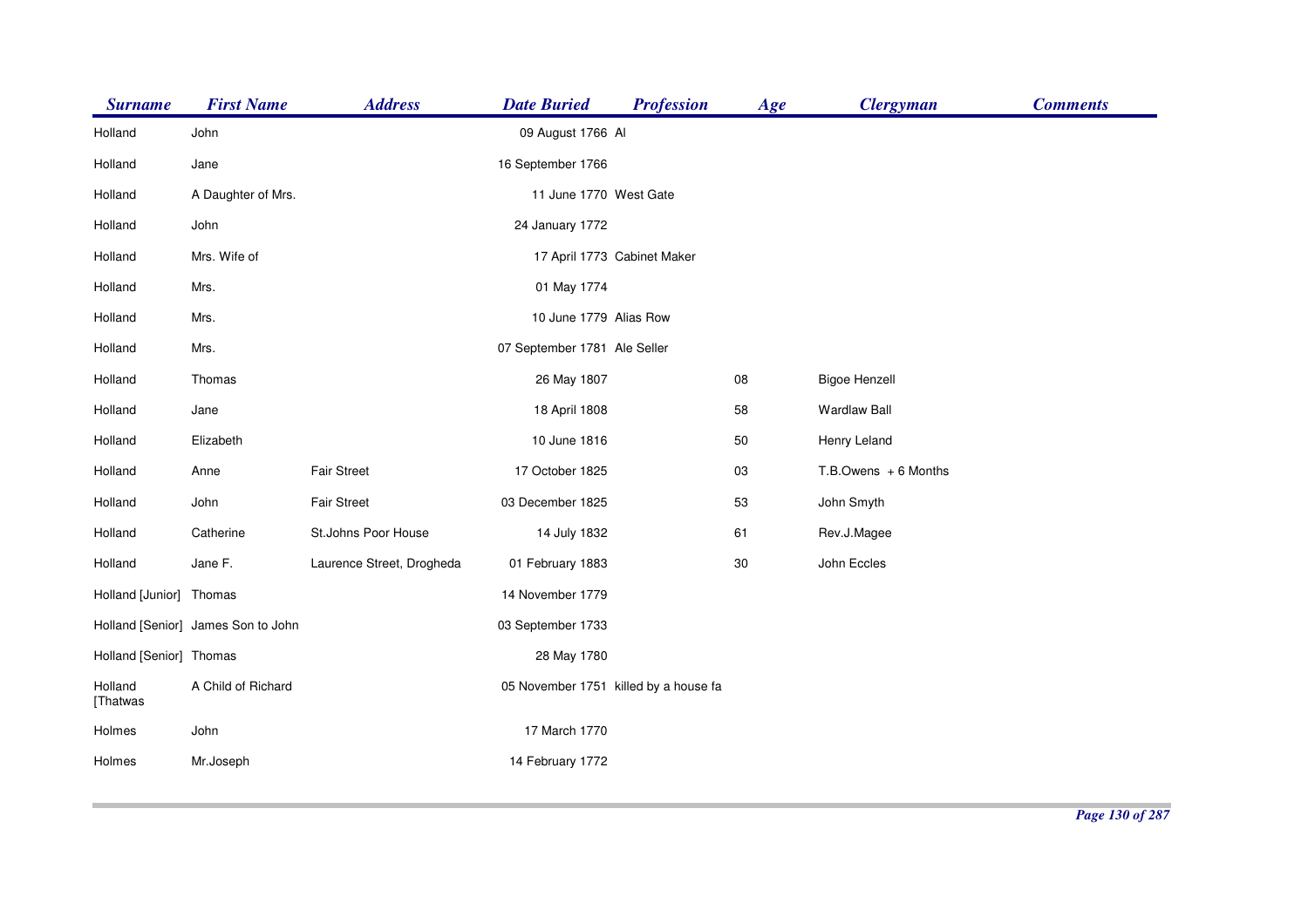| <b>Surname</b> | <b>First Name</b>       | <b>Address</b>          | <b>Date Buried</b>          | <b>Profession</b>                    | Age    | <b>Clergyman</b>         | <b>Comments</b> |
|----------------|-------------------------|-------------------------|-----------------------------|--------------------------------------|--------|--------------------------|-----------------|
| Holmes         | William                 |                         | 30 March 1815               |                                      | 85     | Henry Leland             |                 |
| Holmes         | Mary                    | <b>West Street</b>      | 27 March 1831               |                                      | 93     |                          |                 |
| Holmes         | Elizabeth               | Magdalene Street        | 27 June 1832                |                                      | 01     | Rev.John Magee +6 Months |                 |
| Holmes         | Jane                    | Fair Street             | 06 February 1837            |                                      | 24     | Rev.P.Mooney             |                 |
| Holmes         | Mary                    | Laurence Street         | 15 October 1838             |                                      | 76     | John.A.Wall              |                 |
| Holmes         | William                 | Union Work House        | 28 April 1849               |                                      | 05     | W.E.Ormsby               |                 |
| Holmes         | Joseph                  | Hardwick Street, Dublin | 25 April 1851 Solicitor     |                                      | 58     | W.E.Ormsby               |                 |
| Holmes         | John                    | Peter Street            | 29 April 1851               |                                      | $10$   | Thomas Taylor            |                 |
| Holmes         | Sarah                   | Free School Lane        | 15 May 1861                 |                                      | 104    | John Eccles              |                 |
| Holmes         | Sophia Olivia           | Rathescar, Co. Louth    | 14 March 1865               |                                      | 62     | John Eccles              |                 |
| Holmes         | Mary                    | St.John's Poor House    | 20 January 1887             |                                      | 96     | John Eccles              |                 |
| Holmes [Clerk  | Mr.Andrew               |                         |                             | 06 July 1752 to the Worshipful<br>Ed | Mead   |                          |                 |
| Holroydes      | Ann Daug.to Mr.         |                         | 21 October 1724             |                                      |        |                          |                 |
| Holt           | Mary Jane               | Palace street           | 17 January 1853             |                                      | 03     | Dissenter                |                 |
| Holt           | Alice                   | <b>Palace Street</b>    | 08 February 1853            |                                      | 06     | <b>Dissenter</b>         |                 |
| Hope           | Elizabeth<br>Daug.toSir |                         | 28 May 1728                 |                                      |        |                          |                 |
| Hope           | St.George               |                         | 01 November 1729            |                                      |        |                          |                 |
| Hopkins        | Richard                 |                         | 01 November 1757 Shopkeeper |                                      |        |                          |                 |
| Hopkins        | John                    | <b>West Street</b>      | 22 March 1836               |                                      | $70\,$ | Rev.John Magee           |                 |
| Hopkins        | Mary                    | <b>West Street</b>      | 26 July 1846                |                                      | 80     | William M Beresford      |                 |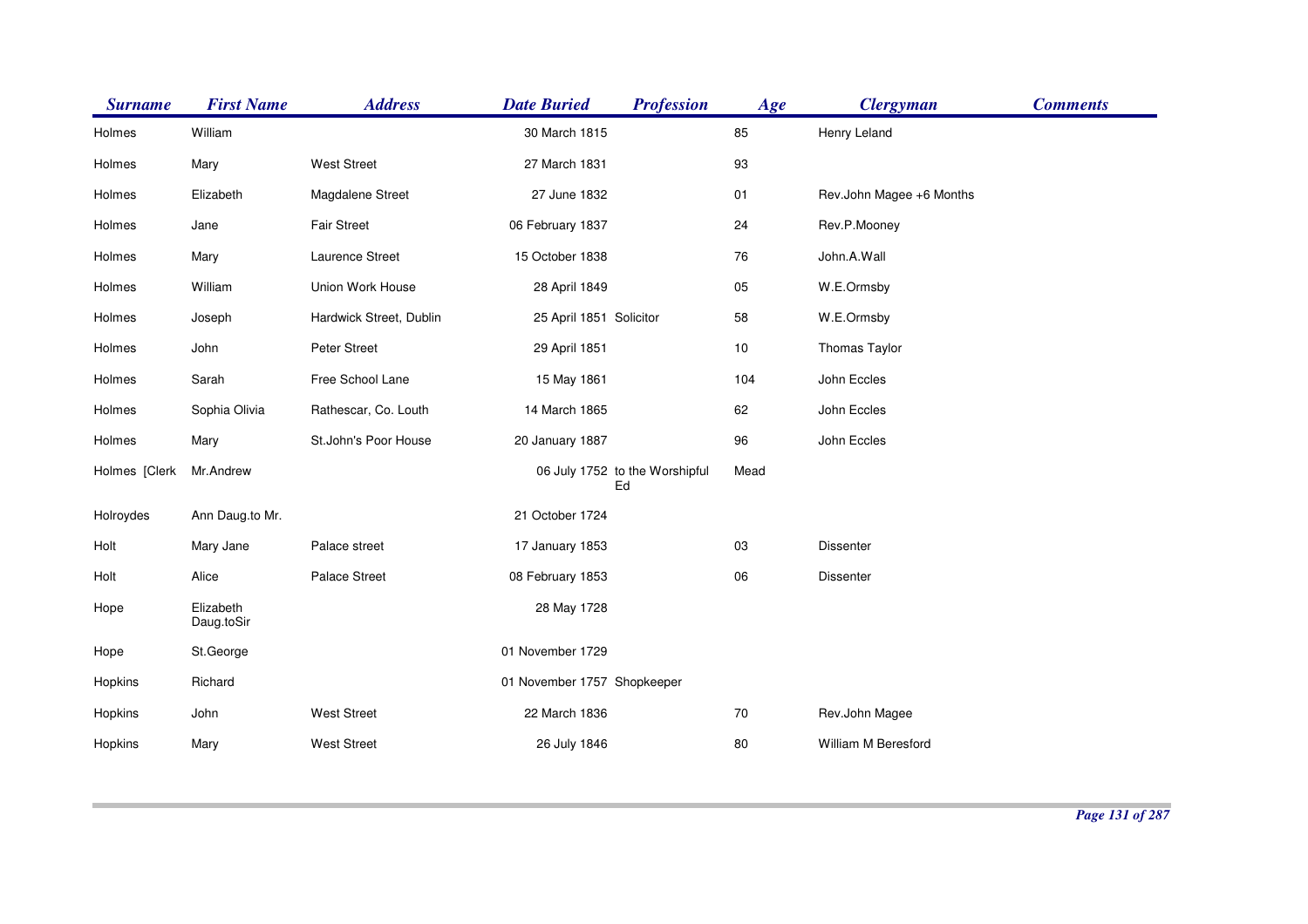| <b>Surname</b>                | <b>First Name</b>       | <b>Address</b>             | <b>Date Buried</b>        | <b>Profession</b> | Age    | <b>Clergyman</b>            | <b>Comments</b> |
|-------------------------------|-------------------------|----------------------------|---------------------------|-------------------|--------|-----------------------------|-----------------|
| Hopson                        | John                    | <b>West Street</b>         | 06 October 1841           |                   | 01     | $E.P.Durham + 6$ Months     |                 |
| Horan                         | John                    |                            | 11 January 1823 An Infant |                   | $00\,$ | T.B.Owens                   |                 |
| Horan                         | John William            | Magdalen Street            | 30 November 1824          |                   | $00\,$ | T.B.Owens 7 Months          |                 |
| Horan                         | <b>William Henry</b>    | Magdalen Street            | 18 June 1827              |                   | 01     | T. William Dixon + 6 Months |                 |
| Horan                         | Emily Jane              | Church Yard                | 26 August 1836            |                   | $00\,$ | Rev.John Magee 10 Months    |                 |
| Horan                         | George                  | Church Yard                | 18 February 1853          |                   | 24     | Henry T Hearn               |                 |
| Horan                         | Emily                   | Church Yard                | 15 December 1854          |                   | 54     | John G Eccles               |                 |
| Horan                         | John                    | Church Yard                | 13 January 1860 Organist  |                   | 73     | John G Eccles               |                 |
| Horan                         | Margaret                | Church Yard                | 15 October 1868           |                   | 48     | John Eccles                 |                 |
| Horndon[Hound Clarissa<br>on] |                         | <b>West Street</b>         | 17 May 1832               |                   | 29     | Rev.J.Magee                 |                 |
| Horne                         | Margret Daug.to<br>Mr.R |                            | 05 April 1702             |                   |        |                             |                 |
| Horne                         | Randel Son to<br>Mr.Rob |                            | 16 March 1703             |                   |        |                             |                 |
| Horne                         | James Son to<br>Mr.Robe |                            | 10 March 1709             |                   |        |                             |                 |
| Hornsby                       | Jeremiah<br>SontoMr.Nat |                            | 05 February 1707          |                   |        |                             |                 |
| Hornsby                       | John Son to<br>Nathanie |                            | 25 May 1710 Sherriff      |                   |        |                             |                 |
| Hornsby                       | John Son to<br>Mr.Natha |                            | 01 July 1711              |                   |        |                             |                 |
| Hosford                       | George Alfred           | 11 Palace Street, Drogheda | 07 October 1899           |                   | 20     | E.Storey                    |                 |
| Hoskins                       | Daughter to Mrs.        |                            | 19 September 1740         |                   |        |                             |                 |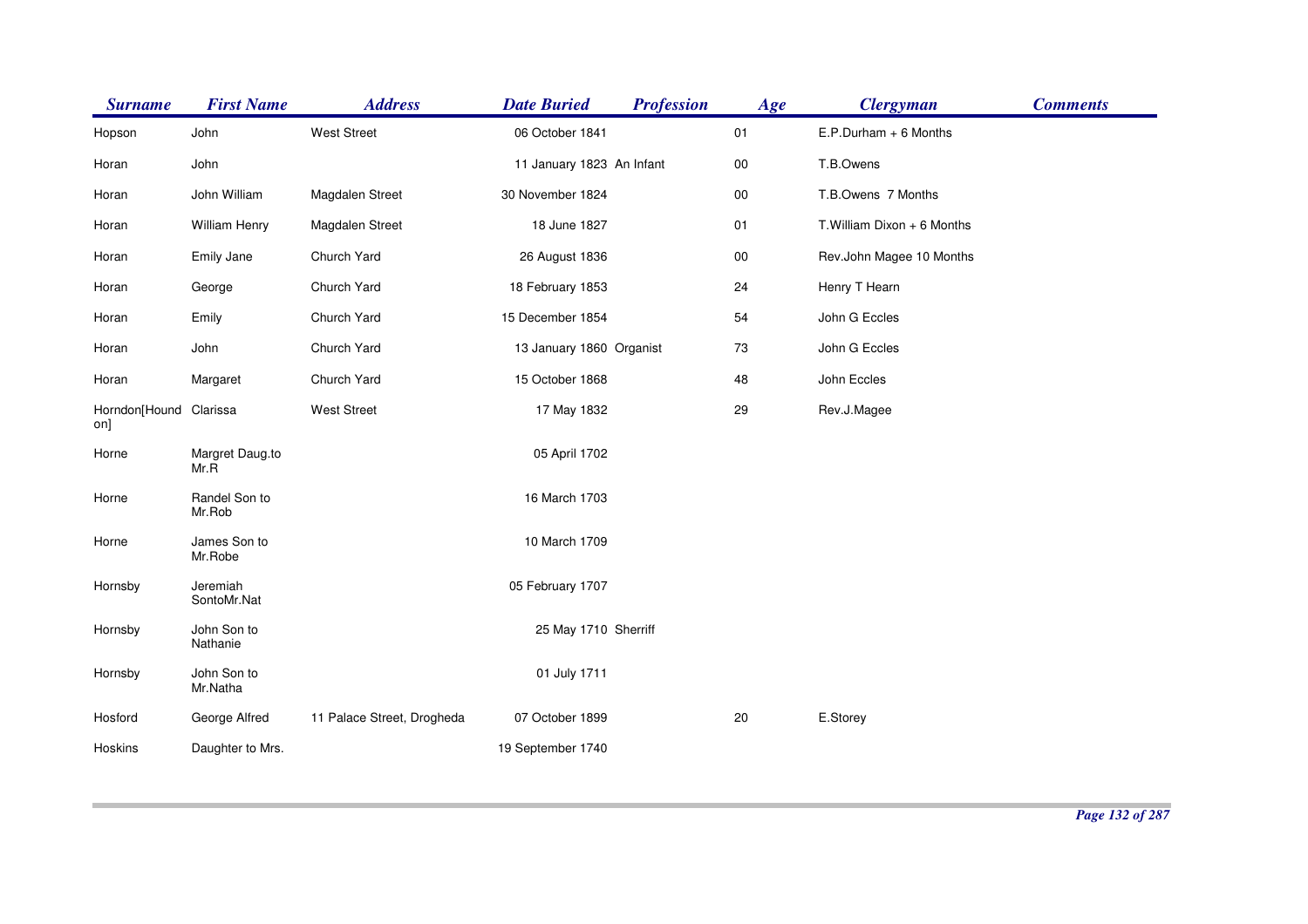| <b>Surname</b>      | <b>First Name</b>        | <b>Address</b>  | <b>Date Buried</b>           | <b>Profession</b> | Age | <b>Clergyman</b> | <b>Comments</b> |
|---------------------|--------------------------|-----------------|------------------------------|-------------------|-----|------------------|-----------------|
| Hoskins             | Edward                   |                 | 13 March 1742                |                   |     |                  |                 |
| Houghton            | Peter                    | Peter Street    | 07 March 1829 Shoemaker      |                   | 60  | T.B.Owens        |                 |
| Houston             | Mrs.                     | Laurence Street | 13 November 1834             |                   | 68  | Rev.George King  |                 |
| Howard              | Anne Daugh.to Rice       |                 | 20 March 1703                |                   |     |                  |                 |
| Howard              | Rice                     |                 | 16 February 1707             |                   |     |                  |                 |
| Howard              | Jane Daug.to<br>Thomas   |                 | 03 June 1722                 |                   |     |                  |                 |
| Howard              | Jane                     | Church Alleys   | 29 April 1853                |                   | 85  | W.E.Ormsby       |                 |
| Howden              | Mary                     | Church Yard     | 22 March 1861                |                   | 81  | John Eccles      |                 |
| Howell              | Lewis Son of<br>Thomas   |                 | 03 October 1749 Mariner      |                   |     |                  |                 |
| Howell              | Mrs.HowellWifeofMr<br>Pe |                 | 12 December 1750 Surveyor of | Queensbo          |     |                  |                 |
| Howell              | Lettice Wife of<br>Thom  |                 | 25 September 1753 Mariner    |                   |     |                  |                 |
| Howell              | Mrs.Thomas               |                 | 17 April 1770                |                   |     |                  |                 |
| Howell<br>[Formerly | Mr.Lewis                 |                 | 29 October 1751 Surveyor of  | Queensbo          |     |                  |                 |
| Howes               | Patrick                  |                 | 07 January 1711 A Soldier    |                   |     |                  |                 |
| Howill              | Lewis Son to<br>Thomas   |                 | 09 June 1733                 |                   |     |                  |                 |
| Howill              | Thomas Son to<br>Thomas  |                 | 13 May 1740                  |                   |     |                  |                 |
| Hoy                 | Widow                    |                 | 02 April 1732                |                   |     |                  |                 |
| Hudson              | Thomas                   |                 | 25 April 1704 A Seaman       |                   |     |                  |                 |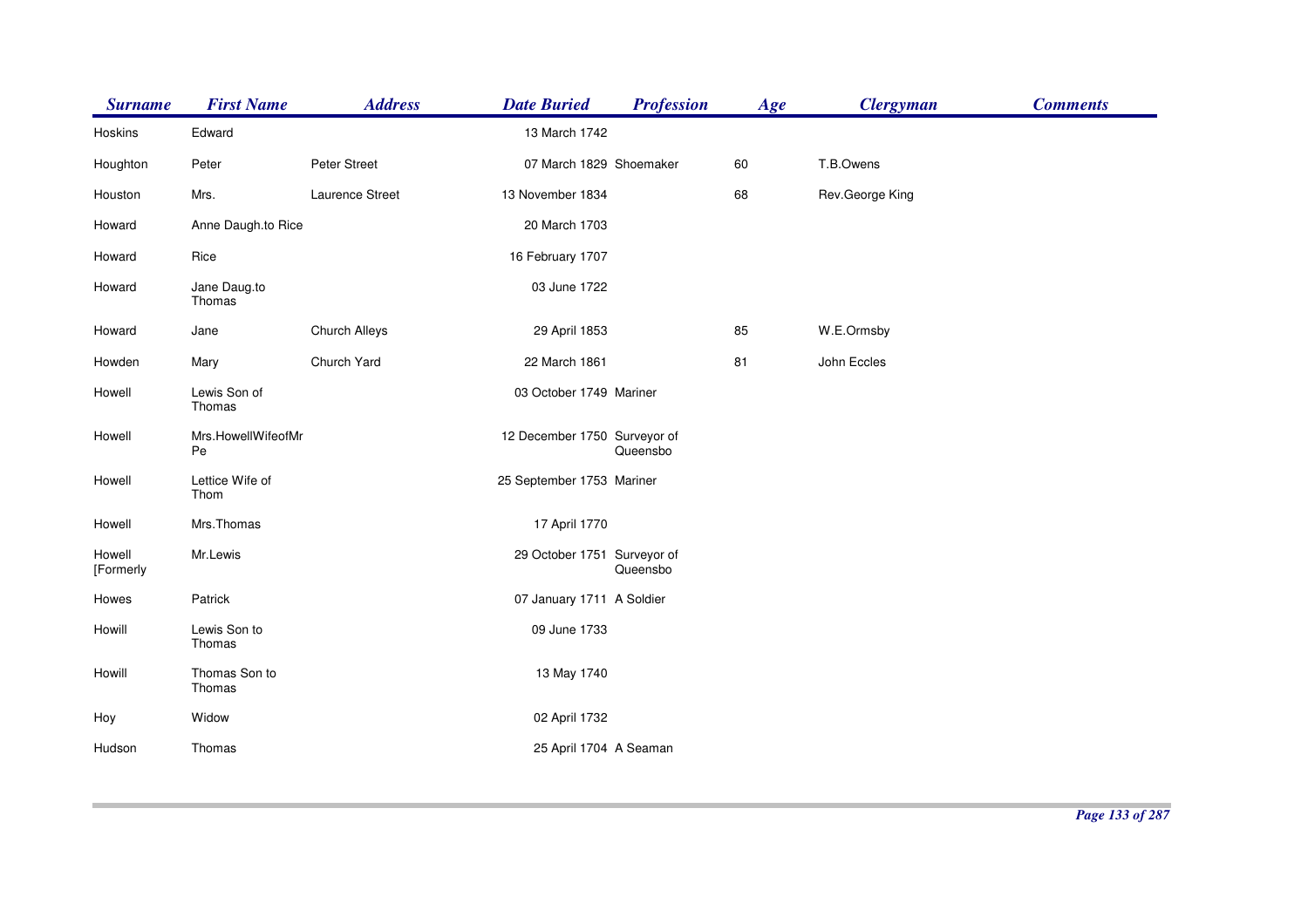| <b>Surname</b> | <b>First Name</b>       | <b>Address</b> | <b>Date Buried</b>            | <b>Profession</b> | Age        | <b>Clergyman</b>    | <b>Comments</b> |
|----------------|-------------------------|----------------|-------------------------------|-------------------|------------|---------------------|-----------------|
| Hudson         | Catherine Daug.to<br>Th |                | 05 July 1714                  |                   |            |                     |                 |
| Huey           | George                  |                | 01 May 1815 An Infant         |                   | $00\,$     | Henry Leland        |                 |
| Huey           | George Henry            |                | 26 June 1817 An Infant        |                   | ${\bf 00}$ | Henry Leland        |                 |
| Huey           | Thornton                |                | 23 February 1819              |                   | 03         | <b>Wardlaw Ball</b> |                 |
| Huey           | Thomas                  |                | 15 March 1821                 |                   | 02         | T.B.Owens           |                 |
| Huey           | Mary                    | Mall           | 19 February 1831              |                   | ${\bf 00}$ |                     |                 |
| Huey           | <b>Henry Torrens</b>    | Custom House   | 07 August 1837                |                   | 14         | Rev.P.Mooney        |                 |
| Huey           | William                 | Mall           | 04 March 1840 Alderman        |                   | 70         | A.Wynne             |                 |
| Hughes         | Mary Daugh.to<br>Richar |                | 26 March 1711                 |                   |            |                     |                 |
| Hughes         | John Son to<br>Richard  |                | 02 August 1713                |                   |            |                     |                 |
| Hughes         | Jane Daugh.to<br>Richar |                | 08 December 1718              |                   |            |                     |                 |
| Hughes         | Edward                  |                | 30 December 1718              |                   |            |                     |                 |
| Hughes         | Deborah                 |                | 29 May 1719                   |                   |            |                     |                 |
| Hughes         | Thomas Son to<br>Richar |                | 28 April 1721                 |                   |            |                     |                 |
| Hughes         | The Widow               |                | 22 August 1725                |                   |            |                     |                 |
| Hughes         | Ann Daug.to<br>Richard  |                | 03 May 1730                   |                   |            |                     |                 |
| Hughes         | John                    |                | 22 September 1734 A Pensioner |                   |            |                     |                 |
| Hughes         | Anthony Son to<br>Henry |                | 20 February 1735              |                   |            |                     |                 |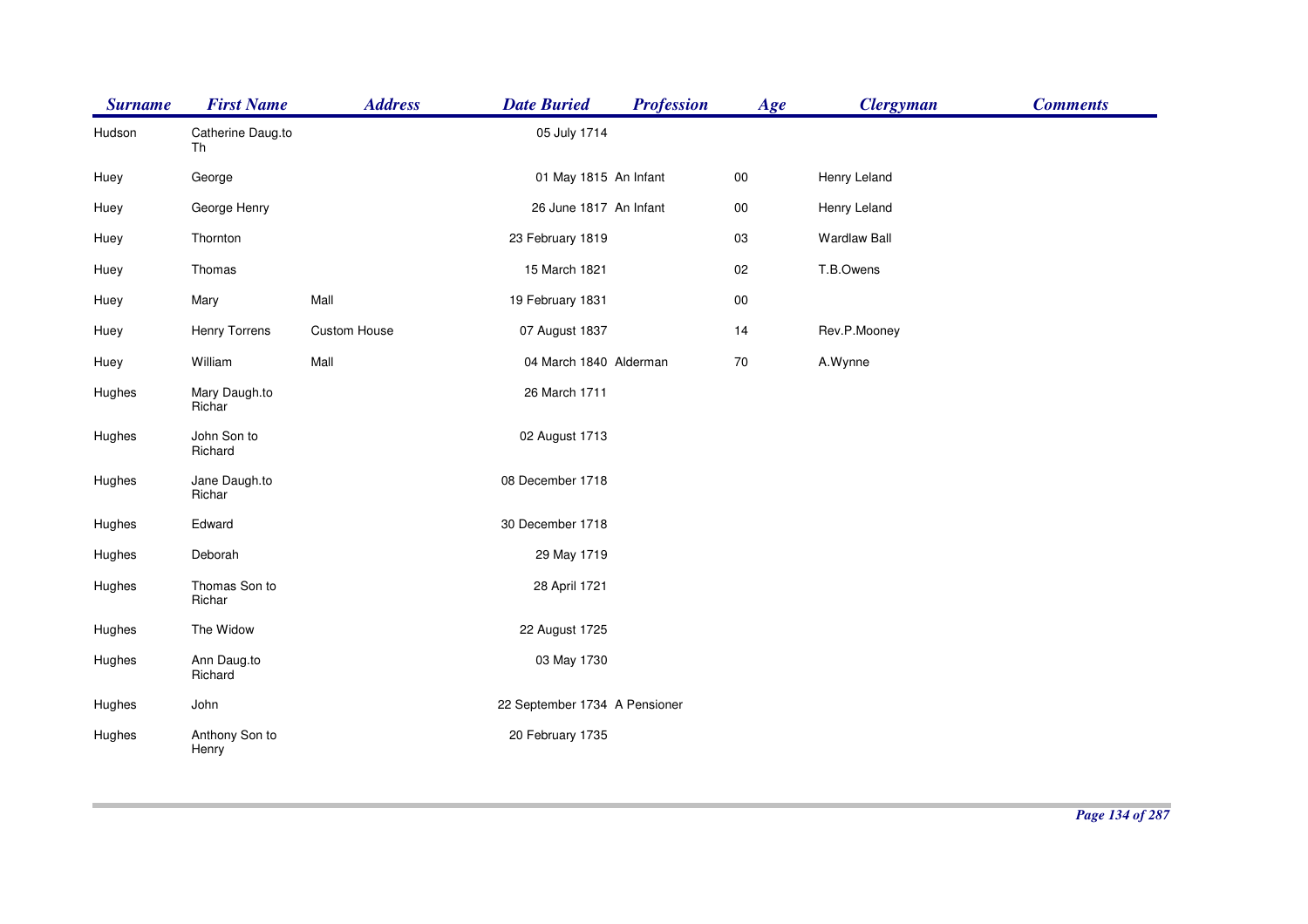| <b>Surname</b> | <b>First Name</b>       | <b>Address</b>                   | <b>Date Buried</b>             | <b>Profession</b> | Age    | <b>Clergyman</b>             | <b>Comments</b> |
|----------------|-------------------------|----------------------------------|--------------------------------|-------------------|--------|------------------------------|-----------------|
| Hughes         | Mary                    |                                  | 07 February 1742               |                   |        |                              |                 |
| Hughes         | Mary Daug.to Henry      |                                  | 10 November 1745               |                   |        |                              |                 |
| Hughes         | Mr.John                 |                                  | 09 September 1751 Sword Bearer |                   |        |                              |                 |
| Hughes         | Henry Son of John       |                                  | 20 July 1752 Wigmaker          |                   |        |                              |                 |
| Hughes         | Mary Daughter of<br>Hen |                                  | 23 May 1761 Shoemaker          |                   |        |                              |                 |
| Hughes         | James Son of<br>Henry   |                                  | 05 August 1767 Shoemaker       |                   |        |                              |                 |
| Hughes         | Mary                    |                                  | 29 November 1807               |                   | 20     | <b>Bigoe Henzell</b>         |                 |
| Hughes         | Mrs.                    | St.Johns Charity [Poor<br>House] | 08 August 1832                 |                   | 56     |                              |                 |
| Hughes         | Mary Anne               | New Quay                         | 17 November 1840               |                   | 00     | 8 Months. ?                  |                 |
| Hughes         | Thomas                  | <b>Francis Street</b>            | 29 May 1841                    |                   | 60     | E.P.Durham                   |                 |
| Hughes         | William                 | Chord Lane                       | 28 April 1846                  |                   | 57     | William M Beresford          |                 |
| Hughes         | William                 | Magdalene Street                 | 14 July 1849 Moulder           |                   | 40     | Andrew Williamson            |                 |
| Hughes         | Mary A.                 | Magdalene Street                 | 31 July 1849                   |                   | 48     | Andrew Williamson            |                 |
| Hughes         | Evangeline              | Free School Lane                 | 07 September 1871              |                   | $00\,$ | John Eccles 9 Months         |                 |
| Hughes         | Mary                    | Boyne Terrace                    | 07 October 1872                |                   | 75     | John Eccles                  |                 |
| Hughes         | Jane                    | Marsh, Drogheda                  | 28 January 1879                |                   | 01     | $F.T$ . Aldhouse $+2$ Months |                 |
| Hughs          | James Son to John       |                                  | 27 April 1707                  |                   |        |                              |                 |
| Hughs          | Anthony Son to<br>Edwar |                                  | 27 June 1708                   |                   |        |                              |                 |
| Hughs          | Elizabeth Daugh.to<br>Е |                                  | 01 September 1708              |                   |        |                              |                 |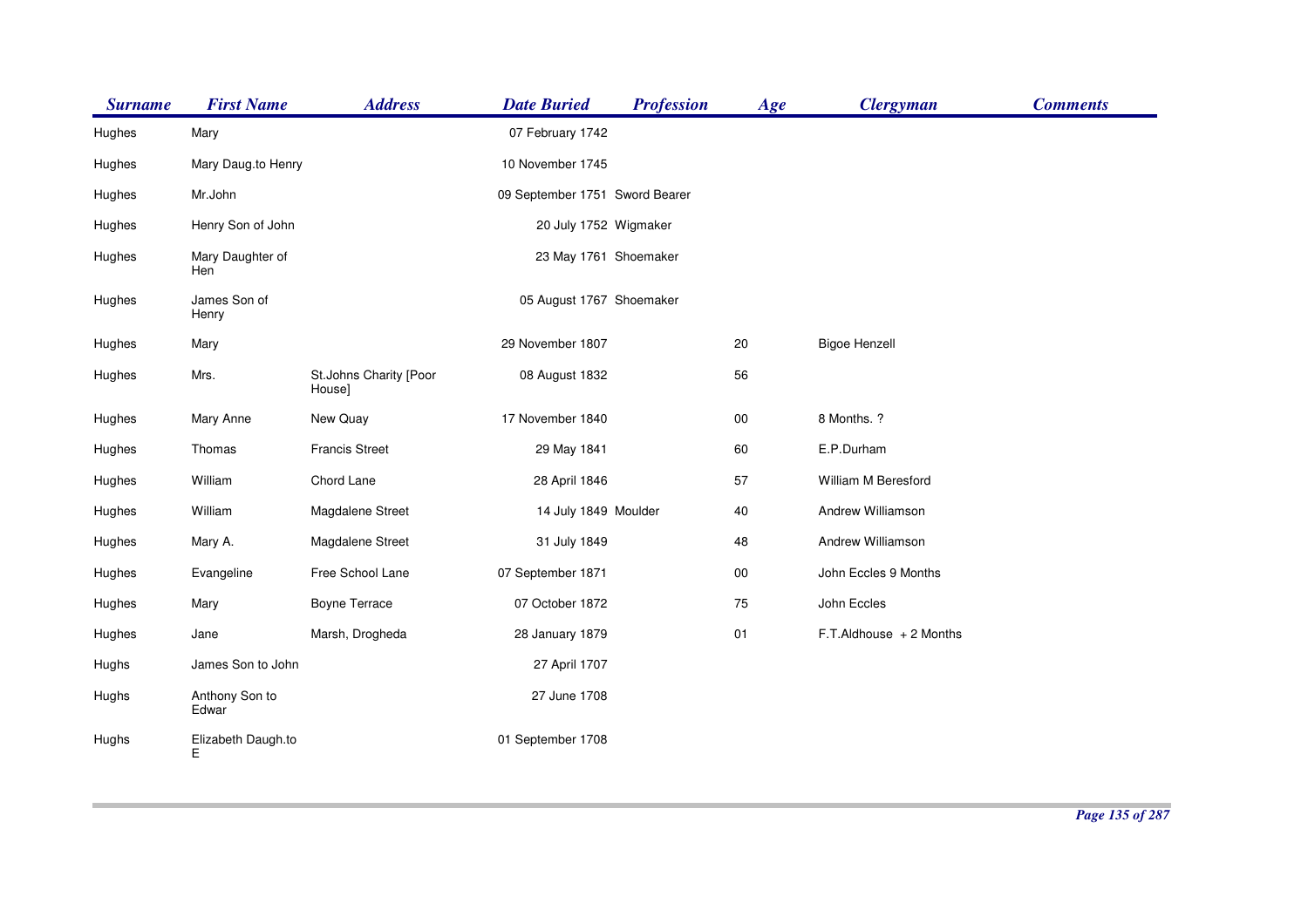| <b>Surname</b> | <b>First Name</b>       | <b>Address</b>         | <b>Date Buried</b>               | <b>Profession</b>                       | Age    | <b>Clergyman</b>       | <b>Comments</b> |
|----------------|-------------------------|------------------------|----------------------------------|-----------------------------------------|--------|------------------------|-----------------|
| Hughs          | John                    |                        | 20 November 1709                 |                                         |        |                        |                 |
| Hughs          | Thomas Son to<br>John   |                        | 26 January 1714                  |                                         |        |                        |                 |
| Hughs          | William Son to John     |                        | 25 March 1715                    |                                         |        |                        |                 |
| Hughson        | Elinor                  |                        | 01 April 1704                    |                                         |        |                        |                 |
| Hughson        | John                    |                        | 13 April 1713                    |                                         |        |                        |                 |
| Hull           | Thomas Henry            | <b>West Street</b>     | 04 April 1864                    |                                         | 05     | I.H.Monsarrat          |                 |
| Hull           | Thomas                  | Moira, Co. Down        | 10 March 1871                    |                                         | 57     | John Eccles            |                 |
| Hull           | Henry                   | <b>West Street</b>     | 18 July 1873                     |                                         | 50     | John Eccles            |                 |
| Hull           | Charles A.              | North Strand, Drogheda | 05 March 1877                    |                                         | 07     | John Eccles            |                 |
| Hull           | Elizabeth Anne<br>Scott | Gortnamoney, Moira     | 15 May 1882                      |                                         | 24     | John Eccles            |                 |
| Hull           | Henry                   | Dublin                 | 09 April 1884                    |                                         | 24     | John Eccles            |                 |
| Hull           | Agnes                   | Moira                  | 08 December 1885                 |                                         | 90     | Wesleyan               |                 |
| Hume           | Edward                  |                        |                                  | 24 January 1813 2nd Garrison Battali 00 |        | Henry Leland 10 Months |                 |
| Humpherson     | Mary                    | Poor House             | 12 September 1842                |                                         | 95     | A.Wynne                |                 |
| Humphryson     | Widow                   |                        | 11 November 1756                 |                                         |        |                        |                 |
| Hunt           | The Widow               |                        | 21 February 1711 Out of the Poor | Hous                                    |        |                        |                 |
| Hunt           | Samuel                  |                        | 27 January 1721                  |                                         |        |                        |                 |
| Hunter         | Ann                     |                        |                                  | 29 July 1764 A Poor Woman               |        |                        |                 |
| Hunter         | Anne Eliza              | Church Lanes           | 06 January 1841                  |                                         | 01     | Dissenter + 7 Months   |                 |
| Hunter         | Maria Louisa            | West Street, Drogheda  | 08 April 1876                    |                                         | $00\,$ | John Eccles 6 Months   |                 |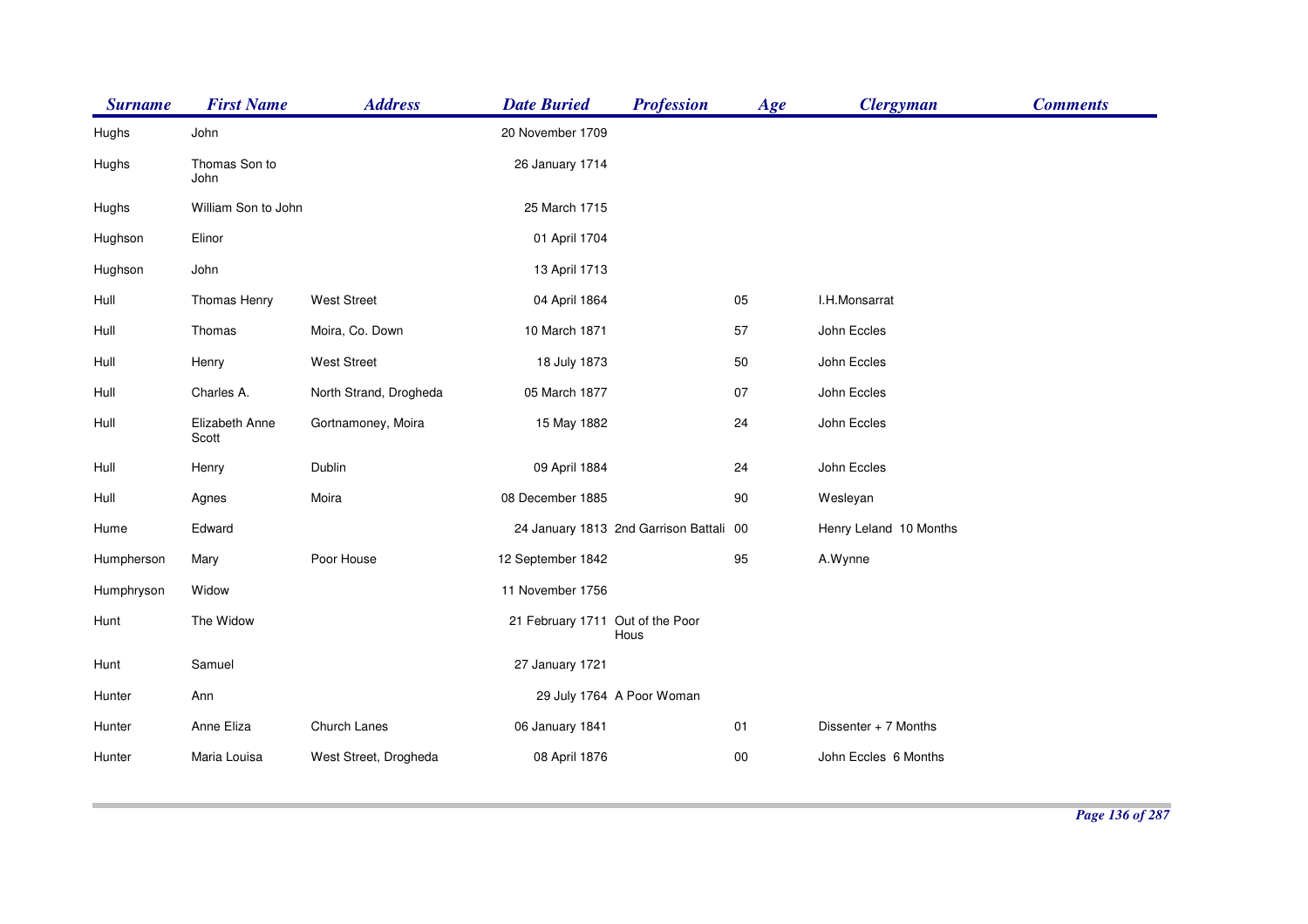| <b>First Name</b>       | <b>Address</b>           | <b>Date Buried</b> | <b>Profession</b> | Age                                                                               | <b>Clergyman</b>    | <b>Comments</b> |
|-------------------------|--------------------------|--------------------|-------------------|-----------------------------------------------------------------------------------|---------------------|-----------------|
| Hugh Son to<br>Rowland  |                          | 11 July 1743       |                   |                                                                                   |                     |                 |
| John Son to John        |                          | 29 April 1718      |                   |                                                                                   |                     |                 |
| Meredith Son to<br>John |                          | 10 August 1727     |                   |                                                                                   |                     |                 |
| John                    |                          |                    |                   |                                                                                   |                     |                 |
| William                 |                          |                    |                   |                                                                                   |                     |                 |
| The Widow of John       |                          |                    |                   |                                                                                   |                     |                 |
| Ann Daug.to John        |                          | 16 January 1730    |                   |                                                                                   |                     |                 |
| James                   | Hardmans Garden          | 24 October 1844    |                   | 19                                                                                | William M Beresford |                 |
| Thomas                  |                          | 25 January 1719    |                   |                                                                                   |                     |                 |
| Thomas Son to<br>John   |                          | 19 January 1728    |                   |                                                                                   |                     |                 |
| Robert                  | Rifle Brigade            | 11 September 1827  |                   | 36                                                                                | T.B.Owens           |                 |
| James                   | Hardman's Garden         | 15 December 1860   |                   | 04                                                                                | John G Eccles       |                 |
| Eliza                   | King Street              | 08 April 1870      |                   | 79                                                                                | I.H.Monsarrat       |                 |
| John H.                 | King Street, Drogheda    | 01 November 1875   |                   | 03                                                                                | James William Smith |                 |
| James                   | Scarlet Street, Drogheda | 27 January 1876    |                   | 88                                                                                | James William Smith |                 |
| John                    |                          | 08 August 1764     |                   |                                                                                   |                     |                 |
| William                 | Captain 72nd Foot        | 15 May 1829        |                   | 27                                                                                | T.B.Owens           |                 |
| Edmund                  |                          | 04 June 1731       |                   |                                                                                   |                     |                 |
| John Edward             | Paradise Row, Drogheda   | 15 May 1880        |                   | 12                                                                                | John Eccles         |                 |
| Eleanor                 |                          | 06 May 1821        |                   | 44                                                                                | T.B.Owens           |                 |
|                         |                          |                    |                   | 12 February 1748 Gunsmith<br>13 December 1759 Gunsmith<br>19 August 1761 Gunsmith |                     |                 |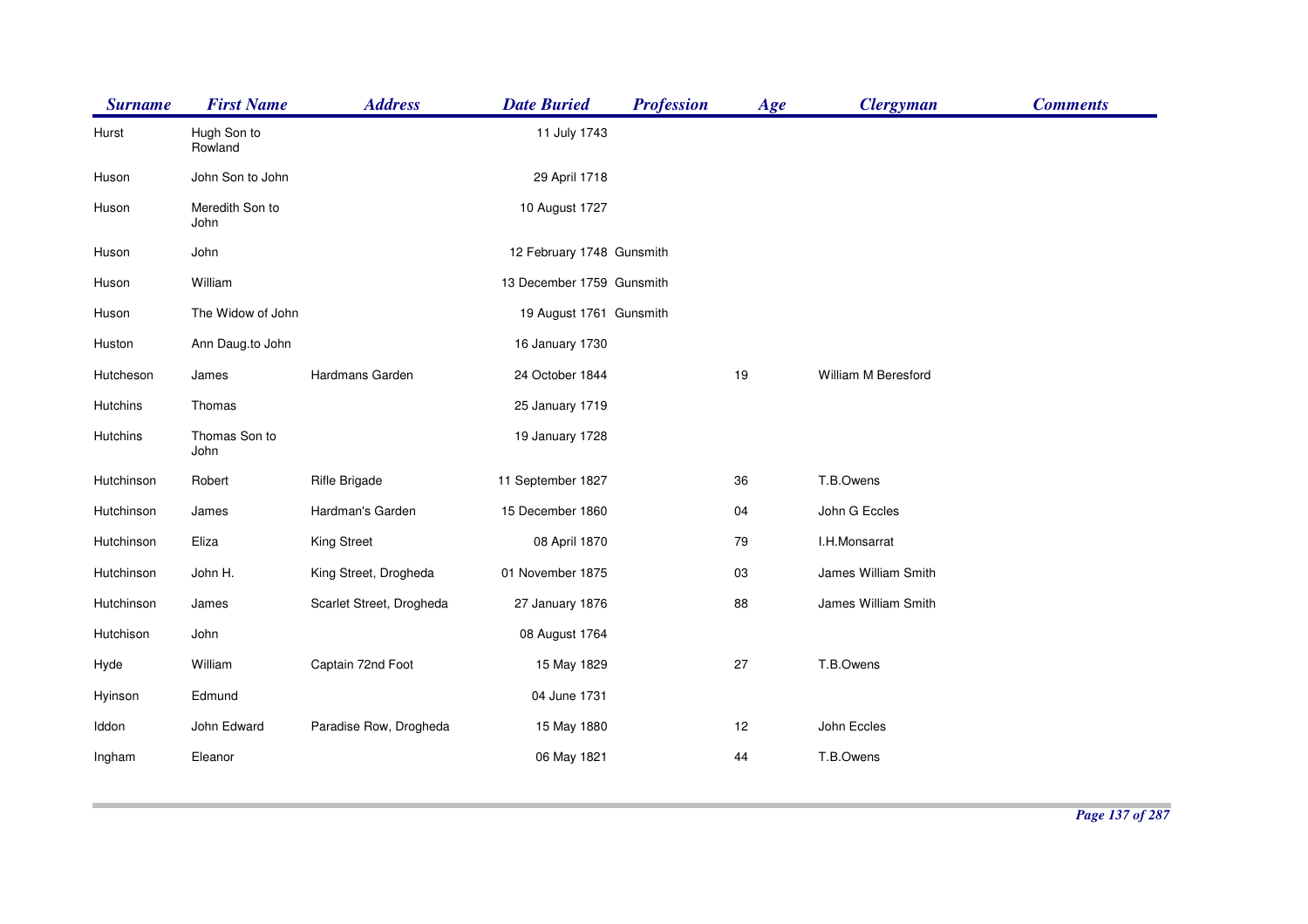| <b>Surname</b> | <b>First Name</b>       | <b>Address</b>             | <b>Date Buried</b>           | <b>Profession</b> | Age | <b>Clergyman</b>          | <b>Comments</b> |
|----------------|-------------------------|----------------------------|------------------------------|-------------------|-----|---------------------------|-----------------|
| Inglish        | Jane Daug.to<br>William |                            | 08 June 1722                 |                   |     |                           |                 |
| Inglish        | Mary Daug.to<br>William |                            | 09 December 1722             |                   |     |                           |                 |
| Inglish        | Margret Daug.to<br>Will |                            | 04 February 1724             |                   |     |                           |                 |
| Inness         | Edward Son to<br>Fairfa |                            | 17 December 1739             |                   |     |                           |                 |
| Inniss         | Henry Son to<br>Fairfax |                            | 31 December 1728             |                   |     |                           |                 |
| Ireton         | John                    |                            | 19 December 1776 Tobacconist |                   |     |                           |                 |
| Ireton         | George                  |                            | 14 September 1778            |                   |     |                           |                 |
| Ireton         | Jane                    |                            | 19 March 1779                |                   |     |                           |                 |
| Irington       | George Son to<br>George |                            | 17 April 1742                |                   |     |                           |                 |
| Irivine        | George                  | North Road                 | 20 June 1838                 |                   | 00  | 1 Month . ?               |                 |
| Irvine         | Mary Ann                |                            | 11 December 1806             |                   | 37  | <b>Bigoe Henzell</b>      |                 |
| Irwin          | Peter                   |                            | 07 September 1761 Tobaconist |                   |     |                           |                 |
| Irwin          | James Son of<br>Alexand |                            | 06 November 1771             |                   |     |                           |                 |
| Irwin          | Alexander<br>SonofAlexa |                            | 01 July 1776                 |                   |     |                           |                 |
| Irwin          | Cuthbert                |                            | 28 February 1778             |                   |     |                           |                 |
| Irwin          | Alexander               |                            | 26 December 1811             |                   | 72  | Henry Leland              |                 |
| Irwin          | Sarah                   | St.Peter's Place, Drogheda | 09 May 1891                  |                   | 76  | John Eccles/F.J.S.Mouritz |                 |
| Isaack         | Mr.Charles              |                            | 24 March 1709                |                   |     |                           |                 |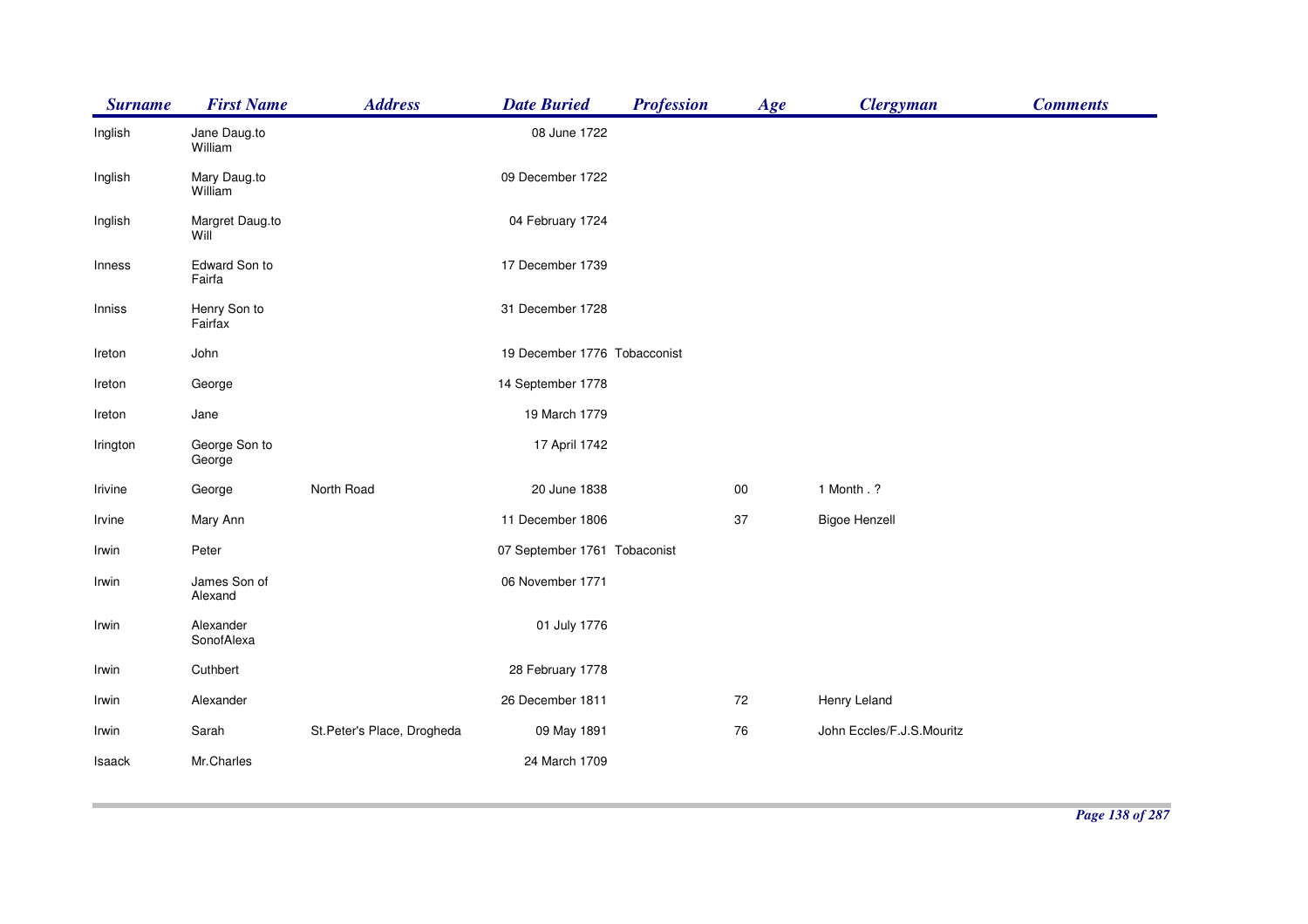| <b>Surname</b> | <b>First Name</b>       | <b>Address</b> | <b>Date Buried</b>                   | <b>Profession</b> | Age | <b>Clergyman</b>     | <b>Comments</b> |
|----------------|-------------------------|----------------|--------------------------------------|-------------------|-----|----------------------|-----------------|
| Isaack         | Mr.Charles              |                | 15 June 1715                         |                   |     |                      |                 |
| Ivory          | Mary Daug.to            |                | 12 June 1722                         |                   |     |                      |                 |
| Jackson        | Mr.James                |                | 19 February 1706 In St.Mary's Parish |                   |     |                      |                 |
| Jackson        | Jane Daughter to<br>Tho |                | 24 May 1708                          |                   |     |                      |                 |
| Jackson        | Jane Daug.to<br>Mr.Oliv |                | 02 January 1716                      |                   |     |                      |                 |
| Jackson        | Mr.Oliver               |                | 10 February 1722                     |                   |     |                      |                 |
| Jackson        | Jane                    |                | 25 January 1733 A Stranger           |                   |     |                      |                 |
| Jackson        | William                 |                | 04 September 1747                    |                   |     |                      |                 |
| Jackson        | Mrs.                    |                | 11 October 1766                      |                   |     |                      |                 |
| Jackson        | The Wife of George      |                | 21 February 1779 Painter             |                   |     |                      |                 |
| James          | Mr.                     |                | 16 July 1734 Excise Officer          |                   |     |                      |                 |
| James          | Anne                    |                | 07 November 1805                     |                   | 52  | <b>Bigoe Henzell</b> |                 |
| James          | George                  |                | 04 August 1806 Sligo Regiment        |                   | 02  | <b>Bigoe Henzell</b> |                 |
| James          | John                    |                | 27 February 1817                     |                   | 29  | Henry Leland         |                 |
| Jameson        | John                    |                | 28 February 1814 Mariner             |                   | 39  | Henry Leland         |                 |
| Jameson        | James                   |                | 31 January 1820 93rd Regiment        |                   | 38  | T.B.Owens            |                 |
| Janett         | Mrs.                    |                | 18 December 1771                     |                   |     |                      |                 |
| Jebb           | Mrs.Priss<br>WifeofMr.J |                | 05 October 1757                      |                   |     |                      |                 |
| Jebb           | Mrs.Jebb Wife of<br>Ric |                | 06 July 1761 Alderman                |                   |     |                      |                 |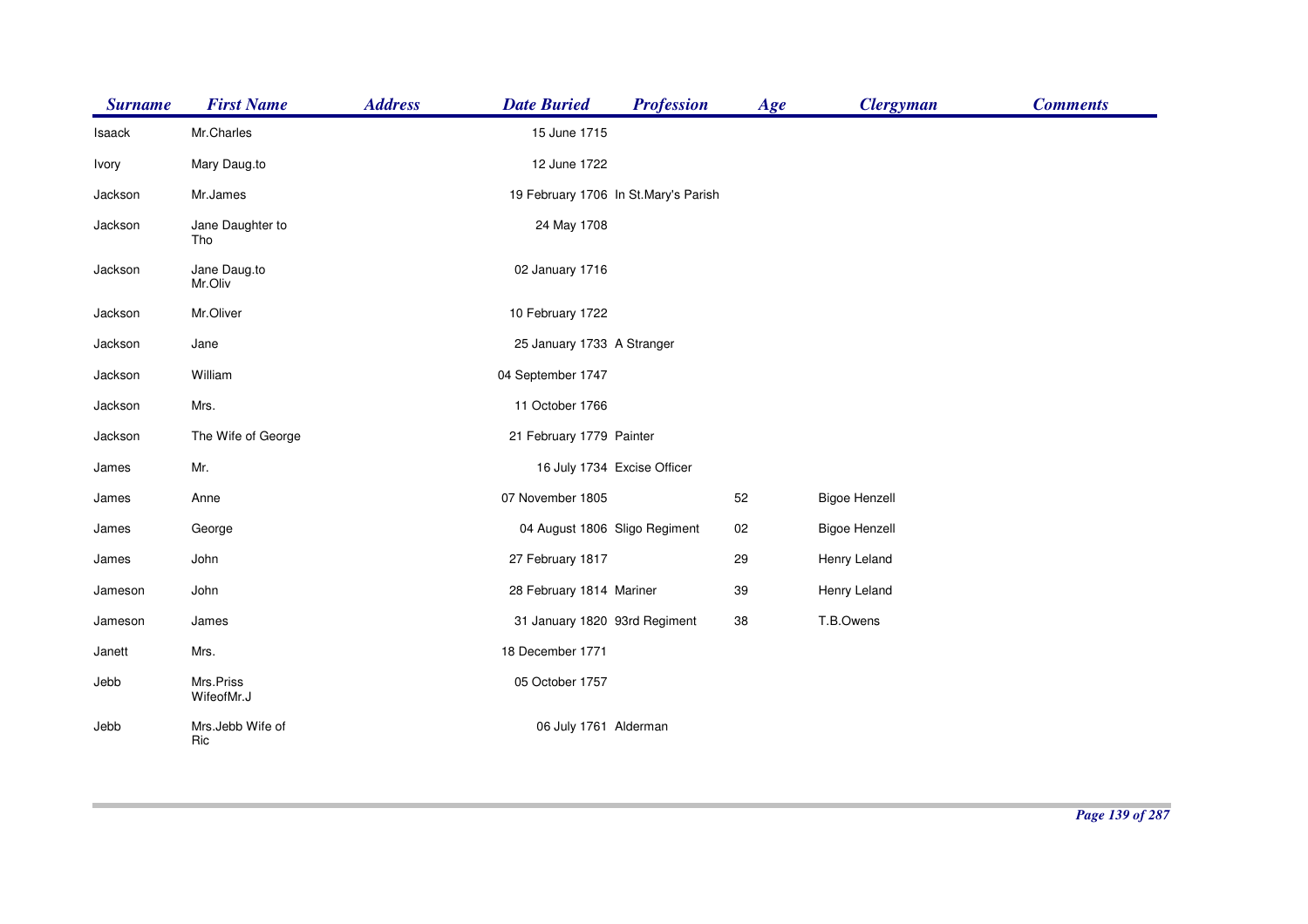| <b>Surname</b> | <b>First Name</b> | <b>Address</b>          | <b>Date Buried</b>     | <b>Profession</b> | Age    | <b>Clergyman</b>                 | <b>Comments</b> |
|----------------|-------------------|-------------------------|------------------------|-------------------|--------|----------------------------------|-----------------|
| Jebb           | Richard           |                         | 05 March 1767 Alderman |                   |        |                                  |                 |
| Jebb           | Jane Louisa       | Ruthland Square, Dublin | 11 November 1823       |                   | 46     | T.B.Owens                        |                 |
| Jebb           | Honorable Richard | Dublin & Rostrevor      | 28 August 1834 Judge   |                   | 68     | Rev.Edward John Evan<br>p180/196 |                 |
| Jeffers        | William           | Killiner                | 08 January 1849        |                   | 04     | <b>Dissenter</b>                 |                 |
| Jeffers        | Mary Anne         | Killineer               | 26 November 1853       |                   | 17     | W.E.Ormsby                       |                 |
| Jeffers        | Jane              | Rose Hall, Drogheda     | 25 October 1875        |                   | 70     | Wesleyan                         |                 |
| Jeffers        | James             | Rose Hall, Drogheda     | 22 May 1876            |                   | 84     | John Eccles                      |                 |
| Jeffers        | Henrietta         | Rose Hall, Drogheda     | 02 July 1887           |                   | 33     | Wesleyan                         |                 |
| Jeffers        | Emily B.          | Rose Hale, Drogheda     | 12 March 1892          |                   | 44     | Edward<br>HarmanClerkHolyOrders  |                 |
| Jenkins        | Robert            | Sunday Gate             | 20 October 1844        |                   | $00\,$ | William M Beresford 9<br>Months  |                 |
| Jenkins        | Robert            | Sunday Gate             | 11 August 1846         |                   | $00\,$ | A.Wynne 8 Months                 |                 |
| Jenkins        | Margaret          | Sundays Gate            | 10 September 1846      |                   | 06     | A.Wynne                          |                 |
| Jenkins        | Maria             | Magdalene Street        | 15 December 1850       |                   | 38     | W.E.Ormsby                       |                 |
| Jenkins        | Robert            | Union Work House        | 03 June 1857           |                   | 50     | John G Eccles                    |                 |
| Jenkinson      | Caroline          | A Soliders Child        | 28 September 1826      |                   | 01     | T.B.Owens + 2 Months             |                 |
| Jennings       | Mary A            | <b>William Street</b>   | 19 July 1838           |                   | 02     | John.A Wall Brother & Sister     |                 |
| Jennings       | Samuel            | <b>William Street</b>   | 19 July 1838           |                   | 04     | John.A.Wall Brother & Sister     |                 |
| Jennings       | Mary A.           | <b>Widows House</b>     | 12 March 1848          |                   | 70     | A.Wynne                          |                 |
| Jephson        | William           | Laurence Street         | 11 May 1827            |                   | 26     | T.B.Owens                        |                 |
| Jephson        | William           | Magdalene Street        | 26 June 1858 Tailor    |                   | 74     | John G Eccles                    |                 |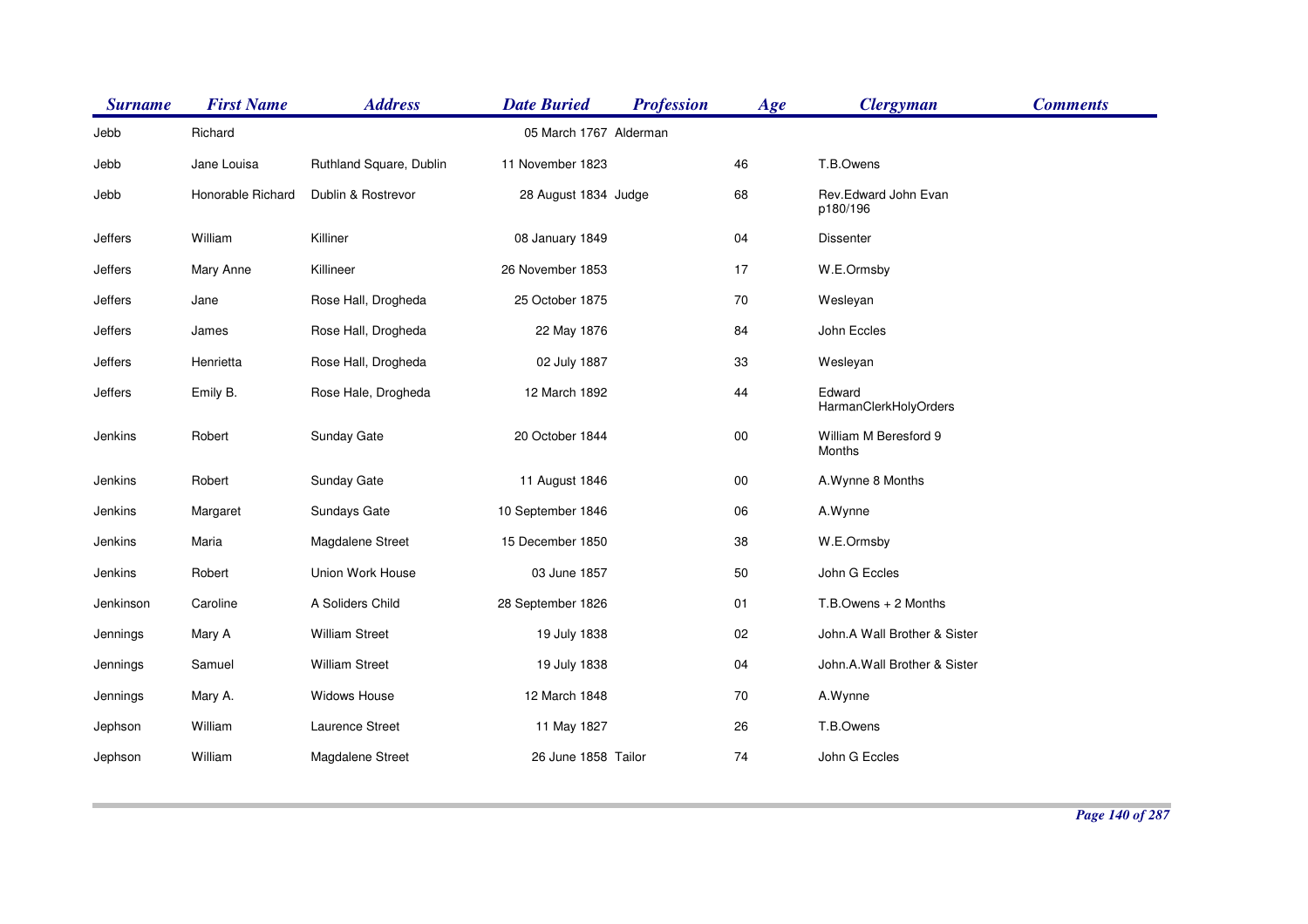| <b>Surname</b> | <b>First Name</b>       | <b>Address</b>     | <b>Date Buried</b>             | <b>Profession</b>                 | Age    | <b>Clergyman</b>     | <b>Comments</b>      |
|----------------|-------------------------|--------------------|--------------------------------|-----------------------------------|--------|----------------------|----------------------|
| Johnson        | Anne Daugh.to<br>Ambros |                    | 17 August 1703                 |                                   |        |                      |                      |
| Johnson        | Jane Daughter to<br>Amb |                    | 04 February 1704               |                                   |        |                      |                      |
| Johnson        | John Son to<br>Mr.John  |                    | 13 August 1705                 |                                   |        |                      |                      |
| Johnson        | Benjamin Son to<br>Mr.J |                    | 29 September 1709              |                                   |        |                      |                      |
| Johnson        | Anne Daugh.to<br>John   |                    | 05 July 1711 Mayor             |                                   |        |                      |                      |
| Johnson        | Mary                    |                    | 19 August 1730 Out of the Poor | Hous                              |        |                      |                      |
| Johnson        | Ms.Elinor               |                    | 28 August 1730                 |                                   |        |                      |                      |
| Johnson        | Mrs.Mary                |                    | 21 November 1732               |                                   |        |                      |                      |
| Johnson        | Alderman John           |                    | 04 February 1733               |                                   |        |                      |                      |
| Johnson        | John                    |                    | 06 August 1735 A Boy that was  | drown                             |        |                      |                      |
| Johnson        | Mary                    |                    | 20 March 1769                  |                                   |        |                      |                      |
| Johnson        | Thomas Son of<br>Robert |                    |                                | 01 January 1770 Dublin copy entry |        |                      | Date was: 00/01/1770 |
| Johnson        | Charlotte               |                    | 01 March 1806                  |                                   | 33     | <b>Bigoe Henzell</b> |                      |
| Johnson        | Anne                    |                    | 13 November 1809               |                                   | 29     | Henry Leland         |                      |
| Johnson        | Susanna                 |                    | 20 July 1811                   |                                   | 60     | Henry Leland         |                      |
| Johnson        | Jonathan                |                    | 28 July 1813 A Child 7th       | Dragoons                          | $00\,$ | Henry Leland         |                      |
| Johnson        | Mary                    | <b>Duke Street</b> | 26 September 1830              |                                   | 70     | Rev.Mr.George        |                      |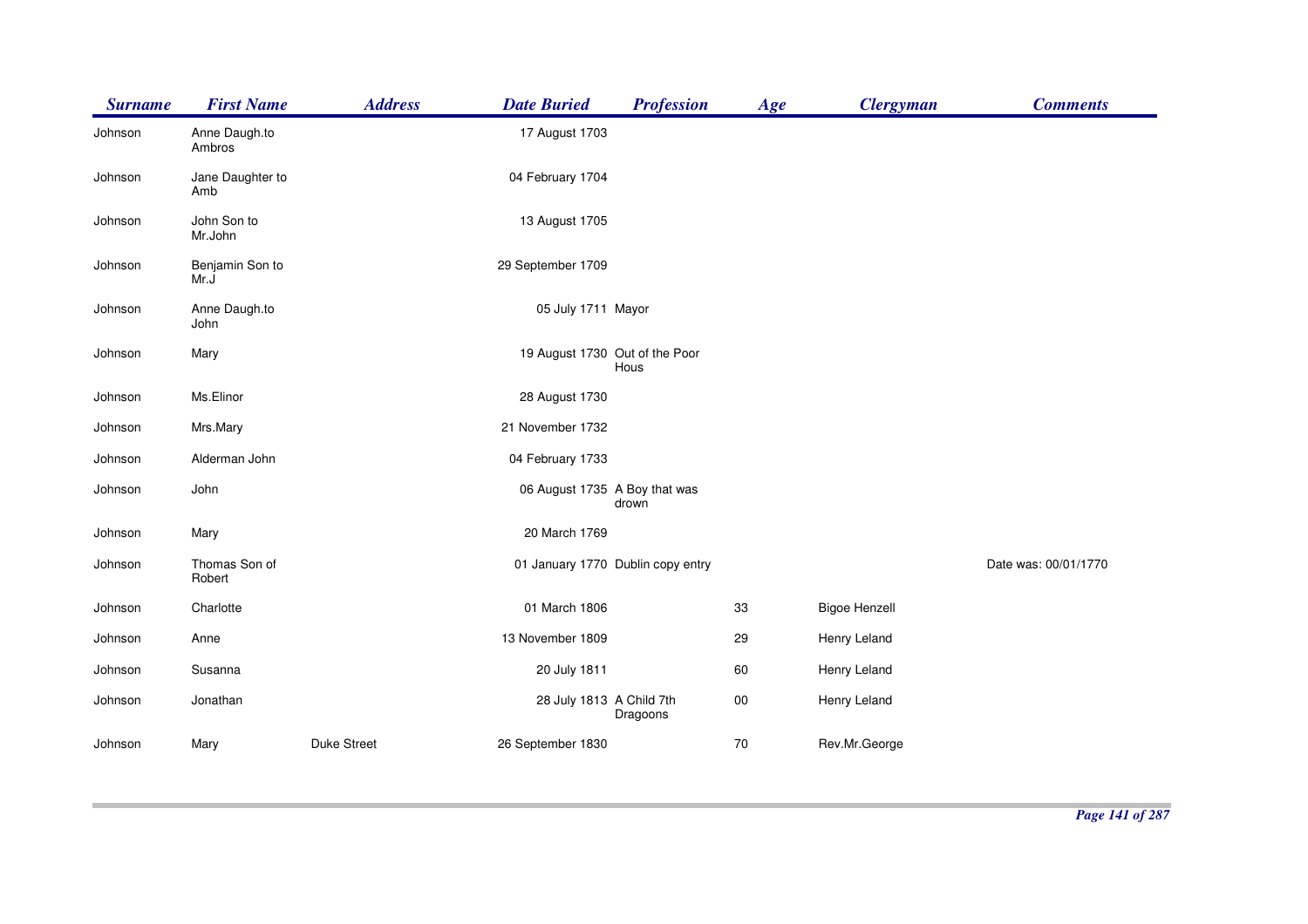| <b>Surname</b> | <b>First Name</b>       | <b>Address</b>                   | <b>Date Buried</b>              | <b>Profession</b>                 | Age    | <b>Clergyman</b>       | <b>Comments</b> |
|----------------|-------------------------|----------------------------------|---------------------------------|-----------------------------------|--------|------------------------|-----------------|
| Johnston       | Widow                   |                                  |                                 | 22 January 1755 Of the Poor House |        |                        |                 |
| Johnston       | John                    |                                  | 09 November 1758 & His Mate who | Were                              |        |                        |                 |
| Johnston       | Elizabeth               |                                  | 05 December 1761 Widow          |                                   |        |                        |                 |
| Johnston       | Mr.                     |                                  | 10 July 1770                    |                                   |        |                        |                 |
| Johnston       | John Son of Adam        |                                  | 28 April 1771                   |                                   |        |                        |                 |
| Johnston       | Alicia                  |                                  | 22 January 1820 93rd Regiment   |                                   | 01     | T.B.Owens              |                 |
| Johnston       | Patrick William         | <b>Warrens Court</b>             | 26 August 1861                  |                                   | 68     | John Eccles            |                 |
| Johnston       | Jane                    | 87 St.Laurence Road,<br>Clontarf | 05 December 1898                |                                   | 83     | M.K.Exham              |                 |
| Johnstone      | Mary Daugh.to<br>Ambros |                                  | 13 June 1707                    |                                   |        |                        |                 |
| Johnstone      | Anne Daug.to<br>Ambrose |                                  | 12 January 1712                 |                                   |        |                        |                 |
| Johnstone      | Margaret Daugh.to<br>Am |                                  | 14 January 1712                 |                                   |        |                        |                 |
| Johnstone      | Mary                    |                                  | 10 April 1713                   |                                   |        |                        |                 |
| Johntson       | Jane                    |                                  |                                 | 22 June 1806 Sligo Regiment       | $00\,$ | Bigoe Henzell 9 Months |                 |
| Jolley         | Charlotte               | Widows House                     | 06 February 1848                |                                   | 83     | A.Wynne                |                 |
| Jolley         | Anne                    | Widows' House                    | 04 June 1851                    |                                   | 84     | Thomas Taylor          |                 |
| Jones          | Elizabeth Daug.to<br>Ed |                                  | 06 June 1707                    |                                   |        |                        |                 |
| Jones          | Thomas Son to<br>Willia |                                  | 21 December 1707                |                                   |        |                        |                 |
| Jones          | Anne Daughter to<br>Wil |                                  | 01 August 1709                  |                                   |        |                        |                 |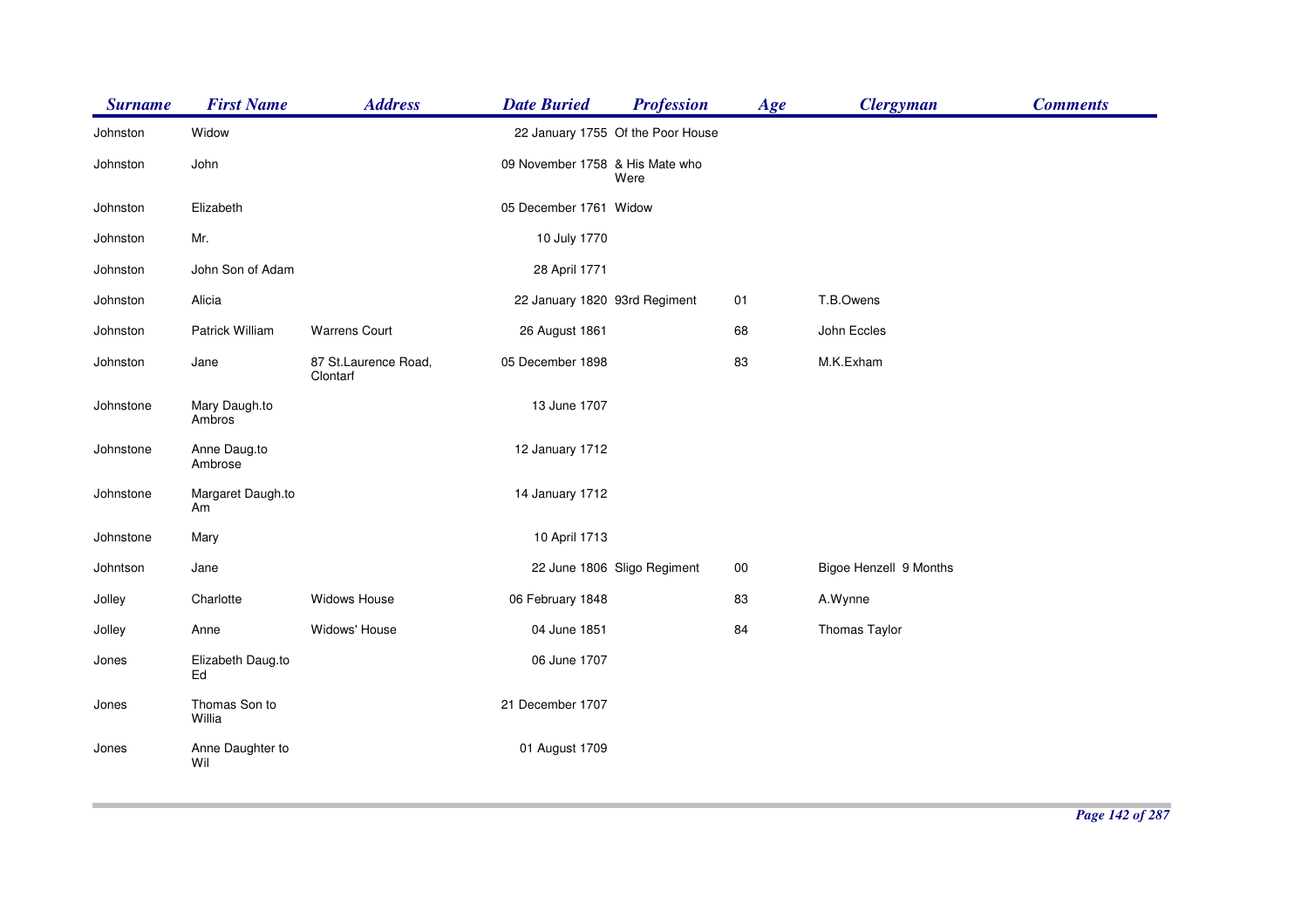| <b>Surname</b> | <b>First Name</b>       | <b>Address</b><br><b>Date Buried</b> | <b>Profession</b>                    | Age | <b>Clergyman</b>     | <b>Comments</b> |
|----------------|-------------------------|--------------------------------------|--------------------------------------|-----|----------------------|-----------------|
| Jones          | Patience                |                                      | 04 June 1710 Out of the Poor<br>Hous |     |                      |                 |
| Jones          | John                    | 07 April 1716                        |                                      |     |                      |                 |
| Jones          | Susanna Daug.to<br>Will | 19 October 1716                      |                                      |     |                      |                 |
| Jones          | William Son to Willi    | 10 October 1717                      |                                      |     |                      |                 |
| Jones          | Mrs.Rebecca             | 02 April 1718                        |                                      |     |                      |                 |
| Jones          | Mary Daug.to<br>Mr.Arth | 17 March 1719                        |                                      |     |                      |                 |
| Jones          | Margrett Daug.to<br>Ben | 21 April 1722                        |                                      |     |                      |                 |
| Jones          | Josiah                  | 28 April 1722                        |                                      |     |                      |                 |
| Jones          | Priscilla               | 21 September 1726                    |                                      |     |                      |                 |
| Jones          | Ann                     | 02 November 1733                     |                                      |     |                      |                 |
| Jones          | Ann                     | 17 September 1740                    |                                      |     |                      |                 |
| Jones          | A Child of Thomas       |                                      | 03 February 1749 Of Killaneer        |     |                      |                 |
| Jones          | Child of Thomas         |                                      | 20 August 1749 Of Killaneer          |     |                      |                 |
| Jones          | Edward                  | 26 May 1753 Hatter                   |                                      |     |                      |                 |
| Jones          | William                 | 21 December 1758 Hatter              |                                      |     |                      |                 |
| Jones          | Widow                   | 23 July 1769                         |                                      |     |                      |                 |
| Jones          | Mary Daughter of<br>Tho | 10 December 1772                     |                                      |     |                      |                 |
| Jones          | Mrs.Catherine           | 17 January 1808                      |                                      | 48  | <b>Bigoe Henzell</b> |                 |
| Jones          | John                    | 19 April 1808                        |                                      | 68  | <b>Wardlaw Ball</b>  |                 |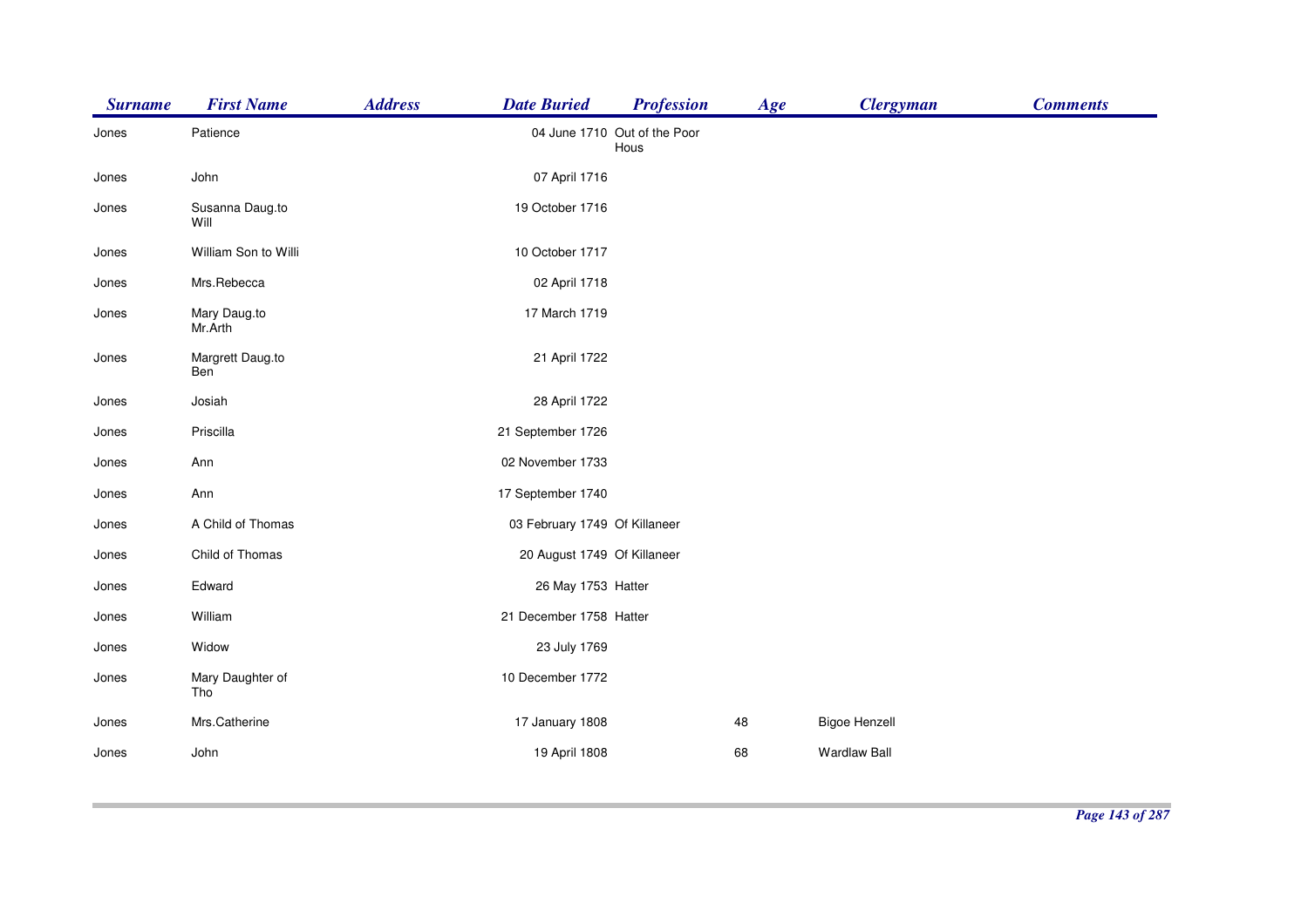| <b>Surname</b> | <b>First Name</b>       | <b>Address</b>                          | <b>Date Buried</b> | <b>Profession</b> | Age | <b>Clergyman</b>                        | <b>Comments</b>                   |
|----------------|-------------------------|-----------------------------------------|--------------------|-------------------|-----|-----------------------------------------|-----------------------------------|
| Jones          | Rose                    |                                         | 15 February 1819   |                   | 74  | <b>Wardlaw Ball</b>                     |                                   |
| Jones          | Thomas Kelly            |                                         | 01 July 1821       |                   | 49  | T.B.Owens                               |                                   |
| Jones          | James                   | Daventry, Northamptonshire              | 14 September 1826  |                   | 48  | John Smyth                              |                                   |
| Jones          | Launcelot               | Brownstown, Co.Meath                    | 12 November 1826   |                   | 47  | T.B.Owens                               |                                   |
| Jones          | Frances Sophia          | Mount Granville                         | 12 November 1828   |                   | 73  | ** could be 1827?                       |                                   |
| Jones          | Miss.                   | Church Alleys                           | 26 May 1832        |                   | 84  | Rev.Joseph Duncan                       |                                   |
| Jones          | George                  | Duneaney                                | 04 February 1844   |                   | 88  | William M Beresford                     |                                   |
| Jones          | Joseph Lynne            | Laurence Street                         | 18 March 1852      |                   | 00  | Dissenter 3 Weeks                       |                                   |
| Jones          | Ellen                   | Magdalene Street(Buried in<br>Killineer | 18 September 1853  |                   | 23  | John Eccles                             |                                   |
| Jones          | Susan                   | Church Alley                            | 17 June 1869       |                   | 78  | John Eccles                             |                                   |
| Jones *        | <b>Bridget</b>          | Poor House                              | 09 May 1837        |                   | 48  | Rev.P.Mooney.*Alias<br><b>Brookbank</b> |                                   |
| Jones [Senior] | Thomas Son to<br>Willia |                                         | 18 April 1720      |                   |     |                                         | Date was: 18/04/1920 (sb<br>1720) |
| Jones [Senior] | Theophilus Son to<br>Wi |                                         | 28 April 1721      |                   |     |                                         |                                   |
| Jones [Senior] | Mary Daug.to<br>William |                                         | 04 October 1722    |                   |     |                                         |                                   |
| Jones [Senior] | William Son to Willi    |                                         | 19 March 1725      |                   |     |                                         |                                   |
| Jones [Senior] | Mr.Edward               |                                         | 12 February 1744   |                   |     |                                         |                                   |
| Jonson         | Nathan Son to<br>Ambros |                                         | 29 October 1717    |                   |     |                                         |                                   |
| Jonson         | John Son to<br>Charles  |                                         | 07 March 1729      |                   |     |                                         |                                   |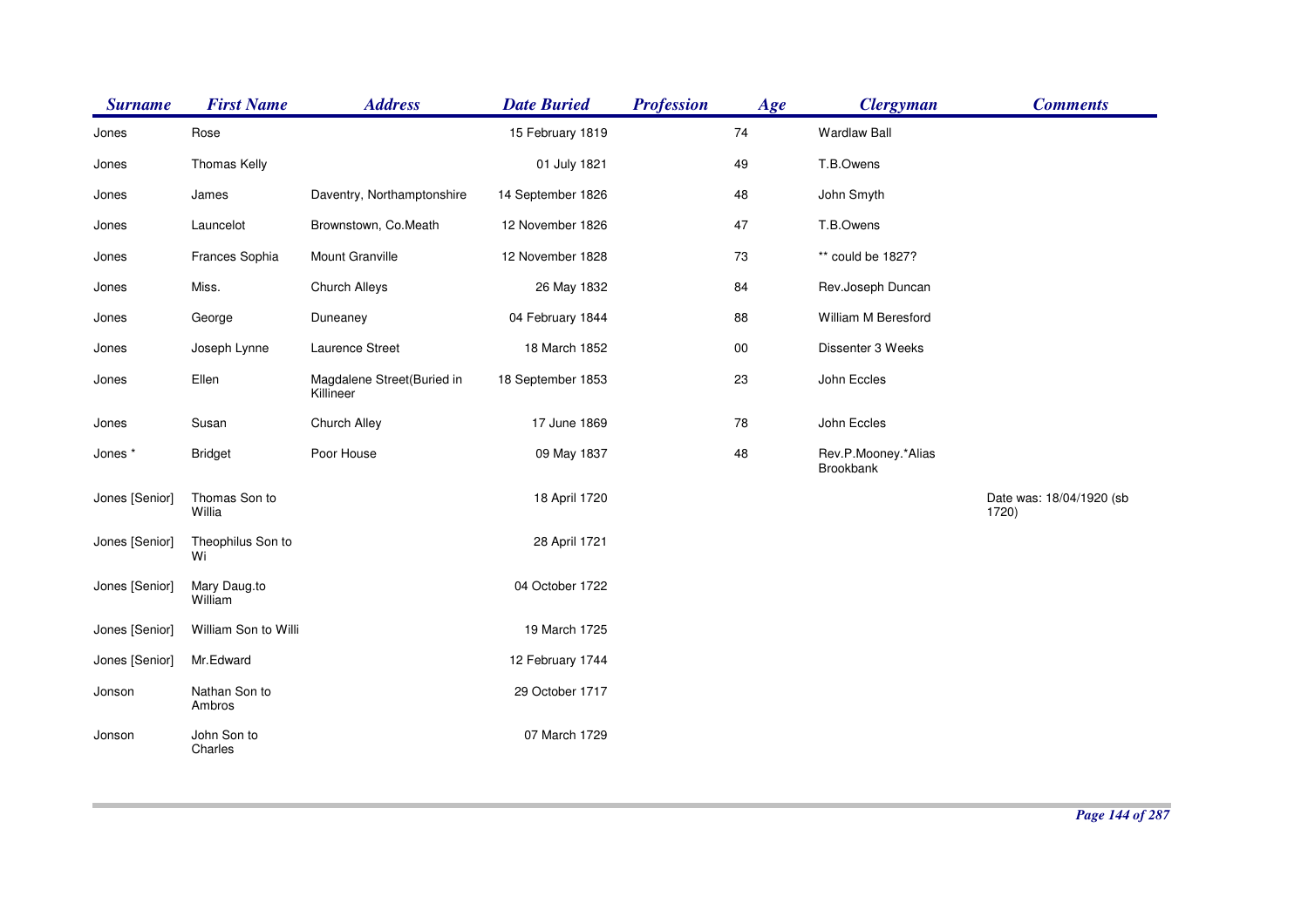| <b>Surname</b> | <b>First Name</b>       | <b>Address</b>     | <b>Date Buried</b>       | <b>Profession</b> | Age        | <b>Clergyman</b>         | <b>Comments</b> |
|----------------|-------------------------|--------------------|--------------------------|-------------------|------------|--------------------------|-----------------|
| Jook           | John Son to Francis     |                    | 16 November 1720         |                   |            |                          |                 |
| Jordan         | Margaret                | Laurence Street    | 09 August 1855           |                   | 03         | Heney Seddall + 6 Months |                 |
| Jordan         | Mary Anne               | Laurence Street    | 10 August 1855           |                   | $01$       | Henry Seddall + 1 Month  |                 |
| Jordane        | Jane                    |                    | 18 February 1724         |                   |            |                          |                 |
| Joy            | Maurice                 | Barracks 61st Foot | 27 November 1828         |                   | 30         | ** could be 1827?        |                 |
| Joyce          | Herbert                 | Laurence Street    | 31 October 1853          |                   | ${\bf 00}$ | W.E.Ormsby 8 Months      |                 |
| Joyce          | Anne Isabella           | Laurence Street    | 11 March 1855            |                   | $00\,$     | Henry Seddall 3 Months   |                 |
| Jsome          | Mary Daugh.to<br>Joseph |                    | 17 May 1704              |                   |            |                          |                 |
| Kain           | John                    |                    | 23 December 1757 Butcher |                   |            |                          |                 |
| Kaine          | Margaret                |                    | 16 August 1708           |                   |            |                          |                 |
| Kaine          | Alice Daughter to<br>Jo |                    | 07 December 1709         |                   |            |                          |                 |
| Kaine          | Elinor Daug.to John     |                    | 05 November 1713         |                   |            |                          |                 |
| Kaine          | Elizabeth               |                    | 23 November 1713         |                   |            |                          |                 |
| Kaine          | William Son to John     |                    | 06 July 1722             |                   |            |                          |                 |
| Kaine          | James                   |                    | 29 February 1728         |                   |            |                          |                 |
| Kaine          | Mary                    |                    | 08 July 1728             |                   |            |                          |                 |
| Kaine          | Joseph Son to John      |                    | 18 November 1728         |                   |            |                          |                 |
| Kaine          | Elizabeth               |                    | 10 February 1729         |                   |            |                          |                 |
| Kane           | Elianor Daug.to<br>John |                    | 06 July 1727             |                   |            |                          |                 |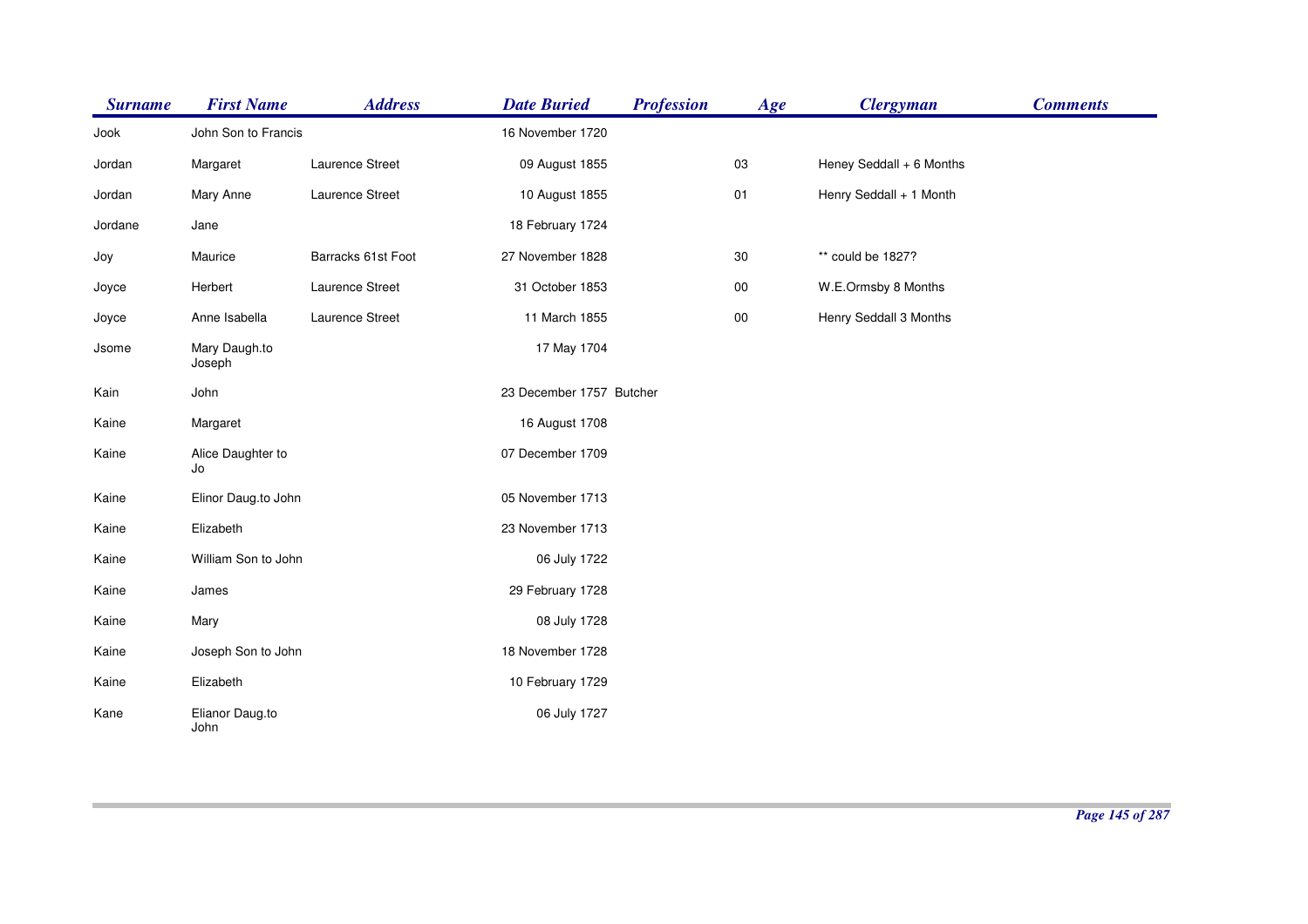| <b>Surname</b> | <b>First Name</b>       | <b>Address</b>        | <b>Date Buried</b>              | <b>Profession</b>                         | Age | <b>Clergyman</b>     | <b>Comments</b> |
|----------------|-------------------------|-----------------------|---------------------------------|-------------------------------------------|-----|----------------------|-----------------|
| Kane           | Thomas Son to<br>Thomas |                       | 26 November 1727                |                                           |     |                      |                 |
| Kane           | William                 |                       | 13 April 1759 Butcher           |                                           |     |                      |                 |
| Kane           | Mary                    |                       |                                 | 19 July 1807 Of Termonfeckin              | 55  | <b>Bigoe Henzell</b> |                 |
| Kaving         | Saint Son to Esther     |                       | 19 November 1704                |                                           |     |                      |                 |
| Kayes          | Culla                   |                       | 16 November 1707                |                                           |     |                      |                 |
| Kean           | James Son of<br>William |                       | 26 February 1759 Butcher        |                                           |     |                      |                 |
| Kearns         | David                   |                       |                                 | 13 December 1781 BellowsBlowerofPar<br>is |     |                      |                 |
| Kearns         | Alice                   |                       | 15 January 1806                 |                                           | 86  | <b>Bigoe Henzell</b> |                 |
| Kearns         | Anne                    | <b>William Street</b> | 04 March 1826                   |                                           | 34  | T.B.Owens            |                 |
| Kearns         | William                 | <b>Trinity Street</b> | 19 July 1832                    |                                           | 19  | Rev.Joseph Duncan    |                 |
| Kearns         | Joseph                  | North Road            | 26 February 1851 Land Surveyor  |                                           | 72  | W.E.Ormsby           |                 |
| Keary          | Widow                   |                       | 25 January 1714 Out of the Poor | Hous                                      |     |                      |                 |
| Keary          | Wife of Patrick         |                       | 20 November 1742                |                                           |     |                      |                 |
| Keating        | Robert                  |                       | 29 April 1816                   |                                           | 64  | Henry Leland         |                 |
| Keaton         | William                 |                       | 25 March 1716                   |                                           |     |                      |                 |
| Keegan         | John Son to Robert      |                       | 18 January 1716                 |                                           |     |                      |                 |
| Keegan         | William Son to<br>Rober |                       | 12 December 1717                |                                           |     |                      |                 |
| Keegan         | The Widdow              |                       | 15 January 1719                 |                                           |     |                      |                 |
| Keegan         | Child of Robert         |                       | 21 August 1749                  |                                           |     |                      |                 |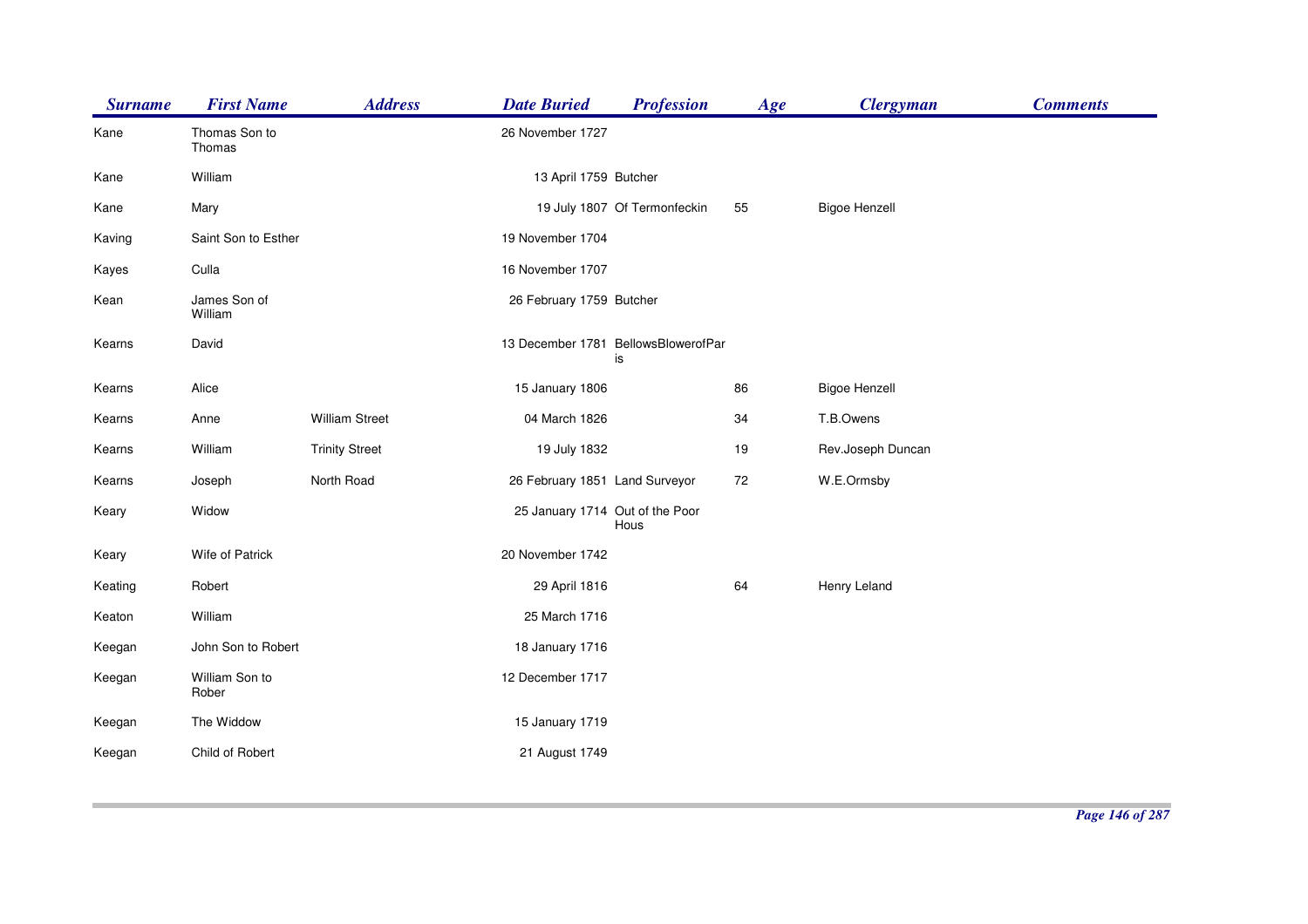| <b>Surname</b> | <b>First Name</b>       | <b>Address</b> | <b>Date Buried</b>       | <b>Profession</b>                    | Age | <b>Clergyman</b>    | <b>Comments</b> |
|----------------|-------------------------|----------------|--------------------------|--------------------------------------|-----|---------------------|-----------------|
| Keegan         | Robert Son of<br>Robert |                | 26 September 1756 Dyer   |                                      |     |                     |                 |
| Keegan         | Robert                  |                | 29 November 1762         |                                      |     |                     |                 |
| Keenan         | Hugh                    |                | 07 May 1822              |                                      | 60  | T.B.Owens           |                 |
| Kegan          | Robert                  |                | 25 August 1708           |                                      |     |                     |                 |
| Kegan          | Catherine               |                | 29 May 1767              |                                      |     |                     |                 |
| Kellett        | Anne                    |                | 02 April 1808            |                                      | 48  | <b>Wardlaw Ball</b> |                 |
| Kelley         | Elizabeth<br>DaugtoMr.C |                | 08 June 1723             |                                      |     |                     |                 |
| Kelley         | Mr.Charles              |                | 14 October 1725          |                                      |     |                     |                 |
| Kelly          | Mary                    |                | 23 May 1746              |                                      |     |                     |                 |
| Kelly          | The Wife of<br>Edmond   |                | 15 January 1755          |                                      |     |                     |                 |
| Kelly          | Mrs.Thomas              |                | 19 July 1760 Surveyor of | Queensbo                             |     |                     |                 |
| Kelly          | John                    |                | 01 April 1767            |                                      |     |                     |                 |
| Kelly          | John                    |                | 29 December 1767         |                                      |     |                     |                 |
| Kelly          | Mrs.                    |                | 19 May 1769              |                                      |     |                     |                 |
| Kelly          | John                    |                | 10 June 1771 Stay Maker  |                                      |     |                     |                 |
| Kelly          | Mrs.                    |                | 19 September 1771        |                                      |     |                     |                 |
| Kelly          | Mrs.                    |                | 01 February 1774         |                                      |     |                     |                 |
| Kelly          | Arthur                  |                | 08 June 1812             |                                      | 19  | Henry Leland        |                 |
| Kelly          | Mary                    |                |                          | 05 July 1812 2nd Garrison Battali 50 |     | Henry Leland        |                 |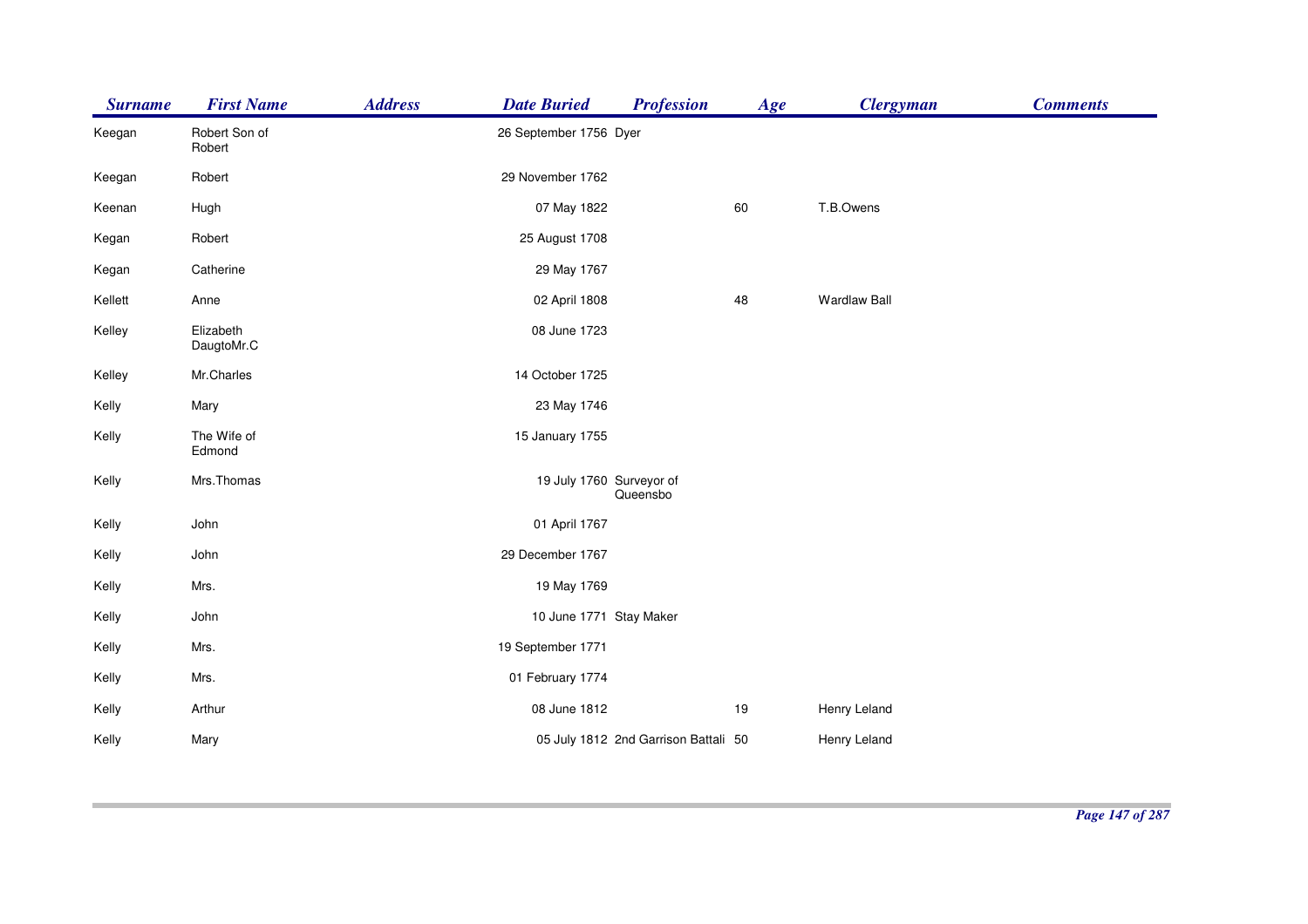| <b>Surname</b> | <b>First Name</b> | <b>Address</b>        | <b>Date Buried</b>   | <b>Profession</b>               | Age        | <b>Clergyman</b>               | <b>Comments</b> |
|----------------|-------------------|-----------------------|----------------------|---------------------------------|------------|--------------------------------|-----------------|
| Kelly          | Anne              |                       |                      | 28 March 1817 Registered 06.04. | 22         | Wardlaw Ball Vicar             |                 |
| Kelly          | Henry             | <b>Scarlet Street</b> | 18 October 1824      |                                 | 75         | T.B.Owens                      |                 |
| Kelly          | Mary              | <b>Scarlet Street</b> | 29 December 1825     |                                 | 59         | T.B.Owens                      |                 |
| Kelly          | William           | <b>West Street</b>    | 04 February 1833     |                                 | 39         | Rev.Thomas Atkinson            |                 |
| Kelly          | Alexander         | Ballymakenny          | 29 March 1833        |                                 | 99         | Rev. William Groom             |                 |
| Kelly          | Catherine         | Laurence Street       | 01 October 1837      |                                 | ${\bf 00}$ | Rev.Francis Lawe 4 Months      |                 |
| Kelly          | Arthur            | Laurence Street       | 01 September 1838    |                                 | $02\,$     | John.A.Wall + 6 Months         |                 |
| Kelly          | Thomas            | Green Lanes           | 21 January 1839      |                                 | $00\,$     | John.A.Wall 4 Months           |                 |
| Kelly          | Mrs.              | Laurence              | 08 November 1839     |                                 | 70         | John.A.Wall                    |                 |
| Kelly          | Mary              | BallyMakenny          | 19 December 1840     |                                 | 94         | E.P.Durham                     |                 |
| Kelly          | Mary              | Green Lanes           | 21 March 1841        |                                 | 32         | A.Wynne                        |                 |
| Kelly          | Thomas            | Green Lanes           | 15 February 1842     |                                 | 04         | E.P.Durham + 6 Months          |                 |
| Kelly          | John              | Green Lanes           | 15 April 1843        |                                 | $00\,$     | William M Beresford 14<br>Days |                 |
| Kelly          | Samuel            | <b>Francis Street</b> | 09 August 1843       |                                 | 42         | A.Wynne                        |                 |
| Kelly          | Mary              | Tullyard              | 25 November 1847     |                                 | 56         | William M Beresford            |                 |
| Kelly          | John              | <b>Patrick Street</b> | 21 October 1848      |                                 | 06         | A.Wynne                        |                 |
| Kelly          | Margaret          | <b>Francis Street</b> | 23 January 1852      |                                 | $02\,$     | W.E.Ormsby                     |                 |
| Kelly          | Charles           | Ballymakenny          | 31 December 1852     |                                 | 75         | For A Irvine W.E Ormsby        |                 |
| Kelly          | Henry             | Magdalene Street      | 28 July 1853         |                                 | 60         | W.E.Ormsby                     |                 |
| Kelly          | Robert            | <b>Francis Street</b> | 28 April 1856 Salior |                                 | 23         | John G Eccles                  |                 |
| Kelly          | Mary              | Magdalene Street      | 11 April 1858        |                                 | 60         | John G Eccles                  |                 |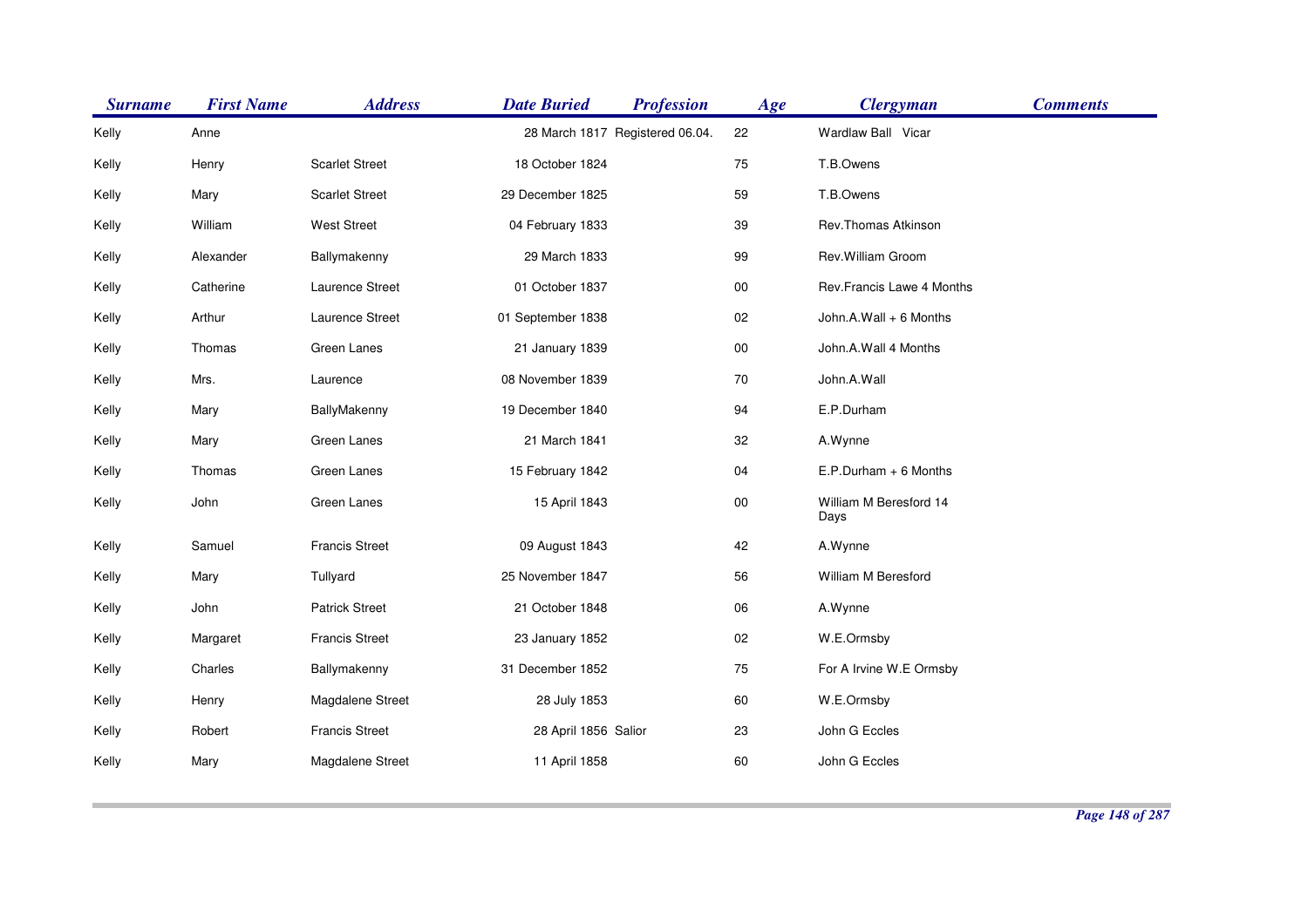| <b>Surname</b> | <b>First Name</b>       | <b>Address</b>                          | <b>Date Buried</b>        | <b>Profession</b> | Age    | <b>Clergyman</b>               | <b>Comments</b> |
|----------------|-------------------------|-----------------------------------------|---------------------------|-------------------|--------|--------------------------------|-----------------|
| Kelly          | Thomas                  | Peter Street                            | 25 August 1859 Auctioneer |                   | 56     | John G Eccles                  |                 |
| Kelly          | Eliza                   | <b>Francis Street</b>                   | 24 May 1860               |                   | 08     | <b>Edward Gore Kelly</b>       |                 |
| Kelly          | John                    | <b>Francis Street</b>                   | 09 October 1860           |                   | 03     | John G Eccles                  |                 |
| Kelly          | Samuel                  | <b>Francis Street</b>                   | 25 October 1860           |                   | 07     | John G Eccles                  |                 |
| Kelly          | Rev.Edward Gore         | St.Peters Vicarage (Buried<br>Beaulieu) | 25 November 1862 Vicar    |                   | $00\,$ | John Eccles Age N/K            |                 |
| Kelly          | Margaret                | <b>Francis Street</b>                   | 08 February 1865          |                   | 66     | John Eccles                    |                 |
| Kelly          | Catherine               | North Strand                            | 15 January 1870           |                   | $00\,$ | I.H.Monsarrat 2 Weeks          |                 |
| Kelly          | Mary Anne               | King Street, Drogheda                   | 24 September 1877         |                   | 48     | John Eccles                    |                 |
| Kelly          | Samuel                  | Drogheda Poor House                     | 05 March 1890             |                   | 65     | F.J.S.Mouritz                  |                 |
| Kelly          | John                    | North Strand, Drogheda                  | 11 April 1892             |                   | 64     | F.W.Macran                     |                 |
| Kelsey         | James Son to<br>William |                                         | 25 March 1722             |                   |        |                                |                 |
| Kelsey         | John Son to James       |                                         | 24 June 1722              |                   |        |                                |                 |
| Kelsey         | Joseph Son to<br>Willia |                                         | 25 May 1723               |                   |        |                                |                 |
| Kelsey         | old Cornet              |                                         | 07 June 1730              |                   |        |                                |                 |
| Kelsey         | James                   |                                         | 01 February 1732          |                   |        |                                |                 |
| Kenall         | Anne                    | Poor House                              | 17 December 1828          |                   | 96     | T.B.Owens ** could be<br>1827? |                 |
| Kennedy        | Ellen                   | Potato Market                           | 06 February 1837          |                   | 07     | <b>Dissenter</b>               |                 |
| Kennedy        | James                   | Potato Market                           | 19 January 1843           |                   | 02     | Dissenter + 6 Months           |                 |
| Kennedy        | Maria                   | Potato Market                           | 10 May 1848               |                   | 00     | Dissenter 10 Months            |                 |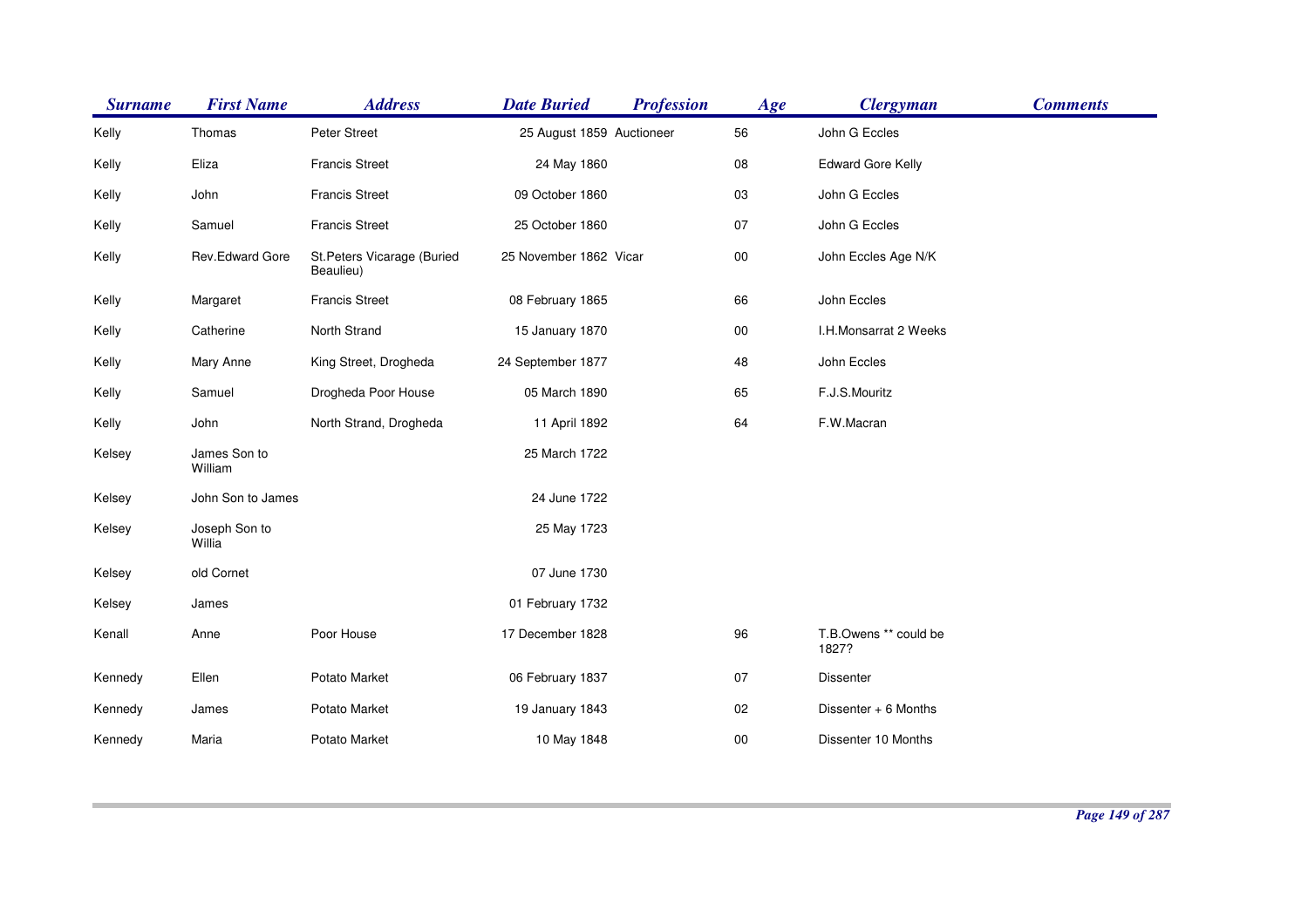| <b>Surname</b> | <b>First Name</b>       | <b>Address</b>            | <b>Date Buried</b>               | <b>Profession</b>                    | Age        | <b>Clergyman</b>         | <b>Comments</b> |
|----------------|-------------------------|---------------------------|----------------------------------|--------------------------------------|------------|--------------------------|-----------------|
| Kennedy        | Richard                 | St. Peter's Sextons House | 25 December 1882                 |                                      | 30         | John Eccles & F.W.Mervyn |                 |
| Kennedy        | Jane                    | Boyne Place, Drogheda     | 19 November 1890                 |                                      | 65         | F.J.S.Mouritz            |                 |
| Kennedy        | Martha                  | Mell, Drogheda            | 27 January 1893                  |                                      | 22         | F.W.Macran Curate        |                 |
| Kennedy        | John                    | Boyne Place, Dyer Street  | 04 October 1895                  |                                      | ${\bf 00}$ | Herbert Sandford Rector  |                 |
| Kenny          | Katherine               |                           | 26 May 1734                      |                                      |            |                          |                 |
| Kenny          | Margaret                |                           | 18 May 1808                      |                                      | 30         | Henry Leland             |                 |
| Kenny          | Danniel                 |                           |                                  | 08 July 1810 2nd Garrison Battali 36 |            | Henry Leland             |                 |
| Kenny          | David                   | Greenhills                | 29 November 1856                 |                                      | 03         | John G Eccles + 6 Months |                 |
| Kenny          | Jane                    | Greenhills                | 17 December 1856                 |                                      | 01         | John G Eccles + 6 Months |                 |
| Kenny          | Margaret                | Work House                | 13 March 1858                    |                                      | 76         | John G Eccles            |                 |
| Kenny          | David                   | Chord Road                | 08 July 1897                     |                                      | $00\,$     | Herbert Sandford         |                 |
| Kerly          | A Child of Peter        |                           | 06 September 1760                |                                      |            |                          |                 |
| Kerns          | Jane Daug.to Mr.        |                           | 25 February 1746                 |                                      |            |                          |                 |
| Kerns          | - To Mr.                |                           | 21 June 1746                     |                                      |            |                          |                 |
| Kerton         | Mrs.Dorothy             |                           | 14 February 1705                 |                                      |            |                          |                 |
| Kerton         | Elinor Daugh.to<br>Nich |                           | 03 May 1705                      |                                      |            |                          |                 |
| Kerton         | Mary                    |                           | 23 September 1739                |                                      |            |                          |                 |
| Keys           | Elizabeth               |                           | 03 February 1723                 |                                      |            |                          |                 |
| Kilbreth       | Margrett                |                           | 09 November 1721 Out of the Poor | Hous                                 |            |                          |                 |
| Kilpatrick     | A Child of James        |                           | 28 January 1775                  |                                      |            |                          |                 |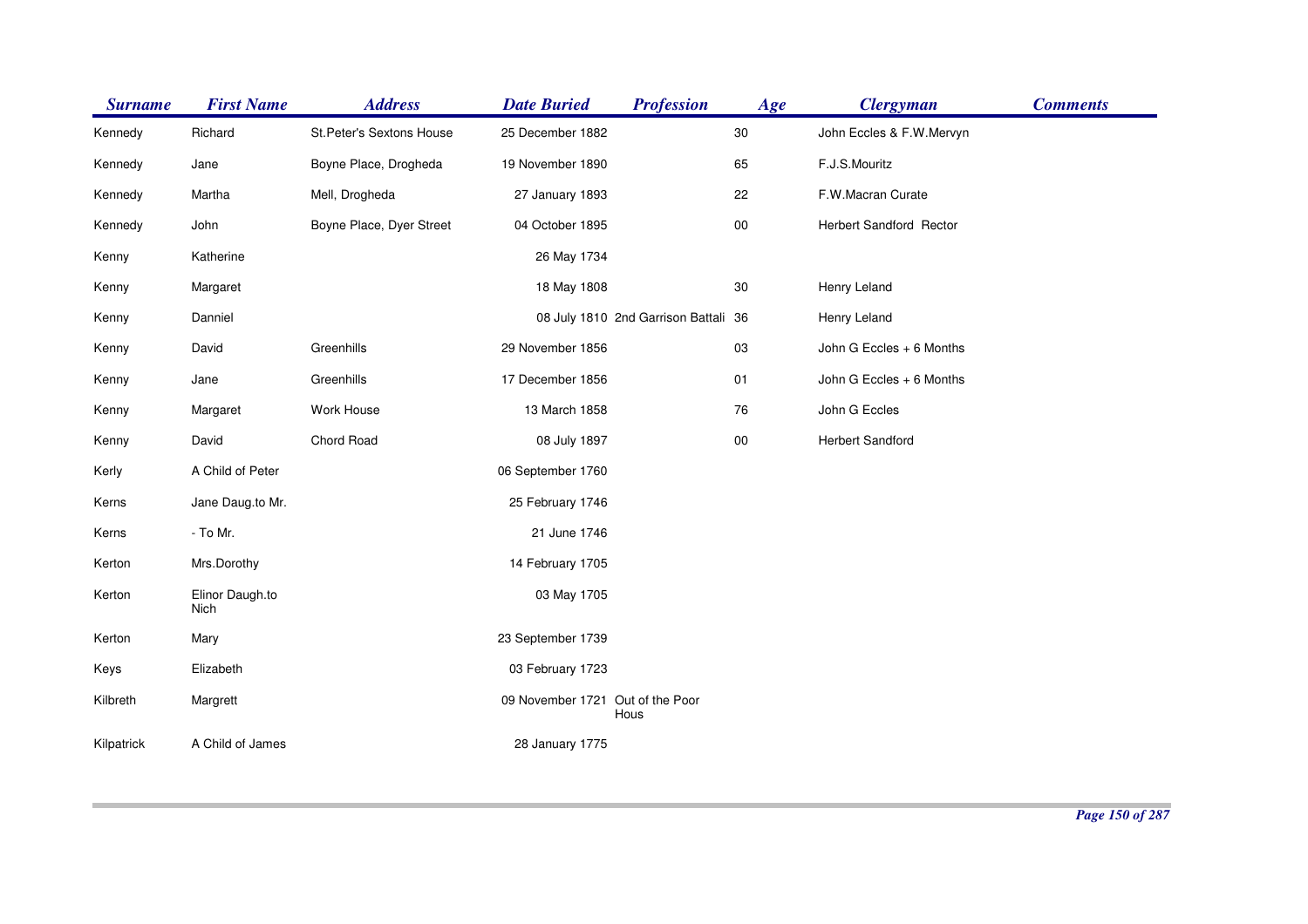| <b>Surname</b> | <b>First Name</b>     | <b>Address</b>        | <b>Date Buried</b>  | <b>Profession</b> | Age    | <b>Clergyman</b>                | <b>Comments</b> |
|----------------|-----------------------|-----------------------|---------------------|-------------------|--------|---------------------------------|-----------------|
| Kilpatrick     | Margaret              |                       | 22 September 1777   |                   |        |                                 |                 |
| Kimberly       | Mr.                   |                       | 19 December 1740    |                   |        |                                 |                 |
| Kimberly       | Mrs.                  |                       | 04 April 1745 Widow |                   |        |                                 |                 |
| Kincaid        | William               | Magdalen Street       | 29 July 1860        |                   | 09     | John G Eccles                   |                 |
| King           | Edward                |                       | 06 February 1707    |                   |        |                                 |                 |
| King           | Old Leezy             |                       | 09 May 1731         |                   |        |                                 |                 |
| King           | John                  |                       | 14 July 1771        |                   |        |                                 |                 |
| King           | Eliza                 | <b>Fair Street</b>    | 17 February 1827    |                   | 01     | T. William Dixon + 6 Months     |                 |
| King           | Thomas                | <b>Fair Street</b>    | 08 March 1827       |                   | 55     | L.M.King                        |                 |
| King           | Richard               | Green Lanes           | 24 June 1828 Weaver |                   | 18     | T.B.Owens                       |                 |
| King           | Sophia                | <b>William Street</b> | 03 August 1830      |                   | 01     | Rev.Mr.Shealds + 6 Months       |                 |
| King           | Rebecca               | <b>Fair Street</b>    | 10 July 1831        |                   | 76     | Rev.Richard George              |                 |
| King           | Mary Anne             | <b>Fair Street</b>    | 15 August 1831      |                   | 09     | Rev.Richard George              |                 |
| King           | Ellen                 | <b>Fair Street</b>    | 09 May 1832         |                   | 07     | Rev.Joseph Duncan               |                 |
| King           | Margaret              | <b>Fair Street</b>    | 10 May 1832         |                   | 09     | Rev.Joseph Duncan               |                 |
| King           | Elizabeth             | Green Lanes           | 10 February 1833    |                   | 86     | Rev.T.Atkinson                  |                 |
| King           | Rev.George            | Church Yard           | 24 February 1835    |                   | 32     | Rev.John Magee                  |                 |
| King           | Thomas                | <b>Scarlet Street</b> | 30 March 1840       |                   | 89     | A.Wynne                         |                 |
| King           | <b>Charles George</b> | <b>William Street</b> | 22 August 1842      |                   | $00\,$ | E.P.Durham 12 Weeks             |                 |
| King           | William               | <b>William Street</b> | 20 October 1843     |                   | $00\,$ | William M Beresford 3<br>Months |                 |
| King           | Anne                  | Sunday Gate           | 17 March 1847       |                   | 89     | William M Beresford             |                 |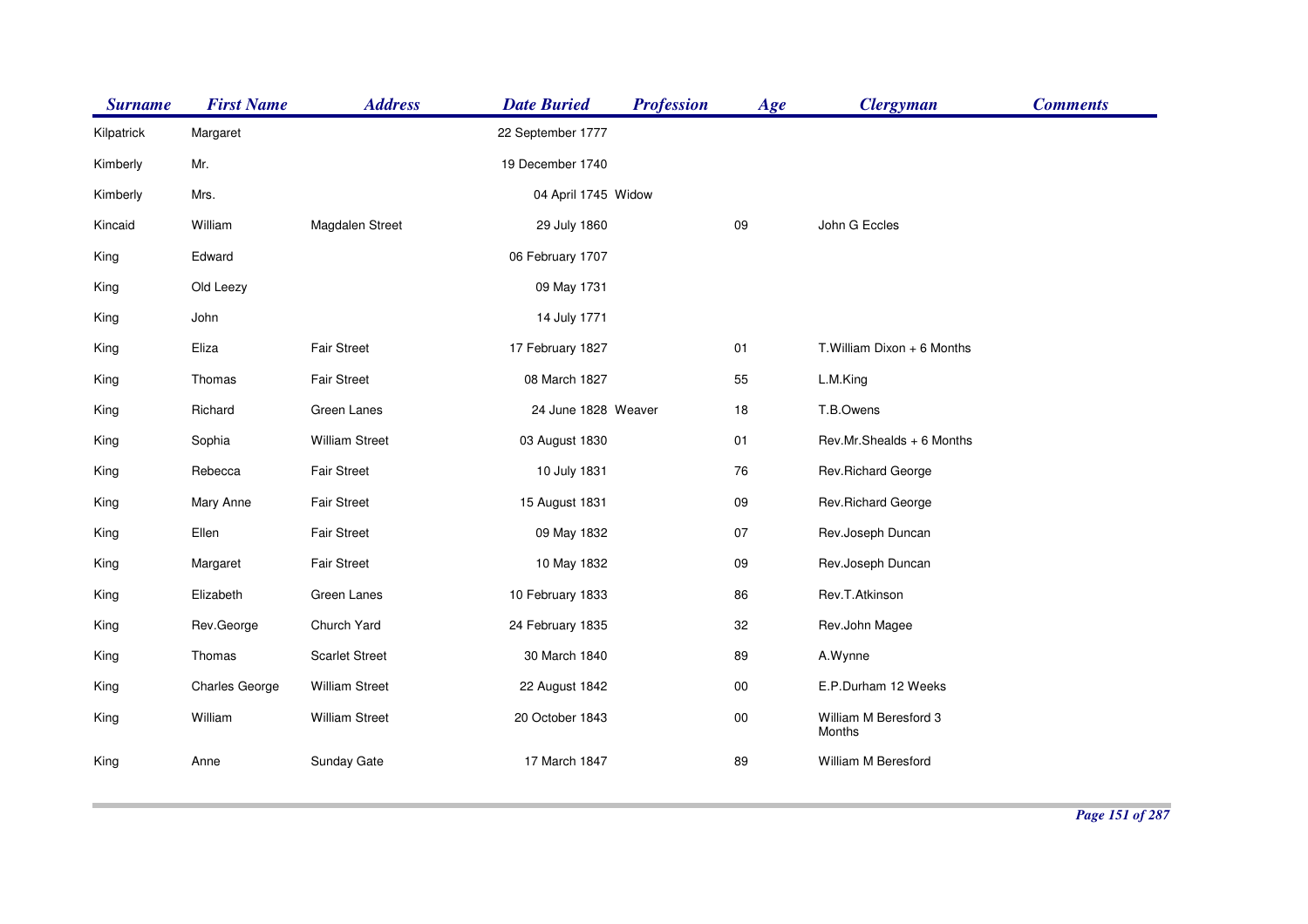| <b>Surname</b> | <b>First Name</b> | <b>Address</b>           | <b>Date Buried</b> | <b>Profession</b> | Age        | <b>Clergyman</b>                  | <b>Comments</b> |
|----------------|-------------------|--------------------------|--------------------|-------------------|------------|-----------------------------------|-----------------|
| King           | Elizabeth         | <b>William Street</b>    | 31 December 1848   |                   | 37         | William E Ormsby                  |                 |
| King           | William R.        | <b>William Street</b>    | 26 July 1849       |                   | ${\bf 00}$ | Andrew Williamson 6<br>Months     |                 |
| King           | Mary Anne         | Nun's Walk               | 27 February 1864   |                   | 60         | John Eccles                       |                 |
| King           | Margaret          | St.Peters, Drogheda      | 04 March 1887      |                   | 89         | John Eccles                       |                 |
| King           | Adam              | Scarlet Street, Drogheda | 25 March 1889      |                   | 35         | A.R.CrawfordPresbyterianMi<br>ns. |                 |
| King           | Elizabeth         | <b>Belfast</b>           | 10 June 1892       |                   | 64         | John Eccles                       |                 |
| Kinkade        | Samuel            | <b>Trinity Street</b>    | 17 May 1851        |                   | 06         | Thomas Taylor                     |                 |
| Kirk           | Hannah            |                          | 09 August 1805     |                   | $38*$      | <b>Bigoe Henzell</b>              |                 |
| Kirkham        | Emily             | Eccles Street, Dublin    | 21 February 1867   |                   | 50         | John Eccles                       |                 |
| Kirtain        | John              |                          | 26 December 1717   |                   |            |                                   |                 |
| Knaggs         | Margaret          | Magdalen Street          | 26 December 1824   |                   | 02         | T.B.Owens                         |                 |
| Knaggs         | Catherine         | Shop Street              | 18 May 1832        |                   | 48         | Rev.Joseph Duncan                 |                 |
| Knaggs         | William           | <b>West Street</b>       | 21 October 1839    |                   | $00\,$     | John.A.Wall 2 Months              |                 |
| Knaggs         | John              | West Street              | 25 November 1839   |                   | $02\,$     | John.A.Wall                       |                 |
| Knaggs         | George            | <b>West Street</b>       | 27 August 1843     |                   | $00\,$     | A.Wynne 17 Days                   |                 |
| Knaggs         | John              | <b>West Street</b>       | 27 June 1847       |                   | 33         | A.Wynne                           |                 |
| Knaggs         | Margaret          | <b>West Street</b>       | 26 February 1851   |                   | $00\,$     | W.E.Ormsby 2 Weeks                |                 |
| Knaggs         | Catherine         | <b>West Street</b>       | 06 November 1853   |                   | 18         | W.E.Ormsby                        |                 |
| Knaggs         | John              | West Street              | 15 February 1856   |                   | 84         | John G Eccles                     |                 |
| Knaggs         | Margaret          | <b>West Street</b>       | 15 July 1870       |                   | 60         | I.H.Monsarrat                     |                 |
|                |                   |                          |                    |                   |            |                                   |                 |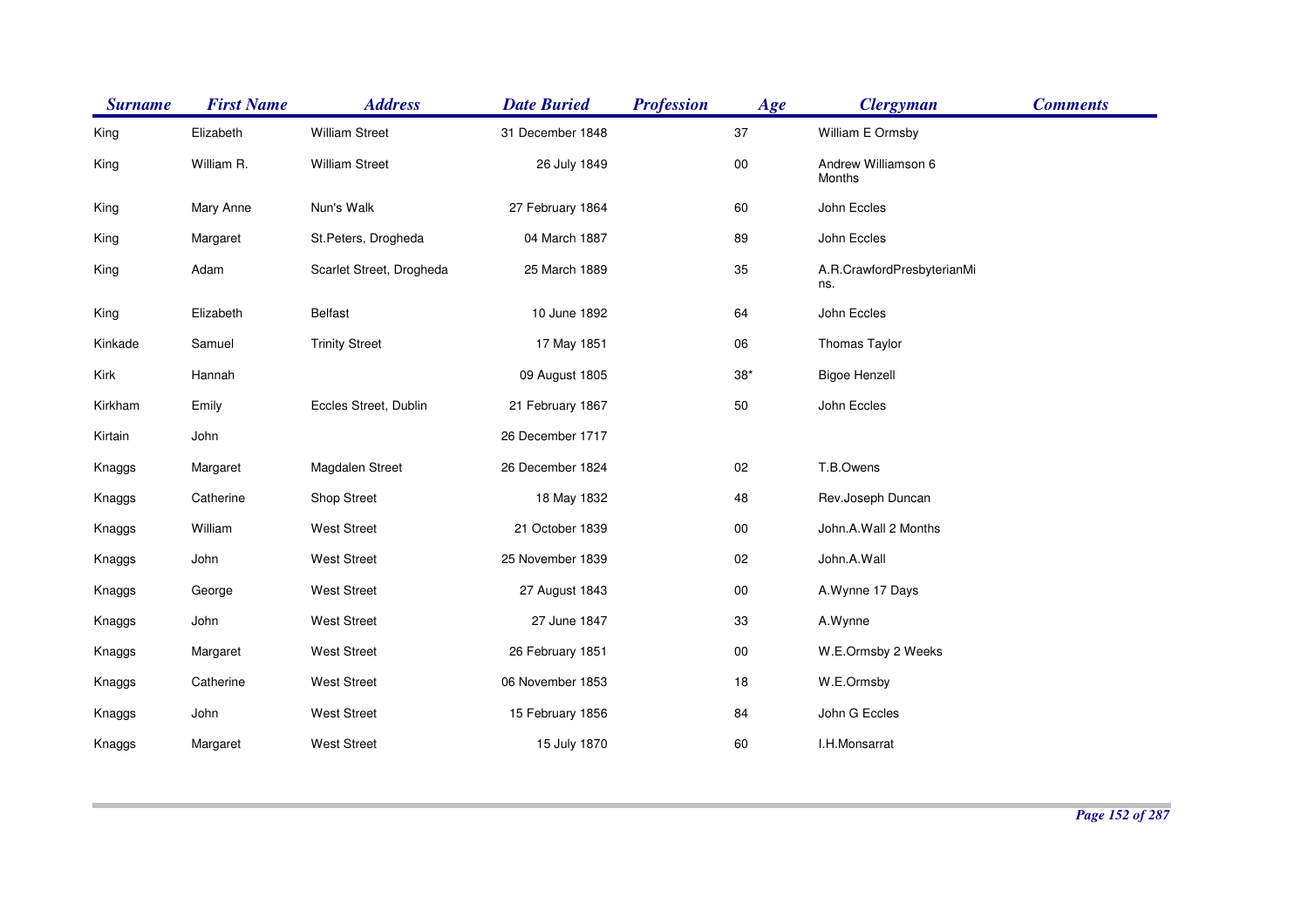| <b>Surname</b> | <b>First Name</b>       | <b>Address</b>                          | <b>Date Buried</b>          | <b>Profession</b> | Age    | <b>Clergyman</b>          | <b>Comments</b> |
|----------------|-------------------------|-----------------------------------------|-----------------------------|-------------------|--------|---------------------------|-----------------|
| Knaggs         | William                 | Corderry, Co. Louth                     | 08 October 1872             |                   | 48     | John Eccles               |                 |
| Knaggs         | William                 | Drogheda                                | 03 September 1874           |                   | $00\,$ | Frederic L.Meares 14 Days |                 |
| Knaggs         | Constance<br>Kathleen   | Bettichburne Lodge,<br>Drogheda         | 08 September 1881           |                   | 01     | John Eccles + 19 Days     |                 |
| Knaggs         | Sarah Ethel             | Fair Street, Drogheda                   | 11 February 1886            |                   | $00\,$ | John Eccles 5 Months      |                 |
| Knaggs         | Sarah                   | Fair Street, Drogheda                   | 18 November 1889            |                   | 37     | John Eccles/F.J.S.Mouritz |                 |
| Knaggs         | Samuel                  | Hamilton Lodge,<br>BooterstownCo.Dublin | 04 July 1895                |                   | $00\,$ | F.W.Macran                |                 |
| Knight         | William Son to<br>Edwar |                                         | 20 October 1705             |                   |        |                           |                 |
| Knight         | John Son to<br>Mathew   |                                         | 24 March 1706               |                   |        |                           |                 |
| Knight         | Elizabeth Daug.to<br>Ma |                                         | 23 January 1710             |                   |        |                           |                 |
| Knight         | Thomas Son to<br>Matthe |                                         | 14 September 1712           |                   |        |                           |                 |
| Knight         | Matthew Son to<br>Matth |                                         | 23 July 1716                |                   |        |                           |                 |
| Knight         | George Son to<br>Edward |                                         | 08 June 1718                |                   |        |                           |                 |
| Knight         | Abraham                 |                                         | 10 September 1719           |                   |        |                           |                 |
| Knight         | Althamia Daug.to<br>Mat |                                         | 22 March 1722               |                   |        |                           |                 |
| Knight         | Rose                    |                                         | 01 November 1724            |                   |        |                           |                 |
| Knight         | Mary Daug.to<br>Edward  |                                         | 31 December 1724 [Deceased] |                   |        |                           |                 |
| Knight         | Moses                   |                                         | 06 February 1726            |                   |        |                           |                 |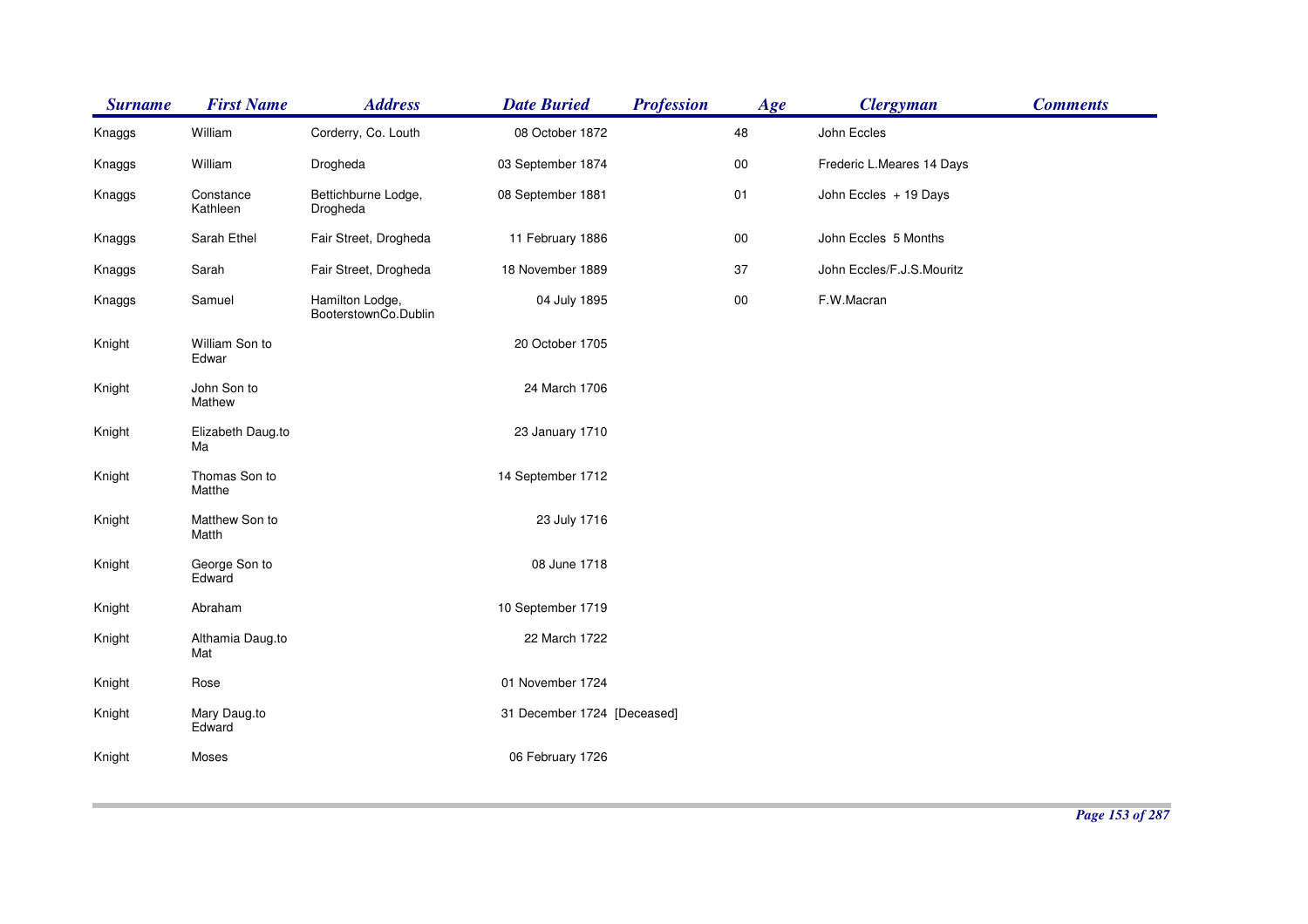| <b>Surname</b> | <b>First Name</b>                  | <b>Address</b><br><b>Date Buried</b> | <b>Profession</b>                        | Age | <b>Clergyman</b> | <b>Comments</b> |
|----------------|------------------------------------|--------------------------------------|------------------------------------------|-----|------------------|-----------------|
| Knight         | Abraham Son to<br>Nicho            | 21 December 1729                     |                                          |     |                  |                 |
| Knight         | Sarah                              |                                      | 26 April 1733                            |     |                  |                 |
| Knight         | Mathew                             |                                      | 19 April 1734                            |     |                  |                 |
| Knight         | Hannah                             | 08 January 1740                      |                                          |     |                  |                 |
| Knight         | Mr.Nicholas                        |                                      | 22 July 1752                             |     |                  |                 |
| Knight         | William                            |                                      | 08 March 1755 Shoemaker                  |     |                  |                 |
| Knight         | Mary Daughterof<br>Nich            | 15 October 1760                      |                                          |     |                  |                 |
| Knight         | Catherine                          |                                      | 30 January 1762 Widow                    |     |                  |                 |
| Knight         | JaneKnightWifeofNi<br>ch           |                                      | 25 April 1763 Weaver                     |     |                  |                 |
| Knight         | Ald                                |                                      | 10 August 1771                           |     |                  |                 |
| Knight         | Mrs.                               | 27 September 1772                    |                                          |     |                  |                 |
| Knight**       | Nurse Knight's<br>Grand            |                                      | 13 November 1741 Childs surname not<br>g |     |                  |                 |
| Knight**       | Nurse Knight's<br>Grand            |                                      | 13 November 1741 Childs surname not<br>g |     |                  |                 |
| Knights?       | Mary Daughter of<br>Joh            | 12 October 1769                      |                                          |     |                  |                 |
| Knights?       | A Child of Alderman                | 10 November 1769                     |                                          |     |                  |                 |
| ed             | Knights[Deceas A Child of Alderman | 26 February 1772                     |                                          |     |                  |                 |
| Knott          | Elizabeth                          |                                      | 27 August 1719                           |     |                  |                 |
| Knox           | Mrs.                               |                                      | 06 March 1778 From Dublin                |     |                  |                 |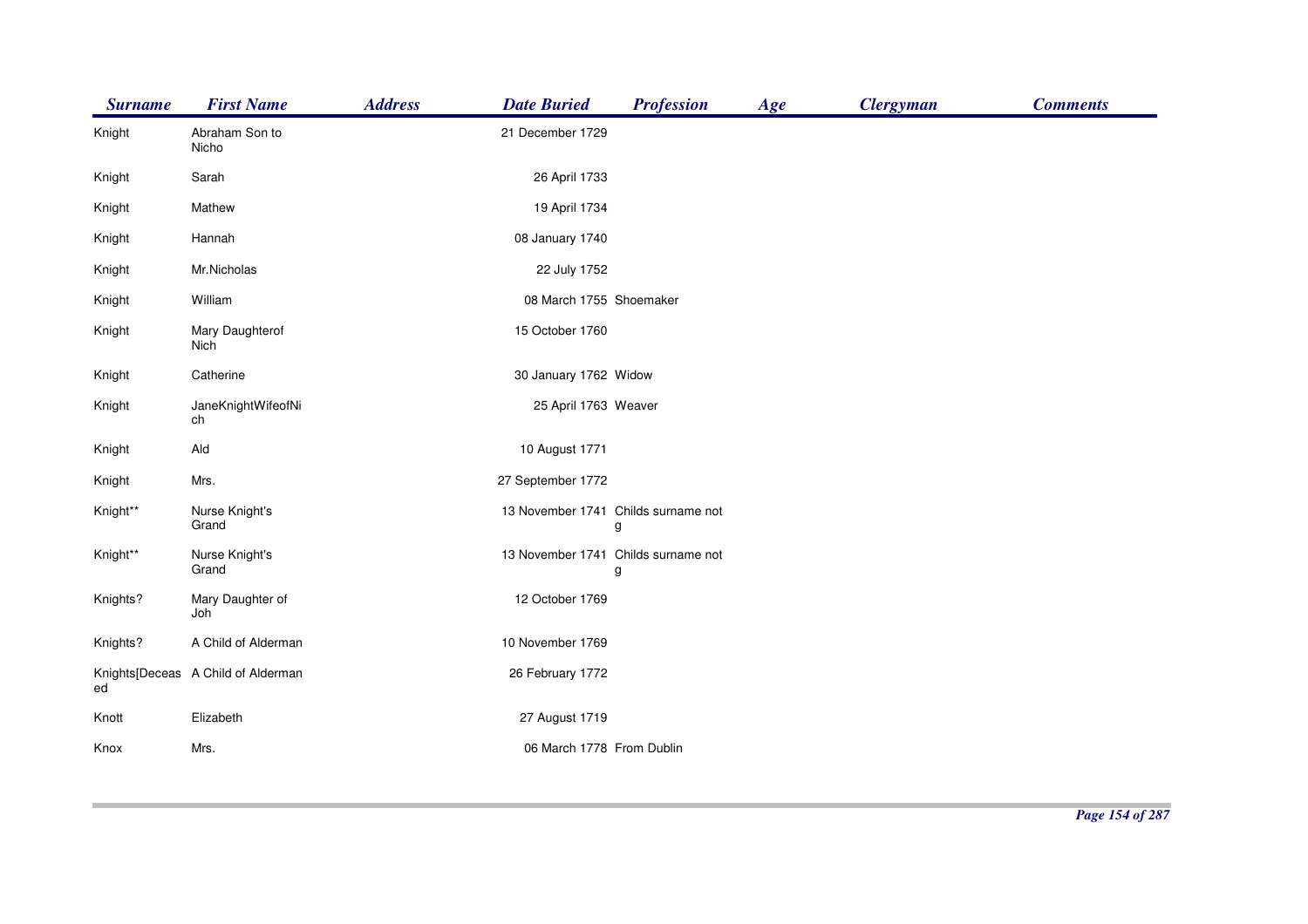| <b>Surname</b>           | <b>First Name</b> | <b>Address</b>        | <b>Date Buried</b>       | <b>Profession</b> | Age    | <b>Clergyman</b>         | <b>Comments</b> |
|--------------------------|-------------------|-----------------------|--------------------------|-------------------|--------|--------------------------|-----------------|
| Labarte                  | Harriet           | New Quay              | 31 October 1840          |                   | 38     | A.Wynne                  |                 |
| Labarte                  | Harriet           | Mornington Co.Meath   | 05 June 1854             |                   | 17     | John Eccles              |                 |
| Labarte                  | <b>Bartw</b>      | Mornington Co.Meath   | 28 August 1854           |                   | 57     | John Eccles              |                 |
| Lacey                    | Mary              | Laurence Street       | 06 April 1854            |                   | 72     | W.E.Ormsby               |                 |
| Lacey                    | Fredrick          | Laurence Street       | 25 January 1855          |                   | 79     | John G Eccles            |                 |
| Ladly                    | James             | Killineer, Drogheda   | 07 December 1887         |                   | 01     | John J.Sandys + 6 Months |                 |
| Lahy                     | Sarah             | St.Johns Poor House   | 21 April 1883            |                   | 84     | John Eccles              |                 |
| Lahy (And Wife) Margaret |                   | <b>William Street</b> | 30 August 1864           |                   | 48     | John Eccles              |                 |
| Lahy (Man)               | William           | <b>William Street</b> | 30 August 1864           |                   | 60     | John Eccles              |                 |
| Laing                    | Sarah             | Laurence Gate         | 09 January 1852          |                   | 11     | W.B.Arkin                |                 |
| Laing                    | Charles           | Chord Road            | 31 December 1861         |                   | 75     | John Eccles              |                 |
| Lambe                    | Hannah            | West Gate             | 19 May 1844              |                   | 60     | William M Beresford      |                 |
| Lambert                  | James             |                       | 27 June 1771             |                   |        |                          |                 |
| Lambert                  | Eleanor           | Duke Street           | 29 September 1824        |                   | 20     | T.B.Owens                |                 |
| Lampart                  | The Wife of James |                       | 12 February 1757 Mariner |                   |        |                          |                 |
| Lamprey                  | Dorothy           |                       | 05 January 1765          |                   |        |                          |                 |
| Lamprey*                 | Madge             |                       | 01 February 1814         |                   | 72     | Henry Leland             |                 |
| Land                     | Elizabeth         | Magdalene Street      | 18 October 1839          |                   | $00\,$ | Arthur Wynne 3 Weeks     |                 |
| Lane                     | Jane              | Mill Mount Barracks   | 28 March 1834            |                   | $00\,$ | Rev.G.King 6 Months      |                 |
| Lang                     | Mary              | Greenhills, Drogheda  | 29 June 1876             |                   | $00\,$ | Thomas Fullerton 1 Day   |                 |
| Lang                     | Elizabeth         | St.Johns Poor House   | 20 February 1895         |                   | 89     | F.W.Macran               |                 |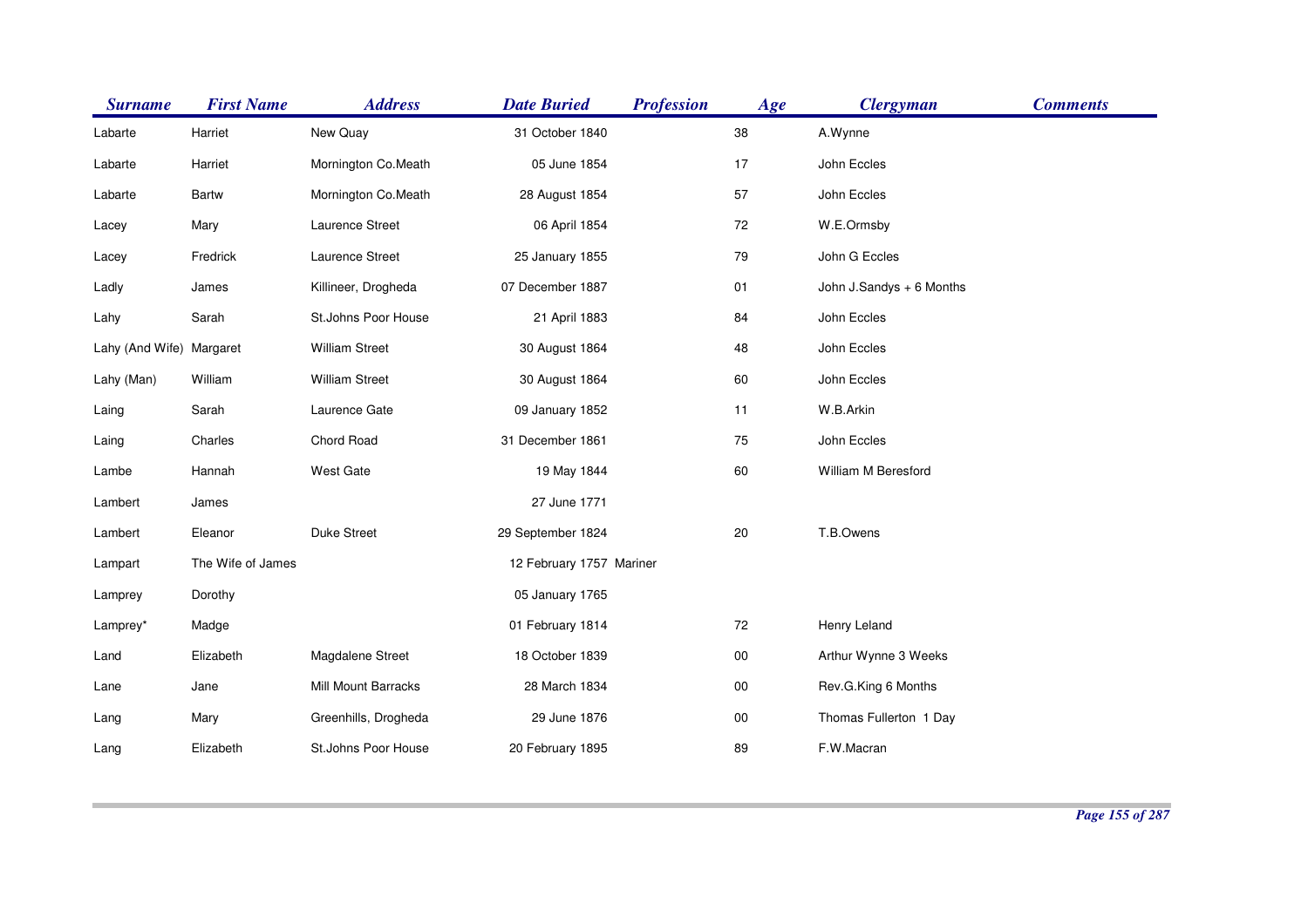| <b>Surname</b> | <b>First Name</b>       | <b>Address</b>      | <b>Date Buried</b>             | <b>Profession</b> | Age    | <b>Clergyman</b>         | <b>Comments</b> |
|----------------|-------------------------|---------------------|--------------------------------|-------------------|--------|--------------------------|-----------------|
| Langdale       | Mary Daugh.to<br>Henry  |                     | 23 February 1718               |                   |        |                          |                 |
| Langtree       | Elizabeth               |                     | 21 November 1816               |                   | 02     | Henry Leland             |                 |
| Langtree       | Eliza                   |                     | 22 April 1820                  |                   | 02     | T.B.Owens                |                 |
| Langtry        | Mrs.Dorothy             |                     | 12 May 1704                    |                   |        |                          |                 |
| Large          | Ann                     |                     | 06 October 1717                |                   |        |                          |                 |
| Large          | Peter                   |                     | 07 January 1718                |                   |        |                          |                 |
| Large          | John                    |                     | 12 November 1741 A Soldier     |                   |        |                          |                 |
| Largg          | Jane Daughter to<br>Pet |                     | 14 June 1703                   |                   |        |                          |                 |
| Lascelles      | Francis                 | Prospect            | 01 October 1835                |                   | 64     | Rev.J.Magee              |                 |
| Lasign         | Lasign Son of Willia    |                     | 14 August 1750 Patton of Cork, | Merc              |        |                          |                 |
| Latimer        | William                 |                     | 21 March 1805                  |                   | $00\,$ | Bigoe Henzell 2 Months   |                 |
| Latimer        | Oliver                  | Palace Street       | 29 May 1826                    |                   | 05     |                          |                 |
| Latimer        | Alice                   | Freeschool Lane     | 17 December 1830               |                   | 60     | Rev.R.George             |                 |
| Latimer        | James                   | Palace Street       | 15 October 1847 Mason          |                   | 60     | William M Beresford      |                 |
| Latimer        | Mary                    | Peter Street        | 31 May 1850                    |                   | 80     | W.E.Ormsby               |                 |
| Latimer        | Philip                  | Union Work House    | 22 July 1855                   |                   | $00\,$ | Henry Seddall (Age N/K)  |                 |
| Latimer        | William                 | Hillsborough        | 15 June 1860 Architect         |                   | 39     | <b>Edward Gore Kelly</b> |                 |
| Latimer        | Sarah                   | Fair Street         | 27 December 1872               |                   | 84     | Methodist                |                 |
| Latimer        | Emily                   | St.Johns Poor House | 20 December 1879               |                   | 75     | John Eccles              |                 |
| Latimers       | A Child of William      |                     | 12 March 1770                  |                   |        |                          |                 |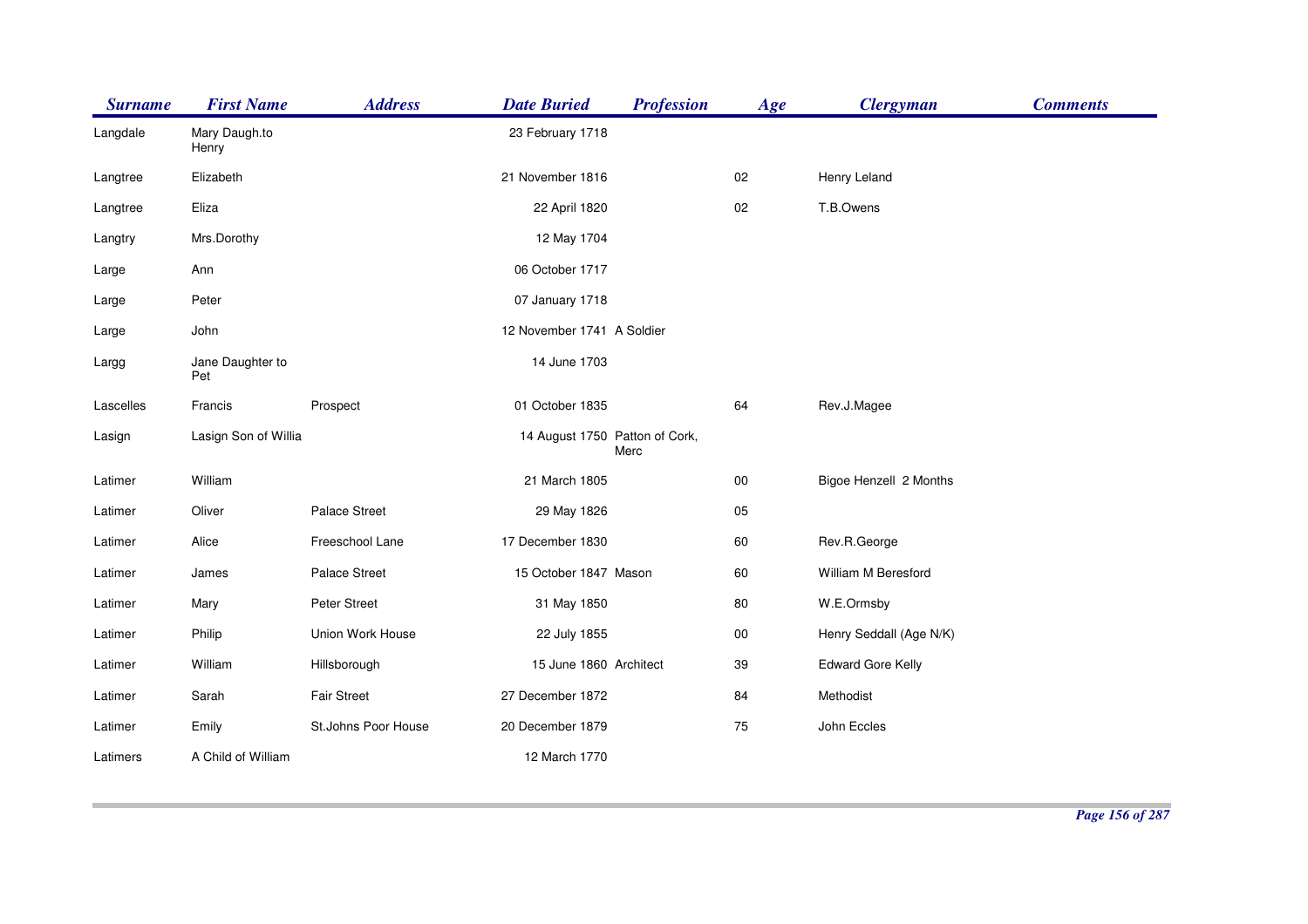| <b>Surname</b>   | <b>First Name</b>                  | <b>Address</b>           | <b>Date Buried</b>              | <b>Profession</b>                | Age    | <b>Clergyman</b>                 | <b>Comments</b> |
|------------------|------------------------------------|--------------------------|---------------------------------|----------------------------------|--------|----------------------------------|-----------------|
| Latimore         | Prudence Wife of<br>Tho            |                          | 30 May 1751                     |                                  |        |                                  |                 |
| Latimore         | Prudentia                          |                          | 15 June 1774                    |                                  |        |                                  |                 |
| Lauranceson      | Robert Son to<br>Robert            |                          | 11 July 1711                    |                                  |        |                                  |                 |
| Lavry            | Henry                              |                          | 19 October 1732 Boy to Mr.Major |                                  |        |                                  |                 |
| Lawson           | Widow                              |                          |                                 | 20 April 1748 Of the Church Yard |        |                                  |                 |
| Lawson           | Dillon                             | William Street, Drogheda | 24 September 1886               |                                  | $00\,$ | John Eccles 1 Month & 14<br>Days |                 |
| Laycock          | Henry                              |                          | 19 May 1741                     |                                  |        |                                  |                 |
| Le Hunt          | SibillaDaug.toColon<br>e           |                          | 08 July 1712                    |                                  |        |                                  |                 |
| Le Hunt          | Mrs.AnnaMaria<br>Daugh.            |                          | 29 July 1712 Colonel            |                                  |        |                                  |                 |
| Le Hunt          | Lieut.Coll.John                    |                          | 14 November 1721                |                                  |        |                                  |                 |
| Lealand          | Charles                            |                          | 22 September 1718               |                                  |        |                                  |                 |
| Lealand          | Grace                              |                          | 20 June 1720                    |                                  |        |                                  |                 |
| Lealand          | Jane Daug.to<br>Michael            |                          | 25 May 1722                     |                                  |        |                                  |                 |
| Lealand          | Thomas Son to<br>John              |                          | 27 June 1723 Brazier            |                                  |        |                                  |                 |
| Lealand          | James Son to<br>Mr.John            |                          | 21 November 1725                |                                  |        |                                  |                 |
| Lealand [Junior] | Michael Son to<br>John             |                          | 04 July 1716                    |                                  |        |                                  |                 |
|                  | Lealand [Junior] Mary Daug.to John |                          | 09 June 1717                    |                                  |        |                                  |                 |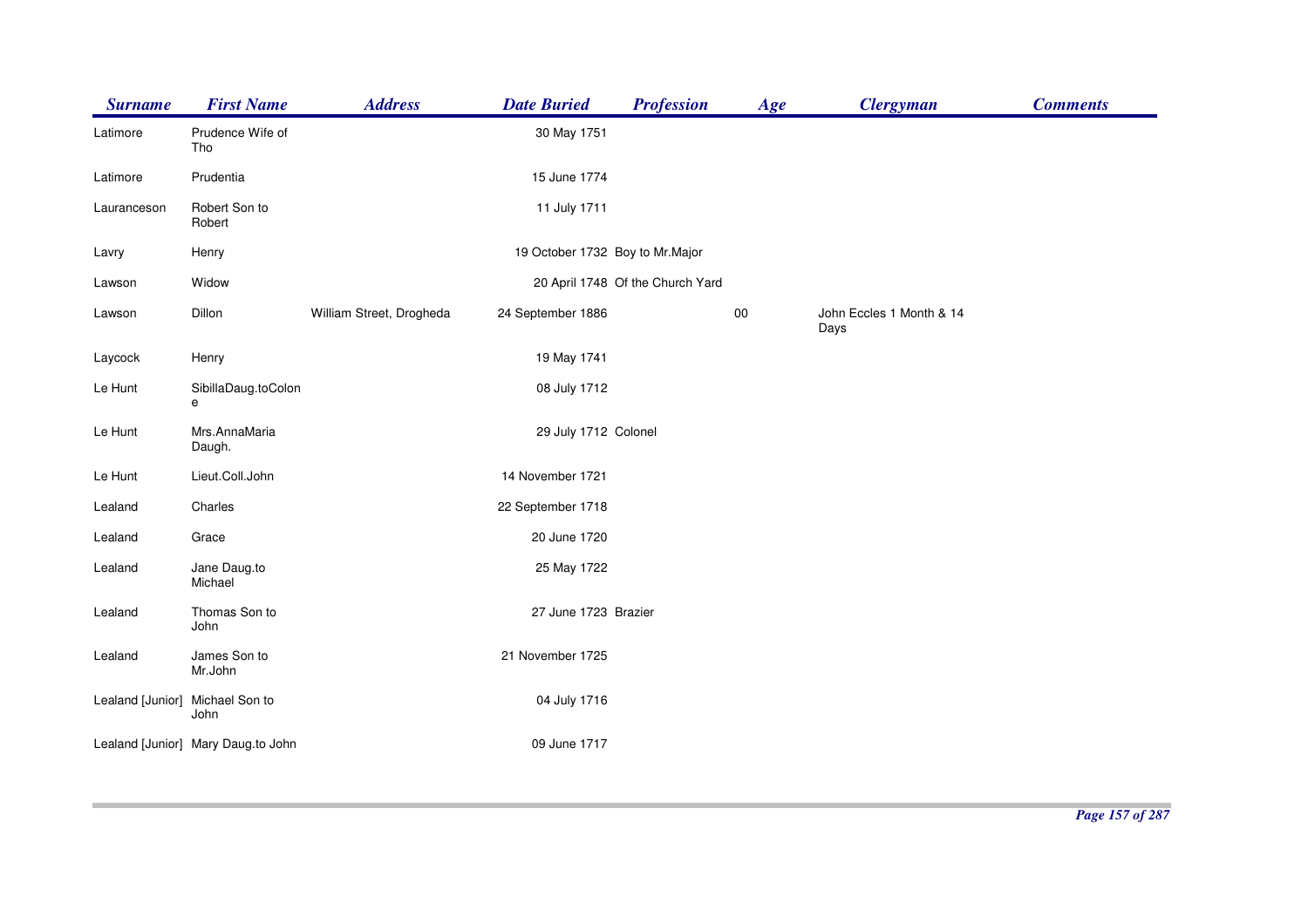| <b>Surname</b>       | <b>First Name</b>                  | <b>Address</b> | <b>Date Buried</b>              | <b>Profession</b> | Age | <b>Clergyman</b> | <b>Comments</b> |
|----------------------|------------------------------------|----------------|---------------------------------|-------------------|-----|------------------|-----------------|
|                      | Lealand [Junior] Jane Daug.to John |                | 07 November 1718                |                   |     |                  |                 |
| Leane                | Ephraim                            |                | 23 November 1821                |                   | 33  | T.B.Owens        |                 |
| Leary                | Mary                               |                | 21 February 1729                |                   |     |                  |                 |
| Leathbarrow          | Mr.James                           |                | 20 August 1777                  |                   |     |                  |                 |
| Leatherbarrow        | Mrs.                               |                | 03 September 1768               |                   |     |                  |                 |
| Leatherbarrow        | Mrs.Jane                           |                | 27 October 1779                 |                   |     |                  |                 |
| Leatherborough Miss. |                                    |                | 11 January 1743                 |                   |     |                  |                 |
| Lee                  | John                               |                | 06 February 1716                |                   |     |                  |                 |
| Lee                  | Ann Daug.to<br>Christop            |                | 02 July 1718                    |                   |     |                  |                 |
| Lee                  | Elizabeth                          |                | 19 September 1723               |                   |     |                  |                 |
| Lee                  | William                            |                | 31 March 1728                   |                   |     |                  |                 |
| Lee                  | Thomas Son to<br>Mr.Rob            |                | 11 September 1728               |                   |     |                  |                 |
| Lee                  | Margrett Daug.to<br>Mr.            |                | 26 September 1730               |                   |     |                  |                 |
| Lee                  | Jane Daug.to<br>Robert             |                | 16 July 1733                    |                   |     |                  |                 |
| Lee                  | Elizabeth Daug.to<br>Jo            |                | 22 July 1733                    |                   |     |                  |                 |
| Lee                  | Elinor                             |                | 27 January 1735 One of the Poor | Hous              |     |                  |                 |
| Lee                  | Walter                             |                | 13 May 1741                     |                   |     |                  |                 |
| Lee                  | Mrs.Sarah                          |                | 17 May 1757                     |                   |     |                  |                 |
| Lee                  | The Widow                          |                | 19 April 1760                   |                   |     |                  |                 |
|                      |                                    |                |                                 |                   |     |                  |                 |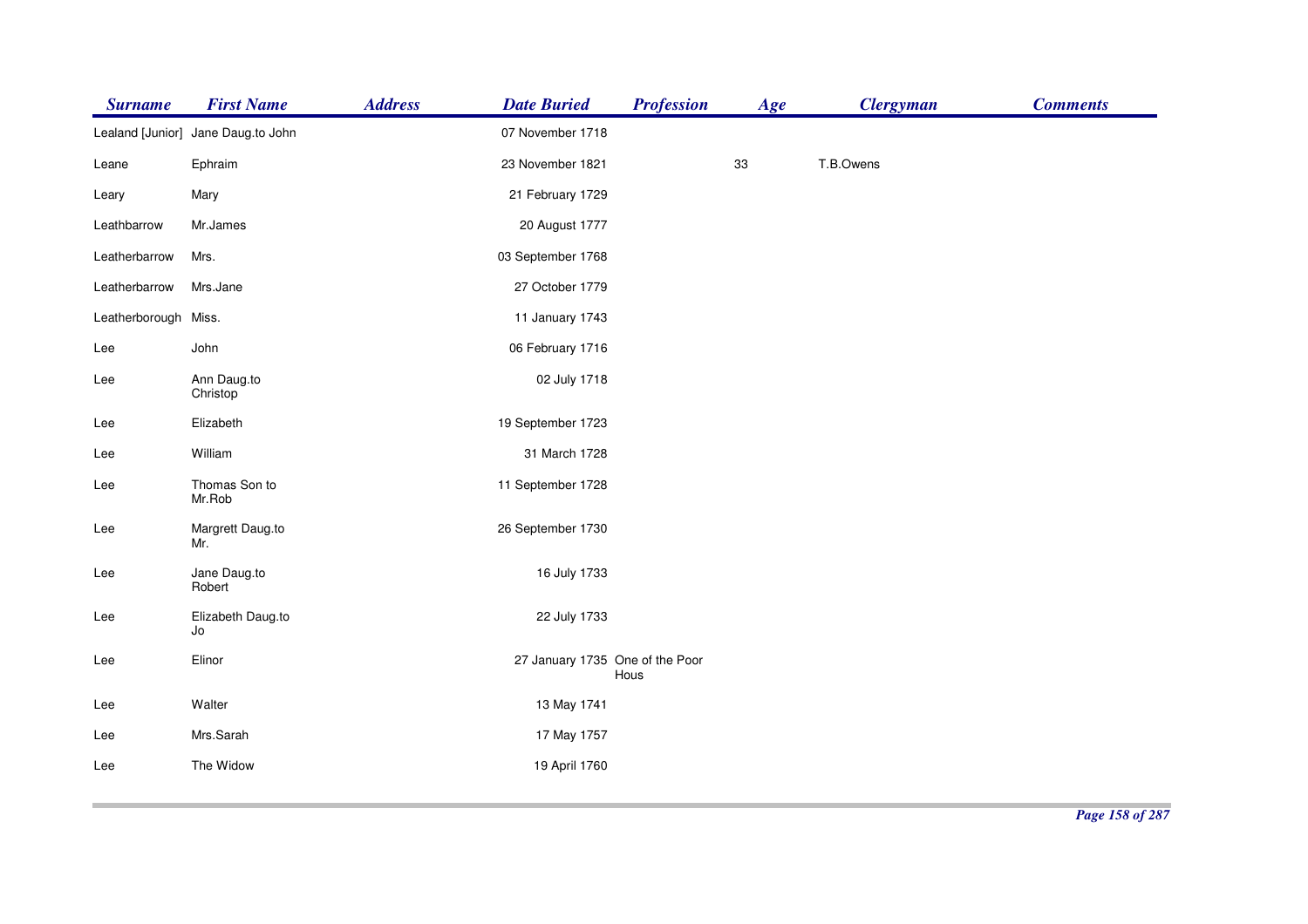| <b>Surname</b> | <b>First Name</b>       | <b>Address</b>     | <b>Date Buried</b>           | <b>Profession</b>                    | Age        | <b>Clergyman</b>                  | <b>Comments</b> |
|----------------|-------------------------|--------------------|------------------------------|--------------------------------------|------------|-----------------------------------|-----------------|
| Lee            | John Son of<br>Thomas   |                    | 10 September 1761 Carpenter  |                                      |            |                                   |                 |
| Leech          | John Son to John        |                    | 15 January 1744              |                                      |            |                                   |                 |
| Leech          | James                   |                    | 20 June 1751                 |                                      |            |                                   |                 |
| Leech          | George                  |                    |                              | 29 January 1758 Of Collon. [In Dubli |            |                                   |                 |
| Leech          | Anne                    |                    | 18 December 1804             |                                      | $00\,$     | WardlawBallRegistered2412<br>1804 |                 |
| Lees           | James                   |                    | 27 November 1723 Flaxdresser |                                      |            |                                   |                 |
| Lees           | John                    |                    | 02 December 1816 An Infant   |                                      | ${\bf 00}$ | Henry Leland                      |                 |
| Lees           | Jonathan                | Manchester England | 09 August 1834               |                                      | 50         | Rev.Ashe                          |                 |
| Legg           | Anne Daughter to<br>Pat |                    | 23 February 1709             |                                      |            |                                   |                 |
| Legg           | Ann Daugh.to<br>Patrick |                    | 24 February 1713             |                                      |            |                                   |                 |
| Legg           | Richard Son to Patri    |                    | 25 June 1714                 |                                      |            |                                   |                 |
| Legg           | Mary Daug.to<br>Patrick |                    | 02 October 1715              |                                      |            |                                   |                 |
| Legg           | Edward Son to<br>Patric |                    | 20 November 1717             |                                      |            |                                   |                 |
| Legg           | Rose Daug.to<br>Patrick |                    | 25 January 1718              |                                      |            |                                   |                 |
| Legg           | Margery Daug.to<br>Patr |                    | 12 May 1722                  |                                      |            |                                   |                 |
| Legg           | Jane Daug.to<br>Patrick |                    | 11 October 1722              |                                      |            |                                   |                 |
| Legg           | Catherine               |                    | 26 August 1729               |                                      |            |                                   |                 |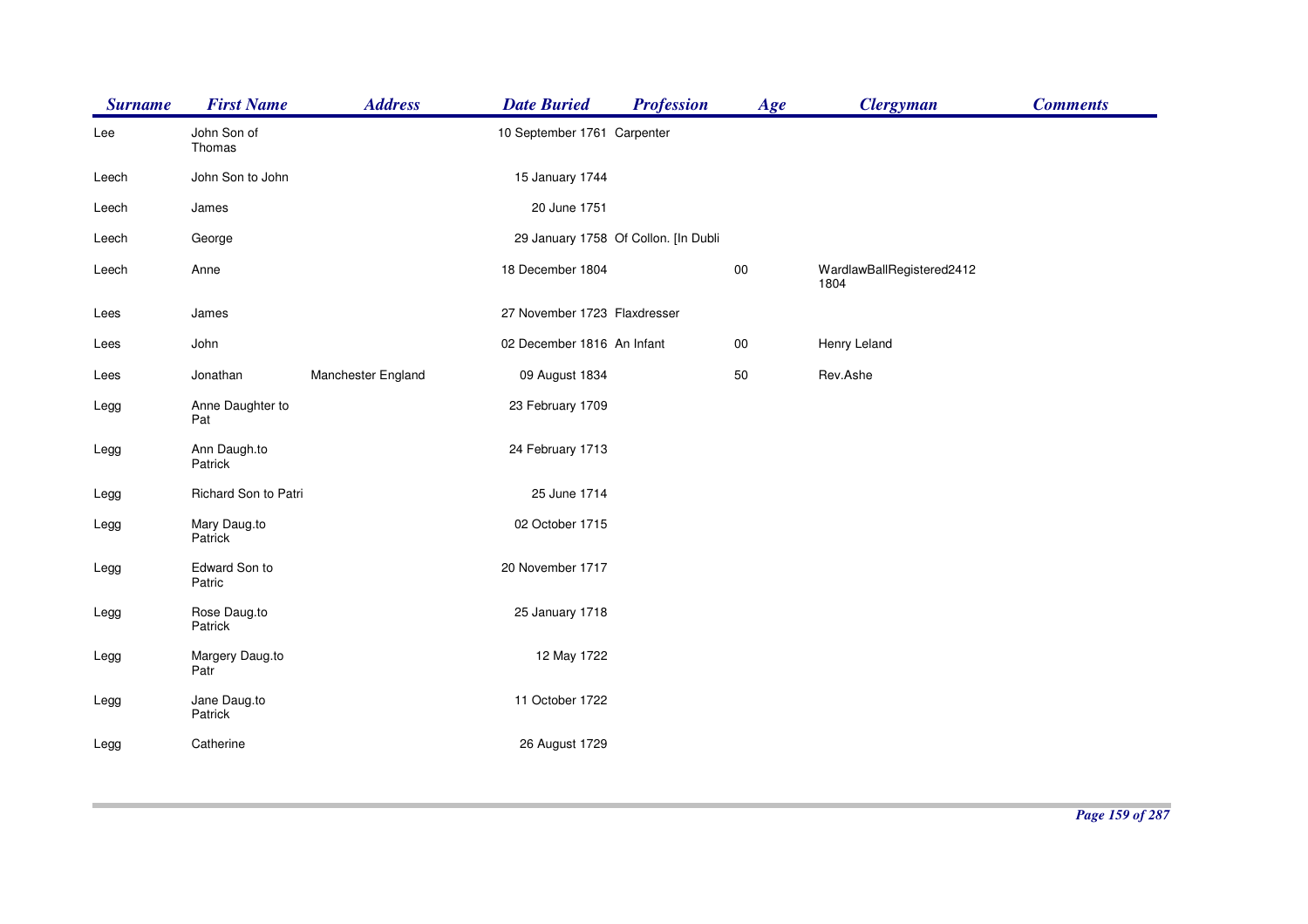| <b>Surname</b> | <b>First Name</b>        | <b>Address</b> | <b>Date Buried</b>            | <b>Profession</b> | Age | <b>Clergyman</b> | <b>Comments</b> |
|----------------|--------------------------|----------------|-------------------------------|-------------------|-----|------------------|-----------------|
| Legg           | Lettice Daug.to Patr     |                | 19 August 1733                |                   |     |                  |                 |
| Legg           | Patrick                  |                | 06 December 1756 Scale Potter |                   |     |                  |                 |
| Leigh          | Elizabeth Dau.to<br>Ald  |                | 12 October 1703 Alderman      |                   |     |                  |                 |
| Leigh          | Thomas Son to<br>Mr.Jam  |                | 03 July 1704                  |                   |     |                  |                 |
| Leigh          | James Son to<br>Alderma  |                | 10 September 1709             |                   |     |                  |                 |
| Leigh          | Thomas Son to<br>Alderm  |                | 09 June 1720                  |                   |     |                  |                 |
| Leigh          | The<br>Rev.Dr.Thomas     |                | 07 January 1728               |                   |     |                  |                 |
| Leigh          | James                    |                | 22 October 1728               |                   |     |                  |                 |
| Leigh          | Mrs.Grace                |                | 07 October 1732               |                   |     |                  |                 |
| Leigh          | Alderman John            |                | 16 February 1733              |                   |     |                  |                 |
| Leigh          | Mrs.Ann                  |                | 28 August 1735 Widow          |                   |     |                  |                 |
| Leigh          | Miss.LeighDaug.toF<br>ra |                | 19 March 1743                 |                   |     |                  |                 |
| Leigh          | Mrs.Patience             |                | 25 October 1743               |                   |     |                  |                 |
| Leigh          | Edward Son to<br>Franci  |                | 09 April 1745                 |                   |     |                  |                 |
| Leigh          | Francis Son of<br>Franc  |                | 30 October 1751               |                   |     |                  |                 |
| Leigh          | Mary Widow of<br>John    |                | 16 March 1758 Alderman        |                   |     |                  |                 |
| Leigh          | The Rev.Edward           |                | 29 March 1760                 |                   |     |                  |                 |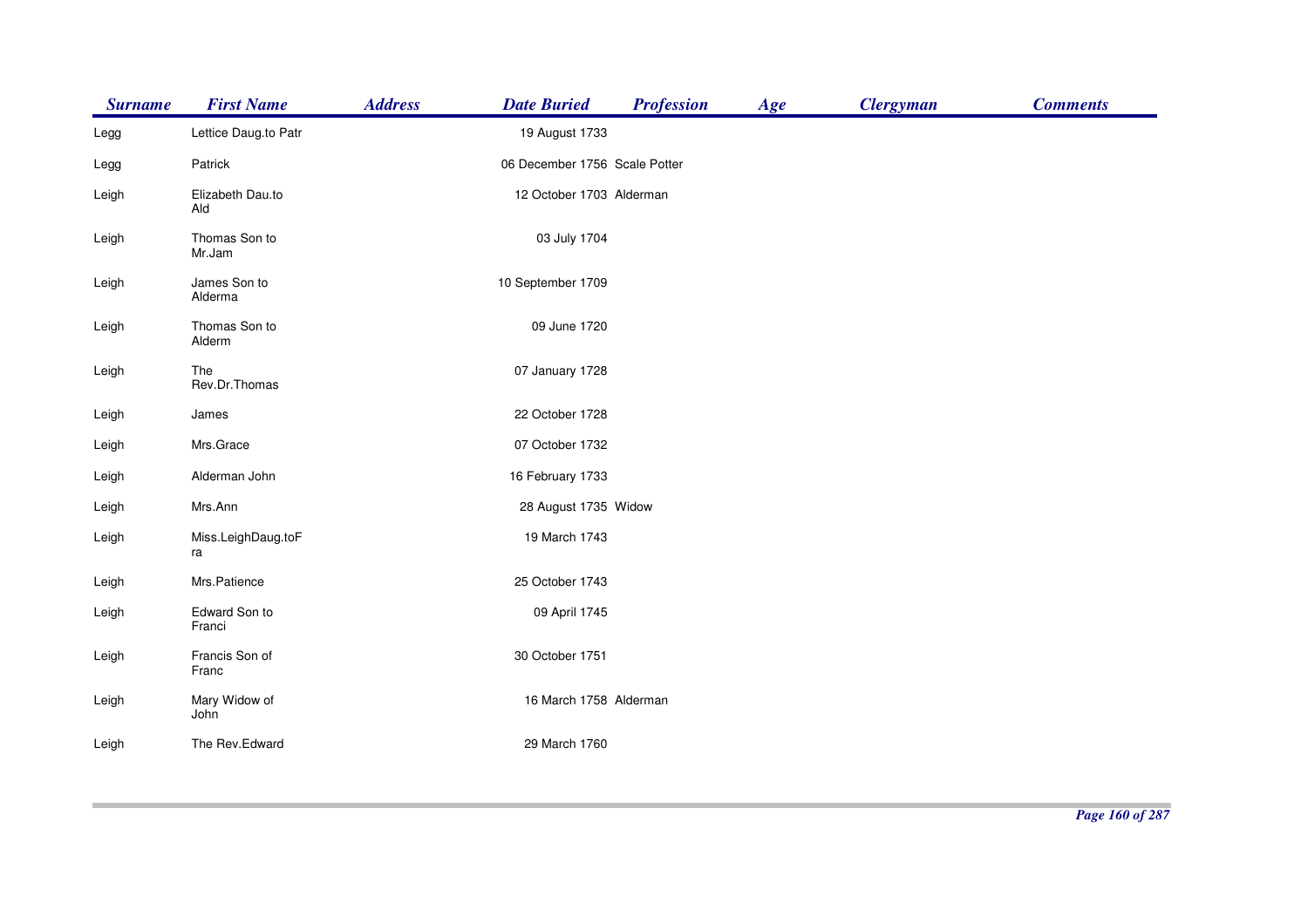| <b>Surname</b> | <b>First Name</b>       | <b>Address</b> | <b>Date Buried</b>       | <b>Profession</b> | Age | <b>Clergyman</b> | <b>Comments</b>      |
|----------------|-------------------------|----------------|--------------------------|-------------------|-----|------------------|----------------------|
| Leigh          | Mrs.Sarah               |                | 04 May 1767              |                   |     |                  |                      |
| Leigh          | Mrs. Wife of Francis    |                | 23 October 1773          |                   |     |                  |                      |
| Leigh          | Francis                 |                | 04 December 1778         |                   |     |                  |                      |
| Leigh          | Miss.                   |                | 20 February 1779         |                   |     |                  |                      |
| Leigh          | John                    |                | 05 October 1810 Dublin   |                   | 77  | Henry Leland     |                      |
| Leigh          | Susanna Maria           |                | 05 June 1822 Dublin      |                   | 83  | T.B.Owens        |                      |
| Leigh [Junior] | Mrs.Mary                |                | 26 October 1739          |                   |     |                  |                      |
| Leigh Senior.  | The Rev.Edward          |                | 06 July 1759             |                   |     |                  |                      |
| Leland         | Samuell Son to<br>Mr.Jo |                | 22 February 1728         |                   |     |                  |                      |
| Leland         | Ann Daug.to<br>Michael  |                | 08 July 1733             |                   |     |                  |                      |
| Leland         | Godfrey Son to<br>Mr.Jo |                | 06 December 1733         |                   |     |                  |                      |
| Leland         | Isaac Son to<br>Mr.John |                | 07 March 1734            |                   |     |                  |                      |
| Leland         | Mrs.                    |                | 14 March 1746            |                   |     |                  |                      |
| Leland         | Alice Daughter of<br>He |                | 10 December 1749         |                   |     |                  |                      |
| Leland         | Margaret Daughter<br>of |                | 30 July 1750             |                   |     |                  |                      |
| Leland         | Hannah Daughter<br>Will |                | 18 October 1756 Merchant |                   |     |                  |                      |
| Leland         | Mr. William             |                | 30 April 1757            |                   |     |                  |                      |
| Leland         | Mr.John                 |                | 01 July 1757 Brazier     |                   |     |                  | Date was: 00/07/1757 |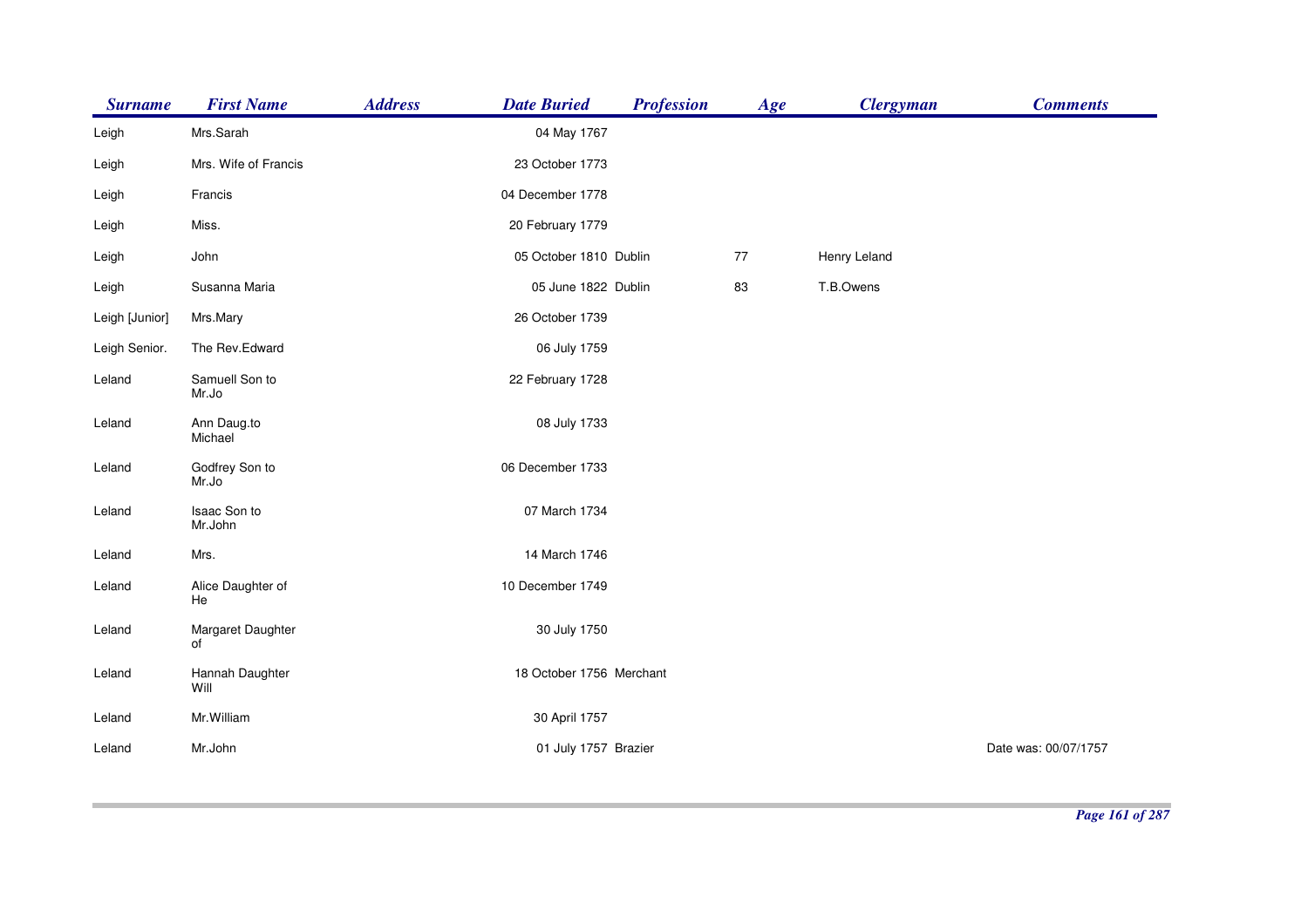| <b>Surname</b> | <b>First Name</b>       | <b>Address</b>           | <b>Date Buried</b>           | <b>Profession</b> | Age    | <b>Clergyman</b>                  | <b>Comments</b> |
|----------------|-------------------------|--------------------------|------------------------------|-------------------|--------|-----------------------------------|-----------------|
| Leland         | Allis Wife of Mr.Hen    |                          | 06 August 1757 Tanner        |                   |        |                                   |                 |
| Leland         | Headon                  |                          | 07 March 1760                |                   |        |                                   |                 |
| Leland         | Mrs.Mary                |                          | 03 July 1760                 |                   |        |                                   |                 |
| Leland         | Henry Son of<br>Alderma |                          | 15 October 1769              |                   |        |                                   |                 |
| Leland         | A Child of Alderman     |                          | 16 January 1770              |                   |        |                                   |                 |
| Leland         | Jane                    |                          | 22 April 1815                |                   | 46     | Henry Leland                      |                 |
| Leland         | The Rev.Henry           |                          | 27 December 1818 Curate      |                   | 50     | <b>Wardlaw Ball</b>               |                 |
| Leland         | Rev.Henry               | Patrickwell Lane         | 28 July 1824                 |                   | 24     | T.B.Owens                         |                 |
| Leland         | John                    | <b>Linen Hall Street</b> | 02 February 1838 Alderman    |                   | 79     | Arthur Wynne                      |                 |
| Leland         | Sarah                   | Linen Hall Street        | 23 August 1840               |                   | 80     | A.Wynne                           |                 |
| Leland         | Thomas Sheppard         | <b>Laurence Street</b>   | 14 April 1843                |                   | 01     | William M Beresford $+8$<br>Month |                 |
| Leland         | John                    | Of Dublin, Windmill Lane | 17 August 1846 Writing Clerk |                   | 37     | A.Wynne                           |                 |
| Leland         | George William          | James' Street            | 06 July 1847                 |                   | 06     | J.W.Hallowell                     |                 |
| Leland         | Charles                 | James Street             | 15 July 1849                 |                   | $00\,$ | Andrew Williamson 1 Day           |                 |
| Leland         | Alfred John             | James' Street            | 22 November 1865             |                   | 10     | John Eccles                       |                 |
| Leland         | Frederick George        | South Quay, Drogheda     | 29 November 1884             |                   | 72     | John Eccles                       |                 |
| Leland         | Emily                   | Beltichbourne, Drogheda  | 15 September 1887            |                   | 88     | John Eccles & A.J.T. Long         |                 |
| Leland         | Sarah Julia             | South Quay, Drogheda     | 25 March 1888                |                   | 71     | John J.Sandys                     |                 |
| Leland         | Francis William         | Beltichburne, Drogheda   | 30 May 1890                  |                   | 89     | John Archer/F.J.S.Mouritz         |                 |
| Leland         | Frederick George        | South Quay, Drogheda     | 04 December 1893             |                   | 45     | John Eccles/F.W.Macran            |                 |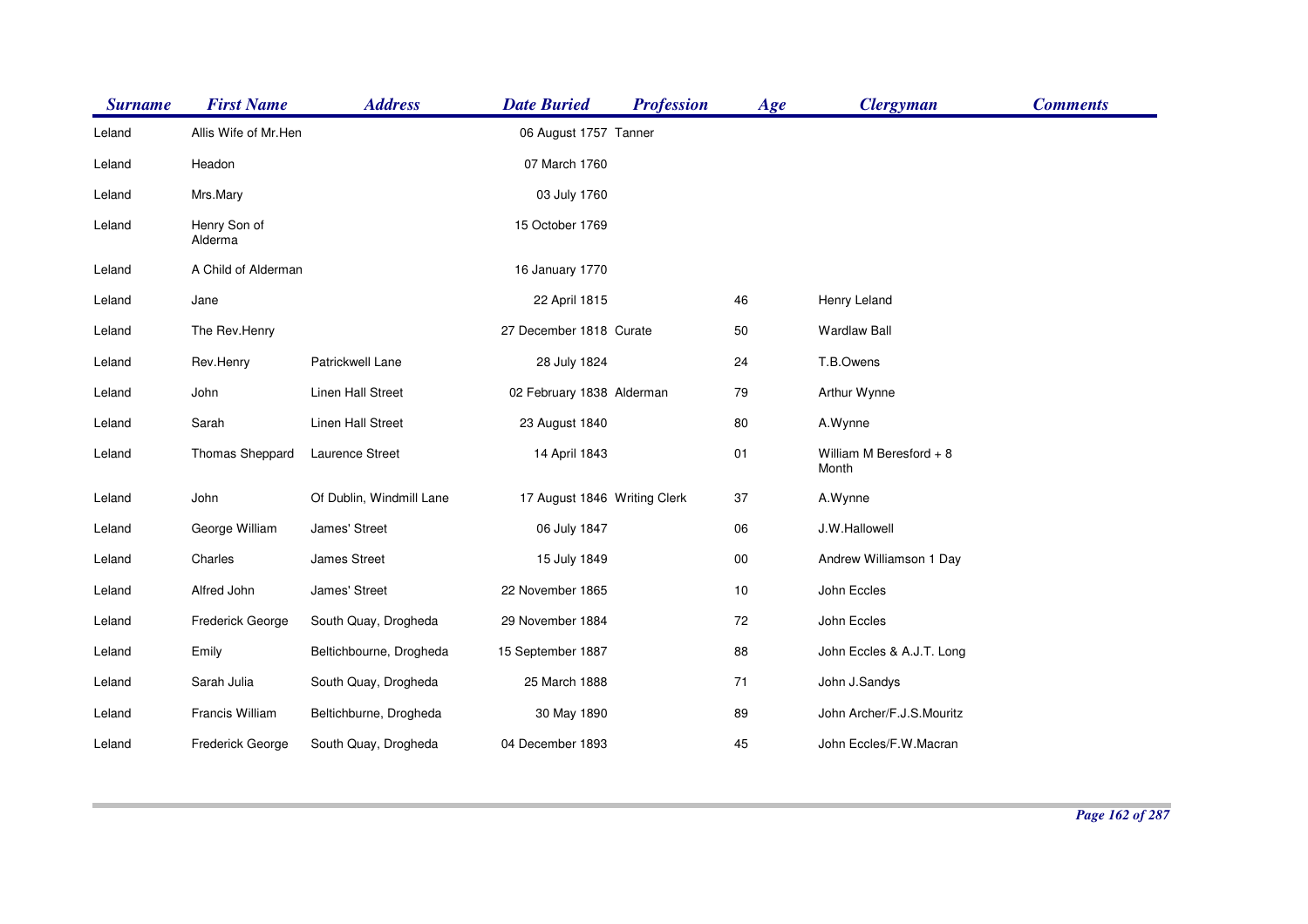| <b>Surname</b>  | <b>First Name</b>       | <b>Address</b>       | <b>Date Buried</b>     | <b>Profession</b> | Age        | <b>Clergyman</b>                  | <b>Comments</b>      |
|-----------------|-------------------------|----------------------|------------------------|-------------------|------------|-----------------------------------|----------------------|
| Leland [Junior] | Charles Son to<br>Mr.Jo |                      | 05 June 1727           |                   |            |                                   |                      |
| Leland [Junior] | John                    |                      | 19 April 1808          |                   | $00\,$     | <b>Wardlaw Ball</b>               |                      |
| Leland [Senior] | John                    |                      | 02 August 1734         |                   |            |                                   |                      |
| Lennox Bigger   | Frances Charlotte       | Laurence Street      | 14 April 1868          |                   | 02         | John Eccles                       |                      |
| Leonard         | Thomas                  |                      | 01 November 1773       |                   |            |                                   | Date was: 00/11/1773 |
| Leonard         | John                    |                      | 24 March 1808          |                   | 08         | Henry Leland                      |                      |
| Leonard         | Polly                   |                      | 21 December 1815       |                   | 42         | Henry Leland                      |                      |
| Leonard         | Thomas                  | Dublin Gate          | 15 January 1826        |                   | 60         | T.B.Owens                         |                      |
| Leonard         | Martha                  | Green Hills          | 19 August 1826         |                   | 50         | T.B.Owens                         |                      |
| Leonard         | William                 | Green Hills          | 20 November 1826       |                   | 60         | T.B.Owens                         |                      |
| Leonard         | Mrs.                    | Green Lanes          | 08 October 1836        |                   | $00\,$     | Rev.John Magee                    |                      |
| Leonard         | Hannah                  | Green Lanes          | 13 July 1837           |                   | ${\bf 00}$ | 4 Weeks. None                     |                      |
| Leonard         | Mary                    | Marsh                | 20 January 1839        |                   | 25         | John.A.Wall                       |                      |
| Leonard         | Hugh                    | Green Lanes          | 21 March 1841          |                   | 71         | <b>Edward Fairtlough</b>          |                      |
| Leonard         | Eleanor                 | Chord Lane           | 08 September 1842      |                   | 24         | A.Wynne                           |                      |
| Leonard         | Thomas                  | <b>Bolton Street</b> | 03 May 1846            |                   | 01         | William M Beresford $+2$<br>Month |                      |
| Leonard         | William                 | Green Lanes          | 28 January 1849        |                   | $10$       | <b>Dissenter</b>                  |                      |
| Leonard         | Sarah                   | Green Lanes          | 25 February 1849       |                   | 03         | <b>Dissenter</b>                  |                      |
| Leonard         | William                 | <b>Bolton Street</b> | 07 April 1849          |                   | $00\,$     | William E Ormsby 9 Months         |                      |
| Leonard         | William                 | <b>Bolton Street</b> | 15 August 1853 Teacher |                   | 36         | W.E.Ormsby                        |                      |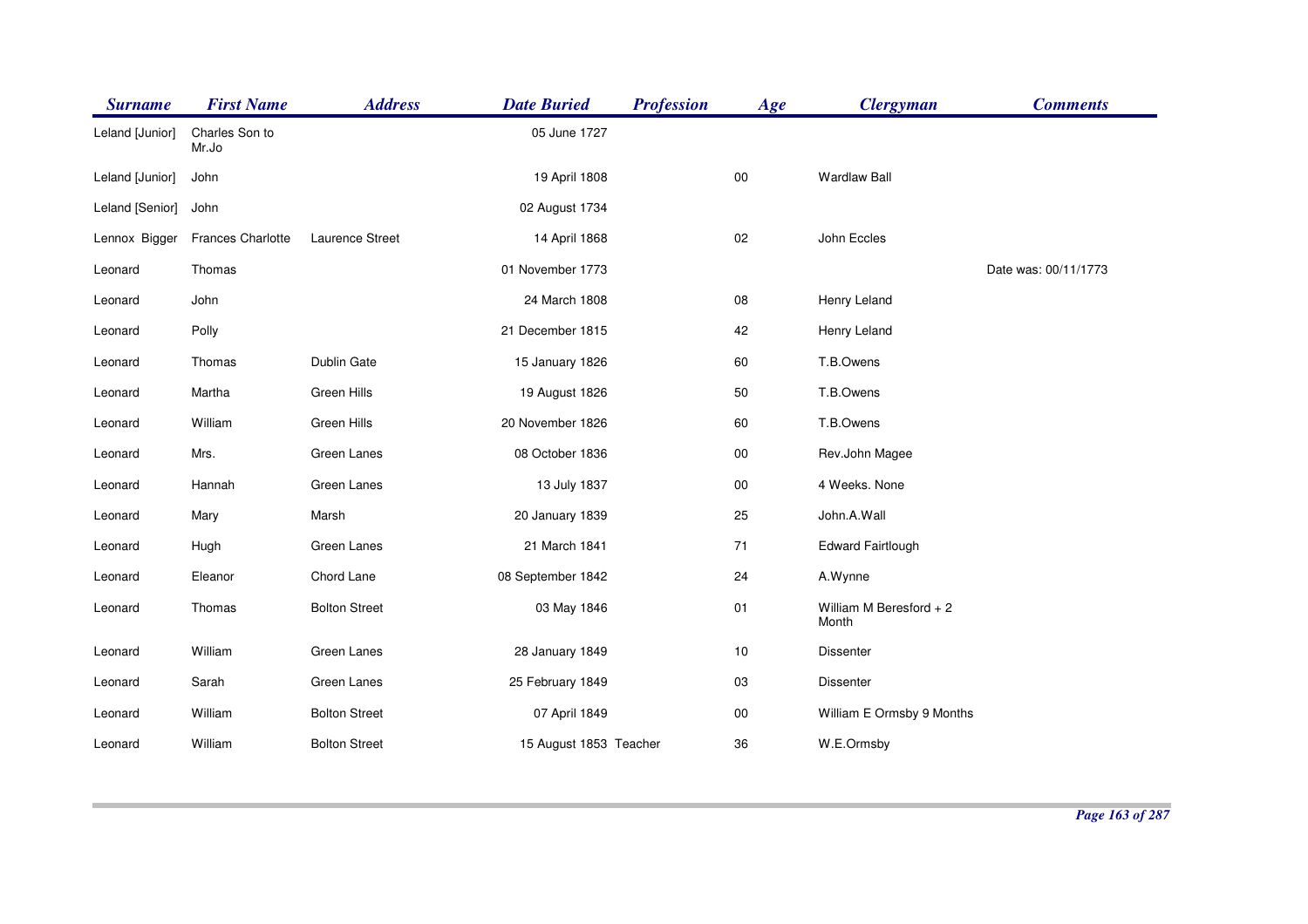| <b>Surname</b> | <b>First Name</b>       | <b>Address</b>                | <b>Date Buried</b>               | <b>Profession</b>                        | Age        | <b>Clergyman</b>    | <b>Comments</b> |
|----------------|-------------------------|-------------------------------|----------------------------------|------------------------------------------|------------|---------------------|-----------------|
| Leonard        | Thomas                  | Mary's Parish                 | 17 April 1857                    |                                          | 47         | John G Eccles       |                 |
| Leonard        | Alice                   | Marsh, Mary's Parish          | 01 October 1863                  |                                          | 15         | John Eccles         |                 |
| Leonard        | Alice                   | Dundalk                       | 08 October 1864                  |                                          | 48         | I.H.Monsarrat       |                 |
| Leslie         | Isabella                | Kilcrief Rectory Co.Down      | 31 July 1844                     |                                          | 82         | William M Beresford |                 |
| Leslie         | Rev.Henry               | Kilclief, Strangford, Co.Down | 14 November 1870 Clerk           |                                          | 76         | John Eccles         |                 |
| Lester         | Thomas Son to<br>Thomas |                               | 23 March 1710                    |                                          |            |                     |                 |
| Lester         | Francis Son to<br>Thoma |                               | 20 November 1716                 |                                          |            |                     |                 |
| Lester         | Thomas                  |                               | 29 April 1729                    |                                          |            |                     |                 |
| Lester         | The Widow               |                               | 21 March 1735                    |                                          |            |                     |                 |
| Lestor         | John Son to<br>Thomas   |                               | 28 November 1706                 |                                          |            |                     |                 |
| Levens         | Catherine               |                               |                                  | 06 October 1750 DaughterofRev.MrR<br>obe |            |                     |                 |
| Lewis          | David                   |                               | 08 April 1709                    |                                          |            |                     |                 |
| Lewis          | The Widdow              |                               |                                  | 04 May 1725 Out of the Poor<br>Hous      |            |                     |                 |
| Lewis          | John Son to<br>Thomas   |                               | 04 July 1726                     |                                          |            |                     |                 |
| Lewis          | Thomas                  |                               | 22 February 1733 One of the Poor | Hous                                     |            |                     |                 |
| Lewis          | Edward                  | John Street                   | 30 August 1824                   |                                          | ${\bf 00}$ | T.B.Owens 10 Months |                 |
| Lewis          | Jane                    | Rope Walk                     | 02 March 1829                    |                                          | 65         | T.B.Owens           |                 |
| Lewis          | Margaret                | North Road                    | 31 December 1833                 |                                          | 74         |                     |                 |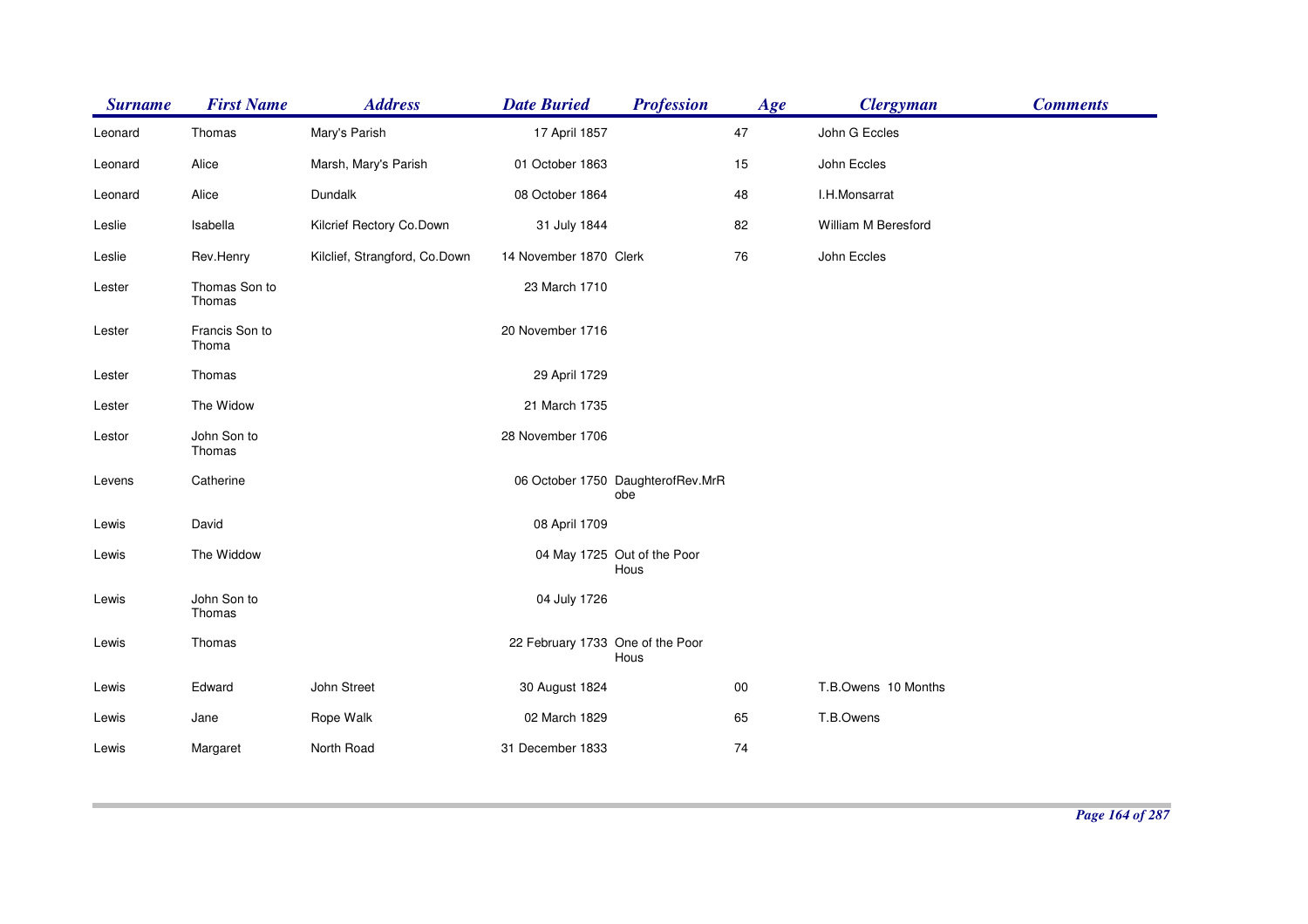| <b>Surname</b> | <b>First Name</b> | <b>Address</b>                 | <b>Date Buried</b>                        | <b>Profession</b>                       | Age | <b>Clergyman</b>      | <b>Comments</b> |
|----------------|-------------------|--------------------------------|-------------------------------------------|-----------------------------------------|-----|-----------------------|-----------------|
| Lewis          | Jane              | Newtown (Buried in Killineer)  | 20 March 1852                             |                                         | 46  | W.B.Ormsby            |                 |
| Lindsay        | Jane              |                                | 21 November 1816                          |                                         | 13  | Henry Leland          |                 |
| Lindsay        | Thomasine Jane    | Laurences Street               | 15 November 1830                          |                                         | 28  | Rev.Hugh Ushee Tyhe*  |                 |
| Lindsay        | Rev.Alexander     | Rathdrummond Glebe<br>Co.Louth | 07 July 1843                              |                                         | 84  | William M Beresford   |                 |
| Lindsey        | Sarah Amelia      | Rathdromin Glebe Co.Louth      | 15 December 1840                          |                                         | 86  | E.P.Durham            |                 |
| Linom          | Elinor            |                                | 28 April 1707                             |                                         |     |                       |                 |
| Lobell         | Mrs.Mary          |                                | 06 November 1721                          |                                         |     |                       |                 |
| Locke          | Mary              |                                | 14 March 1818                             |                                         | 62  | Henry Leland          |                 |
| Lockward       | Lawrance          |                                | 03 July 1720 A Soldier                    |                                         |     |                       |                 |
| Logan          | James             |                                | 01 September 1811 2nd Garrison Battali 00 |                                         |     | Henry Leland 8 Months |                 |
| Logan          | Eliza             |                                |                                           | 28 October 1811 2nd Garrison Battali 03 |     | Henry Leland          |                 |
| Logan          | Margaret          |                                |                                           | 22 October 1813 2nd Garrison Battali 36 |     | Henry Leland          |                 |
| Long           | Jane              | <b>Patrick Street</b>          | 11 April 1849                             |                                         | 17  | William E Ormsby      |                 |
| Long           | Sarah             | <b>West Street</b>             | 13 December 1862                          |                                         | 68  | I.H.Monsarrat         |                 |
| Lord           | Master            |                                | 05 October 1757                           |                                         |     |                       |                 |
| Lord           | Mrs.Patience      |                                | 08 November 1772                          |                                         |     |                       |                 |
| Lothian        | Matthew           | New Quay                       | 09 February 1827                          |                                         | 20  | T.B.Owens             |                 |
| Loudon         | Edith May         | Fair Street, Drogheda          | 11 October 1885                           |                                         | 13  | Wesleyan              |                 |
| Loudon         | Reuben            | Fair Street, Drogheda          | 14 September 1887                         |                                         | 02  | Wesleyan $+ 6$ Months |                 |
| Loures         | Eleanor           | Gaol                           | 29 March 1845                             |                                         | 09  | William M Beresford   |                 |
| Loures         | Martha            | Gaol                           | 15 July 1849                              |                                         | 02  | Andrew Williamson     |                 |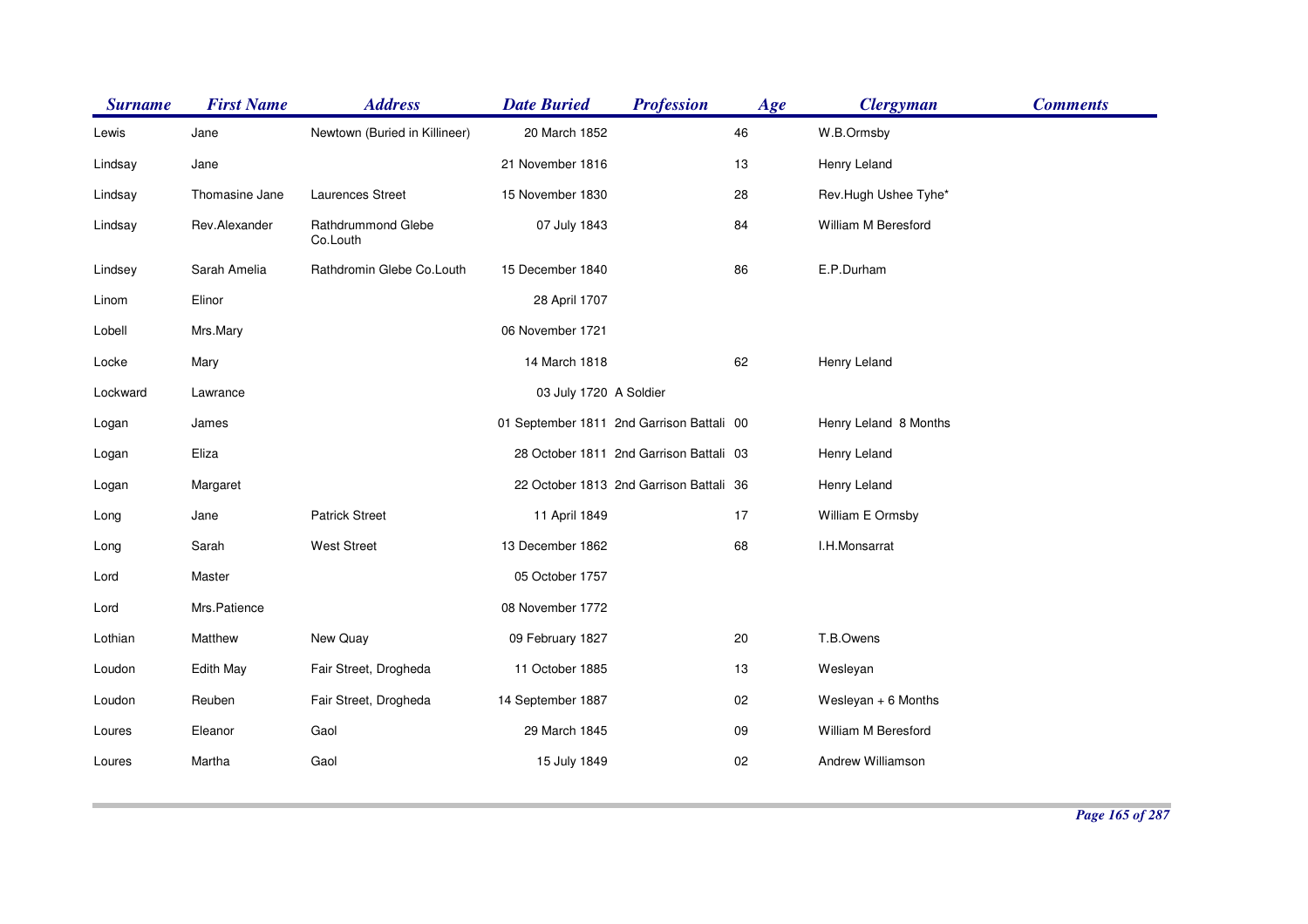| <b>Surname</b> | <b>First Name</b>        | <b>Address</b>        | <b>Date Buried</b>         | <b>Profession</b>                      | Age        | <b>Clergyman</b>      | <b>Comments</b> |
|----------------|--------------------------|-----------------------|----------------------------|----------------------------------------|------------|-----------------------|-----------------|
| Loures         | William                  | <b>Scarlet Street</b> |                            | 10 October 1859 Turnkey of the Gaol 75 |            | John G Eccles         |                 |
| Lowelle        | Robert                   | Laytown, Co. Meath    | 01 April 1865              |                                        | ${\bf 00}$ | John Eccles 11 Months |                 |
| Lowrass        | Mary                     | Old Bridge            | 12 February 1831           |                                        | 46         | Rev.Mr.George         |                 |
| Lowry          | James                    |                       | 26 June 1811               |                                        | 35         | Henry Leland          |                 |
| Lowry          | Henry                    | Green Lanes           | 30 May 1829 Weaver         |                                        | 58         | T.B.Owens             |                 |
| Lucas          | Easther Daug.to<br>Mr.R  |                       | 16 May 1702                |                                        |            |                       |                 |
| Lucas          | Sarah Daugh.to<br>Mr.Ri  |                       | 26 May 1704                |                                        |            |                       |                 |
| Lucas          | Mary Daug.to<br>Mr.Will  |                       | 26 June 1719               |                                        |            |                       |                 |
| Lucas          | Mrs.Mary                 |                       | 11 February 1722           |                                        |            |                       |                 |
| Lucas          | Ann Daug.to<br>Mr. Willi |                       | 22 August 1722             |                                        |            |                       |                 |
| Lucas          | Mrs.Jane                 |                       | 20 September 1725          |                                        |            |                       |                 |
| Lucas          | Ann Daug.to<br>William   |                       | 11 July 1727 Mayor         |                                        |            |                       |                 |
| Lucas          | Margaret Daug.to<br>Ric  |                       | 15 March 1742              |                                        |            |                       |                 |
| Lucas          | Alderman Richard         |                       | 12 April 1751              |                                        |            |                       |                 |
| Lucas          | Frances Daughter<br>Ric  |                       | 26 January 1757 Wigmaker   |                                        |            |                       |                 |
| Lucas          | Sarah                    |                       | 09 August 1810             |                                        | 60         | Henry Leland          |                 |
| Lucas          | John                     | No Residence          | 20 January 1837 A Deserter |                                        | 50         | Rev.John Magee        |                 |
| Lucass         | John Son to Mr. Willi    |                       | 07 February 1724           |                                        |            |                       |                 |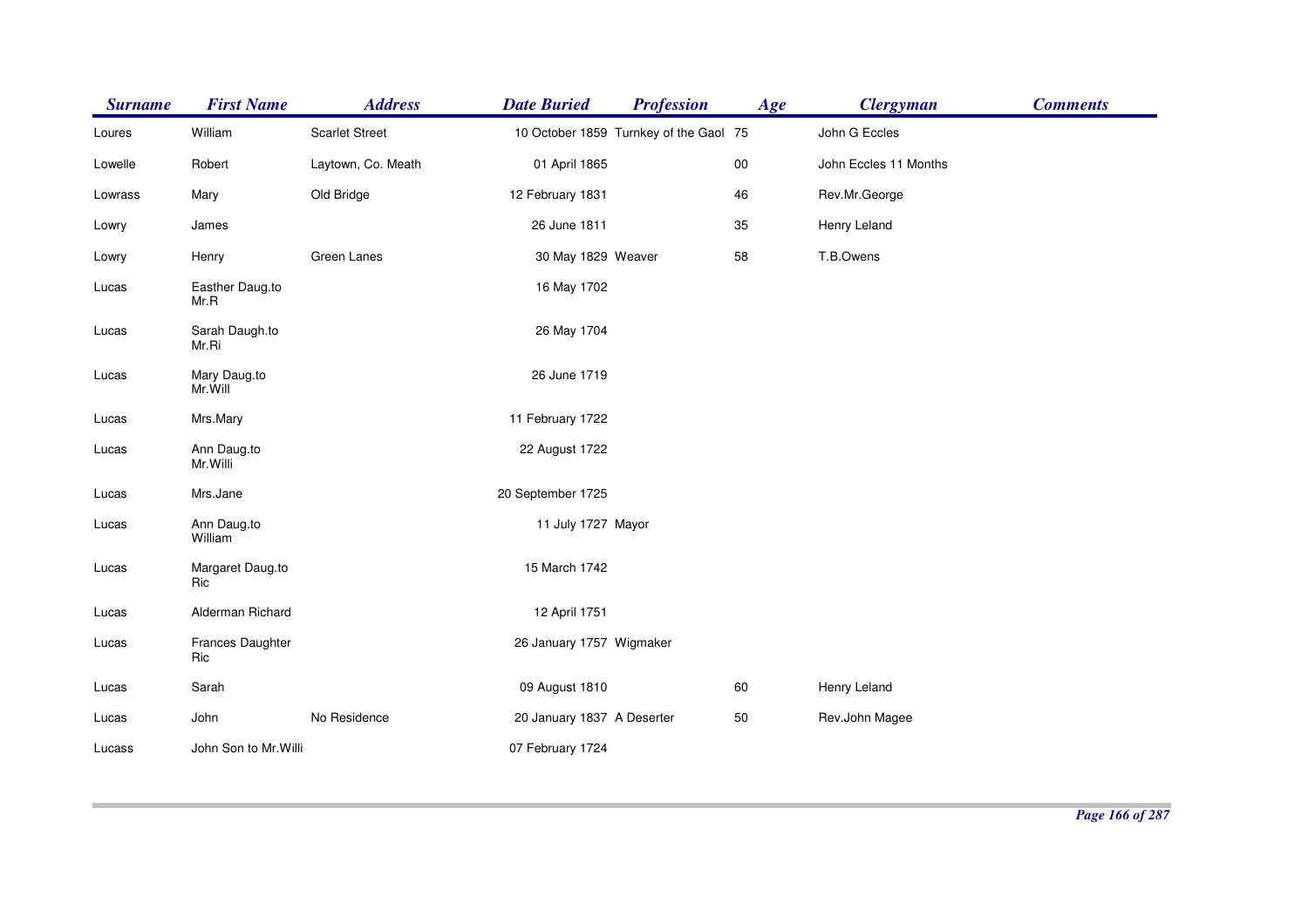| <b>Surname</b> | <b>First Name</b>       | <b>Address</b>           | <b>Date Buried</b>                  | <b>Profession</b>              | Age | <b>Clergyman</b>      | <b>Comments</b> |
|----------------|-------------------------|--------------------------|-------------------------------------|--------------------------------|-----|-----------------------|-----------------|
| Ludlow         | Edward                  | <b>Hotel West Street</b> | 29 November 1844                    |                                | 32  | A.Wynne               |                 |
| Lunders        | Edward Son to<br>Willia |                          | 19 December 1709                    |                                |     |                       |                 |
| Lunders        | Nicholas                |                          | 11 February 1712                    |                                |     |                       |                 |
| Lunders        | William Son to Willi    |                          | 07 January 1713                     |                                |     |                       |                 |
| Lunders        | Widow                   |                          | 25 August 1746                      |                                |     |                       |                 |
| Lurcan         | Ann                     |                          | 31 July 1739                        |                                |     |                       |                 |
| Luthers        | A Child of Mrs.         |                          |                                     | 30 July 1769 Dublin Copy entry |     |                       |                 |
| Lynam          | John Son to Ralph       |                          | 14 June 1733                        |                                |     |                       |                 |
| Lynch          | Patrick                 |                          | 12 November 1760 Foundling          |                                |     |                       |                 |
| Lyndon         | Mr.Murray               |                          | 08 June 1729                        |                                |     |                       |                 |
| Lyon           | Sarah                   |                          | 18 April 1735 A Child               |                                |     |                       |                 |
| Lyons          | A Child of Lieutant     |                          | 26 July 1782                        |                                |     |                       |                 |
| Lyons          | James                   |                          | 24 March 1808 Wicklow Militia       |                                | 25  | <b>Wardlaw Ball</b>   |                 |
| Lyons          | Cornelius               |                          | 09 January 1820                     |                                | 46  | T.B.Owens             |                 |
| Lyons          | George                  | <b>Scarlet Street</b>    | 23 June 1839 Town Serjeant          |                                | 60  | John.A.Wall           |                 |
| Lyons          | Anne Jane               | Peter Street             | 21 September 1857                   |                                | 01  | <b>Richard Carter</b> |                 |
| Lyons          | Jane                    | Peter Street             | 15 June 1873                        |                                | 86  | W.B.Greer (Clk B.A.)  |                 |
| Lyons          | Henry                   | Poor House               | 04 February 1879                    |                                | 66  | John Eccles           |                 |
| Lyster         | George                  |                          | 26 September 1766 Dublin Copy Entry |                                |     |                       |                 |
| Mac Mullan     | Robert                  |                          | 21 June 1808                        |                                | 52  | Henry Leland          |                 |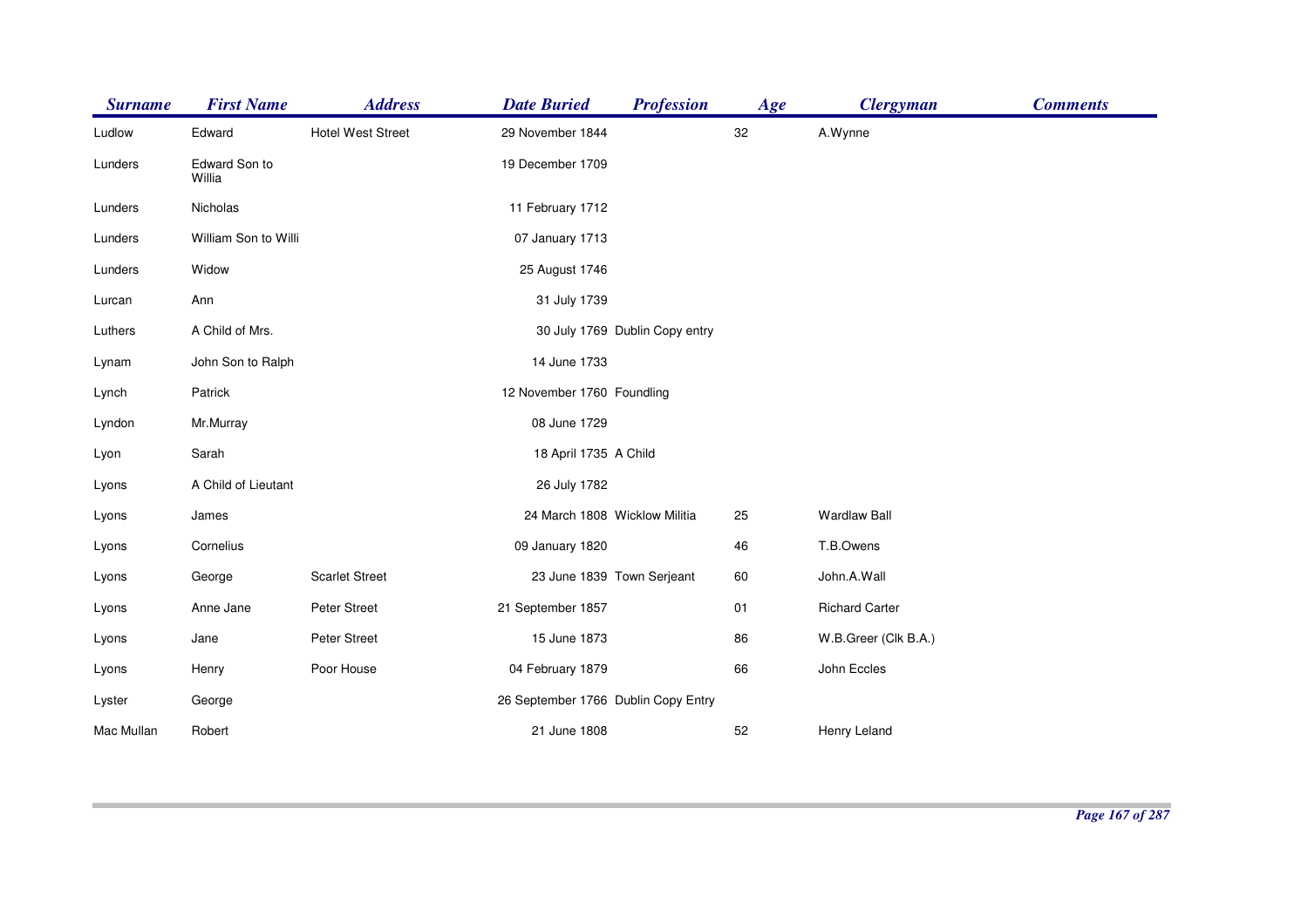| <b>Surname</b> | <b>First Name</b> | <b>Address</b>                          | <b>Date Buried</b>         | <b>Profession</b>                    | Age    | <b>Clergyman</b>                | <b>Comments</b> |
|----------------|-------------------|-----------------------------------------|----------------------------|--------------------------------------|--------|---------------------------------|-----------------|
| Macartny       | Frances           |                                         |                            | 11 June 1806 WifeofSoldierSligo<br>M | 34     | <b>Wardlaw Ball</b>             |                 |
| Mack           | Mrs.Anne          |                                         | 25 January 1768            |                                      |        |                                 |                 |
| Mack           | Jane              | Vicarage                                | 02 May 1849                |                                      | 19     | Andrew Williamson               |                 |
| Macken         | James             | Stannages Row                           | 09 April 1834              |                                      | 59     | Rev.G.King                      |                 |
| Mackey         | Thomas            | Mary's Parish Black Butt<br>Lane        | 18 February 1840           |                                      | 03     | $+6$ Months. ?                  |                 |
| Mackey         | William           | Marsh, Drogheda (St.Mary's<br>Parish)   | 01 February 1876           |                                      | 88     | James Wm. Smith                 |                 |
| Mackey         | Richard           | Old Hill, St.Marys Drogheda             | 04 January 1886            |                                      | 33     | John J.Sandys                   |                 |
| Mackey         | Ellen             | Old Hill, Drogheda                      | 10 July 1887               |                                      | 62     | Roman Catholic                  |                 |
| Mackin         | Daniel            | Sunday Gate                             | 19 March 1827              |                                      | 25     | John Smyth                      |                 |
| Macklin        | Charles           | North Road or George's<br><b>Street</b> | 21 July 1835               |                                      | 08     | Rev.J.Magee [Brother]           |                 |
| Macklin        | James             | North Road or George's<br><b>Street</b> | 09 August 1835             |                                      | 09     | Rev.J.Magee [Brother]           |                 |
| Mackline       | Elizabeth         | North Road                              | 12 September 1837          |                                      | $00\,$ | Rev.Arthur Wynne 5 Months       |                 |
| Macknime       | Charles           |                                         | 06 June 1714               |                                      |        |                                 |                 |
| Maclean        | John              | <b>William Street</b>                   | 05 September 1824          |                                      | 81     | T.B.Owens                       |                 |
| Macoms         | John              |                                         |                            | 14 May 1811 Parish of Beaulieu       | $00\,$ | Henry Leland 4 Months           |                 |
| Macum          | Archd             |                                         |                            | 09 April 1807 Parish of Beaulieu     | 82     | <b>Bigoe Henzell</b>            |                 |
| Madden         | Anne              | St.John's Poor House,<br>Drogheda       | 05 November 1891           |                                      | 76     | John Archer Rector<br>St.Mary's |                 |
| Maddin         | Elizabeth         |                                         | 24 June 1705               |                                      |        |                                 |                 |
| Madowell       | Mr.John           |                                         | 11 December 1761 Gentleman |                                      |        |                                 |                 |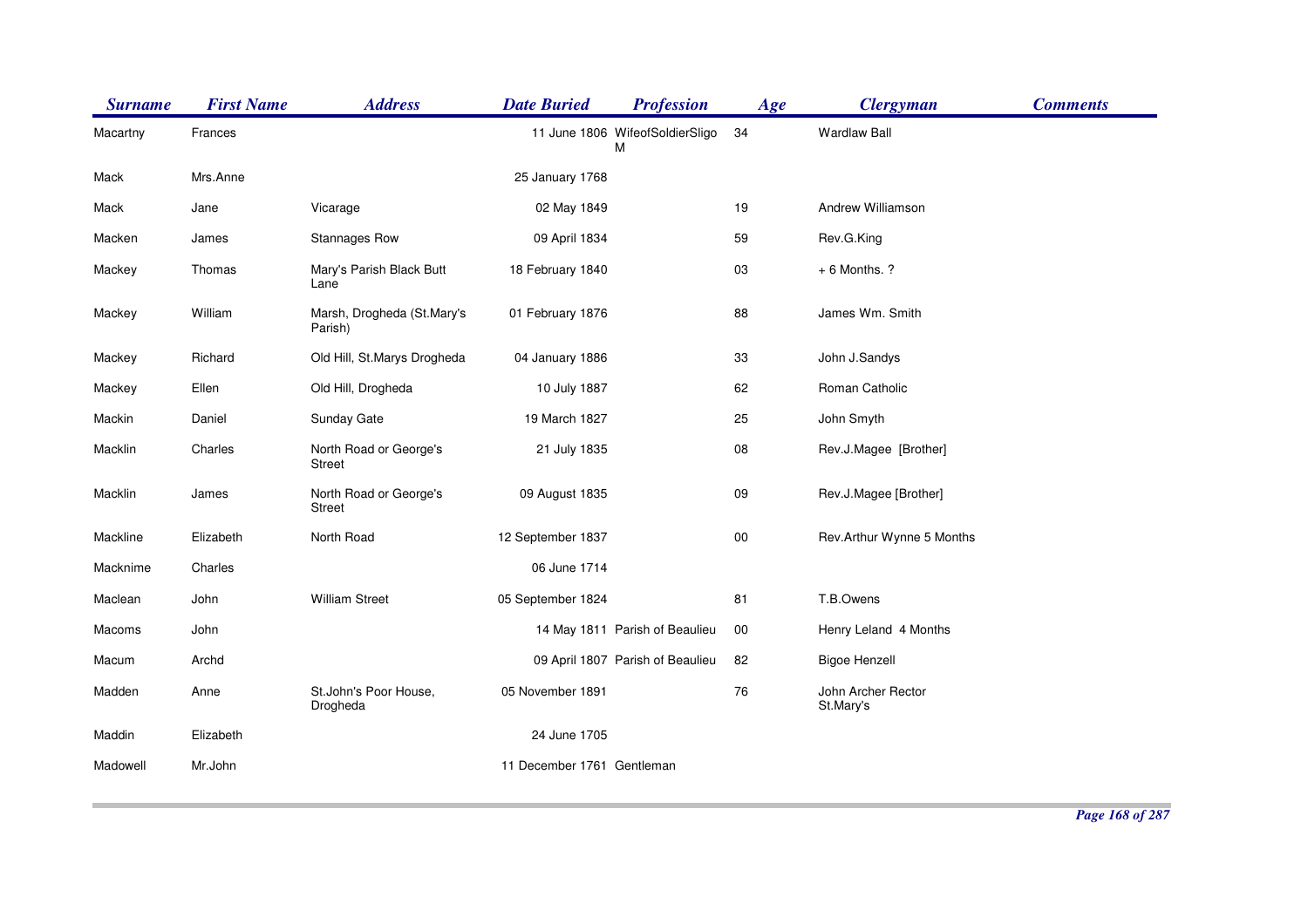| <b>Surname</b> | <b>First Name</b>       | <b>Address</b>                        | <b>Date Buried</b>      | <b>Profession</b>                 | Age    | <b>Clergyman</b>     | <b>Comments</b> |
|----------------|-------------------------|---------------------------------------|-------------------------|-----------------------------------|--------|----------------------|-----------------|
| Magawley       | Elizabeth               |                                       | 27 February 1806        |                                   | 20     | <b>Bigoe Henzell</b> |                 |
| Magee          | Elinor                  |                                       |                         | 20 April 1774 Of the Poor House   |        |                      |                 |
| Magee          | Maria Anne              | Vicarage House                        | 26 March 1830           |                                   | 38     | J.Magee              |                 |
| Magee          | Rev. John               | Vicarage                              |                         | 15 June 1837 Vicar of St. Peters  | 44     | Peter Mooney         |                 |
| Magee          | Miss.Harriet            | Dublin(2nd burial after<br>exhumation |                         | 14 August 1844 No Service read as | - 00   | ?                    |                 |
| Magenis        | John                    |                                       | 14 November 1761 Porter |                                   |        |                      |                 |
| Maginnis       | Alice                   |                                       | 05 April 1808           |                                   | 80     | Henry Leland         |                 |
| Magough        | Ann Daughter of<br>Rich |                                       | 15 September 1757 Mason |                                   |        |                      |                 |
| Maguiness      | Francis                 |                                       | 14 November 1822        |                                   | 90     | <b>Wardlaw Ball</b>  |                 |
| Magurk         | Ann                     |                                       | 21 August 1719 Widow    |                                   |        |                      |                 |
| Main           | Miss.                   |                                       | 23 February 1762        |                                   |        |                      |                 |
| Maine          | A Son of Rev.Mr.        |                                       | 24 February 1748        |                                   |        |                      |                 |
| Maitland       | A Child of Captain      |                                       | 05 November 1751        |                                   |        |                      |                 |
| Maitland       | Jane Daughter of<br>Jam |                                       | 29 June 1756 Aleseller  |                                   |        |                      |                 |
| Major          | The Rev.Mr.William      |                                       | 11 December 1724        |                                   |        |                      |                 |
| Majorr         | Mrs.                    |                                       | 27 November 1745        |                                   |        |                      |                 |
| Makins         | Ellen                   | Barracks 61st Foot                    | 21 October 1827         |                                   | $00\,$ | T.B.Owens 6 Months   |                 |
| Malcolm        | Thomas                  | Mellifont or Rossin                   | 29 January 1836         |                                   | 21     | Rev.Thomas Makee     |                 |
| Malcolm        | Anne                    | Mornington                            | 18 November 1845        |                                   | 60     | William M Beresford  |                 |
| Malcolm        | Martha                  | Monknewtown                           | 31 December 1862        |                                   | 34     | John Eccles          |                 |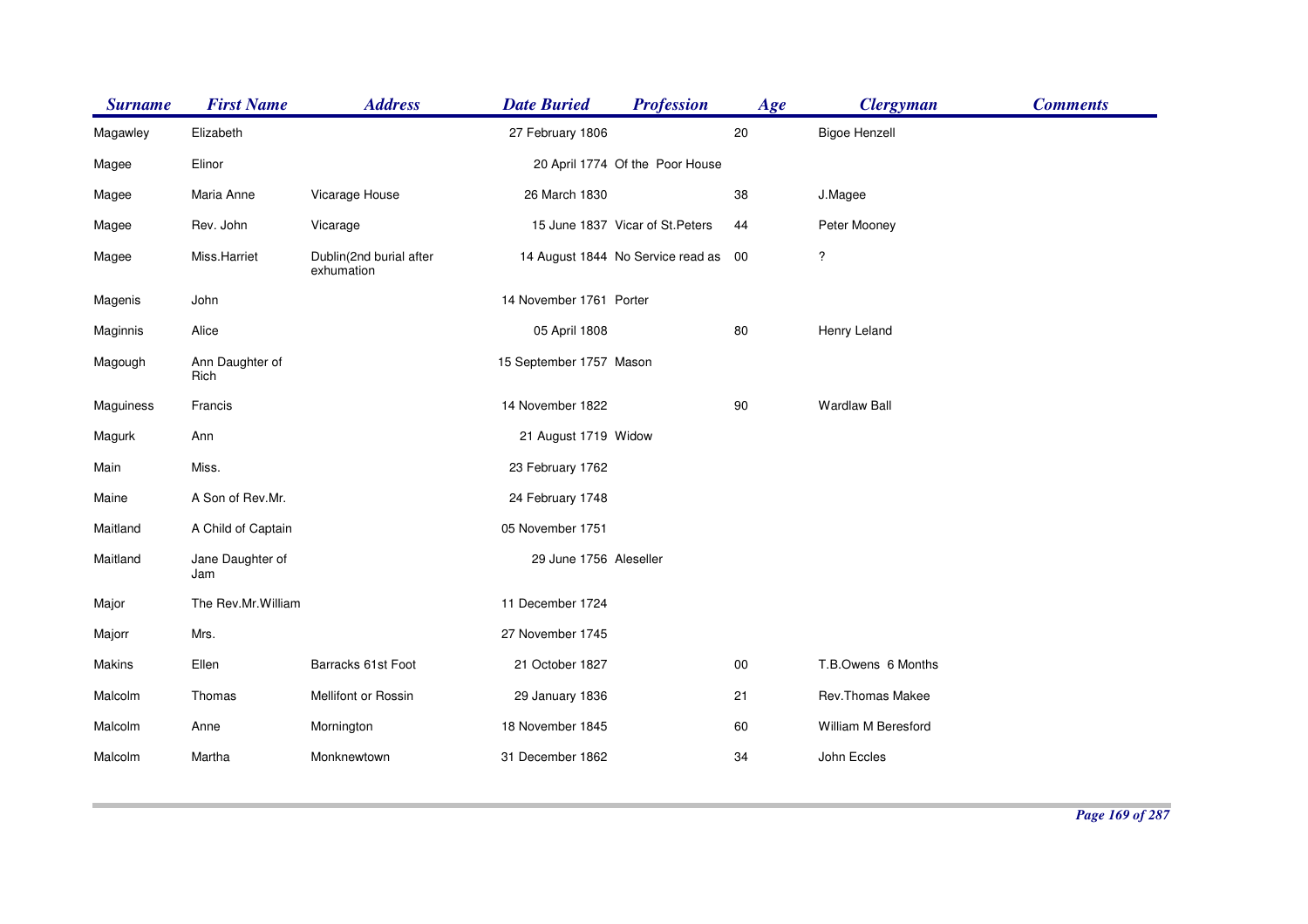| <b>Surname</b> | <b>First Name</b>      | <b>Address</b>              | <b>Date Buried</b>              | <b>Profession</b>                     | Age    | <b>Clergyman</b>        | <b>Comments</b> |
|----------------|------------------------|-----------------------------|---------------------------------|---------------------------------------|--------|-------------------------|-----------------|
| Malcomn        | Mary                   |                             | 27 October 1822 An Infant       |                                       | $00\,$ |                         |                 |
| Malcomson      | Mary                   |                             | 08 May 1812                     |                                       | 75     | Henry Leland            |                 |
| Maliby         | Mr.                    |                             | 23 August 1767 Shoemaker        |                                       |        |                         |                 |
| Mallard        | Josias Son to<br>James |                             | 02 June 1712                    |                                       |        |                         |                 |
| Malone         | Rebecca                | Magdalene Street            | 07 September 1838               |                                       | 56     | John.A.Wall             |                 |
| Mamfort        | Samuel                 |                             | 15 September 1807 92nd Regiment |                                       | 28     | <b>Bigoe Henzell</b>    |                 |
| Man            | The Widow              |                             | 15 February 1705                |                                       |        |                         |                 |
| Mann           | Margaret J.            | Alleys St.Peter's, Drogheda | 29 August 1876                  |                                       | 01     | Presbyterian + 4 Months |                 |
| Mannin         | Ann                    |                             | 20 November 1757                |                                       |        |                         |                 |
| Manning        | William                |                             | 04 March 1779                   |                                       |        |                         |                 |
| Mannings       | A Child of Andrew      |                             | 15 June 1771                    |                                       |        |                         |                 |
| Manypenny      | Samuel                 |                             |                                 | 03 March 1814 2nd Garrison Battali 29 |        | Henry Leland            |                 |
| Marcer         | Anne                   |                             | 24 March 1710                   |                                       |        |                         |                 |
| March          | Anne                   |                             | 31 October 1709 One of the      | Palatines                             |        |                         |                 |
| Marlow         | John                   | North Road                  | 27 October 1842 Shoemaker       |                                       | 57     | A.Wynne                 |                 |
| Marquess       | Charles                |                             | 27 December 1822 Of Drogheda    |                                       | 93     | <b>Wardlaw Ball</b>     |                 |
| Marriott       | Mrs.                   |                             | 12 December 1721                |                                       |        |                         |                 |
| Marriott       | Jane                   |                             | 28 May 1722                     |                                       |        |                         |                 |
| Marron         | Priscilla              |                             | 08 February 1817                |                                       | 13     | Henry Leland            |                 |
| Marron         | Hill                   | Rope Walk                   | 08 February 1836                |                                       | 70     | Rev.John Magee          |                 |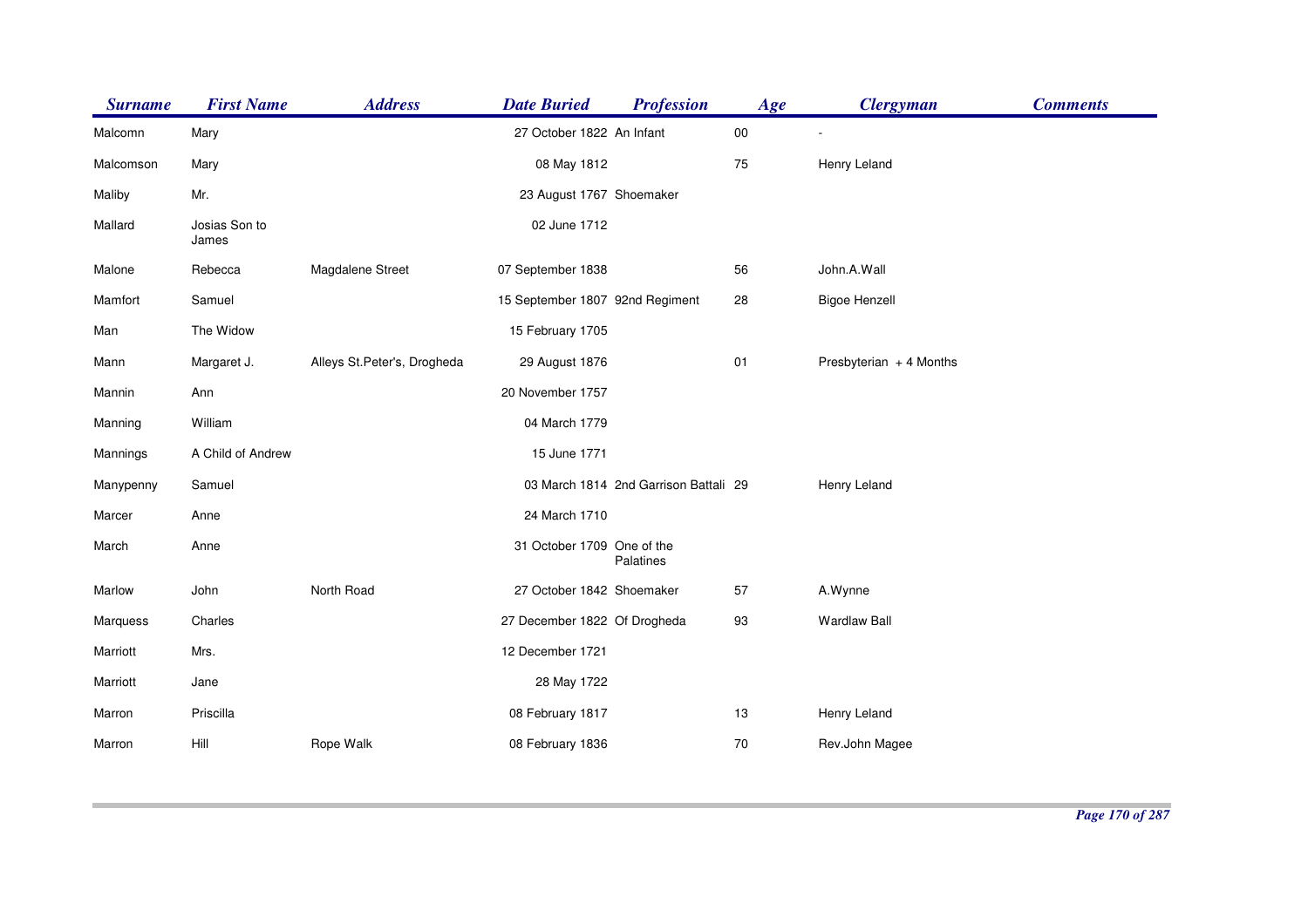| <b>Surname</b> | <b>First Name</b>                  | <b>Address</b><br><b>Date Buried</b> | <b>Profession</b>  | Age | <b>Clergyman</b> | <b>Comments</b> |
|----------------|------------------------------------|--------------------------------------|--------------------|-----|------------------|-----------------|
| Marsden        | Elizabeth                          | 10 January 1741                      |                    |     |                  |                 |
| Marsden        | James                              | 10 September 1744                    |                    |     |                  |                 |
| Marsden        | Ann                                | 11 October 1745                      |                    |     |                  |                 |
| Marsden        | Jane                               | 02 October 1746                      |                    |     |                  |                 |
| Marsden        | James                              | 31 October 1746                      |                    |     |                  |                 |
| Marsden        | Mathew                             | 14 October 1763                      |                    |     |                  |                 |
| Marsdin        | James Son to Seth                  |                                      | 05 June 1704       |     |                  |                 |
| Marsdin        | Frances Daugh.to<br>Tho            | 24 October 1706                      |                    |     |                  |                 |
| Marsdin        | Francis Son to Seth                | 31 October 1706                      |                    |     |                  |                 |
| Marsdin        | Anne Daugh.to<br>Seth              | 12 September 1709                    |                    |     |                  |                 |
| Marsdin        | Elizabeth Daug.to<br>Se            | 16 March 1712                        |                    |     |                  |                 |
| Marsdin        | Lydia                              |                                      | 05 July 1712       |     |                  |                 |
| Marsdin        | Thomas                             | 03 February 1716                     |                    |     |                  |                 |
| Marsdin        | Elizabeth                          | 27 December 1717                     |                    |     |                  |                 |
| Marsdin        | The Widdow                         |                                      | 07 April 1718      |     |                  |                 |
| Marsdin        | Elizabeth Daug.to<br>Jo            | 12 January 1728                      |                    |     |                  |                 |
| Marsdin        | Seth                               |                                      | 20 May 1741        |     |                  |                 |
|                | Marsdin [Junior] James Son to Seth |                                      | 25 July 1724 Twins |     |                  |                 |
|                | Marsdin [Junior] John Son to Seth  |                                      | 25 July 1724 Twins |     |                  |                 |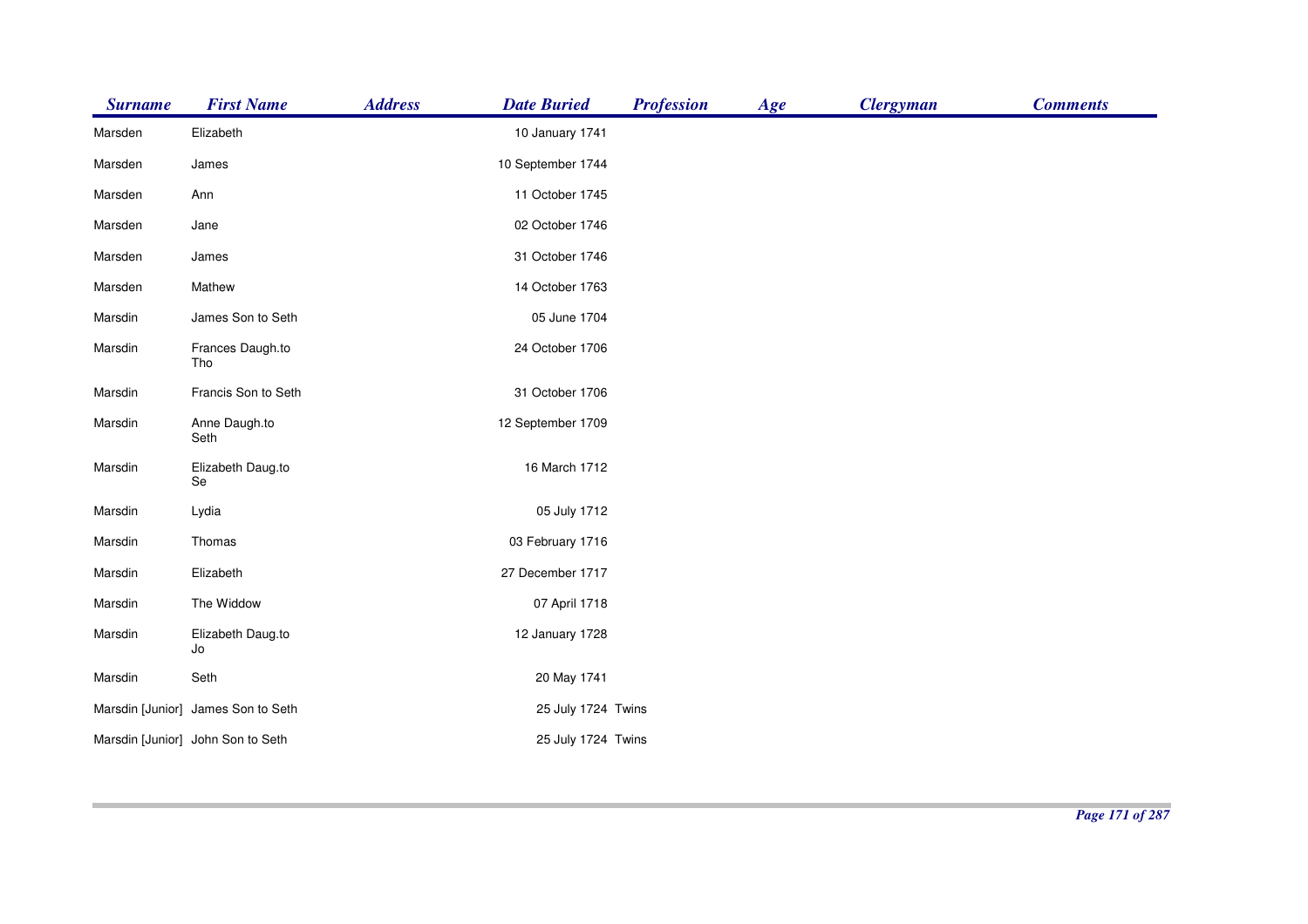| <b>Surname</b>   | <b>First Name</b>       | <b>Address</b>        | <b>Date Buried</b>             | <b>Profession</b> | Age    | <b>Clergyman</b>         | <b>Comments</b> |
|------------------|-------------------------|-----------------------|--------------------------------|-------------------|--------|--------------------------|-----------------|
| Marsdin [Junior] | Anthony Son to<br>Seth  |                       | 04 August 1725                 |                   |        |                          |                 |
| Marshall         | Anthony                 |                       | 02 November 1773 Late Mayor    |                   |        |                          |                 |
| Marshall         | J.W.C.                  |                       | 17 March 1821                  |                   | 23     | T.B.Owens                |                 |
| Marshall         | Margaret                |                       | 22 January 1823                |                   | 73     | T.B.Owens                |                 |
| Marshall         | Rev.William             | Dublin                | 15 September 1831              |                   | 78     | Rev.Richard George       |                 |
| Marshall         | Elizabeth               | Sunday's Gate         | 21 May 1832                    |                   | 11     | Rev.John Magee           |                 |
| Marshall         | Sarah                   | Widows House          | 09 June 1847                   |                   | 64     | A.Wynne                  |                 |
| Marshall         | William                 | <b>Scarlet Street</b> | 01 May 1849                    |                   | 07     | $W.E. Ormsby + 6$ Months |                 |
| Marshill         | Thomas Son to<br>John   |                       | 13 March 1711                  |                   |        |                          |                 |
| Marshill         | Margaret Daug.to<br>Jos |                       | 14 February 1714               |                   |        |                          |                 |
| Martin           | John                    |                       | 31 October 1704                |                   |        |                          |                 |
| Martin           | Jane                    |                       | 10 May 1719                    |                   |        |                          |                 |
| Martin           | Matthew Son to<br>Rober |                       | 05 January 1724                |                   |        |                          |                 |
| Martin           | Robert Son to<br>Robert |                       | 29 January 1726                |                   |        |                          |                 |
| Martin           | Daniel                  |                       | 20 May 1727                    |                   |        |                          |                 |
| Martin           | Cathrine Daug.to<br>Mr. |                       | 30 March 1742 Tyde Officer     |                   |        |                          |                 |
| Martin           | Caleb Son of Austin     |                       | 05 November 1756 Cabinet Maker |                   |        |                          |                 |
| Martin           | Benjamin                |                       | 19 January 1812 58th Regiment  |                   | $00\,$ | Henry Leland 10 Months   |                 |
| Martin           | Elizabeth               | Potato Market         | 30 January 1838                |                   | 04     | Arthur Wynne             |                 |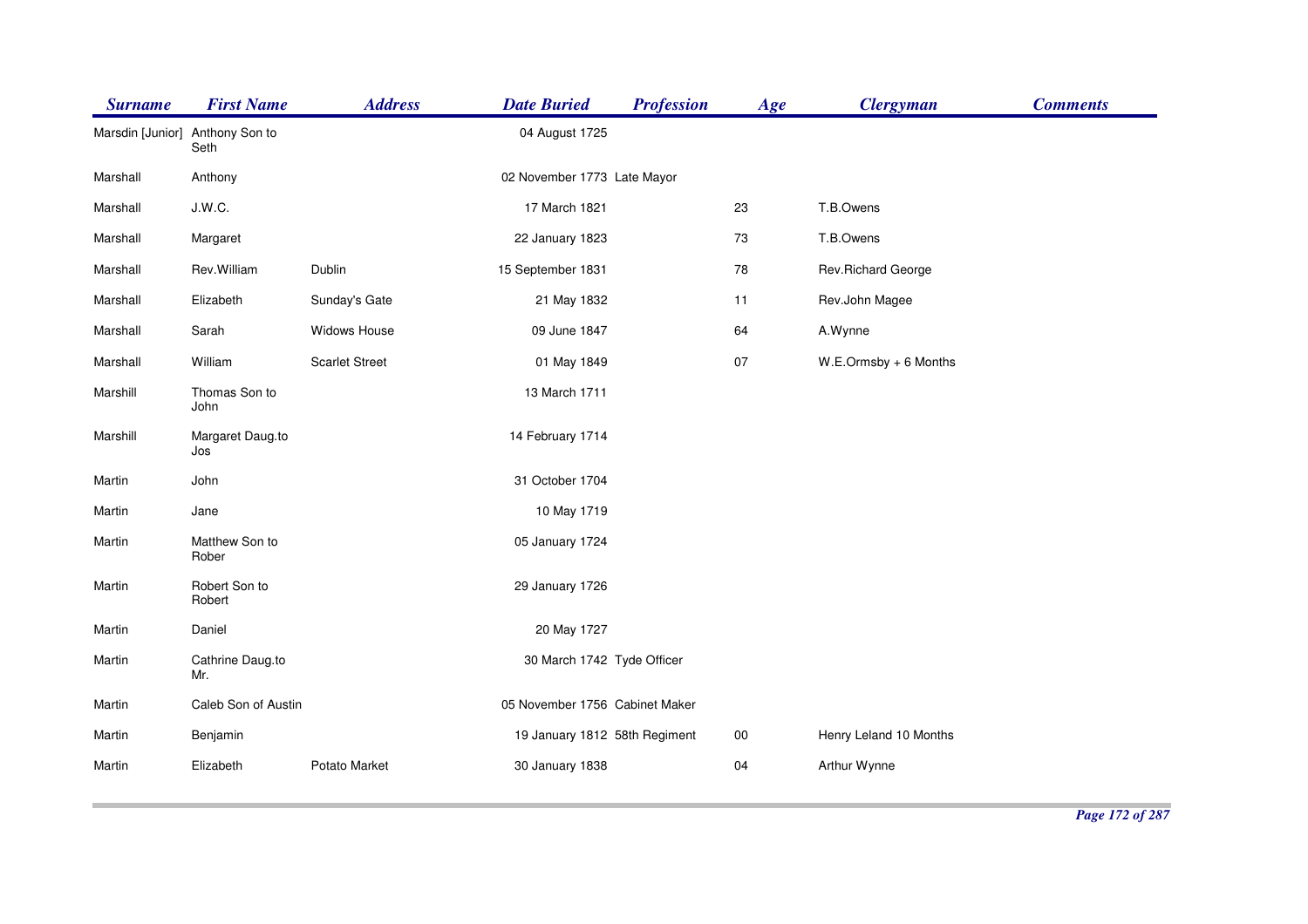| <b>Surname</b> | <b>First Name</b>       | <b>Address</b>           | <b>Date Buried</b>         | <b>Profession</b>                        | Age    | <b>Clergyman</b>                  | <b>Comments</b> |
|----------------|-------------------------|--------------------------|----------------------------|------------------------------------------|--------|-----------------------------------|-----------------|
| Martin         | Catherine               | Magdalene Street         | 21 December 1840           |                                          | 05     | E.P.Durham                        |                 |
| Martin         | George                  | $\overline{\mathcal{E}}$ | 13 October 1841            |                                          | $00\,$ | E.P.Durham 2 Months               |                 |
| Martin         | William                 | Church Lane              | 23 October 1861            |                                          | $00\,$ | John Eccles 3 Weeks               |                 |
| Martin         | Julia Maud              | Tubberboyce Cottage      | 24 December 1867           |                                          | 00     | John Eccles 9 Months              |                 |
| Martin         | Emily                   | Tubberboyce Cottage      | 24 December 1867           |                                          | 03     | John Eccles + 6 Months            |                 |
| Martin         | Frideswide<br>Catherine | St.Peter's, Drogheda     |                            | 06 April 1880 Harriett (Xn name)         | 66     | John Eccles                       |                 |
| Marvel         | Elizabeth               | <b>Trinity Street</b>    | 10 January 1845            |                                          | 04     | William M Beresford $+6$<br>Month |                 |
| Masdin         | James Son to John       |                          | 13 April 1733              |                                          |        |                                   |                 |
| Masdin         | Henry Son to John       |                          | 11 June 1733               |                                          |        |                                   |                 |
| Masdin         | Cathrin Daug.to<br>John |                          | 14 March 1734              |                                          |        |                                   |                 |
| Mason          | George                  |                          | 01 October 1733            |                                          |        |                                   |                 |
| Mason          | Arthur                  |                          | 09 July 1753 Blacksmith    |                                          |        |                                   |                 |
| Mason          | Catherine               |                          | 26 March 1811 An Infant    |                                          | 00     | Henry Leland                      |                 |
| Mason          | James                   |                          |                            | 08 February 1813 2nd Garrison Battali 00 |        | Henry Leland 10 Weeks             |                 |
| Mason          | John                    |                          | 05 February 1815 A Mariner |                                          | $00\,$ | Henry Leland                      |                 |
| Mason          | John                    | Cloagh Patrick           | 09 July 1826               |                                          | 34     | T.B.Owens                         |                 |
| Mason          | John                    | <b>Cloagh Patrick</b>    | 23 April 1827              |                                          | 17     | T.William Dixon                   |                 |
| Mason          | Catherine               | Water Under              | 03 December 1847           |                                          | 65     | William M Beresford               |                 |
| Massey         | Douglas                 |                          | 01 January 1807            |                                          | 29     | <b>Bigoe Henzell</b>              |                 |
| Massey         | Douglas                 |                          | 10 February 1809           |                                          | 70     | Henry Leland                      |                 |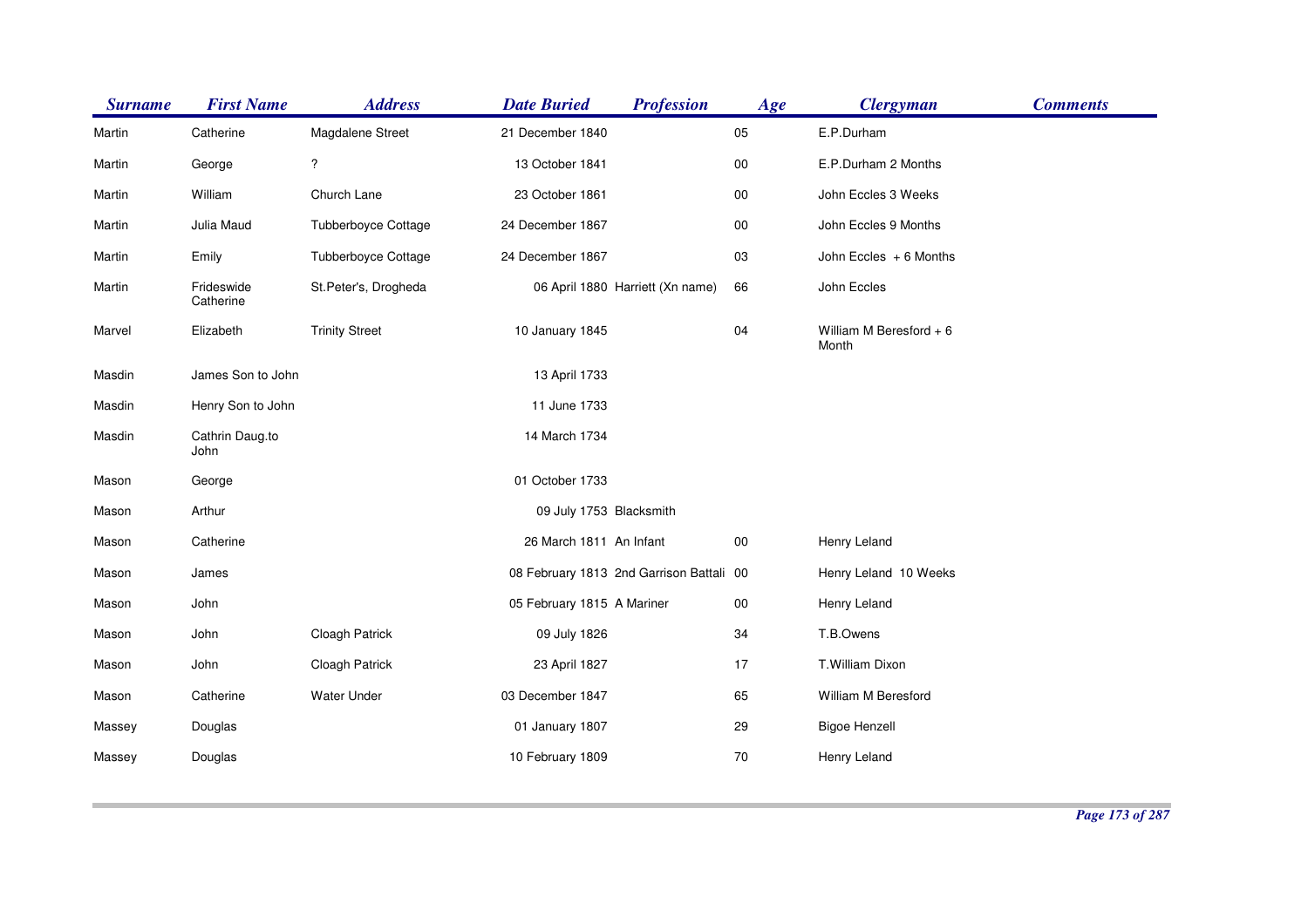| <b>Surname</b>  | <b>First Name</b>       | <b>Address</b>                          | <b>Date Buried</b> | <b>Profession</b>              | Age    | <b>Clergyman</b>                | <b>Comments</b> |
|-----------------|-------------------------|-----------------------------------------|--------------------|--------------------------------|--------|---------------------------------|-----------------|
| Mathews         | Mary                    |                                         | 30 May 1765        |                                |        |                                 |                 |
| Mathews         | George                  | <b>West Gate</b>                        | 01 July 1837       |                                | 49     | Rev.P.Mooney                    |                 |
| Mathews         | William                 | Marsh Mary's Parish                     | 15 February 1838   |                                | 95     | John.A.Wall (p.202)             |                 |
| Mathews         | James                   | Peter Street                            | 06 September 1844  |                                | 26     | A.Wynne                         |                 |
| Mathews         | Alice                   | <b>Linenhall Street</b>                 | 30 May 1859        |                                | 58     | <b>Richard Carter</b>           |                 |
| Mathews         | Thomas                  | <b>Wellington Quay</b>                  | 14 August 1878     |                                | 01     | Coates G.Booth + 8 Months       |                 |
| Mathews         | George                  | Wellington Quay, Drogheda               | 18 February 1880   |                                | 48     | John Eccles                     |                 |
| Mathews         | William                 | Church Hill, Drogheda<br>(St.Mary's Par | 08 February 1883   |                                | 94     | John Eccles & John Archer       |                 |
| Mathewson       | Isabella                | <b>West Street</b>                      | 06 December 1862   |                                | 24     | <b>Dissenter</b>                |                 |
| <b>Matthews</b> | Anabella                | <b>Patrick Street</b>                   | 09 November 1828   |                                | 03     | T.B.Owens                       |                 |
| Matthews        | Jane                    | Marsh OR St.James                       | 07 July 1831       |                                | $00\,$ | Rev.Richard George 20<br>Months |                 |
| Matts           | A Grandson of<br>Hugh   |                                         | 13 July 1703       |                                |        |                                 |                 |
| Matts           | Richard Son to<br>Thoma |                                         | 10 September 1703  |                                |        |                                 |                 |
| Matts           | Thomas Son to<br>Thomas |                                         | 19 October 1704    |                                |        |                                 |                 |
| Matts           | James Son to<br>Thomas  |                                         | 30 September 1706  |                                |        |                                 |                 |
| Matts           | Catherine               |                                         | 25 February 1708   |                                |        |                                 |                 |
| Matts           | Hugh                    |                                         | 12 June 1715       |                                |        |                                 |                 |
| Matts           | John                    |                                         |                    | 04 August 1731 Who Was Drowned |        |                                 |                 |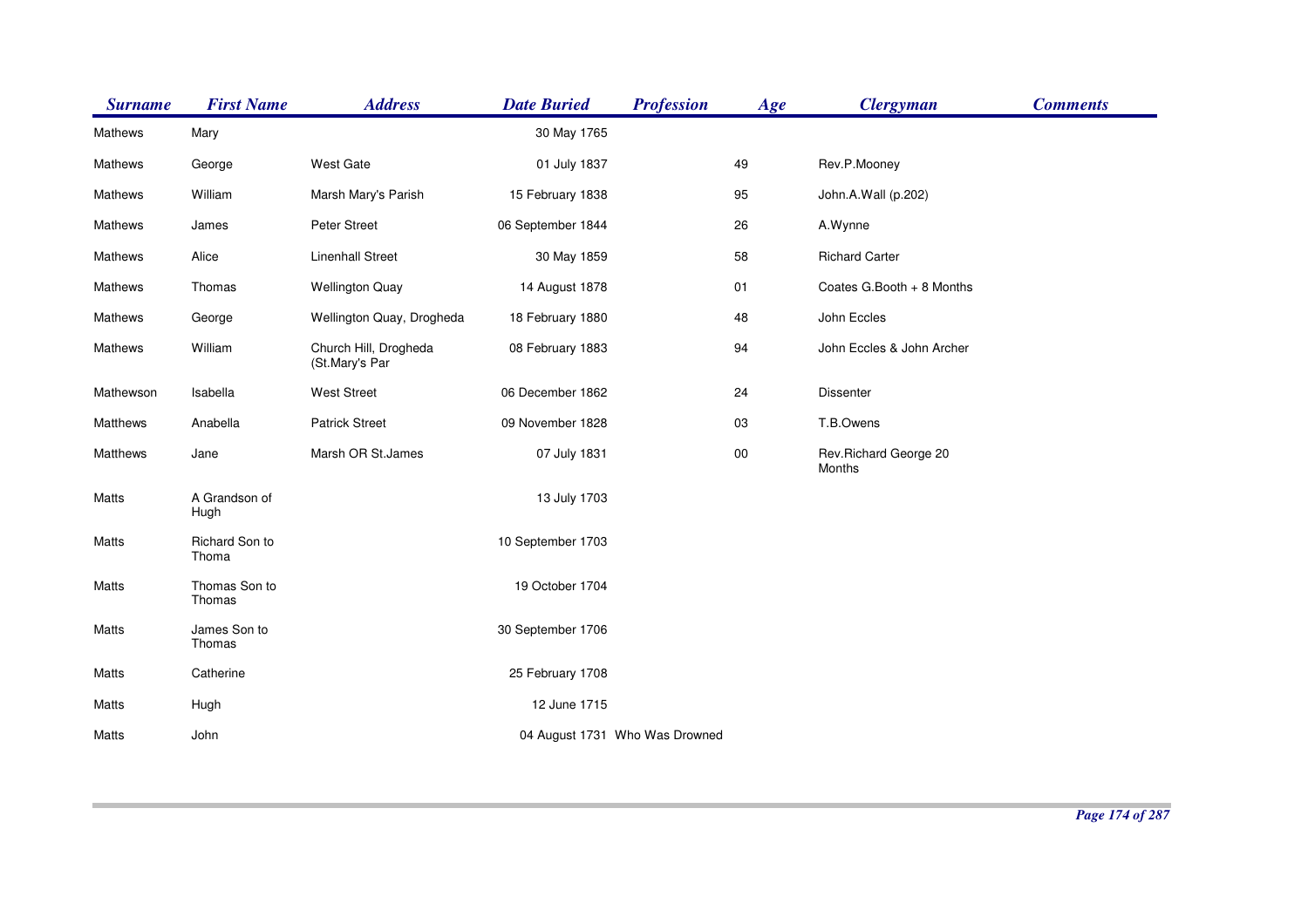| <b>Surname</b> | <b>First Name</b>       | <b>Address</b>        | <b>Date Buried</b>           | <b>Profession</b>                 | Age | <b>Clergyman</b>      | <b>Comments</b> |
|----------------|-------------------------|-----------------------|------------------------------|-----------------------------------|-----|-----------------------|-----------------|
| May            | Sarah Daug.to<br>Moses  |                       | 25 February 1714             |                                   |     |                       |                 |
| May            | Letitia                 |                       | 26 August 1782               |                                   |     |                       |                 |
| May            | Jane                    |                       | 25 March 1806                |                                   | 63  | <b>Bigoe Henzell</b>  |                 |
| May            | John                    |                       |                              | 26 July 1819 93rd Regiment        | 03  | <b>Wardlaw Ball</b>   |                 |
| Mayne          | Ann Daughter of<br>Rev. |                       | 17 July 1749                 |                                   |     |                       |                 |
| Mayne          | Mrs.Mary                |                       | 03 May 1751 Wife of          | Rev.Richard                       |     |                       |                 |
| Mayne          | James                   |                       | 07 January 1809              |                                   | 03  | Henry Leland          |                 |
| Mayne          | John                    | Shop Street           | 24 February 1844             |                                   | 74  | A.Wynne               |                 |
| Mayne          | Margaret                | Peter Street          | 15 December 1846             |                                   | 101 | <b>Richard Carter</b> |                 |
| Mc Alister     | William                 | <b>West Street</b>    | 24 July 1837                 |                                   | 42  | Rev.P.Mooney          |                 |
| Mc Allister    | John                    | Morgan's Lane         | 10 August 1824               |                                   | 54  | T.B.Owens             |                 |
| Mc Allister    | Mary A.                 | West Street           | 18 March 1847                |                                   | 77  | William M Beresford   |                 |
| Mc Ardle       | Hannah                  | <b>Trinity Street</b> | 24 July 1849                 |                                   | 49  | Roman Catholic        |                 |
| Mc Auley       | Mary                    | Magdalen Street       | 10 February 1830             |                                   | 13  | J.Magee               |                 |
| Mc Auley       | Esther                  | Widows House          | 06 November 1847             |                                   | 75  | William M Beresford   |                 |
| Mc Blane       | Edward                  | Peter Street          | 25 March 1864                |                                   | 50  | John Eccles           |                 |
| Mc Bride       | Caroline                | Peter Street          | 14 March 1872                |                                   | 22  | John Eccles           |                 |
| Mc Canna       | Anne                    |                       | 25 January 1806 Of St.Mary's | Droghed                           | 84  | <b>Bigoe Henzell</b>  |                 |
| Mc Canna       | Margaret                |                       |                              | 15 March 1812 Parish of St.Mary's | 36  | Henry Leland          |                 |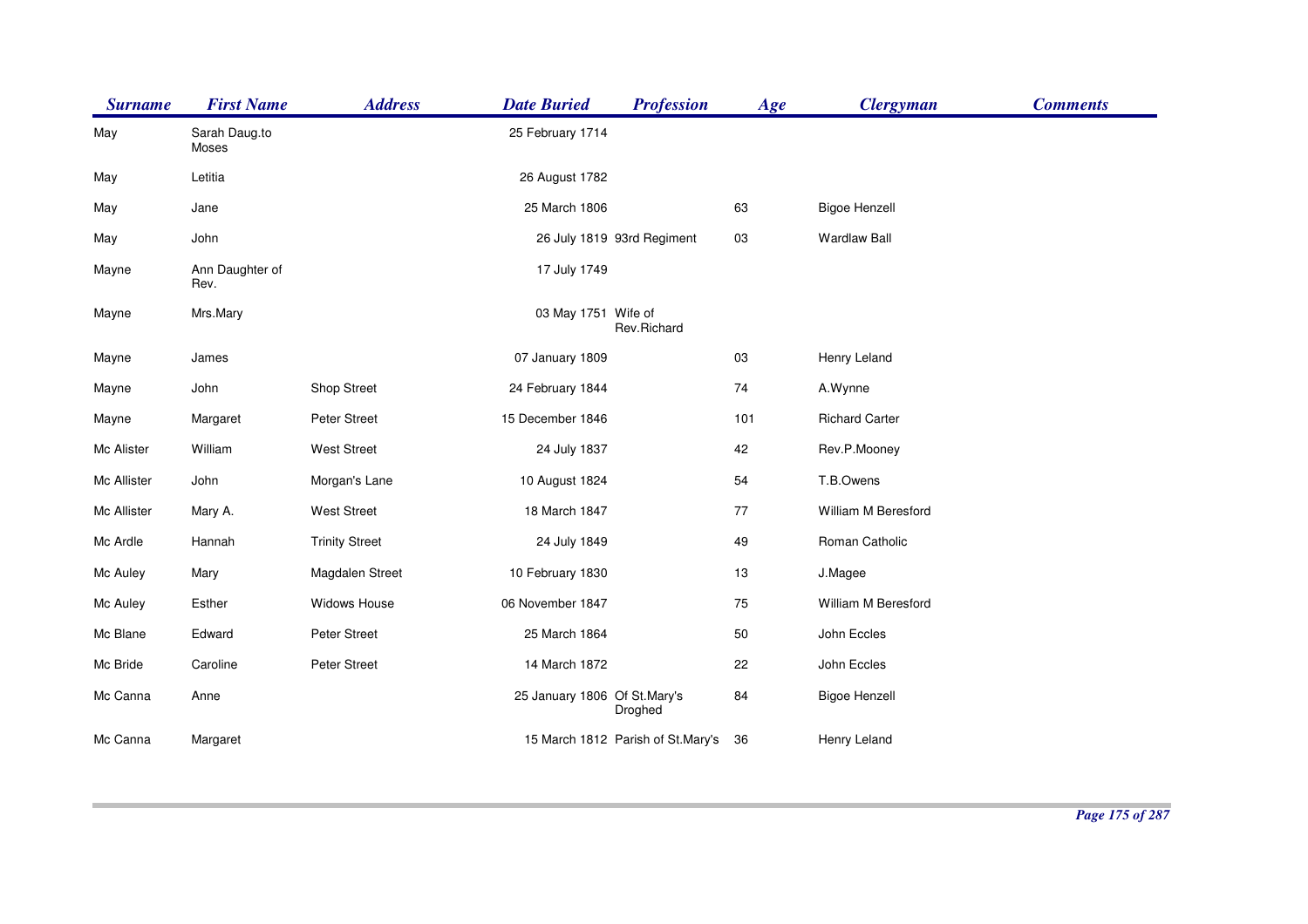| <b>Surname</b> | <b>First Name</b> | <b>Address</b>            | <b>Date Buried</b> | <b>Profession</b>            | Age    | <b>Clergyman</b>               | <b>Comments</b> |
|----------------|-------------------|---------------------------|--------------------|------------------------------|--------|--------------------------------|-----------------|
| Mc Cartney     | James             |                           | 30 January 1818    |                              | 76     | Henry Leland                   |                 |
| Mc Cartney     | Edward            | Peter Street              | 15 July 1832       |                              | 12     | Rev.J.Magee                    |                 |
| Mc Cartney     | Mrs.Anne          | Peter Street              | 03 January 1837    |                              | 38     | Rev.P.Mooney                   |                 |
| Mc Cartney     | Mrs.              | Peter Street              | 28 January 1837    |                              | 84     | Rev.Peter Mooney               |                 |
| Mc Cartney     | James             | Peter Street              |                    | 02 July 1857 Chief Constable | 66     | W.E.Ormsby                     |                 |
| Mc Carty       | Miss.             | Peter Street              | 02 November 1831   |                              | 70     | Rev.Richard George             |                 |
| Mc Caul        | John              |                           | 30 May 1822        |                              | 33     | T.B.Owens                      |                 |
| Mc Caul        | Anne              | Palace Street             | 01 August 1830     |                              | 35     | Rev.Mr.Kerr                    |                 |
| Mc Caul        | Sarah             | Sundays Gate              | 12 June 1838       |                              | 00     | John.A.Wall 7 Months           |                 |
| Mc Caul        | James             | Sunday's Gate             | 11 December 1840   |                              | 19     | <b>Dissenter</b>               |                 |
| Mc Caul        | David             | <b>Sunday Gate</b>        | 17 July 1841       |                              | 04     | <b>Dissenter</b>               |                 |
| Mc Caul        | Henry             | Hardmans Garden           | 02 December 1842   |                              | 03     | Dissenter                      |                 |
| Mc Caul        | James             | Sundays Gate              | 06 June 1843       |                              | 01     | Dissenter + 5 Months           |                 |
| Mc Caul        | Thomas            | Hardman's Garden          | 25 January 1865    |                              | 82     | John Eccles                    |                 |
| Mc Causland    | Robert            | North Road                | 08 September 1826  |                              | 63     | John Smyth                     |                 |
| Mc Causland    | William           | North Road                | 01 October 1826    |                              | 67     | Rev.W.Shields For<br>T.B.Owens |                 |
| Mc Causland    | Margaret Elsmere  | Laurence Street, Drogheda | 17 July 1885 Daisy |                              | 21     | John Eccles & John<br>J.Sandys |                 |
| Mc Clelland    | Thomas            | Magdalen Street, Drogheda | 21 February 1881   |                              | $00\,$ | Presbyterian 8 Months          |                 |
| Mc Clinton     | Andrew            | Laurence Street           | 15 December 1846   |                              | 17     | Dissenter                      |                 |
| Mc Comb        | Frances           |                           | 06 May 1808        |                              | 40     | Henry Leland                   |                 |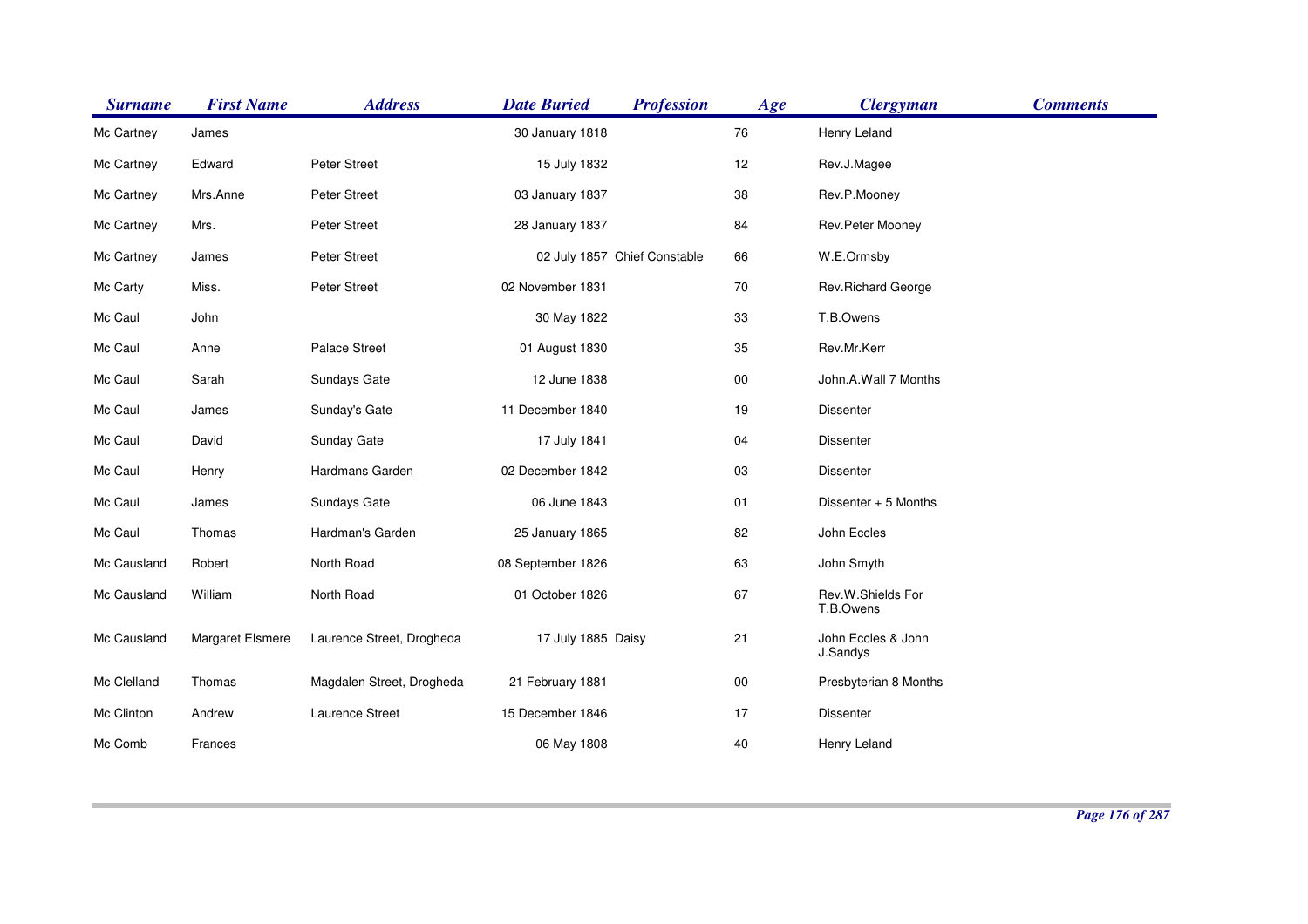| <b>Surname</b> | <b>First Name</b> | <b>Address</b>                | <b>Date Buried</b>              | <b>Profession</b>               | Age        | <b>Clergyman</b>       | <b>Comments</b> |
|----------------|-------------------|-------------------------------|---------------------------------|---------------------------------|------------|------------------------|-----------------|
| Mc Combe       | Charlotte         | Palace Street, Drogheda       | 02 May 1894                     |                                 | 43         | Presbyterian           |                 |
| Mc Combs       | Margaret          | <b>Scarlet Street</b>         | 12 April 1842                   |                                 | ${\bf 76}$ | M.Mc Kay               |                 |
| Mc Connel      | John              |                               |                                 | 28 July 1815 Louth Reg. Militia | 28         | Henry Leland           |                 |
| Mc Connell     | Moses             | Windmill Lane                 | 06 February 1846                |                                 | $00\,$     | A.Wynne 8 Weeks        |                 |
| Mc Connell     | Margaret          | Dale Mary's Parish            | 30 July 1847                    |                                 | 46         | William M Beresford    |                 |
| Mc Connell     | Margaret          | Windmill Lane                 | 14 July 1852                    |                                 | 03         | W.B.Askin              |                 |
| Mc Connell     | Robert            | Windmill Lane                 | 21 July 1852                    |                                 | 01         | $W.B.Askin + 3$ Months |                 |
| Mc Connell     | George            | <b>Trinity Street or Mell</b> | 07 December 1871                |                                 | 09         | John Eccles            |                 |
| Mc Connell     | Isabella          | Mell Road, Drogheda           | 13 January 1889                 |                                 | 68         | John Eccles            |                 |
| Mc Connell     | Eliza             | North Road, Drogheda          | 03 March 1890                   |                                 | 39         | F.J.S.Mouritz          |                 |
| Mc Connll      | Isabella          | Green Lanes                   | 24 January 1861                 |                                 | ${\bf 08}$ | E.Gore Kelly           |                 |
| Mc Cormack     | Elizabeth         | <b>King Street</b>            | 07 July 1853                    |                                 | 06         | John Eccles            |                 |
| Mc Cormick     | Mary              |                               | 18 June 1808                    |                                 | 24         | Henry Leland           |                 |
| Mc Cormick     | Thomas            |                               | 19 October 1809 Wicklow Militia |                                 | 13         | Henry Leland           |                 |
| Mc Cormick     | Anne              |                               | 20 January 1823                 |                                 | 65         | T.B.Owens              |                 |
| Mc Cormick     | Sydney            | Palace Street                 | 02 November 1853                |                                 | 06         | John Eccles            |                 |
| Mc Cready      | William           |                               | 18 April 1807                   |                                 | $00\,$     | Bigoe Henzell 9 Months |                 |
| Mc Creagh      | John              |                               | 27 January 1813 Louth Militia   |                                 | 03         | Henry Leland           |                 |
| Mc Cron        | William           |                               | 28 March 1818                   |                                 | 18         | Henry Leland           |                 |
| Mc Cron        | Henry             | West Gate                     | 12 November 1825                |                                 | 07         | T.B.Owens              |                 |
| Mc Cron        | Miss.             | <b>West Street</b>            | 19 May 1834                     |                                 | 22         | Dissenter              |                 |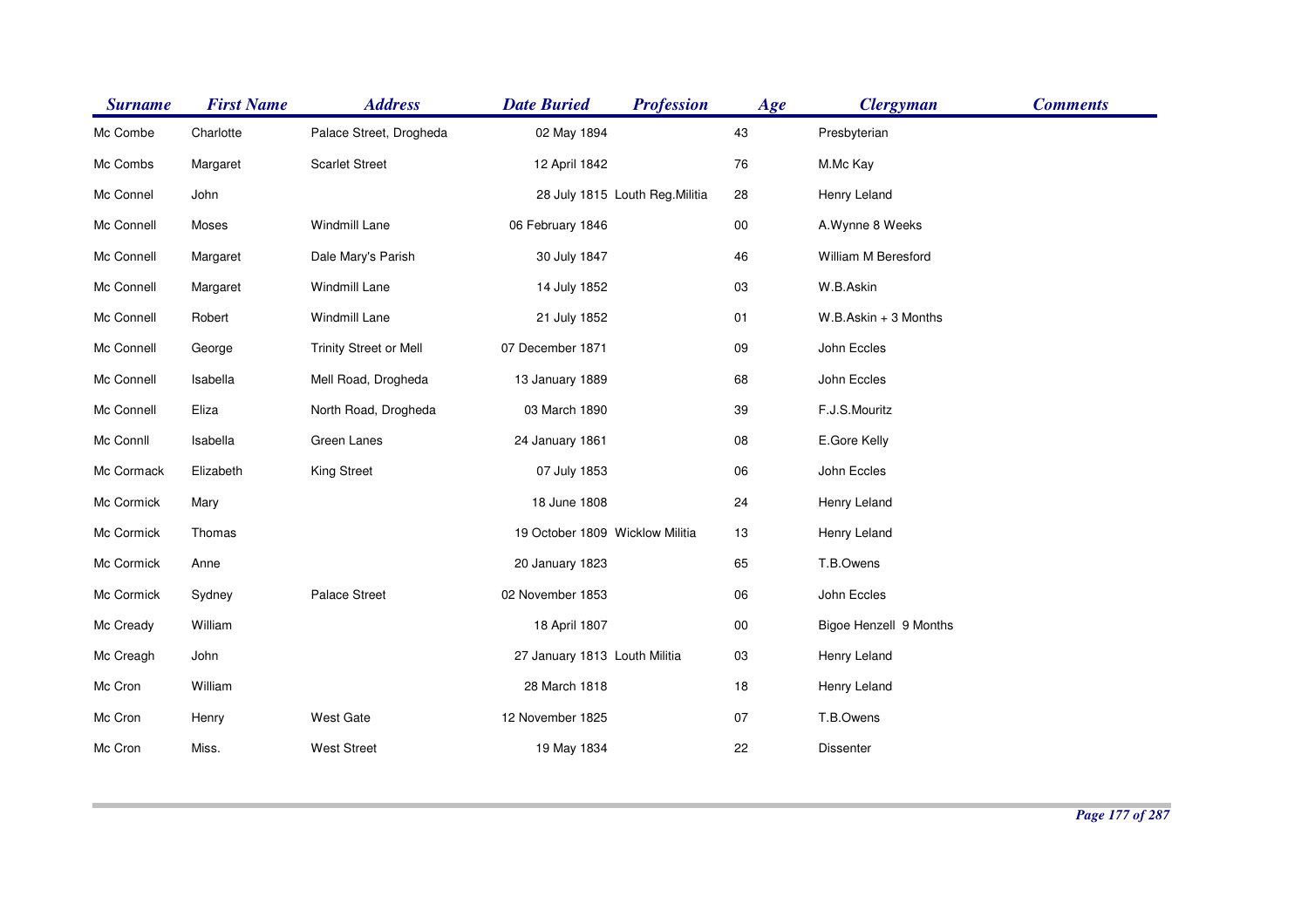| <b>Surname</b> | <b>First Name</b> | <b>Address</b>           | <b>Date Buried</b>             | <b>Profession</b>                  | Age    | <b>Clergyman</b>           | <b>Comments</b> |
|----------------|-------------------|--------------------------|--------------------------------|------------------------------------|--------|----------------------------|-----------------|
| Mc Cron        | Jane              | <b>West Street</b>       | 18 June 1851                   |                                    | 75     | Presbyterian               |                 |
| Mc Cronn       | John              | <b>West Street</b>       | 04 January 1842                |                                    | 75     | Dissenter                  |                 |
| Mc Cuen        | Richard           | Ulverstone Lancashire    | 20 January 1859 Sailor Drowned |                                    | 28     | John Stewart               |                 |
| Mc Cullen      | Jane              | Rope Walk                | 17 January 1840                |                                    | 86     | Roman Catholic             |                 |
| Mc Cullen      | Patrick           | Green Lanes              | 18 May 1856 Carpenter          |                                    | 64     | Roman Catholic             |                 |
| Mc Culloch     | Susanna Martha    | Laurence Street          | 09 August 1834                 |                                    | $00\,$ | Rev.Ashe 3 Months + 9 days |                 |
| Mc Culloch     | Frances Anne      | Dublin                   | 25 March 1870                  |                                    | 64     | I.H.Monsarrat              |                 |
| Mc Cullock     | John Shaw         | <b>West Street</b>       | 15 June 1854 Post Master       |                                    | 71     | John Eccles (Age Reputed)  |                 |
| Mc Cullogh     | Mrs.Marianne      | West Street              |                                | 26 May 1832 Wife of Post Master 44 |        | Rev.Joseph Duncan          |                 |
| Mc Cullogh     | Elizabeth         | St.Johns Poor House      | 22 July 1832                   |                                    | 88     | Rev.J.Magee                |                 |
| Mc Cullogh     | John              | Paradise Row             | 27 October 1846                |                                    | 11     | William M Beresford        |                 |
| Mc Donnell     | Anne              |                          | 24 June 1810                   |                                    | 90     | Henry Leland               |                 |
| Mc Donnell     | Margaret          | 79th Foot                | 27 August 1823                 |                                    | $00\,$ | T.B.Owens 3 Months         |                 |
| Mc Donnell     | Alice             | Betty's Town             | 01 June 1865                   |                                    | 56     | John Eccles                |                 |
| Mc Dougall     | Lizzy             | Peter Street             | 27 May 1857                    |                                    | 04     | $W.E. Ormsby + 6$ Months   |                 |
| Mc Dougall     | John James        | Fair Street, Drogheda    | 29 May 1893                    |                                    | 38     | John Eccles                |                 |
| Mc Dougall     | Albert J.         | Fair Street, Drogheda    | 26 November 1894               |                                    | 23     | Methodist                  |                 |
| Mc Dowall      | Anne              | <b>King Street</b>       | 05 May 1839                    |                                    | 85     | John.A.Wall                |                 |
| Mc Entire      | Robert            | North Road               | 21 January 1834                |                                    | 01     | + 6 Months                 |                 |
| Mc Farlane     | John              | <b>Trinity Well Lane</b> | 10 April 1849 Shoemaker        |                                    | 22     | William E Ormsby           |                 |
| Mc Farlane     | William           | Magdalene Street         | 10 April 1849                  |                                    | 00     | William E Ormsby 2 Weeks   |                 |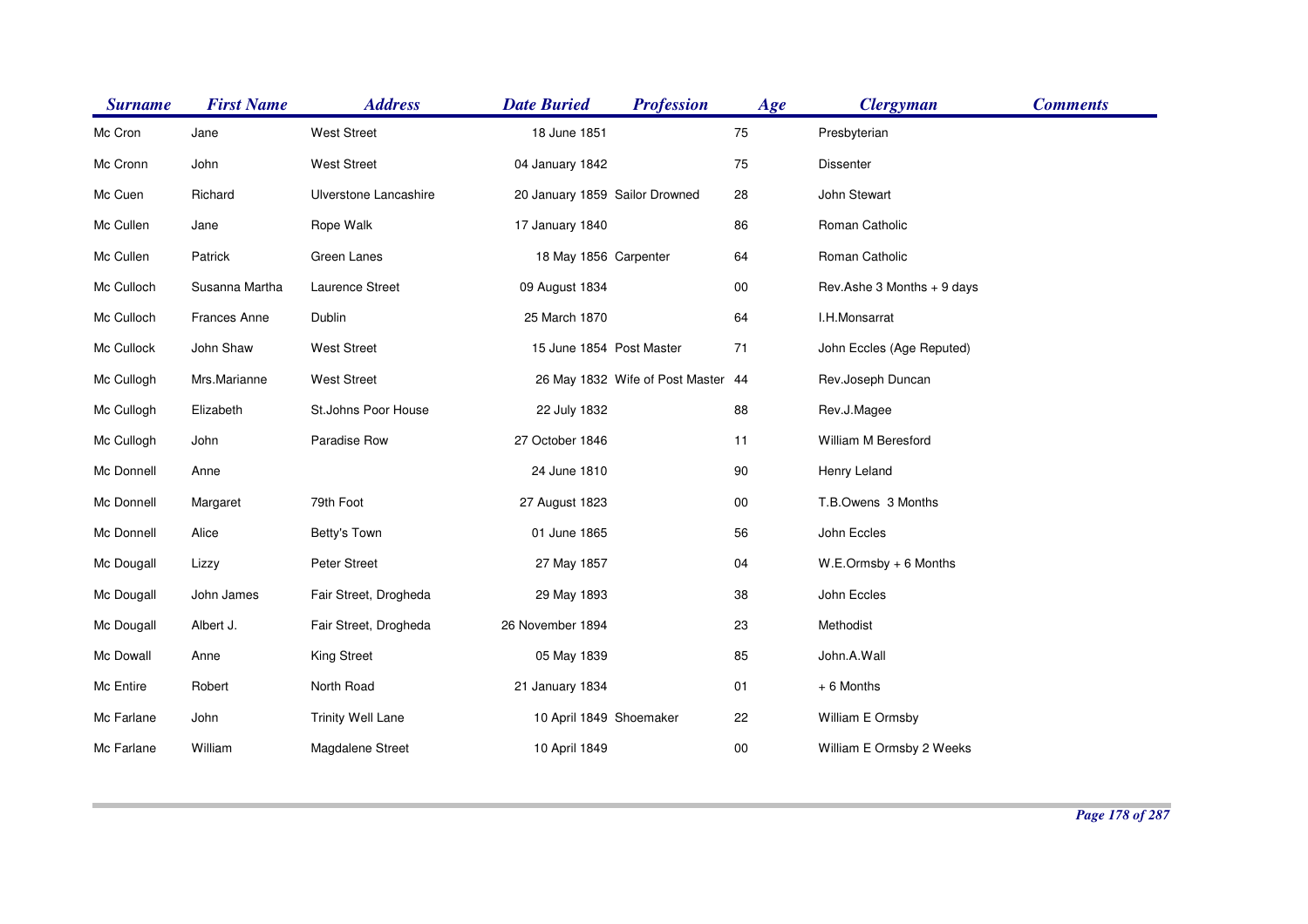| <b>Surname</b> | <b>First Name</b> | <b>Address</b>        | <b>Date Buried</b>            | <b>Profession</b>                     | Age    | <b>Clergyman</b>               | <b>Comments</b> |
|----------------|-------------------|-----------------------|-------------------------------|---------------------------------------|--------|--------------------------------|-----------------|
| Mc Fetrish *   | John              | <b>West Street</b>    |                               | 10 May 1862 Police Constable          | 26     | Dissenter                      |                 |
| Mc Ganity      | Peter             |                       | 08 December 1828              |                                       | 36     | T.B.Owens ** could be<br>1827? |                 |
| Mc Gann        | Nicholas          |                       |                               | 17 March 1808 of the Wicklow Milit 23 |        | Henry Leland                   |                 |
| Mc Gawley      | Esther            | Magdalen Street       | 21 August 1826                |                                       | 03     | T.B.Owens                      |                 |
| Mc Gill        | Elizabeth         | Williamson Street     | 20 September 1848             |                                       | 64     | Andrew Williamson              |                 |
| Mc Gough       | Richard           | Magdalene Street      | 27 May 1832                   |                                       | 34     | Rev.Joseph Duncan              |                 |
| Mc Gourk       | Hugh              |                       | 03 June 1711                  |                                       |        |                                |                 |
| Mc Guinness    | Friendy           |                       | 14 August 1817                |                                       | 53     | Henry Leland                   |                 |
| Mc Guire       | Margaret          |                       | 13 November 1809              |                                       | 33     | Henry Leland                   |                 |
| Mc Guire       | Thomas            | Strand                | 13 February 1831 Tailor       |                                       | 26     | Rev.Mr.George                  |                 |
| Mc Intyre      | Elizabeth         | New Quay              | 19 February 1855 Pauper       |                                       | 75     | John G Eccles                  |                 |
| Mc Intyre      | Thomas            | Fair Street, Drogheda | 05 May 1884                   |                                       | $00\,$ | John Eccles 1 Week             |                 |
| Mc Intyre      | Laura Maud        | Fair Street, Drogheda | 09 November 1885              |                                       | 14     | John Eccles                    |                 |
| Mc Kay         | Jennet            |                       | 29 January 1820 93rd Regiment |                                       | $00\,$ | T.B.Owens 6 Months             |                 |
| Mc Kay         | Allice            | <b>Patrick Street</b> | 14 March 1827                 |                                       | 38     | T.William Dixon                |                 |
| Mc Kay         | John              | Peter Street          | 28 May 1832                   |                                       | $50\,$ | Rev.John Magee                 |                 |
| Mc Kay         | Susan             | Newry                 | 28 March 1845                 |                                       | 71     | A.Wynne                        |                 |
| Mc Kay         | William           | Mary's Parish         | 19 September 1848             |                                       | 04     | <b>Richard Carter</b>          |                 |
| Mc Kee         | Bernard           | Widow's House         | 17 June 1857                  |                                       | 28     | W.E.Ormsby                     |                 |
| Mc kee         | <b>Bridget</b>    | Widows House          | 17 February 1866              |                                       | 64     | John Eccles                    |                 |
| Mc Kelvey      | Andrew            |                       | 25 July 1817                  |                                       | $00\,$ | Henry Leland                   |                 |
|                |                   |                       |                               |                                       |        |                                |                 |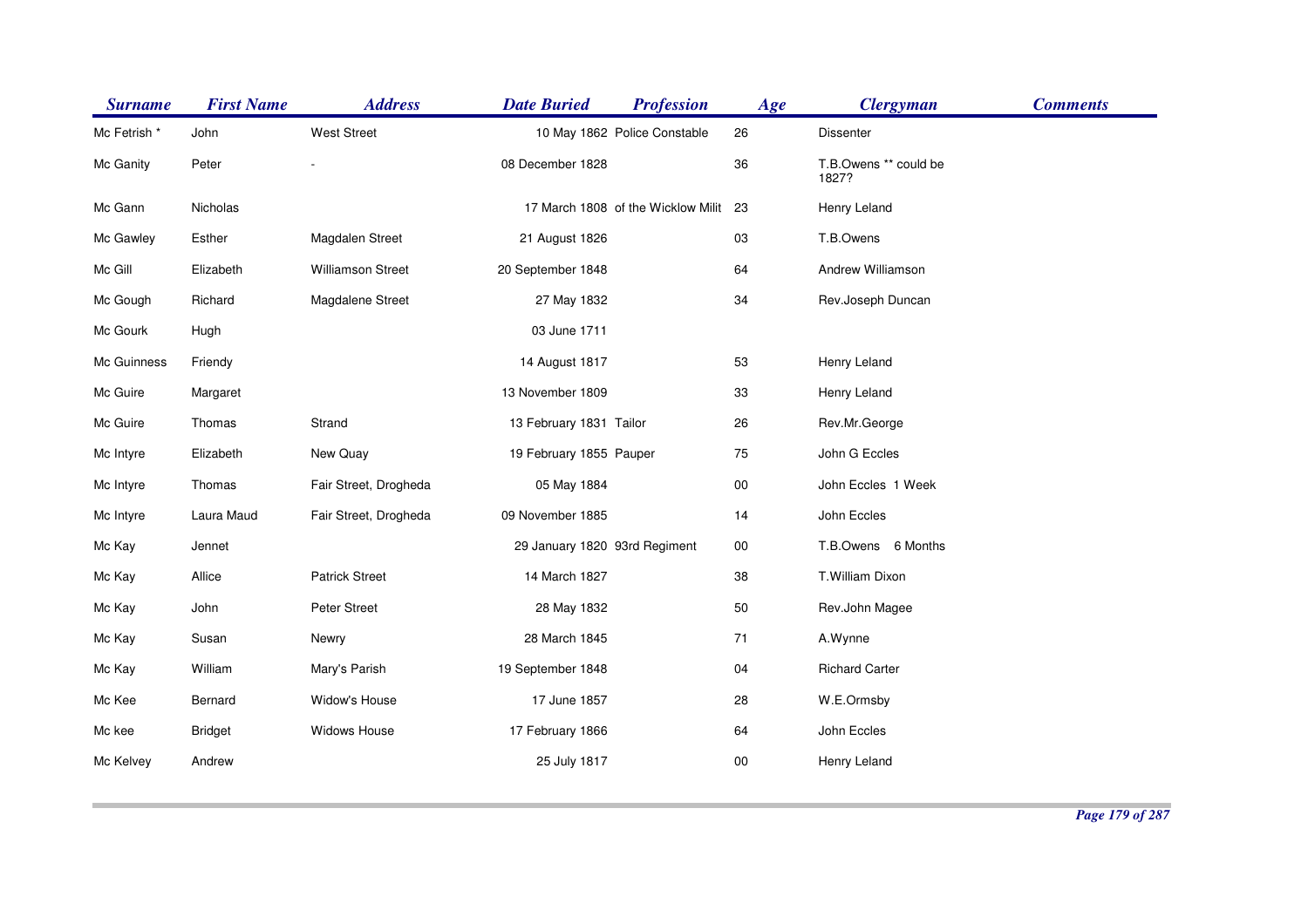| <b>Surname</b> | <b>First Name</b>    | <b>Address</b>        | <b>Date Buried</b>             | <b>Profession</b>                        | Age    | <b>Clergyman</b>                  | <b>Comments</b> |
|----------------|----------------------|-----------------------|--------------------------------|------------------------------------------|--------|-----------------------------------|-----------------|
| Mc Kenna       | Laurence             |                       |                                | 02 December 1805 An Infant of St.Mary 00 |        | WardlawBallRegistered2512<br>1805 |                 |
| Mc Kenna       | John                 |                       | 27 December 1805 Of St.Mary's  | Droghed                                  | 70     | <b>Bigoe Henzell</b>              |                 |
| Mc Kenna       | James                |                       |                                | 20 August 1807 92nd Regiment             | $00\,$ | Bigoe Henzell 3 Months            |                 |
| Mc Kenna       | Mary Anne            |                       |                                | 29 January 1812 Parish of St.Mary's      | 00     | Henry Leland 9 Months             |                 |
| Mc Kenna       | Edward               |                       | 23 July 1815                   |                                          | 27     | Henry Leland                      |                 |
| Mc Kenna       | Margaret             |                       | 07 April 1823 An Infant        |                                          | $00\,$ | T.B.Owens                         |                 |
| Mc Kenna       | Patrick              | Gaol                  |                                | 19 October 1847 Governer of Gaol         | 73     | William M Beresford               |                 |
| Mc Kenna       | Margaret             | Church Alley          | 07 July 1862                   |                                          | 86     | John Eccles                       |                 |
| Mc Kenzie      | Ellen                |                       | 08 February 1820 93rd Regiment |                                          | $00\,$ | T.B.Owens 6 Months                |                 |
| Mc Keown       | Samuel John          | Sunday's Gate         | 29 June 1841                   |                                          | 12     | <b>Dissenter</b>                  |                 |
| Mc Kidney      | Margaret             | St.Johns Poor House   | 04 March 1895                  |                                          | 70     | F.W.Macran                        |                 |
| Mc Kigney      | John                 | West Street, Drogheda | 26 December 1882               |                                          | 22     | Frederick W.Mervyn                |                 |
| Mc Kigney      | William              | West Street, Drogheda | 17 August 1883                 |                                          | 61     | John Eccles                       |                 |
| Mc Kigney      | Elizabeth            | West Street, Drogheda | 30 October 1883                |                                          | 16     | Frederick W.Mervyn                |                 |
| Mc Kigney      | <b>William James</b> | West Street, Drogheda | 24 April 1887                  |                                          | $02\,$ | John Eccles                       |                 |
| Mc Knight      | Isabella             | <b>Bachelors Lane</b> | 28 January 1836                |                                          | 02     | <b>Dissenter</b>                  |                 |
| Mc Knight      | John                 | Magdalene Street      | 23 March 1841                  |                                          | $40\,$ | <b>Dissenter</b>                  |                 |
| Mc Lean        | John                 | Green Lanes           | 13 May 1838 Lock Smith         |                                          | 60     | John.A.Wall                       |                 |
| Mc Lean        | Margaret             | <b>West Street</b>    | 01 September 1847              |                                          | 01     | A.Wynne                           |                 |
| Mc Lennan      | Mary                 | Chord Road, Drogheda  | 17 October 1882                |                                          | 32     | Frederick W.Mervyn                |                 |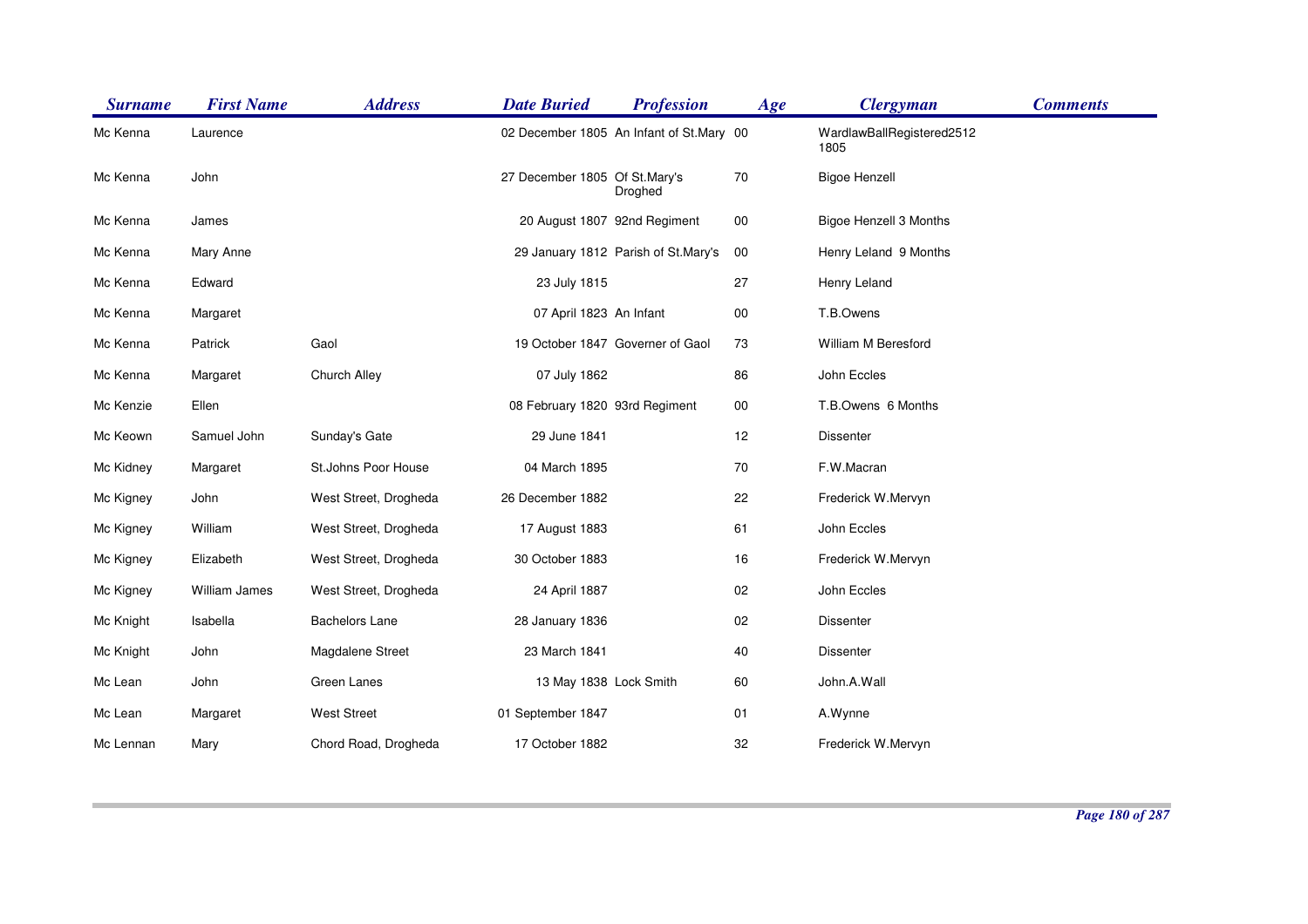| <b>Surname</b> | <b>First Name</b> | <b>Address</b>        | <b>Date Buried</b>            | <b>Profession</b> | Age        | <b>Clergyman</b>               | <b>Comments</b> |
|----------------|-------------------|-----------------------|-------------------------------|-------------------|------------|--------------------------------|-----------------|
| Mc Lewer       | Jane              |                       | 14 November 1821 1st Regiment |                   | 02         | T.B.Owens                      |                 |
| Mc Mahon       | Mary              |                       | 18 November 1808              |                   | 70         | Henry Leland                   |                 |
| Mc Mahon       | Miss.             | North Strand          | 08 September 1833             |                   | 29         | $\star\star$                   |                 |
| Mc Manus       | John              |                       | 28 March 1809                 |                   | 70         | Henry Leland                   |                 |
| Mc Master      | Anna Lousia       | Fair Street           | 04 September 1847             |                   | $00\,$     | William M Beresford 5<br>Weeks |                 |
| Mc Master      | Henry             | Mary's Parish         | 03 January 1850               |                   | ${\bf 00}$ | W.E.Ormsby 3 Weeks             |                 |
| Mc Master      | Elizabeth         | Eastham, Co. Meath    | 04 August 1866                |                   | 16         | John Eccles                    |                 |
| Mc Minn        | Mary Anne         | <b>William Street</b> | 29 June 1840                  |                   | 16         | Presbyterian                   |                 |
| Mc Minn        | Sarah             | Laurence Street       | 18 February 1851              |                   | 75         | Presbyterian                   |                 |
| Mc Murray      | David             | <b>Trinity Street</b> | 11 November 1854              |                   | $02\,$     | Richard Carter + 6 Months      |                 |
| Mc Murray      | David             | <b>Trinity Street</b> | 27 September 1858             |                   | 45         | John G Eccles                  |                 |
| Mc Nally       | Catharine         | <b>Scarlet Street</b> | 14 August 1826                |                   | 34         | T.B.Owens                      |                 |
| Mc Neal        | John              | <b>William Street</b> | 18 March 1825                 |                   | 89         | John Smyth                     |                 |
| Mc Neight      | Alexander         | <b>William Street</b> | 12 April 1849                 |                   | 45         | Presbyterian                   |                 |
| Mc Neill       | James             | <b>Trinity Street</b> | 06 July 1872                  |                   | 13         | Presbyterian                   |                 |
| Mc Nulty       | Mary Anne         | Ardagh, Kingscourt    | 23 January 1881               |                   | 38         | John Eccles                    |                 |
| Mc Quade       | Sarah             | Magdalen Street       | 08 November 1826              |                   | 19         | T.B.Owens                      |                 |
| Mc Quade       | Solomon           | Magdalen Street       | 09 December 1826              |                   | ${\bf 00}$ | T.B.Owens                      |                 |
| Mc Quade       | Mary Jane         | Green Lanes           | 15 May 1828                   |                   | 13         | T.B.Owens                      |                 |
| Mc Quade       | Samuel            | Green Lanes           | 27 January 1829               |                   | 11         | T.B.Owens                      |                 |
| Mc Quade       | Barbara           | Green Lanes           | 23 September 1831             |                   | 66         | Rev.Richard George             |                 |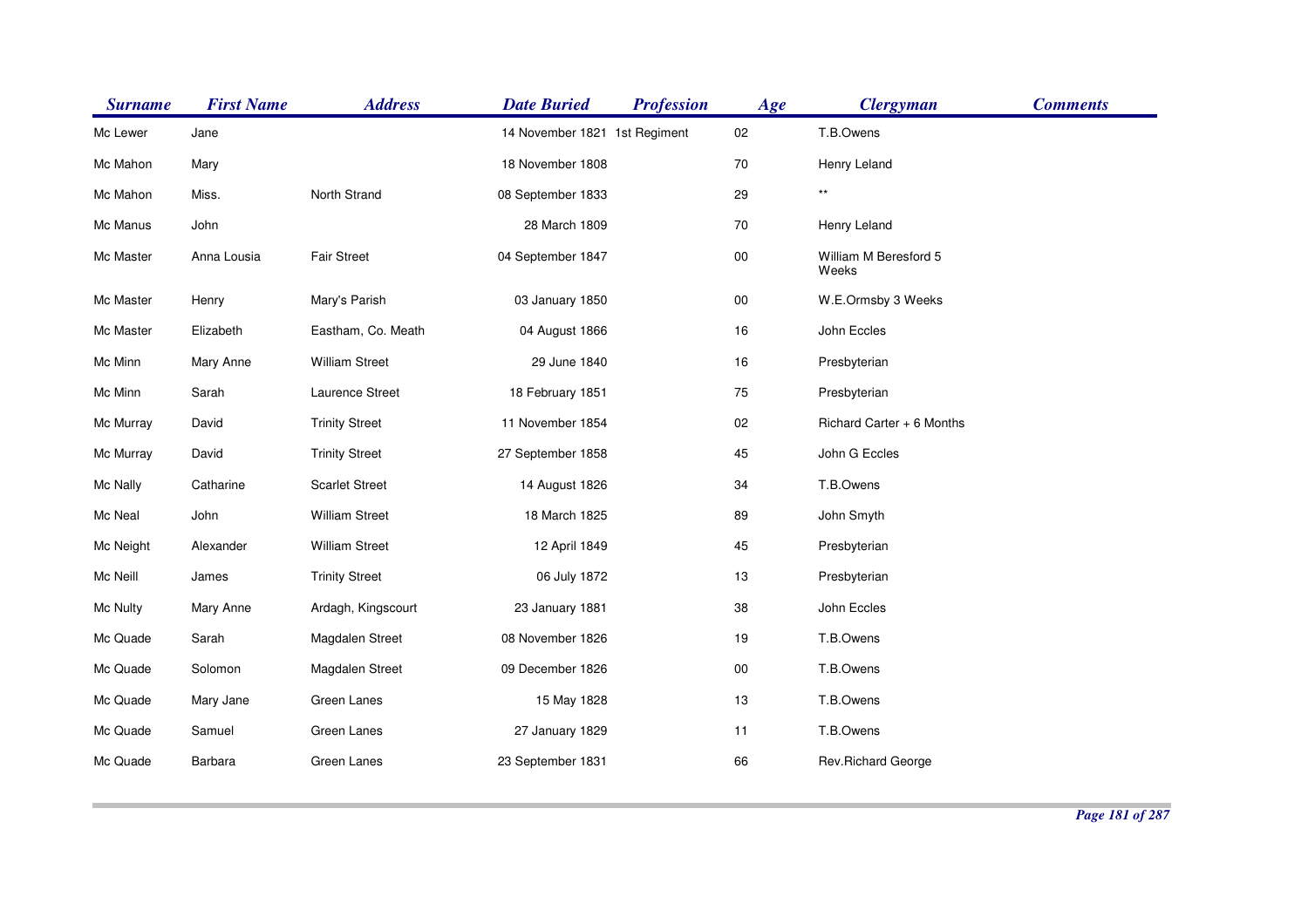| <b>Surname</b> | <b>First Name</b>       | <b>Address</b><br><b>Date Buried</b> | <b>Profession</b>           | Age | <b>Clergyman</b>    | <b>Comments</b> |
|----------------|-------------------------|--------------------------------------|-----------------------------|-----|---------------------|-----------------|
| Mc Veigh       | Margaret                | 24 November 1814                     |                             | 93  | <b>Wardlaw Ball</b> |                 |
| Mcacome        | Andrew                  | 24 May 1808                          |                             | 50  | Henry Leland        |                 |
| McAdams        | Mary                    | 03 February 1745                     |                             |     |                     |                 |
| McAldoe        | Patrick                 | 01 October 1746                      |                             |     |                     |                 |
| McArdell       | Mrs.Elizabeth           | 02 March 1721                        |                             |     |                     |                 |
| McArdle        | Mrs.Ann                 | 06 May 1729                          |                             |     |                     |                 |
| McArdle        | Widow                   | 17 February 1733                     |                             |     |                     |                 |
| McArdle        | Henry                   | 10 April 1741                        |                             |     |                     |                 |
| McArdle        | Patrick                 | 16 April 1741                        |                             |     |                     |                 |
| McArdle        | Rose                    | 09 June 1743                         |                             |     |                     |                 |
| McArdle        | Widow                   | 11 October 1745                      |                             |     |                     |                 |
| McArdle        | Thomas                  | 18 January 1771                      |                             |     |                     |                 |
| McCann         | Alice Daughter to<br>Jo | 24 December 1708                     |                             |     |                     |                 |
| McCannan       | John                    | 09 May 1740                          |                             |     |                     |                 |
| McCartney      | Mary Daugh.to<br>Mr.Art | 18 October 1711                      |                             |     |                     |                 |
| McCartney      | Sarah Daug.to<br>Robert | 22 November 1723                     |                             |     |                     |                 |
| McCartney      | William                 | 18 June 1732                         |                             |     |                     |                 |
| McCartney      | Bella Oats Daug.to<br>W |                                      | 12 February 1733 [Deceased] |     |                     |                 |
| McCartney      | Mary Daug.to<br>Robert  | 10 August 1745                       |                             |     |                     |                 |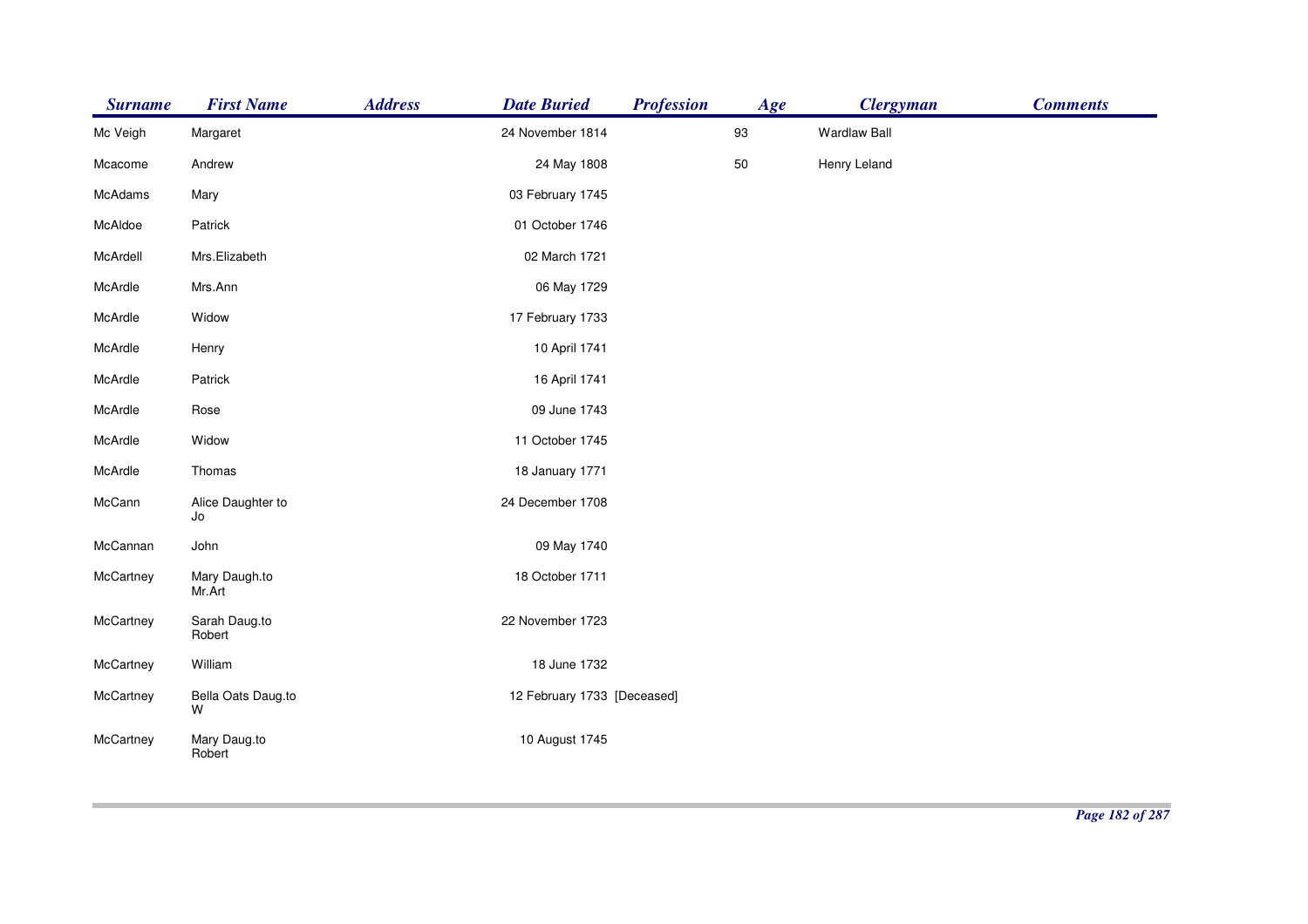| <b>Surname</b> | <b>First Name</b>       | <b>Address</b> | <b>Date Buried</b>          | <b>Profession</b>                   | Age | <b>Clergyman</b> | <b>Comments</b> |
|----------------|-------------------------|----------------|-----------------------------|-------------------------------------|-----|------------------|-----------------|
| McCartney      | Francis Son of John     |                | 24 December 1767 Wigg Maker |                                     |     |                  |                 |
| McCash         | Richard Son to<br>John  |                | 28 April 1735               |                                     |     |                  |                 |
| McCash         | Dorothy Daug.to<br>John |                | 04 September 1735           |                                     |     |                  |                 |
| McCatney       | Hanah Daug.to<br>Robert |                | 26 June 1733                |                                     |     |                  |                 |
| McConnell      | Mary Daug.to<br>Andrew  |                | 17 December 1725            |                                     |     |                  |                 |
| McCormuck      | Mr.John                 |                | 27 April 1722               |                                     |     |                  |                 |
| McDonell       | Mr.                     |                |                             | 24 August 1739 A Yarn Merchant      |     |                  |                 |
| McDonnells     | A Child of William      |                | 14 March 1771               |                                     |     |                  |                 |
| McDowell       | David Son to John       |                | 04 December 1706            |                                     |     |                  |                 |
| McDowell       | Dennis                  |                | 23 June 1717                |                                     |     |                  |                 |
| McDowell       | Edward[Who was<br>kille |                |                             | 07 August 1720 the fall from a hors |     |                  |                 |
| McDowell       | John Son to Patrick     |                | 25 February 1726            |                                     |     |                  |                 |
| McDowell       | Mary Daug.to<br>Patrick |                | 01 November 1727            |                                     |     |                  |                 |
| McDowell       | Widow                   |                | 17 November 1739            |                                     |     |                  |                 |
| McElvanny      | John                    |                | 12 July 1742                |                                     |     |                  |                 |
| McEvoy         | John Osborne<br>SontoMr |                | 27 September 1716           |                                     |     |                  |                 |
| McEvoy         | Thomas Son to<br>Mr.Jam |                | 27 February 1722            |                                     |     |                  |                 |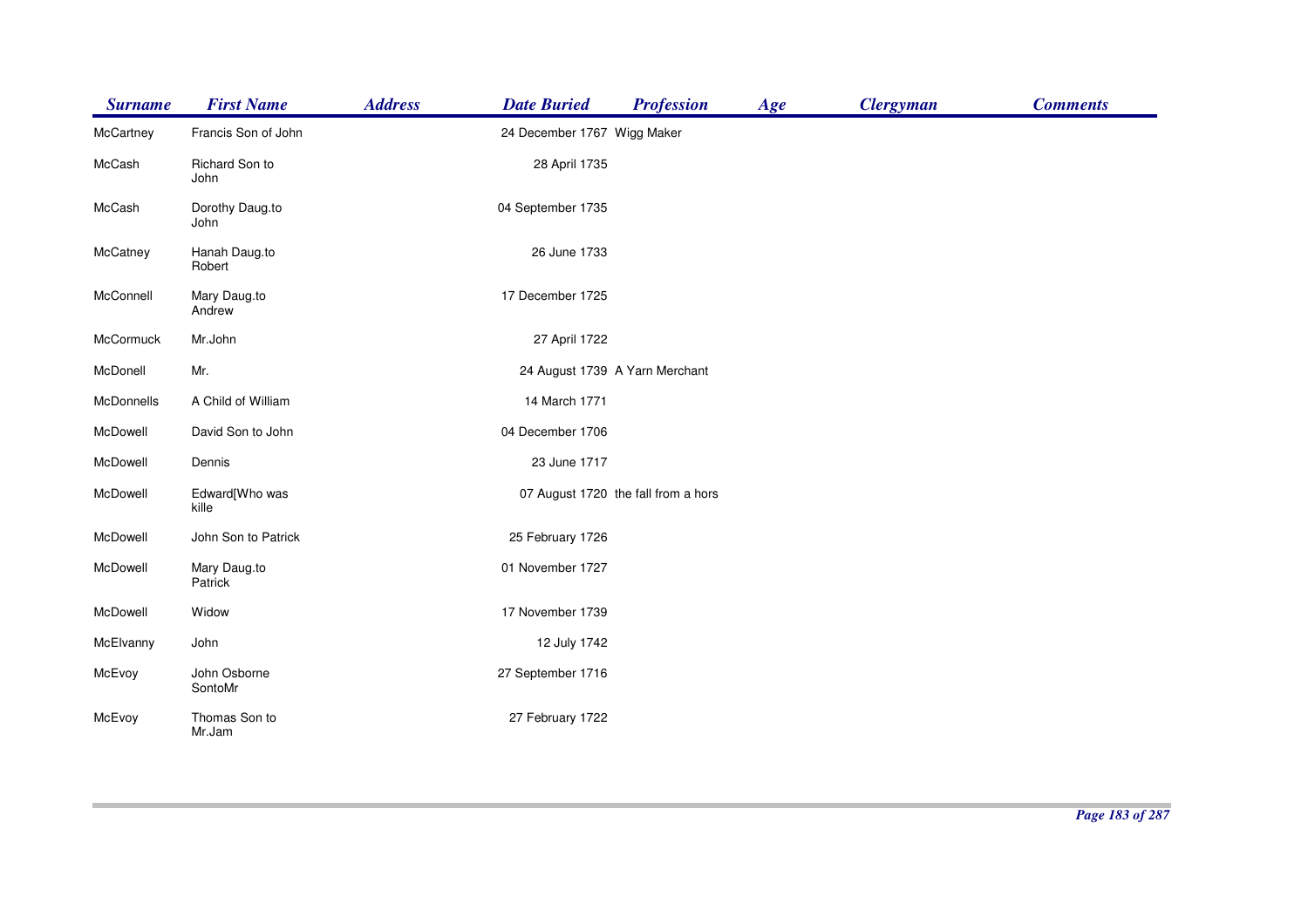| <b>Surname</b> | <b>First Name</b>       | <b>Address</b> | <b>Date Buried</b>     | <b>Profession</b> | Age | <b>Clergyman</b> | <b>Comments</b> |
|----------------|-------------------------|----------------|------------------------|-------------------|-----|------------------|-----------------|
| McGeough       | Sarah Daug.to<br>Richar |                | 02 September 1744      |                   |     |                  |                 |
| McGourk        | William                 |                | 23 September 1711      |                   |     |                  |                 |
| McGrane        | Frances Daug.to<br>Deni |                | 27 September 1734      |                   |     |                  |                 |
| McGrane        | Frances                 |                | 03 August 1747         |                   |     |                  |                 |
| McIvoy         | A Child of Andrew       |                | 23 May 1763 Sidewaiter |                   |     |                  |                 |
| Mckay          | John                    | Mount Hermon   | 29 July 1873           |                   | 75  | Presbyterian     |                 |
| McKee          | John                    |                | 23 December 1771       |                   |     |                  |                 |
| McKelvie       | Miss.Mary               |                | 27 December 1758       |                   |     |                  |                 |
| McKelvie       | A Child of Adam         |                | 11 August 1760         |                   |     |                  |                 |
| McKelvie       | Mrs.                    |                | 05 April 1761          |                   |     |                  |                 |
| McKelvie       | A Child of Mr.          |                | 04 October 1761        |                   |     |                  |                 |
| McKenna        | Susana Daughter<br>of D |                | 22 November 1755       |                   |     |                  |                 |
| McKenny        | Arthur                  |                | 03 January 1709        |                   |     |                  |                 |
| Mckitterick    | James                   |                | 19 November 1724       |                   |     |                  |                 |
| McKnight       | Robert Son to<br>Robert |                | 12 October 1735        |                   |     |                  |                 |
| McKnight       | Thomas Son to<br>Robert |                | 09 May 1747            |                   |     |                  |                 |
| McKnight       | Robert                  |                | 10 February 1752       |                   |     |                  |                 |
| McNemarra      | William Son to<br>Matth |                | 22 August 1718         |                   |     |                  |                 |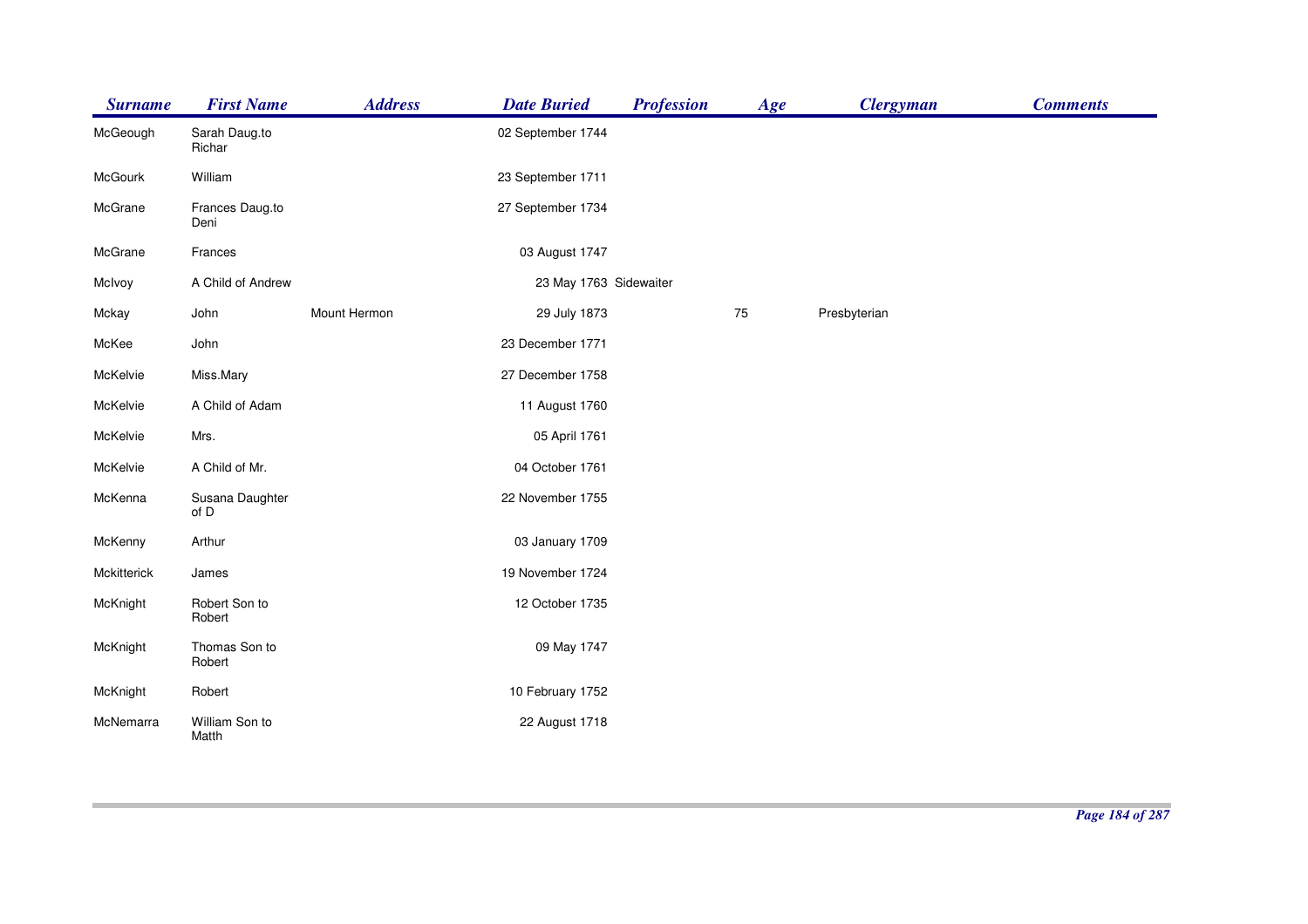| <b>Surname</b> | <b>First Name</b>       | <b>Address</b>       | <b>Date Buried</b>       | <b>Profession</b> | Age | <b>Clergyman</b>    | <b>Comments</b> |
|----------------|-------------------------|----------------------|--------------------------|-------------------|-----|---------------------|-----------------|
| McQuillan      | Charles Son of<br>Ephri |                      | 06 August 1767           |                   |     |                     |                 |
| McVay          | John                    |                      | 02 August 1772           |                   |     |                     |                 |
| MDanniel       | William                 |                      | 04 October 1808          |                   | 60  | Henry Leland        |                 |
| Mead           | Mrs.Elizabeth           |                      | 03 June 1729             |                   |     |                     |                 |
| Mead           | Alderman Henry          |                      | 05 July 1732             |                   |     |                     |                 |
| Mead           | Peter                   |                      | 08 August 1739           |                   |     |                     |                 |
| Meade          | Sarah Daugh.to<br>Ald.J |                      | 12 January 1704 Alderman |                   |     |                     |                 |
| Meade          | Mrs.Mary                |                      | 06 February 1709         |                   |     |                     |                 |
| Meade          | Mrs.Jane                |                      | 22 September 1709        |                   |     |                     |                 |
| Meade          | Elizabeth               |                      | 11 January 1741          |                   |     |                     |                 |
| Meade          | Catherine               |                      | 15 October 1746          |                   |     |                     |                 |
| Meade          | Alderman James          |                      | 24 November 1746         |                   |     |                     |                 |
| Meade          | Miss.Jane               |                      | 27 January 1747          |                   |     |                     |                 |
| Meade          | Edward                  |                      | 08 October 1765 Alderman |                   |     |                     |                 |
| Meatlan        | Mrs.Margaret            |                      | 05 March 1761            |                   |     |                     |                 |
| Mechasney      | Mary                    |                      | 08 November 1822         |                   | 07  | <b>Wardlaw Ball</b> |                 |
| Medcalf        | Mrs.                    |                      | 19 January 1766          |                   |     |                     |                 |
| Medcalf        | William                 |                      | 28 October 1766 Goaler   |                   |     |                     |                 |
| Megan          | Thomas                  | Greenhills, Drogheda | 04 February 1895         |                   | 36  | F.W.Macran          |                 |
| Meigahan       | Mary                    | Church Alley         | 06 May 1832              |                   | 20  | Roman Catholic      |                 |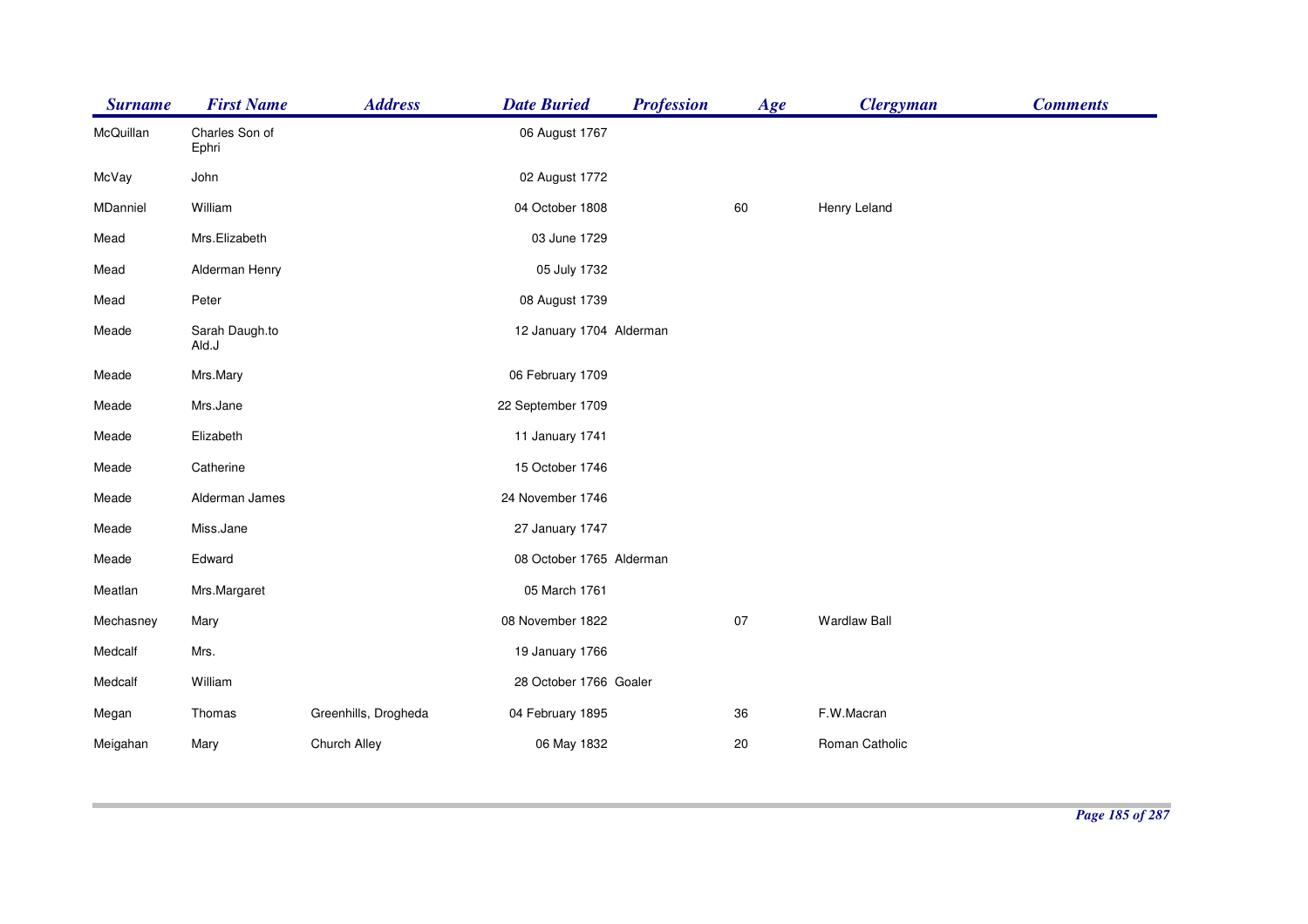| <b>Surname</b> | <b>First Name</b>        | <b>Address</b>     | <b>Date Buried</b>     | <b>Profession</b>                     | Age | <b>Clergyman</b>   | <b>Comments</b> |
|----------------|--------------------------|--------------------|------------------------|---------------------------------------|-----|--------------------|-----------------|
| Meighan        | Patrick                  |                    |                        | 08 October 1732 In St.Mary's Parish   |     |                    |                 |
| Melvinn        | Thomas Son to<br>Patric  |                    | 05 April 1743          |                                       |     |                    |                 |
| Mercer         | Elianor Daug.to<br>John  |                    | 26 April 1722          |                                       |     |                    |                 |
| Mercer         | Thomas                   |                    | 10 January 1760        |                                       |     |                    |                 |
| Meredith       | John                     |                    |                        | 27 April 1735 School Master of<br>St. |     |                    |                 |
| Merriot        | Mr.Nathaniel             |                    | 07 May 1743            |                                       |     |                    |                 |
| Merriott       | William<br>SontoMr.Nath  |                    | 29 July 1703           |                                       |     |                    |                 |
| Merriott       | PatienceDaugtoMr.<br>Nat |                    | 19 May 1707            |                                       |     |                    |                 |
| Merriott       | Mrs.Mary                 |                    | 17 December 1707       |                                       |     |                    |                 |
| Merriott       | SusannaDaug.toMr.<br>Nat |                    | 13 July 1708           |                                       |     |                    |                 |
| Merry          | Mr. William              |                    | 02 January 1709        |                                       |     |                    |                 |
| Meschell       | William                  | <b>West Street</b> | 03 October 1825        |                                       | 63  | T.B.Owens          |                 |
| Metcalf        | Thomas Son of<br>Willia  |                    | 05 May 1756 Goaler     |                                       |     |                    |                 |
| Metcalf        | Thomas                   |                    | 13 July 1756 Goaler    |                                       |     |                    |                 |
| Metcalf        | Anne                     | New Cottage        | 05 December 1833       |                                       | 37  | Rev.George Needham |                 |
| MGeough        | Richard                  |                    | 02 December 1766 Mason |                                       |     |                    |                 |
| MGrane         | Sarah Daug.to John       |                    | 04 July 1733           |                                       |     |                    |                 |
| Midgley        | Elizabeth                | Laurence Street    | 28 November 1871       |                                       | 46  | John Eccles        |                 |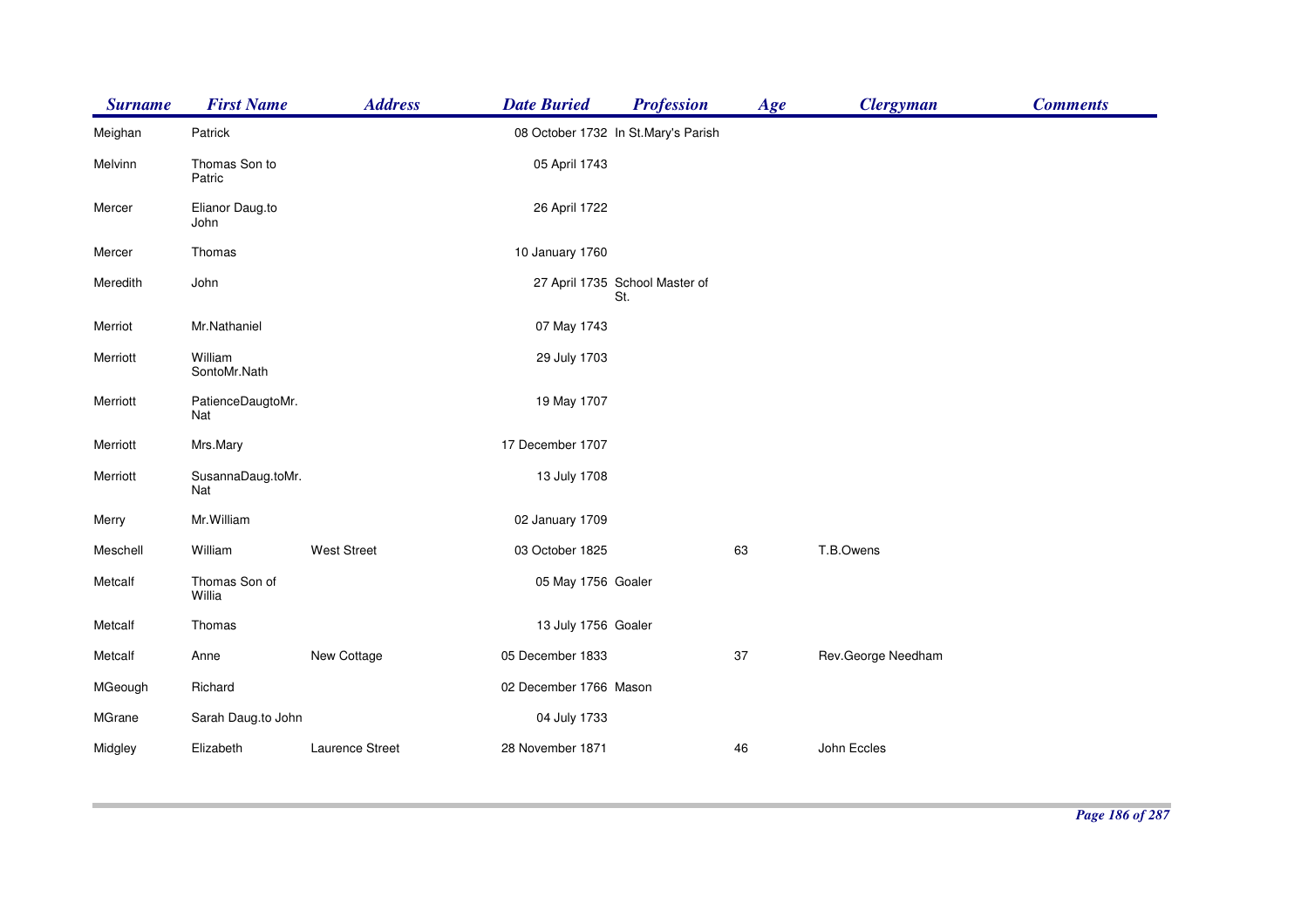| <b>Surname</b> | <b>First Name</b>        | <b>Address</b>        | <b>Date Buried</b>           | <b>Profession</b> | Age | <b>Clergyman</b>     | <b>Comments</b> |
|----------------|--------------------------|-----------------------|------------------------------|-------------------|-----|----------------------|-----------------|
| Miles          | William Son to Patri     |                       | 16 March 1712                |                   |     |                      |                 |
| Miles          | Anthony                  |                       | 20 August 1749 Weaver        |                   |     |                      |                 |
| Miles          | A Daughter of<br>Anthon  |                       | 15 August 1767 Weaver        |                   |     |                      |                 |
| Miles          | Anthony                  |                       | 09 March 1805                |                   | 75  | <b>Wardlaw Ball</b>  |                 |
| Miles          | Anthony                  |                       | 12 July 1806                 |                   | 42  | <b>Bigoe Henzell</b> |                 |
| Millar         | MargaretDaughterof<br>Th |                       | 11 December 1756 Stonecutter |                   |     |                      |                 |
| Millar         | John Son of<br>Thomas    |                       | 11 December 1756 Stonecutter |                   |     |                      |                 |
| Millar         | Anne                     | <b>William Street</b> | 19 August 1878               |                   | 73  | Coates G.Booth       |                 |
| Millen         | Robert                   |                       | 08 January 1807 A Sailor     |                   | 33  | <b>Bigoe Henzell</b> |                 |
| Miller         | Abigal                   |                       | 02 May 1710                  |                   |     |                      |                 |
| Miller         | Mr.John                  |                       | 25 November 1720 Of Newry    |                   |     |                      |                 |
| Miller         | John                     |                       | 02 June 1725                 |                   |     |                      |                 |
| Miller         | Catherine Daug.to<br>Jo  |                       | 08 December 1727             |                   |     |                      |                 |
| Miller         | Thomas                   |                       | 24 July 1731                 |                   |     |                      |                 |
| Miller         | Jane                     |                       | 01 September 1735 A Child    |                   |     |                      |                 |
| Miller         | John                     |                       | 05 December 1819             |                   | 70  | T.B.Owens            |                 |
| Miller         | Jemima                   | Fair Street           | 15 July 1865                 |                   | 20  | John Eccles          |                 |
| Miller         | James                    | <b>William Street</b> | 29 July 1871                 |                   | 55  | John Eccles          |                 |
| Mills          | Henry Son to<br>Patrick  |                       | 10 February 1714             |                   |     |                      |                 |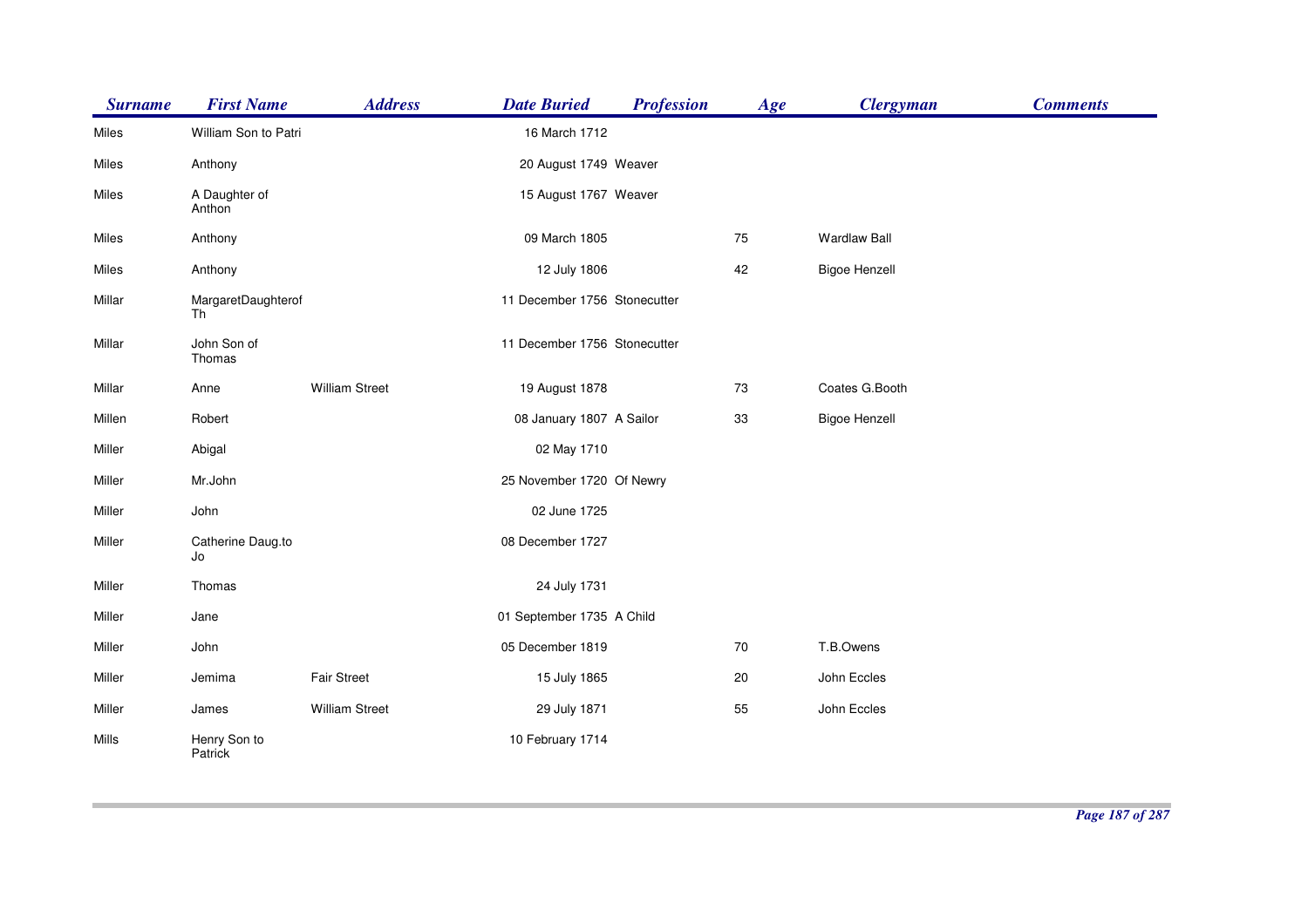| <b>Surname</b> | <b>First Name</b>       | <b>Address</b>           | <b>Date Buried</b>              | <b>Profession</b> | Age        | <b>Clergyman</b>               | <b>Comments</b> |
|----------------|-------------------------|--------------------------|---------------------------------|-------------------|------------|--------------------------------|-----------------|
| Mills          | Jane Daug.to<br>Patrick |                          | 07 August 1715                  |                   |            |                                |                 |
| Mills          | Hannah                  | <b>West Street</b>       | 19 February 1848                |                   | 86         | A.Wynne                        |                 |
| Minchin        | John                    |                          | 06 April 1757 Labourer          |                   |            |                                |                 |
| Minor          | Robert                  |                          | 08 December 1709 A Serjeant     |                   |            |                                |                 |
| Mitchell       | <b>William Gibbons</b>  | <b>Fair Street</b>       | 15 July 1824                    |                   | $00\,$     | T.B.Owens 4 Months             |                 |
| Mitchell       | Andrew                  | New Quay                 | 14 December 1826                |                   | 36         | T.B.Owens                      |                 |
| Mitchell       | Samuel                  | North Road, Drogheda     | 21 August 1882                  |                   | 21         | Frederick William Mervyn       |                 |
| Mitten         | Elizabeth               | <b>Thomas Street</b>     | 04 November 1839                |                   | 13         | John.A.Wall + 6 Months         |                 |
| Mitten         | John                    | Sunday Gate              | 14 March 1847                   |                   | 02         | A.Wynne + 6 Months             |                 |
| Mitten         | Alexander               | King Street              | 06 August 1848 Paviour          |                   | 54         | Andrew Williamson              |                 |
| MLennon        | Alexander               |                          | 29 September 1818 42nd Regiment |                   | 30         | Henry Leland                   |                 |
| Moles          | Margaret Matilda        | Stockwell Lane           | 10 September 1837               |                   | 05         | Rev.Arthur Wynne               |                 |
| Moles          | <b>Richard Henry</b>    | Stockwell Lane           | 17 September 1837               |                   | 01         | Rev.Arthur Wynne + 5<br>Months |                 |
| Moles          | Maria                   | Laurence Street          | 10 June 1838                    |                   | 35         | John.A.Wall                    |                 |
| Molloy         | Charles                 |                          | 13 October 1807                 |                   | 00         | Bigoe Henzell 5 Months         |                 |
| Molloy         | Joseph                  |                          | 29 January 1809                 |                   | ${\bf 00}$ | Henry Leland 6 Months          |                 |
| Molyneux       | Isabella                | Scarlet Street, Drogheda | 15 May 1894                     |                   | 01         | Presbyterian + 8 Months        |                 |
| Monaghan       | Mrs.                    | <b>Fair Street</b>       | 18 August 1834                  |                   | $00\,$     | Rev.J.Magee                    |                 |
| Moneypenny     | John                    |                          | 22 February 1822 1st Regiment   |                   | 26         | T.B.Owens                      |                 |
| Monite         | Robert Son to<br>Robert |                          | 06 June 1733                    |                   |            |                                |                 |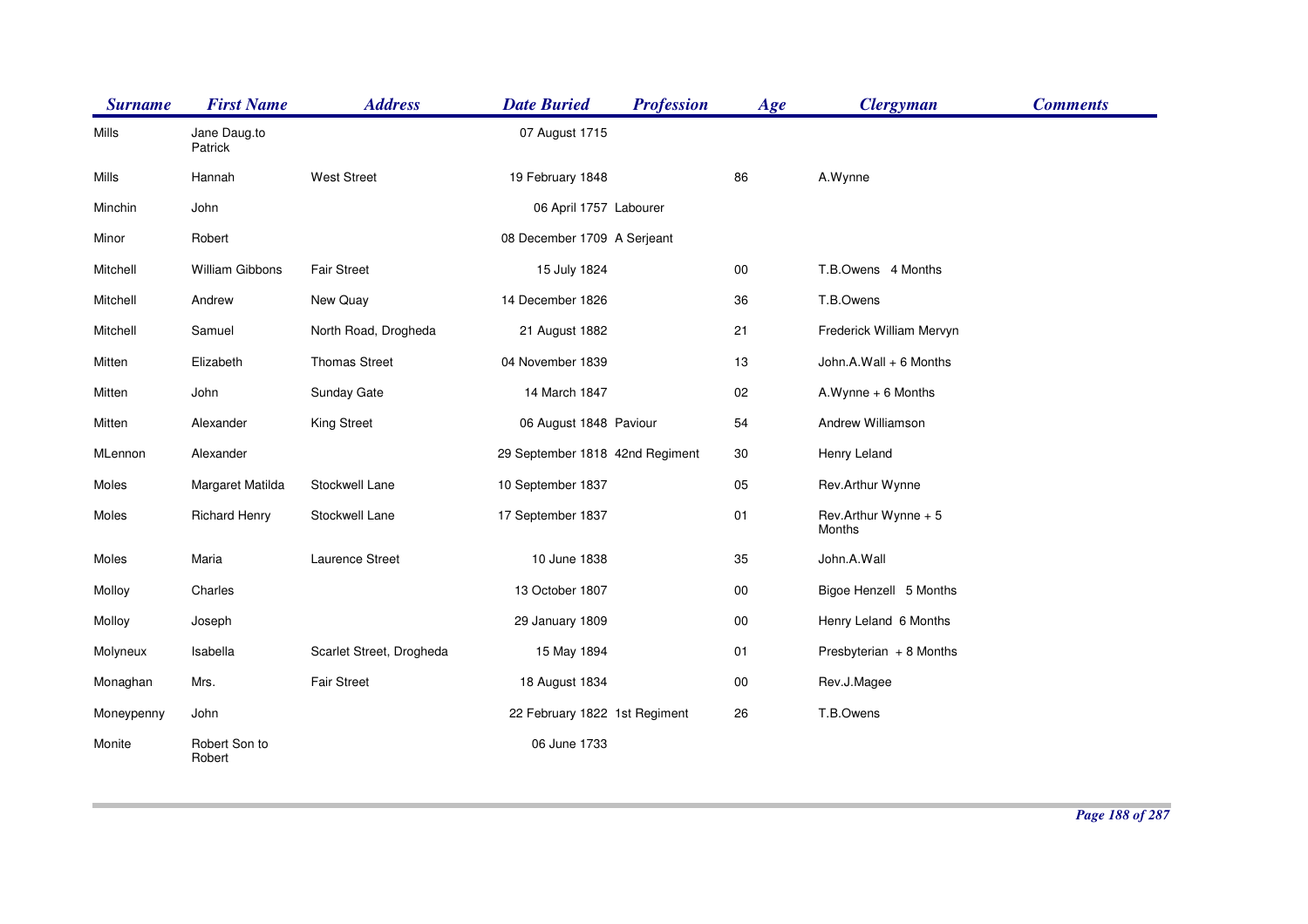| <b>Surname</b> | <b>First Name</b>       | <b>Address</b>        | <b>Date Buried</b>         | <b>Profession</b> | Age | <b>Clergyman</b> | <b>Comments</b> |
|----------------|-------------------------|-----------------------|----------------------------|-------------------|-----|------------------|-----------------|
| Monrow         | Alexander Son to<br>Dan |                       | 24 August 1725             |                   |     |                  |                 |
| Montgomerie    | Madam Elizabeth         |                       | 28 December 1704           |                   |     |                  |                 |
| Montgomery     | Mrs.                    |                       | 06 January 1751            |                   |     |                  |                 |
| Montgomery     | Honourable Mrs.         |                       | 11 December 1821           |                   | 49  | T.B.Owens        |                 |
| Montgomery     | Hugh Lyons              | Laurencetown, Co.Down | 28 April 1826              |                   | 40  | T.B.Owens        |                 |
| Montgomery     | Mary                    | <b>Fair Street</b>    | 06 December 1870           |                   | 98  | John Eccles      |                 |
| Mooney         | Esther Daugh.to<br>Rich |                       | 31 August 1716             |                   |     |                  |                 |
| Mooney         | Ann Daug.to Arthur      |                       | 02 November 1729           |                   |     |                  |                 |
| Mooney         | Frances Daug.to<br>Arth |                       | 18 June 1734               |                   |     |                  |                 |
| Mooney         | Kathrine                |                       | 07 January 1740            |                   |     |                  |                 |
| Mooney         | Ann                     |                       | 01 December 1740           |                   |     |                  |                 |
| Moor           | Mr.Charles              |                       | 26 October 1716            |                   |     |                  |                 |
| Moor           | Elianor Daug.to<br>Jame |                       | 31 May 1717                |                   |     |                  |                 |
| Moor           | Mrs.Jane                |                       | 03 November 1718           |                   |     |                  |                 |
| Moor           | Catherine               |                       | 17 March 1720 Of Killaneer |                   |     |                  |                 |
| Moor           | Joseph Son to<br>James  |                       | 11 August 1720 Merchant    |                   |     |                  |                 |
| Moor           | Ann Daug.to<br>Thomas   |                       | 25 April 1722              |                   |     |                  |                 |
| Moor           | James                   |                       | 13 August 1722 Merchant    |                   |     |                  |                 |
| Moor           | -Son to James           |                       | 28 October 1722 Merchant   |                   |     |                  |                 |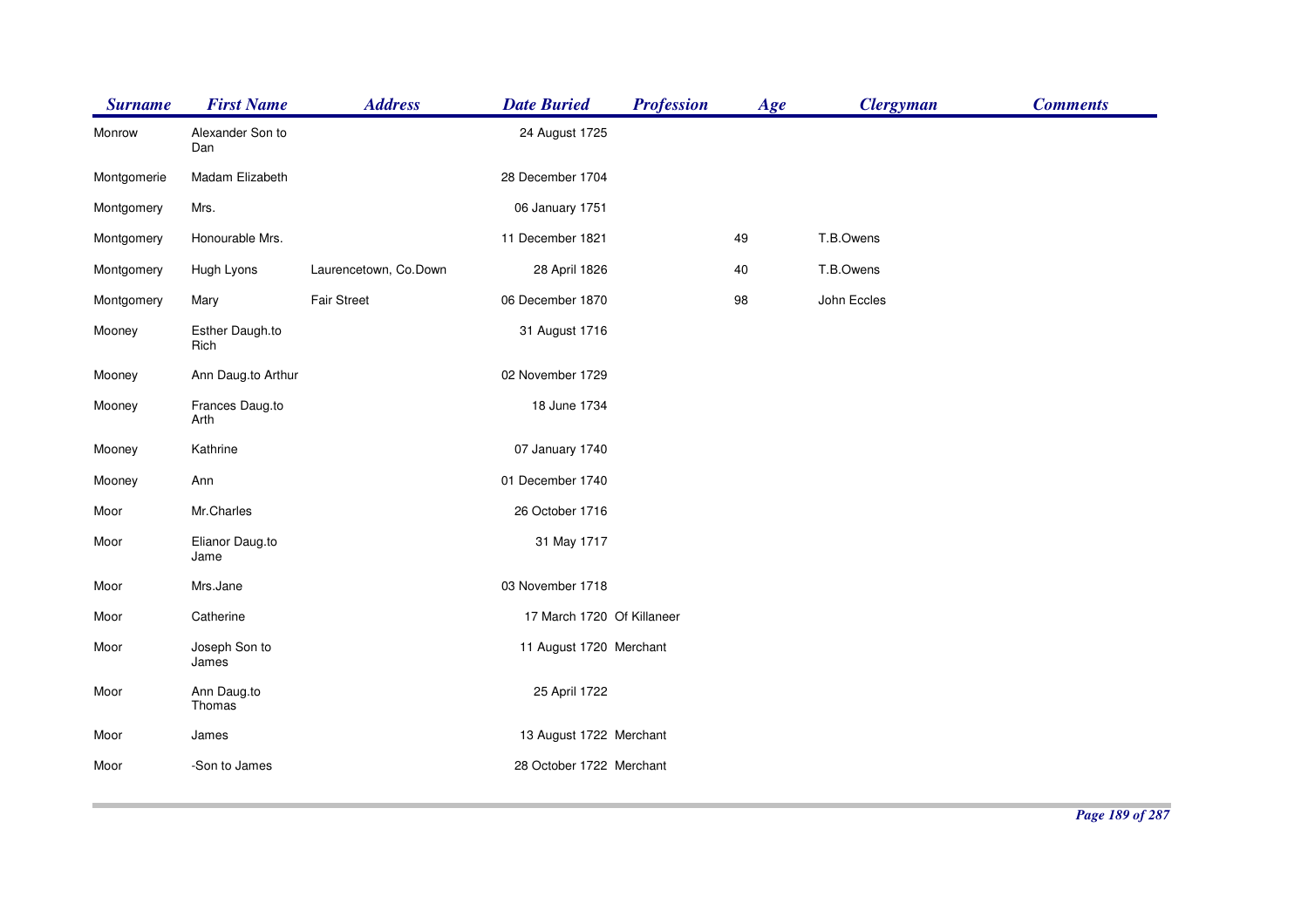| <b>Surname</b>      | <b>First Name</b>       | <b>Address</b> | <b>Date Buried</b>          | <b>Profession</b>            | Age | <b>Clergyman</b> | <b>Comments</b> |
|---------------------|-------------------------|----------------|-----------------------------|------------------------------|-----|------------------|-----------------|
| Moor                | The Honble Henry<br>Lor |                |                             | 31 May 1727 Earl of Drogheda |     |                  |                 |
| Moor                | Abigail Daug.to<br>Jame |                | 14 April 1728               |                              |     |                  |                 |
| Moor                | Grace Daug.to<br>James  |                | 15 October 1728             |                              |     |                  |                 |
| Moor                | James                   |                | 20 April 1729               |                              |     |                  |                 |
| Moor                | Mr.George               |                | 14 May 1744                 |                              |     |                  |                 |
| Moor                | James                   |                | 27 May 1744                 |                              |     |                  |                 |
| Moor                | One                     |                | 09 February 1745 A Stranger |                              |     |                  |                 |
| Moor                | James                   |                | 10 March 1822               |                              | 73  | T.B.Owens        |                 |
| Moor<br>[Deposited] | The Rev.John            |                | 22 May 1716 Dean of         | St.Catherine                 |     |                  |                 |
| Moore               | Margret Daughter<br>to  |                | 16 June 1702                |                              |     |                  |                 |
| Moore               | William Son to<br>James |                | 10 August 1711              |                              |     |                  |                 |
| Moore               | William Son to<br>James |                | 28 July 1713                |                              |     |                  |                 |
| Moore               | The Rt.Honorable<br>Hen |                | 10 June 1714 Earl of        | Drogheda.[De                 |     |                  |                 |
| Moore               | Elizabeth Daug.to<br>Ja |                | 07 August 1714              |                              |     |                  |                 |
| Moore               | Widow                   |                | 27 March 1731               |                              |     |                  |                 |
| Moore               | Mary                    |                | 16 June 1734                |                              |     |                  |                 |
| Moore               | Katherine               |                | 02 February 1735            |                              |     |                  |                 |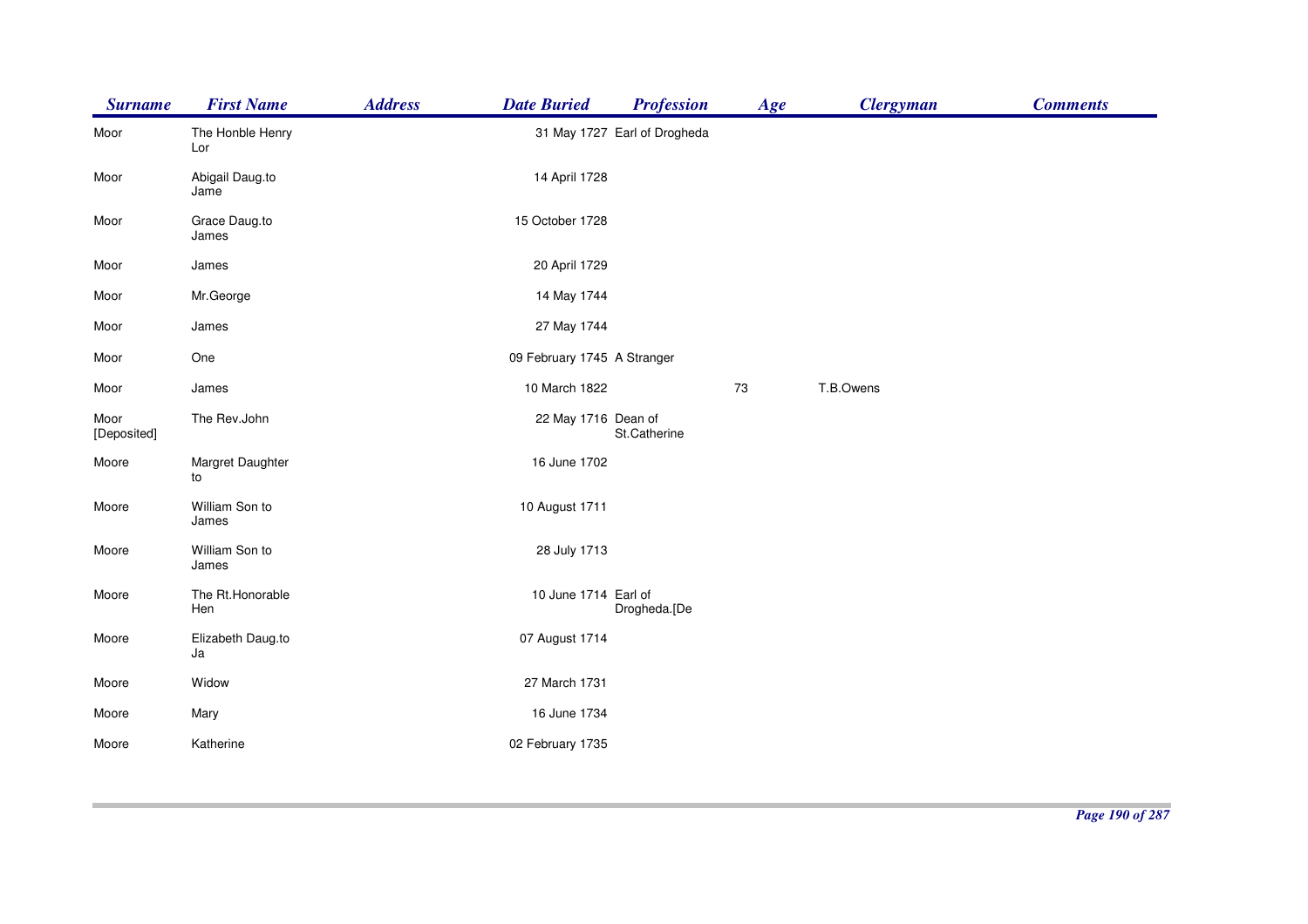| <b>Surname</b> | <b>First Name</b>        | <b>Address</b>                          | <b>Date Buried</b> | <b>Profession</b>                     | Age    | <b>Clergyman</b>            | <b>Comments</b> |
|----------------|--------------------------|-----------------------------------------|--------------------|---------------------------------------|--------|-----------------------------|-----------------|
| Moore          | Gerrard                  |                                         | 29 July 1804       |                                       | $00\,$ | W.H.Woods                   |                 |
| Moore          | Anne                     |                                         | 24 November 1812   |                                       | 10     | Henry Leland                |                 |
| Moore          | Samuel                   |                                         | 30 September 1817  |                                       | 54     | Henry Leland                |                 |
| Moore          | Anne                     |                                         | 13 July 1818       |                                       | 80     | Henry Leland                |                 |
| Moore          | Mary Anne                |                                         | 08 October 1822    |                                       | $00\,$ | Wardlaw Ball 12 Days        |                 |
| Moore          | Eleanor                  |                                         | 19 May 1823        |                                       | 00     | T.B.Owens 7 Months          |                 |
| Moore          | John                     | Killineer                               |                    | 06 March 1824 BuriedinKillineerC.Y 55 |        | T.B.Owens                   |                 |
| Moore          | Robert                   | Killineer                               |                    | 03 May 1824 BuriedinKillineerC.Y 49   |        | T.B.Owens                   |                 |
| Moore          | Hon.LordHenrySey<br>mour | Monastereven                            | 27 August 1825     |                                       | 43     | T.B.Owens                   |                 |
| Moore          | James                    | Sunday's Gate                           | 28 June 1827       |                                       | 40     | T.B.Owens                   |                 |
| Moore          | Mary                     | <b>Fair Street</b>                      | 10 July 1831       |                                       | 82     | Rev.Richard George          |                 |
| Moore          | Rebecca                  | Free School Lane                        |                    | 06 June 1835 Buried in Killineer      | 16     | Rev.G.Needham               |                 |
| Moore          | Alicia                   | Stockwell Lane                          | 13 September 1836  |                                       | $00\,$ | Lived but a few hours. None |                 |
| Moore          | James                    | Stockwell Lane                          | 08 February 1837   |                                       | 50     | Rev.P.Mooney                |                 |
| Moore          | Lelia Anne               | Stockwell Lane                          | 31 May 1837        |                                       | 36     | Rev.Peter Mooney            |                 |
| Moore          | Isaiah                   | <b>West Street</b>                      | 07 July 1839       |                                       | $00\,$ | John.A.Wall 3 Weeks         |                 |
| Moore          | Martha Maria             | Lime Kiln House (Born in<br>Killineer)  | 18 July 1840       |                                       | 23     | A.Wynne                     |                 |
| Moore          | William                  | Magdalene Street(Buried in<br>Killineer | 03 December 1842   |                                       | 61     | A.Wynne                     |                 |
| Moore          | Robert                   | Laurence Street                         | 29 February 1844   |                                       | 01     | A.Wynne                     |                 |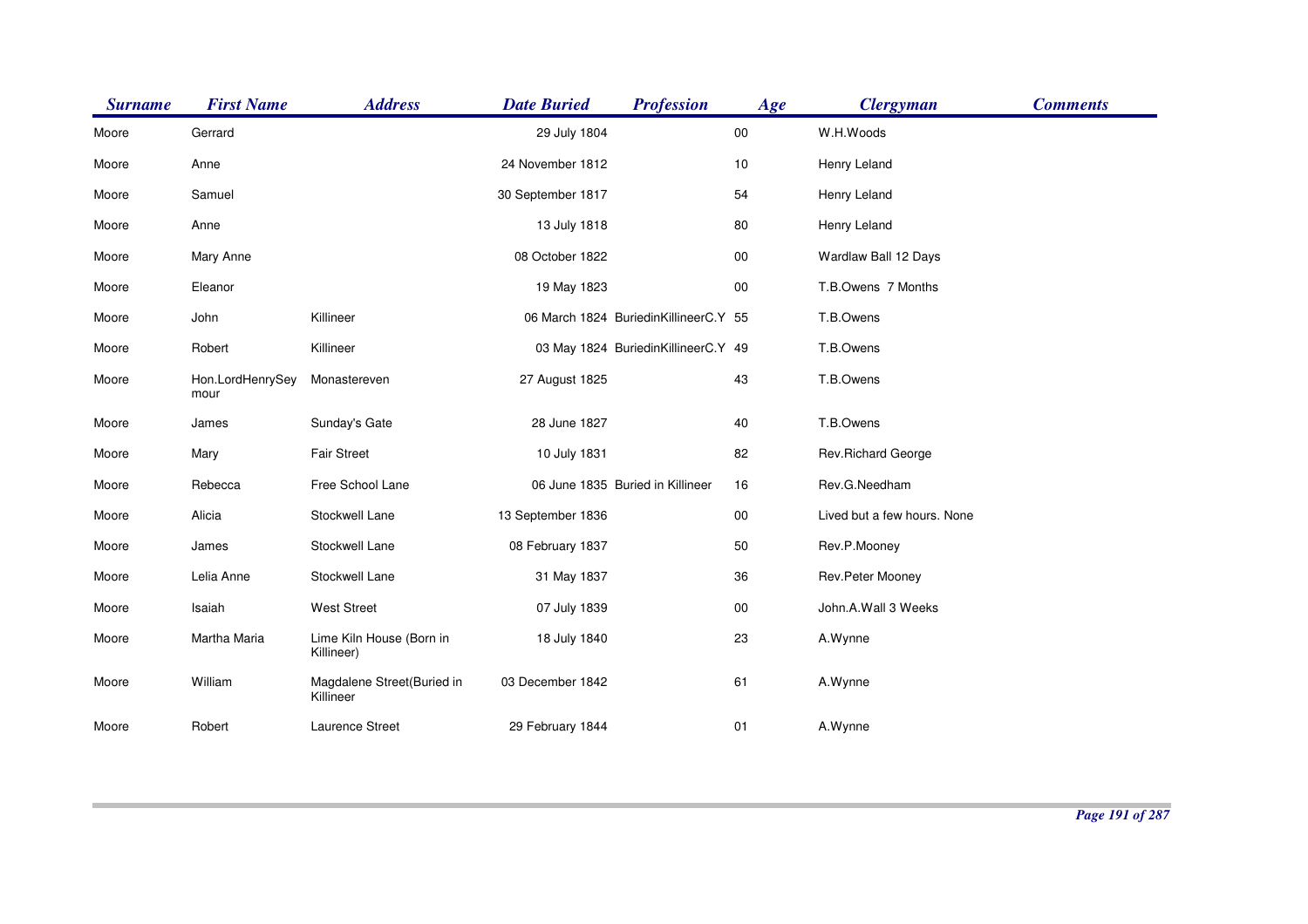| <b>Surname</b> | <b>First Name</b> | <b>Address</b>                          | <b>Date Buried</b> | <b>Profession</b> | Age    | <b>Clergyman</b>                | <b>Comments</b> |
|----------------|-------------------|-----------------------------------------|--------------------|-------------------|--------|---------------------------------|-----------------|
| Moore          | Maria             | Palace Street (Buried in<br>Killineer)  | 30 August 1844     |                   | 20     | William M Beresford             |                 |
| Moore          | Samuel            | North Road (Buried in<br>Killineer)     | 19 March 1845      |                   | 23     | William M Beresford             |                 |
| Moore          | Margaret          | Killineer (Buried in Killineer)         | 20 June 1845       |                   | 74     | William M Beresford             |                 |
| Moore          | Henry             | Killiner (Buried in Killineer)          | 06 May 1846        |                   | 83     | <b>Richard Carter</b>           |                 |
| Moore          | Lousia            | Magdalene Street                        | 09 November 1846   |                   | $00\,$ | J.W.Hallowell 5 Days            |                 |
| Moore          | Jane              | <b>Windmill Lane</b>                    | 21 October 1847    |                   | 08     | William M Beresford             |                 |
| Moore          | Anne              | <b>Windmill Lane</b>                    | 04 March 1848      |                   | 19     | A.Wynne                         |                 |
| Moore          | John              | Trinity Street (Brother)                | 21 September 1848  |                   | 01     | Andrew Williamson + 6<br>Months |                 |
| Moore          | Thomas            | Trinity Street (Brother)                | 12 October 1848    |                   | 03     | $A.Wynne + 6$ Months            |                 |
| Moore          | Matthew           | Trinity Street (Brother)                | 28 October 1848    |                   | 06     | A.Wynne                         |                 |
| Moore          | Jane              | Widows House                            | 29 October 1848    |                   | 80     | A.Wynne                         |                 |
| Moore          | Isaiah            | Killineer (Buried in Killineer)         | 20 November 1848   |                   | 70     | Andrew Williamson               |                 |
| Moore          | James             | <b>West Street</b>                      | 15 July 1849       |                   | 03     | Andrew Williamson + 6<br>Months |                 |
| Moore          | James             | <b>West Street</b>                      | 12 February 1850   |                   | $00\,$ | W.E.Ormsby 3 Weeks              |                 |
| Moore          | Esther            | Lime Kiln House (Buried in<br>Killineer | 18 February 1851   |                   | 41     | Thomas Taylor                   |                 |
| Moore          | William           | <b>Sunday Gate</b>                      | 09 August 1851     |                   | $00\,$ | W.B.Arkin 5 Months              |                 |
| Moore          | Charlotte         | Magdalene Street                        | 09 February 1853   |                   | 40     | W.E.Ormsby                      |                 |
| Moore          | William           | Magdalene Street(Buried in<br>Killineer | 30 April 1853      |                   | 23     | W.E.Ormsby                      |                 |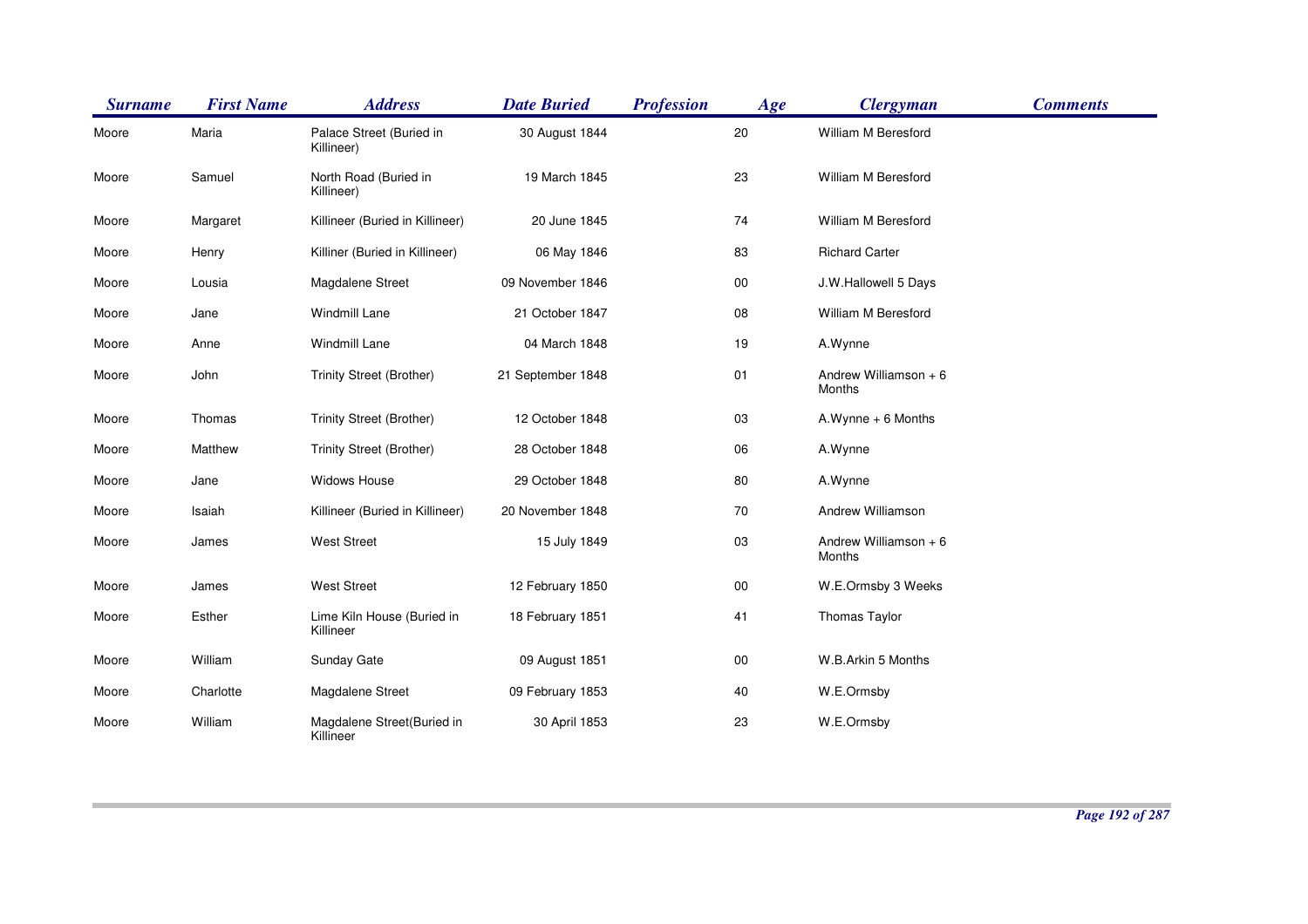| <b>Surname</b> | <b>First Name</b>     | <b>Address</b>                          | <b>Date Buried</b><br><b>Profession</b> | Age    | <b>Clergyman</b>                | <b>Comments</b> |
|----------------|-----------------------|-----------------------------------------|-----------------------------------------|--------|---------------------------------|-----------------|
| Moore          | Mary                  | West Street (Buried in<br>Killineer)    | 25 August 1855                          | $00\,$ | Henry Seddall 6 Days            |                 |
| Moore          | Emily                 | West Street (Buried in<br>Killineer)    | 11 February 1857                        | 27     | John G Eccles                   |                 |
| Moore          | <b>Robert Moore</b>   | <b>West Street</b>                      | 25 February 1857                        | 00     | ? 7 Months                      |                 |
| Moore          | Robert                | <b>West Street</b>                      | 05 March 1857                           | $00\,$ | Henry E Brooke 7 Months         |                 |
| Moore          | Elizabeth             | Green Lanes                             | 15 March 1857                           | 53     | John G Eccles                   |                 |
| Moore          | Anne                  | William Street (Buried in<br>Killeneer) | 09 July 1858                            | 70     | John G Eccles                   |                 |
| Moore          | James                 | Limekiln House (Buried in<br>Killineer) | 12 May 1860                             | 62     | ?                               |                 |
| Moore          | <b>Charles Robert</b> | <b>West Street</b>                      | 03 January 1862                         | $00\,$ | John Eccles 4 Months            |                 |
| Moore          | Isaiah                | Limekiln House, N.Turnpike<br>Road      | 19 August 1863 Buried in Killineer      | 60     | John Eccles (Reputed age<br>60) |                 |
| Moore          | William               | Killineer (Buried in Killineer)         | 04 November 1872                        | 60     | John Eccles                     |                 |
| Moore          | Margaret              | West Street, Drogheda                   | 02 June 1886 Buried in Killineer        | 32     | John Eccles                     |                 |
| Moore          | Henry                 | West Street, Drogheda                   | 29 January 1889                         | 75     | John Archer Rector<br>St.Mary's |                 |
| Moore          | James                 | Kiln House, Drogheda                    | 09 April 1890 Buried in Killineer       | 46     | F.J.S.Mouritz                   |                 |
| Moore          | Elizabeth             | Kiln House, Drogheda                    | 15 January 1892 Buried in Killineer     | 75     | John Eccles                     |                 |
| Moore          | Thomas Henry          | Kiln House, Drogheda                    | 19 January 1892 Buried in killineer     | 46     | John Eccles                     |                 |
| Moore          | Robert                | Fair Street, Drogheda                   | 15 March 1892                           | 71     | John Eccles                     |                 |
| Moore          | William               | West Street, Drogheda                   | 30 April 1894                           | 32     | John Eccles/F.W.Macran          |                 |
| Moore          | Francis H.            | West Street, Drogheda                   | 25 June 1894                            | 30     | F.W.Macran/Rev.John<br>Archer   |                 |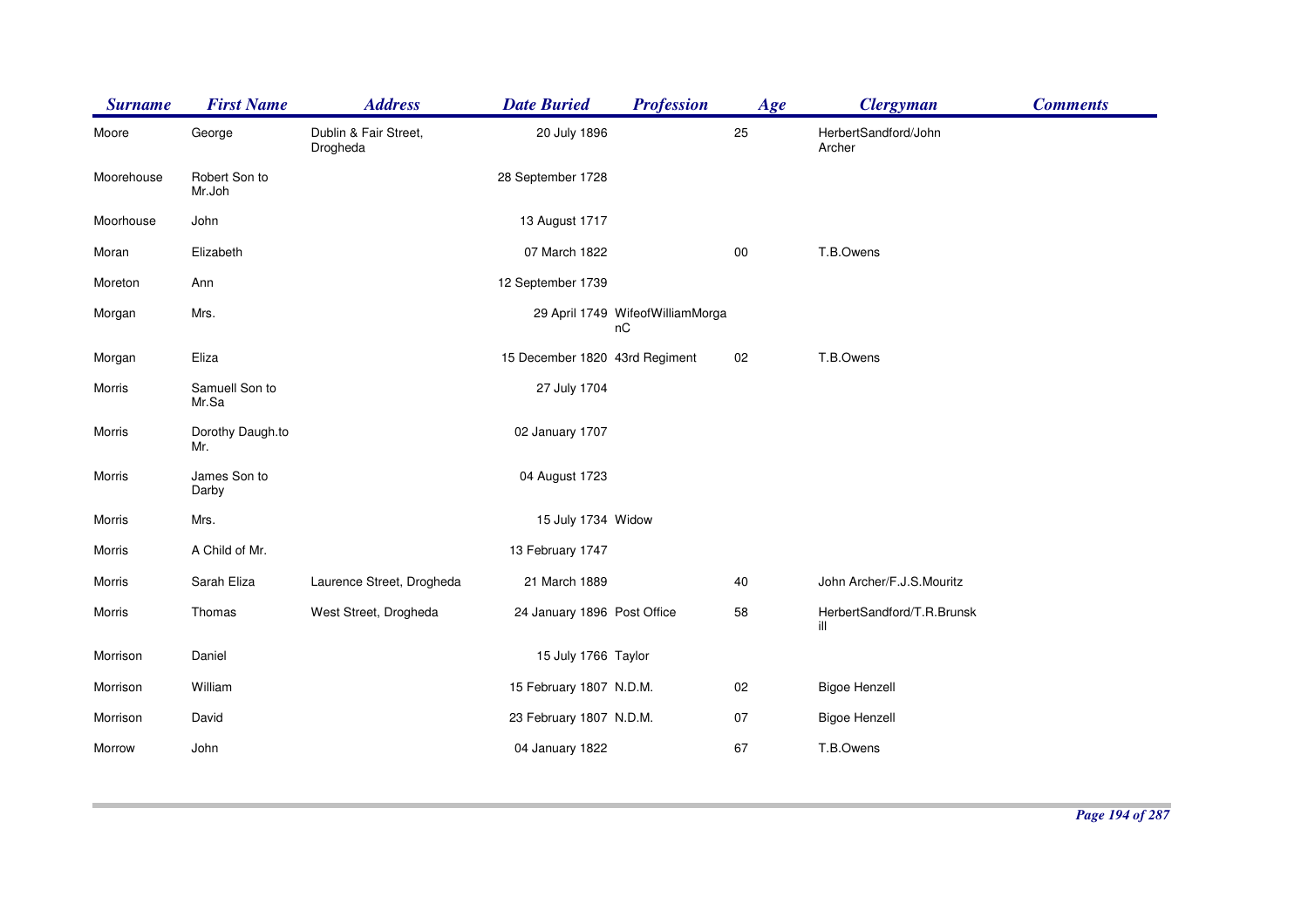| <b>Surname</b> | <b>First Name</b>       | <b>Address</b>        | <b>Date Buried</b>              | <b>Profession</b> | Age        | <b>Clergyman</b>        | <b>Comments</b> |
|----------------|-------------------------|-----------------------|---------------------------------|-------------------|------------|-------------------------|-----------------|
| Morten         | Alexander               |                       | 09 November 1704 A Soldier      |                   |            |                         |                 |
| Morton         | James                   |                       | 18 March 1764 Shoemaker         |                   |            |                         |                 |
| Morton         | Jane                    | <b>Fair Street</b>    | 12 July 1847                    |                   | 41         | Dissenter               |                 |
| Morton         | Robert                  | Fair Street           | 01 January 1848                 |                   | ${\bf 00}$ | Dissenter 6 Months      |                 |
| Morton         | Elizabeth               | Eastham, Co.Meath     | 20 March 1873                   |                   | 61         | Presbyterian            |                 |
| Morton         | John                    | Eastham, Co. Meath    | 26 May 1874                     |                   | 35         | Presbyterian            |                 |
| Morton         | John                    | Eastham, Drogheda     | 27 September 1881               |                   | 78         | Presbyterian            |                 |
| Morton         | Robert                  | Fair Street, Drogheda | 03 February 1888                |                   | 82         | John J.Sandys           |                 |
| Moseley        | Mr.John                 |                       | 03 September 1729 Guager        |                   |            |                         |                 |
| Mottram        | Mary Daug.to Phillip    |                       | 11 January 1731                 |                   |            |                         |                 |
| Mottram        | Mary                    |                       | 30 January 1733 One of the Poor | Hous              |            |                         |                 |
| Mottrom        | Samuel Son to<br>Willia |                       | 17 October 1707                 |                   |            |                         |                 |
| Mottrum        | John                    |                       | 25 June 1702                    |                   |            |                         |                 |
| Mottrum        | William                 |                       | 12 May 1715                     |                   |            |                         |                 |
| Muckleratt     | Mary Daug.to John       |                       | 09 April 1719 [Deceased]        |                   |            |                         |                 |
| Mullen         | Margaret                | <b>Trinity Street</b> | 28 October 1833                 |                   | 90         | Rev.George King*        |                 |
| Mullen         | Mary Jane               | Green Lanes           | 08 July 1840                    |                   | 02         | Arthur Wynne + 6 Months |                 |
| Mullen         | Henry                   | James Street          | 08 March 1842                   |                   | 02         | $E.P.Durham + 6$ Months |                 |
| Mulligan       | Charity                 |                       | 20 June 1703                    |                   |            |                         |                 |
| Mulligan       | Maria                   | <b>West Street</b>    | 25 May 1838                     |                   | 39         | Roman Catholic          |                 |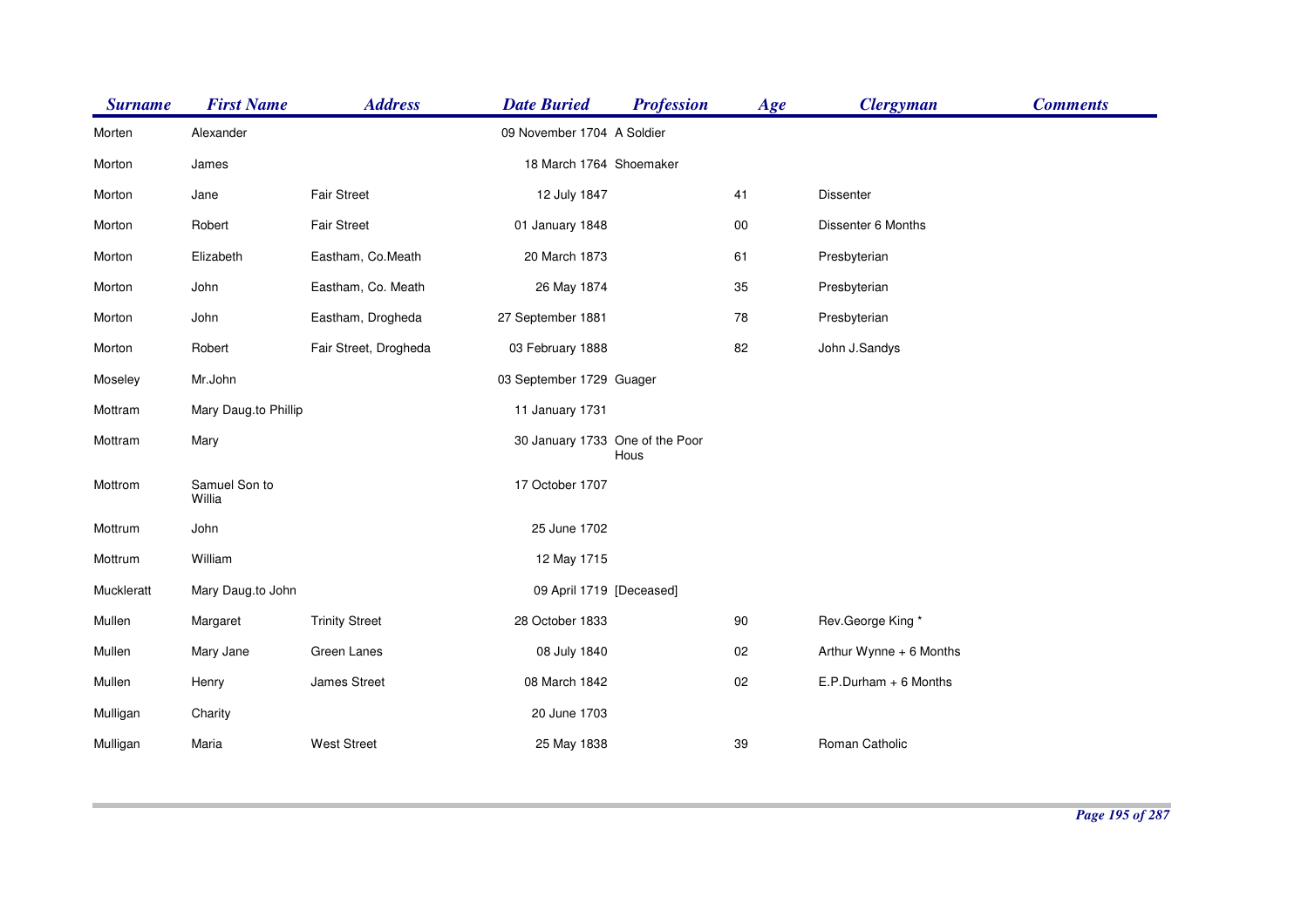| <b>Surname</b>       | <b>First Name</b>       | <b>Address</b>            | <b>Date Buried</b>              | <b>Profession</b>                 | Age    | <b>Clergyman</b>        | <b>Comments</b> |
|----------------------|-------------------------|---------------------------|---------------------------------|-----------------------------------|--------|-------------------------|-----------------|
| Mullin               | Thomas                  |                           | 04 September 1805 Sligo Militia |                                   | 01     | <b>Wardlaw Ball</b>     |                 |
| Munce                | Samuel                  | Church Lane               | 14 July 1849                    |                                   | 01     | Dissenter + 2 Months    |                 |
| Munce                | Thomas James            | Cherry Mount, Drogheda    | 10 November 1876                |                                   | 23     | Wesleyan                |                 |
| Muntz or Monks Ellen |                         | ?                         | 09 July 1837                    |                                   | $00\,$ | ? Age N/K               |                 |
| Murdock              | Alexander Henry         | West Street, Drogheda     | 25 February 1887                |                                   | 03     | John Eccles + 10 Months |                 |
| Murehead             | Elizabeth Daug.to<br>Ca |                           | 26 May 1729                     |                                   |        |                         |                 |
| Murison              | Jane                    | Farmley, Kilkenny         | 03 August 1887                  |                                   | 68     | Presbyterian            |                 |
| Murphey              | Widow                   |                           |                                 | 06 March 1733 In St.Mary's Parish |        |                         |                 |
| Murphy               | Ann Daugh.to John       |                           | 03 October 1716                 |                                   |        |                         |                 |
| Murphy               | John                    |                           | 14 April 1726                   |                                   |        |                         |                 |
| Murphy               | Patrick                 |                           | 18 May 1743                     |                                   |        |                         |                 |
| Murphy               | David                   |                           | 06 October 1808 Wicklow Militia |                                   | $00\,$ | Henry Leland            |                 |
| Murphy               | Anne Jane               |                           |                                 | 17 May 1809 Wicklow Militia       | 02     | Henry Leland            |                 |
| Murphy               | Elizabeth               |                           | 30 October 1814                 |                                   | 53     | Henry Leland            |                 |
| Murphy               | Ellen                   |                           | 26 May 1816                     |                                   | 06     | Henry Leland            |                 |
| Murphy               | John                    | <b>Fair Street</b>        | 17 July 1832 Surgeon            |                                   | 20     | Rev.John Magee          |                 |
| Murphy               | Thomas Sheppard         | Hospital                  | 17 May 1841 Surgeon             |                                   | 27     | E.P.Durham              |                 |
| Murphy               | Hester                  | Drogheda Poor House       | 20 April 1889                   |                                   | $90\,$ | F.J.S.Mouritz           |                 |
| Murphy               | Sarah Jane              | Magdalen Street, Drogheda | 09 December 1891                |                                   | 54     | Roman Catholic          |                 |
| Murray               | Hugh                    |                           |                                 | 07 May 1821 43rd Regiment         | 19     | T.B.Owens               |                 |
| Murray               | Mary                    | <b>Francis Street</b>     | 31 October 1841                 |                                   | 56     | E.P.Durham              |                 |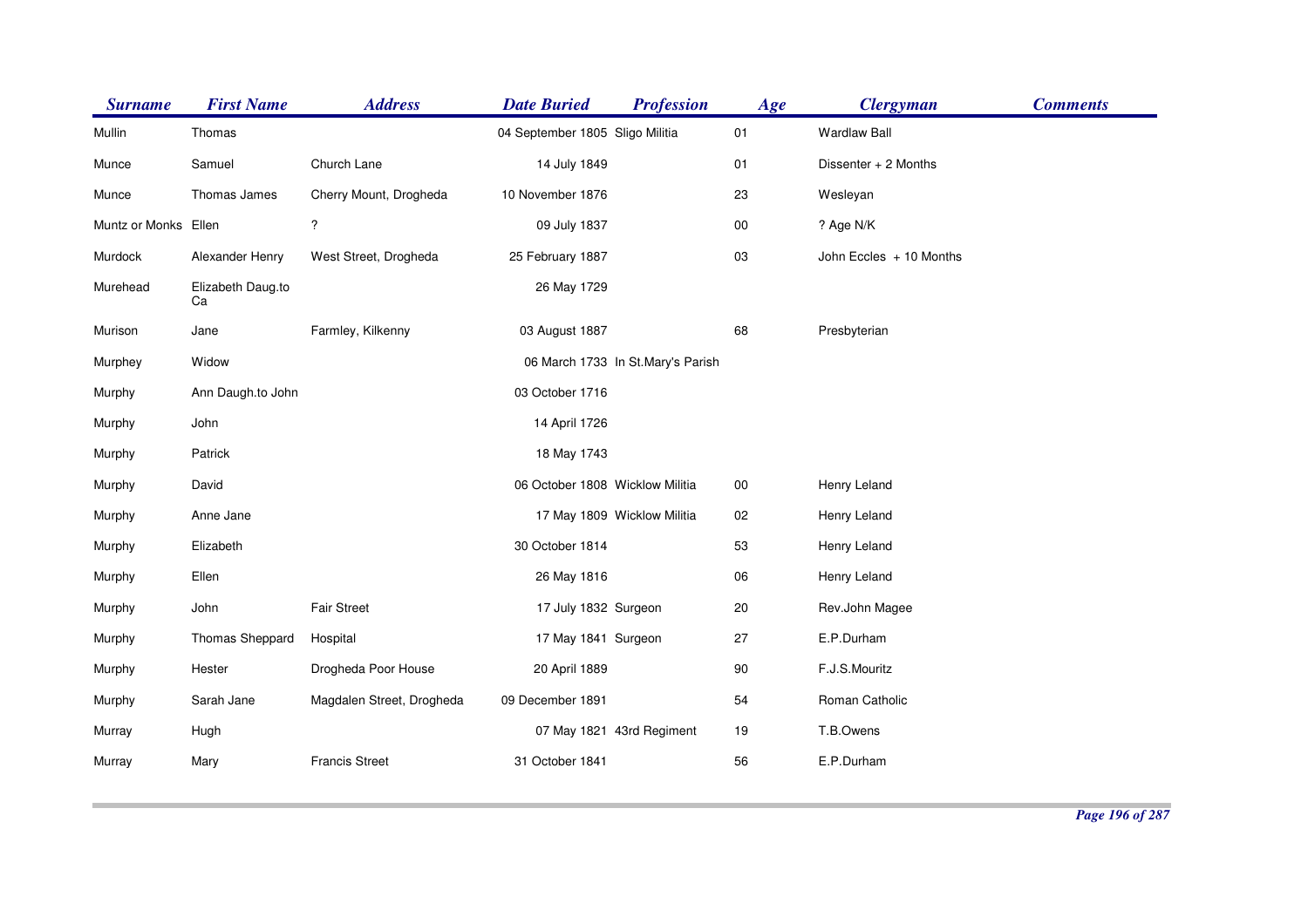| <b>Surname</b> | <b>First Name</b>                    | <b>Address</b>            | <b>Date Buried</b>          | <b>Profession</b> | Age    | <b>Clergyman</b>                | <b>Comments</b>      |
|----------------|--------------------------------------|---------------------------|-----------------------------|-------------------|--------|---------------------------------|----------------------|
| Murray         | Elizabeth                            | Mell, Drogheda            | 29 April 1877               |                   | 30     | John Eccles                     |                      |
| Murray         | Thomas                               | Laurence Street, Drogheda | 28 December 1891            |                   | 82     | John Eccles/F.W.Macran          |                      |
| Myers          | Elizabeth                            | Rathmullen, Drogheda      | 06 February 1882            |                   | 01     | Frederick W.Mervyn +7<br>Months |                      |
| <b>Myers</b>   | Margaret                             | Boyne Place, Drogheda     | 27 September 1888           |                   | 32     | John Eccles                     |                      |
| Myles          | William                              | Laburnum Cottage          | 08 June 1848                |                   | 02     | <b>Dissenter</b>                |                      |
| Myles          | John                                 | Laburnum Terrace          | 14 January 1852             |                   | $00\,$ | Presbyterean 6 Weeks            |                      |
| Myles          | William                              | Laburnum Terrace          | 11 January 1875             |                   | 76     | Presbyterian                    |                      |
| Myles          | Margaret                             | West Street, Drogheda     | 10 November 1880            |                   | 26     | Presbyterian                    |                      |
| Myles          | Mary                                 | West Street, Drogheda     | 15 June 1883                |                   | 72     | Presbyterian                    |                      |
| Mylne          | Mrs.Elizabeth [One<br>$\mathsf{o}\,$ |                           | 10 April 1718 Widows of the | Charit            |        |                                 |                      |
| Nairn          | Elizabeth Daug.to<br>Ro              |                           | 07 March 1726               |                   |        |                                 |                      |
| Neary          | Wife of Mr.                          |                           | 10 September 1747           |                   |        |                                 |                      |
| Needham        | Mary Daug.to<br>Mr.Jame              |                           | 25 November 1723            |                   |        |                                 |                      |
| Needham        | John to Mr.James                     |                           | 17 October 1727             |                   |        |                                 |                      |
| Needham        | Kathrin Daug.to<br>Mr.J              |                           | 01 February 1732            |                   |        |                                 | Date was: 00/02/1732 |
| Needham        | James Son to Mr.                     |                           | 03 December 1740            |                   |        |                                 |                      |
| Needham        | Miss.Catherine                       |                           | 23 August 1746              |                   |        |                                 |                      |
| Needham        | Mary                                 |                           | 17 April 1821               |                   | 03     | T.B.Owens                       |                      |
| Neil           | Robert                               | <b>West Street</b>        | 19 April 1854 Gunsmith      |                   | 62     | John Eccles                     |                      |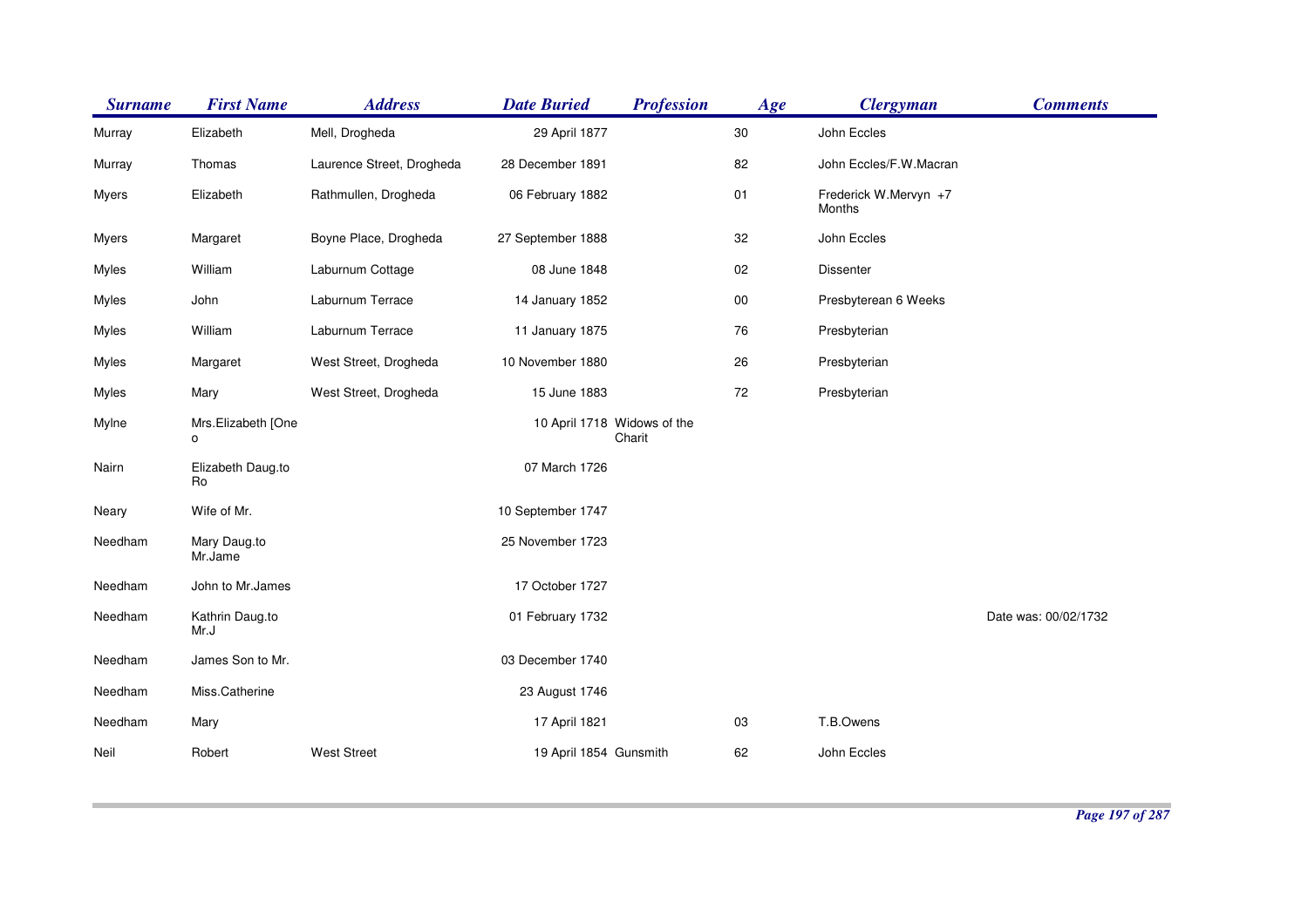| <b>Surname</b> | <b>First Name</b>       | <b>Address</b>                          | <b>Profession</b><br><b>Date Buried</b> | Age | <b>Clergyman</b>         | <b>Comments</b> |
|----------------|-------------------------|-----------------------------------------|-----------------------------------------|-----|--------------------------|-----------------|
| Neill          | John                    | <b>West Street</b>                      | 23 July 1850                            | 22  | <b>Richard Carter</b>    |                 |
| Neill          | Charles                 | Fair Street, Drogheda                   | 26 August 1863                          | 01  | John Eccles + 5 Months   |                 |
| Neill          | Margaret                | <b>Fair Street</b>                      | 11 April 1864                           | 78  | I.H.Monsarrat            |                 |
| Neill          | Margaret                | <b>Fair Street</b>                      | 12 January 1874                         | 02  | John Eccles              |                 |
| Neill          | Anne                    | Fair Street, Drogheda                   | 29 December 1886                        | 57  | John Eccles              |                 |
| Neill          | George Frederick        | Chord Road, Drogheda                    | 01 June 1889                            | 01  | F.J.S.Mouritz + 2 Months |                 |
| Neill          | John                    | Chord Road, Drogheda                    | 24 September 1891                       | 36  | John Eccles              |                 |
| Neille         | Mary                    | West Street                             | 15 June 1856                            | 70  | Dissenter                |                 |
| Nellegan       | Richard Son to<br>Mr.Mo |                                         | 21 January 1705                         |     |                          |                 |
| Nelson         | William                 | Fair Street                             | 22 March 1844                           | 86  | William M Beresford      |                 |
| Nervitt        | Mr.Philip               |                                         | 25 June 1748                            |     |                          |                 |
| Netervill      | Mary Daug.to Luke       |                                         | 23 April 1734                           |     |                          |                 |
| Neville        | Arthur Richards         | <b>Great Brunswick Street</b><br>Dublin | 25 June 1860 Medical Doctor             | 51  | John G Eccles            |                 |
| Neville        | Jane                    | Dublin                                  | 15 December 1866                        | 56  | John Eccles              |                 |
| Newcome        | Peter                   |                                         | 25 April 1716 A Child left on the       |     |                          |                 |
| Newet          | Philip Son to Willia    |                                         | 05 August 1733                          |     |                          |                 |
| Newet          | Mrs.Elizabeth           |                                         | 13 December 1739                        |     |                          |                 |
| Newett         | Anthony                 |                                         | 14 February 1809                        | 65  | Henry Leland             |                 |
| Newett         | William                 | Green Lanes                             | 28 January 1849                         | 66  | $\ddot{?}$               |                 |
| Newit          | Henry Son to Philip     |                                         | 09 March 1712                           |     |                          |                 |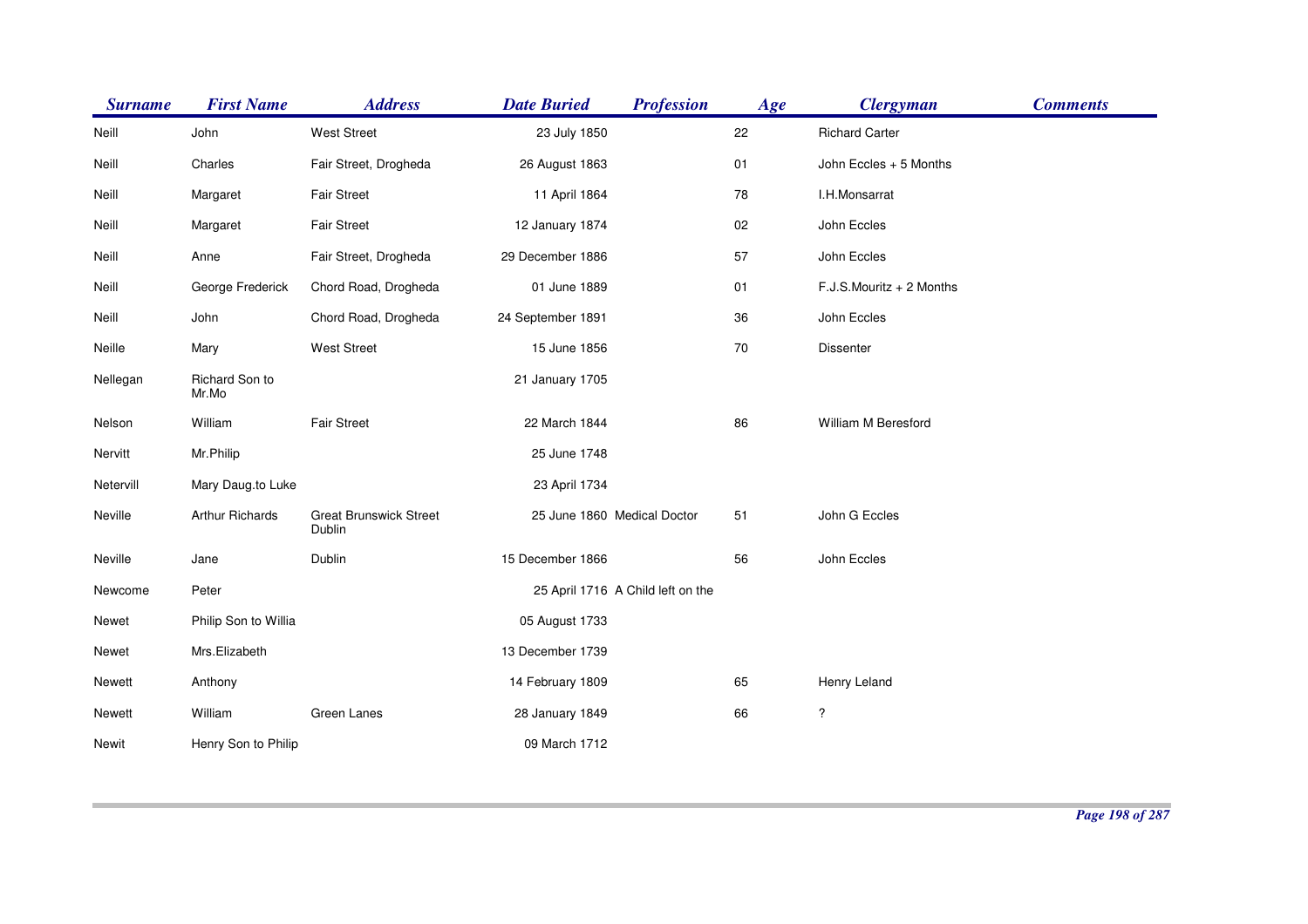| <b>Surname</b> | <b>First Name</b>       | <b>Address</b>             | <b>Date Buried</b>       | <b>Profession</b> | Age | <b>Clergyman</b>                | <b>Comments</b> |
|----------------|-------------------------|----------------------------|--------------------------|-------------------|-----|---------------------------------|-----------------|
| Newit          | George Son to<br>Philip |                            | 10 February 1715         |                   |     |                                 |                 |
| Newit [Senior] | Phillip                 |                            | 01 August 1716           |                   |     |                                 |                 |
| Newitt         | Phillip Son to Willi    |                            | 20 June 1729             |                   |     |                                 |                 |
| Newitt         | Elizabeth Daug.to<br>WI |                            | 13 October 1739          |                   |     |                                 |                 |
| Newland        | John                    | North Road                 | 08 December 1838 Mariner |                   | 60  | John.A.Wall                     |                 |
| Newland        | Susannah                | <b>Scarlet Street</b>      | 26 April 1847            |                   | 60  | William M Beresford             |                 |
| Newland        | William                 | <b>Francis Street</b>      | 06 February 1850         |                   | 01  | Andrew Williamson + 5<br>Months |                 |
| Newland        | Samuel                  | Poor House                 | 08 May 1860              |                   | 44  | John G Eccles                   |                 |
| Newport        | John                    |                            | 19 March 1810            |                   | 13  | Henry Leland                    |                 |
| Newton         | Mrs.Elizabeth           |                            | 30 January 1705          |                   |     |                                 |                 |
| Newton         | Thomas Son to<br>Mr.Wil |                            | 07 December 1705         |                   |     |                                 |                 |
| Newton         | Mr.John                 |                            | 12 June 1709             |                   |     |                                 |                 |
| Newton         | Catherine<br>Daug.Mr.Wi |                            | 07 August 1722           |                   |     |                                 |                 |
| Newton         | Daug.to The<br>Rev.Mr.  |                            | 13 January 1746          |                   |     |                                 |                 |
| Newton         | Mrs.                    |                            | 27 January 1746          |                   |     |                                 |                 |
| Newton         | Mr.                     |                            | 14 September 1747        |                   |     |                                 |                 |
| Newton         | Anne                    | Palace Street              | 11 February 1869         |                   | 86  | John Eccles                     |                 |
| Nicholas       | Stewart                 | Laurence Street            | 09 April 1874            |                   | 04  | Wesleyan                        |                 |
| Nicholl        | Robert                  | Barracks Private 72nd Foot | 17 August 1829           |                   | 40  | T.B.Owens                       |                 |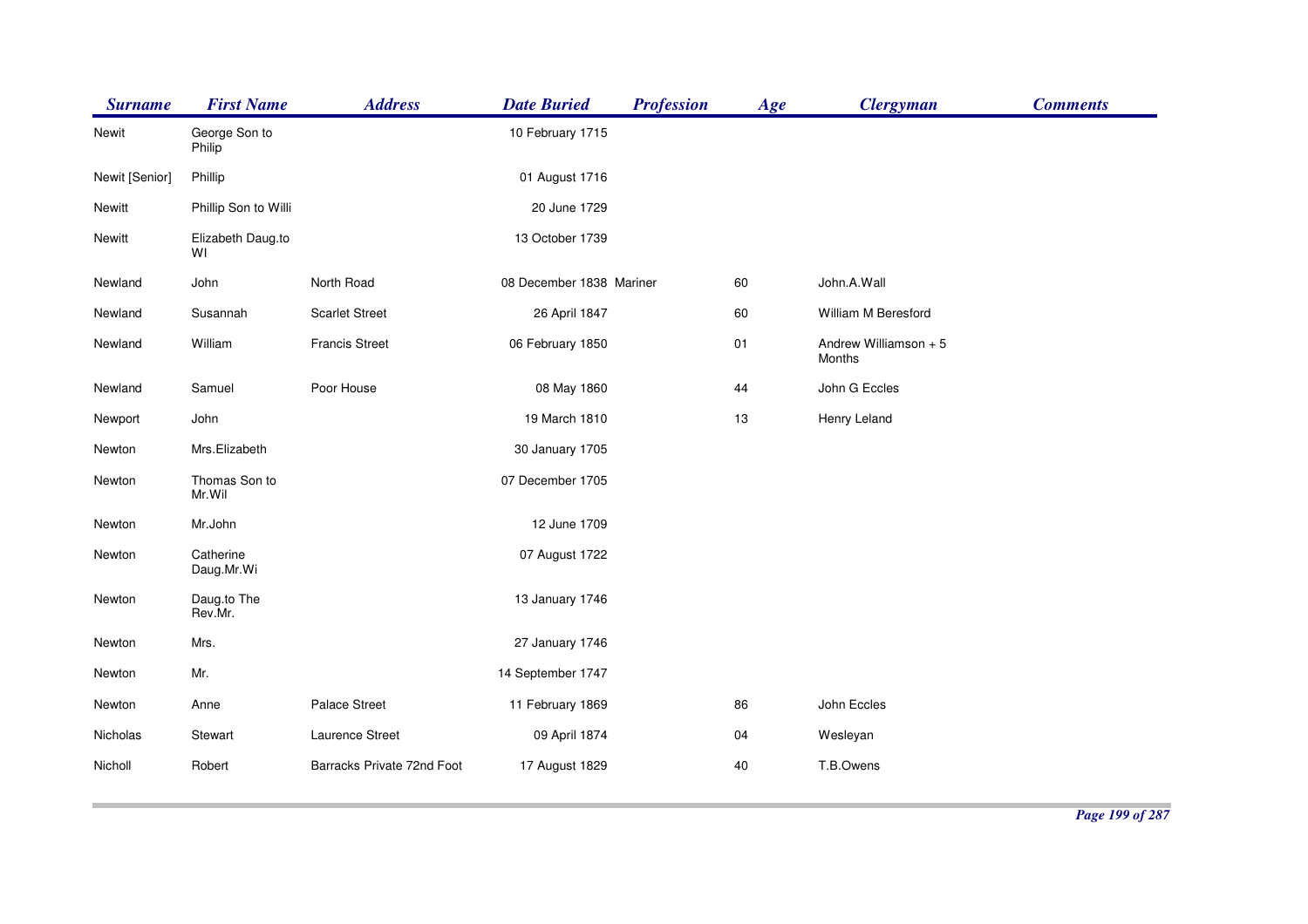| <b>Surname</b> | <b>First Name</b>        | <b>Address</b>                       | <b>Date Buried</b>   | <b>Profession</b> | Age | <b>Clergyman</b>    | <b>Comments</b> |
|----------------|--------------------------|--------------------------------------|----------------------|-------------------|-----|---------------------|-----------------|
| Nicholls       | Mrs.Sarah                |                                      | 26 June 1704         |                   |     |                     |                 |
| Nicholls       | Alderman Henry           |                                      | 16 April 1705        |                   |     |                     |                 |
| Nicholls       | John                     |                                      | 03 December 1707     |                   |     |                     |                 |
| Nicholls       | Elizabeth                |                                      | 25 April 1711        |                   |     |                     |                 |
| Nicholls       | Captain Jonathan         |                                      | 30 April 1715        |                   |     |                     |                 |
| Nicholls       | Mr.Edward                |                                      | 08 May 1717          |                   |     |                     |                 |
| Nicholls       | Mrs.Mary                 |                                      | 31 May 1721 Widow    |                   |     |                     |                 |
| Nicholls       | Mary Daug.to<br>Mr.John  |                                      | 28 November 1721     |                   |     |                     |                 |
| Nicholls       | MargrettMariaDauM<br>rJo |                                      | 10 July 1727         |                   |     |                     |                 |
| Nicholls       | Jane Daug.to<br>Mr.Jona  |                                      | 18 January 1729      |                   |     |                     |                 |
| Nicholls       | Henry Son to<br>Mr.John  |                                      | 06 July 1733         |                   |     |                     |                 |
| Nicholls       | Alderman                 |                                      | 03 September 1759    |                   |     |                     |                 |
| Nicholls       | Mrs.                     |                                      | 20 May 1763 Widow of | Alderman Ni       |     |                     |                 |
| Nicholls       | William                  | <b>West Street</b>                   | 10 May 1832          |                   | 48  | None                |                 |
| Nicholson      | James                    | Son of a Solider in the 75th<br>Foot | 23 October 1825      |                   | 01  | T.B.Owens           |                 |
| Nisbett        | Emma                     | <b>Fair Street</b>                   | 15 May 1845          |                   | 24  | William M Beresford |                 |
| Nixon          | Jane                     |                                      | 06 August 1762       |                   |     |                     |                 |
| Nixon          | Grizel                   |                                      | 13 June 1766         |                   |     |                     |                 |
| Nixon          | Hannah                   | <b>William Street</b>                | 26 August 1865       |                   | 14  | John Eccles         |                 |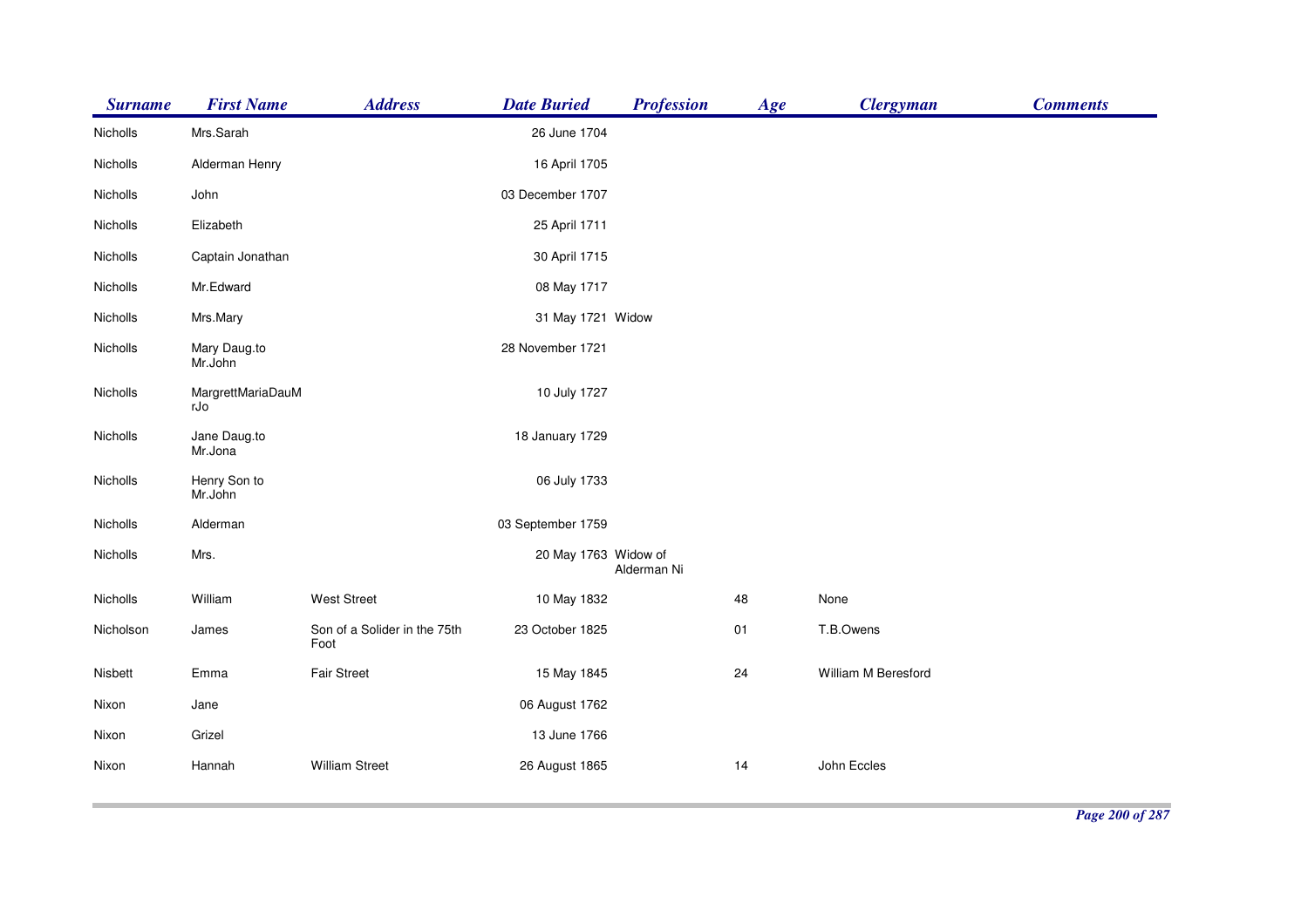| <b>Surname</b> | <b>First Name</b>        | <b>Address</b>        | <b>Date Buried</b>              | <b>Profession</b> | Age    | <b>Clergyman</b>  | <b>Comments</b> |
|----------------|--------------------------|-----------------------|---------------------------------|-------------------|--------|-------------------|-----------------|
| Noble          | Arthur                   |                       | 19 July 1803                    |                   | $00\,$ | W.H.Woods         |                 |
| Noel           | John Son of Patrick      |                       | 23 December 1767 Blue Boy       |                   |        |                   |                 |
| Nolan          | John                     | <b>Francis Street</b> | 02 August 1849                  |                   | 03     | Andrew Williamson |                 |
| Norman         | Mary                     |                       | 13 January 1709 Out of the Poor | Hous              |        |                   |                 |
| Norman         | John Son to William      |                       | 10 November 1709 Mayor          |                   |        |                   |                 |
| Norman         | Mary Daughter to<br>Joh  |                       | 18 September 1710               |                   |        |                   |                 |
| Norman         | Abraham Son to<br>Willi  |                       | 20 November 1711 Alderman       |                   |        |                   |                 |
| Norman         | Sarah Daugh.to<br>John   |                       | 02 January 1713                 |                   |        |                   |                 |
| Norman         | William Son to<br>Abrah  |                       | 07 January 1713                 |                   |        |                   |                 |
| Norman         | John Son to John         |                       | 16 September 1714               |                   |        |                   |                 |
| Norman         | Sarah Daug.to John       |                       | 25 August 1715                  |                   |        |                   |                 |
| Norman         | JamesSontoAlderm<br>anWi |                       | 14 March 1717                   |                   |        |                   |                 |
| Norman         | Mr. William              |                       | 14 July 1717                    |                   |        |                   |                 |
| Norman         | Mrs.Hannah               |                       | 28 January 1720                 |                   |        |                   |                 |
| Norman         | Alderman William         |                       | 17 March 1721                   |                   |        |                   |                 |
| Norman         | John Son to John         |                       | 28 May 1722                     |                   |        |                   |                 |
| Norman         | William Son to<br>Mr.Th  |                       | 26 August 1722                  |                   |        |                   |                 |
| Norman         | Hannah Daug.to<br>Mr.Th  |                       | 27 November 1723                |                   |        |                   |                 |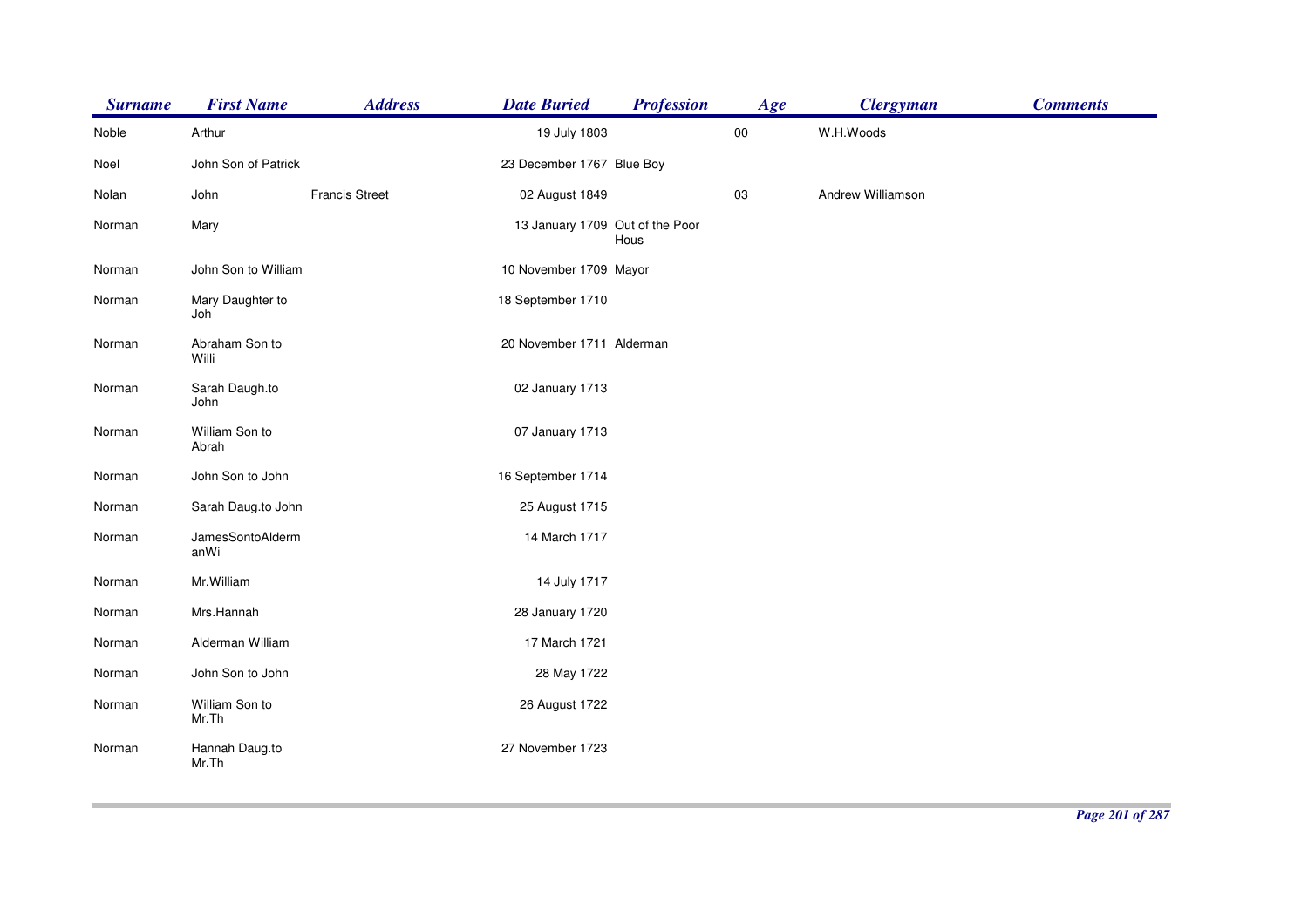| <b>Surname</b> | <b>First Name</b>       | <b>Address</b> | <b>Date Buried</b>     | <b>Profession</b> | Age | <b>Clergyman</b> | <b>Comments</b> |
|----------------|-------------------------|----------------|------------------------|-------------------|-----|------------------|-----------------|
| Norman         | Evans Son to<br>Mr.Thom |                | 06 May 1726            |                   |     |                  |                 |
| Norman         | William Son to<br>Mr.Th |                | 01 June 1726           |                   |     |                  |                 |
| Norman         | Mrs.Elizabeth           |                | 29 June 1726           |                   |     |                  |                 |
| Norman         | Godby Son<br>toCaptainR |                | 17 April 1727          |                   |     |                  |                 |
| Norman         | Son to Captain<br>Richa |                | 23 August 1727         |                   |     |                  |                 |
| Norman         | Mrs.Norman Wife<br>to A |                | 12 October 1734        |                   |     |                  |                 |
| Norman         | Michael Son to<br>Mr.Ed |                | 21 December 1734       |                   |     |                  |                 |
| Norman         | John                    |                | 02 July 1740           |                   |     |                  |                 |
| Norman         | Mr.Abram                |                | 14 October 1740        |                   |     |                  |                 |
| Norman         | Mrs.                    |                | 14 February 1742 Widow |                   |     |                  |                 |
| Norman         | Mr.Thomas               |                | 14 November 1742       |                   |     |                  |                 |
| Norman         | Elizabeth<br>Daug.toMr. |                | 12 August 1744         |                   |     |                  |                 |
| Norman         | Mary Daug.to Mr.        |                | 20 May 1746            |                   |     |                  |                 |
| Norman         | Sarah                   |                | 27 December 1747       |                   |     |                  |                 |
| Norman         | Widow                   |                | 30 January 1748 Poor   |                   |     |                  |                 |
| Norman         | Mr. William             |                | 21 May 1759            |                   |     |                  |                 |
| Norman         | Alderman Edward         |                | 18 February 1776       |                   |     |                  |                 |
| Norman         | Alderman William        |                | 08 April 1782          |                   |     |                  |                 |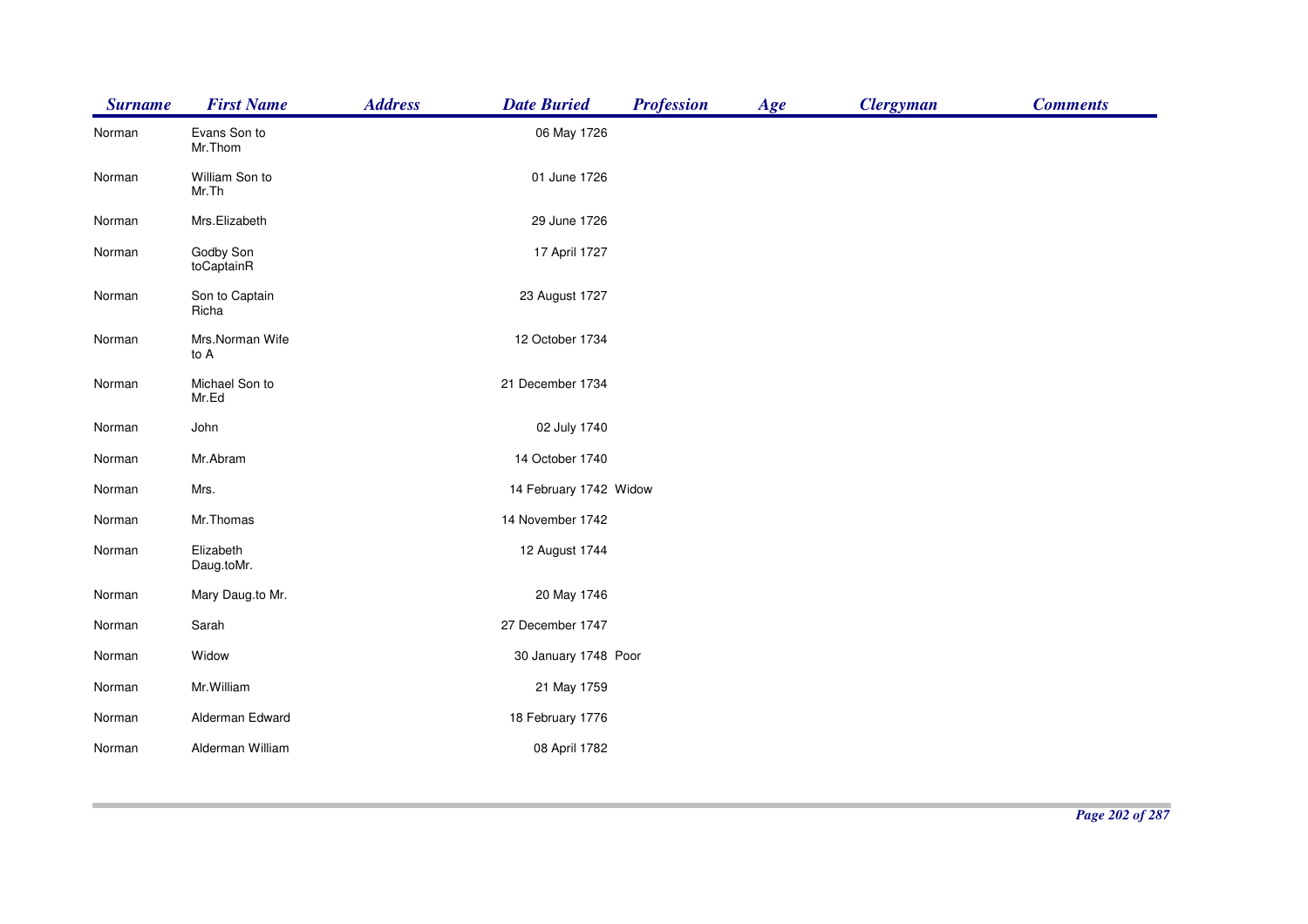| <b>Surname</b>     | <b>First Name</b>                       | <b>Address</b> | <b>Date Buried</b> | <b>Profession</b> | Age    | <b>Clergyman</b>    | <b>Comments</b> |
|--------------------|-----------------------------------------|----------------|--------------------|-------------------|--------|---------------------|-----------------|
| Norman             | Robert                                  |                | 07 March 1806      |                   | $00\,$ | <b>Wardlaw Ball</b> |                 |
|                    | Norman [Junior] Abraham Son to<br>Mr.Wi |                | 07 July 1704       |                   |        |                     |                 |
|                    | Norman [Junior] John Son to Mr. Willi   |                | 13 December 1705   |                   |        |                     |                 |
| Norman<br>[Senior] | Mrs.                                    |                | 19 December 1731   |                   |        |                     |                 |
| Normans            | Wife of Mr. Thomas                      |                | 10 January 1779    |                   |        |                     |                 |
| Norrill            | Margaret Daug.to<br>Jam                 |                | 07 June 1712       |                   |        |                     |                 |
| Norris             | RichardSonofRevDr<br>Ric                |                | 03 April 1764      |                   |        |                     |                 |
| Norris             |                                         |                | 28 February 1812   |                   | $00\,$ | Henry Leland        |                 |
| North              | Anne Daughter to<br>Fra                 |                | 26 September 1709  |                   |        |                     |                 |
| North              | Mary Daug.to<br>Francis                 |                | 08 May 1712        |                   |        |                     |                 |
| North              | Margrett Daug.to<br>Wil                 |                | 16 April 1716      |                   |        |                     |                 |
| North              | Isaac North Son to<br>F                 |                | 25 June 1722       |                   |        |                     |                 |
| North              | Jane Daug.to<br>Francis                 |                | 19 February 1725   |                   |        |                     |                 |
| North              | Margrett Daug.to<br>Fra                 |                | 06 March 1726      |                   |        |                     |                 |
| North              | Jeremiah Son to<br>Will                 |                | 21 January 1729    |                   |        |                     |                 |
| North              | Jane                                    |                | 10 October 1732    |                   |        |                     |                 |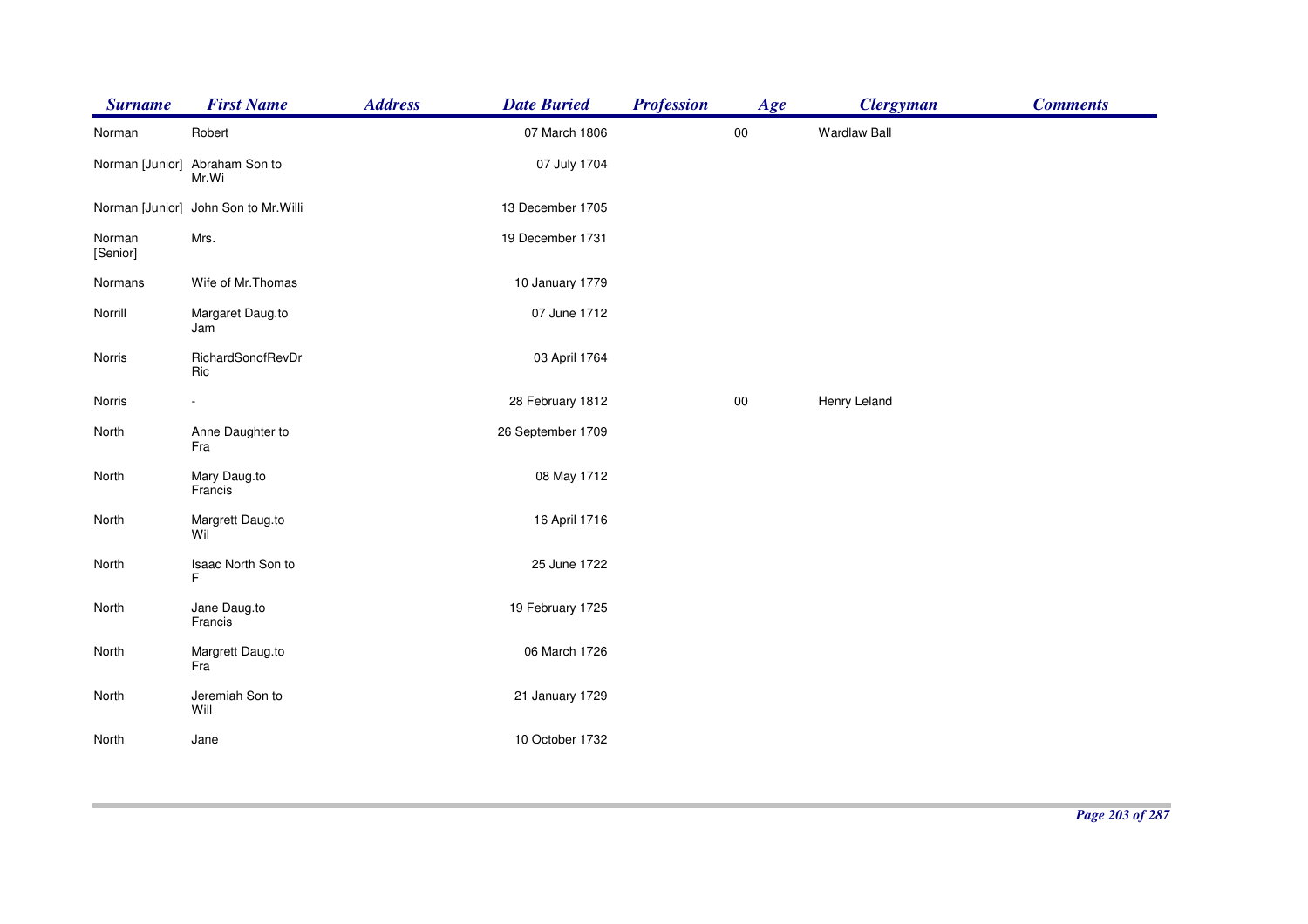| <b>Surname</b>      | <b>First Name</b>       | <b>Address</b>        | <b>Date Buried</b>                | <b>Profession</b> | Age | <b>Clergyman</b>    | <b>Comments</b> |
|---------------------|-------------------------|-----------------------|-----------------------------------|-------------------|-----|---------------------|-----------------|
| North               | Elizabeth               |                       | 16 February 1734                  |                   |     |                     |                 |
| North               | William                 |                       | 15 October 1746                   |                   |     |                     |                 |
| North               | Thomas                  |                       | 03 November 1757 Nailor           |                   |     |                     |                 |
| North               | Dorcas Wife of<br>John  |                       | 07 May 1759 Taylor                |                   |     |                     |                 |
| North               | Thomas                  |                       | 22 January 1766                   |                   |     |                     |                 |
| North               | Francis                 |                       | 14 February 1766                  |                   |     |                     |                 |
| North               | Mrs. Wife of John       |                       | 07 September 1781 Taylor          |                   |     |                     |                 |
| North               | Francis                 |                       | 15 May 1782 Nailor                |                   |     |                     |                 |
| North               | Catherine               |                       | 12 June 1816                      |                   | 36  | Henry Leland        |                 |
| North               | Thomas                  |                       | 14 November 1822                  |                   | 44  | <b>Wardlaw Ball</b> |                 |
| North               | Elizabeth               | Peter Street          | 29 January 1832                   |                   | 68  | Rev.Richard George  |                 |
| North               | Francis                 | <b>William Street</b> | 12 June 1834                      |                   | 36  | Rev.G.King          |                 |
| North<br>[Deceased] | Thomas Son of<br>Thomas |                       | 18 January 1758                   |                   |     |                     |                 |
| Noulton             | Joseph                  |                       | 12 July 1745                      |                   |     |                     |                 |
| Noulton             | Jane                    |                       | 30 January 1780                   |                   |     |                     |                 |
| Nowlton             | Richard Son to<br>Josep |                       | 11 June 1702                      |                   |     |                     |                 |
| Nowlton             | John Son to Joseph      |                       | 08 April 1709                     |                   |     |                     |                 |
| Nugent              | Margret<br>Daugh.toMr.R |                       | 23 July 1702                      |                   |     |                     |                 |
| Nulty               | James                   |                       | 18 February 1811 Parish of Mary's |                   | 60  | Henry Leland        |                 |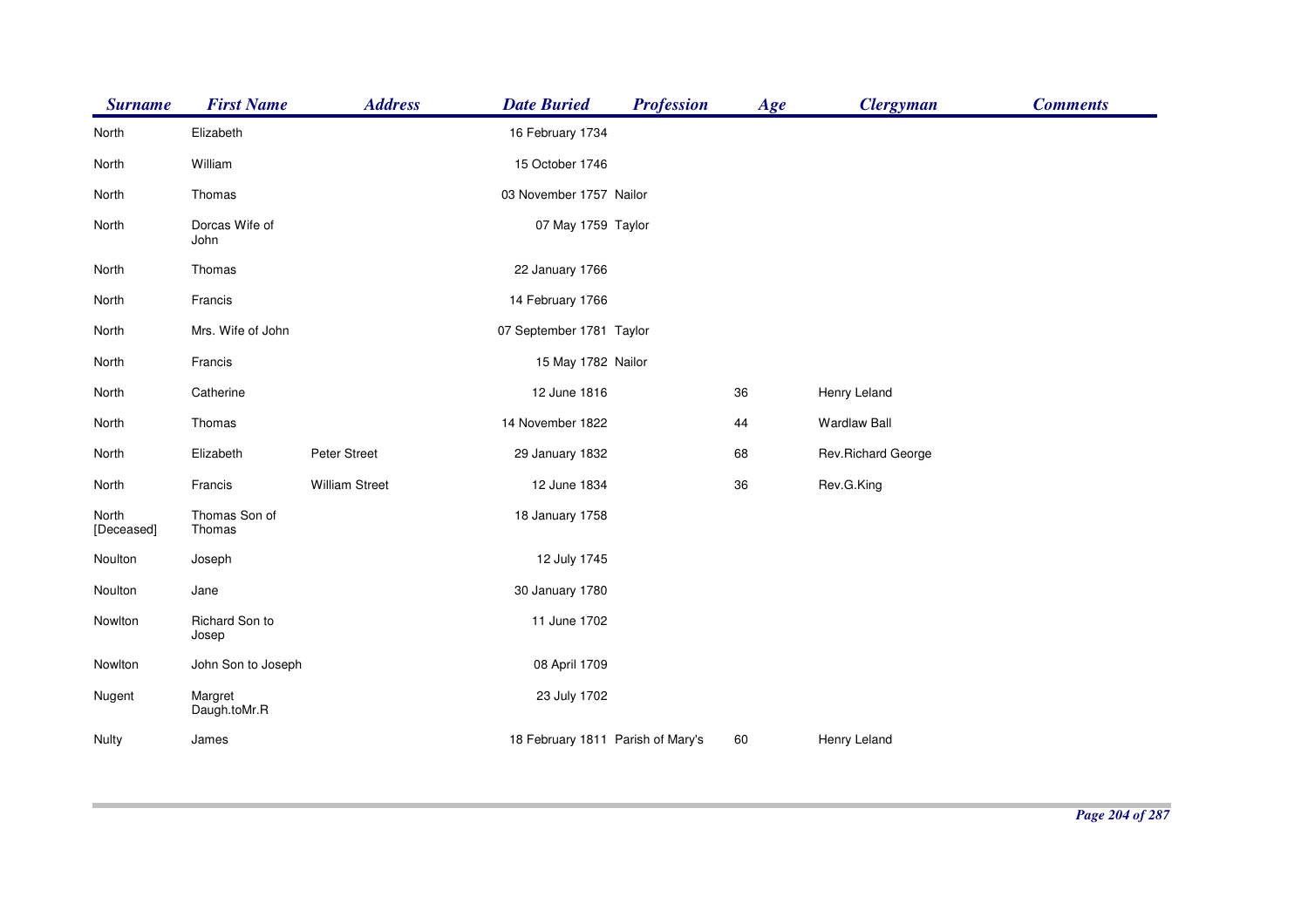| <b>Surname</b> | <b>First Name</b>        | <b>Address</b>       | <b>Date Buried</b>     | <b>Profession</b>                        | Age  | <b>Clergyman</b> | <b>Comments</b> |
|----------------|--------------------------|----------------------|------------------------|------------------------------------------|------|------------------|-----------------|
| Nulty          | William                  | <b>Sunday Street</b> | 08 September 1826      |                                          | 83   | T.B.Owens        |                 |
| O'Brien        |                          |                      | 15 November 1808       |                                          | 40   | Henry Leland     |                 |
| O'Brien        | Henry                    |                      | 20 July 1821           |                                          | 27   | T.B.Owens        |                 |
| O'Brien        | John                     |                      | 11 February 1823       |                                          | $71$ | T.B.Owens        |                 |
| O'Brien        | John                     | Barracks 61st Foot   | 19 February 1828       |                                          | 21   |                  |                 |
| O'Bryan        | George Son to<br>Dennis  |                      | 16 July 1723           |                                          |      |                  |                 |
| Ogle           | Jane Daug.to<br>Ald.Hen  |                      | 28 May 1707 Alderman   |                                          |      |                  |                 |
| Ogle           | SarahDaug.to.Alder<br>ma |                      | 02 April 1710          |                                          |      |                  |                 |
| Ogle           | Alderman Henry           |                      | 15 June 1712           |                                          |      |                  |                 |
| Ogle           | JosephSontoAlder<br>man  |                      | 08 May 1715 [Deceased] |                                          |      |                  |                 |
| Ogle           | Mary                     |                      | 10 August 1718         |                                          |      |                  |                 |
| Ogle           | Mary                     |                      | 01 December 1723       |                                          |      |                  |                 |
| Ogle           | Catherine Daug.to<br>Mr  |                      | 04 May 1728            |                                          |      |                  |                 |
| Ogle           | John                     |                      | 22 September 1730      |                                          |      |                  |                 |
| Ogle           | Mrs.Grace                |                      | 17 May 1740            |                                          |      |                  |                 |
| Ogle           | JamesSontoAlderm<br>anWi |                      | 07 May 1744            |                                          |      |                  |                 |
| Ogle           | Mrs.Catherine            |                      | 31 July 1744           |                                          |      |                  |                 |
| Ogle           | Master Henry             |                      |                        | 13 January 1749 SonofAldermanWilli<br>am |      |                  |                 |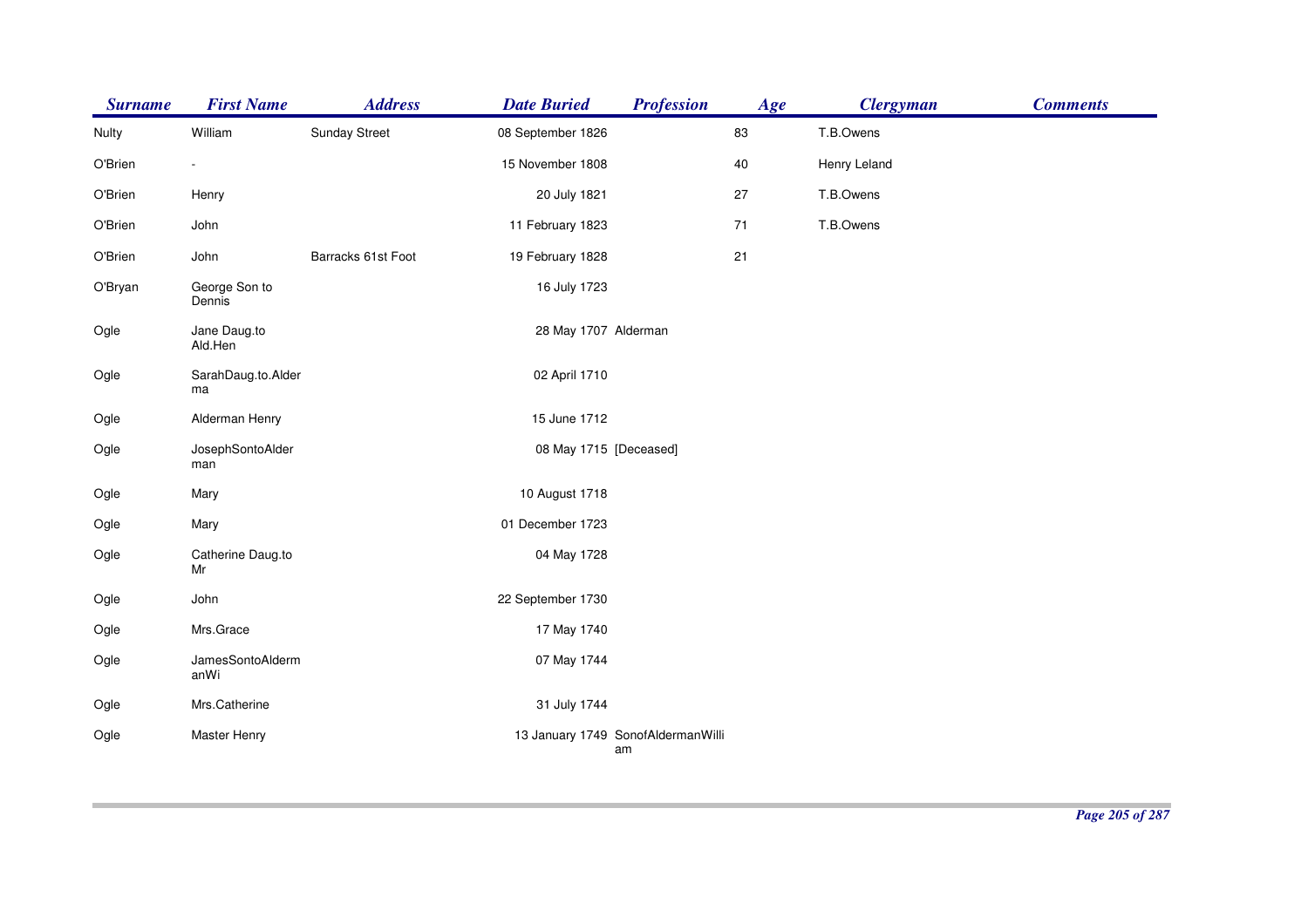| <b>Surname</b> | <b>First Name</b>        | <b>Address</b>                         | <b>Date Buried</b>                   | <b>Profession</b>                    | Age | <b>Clergyman</b>         | <b>Comments</b> |
|----------------|--------------------------|----------------------------------------|--------------------------------------|--------------------------------------|-----|--------------------------|-----------------|
| Ogle           | Henry                    |                                        | 02 January 1758                      |                                      |     |                          |                 |
| Ogle           | AlthaminaDaugh.of<br>Wil |                                        | 20 February 1761 Gentleman           |                                      |     |                          |                 |
| Ogle           | John                     |                                        |                                      | 23 July 1773 He died in Dublin       |     |                          |                 |
| Ogle           | Jane                     |                                        | 01 May 1774                          |                                      |     |                          |                 |
| Ogle           | Miss.Mary Ann            |                                        |                                      | 10 June 1780 Daug.ofWilliamMea<br>de |     |                          |                 |
| Ogle           | Catherine                |                                        | 23 January 1819 Widow                |                                      | 94  | <b>Wardlaw Ball</b>      |                 |
| Ogle           | Ralph                    | <b>Fair Street</b>                     | 09 September 1864                    |                                      | 80  | I.H.Monsarrat            |                 |
| Ogle           | Margaret                 | Union Workhouse                        | 30 May 1869                          |                                      | 50  | A.W.Burham               |                 |
| Ogle [Senior]  | Alderman William         |                                        | 31 January 1780                      |                                      |     |                          |                 |
| Ogle Jr.       | Edward Son of<br>Willia  |                                        | 25 May 1764 Alderman                 |                                      |     |                          |                 |
| Ogles          | A Servant of Mr.         |                                        | 26 March 1771                        |                                      |     |                          |                 |
| Oldham         | Catherine                | Ardee                                  | 06 August 1842 Shanlas               |                                      | 72  | A.Wynne                  |                 |
| Oliver         | Margret                  |                                        | 06 March 1728                        |                                      |     |                          |                 |
| ONeil          | A Child of Mrs.          |                                        | 19 March 1759                        |                                      |     |                          |                 |
| ONeil          | Anne                     |                                        | 06 July 1809                         |                                      | 79  | Henry Leland             |                 |
| O'Neill        | Rebecca                  | Killineer (Buried in Killineer)        | 19 June 1847                         |                                      | 22  | William M Beresford      |                 |
| O'Neill        | James                    | Limekiln House(Buried in<br>Killineer) | 14 July 1852                         |                                      | 52  | W.B.Askin                |                 |
| O'Neill        | Anne                     | St.Peter's Place, Drogheda             | 20 December 1890 Buried in Killineer |                                      | 86  | John Eccles              |                 |
| Ormsby         | Helen Josphine           | St.Peters Vicarage                     | 25 February 1857                     |                                      | 01  | John G Eccles + 5 Months |                 |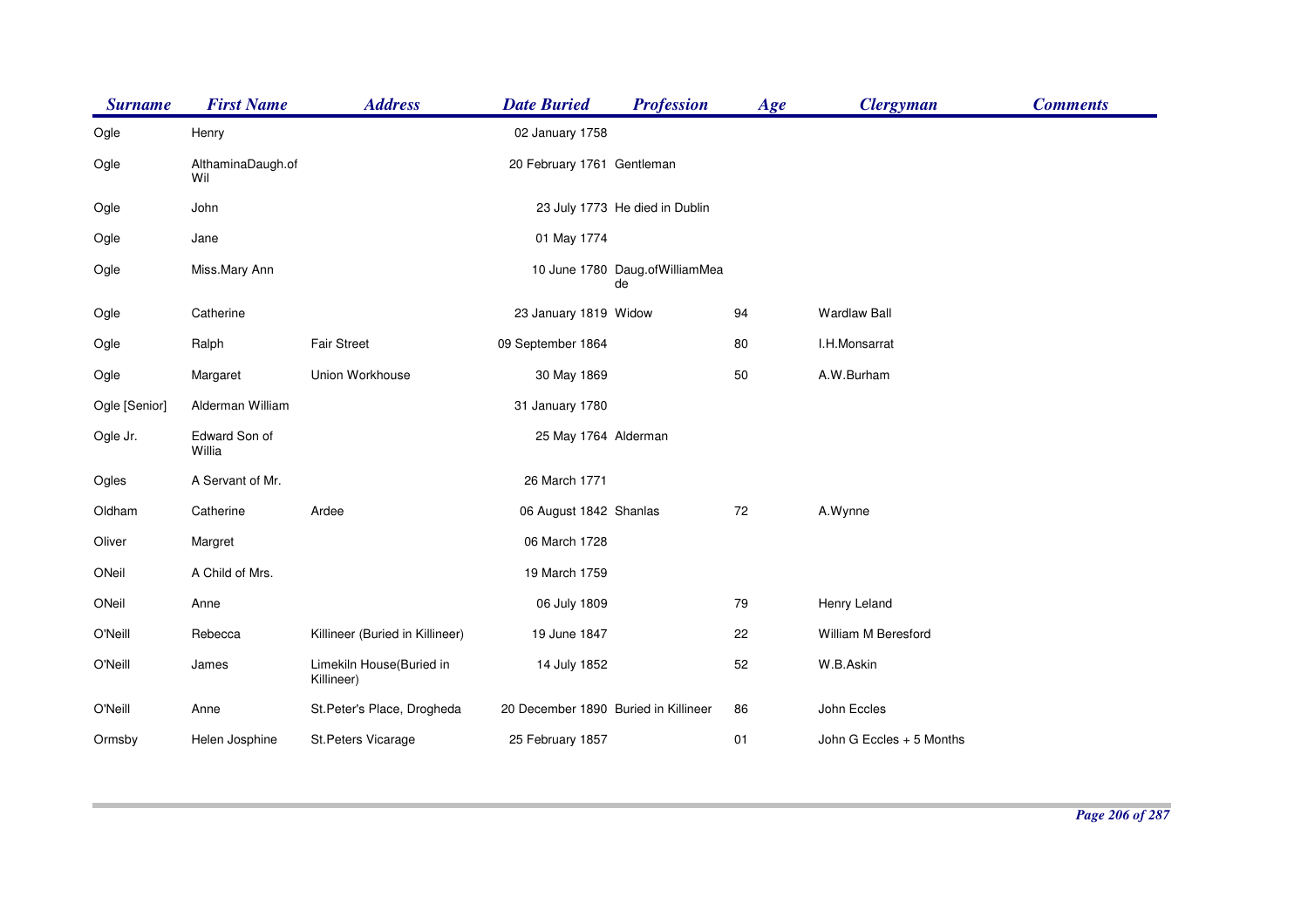| <b>Surname</b> | <b>First Name</b>       | <b>Address</b>        | <b>Date Buried</b>                    | <b>Profession</b> | Age    | <b>Clergyman</b>        | <b>Comments</b> |
|----------------|-------------------------|-----------------------|---------------------------------------|-------------------|--------|-------------------------|-----------------|
| Ormsby         | Ellen                   | Vicarage              | 15 February 1858 Vicars Wife          |                   | 38     | John G Eccles           |                 |
| Ormsby         | William Edwin           | Vicarage              | 30 November 1858 Vicar of St. Peter's |                   | 50     | John G Eccles           |                 |
| O'Rorke        | Olivia                  | Laurence Street       | 24 November 1854                      |                   | $00\,$ | Henry Seddall 10 Months |                 |
| Orpen          | Elizabeth               | <b>William Street</b> | 09 December 1846                      |                   | 74     | A.Wynne                 |                 |
| Orr            | Mary                    | <b>Church Alleys</b>  | 23 May 1849                           |                   | 79     | Andrew Williamson       |                 |
| Orsborne       | Lucy Daugh.to<br>Mr.Hen |                       | 19 January 1705                       |                   |        |                         |                 |
| Orson          | Mrs.Elizabeth           |                       | 07 August 1726                        |                   |        |                         |                 |
| Osborn         | Mrs.Sarah               |                       | 26 November 1708                      |                   |        |                         |                 |
| Osborn         | Margaret Daugh.to<br>Mr |                       | 06 December 1708                      |                   |        |                         |                 |
| Osborn         | Henry Son to Bryan      |                       | 16 January 1710                       |                   |        |                         |                 |
| Osborn         | John Son to<br>Mr.Bryan |                       | 29 November 1713                      |                   |        |                         |                 |
| Osborn         | Anne Daug.to<br>Mr.Brya |                       | 02 April 1714                         |                   |        |                         |                 |
| Osborn         | Henry Son to<br>Mr.Henr |                       | 21 May 1714                           |                   |        |                         |                 |
| Osborn         | Mr.John                 |                       | 06 April 1720 A Minor                 |                   |        |                         |                 |
| Osborne        | John                    |                       | 27 September 1716 SontoMr.JamesMc     | Evoy.             |        |                         |                 |
| Osborne        | Mr.John                 |                       | 05 November 1719                      |                   |        |                         |                 |
| Osborne        | Henry                   |                       | 13 December 1743                      |                   |        |                         |                 |
| Osborne        | Mrs.                    |                       | 07 April 1779                         |                   |        |                         |                 |
| Osborne        |                         |                       | 17 May 1809                           |                   | 11     | Henry Leland            |                 |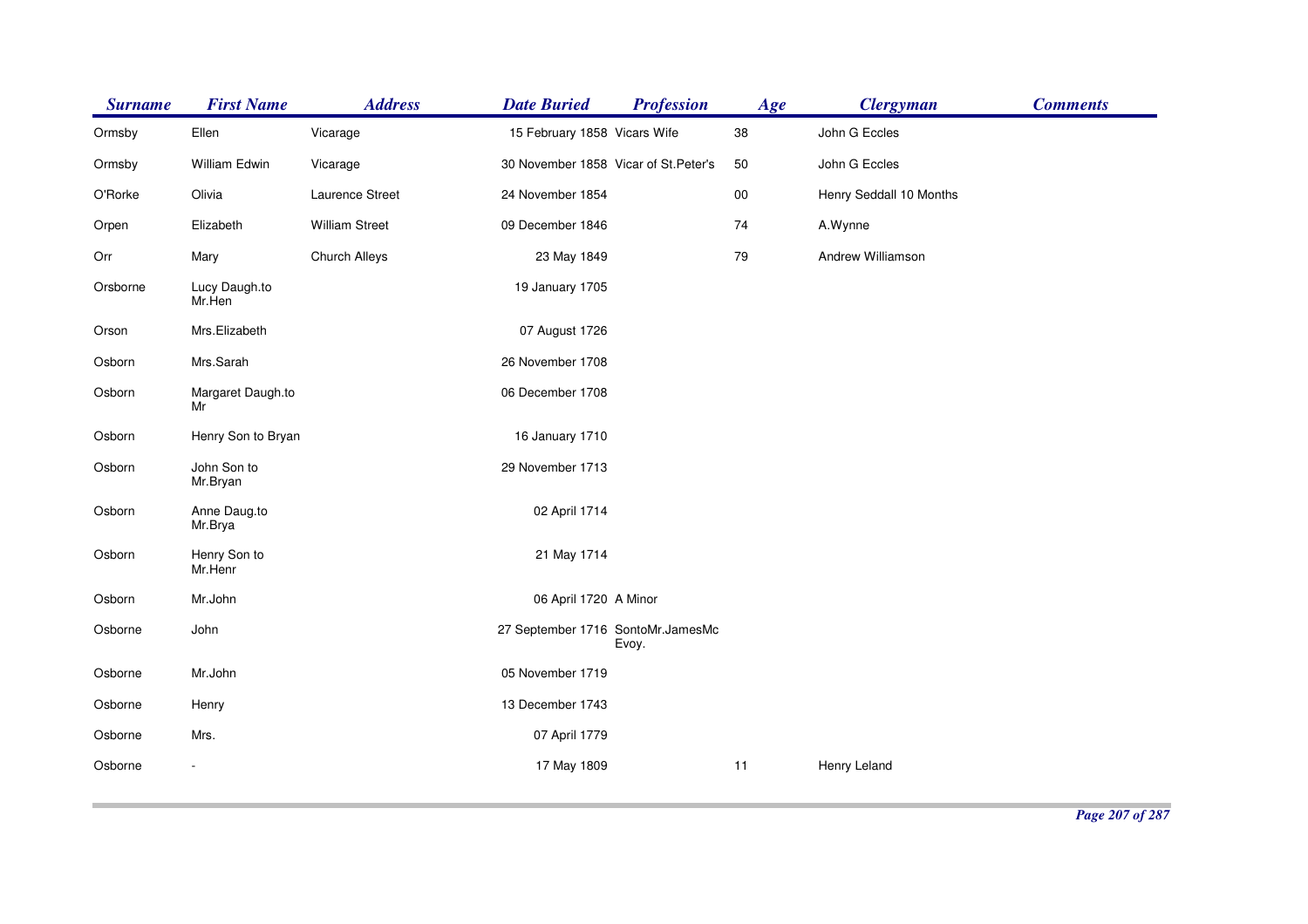| <b>Surname</b> | <b>First Name</b>       | <b>Address</b>          | <b>Date Buried</b>                | <b>Profession</b>                       | Age | <b>Clergyman</b>                 | <b>Comments</b> |
|----------------|-------------------------|-------------------------|-----------------------------------|-----------------------------------------|-----|----------------------------------|-----------------|
| Owens          | Elizabeth Daug.to Is    |                         | 06 November 1722                  |                                         |     |                                  |                 |
| Owens          | Alicia Blacker          | Mount Granville         | 08 June 1829                      |                                         | 69  | $\ddot{?}$                       |                 |
| Owens          | Martha                  | Kadey                   | 02 December 1830                  |                                         | 35  | Rev.J.Smyth                      |                 |
| Owens          | Thomas B.               | Mount Granvile Co.Meath | 15 November 1842 Barrister at Law |                                         | 84  | A.Wynne                          |                 |
| Owens          | Edward                  | <b>West Street</b>      | 25 July 1849                      |                                         | 10  | Andrew Williamson                |                 |
| Owens          | Thomas B.               | Palace Street           | 30 October 1854 Clerk             |                                         | 59  | John Eccles (Age Reputed)        |                 |
| Paine          | The Widow               |                         | 11 July 1758                      |                                         |     |                                  |                 |
| Painter        | Elinor                  |                         | 08 June 1707                      |                                         |     |                                  |                 |
| Painter        | Richard                 |                         | 03 September 1735                 |                                         |     |                                  |                 |
| Painter        | Α                       |                         | 26 November 1765                  |                                         |     |                                  |                 |
| Palman         | Anne                    |                         |                                   | 28 October 1813 2nd Garrison Battali 00 |     | Henry Leland 2 Months            |                 |
| Park           | Robert                  | Magdalene Street        | 31 March 1832 Ship                | Master[Captain]                         | 52  |                                  |                 |
| Park           | Peter Boyd              | <b>William Street</b>   | 28 September 1843                 |                                         | 21  | William M Beresford              |                 |
| Park           | Robert                  | <b>William Street</b>   | 13 March 1844                     |                                         | 11  | William M Beresford + 6<br>Month |                 |
| Parke          | Joseph Son to<br>Thomas |                         | 16 June 1713                      |                                         |     |                                  |                 |
| Parke          | Mrs.Susanna             |                         | 11 August 1713                    |                                         |     |                                  |                 |
| Parke          | Mary                    | <b>Belfast</b>          | 03 January 1866                   |                                         | 70  | I.H.Monsarrat                    |                 |
| Parker         | Mary                    |                         | 24 November 1817                  |                                         | 14  | Henry Leland                     |                 |
| Parker         | <b>Richard Leslie</b>   | <b>Fair Street</b>      | 01 June 1824                      |                                         | 43  | T.B.Owens                        |                 |
| Parker         | Anne                    | <b>West Street</b>      | 07 July 1824                      |                                         | 39  | T.B.Owens                        |                 |
|                |                         |                         |                                   |                                         |     |                                  |                 |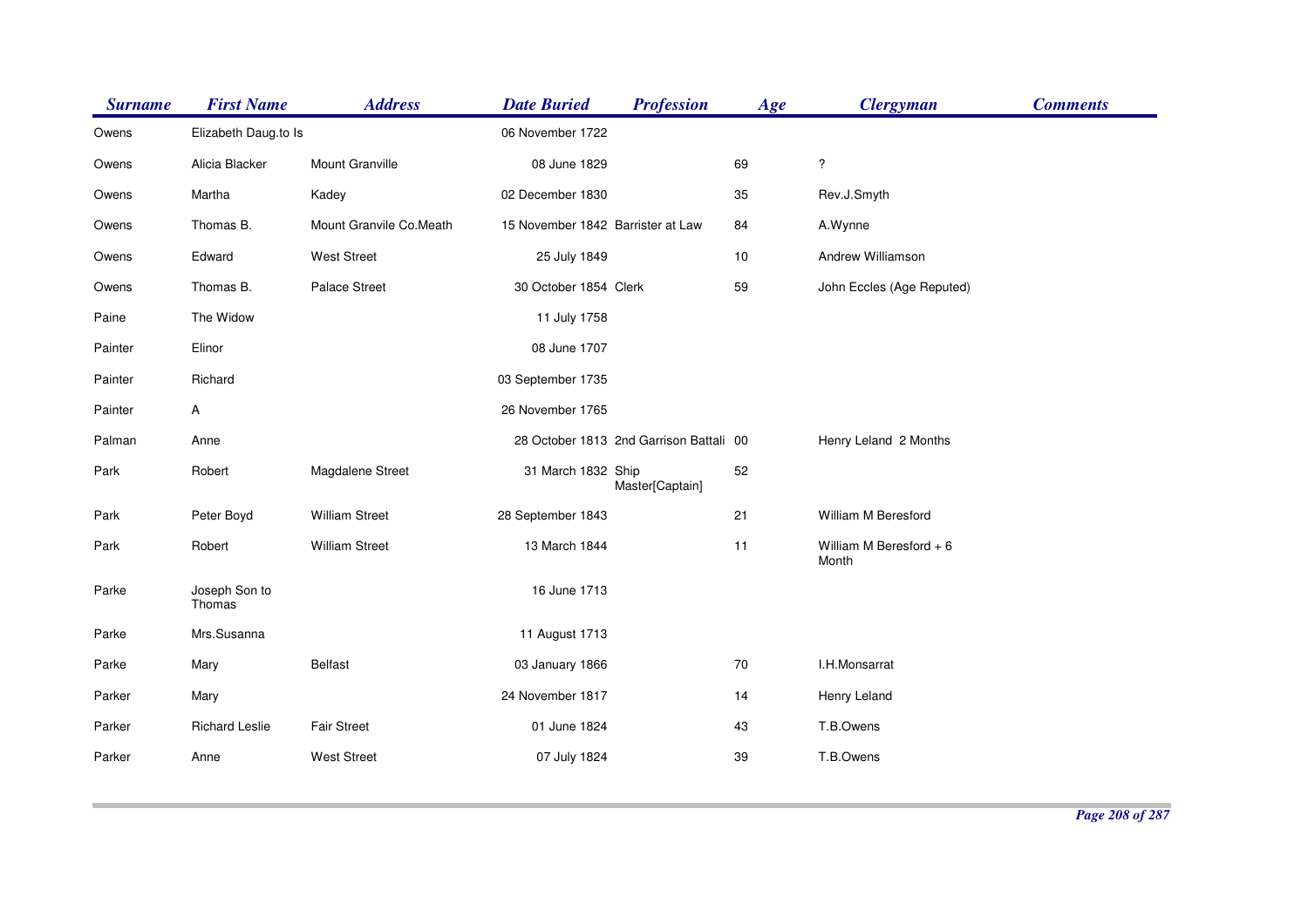| <b>Surname</b> | <b>First Name</b>       | <b>Address</b>     | <b>Date Buried</b>               | <b>Profession</b>                   | Age | <b>Clergyman</b>     | <b>Comments</b> |
|----------------|-------------------------|--------------------|----------------------------------|-------------------------------------|-----|----------------------|-----------------|
| Parker         | Edward                  | <b>Fair Street</b> | 20 March 1873                    |                                     | 46  | John Eccles          |                 |
| Parkes         | James Son to<br>Richard |                    | 19 September 1703                |                                     |     |                      |                 |
| Parkes         | Joseph Son of<br>Anthon |                    | 29 June 1748                     |                                     |     |                      |                 |
| Parkinson      | Mary                    |                    | 05 November 1717 Out of the Poor | Hous                                |     |                      |                 |
| Parkinson      | Robert Son to<br>Adam   |                    | 16 March 1724                    |                                     |     |                      |                 |
| Parkinson      | Adam                    |                    | 05 April 1744                    |                                     |     |                      |                 |
| Parkinson      | John Son to John        |                    | 14 October 1746                  |                                     |     |                      |                 |
| Parkinson      | George Son of John      |                    | 26 July 1748                     |                                     |     |                      |                 |
| Parkison       | Richard Son to<br>John  |                    |                                  | 13 May 1703 In St. Marys Parish     |     |                      |                 |
| Parkison       | Mrs.Elizabeth           |                    |                                  | 25 October 1706 In St.Mary's Parish |     |                      |                 |
| Parkison       | Easther Daugh.to<br>Ada |                    | 26 March 1711                    |                                     |     |                      |                 |
| Parkison       | Samuel Son to<br>Adam   |                    | 14 August 1714                   |                                     |     |                      |                 |
| Parks          | Edward Son to<br>Mr.Tho |                    | 07 August 1705                   |                                     |     |                      |                 |
| Parks          | Richard Son to<br>Richa |                    | 18 August 1708                   |                                     |     |                      |                 |
| Parks          | Robert Son to<br>Richar |                    | 12 November 1708                 |                                     |     |                      |                 |
| Parks          | Jane                    |                    | 15 March 1807                    |                                     | 80  | <b>Bigoe Henzell</b> |                 |
| Parks          | Anne                    | Magdalen Street    | 13 February 1827                 |                                     | 03  | T.B.Owens            |                 |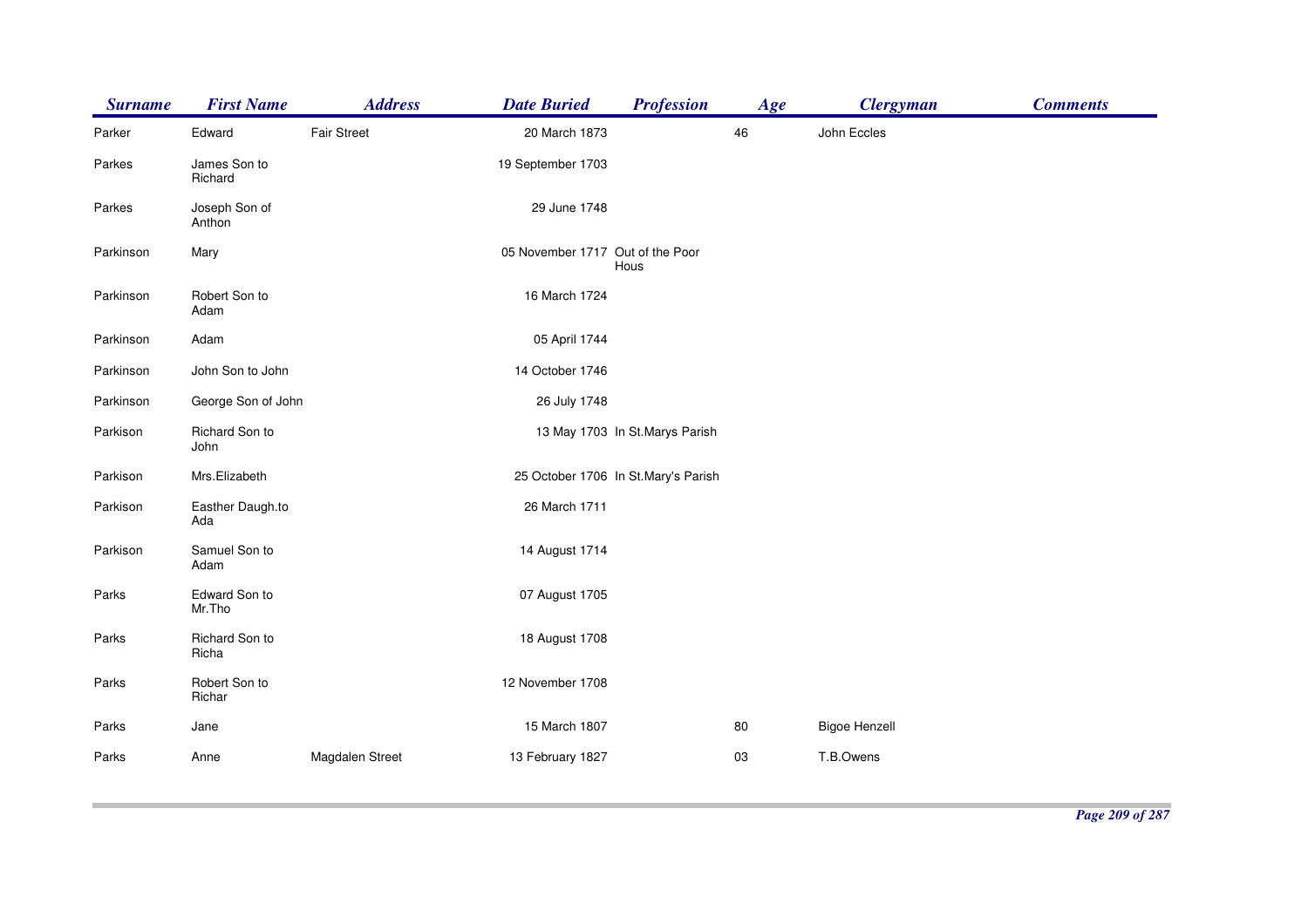| <b>Surname</b>  | <b>First Name</b>        | <b>Address</b>                   | <b>Date Buried</b>                    | <b>Profession</b>           | Age        | <b>Clergyman</b>     | <b>Comments</b> |
|-----------------|--------------------------|----------------------------------|---------------------------------------|-----------------------------|------------|----------------------|-----------------|
| Parks           | Mary Anne                | Magdalen Street                  | 02 June 1829                          |                             | ${\bf 00}$ | T.B.Owens 8 Months   |                 |
| Parks* [Parke?] | The Widow                |                                  | 26 June 1761 The Elder                |                             |            |                      |                 |
| Parlington      | Mr.                      |                                  | 27 August 1776                        |                             |            |                      |                 |
| Parr            | Henry                    |                                  | 22 March 1717                         |                             |            |                      |                 |
| Parsons         | John                     | Anneville House, Drogheda        | 17 May 1880                           |                             | 45         | John Eccles          |                 |
| Parvin          | Sarah                    |                                  | 16 January 1708                       |                             |            |                      |                 |
| Paterson        | Mrs.Rebecca              |                                  | 29 January 1725                       |                             |            |                      |                 |
| Paton           | Anne                     | St.Johns Poor House,<br>Drogheda | 04 May 1886                           |                             | 86         | John Eccles          |                 |
| Patten          | Oliva Daught.to<br>Mr.W  |                                  | 28 July 1704                          |                             |            |                      |                 |
| Patten          | Charles Son to<br>Mr.Wi  |                                  | 02 July 1707                          |                             |            |                      |                 |
| Patten          | Mrs.Catherine            |                                  | 06 August 1707                        |                             |            |                      |                 |
| Patten          | Alderman William         |                                  | 05 September 1710 Mayor of the Staple |                             |            |                      |                 |
| Patten          | Mr. William Son to<br>AI |                                  | 26 February 1718                      |                             |            |                      |                 |
| Patten          | Mrs. Jane                |                                  | 21 October 1809 Dublin                |                             | 60         | Henry Leland         |                 |
| Patten          | James Townley            |                                  |                                       | 18 May 1812 Parish of Coalp | 00         | Henry Leland         |                 |
| Patten          | Eliza                    |                                  | 26 November 1815                      |                             | 62         | Henry Leland         |                 |
| Patterson       | Mary                     |                                  | 02 May 1808                           |                             | 39         | Henry Leland         |                 |
| Patterson       | Miss.                    | Laurence Street                  | 07 September 1833                     |                             | 01         | Dissenter + 6 Months |                 |
| Patterson       | William                  | <b>Fair Street</b>               | 23 August 1834                        |                             | 50         | Rev.George King      |                 |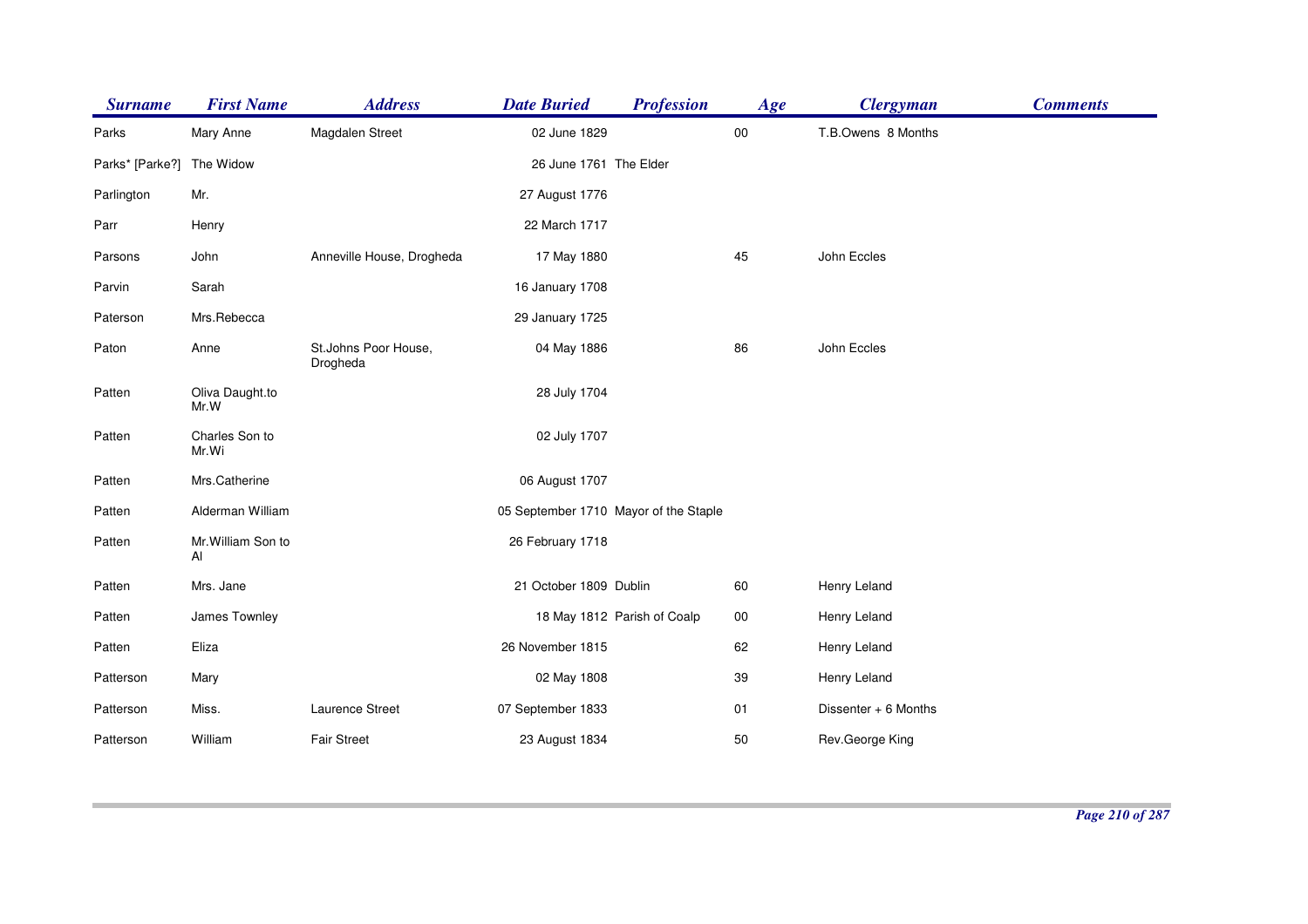| <b>Surname</b> | <b>First Name</b>        | <b>Address</b>                        | <b>Date Buried</b>       | <b>Profession</b>               | Age        | <b>Clergyman</b>         | <b>Comments</b> |
|----------------|--------------------------|---------------------------------------|--------------------------|---------------------------------|------------|--------------------------|-----------------|
| Patterson      | Mary                     | <b>West Street</b>                    | 12 July 1849             |                                 | 45         | Andrew Williamson        |                 |
| Patterson      | John                     | Magdalene Street                      | 18 July 1849             |                                 | 19         | Andrew Williamson        |                 |
| Patterson      | James                    | Middlesborough, Yorkshire,<br>England | 08 March 1878            |                                 | 31         | John Eccles              |                 |
| Patterson      | Anne                     | North Quay, Drogheda                  | 15 December 1884         |                                 | 62         | John Eccles              |                 |
| Patton         | Thomas Son to<br>Mr.Wil  |                                       | 10 January 1705          |                                 |            |                          |                 |
| Patton         | Mr.John                  |                                       | 20 September 1709        |                                 |            |                          |                 |
| Patton         | Tounly                   |                                       | 03 October 1766 Alderman |                                 |            |                          |                 |
| Pauldon        | Anne                     |                                       | 21 May 1703              |                                 |            |                          |                 |
| Payne          | William Son to the<br>W  |                                       | 16 May 1725              |                                 |            |                          |                 |
| Payton         | John                     | Magdalen Street                       | 30 March 1869            |                                 | 73         | I.H.Monsarrat            |                 |
| Pearce         | Mary                     |                                       | 21 September 1808        |                                 | ${\bf 00}$ | Henry Leland 7 Months    |                 |
| Pearson        | Peter                    |                                       | 11 February 1703         |                                 |            |                          |                 |
| Pearson        | James                    |                                       | 28 November 1728         |                                 |            |                          |                 |
| Pendlebury     | Peter                    | North Quay                            | 28 October 1855          |                                 | $00\,$     | Richard Carter (Age N/K) |                 |
| Pendleton      | TheWorshipfullAld.<br>Sa |                                       |                          | 07 June 1729 Mayor. At Beaulieu |            |                          |                 |
| Pendleton      | Samuell Son to<br>Widow  |                                       | 20 August 1733 At Bealiu |                                 |            |                          |                 |
| Penefather     | Charity Daug.to<br>Rich  |                                       | 03 March 1727            |                                 |            |                          |                 |
| Penefather     | John Son to<br>Richard   |                                       | 29 August 1728           |                                 |            |                          |                 |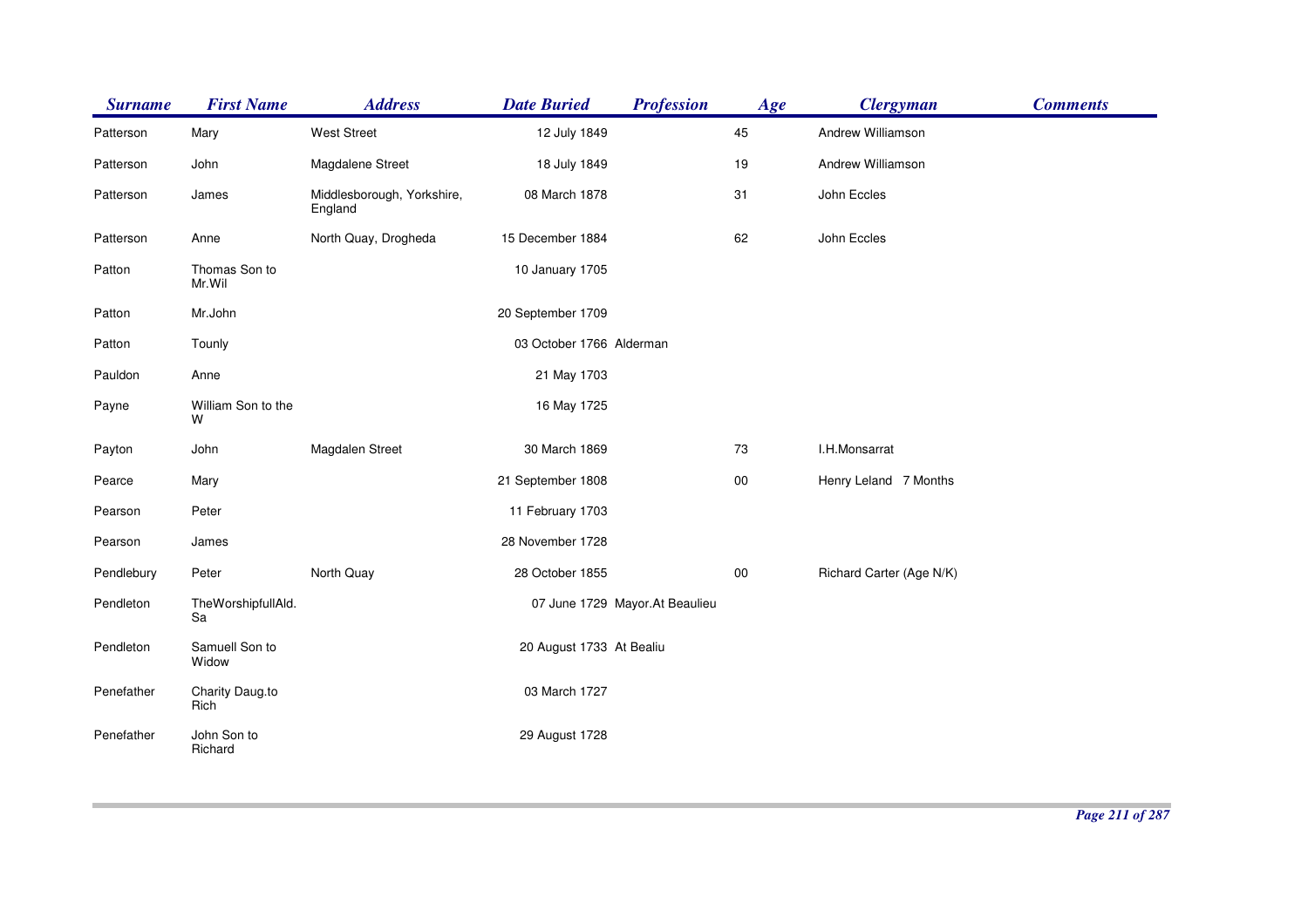| <b>Surname</b> | <b>First Name</b>       | <b>Address</b>        | <b>Date Buried</b>               | <b>Profession</b> | Age    | <b>Clergyman</b>                | <b>Comments</b> |
|----------------|-------------------------|-----------------------|----------------------------------|-------------------|--------|---------------------------------|-----------------|
| Penelent       | Daniel                  |                       | 21 March 1708                    |                   |        |                                 |                 |
| Pennell        | Sarah                   | <b>William Street</b> | 23 May 1831                      |                   | $00\,$ | Rev.Richard George 18<br>Months |                 |
| Pennington     | John Son to David       |                       | 01 February 1717 At St. Maries   |                   |        |                                 |                 |
| Pentland       | Martha                  |                       | 02 August 1807                   |                   | $01$   | <b>Bigoe Henzell</b>            |                 |
| Pentland       | Samuel                  |                       | 29 September 1808                |                   | $00\,$ | Henry Leland 7 Months           |                 |
| Pentland       | Eliza                   |                       | 10 January 1812                  |                   | 32     | Henry Leland                    |                 |
| Pentland       | Henry                   | Ardglass              | 11 October 1830                  |                   | 57     | Rev.Richard George              |                 |
| Pentland       | Mary                    | Laurences Street      | 14 December 1830                 |                   | $00\,$ | Rev.J.Magee 6 Months            |                 |
| Pentland       | John Oriel              | Laurence Street       | 29 February 1848                 |                   | 19     | A.Wynne                         |                 |
| Pentland       | Robert                  | Palace Street         | 01 January 1873 Surgeon and M.D. |                   | 76     | John Eccles                     |                 |
| Pentland       | Maria                   | Kells, Co. Meath      | 15 November 1876                 |                   | 71     | John Eccles                     |                 |
| Penton         | Margaret Daug.to<br>Art |                       | 27 October 1708                  |                   |        |                                 |                 |
| Penton         | Mary                    |                       | 18 April 1716                    |                   |        |                                 |                 |
| Pentor         | Joseph                  |                       | 20 April 1718                    |                   |        |                                 |                 |
| Pepper         | John                    |                       | 24 January 1806                  |                   | 20     | <b>Bigoe Henzell</b>            |                 |
| Pepper         | Robert                  |                       | 27 August 1812                   |                   | 40     | Henry Leland                    |                 |
| Percival       | Mr.Thomas               |                       | 21 June 1709                     |                   |        |                                 |                 |
| Percival       | Mr.Richard              |                       | 07 May 1710                      |                   |        |                                 |                 |
| Percivall      | Mrs.Elizabeth           |                       | 25 April 1723                    |                   |        |                                 |                 |
| Percivall      | Mrs.Hannah              |                       | 20 February 1726                 |                   |        |                                 |                 |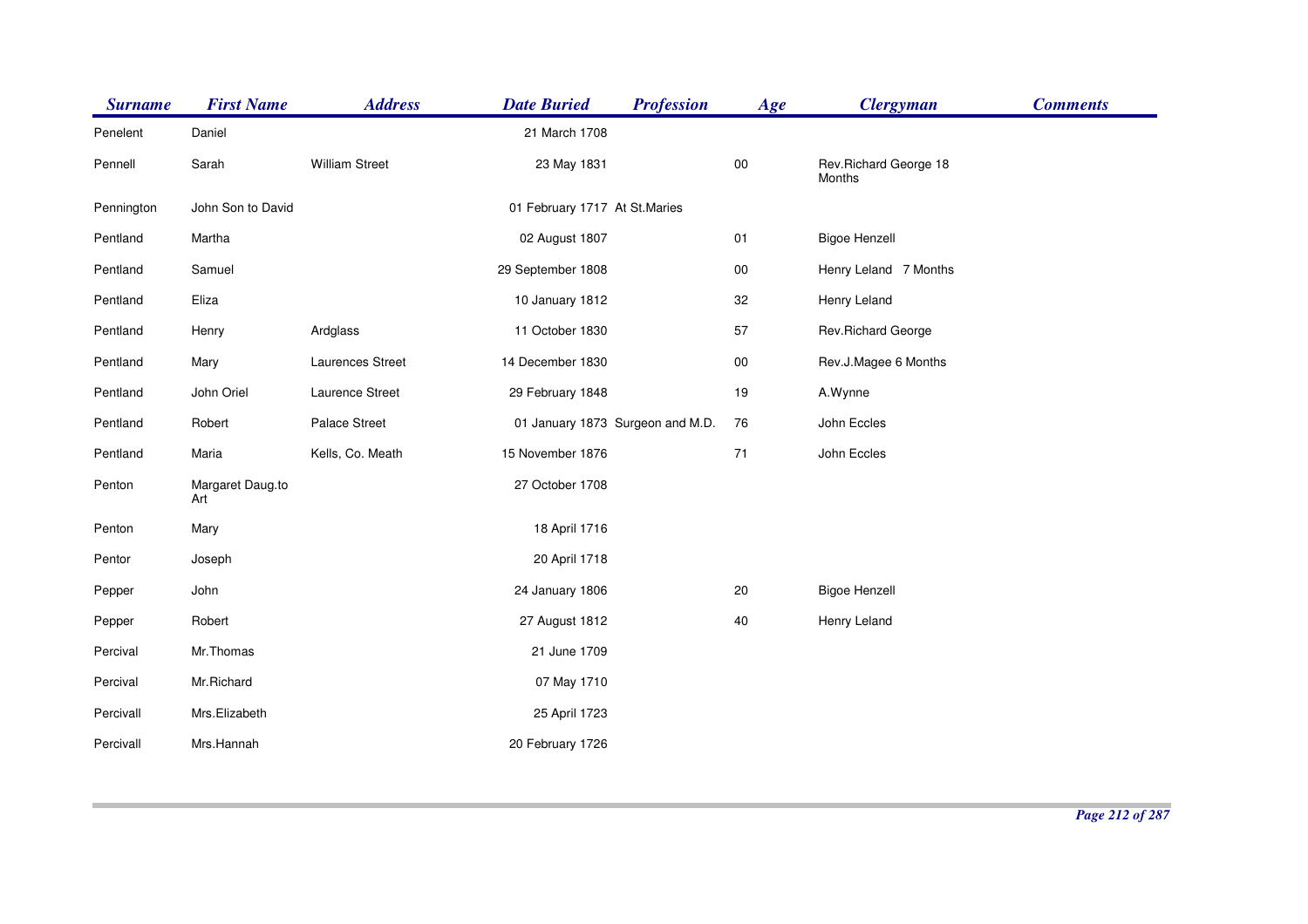| <b>Surname</b> | <b>First Name</b>       | <b>Address</b> | <b>Date Buried</b>      | <b>Profession</b>                   | Age    | <b>Clergyman</b> | <b>Comments</b> |
|----------------|-------------------------|----------------|-------------------------|-------------------------------------|--------|------------------|-----------------|
| Percivell      | Alderman Thomas         |                | 25 April 1702           |                                     |        |                  |                 |
| Percy          | Alexander               |                | 02 May 1817             |                                     | 86     | Henry Leland     |                 |
| Peregreen      | Mrs.                    |                | 28 January 1744         |                                     |        |                  |                 |
| Perry          | Sarah Daughter of<br>Mr |                | 21 March 1751           |                                     |        |                  |                 |
| Peters         | Innocent                |                | 08 July 1739            |                                     |        |                  |                 |
| Phepoe         | Mary Anne               |                | 29 June 1823            |                                     | 36     | T.B.Owens        |                 |
| Philips        |                         |                |                         | 29 April 1808 Wicklow Militia       | $00\,$ | Henry Leland     |                 |
| Philips        | George                  |                | 15 October 1813         |                                     | 22     | ÷.               |                 |
| Philips        | Gore                    | Peter Street   | 05 March 1839 Shoemaker |                                     | 18     | Arthur Wynne     |                 |
| Philips        | Anne                    | Peter Street   | 17 October 1847         |                                     | 65     | A.Wynne          |                 |
| Phillips       | Mrs.                    |                | 24 July 1727            |                                     |        |                  |                 |
| Phillips       | Miss.                   | Peter Street   | 15 June 1832            |                                     | 14     |                  |                 |
| Pickering      | Henry Son to<br>Abraham |                | 22 January 1707         |                                     |        |                  |                 |
| Piercy         | Elizabeth               |                | 15 March 1809           |                                     | 05     | Henry Leland     |                 |
| Pierse         | Mrs.                    |                | 26 June 1751            |                                     |        |                  |                 |
| Pilkington     | Mrs.                    |                | 08 September 1766       |                                     |        |                  |                 |
| Pilley         | Robert                  |                |                         | 11 May 1715 Out of the Poor<br>Hous |        |                  |                 |
| Pilly          | Edward                  |                | 18 April 1706           |                                     |        |                  |                 |
| Pilly          | Laurence Son to<br>Laur |                | 10 January 1707         |                                     |        |                  |                 |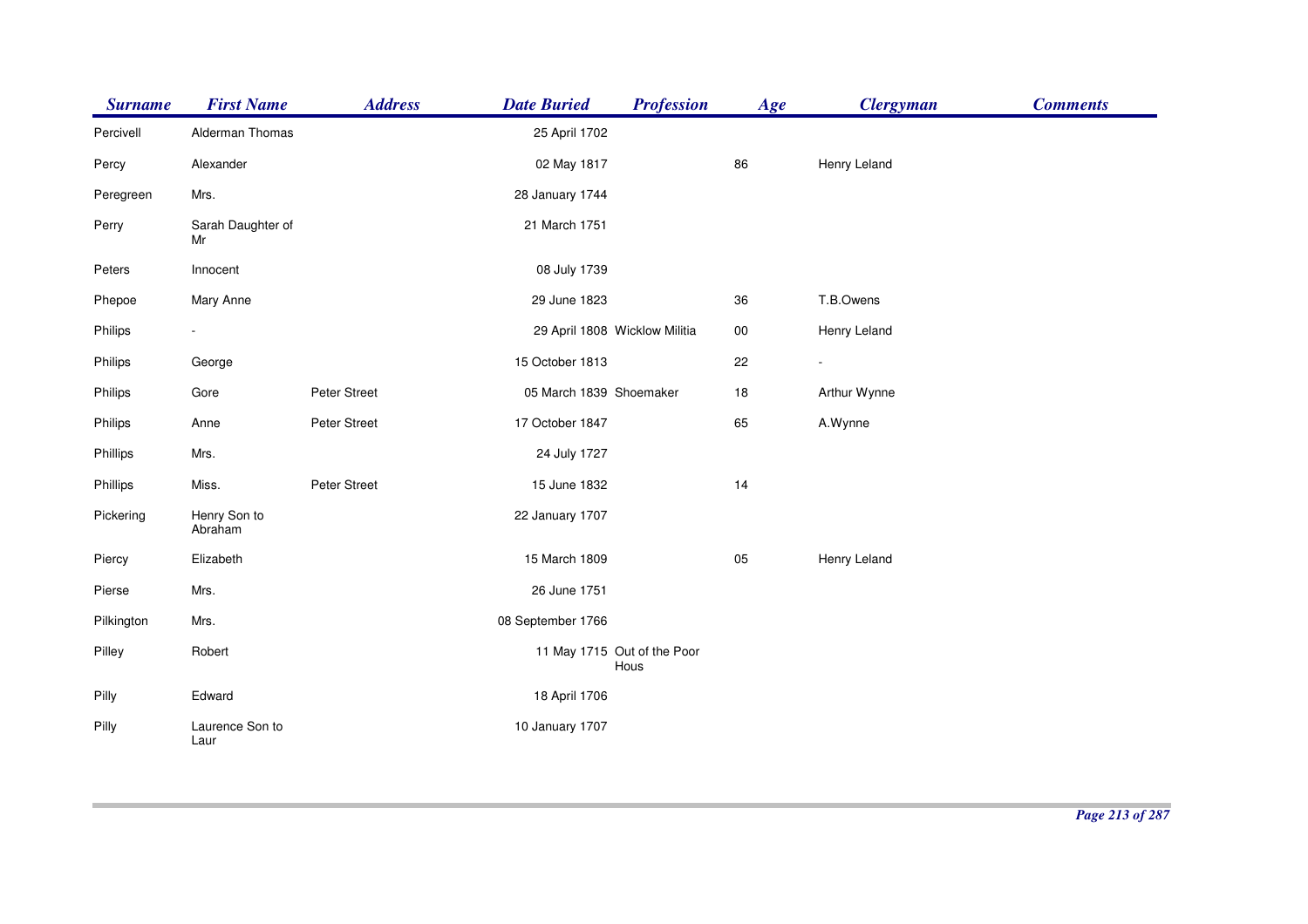| <b>Surname</b>      | <b>First Name</b>       | <b>Address</b>        | <b>Date Buried</b>             | <b>Profession</b> | Age | <b>Clergyman</b>     | <b>Comments</b> |
|---------------------|-------------------------|-----------------------|--------------------------------|-------------------|-----|----------------------|-----------------|
| Pilly               | Isabella                |                       | 11 February 1708               |                   |     |                      |                 |
| Pilly               | Isabella Daug.to<br>Lau |                       | 03 July 1710                   |                   |     |                      |                 |
| Pilly               | Margaret                |                       | 21 January 1713                |                   |     |                      |                 |
| Pilly               | Margaret                |                       | 15 March 1739                  |                   |     |                      |                 |
| Pinnock             | Mrs.Frances             |                       | 26 July 1703                   |                   |     |                      |                 |
| Pippard             | Mr.                     |                       | 22 December 1723               |                   |     |                      |                 |
| Pippard             | Mr.Christopher          |                       | 21 November 1732               |                   |     |                      |                 |
| Pippard             | Mr. Ignatius            |                       | 18 May 1733                    |                   |     |                      |                 |
| Pippard             | Mrs.                    |                       | 29 October 1735 Widow from the | Count             |     |                      |                 |
| Pippard<br>FzGeorge | Mrs.Mary                |                       | 23 October 1726                |                   |     |                      |                 |
| Pirrie              | Robert                  |                       | 25 August 1807 92nd Regiment   |                   | 18  | <b>Bigoe Henzell</b> |                 |
| Platt               | Mary                    |                       | 26 May 1716                    |                   |     |                      |                 |
| Plunket             | Mrs.                    |                       | 21 June 1746                   |                   |     |                      |                 |
| Plunket             | Thomas                  | Fair Street, Drogheda | 17 January 1876                |                   | 15  | Wesleyan             |                 |
| Plunket             | John                    | <b>Fair Street</b>    | 15 September 1878              |                   | 75  | Wesleyan             |                 |
| Plunket             | Anne                    | Fair Street, Drogheda | 21 July 1889                   |                   | 55  | Wesleyan             |                 |
| Plunkett            | Captain                 |                       | 26 November 1732               |                   |     |                      |                 |
| Plunkett            | Mrs.                    |                       | 28 March 1733 Widow            |                   |     |                      |                 |
| Plunkett            | Mrs.                    |                       | 15 April 1741                  |                   |     |                      |                 |
| Plunkett            | Martha                  | <b>Fair Street</b>    | 09 December 1843               |                   | 00  | A.Wynne 6 Days       |                 |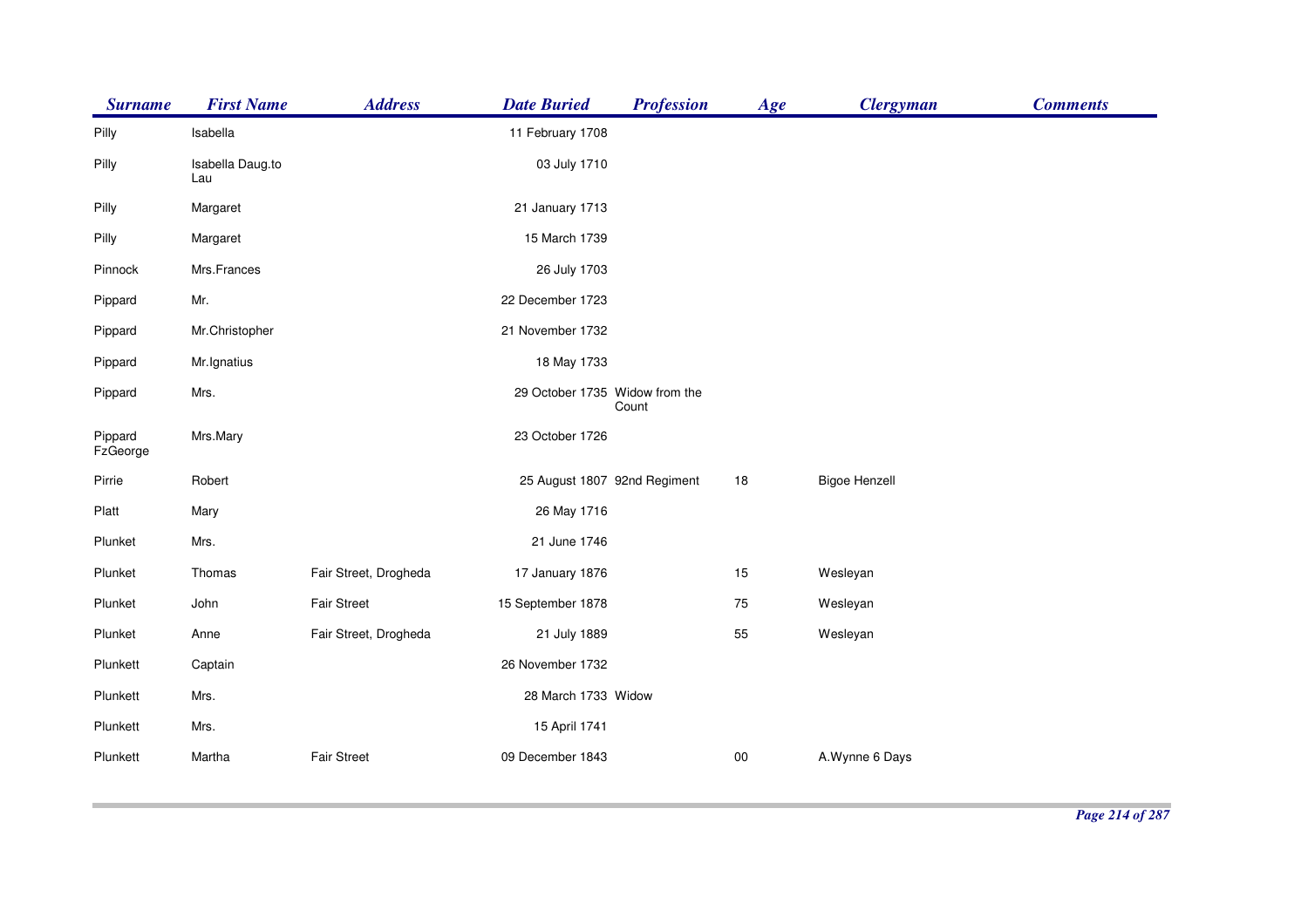| <b>Surname</b> | <b>First Name</b>       | <b>Address</b>     | <b>Date Buried</b>            | <b>Profession</b> | Age    | <b>Clergyman</b>        | <b>Comments</b> |
|----------------|-------------------------|--------------------|-------------------------------|-------------------|--------|-------------------------|-----------------|
| Plunkett       | Timothy                 | Shop Street        | 07 February 1847              |                   | $00\,$ | A.Wynne 3 Weeks         |                 |
| Plunkett       | Jane                    | <b>Shop Street</b> | 30 April 1848                 |                   | 43     | A.Wynne                 |                 |
| Plunkett       | Timothy                 | <b>Shop Street</b> | 12 May 1848                   |                   | $02\,$ | Andrew Williamson       |                 |
| Plunkett       | George                  | Shop Street        | 24 November 1852              |                   | 14     | W.E.Ormsby              |                 |
| Plunkett       | Jane                    | Shop Street        | 09 August 1853                |                   | 20     | W.E.Ormsby              |                 |
| Plunkett       | Margaret                | Shop Street        | 22 June 1855                  |                   | $00\,$ | John G Eccles (Age N/K) |                 |
| Plunkett       | Margaret                | <b>Fair Street</b> | 12 September 1855             |                   | $00\,$ | John G Eccles (Age N/K) |                 |
| Plunkett       | Mary                    | <b>Fair Street</b> | 28 August 1856                |                   | $02\,$ | Dissenter               |                 |
| Plunkett       | Annie                   | Fair Street        | 25 October 1860               |                   | 20     | John G Eccles           |                 |
| Plunkill       | Mrs.Mary                |                    | 02 February 1731 Widow        |                   |        |                         |                 |
| Pocklinton     | Master                  |                    | 29 January 1733               |                   |        |                         |                 |
| Poe            | Harriett                |                    | 07 August 1814                |                   | 22     | Henry Leland            |                 |
| Poge           | Esther Daugh.to<br>Geor |                    | 16 October 1703               |                   |        |                         |                 |
| Poge           | George                  |                    | 01 March 1711                 |                   |        |                         |                 |
| Pogue          | Ann                     |                    | 21 August 1726 Widow          |                   |        |                         |                 |
| Pollock        | Jane                    | North Street       | 04 March 1863                 |                   | $74\,$ | John Eccles             |                 |
| Pope           | Philip                  | Barrack 61st Foot  | 29 June 1828 Soldier          |                   | 23     | T.B.Owens               |                 |
| Porter         | Joseph                  |                    | 02 April 1813                 |                   | 12     | Henry Leland            |                 |
| Porter         | John                    | Free School Lane   | 12 May 1833                   |                   | 58     | Rev.Richard George      |                 |
| Porters        | John                    |                    | 18 March 1816 Mariner         |                   | 29     | Henry Leland            |                 |
| Porvel*        | Ensign Thomas           |                    | 25 August 1806 Sligo Regiment |                   | 21     | <b>Bigoe Henzell</b>    |                 |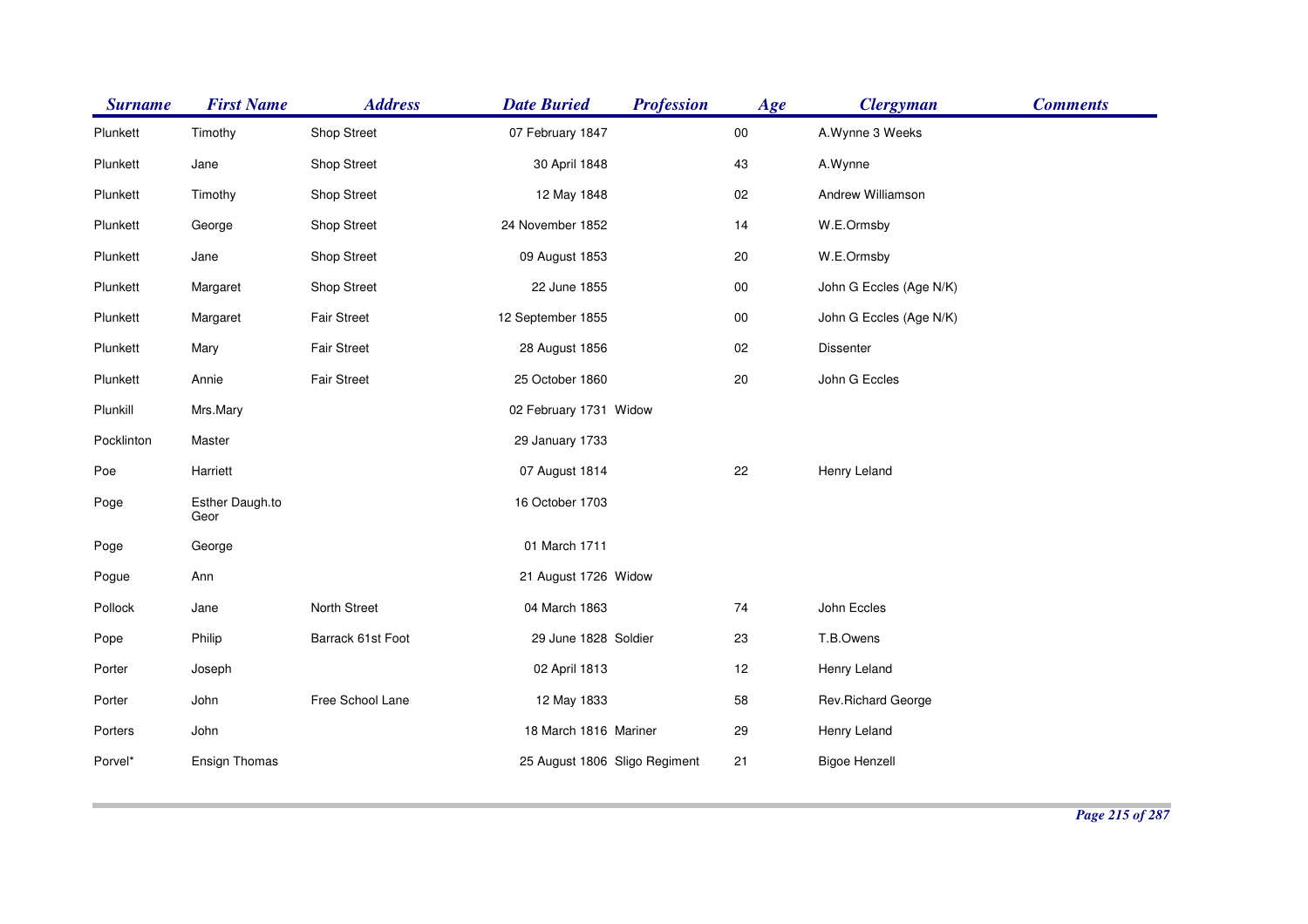| <b>Surname</b>      | <b>First Name</b>       | <b>Address</b>         | <b>Date Buried</b>       | <b>Profession</b> | Age    | <b>Clergyman</b>    | <b>Comments</b> |
|---------------------|-------------------------|------------------------|--------------------------|-------------------|--------|---------------------|-----------------|
| Potter              | Joan                    |                        | 22 February 1728 Widdow  |                   |        |                     |                 |
| Potter              | Margaret                |                        | 14 June 1766             |                   |        |                     |                 |
| Potter              | Jane                    | Jame's Street, Dublin  | 04 September 1827        |                   | 76     | T.B.Owens           |                 |
| Potter              | John                    | Dublin                 | 01 December 1830         |                   | 57     | Rev.J.Magee         |                 |
| Potter              | Mary                    | Dublin                 | 31 May 1831              |                   | $00\,$ | Rev. Richard George |                 |
| Potter              | Matilda                 | Peter Street           | 20 February 1840         |                   | 57     | A.Wynne             |                 |
| Potts               | Mrs.Ann                 |                        | 29 January 1724          |                   |        |                     |                 |
| Poulson             | Wife of John            |                        | 22 December 1734         |                   |        |                     |                 |
| Poulson             | John                    |                        | 24 March 1739            |                   |        |                     |                 |
| Poultney            | A Child of The<br>Rev.M |                        | 15 April 1744            |                   |        |                     |                 |
| Poultney<br>[Senior | Mrs.                    |                        | 05 March 1745            |                   |        |                     |                 |
| Powell              | Stephen                 |                        | 14 March 1740            |                   |        |                     |                 |
| Power               | Eliza Grace             | Clonmell Co. Tipperary | 19 August 1849           |                   | 64     | Andrew Williamson   |                 |
| Prendergast         | Matilda                 | <b>West Street</b>     | 10 August 1836           |                   | 14     | Rev.John Magee      |                 |
| Prestage            | - Son to James          |                        | 27 November 1706         |                   |        |                     |                 |
| Prestage            | Mary Daugh.to<br>James  |                        | 02 February 1711         |                   |        |                     |                 |
| Prestage            | Jane                    |                        | 15 March 1741            |                   |        |                     |                 |
| Prestage            | William Son of<br>James |                        | 20 June 1751 The Younger |                   |        |                     |                 |
| Prestage            | James Son of<br>James   |                        | 28 April 1770            |                   |        |                     |                 |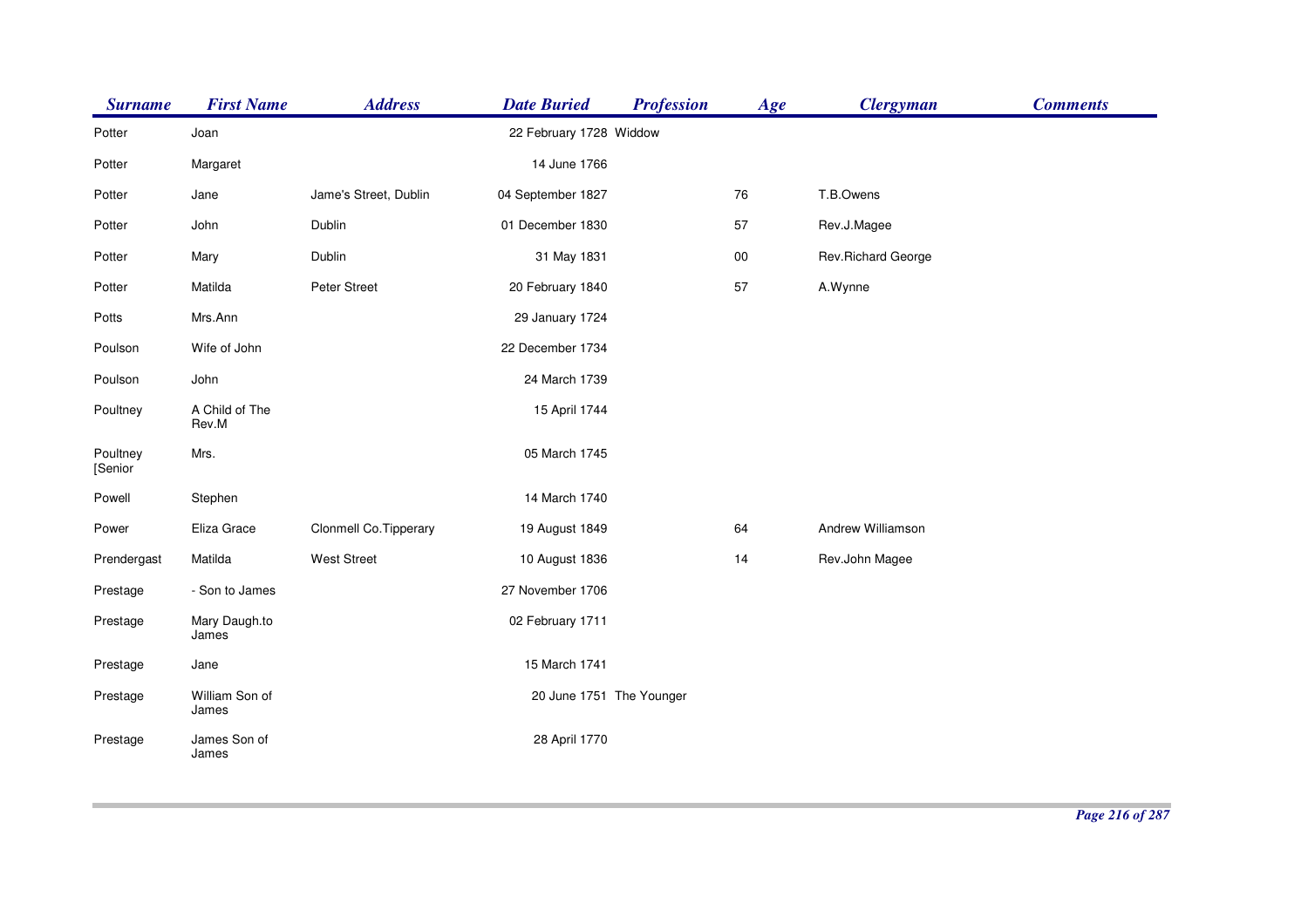| <b>Surname</b> | <b>First Name</b>      | <b>Address</b>            | <b>Date Buried</b>       | <b>Profession</b> | Age        | <b>Clergyman</b>                 | <b>Comments</b> |
|----------------|------------------------|---------------------------|--------------------------|-------------------|------------|----------------------------------|-----------------|
| Prestage       | Mrs.                   |                           | 15 February 1771         |                   |            |                                  |                 |
| Prestage       | Margret                |                           | 15 January 1808          |                   | $70\,$     | <b>Bigoe Henzell</b>             |                 |
| Prestage       | Sarah                  |                           | 08 April 1809            |                   | 57         | Henry Leland                     |                 |
| Prestage       | Jane                   |                           | 20 January 1816          |                   | 46         | Henry Leland                     |                 |
| Preston        | Anne                   |                           | 28 January 1812          |                   | ${\bf 00}$ | Henry Leland                     |                 |
| Preston        | Thomas                 |                           | 29 January 1815 A Sailor |                   | $00\,$     | Henry Leland                     |                 |
| Preston        | John                   | <b>Trinnity Street</b>    | 02 September 1826        |                   | 42         | T.B.Owens                        |                 |
| Preston        | James                  | <b>Patrick Street</b>     | 09 May 1832              |                   | 80         | Rev.Joseph Duncan                |                 |
| Preston        | Anne                   | <b>Fair Street</b>        | 21 May 1833              |                   | 44         | $^{\star\star}$                  |                 |
| Preston        | Fredrick               | Stranger                  | 13 July 1844             |                   | 02         | A.Wynne                          |                 |
| Preston        | Margaret Ethel         | Wellington Quay, Drogheda | 31 August 1882           |                   | $01$       | Frederick W.Mervyn + 9<br>Months |                 |
| Preston        | Matthew Shaw           | New Quay, Drogheda        | 27 March 1883            |                   | 01         | John Eccles                      |                 |
| Preston        | Matthew S.             | New Quay, Drogheda        | 17 February 1890         |                   | 46         | John Eccles/F.J.S.Mouritz        |                 |
| Prestwick      | The Widow              |                           | 01 July 1729             |                   |            |                                  |                 |
| Price          | Mrs.                   |                           | 15 April 1711            |                   |            |                                  |                 |
| Price          | Mathew Son of<br>James |                           | 22 October 1768          |                   |            |                                  |                 |
| Price          | Joseph                 | <b>West Street</b>        | 03 June 1862 Merchant    |                   | 41         | John Eccles                      |                 |
| Pritchard      | Thomas Son to<br>Henry |                           | 04 March 1726            |                   |            |                                  |                 |
| Pritchard      | Thomas                 |                           | 27 July 1769             |                   |            |                                  |                 |
| Pritchard      | Thomas                 | Laurence Street           | 14 July 1853             |                   | 22         | John Eccles                      |                 |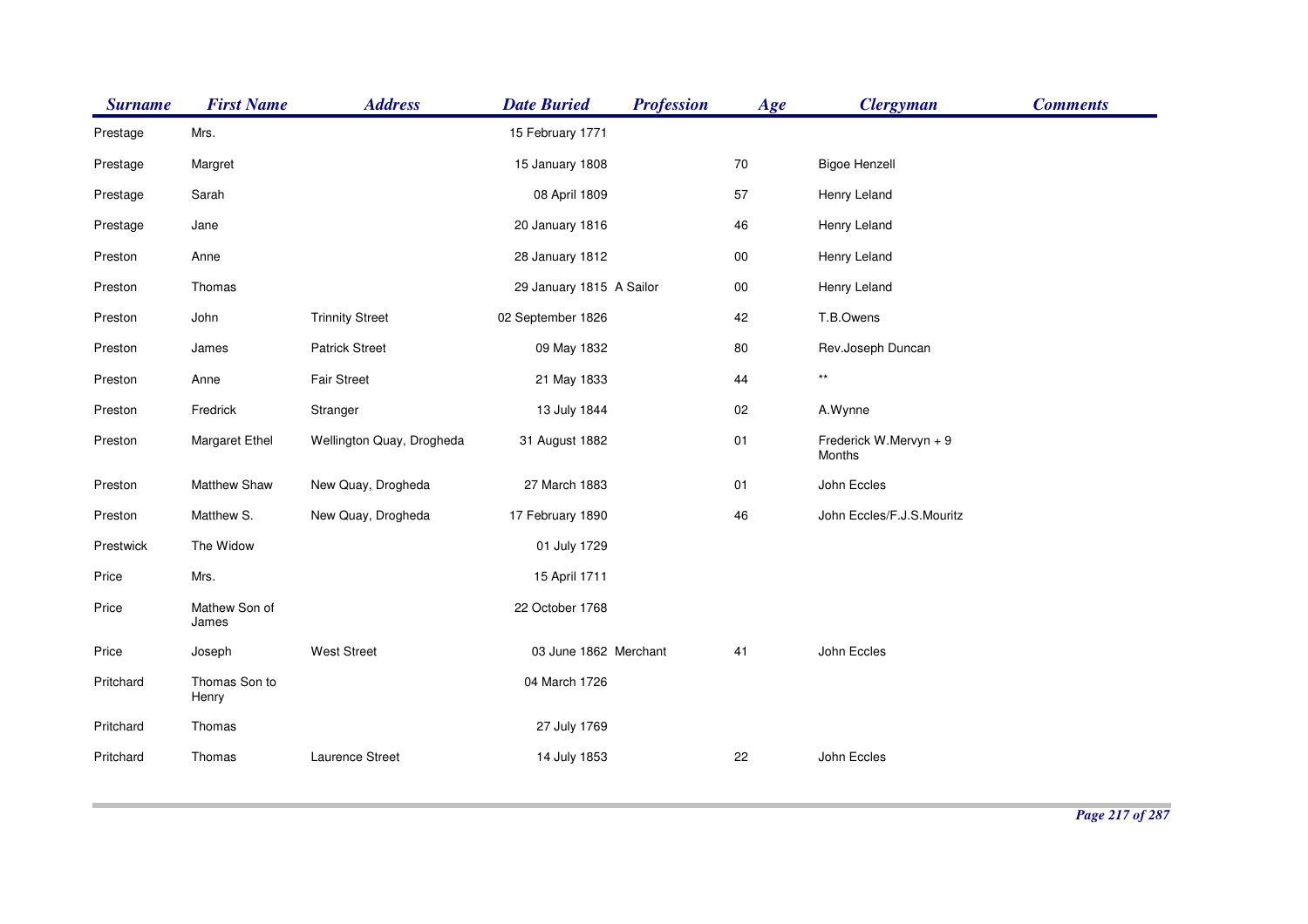| <b>Surname</b> | <b>First Name</b>       | <b>Address</b>        | <b>Date Buried</b>        | <b>Profession</b>                        | Age | <b>Clergyman</b> | <b>Comments</b> |
|----------------|-------------------------|-----------------------|---------------------------|------------------------------------------|-----|------------------|-----------------|
| Pritchard      | Richard                 | King Street, Drogheda | 05 March 1894             |                                          | 58  | F.W.Macran       |                 |
| Prophet        | Mrs.                    |                       | 04 November 1740          |                                          |     |                  |                 |
| Prophet        | Nathan                  |                       | 19 November 1740          |                                          |     |                  |                 |
| Prosser        | Roger Son to<br>Katheri |                       | 26 April 1712             |                                          |     |                  |                 |
| Puffey         | Margret                 |                       | 16 May 1725               |                                          |     |                  |                 |
| Puggs          | John                    |                       |                           | 05 February 1813 2nd Garrison Battali 03 |     | Henry Leland     |                 |
| Pugsley        | <b>Bridget</b>          | <b>Fair Street</b>    | 27 June 1842              |                                          | 56  | Roman Catholic   |                 |
| Pullein        | The Rev. Tobias         |                       |                           | 18 April 1713 Ld.Bishop Of<br>Dromore    |     |                  |                 |
| Purefoy        | Mr.John                 |                       | 30 January 1726           |                                          |     |                  |                 |
| Pursell        | Thomas Son to<br>Thomas |                       | 18 March 1726             |                                          |     |                  |                 |
| Pursell        | Margrett                |                       | 29 April 1726             |                                          |     |                  |                 |
| Quash          | Esther Daug.to<br>John  |                       | 10 February 1724          |                                          |     |                  |                 |
| Quash          | Mrs.                    |                       | 22 November 1730          |                                          |     |                  |                 |
| Quash          | Mrs.                    |                       | 29 April 1740             |                                          |     |                  |                 |
| Quash          | Ann Daug.to John        |                       | 05 March 1741             |                                          |     |                  |                 |
| Quash          | James Son to John       |                       | 14 June 1741              |                                          |     |                  |                 |
| Quash          | John                    |                       | 11 December 1746          |                                          |     |                  |                 |
| Quash          | James                   |                       | 10 August 1757            |                                          |     |                  |                 |
| Quigley        | John                    |                       | 23 December 1755 Chandler |                                          |     |                  |                 |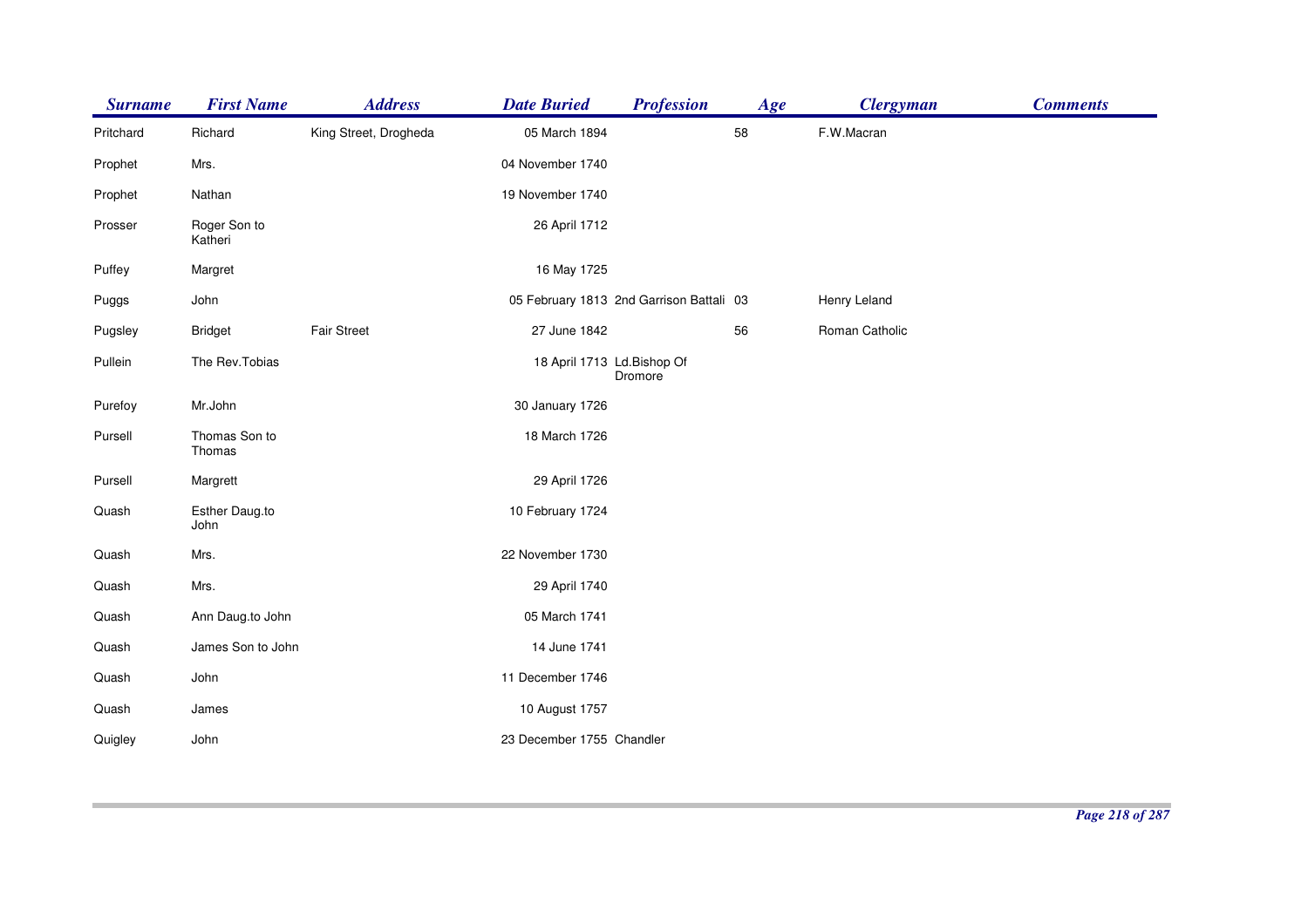| <b>Surname</b> | <b>First Name</b>       | <b>Address</b>                          | <b>Date Buried</b>     | <b>Profession</b>            | Age | <b>Clergyman</b>     | <b>Comments</b> |
|----------------|-------------------------|-----------------------------------------|------------------------|------------------------------|-----|----------------------|-----------------|
| Quigly         | A Child of Mr.          |                                         | 20 March 1759          |                              |     |                      |                 |
| Quinfield      | Richard                 |                                         | 19 March 1809          |                              | 54  | Henry Leland         |                 |
| Quinn          | Patrick                 |                                         | 05 December 1713       |                              |     |                      |                 |
| Quinn          | Elizabeth               | Magdalene Street                        | 03 December 1843       |                              | 65  | William M Beresford  |                 |
| Rachell        | Thomas Son to<br>Willia |                                         | 05 November 1703       |                              |     |                      |                 |
| Raesninck      | Henry                   | Memel.Killed by a fall from<br>the mast |                        | 03 June 1837 Brig Mariane of | 16  | Rev.P.Mooney         |                 |
| Rafferty       | Mary Jane               | Magdalen Street                         | 22 December 1869       |                              | 63  | I.H.Monsarrat        |                 |
| Rainkin        | Mary Daug.to<br>William |                                         | 17 March 1731          |                              |     |                      |                 |
| Ramsay         | Catherine               | North Road                              | 15 November 1839       |                              | 20  | A.Wynne              |                 |
| Randle         | Catherine               |                                         | 24 October 1716        |                              |     |                      |                 |
| Rankan         | Wife to William         |                                         | 17 February 1741       |                              |     |                      |                 |
| Rankan         | William                 |                                         | 03 November 1758       |                              |     |                      |                 |
| Rankin         | Jane                    |                                         | 15 May 1806 Of Kilmoon | Dio.Meath                    | 42  | <b>Bigoe Henzell</b> |                 |
| Rathborne      | John Harding            | <b>Belfast</b>                          | 27 October 1892        |                              | 01  | Methodist + 5 Months |                 |
| Ravenscraft    | Robert Son to<br>Robert |                                         | 09 April 1718 Twins    |                              |     |                      |                 |
| Ravenscraft    | Thomas Son to<br>Robert |                                         | 09 April 1718 Twins    |                              |     |                      |                 |
| Ravenscraft    | George Son to<br>Robert |                                         | 24 October 1718        |                              |     |                      |                 |
| Ravenscraft    | Mrs.Sarah               |                                         | 09 December 1718       |                              |     |                      |                 |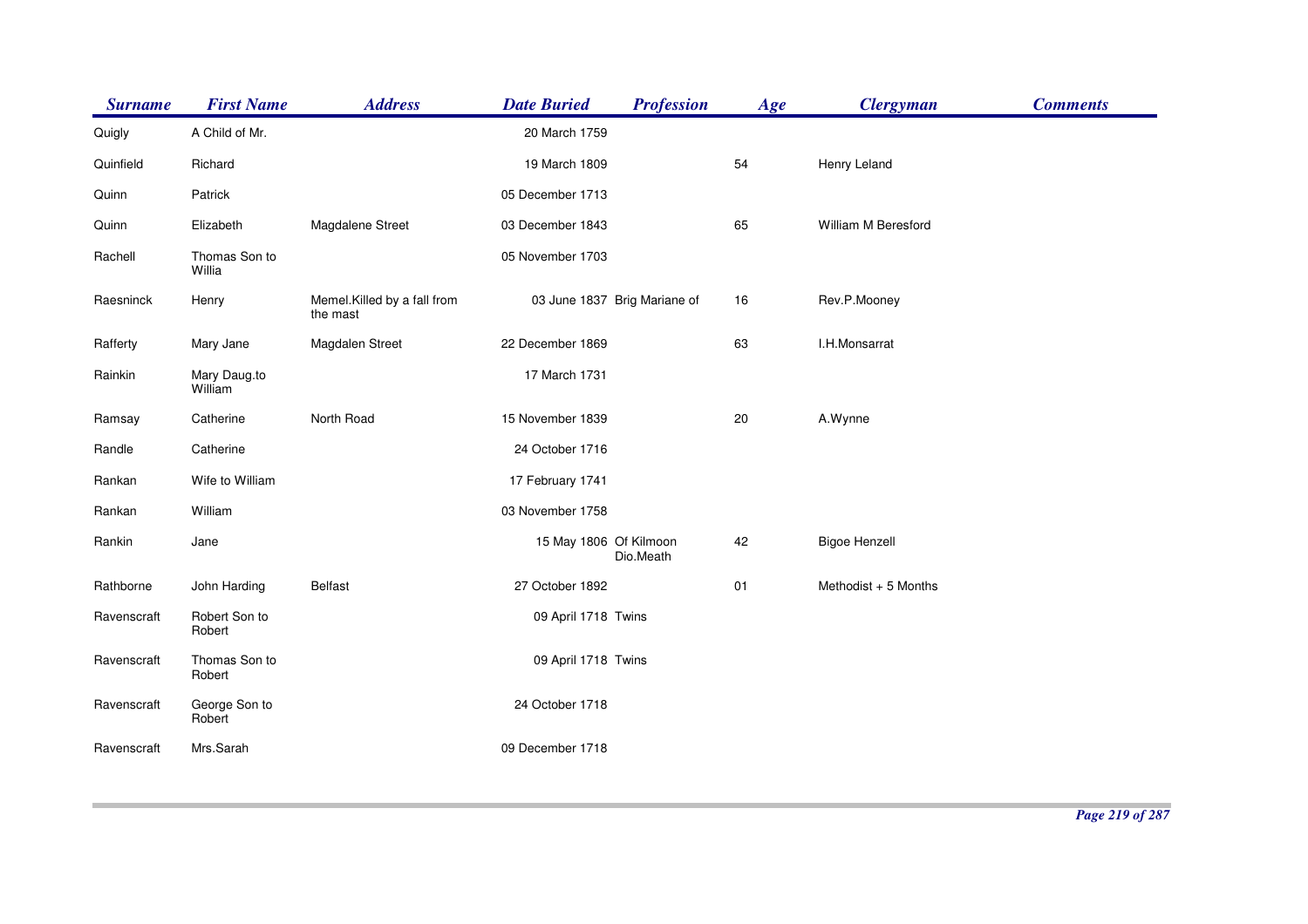| <b>Surname</b> | <b>First Name</b> | <b>Address</b>                | <b>Date Buried</b>       | <b>Profession</b> | Age        | <b>Clergyman</b>       | <b>Comments</b> |
|----------------|-------------------|-------------------------------|--------------------------|-------------------|------------|------------------------|-----------------|
| Rawdon         | The Lady Hellen   |                               | 01 August 1710 Deposited |                   |            |                        |                 |
| Ray            | Mary Jane         | Scarlet Street, Drogheda      | 02 October 1875          |                   | 04         | John Eccles            |                 |
| Ray            | George            | Scarlet Street, Drogheda      | 01 November 1880         |                   | 00         | John A.Jennings 1 Day  |                 |
| Ray            | <b>Bowness</b>    | Sundays Gate, Drogheda        | 21 August 1887           |                   | ${\bf 00}$ | John J.Sandys 2 Months |                 |
| Ray            | Henry             | Hardmans Gardens,<br>Drogheda | 11 March 1889            |                   | 50         | T.J.S.Mouritz Curate   |                 |
| Read           | Rev.Charles       | North Srand                   | 24 August 1839           |                   | 78         | John.A.Wall            |                 |
| Reany?         | Widow             |                               | 01 September 1768        |                   |            |                        |                 |
| Reardon        | Robert H.         | <b>Fair Street</b>            | 19 January 1845          |                   | 19         | A.Wynne                |                 |
| Reardon        | Rodolph           | <b>Fair Street</b>            | 11 February 1847         |                   | 58         | William M Beresford    |                 |
| Reardon        | Annabella         | <b>Fair Street</b>            | 13 April 1847            |                   | 22         | William M Beresford    |                 |
| Reay           | Elizabeth         | Killineer                     | 08 May 1826              |                   | 72         | T.B.Owens              |                 |
| Reay           | Samuel            | North Road                    | 14 May 1826              |                   | 01         | T.B.Owens + 3 Months   |                 |
| Reay           | Mary              | North Road                    | 08 July 1828             |                   | 05         | T.B.Owens              |                 |
| Reay           | John              | Stornway, Scotland            | 17 December 1830         |                   | 21         | Rev.R George           |                 |
| Reay           | Samuel            | Killineer                     | 13 July 1832             |                   | 78         | Rev.John Magee         |                 |
| Reay           | Sarah             | Killineer                     | 15 September 1833        |                   | 01         | Rev.J.Duncan +6 Months |                 |
| Reay           | James             | Killineer                     | 28 October 1833          |                   | 00         | 1 Week                 |                 |
| Reay           | Elizabeth         | Killineer                     | 23 February 1834         |                   | 03         | Rev.G.King + 6 Months  |                 |
| Reay           | Eliza             | Dunleer                       | 05 March 1834            |                   | 04         | Rev.G.King + 6 Months  |                 |
| Reay           | Mary              | Mullincross Co.Louth          | 31 March 1839            |                   | 04         | John.A.Wall            |                 |
| Reay           | Edward            | Castlebellingham              | 02 March 1842            |                   | 01         | E.P.Durham             |                 |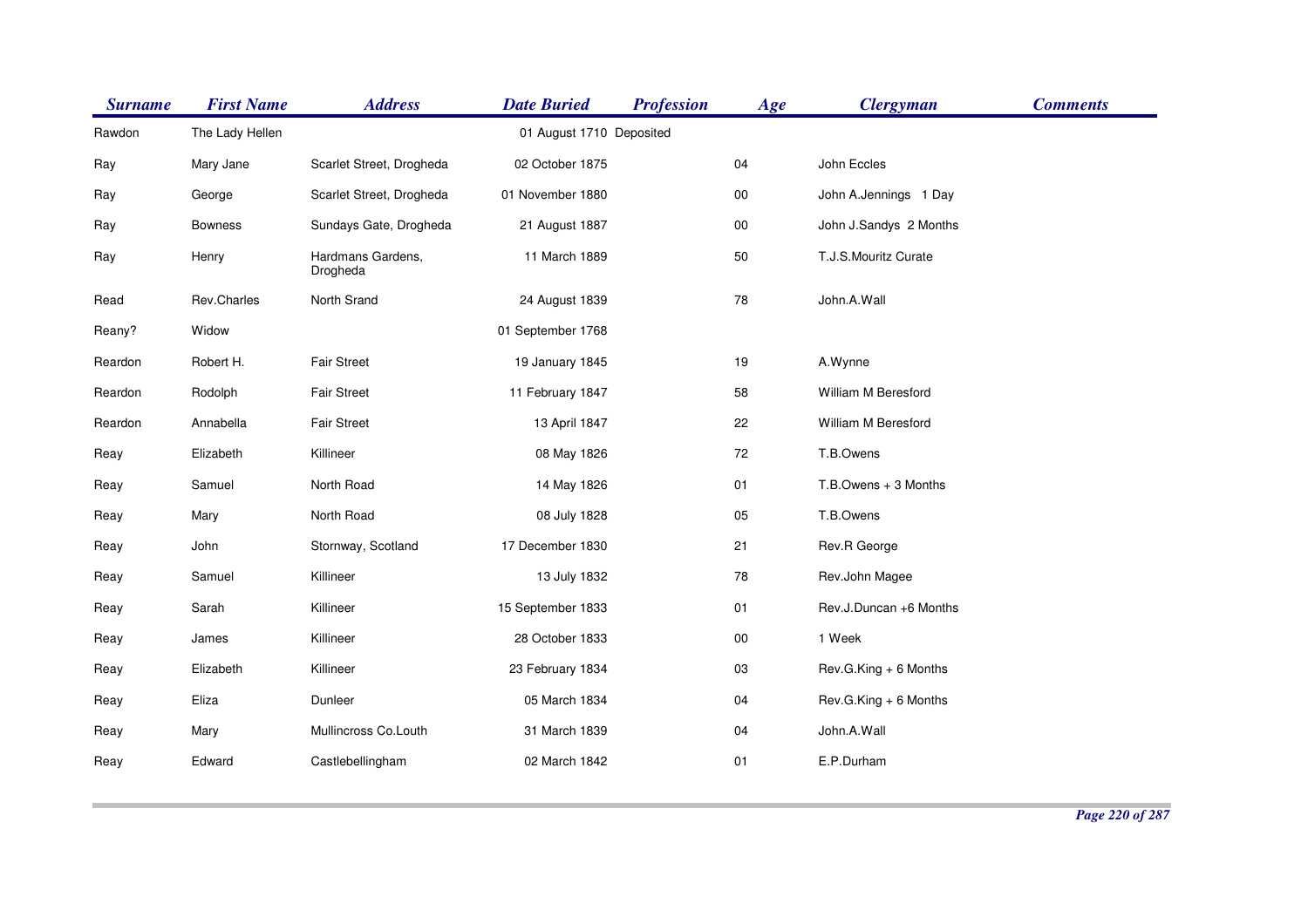| <b>Surname</b> | <b>First Name</b>       | <b>Address</b>            | <b>Date Buried</b>          | <b>Profession</b>            | Age    | <b>Clergyman</b>                | <b>Comments</b> |
|----------------|-------------------------|---------------------------|-----------------------------|------------------------------|--------|---------------------------------|-----------------|
| Reay           | John                    | Dunleer                   | 18 May 1848                 |                              | 70     | Roman Catholic                  |                 |
| Reay           | Catherine               | St.Peter's, Drogheda      | 03 June 1895                |                              | 78     | F.W.Macran Curate               |                 |
| Reed           | Mary Daug.to<br>Mr.Alex |                           | 06 February 1724            |                              |        |                                 |                 |
| Reed           | Mary                    | Strand                    | 10 December 1824            |                              | 58     | T.B.Owens                       |                 |
| Reed           | William                 | Child of a Poor Traveller | 30 April 1826               |                              | 01     | $T.B.$ Owens $+9$ Months        |                 |
| Reed           | Henry King              | William Street, Drogheda  | 17 April 1878               |                              | 55     | John Eccles & Coates<br>G.Booth |                 |
| Reeves         | A Child of Mr.          |                           |                             | 30 May 1751 From the Country |        |                                 |                 |
| Regan          | Margret                 |                           | 02 January 1808             |                              | 33     | <b>Bigoe Henzell</b>            |                 |
| Reid           | Susanna                 | <b>William Street</b>     | 17 November 1826            |                              | 38     | T.B.Owens                       |                 |
| Reid           | Christian               | <b>West Street</b>        | 19 November 1847            |                              | 45     | <b>Dissenter</b>                |                 |
| Reid           | Thomas                  | North Strand              | 06 May 1848                 |                              | 77     | Andrew Williamson               |                 |
| Reid           | Moses                   | <b>Bolton Street</b>      | 05 June 1849                |                              | $00\,$ | Andrew Williams 21 Days         |                 |
| Reid           | Frances                 | <b>Bolton Street</b>      | 09 July 1849                |                              | 28     | Andrew Williamson               |                 |
| Reid           | William                 | <b>Trinity Street</b>     | 08 January 1862             |                              | 44     | John Eccles                     |                 |
| Reid           | Agnes Kennedy           | Laurence Street           | 11 April 1868               |                              | 25     | Presbyterian                    |                 |
| Reiley         | <b>Myles</b>            | Peter Street              | 22 September 1847 Pensioner |                              | 45     | William M Beresford             |                 |
| Reilly         | Martha                  | Rope Walk                 | 05 September 1873           |                              | 14     | John Archer                     |                 |
| Reilly         | John                    | William Street, Drogheda  | 29 September 1877           |                              | 67     | John Eccles                     |                 |
| Reily          | James                   |                           | 28 April 1742               |                              |        |                                 |                 |
| Reily          | Catherine               |                           | 24 December 1744            |                              |        |                                 |                 |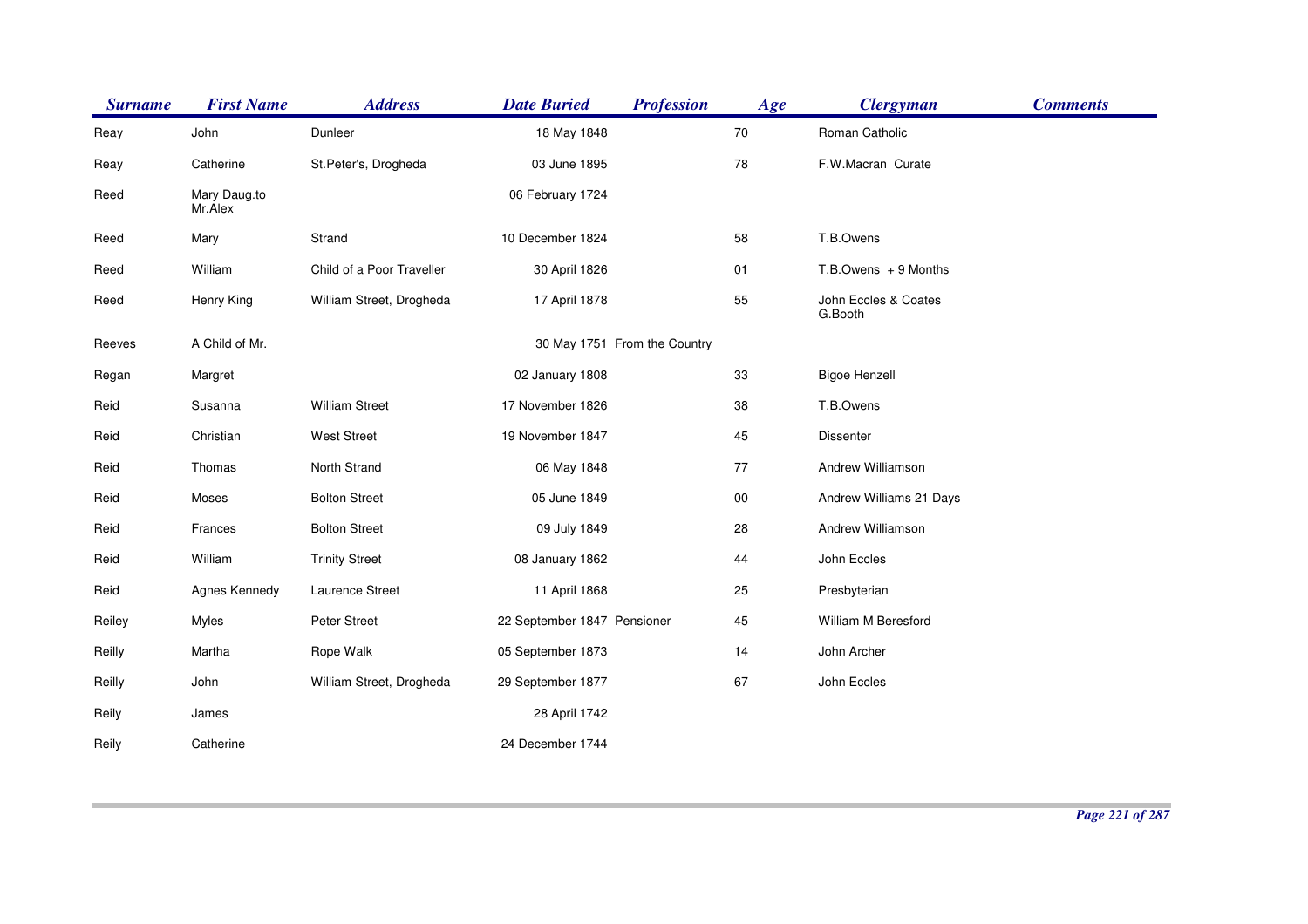| <b>Surname</b> | <b>First Name</b>       | <b>Address</b>        | <b>Date Buried</b>               | <b>Profession</b> | Age | <b>Clergyman</b> | <b>Comments</b> |
|----------------|-------------------------|-----------------------|----------------------------------|-------------------|-----|------------------|-----------------|
| Reily          | Miles Son of<br>Richard |                       | 01 September 1756 Currier        |                   |     |                  |                 |
| Reily          | Mrs.                    |                       | 03 March 1765                    |                   |     |                  |                 |
| Reily          | Mrs.                    |                       | 18 March 1769                    |                   |     |                  |                 |
| Reily          | Miss.Alice              |                       | 10 December 1773                 |                   |     |                  |                 |
| Reily          | Richard                 |                       | 09 March 1780 Currier            |                   |     |                  |                 |
| Reily          | William                 |                       | 13 September 1808                |                   | 03  | Henry Leland     |                 |
| Reily          | Henry                   |                       | 11 March 1815                    |                   | 56  | Henry Leland     |                 |
| Reily          | Mary                    |                       | 13 December 1815 Wicklow Militia |                   | 02  | Henry Leland     |                 |
| Reily          | John                    |                       | 14 June 1817                     |                   | 47  | Henry Leland     |                 |
| Reily          | Robert                  | <b>William Street</b> | 10 July 1833                     |                   | 21  | Rev.J.Magee      |                 |
| Reily          | Anne                    | <b>William Street</b> | 27 December 1867                 |                   | 90  | John Eccles      |                 |
| Rencher        | Dorothy                 |                       | 28 March 1708 In St.Mary's       |                   |     |                  |                 |
| Rencher        | George Son to John      |                       | 29 April 1709                    |                   |     |                  |                 |
| Rencher        | Elizabeth Daugh.to<br>J |                       | 20 December 1709                 |                   |     |                  |                 |
| Rencher        | Susanna                 |                       | 29 November 1740                 |                   |     |                  |                 |
| Rencher        | A Child of Mr.John      |                       | 20 July 1749                     |                   |     |                  |                 |
| Rencher        | George Son of<br>George |                       | 13 October 1760 Alderman         |                   |     |                  |                 |
| Rencher        | Benjamin                |                       | 30 August 1778                   |                   |     |                  |                 |
| Revill         | Mrs.Susanna             |                       | 02 September 1732                |                   |     |                  |                 |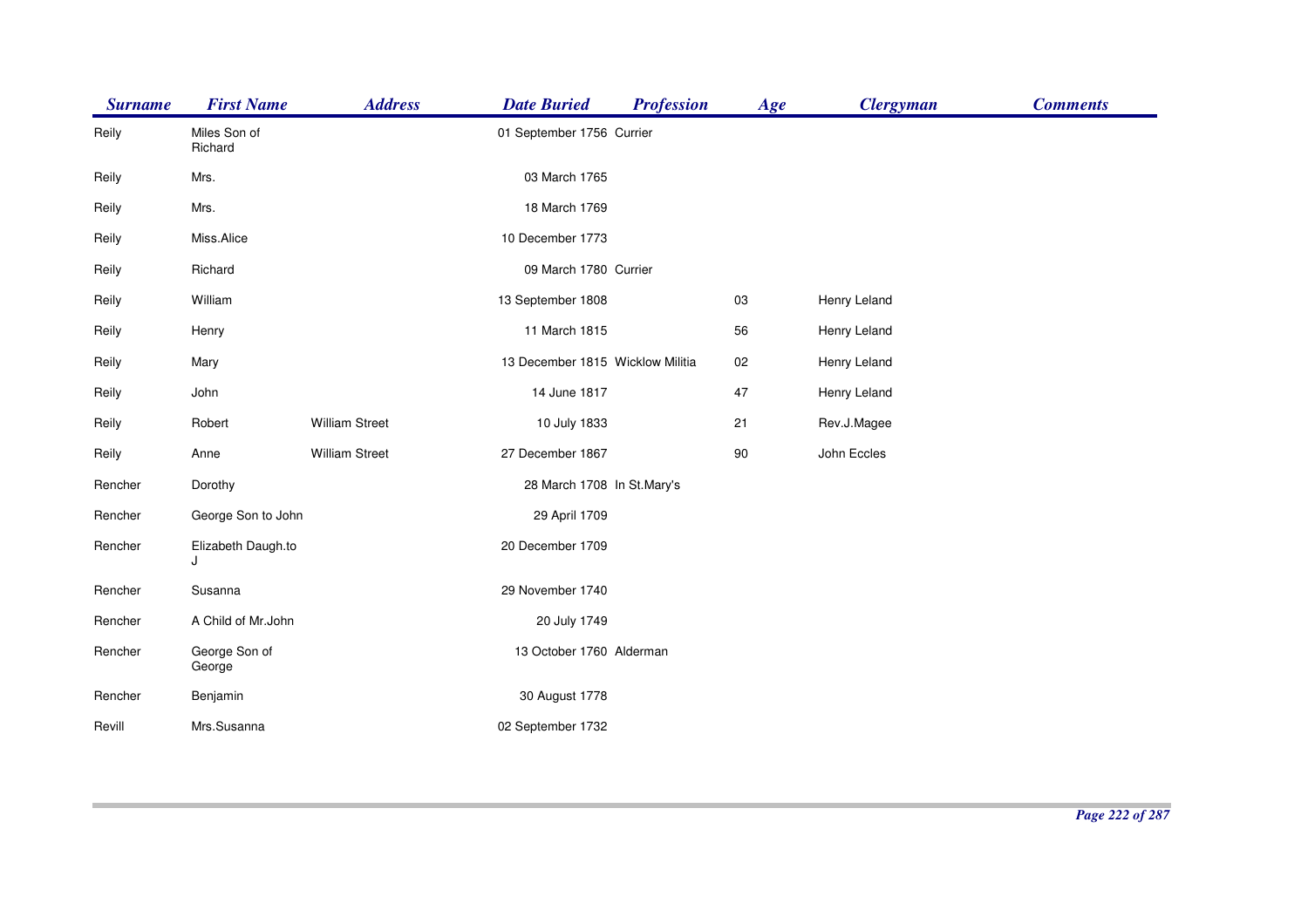| <b>Surname</b> | <b>First Name</b>       | <b>Address</b>          | <b>Date Buried</b>             | <b>Profession</b> | Age        | <b>Clergyman</b>                | <b>Comments</b> |
|----------------|-------------------------|-------------------------|--------------------------------|-------------------|------------|---------------------------------|-----------------|
| Rey            | James                   |                         | 06 August 1703 Out of the Poor | Hous              |            |                                 |                 |
| Reyly          | John Son to Bryan       |                         | 20 September 1703              |                   |            |                                 |                 |
| Reynolds       | Jane                    |                         | 03 May 1726                    |                   |            |                                 |                 |
| Reynolds       | Martha                  |                         | 29 October 1728                |                   |            |                                 |                 |
| Reynolds       | Thomas                  |                         | 24 May 1729                    |                   |            |                                 |                 |
| Reynolds       | Esther                  | <b>Fair Street</b>      | 19 March 1832                  |                   | $00\,$     | Rev. Richard George 8<br>Months |                 |
| Reynolds       | Catherine               | James' Street, Drogheda | 03 April 1888                  |                   | 56         | Roman Catholic                  |                 |
| Reynolds       | William                 | James' Street, Drogheda | 13 December 1889               |                   | 33         | Roman Catholic                  |                 |
| Reyonlds       | ?                       | $\overline{\mathbf{?}}$ | 28 June 1849                   |                   | ${\bf 00}$ | Roman Catholic (Age<br>Unknown) |                 |
| Rhodes         | A Child of Elinor       |                         | 13 November 1743               |                   |            |                                 |                 |
| Rice           | Anthony Son to<br>Widow |                         | 14 September 1708              |                   |            |                                 |                 |
| Rice           | Anne                    |                         | 22 January 1712                |                   |            |                                 |                 |
| Rice           | William                 |                         | 11 August 1720 A Saylor        |                   |            |                                 |                 |
| Richardson     | Ann Daug.to John        |                         | 01 October 1715                |                   |            |                                 |                 |
| Richardson     | John                    |                         | 09 April 1721                  |                   |            |                                 |                 |
| Richardson     | Ann                     |                         | 03 November 1723 Widow         |                   |            |                                 |                 |
| Richardson     | Robert                  |                         | 02 February 1726               |                   |            |                                 |                 |
| Richardson     | Elizabeth               |                         | 28 June 1729                   |                   |            |                                 |                 |
| Richardson     | John Son to Ralph       |                         | 05 October 1734                |                   |            |                                 |                 |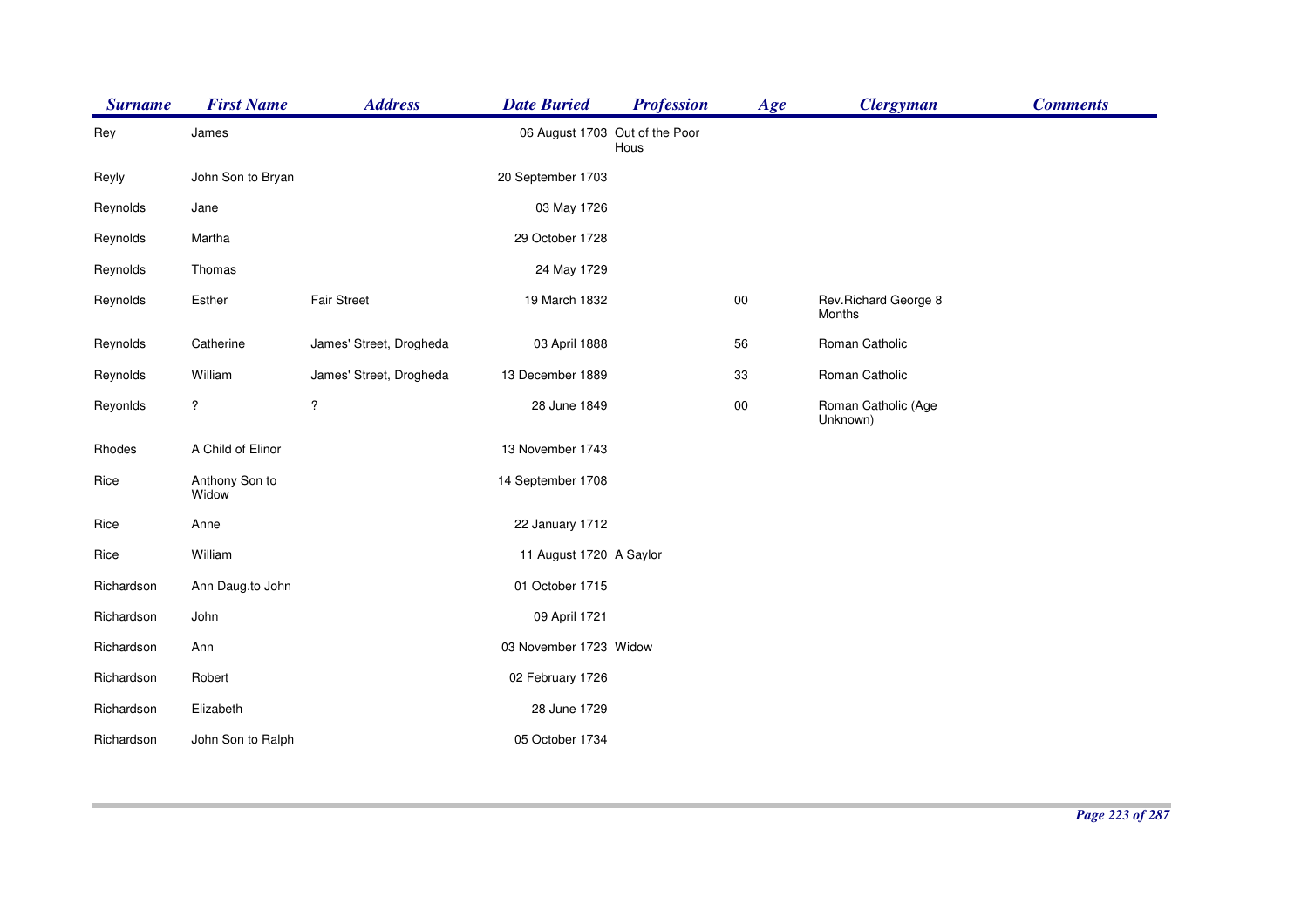| <b>Surname</b> | <b>First Name</b>       | <b>Address</b>       | <b>Date Buried</b>         | <b>Profession</b>                     | Age    | <b>Clergyman</b>     | <b>Comments</b> |
|----------------|-------------------------|----------------------|----------------------------|---------------------------------------|--------|----------------------|-----------------|
| Richardson     | Thomas Son of<br>Thomas |                      | 31 August 1750             |                                       |        |                      |                 |
| Richardson     | The Widow               |                      | 10 May 1752                |                                       |        |                      |                 |
| Richardson     | A Child of Thomas       |                      | 04 August 1760             |                                       |        |                      |                 |
| Richardson     | Joseph                  |                      | 06 August 1767             |                                       |        |                      |                 |
| Richardson     | Joseph                  |                      | 29 March 1769              |                                       |        |                      |                 |
| Richardson     | George                  |                      | 27 April 1769 Sexton       |                                       |        |                      |                 |
| Richardson     | Mrs.                    |                      | 29 April 1770              |                                       |        |                      |                 |
| Richardson     | Mrs.                    |                      | 30 August 1772 West Street |                                       |        |                      |                 |
| Richardson     | Margaret                |                      | 03 July 1804               |                                       | $00\,$ | W.H.Woods            |                 |
| Richardson     | Michael                 |                      | 26 June 1806               |                                       | 12     | <b>Bigoe Henzell</b> |                 |
| Richardson     | Mary                    |                      | 11 August 1806             |                                       | 08     | <b>Bigoe Henzell</b> |                 |
| Richardson     | Jane                    |                      | 20 April 1807              |                                       | 05     | <b>Bigoe Henzell</b> |                 |
| Richardson     | Thomas                  |                      |                            | 30 April 1810 2nd Garrison Battali 35 |        | Henry Leland         |                 |
| Richardson     | Edward                  |                      | 14 March 1818              |                                       | 70     | Henry Leland         |                 |
| Richardson     | Ralph                   |                      | 15 July 1820               |                                       | 86     | T.B.Owens            |                 |
| Richardson     | Eleanor                 |                      | 01 December 1820           |                                       | 82     | T.B.Owens            |                 |
| Richardson     | John                    |                      | 22 December 1822           |                                       | 72     | <b>Wardlaw Ball</b>  |                 |
| Richardson     | Mary                    | St.John's Poor House | 07 July 1824               |                                       | 64     | T.B.Owens            |                 |
| Richardson     | Catharine               | Poor House           | 03 April 1825              |                                       | 72     | T.B.Owens            |                 |
| Richardson     | Jane                    | <b>Fair Street</b>   | 19 January 1826            |                                       | 66     | T.B.Owens            |                 |
| Richardson     | George                  | Magdalen Street      | 06 September 1826          |                                       | 76     | T.B.Owens            |                 |
|                |                         |                      |                            |                                       |        |                      |                 |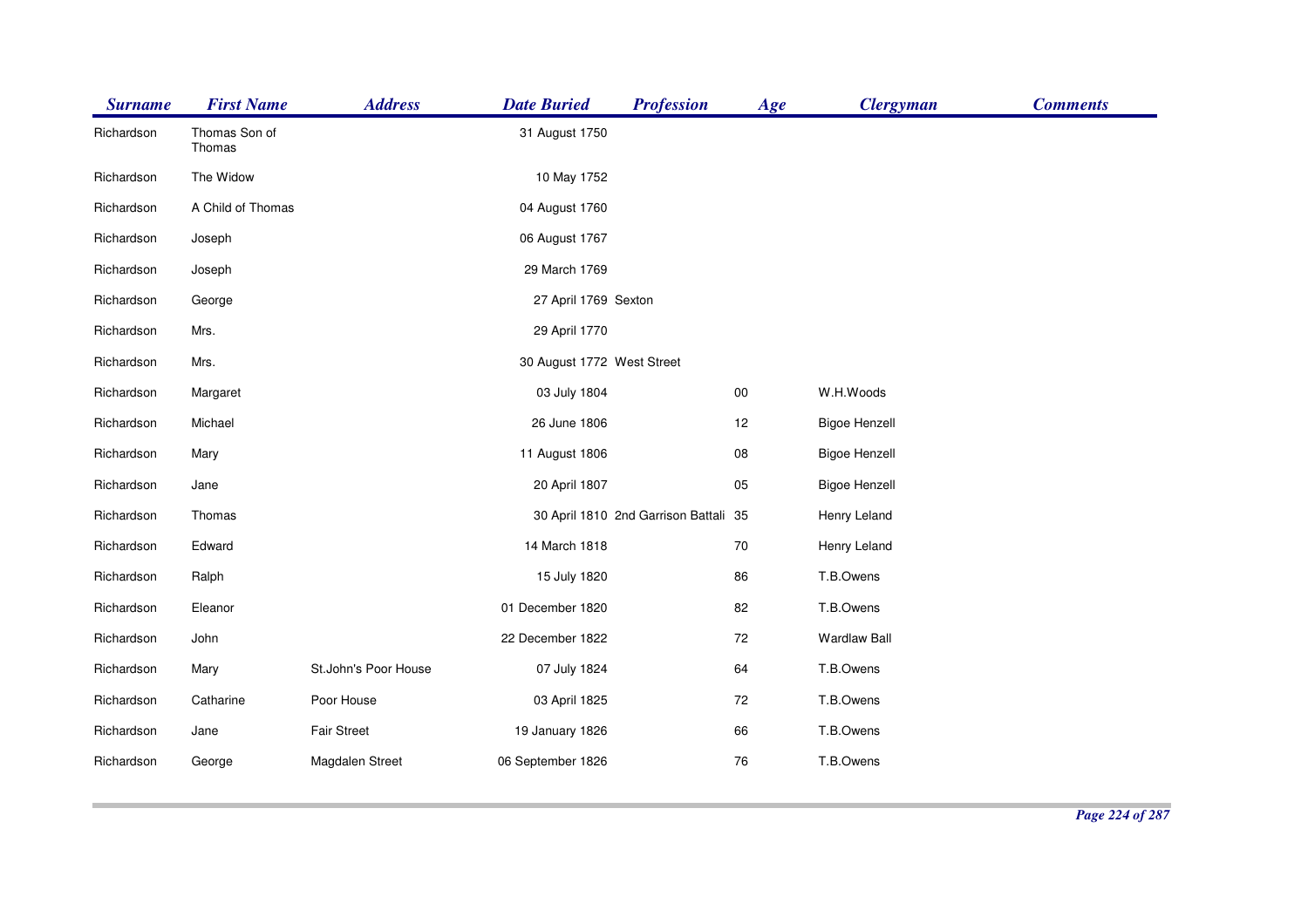| <b>Surname</b> | <b>First Name</b> | <b>Address</b>                   | <b>Date Buried</b>             | <b>Profession</b> | Age    | <b>Clergyman</b>                | <b>Comments</b> |
|----------------|-------------------|----------------------------------|--------------------------------|-------------------|--------|---------------------------------|-----------------|
| Richardson     | Thomas            | Linen Hall                       | 15 May 1829                    |                   | $00\,$ | T.B.Owens 9 Months              |                 |
| Richardson     | Henry             | Laurences Gate                   | 11 October 1830                |                   | 57     | Rev.Richard George              |                 |
| Richardson     | Anne              | <b>Wallaces Roe</b>              | 30 March 1832                  |                   | 16     |                                 |                 |
| Richardson     | Thomas            | Magdalene Street                 | 06 May 1832                    |                   | 80     | Rev.Joseph Duncan               |                 |
| Richardson     | Ralph             | Gernons Town                     | 04 September 1833              |                   | 26     | $^{\star\star}$                 |                 |
| Richardson     | Lousia            | Peter Street                     | 30 January 1837                |                   | 54     | Rev.Peter Mooney                |                 |
| Richardson     | Louisa            | Peter Street                     | 11 February 1837               |                   | 60     | Rev.P.Monney                    |                 |
| Richardson     | Elizabeth         | <b>Wallace Row</b>               | 30 November 1837               |                   | 30     | Roman Catholic                  |                 |
| Richardson     | Elizabeth         | <b>Wallace Row</b>               | 15 February 1838               |                   | 26     | Roman Catholic                  |                 |
| Richardson     | James             | Peter Street                     | 08 December 1838               |                   | 65     | John.A.Wall                     |                 |
| Richardson     | Edward            | Linen Hall                       | 23 July 1839 Drowned           |                   | 17     | John.A.Wall                     |                 |
| Richardson     | John              | North Road                       | 12 October 1843                |                   | $00\,$ | William M Beresford 4<br>Months |                 |
| Richardson     | Margaret          | Widows House                     | 01 June 1847                   |                   | 62     | William M Beresford             |                 |
| Richardson     | John              | <b>Wallaces Row</b>              | 18 May 1851                    |                   | 65     | Romanist                        |                 |
| Richardson     | Ellen             | <b>Linenhall Street</b>          | 15 July 1857                   |                   | 52     | W.E.Ormsby                      |                 |
| Richardson     | Elizabeth         | Of Preston England               | 24 February 1861 Found Drowned |                   | $00\,$ | John Eccles (Age N/K)           |                 |
| Richardson     | Robert            | Palace Row, Palace Street        | 03 November 1865               |                   | 36     | I.H.Monsarrat                   |                 |
| Richardson     | John              | Palace Row, Off Palace<br>Street | 18 June 1869                   |                   | 85     | John Eccles                     |                 |
| Richardson     | Margaret          | Palace Street                    | 03 April 1874                  |                   | 80     | John Eccles                     |                 |
| Richardson     | Alice             | St.Johns Poor House              | 04 February 1879               |                   | 110    | John Eccles (Age About<br>110)  |                 |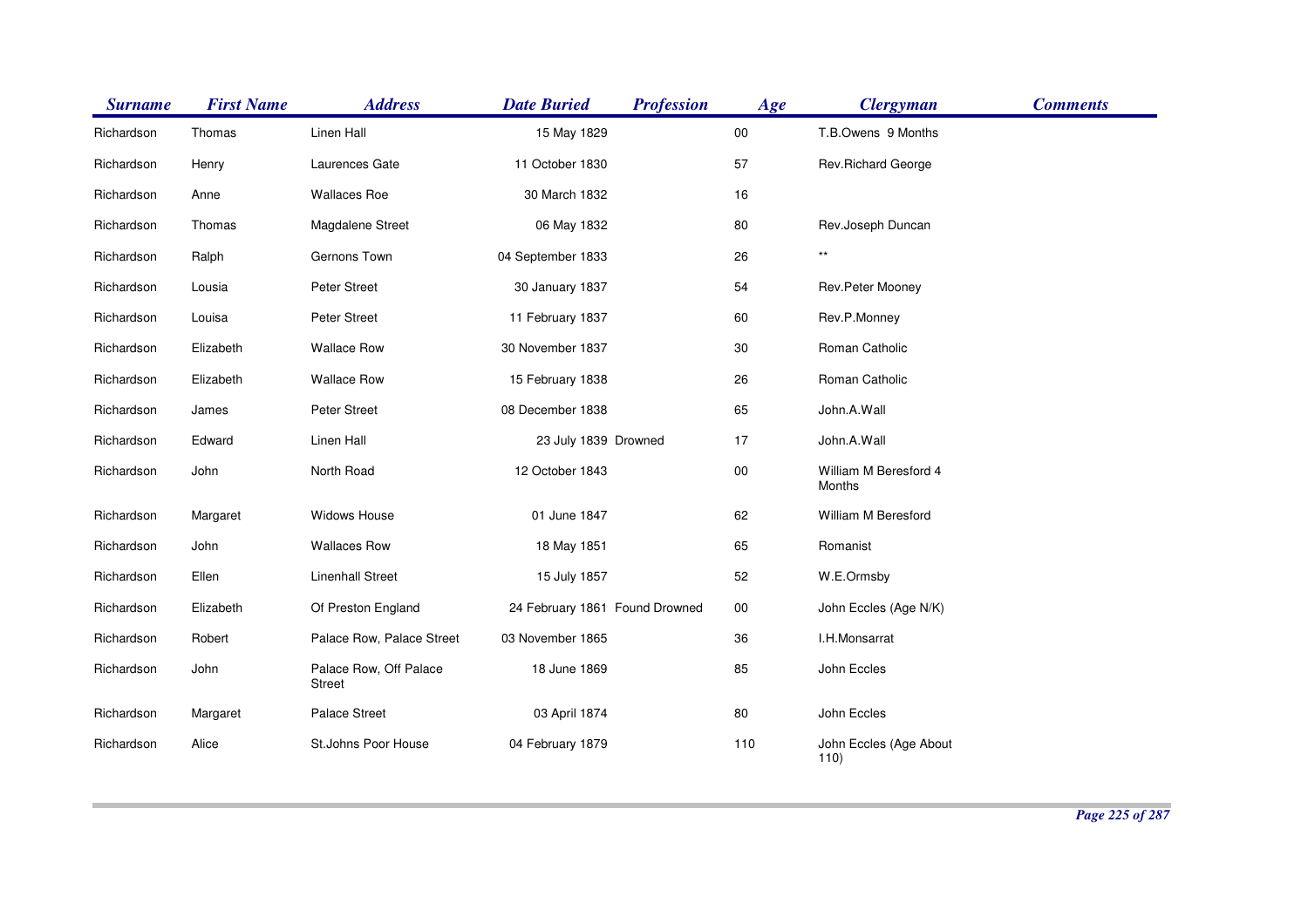| <b>Surname</b> | <b>First Name</b>       | <b>Address</b>             | <b>Date Buried</b>          | <b>Profession</b>                     | Age | <b>Clergyman</b>               | <b>Comments</b> |
|----------------|-------------------------|----------------------------|-----------------------------|---------------------------------------|-----|--------------------------------|-----------------|
| Riddal         | Margaret                |                            | 18 February 1808            |                                       | 77  | <b>Bigoe Henzell</b>           |                 |
| Riddal         | Margaret                | Peter Street               | 22 September 1826           |                                       | 70  | Rev.W.Shields For<br>T.B.Owens |                 |
| Riddal         | Miss.                   | Green Lanes                | 20 July 1832                |                                       | 75  | Rev.J.Magee                    |                 |
| Riddall        | Thomas                  |                            | 11 February 1821            |                                       | 56  | T.B.Owens                      |                 |
| Riddall        | Hannah                  | Rope Walk                  | 08 October 1827             |                                       | 73  | T.B.Owens                      |                 |
| Riddick        | Jane                    | Laurence Street            | 23 March 1869               |                                       | 29  | John Eccles                    |                 |
| Ridge          |                         |                            | 11 December 1811 Major 47th | Regiment                              | 42  | Henry Leland                   |                 |
| Rigby          | Ann                     |                            | 08 September 1724           |                                       |     |                                |                 |
| Rigbye         | Hugh                    |                            | 25 June 1721                |                                       |     |                                |                 |
| Rigmaiden      | John Son to<br>Mr.Rober |                            | 09 October 1722             |                                       |     |                                |                 |
| Rigmaiden      | Jane Daug.to<br>Mr.Robe |                            | 02 April 1726               |                                       |     |                                |                 |
| Rinkin         | Edward                  |                            | 17 September 1711           |                                       |     |                                |                 |
| Rinkin         | William Son to Willi    |                            | 22 August 1718              |                                       |     |                                |                 |
| Rinkin         | George Son to<br>Willia |                            | 24 November 1722            |                                       |     |                                |                 |
| Ripply         | Anne                    |                            |                             | 27 March 1711 Out of the Poor<br>Hous |     |                                |                 |
| Ritson         | Joseph                  | William Street, Drogheda   | 09 February 1890            |                                       | 67  | John Eccles Rector             |                 |
| Ritson         | Eliza                   | 14 Reginald Street, Dublin | 14 June 1894                |                                       | 67  | John Eccles                    |                 |
| Ritzon         | Jane                    | Dublin                     | 09 May 1898                 |                                       | 45  | H.E.Sandford                   |                 |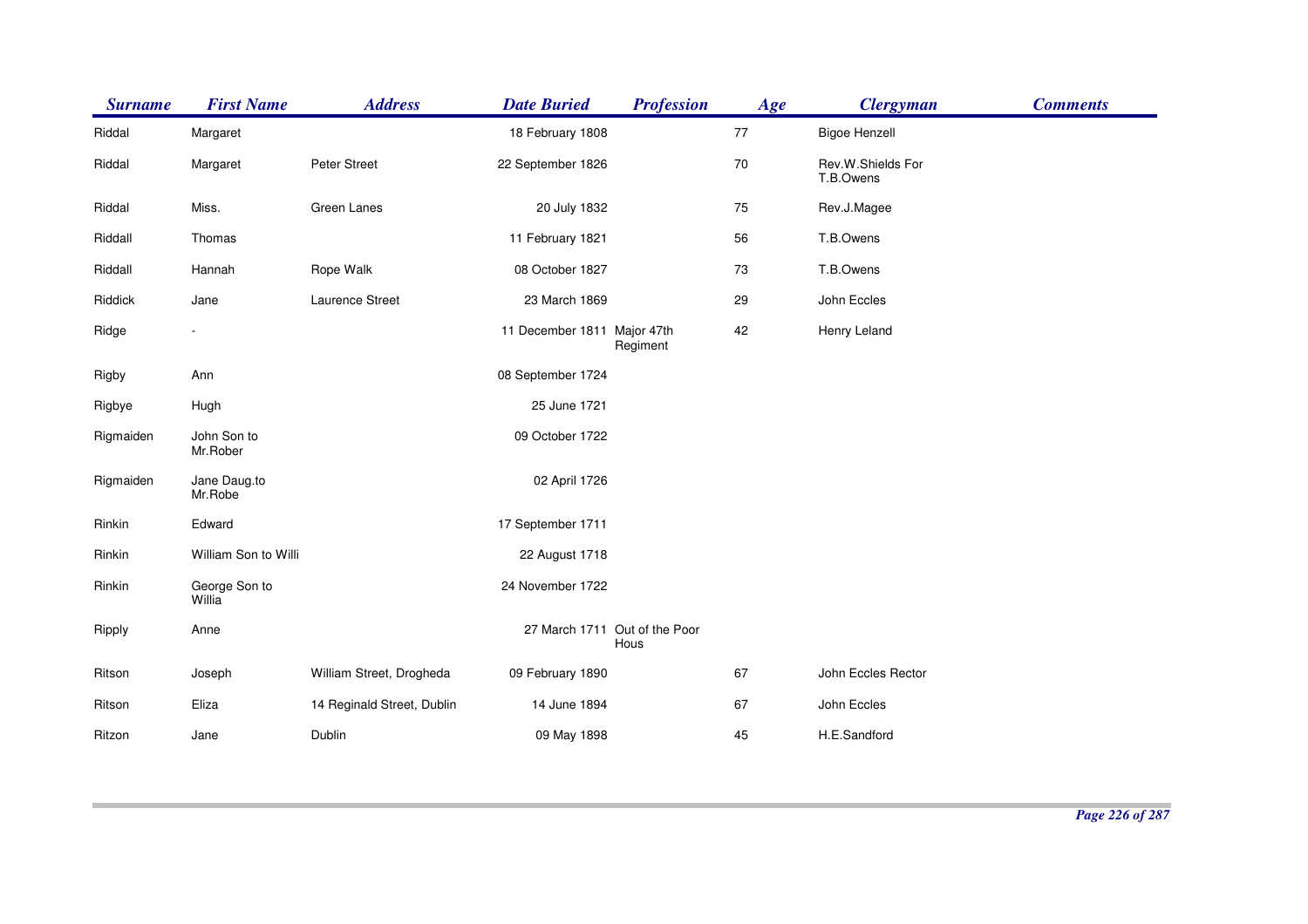| <b>Surname</b> | <b>First Name</b>       | <b>Address</b>                        | <b>Date Buried</b>                    | <b>Profession</b>                       | Age | <b>Clergyman</b>        | <b>Comments</b> |
|----------------|-------------------------|---------------------------------------|---------------------------------------|-----------------------------------------|-----|-------------------------|-----------------|
| Roach          | Ann Daug.to<br>Domnick  |                                       | 21 October 1745                       |                                         |     |                         |                 |
| Roach          | Elinor Wife of<br>Domni |                                       | 13 December 1754 Coachman             |                                         |     |                         |                 |
| Roach          | Dominick                |                                       | 01 March 1811                         |                                         | 40  | Henry Leland            |                 |
| Roads          | Susanna                 |                                       | 10 February 1707                      |                                         |     |                         |                 |
| Roan           | Daughter of Adam        |                                       | 24 September 1703                     |                                         |     |                         |                 |
| Roan           | Adam                    |                                       | 20 June 1705                          |                                         |     |                         |                 |
| Roan           | Grizill                 |                                       | 20 December 1707                      |                                         |     |                         |                 |
| Roan           | The Widow               |                                       | 10 February 1734 One of the Poor      | Hous                                    |     |                         |                 |
| Robbins        | Jasper Son to<br>Jasper |                                       | 31 March 1712                         |                                         |     |                         |                 |
| Robbins        | Jane Daug.to<br>Mr.Jasp |                                       | 24 December 1713                      |                                         |     |                         |                 |
| Roberts        | William                 |                                       | 07 April 1705 A Soldier               |                                         |     |                         |                 |
| Roberts        | Thomas                  |                                       |                                       | 29 April 1811 2nd Garrison Battali 00   |     | Henry Leland 8 Months   |                 |
| Roberts        | William                 |                                       |                                       | 28 October 1811 2nd Garrison Battali 55 |     | Henry Leland            |                 |
| Roberts        | John                    |                                       |                                       | 10 August 1813 2nd Garrison Battali 00  |     | Henry Leland            |                 |
| Roberts        | Elizabeth               |                                       | 30 November 1813 28th Regiment        |                                         | 21  | Henry Leland            |                 |
| Roberts        | Hannah                  |                                       | 12 May 1816                           |                                         | 86  | Henry Leland            |                 |
| Roberts        | William Henry           | Laurence Street (were<br>removed from | 05 December 1840 By a singular visita |                                         | 00  | A.Wynne 10 Months       |                 |
| Roberts        | Robert                  | Laurence Street (week by<br>malignant | 11 December 1840 mysterious to us     |                                         | 03  | Arthur Wynne + 6 Months |                 |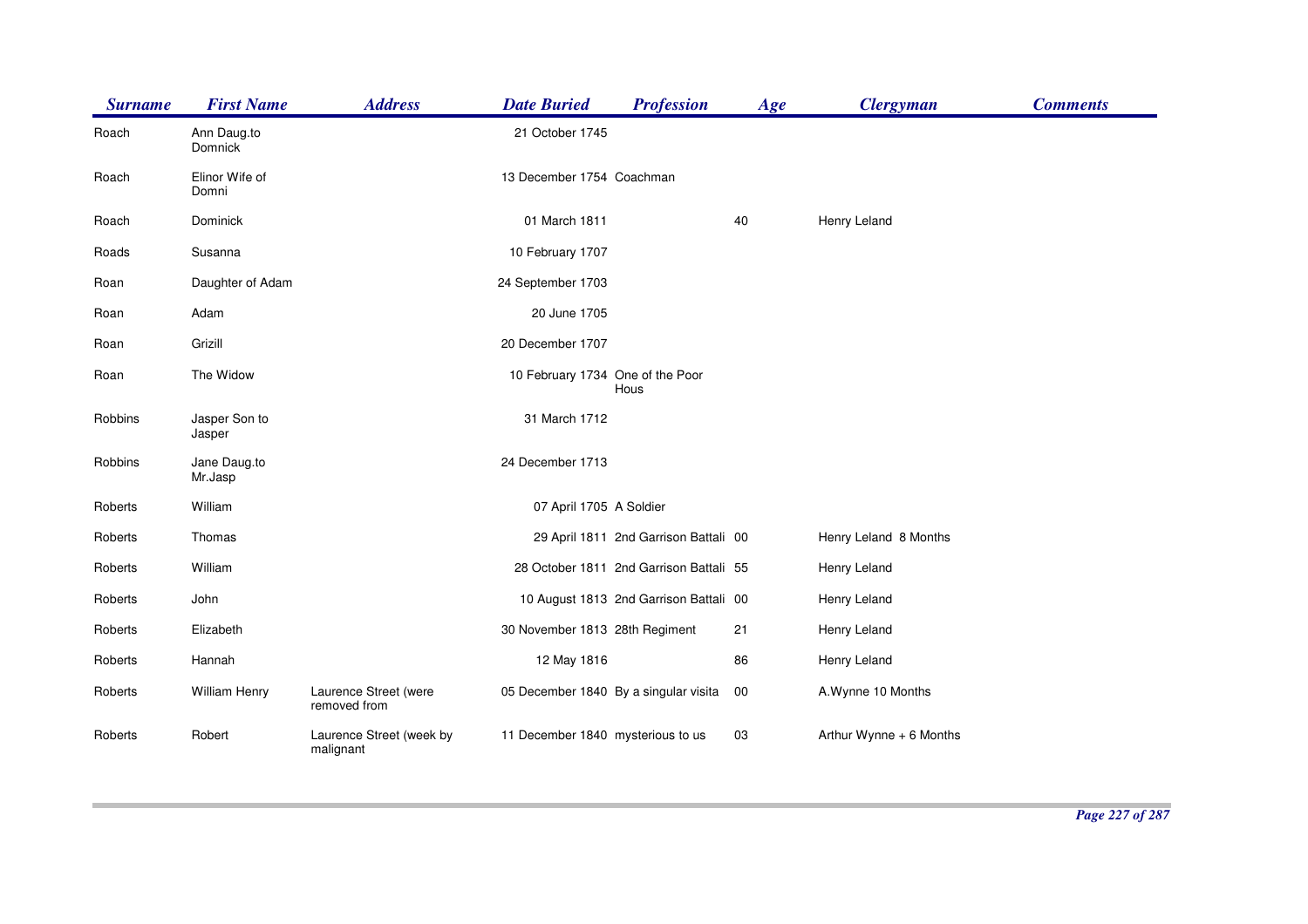| <b>Surname</b> | <b>First Name</b>       | <b>Address</b>                       | <b>Date Buried</b>                   | <b>Profession</b>              | Age | <b>Clergyman</b>        | <b>Comments</b> |
|----------------|-------------------------|--------------------------------------|--------------------------------------|--------------------------------|-----|-------------------------|-----------------|
| Roberts        | John                    | Laurence Street (this life in<br>one | 11 December 1840 -tion of providence |                                | 02  | Arthur Wynne + 3 Months |                 |
| Roberts        | Thomas                  | Laurence Street (scarletina.         | 12 December 1840 these four children |                                | 04  | Arthur Wynne + 6 Months |                 |
| Roberts        | John                    | <b>Barracks</b>                      | 29 September 1841                    |                                | 05  | E.P.Durham              |                 |
| Roberts        | William                 | Mel                                  |                                      | 10 March 1843 Stucco Plasterer | 80  | William M Beresford     |                 |
| Roberts        | Mary Anne               | Laurence Street                      | 28 November 1845                     |                                | 01  | A.Wynne + 1 Month       |                 |
| Roberts        | David                   | Of Wales (Found Drowned)             | 25 March 1865                        |                                | 45  | John Eccles             |                 |
| Robinson       | John Son to Henry       |                                      | 05 February 1713                     |                                |     |                         |                 |
| Robinson       | Sarah Daugh.to<br>Isaac |                                      | 30 August 1716                       |                                |     |                         |                 |
| Robinson       | Isaac                   |                                      | 22 February 1717                     |                                |     |                         |                 |
| Robinson       | Henry Son to Henry      |                                      | 21 April 1717                        |                                |     |                         |                 |
| Robinson       | Mary Daug.to Henry      |                                      | 15 September 1718                    |                                |     |                         |                 |
| Robinson       | Susanna Daug.to<br>Edwa |                                      | 11 December 1719                     |                                |     |                         |                 |
| Robinson       | Edward Son to<br>Edward |                                      | 07 May 1720                          |                                |     |                         |                 |
| Robinson       | Henry                   |                                      | 08 May 1721 Smith                    |                                |     |                         |                 |
| Robinson       | Edward Son to<br>Thomas |                                      | 03 March 1727                        |                                |     |                         |                 |
| Robinson       | Edward                  |                                      | 19 August 1729                       |                                |     |                         |                 |
| Robinson       | Mary Daug.to<br>Leonard |                                      | 19 June 1733                         |                                |     |                         |                 |
| Robinson       | Elizabeth Daug.to<br>Th |                                      | 03 March 1735                        |                                |     |                         |                 |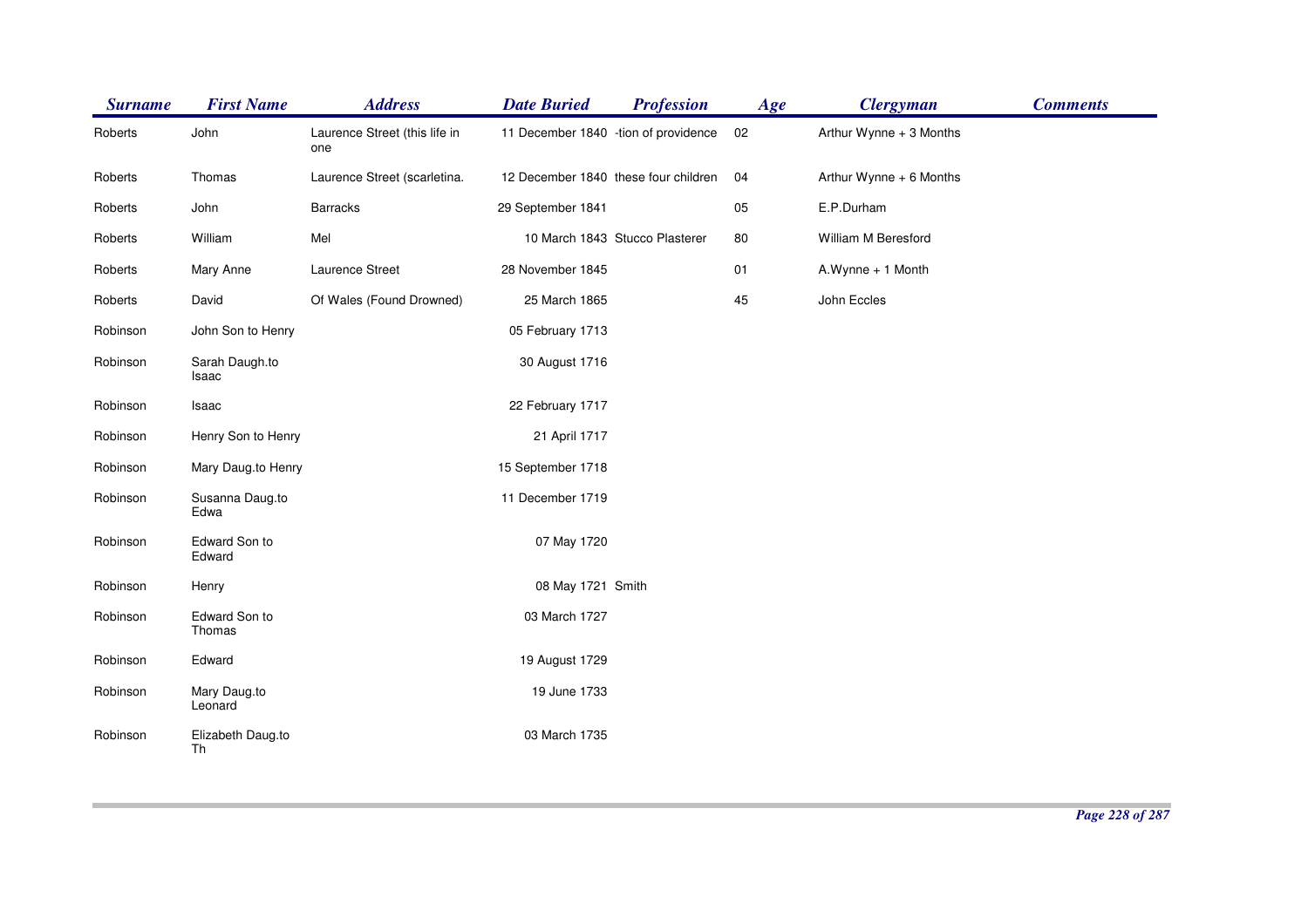| <b>Surname</b> | <b>First Name</b>        | <b>Address</b>                      | <b>Date Buried</b>             | <b>Profession</b> | Age    | <b>Clergyman</b>                 | <b>Comments</b> |
|----------------|--------------------------|-------------------------------------|--------------------------------|-------------------|--------|----------------------------------|-----------------|
| Robinson       | Elizabeth Daug.to<br>He  |                                     | 25 July 1743                   |                   |        |                                  |                 |
| Robinson       | Wife of Miles            |                                     | 11 January 1744                |                   |        |                                  |                 |
| Robinson       | Thomas Son to<br>Leonar  |                                     | 18 March 1747                  |                   |        |                                  |                 |
| Robinson       | Leonard                  |                                     | 15 July 1750                   |                   |        |                                  |                 |
| Robinson       | The Wife of<br>Benjamin  |                                     | 09 December 1750 Of Tuberboise |                   |        |                                  |                 |
| Robinson       | MaryRobinsonWife<br>ofGe |                                     | 20 February 1762 Soldier       |                   |        |                                  |                 |
| Robinson       | George                   |                                     | 13 March 1762 Perukemaker      |                   |        |                                  |                 |
| Robinson       | Ann                      |                                     | 10 February 1766               |                   |        |                                  |                 |
| Robinson       | Thomas                   |                                     | 19 May 1771                    |                   |        |                                  |                 |
| Robinson       | John                     |                                     | 19 April 1777                  |                   |        |                                  |                 |
| Robinson       | Elizabeth                |                                     | 20 August 1816                 |                   | $00\,$ | Henry Leland 4 Months            |                 |
| Robinson       | Jane                     | <b>Duke Street</b>                  | 27 February 1824               |                   | 52     | WilliamJohnShields<br>ForTBOwens |                 |
| Robinson       | William                  | Magdalene Street                    | 26 February 1835 Pensioner     |                   | 36     | Rev.J.Magee                      |                 |
| Robinson       | Samuel George            | Poor House                          | 21 August 1835                 |                   | $00\,$ | 5 Months                         |                 |
| Robinson       | Walter                   | Free School Lane                    | 29 April 1839 Shoemaker        |                   | 84     | John.A.Wall                      |                 |
| Robinson       | Albert Dawson            | Peter Street                        | 19 December 1840               |                   | 01     | E.P.Durham                       |                 |
| Robinson       | George                   | Peter Street                        | 10 January 1841                |                   | 03     | E.P.Durham                       |                 |
| Robinson       | Anne                     | Peter Street                        | 06 May 1847                    |                   | 40     | William M Beresford              |                 |
| Robinson       | Lt.Col.Sir Richard       | Rokeby Hall(Reinterred<br>24111909) | 02 October 1847 Bart. DL JP    |                   | 60     | LI PTLedoux Orig.at Marlay<br>Ch |                 |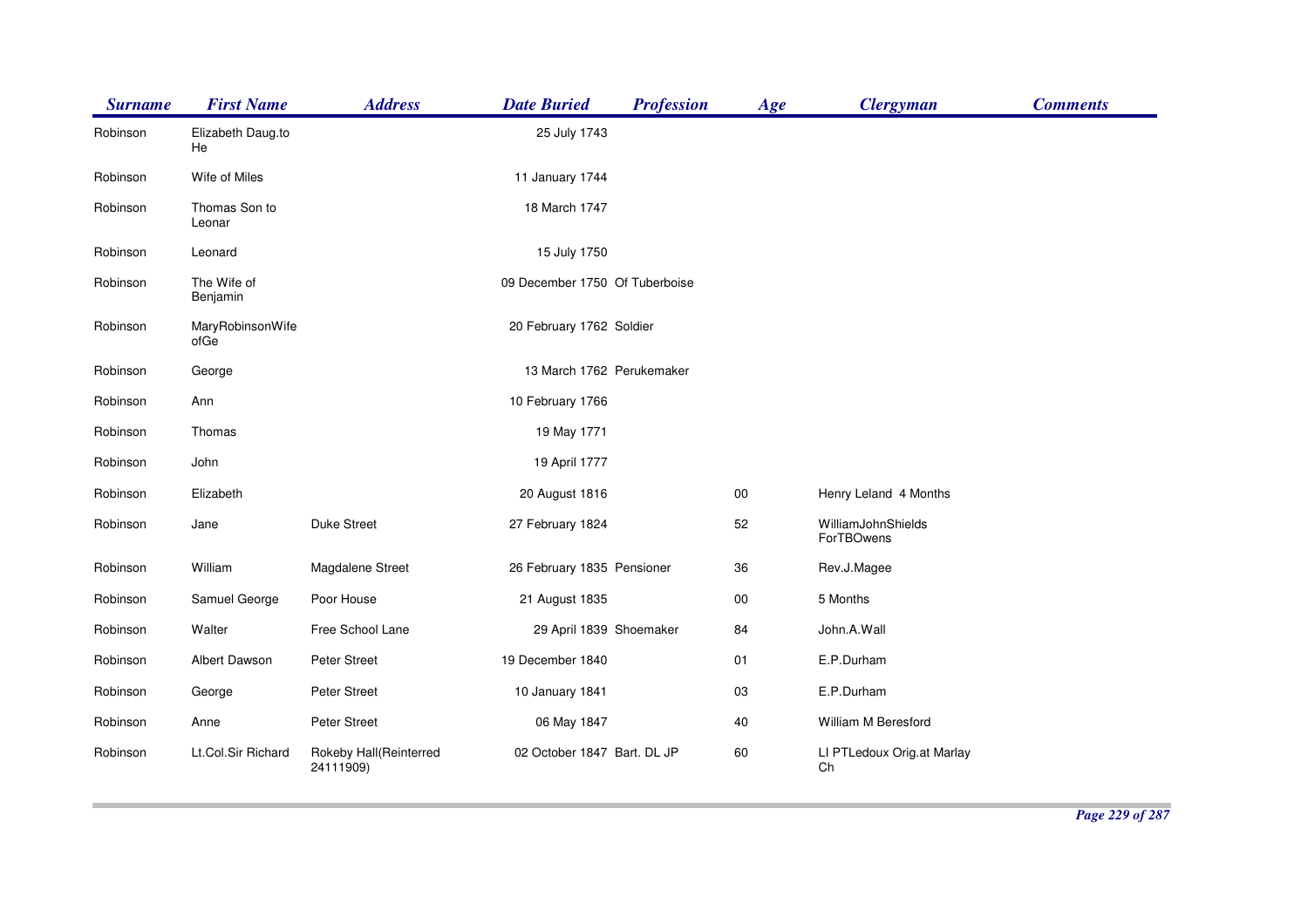| <b>Surname</b> | <b>First Name</b>       | <b>Address</b>                      | <b>Date Buried</b>        | <b>Profession</b>                           | Age | <b>Clergyman</b>                 | <b>Comments</b> |
|----------------|-------------------------|-------------------------------------|---------------------------|---------------------------------------------|-----|----------------------------------|-----------------|
| Robinson       | Elizabeth               | Peter Street                        | 09 November 1849          |                                             | 70  | W.E.Ormsby                       |                 |
| Robinson       | Henry                   | Peter Street                        | 13 August 1851 Watchmaker |                                             | 30  | W.B.Arkin                        |                 |
| Robinson       | Mary Anne               | Widows House                        | 05 October 1870           |                                             | 67  | John Eccles                      |                 |
| Robinson       | Sarah Lady              | Rokeby Hall(Reinterred<br>24111909) |                           | 05 November 1875 WifeofSirR.Robinso 00<br>n |     | LI PTLedoux Orig.at Marlay<br>Ch |                 |
| Robinson       | Agnes                   | Trinity Street, Drogheda            | 06 July 1880              |                                             | 04  | Presbyterian                     |                 |
| Robinson       | Major Richard C.        | London (Reinterred<br>24111909)     | 15 March 1885 SEE P.35    | ORIG.ENTRY                                  | 42  | LI PTLedoux Orig.at Marlay<br>Ch |                 |
| Robinson       | Kate                    | Mell Road, Drogheda                 | 26 July 1888              |                                             | 16  | Presbyterian + 6 Months          |                 |
| Robinson       | Col.Sir John<br>Stephen | Rokeby Hall(Reinterred<br>24111909) | 24 May 1895 Bart C.B.     |                                             | 79  | LI PTLedoux Orig.at Marlay<br>Ch |                 |
| Robison        | Thomas Son to<br>Isaack |                                     | 05 September 1706         |                                             |     |                                  |                 |
| Robison        | Mary Daug.to Isaac      |                                     | 04 November 1707          |                                             |     |                                  |                 |
| Robison        | Henry                   |                                     | 28 August 1709            |                                             |     |                                  |                 |
| Robnett        | Sarah                   | <b>Patrick Street</b>               | 23 June 1840              |                                             | 01  | A.Wynne + 1 Month                |                 |
| Roc            | James                   | <b>Fair Street</b>                  |                           | 09 July 1849 College Student                | 20  | Andrew Williamson                |                 |
| Roc            | William                 | <b>Fair Street</b>                  | 24 November 1849          |                                             | 55  | Andrew Williamson                |                 |
| Roc            | William                 | Peter Street, Drogheda              | 15 March 1878             |                                             | 96  | Coates G.Booth                   |                 |
| Roche          | Charles Son of<br>Domni |                                     | 03 August 1767            |                                             |     |                                  |                 |
| Rodger         | Ninian                  | Laurence's Street                   | 09 August 1826            |                                             | 83  | T.B.Owens                        |                 |
| Rodgers        | John                    | <b>William Street</b>               | 11 December 1846          |                                             | 50  | William M Beresford              |                 |
| Rodgers        | George                  | <b>Peter Street</b>                 | 22 December 1857          |                                             | 18  | John G Eccles                    |                 |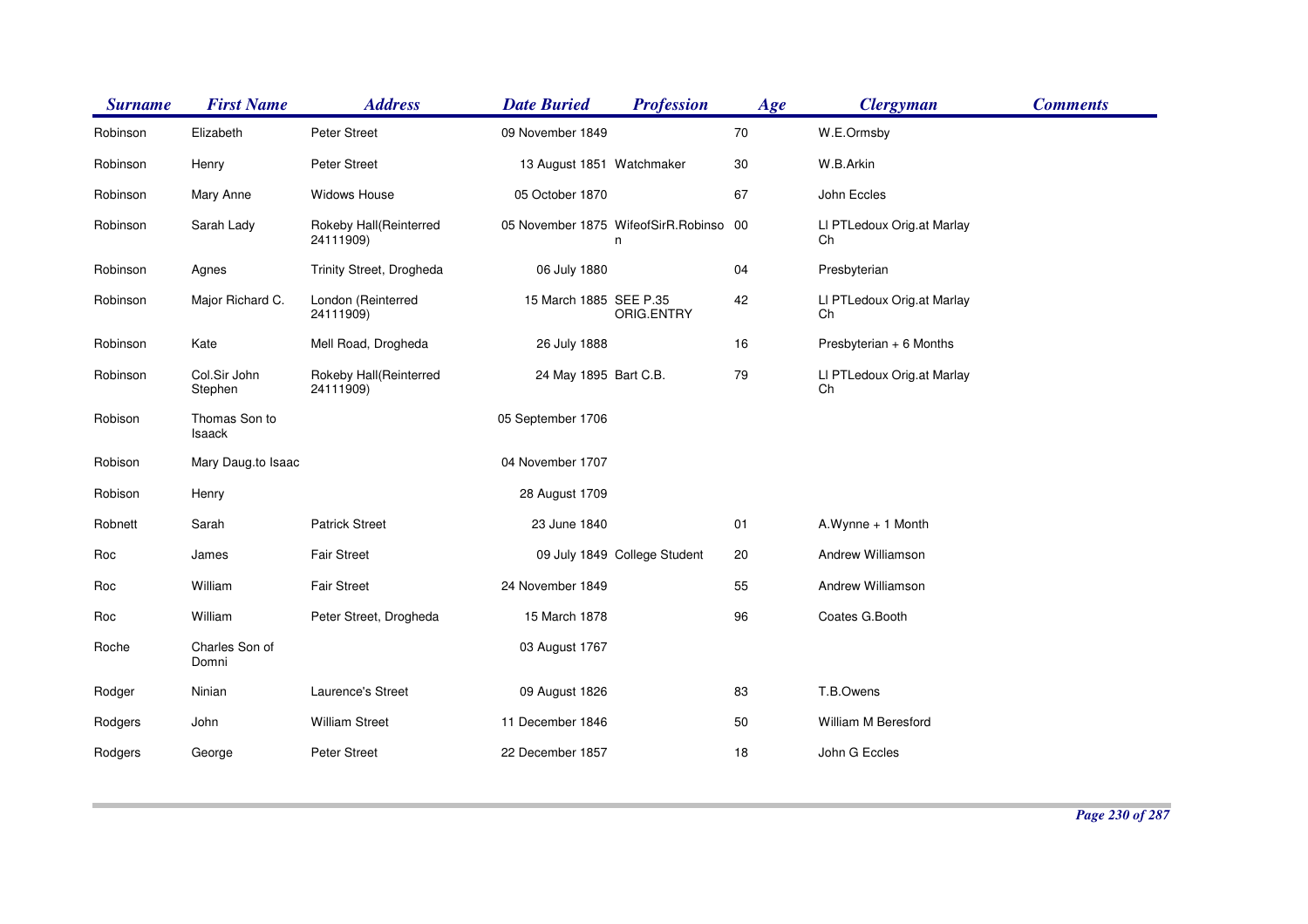| <b>Surname</b> | <b>First Name</b>           | <b>Address</b>           | <b>Date Buried</b>      | <b>Profession</b> | Age    | <b>Clergyman</b>                 | <b>Comments</b> |
|----------------|-----------------------------|--------------------------|-------------------------|-------------------|--------|----------------------------------|-----------------|
| Roe            | Margret Daught.to<br>Ja     |                          | 18 September 1703       |                   |        |                                  |                 |
| Roe            | Compton                     |                          | 08 October 1777         |                   |        |                                  |                 |
| Roe*           | Jane                        | <b>Belfast</b>           | 15 March 1872           |                   | 82     | John Eccles                      |                 |
| Roel           | Ann Daug.to Patrick         |                          | 24 March 1747           |                   |        |                                  |                 |
| Roel           | Joseph                      | Corn Market Hill         | 12 October 1824         |                   | 78     | T.B.Owens                        |                 |
| Roel           | Anne                        | St.Johns Poor House      | 24 December 1828 Widow  |                   | 78     | T.B.Owens                        |                 |
| Roell          | <b>Isaac Son to Patrick</b> |                          | 10 August 1740          |                   |        |                                  |                 |
| Roell          | Thomas Son to<br>Patric     |                          | 24 November 1744        |                   |        |                                  |                 |
| Roell          | John Son to Patrick         |                          | 13 June 1745            |                   |        |                                  |                 |
| Rogers         | Thomas                      |                          | 01 October 1782 Butcher |                   |        |                                  |                 |
| Rogers         | Henry                       |                          | 02 June 1807 Butcher    |                   | 45     | <b>Wardlaw Ball</b>              |                 |
| Rogers         | Thomas                      | 26th Foot                | 15 January 1826         |                   | 30     | T.B.Owens                        |                 |
| Rogers         | Sarah                       | <b>Francis Street</b>    | 20 May 1842             |                   | $00\,$ | E.P.Durham 3 Weeks               |                 |
| Rogers         | James                       | Church Hill              | 20 May 1847             |                   | 03     | William M Beresford + 3<br>Month |                 |
| Rogers         | Anna                        | <b>Richmond Surrey</b>   | 01 October 1847         |                   | 87     | William M Beresford              |                 |
| Rogers         | Anne                        | Palace Street            | 08 January 1856         |                   | 92     | John G Eccles                    |                 |
| Rogers         | Mary Anne                   | Paradise Row             | 27 March 1873           |                   | 76     | John Eccles                      |                 |
| Rollestone     | Margaret                    | William Street, Drogheda | 28 June 1886            |                   | 33     | John Eccles & John<br>J.Sandys   |                 |
| Rolston        | Archibald                   | Beamore Road, Drogheda   | 26 December 1899        |                   | 52     | Rev.E.A.Nelson Curate            |                 |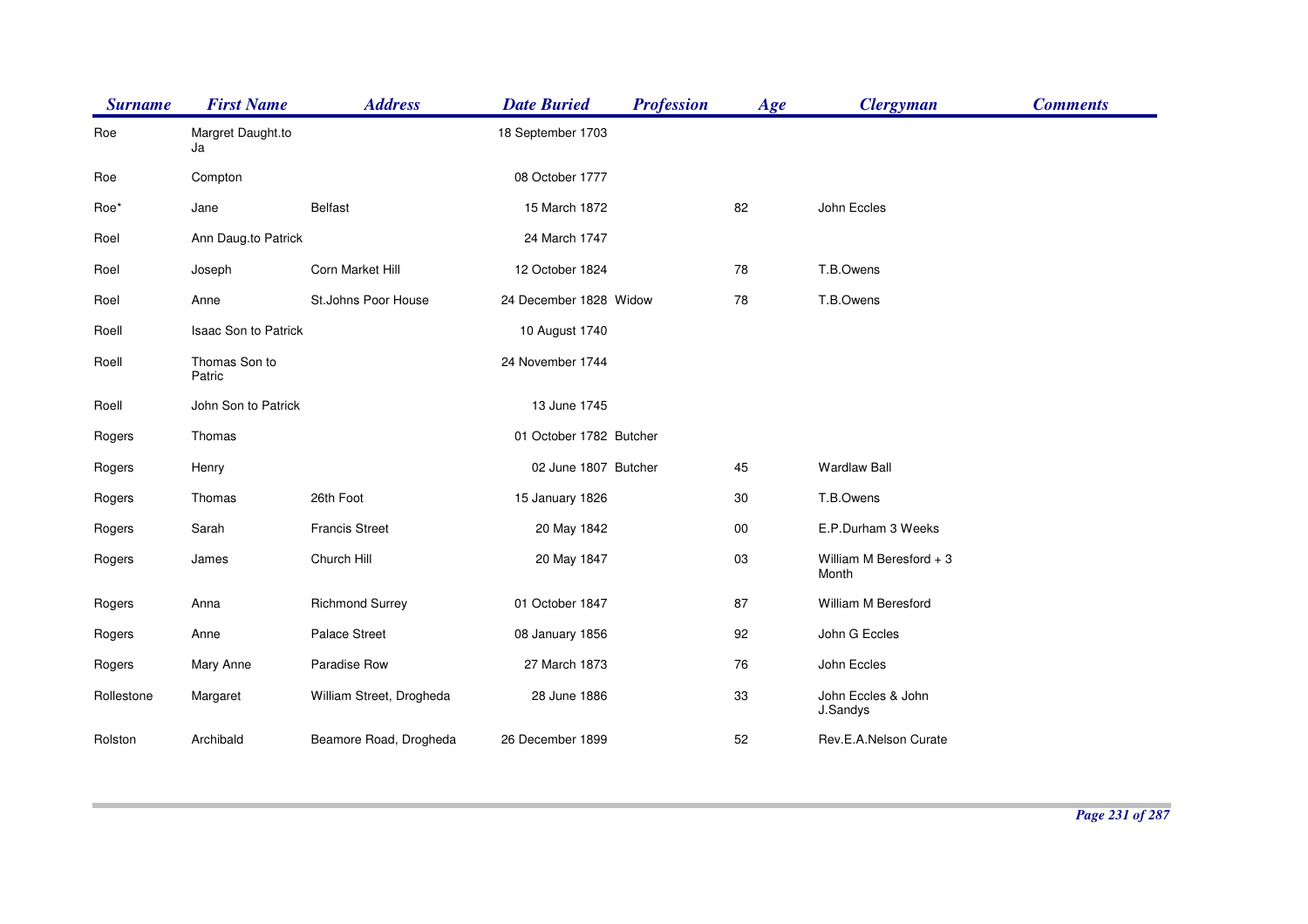| <b>Surname</b> | <b>First Name</b>       | <b>Address</b>     | <b>Date Buried</b>     | <b>Profession</b> | Age    | <b>Clergyman</b>     | <b>Comments</b> |
|----------------|-------------------------|--------------------|------------------------|-------------------|--------|----------------------|-----------------|
| Rooney         | Elizabeth               |                    | 18 October 1727        |                   |        |                      |                 |
| Rooth          | Mrs. Wife of Mr.        |                    | 16 October 1781 Gauger |                   |        |                      |                 |
| Ross           | Margaret Daug.to<br>Mr. |                    | 22 June 1718           |                   |        |                      |                 |
| Ross           | Mrs.Catherine           |                    | 11 September 1719      |                   |        |                      |                 |
| Ross           | Henry Son to John       |                    | 04 February 1723       |                   |        |                      |                 |
| Ross           | William Son to<br>Mr.Jo |                    | 09 July 1724           |                   |        |                      |                 |
| Ross           | Captain                 |                    | 03 September 1745      |                   |        |                      |                 |
| Ross           | George                  | <b>West Street</b> | 03 March 1846          |                   | 50     | William M Beresford  |                 |
| Rowe           | Samuel Son to<br>Samuel |                    | 21 November 1722       |                   |        |                      |                 |
| Rowe           | Thomas                  |                    | 16 July 1728           |                   |        |                      |                 |
| Roy            | Janet                   | Magdalene Street   | 30 October 1862        |                   | $02\,$ | John Eccles          |                 |
| Ruddy          | Michael                 |                    | 15 December 1812       |                   | 30     | Henry Leland         |                 |
| Ruddy          | Susan                   |                    | 12 February 1819       |                   | 78     | <b>Wardlaw Ball</b>  |                 |
| Ruddy          | Susannah                | Widows House       | 31 August 1837         |                   | 56     | Rev.P.Mooney         |                 |
| Rugely         | Henry H.                | Laurence' Street   | 31 May 1869            |                   | 65     | John Eccles          |                 |
| Ruth           | Mary                    |                    | 09 April 1812          |                   | 75     | Henry Leland         |                 |
| Ruxton         | Mr.Henry                |                    | 29 July 1734           |                   |        |                      |                 |
| Ruxton         | Mrs.Hanah               |                    | 22 January 1768        |                   |        |                      |                 |
| Ruxton         | William                 |                    | 10 September 1805      |                   | 31     | <b>Wardlaw Ball</b>  |                 |
| Ruxton         | Anne                    |                    | 19 November 1805       |                   | 64     | <b>Bigoe Henzell</b> |                 |
|                |                         |                    |                        |                   |        |                      |                 |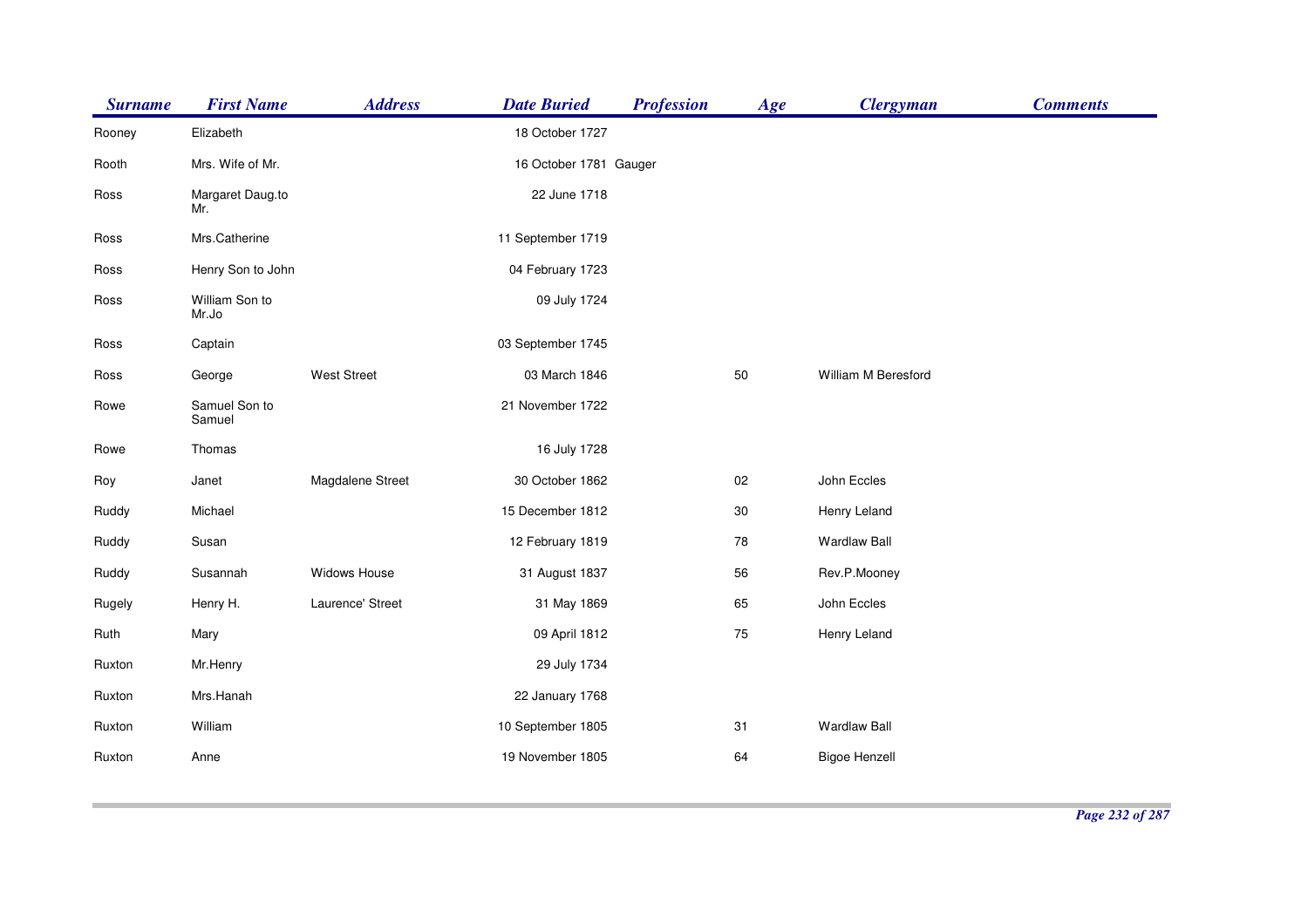| <b>Surname</b>   | <b>First Name</b>       | <b>Address</b> | <b>Date Buried</b>             | <b>Profession</b> | Age  | <b>Clergyman</b>                 | <b>Comments</b> |
|------------------|-------------------------|----------------|--------------------------------|-------------------|------|----------------------------------|-----------------|
| Ruxton           | Mathew                  |                | 09 April 1809                  |                   | 78   | Henry Leland                     |                 |
| Ruxton           | Charlotte               | Widows House   | 25 August 1849                 |                   | 35   | W.E.Ormsby                       |                 |
| Ryan             | Mr.                     |                | 29 August 1731                 |                   |      |                                  |                 |
| Ryan             | The Wife of Patrick     |                | 14 November 1755 Gentleman     |                   |      |                                  |                 |
| Ryan             | Edward                  |                | 27 March 1819                  |                   | $10$ | T.B.Owens                        |                 |
| Ryon             | Mr.Patt                 |                | 08 December 1759               |                   |      |                                  |                 |
| Sallary [Senior] | Mr.Charles              |                | 02 May 1780                    |                   |      |                                  |                 |
| Sallery          | Mr.Henry                |                | 20 November 1710               |                   |      |                                  |                 |
| Sallery          | Mrs.Eliza               |                | 20 January 1714                |                   |      |                                  |                 |
| Sallery          | Henry Son to John       |                | 05 December 1729               |                   |      |                                  |                 |
| Sallery          | Mary Daug.to John       |                | 12 December 1729               |                   |      |                                  |                 |
| Sanders          | Martha Daugh.to<br>Mr.R |                | 11 March 1705                  |                   |      |                                  |                 |
| Sanders          | William Son to<br>Richa |                | 01 March 1713                  |                   |      |                                  |                 |
| Sanders          | James John Son to<br>Ri |                | 13 March 1713                  |                   |      |                                  |                 |
| Sanders          | Richard Son to<br>Richa |                | 01 March 1718                  |                   |      |                                  |                 |
| Sanders          | Mr.Richard              |                | 17 December 1727 Sword Bearear |                   |      |                                  |                 |
| Sanders          | Widow                   |                | 01 September 1746              |                   |      |                                  |                 |
| Sanderson        | Mr.John                 |                | 03 March 1745                  |                   |      |                                  |                 |
| Sandford         | <b>Herbert Emilius</b>  | The Rectory    | 14 August 1899                 |                   | 38   | W.Sandford Vicar<br>ofChesterton |                 |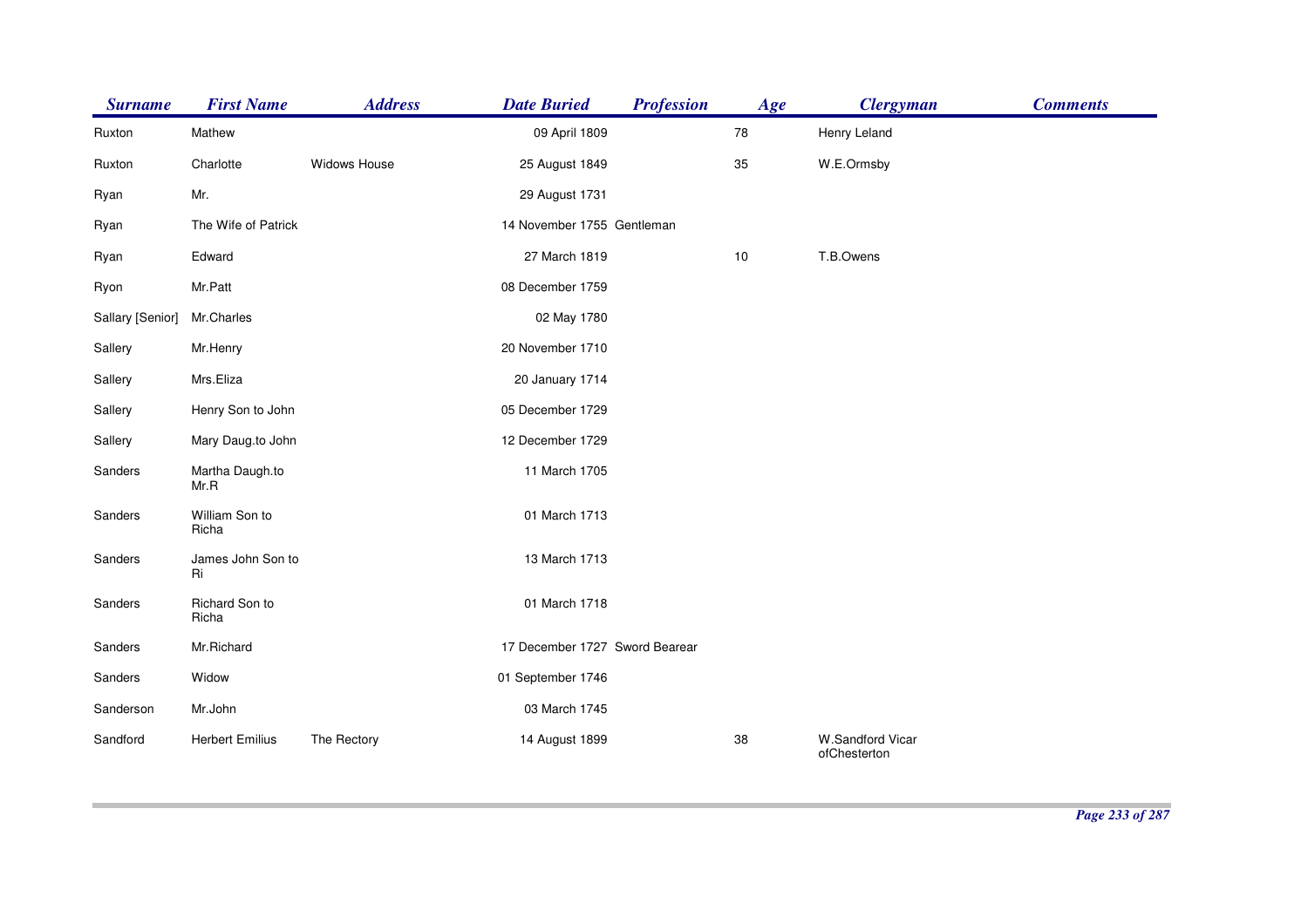| <b>Surname</b> | <b>First Name</b>       | <b>Address</b>             | <b>Date Buried</b>              | <b>Profession</b> | Age | <b>Clergyman</b>       | <b>Comments</b> |
|----------------|-------------------------|----------------------------|---------------------------------|-------------------|-----|------------------------|-----------------|
| Sandiford      | Henry Son to<br>Mr.Thom |                            | 02 September 1707               |                   |     |                        |                 |
| Sandiford      | Mary Daugh.to<br>Mr.Tho |                            | 16 September 1709               |                   |     |                        |                 |
| Sandiford      | John Son to<br>Mr.Thoma |                            | 04 February 1712                |                   |     |                        |                 |
| Sandiford      | John Son to<br>Mr.Thoma |                            | 24 May 1714                     |                   |     |                        |                 |
| Sandiford      | Catherine Daug.to<br>Th |                            | 30 May 1716 Alderman            |                   |     |                        |                 |
| Sandiford      | Ann<br>Daug.toAldermanT |                            | 10 December 1716                |                   |     |                        |                 |
| Sandiford      | Alderman                |                            | 08 May 1739                     |                   |     |                        |                 |
| Sandiford      | Mrs.                    |                            | 16 July 1744 Widow              |                   |     |                        |                 |
| Sandiford      | Mr.Thomas               |                            | 23 February 1764                |                   |     |                        |                 |
| Sandwich       | Judith                  |                            | 28 April 1757                   |                   |     |                        |                 |
| Sandys         | Alicia Elizabeth        | St. Peters Place, Drogheda | 14 July 1892                    |                   | 74  | John Eccles/F.W.Macran |                 |
| Sarch          | Widow                   |                            | 12 January 1725 Out of the Poor | Hous              |     |                        |                 |
| Saunders       | William Son to<br>Mr.Ri |                            | 13 October 1706                 |                   |     |                        |                 |
| Saunders       | Thomas Son to<br>Mr.Ric |                            | 27 December 1708                |                   |     |                        |                 |
| Saunders       | Jacob                   | Drogheda Poor House        | 07 March 1894                   |                   | 52  | F.W.Macran             |                 |
| Savadge        | Richard Son to Willi    |                            | 19 September 1709               |                   |     |                        |                 |
| Savage         | Jane                    |                            | 03 September 1710               |                   |     |                        |                 |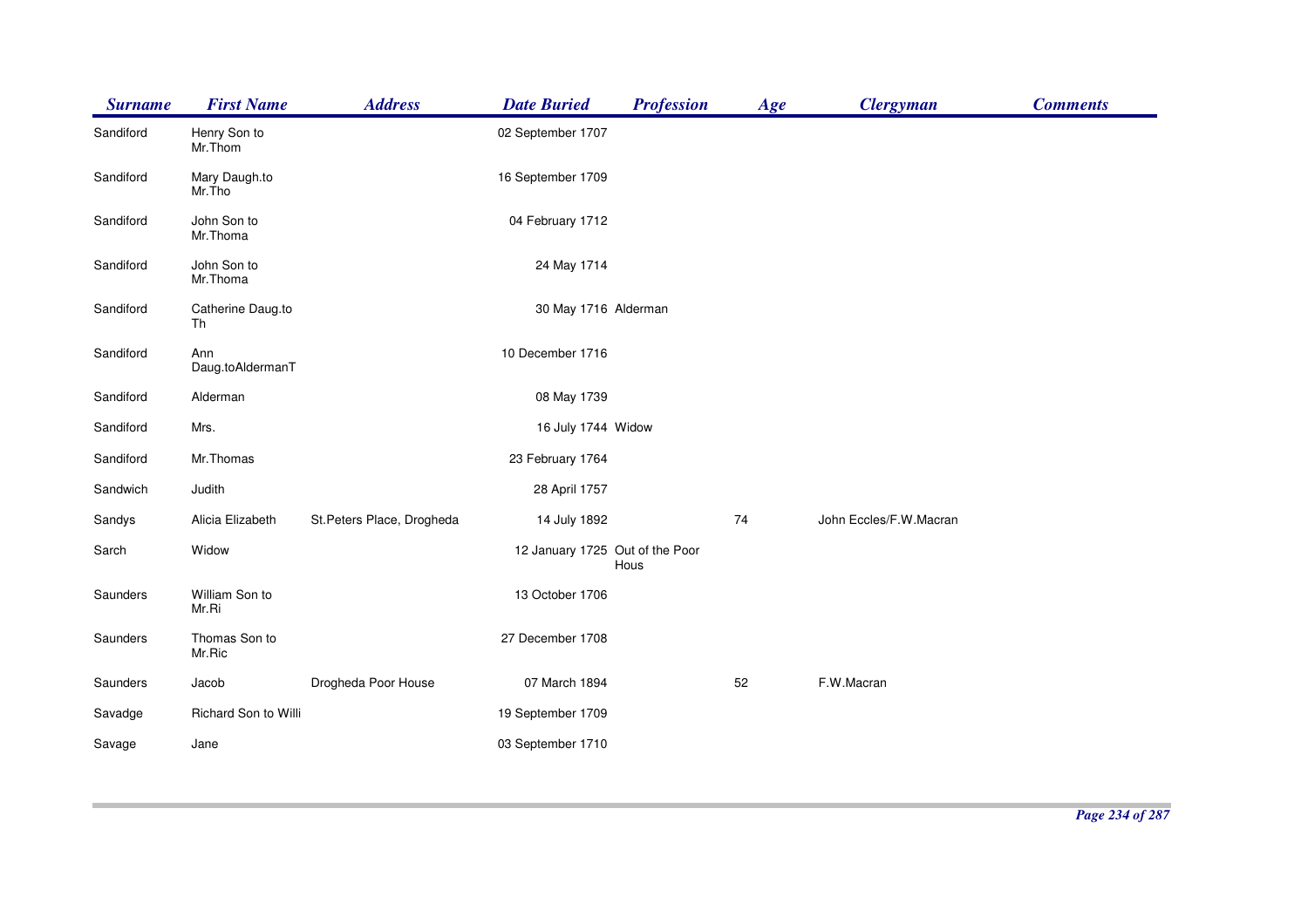| <b>Surname</b> | <b>First Name</b>        | <b>Address</b> | <b>Date Buried</b>                    | <b>Profession</b> | Age    | <b>Clergyman</b>    | <b>Comments</b> |
|----------------|--------------------------|----------------|---------------------------------------|-------------------|--------|---------------------|-----------------|
| Sawkill        | Thomas                   |                | 28 June 1733                          |                   |        |                     |                 |
| Sawkvill       | MargaretDaughterof<br>Th |                | 31 January 1757 Steamaker*            |                   |        |                     |                 |
| Sawkvill       | Frances<br>DaughterofTh  |                | 03 February 1757 Steamaker*           |                   |        |                     |                 |
| Sawquell       | James Son to<br>Jacob    |                | 02 July 1717                          |                   |        |                     |                 |
| Sawquell       | Alderman John            |                | 26 May 1729                           |                   |        |                     |                 |
| Scanlan        | Michael                  |                | 04 November 1806 Soldier Sligo Militi |                   | $00\,$ | <b>Wardlaw Ball</b> |                 |
| Schoales       | Mrs.Catherine            |                | 05 June 1722                          |                   |        |                     |                 |
| Schoales       | John Son to<br>Alderman  |                | 25 September 1722                     |                   |        |                     |                 |
| Schoales       | James Son to<br>Mr.Jame  |                | 03 March 1730 [Deceased]              |                   |        |                     |                 |
| Schoales       | Edmund                   |                | 03 June 1757 Alderman                 |                   |        |                     |                 |
| Schoales       | Mrs.Mary Wife of<br>Geo  |                | 15 January 1760 Alderman              |                   |        |                     |                 |
| Schoales       | Mrs.                     |                | 01 November 1767                      |                   |        |                     |                 |
| Scholes        | Mr.James                 |                | 04 July 1729 Merchant                 |                   |        |                     |                 |
| Scott          | Mary                     |                | 03 March 1710                         |                   |        |                     |                 |
| Scott          | Margaret                 |                | 10 April 1712                         |                   |        |                     |                 |
| Scott          | Robert                   |                | 08 May 1721 Taylor                    |                   |        |                     |                 |
| Scott          | Mary                     |                | 05 July 1721                          |                   |        |                     |                 |
| Scott          | George                   |                | 29 November 1722                      |                   |        |                     |                 |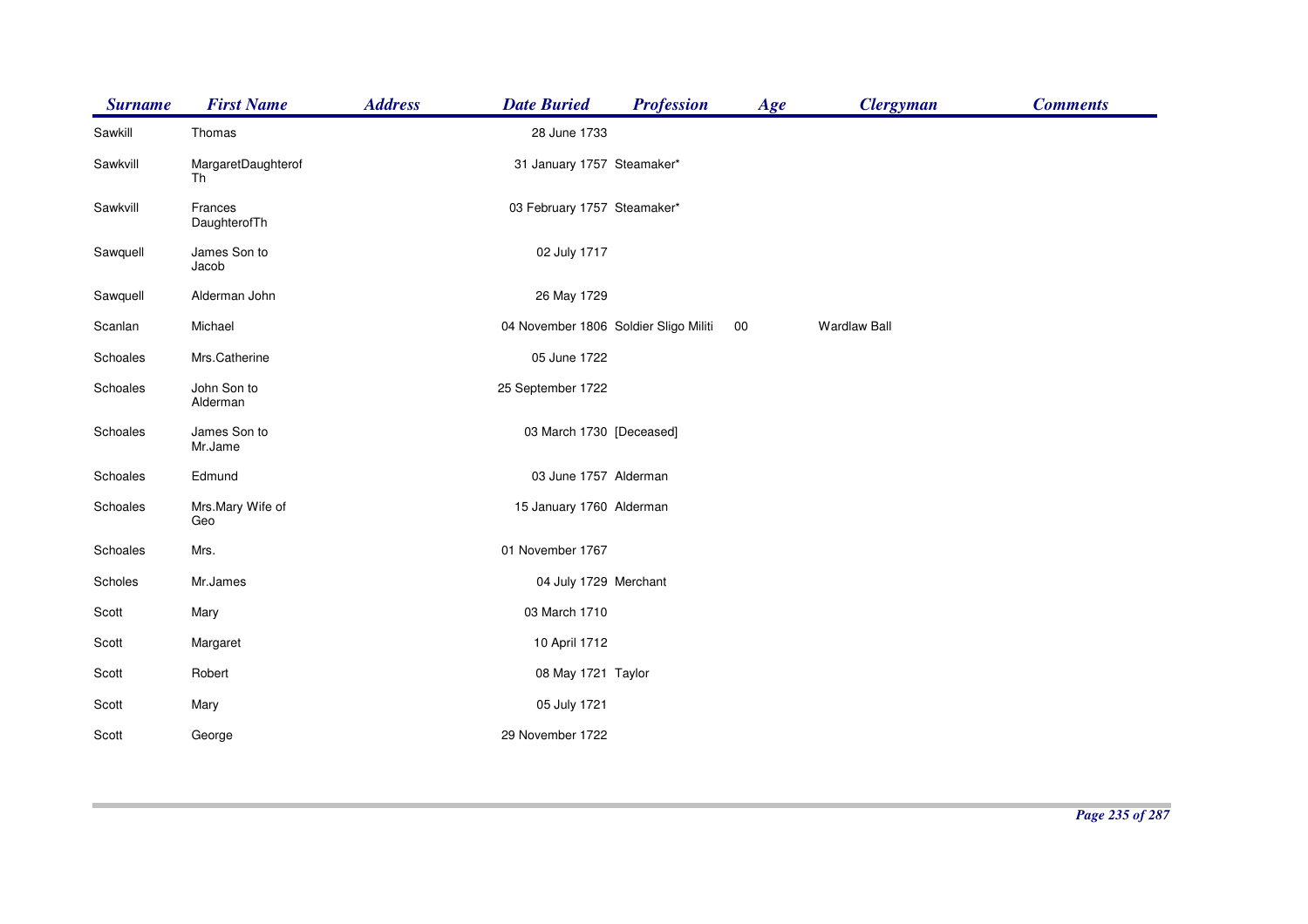| <b>Surname</b> | <b>First Name</b>       | <b>Address</b>         | <b>Date Buried</b>        | <b>Profession</b> | Age    | <b>Clergyman</b>      | <b>Comments</b> |
|----------------|-------------------------|------------------------|---------------------------|-------------------|--------|-----------------------|-----------------|
| Scott          | Margret Daug.to<br>John |                        | 02 October 1726 A Soldier |                   |        |                       |                 |
| Scott          | Elizabeth               |                        | 25 April 1728 Widow       |                   |        |                       |                 |
| Scott          | Abigail                 |                        | 26 July 1762              |                   |        |                       |                 |
| Scott          | Jane                    | <b>Wellington Quay</b> | 09 March 1832             |                   | 03     | Rev.Richard George    |                 |
| Scott          | Henrietta               | Magdalane Street       | 31 May 1832               |                   | 41     | Rev.Joseph Duncan     |                 |
| Scott          | Catherine               | Magdalane Street       | 01 June 1832              |                   | 03     |                       |                 |
| Scott          | Michael                 | Magdalene Street       | 15 October 1833           |                   | 58     | Rev.George King       |                 |
| Scott          | Joseph                  | <b>Trinity Street</b>  | 03 October 1838           |                   | 00     | 1 Month. None         |                 |
| Scott          | James                   | Magdalene Street       | 11 March 1846             |                   | $00\,$ | John W Hallowell      |                 |
| Scott          | Margaret                | Magdalene Street       | 22 March 1847             |                   | 35     | William M Beresford   |                 |
| Scott          | Elizabeth               | Magdalene Street       | 23 March 1847             |                   | $00\,$ | A.Wynne 8 Days        |                 |
| Scott          | John                    | Tubberboyce            | 05 October 1849           |                   | 60     | <b>Richard Carter</b> |                 |
| Scott          | Ellen                   | Shop Street            | 03 August 1870            |                   | 50     | I.H.Monsarrat         |                 |
| Scott          | James                   | Greenhills, Drogheda   | 19 November 1876          |                   | 78     | John Eccles           |                 |
| Scott          | Anne                    | North Strand, Drogheda | 24 May 1882               |                   | 83     | Wesleyan              |                 |
| Scourfield     | William                 |                        | 31 December 1702          |                   |        |                       |                 |
| Scourfield     | John                    |                        | 09 May 1703               |                   |        |                       |                 |
| Scourfield     | Charles                 |                        | 20 June 1703              |                   |        |                       |                 |
| Scriven        | Thomas Son to Mr.       |                        | 10 November 1725          |                   |        |                       |                 |
| Scriven        | John Son to<br>Mr.Rober |                        | 05 August 1729            |                   |        |                       |                 |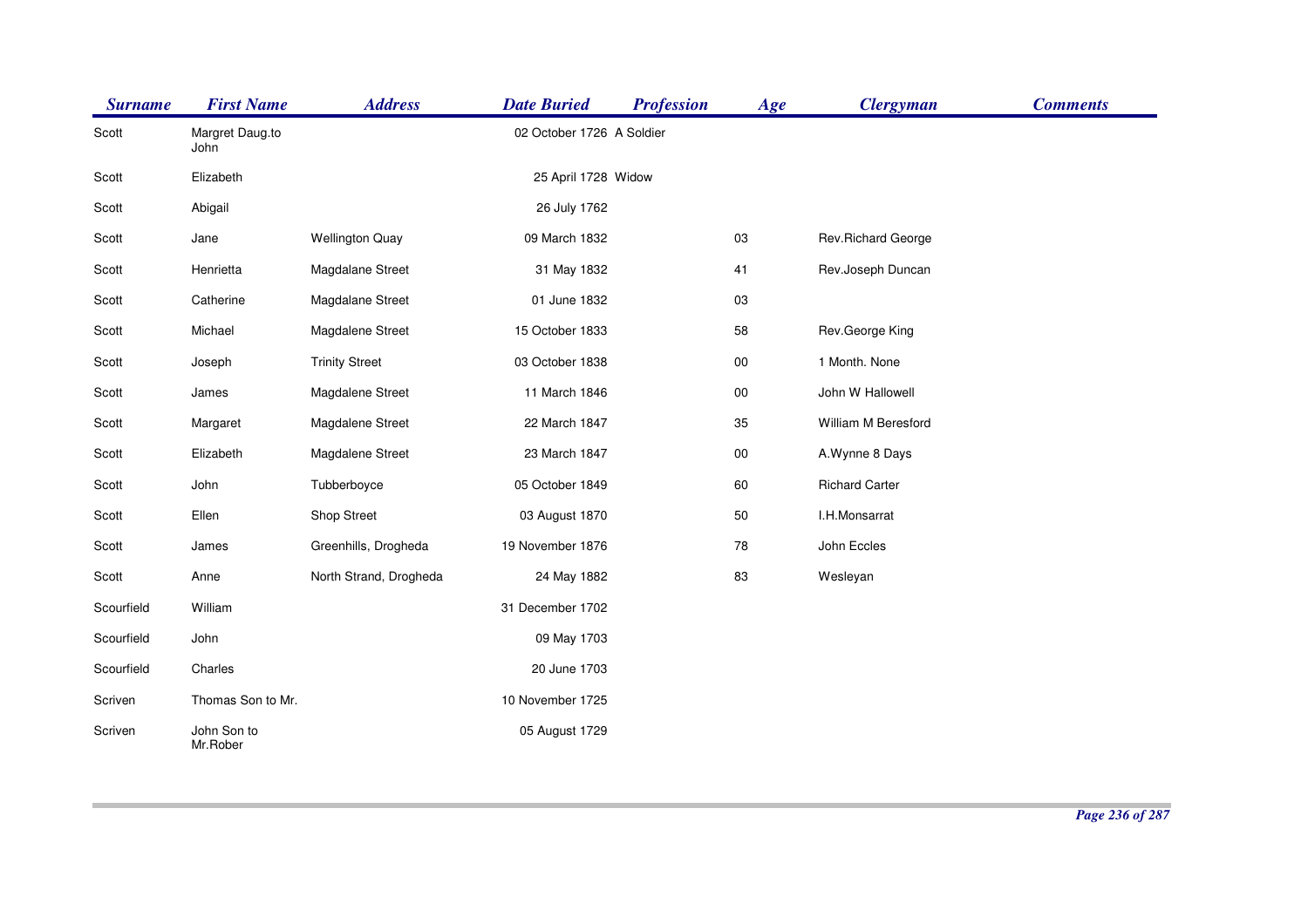| <b>Surname</b> | <b>First Name</b>       | <b>Address</b>        | <b>Date Buried</b>               | <b>Profession</b>                 | Age    | <b>Clergyman</b>                | <b>Comments</b> |
|----------------|-------------------------|-----------------------|----------------------------------|-----------------------------------|--------|---------------------------------|-----------------|
| Scurfield      | Elizabeth               |                       | 24 December 1722 Out of the Poor | Hous                              |        |                                 |                 |
| Scutheby       | Ms.Catherine            |                       | 30 November 1730                 |                                   |        |                                 |                 |
| Sealon*        | Francis                 |                       | 23 September 1764                |                                   |        |                                 |                 |
| Seaton         | Elizabeth Daug.to<br>Mr |                       |                                  | 26 July 1733 In the Countrey      |        |                                 |                 |
| Sedgrave       | Patrick                 |                       |                                  | 05 March 1733 In St.Mary's Parish |        |                                 |                 |
| Sellery        | John                    |                       | 11 March 1747                    |                                   |        |                                 |                 |
| Sellery        | Mr.Anthony              | Mentrim, Co.Meath     | 20 March 1836                    |                                   | $70\,$ | Rev.John Magee                  |                 |
| Sennan         | Stephen                 |                       | 10 January 1771                  |                                   |        |                                 |                 |
| Sergisson      | John Son of William     |                       | 31 May 1756 Serjeant             |                                   |        |                                 |                 |
| Seympill       | Joseph Son to<br>Henry  |                       | 17 December 1722                 |                                   |        |                                 |                 |
| Sh             | Catherine               |                       | 30 August 1772                   |                                   |        |                                 |                 |
| Shallcross     | <b>Isaac Norman</b>     | <b>Fair Street</b>    | 15 October 1840                  |                                   | $00\,$ | E.P.Durham 2 Months             |                 |
| Shallcross     | Edward                  | <b>Fair Street</b>    | 06 October 1848                  |                                   | 05     | <b>Richard Carter</b>           |                 |
| Shallcross     | William Henry           | <b>Fair Street</b>    | 10 January 1849                  |                                   | 04     | Andrew Williamson + 6<br>Months |                 |
| Shallcross     | Mary Anne               | <b>Fair Street</b>    | 03 March 1868                    |                                   | 29     | John Eccles                     |                 |
| Shallcross     | Henrietta               | Fair Street, Drogheda | 14 March 1887                    |                                   | 67     | John Eccles                     |                 |
| Shanks         | Robert                  | Laurence Gate         | 15 June 1825                     |                                   | 50     | John Smyth                      |                 |
| Sharbey*       | John                    |                       | 23 October 1820 43rd Regiment    |                                   | 23     | T.B.Owens                       |                 |
| Sharkey        | Ann Daug.to Dennis      |                       | 09 July 1727                     |                                   |        |                                 |                 |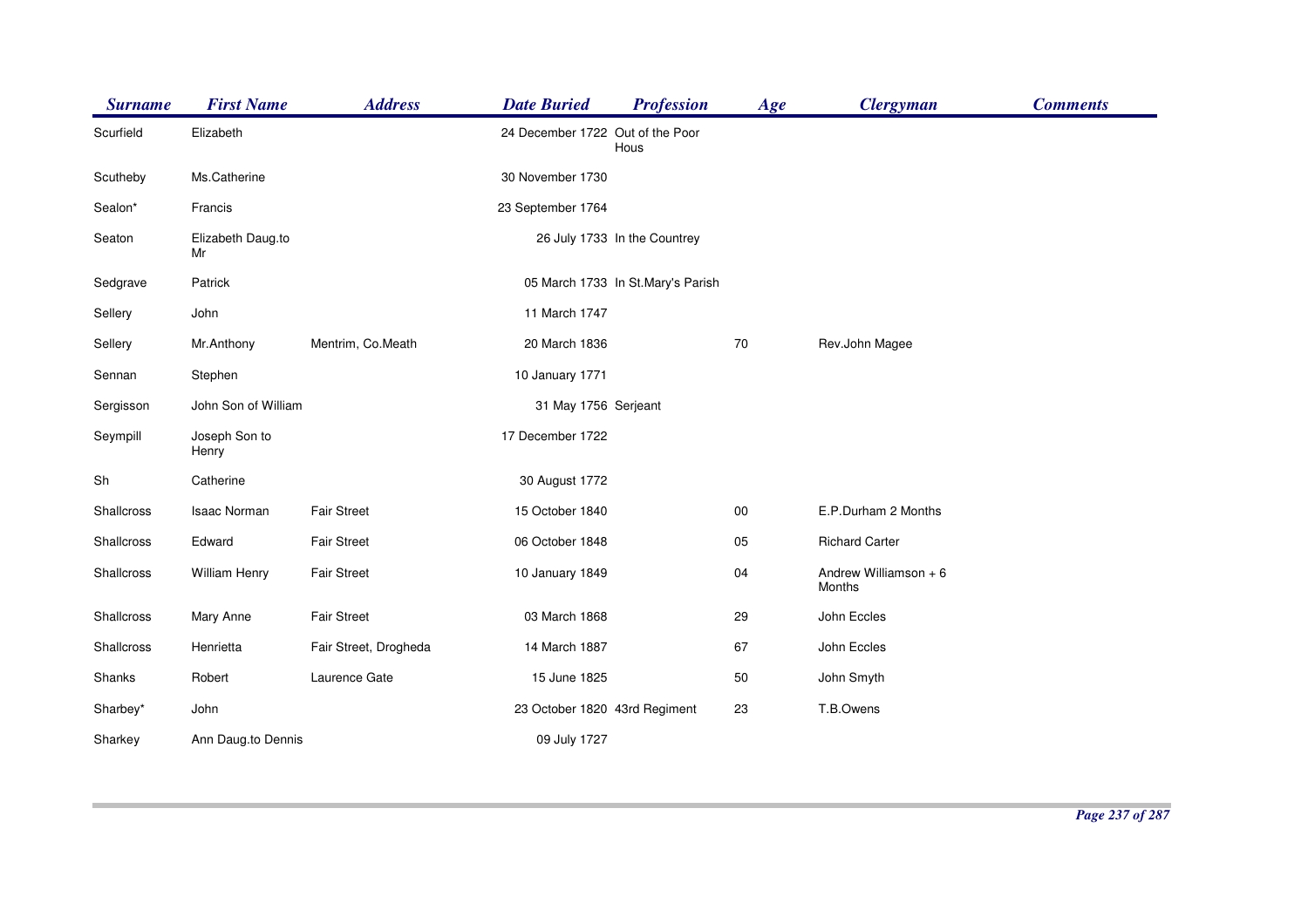| <b>Surname</b> | <b>First Name</b>       | <b>Address</b> | <b>Date Buried</b>       | <b>Profession</b>                 | Age | <b>Clergyman</b> | <b>Comments</b> |
|----------------|-------------------------|----------------|--------------------------|-----------------------------------|-----|------------------|-----------------|
| Sharkey        | Catherine               |                | 29 September 1728        |                                   |     |                  |                 |
| Sharman        | Master                  |                | 15 March 1747            |                                   |     |                  |                 |
| Sharp          | John                    |                | 07 June 1704             |                                   |     |                  |                 |
| Sharp          | Ann Daug.to<br>Ambrose  |                | 10 June 1727             |                                   |     |                  |                 |
| Sharp          | John                    |                |                          | 27 April 1731 Of St.Mary's Parish |     |                  |                 |
| Sharp          | Esther Daug.to<br>John  |                | 11 November 1731 Twins   |                                   |     |                  |                 |
| Sharp          | Jane Daug.to John       |                | 11 November 1731 Twins   |                                   |     |                  |                 |
| Sharp          | Thomas Son to<br>John   |                | 24 September 1732        |                                   |     |                  |                 |
| Sharp          | Thomas Son to<br>John   |                | 13 November 1732         |                                   |     |                  |                 |
| Sharp          | William Son to<br>Ambro |                | 22 June 1733             |                                   |     |                  |                 |
| Sharp          | Mary Daug.to<br>Ambrose |                | 12 June 1739             |                                   |     |                  |                 |
| Sharp          | Widow                   |                | 12 August 1739           |                                   |     |                  |                 |
| Sharp          | Mary Daug.to<br>Ambrose |                | 08 August 1740           |                                   |     |                  |                 |
| Sharp          | Elinor Daug.to Elino    |                | 17 April 1742            |                                   |     |                  |                 |
| Sharp          | Mrs.Susanna             |                | 17 July 1743             |                                   |     |                  |                 |
| Sharp          | Ambris                  |                | 30 December 1754 Mariner |                                   |     |                  |                 |
| Sharp          | Grace Widow<br>ofMr.Amb |                | 21 June 1757             |                                   |     |                  |                 |
| Sharp          | Elizabeth               |                | 15 September 1817        |                                   | 16  | Henry Leland     |                 |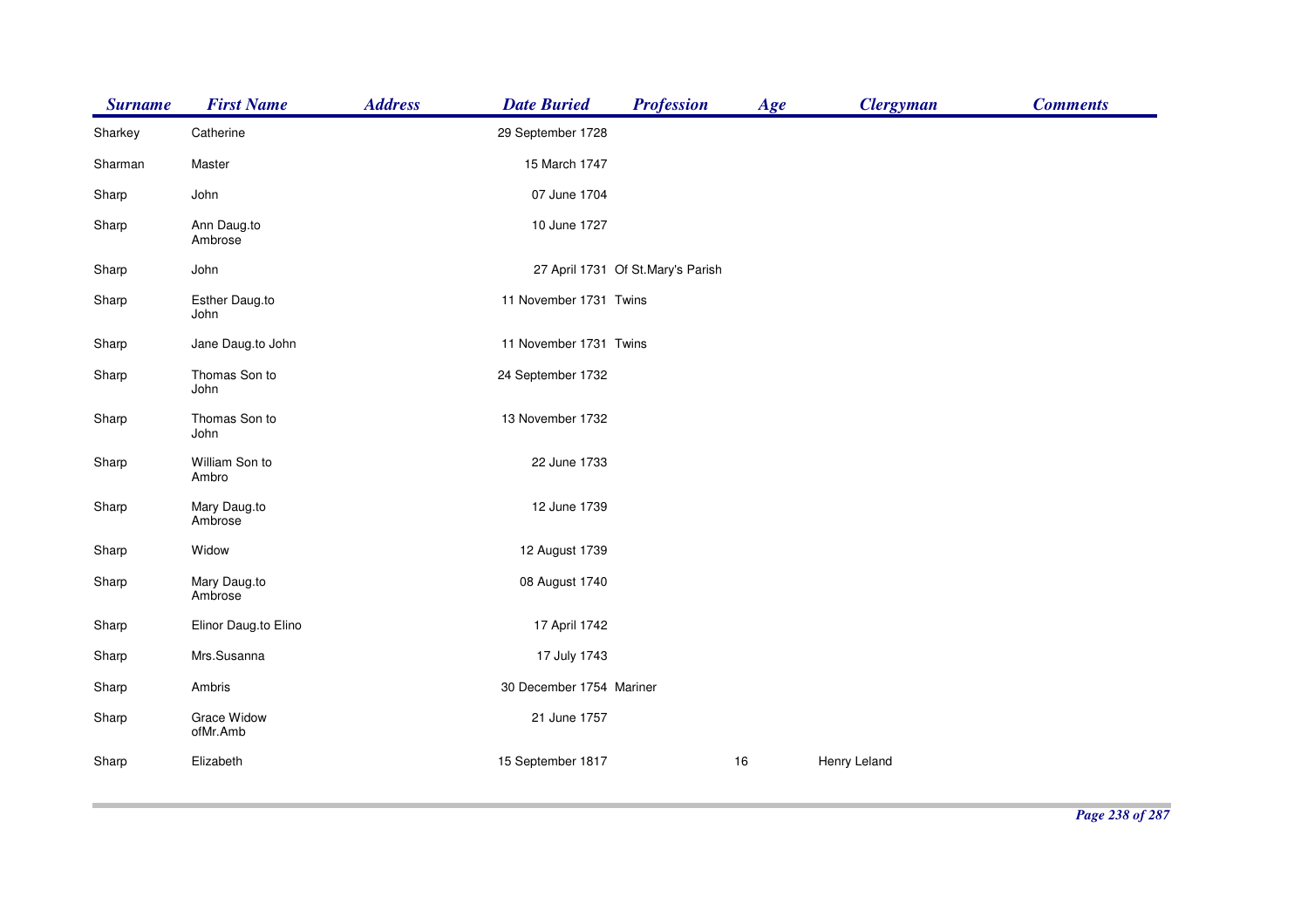| <b>Surname</b> | <b>First Name</b>       | <b>Address</b>        | <b>Date Buried</b>             | <b>Profession</b> | Age    | <b>Clergyman</b>                | <b>Comments</b> |
|----------------|-------------------------|-----------------------|--------------------------------|-------------------|--------|---------------------------------|-----------------|
| Sharpe         | Sarah                   |                       | 04 March 1705                  |                   |        |                                 |                 |
| Sharpe         | Mary Daugther to<br>Tho |                       | 23 November 1707               |                   |        |                                 |                 |
| Sharpe         | Mr.Thomas               |                       | 25 January 1709                |                   |        |                                 |                 |
| Sharpe         | Robert                  |                       | 21 January 1812                |                   | 55     | Henry Leland                    |                 |
| Sharples       | William                 | <b>Fair Street</b>    | 27 March 1839                  |                   | 05     | John.A.Wall                     |                 |
| Sharples       | Margaret                | <b>Duke Street</b>    | 02 August 1847                 |                   | 28     | <b>William M Beresford</b>      |                 |
| Sharples       | William                 | Peter Street          | 18 December 1857 Town Serjeant |                   | 64     | John G Eccles                   |                 |
| Sharples       | Anne                    | Union Poor House      | 26 October 1871                |                   | 75     | John Eccles                     |                 |
| Sharrock       | Henry                   |                       | 23 April 1727                  |                   |        |                                 |                 |
| Shaw           | Mrs.                    |                       | 08 June 1731                   |                   |        |                                 |                 |
| Shaw           | Jane                    |                       | 18 April 1805 A Child          |                   | $00\,$ | <b>Bigoe Henzell</b>            |                 |
| Shaw           | Thomas                  | North Road            | 11 September 1823              |                   | 07     | T.B.Owens                       |                 |
| Shaw           | James                   | Palace Row            | 29 July 1829 Weaver            |                   | 78     | T.B.Owens                       |                 |
| Shaw           | Anthony                 | Free School Lane      | 11 May 1831                    |                   | 68     | Rev.R.George                    |                 |
| Shaw           | Mary                    | <b>Bolton Street</b>  | 05 November 1831               |                   | 01     | Rev.Joseph Duncan + 7<br>Months |                 |
| Shaw           | Esther                  | Free School Lane      | 29 August 1833                 |                   | 27     | Rev.J.Magee                     |                 |
| Shaw           | James                   | <b>Stanages Row</b>   | 22 November 1836               |                   | 44     | Rev.Peter Mooney                |                 |
| Shaw           | John                    | <b>Trinity Street</b> | 24 December 1836               |                   | 45     | Rev.P.Mooney                    |                 |
| Shaw           | John                    | Stockwell Lane        | 05 March 1837                  |                   | 01     | Rev.P.Mooney + 2 Months         |                 |
| Shaw           | Hester                  | <b>Bolton Street</b>  | 19 May 1837                    |                   | 03     | Rev.John Magee + 6 Months       |                 |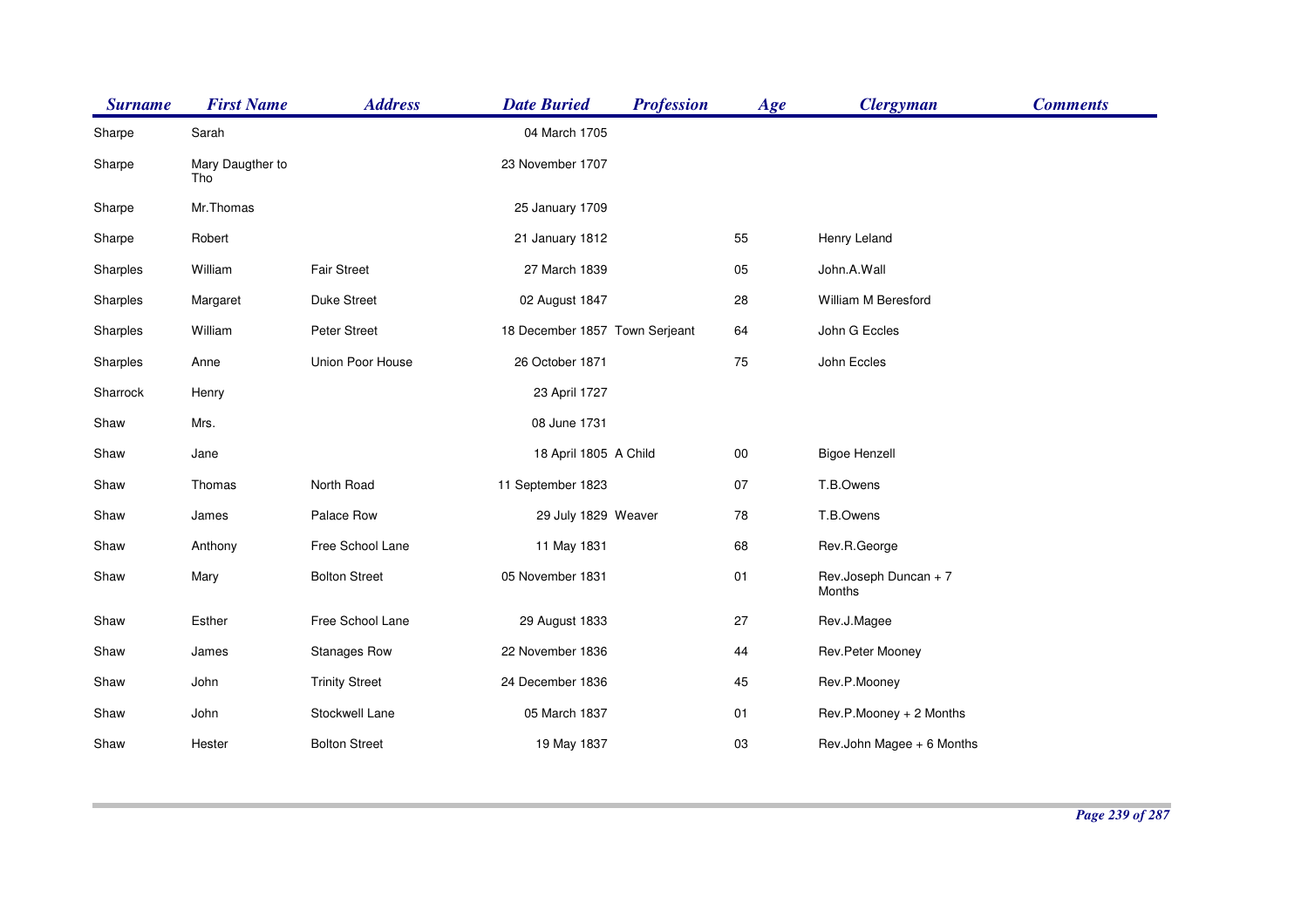| <b>Surname</b> | <b>First Name</b>   | <b>Address</b>          | <b>Date Buried</b>                        | <b>Profession</b> | Age        | <b>Clergyman</b>                | <b>Comments</b> |
|----------------|---------------------|-------------------------|-------------------------------------------|-------------------|------------|---------------------------------|-----------------|
| Shaw           | Elizabeth           | <b>Bolton Street</b>    | 25 June 1839                              |                   | $00\,$     | John.A.Wall 9 Days              |                 |
| Shaw           | William             | North Road              | 23 October 1846                           |                   | 74         | William M Beresford             |                 |
| Shaw           | Peter               | Poor House              | 02 January 1848                           |                   | 70         | William M Beresford             |                 |
| Shaw           | William Henry       | Church Yard             | 02 August 1849                            |                   | 03         | Andrew Williamson + 3<br>Months |                 |
| Shaw           | John                | Mary's Parish           | 26 September 1851                         |                   | 27         | W.B.Arkin                       |                 |
| Shaw           | Emily               | Church Yard             | 17 June 1853                              |                   | 17         | W.E.Ormsby                      |                 |
| Shaw           | Thomas              | Union Work House        | 22 August 1854 Pauper                     |                   | 74         | John Eccles                     |                 |
| Shaw           | Mary                | <b>Palace Street</b>    | 01 May 1863                               |                   | 62         | John Eccles & I.H.Monsarrat     |                 |
| Shaw           | John                | Palace Street, Drogheda | 10 April 1876                             |                   | 84         | John Eccles                     |                 |
| Shaw           | James               | Leinster Road, Dublin   | 01 April 1893                             |                   | 55         | John Eccles/F.W.Macran          |                 |
| Shawe          | William             |                         | 26 September 1813 2nd Garrison Battali 58 |                   |            | Henry Leland                    |                 |
| Sheckleton     | Mrs. Wife of Joseph |                         | 06 February 1763 [Also Shecklton]         |                   |            |                                 |                 |
| Shee           | Bartholomew         | <b>West Street</b>      | 11 December 1859                          |                   | 52         | Dissenter (Age Reputed)         |                 |
| Shegog         | James               |                         | 12 November 1808                          |                   | 00         | Henry Leland                    |                 |
| Shegog         | Richard             | Glack Co.Louth          | 15 August 1839 Solicitor                  |                   | 64         | Arthur Wynne                    |                 |
| Shegog         | Elizabeth           | <b>Fair Street</b>      | 04 November 1840                          |                   | 60         | A.Wynne                         |                 |
| Shegog         | John                | <b>Fair Street</b>      | 22 May 1852 Solicitor                     |                   | 49         | W.E.Ormsby                      |                 |
| Shegog         | Wellington          | Church Alley, Drogheda  | 21 August 1867 Solictor                   |                   | $00\,$     | John Eccles (Age Not<br>Known)  |                 |
| Shegog         | Rosa                | Clontarf, Co.Dublin     | 03 March 1888                             |                   | ${\bf 76}$ | John Eccles                     |                 |
| Sheil          | James               |                         | 31 May 1766                               |                   |            |                                 |                 |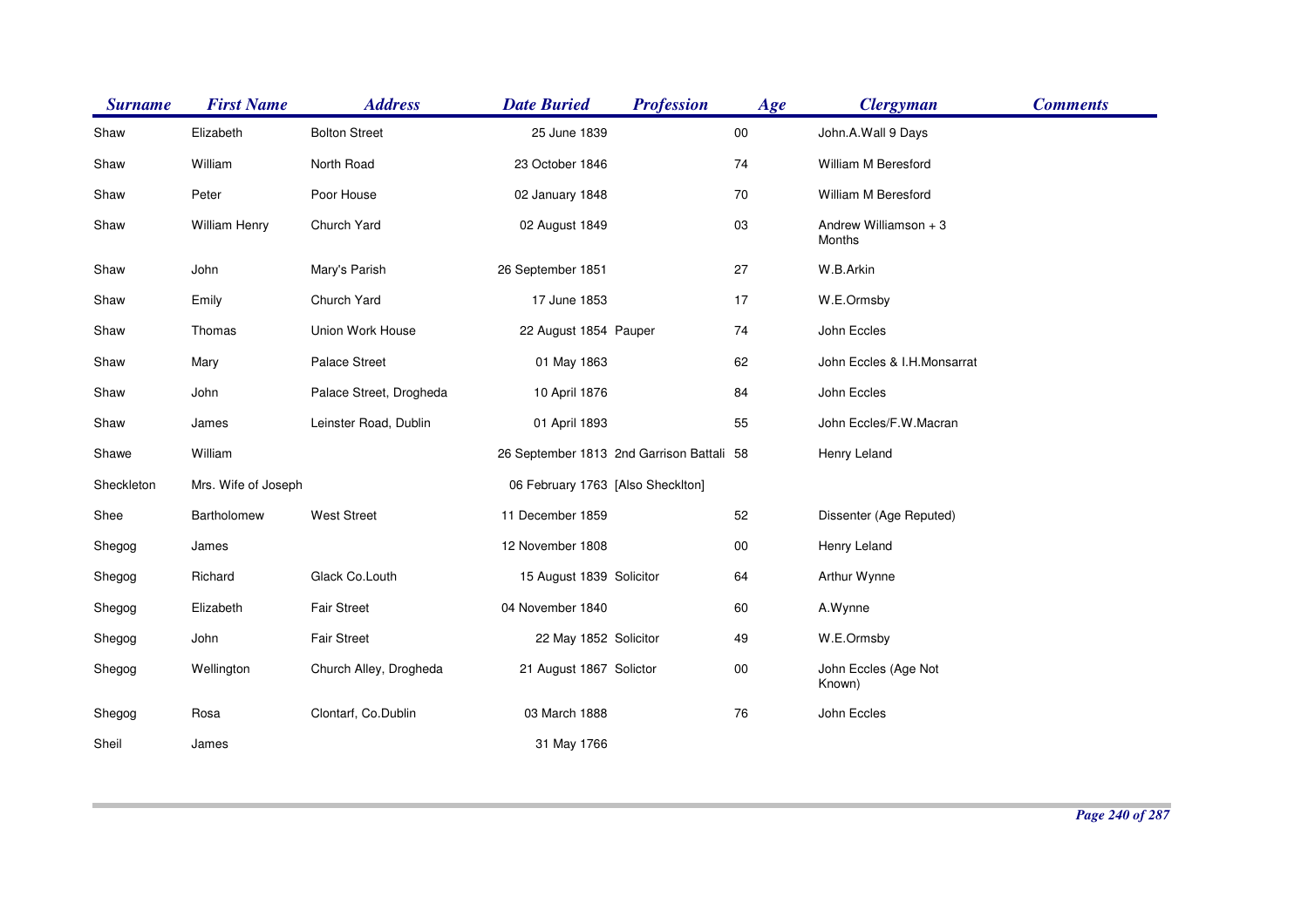| <b>Surname</b> | <b>First Name</b>       | <b>Address</b> | <b>Date Buried</b>         | <b>Profession</b> | Age        | <b>Clergyman</b>       | <b>Comments</b> |
|----------------|-------------------------|----------------|----------------------------|-------------------|------------|------------------------|-----------------|
| Sheil          | Mrs.Elizabeth           |                | 26 July 1782               |                   |            |                        |                 |
| Sheil(s)       | A Child of James        |                | 11 July 1747               |                   |            |                        |                 |
| Sheilds        | Susanah                 |                | 20 March 1803              |                   | $00\,$     | W.H.Woods              |                 |
| Sheils         | Henry Son to Mr.        |                | 01 April 1735              |                   |            |                        |                 |
| Sheils         | Mary Daug.to<br>James   |                | 09 July 1740               |                   |            |                        |                 |
| Shekleton      | John Thomas             | Stockwell Lane | 28 December 1860           |                   | ${\bf 00}$ | John G Eccles 2 Months |                 |
| Shekleton      | Mary Jane               | Stockwell Lane | 28 October 1862            |                   | $00\,$     | John Eccles 11 Months  |                 |
| Shekleton      | Elizabeth               | Stockwell Lane | 06 January 1864            |                   | 27         | John Eccles            |                 |
| Shekleton      | Francis                 | Stockwell Lane | 23 July 1870               |                   | 50         | I.H.Monsarrat          |                 |
| Shenand        | James                   |                | 26 October 1767 Carpenter  |                   |            |                        |                 |
| Shenton        | Frances Daugh.to<br>Joh |                | 21 February 1715           |                   |            |                        |                 |
| Shenton        | John Son to John        |                | 17 January 1719            |                   |            |                        |                 |
| Shepard        | Mrs.                    |                | 21 April 1770              |                   |            |                        |                 |
| Shepheard      | Thomas                  |                | 11 September 1731          |                   |            |                        |                 |
| Shepheard      | Mrs.Cathrin             |                | 11 October 1732 Widow      |                   |            |                        |                 |
| Shepheard      | Ann                     |                | 25 January 1741            |                   |            |                        |                 |
| Shepheard      | Alderman William        |                | 30 June 1741               |                   |            |                        |                 |
| Shepheard      | Miss.                   |                | 24 March 1747              |                   |            |                        |                 |
| Shepherd       | Alderman John           |                | 13 December 1727           |                   |            |                        |                 |
| Sheppard       | Master.Son of<br>Thomas |                | 06 November 1780 Collector |                   |            |                        |                 |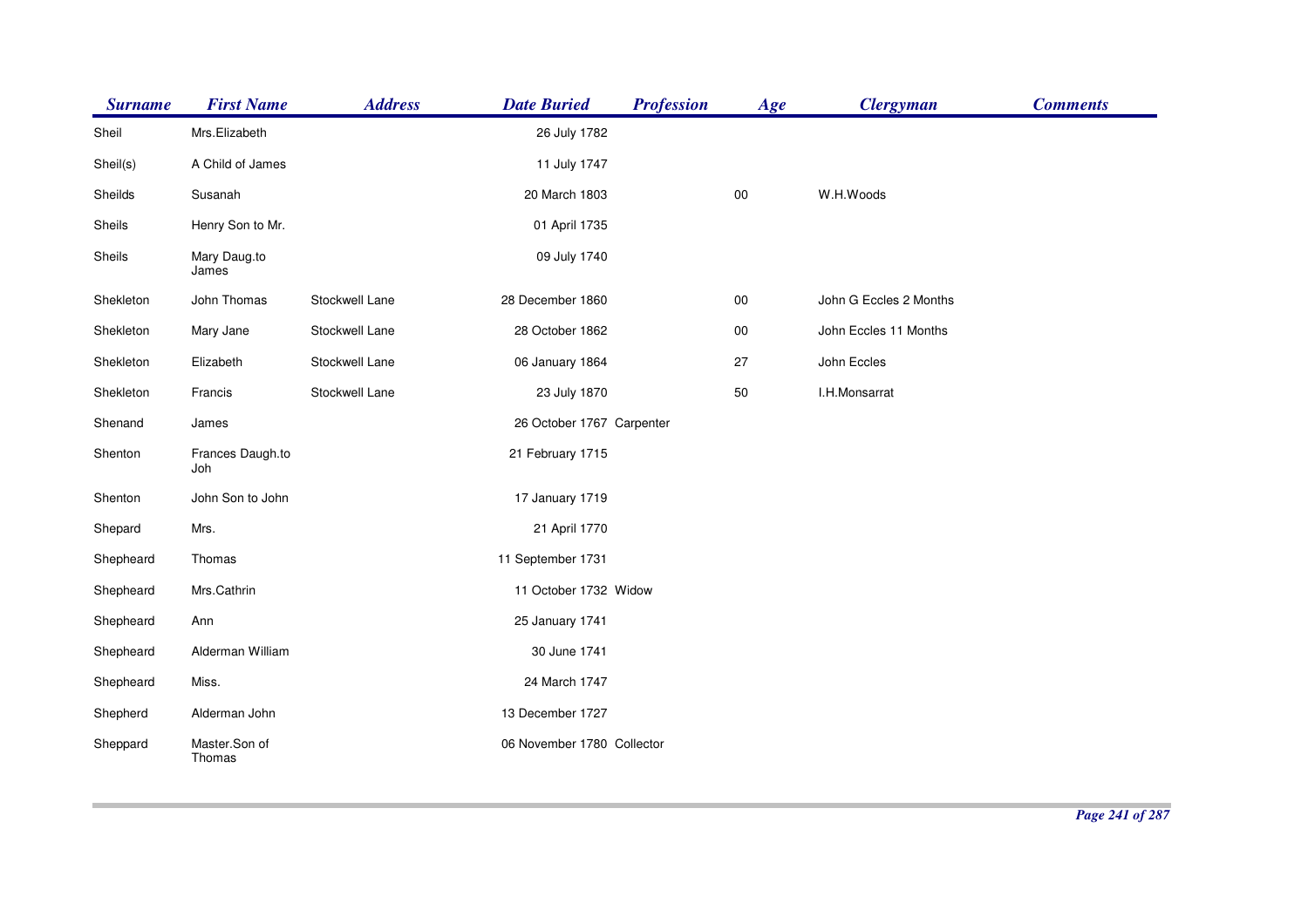| <b>Surname</b>      | <b>First Name</b>  | <b>Address</b>        | <b>Date Buried</b>               | <b>Profession</b> | Age | <b>Clergyman</b>    | <b>Comments</b> |
|---------------------|--------------------|-----------------------|----------------------------------|-------------------|-----|---------------------|-----------------|
| Sheppard            | Francis            | <b>Warrens Court</b>  | 11 February 1847                 |                   | 27  | William M Beresford |                 |
| Shepperbotham Sarah |                    | St.John's Poor House  | 05 December 1824                 |                   | 87  | T.B.Owens           |                 |
| Sherlock            | Robert             | <b>Fair Street</b>    | 22 November 1861                 |                   | 29  | John Eccles         |                 |
| Sherred             | Allen              |                       | 02 May 1765 Carpenter            |                   |     |                     |                 |
| Sherrott            | Widow              |                       | 13 May 1768                      |                   |     |                     |                 |
| Sherrott            | John               |                       | 16 January 1772 Carpenter        |                   |     |                     |                 |
| Sherrotts           | A Child of John    |                       | 13 December 1771                 |                   |     |                     |                 |
| Sherry              | Blaney             | <b>William Street</b> | 15 November 1848                 |                   | 72  | Andrew Williamson   |                 |
| Sherton             | Sarah Wife of John |                       | 27 November 1758                 |                   |     |                     |                 |
| Shiels              | Patrick            |                       | 20 February 1730 In the Countrey |                   |     |                     |                 |
| Shone               | Thomas             | Private 61st Foot     | 29 October 1828 Soldier          |                   | 22  | T.B.Owens           |                 |
| Shore               | Mrs.Anne           |                       | 29 June 1707                     |                   |     |                     |                 |
| Shore               | Alderman John      |                       | 25 June 1717                     |                   |     |                     |                 |
| Shorill             | Mrs.               |                       | 26 September 1772                |                   |     |                     |                 |
| Short               | Archibald          |                       | 21 January 1732                  |                   |     |                     |                 |
| Short               | George             | Dublin Road, Drogheda | 11 October 1889                  |                   | 62  | F.J.S.Mouritz       |                 |
| Shortall            | Ann                |                       | 21 September 1732 A Child        |                   |     |                     |                 |
| Shortall            | Ann                |                       | 27 November 1732                 |                   |     |                     |                 |
| Shortall            | Ann                |                       | 23 February 1733 One of the Poor | Hous              |     |                     |                 |
| Shortall            | Jane               |                       | 06 May 1733                      |                   |     |                     |                 |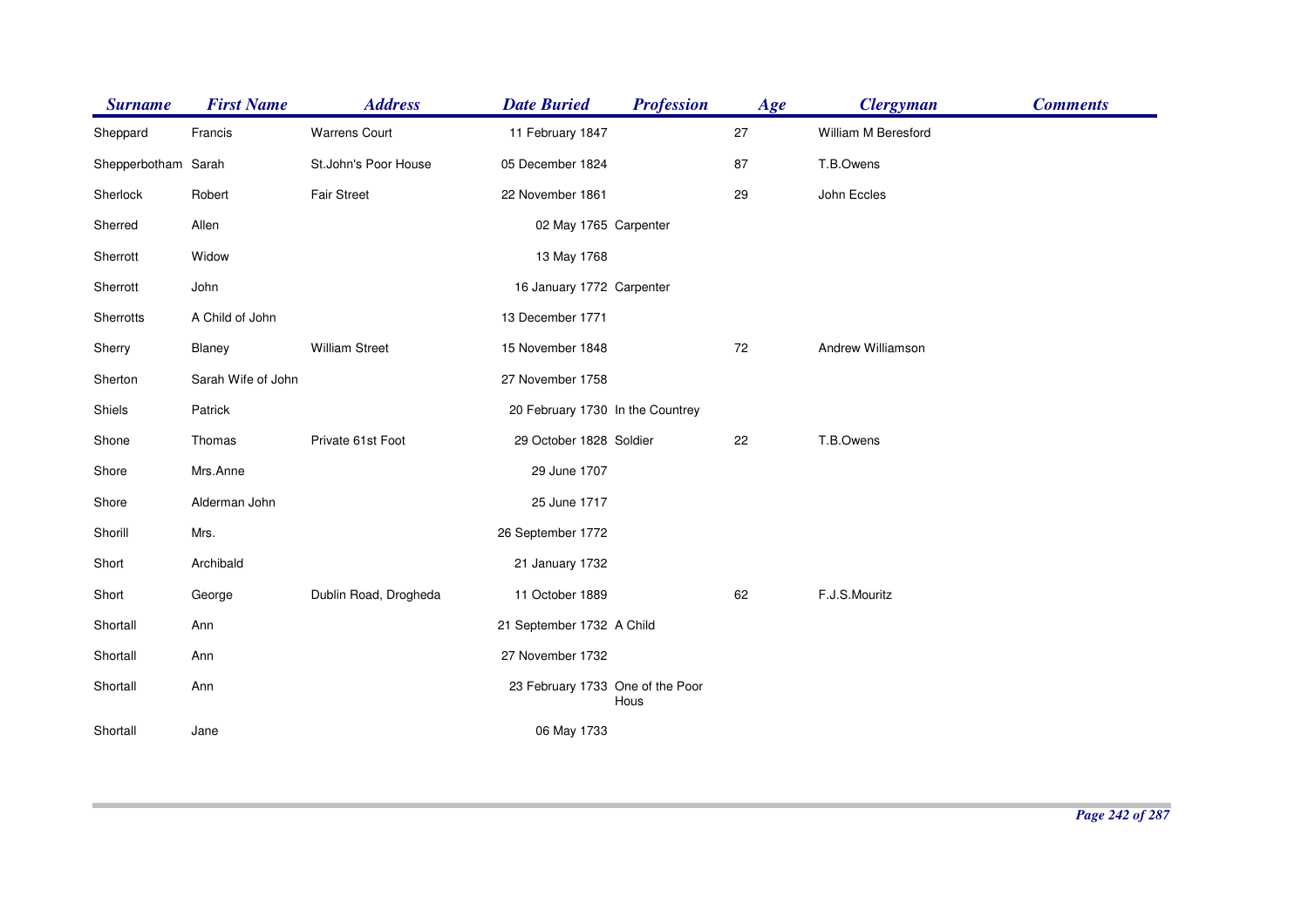| <b>Surname</b>           | <b>First Name</b>       | <b>Address</b> | <b>Date Buried</b>        | <b>Profession</b> | Age | <b>Clergyman</b> | <b>Comments</b> |
|--------------------------|-------------------------|----------------|---------------------------|-------------------|-----|------------------|-----------------|
| Shortall                 | Richard Son To<br>Leona |                | 24 June 1733              |                   |     |                  |                 |
| Shortell                 | Elizabeth Daug.to<br>Le |                | 01 December 1744          |                   |     |                  |                 |
| Shorten*                 | Leonard                 |                | 02 January 1815           |                   | 62  | Henry Leland     |                 |
| Shortice                 | William Son of John     |                | 27 March 1765             |                   |     |                  |                 |
| Shortile                 | Christian               |                | 09 May 1765               |                   |     |                  |                 |
| Shortill                 | Thomas Son of<br>John   |                | 18 March 1761 Butcher     |                   |     |                  |                 |
| Shortill                 | Leonard                 |                | 09 March 1762 Glazier     |                   |     |                  |                 |
| Shortill                 | Joseph                  |                | 01 April 1767             |                   |     |                  |                 |
| Shortill                 | Ann                     |                | 27 March 1774             |                   |     |                  |                 |
| Shortill                 | John                    |                | 15 September 1782 Butcher |                   |     |                  |                 |
| Shortills                | A Child of John         |                | 11 September 1770         |                   |     |                  |                 |
| Shorton                  | Henry Son to<br>Richard |                | 27 September 1707         |                   |     |                  |                 |
| Shorton                  | John Son to<br>Richard  |                | 01 October 1707           |                   |     |                  |                 |
| Shortwell                | Richard Son to<br>Leona |                | 17 June 1727              |                   |     |                  |                 |
| Shortwell[Junior Richard |                         |                | 16 May 1720               |                   |     |                  |                 |
| Siddall                  | Mr.Thomas               |                | 01 March 1721             |                   |     |                  |                 |
| Siddall                  | Mary Daughter of<br>Joh |                | 12 November 1770          |                   |     |                  |                 |
| Siddall                  | A Child of Mr. John     |                | 03 August 1779            |                   |     |                  |                 |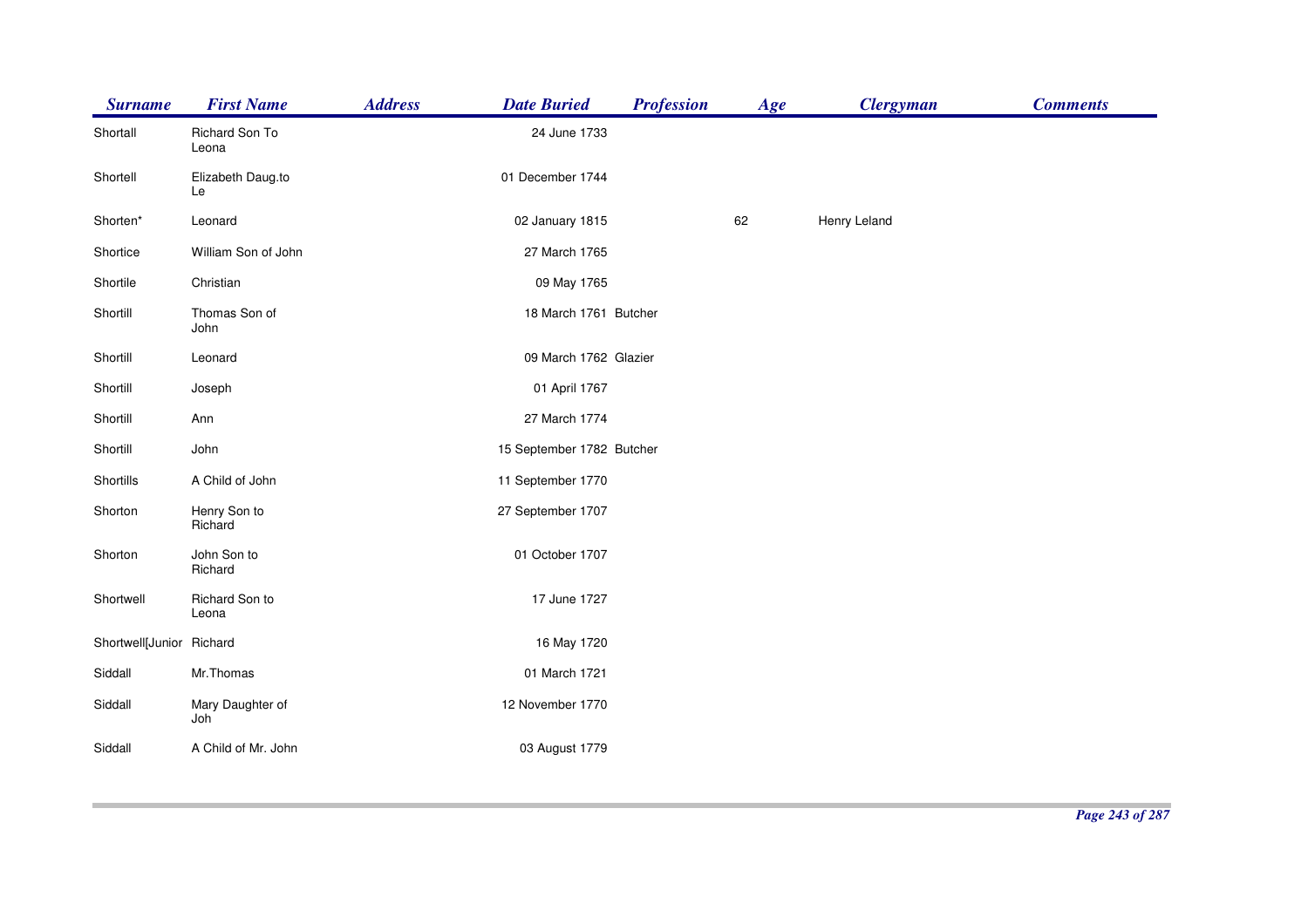| <b>Surname</b> | <b>First Name</b>       | <b>Address</b>            | <b>Date Buried</b> | <b>Profession</b>                    | Age        | <b>Clergyman</b>                  | <b>Comments</b> |
|----------------|-------------------------|---------------------------|--------------------|--------------------------------------|------------|-----------------------------------|-----------------|
| Siddall        | Banks                   |                           | 05 November 1803   |                                      | $00\,$     | W.H.Woods                         |                 |
| Siddall        | Richard                 |                           | 24 May 1804        |                                      | $00\,$     | W.H.Woods                         |                 |
| Siddalls       | A Child of John         |                           | 31 March 1769      |                                      |            |                                   |                 |
| Siddalls       | A Child of John         |                           | 24 April 1777      |                                      |            |                                   |                 |
| Siddle         | Thomas Son to<br>Thomas |                           | 27 October 1703    |                                      |            |                                   |                 |
| Sidebotham     | Mr.Samuel               |                           | 12 March 1751      |                                      |            |                                   |                 |
| Sillery        | Anthony                 |                           | 30 July 1803       |                                      | $00\,$     | W.H.Woods                         |                 |
| Sillery        | Henry                   |                           | 20 April 1811      |                                      | 13         | Henry Leland                      |                 |
| Sillery        | Jane                    |                           | 21 June 1813       |                                      | 75         | Henry Leland                      |                 |
| Sillery        | Martha                  | Slane                     | 04 December 1841   |                                      | 78         | E.P.Durham                        |                 |
| Sillery        | Araminta                | Mentrim Co.Meath          | 11 March 1847      |                                      | 90         | William M Beresford               |                 |
| Simcox         | Martha                  | <b>West Street</b>        | 02 February 1848   |                                      | 60         | A.Wynne                           |                 |
| Simmons        | The Rev.Robert          |                           | 28 November 1757   |                                      |            |                                   |                 |
| Simpal         | Henry                   |                           |                    | 12 July 1734 One of the Poor<br>Hous |            |                                   |                 |
| Simpson        | Anne                    | <b>Fair Street</b>        | 27 January 1824    |                                      | 93         | Samuel<br>FairtloughForT.B.Owens  |                 |
| Simpson        | John Thomas             | Laurence Street, Drogheda | 17 April 1895      |                                      | ${\bf 00}$ | H.Sandford/F.W.MacranJ.Ar<br>cher |                 |
| Sing           | Frances                 |                           | 23 March 1703      |                                      |            |                                   |                 |
| Sing           | Mr.Henry                |                           | 04 March 1707      |                                      |            |                                   |                 |
| Sing           | Cromwell                |                           | 08 April 1730      |                                      |            |                                   |                 |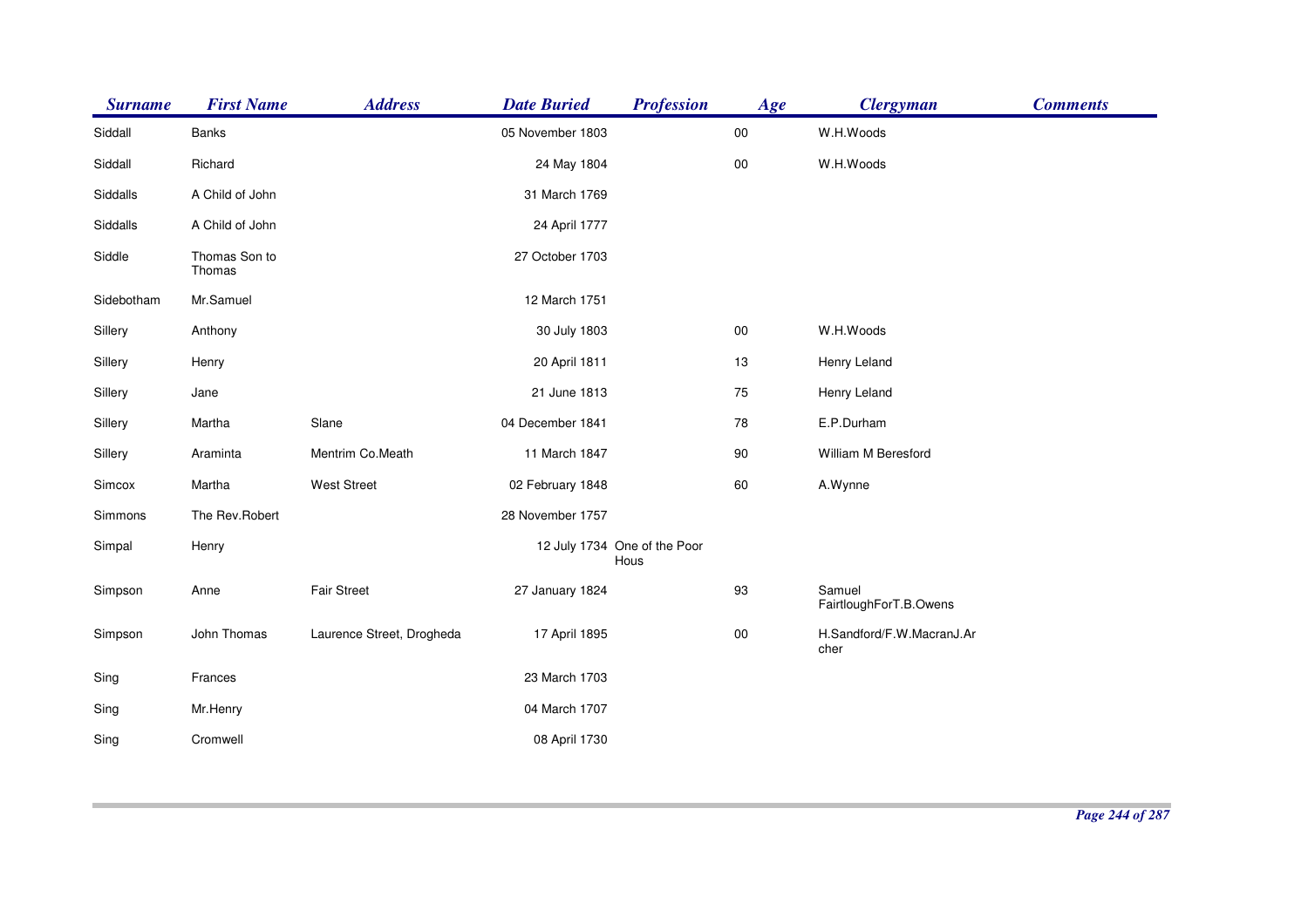| <b>Surname</b>      | <b>First Name</b>        | <b>Address</b>  | <b>Date Buried</b>                   | <b>Profession</b>                    | Age | <b>Clergyman</b> | <b>Comments</b> |
|---------------------|--------------------------|-----------------|--------------------------------------|--------------------------------------|-----|------------------|-----------------|
| Singleton           | John Son tothe<br>Rev.R  |                 | 01 September 1710                    |                                      |     |                  |                 |
| Singleton           | EdwardSontoRev.M<br>r.Ro |                 | 14 March 1712                        |                                      |     |                  |                 |
| Singleton           | ElizabethDaugtoRe<br>v.R |                 | 18 May 1712                          |                                      |     |                  |                 |
| Singleton           | HenrySonto<br>Rev.Mr.Ro  |                 | 29 November 1713                     |                                      |     |                  |                 |
| Singleton           | Mrs.Catherine            |                 | 03 January 1719 Widdow               |                                      |     |                  |                 |
| Singleton           | Alderman Edward          |                 | 24 March 1726                        |                                      |     |                  |                 |
| Singleton           | Mr.Samuel                |                 | 16 July 1726 Dr.P.                   |                                      |     |                  |                 |
| Singleton           | The<br>Rev.Mr.Rowland    |                 | 09 December 1741                     |                                      |     |                  |                 |
| Singleton           | Mrs.Elizabeth            |                 | 02 May 1745                          |                                      |     |                  |                 |
| Singleton           | Henry                    |                 | 12 November 1759 Master of the Rolls |                                      |     |                  |                 |
| Singleton           | The Daughter of<br>Fowk  |                 | 26 June 1761                         |                                      |     |                  |                 |
| Singleton           | Henry Son of<br>Sydnam   |                 | 22 May 1762                          |                                      |     |                  |                 |
| Singleton           | Miss.Mary Ann            |                 | 19 January 1773                      |                                      |     |                  |                 |
| Singleton           | John                     |                 |                                      | 26 July 1814 2nd Garrison Battali 42 |     | Henry Leland     |                 |
| Singleton<br>Senior | Alderman Edward          |                 | 17 January 1710                      |                                      |     |                  |                 |
| Skelly              | Francis                  | James Street    | 15 May 1838 Pump Borer               |                                      | 65  | Roman Catholic   |                 |
| Skelly              | Catherine Jane           | Laurence Street | 21 August 1840                       |                                      | 38  | Dissenter        |                 |
| Skelton             | Miss.Rebecca             |                 | 06 August 1781                       |                                      |     |                  |                 |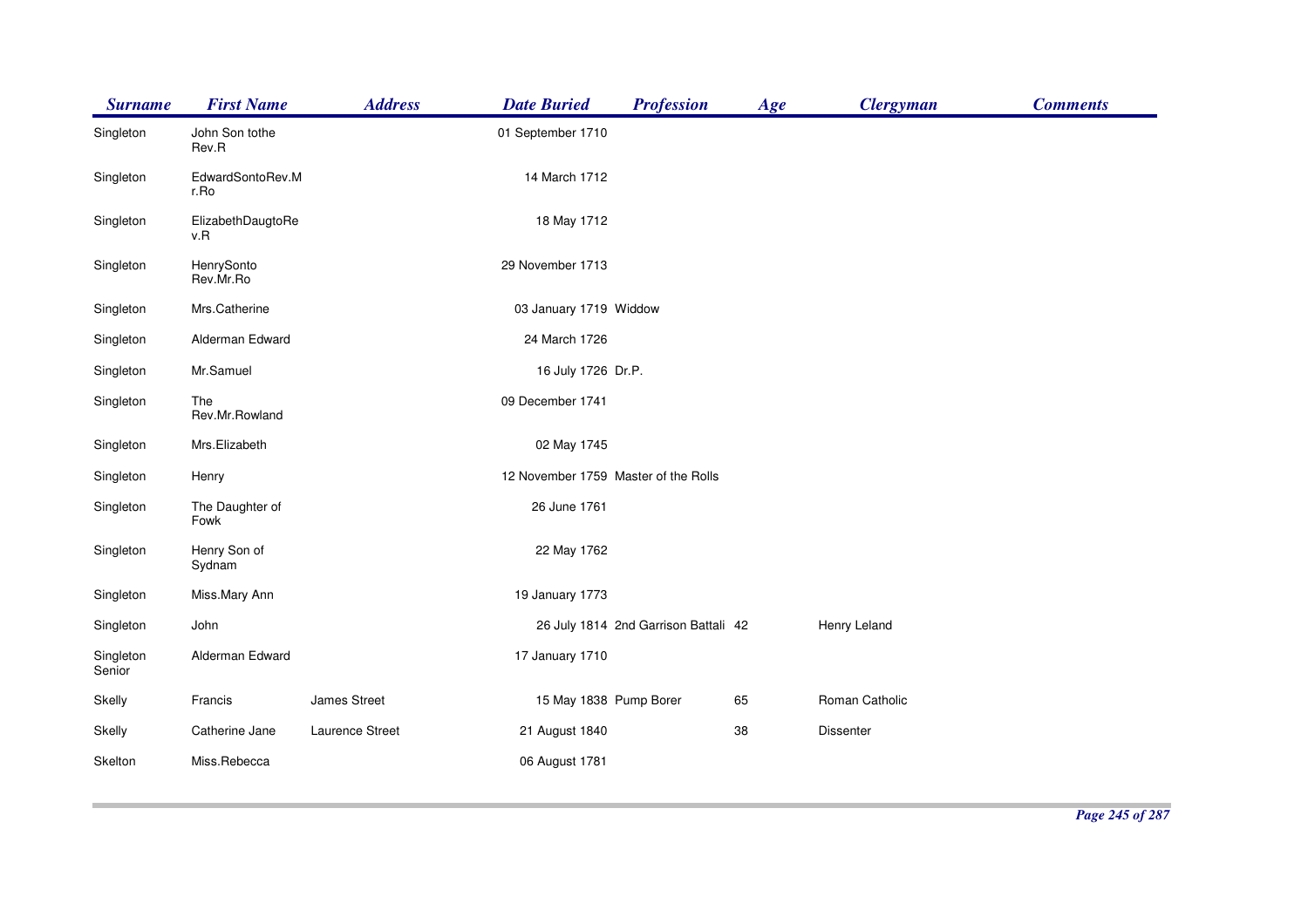| <b>Surname</b> | <b>First Name</b>       | <b>Address</b>       | <b>Date Buried</b>         | <b>Profession</b>                     | Age    | <b>Clergyman</b>               | <b>Comments</b> |
|----------------|-------------------------|----------------------|----------------------------|---------------------------------------|--------|--------------------------------|-----------------|
| Skerries       | John                    |                      | 31 March 1704              |                                       |        |                                |                 |
| Skerries       | Elinor                  |                      | 03 December 1710           |                                       |        |                                |                 |
| Skinn          | Mary                    |                      | 07 December 1816           |                                       | 47     | Henry Leland                   |                 |
| Skipp          | Jane Daught.to<br>Thoma |                      |                            | 14 May 1704 In St.Mary's Parish       |        |                                |                 |
| Skipp          | Mr.Thomas               |                      |                            | 23 May 1704 In St.Mary's Parish       |        |                                |                 |
| Skipp          | Son to Thomas           |                      |                            | 02 August 1705 In St.Mary's Parish    |        |                                |                 |
| Slaine         | Elizabeth               | Farm                 | 17 October 1838            |                                       | 08     | John.A.Wall                    |                 |
| Slaine         | Eleanor                 | Poor House           | 11 October 1846            |                                       | 93     | William M Beresford            |                 |
| Slaine         | Mary Anne               | Mount Street, Dublin | 10 May 1887                |                                       | 61     | John Eccles                    |                 |
| Slane          | John                    | Dublin Road          | 04 July 1832               |                                       | 30     | Rev.James Crawford About<br>30 |                 |
| Slane          | Elizabeth               | Dublin Road          | 17 July 1832               |                                       | 27     | Rev.John Magee                 |                 |
| Sloane         | Charles                 |                      | 10 August 1821 of Moyleary |                                       | 01     | T.B.Owens                      |                 |
| Sloane         | Catharine               | North Road           | 07 September 1826          |                                       | 07     | T.B.Owens                      |                 |
| Sloane         | Isabella                |                      | 12 February 1835           |                                       | $00\,$ | Rev.George King                |                 |
| Smallwood      | Edward                  |                      | 05 January 1703            |                                       |        |                                |                 |
| Smallwood      | John                    |                      | 02 July 1715 A Soldier     |                                       |        |                                |                 |
| Smallwood      | Sarah                   |                      |                            | 30 March 1724 Out of the Poor<br>Hous |        |                                |                 |
| Smart          | Elizabeth               | North Road           | 08 May 1842                |                                       | 67     | A.Wynne                        |                 |
| Smith          | Sarah Daughter to<br>Mi |                      | 14 April 1702              |                                       |        |                                |                 |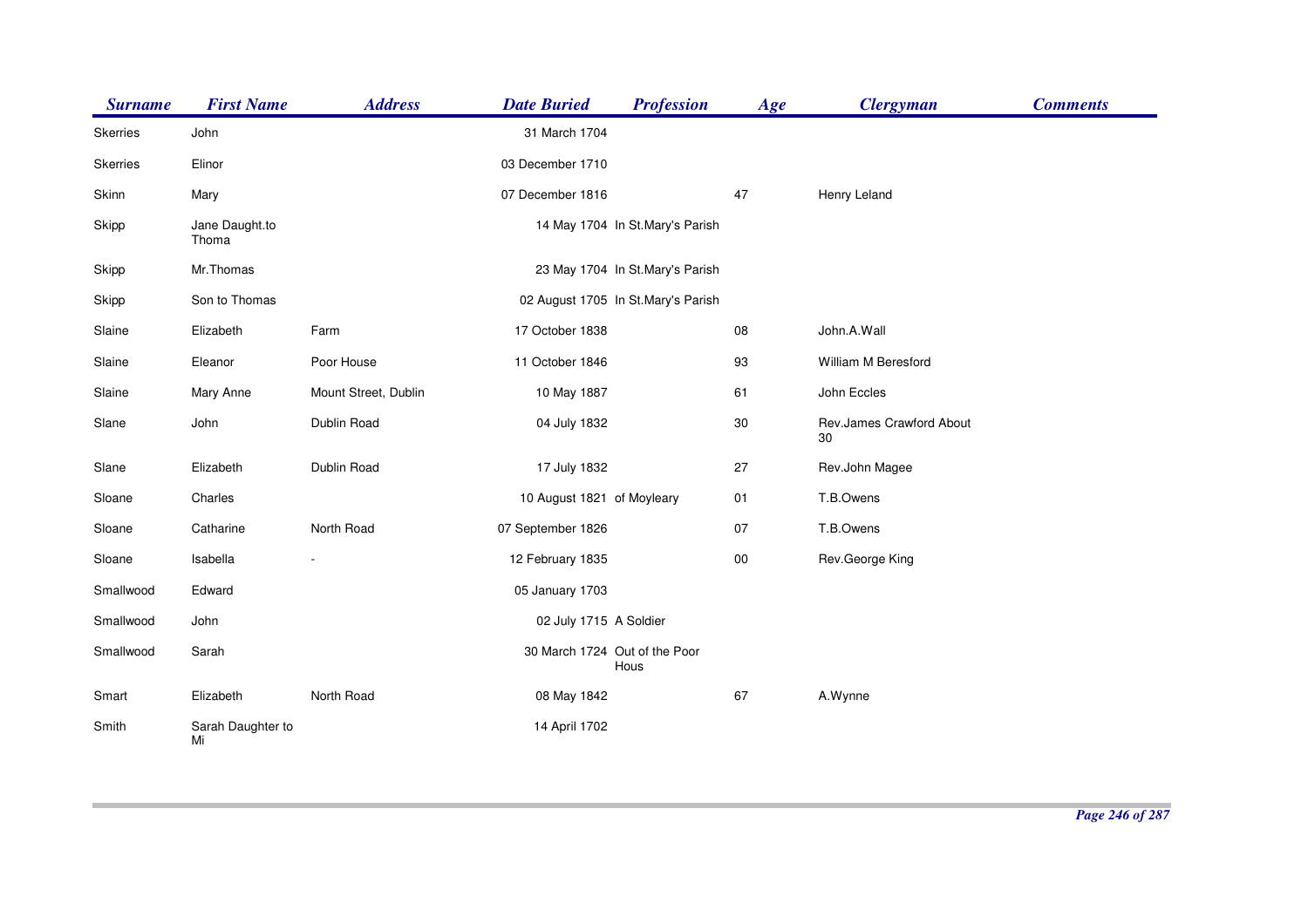| <b>Surname</b> | <b>First Name</b>        | <b>Address</b> | <b>Date Buried</b>    | <b>Profession</b> | Age | <b>Clergyman</b> | <b>Comments</b> |
|----------------|--------------------------|----------------|-----------------------|-------------------|-----|------------------|-----------------|
| Smith          | Mr.Robert                |                | 28 January 1703       |                   |     |                  |                 |
| Smith          | Elizabeth Daugh.to<br>м  |                | 05 April 1703         |                   |     |                  |                 |
| Smith          | Henry Son to<br>Michael  |                | 20 March 1704         |                   |     |                  |                 |
| Smith          | Susanna Daugh.to<br>Wil  |                | 10 April 1704         |                   |     |                  |                 |
| Smith          | Henry Son to<br>Mr.Henr  |                | 22 April 1705         |                   |     |                  |                 |
| Smith          | William Son to<br>Micha  |                | 10 June 1706 Sherriff |                   |     |                  |                 |
| Smith          | Henry Son to Job         |                | 30 December 1706      |                   |     |                  |                 |
| Smith          | William Son to<br>Mr.He  |                | 05 July 1707          |                   |     |                  |                 |
| Smith          | Elizabeth Daug.to<br>Mr  |                | 24 February 1709      |                   |     |                  |                 |
| Smith          | Richard Son to<br>Mr.He  |                | 28 August 1709        |                   |     |                  |                 |
| Smith          | ElizabethDaug.toMr<br>.M |                | 08 November 1709      |                   |     |                  |                 |
| Smith          | Elinor                   |                | 23 April 1710         |                   |     |                  |                 |
| Smith          | Michael Son to<br>Mr.Mi  |                | 12 November 1710      |                   |     |                  |                 |
| Smith          | Mr.Henry                 |                | 19 November 1711      |                   |     |                  |                 |
| Smith          | Hanna Daugh.to<br>Mr.He  |                | 28 June 1712          |                   |     |                  |                 |
| Smith          | Catherine Daug.to<br>He  |                | 25 May 1714 Mayor     |                   |     |                  |                 |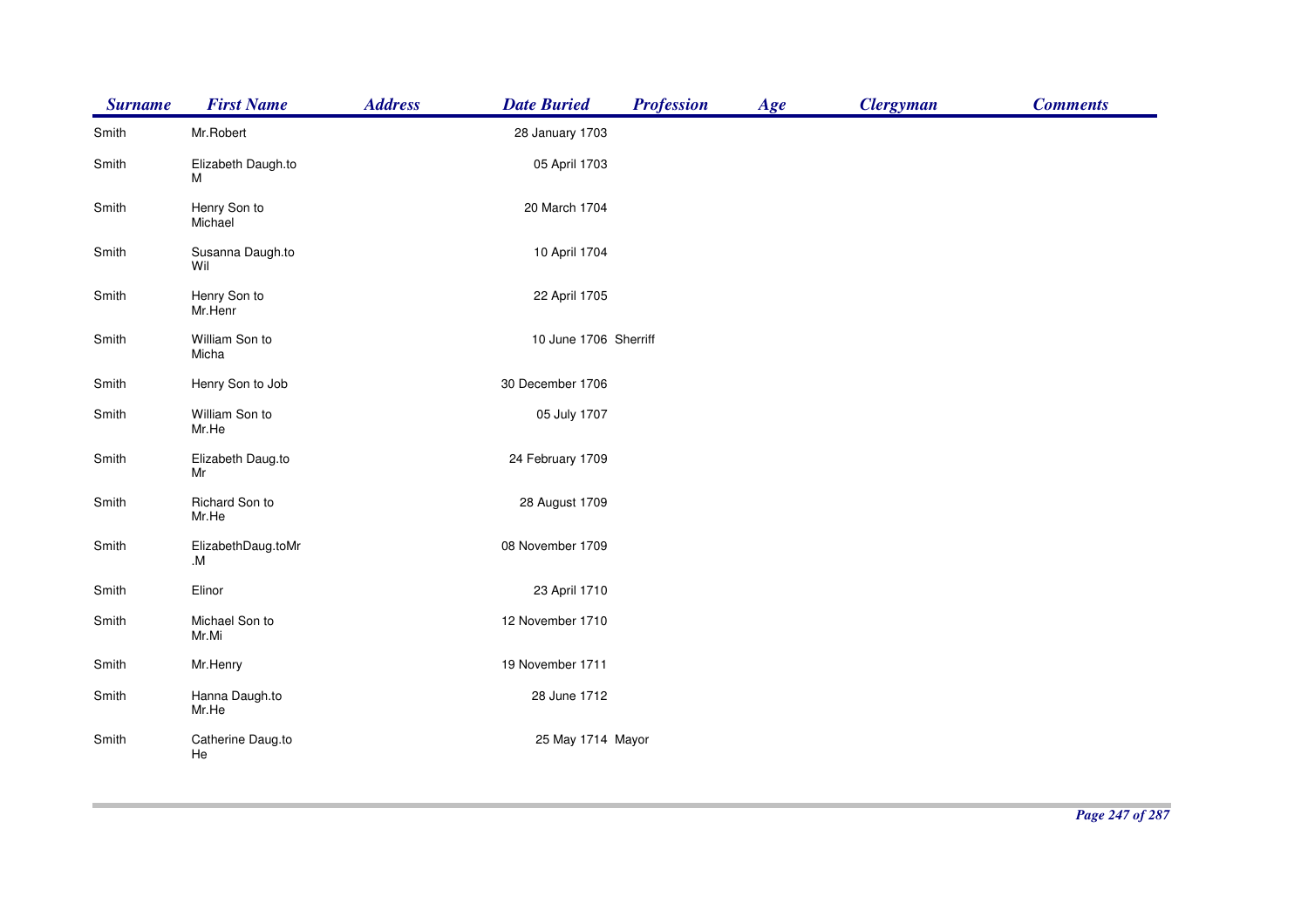| <b>Surname</b> | <b>First Name</b>       | <b>Address</b> | <b>Date Buried</b>      | <b>Profession</b> | Age | <b>Clergyman</b> | <b>Comments</b> |
|----------------|-------------------------|----------------|-------------------------|-------------------|-----|------------------|-----------------|
| Smith          | Elizabeth               |                | 05 June 1714 A Stranger |                   |     |                  |                 |
| Smith          | Mr.Thomas               |                | 31 March 1715           |                   |     |                  |                 |
| Smith          | Mrs.Mary                |                | 11 May 1715             |                   |     |                  |                 |
| Smith          | Susan                   |                | 14 February 1717        |                   |     |                  |                 |
| Smith          | Mrs.Esther              |                | 10 January 1718         |                   |     |                  |                 |
| Smith          | Alderman Michael        |                | 25 May 1718             |                   |     |                  |                 |
| Smith          | Sarah Daug.to Mrs.      |                | 20 April 1720 Widdow    |                   |     |                  |                 |
| Smith          | John                    |                | 17 February 1725        |                   |     |                  |                 |
| Smith          | Hugh Son to<br>Mr.Isaac |                | 30 July 1728            |                   |     |                  |                 |
| Smith          | Mrs.Grace               |                | 03 August 1728          |                   |     |                  |                 |
| Smith          | Haden Son to<br>Mr.Issa |                | 11 June 1729            |                   |     |                  |                 |
| Smith          | Ann                     |                | 26 January 1733         |                   |     |                  |                 |
| Smith          | John                    |                | 09 February 1733        |                   |     |                  |                 |
| Smith          | The Widow               |                | 22 June 1733            |                   |     |                  |                 |
| Smith          | Ann Daug.to<br>Mr.Issac |                | 16 July 1733            |                   |     |                  |                 |
| Smith          | Alderman Richard        |                | 28 November 1733        |                   |     |                  |                 |
| Smith          | Alderman Henry          |                | 06 February 1734        |                   |     |                  |                 |
| Smith          | Samuell Son to<br>Mr.Is |                | 21 April 1735           |                   |     |                  |                 |
| Smith          | Hanah Daug.to<br>Mr.Isa |                | 21 August 1739          |                   |     |                  |                 |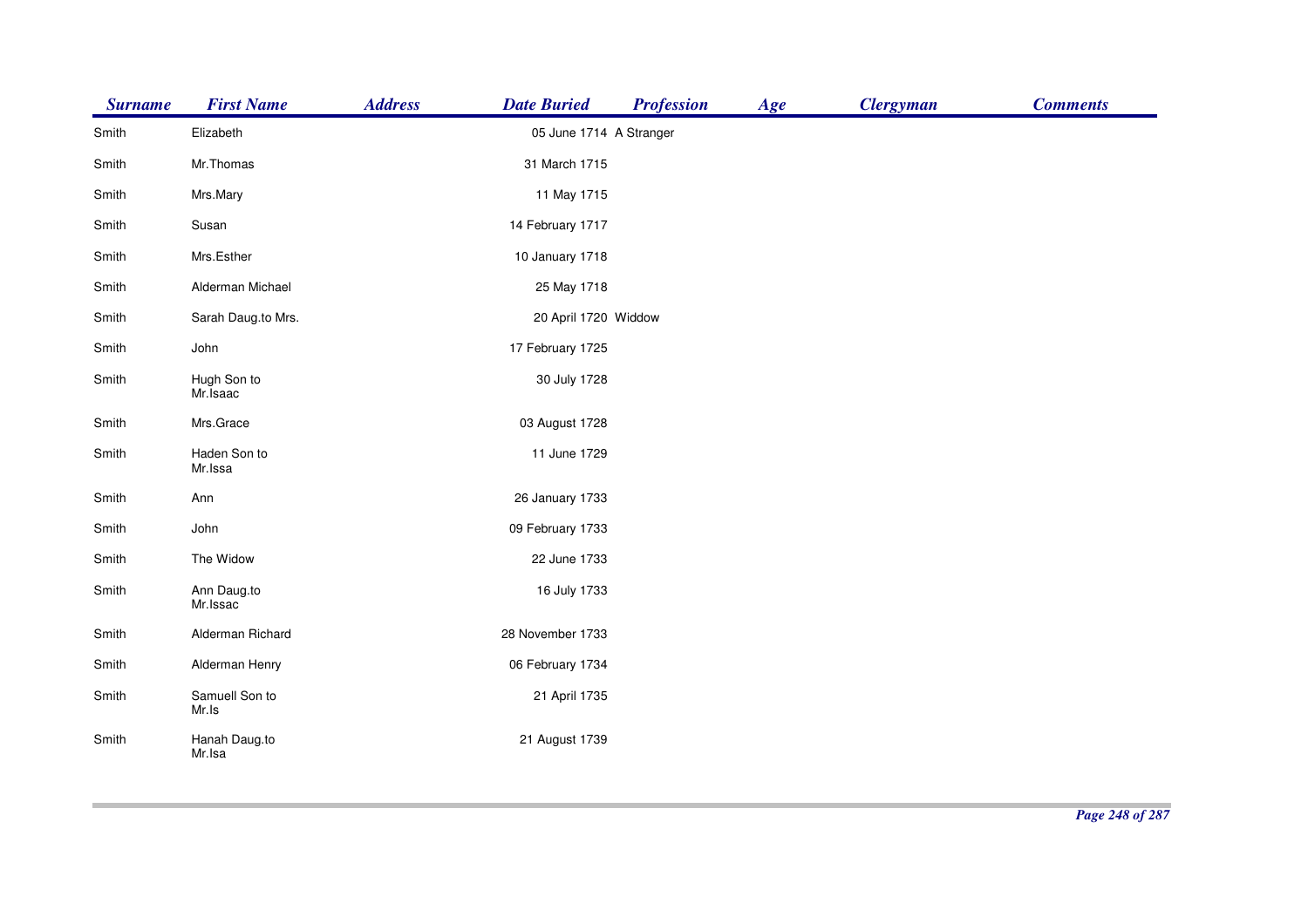| <b>Surname</b> | <b>First Name</b>        | <b>Address</b><br><b>Date Buried</b> | <b>Profession</b>               | Age    | <b>Clergyman</b>    | <b>Comments</b> |
|----------------|--------------------------|--------------------------------------|---------------------------------|--------|---------------------|-----------------|
| Smith          | Mary Daug.to<br>Michael  | 15 September 1743                    |                                 |        |                     |                 |
| Smith          | Edmond Son to<br>Mr.Jer  | 10 October 1743                      |                                 |        |                     |                 |
| Smith          | Mrs.                     | 25 April 1744 Widow                  |                                 |        |                     |                 |
| Smith          | Thadeus                  | 10 May 1744                          |                                 |        |                     |                 |
| Smith          | Mary                     | 13 July 1746                         |                                 |        |                     |                 |
| Smith          | Mary                     | 19 April 1747                        |                                 |        |                     |                 |
| Smith          | William                  | 05 August 1747                       |                                 |        |                     |                 |
| Smith          | MasterSmithSonto<br>MrJe | 15 September 1747                    |                                 |        |                     |                 |
| Smith          | William                  | 09 April 1765 Shoemaker              |                                 |        |                     |                 |
| Smith          | Richard Son of<br>John   | 15 March 1766                        |                                 |        |                     |                 |
| Smith          | Ann                      | 09 April 1766                        |                                 |        |                     |                 |
| Smith          | A Child of William       |                                      | 11 June 1769 Gale Keeper        |        |                     |                 |
| Smith          | James                    | 18 October 1769                      |                                 |        |                     |                 |
| Smith          | Mrs. Wife of<br>Rev.Joh  | 27 February 1777                     |                                 |        |                     |                 |
| Smith          | Mary                     |                                      | 07 April 1777 Of the Poor House |        |                     |                 |
| Smith          | Widow                    | 15 August 1778                       |                                 |        |                     |                 |
| Smith          | Eliza                    | 06 March 1803                        |                                 | $00\,$ | W.H.Woods           |                 |
| Smith          | Matilda                  | 17 May 1805                          |                                 | $00\,$ | <b>Wardlaw Ball</b> |                 |
| Smith          | Anne                     | 10 December 1812                     |                                 | 60     | Henry Leland        |                 |
|                |                          |                                      |                                 |        |                     |                 |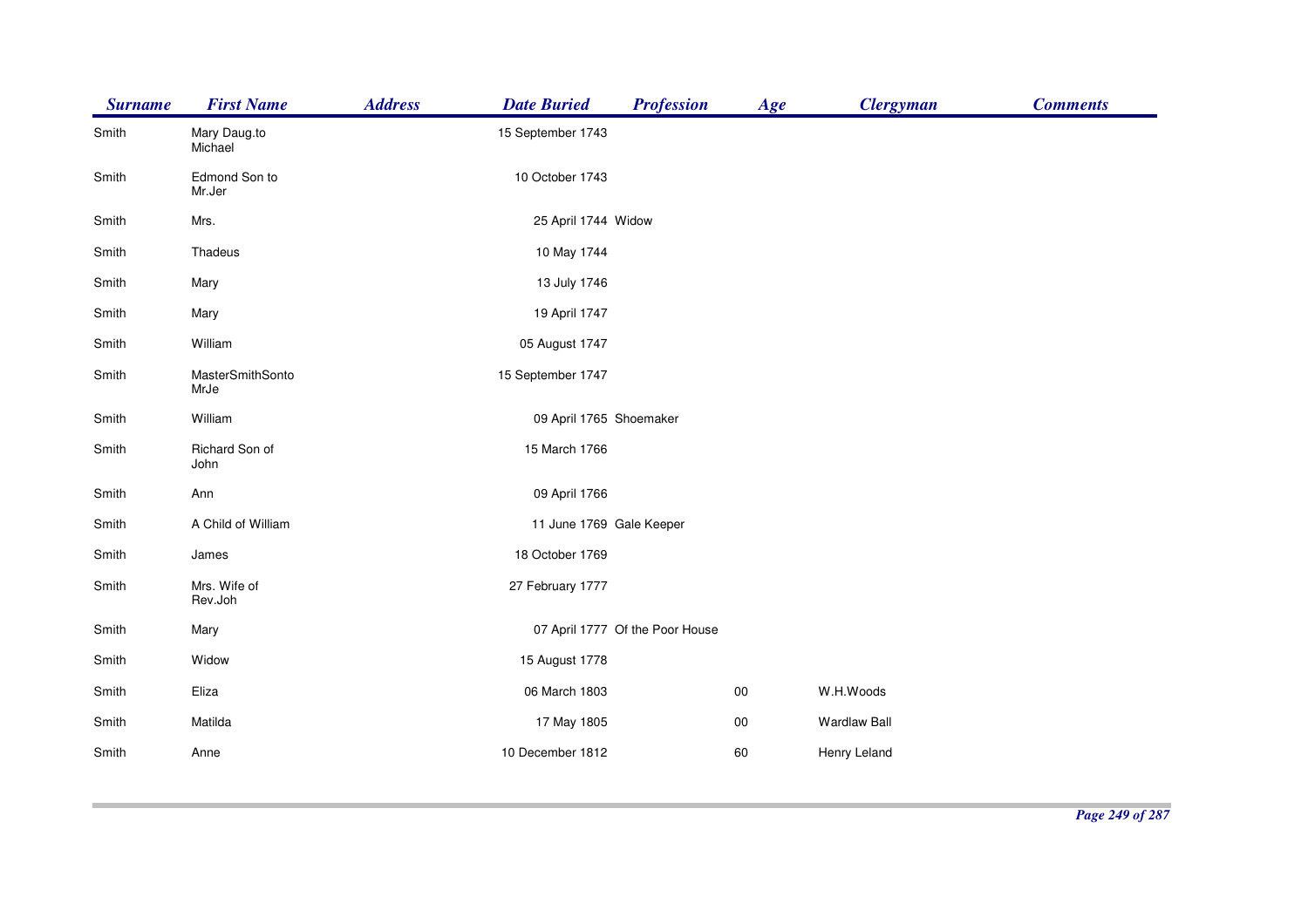| <b>Surname</b> | <b>First Name</b> | <b>Address</b>                       | <b>Date Buried</b>        | <b>Profession</b>                   | Age    | <b>Clergyman</b>   | <b>Comments</b> |
|----------------|-------------------|--------------------------------------|---------------------------|-------------------------------------|--------|--------------------|-----------------|
| Smith          | Frances           |                                      | 20 January 1813           |                                     | 07     | Henry Leland       |                 |
| Smith          | Henry             |                                      | 26 March 1817             |                                     | 63     | Henry Leland       |                 |
| Smith          | William           |                                      | 25 March 1819             |                                     | 73     | T.B.Owens          |                 |
| Smith          | Jeremiah          |                                      | 18 January 1821 Of Duleek |                                     | $02\,$ | T.B.Owens          |                 |
| Smith          | James             |                                      | 29 May 1822               |                                     | 48     | T.B.Owens          |                 |
| Smith          | Catharine         |                                      | 07 June 1822              |                                     | 62     | T.B.Owens          |                 |
| Smith          | Jeremiah          | Newtown, Near Kells                  | 12 January 1824           |                                     | 70     | T.B.Owens          |                 |
| Smith          | William           | Shop Street                          | 20 May 1825               |                                     | 72     | T.B.Owens          |                 |
| Smith          | William           | Shop Street                          | 19 May 1828 Shoemaker     |                                     | 36     | T.B.Owens          |                 |
| Smith          | Mary              | Laurence Street                      | 07 February 1830          |                                     | 70     | J.Magee            |                 |
| Smith          | Rev.John          | Church Allys                         | 05 December 1831          |                                     | 27     | Rev.Richard George |                 |
| Smith          | Muriel            | Church Alleys                        | 06 December 1831          |                                     | 90     | Rev.Richard George |                 |
| Smith          | Seymor            | Church Lane [Middle Alley]           | 07 May 1832               |                                     | 22     | Rev.John Magee     |                 |
| Smith          | Mrs.              | Bellewstown                          | 13 August 1832            |                                     | 56     | Rev.J.Duncan       |                 |
| Smith          | Mrs.              | Church Alleys                        | 20 November 1834          |                                     | 56     | Rev.George King    |                 |
| Smith          | Miss.Adelaide     | Green Hills                          | 03 June 1836              |                                     | 05     | Rev.James Crawford |                 |
| Smith          | Hugh Crofton      | Green Hills                          | 13 July 1836              |                                     | 16     | Rev.James Crawford |                 |
| Smith          | Emily             | Green Hills(on 17 June and<br>buried |                           | 18 July 1844 Mother & 2 children 21 |        | A.Wynne            |                 |
| Smith          | Mary              | Green Hills(amidst the<br>sorrow and |                           | 18 July 1844 were drowned in the 52 |        | A.Wynne            |                 |
| Smith          | Anne              | Laurence Street                      | 27 September 1844         |                                     | 90     | A.Wynne            |                 |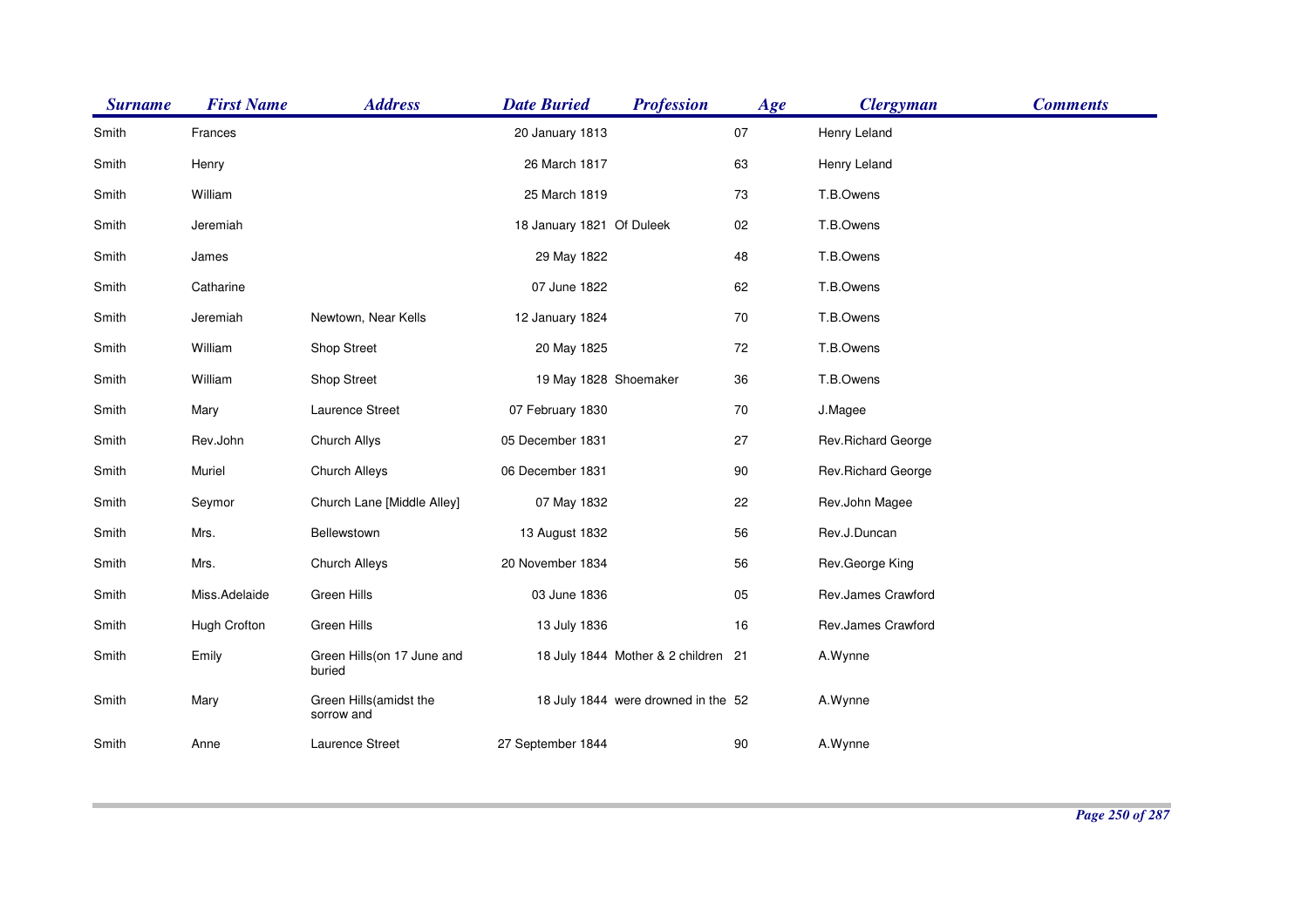| <b>Surname</b> | <b>First Name</b>     | <b>Address</b>                          | <b>Date Buried</b>    | <b>Profession</b> | Age    | <b>Clergyman</b>                  | <b>Comments</b> |
|----------------|-----------------------|-----------------------------------------|-----------------------|-------------------|--------|-----------------------------------|-----------------|
| Smith          | Arthur Robert         | Piper's Town Co.Louth                   | 06 August 1850        |                   | $00\,$ | W.E.Ormsby 3 Days                 |                 |
| Smith          | Louisa                | Greenhills Co.Louth                     | 31 August 1861        |                   | 34     | John Eccles                       |                 |
| Smith          | George                | Kilnew, Co. Meath                       | 03 May 1867           |                   | 91     | John Eccles                       |                 |
| Smith          | William               | <b>William Street</b>                   | 29 June 1869          |                   | $00\,$ | John Eccles 4 Weeks               |                 |
| Smith          | Mary Elizabeth        | <b>William Street</b>                   | 02 July 1869          |                   | 02     | John Eccles + 6 Months            |                 |
| Smith          | Saint George          | Greenhills, Co. Louth                   | 07 March 1873         |                   | 88     | John Eccles                       |                 |
| Smith          | Mary                  | Chord Road                              | 19 June 1873          |                   | $00\,$ | Presbyterian 10 Months            |                 |
| Smith          | Hannah                | Georges Street                          | 22 February 1874      |                   | 57     | John Eccles                       |                 |
| Smith          | Thomas                | Georges Street, Drogheda                | 08 November 1878      |                   | 60     | Coates G.Booth                    |                 |
| Smith          | Elizabeth             | William Street, Drogheda                | 24 July 1879          |                   | 76     | John Eccles                       |                 |
| Smith          | Anne                  | Magdalen Street, Drogheda               | 24 December 1889      |                   | 80     | F.J.S.Mouritz                     |                 |
| Smith          | <b>Tenyson Edward</b> | Greenhills, Drogheda                    | 24 December 1889      |                   | 36     | John Eccles/John Archer           |                 |
| Smith          | Rodolf St.George      | Greenhills                              | 03 June 1896          |                   | 44     | HerbertSandford/T.R.Brunsk<br>ill |                 |
| Smith          | Ralph                 | Greenhills, Drogheda                    | 23 February 1898      |                   | 81     | H.E.Sandford/J.ArcherRecM<br>arys |                 |
| Smith          | Eleanor Matilda       | Kilnew, Greenanstown                    | 23 October 1899       |                   | 70     | Rev.Ashe/LPTLedoux/E.Stor<br>ey   |                 |
| Smith Jr.      | Saint George          | Green Hills(sympathy of all<br>classes. | 18 July 1844 wreck of | Manchester        | 27     | A.Wynne                           |                 |
| Smullen        | Mary Jane             | King Street, Drogheda                   | 09 May 1884           |                   | 72     | John Eccles                       |                 |
| Smullen        | Thomas                | King Street, Drogheda                   | 15 October 1884       |                   | 73     | John Eccles                       |                 |
| Smullen        | Elizabeth             | King Street, Drogheda                   | 18 February 1887      |                   | 44     | John Eccles                       |                 |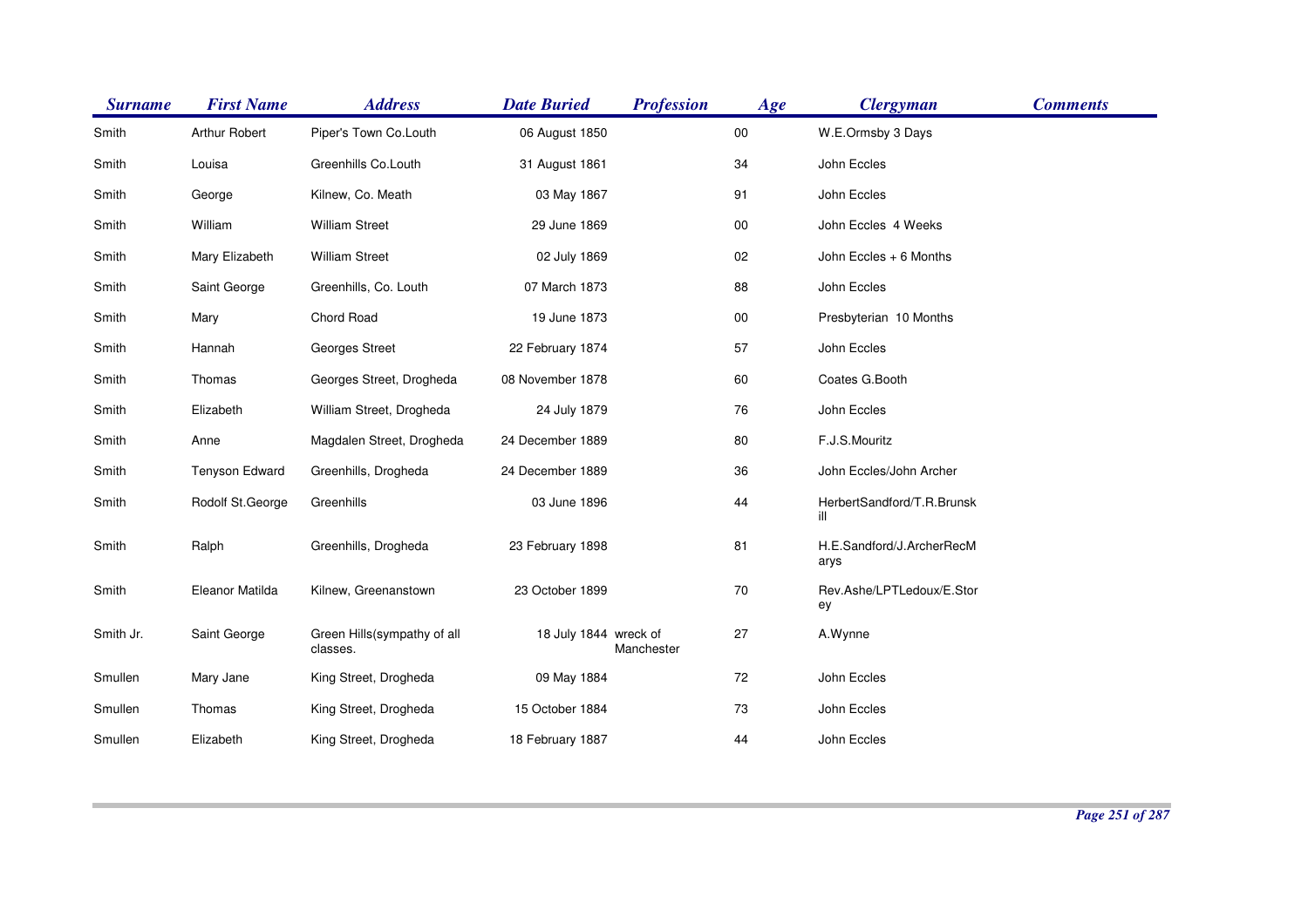| <b>Surname</b> | <b>First Name</b>        | <b>Address</b>                   | <b>Date Buried</b>        | <b>Profession</b> | Age    | <b>Clergyman</b>                  | <b>Comments</b> |
|----------------|--------------------------|----------------------------------|---------------------------|-------------------|--------|-----------------------------------|-----------------|
| Smyth          | Adylat                   |                                  | 18 May 1806 Of Juliastown |                   | $00\,$ | Bigoe Henzell 6 Months            |                 |
| Smyth          | James                    |                                  | 27 April 1807 N.D.M.      |                   | 01     | <b>Bigoe Henzell</b>              |                 |
| Smyth          | Patience Althe<br>Maria  |                                  | 21 October 1821           |                   | $00\,$ | T.B.Owens 5 Months                |                 |
| Smyth          | Ralph                    | Laurence Street                  | 08 April 1826 Alderman    |                   | 64     | T.B.Owens                         |                 |
| Smyth          | Ralph                    | Newtownhouse,<br>Termonfeckin    | 14 January 1865           |                   | 79     | John Eccles                       |                 |
| Smyth          | Anna                     | Queensborough, Drogheda          | 21 December 1875          |                   | 74     | John Eccles & James<br>Silcock    |                 |
| Smyth          | Sarah Anna               | Rath House, Termonfeckin         | 11 December 1885          |                   | 50     | J.Eccles&R.J.T.Long(R.Ter<br>monf |                 |
| Smyth          | Mary Frances             | Dublin                           | 31 May 1898               |                   | $00\,$ | H.E.Sandford                      |                 |
| Smyth/Smith?   | Mary                     |                                  | 04 March 1816             |                   | 40     | Henry Leland Entered Twice        |                 |
| Smythe         | <b>Frederick Charles</b> | Dublin                           | 24 January 1899           |                   | 55     | M.K.Exham                         |                 |
| Smythe         | Patrick                  | Kilnew, Bellewstown,<br>Co.Meath | 01 February 1899          |                   | 79     | Rev.Henry<br>Ashe/H.E.Sandford    |                 |
| Snell          | Anne Sunderland          | Bull-ring                        | 06 March 1852             |                   | 06     | W.E.Ormsby                        |                 |
| Somers         | Elizabeth                | <b>King Street</b>               | 29 December 1872          |                   | 86     | Methodist                         |                 |
| Somers         | Andrew                   | King Street, Drogheda            | 10 November 1879          |                   | 82     | Wesleyan                          |                 |
| Somers         | Anne                     | King Street, Drogheda            | 26 April 1889             |                   | 70     | F.J.S.Mouritz                     |                 |
| Somerville     | <b>Edward Thomas</b>     | Mill Road, Drogheda              | 31 March 1888             |                   | 01     | John J.Sandys + 9 Days            |                 |
| Souch          | Henry Son to John        |                                  | 09 June 1707              |                   |        |                                   |                 |
| Souch          | John                     |                                  | 11 June 1722              |                   |        |                                   |                 |
| Souch          | Ann Daug.to The<br>Widd  |                                  | 03 June 1727              |                   |        |                                   |                 |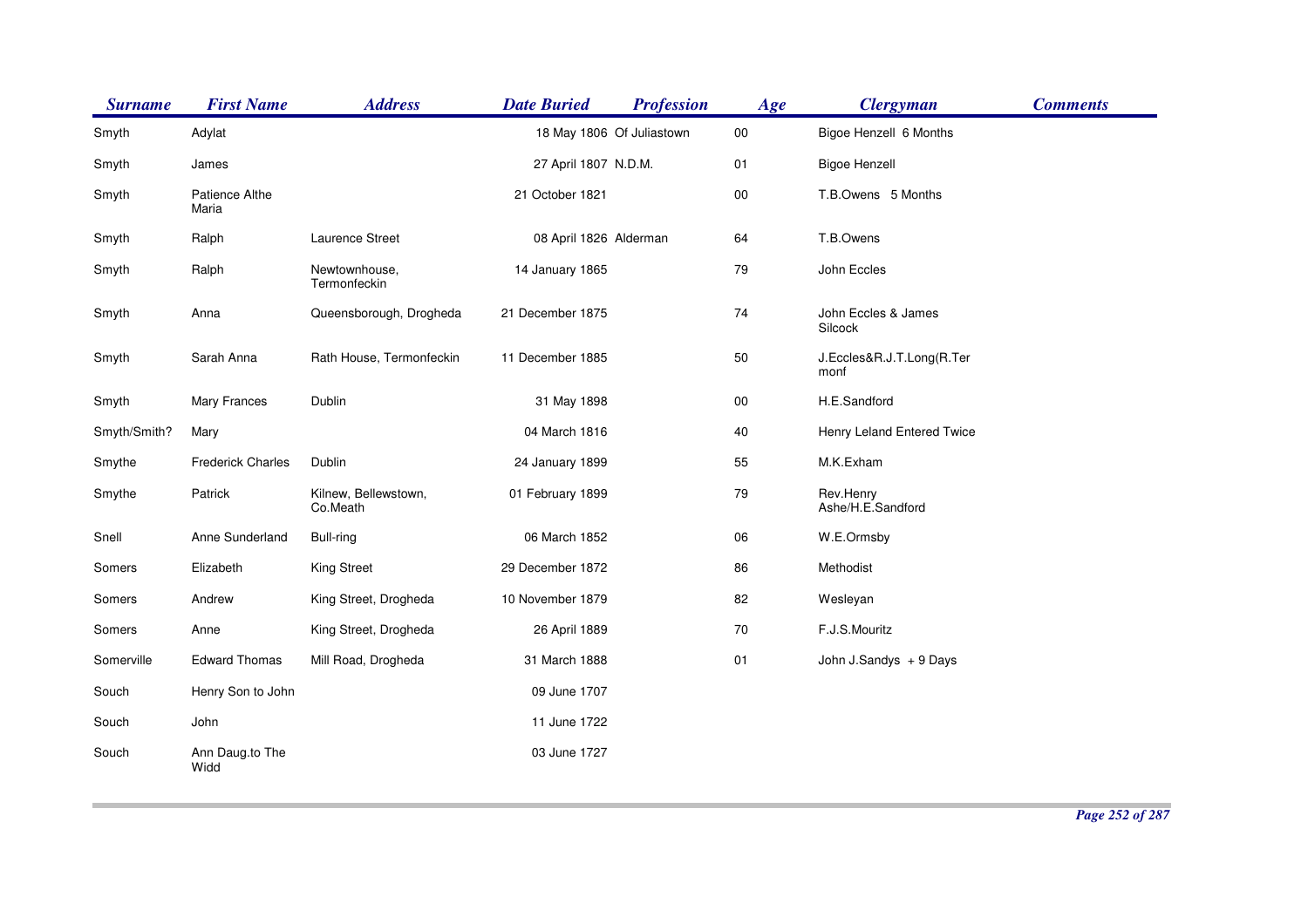| <b>Surname</b> | <b>First Name</b>        | <b>Address</b>        | <b>Date Buried</b>               | <b>Profession</b>                       | Age    | <b>Clergyman</b>               | <b>Comments</b> |
|----------------|--------------------------|-----------------------|----------------------------------|-----------------------------------------|--------|--------------------------------|-----------------|
| Souch          | Jane                     |                       | 09 December 1729                 |                                         |        |                                |                 |
| Souch          | Widow                    |                       | 09 July 1763                     |                                         |        |                                |                 |
| Souch*         | The Widow                |                       | 25 October 1758 [Name illegible] |                                         |        |                                |                 |
| South          | ElizabethDaugtoMr.<br>Wi |                       | 03 May 1722 Surveyor             |                                         |        |                                |                 |
| Southton       | Mr.Samuel                |                       | 29 October 1706                  |                                         |        |                                |                 |
| Sowell         | Thomas                   |                       | 15 June 1714                     |                                         |        |                                |                 |
| Sparks         | Edward                   |                       | 17 May 1704 A Soldier            |                                         |        |                                |                 |
| Sparks         | Lucy                     |                       |                                  | 03 January 1814 2nd Garrison Battali 03 |        | Henry Leland                   |                 |
| Sparrow        | Martha                   |                       | 07 March 1704                    |                                         |        |                                |                 |
| Sparrow        | Elizabeth Daug.to<br>Pe  |                       | 13 May 1717                      |                                         |        |                                |                 |
| Sparrow        | Richard                  | Laurence' Street      | 11 March 1859                    |                                         | 01     | John Stewart                   |                 |
| Sparrow        | Frances                  | North Strand          | 03 December 1862                 |                                         | 00     | John Eccles 5 Months           |                 |
| Sparrow        | Maria                    | North Strand          | 02 November 1863                 |                                         | 03     | I.H.Monsarrat                  |                 |
| Sparrow        | Richard                  | St.Peters, Drogheda   | 08 November 1884                 |                                         | 63     | John Eccles & John<br>J.Sandys |                 |
| Sparrow        | Laura Eulalie            | Fair Street, Drogheda | 25 June 1888                     |                                         | $00\,$ | John J.Sandys 1 Month          |                 |
| Speeds         | A Child of Samuell       |                       | 28 December 1703                 |                                         |        |                                |                 |
| Speer          | Jane Daug.to<br>William  |                       | 02 December 1732 A Soldier       |                                         |        |                                |                 |
| Speer          | William Son to Willi     |                       | 11 February 1733 A Soldier       |                                         |        |                                |                 |
| Speighte       | Jane                     |                       | 30 January 1825                  |                                         | 60     | T.B.Owens                      |                 |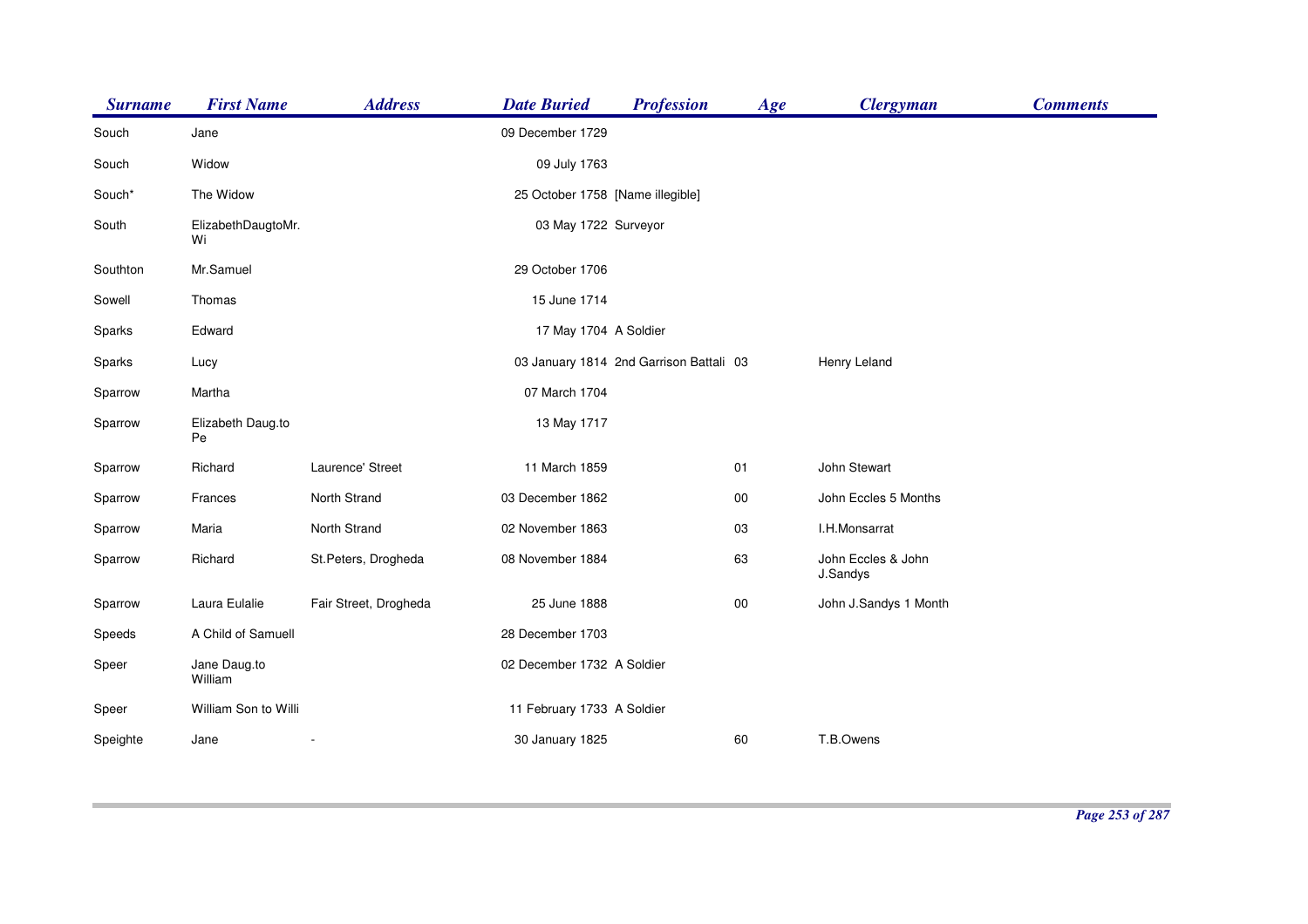| <b>Surname</b>      | <b>First Name</b>       | <b>Address</b>     | <b>Date Buried</b>                   | <b>Profession</b>                   | Age    | <b>Clergyman</b>        | <b>Comments</b> |
|---------------------|-------------------------|--------------------|--------------------------------------|-------------------------------------|--------|-------------------------|-----------------|
| Spencer<br>[Senior] | Mrs.                    |                    | 07 March 1745                        |                                     |        |                         |                 |
| Spinks              | Anne                    |                    |                                      | 25 May 1810 2nd Garrison Battali 01 |        | Henry Leland $+1$ Month |                 |
| Spring              | Arrabella Daug.to<br>Mr |                    | 25 September 1726                    |                                     |        |                         |                 |
| Squires*            | James                   |                    | 23 June 1811                         |                                     | 14     | Henry Leland            |                 |
| St.Paul             | Mrs.                    |                    | 15 November 1755 Widow               |                                     |        |                         |                 |
| St.Peters           | Susana                  |                    | 24 November 1721 A Child left on the |                                     |        |                         |                 |
| Staar               | Mary                    | North Road         | 21 April 1825                        |                                     | 09     | T.B.Owens               |                 |
| Staar               | Thomas                  | North Road         | 25 August 1826                       |                                     | 04     | T.B.Owens               |                 |
| Staar               | Matilda                 | Sunday's Gate      | 10 May 1832                          |                                     | 58     | Rev.Joseph Duncan       |                 |
| Staar               | Archibald               | Sunday's Gate      | 12 May 1832                          |                                     | 51     | Rev.Joseph Duncan       |                 |
| Stanage             | John                    |                    | 27 August 1821                       |                                     | 76     | T.B.Owens               |                 |
| Stanage             | Anne                    | <b>Fair Street</b> | 19 January 1826                      |                                     | $00\,$ | T.B.Owens 9 Months      |                 |
| Stanage             | Elizabeth               | <b>Fair Street</b> | 25 February 1831                     |                                     | 38     |                         |                 |
| Stanage             | Thomas                  | <b>Fair Street</b> | 05 June 1837                         |                                     | 02     | Rev.P.Mooney + 3 Months |                 |
| Stanage             | Stephen                 | <b>Fair Street</b> |                                      | 27 June 1840 Town Serjeant          | 55     | A.Wynne                 |                 |
| Stanage             | Margaret                | <b>Fair Street</b> | 07 December 1841                     |                                     | 03     | E.P.Durham              |                 |
| Stanage             | Stephen                 | <b>Fair Street</b> | 10 January 1850 60th Rifles          |                                     | 21     | Andrew Williamson       |                 |
| Stanage             | Elizabeth               | Laurence Street    | 05 July 1851                         |                                     | 01     | W.B.Arkin Curate        |                 |
| Stanage             | Anne                    | <b>Fair Street</b> | 02 February 1852                     |                                     | 19     | W.E.Ormsby              |                 |
| Stanage             | Martha                  | <b>Fair Street</b> | 23 April 1852                        |                                     | 15     | W.E.Ormsby              |                 |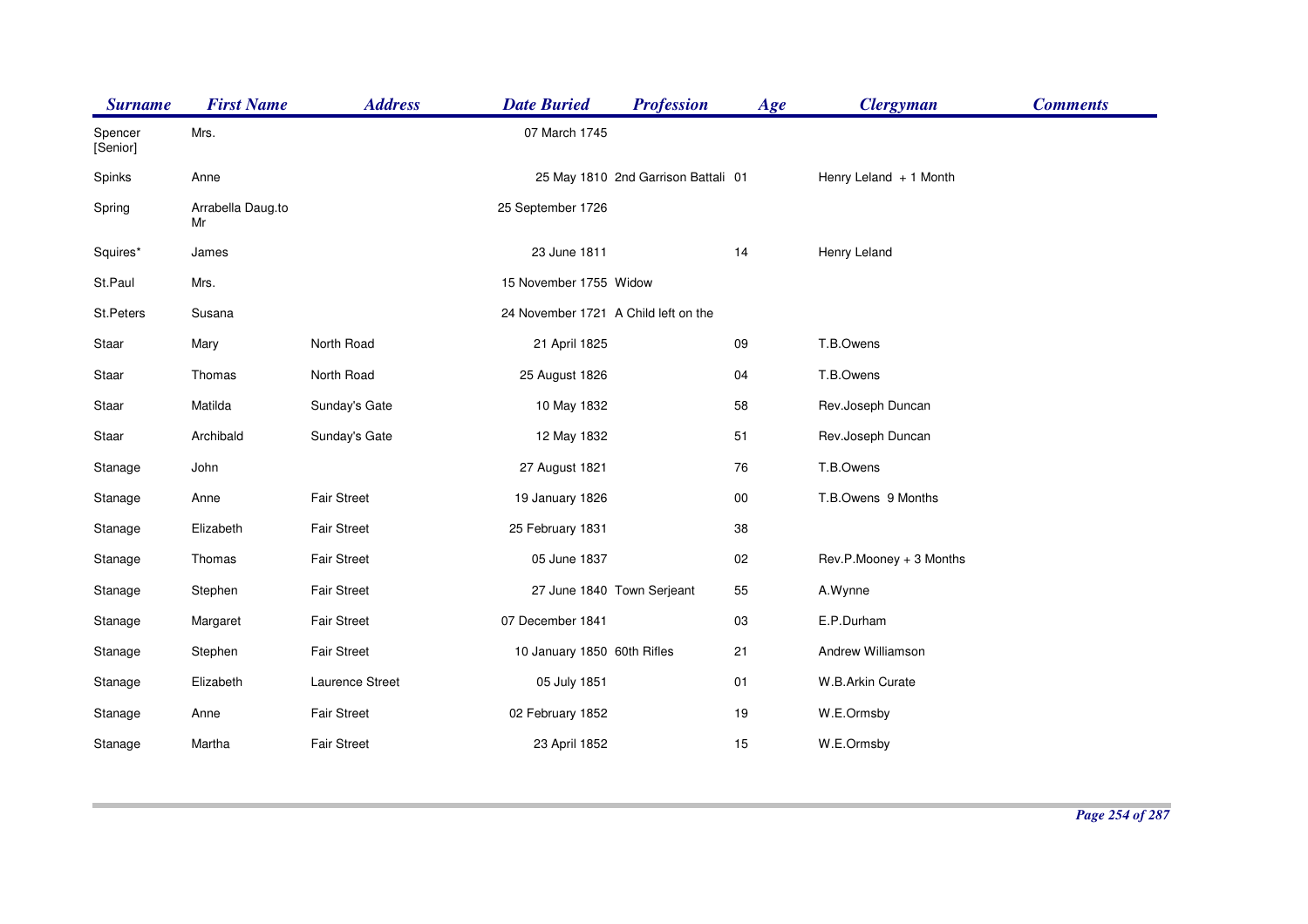| <b>Surname</b> | <b>First Name</b>       | <b>Address</b>     | <b>Date Buried</b>           | <b>Profession</b>               | Age    | <b>Clergyman</b> | <b>Comments</b> |
|----------------|-------------------------|--------------------|------------------------------|---------------------------------|--------|------------------|-----------------|
| Stanage        | Ellen                   | <b>Fair Street</b> | 17 August 1853               |                                 | 19     | John Eccles      |                 |
| Stanage        | Mary                    | Fair Street        | 23 April 1857                |                                 | 65     | Henry E Brooke   |                 |
| Standey        | Mrs.                    |                    | 26 May 1747                  |                                 |        |                  |                 |
| Stanford       | Barbara                 |                    | 29 January 1816              |                                 | 55     | Henry Leland     |                 |
| Stanhouse      | Charles to<br>Mr.Michae |                    | 25 July 1707                 |                                 |        |                  |                 |
| Stanhouse      | Mr.Michael              |                    | 22 December 1709             |                                 |        |                  |                 |
| Stanhouse      | Bowlton Son to Mrs.     |                    | 24 February 1711             |                                 |        |                  |                 |
| Stanley        | Widow                   |                    | 15 February 1732             |                                 |        |                  |                 |
| Stanley        | Christopher             |                    | 30 November 1773 West Street |                                 |        |                  |                 |
| Stanley        | Catherine E.            | <b>West Street</b> | 08 July 1836                 |                                 | $70\,$ | Roman Catholic   |                 |
| Stanly         | A Child of Mr.          |                    | 12 September 1757 Apothecary |                                 |        |                  |                 |
| Staple___*     | Sarah*                  |                    | 27 February 1769             |                                 |        |                  |                 |
| Staplehill     | Auldridge Son to<br>Tho |                    | 16 July 1709                 |                                 |        |                  |                 |
| Staplehill     | Thomas                  |                    | 13 April 1718                |                                 |        |                  |                 |
| Staplehill     | Hester Wife of John     |                    | 31 January 1751              |                                 |        |                  |                 |
| Staplehill     | Jane                    |                    |                              | 27 March 1769 Dublin copy entry |        |                  |                 |
| Staplehill     | Ann                     |                    | 03 August 1772               |                                 |        |                  |                 |
| Staplehill     | Mary                    |                    | 13 January 1774              |                                 |        |                  |                 |
| <b>Staples</b> | Widow                   |                    | 01 November 1747             |                                 |        |                  |                 |
| Stapleton      | A Son of Thomas         |                    | 01 October 1704              |                                 |        |                  |                 |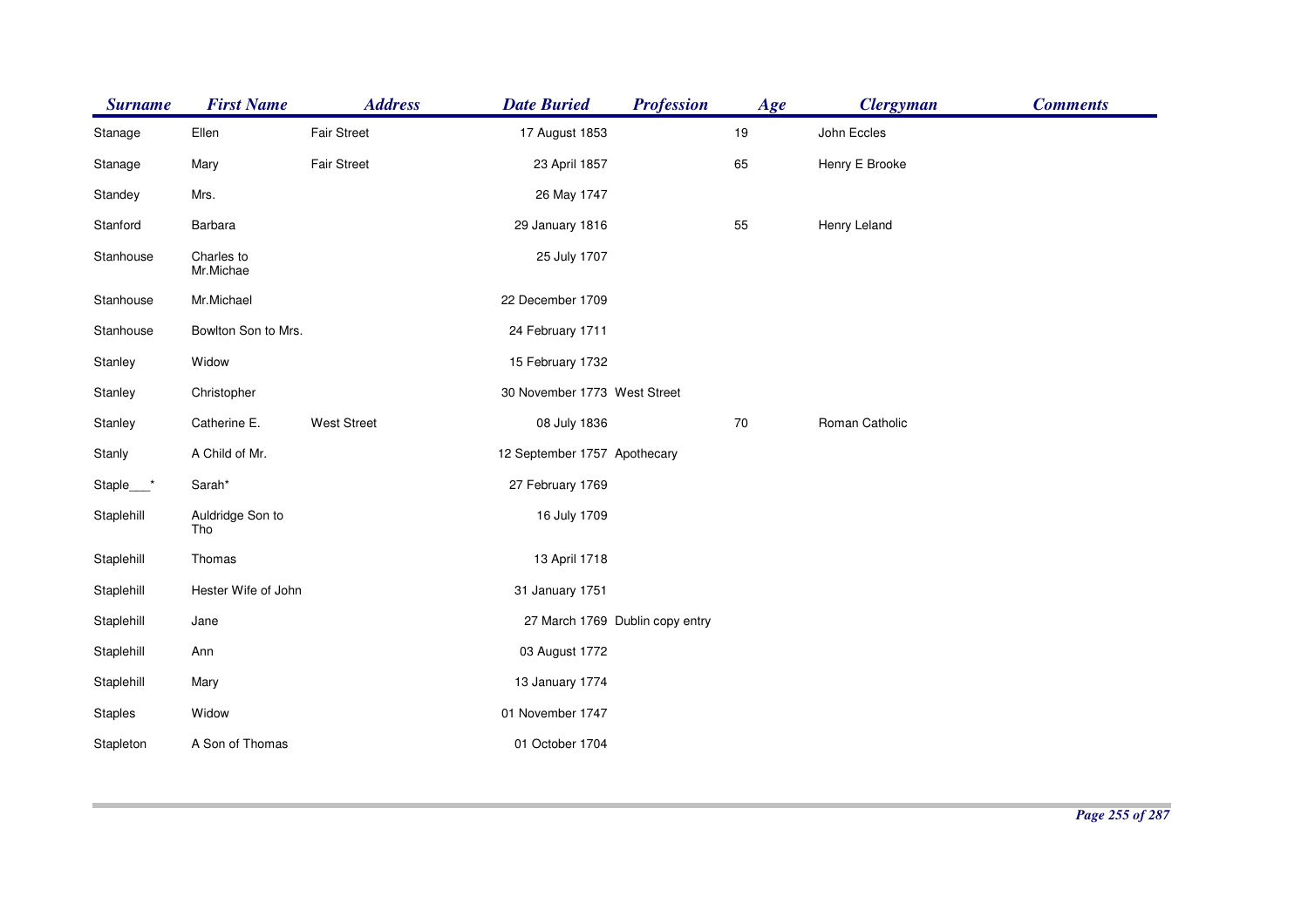| <b>Surname</b> | <b>First Name</b>       | <b>Address</b>            | <b>Date Buried</b>                   | <b>Profession</b>                        | Age | <b>Clergyman</b>  | <b>Comments</b> |
|----------------|-------------------------|---------------------------|--------------------------------------|------------------------------------------|-----|-------------------|-----------------|
| Stapleton      | Elizabeth               |                           | 14 July 1745 Widow                   |                                          |     |                   |                 |
| Starling       | Margaret                |                           | 30 June 1741                         |                                          |     |                   |                 |
| Starr          | Anne                    | <b>Stanages Row</b>       | 28 July 1837                         |                                          | 16  | Rev.P.Mooney      |                 |
| Stedman        | Thomas Son to<br>Mr.Joh |                           | 18 October 1721 Guager               |                                          |     |                   |                 |
| Stedman        | Joanna Daug.to<br>Mr.Jo |                           | 10 October 1722 Guager               |                                          |     |                   |                 |
| Steele         | Phobe                   |                           | 19 December 1808                     |                                          | 18  | Henry Leland      |                 |
| Steele         | Mary                    |                           |                                      | 03 June 1810 Parish of Beaulieu          | 42  | Henry Leland      |                 |
| Steele         | Matilda                 |                           | 27 September 1818 Parish of Beaulieu |                                          | 16  | Henry Leland      |                 |
| Steele         | Robert                  |                           | 21 November 1820                     |                                          | 27  | T.B.Owens         |                 |
| Steele         | Matilda                 |                           | 09 May 1821                          |                                          | 03  | T.B.Owens         |                 |
| Steele         | Laurence                | Banktown Co.Louth         | 27 June 1849                         |                                          | 93  | Andrew Williamson |                 |
| Stephens       | Ann Daug.to Mary        |                           | 19 May 1727                          |                                          |     |                   |                 |
| Stephenson     | The Rev.Mr.Robert       |                           | 01 August 1726                       |                                          |     |                   |                 |
| Stephenson     | Lucy                    |                           |                                      | 07 November 1810 2nd Garrison Battali 00 |     | Henry Leland      |                 |
| Stephenson     | Esther                  | <b>Dyer Street</b>        | 26 October 1863                      |                                          | 06  | Dissenter         |                 |
| Stephenson     | William Robert          | <b>Dyer Street</b>        | 29 October 1863                      |                                          | 03  | <b>Dissenter</b>  |                 |
| Stephenson     | William                 | West Street, Drogheda     |                                      | 27 June 1865 Buried in Killineer         | 35  | I.H.Monsarrat     |                 |
| Stephenson     | Wilhelmina              | Dominick Street, Drogheda |                                      | 11 June 1892 Buried in Killineer         | 60  | John Eccles       |                 |
| Steward        | Mary                    |                           | 24 February 1727 A Pensioner         |                                          |     |                   |                 |
| Steward        | Richard                 |                           | 29 November 1734 The Simple          |                                          |     |                   |                 |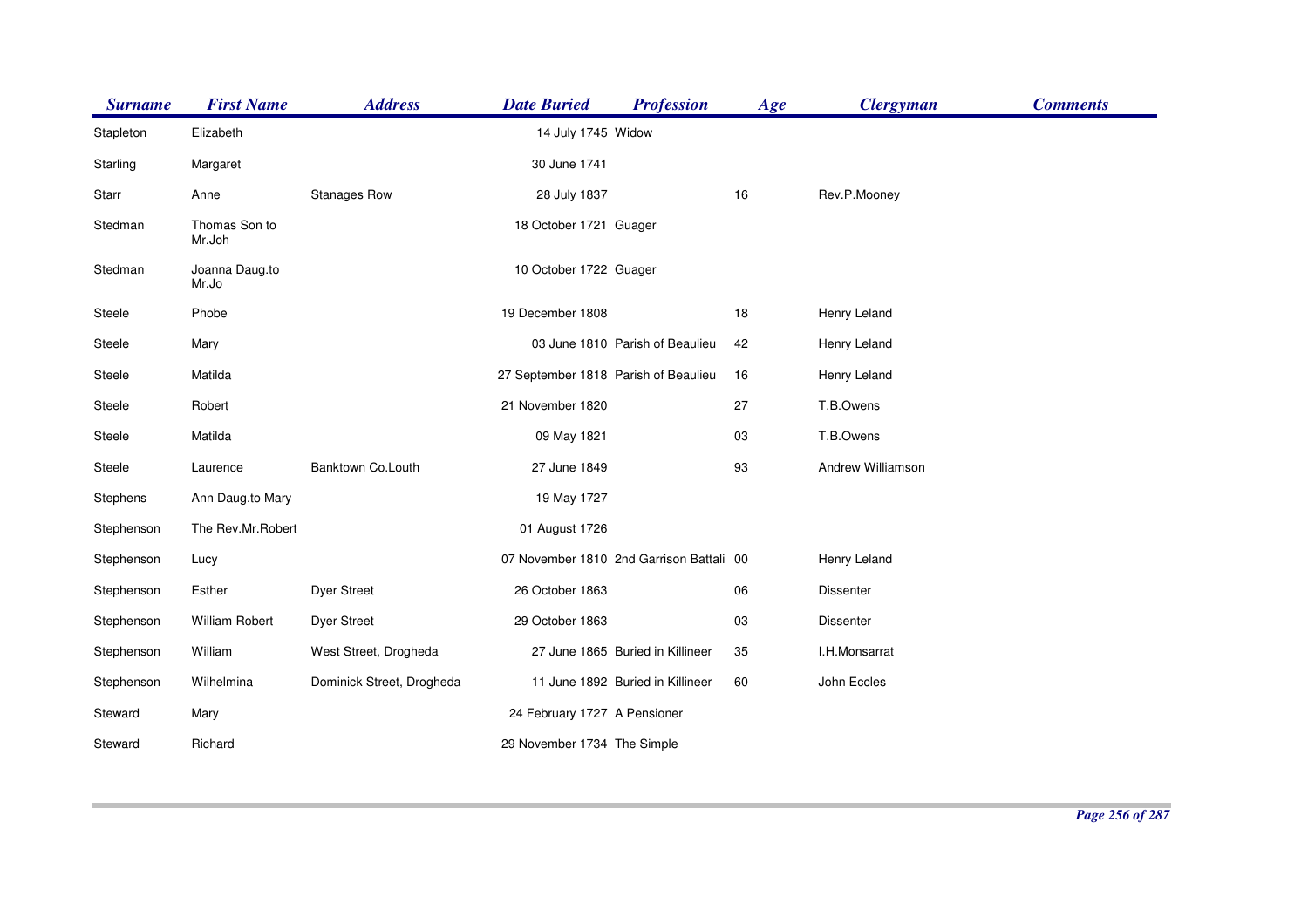| <b>Surname</b> | <b>First Name</b>        | <b>Address</b>           | <b>Date Buried</b>       | <b>Profession</b> | Age    | <b>Clergyman</b>  | <b>Comments</b> |
|----------------|--------------------------|--------------------------|--------------------------|-------------------|--------|-------------------|-----------------|
| Stewart        | Robert                   |                          | 30 December 1719         |                   |        |                   |                 |
| Stewart        | William                  |                          | 15 May 1720 A Poor Man   |                   |        |                   |                 |
| Stewart        | Anne                     |                          | 24 March 1817            |                   | 73     | Henry Leland      |                 |
| Stewart        | Henry                    | <b>Trinity Street</b>    | 21 February 1825         |                   | 74     | T.B.Owens         |                 |
| Stewart        | Archibald                | Died in Hospital         | 19 May 1832 Sea Captain  |                   | $00\,$ | Rev.John Magee    |                 |
| Stewart        | Thomas                   | Green Lanes              | 26 June 1832             |                   | 08     | Rev.Joseph Duncan |                 |
| Stewart        | Mary                     | North Road               | 21 December 1841         |                   | 34     | Dissenter         |                 |
| Stewart        | John                     | Potato Market            | 29 December 1850 Drowned |                   | 65     | W.E.Ormsby        |                 |
| Stewart        | Thomas                   | <b>Francis Street</b>    | 08 January 1871          |                   | 68     | John Eccles       |                 |
| Stewart        | Isabella                 | West Street, Drogheda    | 19 May 1879              |                   | 49     | John Eccles       |                 |
| Stewart        | Isabella                 | William Street, Drogheda | 11 May 1884              |                   | 85     | John Eccles       |                 |
| Stinson        | Joseph                   |                          | 02 February 1814         |                   | 57     | Henry Leland      |                 |
| Stinson        | Robert                   | Potato Market            | 23 June 1839 Stranger    |                   | 27     | Dissenter         |                 |
| Stirling       | Susannah                 |                          | 05 June 1810             |                   | 65     | Henry Leland      |                 |
| Stoakes        | George Son to<br>Christ  |                          | 10 January 1715          |                   |        |                   |                 |
| Stoakes        | ChristopherSonChri<br>st |                          | 13 June 1722             |                   |        |                   |                 |
| Stoaks         | Richard Son to<br>Chris  |                          | 01 March 1722            |                   |        |                   |                 |
| Stoaks         | William Son to<br>Chris  |                          | 07 June 1726             |                   |        |                   |                 |
| Stohard        | James Son of John        |                          | 01 November 1776         |                   |        |                   |                 |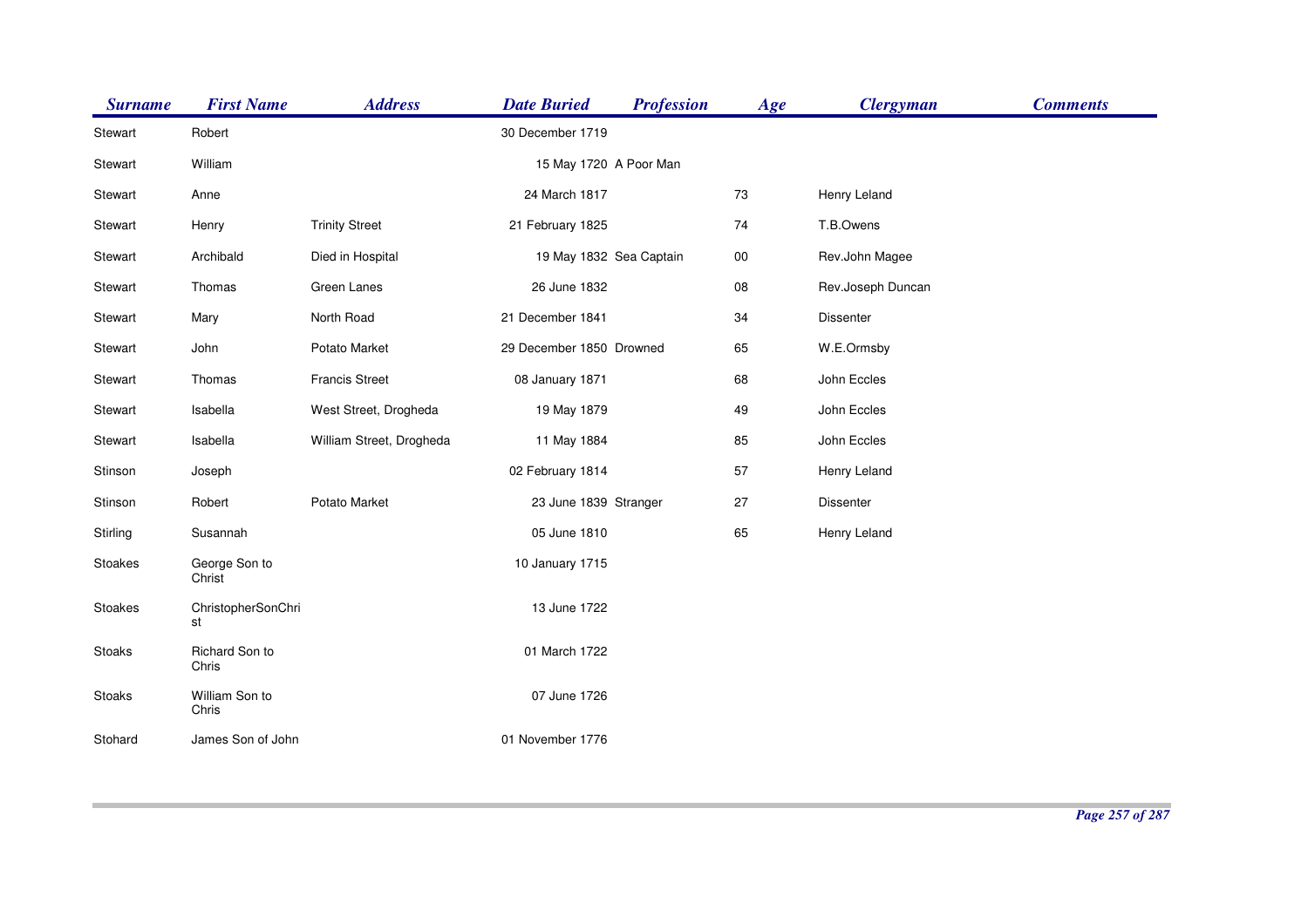| <b>Surname</b> | <b>First Name</b>       | <b>Address</b>         | <b>Date Buried</b>      | <b>Profession</b> | Age        | <b>Clergyman</b>      | <b>Comments</b> |
|----------------|-------------------------|------------------------|-------------------------|-------------------|------------|-----------------------|-----------------|
| Stoker         | Mr.William              |                        | 17 November 1708        |                   |            |                       |                 |
| Stoker         | Alderman Thomas         |                        | 18 July 1720            |                   |            |                       |                 |
| Stoker         | Edward                  |                        | 15 March 1721           |                   |            |                       |                 |
| Stoker         | Catherine               |                        | 15 March 1724           |                   |            |                       |                 |
| Stoker         | Widow                   |                        | 30 January 1744         |                   |            |                       |                 |
| Stoker         | Thomas                  |                        | 31 March 1756 Shoemaker |                   |            |                       |                 |
| Strang         | Thomas Son to<br>Willia |                        | 27 March 1719           |                   |            |                       |                 |
| Strangg        | Elizabeth Daug.to<br>Wi |                        | 16 December 1717        |                   |            |                       |                 |
| Strangg        | Sarah Daug.to<br>Willia |                        | 14 September 1720       |                   |            |                       |                 |
| Stretton       | Mary Daug.to<br>Thomas  |                        | 01 July 1707            |                   |            |                       |                 |
| Stuart         | Jane                    |                        | 19 September 1709       |                   |            |                       |                 |
| Stuart         | Elinor                  |                        | 17 May 1711             |                   |            |                       |                 |
| Stuart         | Emma                    | Magdalene Street       | 24 January 1858         |                   | 06         | John G Eccles Omitted |                 |
| Stuart         | John                    | <b>West Street</b>     | 09 December 1872        |                   | 45         | John Eccles           |                 |
| Stuart         | William                 | Church Yard            | 04 March 1873           |                   | 70         | John Eccles           |                 |
| Stuart         | Catherine               | Peter Street, Drogheda | 23 September 1885       |                   | 80         | Roman Catholic        |                 |
| Summerlin      | Jane                    |                        | 08 December 1717        |                   |            |                       |                 |
| Summers        | Andrew                  | Green Lanes            | 05 October 1827         |                   | ${\bf 76}$ |                       |                 |
| Sutcliffe      | Abraham Son to<br>Abram |                        | 08 March 1723           |                   |            |                       |                 |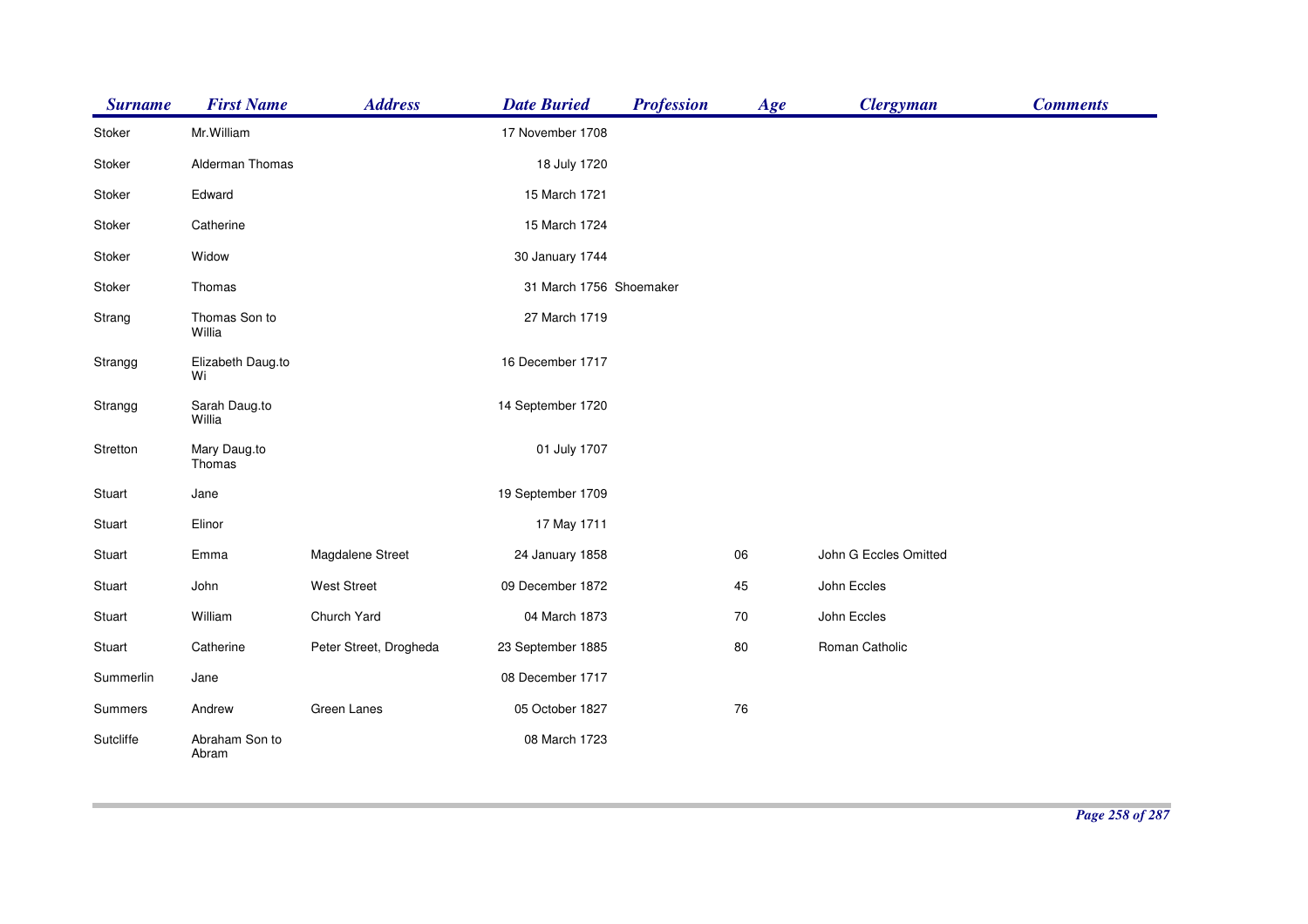| <b>Surname</b> | <b>First Name</b>       | <b>Address</b>     | <b>Date Buried</b>               | <b>Profession</b> | Age        | <b>Clergyman</b>        | <b>Comments</b> |
|----------------|-------------------------|--------------------|----------------------------------|-------------------|------------|-------------------------|-----------------|
| Sutherland     | Evelyn                  | <b>West Street</b> | 15 October 1870                  |                   | ${\bf 00}$ | Presbyterian 1 Month    |                 |
| Sutton         | Sarah Jane              | Peter Street       | 28 July 1869                     |                   | 05         | I.H.Monsarrat           |                 |
| Swallow        | John                    |                    | 11 May 1708                      |                   |            |                         |                 |
| Swallow        | Margaret                |                    | 15 February 1711                 |                   |            |                         |                 |
| Sweeney        | Peter                   | Chord Lane         | 04 January 1843                  |                   | 01         | $E.P.Durham + 6$ Months |                 |
| Sweetlove      | John Son to<br>Mr.Adam  |                    | 17 September 1707                |                   |            |                         |                 |
| Sweetlove      | Thomas Son to<br>Adam   |                    | 24 November 1709                 |                   |            |                         |                 |
| Sweetlove      | Mr.Adam                 |                    | 15 April 1712                    |                   |            |                         |                 |
| Sweetlove      | Mr. William             |                    | 22 July 1759 Apothecary          |                   |            |                         |                 |
| Sweetlove      | Mrs.Elizabeth           |                    | 09 December 1766                 |                   |            |                         |                 |
| Sweetman       | James Son to<br>Thomas  |                    | 07 September 1718                |                   |            |                         |                 |
| Sweetman       | Margrett                |                    | 11 February 1733 One of the Poor | Hous              |            |                         |                 |
| Sweetman       | Elizabeth Daug.to<br>He |                    | 19 July 1746                     |                   |            |                         |                 |
| Sweetman       | Margaret Daug.to<br>Hen |                    | 11 August 1746                   |                   |            |                         |                 |
| Sweetman       | Hester Daughter of<br>н |                    | 13 March 1751                    |                   |            |                         |                 |
| Sweetman       | Thomas                  |                    | 19 August 1755 Shoemaker         |                   |            |                         |                 |
| Sweetman       | Henry                   |                    | 13 July 1762                     |                   |            |                         |                 |
| Sweetman       | Widow                   |                    | 29 September 1763                |                   |            |                         |                 |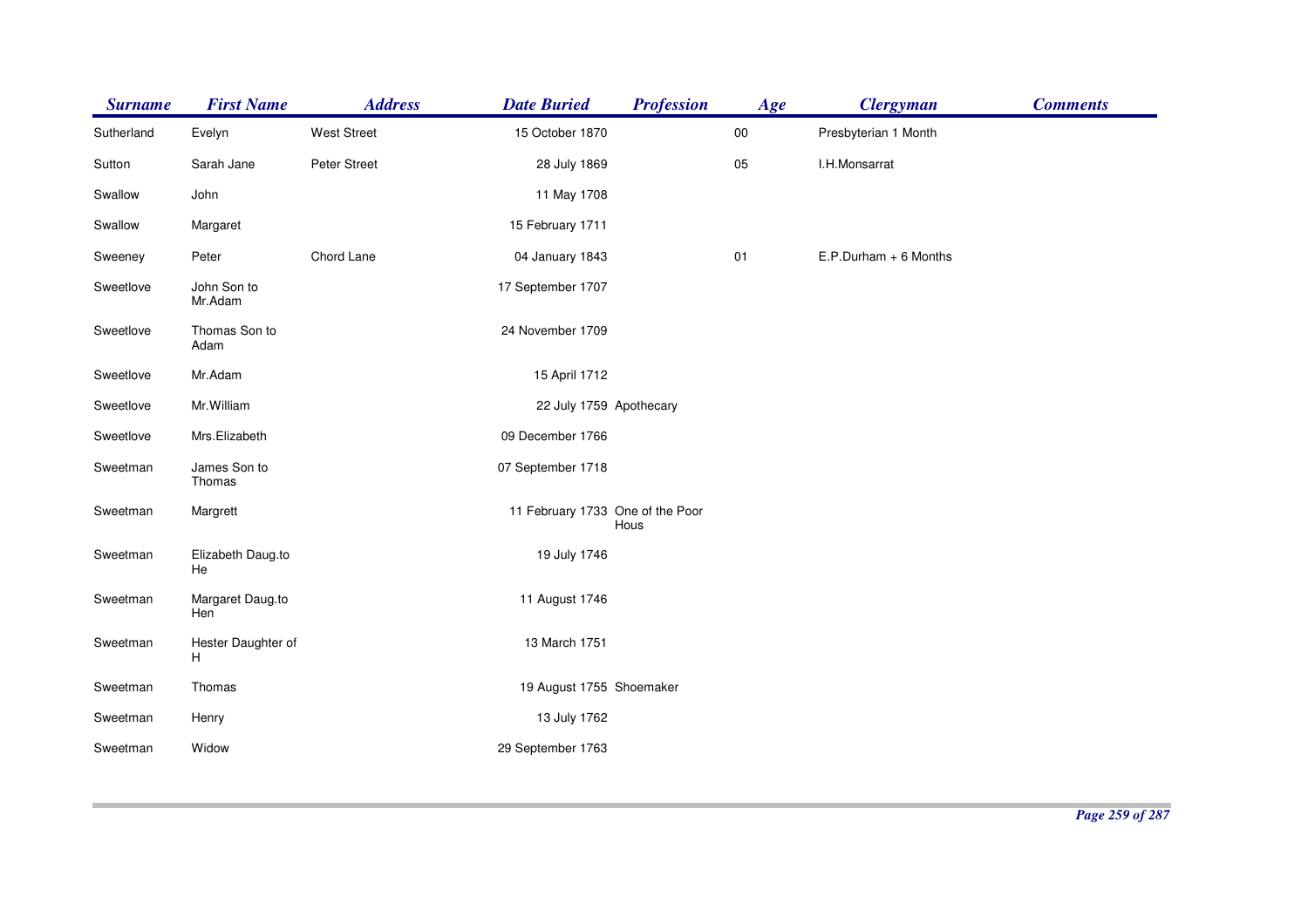| <b>Surname</b>  | <b>First Name</b>       | <b>Address</b><br><b>Date Buried</b> | <b>Profession</b>                   | Age | <b>Clergyman</b> | <b>Comments</b>      |
|-----------------|-------------------------|--------------------------------------|-------------------------------------|-----|------------------|----------------------|
| Sweetnam        | James Son to<br>James   | 09 March 1710                        |                                     |     |                  |                      |
| Sweetnam        | Singe Son to<br>Thomas  |                                      | 17 June 1719                        |     |                  |                      |
| Sweetnam        | James                   |                                      | 24 May 1724 Out of the Poor<br>Hous |     |                  |                      |
| Swi             | George                  |                                      | 14 April 1766                       |     |                  |                      |
| Sydall          | Mrs.Mary                | 26 February 1727                     |                                     |     |                  |                      |
| Syddal          | Elizabeth<br>Daughterof | 23 March 1766                        |                                     |     |                  |                      |
| Syddle          | Johanna                 |                                      | 29 July 1765                        |     |                  |                      |
| Sympal [Junior] | Rebecca Daug.to<br>Henr | 04 March 1733                        |                                     |     |                  |                      |
| Sympall         | William [Who was<br>kil |                                      | 30 August 1715 the fall of a wall.] |     |                  |                      |
| Sympall         | Henry                   | 08 December 1726 Ter                 |                                     |     |                  |                      |
| Sympell         | Mary Daug.to Henry      |                                      | 16 May 1714                         |     |                  |                      |
| Sympell         | William Son to<br>Henry |                                      | 20 June 1715                        |     |                  |                      |
| Symple          | Mary                    | 28 November 1708                     |                                     |     |                  |                      |
| Syng            | Joseph                  |                                      | 23 May 1728                         |     |                  |                      |
| Synge           | Ann                     | 17 March 1733                        |                                     |     |                  |                      |
| Taafe           | Mary                    | 11 January 1731                      |                                     |     |                  |                      |
| Taafe           | James Son to<br>Mr.Rich | 01 February 1732                     |                                     |     |                  | Date was: 00/02/1732 |
| Taafe           | Mr.Richard              |                                      | 18 June 1744                        |     |                  |                      |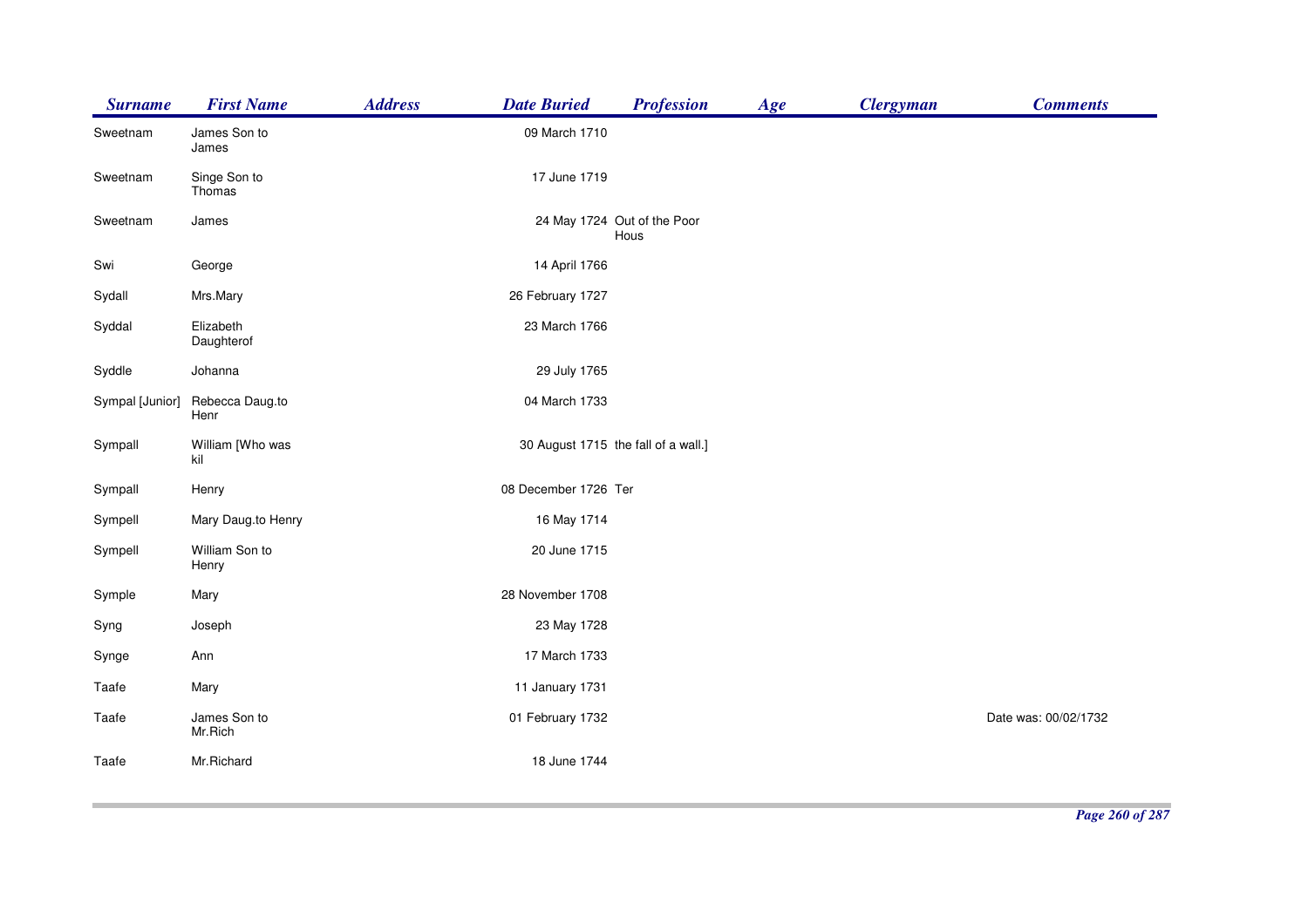| <b>Surname</b> | <b>First Name</b>       | <b>Address</b>           | <b>Date Buried</b>               | <b>Profession</b>                    | Age | <b>Clergyman</b>    | <b>Comments</b> |
|----------------|-------------------------|--------------------------|----------------------------------|--------------------------------------|-----|---------------------|-----------------|
| Tallon         | Cullom                  |                          | 27 June 1733                     |                                      |     |                     |                 |
| Tallon         | John                    |                          | 11 October 1746                  |                                      |     |                     |                 |
| Tallon         | Patrick                 |                          | 11 January 1766                  |                                      |     |                     |                 |
| Tandy          | Mary                    |                          | 05 October 1808                  |                                      | 19  | Henry Leland        |                 |
| Tandy          | Mrs. Mary               | Co.Meath called Deanes * | 14 September 1841                |                                      | 54  | E.P.Durham          |                 |
| Tankard        | Jane                    |                          | 21 September 1716                |                                      |     |                     |                 |
| Tankard        | John Son to John        |                          | 21 June 1733                     |                                      |     |                     |                 |
| Tanner         | Abraham                 |                          |                                  | 28 July 1822 86th Regiment           | 01  | T.B.Owens + 1 Month |                 |
| Tate           | James                   |                          | 01 December 1809 Wicklow Militia |                                      | 08  | Henry Leland        |                 |
| Taylor         | Mary                    |                          |                                  | 06 July 1710 Out of the Poor<br>Hous |     |                     |                 |
| Taylor         | James                   |                          | 10 May 1717                      |                                      |     |                     |                 |
| Taylor         | Margrett                |                          | 14 February 1718                 |                                      |     |                     |                 |
| Taylor         | Mary                    |                          | 19 February 1723                 |                                      |     |                     |                 |
| Taylor         | Margret Daug.to<br>Samu |                          | 11 March 1728                    |                                      |     |                     |                 |
| Taylor         | John                    |                          | 11 April 1728                    |                                      |     |                     |                 |
| Taylor         | Margret                 |                          | 11 September 1728 Widow          |                                      |     |                     |                 |
| Taylor         | Servant Maid of Mr.     |                          | 28 March 1733                    |                                      |     |                     |                 |
| Taylor         | Samuel                  |                          | 02 January 1740                  |                                      |     |                     |                 |
| Taylor         | Mary Daughter of<br>Sam |                          | 28 September 1756 Merchant       |                                      |     |                     |                 |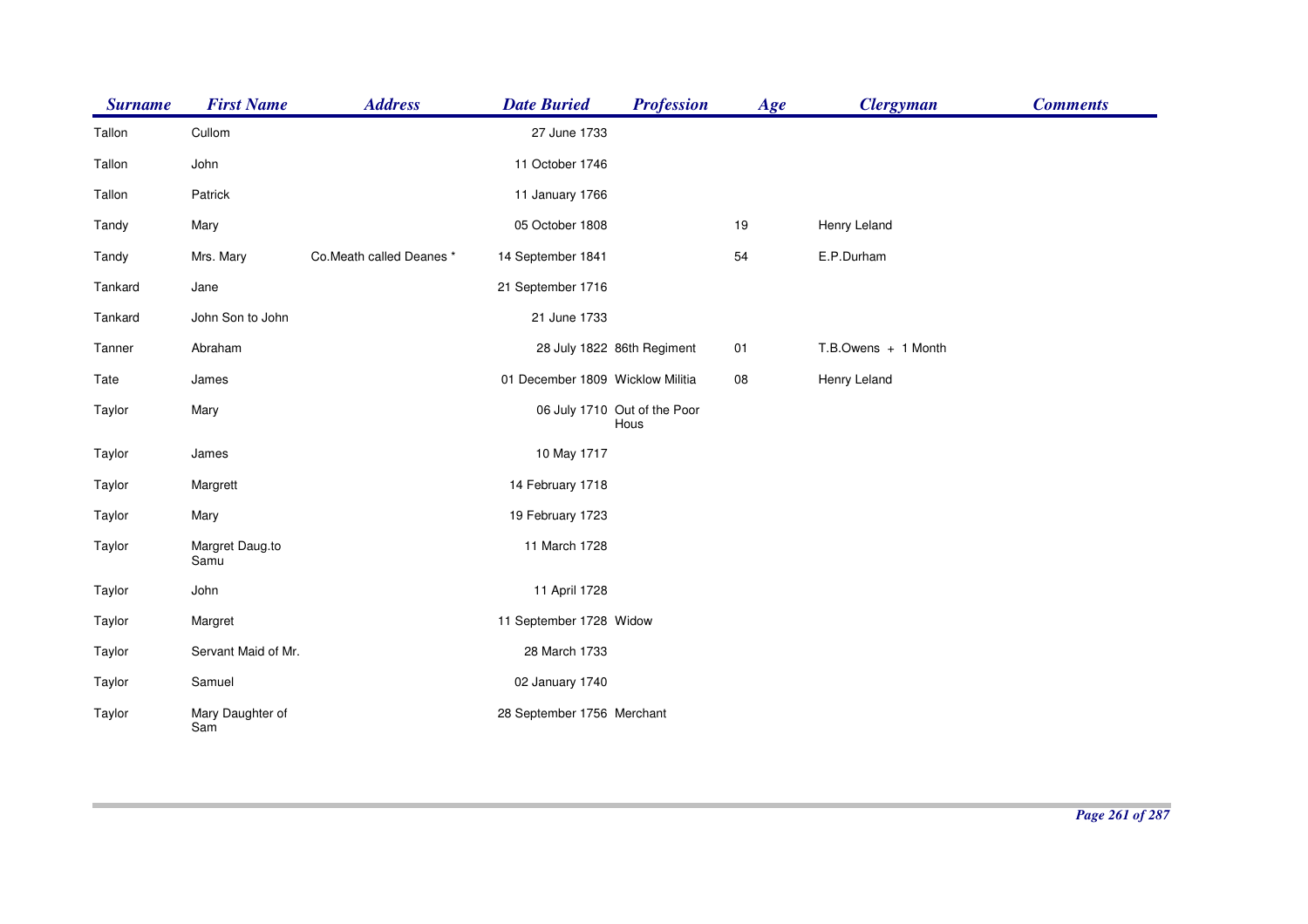| <b>Surname</b> | <b>First Name</b>       | <b>Address</b>                          | <b>Date Buried</b>        | <b>Profession</b> | Age    | <b>Clergyman</b>                  | <b>Comments</b> |
|----------------|-------------------------|-----------------------------------------|---------------------------|-------------------|--------|-----------------------------------|-----------------|
| Taylor         | Hester Daughterof<br>Sa |                                         | 21 September 1762         |                   |        |                                   |                 |
| Taylor         | Samuel Son of<br>Samuel |                                         | 13 December 1763          |                   |        |                                   |                 |
| Taylor         | Mrs.Mary                |                                         | 23 July 1767              |                   |        |                                   |                 |
| Taylor         | Thomas                  |                                         | 19 November 1768          |                   |        |                                   |                 |
| Taylor         | The wife of?            |                                         | 30 March 1769             |                   |        |                                   |                 |
| Taylor         | A Child of<br>Mr.Robert |                                         | 10 June 1774              |                   |        |                                   |                 |
| Taylor         | Thomas                  |                                         | 05 October 1815           |                   | 33     | Henry Leland                      |                 |
| Taylor         | Hannah                  |                                         | 04 August 1821 1st Foot   |                   | 02     | T.B.Owens                         |                 |
| Taylor         | Miss.Jane               | Dublin                                  | 15 January 1839           |                   | 60     | John.A.Wall                       |                 |
| Taylor         | William                 | Marsh                                   | 07 May 1847               |                   | 01     | Dissenter + 6 Months              |                 |
| Tearnon        | Sarah                   |                                         | 03 November 1763 Widow    |                   |        |                                   |                 |
| Teernon        | Margrett Daug.to<br>Art |                                         | 21 January 1730           |                   |        |                                   |                 |
| Teernon        | Arthur Son to Arthur    |                                         | 08 July 1733              |                   |        |                                   |                 |
| Tentworth      | John                    |                                         | 09 January 1741 A Soldier |                   |        |                                   |                 |
| Thellnell      | Nath                    |                                         | 20 May 1767 Taylor        |                   |        |                                   |                 |
| Thems          | Mary Daugh.to<br>Thomas |                                         | 05 July 1707              |                   |        |                                   |                 |
| Thirlwall      | Thomas                  | Fair Street Collector of<br>Inland Rev. | 05 August 1849            |                   | $00\,$ | Andrew Williamson (Age<br>$U/K$ ) |                 |
| Thomas         | William                 |                                         | 31 May 1773 Sailor        |                   |        |                                   |                 |
| Thomas         | William                 | Laurence Street, Drogheda               | 11 December 1879          |                   | 02     | Coates G.Booth + 6 Months         |                 |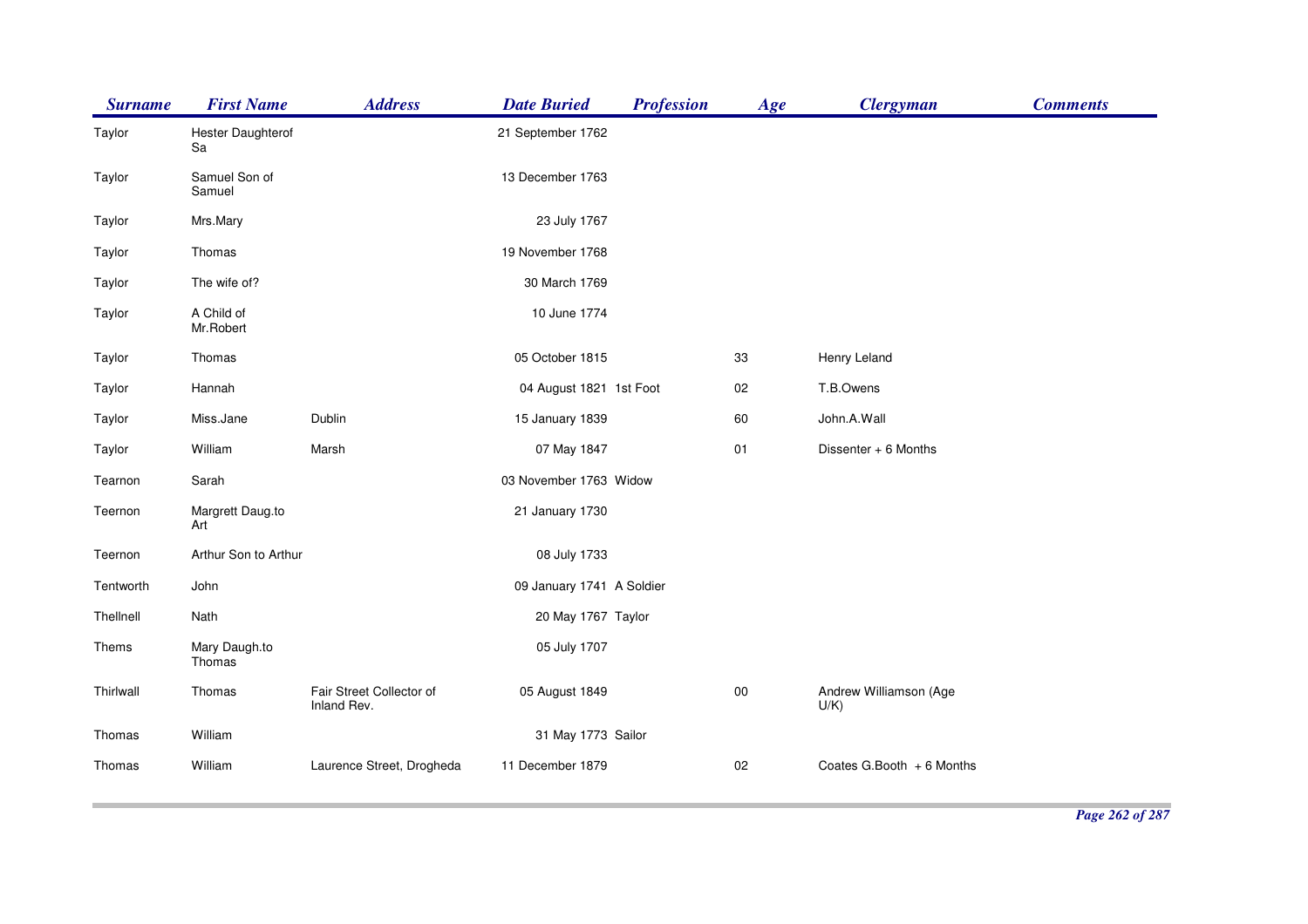| <b>Surname</b> | <b>First Name</b>       | <b>Address</b>            | <b>Date Buried</b>             | <b>Profession</b> | Age    | <b>Clergyman</b>       | <b>Comments</b>      |
|----------------|-------------------------|---------------------------|--------------------------------|-------------------|--------|------------------------|----------------------|
| Thomas         | Mary Anne               | Laurence Street, Drogheda | 24 December 1879               |                   | $30\,$ | Coates G.Booth         |                      |
| Thompson       | Alice Daugh.to<br>Mr.He |                           | 21 July 1712                   |                   |        |                        |                      |
| Thompson       | Sarah Daug.to<br>Mr.Hen |                           | 12 October 1716                |                   |        |                        |                      |
| Thompson       | Michaell Son to<br>Thom |                           | 26 August 1717                 |                   |        |                        |                      |
| Thompson       | Henry Son to<br>Mr.Henr |                           | 21 October 1717                |                   |        |                        |                      |
| Thompson       | Mary                    |                           | 25 August 1720                 |                   |        |                        |                      |
| Thompson       | James Son to<br>Andrew  |                           | 16 December 1723               |                   |        |                        |                      |
| Thompson       | Elizabeth Daug.to<br>An |                           | 18 March 1724                  |                   |        |                        |                      |
| Thompson       | Ann Daug.to<br>Thomas   |                           | 10 February 1733               |                   |        |                        |                      |
| Thompson       | Mrs.Elizabeth           |                           | 28 October 1755                |                   |        |                        |                      |
| Thompson       | Andrew                  |                           | 01 April 1773 A Soldiers Child |                   |        |                        | Date was: 00/04/1773 |
| Thompson       | Joannah                 |                           | 20 July 1807 92th Regiment     |                   | $00\,$ | Bigoe Henzell 9 Months |                      |
| Thompson       | George                  |                           | 05 April 1808                  |                   | $00\,$ | 7 Days                 |                      |
| Thompson       | Sarah                   |                           | 11 August 1819                 |                   | 46     | <b>Wardlaw Ball</b>    |                      |
| Thompson       | Anne                    | <b>West Street</b>        | 21 December 1823               |                   | 60     | T.B.Owens              |                      |
| Thompson       | Anne                    | Green Lanes               | 21 May 1827                    |                   | 56     | John Smyth             |                      |
| Thompson       | William Henry           | <b>West Street</b>        | 23 July 1827                   |                   | 24     | T.B.Owens              |                      |
| Thompson       | Edward                  | North Road                | 25 July 1832                   |                   | 27     | Rev.J.Duncan           |                      |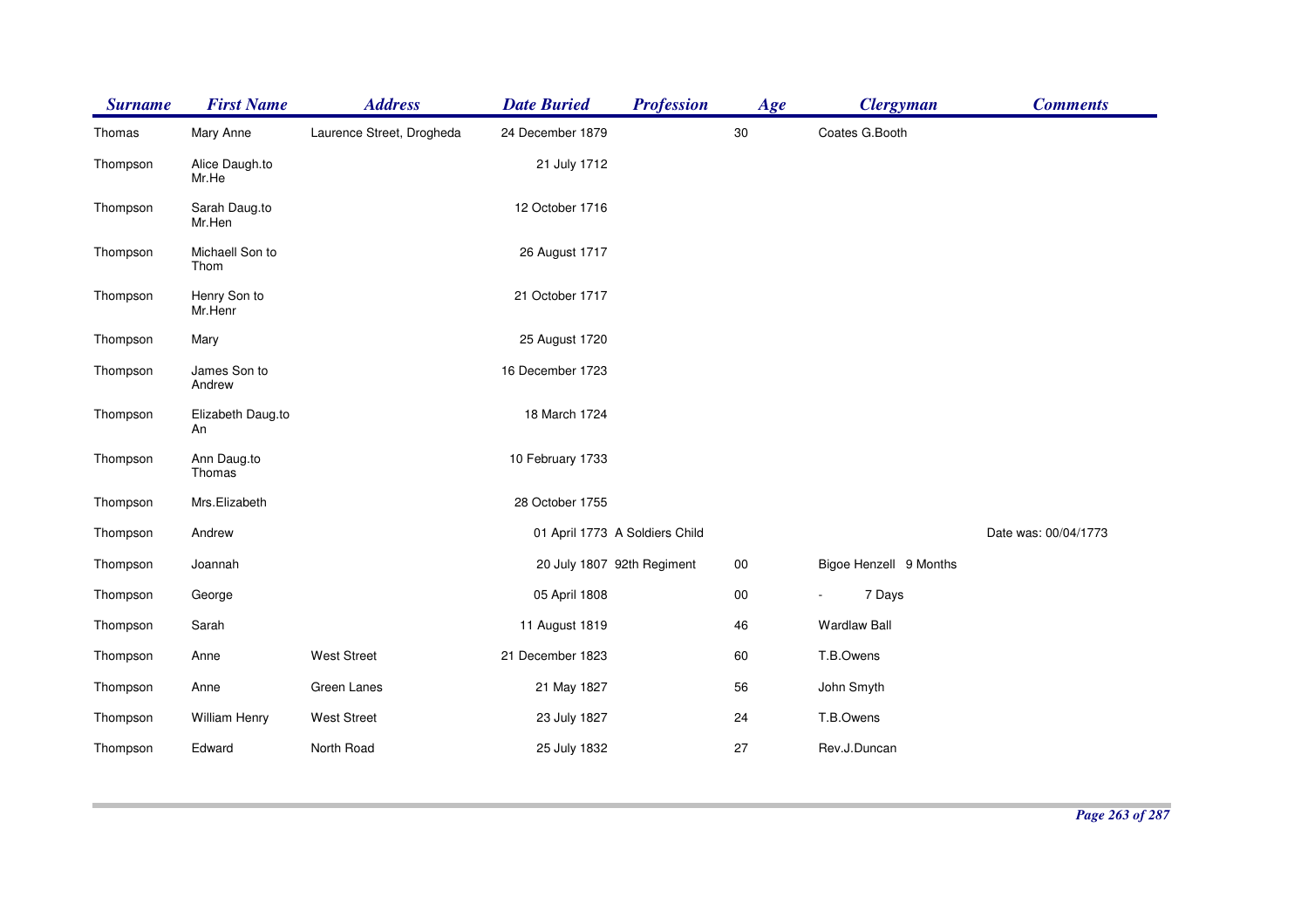| <b>Surname</b> | <b>First Name</b>       | <b>Address</b>                            | <b>Date Buried</b>        | <b>Profession</b> | Age    | <b>Clergyman</b>        | <b>Comments</b> |
|----------------|-------------------------|-------------------------------------------|---------------------------|-------------------|--------|-------------------------|-----------------|
| Thompson       |                         | <b>Fair Street</b>                        | 02 January 1837           |                   | $00\,$ | Rev.P.Mooney            |                 |
| Thompson       | Mary                    | <b>Fair Street</b>                        | 18 July 1837              |                   | 60     | Rev.P.Mooney            |                 |
| Thompson       | Henry                   | Toole's Lane Magdalene<br><b>Street</b>   | 09 February 1838          |                   | 52     | John.A.Wall             |                 |
| Thompson       | George                  | Killineer                                 | 25 March 1843 Drowned     |                   | 27     | A.Wynne                 |                 |
| Thompson       | Robert                  | Georges Street                            | 15 January 1861           |                   | 88     | John G Eccles           |                 |
| Thompson       |                         | Frederick Alexander West Street, Drogheda | 22 January 1882           |                   | 02     | Presbyterian + 6 Months |                 |
| Thompson       | Mary                    | St.Johns Poor House,<br>Drogheda          | 15 January 1889           |                   | 90     | John Eccles             |                 |
| Thomson        | Mary                    |                                           | 15 January 1808           |                   | 02     | <b>Bigoe Henzell</b>    |                 |
| Thorn          | Ann                     |                                           | 25 November 1712          |                   |        |                         |                 |
| Thorn          | Richard                 |                                           | 12 February 1725          |                   |        |                         |                 |
| Thornley       | Mr.Cateley              |                                           | 09 April 1717             |                   |        |                         |                 |
| Thornton       | The Widow               |                                           | 18 November 1725          |                   |        |                         |                 |
| Thornton       | Mary Daug.to John       |                                           | 09 February 1733          |                   |        |                         |                 |
| Thornton       | William Son to John     |                                           | 23 November 1734          |                   |        |                         |                 |
| Thornton       | Elizabeth Daug.to<br>Jo |                                           | 20 November 1742          |                   |        |                         |                 |
| Thornton       | Thomas Son to<br>Michae |                                           | 12 December 1747 Countrey |                   |        |                         |                 |
| Thornton       | Mrs. Wife of John       |                                           | 20 July 1759 Butcher      |                   |        |                         |                 |
| Thornton       | Michael                 |                                           | 17 January 1766 Shoemaker |                   |        |                         |                 |
| Thornton       | Charlotte               | Peter Street                              | 08 February 1824          |                   | 32     | T.B.Owens               |                 |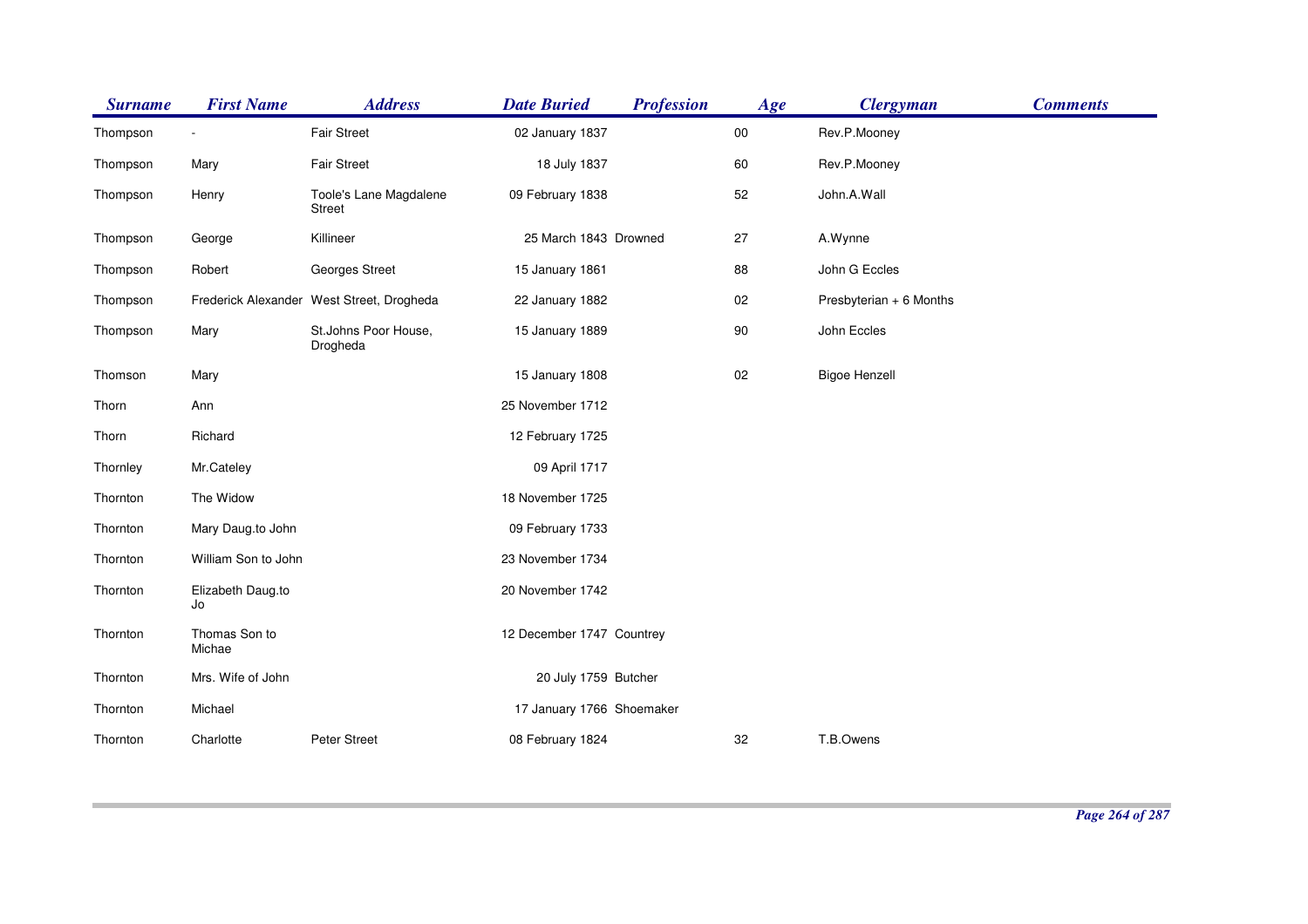| <b>Surname</b> | <b>First Name</b>       | <b>Address</b>            | <b>Date Buried</b>             | <b>Profession</b> | Age | <b>Clergyman</b>     | <b>Comments</b> |
|----------------|-------------------------|---------------------------|--------------------------------|-------------------|-----|----------------------|-----------------|
| Tichborn       | Henry Son to Henry      |                           | 28 May 1708                    |                   |     |                      |                 |
| Tichborn       | Mary Daughter to<br>Hen |                           | 01 September 1708              |                   |     |                      |                 |
| Tiernon        | Mary Daughter of<br>Art |                           | 12 April 1755 Aldraper         |                   |     |                      |                 |
| Tiernon        | Arthur                  |                           | 10 June 1759                   |                   |     |                      |                 |
| Tigh           | A Child of Mr.          |                           | 25 February 1747               |                   |     |                      |                 |
| Tighe          | Rose Anne               | Free School Lane          | 21 May 1840                    |                   | 60  | A.Wynne              |                 |
| Tighe          | Mary                    | Magdalene Street          | 14 April 1847                  |                   | 65  | William M Beresford  |                 |
| Tighe          | Elizabeth               | Magdalen Street, Drogheda | 28 March 1876                  |                   | 24  | John Eccles          |                 |
| Timmons        | George Thomas           |                           | 19 January 1806                |                   | 75  | <b>Bigoe Henzell</b> |                 |
| Tipping        | Master                  |                           | 22 September 1743 From Beaulie |                   |     |                      |                 |
| Tisdall        | Mrs.Margret             |                           | 19 December 1723               |                   |     |                      |                 |
| Tisdall        | The Rev.Richard         |                           | 21 September 1756              |                   |     |                      |                 |
| Tisdall        | George                  |                           | 18 June 1760                   |                   |     |                      |                 |
| Tomas          | Elizabeth               |                           | 25 February 1733 A Stranger    |                   |     |                      |                 |
| Tomlinson      | Alderman Joseph         |                           | 07 April 1723                  |                   |     |                      |                 |
| Tompson        | Henry Son to<br>Mr.Henr |                           | 02 February 1707               |                   |     |                      |                 |
| Toner          | Ann                     |                           | 30 June 1741                   |                   |     |                      |                 |
| Tong           | Richard Son to<br>John  |                           | 03 October 1730                |                   |     |                      |                 |
| Tong           | The Wife of John        |                           | 23 April 1761                  |                   |     |                      |                 |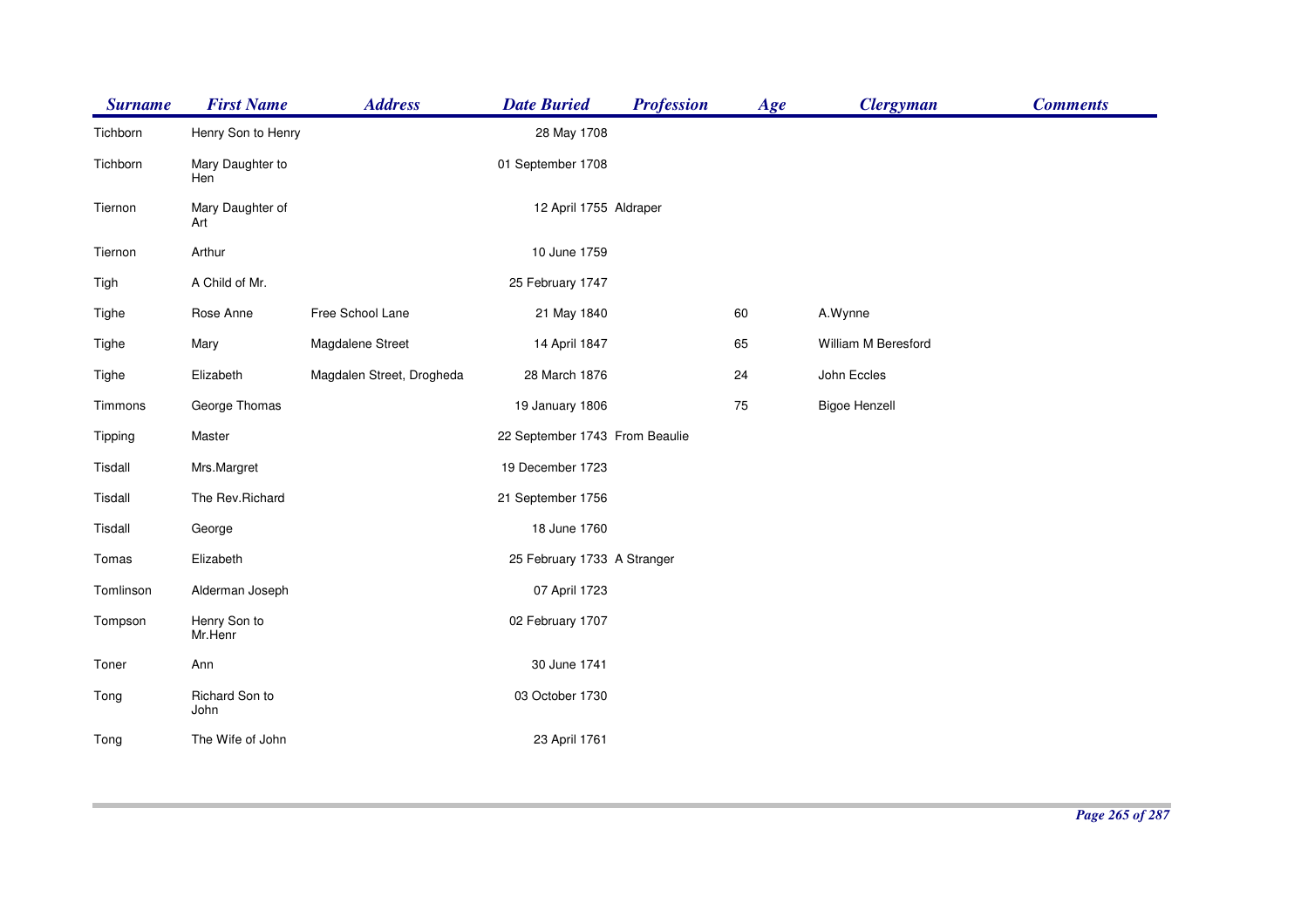| <b>Surname</b> | <b>First Name</b>       | <b>Address</b>           | <b>Date Buried</b> | <b>Profession</b>                | Age    | <b>Clergyman</b>                  | <b>Comments</b> |
|----------------|-------------------------|--------------------------|--------------------|----------------------------------|--------|-----------------------------------|-----------------|
| Tonge          | Henry Son to John       |                          | 25 December 1731   |                                  |        |                                   |                 |
| Tonge          | Elizabeth Daug.to<br>Jo |                          | 14 November 1734   |                                  |        |                                   |                 |
| Tonge          | Mary Daug.to John       |                          | 01 April 1735      |                                  |        |                                   |                 |
| Tonge          | Susana Daughter<br>of J |                          | 06 January 1752    |                                  |        |                                   |                 |
| Tonge          | John                    |                          | 27 April 1766      |                                  |        |                                   |                 |
| Tonge          | Thomas                  | <b>Patrick Street</b>    | 14 June 1831       |                                  | 47     | Rev.Richard George                |                 |
| Tongue         | Catharine               |                          | 03 January 1822    |                                  | 06     | T.B.Owens                         |                 |
| Tongue         | Thomas                  | <b>Patrick Street</b>    | 15 August 1823     |                                  | 03     | T.B.Owens                         |                 |
| Tongue         | Robert                  | Rope Walk                | 18 May 1825        |                                  | 04     | T.B.Owens                         |                 |
| Tongue         | Thomas                  | Rope Walk                | 30 May 1825        |                                  | $00\,$ | T.B.Owens 7 Months                |                 |
| Toole          | Elizabeth               |                          | 23 May 1816        |                                  | $00\,$ | Henry Leland 9 Months             |                 |
| Toole          | Elizabeth               |                          | 18 March 1818      |                                  | 32     | Henry Leland                      |                 |
| Torrens        | Theodore                | 4 St. Peter's Place      | 13 June 1899       |                                  | 19     | J.ArcherT.R.BrunskillW.Harv<br>ey |                 |
| Towell         | Florence Sebina*        | Paradise Place, Drogheda | 02 October 1894    |                                  | 27     | F.W.Macran                        |                 |
| Towers         | Margery                 |                          | 16 April 1705      |                                  |        |                                   |                 |
| Towers         | William                 |                          |                    | 09 June 1725 A Child left on the |        |                                   |                 |
| Trenor         | Patrick                 |                          |                    | 05 June 1733 In St.Mary's Parish |        |                                   |                 |
| Troy           | Morgan                  |                          | 02 February 1766   |                                  |        |                                   |                 |
| Troy           | Miss.                   | <b>Fair Street</b>       | 22 June 1837       |                                  | 32     | ?                                 |                 |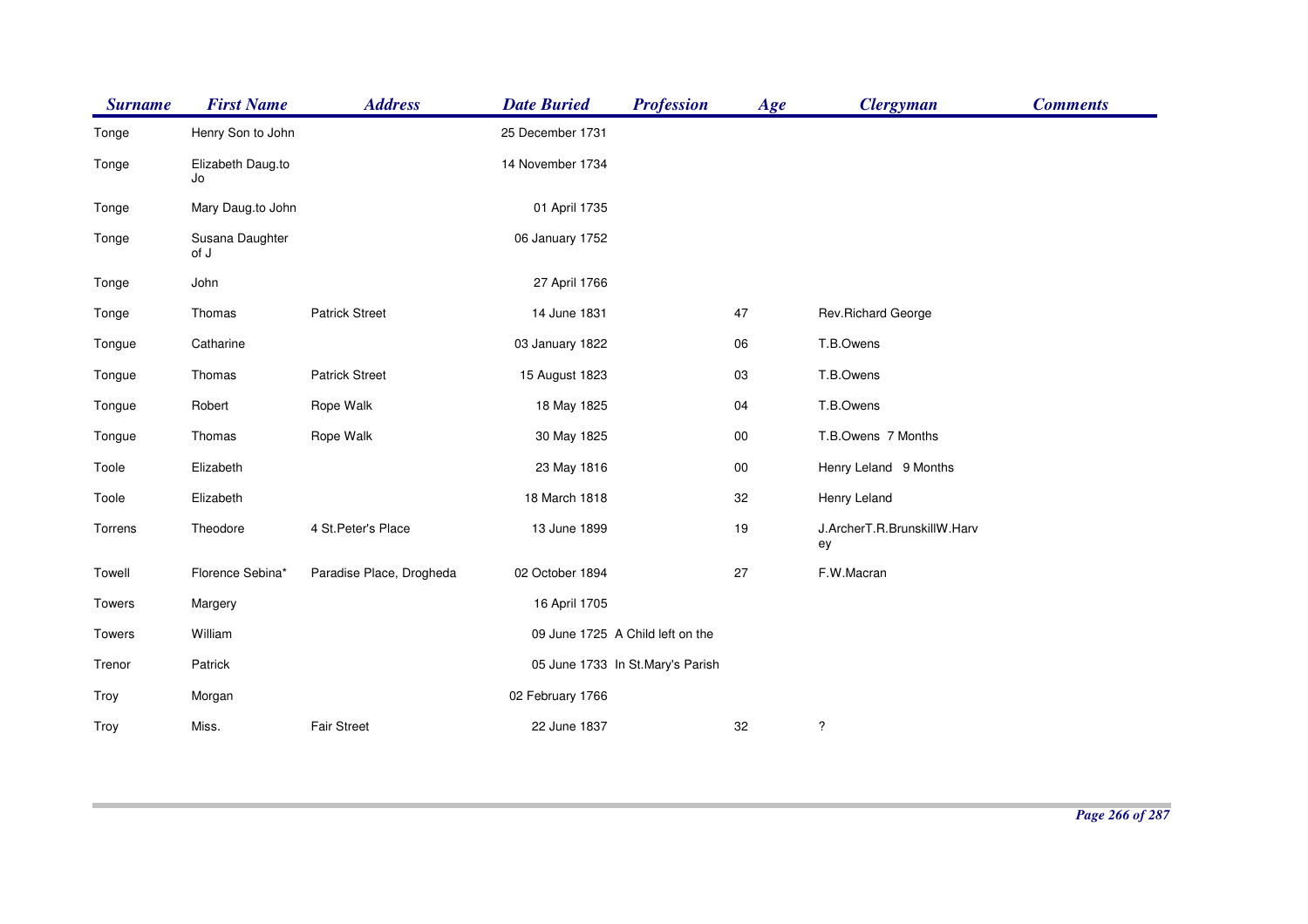| <b>Surname</b> | <b>First Name</b>       | <b>Address</b>                          | <b>Date Buried</b>         | <b>Profession</b>                   | Age    | <b>Clergyman</b>           | <b>Comments</b> |
|----------------|-------------------------|-----------------------------------------|----------------------------|-------------------------------------|--------|----------------------------|-----------------|
| Tucker         | Richard<br>SontotheRev. |                                         | 08 February 1727           |                                     |        |                            |                 |
| Tucker         | The<br>Rev.Mr.Thomas    |                                         | 26 July 1729               |                                     |        |                            |                 |
| Tucker         | Mr.Isaac                |                                         | 22 January 1733 Chyrurgeon |                                     |        |                            |                 |
| Tully          | Thomas                  | Knockinginn (Killed by falling<br>plank | 31 August 1841             |                                     | 60     | Maurice Mc Kay             |                 |
| Tumblety       | Elizabeth               |                                         | 22 October 1817            |                                     | 42     | Henry Leland               |                 |
| Tumelty        | Margaret                | Green Lanes                             | 06 May 1832                |                                     | 23     |                            |                 |
| Turkington     | Matilda                 |                                         | 22 July 1816               |                                     | 50     | Henry Leland               |                 |
| Turkington     | David                   | Newry                                   | 11 June 1824               |                                     | 59     | T.B.Owens                  |                 |
| Turnbull       | Ensign Thomas           |                                         | 04 June 1716               |                                     |        |                            |                 |
| Turnbull       | Walter                  | Chord Road, Drogheda                    | 12 September 1880          |                                     | 02     | John A.Jennings + 6 Months |                 |
| Turnbull       | James                   | Chord Road, Drogheda                    | 17 February 1888           |                                     | 74     | John Eccles                |                 |
| Turner         | Elianor                 |                                         |                            | 24 August 1720 Alias Davies [Duplic |        |                            |                 |
| Turner         | Thomas                  |                                         | 10 July 1808               |                                     | $00\,$ | Henry Leland 7 Months      |                 |
| Turner         | George                  |                                         | 18 October 1817            |                                     | 03     | Henry Leland               |                 |
| Tuther         | Rawfield Son<br>toChris |                                         | 30 May 1717                |                                     |        |                            |                 |
| Twiss          | Rev.Richard             | <b>William Street</b>                   | 01 March 1826              |                                     | 42     | John Smyth                 |                 |
| Twiss          | William                 | <b>West Street</b>                      | 30 November 1826           |                                     | 11     | T.B.Owens                  |                 |
| Twist          | Mary Daugh.to<br>Ralph  |                                         | 09 May 1709                |                                     |        |                            |                 |
| Twist          | Jane                    |                                         | 13 May 1709                |                                     |        |                            |                 |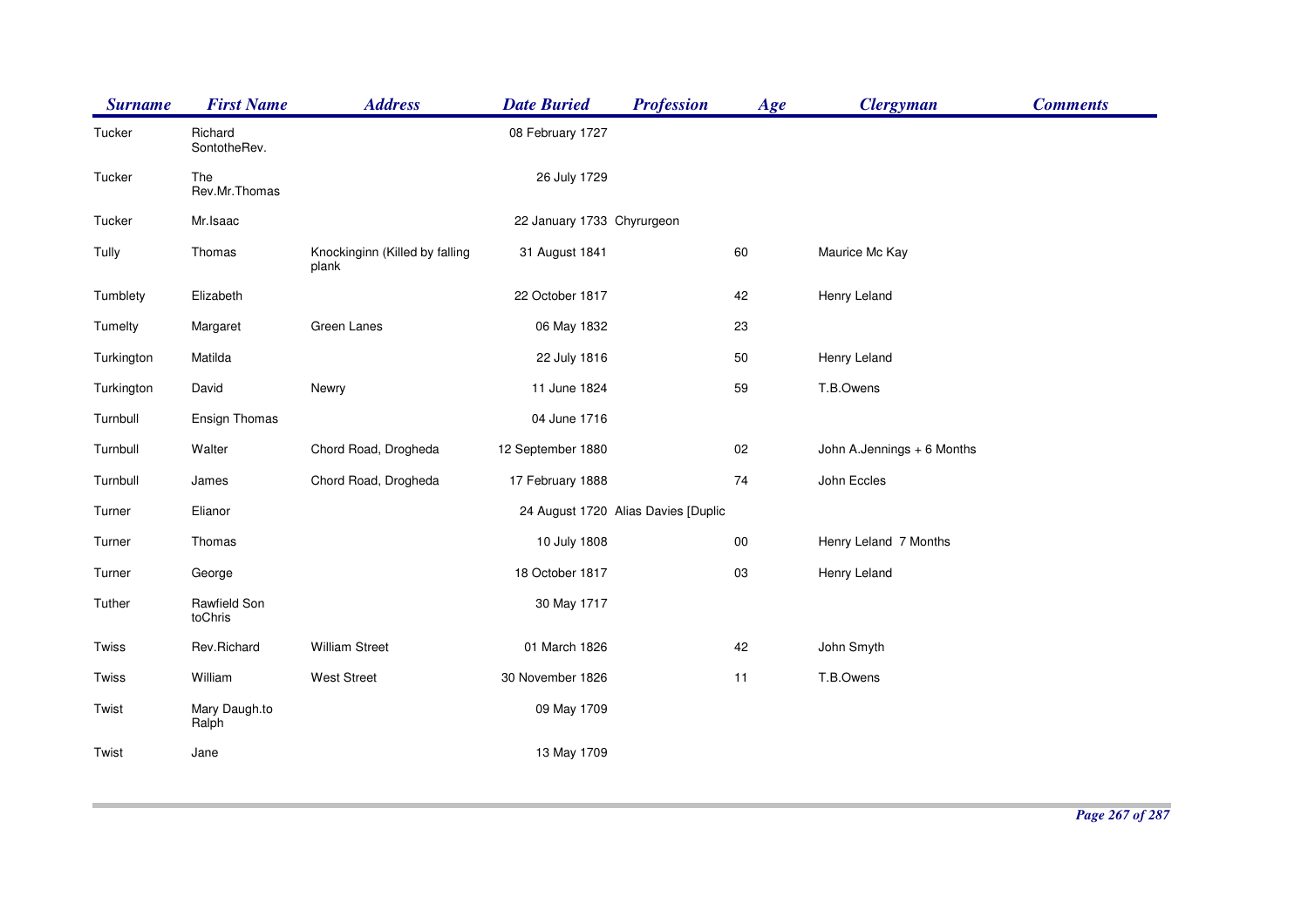| <b>Surname</b> | <b>First Name</b>       | <b>Address</b>                    | <b>Date Buried</b> | <b>Profession</b>                      | Age        | <b>Clergyman</b>    | <b>Comments</b> |
|----------------|-------------------------|-----------------------------------|--------------------|----------------------------------------|------------|---------------------|-----------------|
| Twist          | Ralph Son to Ralph      |                                   | 24 August 1727     |                                        |            |                     |                 |
| Twist          | Widow                   |                                   | 14 February 1732   |                                        |            |                     |                 |
| Twist          | Ralph                   |                                   | 07 June 1741       |                                        |            |                     |                 |
| Twist          | Thomas                  |                                   | 27 December 1769   |                                        |            |                     |                 |
| Umpperson*     | Mary                    |                                   | 20 February 1821   |                                        | 60         | T.B.Owens           |                 |
| Unknown        | A Stranger              | Found Drowned                     | 19 August 1828     |                                        | $00\,$     | T.B. Owens curate   |                 |
| Unknown        | A Soldier               | Fair Street Barracks              |                    | 25 August 1834 Of the 7th Fusileers 00 |            | Rev.J.Magee         |                 |
| Unknown        | A Soldier               | Fair Street Barracks              |                    | 26 August 1834 Of the 7th Fusileers 00 |            | Rev.George King     |                 |
| Urnston        | Hanah Daug.to<br>Mr.Joh |                                   | 24 August 1744     |                                        |            |                     |                 |
| Vallens        | Catherine               |                                   | 06 March 1729      |                                        |            |                     |                 |
| Vallens        | George                  |                                   | 02 May 1741        |                                        |            |                     |                 |
| Van Homreigh   | Master                  |                                   | 02 October 1740    |                                        |            |                     |                 |
| Van Homrigh    | John                    | Dublin                            | 22 March 1866      |                                        | 61         | I.H.Monsarrat       |                 |
| Van Homrigh    | Bartholomew             | Mount Street, Dublin              | 17 April 1869      |                                        | 60         | I.H.Monsarrat       |                 |
| Van Homrigh    | <b>Catherine Mary</b>   | 62 Upper Leeson Street,<br>Dublin | 15 January 1885    |                                        | 52         | John Eccles         |                 |
| Van Homrigh    | Lois Mary Beatrice      | 75 Wellington Road, Dublin        | 29 May 1894        |                                        | ${\bf 00}$ | F.W.Macran 5 Months |                 |
| Vanamrigh      | Mary Daughter of<br>Joh |                                   | 19 September 1765  |                                        |            |                     |                 |
| VanHomreigh    | Bartholomew<br>Partingt |                                   | 30 January 1742    |                                        |            |                     |                 |
| Vanhomrigh     | Mrs.                    |                                   | 23 October 1776    |                                        |            |                     |                 |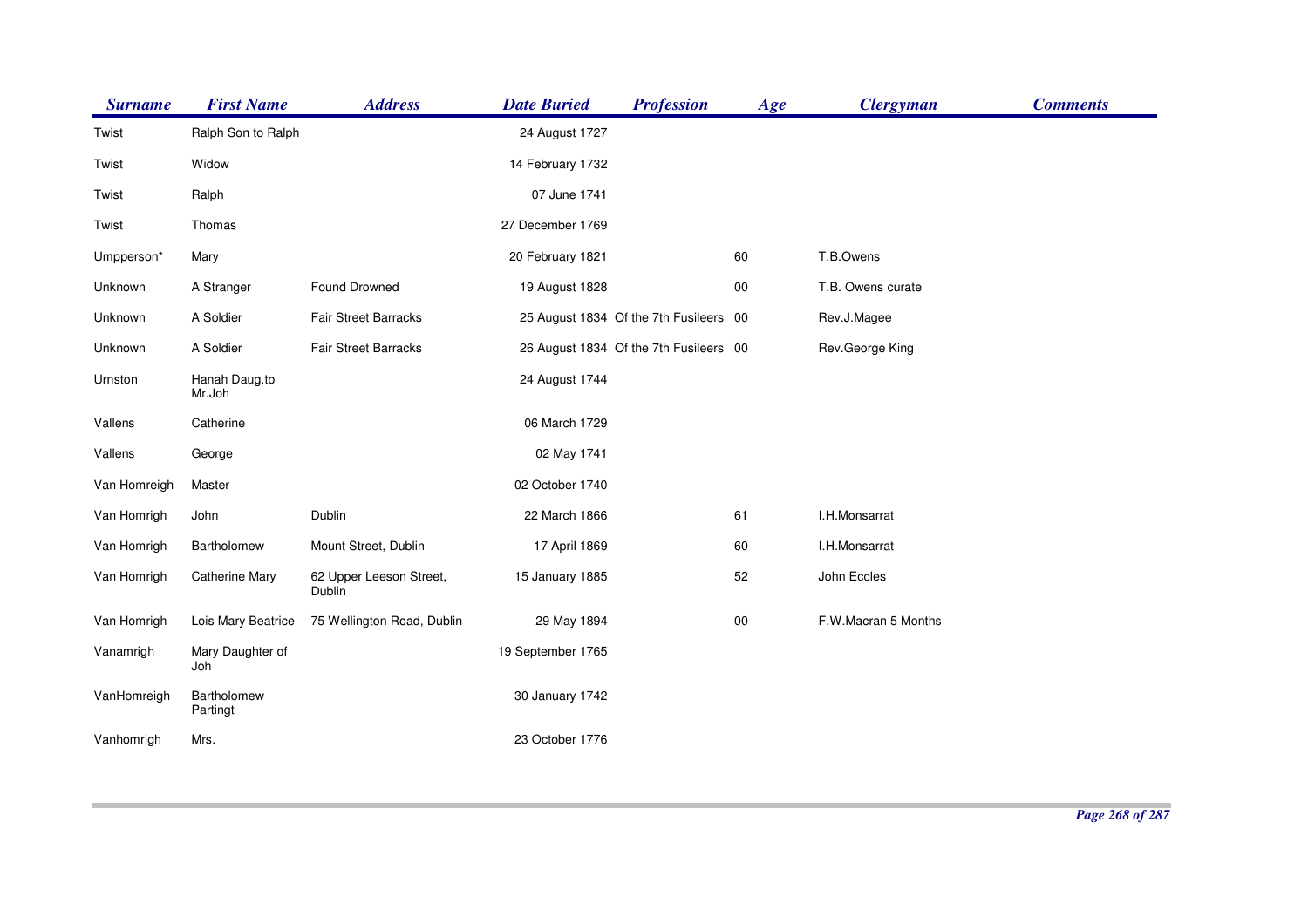| <b>Surname</b>     | <b>First Name</b>        | <b>Address</b>      | <b>Date Buried</b>     | <b>Profession</b> | Age        | <b>Clergyman</b>                  | <b>Comments</b> |
|--------------------|--------------------------|---------------------|------------------------|-------------------|------------|-----------------------------------|-----------------|
| Vanhomrigh         | Bartholemew              |                     | 13 February 1809       |                   | 44         | WardlawBallRegistered1502<br>1809 |                 |
| Vanhomrigh         | Edward                   |                     | 08 May 1814            |                   | $00\,$     | Henry Leland 11 Months            |                 |
| Vanhomrigh         | Peter                    | Laurence Street     | 08 March 1831 Recorder |                   | 64         | Rev.Mr.George                     |                 |
| Vanhomrigh         | Miss.Anna                | Dublin              | 18 August 1834         |                   | 21         | Rev.G.King                        |                 |
| Vanhomrigh         | Mary                     | Dublin              | 10 January 1849        |                   | 72         | Andrew Williamson                 |                 |
| Vanhomrigh<br>[Son | Bartholemew              |                     | 24 May 1753 of Widow   | Vanhomrigh]       |            |                                   |                 |
| Vaughan            | James Son of<br>William  |                     | 15 March 1777          |                   |            |                                   |                 |
| Vaughan            | Samuel                   |                     | 12 May 1805            |                   | 60         | <b>Bigoe Henzell</b>              |                 |
| Vaughan            | Ellen                    |                     | 17 September 1815      |                   | 84         | Henry Leland                      |                 |
| Vaughan            | John                     |                     | 08 April 1820          |                   | 36         | T.B.Owens                         |                 |
| Vaux               | Thomas                   |                     | 29 April 1729          |                   |            |                                   |                 |
| Verso              | Isaac                    |                     | 11 November 1809       |                   | $00\,$     |                                   |                 |
| Vesey              | Katherine Marion         | St.Peters, Drogheda | 30 November 1883       |                   | 69         | John Eccles                       |                 |
| Vignnud            | Anne Daug.to John        |                     | 01 June 1707           |                   |            |                                   |                 |
| Vorman             | Isaak                    |                     | 25 April 1807          |                   | 64         | <b>Bigoe Henzell</b>              |                 |
| Waddell            | Jessey                   | <b>West Street</b>  | 30 October 1847        |                   | ${\bf 00}$ | William M Beresford 7<br>Months   |                 |
| Walker             | FlowardewDaug.to<br>Mr.J |                     | 19 September 1703      |                   |            |                                   |                 |
| Walker             | Anne Daugh.to<br>Mr.Jos  |                     | 10 July 1706           |                   |            |                                   |                 |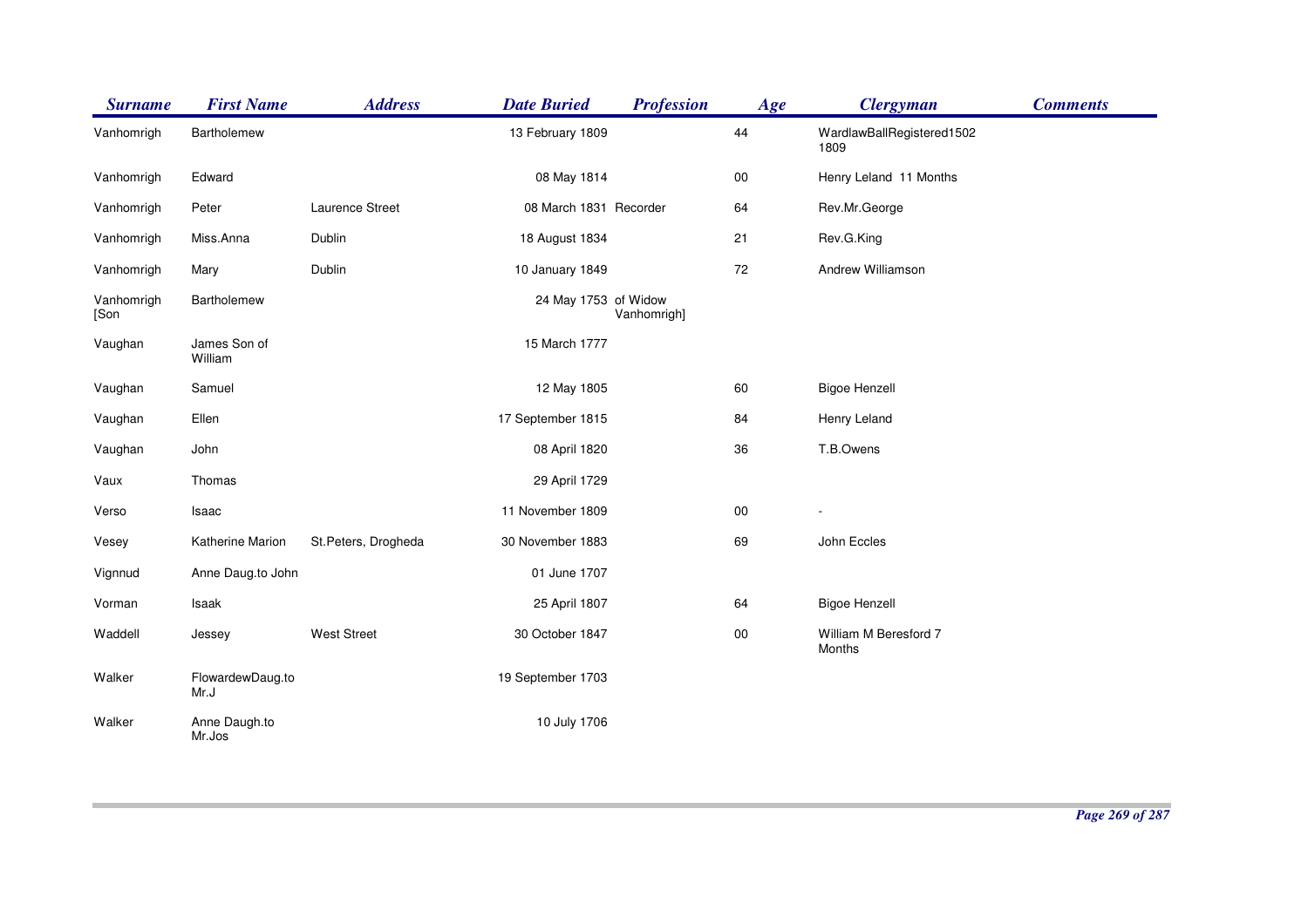| <b>Surname</b> | <b>First Name</b>       | <b>Address</b>                | <b>Date Buried</b>               | <b>Profession</b>             | Age    | <b>Clergyman</b>     | <b>Comments</b> |
|----------------|-------------------------|-------------------------------|----------------------------------|-------------------------------|--------|----------------------|-----------------|
| Walker         | James                   |                               | 10 November 1718 Out of the Poor | Hous                          |        |                      |                 |
| Walker         | Samuell Son to<br>Samue |                               | 16 October 1722                  |                               |        |                      |                 |
| Walker         | Margrett                |                               | 20 December 1733                 |                               |        |                      |                 |
| Walker         | Henry                   |                               | 30 April 1745                    |                               |        |                      |                 |
| Walker         | James                   | Chord Road (Found<br>Drowned) | 19 June 1865                     |                               | 65     | I.H.Monsarrat        |                 |
| Wall           | Christian Daug.to<br>Jo |                               | 17 April 1744                    |                               |        |                      |                 |
| Wall           | John                    |                               | 10 January 1760 Ropemaker        |                               |        |                      |                 |
| Wallace        | Widow                   |                               | 05 November 1732                 |                               |        |                      |                 |
| Wallace        | Ann Daug.to John        |                               | 25 September 1740                |                               |        |                      |                 |
| Wallace        | John                    |                               | 08 August 1742                   |                               |        |                      |                 |
| Wallace        | Widow                   |                               | 10 August 1770                   |                               |        |                      |                 |
| Wallace        | Robert                  |                               | 14 November 1779 Cabinet Maker   |                               |        |                      |                 |
| Wallace        | Mary Anne               | King Street, Drogheda         | 15 November 1887                 |                               | $00\,$ | John Eccles 3 Months |                 |
| Wallas         | Jane                    |                               | 31 March 1723                    |                               |        |                      |                 |
| Wallas         | Thomas Son to<br>Cuthbe |                               | 02 April 1723                    |                               |        |                      |                 |
| Wallis         | Patrick                 |                               | 15 February 1810 Wicklow Militia |                               | 20     | Henry Leland         |                 |
| Walls          | Thomas                  |                               | 06 November 1780 Soldier         |                               |        |                      |                 |
| Walsh          | Ann                     |                               | 18 August 1712                   |                               |        |                      |                 |
| Walsh          | Michaell                |                               |                                  | 25 March 1731 In the Countrey |        |                      |                 |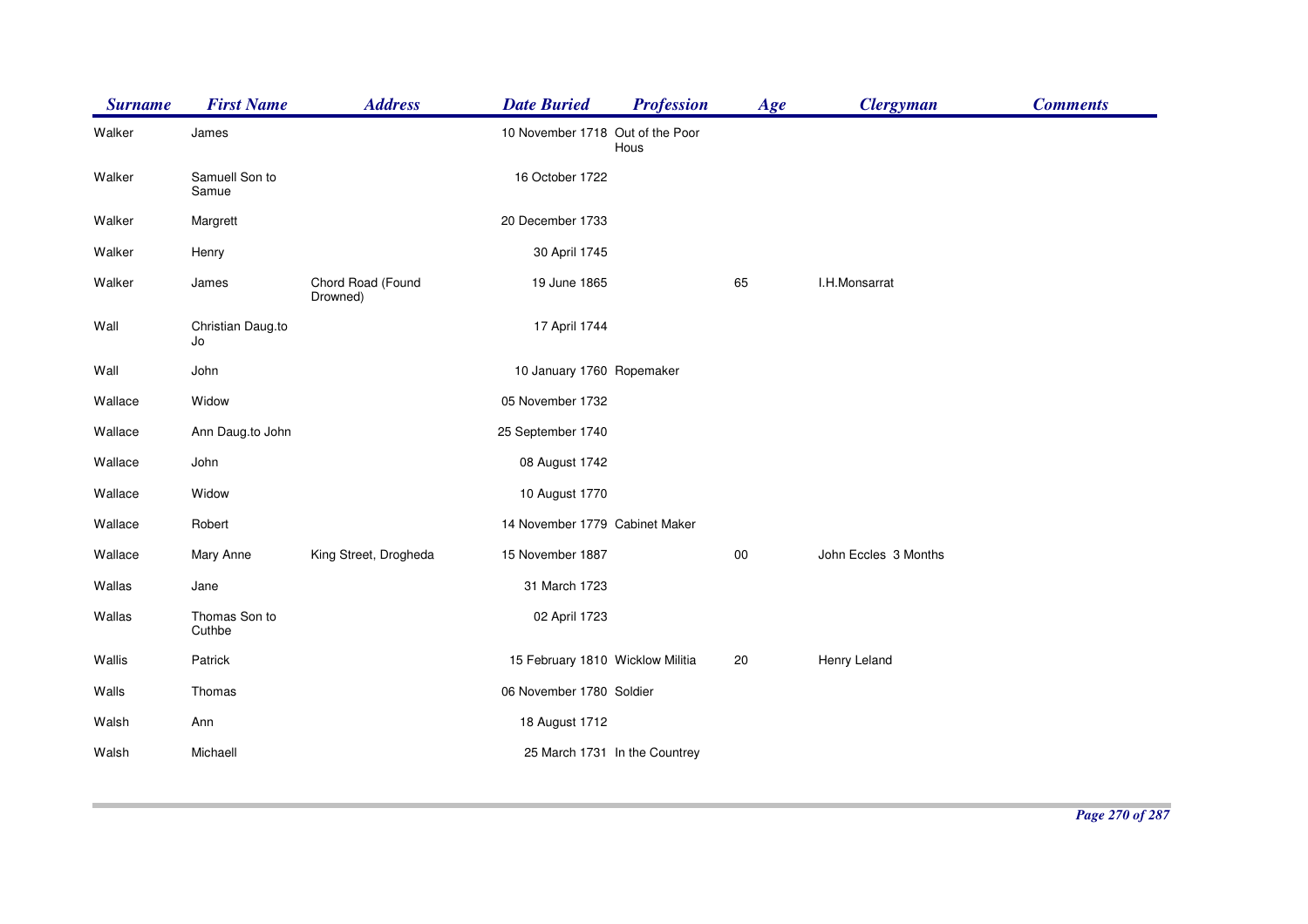| <b>Surname</b> | <b>First Name</b>        | <b>Address</b>              | <b>Date Buried</b>        | <b>Profession</b>                          | Age | <b>Clergyman</b>               | <b>Comments</b> |
|----------------|--------------------------|-----------------------------|---------------------------|--------------------------------------------|-----|--------------------------------|-----------------|
| Walsh          | Oliver                   |                             | 16 September 1732 Skinner |                                            |     |                                |                 |
| Walsh          | Peter                    |                             | 19 January 1733           |                                            |     |                                |                 |
| Walsh          | Stephen                  |                             | 27 January 1770           |                                            |     |                                |                 |
| Walsh          | Hugh                     |                             |                           | 28 January 1816 3rdR.LancashireRe 24<br>g. |     | Henry Leland                   |                 |
| Walsh          | Hugh                     |                             |                           | 28 February 1816 3rdLancashireMilitia 24   |     | Henry Leland                   |                 |
| Walsh          | Margaret                 | Laurence Street             | 27 December 1833          |                                            | 58  |                                |                 |
| Ward           | Mr.Gregory               |                             |                           | 07 October 1705 In St.Mary's Parish        |     |                                |                 |
| Ward           | Hugh                     |                             | 24 June 1729              |                                            |     |                                |                 |
| Ward           | Mrs. Ward Daug.to<br>Mr. |                             | 18 April 1735 Of Dublin   |                                            |     |                                |                 |
| Ward           | Mrs.Ann                  |                             | 29 April 1757             |                                            |     |                                |                 |
| Ward           | Abigail                  |                             | 30 March 1820             |                                            | 22  | T.B.Owens                      |                 |
| Wardlaw        | Mr.Charles               |                             | 08 March 1747             |                                            |     |                                |                 |
| Wardlow        | Mrs.                     |                             | 23 February 1773          |                                            |     |                                |                 |
| Warren         | Elinor                   |                             | 21 April 1714             |                                            |     |                                |                 |
| Warren         | The Widow                |                             | 10 December 1718          |                                            |     |                                |                 |
| Warren         | James                    |                             |                           | 20 July 1730 In St.Mary's Parish           |     |                                |                 |
| Warren         | Miss.                    |                             | 16 July 1782              |                                            |     |                                |                 |
| Warren         | Susanna                  | Flea Lane, St.Mary's Parish | 23 December 1826          |                                            | 04  | Rev.W.Sheilds For<br>T.B.Owens |                 |
| Warren         | Thomas                   | Magdalene Street            | 07 August 1828            |                                            | 02  | T.B.Owens                      |                 |
| Warren         | Anne                     | Hay Lane                    | 21 March 1831             |                                            | 76  |                                |                 |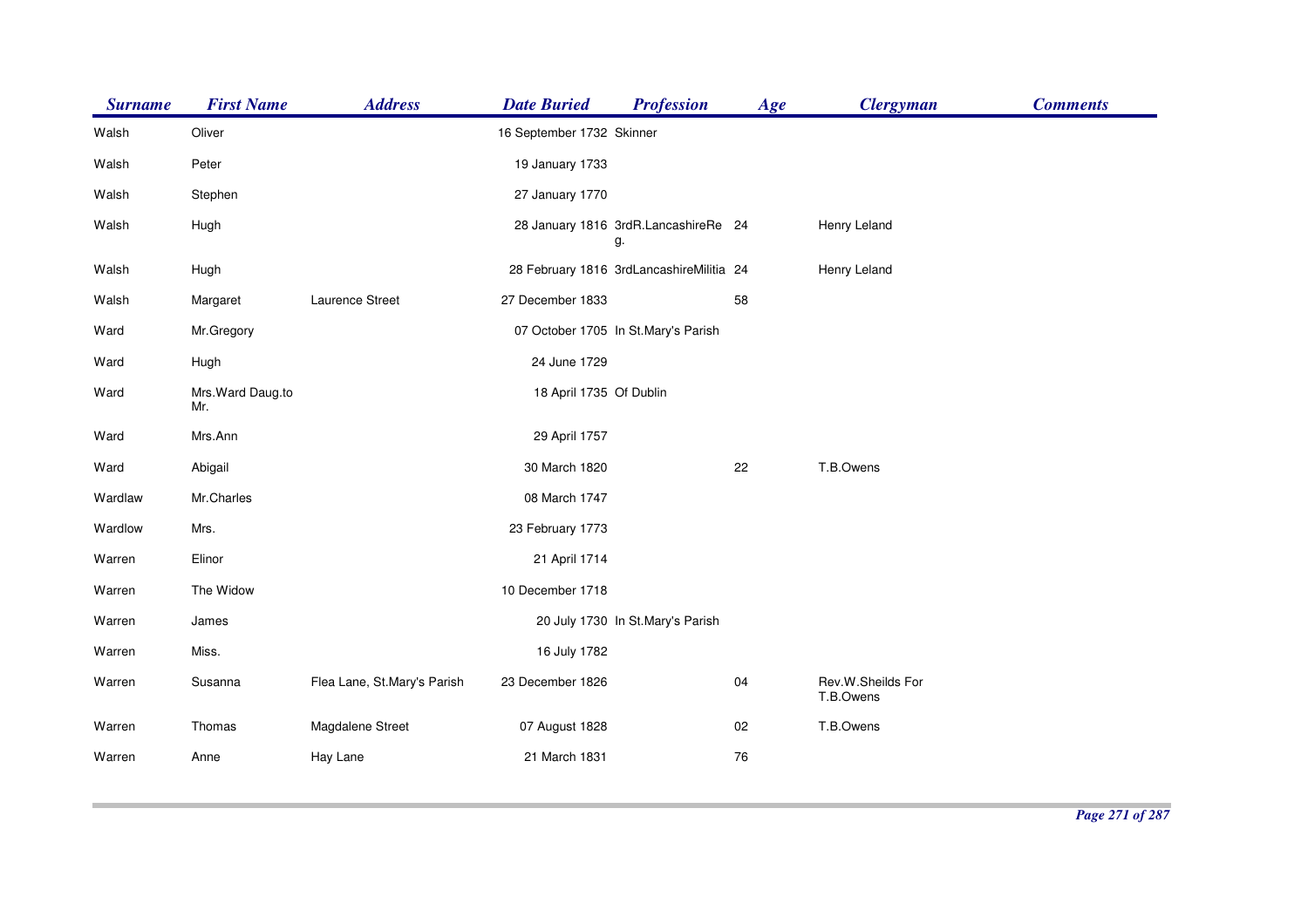| <b>Surname</b> | <b>First Name</b>       | <b>Address</b>                   | <b>Date Buried</b>               | <b>Profession</b>            | Age    | <b>Clergyman</b>       | <b>Comments</b> |
|----------------|-------------------------|----------------------------------|----------------------------------|------------------------------|--------|------------------------|-----------------|
| Warren         | Thomas                  | Magdalene Street                 | 23 February 1833                 |                              | 81     | Rev.T.Atkinson         |                 |
| Warren         | Anne                    | <b>Barrack Lane</b>              | 19 January 1837                  |                              | 03     |                        |                 |
| Warren         | John                    | Peter Street                     |                                  | 02 August 1837 Town Sergeant | 50     | Rev.Henry Woodroffe    |                 |
| Warren         | Jane                    | Mary's Parish                    | 18 December 1838                 |                              | 02     | John.A.Wall + 6 Months |                 |
| Warren         | John                    | Mary's Parish Black Butt<br>Lane | 20 February 1840                 |                              | 01     | A.Wynne + 3 Months     |                 |
| Warren         | Sarah                   | Mary's Parish                    | 04 December 1840                 |                              | 11     | E.P.Durham             |                 |
| Warren         | Anne                    | Poor House                       | 07 September 1841                |                              | 71     | E.P.Durham             |                 |
| Warren         | William                 | Magdalene Street                 | 30 November 1841 Ale Draper      |                              | 48     | E.P.Durham             |                 |
| Warren         | Priscilla               | <b>Fair Street</b>               | 15 September 1849                |                              | 18     | W.E.Ormsby             |                 |
| Warren         | Elizabeth               | Magdalene Street                 | 31 March 1852                    |                              | 68     | W.E.Ormsby             |                 |
| Warren         | Thomas                  | Duleek Gate, Mary's Parish       | 12 October 1863                  |                              | 22     | I.H.Monsarrat          |                 |
| Warren         | John                    | Duleek Gate, Mary's Parish       | 12 November 1868                 |                              | $70\,$ | John Eccles            |                 |
| Warriner       | Susanna                 |                                  | 19 April 1710                    |                              |        |                        |                 |
| Warrinor       | William                 |                                  | 03 November 1716                 |                              |        |                        |                 |
| Washington     | Lydia                   | Soliders Child                   | 19 June 1827                     |                              | $00\,$ | T.W.Dixon 6 Days       |                 |
| Waters         | Phillip                 |                                  | 05 February 1717 Out of the Poor | Hous                         |        |                        |                 |
| Waters         | Simon                   |                                  | 14 November 1720                 |                              |        |                        |                 |
| Waters         | Elizabeth               | East Court House, Bray           | 17 March 1864                    |                              | 75     | John Eccles            |                 |
| Watkins        | Henarito Daugh.to<br>Jo |                                  | 14 February 1703                 |                              |        |                        |                 |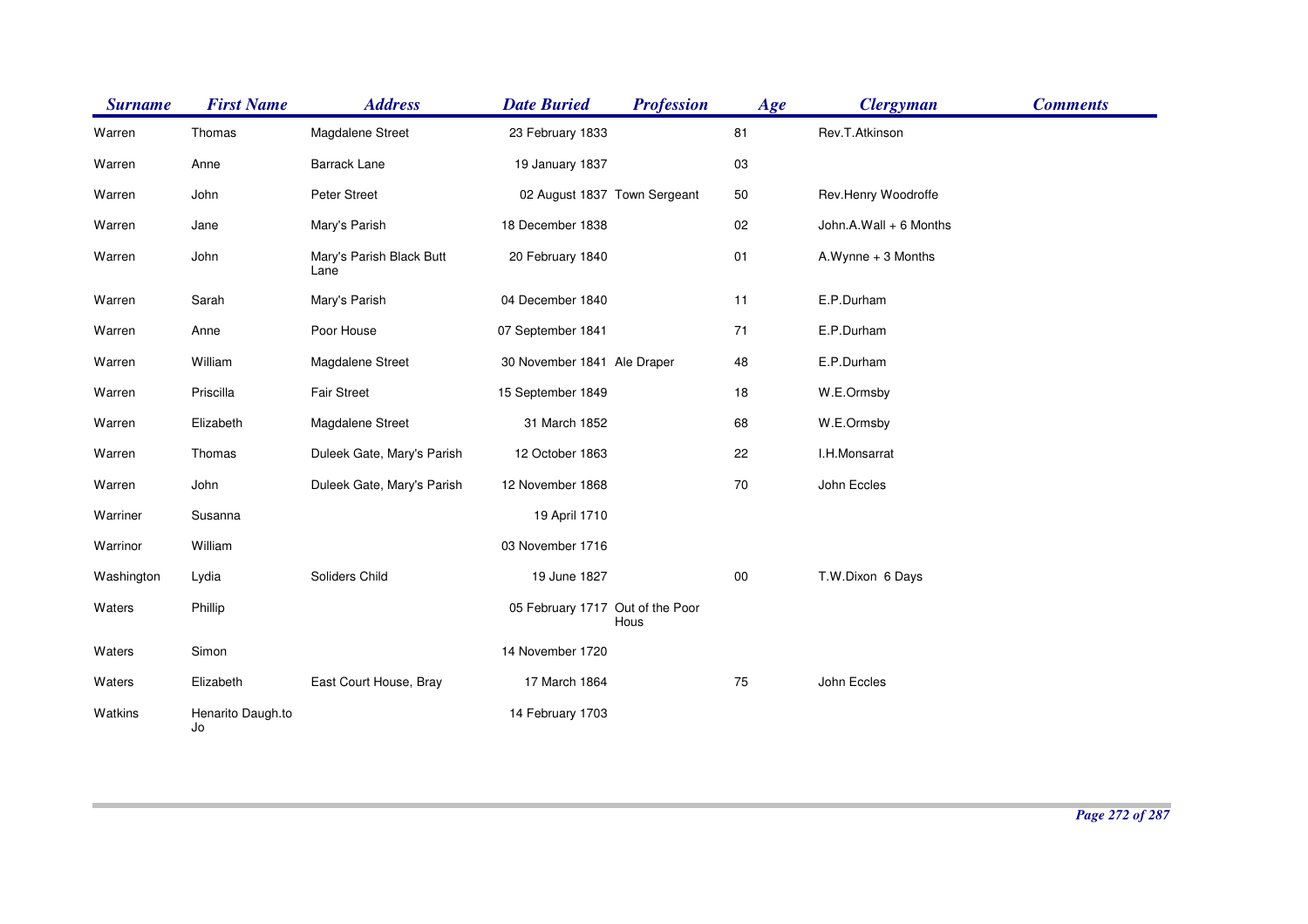| <b>Surname</b> | <b>First Name</b>       | <b>Address</b> | <b>Date Buried</b> | <b>Profession</b>               | Age | <b>Clergyman</b>                | <b>Comments</b> |
|----------------|-------------------------|----------------|--------------------|---------------------------------|-----|---------------------------------|-----------------|
| Watkins        | Mary Daughter to<br>Joh |                | 23 December 1703   |                                 |     |                                 |                 |
| Watkins        | Mrs.Mary                |                | 05 January 1704    |                                 |     |                                 |                 |
| Watkins        | Henry                   |                | 08 January 1716    |                                 |     |                                 |                 |
| Watkins        | John                    |                | 10 March 1719      |                                 |     |                                 |                 |
| Watkins        | Widow                   |                |                    | 03 May 1733 In St.Mary's Parish |     |                                 |                 |
| Watson         | Anne Daugh.to<br>Edward |                | 15 December 1711   |                                 |     |                                 |                 |
| Watson         | John Son to<br>Edward   |                | 21 March 1717      |                                 |     |                                 |                 |
| Watson         | Mary                    |                | 13 November 1721   |                                 |     |                                 |                 |
| Watson         | Levina Daug.to<br>Edwar |                | 24 April 1729      |                                 |     |                                 |                 |
| Watson         | Edward                  |                | 26 October 1729    |                                 |     |                                 |                 |
| Watson         | Michael                 |                | 19 January 1733    |                                 |     |                                 |                 |
| Watson         | Mr.                     |                | 16 May 1769        |                                 |     |                                 |                 |
| Watson         | Elizabeth               |                | 20 May 1769        |                                 |     |                                 |                 |
| Watson         | Thomas                  |                | 25 December 1813   |                                 | 84  | <b>Wardlaw Ball</b>             |                 |
| Watson         | Alicia                  |                | 22 February 1821   |                                 | 12  | T.B.Owens                       |                 |
| Watson         | Mary                    |                | 03 May 1822        |                                 | 33  | T.B.Owens                       |                 |
| Watson         | John                    |                | 12 February 1823   |                                 | 23  | T.B.Owens                       |                 |
| Watson         | Isabella                |                | 22 May 1823        |                                 | 49  | T.B.Owens                       |                 |
| Watson         | Mary                    | Peter Street   | 28 April 1828      |                                 | 72  | Rev.L.W.King (For<br>T.B.Owens) |                 |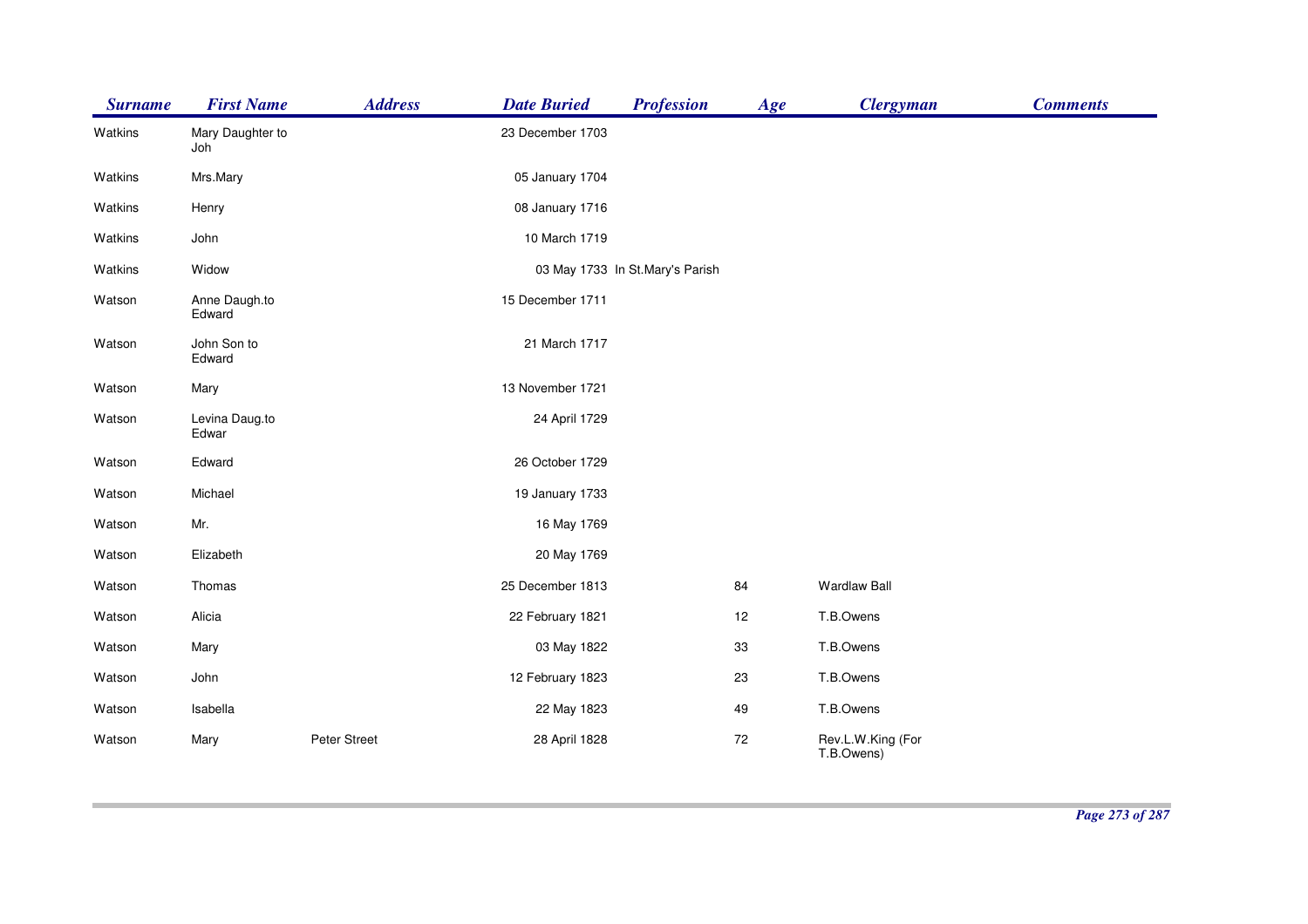| <b>Surname</b> | <b>First Name</b>       | <b>Address</b>         | <b>Date Buried</b>            | <b>Profession</b> | Age        | <b>Clergyman</b>                  | <b>Comments</b> |
|----------------|-------------------------|------------------------|-------------------------------|-------------------|------------|-----------------------------------|-----------------|
| Watson         | Bell                    | Sunday Gate            | 02 January 1830               |                   | ${\bf 08}$ | J.Magee                           |                 |
| Watson         | Anne                    | Green Lanes            | 18 December 1835              |                   | 60         | Rev.John Magee                    |                 |
| Watson         | Susannah                | Magdalene Street       | 10 July 1849                  |                   | 21         | Andrew Williamson                 |                 |
| Watson         | James                   | Magdalene Street       | 08 October 1858 Town Serjeant |                   | 75         | John G Eccles                     |                 |
| Watson         | Susan                   | Mary's Parish          | 15 September 1865             |                   | 75         | John Eccles                       |                 |
| Wattel*        | James                   |                        | 14 January 1807 A Sailor      |                   | 35         | <b>Bigoe Henzell</b>              |                 |
| Watts          | Eliza                   | Mall                   | 24 June 1853                  |                   | 36         | W.E.Ormsby                        |                 |
| Web            | Anne                    |                        | 15 November 1806              |                   | 60         | <b>Bigoe Henzell</b>              |                 |
| Webb           | George                  |                        | 13 February 1809              |                   | ${\bf 00}$ | WardlawBallRegistered1502<br>1809 |                 |
| Webster        | Mary Jane               | Green Lanes            | 28 June 1847                  |                   | 06         | A.Wynne                           |                 |
| Webster        | John                    | Shop Street            | 22 June 1874                  |                   | ${\bf 00}$ | John Eccles 7 Months              |                 |
| Webster        | William                 | Shop Street, Drogheda  | 25 January 1881               |                   | 02         | John A.Jennings + 5<br>Months     |                 |
| Webster        | John                    | Shop Street, Drogheda  | 13 November 1896              |                   | 62         | T.R.Brunskill                     |                 |
| Weekes         | John                    |                        | 28 November 1816              |                   | 26         | Henry Leland                      |                 |
| Weeks          | Mary                    |                        | 22 August 1811                |                   | 70         | Henry Leland                      |                 |
| Weir           | Thomas                  | Union Work House       | 18 October 1861               |                   | 75         | John Eccles                       |                 |
| Wellcott       | Edward Son to<br>Thomas |                        | 04 November 1722 Drummer      |                   |            |                                   |                 |
| Welsh          | Alice                   |                        | 03 November 1717              |                   |            |                                   |                 |
| Wetherell      | Mary Anne               | <b>West Street</b>     | 22 June 1847                  |                   | 02         | <b>Richard Carter</b>             |                 |
| Wetherill      | Anne Frances            | Carrick Hill, Malahide | 13 March 1891                 |                   | 82         | John Eccles/F.J.S.Mouritz         |                 |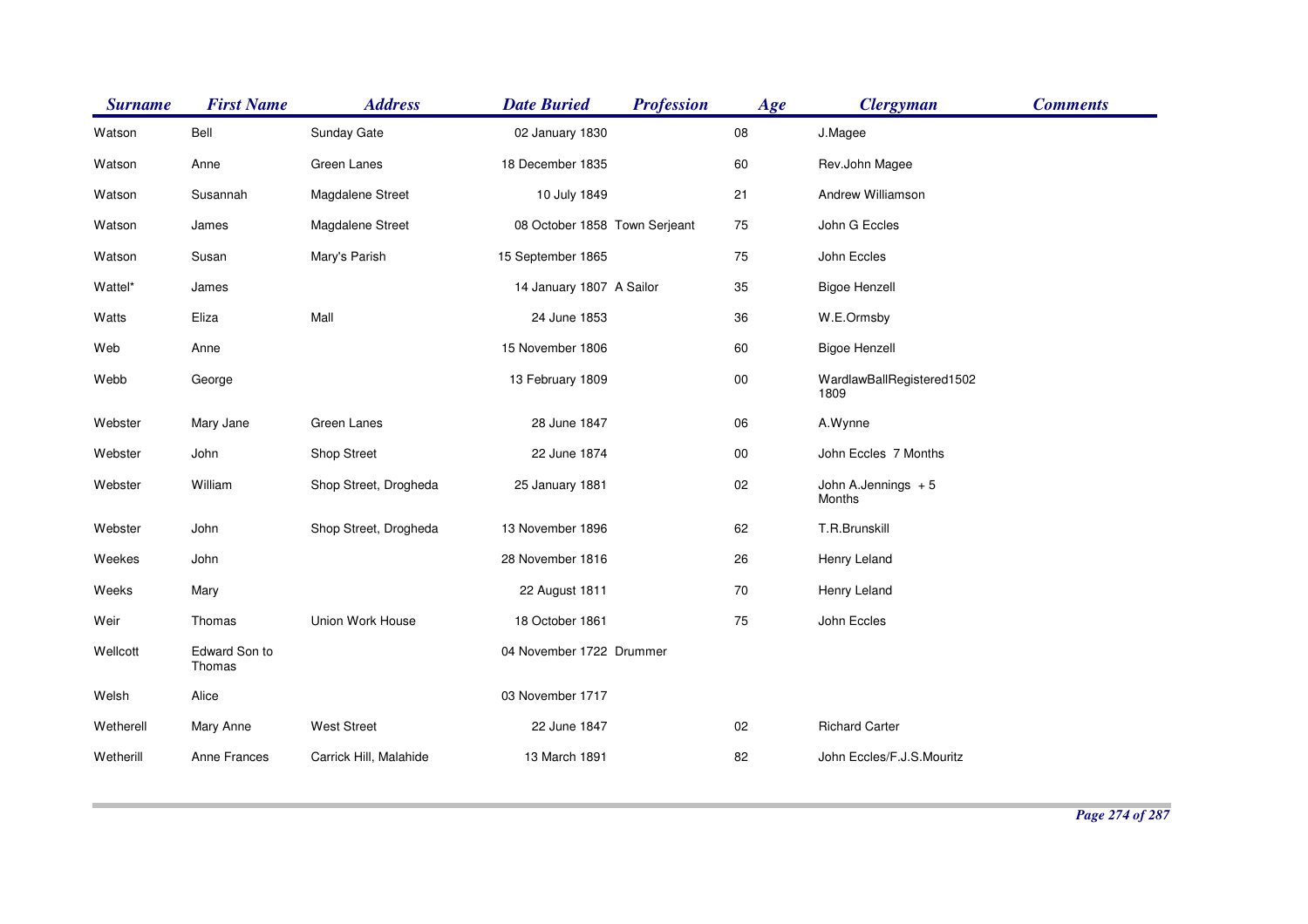| <b>Surname</b> | <b>First Name</b>        | <b>Address</b>         | <b>Date Buried</b>               | <b>Profession</b>                 | Age    | <b>Clergyman</b>          | <b>Comments</b> |
|----------------|--------------------------|------------------------|----------------------------------|-----------------------------------|--------|---------------------------|-----------------|
| Wetherill      | Thomas B.                | Carrick Hill, Malahide | 04 July 1891                     |                                   | $80\,$ | John Eccles/F.J.S.Mouritz |                 |
| Wheldon        | Mr.                      |                        | 07 June 1746                     |                                   |        |                           |                 |
| Whitaker       | Anne                     |                        | 07 May 1814                      |                                   | 67     | Henry Leland              |                 |
| White          | Susanna Daugh.to<br>Joh  |                        | 19 November 1712                 |                                   |        |                           |                 |
| White          | Margery                  |                        | 26 February 1714 Out of the Poor | Hous                              |        |                           |                 |
| White          | Mr.John [Who was<br>kil  |                        |                                  | 20 July 1719 a fall from his hors |        |                           |                 |
| White          | Mary Daug.to<br>Daniell  |                        | 12 April 1720                    |                                   |        |                           |                 |
| White          | Catherine Daug.to<br>An  |                        | 24 April 1722                    |                                   |        |                           |                 |
| White          | Mrs.Ann                  |                        | 06 January 1723 Of Drybridge     |                                   |        |                           |                 |
| White          | Mary Daug.to<br>Mr.Nich  |                        | 30 March 1724                    |                                   |        |                           |                 |
| White          | Elizabeth Daug.to<br>An  |                        | 31 May 1727                      |                                   |        |                           |                 |
| White          | Mr.Nicholas              |                        | 24 September 1740                |                                   |        |                           |                 |
| White          | A Child of Jonathan      |                        | 11 July 1747                     |                                   |        |                           |                 |
| White          | Johnathan                |                        | 12 August 1747                   |                                   |        |                           |                 |
| White          | Catherine Daughter<br>۱. |                        | 28 June 1752                     |                                   |        |                           |                 |
| White          | Widow                    |                        | 29 June 1756                     |                                   |        |                           |                 |
| White          | Judith                   |                        | 07 November 1764                 |                                   |        |                           |                 |
| White          | John                     |                        | 23 October 1766                  |                                   |        |                           |                 |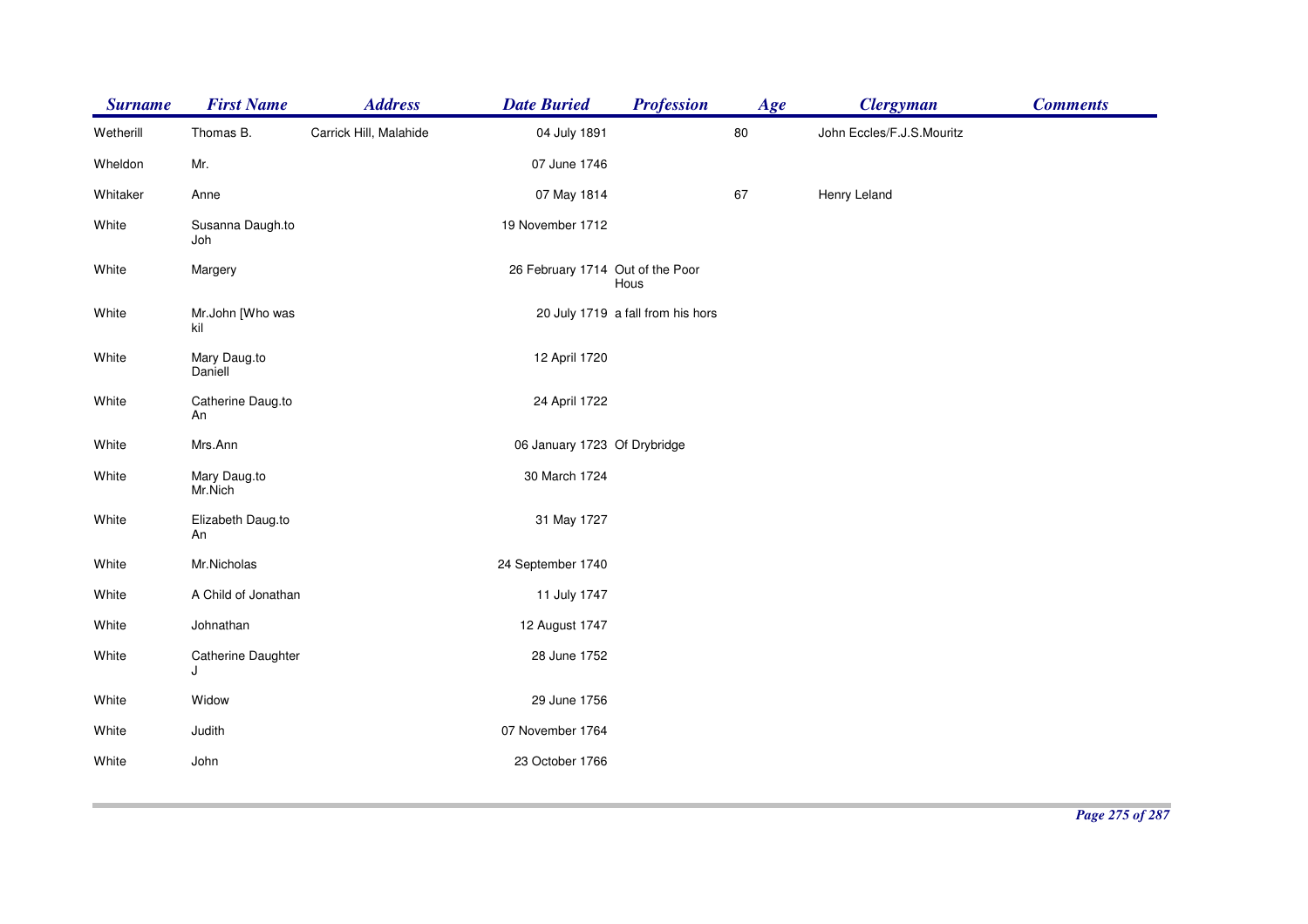| <b>Surname</b> | <b>First Name</b>       | <b>Address</b>            | <b>Date Buried</b>        | <b>Profession</b>                        | Age    | <b>Clergyman</b>                | <b>Comments</b> |
|----------------|-------------------------|---------------------------|---------------------------|------------------------------------------|--------|---------------------------------|-----------------|
| White          | Mrs. Wife of<br>Mr.John |                           | 22 February 1774          |                                          |        |                                 |                 |
| White          | Mary                    |                           |                           | 04 November 1810 2nd Garrison Battali 00 |        | Henry Leland                    |                 |
| White          | Mary                    |                           |                           | 29 January 1812 2nd Garrison Battali 01  |        | Henry Leland $+3$ Months        |                 |
| White          | Elizabeth               | Loughbuoy                 | 21 September 1842         |                                          | $00\,$ | E.P.Durham 5 Months             |                 |
| White          | Harriet                 | Mornington Co.Meath       | 10 April 1850             |                                          | 93     | W.E.Ormsby                      |                 |
| Whitehead      | Margaret                | <b>West Street</b>        | 09 December 1862          |                                          | 47     | John Eccles                     |                 |
| Whitely        | John                    |                           |                           | 02 January 1733 Checked to Date          |        |                                 |                 |
| Whitely        | Jane                    |                           | 06 January 1733           |                                          |        |                                 |                 |
| Whitethorn     | William                 |                           | 10 June 1817              |                                          | 47     | Henry Leland                    |                 |
| Whitlock       | Edward                  | Sunday Gate               | 06 March 1830             |                                          | 30     | J.Magee                         |                 |
| Whitlocke      | Anne                    | Magdalene Street          | 29 September 1829         |                                          | 36     | Rev.L.W.King (For<br>T.B.Owens) |                 |
| Whittaker      | Mr.                     | <b>Cornietts Hotel</b>    |                           | 04 July 1832 Commissioner<br>Excise      | 00     |                                 |                 |
| Whitten        | William                 | Hardman's Garden          | 29 December 1862          |                                          | 09     | John Eccles                     |                 |
| Whitton        | Elizabeth               | Beabeg                    | 22 October 1848           |                                          | 01     | Dissenter + 4 Months            |                 |
| Whitton        | Mary                    | Hardmans Garden           | 23 April 1857             |                                          | 06     | Henry E Brooke                  |                 |
| Whitton        | James                   | Sunday's Gate             | 30 May 1870               |                                          | 22     | I.H.Monsarrat                   |                 |
| Whitton        | James                   | Scarlet Street, Drogheda  | 25 June 1872              |                                          | 73     | John Eccles                     |                 |
| Whitton        | <b>Bowness</b>          | Magdalen Street, Drogheda | 03 July 1886              |                                          | 29     | John Eccles & John<br>J.Sandys  |                 |
| Whitworth      | Robert                  | <b>Francis Street</b>     | 02 October 1847 Pensioner |                                          | 36     | William M Beresford             |                 |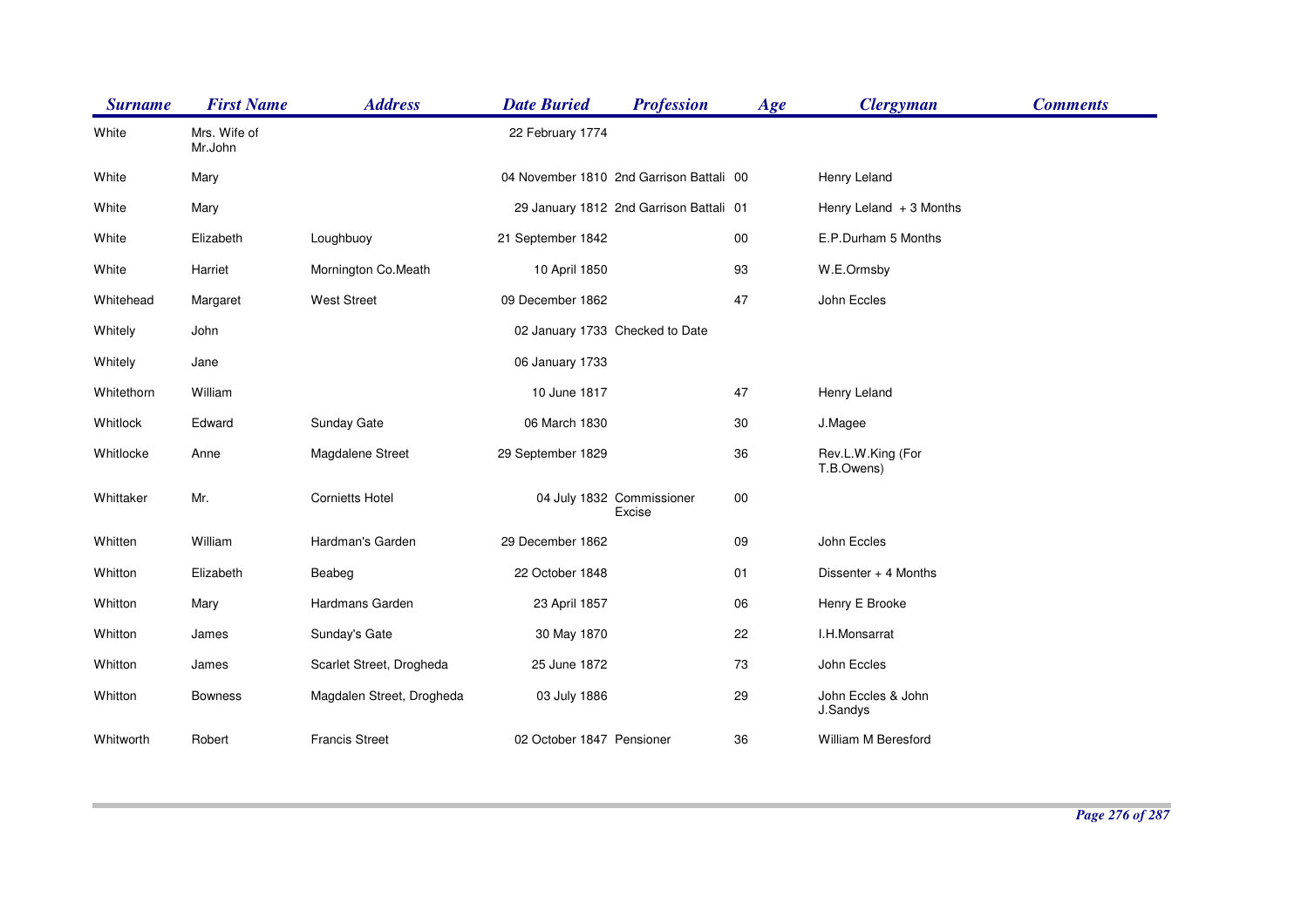| <b>Surname</b> | <b>First Name</b>       | <b>Address</b>         | <b>Date Buried</b>               | <b>Profession</b>                        | Age | <b>Clergyman</b>        | <b>Comments</b> |
|----------------|-------------------------|------------------------|----------------------------------|------------------------------------------|-----|-------------------------|-----------------|
| Whyte          | James                   |                        |                                  | 06 October 1814 Lieutenant2ndGarri<br>so | -33 | Henry Leland            |                 |
| Wilcock        | John                    |                        | 02 February 1766                 |                                          |     |                         |                 |
| Wilcock        | William George          | Paradise Row, Drogheda | 01 April 1872                    |                                          | 00  | John Eccles 6 Weeks     |                 |
| Wilcox         | Joseph                  | Palace Row             | 12 December 1836                 |                                          | 01  | Rev.P.Mooney + 3 Months |                 |
| Wilcox         | Matilda                 | <b>King Street</b>     | 15 July 1845                     |                                          | 06  | William M Beresford     |                 |
| Wilde          | Thomas                  | Custom House           | 19 September 1874                |                                          | 80  | Frederic L.Meares       |                 |
| Wilde          | Mary                    | St.Johns Poor House    | 23 June 1882                     |                                          | 76  | John Eccles             |                 |
| Wildman        | George Son to<br>Bryan  |                        | 10 June 1727                     |                                          |     |                         |                 |
| Wildman        | John Son to Bryan       |                        | 21 June 1727                     |                                          |     |                         |                 |
| Wildman        | Henry Son to Bryan      |                        | 04 February 1728                 |                                          |     |                         |                 |
| Wildman        | Bryan Son to Bryan      |                        | 25 June 1731                     |                                          |     |                         |                 |
| Wiley          | Sarah                   | Laurence Street        | 20 July 1840                     |                                          | 01  | A.Wynne                 |                 |
| Wiley          | Mary Jane               | Laurence Street        | 15 July 1841                     |                                          | 09  | E.P.Durham              |                 |
| Wilkinson      | John                    |                        |                                  | 18 May 1810 2nd Garrison Battali 35      |     | Henry Leland            |                 |
| Wilkinsons     | A Child of Mr.          |                        | 17 December 1770                 |                                          |     |                         |                 |
| Wilkison       | John                    |                        | 23 February 1809 Wicklow Militia |                                          | 06  | Henry Leland            |                 |
| Williams       | George Son to<br>Thomas |                        | 05 February 1709                 |                                          |     |                         |                 |
| Williams       | James                   |                        | 31 December 1719                 |                                          |     |                         |                 |
| Williams       | Mary Daug.to<br>William |                        | 09 February 1741                 |                                          |     |                         |                 |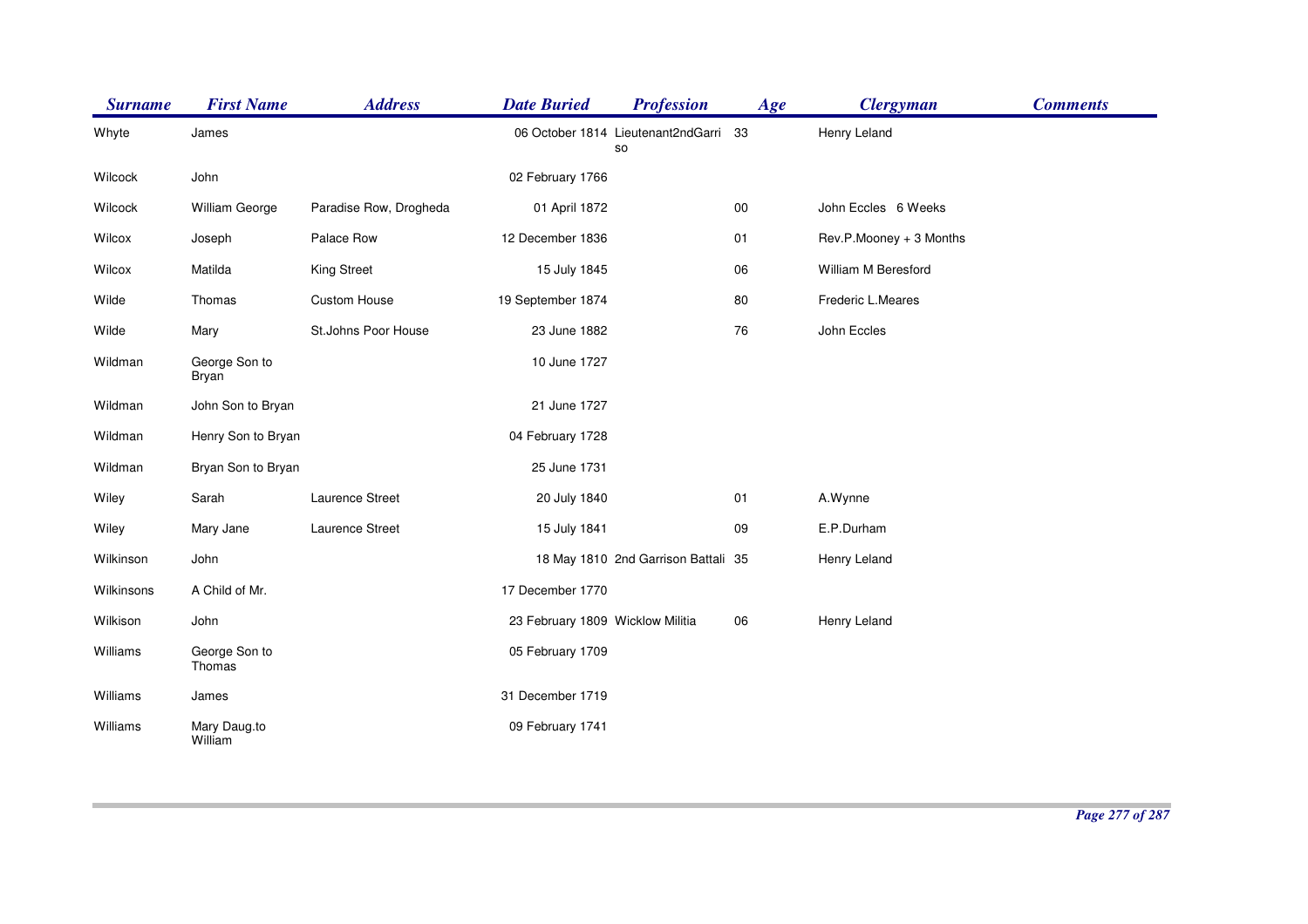| <b>Surname</b> | <b>First Name</b>       | <b>Address</b>                          | <b>Date Buried</b>              | <b>Profession</b> | Age | <b>Clergyman</b>    | <b>Comments</b> |
|----------------|-------------------------|-----------------------------------------|---------------------------------|-------------------|-----|---------------------|-----------------|
| Williams       | William Son to<br>Georg |                                         | 09 March 1744                   |                   |     |                     |                 |
| Williams       | Mary Daughter of<br>Geo |                                         | 29 June 1755 Inholder           |                   |     |                     |                 |
| Williams       | George Son of<br>George |                                         | 01 July 1755 Innholder          |                   |     |                     |                 |
| Williams       | William                 |                                         | 14 November 1756 Writing Master |                   |     |                     |                 |
| Williams       | Mrs. Wife of<br>Mr.Geor |                                         | 24 February 1776                |                   |     |                     |                 |
| Williams       | George                  |                                         | 19 October 1779 Sword Bearer    |                   |     |                     |                 |
| Williams       | Anne                    |                                         | 29 August 1816                  |                   | 16  | Henry Leland        |                 |
| Williams       | George                  | Private Royal Engineers                 | 15 February 1829 Sapper & Miner |                   | 20  | T.B.Owens           |                 |
| Williams       | Sarah E.                | Meeting House Laurence<br><b>Street</b> | 08 January 1848                 |                   | 11  | William M Beresford |                 |
| Williamscroft  | William Son to Willi    |                                         | 11 September 1728               |                   |     |                     |                 |
| Williamson     | James Son to<br>William |                                         | 11 July 1703                    |                   |     |                     |                 |
| Williamson     | George Son to<br>Willia |                                         | 24 July 1712                    |                   |     |                     |                 |
| Williamson     | James Son to<br>William |                                         | 04 August 1712                  |                   |     |                     |                 |
| Williamson     | George Son to<br>Willia |                                         | 01 April 1716                   |                   |     |                     |                 |
| Williamson     | John Son to William     |                                         | 18 May 1718                     |                   |     |                     |                 |
| Williamson     | Jane                    |                                         | 08 January 1761                 |                   |     |                     |                 |
| Williamson     | Roger                   | Magdalene Street Died in<br>Hospital    | 28 February 1838                |                   | 65  | John.A.Wall         |                 |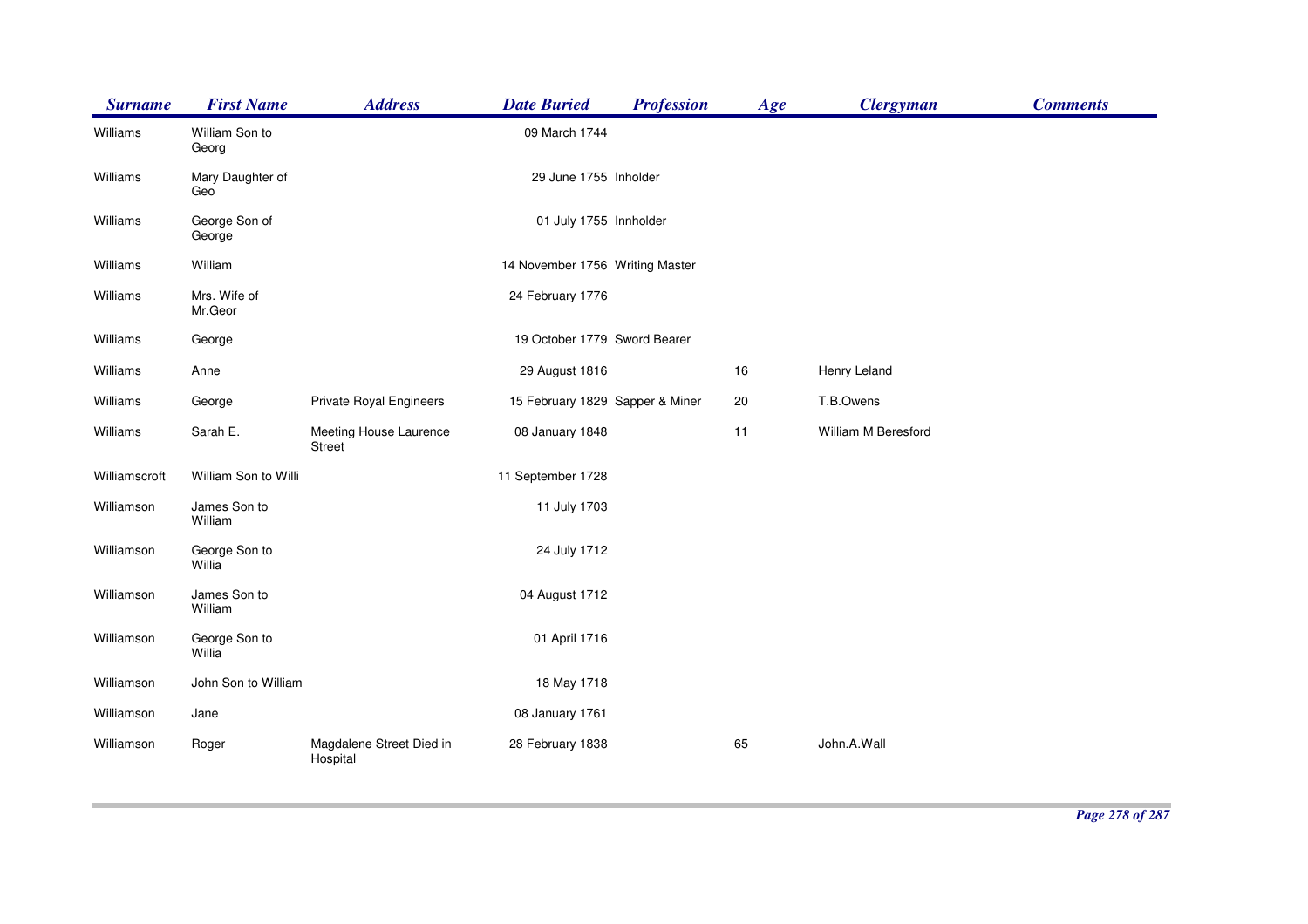| <b>Surname</b> | <b>First Name</b>       | <b>Address</b>     | <b>Date Buried</b>        | <b>Profession</b> | Age        | <b>Clergyman</b> | <b>Comments</b> |
|----------------|-------------------------|--------------------|---------------------------|-------------------|------------|------------------|-----------------|
| Williamson     | Frances                 | Marsh              | 15 October 1847           |                   | 20         | J.W.Hallowell    |                 |
| Williamson     | Annie                   | S.John's Almshouse | 07 July 1898              |                   | ${\bf 00}$ | M.K.Exham        |                 |
| Williscraft    | Anne Daugh.to<br>Willia |                    | 02 November 1711          |                   |            |                  |                 |
| Williscraft    | Elizabeth Daug.to<br>Wi |                    | 18 February 1712          |                   |            |                  |                 |
| Williscraft    | William Son to Willi    |                    | 10 January 1713           |                   |            |                  |                 |
| Williscraft    | Robert Son to           |                    | 21 January 1733 A Soldier |                   |            |                  |                 |
| Williscraft    | Susanna                 |                    | 20 May 1733               |                   |            |                  |                 |
| Williscroft    | Mary the Wife of<br>Wil |                    | 15 May 1753 Weaver        |                   |            |                  |                 |
| Williscroft    | William                 |                    | 17 May 1760               |                   |            |                  |                 |
| Williscroft    | Mary                    |                    | 06 November 1780          |                   |            |                  |                 |
| Willoghby      | Caroline                | North Road         | 08 October 1852           |                   | 04         | W.E.Ormsby       |                 |
| Wilson         | Mrs.Anne                |                    | 03 November 1703          |                   |            |                  |                 |
| Wilson         | Anne Daughter to<br>Rob |                    | 28 November 1703          |                   |            |                  |                 |
| Wilson         | Robert                  |                    | 06 October 1705 A Seaman  |                   |            |                  |                 |
| Wilson         | Jane Daug.to<br>Mr.John |                    | 26 December 1711          |                   |            |                  |                 |
| Wilson         | Mary Daugh.to<br>Abraha |                    | 22 January 1712           |                   |            |                  |                 |
| Wilson         | Nathaniel<br>SontoMr.Ab |                    | 03 March 1712             |                   |            |                  |                 |
| Wilson         | Mary Daug.to<br>Andrew  |                    | 28 April 1722             |                   |            |                  |                 |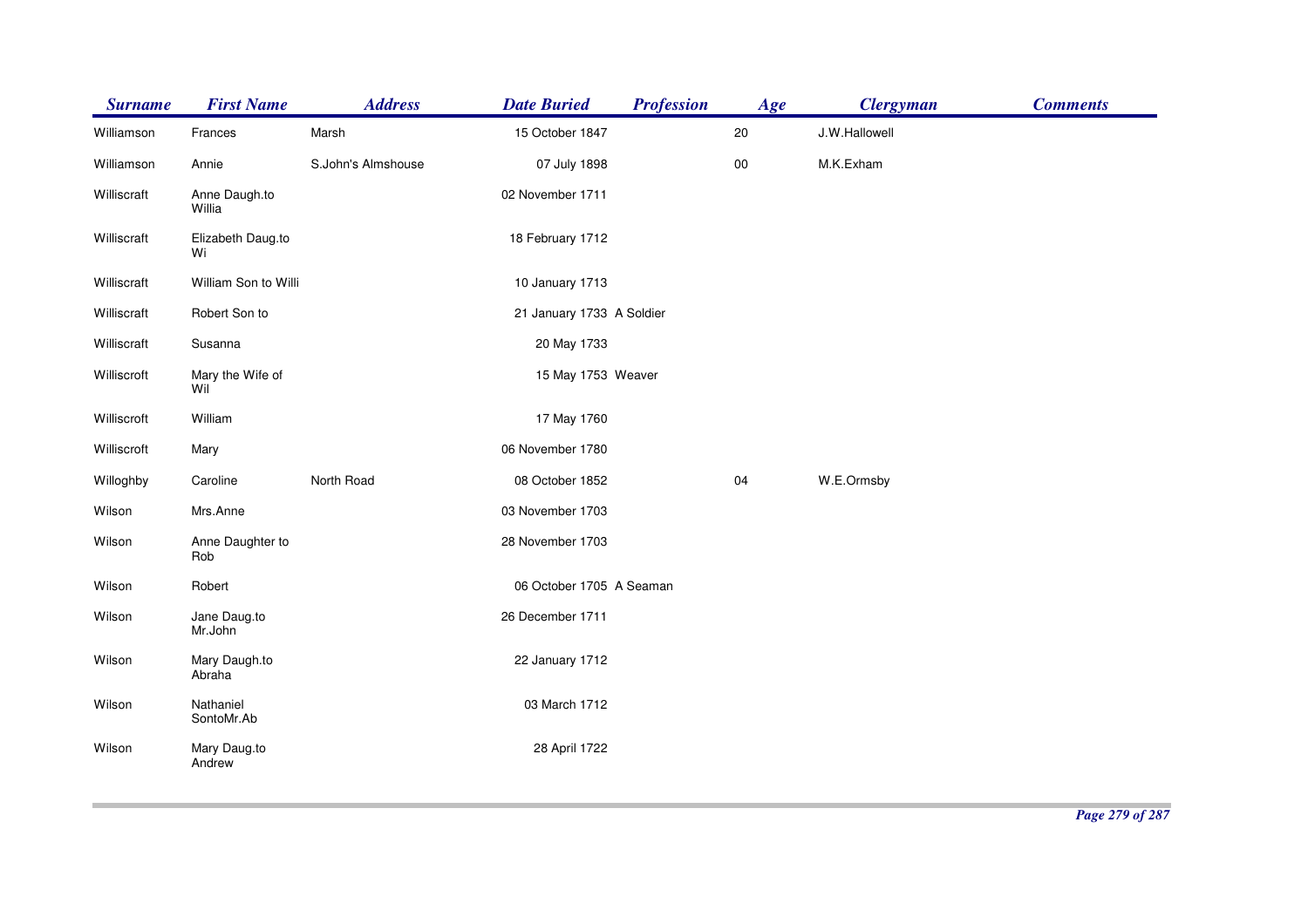| <b>Surname</b> | <b>First Name</b>     | <b>Address</b>               | <b>Date Buried</b>                 | <b>Profession</b>               | Age        | <b>Clergyman</b>           | <b>Comments</b> |
|----------------|-----------------------|------------------------------|------------------------------------|---------------------------------|------------|----------------------------|-----------------|
| Wilson         | Mrs.Jane              |                              | 08 May 1723                        |                                 |            |                            |                 |
| Wilson         | John Son to<br>Andrew |                              | 10 July 1723                       |                                 |            |                            |                 |
| Wilson         | Margrett              |                              | 25 July 1724                       |                                 |            |                            |                 |
| Wilson         | Mrs.                  |                              |                                    | 25 August 1739 Minister's Widow |            |                            |                 |
| Wilson         | Mrs.                  |                              | 04 May 1746                        |                                 |            |                            |                 |
| Wilson         | William Son of Willi  |                              | 29 August 1756 Sadler              |                                 |            |                            |                 |
| Wilson         | William               |                              | 03 September 1758 Sadler           |                                 |            |                            |                 |
| Wilson         | Mrs.Sarah             |                              | 14 January 1768                    |                                 |            |                            |                 |
| Wilson         | Jane                  |                              | 22 July 1774                       |                                 |            |                            |                 |
| Wilson         | Jane                  |                              | 24 March 1808                      |                                 | ${\bf 00}$ | Henry Leland               |                 |
| Wilson         | James                 |                              | 22 January 1809                    |                                 | 56         | Henry Leland               |                 |
| Wilson         | William               |                              | 03 March 1816                      |                                 | 40         | Henry Leland Entered Twice |                 |
| Wilson         | Mary                  |                              | 13 August 1818                     |                                 | 33         | Henry Leland               |                 |
| Wilson         | Mary                  |                              | 25 January 1819                    |                                 | 60         | <b>Wardlaw Ball</b>        |                 |
| Wilson         | George                |                              | 02 January 1820                    |                                 | 67         | T.B.Owens                  |                 |
| Wilson         | Frances Maria         | Wilson Late of the 74th Foot | 20 December 1826 Daughter of Major |                                 | 05         | John Smyth                 |                 |
| Wilson         | John                  | North Road                   | 10 March 1827                      |                                 | 76         | L.M.King                   |                 |
| Wilson         | Ralph                 | North Road                   | 07 August 1829 Weaver              |                                 | 75         | T.B.Owens                  |                 |
| Wilson         | John                  | Green Lanes                  | 25 June 1831                       |                                 | $00\,$     | 18 Months                  |                 |
| Wilson         | Robert                | Georges Street               | 08 May 1832                        |                                 | 09         | Rev.Joseph Duncan          |                 |
| Wilson         | James                 | North Road                   | 23 October 1833                    |                                 | 01         | +5 Months                  |                 |
|                |                       |                              |                                    |                                 |            |                            |                 |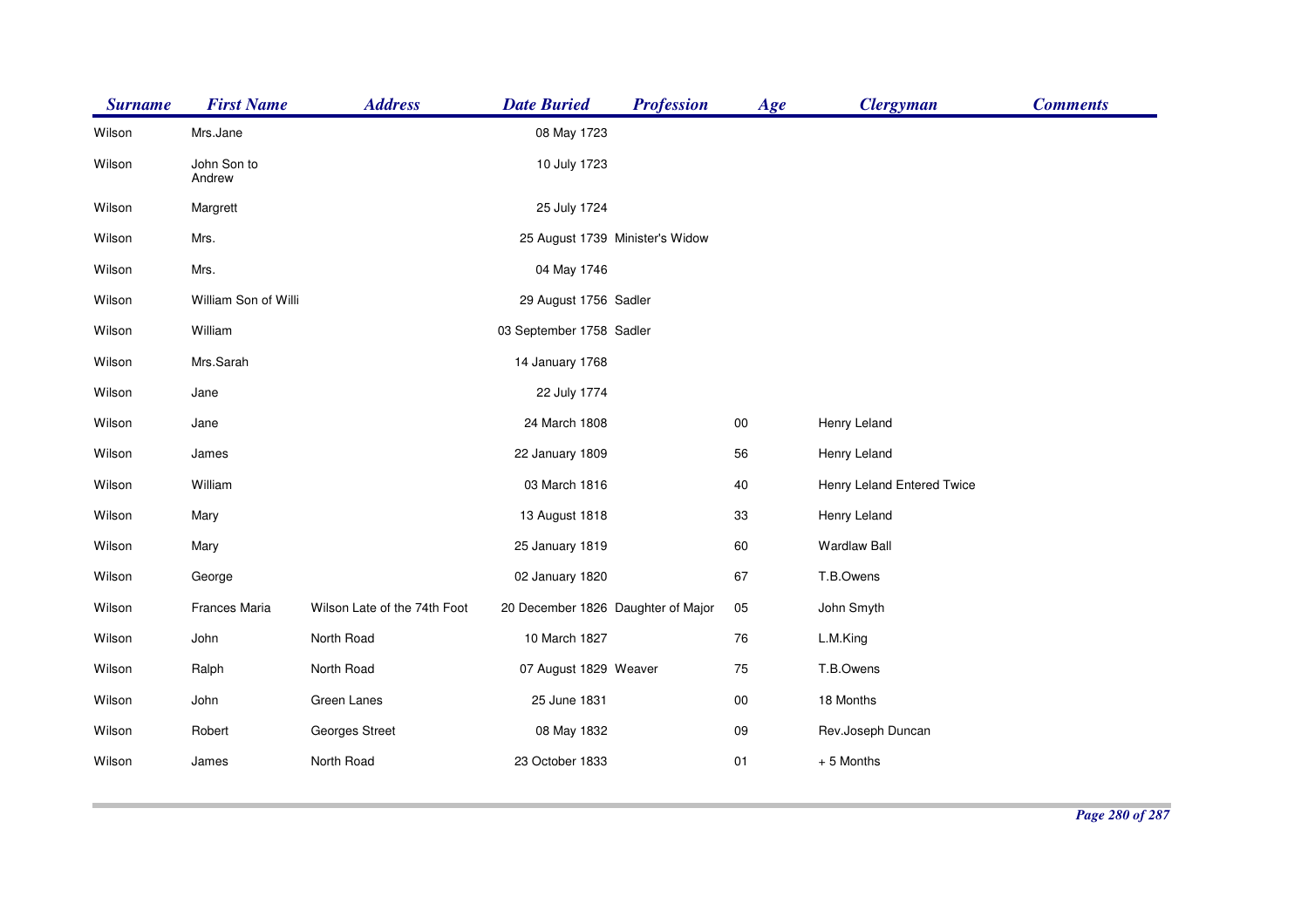| <b>Surname</b> | <b>First Name</b>       | <b>Address</b>               | <b>Date Buried</b>          | <b>Profession</b> | Age        | <b>Clergyman</b>                | <b>Comments</b> |
|----------------|-------------------------|------------------------------|-----------------------------|-------------------|------------|---------------------------------|-----------------|
| Wilson         | David                   | Mill Mount Barracks          | 10 February 1834            |                   | ${\bf 00}$ | Rev.G.King 9 Months             |                 |
| Wilson         | Robert                  | Coolagh Bolyah               | 29 July 1835                |                   | 11         | Rev.J.Magee                     |                 |
| Wilson         | Elizabeth               | Stranger                     | 26 May 1841                 |                   | $30\,$     | E.P.Durham                      |                 |
| Wilson         | Jane                    | <b>Patrick Street</b>        | 14 July 1841                |                   | 06         | E.P.Durham                      |                 |
| Wilson         | Maria                   | <b>Patrick Street</b>        | 24 September 1841           |                   | $03\,$     | E.P.Durham + 4 Months           |                 |
| Wilson         | Anne                    | Peter Street                 | 06 July 1849                |                   | 02         | Andrew Williamson               |                 |
| Wilson         | William O.              | <b>Fair Street</b>           | 19 July 1849 Excise Officer |                   | 50         | Dissenter                       |                 |
| Wilson         | Thomas                  | <b>William Street</b>        | 06 February 1854            |                   | 34         | W.E.Ormsby                      |                 |
| Wilson         | Catherine               | Union Work House             | 06 December 1854            |                   | 01         | <b>Henry Seddall</b>            |                 |
| Wilson         | Joseph                  | North Road                   | 30 April 1855               |                   | 34         | Henry Seddall                   |                 |
| Wilson         | James                   | Stockwell Lane               | 22 March 1859               |                   | ${\bf 00}$ | John Stewart 21 Days            |                 |
| Wilson         | Robert                  | <b>Great George's Street</b> | 24 December 1864            |                   | 76         | John Eccles                     |                 |
| Wilson         | John                    | King Street                  | 31 January 1866             |                   | 84         | I.H.Mosarrat                    |                 |
| Wilson         | Jane                    | Ship Street, Drogheda        | 06 December 1875            |                   | 84         | John Eccles & James<br>Wm.Smith |                 |
| Winn           | Richard Son to<br>Rober |                              | 30 June 1702                |                   |            |                                 |                 |
| Winn           | John Son to Robert      |                              | 03 August 1702              |                   |            |                                 |                 |
| Winn           | Anne Daugh.to<br>Robert |                              | 12 September 1703           |                   |            |                                 |                 |
| Winn           | Robert                  |                              | 25 February 1717            |                   |            |                                 |                 |
| Winslow        | William Son to<br>Thoma |                              | 12 May 1732                 |                   |            |                                 |                 |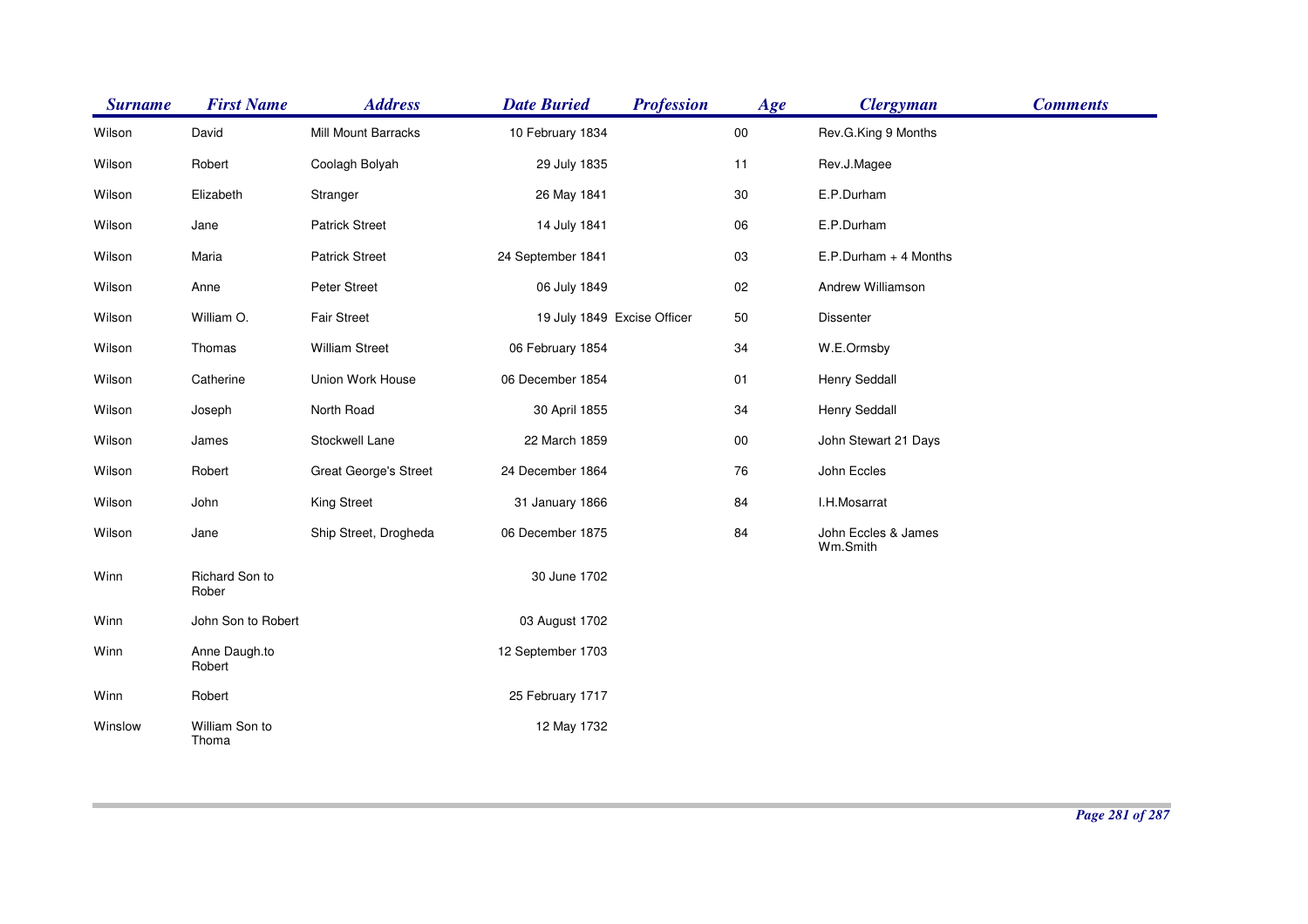| <b>Surname</b>      | <b>First Name</b>       | <b>Address</b>   | <b>Date Buried</b>     | <b>Profession</b> | Age    | <b>Clergyman</b>    | <b>Comments</b> |
|---------------------|-------------------------|------------------|------------------------|-------------------|--------|---------------------|-----------------|
| Winslow             | William Son to<br>Thoma |                  | 19 August 1733         |                   |        |                     |                 |
| Winslow             | Edward Son to<br>Thomas |                  | 11 June 1740           |                   |        |                     |                 |
| Winslow             | Ambrose Son to<br>Thoma |                  | 27 December 1744       |                   |        |                     |                 |
| Winslow             | Elizabeth               |                  | 31 March 1816          |                   | 64     | Henry Leland        |                 |
| Winslow             | Thomas                  |                  | 28 April 1822          |                   | 88     | T.B.Owens           |                 |
| Winslow             | Mary                    | Peter Street     | 04 April 1836          |                   | 50     | Rev.John Magee      |                 |
| Winslow             | Alice                   | Peter Street     | 04 February 1847       |                   | 96     | William M Beresford |                 |
| Winslow<br>[Senior] | Thomas                  |                  | 10 March 1769          |                   |        |                     |                 |
| Winter              | Mary Daugh.to<br>Robert |                  | 26 February 1711       |                   |        |                     |                 |
| Winter              | Robert                  |                  | 08 October 1716        |                   |        |                     |                 |
| Winter              | Ann Daug.to<br>Edward   |                  | 14 February 1718       |                   |        |                     |                 |
| Winter              | Edward Son to<br>Edward |                  | 01 June 1722           |                   |        |                     |                 |
| Winter              | Edward                  |                  | 08 September 1724      |                   |        |                     |                 |
| Winter              | Margret                 |                  | 20 December 1726 Widow |                   |        |                     |                 |
| Winter              | Mary                    |                  | 08 May 1729            |                   |        |                     |                 |
| Wisdom              | James                   |                  | 15 August 1809         |                   | $00\,$ | Henry Leland        |                 |
| Wisdom              | John                    | Corn Market Hill | 10 August 1826         |                   | $00\,$ | John Smyth 12 Days  |                 |
| Wisdom              | Susannah                | Palace Street    | 14 January 1836        |                   | 84     | Rev.John Magee      |                 |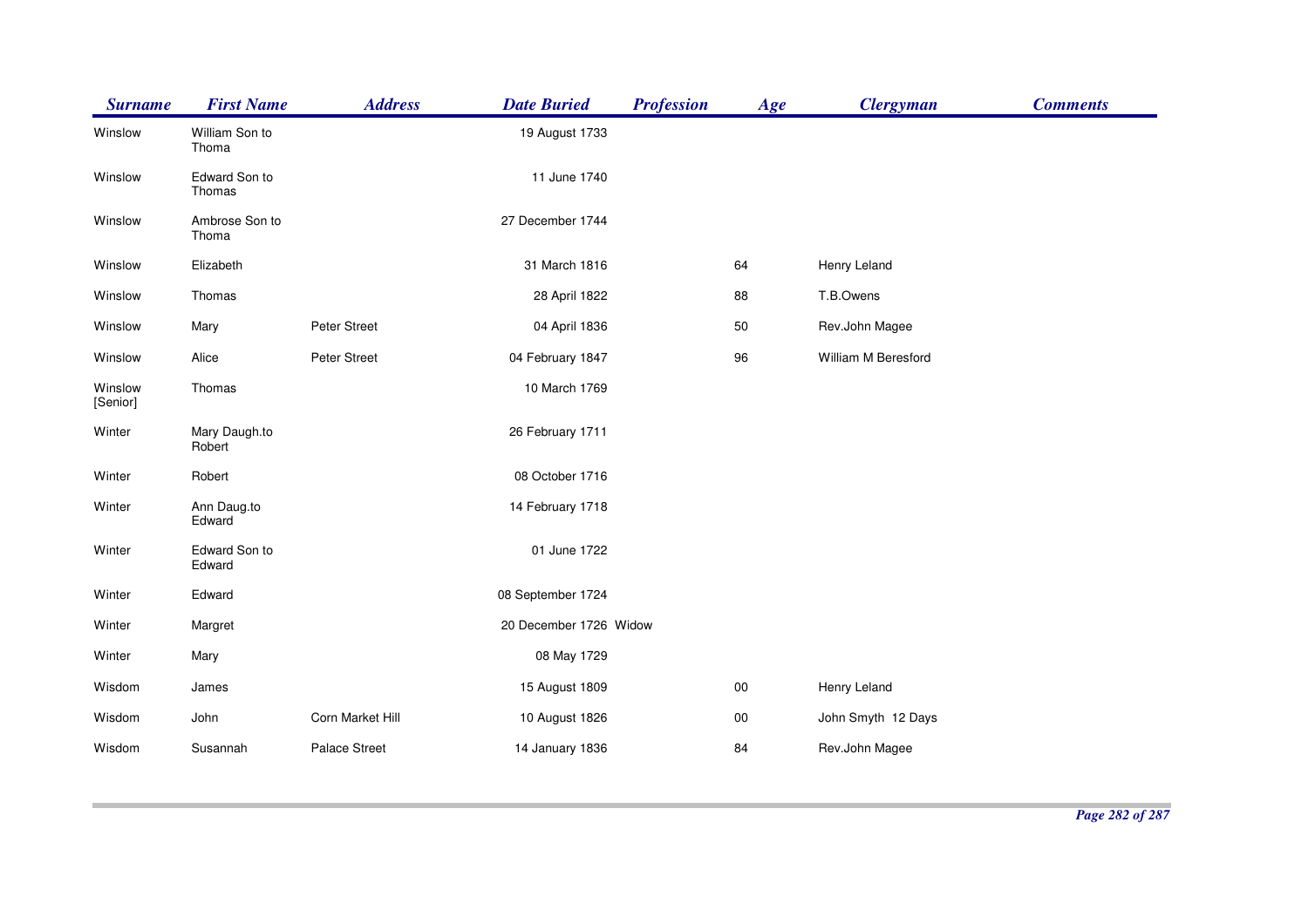| <b>Surname</b> | <b>First Name</b>       | <b>Address</b>               | <b>Date Buried</b>      | <b>Profession</b>                     | Age        | <b>Clergyman</b>       | <b>Comments</b> |
|----------------|-------------------------|------------------------------|-------------------------|---------------------------------------|------------|------------------------|-----------------|
| Wisdom         | Obadiah                 | Peter Street                 | 20 June 1839            |                                       | ${\bf 00}$ | John.A.Wall 7 Months   |                 |
| Wisdom         | Eliza                   | Peter Street                 | 31 August 1840          |                                       | ${\bf 08}$ | A.Wynne                |                 |
| Wisdom         | James                   | Peter Street                 | 11 May 1849             |                                       | 19         | W.E.Ormsby             |                 |
| Wisdom         | Bridget EL.             | <b>Fair Street</b>           | 19 November 1858        |                                       | 52         | John G Eccles          |                 |
| Wisdom         | Obadiah                 | Pardaise Row                 | 10 January 1860         |                                       | 92         | John G Eccles          |                 |
| Wise           | Abraham                 |                              | 08 November 1828        |                                       | $40\,$     | ** could be 1827?      |                 |
| Witherly       | James                   |                              | 17 May 1706             |                                       |            |                        |                 |
| Witherly       | Cathrin Daug.to Phil    |                              | 09 March 1733           |                                       |            |                        |                 |
| Wollobye       | Mrs.Jane                |                              | 22 May 1739             |                                       |            |                        |                 |
| Wolvercraft    | John Son to William     |                              | 28 April 1722           |                                       |            |                        |                 |
| Wolvercraft    | Charles Son to<br>Willm |                              | 09 September 1723       |                                       |            |                        |                 |
| Wood           | Thomas                  |                              | 10 January 1720         |                                       |            |                        |                 |
| Wood           | Mrs.                    |                              | 13 November 1745        |                                       |            |                        |                 |
| Woodall        | The Widdow              |                              |                         | 04 April 1721 Out of the Poor<br>Hous |            |                        |                 |
| Woodhead       | Jane                    | Duleek Street, Mary's Parish | 25 April 1867           |                                       | $02\,$     | John Eccles + 3 Months |                 |
| Woodhouse      | William                 |                              | 25 January 1715         |                                       |            |                        |                 |
| Woodhouse      | John Son to John        |                              | 03 February 1745        |                                       |            |                        |                 |
| Woodhouse      | Samuel Son to<br>John   |                              | 07 June 1745            |                                       |            |                        |                 |
| Woodhouse      | William Son of John     |                              | 12 June 1751            |                                       |            |                        |                 |
| Woodhouse      | John                    |                              | 30 November 1767 Hatter |                                       |            |                        |                 |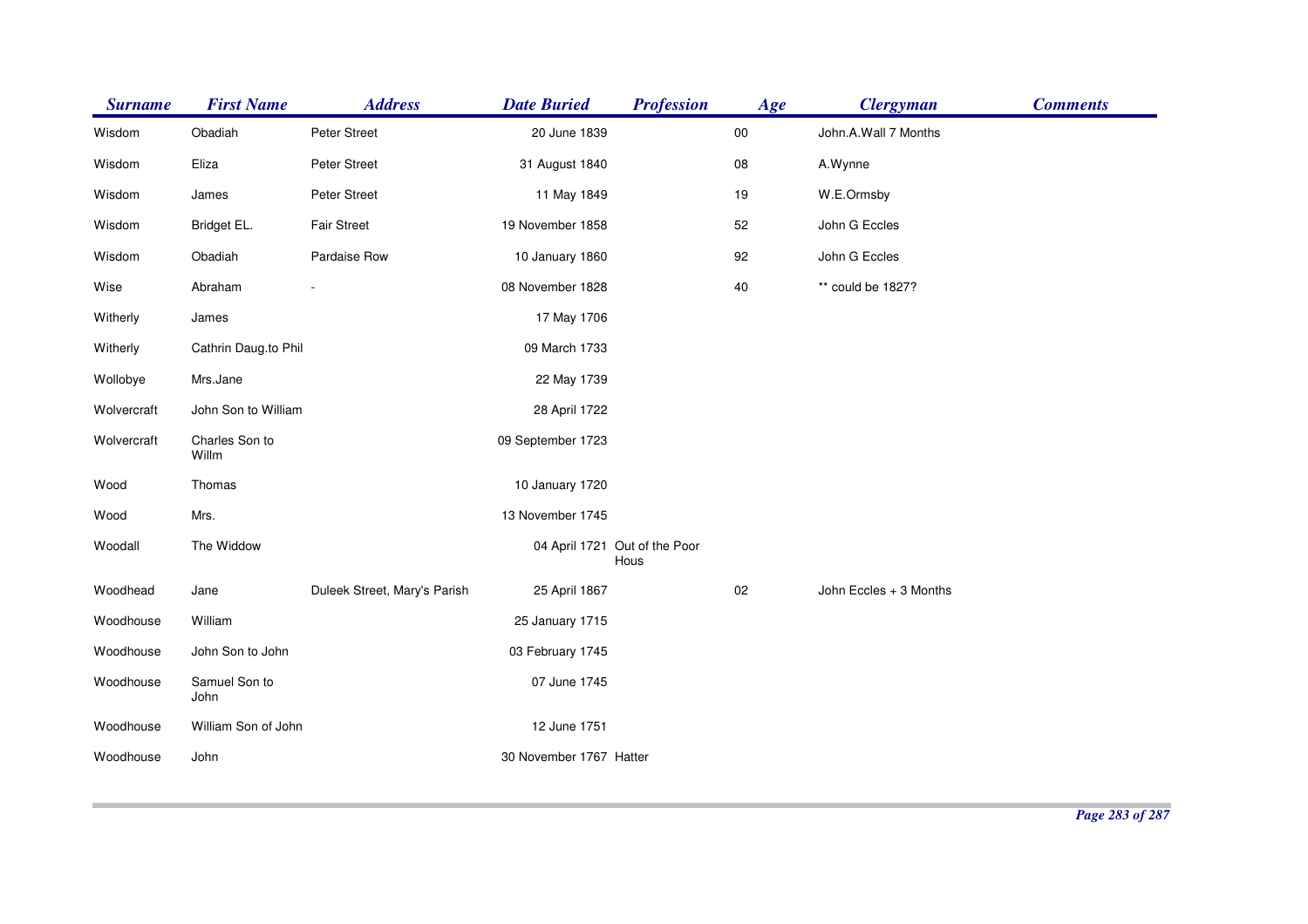| <b>Surname</b> | <b>First Name</b>       | <b>Address</b> | <b>Date Buried</b>         | <b>Profession</b>                    | Age | <b>Clergyman</b> | <b>Comments</b> |
|----------------|-------------------------|----------------|----------------------------|--------------------------------------|-----|------------------|-----------------|
| Woodhouse      | Mr.Samuel               |                |                            | 14 May 1780 KilledByPartyof36th<br>R |     |                  |                 |
| Woodhouse      | George                  |                | 05 June 1782 Hatter        |                                      |     |                  |                 |
| Woods          | Benjamin Son to<br>Rich |                | 05 November 1707           |                                      |     |                  |                 |
| Woods          | Mrs.Elizabeth           |                | 07 May 1712                |                                      |     |                  |                 |
| Woods          | Thomas Son to<br>John   |                | 17 December 1713           |                                      |     |                  |                 |
| Woods          | Mary Daug.to John       |                | 10 October 1716            |                                      |     |                  |                 |
| Woods          | Edward Son to<br>John   |                | 04 September 1718          |                                      |     |                  |                 |
| Woods          | Mary Daug.to John       |                | 24 November 1719           |                                      |     |                  |                 |
| Woods          | Richard Son to<br>Nicho |                | 17 February 1721           |                                      |     |                  |                 |
| Woods          | Mary                    |                | 12 March 1721              |                                      |     |                  |                 |
| Woodside       | Elinor Daughter<br>Davi |                | 25 November 1753 Gentleman |                                      |     |                  |                 |
| Woodside       | The Wife of Mr.         |                | 28 April 1754 Of Mell      |                                      |     |                  |                 |
| Woodside       | Elinor Daughter of<br>D |                | 09 November 1759           |                                      |     |                  |                 |
| Woodside       | James                   |                | 20 March 1761 Gentleman    |                                      |     |                  |                 |
| Woodside       | David                   |                | 11 January 1767            |                                      |     |                  |                 |
| Woodside       | Mrs.                    |                | 08 February 1770           |                                      |     |                  |                 |
| Woodside       | Margaret                | Fair Street    | 21 March 1827              |                                      | 75  | John Smyth       |                 |
| Woolson        | Elizabeth               |                | 22 September 1767          |                                      |     |                  |                 |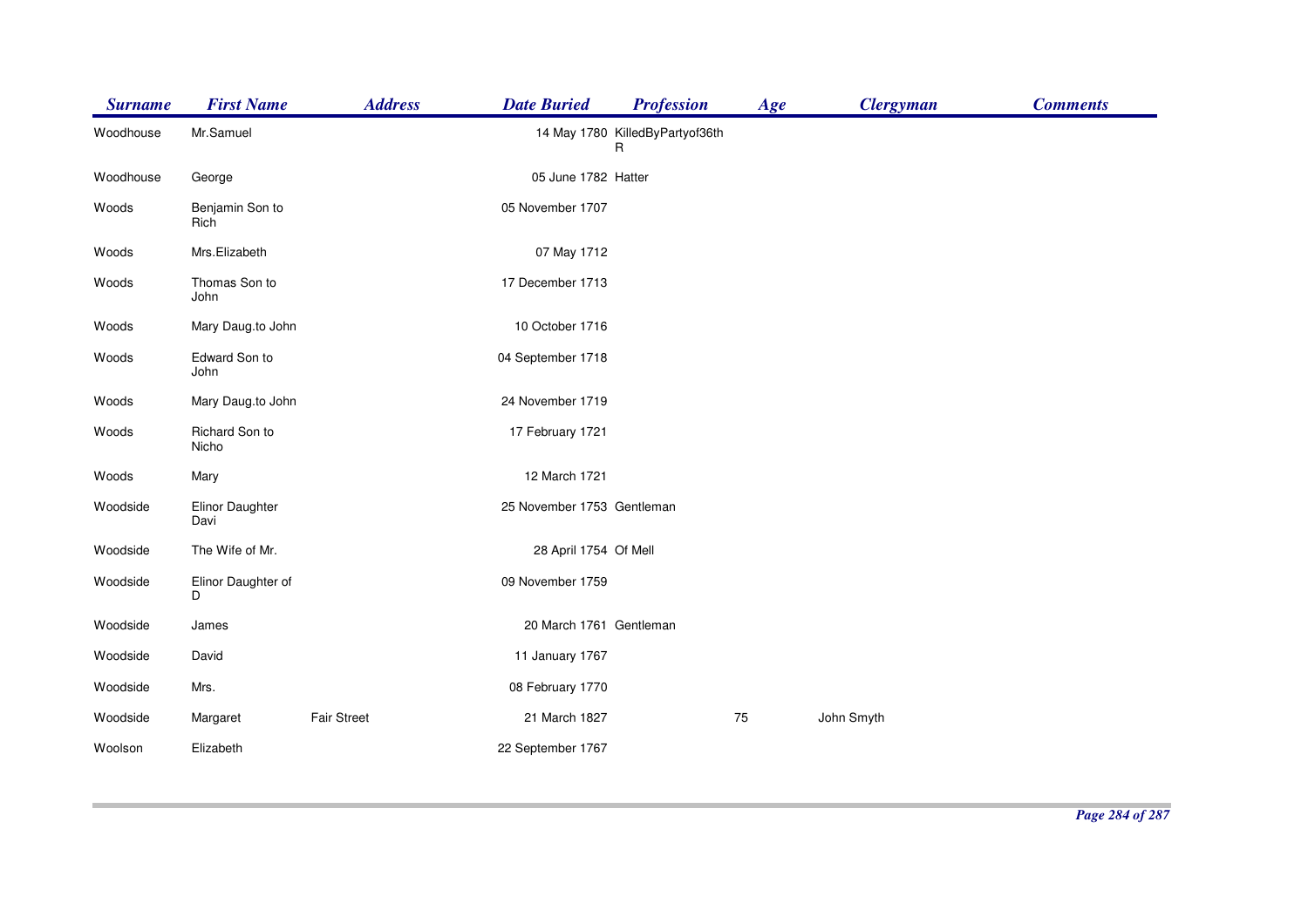| <b>Surname</b> | <b>First Name</b>       | <b>Address</b>                     | <b>Date Buried</b>        | <b>Profession</b>                     | Age        | <b>Clergyman</b>         | <b>Comments</b> |
|----------------|-------------------------|------------------------------------|---------------------------|---------------------------------------|------------|--------------------------|-----------------|
| Worthington    | John                    | Barrack 61st Foot                  | 01 April 1828 Soldier     |                                       | 21         | T.B.Owens                |                 |
| Wright         | The Widow               |                                    | 05 October 1734           |                                       |            |                          |                 |
| Wright         | Margaret                |                                    | 23 January 1735           |                                       |            |                          |                 |
| Wright         | Isabella                | Warrens Entry (Magdalen<br>Street) | 06 February 1835          |                                       | ${\bf 00}$ | Rev.George King          |                 |
| Wrigley        | Samuel Edmond           | Laurence Street                    | 05 May 1855               |                                       | $02\,$     | John G Eccles + 6 Months |                 |
| Wye            | The<br>Rev.Dr.Mossom    |                                    |                           | 04 January 1727 d.3/01 inter in Dunl  |            |                          |                 |
| Wye            | Elizabeth<br>DaugtoMr.T |                                    | 19 July 1733              |                                       |            |                          |                 |
| Wye            | Henry Son<br>toAlderman |                                    | 11 February 1740          |                                       |            |                          |                 |
| Wye            | - to Alderman<br>Thomas |                                    | 03 November 1743          |                                       |            |                          |                 |
| Wye            | Mrs.                    |                                    |                           | 27 April 1749 Wife of Alderman<br>Tho |            |                          |                 |
| Wye            | Alderman Thomas         |                                    | 23 December 1763          |                                       |            |                          |                 |
| Wynn           | Elizabeth               |                                    | 29 January 1729           |                                       |            |                          |                 |
| Wynn           | Thomas Wynn Son<br>of M |                                    | 28 November 1765 Chandler |                                       |            |                          |                 |
| Wynne          | Elizabeth<br>DaughterJo |                                    | 01 May 1756               |                                       |            |                          |                 |
| Wynne          | Mary Wife of<br>Charles |                                    | 04 December 1761          |                                       |            |                          |                 |
| Wynne          | A Child of Mr.          |                                    | 13 May 1771               |                                       |            |                          |                 |
| Wynne          | Frances                 |                                    | 11 March 1805             |                                       | $00\,$     | <b>Wardlaw Ball</b>      |                 |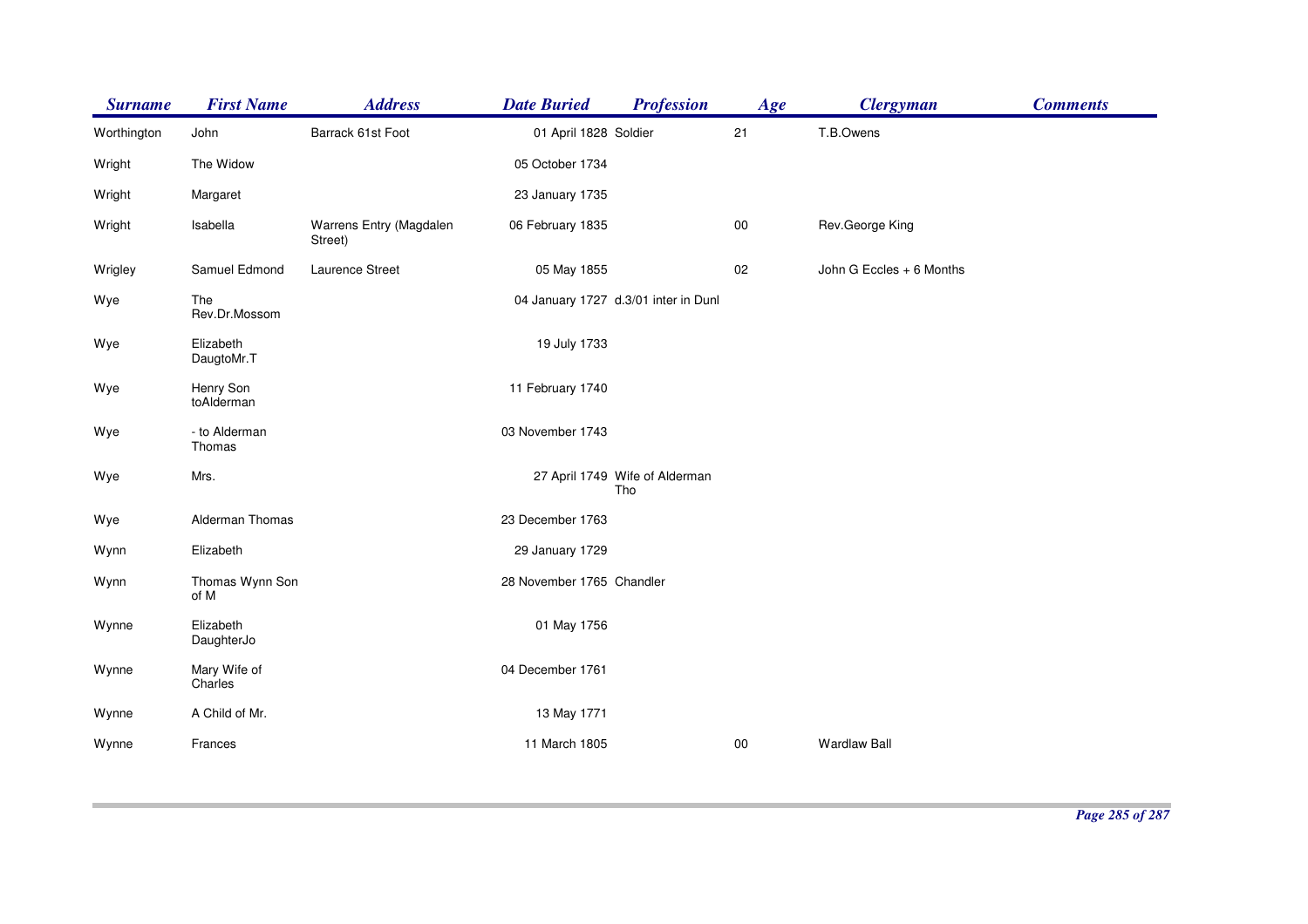| <b>Surname</b> | <b>First Name</b>      | <b>Address</b>   | <b>Date Buried</b> | <b>Profession</b>            | Age    | <b>Clergyman</b>         | <b>Comments</b> |
|----------------|------------------------|------------------|--------------------|------------------------------|--------|--------------------------|-----------------|
| Wynne          | Mary                   |                  |                    | 14 July 1808 Parish of Dowth | 60     | Henry Leland             |                 |
| Wynne          |                        |                  | 10 February 1810   |                              | 56     | Henry Leland             |                 |
| Wynne          | John                   |                  | 20 February 1815   |                              | $75\,$ | Henry Leland             |                 |
| Wynne          |                        |                  |                    | 29 July 1816 Parish of Dowth | $00\,$ | Henry Leland             |                 |
| Wynne          | Thomas                 |                  | 20 June 1823       |                              | 27     | T.B.Owens                |                 |
| Wynne          | Charles                | James' Street    | 22 November 1826   |                              | 57     | T.B.Owens                |                 |
| Wynne          | Isabella               | Church Lane      | 18 September 1842  |                              | $70\,$ | A.Wynne                  |                 |
| Wynne          | William                | Dublin           | 20 December 1860   |                              | 88     | <b>Edward Gore Kelly</b> |                 |
| Wynne's        | A Child of Thomas      |                  | 22 October 1775    |                              |        |                          |                 |
| Yare           | Margaret Jane          | Greenhills       | 23 September 1869  |                              | $04\,$ | I.H.Monsarrat            |                 |
| Yare           | Joshua                 | Greenhills       | 26 January 1874    |                              | 14     | Wesleyan                 |                 |
| Yare           | Robert                 | Greenhills       | 15 February 1882   |                              | 15     | Wesleyan                 |                 |
| Yare           | Robert                 | Preston, England | 28 August 1888     |                              | 53     | John J.Sandys            |                 |
| Yare           | Ellen                  | Liverpool        | 21 November 1897   |                              | 62     | H.E.Sandford             |                 |
| Yeates         | John Son to<br>Mr.John |                  | 14 April 1702      |                              |        |                          |                 |
| Yeates         | George                 | Magdalene Street | 12 March 1832      |                              | 04     | Rev. Richard George      |                 |
| Yeates         | George                 | Magdalene Street | 08 May 1832        |                              | 07     | Rev.Joseph Duncan        |                 |
| Yeates         | John                   | Sunday's Gate    | 28 July 1832       |                              | 49     | Rev.J.Magee              |                 |
| Young          | Mary                   |                  | 07 January 1704    |                              |        |                          |                 |
| Young          | Catherine              |                  | 25 March 1768      |                              |        |                          |                 |